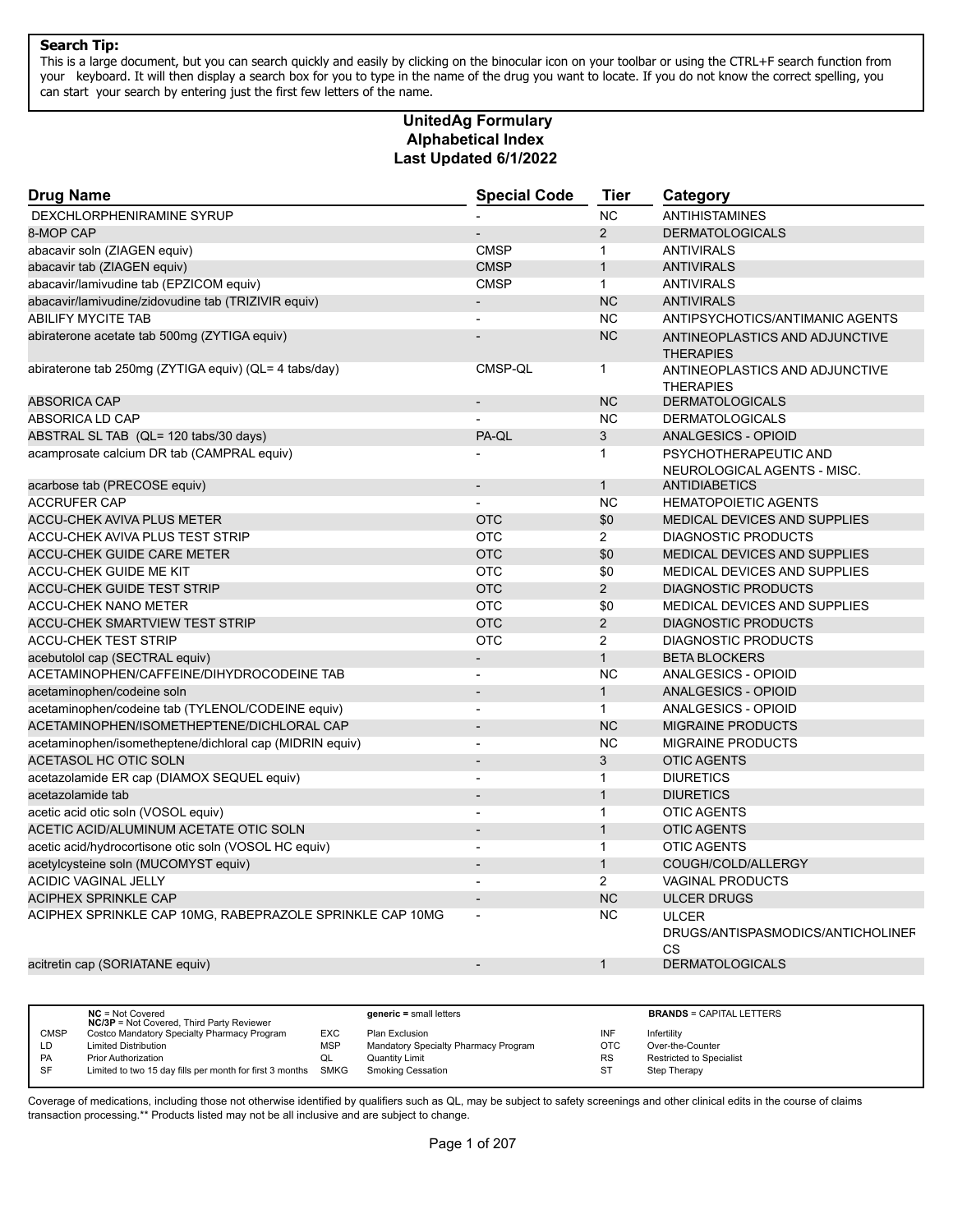| <b>Drug Name</b>                                                                                                            | <b>Special Code</b>      | Tier           | Category                                                 |
|-----------------------------------------------------------------------------------------------------------------------------|--------------------------|----------------|----------------------------------------------------------|
| ACTEMRA ACTPEN INJ (QL= 2 inj/28 days)                                                                                      | CMSP-PA-OL               | S              | ANALGESICS - ANTI-INFLAMMATORY                           |
| ACTEMRA SC INJ (QL= 2 inj/28 days)                                                                                          | CMSP-PA-QL               | S              | ANALGESICS - ANTI-INFLAMMATORY                           |
| ACTHAR GEL INJ (QL= 4 vials/fill)                                                                                           | MSP-PA-QL                | S              | ENDOCRINE AND METABOLIC AGENTS -<br>MISC.                |
| <b>ACTICLATE TAB 75MG, 150MG</b>                                                                                            |                          | <b>NC</b>      | <b>TETRACYCLINES</b>                                     |
| ACTIMMUNE INJ (Only available through Walgreens 888-347-3416)                                                               | LD-PA                    | $\overline{2}$ | ANTINEOPLASTICS                                          |
| <b>ACTOPLUS MET TAB</b>                                                                                                     | $\overline{\phantom{a}}$ | <b>NC</b>      | <b>ANTIDIABETICS</b>                                     |
| ACTOPLUS MET XR TAB                                                                                                         | $\blacksquare$           | 3              | <b>ANTIDIABETICS</b>                                     |
| <b>ACUVAIL OPHTH SOLN</b>                                                                                                   | $\overline{\phantom{a}}$ | 3              | <b>OPHTHALMIC AGENTS</b>                                 |
| acyclovir cap (ZOVIRAX equiv)                                                                                               | $\overline{\phantom{a}}$ | $\mathbf{1}$   | <b>ANTIVIRALS</b>                                        |
| acyclovir cream (ZOVIRAX equiv)                                                                                             |                          | <b>NC</b>      | <b>DERMATOLOGICALS</b>                                   |
| acyclovir oint (ZOVIRAX OINT equiv)                                                                                         |                          | $\mathbf 1$    | <b>DERMATOLOGICALS</b>                                   |
| acyclovir susp (ZOVIRAX equiv)                                                                                              | $\overline{\phantom{a}}$ | $\mathbf{1}$   | <b>ANTIVIRALS</b>                                        |
| acyclovir tab (ZOVIRAX equiv)                                                                                               |                          | $\mathbf{1}$   | <b>ANTIVIRALS</b>                                        |
| ADACEL/BOOSTRIX INJ                                                                                                         | <b>VAC</b>               | \$0            | <b>TOXOIDS</b>                                           |
| ADAPALENE SOLN                                                                                                              |                          | <b>NC</b>      | <b>DERMATOLOGICALS</b>                                   |
| adapalene cream (DIFFERIN equiv) (Acne Only - members age 35 or older<br>require Prior Authorization)                       | <b>PA</b>                | 1              | <b>DERMATOLOGICALS</b>                                   |
| adapalene gel (DIFFERIN equiv) (Acne Only - members age 35 or older<br>require Prior Authorization)                         | <b>PA</b>                | $\mathbf{1}$   | <b>DERMATOLOGICALS</b>                                   |
| ADAPALENE LOTION (DIFFERIN equiv)                                                                                           | $\overline{\phantom{a}}$ | <b>NC</b>      | <b>DERMATOLOGICALS</b>                                   |
| adapalene/benzoyl peroxide gel 0.1-2.5% (EPIDUO equiv) (Acne Only -<br>members age 35 or older require Prior Authorization) | PA                       | 1              | <b>DERMATOLOGICALS</b>                                   |
| adapalene/benzoyl peroxide gel 0.3-2.5% (EPIDUO FORTE GEL equiv)                                                            | $\overline{a}$           | <b>NC</b>      | <b>DERMATOLOGICALS</b>                                   |
| ADAPALENE/BENZOYL PEROXIDE PAD                                                                                              | $\blacksquare$           | <b>NC</b>      | <b>DERMATOLOGICALS</b>                                   |
| <b>ADASUVE INHALER</b>                                                                                                      |                          | <b>NC</b>      | ANTIPSYCHOTICS/ANTIMANIC AGENTS                          |
| <b>ADAZIN CREAM</b>                                                                                                         |                          | <b>NC</b>      | <b>DERMATOLOGICALS</b>                                   |
| <b>ADBRY INJ</b>                                                                                                            | $\overline{\phantom{a}}$ | <b>NC</b>      | <b>DERMATOLOGICALS</b>                                   |
| <b>ADDYI TAB</b>                                                                                                            |                          | <b>NC</b>      | PSYCHOTHERAPEUTIC AND<br>NEUROLOGICAL AGENTS - MISC.     |
| adefovir dipivoxil tab (HEPSERA equiv)                                                                                      | <b>CMSP</b>              | $\mathbf{1}$   | <b>ANTIVIRALS</b>                                        |
| ADEMPAS TAB (QL= 3 tabs/day; Only available through Accredo<br>800-803-2523)                                                | LD-PA-QL                 | 2              | CARDIOVASCULAR AGENTS - MISC.                            |
| ADLYXIN INJ                                                                                                                 | $\overline{\phantom{a}}$ | <b>NC</b>      | <b>ANTIDIABETICS</b>                                     |
| ADMELOG INJ, INSULIN LISPRO INJ                                                                                             | $\blacksquare$           | <b>NC</b>      | <b>ANTIDIABETICS</b>                                     |
| ADMELOG SOLOSTAR INJ, INSULIN LISPRO KWIKPEN INJ (JUNIOR)                                                                   | $\overline{\phantom{a}}$ | <b>NC</b>      | <b>ANTIDIABETICS</b>                                     |
| ADOXA PAK                                                                                                                   |                          | <b>NC</b>      | <b>TETRACYCLINES</b>                                     |
| ADRENACLICK INJ, EPINEPHRINE INJ                                                                                            | $\overline{\phantom{a}}$ | <b>NC</b>      | <b>VASOPRESSORS</b>                                      |
| ADRENALIN SOLN                                                                                                              |                          | <b>NC</b>      | NASAL AGENTS - SYSTEMIC AND TOPICAL                      |
| ADVAIR HFA INHALER                                                                                                          |                          | 2              | ANTIASTHMATIC AND BRONCHODILATOR<br><b>AGENTS</b>        |
| <b>ADVICOR TAB</b>                                                                                                          |                          | NC.            | <b>ANTIHYPERLIPIDEMICS</b>                               |
| <b>ADZENYS ER SUSP</b>                                                                                                      |                          | <b>NC</b>      | ADHD/ANTI-NARCOLEPSY/ANTI-OBESITY//<br><b>NOREXIANTS</b> |
| ADZENYS XR TAB                                                                                                              |                          | NC.            | ADHD/ANTI-NARCOLEPSY/ANTI-OBESITY/<br><b>NOREXIANTS</b>  |
| <b>AEMCOLO TAB</b>                                                                                                          | $\overline{\phantom{a}}$ | <b>NC</b>      | ANTI-INFECTIVE AGENTS - MISC.                            |
| AEROCHAMBER                                                                                                                 | <b>OTC</b>               | $\mathbf{2}$   | MEDICAL DEVICES AND SUPPLIES                             |
| AFINITOR DISPERZ TAB                                                                                                        |                          | <b>NC</b>      | ANTINEOPLASTICS AND ADJUNCTIVE<br><b>THERAPIES</b>       |

|             | $NC = Not Covered$<br><b>NC/3P</b> = Not Covered, Third Party Reviewer |            | $generic = small letters$            |            | <b>BRANDS = CAPITAL LETTERS</b> |
|-------------|------------------------------------------------------------------------|------------|--------------------------------------|------------|---------------------------------|
| <b>CMSP</b> | Costco Mandatory Specialty Pharmacy Program                            | EXC        | Plan Exclusion                       | INF        | Infertility                     |
| LD          | <b>Limited Distribution</b>                                            | <b>MSP</b> | Mandatory Specialty Pharmacy Program | <b>OTC</b> | Over-the-Counter                |
| PA          | <b>Prior Authorization</b>                                             | QL         | <b>Quantity Limit</b>                | <b>RS</b>  | Restricted to Specialist        |
| <b>SF</b>   | Limited to two 15 day fills per month for first 3 months SMKG          |            | <b>Smoking Cessation</b>             | ST         | Step Therapy                    |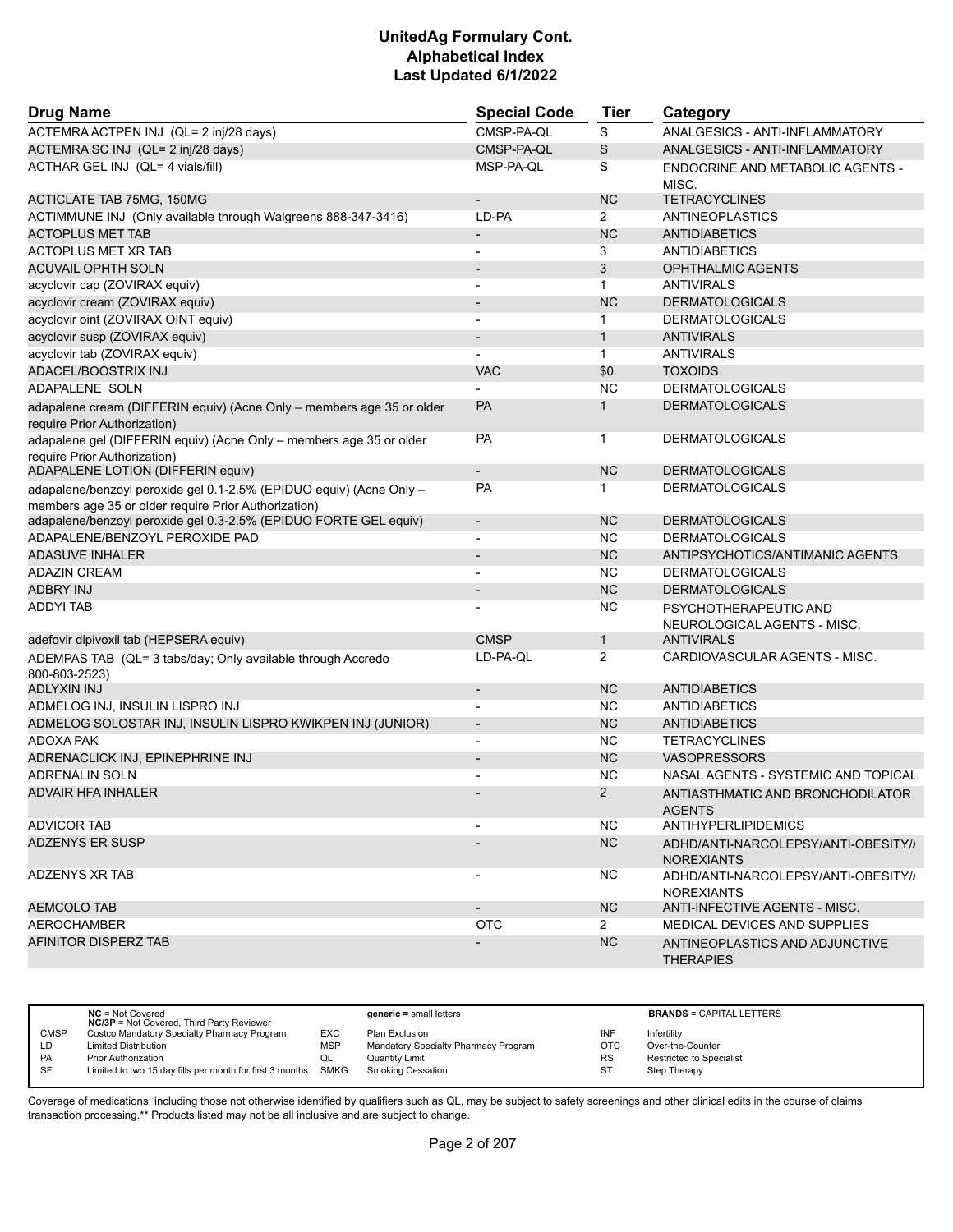| <b>Drug Name</b>                                                                 | <b>Special Code</b>      | <b>Tier</b>    | Category                                           |
|----------------------------------------------------------------------------------|--------------------------|----------------|----------------------------------------------------|
| <b>AFINITOR TAB</b>                                                              |                          | <b>NC</b>      | ANTINEOPLASTICS AND ADJUNCTIVE<br><b>THERAPIES</b> |
| AFLURIA INJ (QL= 1 inj/28 days)                                                  | QL-VAC                   | \$0            | <b>VACCINES</b>                                    |
| AFLURIA INJ, FLUZONE INJ (QL= 1 inj/28 days)                                     | QL-VAC                   | \$0            | <b>VACCINES</b>                                    |
| <b>AFSTYLA KIT</b>                                                               |                          | <b>NC</b>      | HEMATOLOGICAL AGENTS - MISC.                       |
| AIMOVIG INJ (QL= 1 pack/28 days)                                                 | PA-QL                    | $\overline{2}$ | <b>MIGRAINE PRODUCTS</b>                           |
| AIRDUO POWDER INHALER W/SENSOR                                                   |                          | <b>NC</b>      | ANTIASTHMATIC AND BRONCHODILATOR<br><b>AGENTS</b>  |
| AIRDUO RESPICLICK                                                                |                          | <b>NC</b>      | ANTIASTHMATIC AND BRONCHODILATOR<br><b>AGENTS</b>  |
| AJOVY INJ (QL= 1 pack/28 days)                                                   | PA-QL                    | $\overline{2}$ | <b>MIGRAINE PRODUCTS</b>                           |
| <b>AKLIEF CREAM</b>                                                              |                          | <b>NC</b>      | <b>DERMATOLOGICALS</b>                             |
| AKYNZEO CAP (QL= 1 cap/fill; Restricted to Oncology or Hematology<br>Specialist) | QL-RS                    | $\overline{2}$ | <b>ANTIEMETICS</b>                                 |
| ALA-SCALP LOTION                                                                 | $\overline{\phantom{a}}$ | <b>NC</b>      | <b>DERMATOLOGICALS</b>                             |
| albendazole tab (ALBENZA equiv)                                                  | $\overline{a}$           | <b>NC</b>      | <b>ANTHELMINTICS</b>                               |
| <b>ALBENZA TAB</b>                                                               |                          | <b>NC</b>      | <b>ANTHELMINTICS</b>                               |
| albuterol HFA inhaler (PROAIR equiv) (QL= 2 inhalers/30 days)                    | QL                       | $\mathbf{1}$   | ANTIASTHMATIC AND BRONCHODILATOR<br><b>AGENTS</b>  |
| albuterol HFA inhaler (PROVENTIL equiv) (QL= 2 inhalers/30 days)                 | QL                       | 1              | ANTIASTHMATIC AND BRONCHODILATOR<br><b>AGENTS</b>  |
| <b>ALBUTEROL HFA INHALER</b>                                                     | $QL -$                   | <b>NC</b>      | ANTIASTHMATIC AND BRONCHODILATOR<br><b>AGENTS</b>  |
| albuterol neb soln                                                               |                          | 1              | ANTIASTHMATIC AND BRONCHODILATOR<br><b>AGENTS</b>  |
| albuterol sulfate ER tab (VOSPIRE ER equiv)                                      |                          | $\mathbf{1}$   | ANTIASTHMATIC AND BRONCHODILATOR<br><b>AGENTS</b>  |
| albuterol sulfate syrup                                                          |                          | 1              | ANTIASTHMATIC AND BRONCHODILATOR<br><b>AGENTS</b>  |
| albuterol sulfate tab                                                            |                          | $\mathbf{1}$   | ANTIASTHMATIC AND BRONCHODILATOR<br><b>AGENTS</b>  |
| ALBUTEROL TAB ER                                                                 |                          | 2              | ANTIASTHMATIC AND BRONCHODILATOR<br><b>AGENTS</b>  |
| albuterol/ipratropium neb soln (DUONEB equiv)                                    |                          | $\mathbf{1}$   | ANTIASTHMATIC AND BRONCHODILATOR<br><b>AGENTS</b>  |
| alclometasone cream (ACLOVATE equiv)                                             |                          | 1              | <b>DERMATOLOGICALS</b>                             |
| alclometasone oint (ACLOVATE OINT equiv)                                         |                          | $\mathbf{1}$   | <b>DERMATOLOGICALS</b>                             |
| ALCOHOL SWABS                                                                    | OTC                      | $\mathbf{1}$   | NASAL AGENTS - SYSTEMIC AND TOPICAL                |
| ALCORTIN A GEL (iodoquinol/hydrocortisone/aloe polysaccharide gel equiv)         |                          | <b>NC</b>      | <b>DERMATOLOGICALS</b>                             |
| ALECENSA CAP (QL= 8 caps/day)                                                    | MSP-PA-QL                | S              | ANTINEOPLASTICS AND ADJUNCTIVE<br><b>THERAPIES</b> |
| alendronate sodium oral soln (FOSAMAX equiv)                                     |                          | $\mathbf{1}$   | ENDOCRINE AND METABOLIC AGENTS -<br>MISC.          |
| ALENDRONATE SOLN                                                                 |                          | 1              | <b>ENDOCRINE AND METABOLIC AGENTS -</b><br>MISC.   |
| alendronate tab (FOSAMAX equiv)                                                  |                          | 1              | ENDOCRINE AND METABOLIC AGENTS -<br>MISC.          |
| ALENDRONATE TAB 40MG                                                             |                          | $\overline{2}$ | ENDOCRINE AND METABOLIC AGENTS -<br>MISC.          |
| ALEVICYN SOLN DERMAL                                                             |                          | <b>NC</b>      | <b>DERMATOLOGICALS</b>                             |
| ALFERON-N INJ                                                                    | <b>MSP</b>               | S              | <b>ANTINEOPLASTICS</b>                             |

|             | $NC = Not Covered$<br><b>NC/3P</b> = Not Covered, Third Party Reviewer |            | $generic = small letters$            |           | <b>BRANDS = CAPITAL LETTERS</b> |
|-------------|------------------------------------------------------------------------|------------|--------------------------------------|-----------|---------------------------------|
| <b>CMSP</b> | Costco Mandatory Specialty Pharmacy Program                            | EXC        | Plan Exclusion                       | INF       | Infertility                     |
| LD          | <b>Limited Distribution</b>                                            | <b>MSP</b> | Mandatory Specialty Pharmacy Program | OTC       | Over-the-Counter                |
| <b>PA</b>   | Prior Authorization                                                    | QL         | Quantity Limit                       | <b>RS</b> | <b>Restricted to Specialist</b> |
| SF          | Limited to two 15 day fills per month for first 3 months SMKG          |            | <b>Smoking Cessation</b>             | ST        | Step Therapy                    |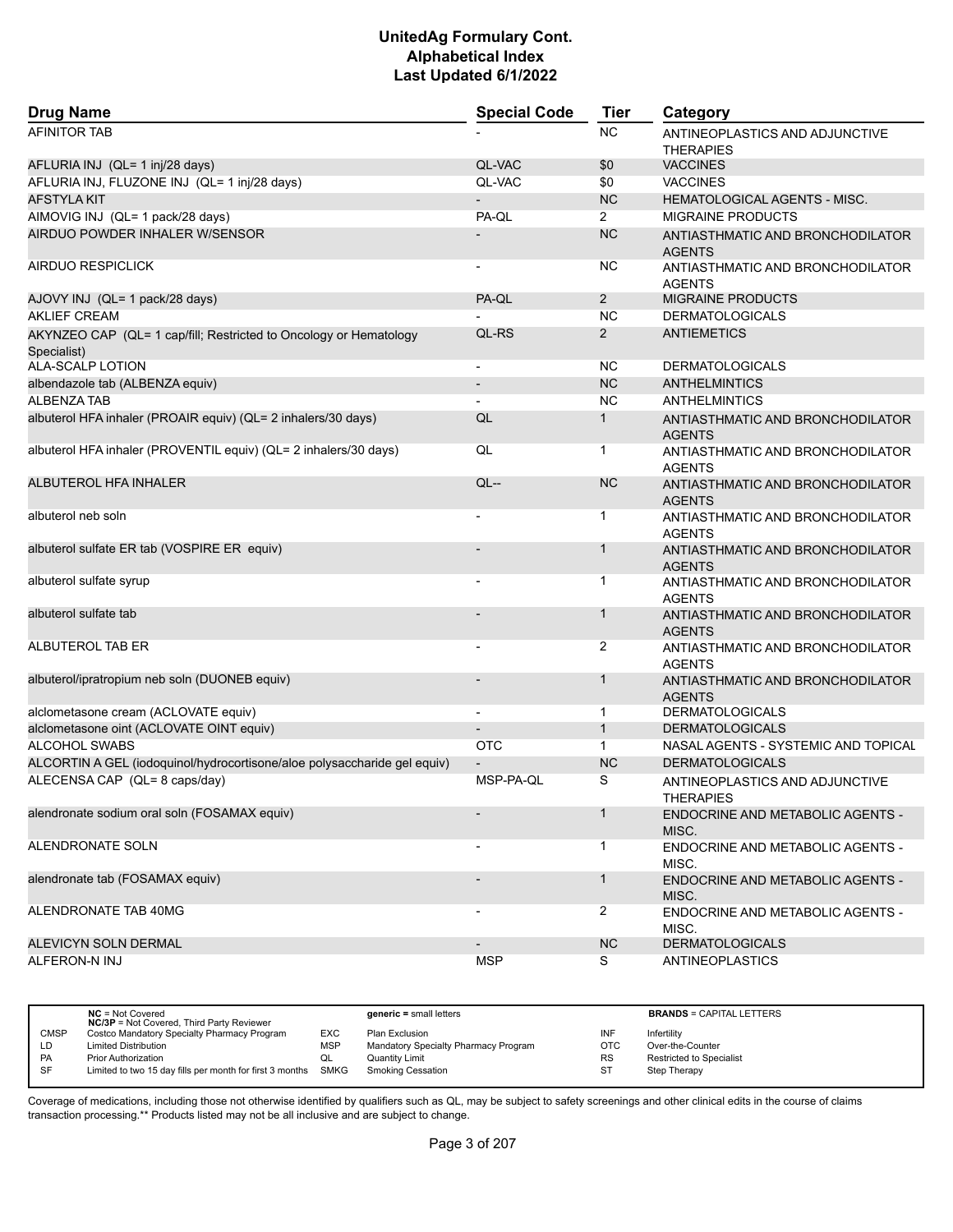| <b>Drug Name</b>                                                                               | <b>Special Code</b>                                  | <b>Tier</b>       | Category                                              |
|------------------------------------------------------------------------------------------------|------------------------------------------------------|-------------------|-------------------------------------------------------|
| alfuzosin SR tab (UROXATRAL equiv)                                                             |                                                      | 1                 | <b>GENITOURINARY AGENTS -</b><br><b>MISCELLANEOUS</b> |
| ALINIA SUSP (QL= 60ml/3 days)                                                                  | PA-QL                                                | $\overline{2}$    | ANTI-INFECTIVE AGENTS - MISC.                         |
| <b>ALINIA TAB</b>                                                                              |                                                      | <b>NC</b>         | ANTI-INFECTIVE AGENTS - MISC.                         |
| aliskiren tab (TEKTURNA equiv)                                                                 | $\overline{\phantom{a}}$                             | $\mathbf{1}$      | <b>ANTIHYPERTENSIVES</b>                              |
| ALKINDI SPRINKLE CAP                                                                           |                                                      | <b>NC</b>         | <b>CORTICOSTEROIDS</b>                                |
| allopurinol tab (ZYLOPRIM equiv)                                                               | $\overline{\phantom{a}}$                             | $\mathbf 1$       | <b>GOUT AGENTS</b>                                    |
| <b>ALLZITAL TAB</b>                                                                            | $\overline{\phantom{a}}$                             | <b>NC</b>         | ANALGESICS - NONNARCOTIC                              |
| almotriptan tab (AXERT equiv)                                                                  |                                                      | <b>NC</b>         | <b>MIGRAINE PRODUCTS</b>                              |
| <b>ALOCRIL OPHTH SOLN</b>                                                                      | $\overline{a}$                                       | $\overline{2}$    | <b>OPHTHALMIC AGENTS</b>                              |
| ALOGLIPTIN TAB, NESINA TAB                                                                     | $\overline{\phantom{a}}$                             | NC.               | <b>ANTIDIABETICS</b>                                  |
| ALOGLIPTIN/METFORMIN TAB, KAZANO TAB                                                           |                                                      | <b>NC</b>         | <b>ANTIDIABETICS</b>                                  |
| ALOGLIPTIN/PIOGLITAZONE TAB, OSENI TAB                                                         |                                                      | <b>NC</b>         | ANTIDIABETICS                                         |
| ALOMIDE OPHTH SOLN                                                                             |                                                      | $\overline{2}$    | <b>OPHTHALMIC AGENTS</b>                              |
| <b>ALOQUIN GEL</b>                                                                             | $\overline{\phantom{a}}$                             | <b>NC</b>         | <b>DERMATOLOGICALS</b>                                |
| <b>ALORA PATCH</b>                                                                             | $\overline{\phantom{a}}$                             | 3                 | <b>ESTROGENS</b>                                      |
| alosetron tab (LOTRONEX equiv)                                                                 | $\overline{\phantom{a}}$                             | 1                 | <b>GASTROINTESTINAL AGENTS - MISC.</b>                |
| ALPHAGAN P OPHTH SOLN 0.1%                                                                     | $\overline{\phantom{0}}$                             | $\overline{2}$    | <b>OPHTHALMIC AGENTS</b>                              |
| alprazolam ER tab (XANAX XR equiv)                                                             | $\overline{a}$                                       | 1                 | <b>ANTIANXIETY AGENTS</b>                             |
| alprazolam ODT (NIRAVAM equiv)                                                                 |                                                      | $\mathbf{1}$      | <b>ANTIANXIETY AGENTS</b>                             |
| alprazolam tab (XANAX equiv)                                                                   | $\overline{\phantom{a}}$                             | $\mathbf{1}$      | ANTIANXIETY AGENTS                                    |
| ALREX OPHTH SUSP                                                                               |                                                      | $\overline{2}$    | <b>OPHTHALMIC AGENTS</b>                              |
| ALSUMA INJ, ZEMBRACE SYMTOUCH INJ                                                              |                                                      | <b>NC</b>         | <b>MIGRAINE PRODUCTS</b>                              |
| <b>ALTABAX OINT</b>                                                                            | $\overline{\phantom{0}}$                             | <b>NC</b>         | <b>DERMATOLOGICALS</b>                                |
| <b>ALTOPREV TAB</b>                                                                            | $\overline{a}$                                       | <b>NC</b>         | <b>ANTIHYPERLIPIDEMICS</b>                            |
| <b>ALTRENO LOTION</b>                                                                          |                                                      | <b>NC</b>         | <b>DERMATOLOGICALS</b>                                |
| aluminum chloride soln (DRYSOL equiv)                                                          | $\blacksquare$                                       | $\mathbf{1}$      | <b>DERMATOLOGICALS</b>                                |
| <b>ALUNBRIG PAK</b>                                                                            |                                                      | <b>NC</b>         | ANTINEOPLASTICS AND ADJUNCTIVE<br><b>THERAPIES</b>    |
| ALUNBRIG TAB 30MG (QL= 4 tabs/day; Only available through Biologics                            | LD-PA-QL-SF                                          | 2                 | ANTINEOPLASTICS AND ADJUNCTIVE                        |
| 800-850-4306)                                                                                  |                                                      |                   | <b>THERAPIES</b>                                      |
| ALUNBRIG TAB 90MG, 180MG (QL= 1 tab/day; Only available through<br>Biologics 800-850-4306)     | LD-PA-QL-SF                                          | $\overline{2}$    | ANTINEOPLASTICS AND ADJUNCTIVE<br><b>THERAPIES</b>    |
| ALVESCO INHALER                                                                                |                                                      | ΝC                | ANTIASTHMATIC AND BRONCHODILATOR<br><b>AGENTS</b>     |
| alvimopan cap (ENTEREG equiv)                                                                  | $\overline{\phantom{a}}$                             | <b>NC</b>         | <b>GASTROINTESTINAL AGENTS - MISC.</b>                |
| <b>ALZAIR NASAL SPRAY</b>                                                                      |                                                      | <b>NC</b>         | NASAL AGENTS - SYSTEMIC AND TOPICAL                   |
| amantadine cap (SYMMETREL equiv)                                                               | $\overline{\phantom{0}}$                             | $\mathbf{1}$      | <b>ANTIPARKINSON AGENTS</b>                           |
| amantadine syrup (SYMMETREL equiv)                                                             | $\overline{\phantom{a}}$                             | 1                 | <b>ANTIPARKINSON AGENTS</b>                           |
| amantadine tab                                                                                 |                                                      | 1                 | <b>ANTIPARKINSON AGENTS</b>                           |
| ambrisentan tab (LETAIRIS equiv) (QL= 1 tab/day; Restricted to Cardiology or                   | LD-QL-RS                                             | $\mathbf{1}$      | CARDIOVASCULAR AGENTS - MISC.                         |
| Pulmonology Specialist; Only available through Lumicera 855-847-3553)<br>AMCINONIDE CREAM 0.1% |                                                      | <b>NC</b>         | <b>DERMATOLOGICALS</b>                                |
| AMCINONIDE LOTION                                                                              | $\overline{\phantom{a}}$<br>$\overline{\phantom{a}}$ | <b>NC</b>         | <b>DERMATOLOGICALS</b>                                |
| <b>AMCINONIDE OINT</b>                                                                         |                                                      | <b>NC</b>         | <b>DERMATOLOGICALS</b>                                |
| amethyst tab (LYBREL equiv)                                                                    | $\overline{\phantom{a}}$                             | \$0               | <b>CONTRACEPTIVES</b>                                 |
| <b>AMICAR SYRUP</b>                                                                            | $\overline{\phantom{a}}$                             | 3                 | <b>HEMOSTATICS</b>                                    |
| amiloride tab (MIDAMOR equiv)                                                                  |                                                      |                   | <b>DIURETICS</b>                                      |
| amiloride/hydrochlorothiazide tab (MODURETIC equiv)                                            |                                                      | 1<br>$\mathbf{1}$ | <b>DIURETICS</b>                                      |
| aminocaproic acid soln (AMICAR equiv)                                                          | $\overline{\phantom{m}}$                             | $\mathbf{1}$      | <b>HEMOSTATICS</b>                                    |
|                                                                                                |                                                      |                   |                                                       |

|             | $NC = Not Covered$<br><b>NC/3P</b> = Not Covered, Third Party Reviewer |            | $generic = small letters$            |            | <b>BRANDS = CAPITAL LETTERS</b> |
|-------------|------------------------------------------------------------------------|------------|--------------------------------------|------------|---------------------------------|
| <b>CMSP</b> | Costco Mandatory Specialty Pharmacy Program                            | EXC        | Plan Exclusion                       | INF        | Infertility                     |
| LD.         | <b>Limited Distribution</b>                                            | <b>MSP</b> | Mandatory Specialty Pharmacy Program | <b>OTC</b> | Over-the-Counter                |
| PA          | <b>Prior Authorization</b>                                             | QL         | Quantity Limit                       | <b>RS</b>  | <b>Restricted to Specialist</b> |
| SF          | Limited to two 15 day fills per month for first 3 months SMKG          |            | Smoking Cessation                    | ST         | Step Therapy                    |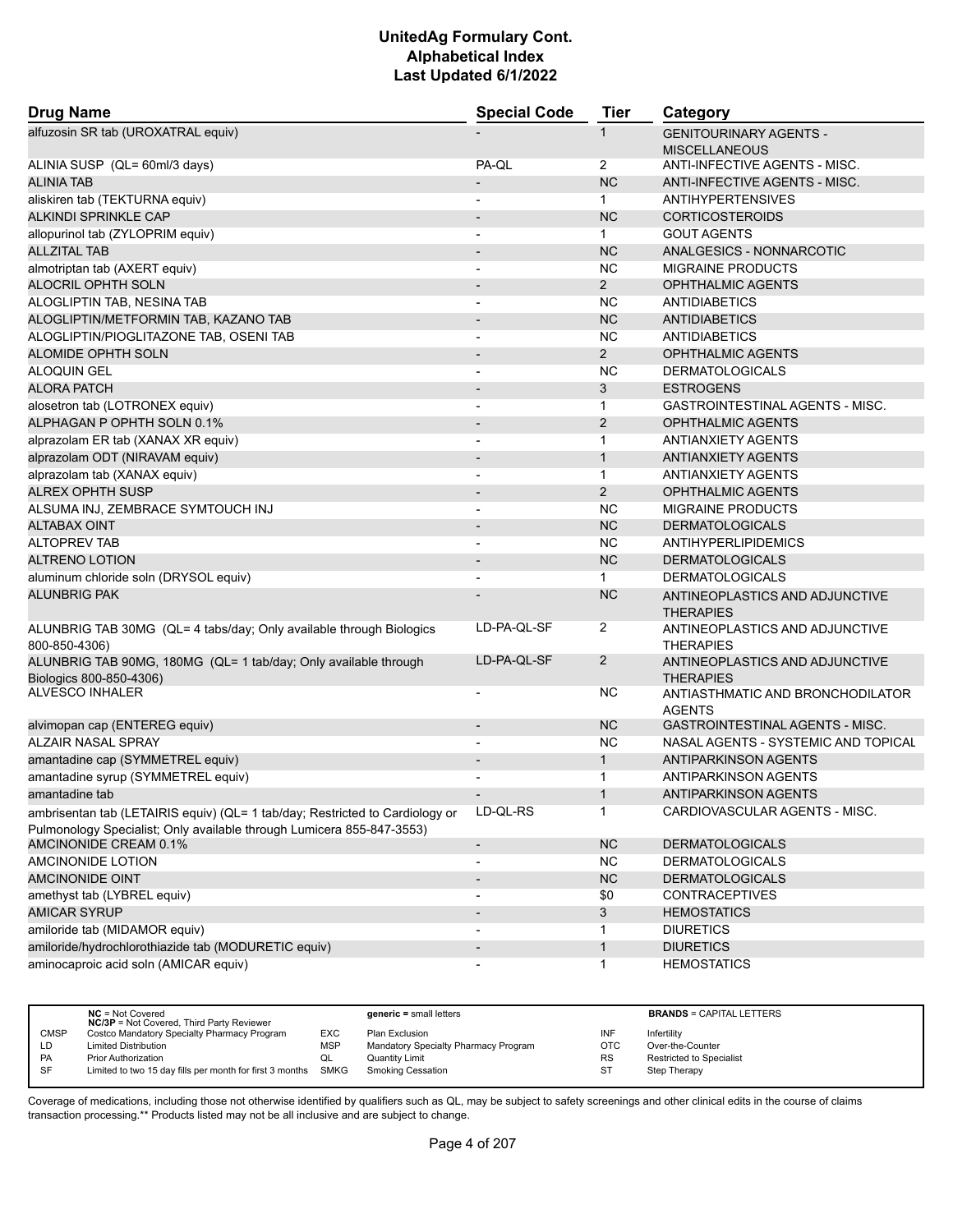| <b>Drug Name</b>                                                                                                             | <b>Special Code</b>      | <b>Tier</b>    | Category                                                 |
|------------------------------------------------------------------------------------------------------------------------------|--------------------------|----------------|----------------------------------------------------------|
| aminocaproic acid syrup (AMICAR equiv)                                                                                       |                          | $\mathbf 1$    | <b>HEMOSTATICS</b>                                       |
| aminocaproic acid tab (AMICAR equiv)                                                                                         |                          | 1              | <b>HEMOSTATICS</b>                                       |
| aminophylline tab                                                                                                            |                          | 1              | ANTIASTHMATIC AND BRONCHODILATOR                         |
|                                                                                                                              |                          |                | <b>AGENTS</b>                                            |
| amiodarone tab (CORDARONE equiv)                                                                                             | $\blacksquare$           | $\mathbf{1}$   | ANTIARRHYTHMICS                                          |
| AMITIZA CAP, LUBIPROSTONE CAP                                                                                                |                          | <b>NC</b>      | <b>GASTROINTESTINAL AGENTS - MISC.</b>                   |
| amitriptyline tab (ELAVIL equiv)                                                                                             |                          | 1              | <b>ANTIDEPRESSANTS</b>                                   |
| amlodipine tab (NORVASC equiv)                                                                                               | $\overline{a}$           | $\mathbf{1}$   | CALCIUM CHANNEL BLOCKERS                                 |
| AMLODIPINE/ATORVASTATIN TAB                                                                                                  |                          | $\mathbf{1}$   | CARDIOVASCULAR AGENTS - MISC.                            |
| amlodipine/atorvastatin tab (CADUET equiv)                                                                                   | $\overline{a}$           | $\mathbf{1}$   | CARDIOVASCULAR AGENTS - MISC.                            |
| amlodipine/benazepril cap (LOTREL equiv)                                                                                     | $\overline{\phantom{a}}$ | $\mathbf 1$    | <b>ANTIHYPERTENSIVES</b>                                 |
| amlodipine/olmesartan tab (AZOR equiv)                                                                                       | $\overline{\phantom{0}}$ | $\mathbf{1}$   | <b>ANTIHYPERTENSIVES</b>                                 |
| amlodipine/valsartan tab (EXFORGE equiv)                                                                                     |                          | $\mathbf 1$    | <b>ANTIHYPERTENSIVES</b>                                 |
| amlodipine/valsartan/hydrochlorothiazide tab (EXFORGE HCT equiv)                                                             |                          | $\mathbf{1}$   | <b>ANTIHYPERTENSIVES</b>                                 |
| ammonium lactate cream (LAC-HYDRIN equiv)                                                                                    | <b>OTC</b>               | <b>EXC</b>     | <b>DERMATOLOGICALS</b>                                   |
| ammonium lactate lotion (LAC-HYDRIN equiv)                                                                                   | <b>OTC</b>               | <b>EXC</b>     | <b>DERMATOLOGICALS</b>                                   |
| amnesteem cap, claravis cap, isotretinoin cap, myorisan cap, zenatane cap<br>(ACCUTANE equiv)                                |                          | 1              | <b>DERMATOLOGICALS</b>                                   |
| AMOXAPINE TAB                                                                                                                | $\overline{a}$           | $\mathbf 1$    | ANTIDEPRESSANTS                                          |
| amoxicillin cap (TRIMOX equiv)                                                                                               | $\overline{\phantom{a}}$ | $\mathbf 1$    | <b>PENICILLINS</b>                                       |
| <b>AMOXICILLIN CHEW TAB</b>                                                                                                  | $\overline{\phantom{a}}$ | $\mathbf{1}$   | <b>PENICILLINS</b>                                       |
| amoxicillin susp (TRIMOX equiv)                                                                                              |                          | 1              | <b>PENICILLINS</b>                                       |
| amoxicillin tab (AMOXIL equiv)                                                                                               |                          | $\mathbf{1}$   | <b>PENICILLINS</b>                                       |
| amoxicillin/clavulanate chew tab (AUGMENTIN equiv)                                                                           | $\overline{a}$           | 1              | <b>PENICILLINS</b>                                       |
| amoxicillin/clavulanate ER tab (AUGMENTIN XR equiv)                                                                          |                          | $\mathbf{1}$   | <b>PENICILLINS</b>                                       |
| AMOXICILLIN/CLAVULANATE ER TAB                                                                                               | $\overline{\phantom{a}}$ | 3              | <b>PENICILLINS</b>                                       |
| amoxicillin/clavulanate susp (AUGMENTIN ES equiv)                                                                            |                          | $\mathbf{1}$   | <b>PENICILLINS</b>                                       |
| amoxicillin/clavulanate tab (AUGMENTIN equiv)                                                                                |                          | 1              | <b>PENICILLINS</b>                                       |
| AMPHETAMINE ER SUSP, DYANAVEL XR SUSP                                                                                        |                          | <b>NC</b>      | ADHD/ANTI-NARCOLEPSY/ANTI-OBESITY//<br><b>NOREXIANTS</b> |
| amphetamine tab (EVEKEO equiv)                                                                                               | $\blacksquare$           | NC.            | ADHD/ANTI-NARCOLEPSY/ANTI-OBESITY//<br><b>NOREXIANTS</b> |
| amphetamine/dextroamphetamine ER cap (ADDERALL XR equiv)                                                                     |                          | 1              | ADHD/ANTI-NARCOLEPSY/ANTI-OBESITY//<br><b>NOREXIANTS</b> |
| amphetamine/dextroamphetamine tab (ADDERALL equiv)                                                                           | $\overline{\phantom{a}}$ | 1              | ADHD/ANTI-NARCOLEPSY/ANTI-OBESITY//<br><b>NOREXIANTS</b> |
| ampicillin cap (PRINCIPEN equiv)                                                                                             | $\overline{a}$           | $\mathbf 1$    | <b>PENICILLINS</b>                                       |
| ampicillin susp (PRINCIPEN equiv)                                                                                            | $\overline{a}$           | $\mathbf{1}$   | <b>PENICILLINS</b>                                       |
| <b>AMTURNIDE TAB</b>                                                                                                         |                          | 3              | <b>ANTIHYPERTENSIVES</b>                                 |
| AMZEEQ FOAM                                                                                                                  | $\overline{a}$           | ΝC             | <b>DERMATOLOGICALS</b>                                   |
| anagrelide cap (AGRYLIN equiv)                                                                                               |                          | $\mathbf{1}$   | HEMATOLOGICAL AGENTS - MISC.                             |
| <b>ANALPRAM-E KIT</b>                                                                                                        |                          | 3              | ANORECTAL AGENTS                                         |
| <b>ANASTIA LOTION</b>                                                                                                        |                          | <b>NC</b>      | <b>DERMATOLOGICALS</b>                                   |
| anastrozole tab (ARIMIDEX equiv) (Covered at \$0 for women 35 years or<br>older: All other members covered at generic copay) |                          | \$0            | ANTINEOPLASTICS AND ADJUNCTIVE<br><b>THERAPIES</b>       |
| ANDRODERM PATCH (QL= 1 patch/day)                                                                                            | PA-QL                    | $\overline{2}$ | ANDROGENS-ANABOLIC                                       |
| ANGELIQ TAB                                                                                                                  |                          | <b>NC</b>      | <b>ESTROGENS</b>                                         |
| ANNOVERA RING (QL= 1 ring/year)                                                                                              | QL                       | $\mathbf{3}$   | <b>CONTRACEPTIVES</b>                                    |
| ANORO ELLIPTA INHALER                                                                                                        |                          | $\overline{2}$ | ANTIASTHMATIC AND BRONCHODILATOR<br><b>AGENTS</b>        |

|             | $NC = Not Covered$<br><b>NC/3P</b> = Not Covered, Third Party Reviewer |            | $generic = small letters$            |           | <b>BRANDS = CAPITAL LETTERS</b> |
|-------------|------------------------------------------------------------------------|------------|--------------------------------------|-----------|---------------------------------|
| <b>CMSP</b> | Costco Mandatory Specialty Pharmacy Program                            | EXC        | Plan Exclusion                       | INF       | Infertility                     |
| LD          | <b>Limited Distribution</b>                                            | <b>MSP</b> | Mandatory Specialty Pharmacy Program | OTC       | Over-the-Counter                |
| <b>PA</b>   | Prior Authorization                                                    | QL         | Quantity Limit                       | <b>RS</b> | <b>Restricted to Specialist</b> |
| SF          | Limited to two 15 day fills per month for first 3 months               | SMKG       | <b>Smoking Cessation</b>             | S1        | Step Therapy                    |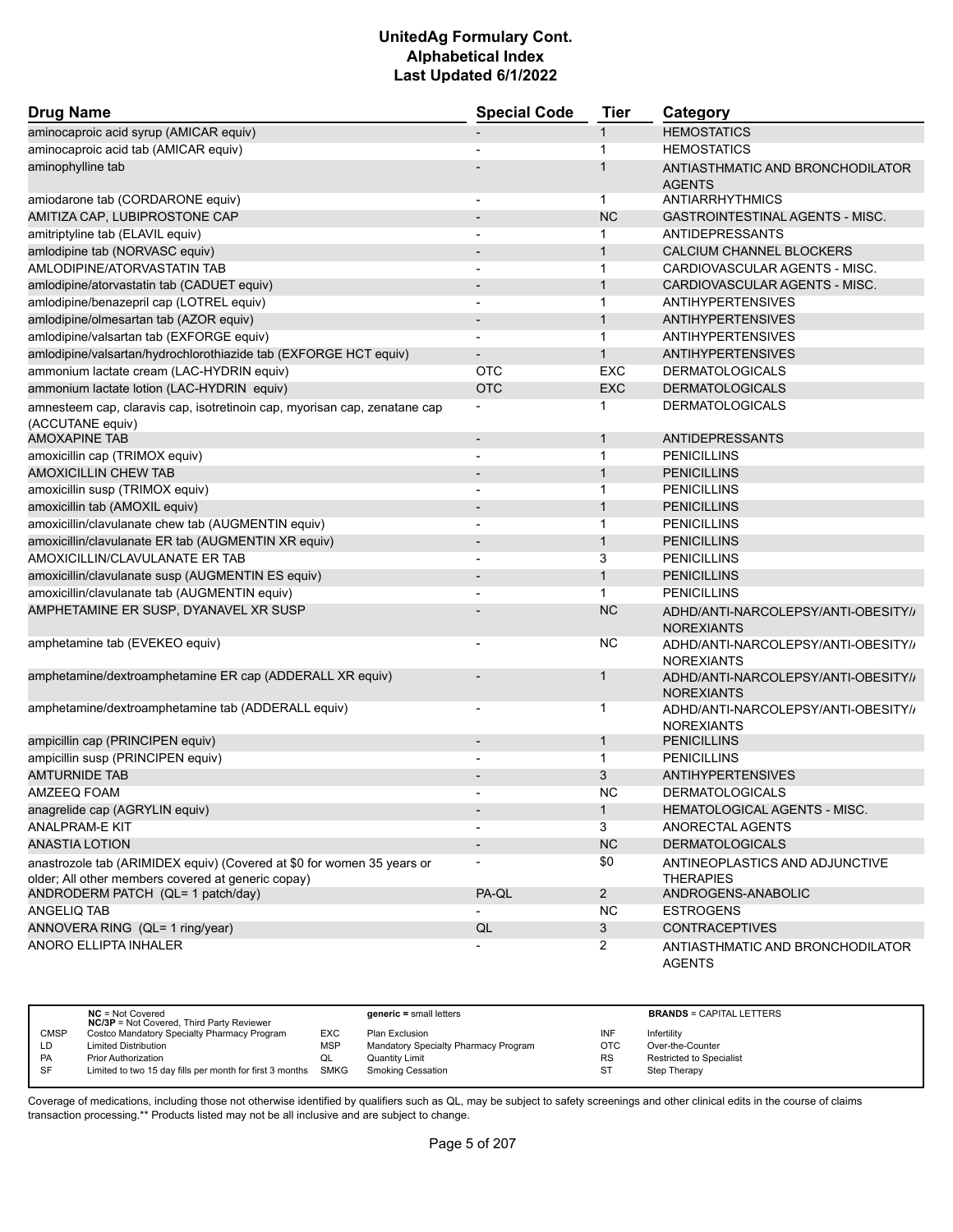| <b>Drug Name</b>                                                                      | <b>Special Code</b>      | Tier           | Category                                                 |
|---------------------------------------------------------------------------------------|--------------------------|----------------|----------------------------------------------------------|
| ANTARA CAP, FENOFIBRATE MICRONIZED CAP                                                |                          | <b>NC</b>      | <b>ANTIHYPERLIPIDEMICS</b>                               |
| ANTARA CAP, LOFIBRA CAP                                                               | $\overline{a}$           | <b>NC</b>      | <b>ANTIHYPERLIPIDEMICS</b>                               |
| antipyrine/benzocaine otic soln (AURALGAN equiv)                                      |                          | <b>NC</b>      | <b>OTIC AGENTS</b>                                       |
| ANZEMET TAB (QL= 9 tabs/fill)                                                         | QL                       | 3              | ANTIEMETICS                                              |
| <b>APADAZ TAB</b>                                                                     | $\overline{\phantom{0}}$ | <b>NC</b>      | ANALGESICS - OPIOID                                      |
| APEXICON E CREAM (PSORCON E equiv)                                                    | $\overline{a}$           | <b>NC</b>      | <b>DERMATOLOGICALS</b>                                   |
| <b>APHTHASOL PASTE</b>                                                                | $\overline{\phantom{m}}$ | $\overline{2}$ | MOUTH/THROAT/DENTAL AGENTS                               |
| APIDRA INJ                                                                            | $\overline{a}$           | <b>NC</b>      | <b>ANTIDIABETICS</b>                                     |
| APIDRA SOLOSTAR INJ                                                                   |                          | <b>NC</b>      | <b>ANTIDIABETICS</b>                                     |
| <b>APLENZIN TAB</b>                                                                   |                          | <b>NC</b>      | <b>ANTIDEPRESSANTS</b>                                   |
| <b>APOKYN INJ</b>                                                                     |                          | <b>NC</b>      | ANTIPARKINSON AND RELATED THERAPY                        |
|                                                                                       |                          |                | <b>AGENTS</b>                                            |
| apomorphine inj (APOKYN equiv)                                                        | -                        | <b>NC</b>      | ANTIPARKINSON AND RELATED THERAPY<br><b>AGENTS</b>       |
| apraclonidine ophth soln (IOPIDINE equiv)                                             | $\overline{\phantom{a}}$ | $\mathbf{1}$   | <b>OPHTHALMIC AGENTS</b>                                 |
| aprepitant cap (EMEND equiv) (QL= 3 caps/fill)                                        | QL                       | $\mathbf{1}$   | ANTIEMETICS                                              |
| aprepitant pak (EMEND equiv) (QL= 3 caps/fill)                                        | QL                       | $\mathbf{1}$   | ANTIEMETICS                                              |
| <b>APRISO CAP</b>                                                                     | $\overline{\phantom{0}}$ | <b>NC</b>      | <b>GASTROINTESTINAL AGENTS - MISC.</b>                   |
| <b>APRIZIO PAK KIT</b>                                                                | $\overline{\phantom{a}}$ | <b>NC</b>      | <b>DERMATOLOGICALS</b>                                   |
| APTENSIO XR CAP                                                                       | -                        | <b>NC</b>      | ADHD/ANTI-NARCOLEPSY/ANTI-OBESITY//                      |
|                                                                                       |                          |                | <b>NOREXIANTS</b>                                        |
| <b>APTIOM TAB</b>                                                                     |                          | <b>NC</b>      | ANTICONVULSANTS                                          |
| <b>APTIVUS CAP</b>                                                                    | <b>CMSP</b>              | S              | <b>ANTIVIRALS</b>                                        |
| <b>APTIVUS SOLN</b>                                                                   | <b>CMSP</b>              | S              | <b>ANTIVIRALS</b>                                        |
| ARAKODA TAB                                                                           |                          | <b>NC</b>      | <b>ANTIMALARIALS</b>                                     |
| ARANESP INJ                                                                           | $\overline{\phantom{a}}$ | <b>NC</b>      | <b>HEMATOPOIETIC AGENTS</b>                              |
| ARAZLO LOTION                                                                         |                          | <b>NC</b>      | <b>DERMATOLOGICALS</b>                                   |
| <b>ARCALYST INJ</b>                                                                   | $\overline{a}$           | <b>NC</b>      | ANALGESICS - ANTI-INFLAMMATORY                           |
| arformoterol tartrate neb soln (BROVANA equiv)                                        |                          | 1              | ANTIASTHMATIC AND BRONCHODILATOR<br><b>AGENTS</b>        |
| ARIKAYCE SUSP (QL= 1 vial/day; Only available through Maxor Pharmacy<br>800-658-6046) | LD-PA-QL                 | $\overline{2}$ | <b>AMINOGLYCOSIDES</b>                                   |
| aripiprazole ODT (ABILIFY equiv)                                                      | $\overline{\phantom{a}}$ | <b>NC</b>      | ANTIPSYCHOTICS/ANTIMANIC AGENTS                          |
| aripiprazole soln (ABILIFY equiv)                                                     |                          | $\mathbf{1}$   | ANTIPSYCHOTICS/ANTIMANIC AGENTS                          |
| aripiprazole tab (ABILIFY equiv)                                                      |                          | $\mathbf{1}$   | ANTIPSYCHOTICS/ANTIMANIC AGENTS                          |
| armodafinil tab (NUVIGIL equiv) (QL= 1 tab/day)                                       | PA-QL                    | $\mathbf{1}$   | ADHD/ANTI-NARCOLEPSY/ANTI-OBESITY//<br><b>NOREXIANTS</b> |
| ARMONAIR DIGITAL INHALER 113MCG/ACT                                                   |                          | NС             | ANTIASTHMATIC AND BRONCHODILATOR<br><b>AGENTS</b>        |
| ARMONAIR DIGITAL INHALER 232MCG/ACT                                                   | $\overline{\phantom{a}}$ | <b>NC</b>      | ANTIASTHMATIC AND BRONCHODILATOR<br><b>AGENTS</b>        |
| ARMONAIR DIGITAL INHALER 55MCG/ACT                                                    |                          | NС             | ANTIASTHMATIC AND BRONCHODILATOR<br><b>AGENTS</b>        |
| <b>ARMONAIR RESPICLICK</b>                                                            |                          | <b>NC</b>      | ANTIASTHMATIC AND BRONCHODILATOR<br><b>AGENTS</b>        |
| ARMOUR THYROID TAB, NATURE THROID TAB                                                 |                          | $\mathbf{1}$   | <b>THYROID AGENTS</b>                                    |
| <b>ARNUITY ELLIPTA INHALER</b>                                                        |                          | $\overline{2}$ | ANTIASTHMATIC AND BRONCHODILATOR                         |
|                                                                                       |                          |                | <b>AGENTS</b>                                            |
| ARYMO ER TAB                                                                          |                          | NC.            | ANALGESICS - OPIOID                                      |
| <b>ASACOL HD TAB</b>                                                                  |                          | NC             | GASTROINTESTINAL AGENTS - MISC.                          |
| ASACOL HD TAB. MESALAMINE TAB                                                         |                          | NC.            | GASTROINTESTINAL AGENTS - MISC.                          |

|             | $NC = Not Covered$<br><b>NC/3P</b> = Not Covered, Third Party Reviewer |            | $generic = small letters$            |           | <b>BRANDS = CAPITAL LETTERS</b> |
|-------------|------------------------------------------------------------------------|------------|--------------------------------------|-----------|---------------------------------|
| <b>CMSP</b> | Costco Mandatory Specialty Pharmacy Program                            | EXC        | Plan Exclusion                       | INF       | Infertility                     |
| LD          | <b>Limited Distribution</b>                                            | <b>MSP</b> | Mandatory Specialty Pharmacy Program | отс       | Over-the-Counter                |
| PA          | <b>Prior Authorization</b>                                             | QL         | <b>Quantity Limit</b>                | RS        | <b>Restricted to Specialist</b> |
| <b>SF</b>   | Limited to two 15 day fills per month for first 3 months SMKG          |            | Smoking Cessation                    | <b>ST</b> | Step Therapy                    |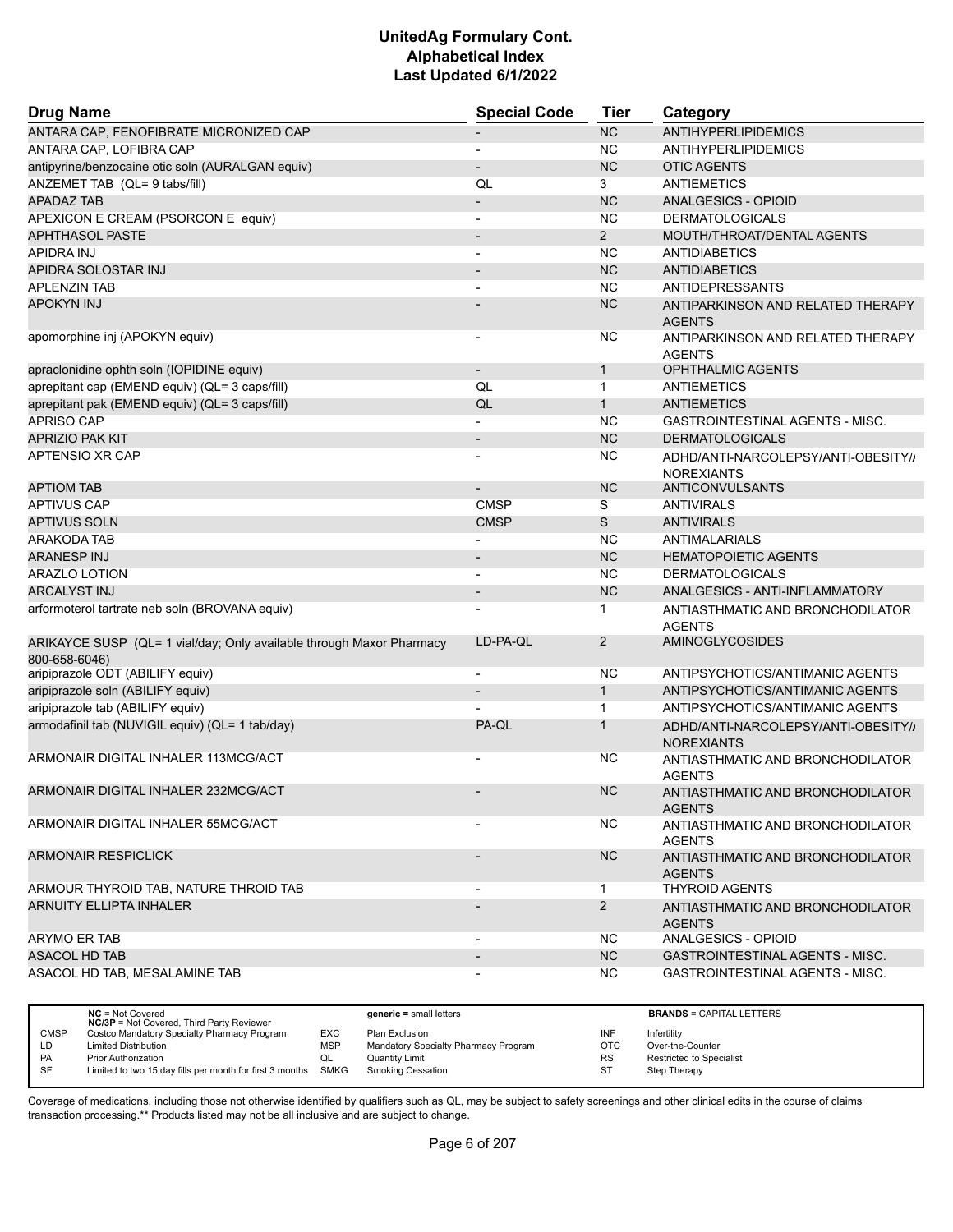| <b>Drug Name</b>                                                                                 | <b>Special Code</b>          | <b>Tier</b>    | Category                                                 |
|--------------------------------------------------------------------------------------------------|------------------------------|----------------|----------------------------------------------------------|
| asenapine maleate SL tab (SAPHRIS equiv) (QL= 2 tabs/day)                                        | QL                           | $\mathbf{1}$   | ANTIPSYCHOTICS/ANTIMANIC AGENTS                          |
| ashlyna tab, daysee tab (SEASONALE, SEASONIQUE equiv)                                            |                              | \$0            | <b>CONTRACEPTIVES</b>                                    |
| <b>ASMANEX HFA INHALER</b>                                                                       |                              | 2              | ANTIASTHMATIC AND BRONCHODILATOR<br><b>AGENTS</b>        |
| <b>ASMANEX INHALER</b>                                                                           |                              | 2              | ANTIASTHMATIC AND BRONCHODILATOR<br><b>AGENTS</b>        |
| aspirin chew tab 81mg (Covered for males age 45-79; Covered for females<br>(no age restriction)) | <b>OTC</b>                   | \$0            | ANALGESICS - NONNARCOTIC                                 |
| aspirin ec tab 325mg (Covered for males age 45-79 and females age 55-79)                         | <b>OTC</b>                   | \$0            | ANALGESICS - NONNARCOTIC                                 |
| aspirin ec tab 81mg (Covered for males age 45-79; Covered for females (no<br>age restriction))   | <b>OTC</b>                   | \$0            | ANALGESICS - NONNARCOTIC                                 |
| aspirin tab 325mg (Covered for males age 45-79 and females age 55-79)                            | <b>OTC</b>                   | \$0            | ANALGESICS - NONNARCOTIC                                 |
| aspirin tab 81mg (Covered for males age 45-79; Covered for females (no age<br>restriction))      | <b>OTC</b>                   | \$0            | ANALGESICS - NONNARCOTIC                                 |
| aspirin/codeine tab                                                                              | $\overline{a}$               | $\mathbf 1$    | ANALGESICS - OPIOID                                      |
| aspirin/dipyridamole cap (AGGRENOX equiv)                                                        |                              | $\mathbf{1}$   | <b>HEMATOLOGICAL AGENTS - MISC.</b>                      |
| ASPIRIN/OMEPRAZOLE ER TAB                                                                        |                              | <b>NC</b>      | <b>HEMATOLOGICAL AGENTS - MISC.</b>                      |
| <b>ASTAGRAF XL CAP</b>                                                                           | $\qquad \qquad \blacksquare$ | NC             | <b>MISCELLANEOUS THERAPEUTIC CLASSES</b>                 |
| <b>ASTAMED MYO CAP</b>                                                                           |                              | EXC            | DIETARY PRODUCTS/DIETARY<br><b>MANAGEMENT PRODUCTS</b>   |
| <b>ATACAND TAB</b>                                                                               |                              | <b>NC</b>      | <b>ANTIHYPERTENSIVES</b>                                 |
| atazanavir cap (REYATAZ equiv)                                                                   | <b>CMSP</b>                  | 1              | <b>ANTIVIRALS</b>                                        |
| atenolol tab (TENORMIN equiv)                                                                    |                              | $\mathbf{1}$   | <b>BETA BLOCKERS</b>                                     |
| atenolol/chlorthalidone tab (TENORETIC equiv)                                                    |                              | $\mathbf{1}$   | <b>ANTIHYPERTENSIVES</b>                                 |
| atomoxetine cap (STRATTERA CAP equiv)                                                            |                              | 1              | ADHD/ANTI-NARCOLEPSY/ANTI-OBESITY//<br><b>NOREXIANTS</b> |
| atorvastatin tab 10mg (LIPITOR equiv)                                                            | $\overline{a}$               | \$0            | ANTIHYPERLIPIDEMICS                                      |
| atorvastatin tab 20mg (LIPITOR equiv)                                                            | $\qquad \qquad \blacksquare$ | \$0            | <b>ANTIHYPERLIPIDEMICS</b>                               |
| atorvastatin tab 40mg (LIPITOR equiv)                                                            |                              | $\mathbf 1$    | <b>ANTIHYPERLIPIDEMICS</b>                               |
| atorvastatin tab 80mg (LIPITOR equiv)                                                            | $\qquad \qquad \blacksquare$ | $\mathbf{1}$   | <b>ANTIHYPERLIPIDEMICS</b>                               |
| atovaquone susp (MEPRON equiv)                                                                   |                              | $\mathbf{1}$   | ANTI-INFECTIVE AGENTS - MISC.                            |
| atovaquone/proguanil tab (MALARONE equiv)                                                        |                              | $\mathbf{1}$   | <b>ANTIMALARIALS</b>                                     |
| <b>ATRIPLA TAB</b>                                                                               |                              | <b>NC</b>      | <b>ANTIVIRALS</b>                                        |
| ATRIX SYSTEM KIT                                                                                 |                              | <b>NC</b>      | <b>DERMATOLOGICALS</b>                                   |
| atropine ophth oint                                                                              | $\overline{a}$               | 1              | OPHTHALMIC AGENTS                                        |
| atropine ophth soln (ISOPTO ATROPINE equiv)                                                      |                              | $\mathbf{1}$   | <b>OPHTHALMIC AGENTS</b>                                 |
| <b>ATROVENT HFA INHALER</b>                                                                      |                              | 2              | ANTIASTHMATIC AND BRONCHODILATOR<br><b>AGENTS</b>        |
| <b>AUBAGIO TAB</b>                                                                               | <b>CMSP</b>                  | S              | PSYCHOTHERAPEUTIC AND<br>NEUROLOGICAL AGENTS - MISC.     |
| AURYXIA TAB                                                                                      |                              | 3              | GASTROINTESTINAL AGENTS - MISC.                          |
| AUSTEDO TAB (QL= 4 tabs/day)                                                                     | CMSP-PA-QL                   | $\mathbb S$    | PSYCHOTHERAPEUTIC AND<br>NEUROLOGICAL AGENTS - MISC.     |
| AUVI-Q INJ                                                                                       |                              | <b>NC</b>      | <b>VASOPRESSORS</b>                                      |
| <b>AVANDAMET TAB</b>                                                                             |                              | $2^{\circ}$    | <b>ANTIDIABETICS</b>                                     |
| AVANDARYL TAB                                                                                    |                              | $\overline{2}$ | <b>ANTIDIABETICS</b>                                     |
| AVANDIA TAB                                                                                      | $\overline{\phantom{a}}$     | $\overline{2}$ | <b>ANTIDIABETICS</b>                                     |
| AVAR AEROSOL FOAM                                                                                |                              | NC             | <b>DERMATOLOGICALS</b>                                   |
| <b>AVAR GEL</b>                                                                                  |                              | $\overline{2}$ | <b>DERMATOLOGICALS</b>                                   |
| <b>AVAR PAD</b>                                                                                  | $\overline{\phantom{0}}$     | NC.            | <b>DERMATOLOGICALS</b>                                   |
| AVAR-E LS CREAM 10-2%                                                                            | $\overline{\phantom{a}}$     | <b>NC</b>      | <b>DERMATOLOGICALS</b>                                   |
|                                                                                                  |                              |                |                                                          |

|             | $NC = Not Covered$<br><b>NC/3P</b> = Not Covered, Third Party Reviewer |            | $generic = small letters$            |     | <b>BRANDS = CAPITAL LETTERS</b> |
|-------------|------------------------------------------------------------------------|------------|--------------------------------------|-----|---------------------------------|
| <b>CMSP</b> | Costco Mandatory Specialty Pharmacy Program                            | <b>EXC</b> | Plan Exclusion                       | INF | Infertility                     |
| LD          | <b>Limited Distribution</b>                                            | <b>MSP</b> | Mandatory Specialty Pharmacy Program | OTC | Over-the-Counter                |
| PA          | <b>Prior Authorization</b>                                             | QL         | <b>Quantity Limit</b>                | RS  | <b>Restricted to Specialist</b> |
| <b>SF</b>   | Limited to two 15 day fills per month for first 3 months SMKG          |            | Smoking Cessation                    | ST  | Step Therapy                    |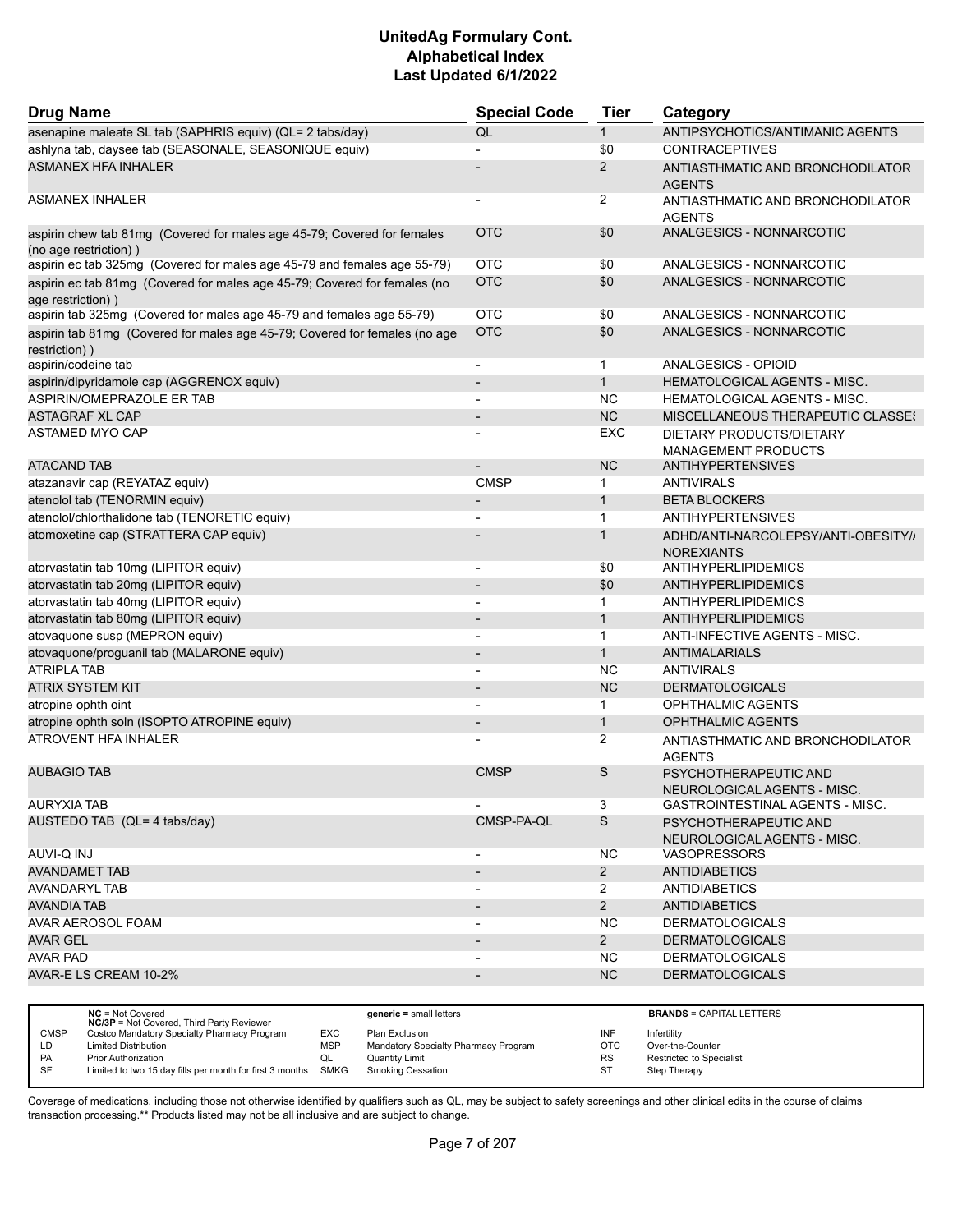| <b>Drug Name</b>                                                                         | <b>Special Code</b>      | <b>Tier</b>    | Category                                                 |
|------------------------------------------------------------------------------------------|--------------------------|----------------|----------------------------------------------------------|
| AVC VAGINAL CREAM                                                                        |                          | 2              | <b>VAGINAL PRODUCTS</b>                                  |
| AVONEX INJ                                                                               | <b>CMSP</b>              | S              | PSYCHOTHERAPEUTIC AND<br>NEUROLOGICAL AGENTS - MISC.     |
| AXERT TAB                                                                                |                          | <b>NC</b>      | <b>MIGRAINE PRODUCTS</b>                                 |
| AYVAKIT TAB (QL= 1 tab/day; Only available through Biologics<br>800-850-4306)            | LD-PA-QL-SF              | 3              | ANTINEOPLASTICS AND ADJUNCTIVE<br><b>THERAPIES</b>       |
| <b>AZASITE SOLN</b>                                                                      |                          | 2              | <b>OPHTHALMIC AGENTS</b>                                 |
| azathioprine tab (IMURAN equiv)                                                          | $\overline{\phantom{a}}$ | $\mathbf{1}$   | <b>ASSORTED CLASSES</b>                                  |
| azathioprine tab 100mg (AZASAN equiv)                                                    |                          | <b>NC</b>      | <b>MISCELLANEOUS THERAPEUTIC CLASSES</b>                 |
| azathioprine tab 75mg (AZASAN equiv)                                                     |                          | <b>NC</b>      | MISCELLANEOUS THERAPEUTIC CLASSES                        |
| azelaic acid gel (FINACEA equiv)                                                         | $\overline{\phantom{a}}$ | $\mathbf{1}$   | <b>DERMATOLOGICALS</b>                                   |
| azelastine nasal spray 0.1% (ASTELIN equiv)                                              |                          | $\mathbf{1}$   | NASAL AGENTS - SYSTEMIC AND TOPICAL                      |
| azelastine nasal spray 0.15% (ASTEPRO equiv)                                             |                          | $\mathbf{1}$   | NASAL AGENTS - SYSTEMIC AND TOPICAL                      |
| azelastine ophth soln (OPTIVAR equiv)                                                    |                          | $\mathbf{1}$   | <b>OPHTHALMIC AGENTS</b>                                 |
| azelastine/fluticasone nasal spray (DYMISTA equiv)                                       |                          | <b>NC</b>      | NASAL AGENTS - SYSTEMIC AND TOPICAL                      |
| <b>AZELEX CREAM</b>                                                                      |                          | <b>NC</b>      | <b>DERMATOLOGICALS</b>                                   |
| <b>AZENASE PAK</b>                                                                       |                          | <b>NC</b>      | NASAL AGENTS - SYSTEMIC AND TOPICAL                      |
| <b>AZESCHEW TAB 13-1MG</b>                                                               |                          | <b>NC</b>      | <b>MULTIVITAMINS</b>                                     |
| <b>AZESCO TAB</b>                                                                        |                          | <b>NC</b>      | <b>MULTIVITAMINS</b>                                     |
| azithromycin susp (ZITHROMAX equiv)                                                      |                          | $\mathbf{1}$   | <b>MACROLIDES</b>                                        |
| azithromycin tab (ZITHROMAX equiv)                                                       | $\blacksquare$           | $\mathbf 1$    | <b>MACROLIDES</b>                                        |
| <b>AZOPT OPHTH SUSP</b>                                                                  |                          | 3              | <b>OPHTHALMIC AGENTS</b>                                 |
| AZSTARYS CAP                                                                             |                          | <b>NC</b>      | ADHD/ANTI-NARCOLEPSY/ANTI-OBESITY//<br><b>NOREXIANTS</b> |
| <b>BACITRACIN OPHTH OINT</b>                                                             |                          | 2              | <b>OPHTHALMIC AGENTS</b>                                 |
| bacitracin/neomycin/polymyxin b ophth oint (NEOSPORIN equiv)                             | $\blacksquare$           | $\mathbf{1}$   | <b>OPHTHALMIC AGENTS</b>                                 |
| bacitracin/polymyxin b ophth oint (POLYSPORIN equiv)                                     | $\overline{\phantom{a}}$ | $\mathbf{1}$   | <b>OPHTHALMIC AGENTS</b>                                 |
| bacitracin/polymyxin/neomycin/hydrocortisone ophth oint (CORTISPORIN<br>equiv)           |                          | 1              | <b>OPHTHALMIC AGENTS</b>                                 |
| <b>BACLOFEN CREAM COMPOUND KIT</b>                                                       | $\overline{\phantom{a}}$ | <b>NC</b>      | <b>DERMATOLOGICALS</b>                                   |
| baclofen intrathecal inj (BACLOFEN equiv)                                                | $\blacksquare$           | <b>NC</b>      | MUSCULOSKELETAL THERAPY AGENTS                           |
| baclofen tab (BACLOFEN equiv)                                                            | $\overline{\phantom{a}}$ | $\mathbf{1}$   | MUSCULOSKELETAL THERAPY AGENTS                           |
| <b>BACLOFEN TAB 5MG</b>                                                                  |                          | <b>NC</b>      | MUSCULOSKELETAL THERAPY AGENTS                           |
| <b>BACTROBAN CREAM</b>                                                                   |                          | <b>NC</b>      | <b>DERMATOLOGICALS</b>                                   |
| <b>BACTROBAN NASAL OINT</b>                                                              |                          | 3              | NASAL AGENTS - SYSTEMIC AND TOPICAL                      |
| <b>BAFIERTAM CAP</b>                                                                     |                          | <b>NC</b>      | PSYCHOTHERAPEUTIC AND<br>NEUROLOGICAL AGENTS - MISC.     |
| <b>BALCOLTRA TAB</b>                                                                     |                          | 3              | <b>CONTRACEPTIVES</b>                                    |
| balsalazide cap (COLAZAL equiv)                                                          |                          | $\mathbf{1}$   | <b>GASTROINTESTINAL AGENTS - MISC.</b>                   |
| BALVERSA TAB 3MG (QL= 3 tabs/day; Only available through US<br>Bioservices 888-518-7246) | LD-PA-QL-SF              | 2              | ANTINEOPLASTICS AND ADJUNCTIVE<br><b>THERAPIES</b>       |
| BALVERSA TAB 4MG (QL= 2 tabs/day; Only available through US<br>Bioservices 888-518-7246) | LD-PA-QL-SF              | $\overline{2}$ | ANTINEOPLASTICS AND ADJUNCTIVE<br><b>THERAPIES</b>       |
| BALVERSA TAB 5MG (QL= 1 tab/day; Only available through US Bioservices<br>888-518-7246)  | LD-PA-QL-SF              | $\overline{2}$ | ANTINEOPLASTICS AND ADJUNCTIVE<br><b>THERAPIES</b>       |
| <b>BANZEL SUSP</b>                                                                       | $\overline{\phantom{a}}$ | <b>NC</b>      | ANTICONVULSANTS                                          |
| <b>BANZEL TAB</b>                                                                        |                          | <b>NC</b>      | ANTICONVULSANTS                                          |
| BAQSIMI NASAL POWDER (QL= 2 inhalations/fill)                                            | QL                       | $2^{\circ}$    | <b>ANTIDIABETICS</b>                                     |
| BARACLUDE SOLN (Members age 9 or older require Prior Authorization)                      | <b>PA</b>                | 3              | <b>ANTIVIRALS</b>                                        |
| BASAGLAR INJ, LANTUS SOLOSTAR INJ, INSULIN GLARGINE SOLOSTAR I -                         |                          | NC             | <b>ANTIDIABETICS</b>                                     |

|             | $NC = Not Covered$<br><b>NC/3P</b> = Not Covered, Third Party Reviewer |            | $generic = small letters$            |            | <b>BRANDS = CAPITAL LETTERS</b> |
|-------------|------------------------------------------------------------------------|------------|--------------------------------------|------------|---------------------------------|
| <b>CMSP</b> | Costco Mandatory Specialty Pharmacy Program                            | EXC        | Plan Exclusion                       | INF        | Infertility                     |
| LD          | <b>Limited Distribution</b>                                            | <b>MSP</b> | Mandatory Specialty Pharmacy Program | <b>OTC</b> | Over-the-Counter                |
| PA          | <b>Prior Authorization</b>                                             | QL         | <b>Quantity Limit</b>                | <b>RS</b>  | Restricted to Specialist        |
| SF          | Limited to two 15 day fills per month for first 3 months SMKG          |            | <b>Smoking Cessation</b>             | ST         | Step Therapy                    |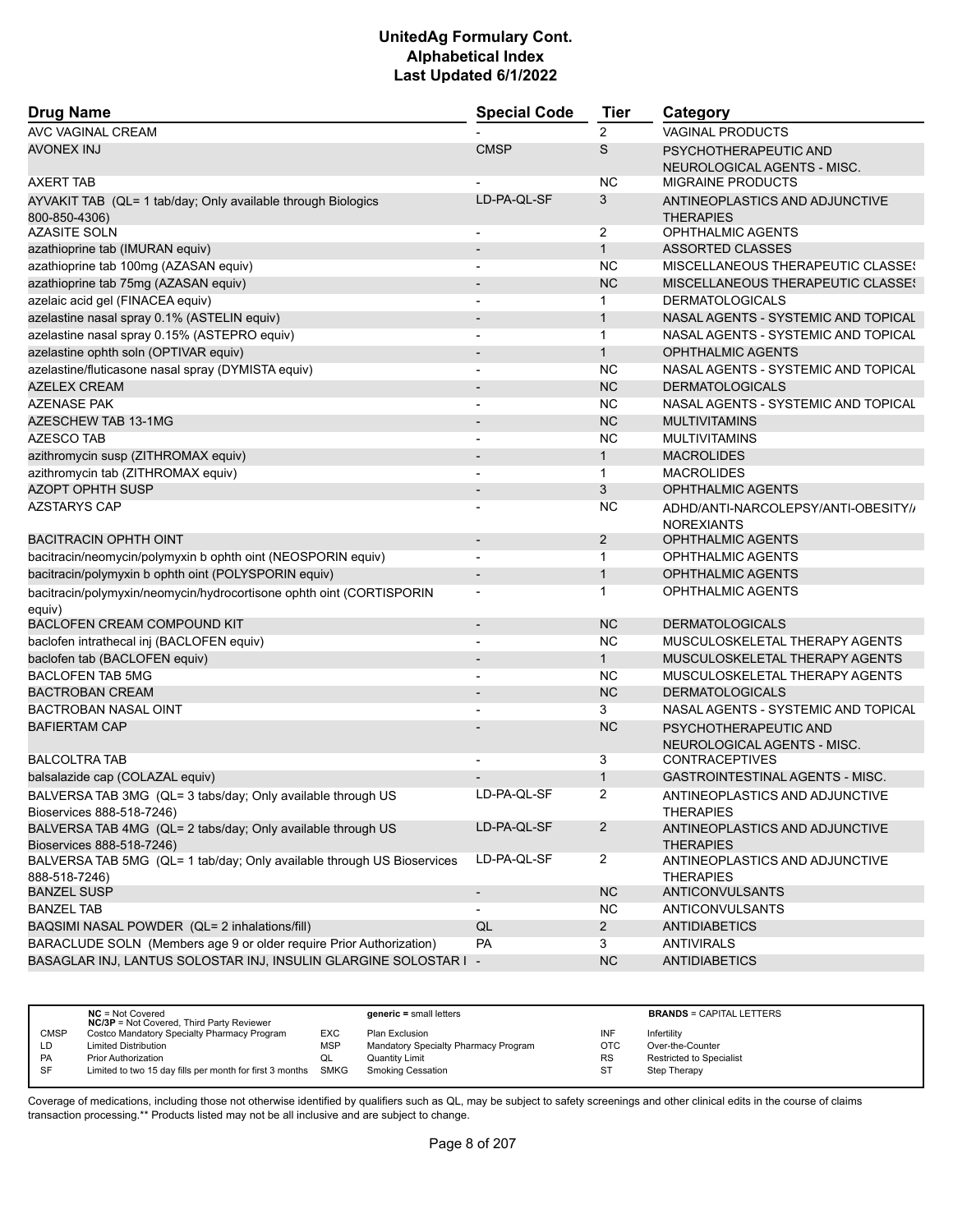| <b>Drug Name</b>                                                           | <b>Special Code</b>          | Tier           | Category                                 |
|----------------------------------------------------------------------------|------------------------------|----------------|------------------------------------------|
| BAXDELA TAB (QL= 2 tabs/day; Restricted to Infectious Disease Specialist)  | QL-RS                        | $\overline{2}$ | <b>FLUOROQUINOLONES</b>                  |
| <b>B-D INSULIN SYRINGE</b>                                                 | --OTC                        | $\mathbf{1}$   | <b>MEDICAL DEVICES AND SUPPLIES</b>      |
| <b>B-D PEN NEEDLE</b>                                                      | <b>OTC</b>                   | $\mathbf{1}$   | <b>MEDICAL DEVICES AND SUPPLIES</b>      |
| <b>B-D PEN NEEDLE</b>                                                      | OTC--                        | <b>NC</b>      | <b>MEDICAL DEVICES AND SUPPLIES</b>      |
| b-donna tab (DONNATAL equiv)                                               |                              | <b>NC</b>      | <b>ULCER DRUGS</b>                       |
| BECONASE AQ NASAL SPRAY                                                    |                              | <b>NC</b>      | NASAL AGENTS - SYSTEMIC AND TOPICAL      |
| <b>BELBUCA FILM</b>                                                        |                              | <b>NC</b>      | ANALGESICS - OPIOID                      |
| BELLADONNA ALKALOID/OPIUM SUPP                                             | $\qquad \qquad \blacksquare$ | $\overline{2}$ | <b>ULCER DRUGS</b>                       |
| <b>BELSOMRA TAB</b>                                                        | $\overline{a}$               | <b>NC</b>      | <b>HYPNOTICS</b>                         |
| benazepril tab (LOTENSIN equiv)                                            | $\overline{\phantom{a}}$     | $\mathbf{1}$   | <b>ANTIHYPERTENSIVES</b>                 |
| <b>BENAZEPRIL/HCT TAB</b>                                                  |                              | $\mathbf{1}$   | <b>ANTIHYPERTENSIVES</b>                 |
| benazepril/hydrochlorothiazide tab (LOTENSIN HCT equiv)                    |                              | $\mathbf{1}$   | <b>ANTIHYPERTENSIVES</b>                 |
| BENLYSTA AUTO-INJECTOR (QL= 4 inj/28 day)                                  | MSP-PA-QL                    | S              | <b>MISCELLANEOUS THERAPEUTIC CLASSES</b> |
| BENLYSTA INJ (QL= 4 inj/28 day)                                            | MSP-PA-QL                    | S              | MISCELLANEOUS THERAPEUTIC CLASSES        |
| <b>BENTIVITE TAB</b>                                                       |                              | <b>NC</b>      | <b>HEMATOPOIETIC AGENTS</b>              |
| <b>BENZAC WASH</b>                                                         |                              | <b>NC</b>      | <b>DERMATOLOGICALS</b>                   |
| <b>BENZNIDAZOLE TAB</b>                                                    | <b>PA</b>                    | $\overline{2}$ | ANTHELMINTICS                            |
| benzonatate cap (TESSALON equiv)                                           |                              | $\mathbf{1}$   | COUGH/COLD/ALLERGY                       |
| benzonatate cap 150mg (ZONATUSS equiv)                                     |                              | <b>NC</b>      | COUGH/COLD/ALLERGY                       |
| BENZOYL PEROXIDE CREAM                                                     | <b>OTC</b>                   | <b>NC</b>      | <b>DERMATOLOGICALS</b>                   |
| BENZOYL PEROXIDE/HYDROCORTISONE LOTION                                     |                              | <b>NC</b>      | <b>DERMATOLOGICALS</b>                   |
| benzoyl peroxide/hydrocortisone lotion (VANOXIDE-HC equiv)                 | $\overline{\phantom{m}}$     | <b>NC</b>      | <b>DERMATOLOGICALS</b>                   |
| benzphetamine tab                                                          | $\overline{\phantom{a}}$     | EXC            | ADHD/ANTI-NARCOLEPSY/ANTI-OBESITY//      |
|                                                                            |                              |                | <b>NOREXIANTS</b>                        |
| benztropine tab                                                            | $\overline{\phantom{m}}$     | $\mathbf{1}$   | <b>ANTIPARKINSON AGENTS</b>              |
| bepotastine ophth soln (BEPREVE equiv)                                     |                              | <b>NC</b>      | <b>OPHTHALMIC AGENTS</b>                 |
| <b>BERINERT INJ</b>                                                        | MSP-PA                       | S              | <b>HEMATOLOGICAL AGENTS - MISC.</b>      |
| BESER KIT 0.05%                                                            |                              | <b>NC</b>      | <b>DERMATOLOGICALS</b>                   |
| <b>BESIVANCE OPHTH SUSP</b>                                                |                              | <b>NC</b>      | <b>OPHTHALMIC AGENTS</b>                 |
| <b>BESREMI INJ</b>                                                         |                              | NC             | ANTINEOPLASTICS AND ADJUNCTIVE           |
|                                                                            |                              |                | <b>THERAPIES</b>                         |
| betaine powder for oral solution (CYSTADANE equiv) (Only available through | LD                           | 1              | ENDOCRINE AND METABOLIC AGENTS -         |
| Anovo Specialty Pharmacy 844-288-5007)                                     |                              |                | MISC.                                    |
| betamethasone augmented cream (DIPROLENE AF CREAM equiv)                   |                              | 1              | <b>DERMATOLOGICALS</b>                   |
| betamethasone augmented gel                                                | $\overline{a}$               | $\mathbf{1}$   | <b>DERMATOLOGICALS</b>                   |
| BETAMETHASONE AUGMENTED GEL                                                | ٠                            | 2              | <b>DERMATOLOGICALS</b>                   |
| betamethasone augmented lotion (DIPROLENE LOTION equiv)                    | $\overline{\phantom{m}}$     | $\mathbf{1}$   | <b>DERMATOLOGICALS</b>                   |
| betamethasone augmented oint (DIPROLENE OINT equiv)                        |                              | 1              | <b>DERMATOLOGICALS</b>                   |
| betamethasone diproprionate cream (DIPROSONE CREAM equiv)                  | $\overline{\phantom{a}}$     | $\mathbf{1}$   | <b>DERMATOLOGICALS</b>                   |
| betamethasone diproprionate lotion                                         |                              | 1              | <b>DERMATOLOGICALS</b>                   |
| betamethasone diproprionate oint (DIPROSONE OINT equiv)                    | $\overline{\phantom{a}}$     | $\mathbf{1}$   | <b>DERMATOLOGICALS</b>                   |
| betamethasone valerate cream                                               | $\overline{\phantom{a}}$     | 1              | <b>DERMATOLOGICALS</b>                   |
| betamethasone valerate foam (LUXIQ equiv)                                  | $\overline{\phantom{a}}$     | <b>NC</b>      | <b>DERMATOLOGICALS</b>                   |
| betamethasone valerate lotion                                              |                              | 1              | <b>DERMATOLOGICALS</b>                   |
| betamethasone valerate oint                                                | $\blacksquare$               | $\mathbf{1}$   | <b>DERMATOLOGICALS</b>                   |
| <b>BETASERON INJ</b>                                                       |                              | <b>NC</b>      | PSYCHOTHERAPEUTIC AND                    |
|                                                                            |                              |                | NEUROLOGICAL AGENTS - MISC.              |
| betaxolol ophth soln (BETOPTIC-S equiv)                                    | $\overline{\phantom{a}}$     | $\mathbf{1}$   | OPHTHALMIC AGENTS                        |
| betaxolol tab (KERLONE equiv)                                              |                              | 1              | <b>BETA BLOCKERS</b>                     |
| bethanechol tab (URECHOLINE equiv)                                         | $\overline{\phantom{a}}$     | $\mathbf{1}$   | URINARY ANTISPASMODICS                   |

|             | $NC = Not Covered$<br><b>NC/3P</b> = Not Covered, Third Party Reviewer |     | $generic = small letters$            |           | <b>BRANDS = CAPITAL LETTERS</b> |
|-------------|------------------------------------------------------------------------|-----|--------------------------------------|-----------|---------------------------------|
| <b>CMSP</b> | Costco Mandatory Specialty Pharmacy Program                            | EXC | Plan Exclusion                       | INF       | Infertility                     |
| LD          | <b>Limited Distribution</b>                                            | MSP | Mandatory Specialty Pharmacy Program | OTC       | Over-the-Counter                |
| PA          | <b>Prior Authorization</b>                                             | ◡   | <b>Quantity Limit</b>                | <b>RS</b> | <b>Restricted to Specialist</b> |
| <b>SF</b>   | Limited to two 15 day fills per month for first 3 months SMKG          |     | <b>Smoking Cessation</b>             | ST        | Step Therapy                    |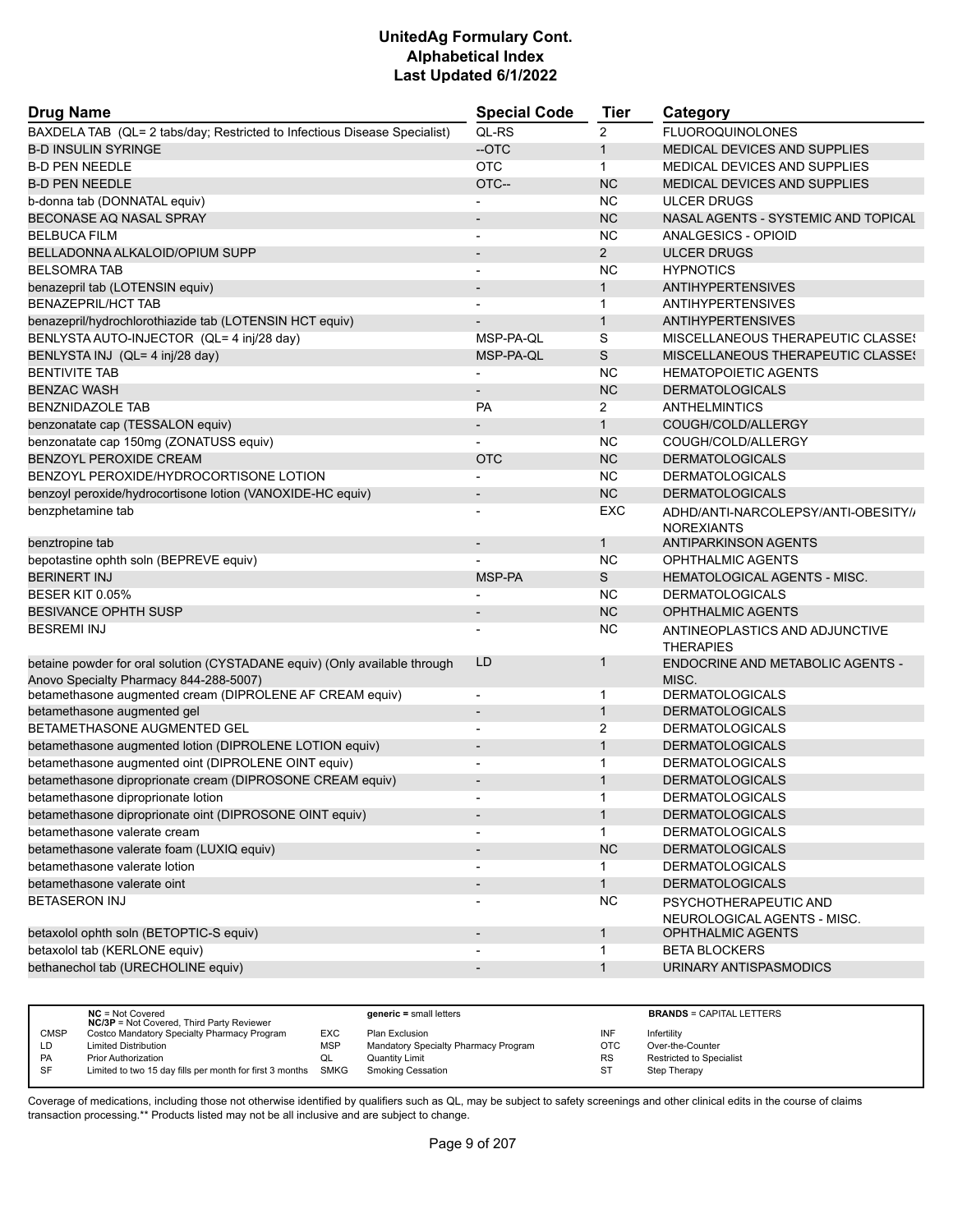| <b>Drug Name</b>                                                                                                                                    | <b>Special Code</b>      | <b>Tier</b>    | Category                                             |
|-----------------------------------------------------------------------------------------------------------------------------------------------------|--------------------------|----------------|------------------------------------------------------|
| <b>BETIMOL OPHTH SOLN</b>                                                                                                                           |                          | $\overline{2}$ | OPHTHALMIC AGENTS                                    |
| <b>BETOPTIC-S OPHTH SOLN</b>                                                                                                                        |                          | $\overline{2}$ | <b>OPHTHALMIC AGENTS</b>                             |
| BEVESPI AEROSPHERE INHALER                                                                                                                          |                          | NC             | ANTIASTHMATIC AND BRONCHODILATOR                     |
|                                                                                                                                                     |                          |                | <b>AGENTS</b>                                        |
| <b>BEVYXXA CAP</b>                                                                                                                                  |                          | <b>NC</b>      | <b>ANTICOAGULANTS</b>                                |
| bexarotene cap (TARGRETIN equiv)                                                                                                                    | CMSP-PA-SF               | 1              | ANTINEOPLASTICS AND ADJUNCTIVE<br><b>THERAPIES</b>   |
| <b>BEXSERO INJ</b>                                                                                                                                  | <b>VAC</b>               | \$0            | <b>VACCINES</b>                                      |
| <b>BEYAZ TAB</b>                                                                                                                                    |                          | 3              | <b>CONTRACEPTIVES</b>                                |
| <b>BIAFINE EMULSION</b>                                                                                                                             | $\overline{\phantom{m}}$ | <b>NC</b>      | <b>DERMATOLOGICALS</b>                               |
| bicalutamide tab (CASODEX equiv)                                                                                                                    |                          | 1              | ANTINEOPLASTICS AND ADJUNCTIVE<br><b>THERAPIES</b>   |
| <b>BIDIL TAB</b>                                                                                                                                    | $\overline{\phantom{a}}$ | <b>NC</b>      | CARDIOVASCULAR AGENTS - MISC.                        |
| <b>BIFERARX TAB</b>                                                                                                                                 |                          | <b>NC</b>      | <b>HEMATOPOIETIC AGENTS</b>                          |
| <b>BIJUVA CAP</b>                                                                                                                                   |                          | <b>NC</b>      | <b>ESTROGENS</b>                                     |
| <b>BIKTARVY TAB</b>                                                                                                                                 | <b>CMSP</b>              | S              | <b>ANTIVIRALS</b>                                    |
| bimatoprost ophth soln (QL= 2.5ml/30 days)                                                                                                          | QL                       | $\mathbf{1}$   | <b>OPHTHALMIC AGENTS</b>                             |
| bimatoprost ophth soln                                                                                                                              | QL--                     | <b>EXC</b>     | <b>DERMATOLOGICALS</b>                               |
| <b>BINOSTO TAB</b>                                                                                                                                  |                          | <b>NC</b>      | ENDOCRINE AND METABOLIC AGENTS -<br>MISC.            |
| bisoprolol tab (ZEBETA equiv)                                                                                                                       | $\overline{\phantom{a}}$ | $\mathbf 1$    | <b>BETA BLOCKERS</b>                                 |
| bisoprolol/hydrochlorothiazide tab (ZIAC equiv)                                                                                                     |                          | $\mathbf{1}$   | <b>ANTIHYPERTENSIVES</b>                             |
| BLEPHAMIDE OPHTH SOLN                                                                                                                               | $\blacksquare$           | 2              | <b>OPHTHALMIC AGENTS</b>                             |
| BLEPHAMIDE S.O.P. OPHTH OINT                                                                                                                        |                          | 3              | <b>OPHTHALMIC AGENTS</b>                             |
| bosentan tab (TRACLEER equiv) (QL= 2 tabs/day; Restricted to Cardiology or<br>Pulmonology Specialist; Only available through Lumicera 855-847-3553) | LD-QL-RS                 | 1              | CARDIOVASCULAR AGENTS - MISC.                        |
| <b>BOSULIF TAB</b>                                                                                                                                  | MSP-PA-SF                | S              | ANTINEOPLASTICS AND ADJUNCTIVE<br><b>THERAPIES</b>   |
| BRAFTOVI CAP 75MG (QL= 6 caps/day)                                                                                                                  | MSP-PA-QL                | S              | ANTINEOPLASTICS AND ADJUNCTIVE<br><b>THERAPIES</b>   |
| <b>BREO ELLIPTA INHALER</b>                                                                                                                         |                          | $\overline{2}$ | ANTIASTHMATIC AND BRONCHODILATOR<br><b>AGENTS</b>    |
| <b>BREXAFEMME TAB</b>                                                                                                                               |                          | <b>NC</b>      | ANTIFUNGALS                                          |
| <b>BREZTRI AEROSPHERE INHALER</b>                                                                                                                   |                          | $\overline{2}$ | ANTIASTHMATIC AND BRONCHODILATOR<br><b>AGENTS</b>    |
| <b>BRILINTA TAB</b>                                                                                                                                 | $\overline{\phantom{a}}$ | $\overline{2}$ | <b>HEMATOLOGICAL AGENTS - MISC.</b>                  |
| brimonidine ophth soln 0.15% (ALPHAGAN P 0.15% equiv)                                                                                               | $\overline{\phantom{a}}$ | $\mathbf{1}$   | <b>OPHTHALMIC AGENTS</b>                             |
| brimonidine ophth soln 0.2%                                                                                                                         |                          | 1              | <b>OPHTHALMIC AGENTS</b>                             |
| brimonidine/timolol ophth soln (COMBIGAN equiv)                                                                                                     |                          | $\mathbf{1}$   | <b>OPHTHALMIC AGENTS</b>                             |
| brinzolamide ophth susp (AZOPT equiv)                                                                                                               | ٠                        | 1              | OPHTHALMIC AGENTS                                    |
| <b>BRISDELLE CAP</b>                                                                                                                                |                          | NC.            | PSYCHOTHERAPEUTIC AND<br>NEUROLOGICAL AGENTS - MISC. |
| BRIVIACT INJ 50MG/5ML                                                                                                                               |                          | <b>NC</b>      | <b>ANTICONVULSANTS</b>                               |
| <b>BRIVIACT SOLN 10MG/ML</b>                                                                                                                        | $\overline{\phantom{a}}$ | NC             | <b>ANTICONVULSANTS</b>                               |
| <b>BRIVIACT TAB</b>                                                                                                                                 | $\overline{\phantom{0}}$ | <b>NC</b>      | <b>ANTICONVULSANTS</b>                               |
| bromfenac ophth soln (BROMDAY equiv)                                                                                                                | $\overline{\phantom{a}}$ | $\mathbf{1}$   | <b>OPHTHALMIC AGENTS</b>                             |
| bromocriptine cap (PARLODEL equiv)                                                                                                                  | $\overline{\phantom{a}}$ | $\mathbf{1}$   | ANTIPARKINSON AGENTS                                 |
| bromocriptine tab (PARLODEL equiv)                                                                                                                  | $\blacksquare$           | 1              | <b>ANTIPARKINSON AGENTS</b>                          |
| <b>BROMSITE OPHTH SOLN</b>                                                                                                                          |                          | <b>NC</b>      | <b>OPHTHALMIC AGENTS</b>                             |
| <b>BRONCHITOL CAP</b>                                                                                                                               | $\overline{a}$           | NC             | <b>RESPIRATORY AGENTS - MISC.</b>                    |
|                                                                                                                                                     |                          |                |                                                      |

|             | $NC = Not Covered$<br><b>NC/3P</b> = Not Covered, Third Party Reviewer |            | $generic = small letters$            |           | <b>BRANDS = CAPITAL LETTERS</b> |
|-------------|------------------------------------------------------------------------|------------|--------------------------------------|-----------|---------------------------------|
| <b>CMSP</b> | Costco Mandatory Specialty Pharmacy Program                            | EXC        | Plan Exclusion                       | INF       | Infertility                     |
| LD          | <b>Limited Distribution</b>                                            | <b>MSP</b> | Mandatory Specialty Pharmacy Program | OTC       | Over-the-Counter                |
| <b>PA</b>   | <b>Prior Authorization</b>                                             | QL         | Quantity Limit                       | <b>RS</b> | <b>Restricted to Specialist</b> |
| SF          | Limited to two 15 day fills per month for first 3 months               | SMKG       | <b>Smoking Cessation</b>             | ST        | Step Therapy                    |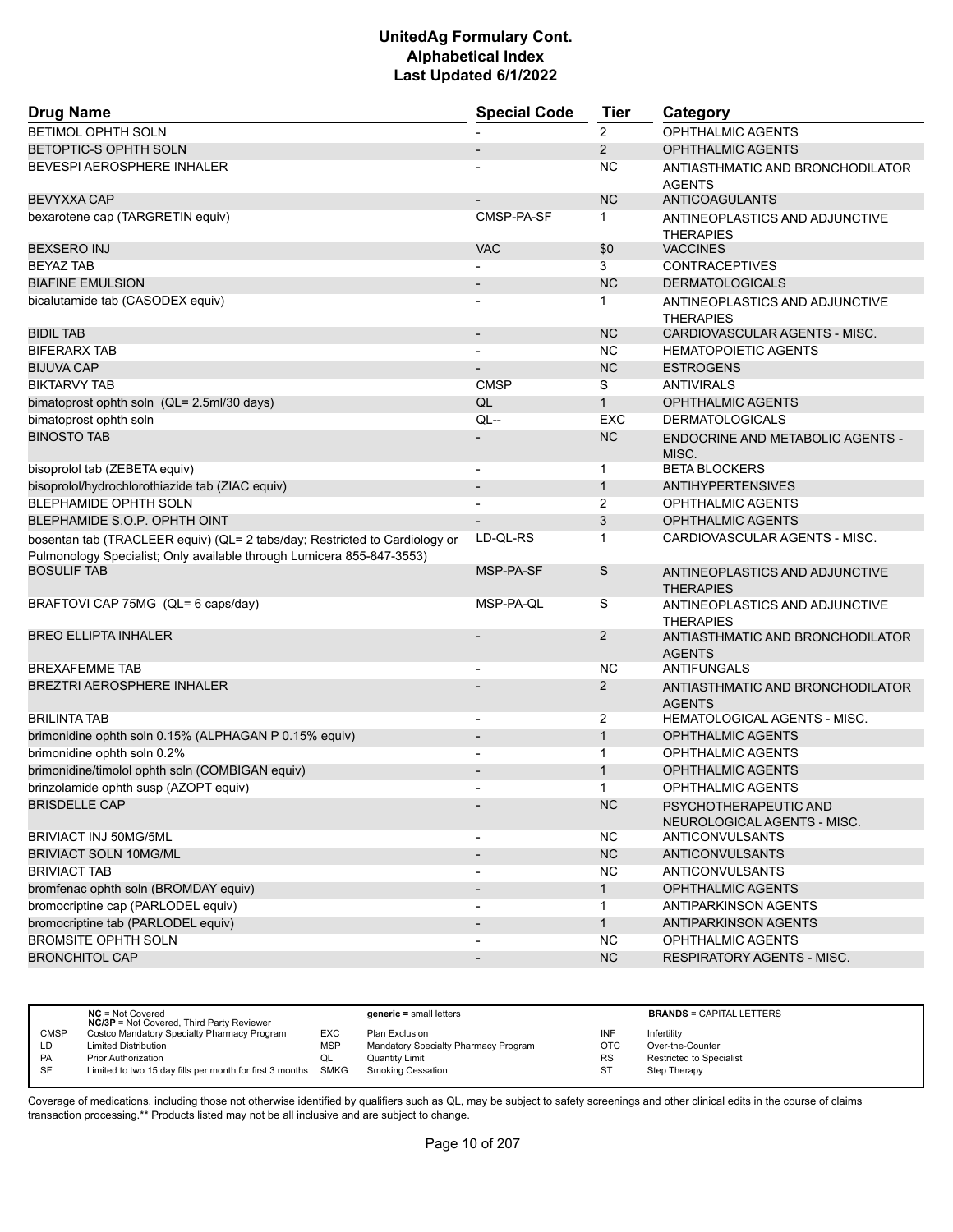| <b>Drug Name</b>                                                                                      | <b>Special Code</b>      | Tier           | Category                                             |
|-------------------------------------------------------------------------------------------------------|--------------------------|----------------|------------------------------------------------------|
| BRUKINSA CAP (QL= 4 caps/day; Only available through Biologics<br>800-850-4306)                       | LD-PA-QL-SF              | $\overline{2}$ | ANTINEOPLASTICS AND ADJUNCTIVE<br><b>THERAPIES</b>   |
| <b>BRYHALI LOTION</b>                                                                                 | $\overline{\phantom{a}}$ | <b>NC</b>      | <b>DERMATOLOGICALS</b>                               |
| <b>B-SERENE PAD</b>                                                                                   |                          | <b>NC</b>      | <b>HEMATOPOIETIC AGENTS</b>                          |
| budesonide ER tab (UCERIS equiv) (QL=1 tab/day)                                                       | PA-QL                    | $\mathbf{1}$   | <b>CORTICOSTEROIDS</b>                               |
| budesonide inh susp (PULMICORT equiv)                                                                 |                          | 1              | ANTIASTHMATIC AND BRONCHODILATOR<br><b>AGENTS</b>    |
| budesonide nasal spray (RHINOCORT AQUA equiv)                                                         | <b>OTC</b>               | <b>EXC</b>     | NASAL AGENTS - SYSTEMIC AND TOPICAL                  |
| budesonide SR cap (ENTOCORT EC equiv)                                                                 |                          | $\mathbf{1}$   | <b>CORTICOSTEROIDS</b>                               |
| BUDESONIDE/FORMOTEROL INHALER                                                                         |                          | <b>NC</b>      | ANTIASTHMATIC AND BRONCHODILATOR<br><b>AGENTS</b>    |
| bumetanide tab (BUMEX equiv)                                                                          | $\overline{\phantom{a}}$ | $\mathbf{1}$   | <b>DIURETICS</b>                                     |
| <b>BUNAVAIL FILM</b>                                                                                  | $\overline{\phantom{a}}$ | <b>NC</b>      | <b>ANALGESICS - OPIOID</b>                           |
| buprenorphine hcl buccal film (BELBUCA equiv)                                                         | $\overline{\phantom{a}}$ | <b>NC</b>      | ANALGESICS - OPIOID                                  |
| buprenorphine patch (BUTRANS equiv) (QL= 4 patches/28 days)                                           | QL                       | $\mathbf{1}$   | ANALGESICS - OPIOID                                  |
| buprenorphine SL tab (SUBUTEX equiv)                                                                  |                          | 1              | ANALGESICS - OPIOID                                  |
| buprenorphine/naloxone sl film (SUBOXONE SL FILM equiv)                                               | $\overline{\phantom{a}}$ | $\mathbf{1}$   | ANALGESICS - OPIOID                                  |
| buprenorphine/naloxone SL tab (SUBOXONE equiv)                                                        | $\blacksquare$           | $\mathbf{1}$   | ANALGESICS - OPIOID                                  |
| bupropion ER tab (WELLBUTRIN equiv)                                                                   |                          | $\mathbf{1}$   | <b>ANTIDEPRESSANTS</b>                               |
| bupropion SR tab (ZYBAN equiv) (Limited to 180 days/plan year)                                        | <b>QL-SMKG</b>           | \$0            | PSYCHOTHERAPEUTIC AND<br>NEUROLOGICAL AGENTS - MISC. |
| bupropion tab (WELLBUTRIN equiv)                                                                      | $\overline{a}$           | $\mathbf{1}$   | <b>ANTIDEPRESSANTS</b>                               |
| bupropion XL tab (WELLBUTRIN XL equiv)                                                                |                          | $\mathbf 1$    | ANTIDEPRESSANTS                                      |
| buspirone tab (BUSPAR equiv)                                                                          |                          | $\mathbf{1}$   | <b>ANTIANXIETY AGENTS</b>                            |
| butalbital/acetaminophen cap                                                                          | $\blacksquare$           | <b>NC</b>      | ANALGESICS - NONNARCOTIC                             |
| butalbital/acetaminophen/caffeine soln                                                                |                          | <b>NC</b>      | ANALGESICS - NONNARCOTIC                             |
| butalbital/acetaminophen/caffeine tab (FIORICET equiv)                                                |                          | <b>NC</b>      | ANALGESICS - NONNARCOTIC                             |
| BUTALBITAL/ASPIRIN/CAFFEINE TAB                                                                       | $\overline{\phantom{a}}$ | <b>NC</b>      | ANALGESICS - NONNARCOTIC                             |
| <b>BUTISOL ELIXIR</b>                                                                                 |                          | 3              | HYPNOTICS/SEDATIVES/SLEEP DISORDEI                   |
| <b>BUTISOL TAB</b>                                                                                    |                          | 3              | <b>AGENTS</b>                                        |
|                                                                                                       |                          |                | HYPNOTICS/SEDATIVES/SLEEP DISORDEF<br><b>AGENTS</b>  |
| butorphanol nasal spray (STADOL equiv) (QL= 1 bottle/fill, 2 fills/30 days)                           | QL                       | 1              | ANALGESICS - OPIOID                                  |
| BYDUREON BCISE AUTO INJ (QL= 4 inj/28 days)                                                           | QL                       | $\overline{2}$ | <b>ANTIDIABETICS</b>                                 |
| BYDUREON INJ (QL= 4 inj/28 days)                                                                      | QL                       | $\overline{2}$ | <b>ANTIDIABETICS</b>                                 |
| BYDUREON PEN INJ (QL= 4 inj/28 days)                                                                  | QL                       | $\overline{2}$ | <b>ANTIDIABETICS</b>                                 |
| BYETTA INJ (QL= 1 pen/30 days)                                                                        | QL                       | 3              | <b>ANTIDIABETICS</b>                                 |
| BYLVAY CAP 1200MCG (QL= 5 caps/day; Only available through PantheRx<br>Pharmacy 855-726-8479)         | LD-PA-QL                 | 3              | <b>GASTROINTESTINAL AGENTS - MISC.</b>               |
| BYLVAY CAP 400MCG (QL= 15 caps/day; Only available through PantheRx<br>Pharmacy 855-726-8479)         | LD-PA-QL                 | 3              | GASTROINTESTINAL AGENTS - MISC.                      |
| BYLVAY SPRINKLE CAP 200MCG (QL= 8 caps/day; Only available through<br>PantheRx Pharmacy 855-726-8479) | LD-PA-QL                 | 3              | GASTROINTESTINAL AGENTS - MISC.                      |
| BYLVAY SPRINKLE CAP 600MCG (QL= 4 caps/day; Only available through<br>PantheRx Pharmacy 855-726-8479) | LD-PA-QL                 | 3              | GASTROINTESTINAL AGENTS - MISC.                      |
| BYNFEZIA PEN INJ                                                                                      | $\overline{\phantom{m}}$ | <b>NC</b>      | ENDOCRINE AND METABOLIC AGENTS -<br>MISC.            |
| <b>BYVALSON TAB</b>                                                                                   | $\overline{\phantom{a}}$ | NC.            | <b>ANTIHYPERTENSIVES</b>                             |
| <b>CABENUVA IM SUSP</b>                                                                               |                          | NC             | <b>ANTIVIRALS</b>                                    |
| cabergoline tab (DOSTINEX equiv)                                                                      |                          | 1              | ENDOCRINE AND METABOLIC AGENTS -<br>MISC.            |

|             | $NC = Not Covered$<br><b>NC/3P</b> = Not Covered, Third Party Reviewer |            | $generic = small letters$            |            | <b>BRANDS = CAPITAL LETTERS</b> |
|-------------|------------------------------------------------------------------------|------------|--------------------------------------|------------|---------------------------------|
| <b>CMSP</b> | Costco Mandatory Specialty Pharmacy Program                            | EXC        | Plan Exclusion                       | INF        | Infertility                     |
| LD          | <b>Limited Distribution</b>                                            | <b>MSP</b> | Mandatory Specialty Pharmacy Program | <b>OTC</b> | Over-the-Counter                |
| <b>PA</b>   | <b>Prior Authorization</b>                                             | QL         | Quantity Limit                       | <b>RS</b>  | <b>Restricted to Specialist</b> |
| SF          | Limited to two 15 day fills per month for first 3 months               | SMKG       | <b>Smoking Cessation</b>             | ST         | Step Therapy                    |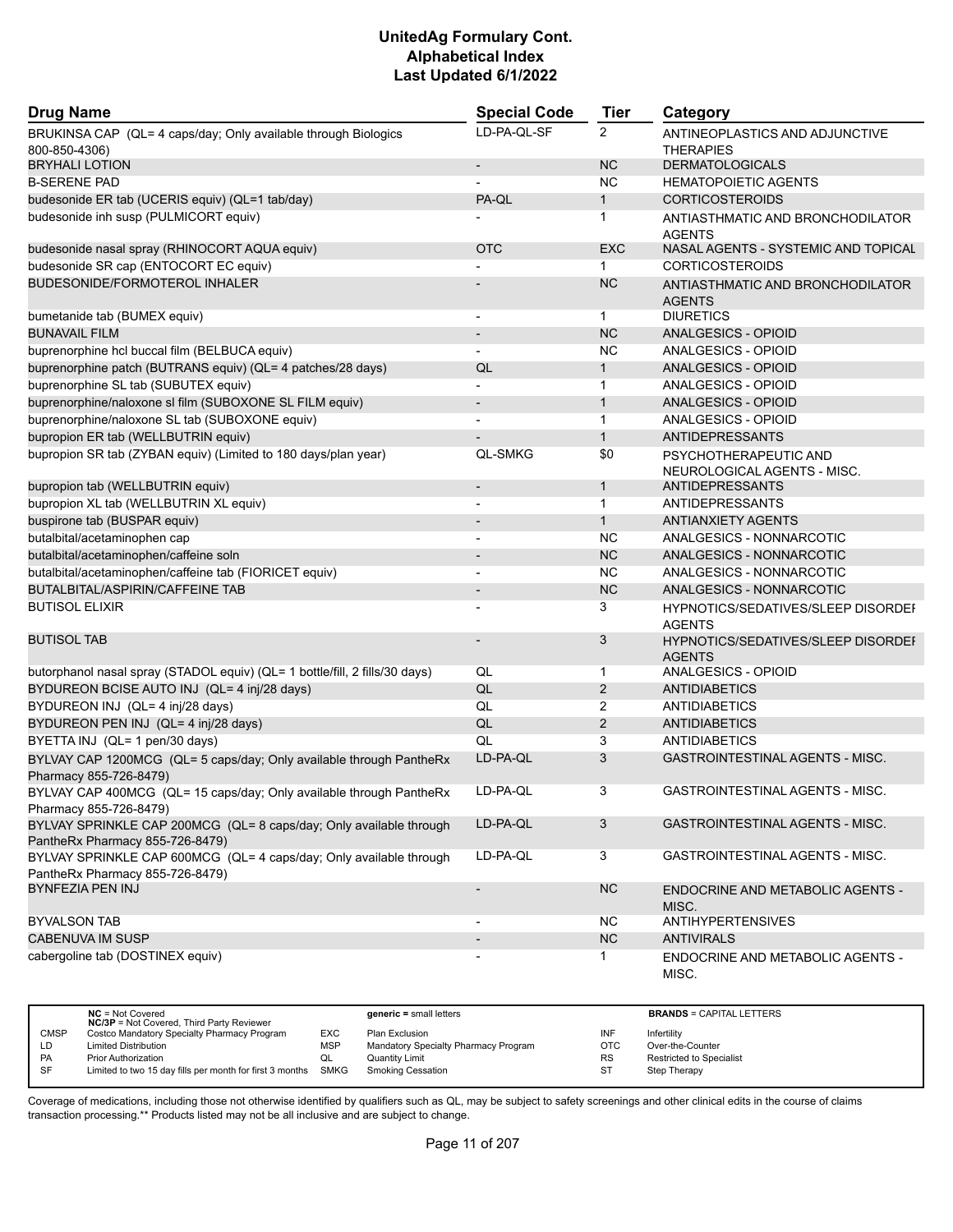| <b>Drug Name</b>                                                                        | <b>Special Code</b>          | <b>Tier</b>    | Category                                                 |
|-----------------------------------------------------------------------------------------|------------------------------|----------------|----------------------------------------------------------|
| CABLIVI INJ KIT (QL= 1 vial/day; Only available through Biologics<br>800-850-4306)      | LD-PA-QL                     | $\overline{2}$ | HEMATOLOGICAL AGENTS - MISC.                             |
| CABOMETYX TAB (QL= 1 tab/day)                                                           | MSP-PA-QL-SF                 | S              | ANTINEOPLASTICS AND ADJUNCTIVE<br><b>THERAPIES</b>       |
| <b>CAFCIT INJ</b>                                                                       | $\overline{a}$               | <b>NC</b>      | ADHD/ANTI-NARCOLEPSY/ANTI-OBESITY//<br><b>NOREXIANTS</b> |
| caffeine citrate soln (CAFCIT equiv) (Only covered for members less than 1<br>year old) | $\overline{\phantom{a}}$     | 1              | ADHD/ANTI-NARCOLEPSY/ANTI-OBESITY//<br><b>NOREXIANTS</b> |
| calcipotriene cream (DOVONEX CREAM equiv)                                               | $\overline{\phantom{a}}$     | $\mathbf{1}$   | <b>DERMATOLOGICALS</b>                                   |
| CALCIPOTRIENE FOAM, SORILUX FOAM                                                        | $\overline{\phantom{a}}$     | <b>NC</b>      | <b>DERMATOLOGICALS</b>                                   |
| calcipotriene oint                                                                      |                              | $\mathbf{1}$   | <b>DERMATOLOGICALS</b>                                   |
| calcipotriene soln (DOVONEX SOLN equiv)                                                 | $\blacksquare$               | $\mathbf{1}$   | <b>DERMATOLOGICALS</b>                                   |
| calcipotriene/betamethasone dipropionate susp                                           |                              | <b>NC</b>      | <b>DERMATOLOGICALS</b>                                   |
| calcipotriene/betamethasone oint (TACLONEX equiv)                                       |                              | <b>NC</b>      | <b>DERMATOLOGICALS</b>                                   |
| calcitonin inj (MIACALCIN equiv)                                                        |                              | <b>NC</b>      | ENDOCRINE AND METABOLIC AGENTS -<br>MISC.                |
| calcitonin nasal spray (MIACALCIN equiv)                                                | $\blacksquare$               | 1              | <b>ENDOCRINE AND METABOLIC AGENTS -</b><br>MISC.         |
| calcitriol cap (ROCALTROL equiv)                                                        |                              | 1              | ENDOCRINE AND METABOLIC AGENTS -<br>MISC.                |
| <b>CALCITRIOL INJ</b>                                                                   | $\overline{\phantom{a}}$     | NС             | ENDOCRINE AND METABOLIC AGENTS -<br>MISC.                |
| <b>CALCITRIOL OINT</b>                                                                  | $\overline{a}$               | 3              | <b>DERMATOLOGICALS</b>                                   |
| calcitriol soln (ROCALTROL equiv)                                                       |                              | 1              | ENDOCRINE AND METABOLIC AGENTS -<br>MISC.                |
| calcium acetate cap (PHOSLO equiv)                                                      |                              | $\mathbf{1}$   | GASTROINTESTINAL AGENTS - MISC.                          |
| <b>CALIBRATION LIQUID</b>                                                               | <b>OTC</b>                   | $\mathbf{1}$   | MEDICAL DEVICES AND SUPPLIES                             |
| <b>CALOMIST NASAL SPRAY</b>                                                             |                              | <b>NC</b>      | <b>HEMATOPOIETIC AGENTS</b>                              |
| CALQUENCE CAP (QL= 2 caps/day)                                                          | MSP-PA-QL-SF                 | S              | ANTINEOPLASTICS AND ADJUNCTIVE<br><b>THERAPIES</b>       |
| <b>CAMBIA POWDER PACKET</b>                                                             | $\overline{\phantom{a}}$     | <b>NC</b>      | <b>MIGRAINE PRODUCTS</b>                                 |
| CAMZYOS CAP                                                                             |                              | <b>NC</b>      | CARDIOVASCULAR AGENTS - MISC.                            |
| candesartan tab (ATACAND equiv)                                                         | $\qquad \qquad \blacksquare$ | $\mathbf{1}$   | <b>ANTIHYPERTENSIVES</b>                                 |
| candesartan/hydrochlorothiazide tab (ATACAND HCT equiv)                                 | $\overline{\phantom{0}}$     | NC             | <b>ANTIHYPERTENSIVES</b>                                 |
| <b>CANTIL TAB</b>                                                                       |                              | 3              | <b>ULCER DRUGS</b>                                       |
| capecitabine tab (XELODA equiv)                                                         | <b>CMSP</b>                  | 1              | ANTINEOPLASTICS AND ADJUNCTIVE<br><b>THERAPIES</b>       |
| <b>CAPEX SHAMPOO</b>                                                                    |                              | <b>NC</b>      | <b>DERMATOLOGICALS</b>                                   |
| <b>CAPITAL/CODEINE SUSP</b>                                                             | ٠                            | 3              | ANALGESICS - OPIOID                                      |
| <b>CAPLYTA CAP</b>                                                                      |                              | <b>NC</b>      | ANTIPSYCHOTICS/ANTIMANIC AGENTS                          |
| CAPRELSA TAB (Only available through Biologics 800-850-4306)                            | LD-PA                        | $\mathbf{z}$   | ANTINEOPLASTICS AND ADJUNCTIVE<br>THERAPIES              |
| capsaicin/menthol topical patch (SINELEE equiv)                                         | $\overline{\phantom{0}}$     | NC             | <b>DERMATOLOGICALS</b>                                   |
| captopril tab (CAPOTEN equiv)                                                           | $\overline{\phantom{0}}$     | $\mathbf{1}$   | <b>ANTIHYPERTENSIVES</b>                                 |
| CARAC CREAM                                                                             | $\overline{\phantom{a}}$     | <b>NC</b>      | <b>DERMATOLOGICALS</b>                                   |
| <b>CARBAGLU TAB</b>                                                                     | $\overline{a}$               | <b>NC</b>      | ENDOCRINE AND METABOLIC AGENTS -<br>MISC.                |
| carbamazepine chew tab (TEGRETOL equiv)                                                 | $\overline{\phantom{a}}$     | $\mathbf{1}$   | <b>ANTICONVULSANTS</b>                                   |
| carbamazepine ER cap (CARBATROL equiv)                                                  | $\blacksquare$               | $\mathbf{1}$   | <b>ANTICONVULSANTS</b>                                   |
| carbamazepine ER tab (TEGRETOL XR equiv)                                                |                              | $\mathbf{1}$   | ANTICONVULSANTS                                          |
| carbamazepine susp (TEGRETOL equiv)                                                     |                              | 1              | <b>ANTICONVULSANTS</b>                                   |
|                                                                                         |                              |                |                                                          |

|             | $NC = Not Covered$<br><b>NC/3P</b> = Not Covered, Third Party Reviewer |            | $generic = small letters$            |            | <b>BRANDS = CAPITAL LETTERS</b> |
|-------------|------------------------------------------------------------------------|------------|--------------------------------------|------------|---------------------------------|
| <b>CMSP</b> | Costco Mandatory Specialty Pharmacy Program                            | EXC        | Plan Exclusion                       | INF        | Infertility                     |
| LD          | <b>Limited Distribution</b>                                            | <b>MSP</b> | Mandatory Specialty Pharmacy Program | <b>OTC</b> | Over-the-Counter                |
| PA          | Prior Authorization                                                    | QL         | Quantity Limit                       | <b>RS</b>  | <b>Restricted to Specialist</b> |
| <b>SF</b>   | Limited to two 15 day fills per month for first 3 months SMKG          |            | Smoking Cessation                    | ST         | Step Therapy                    |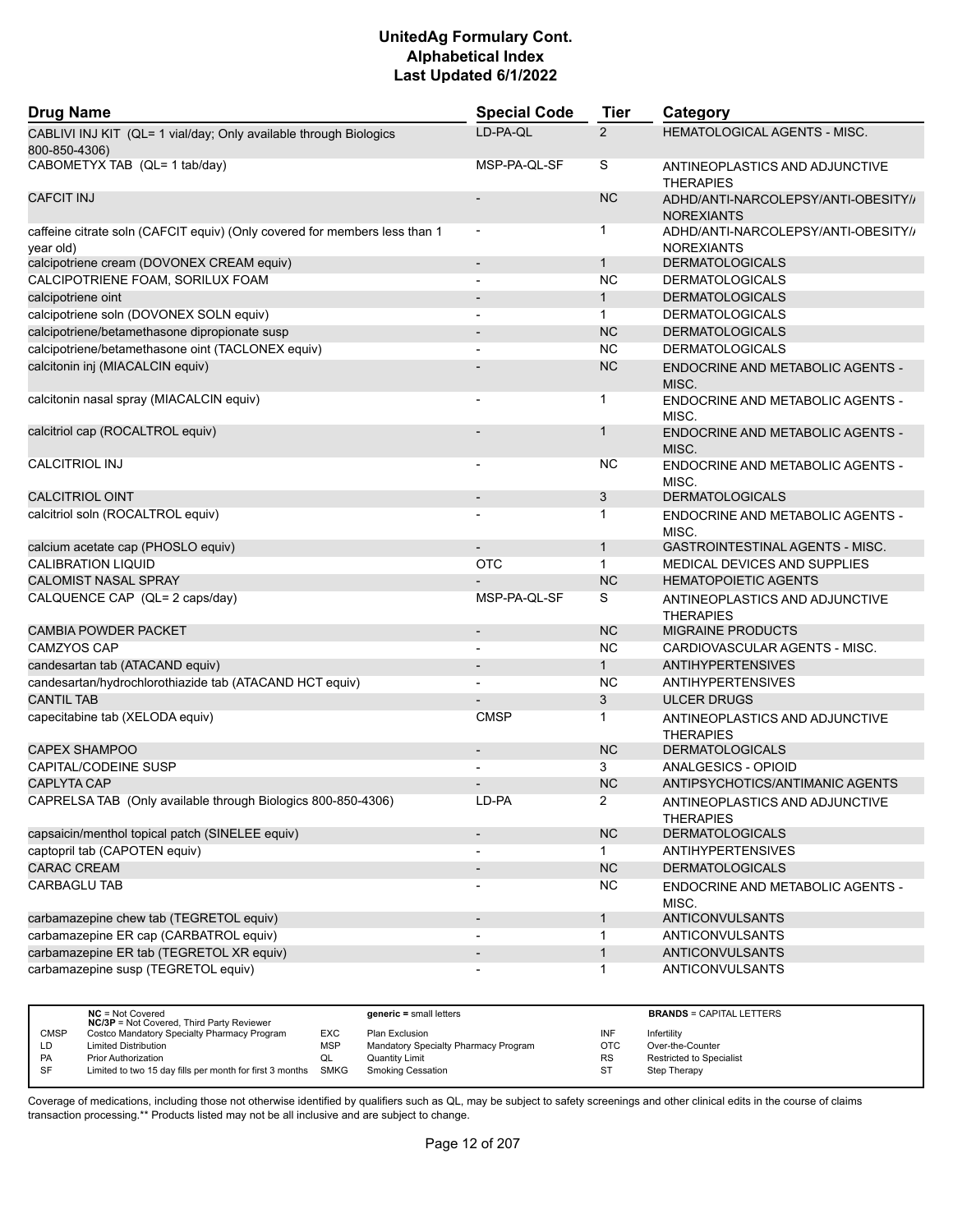| <b>Drug Name</b>                                                                                                                | <b>Special Code</b>          | <b>Tier</b>    | Category                                              |
|---------------------------------------------------------------------------------------------------------------------------------|------------------------------|----------------|-------------------------------------------------------|
| carbamazepine tab (TEGRETOL equiv)                                                                                              |                              | $\mathbf{1}$   | <b>ANTICONVULSANTS</b>                                |
| carbidopa tab (LODOSYN equiv)                                                                                                   |                              | 1              | <b>ANTIPARKINSON AGENTS</b>                           |
| carbidopa/levodopa ER tab (SINEMET CR equiv)                                                                                    |                              | $\mathbf{1}$   | <b>ANTIPARKINSON AGENTS</b>                           |
| CARBIDOPA/LEVODOPA ODT                                                                                                          |                              | 1              | ANTIPARKINSON AND RELATED THERAPY<br><b>AGENTS</b>    |
| carbidopa/levodopa ODT (PARCOPA equiv)                                                                                          | $\overline{\phantom{m}}$     | $\mathbf{1}$   | <b>ANTIPARKINSON AGENTS</b>                           |
| carbidopa/levodopa tab (SINEMET equiv)                                                                                          | -                            | $\mathbf 1$    | <b>ANTIPARKINSON AGENTS</b>                           |
| CARBIDOPA/LEVODOPA/ENTACAPONE TAB (STALEVO equiv)                                                                               | $\overline{\phantom{m}}$     | 2              | <b>ANTIPARKINSON AGENTS</b>                           |
| carbidopa-levodopa-entacapone tab (STALEVO equiv)                                                                               | $\overline{a}$               | 1              | ANTIPARKINSON AND RELATED THERAPY<br><b>AGENTS</b>    |
| <b>CARBINOXAMINE SOLN</b>                                                                                                       | $\overline{\phantom{m}}$     | $\mathbf{1}$   | <b>ANTIHISTAMINES</b>                                 |
| carbinoxamine soln (PALGIC equiv)                                                                                               |                              | 1              | <b>ANTIHISTAMINES</b>                                 |
| carbinoxamine tab (PALGIC equiv)                                                                                                |                              | $\mathbf{1}$   | <b>ANTIHISTAMINES</b>                                 |
| <b>CARDENE SR CAP</b>                                                                                                           |                              | 3              | CALCIUM CHANNEL BLOCKERS                              |
| <b>CARDURA XL TAB</b>                                                                                                           |                              | <b>NC</b>      | <b>GENITOURINARY AGENTS -</b><br><b>MISCELLANEOUS</b> |
| carglumic acid tab (CARBAGLU equiv) (Only available through Accredo<br>888-773-7376)                                            | LD-PA                        | $\mathbf 1$    | ENDOCRINE AND METABOLIC AGENTS -<br>MISC.             |
| carisoprodol tab (SOMA equiv)                                                                                                   | $\overline{\phantom{a}}$     | $\mathbf{1}$   | MUSCULOSKELETAL THERAPY AGENTS                        |
| carisoprodol tab 250mg (SOMA equiv)                                                                                             |                              | <b>NC</b>      | MUSCULOSKELETAL THERAPY AGENTS                        |
| CARISOPRODOL/ASPIRIN TAB                                                                                                        | $\overline{\phantom{a}}$     | <b>NC</b>      | MUSCULOSKELETAL THERAPY AGENTS                        |
| carisoprodol/aspirin tab (SOMA COMPOUND equiv)                                                                                  | $\overline{\phantom{a}}$     | <b>NC</b>      | MUSCULOSKELETAL THERAPY AGENTS                        |
| CARISOPRODOL/ASPIRIN/CODEINE TAB                                                                                                |                              | <b>NC</b>      | MUSCULOSKELETAL THERAPY AGENTS                        |
| carisoprodol/aspirin/codeine tab (SOMA COMPOUND/CODEINE equiv)                                                                  | $\overline{\phantom{m}}$     | <b>NC</b>      | MUSCULOSKELETAL THERAPY AGENTS                        |
| <b>CARMOL LOTION</b>                                                                                                            | $\overline{\phantom{0}}$     | <b>NC</b>      | <b>DERMATOLOGICALS</b>                                |
| CAROSPIR SUSP (Prior Authorization required for members age 9 or older)                                                         | PA                           | 3              | <b>DIURETICS</b>                                      |
| <b>CARTEOLOL OPHTH SOLN</b>                                                                                                     | $\overline{\phantom{a}}$     | $\mathbf{1}$   | <b>OPHTHALMIC AGENTS</b>                              |
| carteolol ophth soln (OCUPRESS equiv)                                                                                           | $\overline{\phantom{0}}$     | $\mathbf{1}$   | OPHTHALMIC AGENTS                                     |
| carvedilol phosphate ER cap (COREG CR equiv)                                                                                    | $\overline{\phantom{a}}$     | <b>NC</b>      | <b>BETA BLOCKERS</b>                                  |
| carvedilol tab (COREG equiv)                                                                                                    | $\overline{a}$               | $\mathbf 1$    | <b>BETA BLOCKERS</b>                                  |
| CAVERJECT INJ (QL= 6 inj/30 days)                                                                                               | QL                           | $\overline{2}$ | CARDIOVASCULAR AGENTS - MISC.                         |
| CAYSTON INH SOLN (Restricted to Infectious Disease or Pulmonology<br>Specialist; Only available through Walgreens 888-347-3416) | LD-RS                        | 2              | ANTI-INFECTIVE AGENTS - MISC.                         |
| <b>CEDAX CAP</b>                                                                                                                | $\qquad \qquad \blacksquare$ | 3              | <b>CEPHALOSPORINS</b>                                 |
| <b>CEDAX SUSP</b>                                                                                                               |                              | 3              | <b>CEPHALOSPORINS</b>                                 |
| <b>CEFACLOR CAP</b>                                                                                                             | $\qquad \qquad \blacksquare$ | $\mathbf{1}$   | <b>CEPHALOSPORINS</b>                                 |
| cefaclor cap (CECLOR equiv)                                                                                                     |                              | 1              | <b>CEPHALOSPORINS</b>                                 |
| <b>CEFACLOR ER TAB</b>                                                                                                          |                              | 3              | <b>CEPHALOSPORINS</b>                                 |
| cefaclor susp (CEFACLOR equiv)                                                                                                  | $\overline{a}$               | $\mathbf 1$    | <b>CEPHALOSPORINS</b>                                 |
| CEFACLOR SUSP                                                                                                                   |                              | 3              | <b>CEPHALOSPORINS</b>                                 |
| cefadroxil cap (DURICEF equiv)                                                                                                  |                              | 1              | <b>CEPHALOSPORINS</b>                                 |
| cefadroxil susp (DURICEF equiv)                                                                                                 | $\blacksquare$               | $\mathbf{1}$   | <b>CEPHALOSPORINS</b>                                 |
| <b>CEFADROXIL TAB</b>                                                                                                           |                              | 1              | <b>CEPHALOSPORINS</b>                                 |
| cefadroxil tab (DURICEF equiv)                                                                                                  | $\overline{a}$               | $\mathbf{1}$   | <b>CEPHALOSPORINS</b>                                 |
| cefdinir cap (OMNICEF equiv)                                                                                                    |                              | 1              | <b>CEPHALOSPORINS</b>                                 |
| cefdinir susp (OMNICEF equiv)                                                                                                   | $\overline{\phantom{a}}$     | $\mathbf{1}$   | <b>CEPHALOSPORINS</b>                                 |
| <b>CEFDITOREN TAB</b>                                                                                                           |                              | 3              | <b>CEPHALOSPORINS</b>                                 |
| cefixime cap (SUPRAX equiv)                                                                                                     | $\overline{\phantom{a}}$     | $\mathbf{1}$   | <b>CEPHALOSPORINS</b>                                 |
| cefixime susp (SUPRAX equiv)                                                                                                    |                              | 1              | <b>CEPHALOSPORINS</b>                                 |
| cefpodoxime proxetil susp (VANTIN equiv)                                                                                        | $\qquad \qquad \blacksquare$ | $\mathbf{1}$   | <b>CEPHALOSPORINS</b>                                 |
|                                                                                                                                 |                              |                |                                                       |

|             | $NC = Not Covered$<br><b>NC/3P</b> = Not Covered, Third Party Reviewer |            | $generic = small letters$            |            | <b>BRANDS = CAPITAL LETTERS</b> |
|-------------|------------------------------------------------------------------------|------------|--------------------------------------|------------|---------------------------------|
| <b>CMSP</b> | Costco Mandatory Specialty Pharmacy Program                            | EXC        | Plan Exclusion                       | INF        | Infertility                     |
| LD          | <b>Limited Distribution</b>                                            | <b>MSP</b> | Mandatory Specialty Pharmacy Program | <b>OTC</b> | Over-the-Counter                |
| PA          | <b>Prior Authorization</b>                                             | QL         | Quantity Limit                       | <b>RS</b>  | <b>Restricted to Specialist</b> |
| <b>SF</b>   | Limited to two 15 day fills per month for first 3 months               | SMKG       | Smoking Cessation                    | ST         | Step Therapy                    |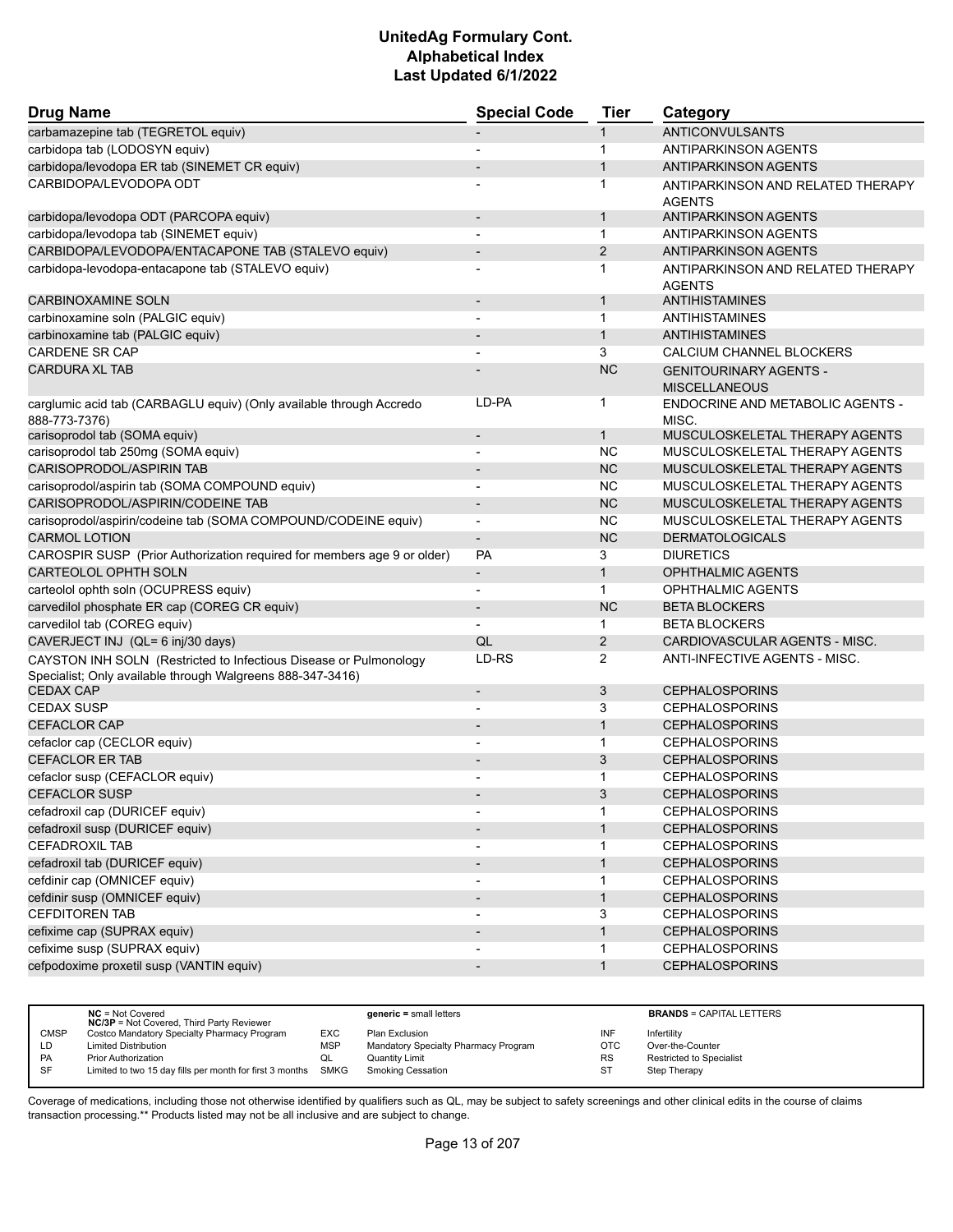| <b>Drug Name</b>                                             | <b>Special Code</b>      | <b>Tier</b>                  | Category                                             |  |
|--------------------------------------------------------------|--------------------------|------------------------------|------------------------------------------------------|--|
| cefpodoxime proxetil tab (VANTIN equiv)                      |                          | 1                            | <b>CEPHALOSPORINS</b>                                |  |
| cefprozil susp (CEFZIL equiv)                                |                          | $\mathbf{1}$                 | <b>CEPHALOSPORINS</b>                                |  |
| cefprozil tab (CEFZIL equiv)                                 |                          | 1                            | <b>CEPHALOSPORINS</b>                                |  |
| cefuroxime susp (CEFTIN equiv)                               |                          | $\mathbf{1}$                 | <b>CEPHALOSPORINS</b>                                |  |
| cefuroxime tab (CEFTIN equiv)                                |                          | $\mathbf{1}$                 | <b>CEPHALOSPORINS</b>                                |  |
| celecoxib cap (CELEBREX equiv) (QL= 2 caps/day)              | QL                       | $\mathbf{1}$                 | ANALGESICS - ANTI-INFLAMMATORY                       |  |
| <b>CELONTIN CAP</b>                                          |                          | 2                            | ANTICONVULSANTS                                      |  |
| <b>CENESTIN TAB</b>                                          |                          | 3                            | <b>ESTROGENS</b>                                     |  |
| <b>CENTANY OINT</b>                                          | $\overline{\phantom{a}}$ | 3                            | <b>DERMATOLOGICALS</b>                               |  |
| cephalexin cap (KEFLEX equiv)                                | $\overline{\phantom{a}}$ | $\mathbf{1}$                 | <b>CEPHALOSPORINS</b>                                |  |
| <b>CEPHALEXIN CAP</b>                                        | $\blacksquare$           | <b>NC</b>                    | <b>CEPHALOSPORINS</b>                                |  |
| cephalexin cap 750mg (KEFLEX equiv)                          | $\overline{\phantom{a}}$ | NC                           | <b>CEPHALOSPORINS</b>                                |  |
| cephalexin susp (KEFLEX equiv)                               |                          | $\mathbf{1}$                 | <b>CEPHALOSPORINS</b>                                |  |
| <b>CEPHALEXIN TAB</b>                                        | $\blacksquare$           | <b>NC</b>                    | <b>CEPHALOSPORINS</b>                                |  |
| CEQUA (PF) OPHTH SOLN                                        |                          | NC.                          | OPHTHALMIC AGENTS                                    |  |
| <b>CEQUR SIMPLICITY</b>                                      |                          | <b>NC</b>                    | <b>MEDICAL DEVICES AND SUPPLIES</b>                  |  |
| <b>CERDELGA CAP</b>                                          |                          | <b>NC</b>                    | <b>HEMATOPOIETIC AGENTS</b>                          |  |
| <b>CERVARIX INJ</b>                                          | <b>VAC</b>               | \$0                          | <b>VACCINES</b>                                      |  |
| <b>CERVICAL CAP</b>                                          |                          | \$0                          | MEDICAL DEVICES AND SUPPLIES                         |  |
| <b>CESAMET CAP</b>                                           |                          | 3                            | <b>ANTIEMETICS</b>                                   |  |
| <b>CETYLEV TAB</b>                                           | $\overline{\phantom{a}}$ | <b>NC</b>                    | ANTIDOTES AND SPECIFIC ANTAGONISTS                   |  |
| cevimeline cap (EVOXAC equiv)                                |                          | $\mathbf{1}$                 | MOUTH/THROAT/DENTAL AGENTS                           |  |
| CHANTIX PAK (Limited to 180 days/plan year)                  | <b>QL-SMKG</b>           | \$0                          | PSYCHOTHERAPEUTIC AND                                |  |
|                                                              |                          |                              | NEUROLOGICAL AGENTS - MISC.                          |  |
| CHANTIX TAB (Limited to 180 days/plan year)                  | <b>QL-SMKG</b>           | \$0                          | PSYCHOTHERAPEUTIC AND<br>NEUROLOGICAL AGENTS - MISC. |  |
| <b>CHEMET CAP</b>                                            | $\overline{\phantom{a}}$ | $\overline{2}$               | ANTIDOTES                                            |  |
| chlordiazepoxide cap (LIBRIUM equiv)                         |                          | $\mathbf{1}$                 | <b>ANTIANXIETY AGENTS</b>                            |  |
| CHLORDIAZEPOXIDE/AMITRIPTYLINE TAB                           |                          | 1                            | PSYCHOTHERAPEUTIC AND                                |  |
| chlordiazepoxide/clidinium cap (LIBRAX equiv)                | $\overline{\phantom{a}}$ | $\mathbf{1}$                 | NEUROLOGICAL AGENTS - MISC.<br><b>ULCER DRUGS</b>    |  |
| chlorhexidine gluconate soln (PERIDEX equiv)                 | $\blacksquare$           | $\mathbf{1}$                 | MOUTH/THROAT/DENTAL AGENTS                           |  |
| chloroquine tab (ARALEN equiv)                               | $\overline{\phantom{a}}$ | $\mathbf{1}$                 | ANTIMALARIALS                                        |  |
| <b>CHLOROTHIAZIDE TAB</b>                                    |                          | 1                            | <b>DIURETICS</b>                                     |  |
| chlorothiazide tab (DIURIL equiv)                            | $\overline{\phantom{a}}$ | $\mathbf{1}$                 | <b>DIURETICS</b>                                     |  |
| chlorpheniramine ER cap                                      | $\blacksquare$           | $\mathbf{1}$                 | ANTIHISTAMINES                                       |  |
| CHLORPROMAZINE CONC                                          |                          | <b>NC</b>                    | ANTIPSYCHOTICS/ANTIMANIC AGENTS                      |  |
| chlorpromazine tab (THORAZINE equiv)                         |                          | 1                            | ANTIPSYCHOTICS/ANTIMANIC AGENTS                      |  |
| chlorthalidone tab                                           |                          | $\mathbf{1}$                 | <b>DIURETICS</b>                                     |  |
| chlorzoxazone tab                                            |                          | <b>NC</b>                    | MUSCULOSKELETAL THERAPY AGENTS                       |  |
| CHLORZOXAZONE TAB 250MG                                      |                          | <b>NC</b>                    | MUSCULOSKELETAL THERAPY AGENTS                       |  |
| CHLORZOXAZONE TAB 250MG, LORZONE TAB                         |                          | <b>NC</b>                    | MUSCULOSKELETAL THERAPY AGENTS                       |  |
| chlorzoxazone tab 500mg                                      | $\overline{\phantom{a}}$ | $\mathbf{1}$                 | MUSCULOSKELETAL THERAPY AGENTS                       |  |
| CHOLBAM CAP (Only available through Dohmen LSS 844-246-5226) | LD-PA                    | $\overline{2}$               | GASTROINTESTINAL AGENTS - MISC.                      |  |
| cholestyramine lite powder (QUESTRAN LITE equiv)             | $\overline{\phantom{a}}$ | $\mathbf{1}$                 | <b>ANTIHYPERLIPIDEMICS</b>                           |  |
| cholestyramine lite powder pack (QUESTRAN LITE equiv)        |                          |                              | <b>ANTIHYPERLIPIDEMICS</b>                           |  |
| cholestyramine powder (QUESTRAN equiv)                       |                          | $\mathbf{1}$<br>$\mathbf{1}$ | <b>ANTIHYPERLIPIDEMICS</b>                           |  |
| cholestyramine powder pack (QUESTRAN equiv)                  |                          | 1                            | <b>ANTIHYPERLIPIDEMICS</b>                           |  |
| CHOLINE MAGNESIUM TRISALICYLATE TAB                          |                          |                              | ANALGESICS - NONNARCOTIC                             |  |
|                                                              |                          | $\mathbf{1}$                 | ANALGESICS - NONNARCOTIC                             |  |
| choline magnesium trisalicylate tab (TRILISATE equiv)        |                          | 1                            |                                                      |  |

|             | $NC = Not Covered$<br><b>NC/3P</b> = Not Covered, Third Party Reviewer |            | $generic = small letters$            |     | <b>BRANDS = CAPITAL LETTERS</b> |
|-------------|------------------------------------------------------------------------|------------|--------------------------------------|-----|---------------------------------|
| <b>CMSP</b> | Costco Mandatory Specialty Pharmacy Program                            | EXC        | Plan Exclusion                       | INF | Infertility                     |
| LD          | <b>Limited Distribution</b>                                            | <b>MSP</b> | Mandatory Specialty Pharmacy Program | OTC | Over-the-Counter                |
| PA          | <b>Prior Authorization</b>                                             | QL         | Quantity Limit                       | RS  | <b>Restricted to Specialist</b> |
| <b>SF</b>   | Limited to two 15 day fills per month for first 3 months SMKG          |            | Smoking Cessation                    | ST  | Step Therapy                    |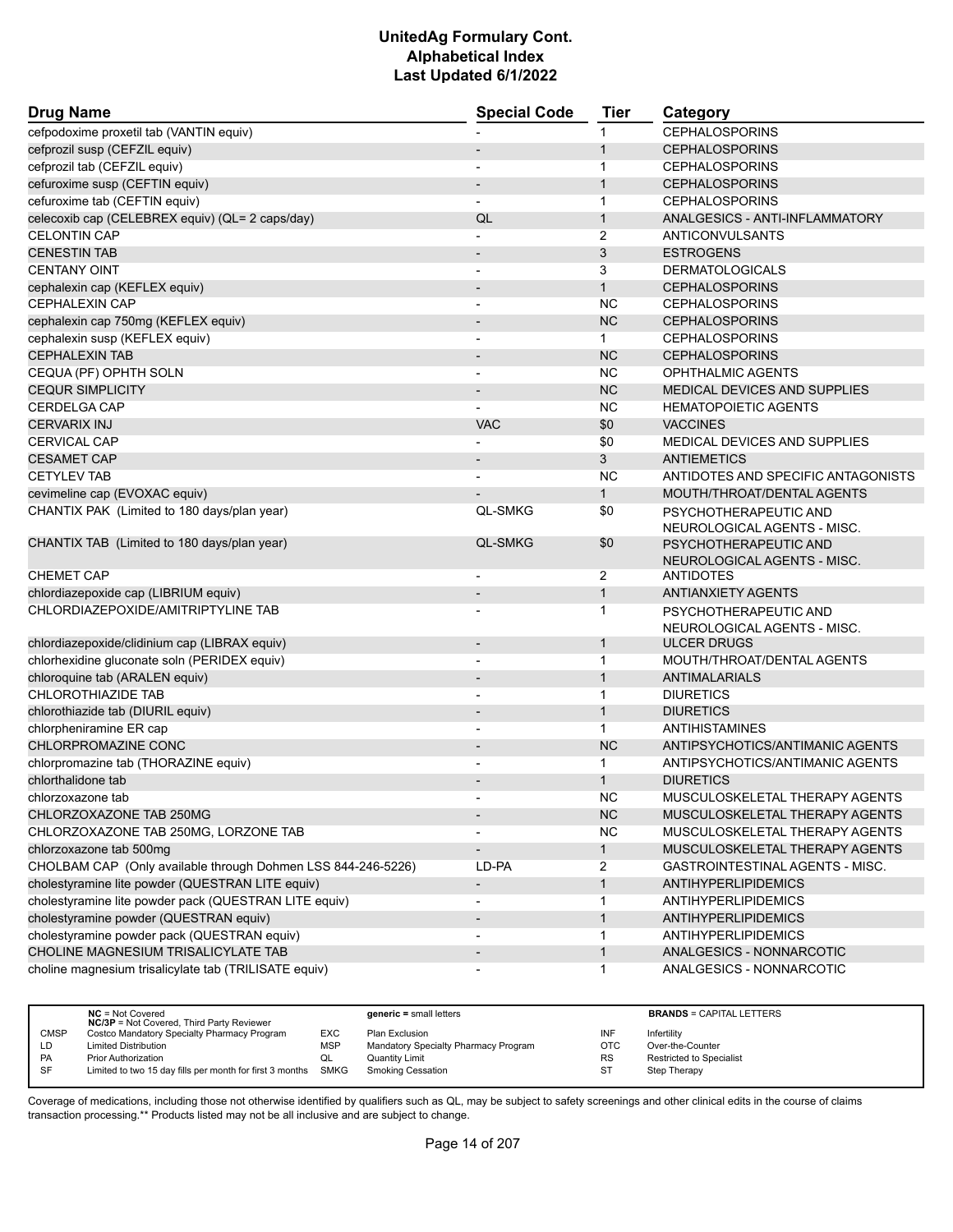| <b>Drug Name</b>                                                                         | <b>Special Code</b>      | <b>Tier</b>  | Category                                         |
|------------------------------------------------------------------------------------------|--------------------------|--------------|--------------------------------------------------|
| <b>CIALIS TAB</b>                                                                        |                          | <b>NC</b>    | CARDIOVASCULAR AGENTS - MISC.                    |
| <b>CIBINQO TAB</b>                                                                       |                          | <b>NC</b>    | <b>DERMATOLOGICALS</b>                           |
| cicatrace kit (REXASIL equiv)                                                            |                          | <b>NC</b>    | <b>DERMATOLOGICALS</b>                           |
| <b>CICLODAN KIT</b>                                                                      | $\blacksquare$           | <b>NC</b>    | <b>DERMATOLOGICALS</b>                           |
| ciclopirox cream (LOPROX CREAM equiv)                                                    | $\overline{\phantom{a}}$ | $\mathbf{1}$ | <b>DERMATOLOGICALS</b>                           |
| ciclopirox gel (LOPROX GEL equiv)                                                        |                          | 1            | <b>DERMATOLOGICALS</b>                           |
| ciclopirox nail soln (PENLAC equiv)                                                      | $\overline{\phantom{a}}$ | $\mathbf{1}$ | <b>DERMATOLOGICALS</b>                           |
| ciclopirox shampoo (LOPROX SHAMPOO equiv)                                                | $\overline{\phantom{a}}$ | $\mathbf{1}$ | <b>DERMATOLOGICALS</b>                           |
| ciclopirox topical susp (LOPROX SUSP equiv)                                              |                          | $\mathbf{1}$ | <b>DERMATOLOGICALS</b>                           |
| cilostazol tab (PLETAL equiv)                                                            | $\blacksquare$           | $\mathbf{1}$ | <b>HEMATOLOGICAL AGENTS - MISC.</b>              |
| <b>CILOXAN OPHTH OINT</b>                                                                |                          | 3            | <b>OPHTHALMIC AGENTS</b>                         |
| <b>CIMDUO TAB</b>                                                                        | <b>CMSP</b>              | S            | <b>ANTIVIRALS</b>                                |
| <b>CIMETIDINE SOLN</b>                                                                   | $\overline{\phantom{a}}$ | $\mathbf{1}$ | <b>ULCER DRUGS</b>                               |
| cimetidine soln (CIMETIDINE equiv)                                                       |                          | $\mathbf{1}$ | ULCER DRUGS                                      |
| cimetidine tab (TAGAMET equiv)                                                           |                          | $\mathbf{1}$ | <b>ULCER DRUGS</b>                               |
| CIMZIA INJ (QL= 2 inj/28 days)                                                           | CMSP-PA-QL               | S            | GASTROINTESTINAL AGENTS - MISC.                  |
| CIMZIA STARTER INJ KIT (QL= 1 kit/plan year)                                             | CMSP-PA-QL               | $\mathsf S$  | <b>GASTROINTESTINAL AGENTS - MISC.</b>           |
| cinacalcet tab (SENSIPAR equiv)                                                          |                          | 1            | ENDOCRINE AND METABOLIC AGENTS -<br>MISC.        |
| CINRYZE INJ (QL= 16 vials/28 days; Only available through CVS Specialty<br>800-237-2767) | LD-PA-QL                 | 2            | <b>HEMATOLOGICAL AGENTS - MISC.</b>              |
| CIPRO HC OTIC SUSP                                                                       |                          | 3            | <b>OTIC AGENTS</b>                               |
| CIPRO SUSP 5%                                                                            | $\overline{\phantom{a}}$ | 3            | <b>FLUOROQUINOLONES</b>                          |
| CIPROFLOXACIN 100MG TAB                                                                  |                          | 3            | <b>FLUOROQUINOLONES</b>                          |
| <b>CIPROFLOXACIN ER TAB</b>                                                              |                          | 3            | <b>FLUOROQUINOLONES</b>                          |
| ciprofloxacin ophth soln (CILOXAN equiv)                                                 | $\overline{\phantom{a}}$ | 1            | <b>OPHTHALMIC AGENTS</b>                         |
| CIPROFLOXACIN OTIC SOLN                                                                  | $\overline{\phantom{a}}$ | 2            | <b>OTIC AGENTS</b>                               |
| ciprofloxacin susp (CIPRO equiv)                                                         |                          | 1            | <b>FLUOROQUINOLONES</b>                          |
| ciprofloxacin tab (CIPRO equiv)                                                          |                          | $\mathbf{1}$ | <b>FLUOROQUINOLONES</b>                          |
| ciprofloxacin/dexamethasone otic susp (CIPRODEX equiv)                                   | $\overline{\phantom{a}}$ | $\mathbf{1}$ | <b>OTIC AGENTS</b>                               |
| <b>CITALOPRAM CAP</b>                                                                    | $\overline{\phantom{a}}$ | <b>NC</b>    | <b>ANTIDEPRESSANTS</b>                           |
| citalopram soln (CELEXA equiv)                                                           |                          | $\mathbf{1}$ | <b>ANTIDEPRESSANTS</b>                           |
| citalopram tab (CELEXA equiv)                                                            | $\blacksquare$           | $\mathbf{1}$ | <b>ANTIDEPRESSANTS</b>                           |
| CITRANATAL CAP MEDLEY                                                                    |                          | <b>NC</b>    | <b>MULTIVITAMINS</b>                             |
| <b>CITRULLINE EASY TAB</b>                                                               |                          | <b>NC</b>    | <b>ENDOCRINE AND METABOLIC AGENTS -</b><br>MISC. |
| <b>CLARINEX REDITAB</b>                                                                  | $\overline{\phantom{a}}$ | EXC          | <b>ANTIHISTAMINES</b>                            |
| <b>CLARINEX SYRUP</b>                                                                    | $\overline{\phantom{a}}$ | <b>EXC</b>   | <b>ANTIHISTAMINES</b>                            |
| <b>CLARINEX TAB</b>                                                                      |                          | <b>EXC</b>   | <b>ANTIHISTAMINES</b>                            |
| <b>CLARINEX-D TAB</b>                                                                    |                          | <b>EXC</b>   | COUGH/COLD/ALLERGY                               |
| <b>CLARITHROMYC SUSP</b>                                                                 |                          | 2            | <b>MACROLIDES</b>                                |
| clarithromycin ER tab (BIAXIN XL equiv)                                                  |                          | $\mathbf{1}$ | <b>MACROLIDES</b>                                |
| clarithromycin susp (BIAXIN equiv)                                                       |                          | 1            | <b>MACROLIDES</b>                                |
| clarithromycin tab (BIAXIN equiv)                                                        | $\overline{\phantom{a}}$ | 1            | <b>MACROLIDES</b>                                |
| <b>CLARITIN CAP</b>                                                                      | <b>OTC</b>               | EXC          | <b>ANTIHISTAMINES</b>                            |
| <b>CLARITIN CHEW TAB</b>                                                                 | <b>OTC</b>               | EXC          | <b>ANTIHISTAMINES</b>                            |
| <b>CLENIA PLUS SUSP</b>                                                                  |                          | <b>NC</b>    | <b>DERMATOLOGICALS</b>                           |
| CLENPIQ SOLN                                                                             |                          | $2^{\circ}$  | <b>LAXATIVES</b>                                 |
| <b>CLEOCIN VAGINAL SUPP</b>                                                              |                          | 3            | <b>VAGINAL PRODUCTS</b>                          |
| <b>CLIMARA PRO PATCH</b>                                                                 |                          | NC           | <b>ESTROGENS</b>                                 |
|                                                                                          |                          |              |                                                  |

| $NC = Not Covered$         |                                                                                                                                | $generic = small letters$                                                           |                                                        | <b>BRANDS = CAPITAL LETTERS</b> |
|----------------------------|--------------------------------------------------------------------------------------------------------------------------------|-------------------------------------------------------------------------------------|--------------------------------------------------------|---------------------------------|
|                            |                                                                                                                                |                                                                                     |                                                        | Infertility                     |
|                            |                                                                                                                                |                                                                                     |                                                        |                                 |
|                            |                                                                                                                                |                                                                                     |                                                        | Over-the-Counter                |
| <b>Prior Authorization</b> | QL                                                                                                                             | Quantity Limit                                                                      | RS                                                     | Restricted to Specialist        |
|                            |                                                                                                                                | Smoking Cessation                                                                   | ST                                                     | Step Therapy                    |
|                            | <b>NC/3P</b> = Not Covered, Third Party Reviewer<br>Costco Mandatory Specialty Pharmacy Program<br><b>Limited Distribution</b> | EXC.<br><b>MSP</b><br>Limited to two 15 day fills per month for first 3 months SMKG | Plan Exclusion<br>Mandatory Specialty Pharmacy Program | INF<br><b>OTC</b>               |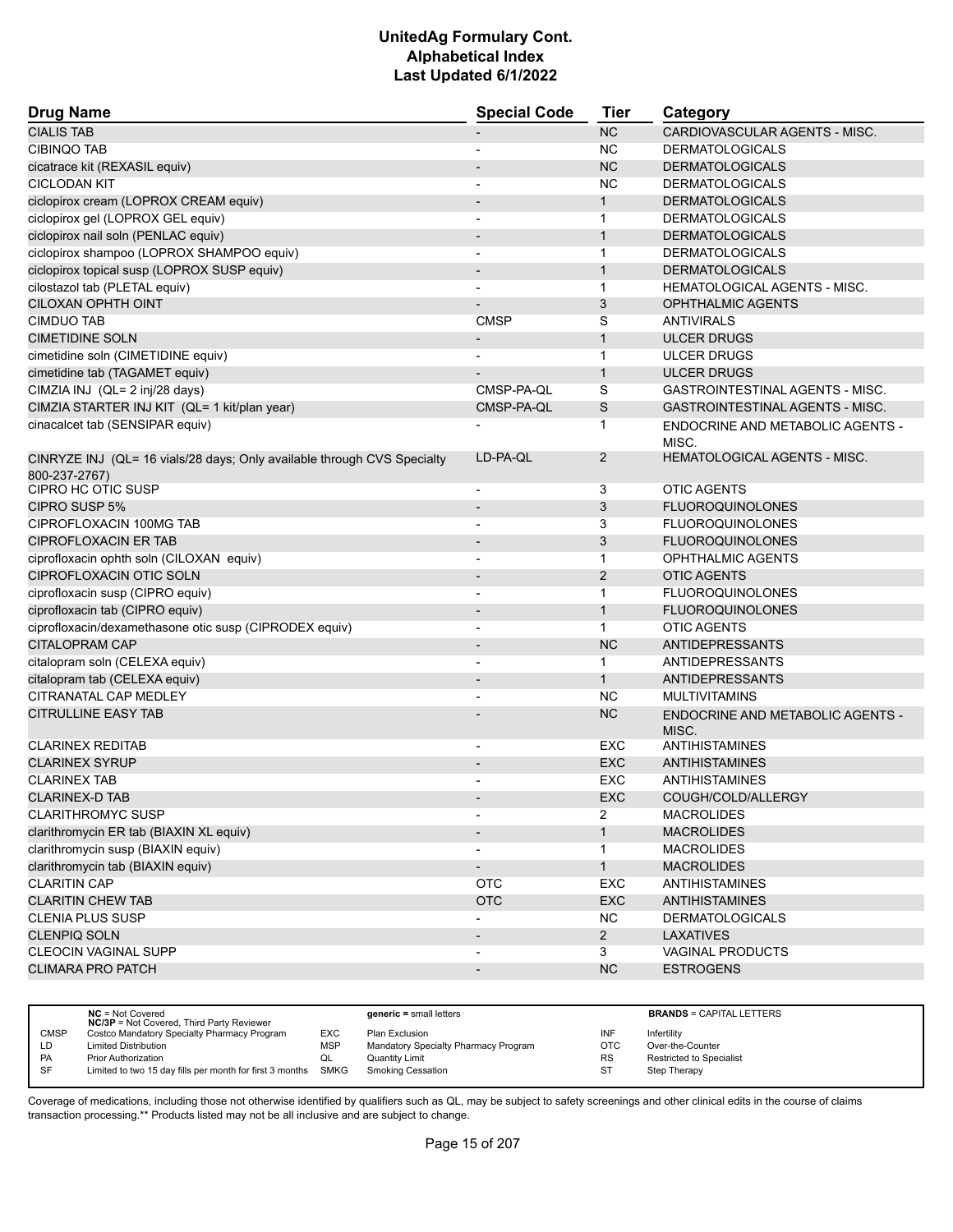| <b>Drug Name</b>                                                 | <b>Special Code</b>          | <b>Tier</b>  | Category                            |
|------------------------------------------------------------------|------------------------------|--------------|-------------------------------------|
| <b>CLINDACIN KIT</b>                                             |                              | <b>NC</b>    | <b>DERMATOLOGICALS</b>              |
| clindamycin cap (CLEOCIN equiv)                                  |                              | $\mathbf{1}$ | ANTI-INFECTIVE AGENTS - MISC.       |
| clindamycin foam (EVOCLIN equiv)                                 |                              | <b>NC</b>    | <b>DERMATOLOGICALS</b>              |
| clindamycin gel (CLEOCIN GEL equiv)                              |                              | $\mathbf{1}$ | <b>DERMATOLOGICALS</b>              |
| clindamycin lotion (CLEOCIN- T equiv)                            |                              | $\mathbf{1}$ | <b>DERMATOLOGICALS</b>              |
| clindamycin pad (CLEOCIN-T equiv)                                |                              | $\mathbf{1}$ | <b>DERMATOLOGICALS</b>              |
| clindamycin soln (CLEOCIN equiv)                                 | $\overline{\phantom{a}}$     | $\mathbf{1}$ | ANTI-INFECTIVE AGENTS - MISC.       |
| clindamycin topical soln (CLEOCIN-T equiv)                       |                              | $\mathbf{1}$ | <b>DERMATOLOGICALS</b>              |
| clindamycin vaginal cream (CLEOCIN equiv)                        |                              | 1            | <b>VAGINAL PRODUCTS</b>             |
| clindamycin/benzoyl peroxide gel (BENZACLIN equiv)               | $\overline{\phantom{a}}$     | $\mathbf{1}$ | <b>DERMATOLOGICALS</b>              |
| clindamycin/benzoyl peroxide gel (DUAC GEL equiv)                |                              | $\mathbf{1}$ | <b>DERMATOLOGICALS</b>              |
| clindamycin/tretinoin gel (ZIANA equiv)                          | $\overline{\phantom{m}}$     | <b>NC</b>    | <b>DERMATOLOGICALS</b>              |
| <b>CLINDAVIX KIT</b>                                             |                              | <b>NC</b>    | <b>DERMATOLOGICALS</b>              |
| <b>CLINDESSE VAGINAL CREAM</b>                                   |                              | 3            | <b>VAGINAL PRODUCTS</b>             |
| <b>CLINISTIX TEST STRIP</b>                                      | <b>OTC</b>                   | 1            | <b>DIAGNOSTIC PRODUCTS</b>          |
| clobazam susp (ONFI equiv) (Members age 9 or older require Prior | PA                           | $\mathbf{1}$ | <b>ANTICONVULSANTS</b>              |
| Authorization)                                                   |                              |              |                                     |
| clobazam tab (ONFI equiv)                                        | -                            | 1            | <b>ANTICONVULSANTS</b>              |
| clobetasol E foam (OLUX E equiv)                                 | $\overline{a}$               | <b>NC</b>    | <b>DERMATOLOGICALS</b>              |
| clobetasol foam (OLUX equiv)                                     | $\overline{a}$               | 1            | <b>DERMATOLOGICALS</b>              |
| clobetasol lotion (CLOBEX equiv)                                 |                              | $\mathbf{1}$ | <b>DERMATOLOGICALS</b>              |
| clobetasol propionate cream (TEMOVATE equiv)                     | $\overline{\phantom{a}}$     | 1            | <b>DERMATOLOGICALS</b>              |
| clobetasol propionate emollient cream (TEMOVATE E equiv)         | $\overline{\phantom{m}}$     | $\mathbf{1}$ | <b>DERMATOLOGICALS</b>              |
| clobetasol propionate gel (TEMOVATE GEL equiv)                   |                              | 1            | <b>DERMATOLOGICALS</b>              |
| clobetasol propionate oint (TEMOVATE equiv)                      | $\qquad \qquad \blacksquare$ | $\mathbf{1}$ | <b>DERMATOLOGICALS</b>              |
| clobetasol propionate soln (TEMOVATE equiv)                      |                              | 1            | <b>DERMATOLOGICALS</b>              |
| clobetasol shampoo (CLOBEX equiv)                                |                              | $\mathbf{1}$ | <b>DERMATOLOGICALS</b>              |
| clobetasol spray (CLOBEX equiv)                                  | $\overline{\phantom{a}}$     | $\mathbf{1}$ | <b>DERMATOLOGICALS</b>              |
| <b>CLOBETAVIX KIT</b>                                            |                              | <b>NC</b>    | <b>DERMATOLOGICALS</b>              |
| CLOCORTOLONE CREAM                                               |                              | <b>NC</b>    | <b>DERMATOLOGICALS</b>              |
| clocortolone pivalate cream                                      |                              | <b>NC</b>    | <b>DERMATOLOGICALS</b>              |
| <b>CLODERM CREAM</b>                                             | -                            | NC           | <b>DERMATOLOGICALS</b>              |
| clomipramine cap (ANAFRANIL equiv)                               |                              | $\mathbf{1}$ | <b>ANTIDEPRESSANTS</b>              |
| clonazepam ODT (KLONOPIN equiv)                                  | $\overline{\phantom{0}}$     | 1            | ANTICONVULSANTS                     |
| clonazepam tab (KLONOPIN equiv)                                  | $\qquad \qquad \blacksquare$ | $\mathbf{1}$ | <b>ANTICONVULSANTS</b>              |
| clonidine ER tab (KAPVAY equiv)                                  |                              | 1            | ADHD/ANTI-NARCOLEPSY/ANTI-OBESITY// |
|                                                                  |                              |              | <b>NOREXIANTS</b>                   |
| clonidine patch (CATAPRES-TTS equiv)                             |                              | $\mathbf 1$  | ANTIHYPERTENSIVES                   |
| clonidine tab (CATAPRES equiv)                                   |                              | 1            | ANTIHYPERTENSIVES                   |
| clopidogrel tab 75mg (PLAVIX equiv)                              |                              |              | HEMATOLOGICAL AGENTS - MISC.        |
| CLOPIDOGREL THERAPY PACK                                         |                              | <b>NC</b>    | HEMATOLOGICAL AGENTS - MISC.        |
| clorazepate tab (TRANXENE-T equiv)                               |                              | $\mathbf{1}$ | <b>ANTIANXIETY AGENTS</b>           |
| clotrimazole cream (LOTRIMIN AF equiv)                           | <b>OTC</b>                   | EXC          | <b>DERMATOLOGICALS</b>              |
| clotrimazole troches (MYCELEX TROCHES equiv)                     | $\qquad \qquad \blacksquare$ | $\mathbf 1$  | MOUTH/THROAT/DENTAL AGENTS          |
| clotrimazole/betamethasone cream (LORTRISONE CREAM equiv)        |                              | 1            | <b>DERMATOLOGICALS</b>              |
| clotrimazole/betamethasone lotion (LOTRISONE LOTION equiv)       | $\overline{\phantom{a}}$     | $\mathbf{1}$ | <b>DERMATOLOGICALS</b>              |
| <b>CLOZAPINE ODT</b>                                             | $\overline{\phantom{a}}$     | <b>NC</b>    | ANTIPSYCHOTICS/ANTIMANIC AGENTS     |
| clozapine ODT 25mg, 100mg (CLOZAPINE, FAZACLO equiv)             | $\overline{a}$               | NC           | ANTIPSYCHOTICS/ANTIMANIC AGENTS     |
| CLOZAPINE ODT, FAZACLO ODT                                       | $\overline{\phantom{a}}$     | NC.          | ANTIPSYCHOTICS/ANTIMANIC AGENTS     |
| clozapine tab (CLOZARIL equiv)                                   | $\overline{\phantom{a}}$     | $\mathbf{1}$ | ANTIPSYCHOTICS/ANTIMANIC AGENTS     |
|                                                                  |                              |              |                                     |

|             | $NC = Not Covered$                                            |            | $generic = small letters$            |            | <b>BRANDS = CAPITAL LETTERS</b> |
|-------------|---------------------------------------------------------------|------------|--------------------------------------|------------|---------------------------------|
|             | <b>NC/3P</b> = Not Covered, Third Party Reviewer              |            |                                      |            |                                 |
| <b>CMSP</b> | Costco Mandatory Specialty Pharmacy Program                   | EXC        | Plan Exclusion                       | INF        | Infertility                     |
| LD          | <b>Limited Distribution</b>                                   | <b>MSP</b> | Mandatory Specialty Pharmacy Program | <b>OTC</b> | Over-the-Counter                |
| <b>PA</b>   | <b>Prior Authorization</b>                                    | QL         | <b>Quantity Limit</b>                | <b>RS</b>  | <b>Restricted to Specialist</b> |
| <b>SF</b>   | Limited to two 15 day fills per month for first 3 months SMKG |            | Smoking Cessation                    | ST         | Step Therapy                    |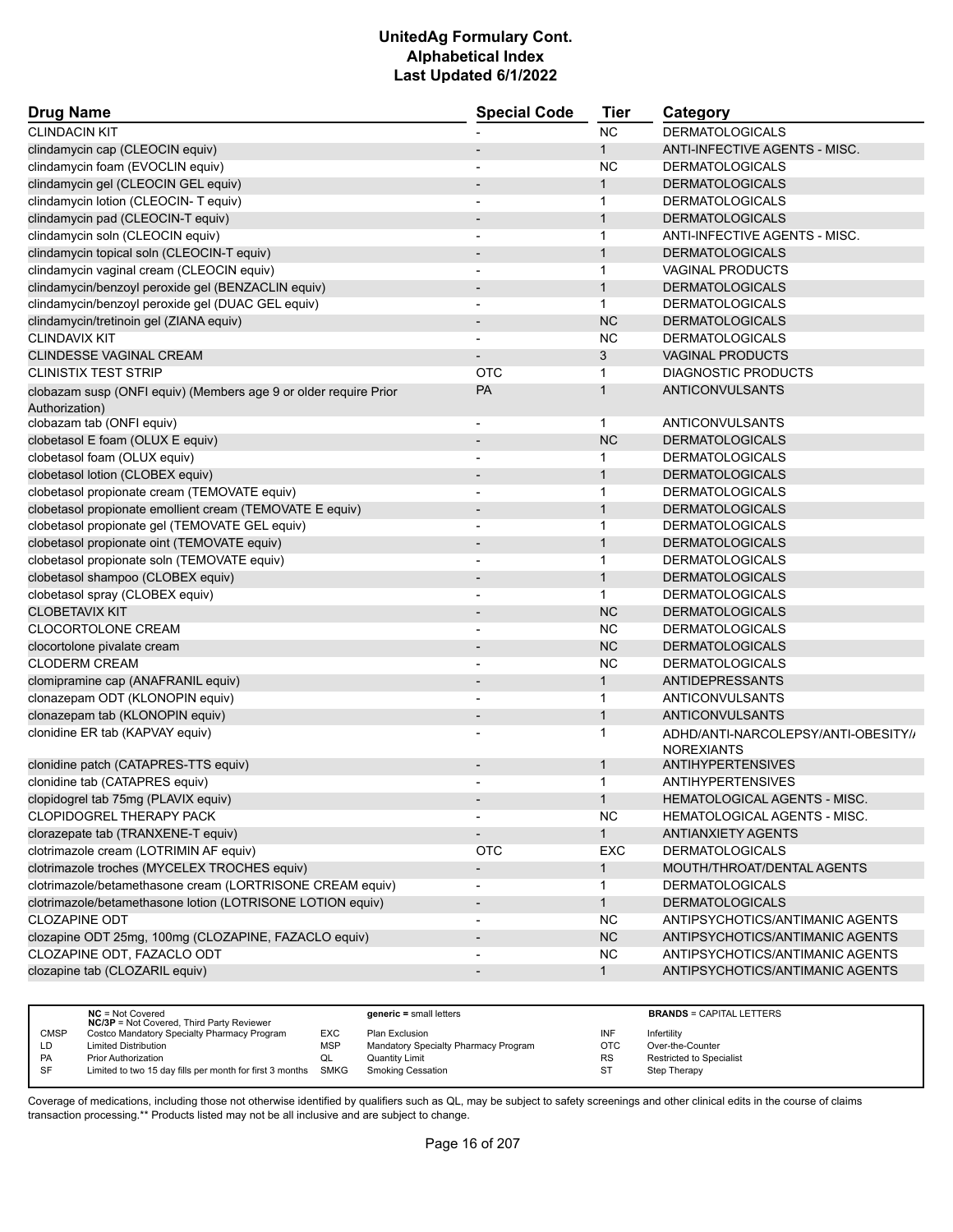| <b>Drug Name</b>                              | <b>Special Code</b>          | <b>Tier</b>    | Category                                                 |
|-----------------------------------------------|------------------------------|----------------|----------------------------------------------------------|
| <b>CODEINE SULFATE SOLN</b>                   |                              | 3              | <b>ANALGESICS - OPIOID</b>                               |
| codeine sulfate tab                           |                              | $\mathbf{1}$   | ANALGESICS - OPIOID                                      |
| colchicine tab (COLCRYS equiv)                |                              | $\mathbf{1}$   | <b>GOUT AGENTS</b>                                       |
| colchicine/probenecid tab (COL-BENEMID equiv) | $\qquad \qquad \blacksquare$ | $\mathbf{1}$   | <b>GOUT AGENTS</b>                                       |
| <b>COLCRYS TAB</b>                            |                              | <b>NC</b>      | <b>GOUT AGENTS</b>                                       |
| colesevelam pack (WELCHOL equiv)              |                              | $\mathbf{1}$   | ANTIHYPERLIPIDEMICS                                      |
| colesevelam tab (WELCHOL equiv)               | ٠                            | $\mathbf{1}$   | <b>ANTIHYPERLIPIDEMICS</b>                               |
| colestipol granule (COLESTID equiv)           | $\overline{\phantom{m}}$     | $\mathbf{1}$   | ANTIHYPERLIPIDEMICS                                      |
| colestipol powder packet (COLESTID equiv)     | $\overline{a}$               | $\mathbf{1}$   | ANTIHYPERLIPIDEMICS                                      |
| colestipol tab (COLESTID equiv)               | $\overline{\phantom{a}}$     | $\mathbf{1}$   | ANTIHYPERLIPIDEMICS                                      |
| colistimethate inj (COLY-MYCIN M equiv)       |                              | <b>NC</b>      | ANTI-INFECTIVE AGENTS - MISC.                            |
| <b>COLLANEX EXTERNAL POWDER</b>               |                              | <b>NC</b>      | <b>DERMATOLOGICALS</b>                                   |
| COLY-MYCIN S OTIC SUSP                        |                              | $\overline{2}$ | <b>OTIC AGENTS</b>                                       |
| <b>COMBIPATCH</b>                             |                              | <b>NC</b>      | <b>ESTROGENS</b>                                         |
| <b>COMBIVENT INHALER</b>                      |                              | 2              | ANTIASTHMATIC AND BRONCHODILATOR<br><b>AGENTS</b>        |
| <b>COMBIVENT RESPIMAT INHALER</b>             |                              | 2              | ANTIASTHMATIC AND BRONCHODILATOR<br><b>AGENTS</b>        |
| <b>COMETRIQ KIT</b>                           | MSP-PA                       | S              | ANTINEOPLASTICS AND ADJUNCTIVE<br><b>THERAPIES</b>       |
| <b>COMPLERA TAB</b>                           | <b>CMSP</b>                  | S              | <b>ANTIVIRALS</b>                                        |
| CONCEPT DHA CAP                               |                              | $\mathbf 1$    | <b>MULTIVITAMINS</b>                                     |
| <b>CONDYLOX GEL</b>                           |                              | 3              | <b>DERMATOLOGICALS</b>                                   |
| CONJUPRI TAB, LEVAMLODIPINE TAB               |                              | <b>NC</b>      | CALCIUM CHANNEL BLOCKERS                                 |
| <b>CONSENSI TAB</b>                           |                              | <b>NC</b>      | CALCIUM CHANNEL BLOCKERS                                 |
| CONTRACEPTIVE FOAM                            | <b>OTC</b>                   | \$0            | <b>VAGINAL PRODUCTS</b>                                  |
| <b>CONTRACEPTIVE GEL</b>                      | <b>OTC</b>                   | \$0            | <b>VAGINAL PRODUCTS</b>                                  |
| <b>CONTRACEPTIVE SUPP</b>                     | <b>OTC</b>                   | \$0            | <b>VAGINAL PRODUCTS</b>                                  |
| COPIKTRA CAP (QL= 2 caps/day)                 | MSP-PA-QL                    | S              | ANTINEOPLASTICS AND ADJUNCTIVE<br><b>THERAPIES</b>       |
| CORDRAN CREAM 0.025%                          |                              | <b>NC</b>      | <b>DERMATOLOGICALS</b>                                   |
| <b>CORDRAN TAPE</b>                           | $\overline{a}$               | <b>NC</b>      | <b>DERMATOLOGICALS</b>                                   |
| <b>CORLANOR SOLN</b>                          | PA                           | 3              | CARDIOVASCULAR AGENTS - MISC.                            |
| <b>CORLANOR TAB</b>                           | PA                           | 3              | CARDIOVASCULAR AGENTS - MISC.                            |
| CORTANE-B AQUEOUS OTIC SOLN                   |                              | NC             | <b>OTIC AGENTS</b>                                       |
| CORTANE-B OTIC SOLN                           |                              | <b>NC</b>      | <b>OTIC AGENTS</b>                                       |
| <b>CORTIC-ND DROPS</b>                        | $\overline{\phantom{a}}$     | <b>NC</b>      | <b>OTIC AGENTS</b>                                       |
| <b>CORTIFOAM</b>                              |                              | 3              | <b>ANORECTAL AGENTS</b>                                  |
| <b>CORTISONE ACETATE TAB</b>                  |                              | 2              | <b>CORTICOSTEROIDS</b>                                   |
| <b>CORTISPORIN CREAM</b>                      |                              | 3              | <b>DERMATOLOGICALS</b>                                   |
| <b>CORTISPORIN OINT</b>                       |                              | 3              | <b>DERMATOLOGICALS</b>                                   |
| CORZIDE TAB 80-5MG                            |                              | $\mathbf{3}$   | <b>ANTIHYPERTENSIVES</b>                                 |
| COSENTYX INJ (1-PACK)                         |                              | <b>NC</b>      | <b>DERMATOLOGICALS</b>                                   |
| COSENTYX INJ (2-PACK)                         |                              | <b>NC</b>      | <b>DERMATOLOGICALS</b>                                   |
| COTELLIC TAB (QL= 3 tabs/day)                 | CMSP-PA-QL                   | S              | ANTINEOPLASTICS AND ADJUNCTIVE<br><b>THERAPIES</b>       |
| <b>COTEMPLA XR ODT</b>                        |                              | <b>NC</b>      | ADHD/ANTI-NARCOLEPSY/ANTI-OBESITY//<br><b>NOREXIANTS</b> |
| <b>COVERA-HS TAB</b>                          |                              | 3              | CALCIUM CHANNEL BLOCKERS                                 |
| COVID-19 TEST (QL= 8 tests/30 days)           | OTC-QL                       | \$0            | <b>DIAGNOSTIC PRODUCTS</b>                               |
|                                               |                              |                |                                                          |

|             | $NC = Not Covered$<br><b>NC/3P</b> = Not Covered, Third Party Reviewer |            | $generic = small letters$            |           | <b>BRANDS = CAPITAL LETTERS</b> |
|-------------|------------------------------------------------------------------------|------------|--------------------------------------|-----------|---------------------------------|
| <b>CMSP</b> | Costco Mandatory Specialty Pharmacy Program                            | EXC        | Plan Exclusion                       | INF       | Infertility                     |
| LD          | <b>Limited Distribution</b>                                            | <b>MSP</b> | Mandatory Specialty Pharmacy Program | OTC       | Over-the-Counter                |
| <b>PA</b>   | Prior Authorization                                                    | QL         | Quantity Limit                       | <b>RS</b> | <b>Restricted to Specialist</b> |
| <b>SF</b>   | Limited to two 15 day fills per month for first 3 months SMKG          |            | <b>Smoking Cessation</b>             | ST        | Step Therapy                    |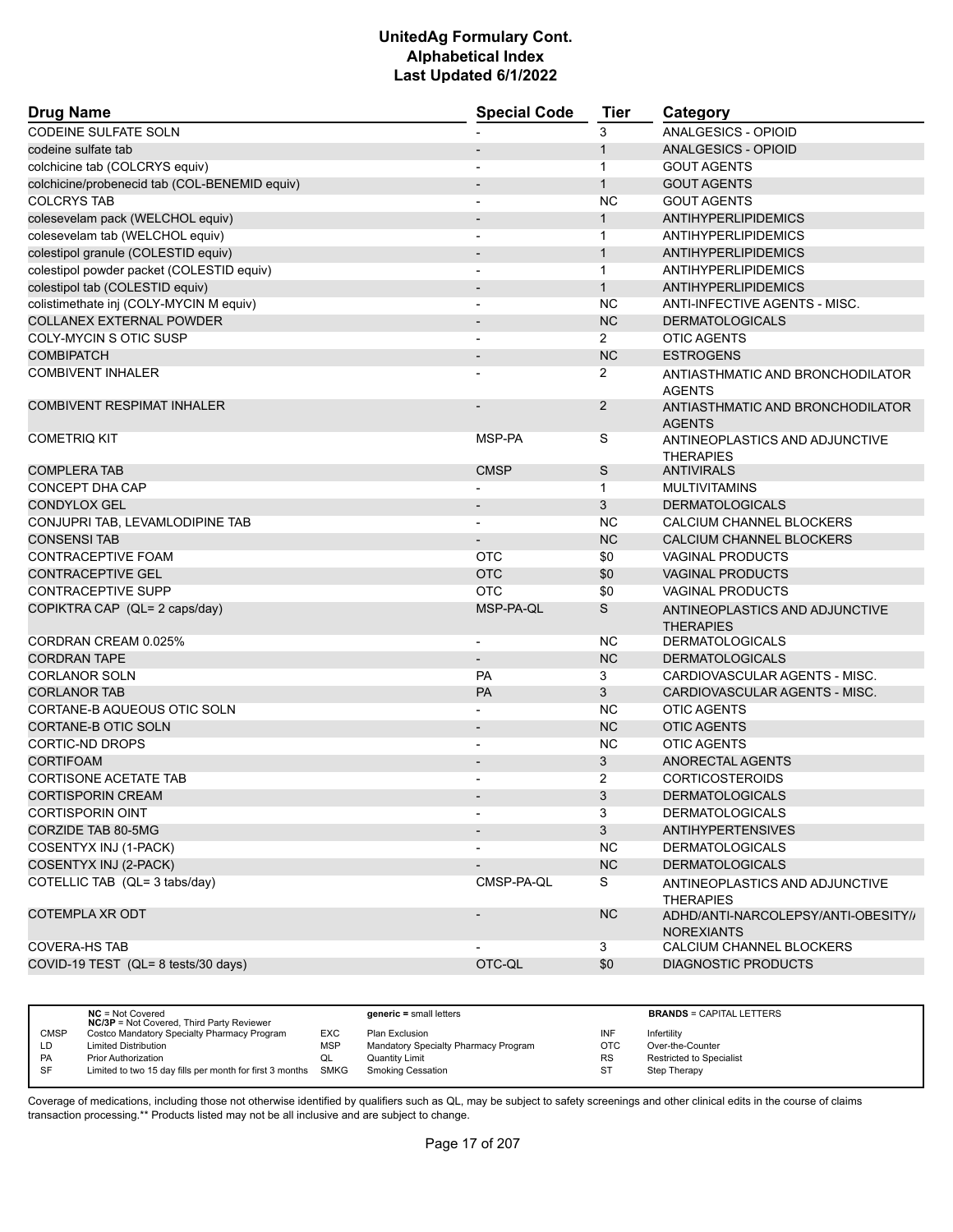| <b>Drug Name</b>                                                                                                                     | <b>Special Code</b>          | <b>Tier</b>    | Category                                              |
|--------------------------------------------------------------------------------------------------------------------------------------|------------------------------|----------------|-------------------------------------------------------|
| COVID-19 VACCINE BOOSTER INJ (MODERNA) (QL= 1 inj/fill)                                                                              | QL                           | \$0            | <b>VACCINES</b>                                       |
| COVID-19 VACCINE INJ (JANSSEN) (QL= 1 dose/45 days)                                                                                  | QL                           | \$0            | <b>VACCINES</b>                                       |
| COVID-19 VACCINE INJ (MODERNA) (QL= 1 dose/24 days)                                                                                  | QL                           | \$0            | <b>VACCINES</b>                                       |
| COVID-19 VACCINE INJ (PFIZER) (QL= 1 dose/17 days)                                                                                   | QL                           | \$0            | <b>VACCINES</b>                                       |
| COVID-19 VACCINE INJ 5-11Y (PFIZER) (QL= 1 dose/17 days)                                                                             | QL                           | \$0            | <b>VACCINES</b>                                       |
| <b>CREON CAP</b>                                                                                                                     | $\overline{\phantom{a}}$     | $\overline{2}$ | <b>DIGESTIVE AIDS</b>                                 |
| <b>CRESEMBA CAP</b>                                                                                                                  |                              | <b>NC</b>      | <b>ANTIFUNGALS</b>                                    |
| <b>CRINONE GEL</b>                                                                                                                   | PA                           | $\overline{2}$ | <b>VAGINAL PRODUCTS</b>                               |
| <b>CRIXIVAN CAP</b>                                                                                                                  | <b>CMSP</b>                  | S              | <b>ANTIVIRALS</b>                                     |
| cromolyn conc (GASTROCROM equiv)                                                                                                     |                              | $\mathbf{1}$   | <b>GASTROINTESTINAL AGENTS - MISC.</b>                |
| cromolyn neb soln (INTAL equiv)                                                                                                      |                              | <b>NC</b>      | ANTIASTHMATIC AND BRONCHODILATOR<br><b>AGENTS</b>     |
| cromolyn ophth soln (CROLOM equiv)                                                                                                   | $\qquad \qquad \blacksquare$ | $\mathbf{1}$   | <b>OPHTHALMIC AGENTS</b>                              |
| <b>CROTAN LOTION</b>                                                                                                                 |                              | 3              | <b>DERMATOLOGICALS</b>                                |
| cryselle tab                                                                                                                         |                              | \$0            | <b>CONTRACEPTIVES</b>                                 |
| CUE COVID-19 INJ TEST CARTRIDGE (QL= 8 cartridges/30 days)                                                                           | OTC-QL                       | \$0            | <b>DIAGNOSTIC PRODUCTS</b>                            |
| CUE HEALTH MONITOR (QL= 1 kit/year)                                                                                                  | OTC-QL                       | \$0            | <b>DIAGNOSTIC PRODUCTS</b>                            |
| <b>CUTAQUIG INJ</b>                                                                                                                  |                              | <b>NC</b>      | PASSIVE IMMUNIZING AND TREATMENT<br><b>AGENTS</b>     |
| <b>CUVITRU INJ</b>                                                                                                                   |                              | <b>NC</b>      | PASSIVE IMMUNIZING AGENTS                             |
| cyanocobalamin inj                                                                                                                   | $\overline{\phantom{a}}$     | $\mathbf{1}$   | <b>HEMATOPOIETIC AGENTS</b>                           |
| CYCLOBENZAPRINE COMPOUND KIT                                                                                                         | $\overline{\phantom{a}}$     | <b>NC</b>      | MUSCULOSKELETAL THERAPY AGENTS                        |
| cyclobenzaprine ER cap (AMRIX equiv)                                                                                                 |                              | <b>NC</b>      | MUSCULOSKELETAL THERAPY AGENTS                        |
| cyclobenzaprine tab (FLEXERIL equiv)                                                                                                 |                              | $\mathbf{1}$   | MUSCULOSKELETAL THERAPY AGENTS                        |
| <b>CYCLOMYDRIL OPHTH SOLN</b>                                                                                                        |                              | 2              | <b>OPHTHALMIC AGENTS</b>                              |
| cyclopentolate ophth soln (CYCLOGYL equiv)                                                                                           |                              | $\mathbf{1}$   | <b>OPHTHALMIC AGENTS</b>                              |
| cyclophosphamide cap                                                                                                                 |                              | $\mathbf{1}$   | ANTINEOPLASTICS AND ADJUNCTIVE<br><b>THERAPIES</b>    |
| <b>CYCLOPHOSPHAMIDE TAB</b>                                                                                                          |                              | 2              | ANTINEOPLASTICS AND ADJUNCTIVE<br><b>THERAPIES</b>    |
| <b>CYCLOSERINE CAP</b>                                                                                                               | $\overline{\phantom{a}}$     | <b>NC</b>      | ANTIMYCOBACTERIAL AGENTS                              |
| cycloserine cap (CYCLOSERINE CAP equiv)                                                                                              | $\overline{\phantom{a}}$     | <b>NC</b>      | ANTIMYCOBACTERIAL AGENTS                              |
| <b>CYCLOSET TAB</b>                                                                                                                  |                              | 3              | <b>ANTIDIABETICS</b>                                  |
| cyclosporine cap (SANDIMMUNE equiv)                                                                                                  |                              | $\mathbf{1}$   | <b>ASSORTED CLASSES</b>                               |
| cyclosporine modified cap (NEORAL equiv)                                                                                             | $\blacksquare$               | $\mathbf{1}$   | <b>ASSORTED CLASSES</b>                               |
| cyclosporine modified soln (NEORAL equiv)                                                                                            |                              | $\mathbf{1}$   | <b>ASSORTED CLASSES</b>                               |
| cyclosporine ophth emulsion (RESTASIS equiv) (Restricted to Ophthalmology<br>or Optometry Specialist)                                | <b>RS</b>                    | $\mathbf{1}$   | <b>OPHTHALMIC AGENTS</b>                              |
| CYCLOSPORINE OPHTH EMULSION 0.1%                                                                                                     | $\overline{a}$               | <b>NC</b>      | <b>OPHTHALMIC AGENTS</b>                              |
| <b>CYFOLEX CAP</b>                                                                                                                   |                              | <b>NC</b>      | <b>HEMATOPOIETIC AGENTS</b>                           |
| cyproheptadine syrup                                                                                                                 | $\overline{\phantom{a}}$     | $\mathbf{1}$   | ANTIHISTAMINES                                        |
| cyproheptadine tab                                                                                                                   |                              | $\mathbf{1}$   | ANTIHISTAMINES                                        |
| <b>CYSTADANE POWDER</b>                                                                                                              |                              | NC             | ENDOCRINE AND METABOLIC AGENTS -<br>MISC.             |
| CYSTADROPS SOLN (QL = 4 bottles/28 days; Restricted to Ophthalmology                                                                 | LD-QL-RS                     | $\overline{2}$ | <b>OPHTHALMIC AGENTS</b>                              |
| Specialist; Only available through Anovo Specialty Pharmacy 844-288-5007)                                                            |                              |                |                                                       |
| CYSTAGON CAP (Only available through CVS Specialty 800-238-7828)                                                                     | LD                           | $\overline{2}$ | <b>GENITOURINARY AGENTS -</b><br><b>MISCELLANEOUS</b> |
| CYSTARAN OPHTH SOLN (QL= 4 bottles/28 days; Restricted to<br>Ophthalmology or Optometry Specialist; Only available through Walgreens | LD-QL-RS                     | $\overline{2}$ | OPHTHALMIC AGENTS                                     |

888-347-3416)

|             | $NC = Not Covered$<br><b>NC/3P</b> = Not Covered, Third Party Reviewer |            | $generic = small letters$            |           | <b>BRANDS = CAPITAL LETTERS</b> |
|-------------|------------------------------------------------------------------------|------------|--------------------------------------|-----------|---------------------------------|
| <b>CMSP</b> | Costco Mandatory Specialty Pharmacy Program                            | EXC        | Plan Exclusion                       | INF       | Infertility                     |
| LD          | <b>Limited Distribution</b>                                            | <b>MSP</b> | Mandatory Specialty Pharmacy Program | отс       | Over-the-Counter                |
| <b>PA</b>   | <b>Prior Authorization</b>                                             | QL         | <b>Quantity Limit</b>                | <b>RS</b> | Restricted to Specialist        |
| SF          | Limited to two 15 day fills per month for first 3 months SMKG          |            | Smoking Cessation                    | ST        | Step Therapy                    |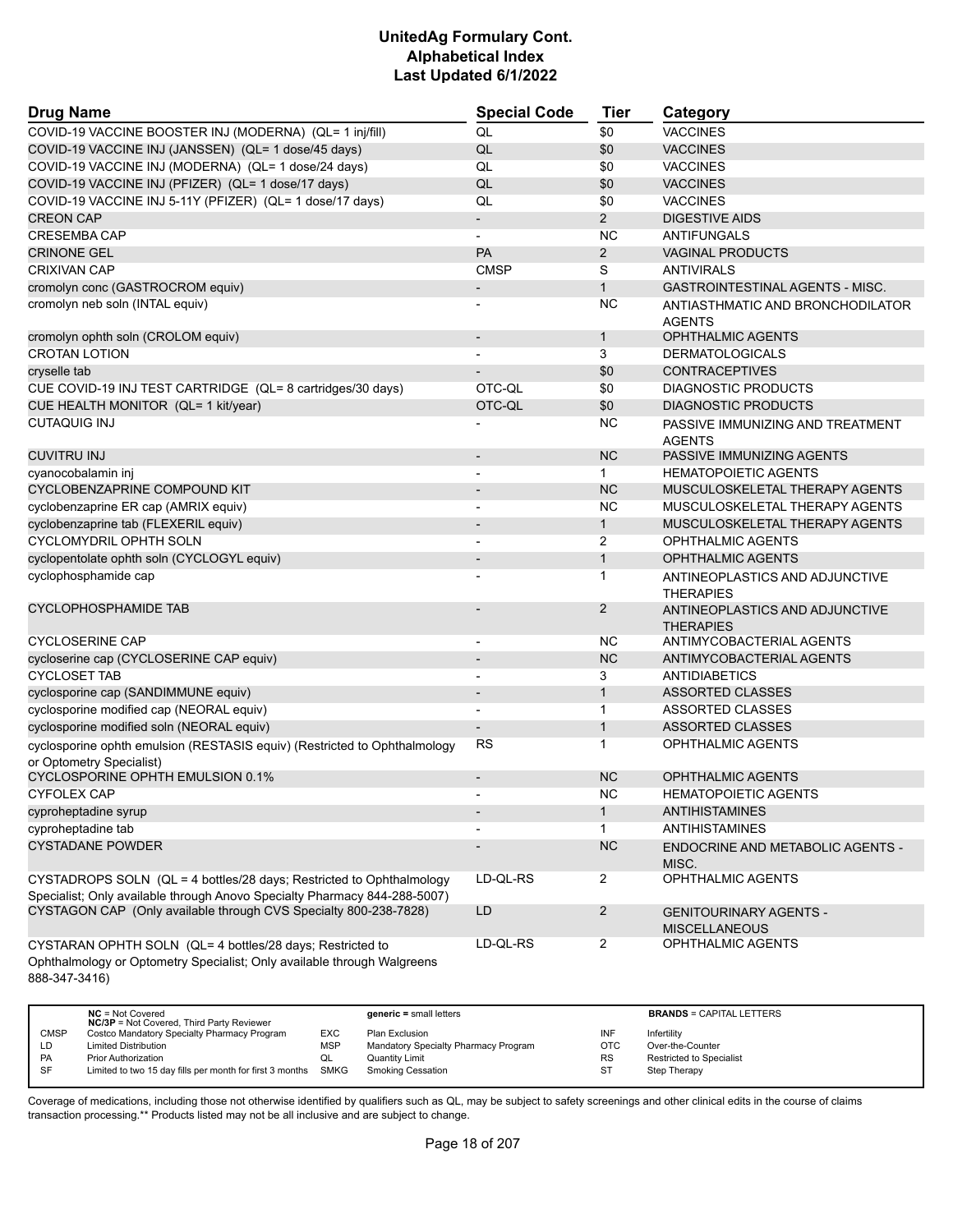| <b>Drug Name</b>                                                                            | <b>Special Code</b>      | <b>Tier</b>  | Category                                                 |
|---------------------------------------------------------------------------------------------|--------------------------|--------------|----------------------------------------------------------|
| <b>CYTRA K CRYSTALS</b>                                                                     |                          | 1            | <b>GENITOURINARY AGENTS -</b><br><b>MISCELLANEOUS</b>    |
| CYTRA-3 SYRUP                                                                               |                          | 1            | <b>GENITOURINARY AGENTS -</b><br><b>MISCELLANEOUS</b>    |
| <b>DAKLINZA TAB</b>                                                                         |                          | <b>NC</b>    | <b>ANTIVIRALS</b>                                        |
| dalfampridine ER tab (AMPYRA equiv) (QL= 2 tabs/day; Restricted to<br>Neurology Specialist) | CMSP-QL-RS               | 1            | PSYCHOTHERAPEUTIC AND<br>NEUROLOGICAL AGENTS - MISC.     |
| <b>DALIRESP TAB</b>                                                                         |                          | <b>NC</b>    | ANTIASTHMATIC AND BRONCHODILATOR<br><b>AGENTS</b>        |
| danazol cap (DANOCRINE equiv)                                                               | $\blacksquare$           | 1            | ANDROGENS-ANABOLIC                                       |
| dantrolene cap (DANTRIUM equiv)                                                             |                          | $\mathbf{1}$ | MUSCULOSKELETAL THERAPY AGENTS                           |
| dapsone gel (ACZONE equiv)                                                                  |                          | <b>NC</b>    | <b>DERMATOLOGICALS</b>                                   |
| DAPSONE GEL 7.5%                                                                            |                          | <b>NC</b>    | <b>DERMATOLOGICALS</b>                                   |
| dapsone tab                                                                                 | $\blacksquare$           | $\mathbf{1}$ | ANTI-INFECTIVE AGENTS - MISC.                            |
| darifenacin SR tab (ENABLEX equiv)                                                          |                          | $\mathbf{1}$ | URINARY ANTISPASMODICS                                   |
| DARTISLA ODT TAB                                                                            |                          | <b>NC</b>    | <b>ULCER</b><br>DRUGS/ANTISPASMODICS/ANTICHOLINEF<br>CS  |
| <b>DAURISMO TAB</b>                                                                         |                          | <b>NC</b>    | ANTINEOPLASTICS AND ADJUNCTIVE<br><b>THERAPIES</b>       |
| DAYTRANA PATCH                                                                              |                          | <b>NC</b>    | ADHD/ANTI-NARCOLEPSY/ANTI-OBESITY//<br><b>NOREXIANTS</b> |
| <b>DAYVIGO TAB</b>                                                                          |                          | <b>NC</b>    | HYPNOTICS/SEDATIVES/SLEEP DISORDEF<br><b>AGENTS</b>      |
| DDAVP NASAL SOLN                                                                            | $\overline{\phantom{a}}$ | 3            | ENDOCRINE AND METABOLIC AGENTS -<br>MISC.                |
| <b>DECON-A LIQUID</b>                                                                       | <b>OTC</b>               | <b>EXC</b>   | COUGH/COLD/ALLERGY                                       |
| deferasirox granules packet (JADENU equiv)                                                  | <b>CMSP</b>              | 1            | ANTIDOTES AND SPECIFIC ANTAGONISTS                       |
| deferasirox tab (EXJADE equiv)                                                              | <b>CMSP</b>              | $\mathbf{1}$ | ANTIDOTES AND SPECIFIC ANTAGONISTS                       |
| deferasirox tab 180mg (JADENU equiv)                                                        | <b>CMSP</b>              | $\mathbf{1}$ | ANTIDOTES AND SPECIFIC ANTAGONISTS                       |
| deferasirox tab 90mg, 360mg (JADENU equiv)                                                  | <b>CMSP</b>              | $\mathbf{1}$ | ANTIDOTES AND SPECIFIC ANTAGONISTS                       |
| deferiprone tab (FERRIPROX equiv) (Only available through Lumicera<br>855-847-3553)         | LD-PA                    | $\mathbf 1$  | ANTIDOTES AND SPECIFIC ANTAGONISTS                       |
| <b>DELSTRIGO TAB</b>                                                                        | <b>CMSP</b>              | S            | <b>ANTIVIRALS</b>                                        |
| <b>DELZICOL CAP</b>                                                                         |                          | <b>NC</b>    | <b>GASTROINTESTINAL AGENTS - MISC.</b>                   |
| demeclocycline tab (DECLOMYCIN equiv)                                                       |                          | $\mathbf{1}$ | <b>TETRACYCLINES</b>                                     |
| <b>DEMSER CAP</b>                                                                           |                          | <b>NC</b>    | <b>ANTIHYPERTENSIVES</b>                                 |
| <b>DENAVIR CREAM</b>                                                                        |                          | <b>NC</b>    | <b>DERMATOLOGICALS</b>                                   |
| <b>DENGVAXIA SUSP</b>                                                                       | VAC                      | \$0          | <b>VACCINES</b>                                          |
| <b>DEPACON INJ</b>                                                                          |                          | <b>NC</b>    | ANTICONVULSANTS                                          |
| <b>DEPLIN CAP</b>                                                                           |                          | EXC          | DIETARY PRODUCTS/DIETARY<br><b>MANAGEMENT PRODUCTS</b>   |
| DEPO-PROVERA INJ                                                                            | QL                       | $\mathbf{3}$ | <b>CONTRACEPTIVES</b>                                    |
| DEPO-PROVERA INJ                                                                            | $QL -$                   | <b>NC</b>    | <b>CONTRACEPTIVES</b>                                    |
| DEPO-PROVERA SC INJ 104MG (QL= 1 inj/90 days)                                               | QL                       | \$0          | <b>CONTRACEPTIVES</b>                                    |
| <b>DERMACINRX CREAM</b>                                                                     |                          | <b>NC</b>    | <b>DERMATOLOGICALS</b>                                   |
| <b>DERMACINRX KIT</b>                                                                       | $\overline{\phantom{a}}$ | <b>NC</b>    | <b>DERMATOLOGICALS</b>                                   |
| <b>DERMALID PAK</b>                                                                         |                          | <b>NC</b>    | <b>DERMATOLOGICALS</b>                                   |
| <b>DESCOVY TAB</b>                                                                          | CMSP-PA                  | \$0          | <b>ANTIVIRALS</b>                                        |
| desipramine tab (NORPRAMIN equiv)                                                           | $\overline{a}$           | $\mathbf{1}$ | <b>ANTIDEPRESSANTS</b>                                   |
| <b>DESLORATADINE ODT</b>                                                                    | $\overline{\phantom{a}}$ | <b>EXC</b>   | <b>ANTIHISTAMINES</b>                                    |
|                                                                                             |                          |              |                                                          |

|             | $NC = Not Covered$<br><b>NC/3P</b> = Not Covered, Third Party Reviewer |            | $generic = small letters$            |           | <b>BRANDS = CAPITAL LETTERS</b> |
|-------------|------------------------------------------------------------------------|------------|--------------------------------------|-----------|---------------------------------|
| <b>CMSP</b> | Costco Mandatory Specialty Pharmacy Program                            | EXC        | Plan Exclusion                       | INF       | Infertility                     |
| LD.         | <b>Limited Distribution</b>                                            | <b>MSP</b> | Mandatory Specialty Pharmacy Program | OTC       | Over-the-Counter                |
| PA          | <b>Prior Authorization</b>                                             | QL         | Quantity Limit                       | <b>RS</b> | <b>Restricted to Specialist</b> |
| SF          | Limited to two 15 day fills per month for first 3 months SMKG          |            | Smoking Cessation                    | ST        | Step Therapy                    |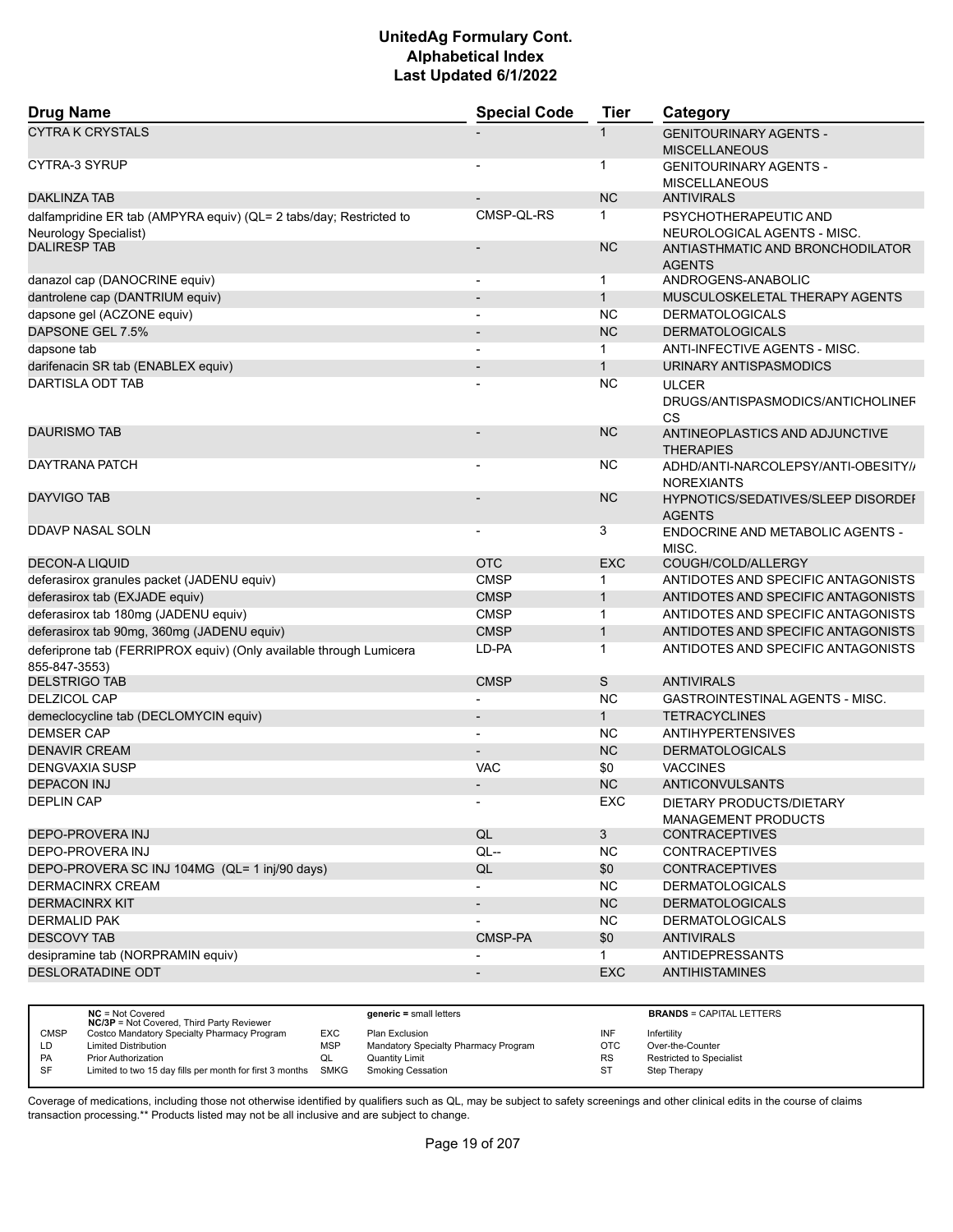| <b>Drug Name</b>                                   | <b>Special Code</b>      | <b>Tier</b>  | Category                                                       |
|----------------------------------------------------|--------------------------|--------------|----------------------------------------------------------------|
| desloratadine tab (CLARINEX equiv)                 |                          | <b>EXC</b>   | <b>ANTIHISTAMINES</b>                                          |
| desmopressin acetate inj (DDAVP equiv)             |                          | $\mathbf{1}$ | <b>ENDOCRINE AND METABOLIC AGENTS -</b><br>MISC.               |
| desmopressin acetate nasal spray (DDAVP equiv)     |                          | -1           | ENDOCRINE AND METABOLIC AGENTS -<br>MISC.                      |
| desmopressin acetate tab (DDAVP equiv)             |                          | $\mathbf{1}$ | <b>ENDOCRINE AND METABOLIC AGENTS -</b><br>MISC.               |
| desmopressin nasal soln (DDAVP equiv)              |                          | $\mathbf 1$  | ENDOCRINE AND METABOLIC AGENTS -<br>MISC.                      |
| <b>DESONATE GEL</b>                                |                          | <b>NC</b>    | <b>DERMATOLOGICALS</b>                                         |
| desonide cream (DESOWEN equiv)                     |                          | $\mathbf{1}$ | <b>DERMATOLOGICALS</b>                                         |
| desonide gel                                       |                          | <b>NC</b>    | <b>DERMATOLOGICALS</b>                                         |
| desonide lotion (DESOWEN equiv)                    | $\blacksquare$           | <b>NC</b>    | <b>DERMATOLOGICALS</b>                                         |
| desonide oint (DESOWEN equiv)                      |                          | $\mathbf{1}$ | <b>DERMATOLOGICALS</b>                                         |
| <b>DESOWEN CREAM</b>                               |                          | <b>NC</b>    | <b>DERMATOLOGICALS</b>                                         |
| <b>DESOWEN CREAM KIT</b>                           |                          | <b>NC</b>    | <b>DERMATOLOGICALS</b>                                         |
| <b>DESOWEN LOTION</b>                              |                          | <b>NC</b>    | <b>DERMATOLOGICALS</b>                                         |
| <b>DESOWEN LOTION KIT</b>                          |                          | <b>NC</b>    | <b>DERMATOLOGICALS</b>                                         |
| <b>DESOWEN OINT</b>                                | $\overline{a}$           | <b>NC</b>    | <b>DERMATOLOGICALS</b>                                         |
| <b>DESOWEN OINT KIT</b>                            | $\overline{\phantom{a}}$ | <b>NC</b>    | <b>DERMATOLOGICALS</b>                                         |
| desoximetasone cream (TOPICORT CREAM equiv)        |                          | $\mathbf{1}$ | <b>DERMATOLOGICALS</b>                                         |
| desoximetasone cream 0.05% (TOPICORT equiv)        |                          | <b>NC</b>    | <b>DERMATOLOGICALS</b>                                         |
| desoximetasone gel (TOPICORT equiv)                | $\overline{\phantom{a}}$ | <b>NC</b>    | <b>DERMATOLOGICALS</b>                                         |
| desoximetasone oint (TOPICORT equiv)               |                          | $\mathbf{1}$ | <b>DERMATOLOGICALS</b>                                         |
| desoximetasone oint 0.05% (TOPICORT equiv)         | $\overline{\phantom{a}}$ | <b>NC</b>    | <b>DERMATOLOGICALS</b>                                         |
| desvenlafaxine ER tab (PRISTIQ equiv)              |                          | $\mathbf{1}$ | <b>ANTIDEPRESSANTS</b>                                         |
| <b>DESVENLAFAXINE ER TAB</b>                       |                          | <b>NC</b>    | ANTIDEPRESSANTS                                                |
| DEXAMETHASONE CONC                                 |                          | $\mathbf{1}$ | <b>CORTICOSTEROIDS</b>                                         |
| dexamethasone elixir                               | $\overline{a}$           | $\mathbf{1}$ | <b>CORTICOSTEROIDS</b>                                         |
| dexamethasone ophth soln                           |                          | $\mathbf{1}$ | <b>OPHTHALMIC AGENTS</b>                                       |
| dexamethasone pak (DEXPAK equiv)                   | $\blacksquare$           | <b>NC</b>    | <b>CORTICOSTEROIDS</b>                                         |
| <b>DEXAMETHASONE SOLN</b>                          | $\overline{\phantom{a}}$ | $\mathbf{1}$ | <b>CORTICOSTEROIDS</b>                                         |
|                                                    |                          |              |                                                                |
| dexamethasone tab (DECADRON equiv)                 |                          | $\mathbf 1$  | <b>CORTICOSTEROIDS</b>                                         |
| DEXCOM G6 RECEIVER (QL= 1 receiver/year)           | PA-QL                    | \$0          | MEDICAL DEVICES AND SUPPLIES                                   |
| DEXCOM G6 SENSOR (QL= 3 sensors/28 days)           | PA-QL                    | \$0          | MEDICAL DEVICES AND SUPPLIES                                   |
| DEXCOM G6 TRANSMITTER (QL= 1 transmitter/90 days)  | PA-QL                    | \$0          | MEDICAL DEVICES AND SUPPLIES                                   |
| <b>DEXILANT DR CAP</b>                             |                          | <b>NC</b>    | <b>ULCER</b><br>DRUGS/ANTISPASMODICS/ANTICHOLINEF<br><b>CS</b> |
| dexmethylphenidate ER cap (FOCALIN XR equiv)       |                          | 1            | ADHD/ANTI-NARCOLEPSY/ANTI-OBESITY//<br><b>NOREXIANTS</b>       |
| dexmethylphenidate tab (FOCALIN equiv)             |                          | 1            | ADHD/ANTI-NARCOLEPSY/ANTI-OBESITY//<br><b>NOREXIANTS</b>       |
| <b>DEXPAK TAB</b>                                  |                          | <b>NC</b>    | <b>CORTICOSTEROIDS</b>                                         |
| DEXTENZA OPHTH INSERT                              |                          | <b>NC</b>    | OPHTHALMIC AGENTS                                              |
| dextroamphetamine ER cap (DEXEDRINE equiv)         |                          | $\mathbf{1}$ | ADHD/ANTI-NARCOLEPSY/ANTI-OBESITY//<br><b>NOREXIANTS</b>       |
| dextroamphetamine soln (PROCENTRA equiv)           |                          | 1            | ADHD/ANTI-NARCOLEPSY/ANTI-OBESITY//<br><b>NOREXIANTS</b>       |
| dextroamphetamine sulfate tab 15mg (ZENZEDI equiv) |                          | NC.          | ADHD/ANTI-NARCOLEPSY/ANTI-OBESITY//<br><b>NOREXIANTS</b>       |
|                                                    |                          |              |                                                                |

|             | $NC = Not Covered$<br><b>NC/3P</b> = Not Covered, Third Party Reviewer |            | $generic = small letters$            |           | <b>BRANDS = CAPITAL LETTERS</b> |
|-------------|------------------------------------------------------------------------|------------|--------------------------------------|-----------|---------------------------------|
| <b>CMSP</b> | Costco Mandatory Specialty Pharmacy Program                            | EXC        | Plan Exclusion                       | INF       | Infertility                     |
| LD          | <b>Limited Distribution</b>                                            | <b>MSP</b> | Mandatory Specialty Pharmacy Program | ОТС       | Over-the-Counter                |
| <b>PA</b>   | <b>Prior Authorization</b>                                             | QL         | Quantity Limit                       | <b>RS</b> | Restricted to Specialist        |
| SF          | Limited to two 15 day fills per month for first 3 months SMKG          |            | Smoking Cessation                    | ST        | Step Therapy                    |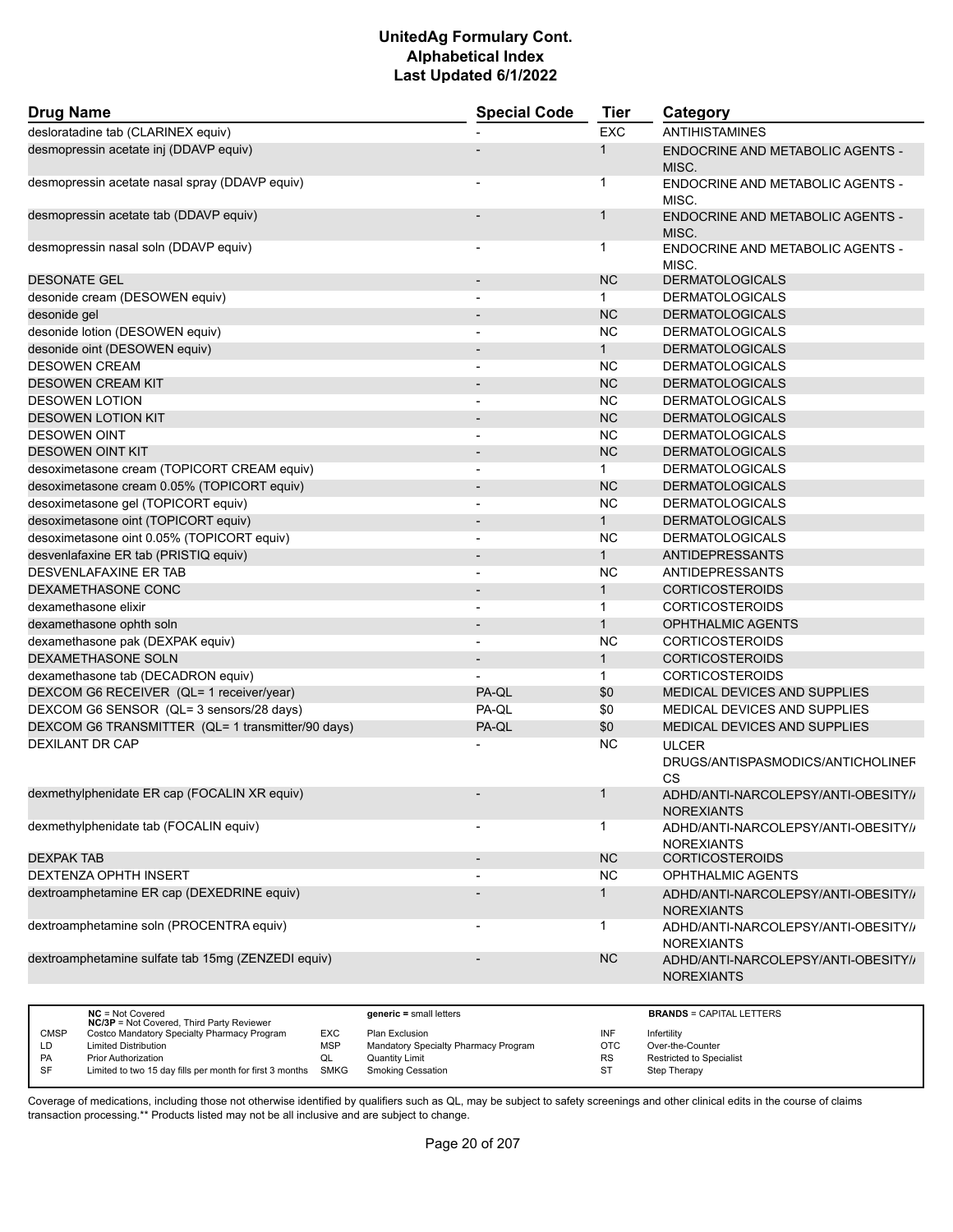| <b>Drug Name</b>                                                                                                         | <b>Special Code</b>      | <b>Tier</b>    | Category                                                 |
|--------------------------------------------------------------------------------------------------------------------------|--------------------------|----------------|----------------------------------------------------------|
| dextroamphetamine sulfate tab 20mg (ZENZEDI equiv)                                                                       |                          | <b>NC</b>      | ADHD/ANTI-NARCOLEPSY/ANTI-OBESITY//<br><b>NOREXIANTS</b> |
| dextroamphetamine sulfate tab 30mg (ZENZEDI equiv)                                                                       |                          | <b>NC</b>      | ADHD/ANTI-NARCOLEPSY/ANTI-OBESITY//<br><b>NOREXIANTS</b> |
| dextroamphetamine tab (DEXEDRINE equiv)                                                                                  |                          | $\mathbf 1$    | ADHD/ANTI-NARCOLEPSY/ANTI-OBESITY//<br><b>NOREXIANTS</b> |
| DHIVY TAB                                                                                                                |                          | <b>NC</b>      | ANTIPARKINSON AND RELATED THERAPY<br><b>AGENTS</b>       |
| DIABETIC METER (all other diabetic meters)                                                                               | <b>OTC</b>               | <b>NC</b>      | MEDICAL DEVICES AND SUPPLIES                             |
| DIACOMIT CAP (Only available through US Bioservices 888-518-7246)                                                        | LD-PA                    | $\overline{2}$ | <b>ANTICONVULSANTS</b>                                   |
| DIACOMIT POWDER PACK (Only available through US Bioservices<br>888-518-7246)                                             | LD-PA                    | 2              | ANTICONVULSANTS                                          |
| <b>DIALYVITE TAB</b>                                                                                                     | $\overline{\phantom{a}}$ | $\mathbf{1}$   | <b>MULTIVITAMINS</b>                                     |
| dialyvite tab (NEPHRO-VITE equiv)                                                                                        |                          | $\mathbf{1}$   | <b>MULTIVITAMINS</b>                                     |
| <b>DIALYVITE/ZINC TAB</b>                                                                                                | $\overline{\phantom{a}}$ | $\mathbf{1}$   | <b>MULTIVITAMINS</b>                                     |
| <b>DIAPHRAGM</b>                                                                                                         | $\blacksquare$           | \$0            | <b>MEDICAL DEVICES AND SUPPLIES</b>                      |
| DIASTAT RECTAL GEL, DIAZEPAM RECTAL GEL (QL= 2 packs/fill)                                                               | QL                       | $\overline{2}$ | <b>ANTICONVULSANTS</b>                                   |
| diazepam conc (VALIUM equiv)                                                                                             | $\overline{a}$           | $\mathbf{1}$   | <b>ANTIANXIETY AGENTS</b>                                |
| diazepam oral soln 5mg/5ml (DIAZEPAM equiv)                                                                              | $\overline{\phantom{m}}$ | $\mathbf{1}$   | <b>ANTIANXIETY AGENTS</b>                                |
| diazepam tab (VALIUM equiv)                                                                                              |                          | $\mathbf{1}$   | <b>ANTIANXIETY AGENTS</b>                                |
| diazoxide susp (PROGLYCEM equiv)                                                                                         | $\overline{a}$           | $\mathbf{1}$   | <b>ANTIDIABETICS</b>                                     |
| diclofenac gel (SOLARAZE equiv) (QL= 300gm/30 days)                                                                      | PA-QL                    | $\mathbf 1$    | <b>DERMATOLOGICALS</b>                                   |
| diclofenac gel 1% (VOLTAREN equiv) (QL= 5 tubes/fill)                                                                    | QL                       | $\mathbf{1}$   | <b>DERMATOLOGICALS</b>                                   |
| DICLOFENAC PATCH, FLECTOR PATCH (QL= 30 patches/fill)                                                                    | QL                       | 3              | <b>DERMATOLOGICALS</b>                                   |
| diclofenac potassium cap (ZIPSOR equiv)                                                                                  |                          | <b>NC</b>      | ANALGESICS - ANTI-INFLAMMATORY                           |
| diclofenac potassium tab (CATAFLAM equiv)                                                                                | $\overline{a}$           | $\mathbf{1}$   | ANALGESICS - ANTI-INFLAMMATORY                           |
| diclofenac potassium tab 25mg (DICLOFENAC equiv)                                                                         | $\overline{\phantom{a}}$ | <b>NC</b>      | ANALGESICS - ANTI-INFLAMMATORY                           |
| diclofenac sodium EC tab (VOLTAREN equiv)                                                                                | $\overline{\phantom{0}}$ | $\mathbf{1}$   | ANALGESICS - ANTI-INFLAMMATORY                           |
| diclofenac sodium gel kit (VENNGEL equiv)                                                                                | $\overline{\phantom{a}}$ | <b>NC</b>      | <b>DERMATOLOGICALS</b>                                   |
| diclofenac sodium ophth soln (VOLTAREN equiv)                                                                            | -                        | $\mathbf{1}$   | <b>OPHTHALMIC AGENTS</b>                                 |
| diclofenac sodium soln (XRYLIX equiv)                                                                                    | $\overline{\phantom{a}}$ | <b>NC</b>      | <b>DERMATOLOGICALS</b>                                   |
| diclofenac sodium soln 2% (PENNSAID equiv)                                                                               | $\overline{\phantom{a}}$ | NC             | <b>DERMATOLOGICALS</b>                                   |
| diclofenac sodium XR tab (VOLTAREN XR equiv)                                                                             | $\overline{\phantom{a}}$ | $\mathbf{1}$   | ANALGESICS - ANTI-INFLAMMATORY                           |
| diclofenac soln 1.5% (PENNSAID equiv) (QL= 3 bottles/fill)                                                               | QL                       | $\mathbf 1$    | <b>DERMATOLOGICALS</b>                                   |
| diclofenac/misoprostol DR tab (ARTHROTEC equiv)                                                                          | $\overline{\phantom{a}}$ | $\mathbf{1}$   | ANALGESICS - ANTI-INFLAMMATORY                           |
| <b>DICLONA GEL</b>                                                                                                       |                          | <b>NC</b>      | <b>DERMATOLOGICALS</b>                                   |
| <b>DICLOTREX PAK</b>                                                                                                     | $\blacksquare$           | NC             | <b>DERMATOLOGICALS</b>                                   |
| dicloxacillin cap (DYNAPEN equiv)                                                                                        |                          | 1              | <b>PENICILLINS</b>                                       |
| dicyclomine cap (BENTYL equiv)                                                                                           |                          | $\mathbf{1}$   | <b>ULCER DRUGS</b>                                       |
| dicyclomine soln (BENTYL equiv)                                                                                          |                          |                | <b>ULCER DRUGS</b>                                       |
| dicyclomine tab (BENTYL equiv)                                                                                           | $\overline{\phantom{0}}$ | $\mathbf{1}$   | <b>ULCER DRUGS</b>                                       |
| didanosine DR cap (VIDEX EC equiv)                                                                                       | <b>CMSP</b>              | 1              | <b>ANTIVIRALS</b>                                        |
| DIDANOSINE DR CAP, VIDEX EC CAP                                                                                          | <b>CMSP</b>              | $\mathbb S$    | <b>ANTIVIRALS</b>                                        |
| DIETHYLPROPION ER TAB                                                                                                    |                          | EXC            | ADHD/ANTI-NARCOLEPSY/ANTI-OBESITY//<br><b>NOREXIANTS</b> |
| diethylpropion tab                                                                                                       |                          | <b>EXC</b>     | ADHD/ANTI-NARCOLEPSY/ANTI-OBESITY//<br><b>NOREXIANTS</b> |
| DIFFERIN OTC GEL 0.1%                                                                                                    | <b>OTC</b>               | EXC            | <b>DERMATOLOGICALS</b>                                   |
| DIFICID SUSP (QL= 136 mL/fill; Step Therapy requires trial of vancomycin cap,<br>FIRST-VANCOMYCIN SOLN, or FIRVANQ SOLN) | QL-ST                    | $\mathbf{2}$   | <b>MACROLIDES</b>                                        |

|             | $NC = Not Covered$<br><b>NC/3P</b> = Not Covered, Third Party Reviewer |            | $generic = small letters$            |            | <b>BRANDS = CAPITAL LETTERS</b> |
|-------------|------------------------------------------------------------------------|------------|--------------------------------------|------------|---------------------------------|
| <b>CMSP</b> | Costco Mandatory Specialty Pharmacy Program                            | EXC        | Plan Exclusion                       | INF        | Infertility                     |
| LD          | <b>Limited Distribution</b>                                            | <b>MSP</b> | Mandatory Specialty Pharmacy Program | <b>OTC</b> | Over-the-Counter                |
| <b>PA</b>   | <b>Prior Authorization</b>                                             | QL         | Quantity Limit                       | <b>RS</b>  | <b>Restricted to Specialist</b> |
| <b>SF</b>   | Limited to two 15 day fills per month for first 3 months               | SMKG       | Smoking Cessation                    | ST         | Step Therapy                    |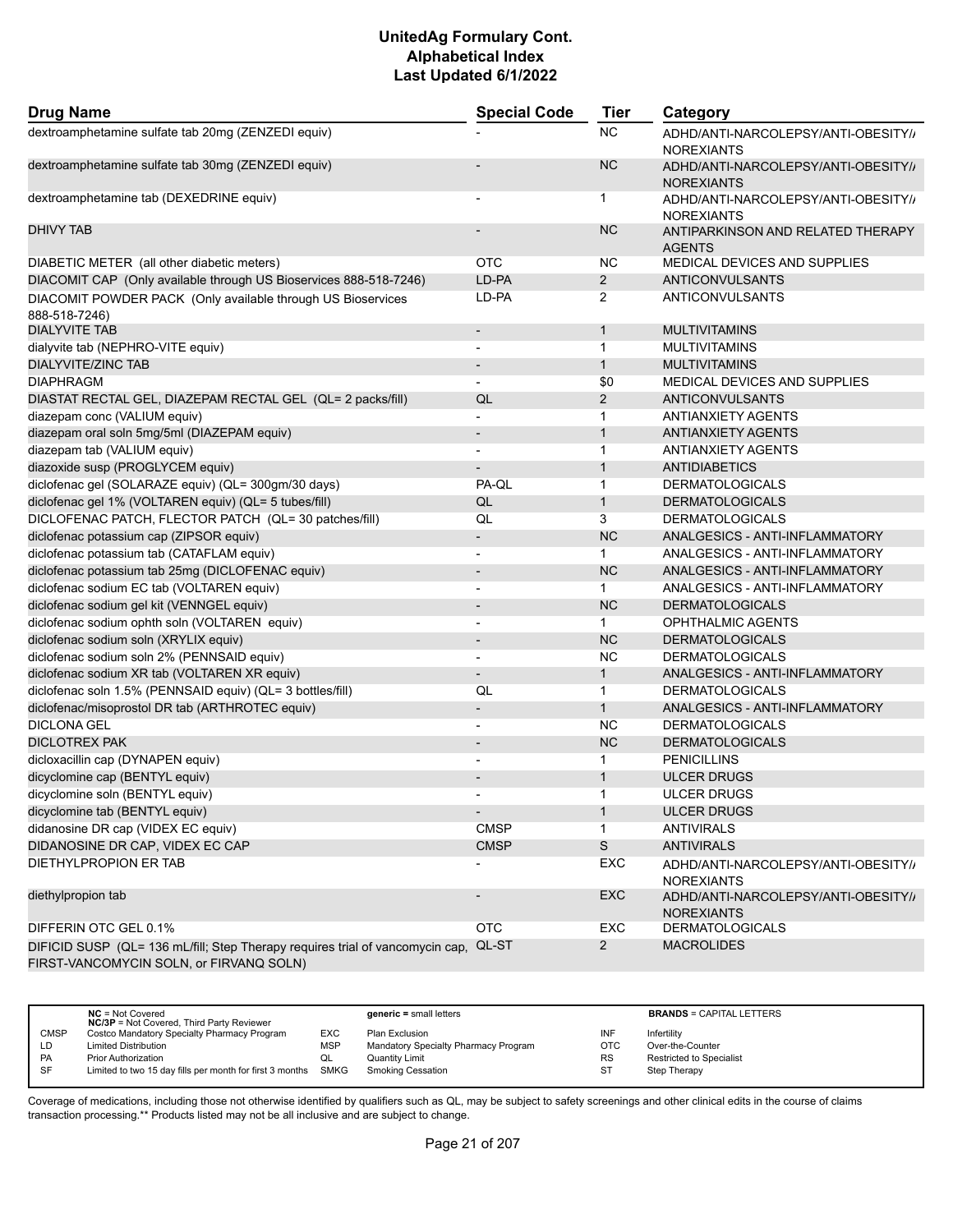| <b>Drug Name</b>                                                                                                         | <b>Special Code</b>          | <b>Tier</b>    | Category                                                   |
|--------------------------------------------------------------------------------------------------------------------------|------------------------------|----------------|------------------------------------------------------------|
| DIFICID TAB (QL= 20 tabs/fill; Step Therapy requires trial of vancomycin cap,<br>FIRST-VANCOMYCIN SOLN, or FIRVANQ SOLN) | QL-ST                        | $\overline{2}$ | <b>MACROLIDES</b>                                          |
| DIFLORASONE CREAM, PSORCON CREAM                                                                                         | $\qquad \qquad \blacksquare$ | <b>NC</b>      | <b>DERMATOLOGICALS</b>                                     |
| diflorasone oint                                                                                                         |                              | <b>NC</b>      | <b>DERMATOLOGICALS</b>                                     |
| diflunisal tab (DOLOBID equiv)                                                                                           |                              | $\mathbf{1}$   | ANALGESICS - NONNARCOTIC                                   |
| difluprednate ophth emulsion (DUREZOL equiv)                                                                             | ٠                            | 1              | <b>OPHTHALMIC AGENTS</b>                                   |
| <b>DIGOXIN SOLN</b>                                                                                                      | $\overline{\phantom{m}}$     | $\mathbf{1}$   | <b>CARDIOTONICS</b>                                        |
| digoxin soln (LANOXIN equiv)                                                                                             |                              | $\mathbf{1}$   | <b>CARDIOTONICS</b>                                        |
| digoxin tab (LANOXIN equiv)                                                                                              | $\qquad \qquad \blacksquare$ | $\mathbf{1}$   | <b>CARDIOTONICS</b>                                        |
| digoxin tab 62.5mcg (LANOXIN equiv)                                                                                      |                              | <b>NC</b>      | <b>CARDIOTONICS</b>                                        |
| dihydroergotamine mesylate inj (D.H.E. equiv)                                                                            |                              | <b>NC</b>      | <b>MIGRAINE PRODUCTS</b>                                   |
| dihydroergotamine mesylate nasal spray (MIGRANAL equiv)                                                                  | $\overline{\phantom{a}}$     | <b>NC</b>      | <b>MIGRAINE PRODUCTS</b>                                   |
| DILANTIN CAP 30MG                                                                                                        | $\overline{\phantom{m}}$     | 2              | <b>ANTICONVULSANTS</b>                                     |
| diltiazem ER cap (CARDIZEM CD equiv)                                                                                     |                              | 1              | CALCIUM CHANNEL BLOCKERS                                   |
| diltiazem ER cap (CARDIZEM SR equiv)                                                                                     | $\qquad \qquad \blacksquare$ | $\mathbf{1}$   | CALCIUM CHANNEL BLOCKERS                                   |
| diltiazem ER cap (DILACOR XR equiv)                                                                                      |                              | $\mathbf{1}$   | CALCIUM CHANNEL BLOCKERS                                   |
| diltiazem ER cap (TIAZAC equiv)                                                                                          |                              | $\mathbf{1}$   | CALCIUM CHANNEL BLOCKERS                                   |
| diltiazem ER tab (CARDIZEM LA equiv)                                                                                     |                              | $\mathbf{1}$   | CALCIUM CHANNEL BLOCKERS                                   |
| diltiazem tab (CARDIZEM equiv)                                                                                           |                              | $\mathbf{1}$   | CALCIUM CHANNEL BLOCKERS                                   |
| dimethyl fumarate DR cap (TECFIDERA equiv)                                                                               | <b>CMSP</b>                  | $\mathbf{1}$   | PSYCHOTHERAPEUTIC AND                                      |
|                                                                                                                          |                              |                | NEUROLOGICAL AGENTS - MISC.                                |
| dimethyl fumarate DR starter pack (TECFIDERA STARTER PACK equiv)                                                         | <b>CMSP</b>                  | $\mathbf{1}$   | PSYCHOTHERAPEUTIC AND                                      |
|                                                                                                                          |                              |                | NEUROLOGICAL AGENTS - MISC.                                |
| <b>DIPENTUM CAP</b>                                                                                                      | $\overline{a}$               | 3              | GASTROINTESTINAL AGENTS - MISC.                            |
| diphenhydramine cap 50mg (BENADRYL equiv) (Only 50mg covered)                                                            |                              | $\mathbf{1}$   | <b>HYPNOTICS/SEDATIVES/SLEEP DISORDEF</b><br><b>AGENTS</b> |
| DIPHENOXYLATE/ATROPINE LIQUID                                                                                            | $\overline{\phantom{a}}$     | 3              | ANTIDIARRHEAL/PROBIOTIC AGENTS                             |
| diphenoxylate/atropine tab (LOMOTIL equiv)                                                                               | $\overline{\phantom{a}}$     | $\mathbf{1}$   | <b>ANTIDIARRHEALS</b>                                      |
| dipyridamole tab (PERSANTINE equiv)                                                                                      | $\overline{\phantom{a}}$     | 1              | <b>HEMATOLOGICAL AGENTS - MISC.</b>                        |
| disopyramide cap (NORPACE equiv)                                                                                         | $\qquad \qquad \blacksquare$ | $\mathbf{1}$   | <b>ANTIARRHYTHMICS</b>                                     |
| disopyramide ER cap (NORPACE CR equiv)                                                                                   |                              | $\mathbf{1}$   | ANTIARRHYTHMICS                                            |
| <b>DISULFIRAM TAB</b>                                                                                                    |                              | 1              | PSYCHOTHERAPEUTIC AND<br>NEUROLOGICAL AGENTS - MISC.       |
| disulfiram tab (ANTABUSE equiv)                                                                                          |                              | 1              | PSYCHOTHERAPEUTIC AND<br>NEUROLOGICAL AGENTS - MISC.       |
| <b>DIURIL SUSP</b>                                                                                                       | $\overline{\phantom{m}}$     | $\overline{c}$ | <b>DIURETICS</b>                                           |
| divalproex ER tab (DEPAKOTE ER equiv)                                                                                    |                              | $\mathbf{1}$   | ANTICONVULSANTS                                            |
| divalproex sodium DR tab (DEPAKOTE equiv)                                                                                | $\overline{\phantom{m}}$     | $\mathbf{1}$   | <b>ANTICONVULSANTS</b>                                     |
| divalproex sprinkle cap (DEPAKOTE equiv)                                                                                 |                              | $\mathbf{1}$   | <b>ANTICONVULSANTS</b>                                     |
| DIVIGEL GEL, ELESTRIN GEL                                                                                                |                              | <b>NC</b>      | <b>ESTROGENS</b>                                           |
| dofetilide cap (TIKOSYN equiv)                                                                                           | $\overline{\phantom{a}}$     | $\mathbf{1}$   | <b>ANTIARRHYTHMICS</b>                                     |
| <b>DOJOLVI ORAL LIQUID</b>                                                                                               |                              | <b>NC</b>      | <b>NUTRIENTS</b>                                           |
| <b>DOLGIC PLUS TAB</b>                                                                                                   |                              | <b>NC</b>      | ANALGESICS - NONNARCOTIC                                   |
| donepezil ODT (ARICEPT equiv) (QL= 1 tab/day)                                                                            | QL                           | $\mathbf{1}$   | PSYCHOTHERAPEUTIC AND<br>NEUROLOGICAL AGENTS - MISC.       |
| donepezil tab (ARICEPT equiv) (QL= 2 tabs/day)                                                                           | $\mathsf{QL}$                | $\mathbf{1}$   | PSYCHOTHERAPEUTIC AND<br>NEUROLOGICAL AGENTS - MISC.       |
| donepezil tab 23mg (ARICEPT equiv) (QL= 1 tab/day; Step Therapy requires                                                 | QL-ST                        | $\mathbf{1}$   | PSYCHOTHERAPEUTIC AND                                      |
| trial of donepezil 10mg)                                                                                                 |                              |                | NEUROLOGICAL AGENTS - MISC.                                |
| <b>DONNATAL ELIXIR</b>                                                                                                   | ۰.                           | <b>NC</b>      | <b>ULCER DRUGS</b>                                         |

|             | $NC = Not Covered$<br><b>NC/3P</b> = Not Covered, Third Party Reviewer |            | $generic = small letters$            |           | <b>BRANDS = CAPITAL LETTERS</b> |
|-------------|------------------------------------------------------------------------|------------|--------------------------------------|-----------|---------------------------------|
| <b>CMSP</b> | Costco Mandatory Specialty Pharmacy Program                            | EXC        | Plan Exclusion                       | INF       | Infertility                     |
| ĹD          | <b>Limited Distribution</b>                                            | <b>MSP</b> | Mandatory Specialty Pharmacy Program | OTC       | Over-the-Counter                |
| <b>PA</b>   | <b>Prior Authorization</b>                                             | QL         | <b>Quantity Limit</b>                | <b>RS</b> | Restricted to Specialist        |
| <b>SF</b>   | Limited to two 15 day fills per month for first 3 months               | SMKG       | <b>Smoking Cessation</b>             | ST        | Step Therapy                    |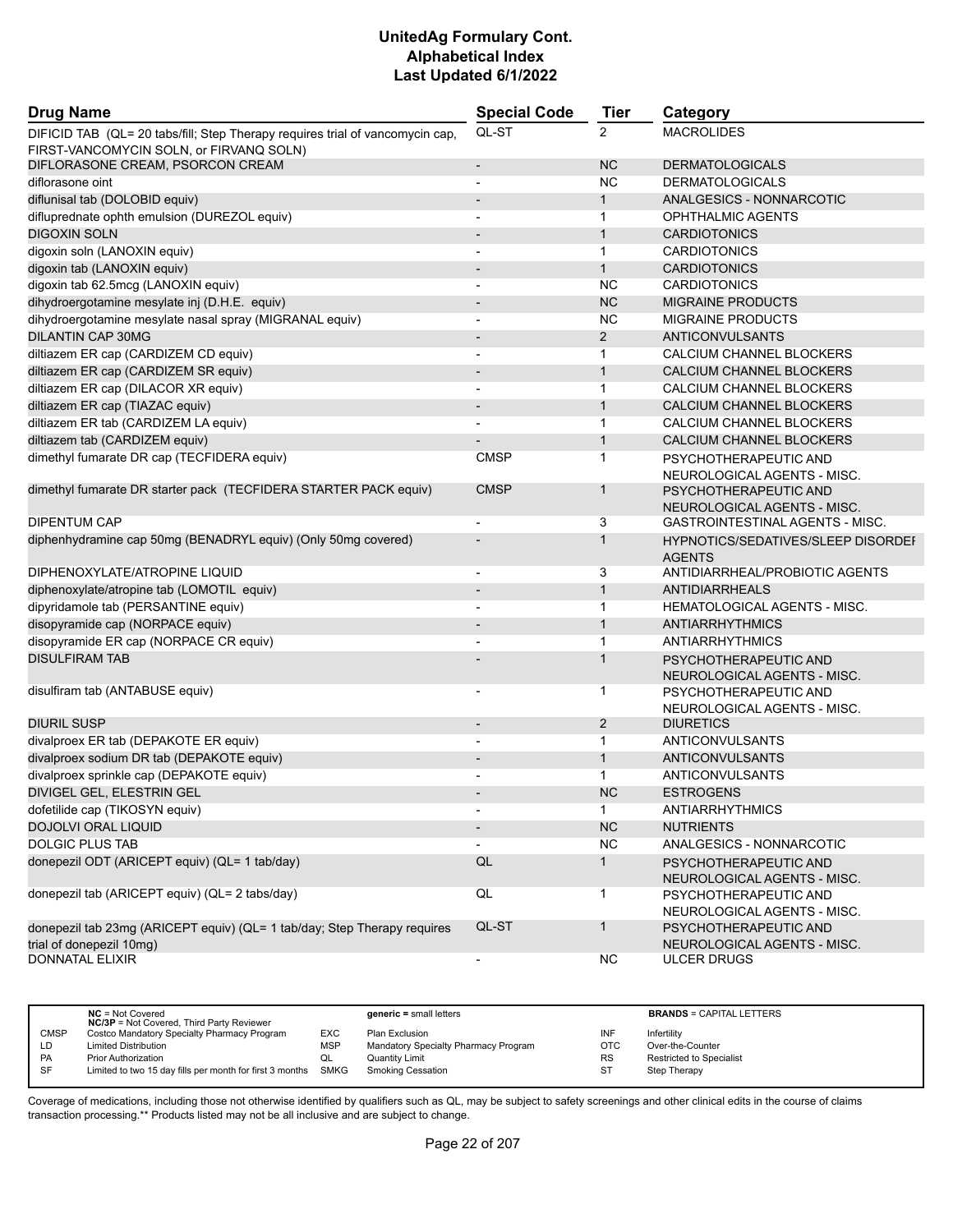| <b>Drug Name</b>                                                                    | <b>Special Code</b>      | <b>Tier</b>    | Category                                                   |
|-------------------------------------------------------------------------------------|--------------------------|----------------|------------------------------------------------------------|
| <b>DONNATAL EXTENTABS</b>                                                           |                          | <b>NC</b>      | <b>ULCER DRUGS</b>                                         |
| DONNATAL TAB                                                                        |                          | <b>NC</b>      | <b>ULCER DRUGS</b>                                         |
| DOPTELET TAB (QL= 2 tabs/day; Only available through CVS Specialty<br>800-237-2767) | LD-PA-QL                 | $\overline{2}$ | <b>HEMATOPOIETIC AGENTS</b>                                |
| <b>DORAL TAB</b>                                                                    |                          | <b>NC</b>      | <b>HYPNOTICS/SEDATIVES/SLEEP DISORDEF</b><br><b>AGENTS</b> |
| <b>DORYX MPC TAB</b>                                                                |                          | <b>NC</b>      | <b>TETRACYCLINES</b>                                       |
| dorzolamide ophth soln (TRUSOPT equiv)                                              |                          | 1              | OPHTHALMIC AGENTS                                          |
| dorzolamide/timolol (pf) ophth soln (COSOPT equiv)                                  |                          | $\mathbf{1}$   | <b>OPHTHALMIC AGENTS</b>                                   |
| DORZOLAMIDE/TIMOLOL OPHTH SOLN                                                      |                          | 2              | OPHTHALMIC AGENTS                                          |
| <b>DOVATO TAB</b>                                                                   | <b>CMSP</b>              | S              | <b>ANTIVIRALS</b>                                          |
| doxazosin tab (CARDURA equiv)                                                       |                          | 1              | <b>ANTIHYPERTENSIVES</b>                                   |
| doxepin cap (SINEQUAN equiv)                                                        | $\overline{\phantom{a}}$ | $\mathbf{1}$   | <b>ANTIDEPRESSANTS</b>                                     |
| doxepin conc (SINEQUAN equiv)                                                       |                          | $\mathbf{1}$   | ANTIDEPRESSANTS                                            |
| DOXEPIN CREAM, PRUDOXIN CREAM, ZONALON CREAM                                        | <b>PA</b>                | 3              | <b>DERMATOLOGICALS</b>                                     |
| doxepin tab (SILENOR equiv)                                                         |                          | <b>NC</b>      | HYPNOTICS/SEDATIVES/SLEEP DISORDEI<br><b>AGENTS</b>        |
| doxercalciferol cap (HECTOROL equiv)                                                |                          | 1              | ENDOCRINE AND METABOLIC AGENTS -<br>MISC.                  |
| DOXYCYCLINE CAP, ORACEA CAP                                                         | $\overline{\phantom{a}}$ | NC.            | <b>DERMATOLOGICALS</b>                                     |
| doxycycline hyclate cap (VIBRAMYCIN equiv)                                          | $\overline{\phantom{a}}$ | $\mathbf{1}$   | <b>TETRACYCLINES</b>                                       |
| doxycycline hyclate DR tab (DORYX equiv)                                            |                          | <b>NC</b>      | <b>TETRACYCLINES</b>                                       |
| doxycycline hyclate tab (VIBRATAB equiv)                                            | $\overline{\phantom{a}}$ | 1              | <b>TETRACYCLINES</b>                                       |
| doxycycline hyclate tab (TARGADOX equiv)                                            |                          | NC.            | <b>TETRACYCLINES</b>                                       |
| doxycycline hyclate tab 75mg, 150mg                                                 |                          | NC             | <b>TETRACYCLINES</b>                                       |
| doxycycline hyclate tab 75mg, 150mg (ACTICLATE equiv)                               | $\blacksquare$           | <b>NC</b>      | <b>TETRACYCLINES</b>                                       |
| doxycycline monohydrate cap 150mg (MONODOX equiv)                                   |                          | <b>NC</b>      | <b>TETRACYCLINES</b>                                       |
| doxycycline monohydrate cap 50mg, 100mg (MONODOX equiv)                             |                          | $\mathbf{1}$   | <b>TETRACYCLINES</b>                                       |
| doxycycline monohydrate cap 75mg (MONODOX equiv)                                    | $\overline{\phantom{a}}$ | <b>NC</b>      | <b>TETRACYCLINES</b>                                       |
| doxycycline monohydrate tab (ADOXA equiv)                                           | $\overline{\phantom{a}}$ | 1              | <b>TETRACYCLINES</b>                                       |
| doxycycline monohydrate tab 150mg (ADOXA equiv)                                     |                          | <b>NC</b>      | <b>TETRACYCLINES</b>                                       |
| doxycycline susp (VIBRAMYCIN equiv)                                                 | $\blacksquare$           | 1              | <b>TETRACYCLINES</b>                                       |
| doxylamine/pyridoxine dr tab (DICLEGIS equiv)                                       | $\overline{\phantom{a}}$ | <b>NC</b>      | <b>ANTIEMETICS</b>                                         |
| <b>D-PENAMINE TAB</b>                                                               |                          | 2              | ASSORTED CLASSES                                           |
| DRIZALMA DR CAP                                                                     | $\overline{\phantom{a}}$ | <b>NC</b>      | <b>ANTIDEPRESSANTS</b>                                     |
| dronabinol cap (MARINOL equiv)                                                      | <b>PA</b>                | $\mathbf{1}$   | <b>ANTIEMETICS</b>                                         |
| drospirenone/ethinyl estradiol/levomefolate tab (BEYAZ equiv)                       |                          | $\mathbf{1}$   | <b>CONTRACEPTIVES</b>                                      |
| drospirenone/ethinyl estradiol/levomefolate tab (SAFYRAL equiv)                     |                          | $\mathbf{1}$   | <b>CONTRACEPTIVES</b>                                      |
| <b>DROXIA CAP</b>                                                                   | $\overline{\phantom{a}}$ | $\overline{2}$ | <b>HEMATOPOIETIC AGENTS</b>                                |
| droxidopa cap (NORTHERA equiv)                                                      |                          | <b>NC</b>      | <b>VASOPRESSORS</b>                                        |
| DRYSOL SOLN                                                                         |                          | 1              | <b>DERMATOLOGICALS</b>                                     |
| <b>DSUVIA SL TAB</b>                                                                |                          | <b>NC</b>      | ANALGESICS - OPIOID                                        |
| <b>DUAKLIR INHALER</b>                                                              |                          | <b>NC</b>      | ANTIASTHMATIC AND BRONCHODILATOR<br><b>AGENTS</b>          |
| <b>DUETACT TAB</b>                                                                  |                          | <b>NC</b>      | <b>ANTIDIABETICS</b>                                       |
| <b>DULERA INHALER</b>                                                               |                          | $\overline{2}$ | ANTIASTHMATIC AND BRONCHODILATOR<br><b>AGENTS</b>          |
| duloxetine cap 40mg (IRENKA equiv)                                                  |                          | <b>NC</b>      | <b>ANTIDEPRESSANTS</b>                                     |
| duloxetine EC cap (CYMBALTA equiv)                                                  | $\overline{\phantom{a}}$ | 1              | <b>ANTIDEPRESSANTS</b>                                     |
| <b>DUOBRII LOTION</b>                                                               |                          | <b>NC</b>      | <b>DERMATOLOGICALS</b>                                     |

|             | $NC = Not Covered$                                                                              |            | $generic = small letters$            |            | <b>BRANDS = CAPITAL LETTERS</b> |
|-------------|-------------------------------------------------------------------------------------------------|------------|--------------------------------------|------------|---------------------------------|
| <b>CMSP</b> | <b>NC/3P</b> = Not Covered, Third Party Reviewer<br>Costco Mandatory Specialty Pharmacy Program | EXC        | Plan Exclusion                       | INF        | Infertility                     |
| LD.         | <b>Limited Distribution</b>                                                                     | <b>MSP</b> | Mandatory Specialty Pharmacy Program | <b>OTC</b> | Over-the-Counter                |
| <b>PA</b>   | <b>Prior Authorization</b>                                                                      | QL         | <b>Quantity Limit</b>                | <b>RS</b>  | <b>Restricted to Specialist</b> |
| SF          | Limited to two 15 day fills per month for first 3 months                                        | SMKG       | <b>Smoking Cessation</b>             | ST         | Step Therapy                    |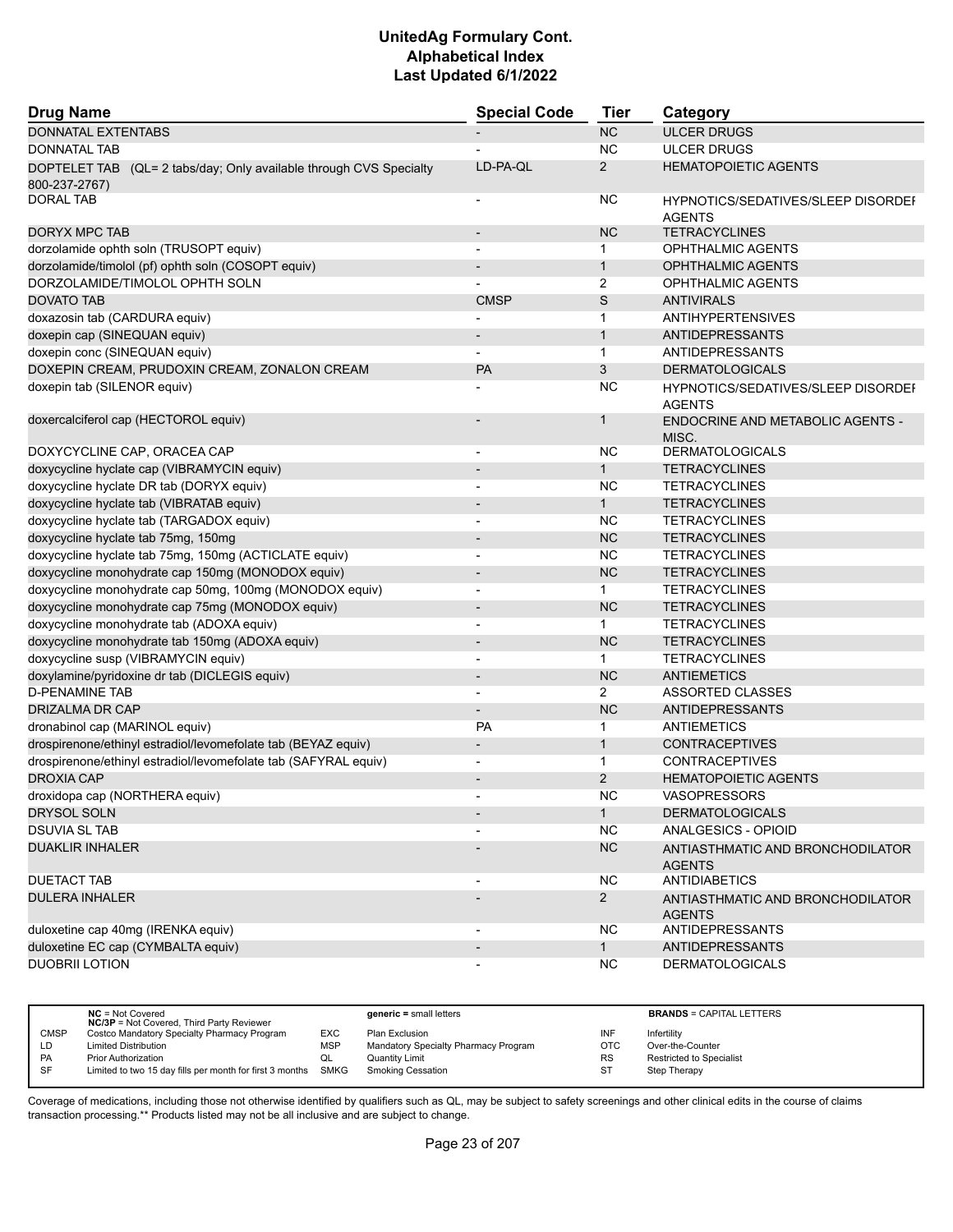| <b>Drug Name</b>                                                 | <b>Special Code</b>      | Tier           | Category                                               |
|------------------------------------------------------------------|--------------------------|----------------|--------------------------------------------------------|
| <b>DUOPA ENTERAL SUSP</b>                                        |                          | <b>NC</b>      | <b>ANTIPARKINSON AGENTS</b>                            |
| <b>DUOVISC KIT</b>                                               |                          | <b>NC</b>      | <b>OPHTHALMIC AGENTS</b>                               |
| DUPIXENT INJ (QL= 2 inj/ 28 days)                                | CMSP-PA-QL               | S              | <b>DERMATOLOGICALS</b>                                 |
| DUPIXENT INJ (QL= 2 inj/28 days)                                 | CMSP-PA-QL               | S              | <b>DERMATOLOGICALS</b>                                 |
| DUPIXENT PEN INJ (QL= 2 inj/28 days)                             | CMSP-PA-QL               | $\mathbb S$    | <b>DERMATOLOGICALS</b>                                 |
| <b>DURAVENT PE TAB</b>                                           |                          | <b>NC</b>      | COUGH/COLD/ALLERGY                                     |
| dutasteride cap (AVODART equiv)                                  |                          | 1              | <b>GENITOURINARY AGENTS -</b><br><b>MISCELLANEOUS</b>  |
| dutasteride/tamsulosin cap (JALYN equiv)                         |                          | 1              | <b>GENITOURINARY AGENTS -</b><br><b>MISCELLANEOUS</b>  |
| <b>DUTOPROL TAB</b>                                              |                          | <b>NC</b>      | <b>ANTIHYPERTENSIVES</b>                               |
| <b>DUZALLO TAB</b>                                               |                          | <b>NC</b>      | <b>GOUT AGENTS</b>                                     |
| DXEVO 11-DAY PAK                                                 |                          | <b>NC</b>      | <b>CORTICOSTEROIDS</b>                                 |
| <b>DYNACIRC CR TAB</b>                                           |                          | 3              | CALCIUM CHANNEL BLOCKERS                               |
| <b>ECONASIL KIT</b>                                              | $\overline{\phantom{a}}$ | <b>NC</b>      | <b>DERMATOLOGICALS</b>                                 |
| econazole cream (SPECTAZOLE equiv)                               |                          | $\mathbf{1}$   | <b>DERMATOLOGICALS</b>                                 |
| <b>ECOZA FOAM</b>                                                |                          | <b>NC</b>      | <b>DERMATOLOGICALS</b>                                 |
| <b>EDARBITAB</b>                                                 | $\overline{\phantom{a}}$ | <b>NC</b>      | <b>ANTIHYPERTENSIVES</b>                               |
| <b>EDARBYCLOR TAB</b>                                            | $\overline{\phantom{a}}$ | <b>NC</b>      | <b>ANTIHYPERTENSIVES</b>                               |
| EDEX INJ (QL= 6 inj/30 days)                                     | QL                       | $\overline{2}$ | CARDIOVASCULAR AGENTS - MISC.                          |
| <b>EDLUAR SL TAB</b>                                             |                          | <b>NC</b>      | HYPNOTICS/SEDATIVES/SLEEP DISORDEI<br><b>AGENTS</b>    |
| <b>EDURANT TAB</b>                                               | <b>CMSP</b>              | S              | <b>ANTIVIRALS</b>                                      |
| efavirenz cap (SUSTIVA equiv)                                    | <b>CMSP</b>              | $\mathbf{1}$   | <b>ANTIVIRALS</b>                                      |
| efavirenz tab (SUSTIVA equiv)                                    | <b>CMSP</b>              | $\mathbf{1}$   | <b>ANTIVIRALS</b>                                      |
| efavirenz/emtricitabine/tenofovir df tab (ATRIPLA equiv)         | <b>CMSP</b>              | $\mathbf{1}$   | <b>ANTIVIRALS</b>                                      |
| efavirenz/lamivudine/tenofovir df (lo) tab (SYMFI (LO) equiv)    | <b>CMSP</b>              | $\mathbf{1}$   | <b>ANTIVIRALS</b>                                      |
| <b>EGATEN TAB</b>                                                | $\overline{\phantom{a}}$ | <b>NC</b>      | <b>ANTHELMINTICS</b>                                   |
| <b>EGRIFTA INJ</b>                                               |                          | EXC            | ENDOCRINE AND METABOLIC AGENTS -<br>MISC.              |
| ELEPSIA XR TAB                                                   | $\overline{\phantom{a}}$ | <b>NC</b>      | ANTICONVULSANTS                                        |
| eletriptan tab (RELPAX equiv) (QL= 9 tabs/fill, 2 fills/30 days) | QL                       | $\mathbf 1$    | <b>MIGRAINE PRODUCTS</b>                               |
| <b>ELIGEN B12 TAB</b>                                            |                          | <b>EXC</b>     | DIETARY PRODUCTS/DIETARY<br><b>MANAGEMENT PRODUCTS</b> |
| ELIQUIS TAB, ELIQUIS STARTER PACK                                |                          | 2              | ANTICOAGULANTS                                         |
| <b>ELIXOPHYLLIN ELIXIR</b>                                       |                          | $\overline{2}$ | ANTIASTHMATIC AND BRONCHODILATOR<br><b>AGENTS</b>      |
| <b>ELLA TAB</b>                                                  |                          | \$0            | <b>CONTRACEPTIVES</b>                                  |
| <b>ELMIRON CAP</b>                                               |                          | $\overline{2}$ | <b>GENITOURINARY AGENTS -</b><br><b>MISCELLANEOUS</b>  |
| eluryng vaginal ring (NUVARING equiv)                            | $\overline{\phantom{a}}$ | \$0            | <b>CONTRACEPTIVES</b>                                  |
| <b>ELYXYB SOLN</b>                                               |                          | <b>NC</b>      | <b>MIGRAINE PRODUCTS</b>                               |
| <b>EMADINE OPHTH SOLN</b>                                        |                          | 3              | <b>OPHTHALMIC AGENTS</b>                               |
| <b>EMBEDA CAP</b>                                                | $\overline{\phantom{a}}$ | <b>NC</b>      | ANALGESICS - OPIOID                                    |
| <b>EMCYT CAP</b>                                                 |                          | $\mathbf{2}$   | ANTINEOPLASTICS AND ADJUNCTIVE<br><b>THERAPIES</b>     |
| <b>EMEND SUSP</b>                                                | $\overline{\phantom{a}}$ | <b>NC</b>      | <b>ANTIEMETICS</b>                                     |
| <b>EMFLAZA SUSP</b>                                              |                          | <b>NC</b>      | <b>CORTICOSTEROIDS</b>                                 |
| <b>EMFLAZA TAB</b>                                               |                          | <b>NC</b>      | <b>CORTICOSTEROIDS</b>                                 |
| EMGALITY INJ (QL= 1 inj/28 days)                                 | PA-QL                    | $\overline{2}$ | <b>MIGRAINE PRODUCTS</b>                               |

|             | $NC = Not Covered$<br><b>NC/3P</b> = Not Covered, Third Party Reviewer |            | $generic = small letters$            |           | <b>BRANDS = CAPITAL LETTERS</b> |
|-------------|------------------------------------------------------------------------|------------|--------------------------------------|-----------|---------------------------------|
| <b>CMSP</b> | Costco Mandatory Specialty Pharmacy Program                            | EXC        | Plan Exclusion                       | INF       | Infertility                     |
| LD          | <b>Limited Distribution</b>                                            | <b>MSP</b> | Mandatory Specialty Pharmacy Program | OTC       | Over-the-Counter                |
| <b>PA</b>   | <b>Prior Authorization</b>                                             | QL         | <b>Quantity Limit</b>                | <b>RS</b> | <b>Restricted to Specialist</b> |
| SF          | Limited to two 15 day fills per month for first 3 months               | SMKG       | <b>Smoking Cessation</b>             | <b>ST</b> | Step Therapy                    |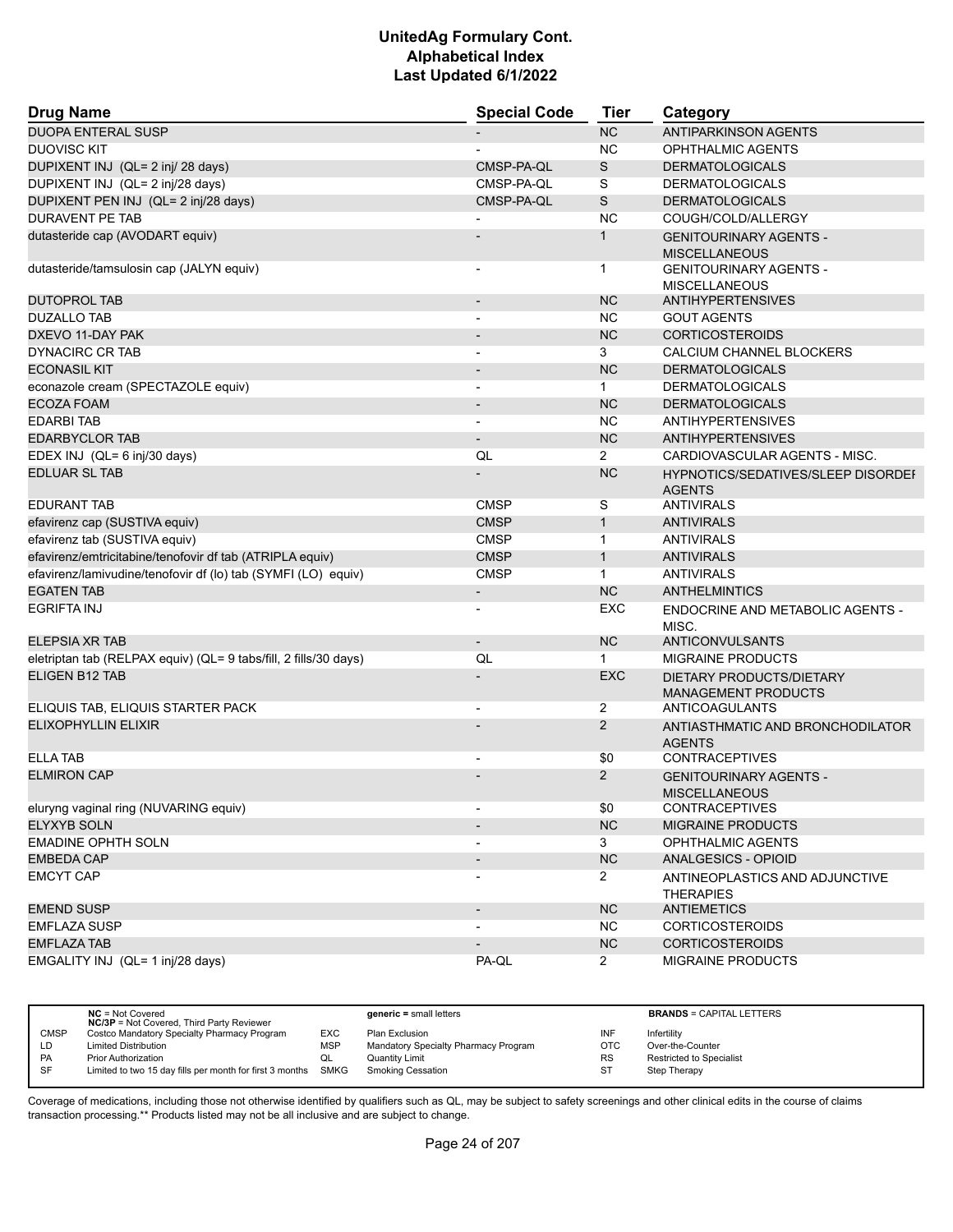| <b>Drug Name</b>                                                                  | <b>Special Code</b>      | <b>Tier</b>    | Category                                             |
|-----------------------------------------------------------------------------------|--------------------------|----------------|------------------------------------------------------|
| EMGALITY INJ 100MG/ML (QL= 3 inj/fill, 6 fills/year)                              | PA-QL                    | $\overline{2}$ | <b>MIGRAINE PRODUCTS</b>                             |
| EMPAVELI INJ (QL= 160ml/28 days; Only available through PantheRx<br>855-726-8479) | LD-PA-QL                 | 2              | <b>HEMATOLOGICAL AGENTS - MISC.</b>                  |
| <b>EMSAM PATCH</b>                                                                | $\overline{\phantom{a}}$ | 3              | <b>ANTIDEPRESSANTS</b>                               |
| emtricitabine cap (EMTRIVA equiv)                                                 | <b>CMSP</b>              | $\mathbf{1}$   | <b>ANTIVIRALS</b>                                    |
| emtricitabine/tenofovir disoproxil fumarate tab (TRUVADA equiv)                   | <b>CMSP</b>              | \$0            | <b>ANTIVIRALS</b>                                    |
| <b>EMTRIVA CAP</b>                                                                |                          | <b>NC</b>      | <b>ANTIVIRALS</b>                                    |
| <b>EMTRIVA SOLN</b>                                                               | <b>CMSP</b>              | S              | <b>ANTIVIRALS</b>                                    |
| <b>EMVERM TAB</b>                                                                 |                          | <b>NC</b>      | <b>ANTHELMINTICS</b>                                 |
| enalapril maleate oral soln (EPANED equiv) (Prior Authorization required for      | <b>PA</b>                | $\mathbf{1}$   | <b>ANTIHYPERTENSIVES</b>                             |
| members age 9 or older)<br>enalapril tab (VASOTEC equiv)                          |                          | $\mathbf{1}$   | <b>ANTIHYPERTENSIVES</b>                             |
| enalapril/hydrochlorothiazide tab (VASERETIC equiv)                               |                          | $\mathbf{1}$   | <b>ANTIHYPERTENSIVES</b>                             |
| ENBREL INJ 25MG (QL= 8 inj/28 days)                                               | CMSP-PA-QL               | S              | ANALGESICS - ANTI-INFLAMMATORY                       |
| ENBREL INJ 50MG (QL= 4 inj/28 days)                                               | CMSP-PA-QL               | S              | ANALGESICS - ANTI-INFLAMMATORY                       |
| ENBREL MINI INJ (QL= 4 inj/28 days)                                               | CMSP-PA-QL               | S              | ANALGESICS - ANTI-INFLAMMATORY                       |
| ENBREL SURECLICK INJ 50MG (QL= 4 inj/28 days)                                     | CMSP-PA-QL               | S              | ANALGESICS - ANTI-INFLAMMATORY                       |
| ENDARI POWDER PACK (QL= 6 packets/day)                                            | CMSP-PA-QL               | S              | <b>HEMATOPOIETIC AGENTS</b>                          |
| <b>ENDOMETRIN INSERT</b>                                                          | PA                       | 2              | <b>VAGINAL PRODUCTS</b>                              |
| ENGERIX-B INJ                                                                     | <b>VAC</b>               | \$0            | <b>VACCINES</b>                                      |
| ENGERIX-B INJ, RECOMBIVAX-HB INJ                                                  | <b>VAC</b>               | \$0            | <b>VACCINES</b>                                      |
| enoxaparin inj (LOVENOX equiv)                                                    |                          | $\mathbf{1}$   | ANTICOAGULANTS                                       |
| enoxaparin inj (LOVENOX equiv) (QL= 17 days supply)                               | $-QL$                    | $\mathbf{1}$   | <b>ANTICOAGULANTS</b>                                |
| enpresse tab (TRI-LEVELEN equiv)                                                  |                          | \$0            | <b>CONTRACEPTIVES</b>                                |
| ENSPRYNG INJ (QL= 1 inj/28 days)                                                  | MSP-PA-QL                | $\mathsf S$    | MISCELLANEOUS THERAPEUTIC CLASSES                    |
| <b>ENSTILAR FOAM</b>                                                              |                          | <b>NC</b>      | <b>DERMATOLOGICALS</b>                               |
| entacapone tab (COMTAN equiv)                                                     |                          | $\mathbf{1}$   | <b>ANTIPARKINSON AGENTS</b>                          |
| entecavir tab (BARACLUDE equiv) (QL= 1 tab/day)                                   | QL                       | $\mathbf{1}$   | <b>ANTIVIRALS</b>                                    |
| <b>ENTEREG CAP</b>                                                                |                          | <b>NC</b>      | <b>GASTROINTESTINAL AGENTS - MISC.</b>               |
| ENTRESTO TAB (QL= 2 tabs/day)                                                     | QL                       | $\overline{2}$ | CARDIOVASCULAR AGENTS - MISC.                        |
| <b>ENVARSUS XR TAB</b>                                                            | $\overline{\phantom{a}}$ | <b>NC</b>      | <b>ASSORTED CLASSES</b>                              |
| <b>EPCLUSA PAK</b>                                                                | $\blacksquare$           | <b>NC</b>      | <b>ANTIVIRALS</b>                                    |
| <b>EPCLUSA TAB</b>                                                                |                          | <b>NC</b>      | <b>ANTIVIRALS</b>                                    |
| EPIDIOLEX SOLN (Only available through Lumicera 855-847-3553)                     | LD-PA                    | S              | ANTICONVULSANTS                                      |
| EPIDUO FORTE GEL 0.3-2.5%                                                         | $\overline{\phantom{a}}$ | NC             | <b>DERMATOLOGICALS</b>                               |
| EPIFOAM AEROSOL                                                                   |                          | 2              | <b>DERMATOLOGICALS</b>                               |
| epinastine ophth soln (ELESTAT equiv)                                             | $\overline{\phantom{a}}$ | $\mathbf{1}$   | <b>OPHTHALMIC AGENTS</b>                             |
| epinephrine hcl nasal soln (ADRENALIN equiv)                                      |                          | <b>NC</b>      | NASAL AGENTS - SYSTEMIC AND TOPICAL                  |
| epinephrine pen inj 0.15mg, 0.3mg (EPIPEN (JR) equiv) (QL= 2 inj/fill)            | QL                       | $\mathbf{1}$   | <b>VASOPRESSORS</b>                                  |
| EPIPEN (JR) INJ                                                                   |                          | NC             | VASOPRESSORS                                         |
| EPIVIR HBV SOLN                                                                   | $\overline{\phantom{a}}$ | $\overline{2}$ | <b>ANTIVIRALS</b>                                    |
| eplerenone tab (INSPRA equiv)                                                     |                          | 1              | <b>ANTIHYPERTENSIVES</b>                             |
| <b>EPOGEN INJ</b>                                                                 | $\overline{\phantom{a}}$ | $\overline{2}$ | <b>HEMATOPOIETIC AGENTS</b>                          |
| EPRONTIA SOLN (Members age 9 or older require Prior Authorization)                | PA                       | 3              | ANTICONVULSANTS                                      |
| <b>EPROSARTAN TAB</b>                                                             | $\overline{\phantom{a}}$ | <b>NC</b>      | <b>ANTIHYPERTENSIVES</b>                             |
| EPSOLAY CREAM                                                                     | $\blacksquare$           | <b>NC</b>      | <b>DERMATOLOGICALS</b>                               |
| <b>EQUETRO CAP</b>                                                                | $\blacksquare$           | $2^{\circ}$    | ANTIPSYCHOTICS/ANTIMANIC AGENTS                      |
| ERGOCAL CAP                                                                       |                          | <b>NC</b>      | <b>VITAMINS</b>                                      |
| ERGOLOID MESYLATES TAB                                                            |                          | NC             | PSYCHOTHERAPEUTIC AND<br>NEUROLOGICAL AGENTS - MISC. |

|             | $NC = Not Covered$<br><b>NC/3P</b> = Not Covered, Third Party Reviewer |            | $generic = small letters$            |           | <b>BRANDS = CAPITAL LETTERS</b> |
|-------------|------------------------------------------------------------------------|------------|--------------------------------------|-----------|---------------------------------|
| <b>CMSP</b> | Costco Mandatory Specialty Pharmacy Program                            | EXC        | Plan Exclusion                       | INF       | Infertility                     |
| LD          | Limited Distribution                                                   | <b>MSP</b> | Mandatory Specialty Pharmacy Program | OTC       | Over-the-Counter                |
| <b>PA</b>   | <b>Prior Authorization</b>                                             | QL         | Quantity Limit                       | <b>RS</b> | <b>Restricted to Specialist</b> |
| <b>SF</b>   | Limited to two 15 day fills per month for first 3 months SMKG          |            | <b>Smoking Cessation</b>             | ST        | Step Therapy                    |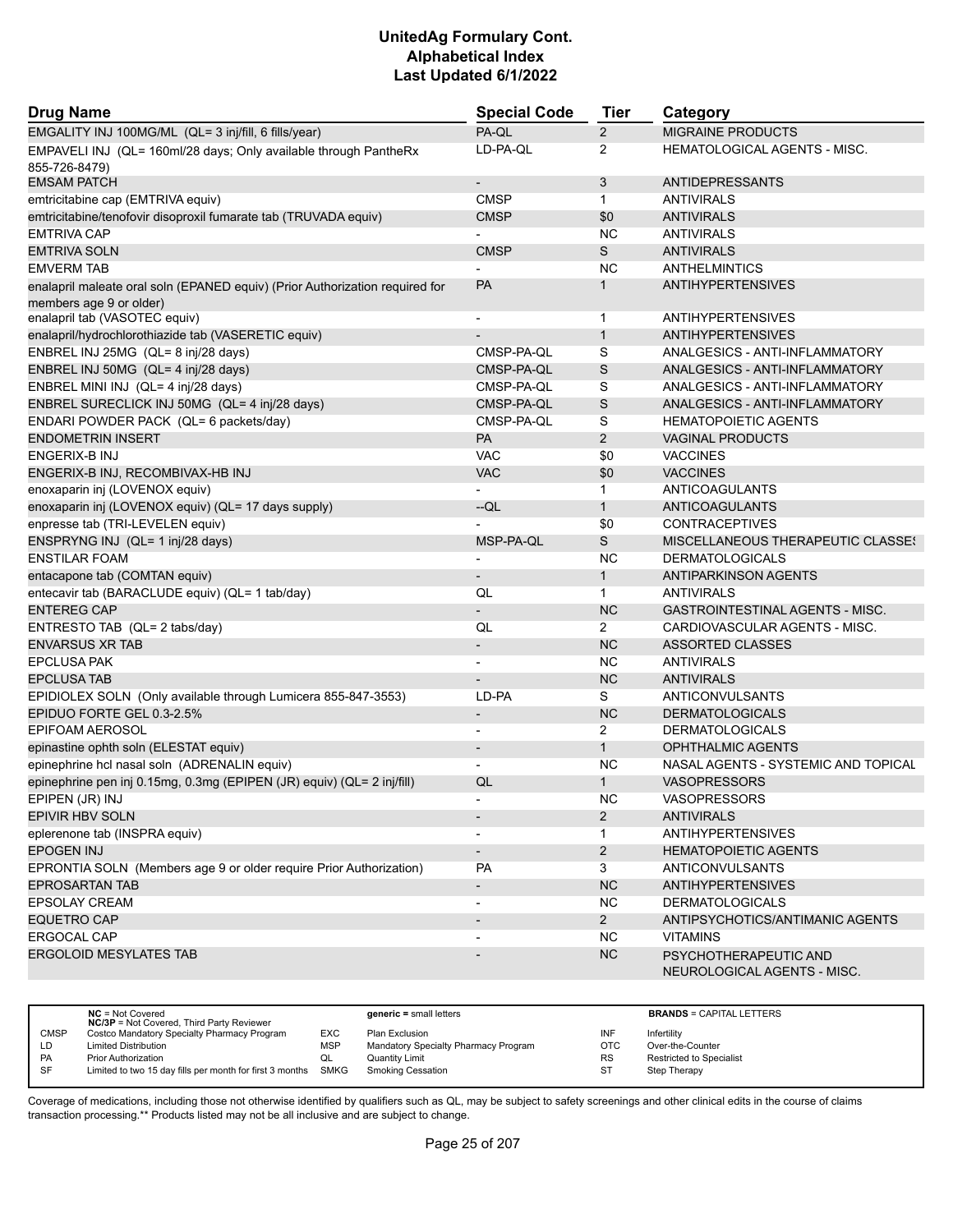| <b>Drug Name</b>                                                          | <b>Special Code</b>      |                | Category                                                       |  |
|---------------------------------------------------------------------------|--------------------------|----------------|----------------------------------------------------------------|--|
| ergoloid mesylates tab (HYDERGINE equiv)                                  |                          | <b>NC</b>      | PSYCHOTHERAPEUTIC AND<br>NEUROLOGICAL AGENTS - MISC.           |  |
| ergotamine/caffeine tab (CAFERGOT equiv)                                  |                          | <b>NC</b>      | <b>MIGRAINE PRODUCTS</b>                                       |  |
| <b>ERIVEDGE CAP</b>                                                       | MSP-PA-SF                | S              | ANTINEOPLASTICS AND ADJUNCTIVE<br><b>THERAPIES</b>             |  |
| ERLEADA TAB (QL= 4 tabs/day)                                              | CMSP-PA-QL               | S              | ANTINEOPLASTICS AND ADJUNCTIVE<br><b>THERAPIES</b>             |  |
| erlotinib tab (TARCEVA equiv)                                             | CMSP-PA-SF               | 1              | ANTINEOPLASTICS AND ADJUNCTIVE<br><b>THERAPIES</b>             |  |
| <b>ERTACZO CREAM</b>                                                      |                          | <b>NC</b>      | <b>DERMATOLOGICALS</b>                                         |  |
| ERY PAD                                                                   | $\overline{\phantom{a}}$ | 2              | <b>DERMATOLOGICALS</b>                                         |  |
| erythromycin DR cap (ERYC equiv)                                          |                          | $\mathbf{1}$   | <b>MACROLIDES</b>                                              |  |
| <b>ERYTHROMYCIN EC CAP</b>                                                |                          | 2              | <b>MACROLIDES</b>                                              |  |
| erythromycin ethylsuccinate susp (ERYPED equiv)                           |                          | $\mathbf{1}$   | <b>MACROLIDES</b>                                              |  |
| <b>ERYTHROMYCIN ETHYLSUCCINATE TAB</b>                                    | $\overline{a}$           | 3              | <b>MACROLIDES</b>                                              |  |
| erythromycin gel                                                          |                          | $\mathbf{1}$   | <b>DERMATOLOGICALS</b>                                         |  |
| erythromycin ophth oint                                                   | $\overline{\phantom{a}}$ | $\mathbf{1}$   | <b>OPHTHALMIC AGENTS</b>                                       |  |
| erythromycin pad                                                          | $\overline{\phantom{a}}$ | $\mathbf{1}$   | <b>DERMATOLOGICALS</b>                                         |  |
| erythromycin soln                                                         |                          | $\mathbf 1$    | <b>DERMATOLOGICALS</b>                                         |  |
| erythromycin stearate tab                                                 |                          | $\mathbf{1}$   | <b>MACROLIDES</b>                                              |  |
| erythromycin tab (ERY-TAB equiv)                                          | $\overline{a}$           | 1              | <b>MACROLIDES</b>                                              |  |
| erythromycin tab (ERYTHROMYCIN equiv) (all forms except PCE)              |                          | $\mathbf{1}$   | <b>MACROLIDES</b>                                              |  |
| erythromycin/benzoyl peroxide gel                                         | $\blacksquare$           | $\mathbf{1}$   | <b>DERMATOLOGICALS</b>                                         |  |
| erythromycin/sulfisoxazole susp (PEDIAZOLE equiv)                         |                          | $\mathbf{1}$   | ANTI-INFECTIVE AGENTS - MISC.                                  |  |
| ESBRIET CAP (QL= 9 caps/day)                                              | CMSP-PA-QL-SF            | S              | <b>RESPIRATORY AGENTS - MISC.</b>                              |  |
| escitalopram soln (LEXAPRO equiv)                                         |                          | $\mathbf{1}$   | ANTIDEPRESSANTS                                                |  |
| escitalopram tab (LEXAPRO equiv)                                          | $\blacksquare$           | $\mathbf{1}$   | ANTIDEPRESSANTS                                                |  |
| <b>ESGIC TAB</b>                                                          |                          | <b>NC</b>      | ANALGESICS - NONNARCOTIC                                       |  |
| <b>ESKATA SOLN</b>                                                        |                          | <b>NC</b>      | <b>DERMATOLOGICALS</b>                                         |  |
| esomeprazole cap (NEXIUM equiv)                                           | $\overline{\phantom{a}}$ | $\mathbf{1}$   | <b>ULCER DRUGS</b>                                             |  |
| esomeprazole DR granule pack (NEXIUM equiv)                               |                          | <b>NC</b>      | <b>ULCER</b>                                                   |  |
|                                                                           |                          |                | DRUGS/ANTISPASMODICS/ANTICHOLINEF<br>CS                        |  |
| esomeprazole magnesium DR tab (NEXIUM equiv)                              | <b>OTC</b>               | $\mathbf 1$    | <b>ULCER</b><br>DRUGS/ANTISPASMODICS/ANTICHOLINEF<br><b>CS</b> |  |
| <b>ESOMEPRAZOLE STRONTIUM CAP</b>                                         |                          | NC             | <b>ULCER DRUGS</b>                                             |  |
| estazolam tab (PROSOM equiv)                                              |                          | $\mathbf 1$    | <b>HYPNOTICS/SEDATIVES/SLEEP DISORDEF</b><br><b>AGENTS</b>     |  |
| esterified estrogens/methyltestosterone tab (ESTRATEST equiv)             |                          | 1              | <b>ESTROGENS</b>                                               |  |
| estradiol cream (ESTRACE equiv)                                           |                          | $\mathbf{1}$   | <b>VAGINAL PRODUCTS</b>                                        |  |
| estradiol patch (CLIMARA equiv)                                           | $\overline{a}$           | 1              | <b>ESTROGENS</b>                                               |  |
| estradiol patch (VIVELLE-DOT equiv)                                       |                          |                | <b>ESTROGENS</b>                                               |  |
| estradiol tab (ESTRACE equiv)                                             | $\blacksquare$           | 1              | <b>ESTROGENS</b>                                               |  |
| estradiol vaginal tab, yuvafem vaginal tab (VAGIFEM equiv) (QL= 8 tabs/28 | QL                       | $\mathbf{1}$   | <b>VAGINAL PRODUCTS</b>                                        |  |
| days, 18 tabs on first fill)                                              |                          |                | <b>ESTROGENS</b>                                               |  |
| estradiol valerate inj<br>estradiol/norethindrone tab (ACTIVELLA equiv)   | $\overline{\phantom{a}}$ | 1              |                                                                |  |
|                                                                           |                          |                | <b>ESTROGENS</b>                                               |  |
| ESTRING (3 copays per Rx)                                                 |                          | $\overline{2}$ | <b>VAGINAL PRODUCTS</b>                                        |  |
| <b>ESTROPIPATE TAB</b>                                                    | $\overline{\phantom{a}}$ | $\mathbf{1}$   | <b>ESTROGENS</b>                                               |  |

|             | $NC = Not Covered$<br><b>NC/3P</b> = Not Covered, Third Party Reviewer |            | $generic = small letters$            |            | <b>BRANDS = CAPITAL LETTERS</b> |
|-------------|------------------------------------------------------------------------|------------|--------------------------------------|------------|---------------------------------|
| <b>CMSP</b> | Costco Mandatory Specialty Pharmacy Program                            | EXC        | Plan Exclusion                       | INF        | Infertility                     |
| LD          | <b>Limited Distribution</b>                                            | <b>MSP</b> | Mandatory Specialty Pharmacy Program | <b>OTC</b> | Over-the-Counter                |
| <b>PA</b>   | <b>Prior Authorization</b>                                             | QL         | Quantity Limit                       | <b>RS</b>  | <b>Restricted to Specialist</b> |
| SF          | Limited to two 15 day fills per month for first 3 months SMKG          |            | <b>Smoking Cessation</b>             | ST         | <b>Step Therapy</b>             |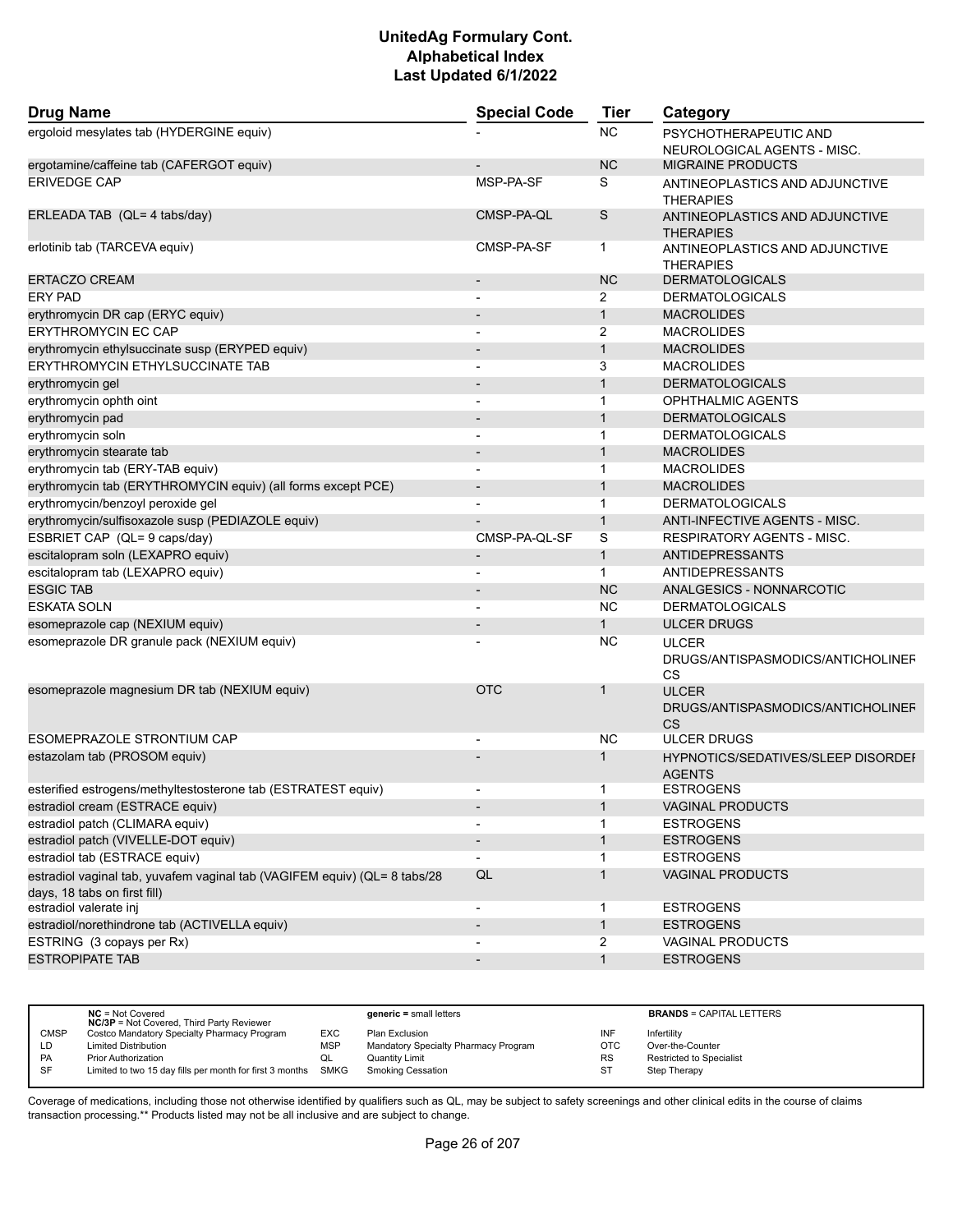| <b>Drug Name</b>                                                                                                            | <b>Special Code</b>          | <b>Tier</b>    | Category                                                 |
|-----------------------------------------------------------------------------------------------------------------------------|------------------------------|----------------|----------------------------------------------------------|
| estropipate tab (OGEN equiv)                                                                                                |                              | 1              | <b>ESTROGENS</b>                                         |
| eszopiclone tab (LUNESTA equiv) (QL= 1 tab/day)                                                                             | QL                           | 1              | HYPNOTICS/SEDATIVES/SLEEP DISORDEF<br><b>AGENTS</b>      |
| ethacrynic tab (EDECRIN equiv)                                                                                              | $\overline{a}$               | 1              | <b>DIURETICS</b>                                         |
| ethambutol tab (MYAMBUTOL equiv)                                                                                            | $\overline{a}$               | $\mathbf{1}$   | ANTIMYCOBACTERIAL AGENTS                                 |
| ethosuximide cap (ZARONTIN equiv)                                                                                           | ٠                            | $\mathbf{1}$   | <b>ANTICONVULSANTS</b>                                   |
| ethosuximide soln (ZARONTIN equiv)                                                                                          | $\overline{\phantom{m}}$     | $\mathbf{1}$   | ANTICONVULSANTS                                          |
| etodolac cap (LODINE equiv)                                                                                                 | $\overline{\phantom{a}}$     | $\mathbf{1}$   | ANALGESICS - ANTI-INFLAMMATORY                           |
| etodolac ER tab (LODINE XL equiv)                                                                                           | $\overline{a}$               | $\mathbf{1}$   | ANALGESICS - ANTI-INFLAMMATORY                           |
| etodolac tab                                                                                                                |                              | 1              | ANALGESICS - ANTI-INFLAMMATORY                           |
| <b>ETOPOSIDE CAP</b>                                                                                                        | <b>CMSP</b>                  | 1              | ANTINEOPLASTICS AND ADJUNCTIVE                           |
|                                                                                                                             |                              |                | <b>THERAPIES</b>                                         |
| etravirine tab (INTELENCE equiv)                                                                                            | <b>CMSP</b>                  | $\mathbf 1$    | <b>ANTIVIRALS</b>                                        |
| <b>EUCRISA OINT</b>                                                                                                         | $\qquad \qquad \blacksquare$ | <b>NC</b>      | <b>DERMATOLOGICALS</b>                                   |
| <b>EURAX CREAM</b>                                                                                                          |                              | $\overline{2}$ | <b>DERMATOLOGICALS</b>                                   |
| <b>EVAMIST SPRAY</b>                                                                                                        |                              | <b>NC</b>      | <b>ESTROGENS</b>                                         |
| <b>EVEKEO ODT</b>                                                                                                           |                              | NC             | ADHD/ANTI-NARCOLEPSY/ANTI-OBESITY//<br><b>NOREXIANTS</b> |
| everolimus tab (AFINITOR equiv) (QL= 1 tab/day)                                                                             | CMSP-PA-QL                   | $\mathbf{1}$   | ANTINEOPLASTICS AND ADJUNCTIVE<br><b>THERAPIES</b>       |
| everolimus tab (ZORTRESS equiv)                                                                                             | CMSP-PA-QL                   | $\mathbf{1}$   | <b>MISCELLANEOUS THERAPEUTIC CLASSES</b>                 |
| everolimus tab for oral susp (AFINITOR DISPERZ equiv) (QL= 1 tab/day)                                                       | CMSP-PA-QL-SF                | $\mathbf{1}$   | ANTINEOPLASTICS AND ADJUNCTIVE<br><b>THERAPIES</b>       |
| EVIVO LIQUID                                                                                                                |                              | <b>NC</b>      | <b>ANTIDIARRHEALS</b>                                    |
| <b>EVOCLIN FOAM</b>                                                                                                         |                              | <b>NC</b>      | <b>DERMATOLOGICALS</b>                                   |
| <b>EVOTAZ TAB</b>                                                                                                           | <b>CMSP</b>                  | S              | <b>ANTIVIRALS</b>                                        |
| EVRYSDI SOLN (QL= 6.67ml/day; Only available through Accredo<br>800-803-2523)                                               | LD-PA-QL                     | $\overline{2}$ | NEUROMUSCULAR AGENTS                                     |
| <b>EVZIO INJ</b>                                                                                                            |                              | <b>NC</b>      | ANTIDOTES AND SPECIFIC ANTAGONISTS                       |
| <b>EVZIO INJ</b>                                                                                                            |                              | <b>NC</b>      | <b>ANTIDOTES</b>                                         |
| <b>EXALGO TAB</b>                                                                                                           |                              | NC             | ANALGESICS - OPIOID                                      |
| EXELDERM CREAM, SULCONAZOLE CREAM                                                                                           | $\qquad \qquad \blacksquare$ | <b>NC</b>      | <b>DERMATOLOGICALS</b>                                   |
| <b>EXELDERM SOLN</b>                                                                                                        |                              | 3              | <b>DERMATOLOGICALS</b>                                   |
| EXELDERM SOLN, SULCONAZOLE SOLN                                                                                             | $\overline{\phantom{0}}$     | <b>NC</b>      | <b>DERMATOLOGICALS</b>                                   |
| exemestane tab (AROMASIN equiv) (Covered at \$0 for women 35 years or<br>older; All other members covered at generic copay) | $\overline{\phantom{a}}$     | \$0            | ANTINEOPLASTICS AND ADJUNCTIVE<br><b>THERAPIES</b>       |
| <b>EXFORGE HCT TAB</b>                                                                                                      |                              | 3              | <b>ANTIHYPERTENSIVES</b>                                 |
| EXKIVITY CAP (QL= 4 caps/day; Only available through Biologics<br>800-850-4306)                                             | LD-PA-QL-SF                  | 3              | ANTINEOPLASTICS AND ADJUNCTIVE<br><b>THERAPIES</b>       |
| <b>EXSERVAN FILM</b>                                                                                                        |                              | <b>NC</b>      | NEUROMUSCULAR AGENTS                                     |
| <b>EXTAVIA INJ</b>                                                                                                          | <b>CMSP</b>                  | S              | PSYCHOTHERAPEUTIC AND                                    |
| <b>EYSUVIS OPHTH SUSP</b>                                                                                                   | $\overline{\phantom{a}}$     | NC             | NEUROLOGICAL AGENTS - MISC.<br>OPHTHALMIC AGENTS         |
| <b>EZALLOR SPRINKLE CAP</b>                                                                                                 | $\qquad \qquad \blacksquare$ | <b>NC</b>      | <b>ANTIHYPERLIPIDEMICS</b>                               |
| ezetimibe tab (ZETIA equiv)                                                                                                 | $\overline{\phantom{a}}$     | $\mathbf{1}$   | <b>ANTIHYPERLIPIDEMICS</b>                               |
| ezetimibe/simvastatin tab (VYTORIN equiv) (QL= 1 tab/day (10-80mg is Not<br>Covered))                                       | QL                           | 1              | <b>ANTIHYPERLIPIDEMICS</b>                               |
| ezetimibe/simvastatin tab 10-80mg (VYTORIN equiv) (This strength excluded                                                   | $\overline{\phantom{a}}$     | <b>NC</b>      | ANTIHYPERLIPIDEMICS                                      |
| from coverage)                                                                                                              |                              |                |                                                          |
| FABIOR AEROSOL FOAM                                                                                                         | $\overline{\phantom{a}}$     | NC.            | <b>DERMATOLOGICALS</b>                                   |
| <b>FACTIVE TAB</b>                                                                                                          | -                            | NC             | <b>FLUOROQUINOLONES</b>                                  |
|                                                                                                                             |                              |                |                                                          |

|             | $NC = Not Covered$<br><b>NC/3P</b> = Not Covered, Third Party Reviewer |            | $generic = small letters$            |     | <b>BRANDS = CAPITAL LETTERS</b> |
|-------------|------------------------------------------------------------------------|------------|--------------------------------------|-----|---------------------------------|
| <b>CMSP</b> | Costco Mandatory Specialty Pharmacy Program                            | <b>EXC</b> | Plan Exclusion                       | INF | Infertility                     |
| LD          | <b>Limited Distribution</b>                                            | MSP        | Mandatory Specialty Pharmacy Program | OTC | Over-the-Counter                |
| <b>PA</b>   | <b>Prior Authorization</b>                                             | QL         | Quantity Limit                       | RS  | Restricted to Specialist        |
| <b>SF</b>   | Limited to two 15 day fills per month for first 3 months               | SMKG       | Smoking Cessation                    | ST  | Step Therapy                    |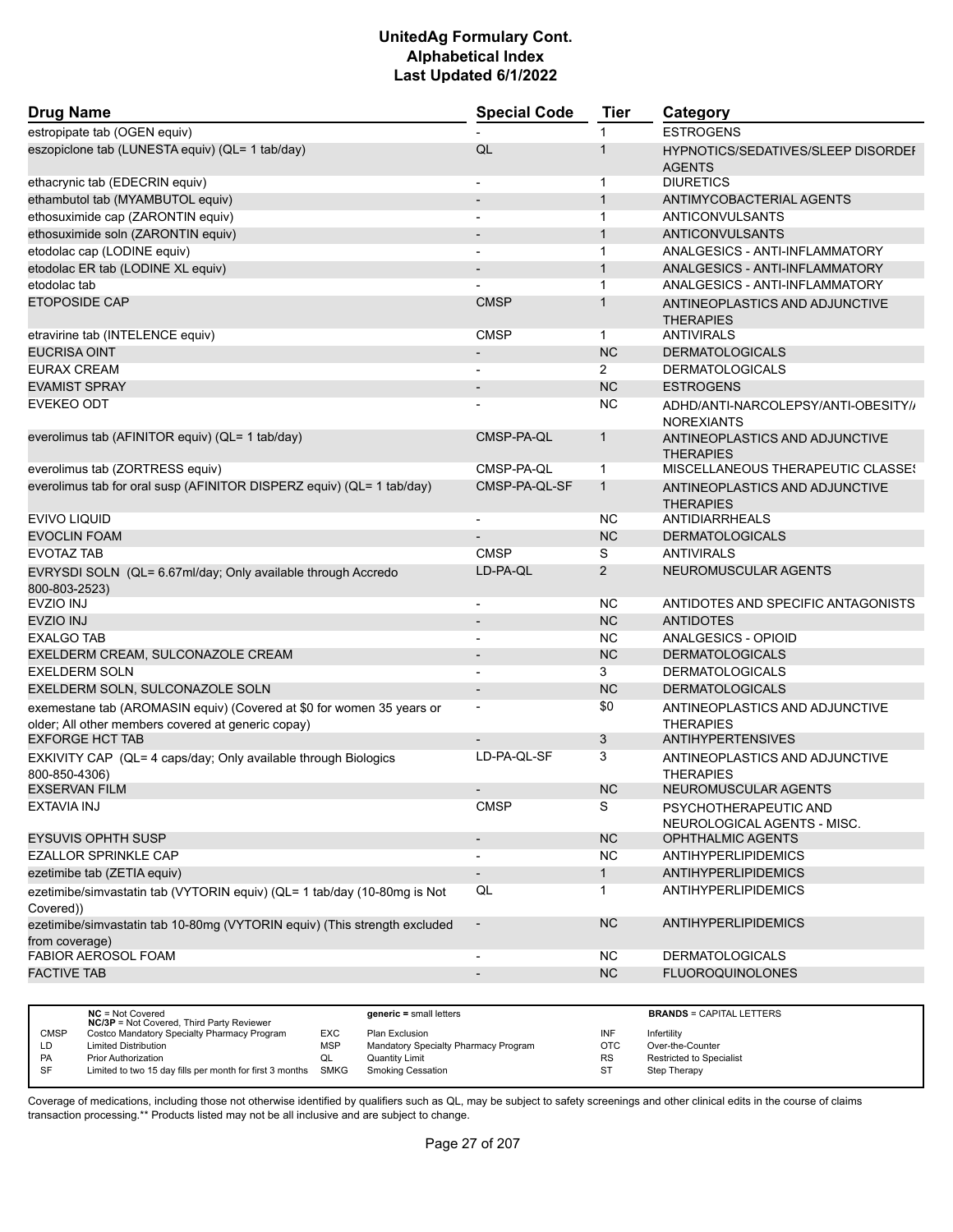| <b>Drug Name</b>                                                                         | <b>Special Code</b>      | <b>Tier</b>    | Category                                           |
|------------------------------------------------------------------------------------------|--------------------------|----------------|----------------------------------------------------|
| <b>FALESSA KIT</b>                                                                       |                          | <b>NC</b>      | <b>CONTRACEPTIVES</b>                              |
| <b>FALESSA TAB</b>                                                                       |                          | <b>EXC</b>     | DIETARY PRODUCTS/DIETARY                           |
|                                                                                          |                          |                | <b>MANAGEMENT PRODUCTS</b>                         |
| famciclovir tab (FAMVIR equiv)                                                           |                          | 1              | <b>ANTIVIRALS</b>                                  |
| famotidine susp (PEPCID equiv)                                                           |                          | $\mathbf{1}$   | <b>ULCER DRUGS</b>                                 |
| famotidine tab (PEPCID equiv)                                                            | OTC                      | $\mathbf{1}$   | <b>ULCER DRUGS</b>                                 |
| FANAPT TAB (QL= 2 tabs/day)                                                              | PA-QL                    | 3              | ANTIPSYCHOTICS/ANTIMANIC AGENTS                    |
| FANAPT TITRATION PACK (QL= 1 pack/plan year)                                             | PA-QL                    | 3              | ANTIPSYCHOTICS/ANTIMANIC AGENTS                    |
| <b>FANSIDAR TAB</b>                                                                      |                          | 3              | <b>ANTIMALARIALS</b>                               |
| FARXIGA TAB (QL= 1 tab/day)                                                              | QL                       | $\overline{2}$ | <b>ANTIDIABETICS</b>                               |
| FARYDAK CAP (QL= 6 caps/21 days)                                                         | CMSP-PA-QL               | S              | ANTINEOPLASTICS AND ADJUNCTIVE<br><b>THERAPIES</b> |
| FASENRA PEN INJ (QL= 1 inj/56 days)                                                      | MSP-PA-QL                | S              | ANTIASTHMATIC AND BRONCHODILATOR<br><b>AGENTS</b>  |
| febuxostat tab (ULORIC equiv) (Step Therapy requires trial of allopurinol)               | $ST-\phi$                | $\mathbf{1}$   | <b>GOUT AGENTS</b>                                 |
| felbamate susp (FELBATOL equiv)                                                          | $\overline{\phantom{0}}$ | $\mathbf 1$    | <b>ANTICONVULSANTS</b>                             |
| felbamate tab (FELBATOL equiv)                                                           |                          | $\mathbf{1}$   | <b>ANTICONVULSANTS</b>                             |
| felodipine ER tab (PLENDIL equiv)                                                        | $\blacksquare$           | $\mathbf{1}$   | CALCIUM CHANNEL BLOCKERS                           |
| <b>FEM PH GEL</b>                                                                        | $\overline{a}$           | 3              | <b>VAGINAL PRODUCTS</b>                            |
| <b>FEMALE CONDOMS</b>                                                                    | <b>OTC</b>               | \$0            | <b>MEDICAL DEVICES AND SUPPLIES</b>                |
| FEMRING (3 copays per Rx)                                                                | $\overline{\phantom{a}}$ | 3              | <b>VAGINAL PRODUCTS</b>                            |
| fenofibrate cap 43mg, 130mg (ANTARA equiv)                                               | $\overline{\phantom{0}}$ | NC             | <b>ANTIHYPERLIPIDEMICS</b>                         |
| fenofibrate cap 67mg, 134mg, 200mg (LOFIBRA equiv)                                       |                          | $\mathbf{1}$   | <b>ANTIHYPERLIPIDEMICS</b>                         |
| FENOFIBRATE CAP, LIPOFEN CAP 50MG, 150MG                                                 | $\overline{\phantom{a}}$ | <b>NC</b>      | ANTIHYPERLIPIDEMICS                                |
| fenofibrate tab 40mg, 120mg (FENOGLIDE equiv)                                            | $\overline{\phantom{a}}$ | NC             | ANTIHYPERLIPIDEMICS                                |
| fenofibrate tab 48mg, 54mg, 145mg, 160mg (TRICOR equiv)                                  | $\overline{\phantom{0}}$ | $\mathbf{1}$   | <b>ANTIHYPERLIPIDEMICS</b>                         |
| fenofibric acid DR cap (TRILIPIX equiv)                                                  | $\overline{\phantom{m}}$ | $\mathbf{1}$   | <b>ANTIHYPERLIPIDEMICS</b>                         |
| FENOFIBRIC TAB, FIBRICOR TAB                                                             | $\overline{\phantom{0}}$ | 3              | <b>ANTIHYPERLIPIDEMICS</b>                         |
| fenoprofen calcium tab                                                                   |                          | <b>NC</b>      | ANALGESICS - ANTI-INFLAMMATORY                     |
| <b>FENOPROFEN CAP</b>                                                                    |                          | <b>NC</b>      | ANALGESICS - ANTI-INFLAMMATORY                     |
| <b>FENOPROFEN TAB</b>                                                                    | $\overline{\phantom{a}}$ | <b>NC</b>      | ANALGESICS - ANTI-INFLAMMATORY                     |
| <b>FENSOLVI INJ</b>                                                                      |                          | NC.            | ENDOCRINE AND METABOLIC AGENTS -<br>MISC.          |
| fentanyl citrate lollipop (ACTIQ equiv) (QL= 120 lozenges/30 days)                       | PA-QL                    | $\mathbf{1}$   | <b>ANALGESICS - OPIOID</b>                         |
| fentanyl patch (DURAGESIC equiv)                                                         |                          | $\mathbf{1}$   | ANALGESICS - OPIOID                                |
| fentanyl patch 37.5mcg, 62.5mcg, 87.5mcg (FENTANYL equiv)                                |                          | <b>NC</b>      | <b>ANALGESICS - OPIOID</b>                         |
| FENTORA TAB, FENTANYL BUCCAL TAB (QL= 120 tabs/30 days)                                  | PA-QL                    | 3              | <b>ANALGESICS - OPIOID</b>                         |
| <b>FEONYX TAB</b>                                                                        |                          | <b>NC</b>      | <b>HEMATOPOIETIC AGENTS</b>                        |
| ferrex 150 forte cap                                                                     |                          | $\mathbf 1$    | <b>HEMATOPOIETIC AGENTS</b>                        |
| ferrex 150 forte cap (NIFEREX 150 FORTE equiv)                                           |                          | 1              | <b>HEMATOPOIETIC AGENTS</b>                        |
| FERRIPROX SOLN (Only available through Ferriprox Total Care<br>866-758-7071)             | LD-PA                    | $\overline{2}$ | <b>ANTIDOTES</b>                                   |
| FERRIPROX TAB 1000MG (TWICE DAILY)                                                       | $\overline{\phantom{a}}$ | NC             | ANTIDOTES AND SPECIFIC ANTAGONISTS                 |
| FERRO-PLEX TAB                                                                           | $\overline{\phantom{a}}$ | <b>NC</b>      | <b>HEMATOPOIETIC AGENTS</b>                        |
| ferrous sulfate elixir (Covered for members 1 year or younger)                           | <b>OTC</b>               | \$0            | <b>HEMATOPOIETIC AGENTS</b>                        |
| FERROUS SULFATE LIQUID (Covered for members 1 year or younger)                           | <b>OTC</b>               | \$0            | <b>HEMATOPOIETIC AGENTS</b>                        |
| ferrous sulfate soln (Covered for members 1 year or younger)                             | <b>OTC</b>               | \$0            | <b>HEMATOPOIETIC AGENTS</b>                        |
| ferrous sulfate syrup (FERROUS SULFATE equiv) (Covered for members 1<br>year or younger) | <b>OTC</b>               | \$0            | <b>HEMATOPOIETIC AGENTS</b>                        |
| <b>FETZIMA CAP</b>                                                                       | $\overline{\phantom{a}}$ | <b>NC</b>      | <b>ANTIDEPRESSANTS</b>                             |
|                                                                                          |                          |                |                                                    |

|             | $NC = Not Covered$<br><b>NC/3P</b> = Not Covered, Third Party Reviewer |            | $generic = small letters$            |            | <b>BRANDS = CAPITAL LETTERS</b> |
|-------------|------------------------------------------------------------------------|------------|--------------------------------------|------------|---------------------------------|
| <b>CMSP</b> | Costco Mandatory Specialty Pharmacy Program                            | EXC        | Plan Exclusion                       | INF        | Infertility                     |
| LD          | <b>Limited Distribution</b>                                            | <b>MSP</b> | Mandatory Specialty Pharmacy Program | <b>OTC</b> | Over-the-Counter                |
| PA          | <b>Prior Authorization</b>                                             | QL         | <b>Quantity Limit</b>                | <b>RS</b>  | Restricted to Specialist        |
| <b>SF</b>   | Limited to two 15 day fills per month for first 3 months SMKG          |            | Smoking Cessation                    | ST         | Step Therapy                    |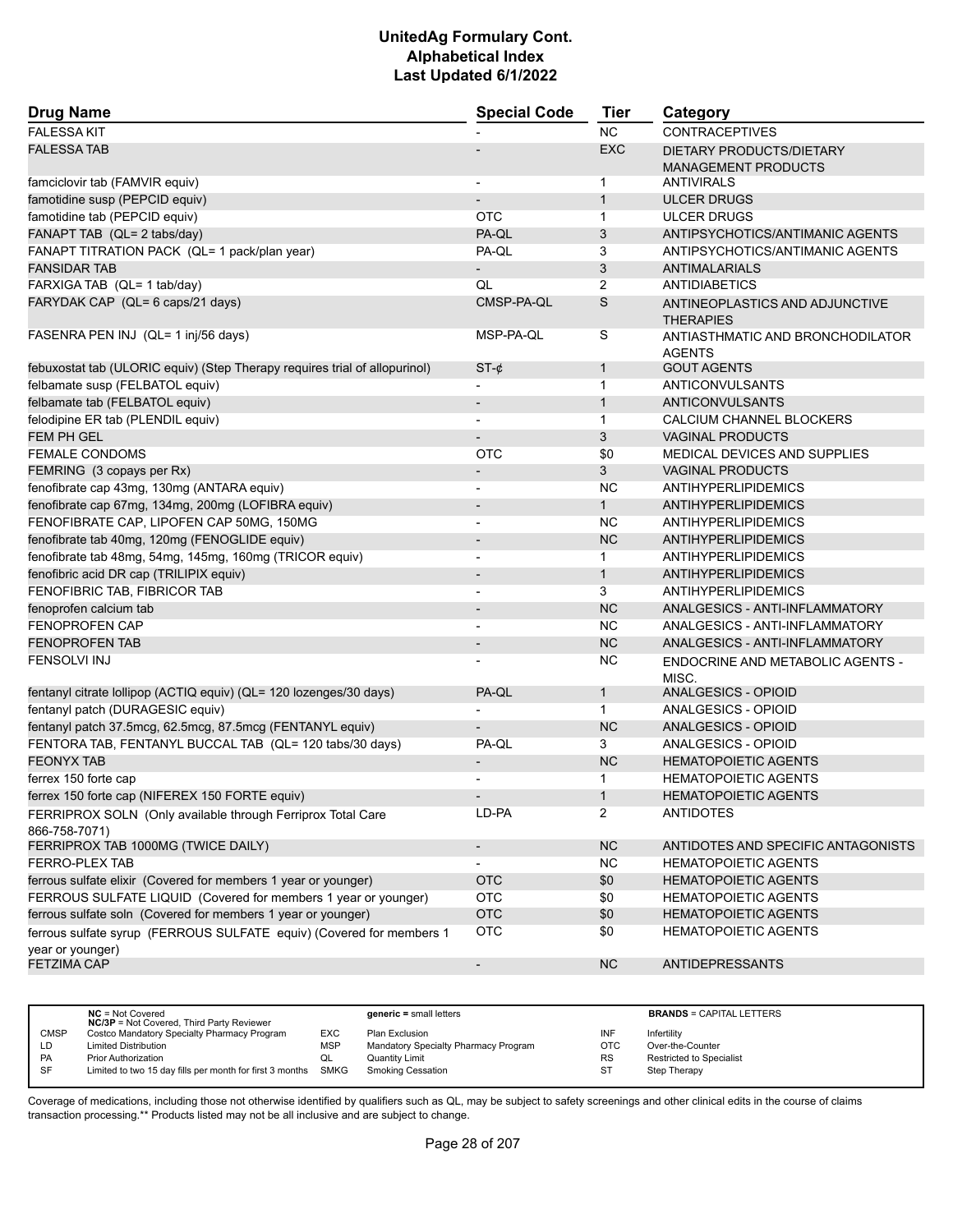| <b>Drug Name</b>                                                                              | <b>Special Code</b>      | <b>Tier</b>    | Category                                          |
|-----------------------------------------------------------------------------------------------|--------------------------|----------------|---------------------------------------------------|
| <b>FETZIMA TITRATION PACK</b>                                                                 |                          | <b>NC</b>      | <b>ANTIDEPRESSANTS</b>                            |
| <b>FIASP FLEXTOUCH INJ</b>                                                                    |                          | 2              | <b>ANTIDIABETICS</b>                              |
| <b>FIASP INJ</b>                                                                              | $\blacksquare$           | $\overline{2}$ | <b>ANTIDIABETICS</b>                              |
| <b>FIASP PENFILL INJ</b>                                                                      |                          | 2              | <b>ANTIDIABETICS</b>                              |
| <b>FIBRIK CAP</b>                                                                             |                          | <b>NC</b>      | <b>MULTIVITAMINS</b>                              |
| <b>FINACEA FOAM</b>                                                                           |                          | $\overline{2}$ | <b>DERMATOLOGICALS</b>                            |
| <b>FINACEA PLUS KIT</b>                                                                       |                          | $\overline{2}$ | <b>DERMATOLOGICALS</b>                            |
| finasteride tab (PROSCAR equiv)                                                               |                          | $\mathbf{1}$   | <b>GENITOURINARY AGENTS -</b>                     |
|                                                                                               |                          |                | <b>MISCELLANEOUS</b>                              |
| finasteride tab (PROPECIA equiv)                                                              |                          | <b>EXC</b>     | <b>DERMATOLOGICALS</b>                            |
| FINTEPLA SOLN (QL= 12ml/day; Only available through Anovo Specialty<br>Pharmacy 844-288-5007) | LD-PA-QL                 | $\overline{2}$ | <b>ANTICONVULSANTS</b>                            |
| <b>FIORICET CAP</b>                                                                           | $\overline{\phantom{a}}$ | NC.            | ANALGESICS - NONNARCOTIC                          |
| <b>FIORICET/CODEINE CAP</b>                                                                   |                          | <b>NC</b>      | <b>ANALGESICS - OPIOID</b>                        |
| <b>FIORINAL CAP</b>                                                                           |                          | <b>NC</b>      | ANALGESICS - NONNARCOTIC                          |
| <b>FIORINAL/CODEINE CAP</b>                                                                   |                          | <b>NC</b>      | ANALGESICS - OPIOID                               |
| <b>FIRAZYR INJ</b>                                                                            |                          | NC.            | <b>HEMATOLOGICAL AGENTS - MISC.</b>               |
| FIRDAPSE TAB (Only available through AnovoRx 844-288-5007)                                    | LD-PA                    | $\overline{2}$ | ANTIMYASTHENIC/CHOLINERGIC AGENTS                 |
| <b>FIRST ATENOLOL SOLN</b>                                                                    |                          | 3              | <b>BETA BLOCKERS</b>                              |
| FIRST METOPROLOL ORAL SOLN                                                                    | $\blacksquare$           | 3              | <b>BETA BLOCKERS</b>                              |
| FIRST METRONIDAZOLE SUSP                                                                      | $\blacksquare$           | 3              | ANTI-INFECTIVE AGENTS - MISC.                     |
| <b>FIRST MOUTHWASH BLM</b>                                                                    |                          | 3              | MOUTH/THROAT/DENTAL AGENTS                        |
| <b>FIRST OMEPRAZOLE SUSP</b>                                                                  | $\blacksquare$           | 3              | <b>ULCER DRUGS</b>                                |
| <b>FIRST-VANCOMYCIN SOLN</b>                                                                  |                          | $\mathbf{1}$   | ANTI-INFECTIVE AGENTS - MISC.                     |
| FIRVANQ SOLN                                                                                  |                          | $\mathbf{1}$   | ANTI-INFECTIVE AGENTS - MISC.                     |
| <b>FLAGYL ER TAB</b>                                                                          | $\blacksquare$           | 3              | ANTI-INFECTIVE AGENTS - MISC.                     |
| <b>FLAREX OPHTH SUSP</b>                                                                      |                          | 3              | <b>OPHTHALMIC AGENTS</b>                          |
| flavoxate tab (URISPAS equiv)                                                                 |                          | <b>NC</b>      | URINARY ANTISPASMODICS                            |
| flecainide tab (TAMBOCOR equiv)                                                               | $\blacksquare$           | $\mathbf{1}$   | <b>ANTIARRHYTHMICS</b>                            |
| FLEQSUVY SUSP (Prior Authorization required for members age 9 or older)                       | <b>PA</b>                | 3              | MUSCULOSKELETAL THERAPY AGENTS                    |
| <b>FLOLIPID SUSP</b>                                                                          |                          | <b>NC</b>      | <b>ANTIHYPERLIPIDEMICS</b>                        |
| <b>FLONASE SENSIMIST NASAL SPRAY</b>                                                          | <b>OTC</b>               | <b>EXC</b>     | NASAL AGENTS - SYSTEMIC AND TOPICAL               |
| <b>FLO-PRED SUSP</b>                                                                          |                          | <b>NC</b>      | <b>CORTICOSTEROIDS</b>                            |
| <b>FLORIVA CHEW TAB</b>                                                                       |                          | <b>NC</b>      | <b>MULTIVITAMINS</b>                              |
| <b>FLORIVA PLUS DROPS</b>                                                                     |                          | $\overline{2}$ | <b>MULTIVITAMINS</b>                              |
| <b>FLOVENT DISKUS INHALER</b>                                                                 |                          | $\overline{2}$ | ANTIASTHMATIC AND BRONCHODILATOR<br><b>AGENTS</b> |
| <b>FLOVENT HFA INHALER</b>                                                                    |                          | 2              | ANTIASTHMATIC AND BRONCHODILATOR<br><b>AGENTS</b> |
| FLUAD INJ (QL= 1 inj/28 days)                                                                 | QL-VAC                   | \$0            | <b>VACCINES</b>                                   |
| FLUAD QUAD INJ (QL= 1 inj/28 days)                                                            | QL-VAC                   | \$0            | <b>VACCINES</b>                                   |
| FLUBLOK INJ (QL= 1 inj/28 days)                                                               | QL-VAC                   | \$0            | <b>VACCINES</b>                                   |
| FLUBLOK QUAD PF INJ (QL= 1 inj/28 days)                                                       | QL-VAC                   | \$0            | <b>VACCINES</b>                                   |
| FLUCELVAX INJ (QL= 1 inj/28 days)                                                             | QL-VAC                   | \$0            | <b>VACCINES</b>                                   |
| FLUCELVAX QUAD INJ (QL= 1 inj/28 days)                                                        | QL-VAC                   | \$0            | <b>VACCINES</b>                                   |
| fluconazole susp (DIFLUCAN equiv)                                                             | $\overline{\phantom{a}}$ | $\mathbf{1}$   | <b>ANTIFUNGALS</b>                                |
| fluconazole tab (DIFLUCAN equiv)                                                              | $\overline{\phantom{a}}$ | $\mathbf{1}$   | <b>ANTIFUNGALS</b>                                |
| flucytosine cap (ANCOBON equiv)                                                               |                          | $\mathbf{1}$   | <b>ANTIFUNGALS</b>                                |
| fludrocortisone tab (FLORINEF equiv)                                                          |                          | $\mathbf{1}$   | <b>CORTICOSTEROIDS</b>                            |
| FLULAVAL QUAD INJ, FLUZONE QUAD INJ (QL= 1 inj/28 days)                                       | QL-VAC                   | \$0            | <b>VACCINES</b>                                   |
|                                                                                               |                          |                |                                                   |

|             | $NC = Not Covered$<br><b>NC/3P</b> = Not Covered, Third Party Reviewer |            | $generic = small letters$            |            | <b>BRANDS = CAPITAL LETTERS</b> |
|-------------|------------------------------------------------------------------------|------------|--------------------------------------|------------|---------------------------------|
| <b>CMSP</b> | Costco Mandatory Specialty Pharmacy Program                            | EXC        | Plan Exclusion                       | INF        | Infertility                     |
| LD          | <b>Limited Distribution</b>                                            | <b>MSP</b> | Mandatory Specialty Pharmacy Program | <b>OTC</b> | Over-the-Counter                |
| PA          | <b>Prior Authorization</b>                                             | QL         | Quantity Limit                       | <b>RS</b>  | Restricted to Specialist        |
| <b>SF</b>   | Limited to two 15 day fills per month for first 3 months SMKG          |            | <b>Smoking Cessation</b>             | ST         | Step Therapy                    |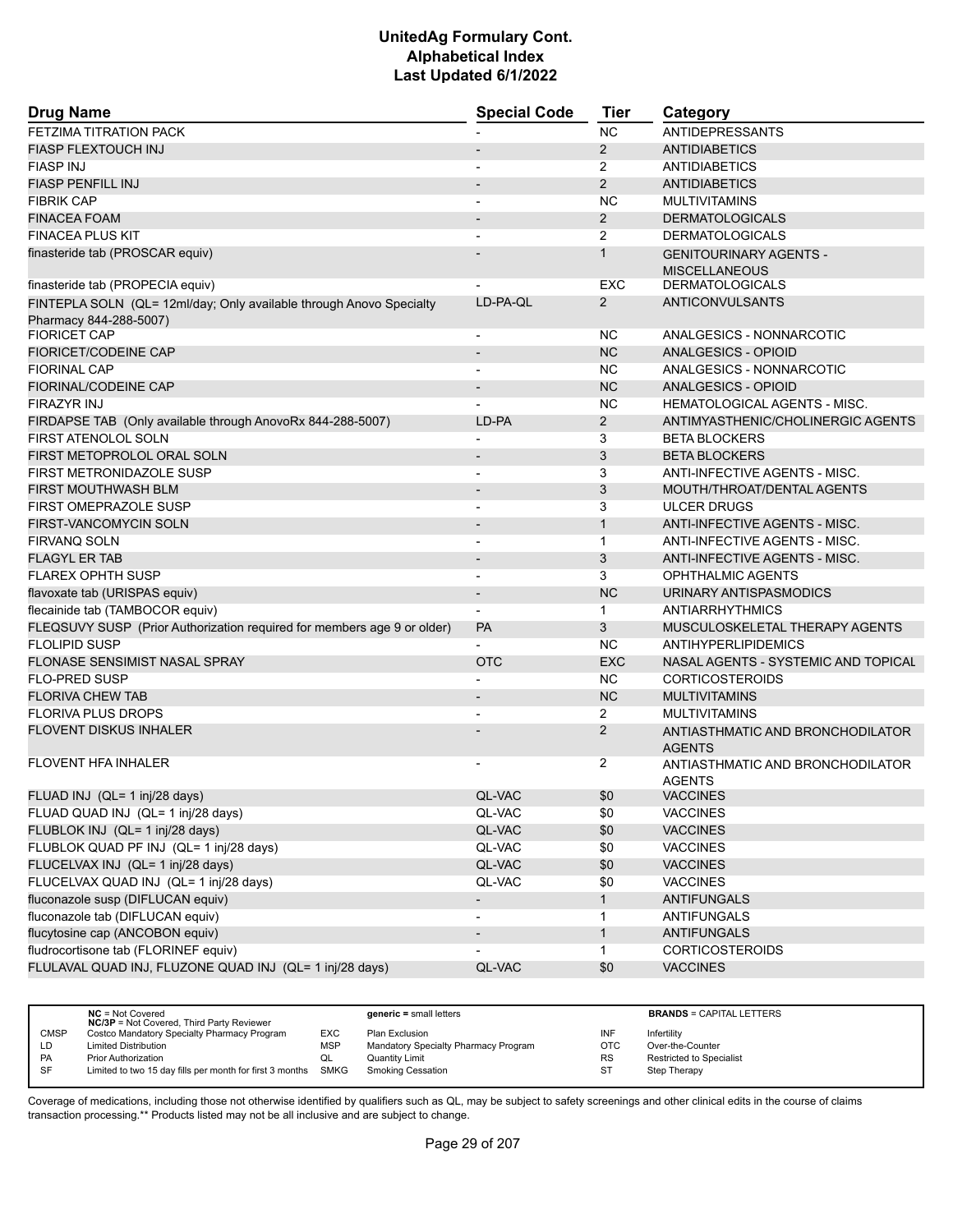| <b>Drug Name</b>                                                   | <b>Special Code</b>          | Tier           | Category                                             |
|--------------------------------------------------------------------|------------------------------|----------------|------------------------------------------------------|
| FLUMIST QUADRIVALENT NASAL SUSP (QL= 1 inj/28 days)                | <b>QL-VAC</b>                | \$0            | <b>VACCINES</b>                                      |
| FLUNISOLIDE NASAL SPRAY (QL= 2 bottles/fill)                       | QL                           | 3              | NASAL AGENTS - SYSTEMIC AND TOPICAL                  |
| fluocinolone acetonide cream                                       |                              | 1              | <b>DERMATOLOGICALS</b>                               |
| fluocinolone acetonide oil                                         |                              | $\mathbf{1}$   | <b>DERMATOLOGICALS</b>                               |
| fluocinolone acetonide oint                                        | $\overline{\phantom{a}}$     | $\mathbf{1}$   | <b>DERMATOLOGICALS</b>                               |
| fluocinolone acetonide soln                                        |                              | $\mathbf{1}$   | <b>DERMATOLOGICALS</b>                               |
| fluocinolone otic oil (DERMOTIC equiv)                             |                              | $\mathbf{1}$   | <b>OTIC AGENTS</b>                                   |
| fluocinonide cream 0.05% (LIDEX equiv)                             |                              | $\mathbf{1}$   | <b>DERMATOLOGICALS</b>                               |
| fluocinonide cream 0.1% (VANOS CREAM equiv)                        |                              | 1              | <b>DERMATOLOGICALS</b>                               |
| fluocinonide emollient cream                                       |                              | $\mathbf{1}$   | <b>DERMATOLOGICALS</b>                               |
| fluocinonide gel                                                   | $\overline{a}$               | $\mathbf{1}$   | <b>DERMATOLOGICALS</b>                               |
| fluocinonide oint                                                  |                              | $\mathbf{1}$   | <b>DERMATOLOGICALS</b>                               |
| fluocinonide soln                                                  |                              | $\mathbf{1}$   | <b>DERMATOLOGICALS</b>                               |
| <b>FLUOPAR KIT</b>                                                 | $\qquad \qquad \blacksquare$ | <b>NC</b>      | <b>DERMATOLOGICALS</b>                               |
| FLUORABON SOLN (Covered at \$0 for members 5 years or younger; All |                              | \$0            | <b>MINERALS &amp; ELECTROLYTES</b>                   |
| other members covered at preferred brand copay)                    |                              |                |                                                      |
| <b>FLUORAC CREAM</b>                                               | $\overline{\phantom{a}}$     | <b>NC</b>      | <b>DERMATOLOGICALS</b>                               |
| <b>FLUOR-A-DAY CHEW TAB</b>                                        |                              | 1              | MINERALS & ELECTROLYTES                              |
| FLUORIDEX SENSITIVITY PASTE                                        |                              | $\mathbf{1}$   | MOUTH/THROAT/DENTAL AGENTS                           |
| fluorometholone ophth soln (FML LIQUIFILM equiv)                   | $\overline{a}$               | $\mathbf{1}$   | <b>OPHTHALMIC AGENTS</b>                             |
| <b>FLUOROPLEX CREAM</b>                                            |                              | 2              | <b>DERMATOLOGICALS</b>                               |
| fluorouracil cream (EFUDEX CREAM equiv)                            | $\overline{a}$               | $\mathbf 1$    | <b>DERMATOLOGICALS</b>                               |
| FLUOROURACIL CREAM 0.5%                                            |                              | <b>NC</b>      | <b>DERMATOLOGICALS</b>                               |
| FLUOROURACIL SOLN                                                  |                              | $\overline{2}$ | <b>DERMATOLOGICALS</b>                               |
| <b>FLUOVIX PAK</b>                                                 | $\overline{\phantom{m}}$     | <b>NC</b>      | <b>DERMATOLOGICALS</b>                               |
| fluoxetine cap (PROZAC equiv)                                      |                              | $\mathbf{1}$   | <b>ANTIDEPRESSANTS</b>                               |
| <b>FLUOXETINE CAP (PMDD)</b>                                       |                              | <b>NC</b>      | PSYCHOTHERAPEUTIC AND<br>NEUROLOGICAL AGENTS - MISC. |
| fluoxetine soln (PROZAC equiv)                                     |                              | $\mathbf{1}$   | <b>ANTIDEPRESSANTS</b>                               |
| fluoxetine tab (PROZAC equiv)                                      | $\qquad \qquad \blacksquare$ | $\mathbf{1}$   | <b>ANTIDEPRESSANTS</b>                               |
| fluoxetine weekly cap (PROZAC equiv)                               | ٠                            | <b>NC</b>      | <b>ANTIDEPRESSANTS</b>                               |
| fluphenazine tab (PROLIXIN equiv)                                  |                              | $\mathbf{1}$   | ANTIPSYCHOTICS/ANTIMANIC AGENTS                      |
| flurandrenolide cream (CORDRAN equiv)                              | $\overline{\phantom{a}}$     | <b>NC</b>      | <b>DERMATOLOGICALS</b>                               |
| flurandrenolide lotion (CORDRAN equiv)                             | $\qquad \qquad \blacksquare$ | <b>NC</b>      | <b>DERMATOLOGICALS</b>                               |
| flurandrenolide oint (CORDRAN equiv)                               |                              | <b>NC</b>      | <b>DERMATOLOGICALS</b>                               |
| <b>FLURAZEPAM CAP</b>                                              |                              | 1              | HYPNOTICS/SEDATIVES/SLEEP DISORDEI                   |
|                                                                    |                              |                | <b>AGENTS</b>                                        |
| flurbiprofen ophth soln (OCUFEN equiv)                             |                              | 1              | <b>OPHTHALMIC AGENTS</b>                             |
| FLURBIPROFEN OPHTH SOLN                                            |                              | 2              | <b>OPHTHALMIC AGENTS</b>                             |
| FLURBIPROFEN TAB                                                   |                              |                | ANALGESICS - ANTI-INFLAMMATORY                       |
| flurbiprofen tab (ANSAID equiv)                                    |                              | $\mathbf{1}$   | ANALGESICS - ANTI-INFLAMMATORY                       |
| flutamide cap (EULEXIN equiv)                                      |                              | 1              | ANTINEOPLASTICS AND ADJUNCTIVE<br><b>THERAPIES</b>   |
| <b>FLUTAMIDE CAP</b>                                               |                              | $\overline{a}$ | ANTINEOPLASTICS AND ADJUNCTIVE<br><b>THERAPIES</b>   |
| fluticasone nasal spray (FLONASE equiv) (QL= 2 bottles/fill)       | QL                           | 1              | NASAL AGENTS - SYSTEMIC AND TOPICAL                  |
| fluticasone propionate cream (CUTIVATE equiv)                      | $\overline{\phantom{a}}$     | $\mathbf{1}$   | <b>DERMATOLOGICALS</b>                               |
| fluticasone propionate lotion (CUTIVATE equiv)                     |                              | <b>NC</b>      | <b>DERMATOLOGICALS</b>                               |
| fluticasone propionate oint (CUTIVATE equiv)                       | $\overline{\phantom{a}}$     | $\mathbf{1}$   | <b>DERMATOLOGICALS</b>                               |

|             | $NC = Not Covered$<br><b>NC/3P</b> = Not Covered, Third Party Reviewer |     | $generic = small letters$            |            | <b>BRANDS = CAPITAL LETTERS</b> |
|-------------|------------------------------------------------------------------------|-----|--------------------------------------|------------|---------------------------------|
| <b>CMSP</b> | Costco Mandatory Specialty Pharmacy Program                            | EXC | Plan Exclusion                       | INF        | Infertility                     |
| LD          | <b>Limited Distribution</b>                                            | MSP | Mandatory Specialty Pharmacy Program | <b>OTC</b> | Over-the-Counter                |
| <b>PA</b>   | Prior Authorization                                                    | QL  | Quantity Limit                       | <b>RS</b>  | <b>Restricted to Specialist</b> |
| <b>SF</b>   | Limited to two 15 day fills per month for first 3 months SMKG          |     | Smoking Cessation                    | ST         | <b>Step Therapy</b>             |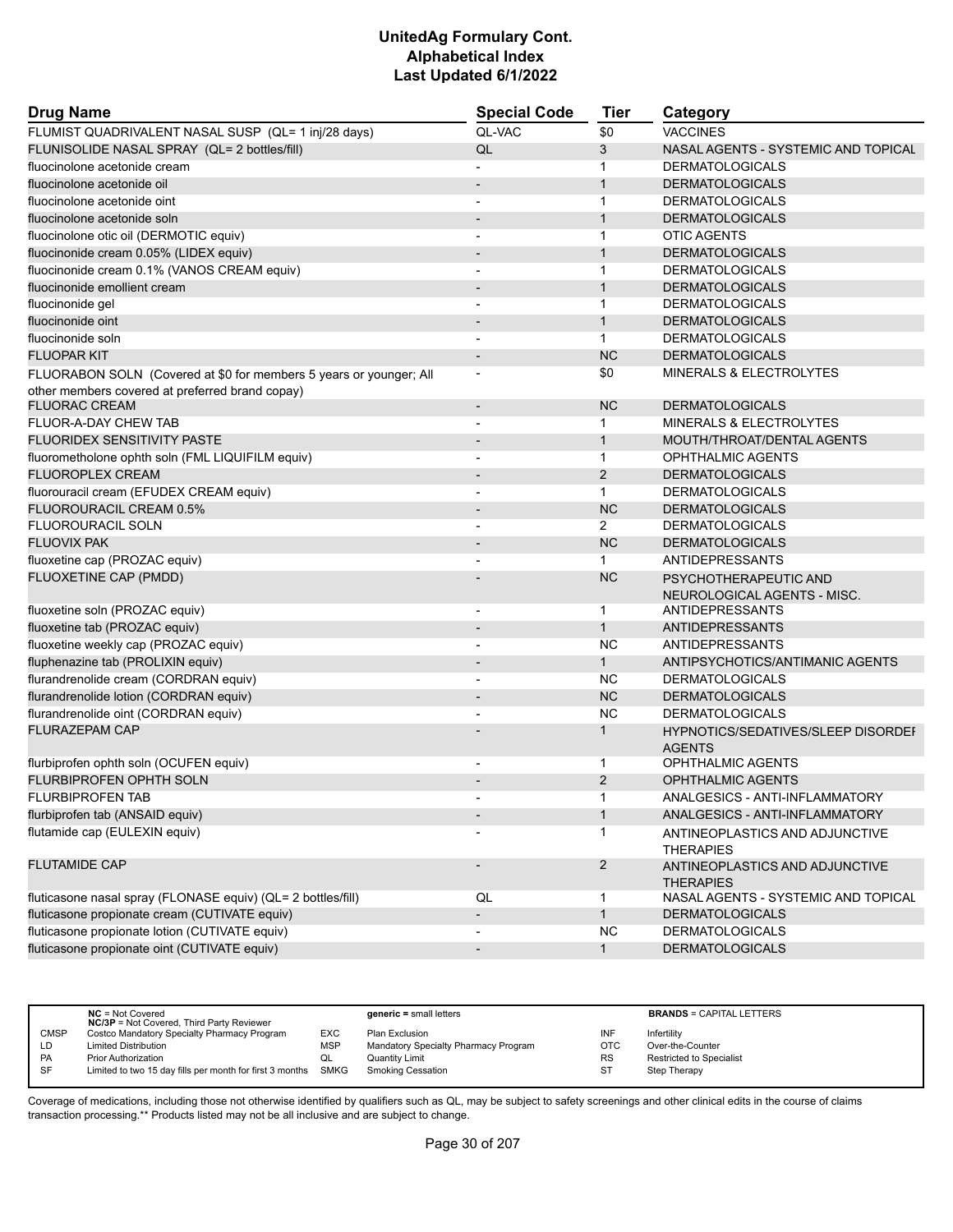| <b>Drug Name</b>                                                                                                                                    | <b>Special Code</b>      | <b>Tier</b>    | Category                                               |
|-----------------------------------------------------------------------------------------------------------------------------------------------------|--------------------------|----------------|--------------------------------------------------------|
| FLUTICASONE/SALMETEROL INHALER                                                                                                                      |                          |                | ANTIASTHMATIC AND BRONCHODILATOR<br><b>AGENTS</b>      |
| fluticasone/salmeterol inhaler, wixela inhaler (ADVAIR equiv)                                                                                       |                          | 1              | ANTIASTHMATIC AND BRONCHODILATOR<br><b>AGENTS</b>      |
| fluvastatin cap (LESCOL equiv)                                                                                                                      |                          | $\mathbf{1}$   | ANTIHYPERLIPIDEMICS                                    |
| fluvastatin ER tab (LESCOL XL equiv)                                                                                                                |                          | $\mathbf{1}$   | ANTIHYPERLIPIDEMICS                                    |
| FLUVIRIN INJ (QL= 1 inj/28 days)                                                                                                                    | QL-VAC                   | \$0            | <b>VACCINES</b>                                        |
| FLUVIRIN PF INJ (QL= 1 inj/28 days)                                                                                                                 | QL-VAC                   | \$0            | <b>VACCINES</b>                                        |
| fluvoxamine ER cap (LUVOX CR equiv) (Step Therapy requires trial of<br>citalopram, escitalopram, sertraline, fluoxetine, fluvoxamine or paroxetine) | <b>ST</b>                | $\mathbf{1}$   | <b>ANTIDEPRESSANTS</b>                                 |
| fluvoxamine tab (LUVOX equiv)                                                                                                                       | $\overline{\phantom{a}}$ | $\mathbf{1}$   | <b>ANTIDEPRESSANTS</b>                                 |
| FLUZONE HD PF INJ (QL= 1 inj/28 days)                                                                                                               | QL-VAC                   | \$0            | <b>VACCINES</b>                                        |
| FLUZONE HIGH DOSE PF INJ (QL= 1 inj/28 days)                                                                                                        | QL-VAC                   | \$0            | <b>VACCINES</b>                                        |
| FLUZONE INTRADERMAL INJ (QL= 1 inj/28 days)                                                                                                         | QL-VAC                   | \$0            | <b>VACCINES</b>                                        |
| FLUZONE QUAD INJ (QL= 1 inj/28 days)                                                                                                                | QL-VAC                   | \$0            | <b>VACCINES</b>                                        |
| FLUZONE/FLUARIX QUAD INJ (QL= 1 inj/28 days)                                                                                                        | QL-VAC                   | \$0            | <b>VACCINES</b>                                        |
| FML FORTE OPHTH SUSP                                                                                                                                | $\overline{\phantom{a}}$ | 3              | <b>OPHTHALMIC AGENTS</b>                               |
| FML S.O.P. OPHTH OINT                                                                                                                               | $\overline{\phantom{a}}$ | 3              | OPHTHALMIC AGENTS                                      |
| <b>FOLAGENT DHA CAP</b>                                                                                                                             |                          | <b>NC</b>      | <b>MULTIVITAMINS</b>                                   |
| <b>FOLBEE PLUS CZ TAB</b>                                                                                                                           |                          | 1              | <b>MULTIVITAMINS</b>                                   |
| folbee tab                                                                                                                                          | $\overline{\phantom{a}}$ | $\mathbf{1}$   | <b>HEMATOPOIETIC AGENTS</b>                            |
| folic acid tab 1mg (Covered at \$0 for females only; All other members                                                                              | $\blacksquare$           | \$0            | <b>HEMATOPOIETIC AGENTS</b>                            |
| covered at generic copay)                                                                                                                           |                          |                |                                                        |
| folic acid tab 400mcg (Covered for females only)                                                                                                    | <b>OTC</b>               | \$0            | <b>HEMATOPOIETIC AGENTS</b>                            |
| folic acid tab 800mcg (Covered for females only)                                                                                                    | <b>OTC</b>               | \$0            | <b>HEMATOPOIETIC AGENTS</b>                            |
| <b>FOLIKA-V TAB</b>                                                                                                                                 | $\overline{\phantom{a}}$ | NC             | <b>MULTIVITAMINS</b>                                   |
| <b>FOLITE TAB</b>                                                                                                                                   |                          | NC.            | <b>HEMATOPOIETIC AGENTS</b>                            |
| <b>FOLTANX TAB</b>                                                                                                                                  |                          | <b>EXC</b>     | DIETARY PRODUCTS/DIETARY<br><b>MANAGEMENT PRODUCTS</b> |
| folvite-d tab (GENICIN VITA-D equiv)                                                                                                                | $\overline{a}$           | NC.            | <b>HEMATOPOIETIC AGENTS</b>                            |
| <b>FOLVITE-FE TAB</b>                                                                                                                               | $\overline{\phantom{a}}$ | <b>NC</b>      | <b>HEMATOPOIETIC AGENTS</b>                            |
| fondaparinux inj (ARIXTRA equiv)                                                                                                                    |                          | $\mathbf{1}$   | ANTICOAGULANTS                                         |
| <b>FORFIVO XL TAB</b>                                                                                                                               |                          | <b>NC</b>      | <b>ANTIDEPRESSANTS</b>                                 |
| formoterol fumarate neb soln (PERFOROMIST equiv)                                                                                                    |                          | 1              | ANTIASTHMATIC AND BRONCHODILATOR<br><b>AGENTS</b>      |
| <b>FORTAMET TAB</b>                                                                                                                                 |                          | <b>NC</b>      | <b>ANTIDIABETICS</b>                                   |
| <b>FORTEO INJ</b>                                                                                                                                   | <b>CMSP</b>              | S              | <b>ENDOCRINE AND METABOLIC AGENTS -</b><br>MISC.       |
| <b>FORTICAL NASAL SPRAY</b>                                                                                                                         |                          | 2              | <b>ENDOCRINE AND METABOLIC AGENTS -</b><br>MISC.       |
| FOSAMAX+D TAB                                                                                                                                       |                          | <b>NC</b>      | ENDOCRINE AND METABOLIC AGENTS -<br>MISC.              |
| fosamprenavir tab (LEXIVA equiv)                                                                                                                    | <b>CMSP</b>              | $\mathbf{1}$   | <b>ANTIVIRALS</b>                                      |
| fosfomycin tromethamine powder pack (MONUROL equiv)                                                                                                 |                          | $\mathbf{1}$   | ANTI-INFECTIVE AGENTS - MISC.                          |
| fosinopril tab (MONOPRIL equiv)                                                                                                                     | $\blacksquare$           | $\mathbf{1}$   | <b>ANTIHYPERTENSIVES</b>                               |
| fosinopril/hydrochlorothiazide tab (MONOPRIL HCT equiv)                                                                                             |                          | $\mathbf{1}$   | <b>ANTIHYPERTENSIVES</b>                               |
| <b>FOSRENOL POWDER PACK</b>                                                                                                                         | $\blacksquare$           | $\overline{2}$ | <b>GASTROINTESTINAL AGENTS - MISC.</b>                 |
| <b>FOTIVDA CAP</b>                                                                                                                                  |                          | NC.            | ANTINEOPLASTICS AND ADJUNCTIVE<br><b>THERAPIES</b>     |
| <b>FRAGMIN INJ</b>                                                                                                                                  |                          | $\mathbf{3}$   | <b>ANTICOAGULANTS</b>                                  |
| FREESTYLE FREEDOM LITE METER                                                                                                                        | <b>OTC</b>               | <b>NC</b>      | MEDICAL DEVICES AND SUPPLIES                           |
|                                                                                                                                                     |                          |                |                                                        |

|             | $NC = Not Covered$<br><b>NC/3P</b> = Not Covered, Third Party Reviewer |            | $generic = small letters$            |           | <b>BRANDS = CAPITAL LETTERS</b> |
|-------------|------------------------------------------------------------------------|------------|--------------------------------------|-----------|---------------------------------|
| <b>CMSP</b> | Costco Mandatory Specialty Pharmacy Program                            | <b>EXC</b> | Plan Exclusion                       | INF       | Infertility                     |
| LD          | <b>Limited Distribution</b>                                            | <b>MSP</b> | Mandatory Specialty Pharmacy Program | OTC       | Over-the-Counter                |
| PA          | <b>Prior Authorization</b>                                             | QL         | <b>Quantity Limit</b>                | <b>RS</b> | <b>Restricted to Specialist</b> |
| SF          | Limited to two 15 day fills per month for first 3 months               | SMKG       | <b>Smoking Cessation</b>             |           | Step Therapy                    |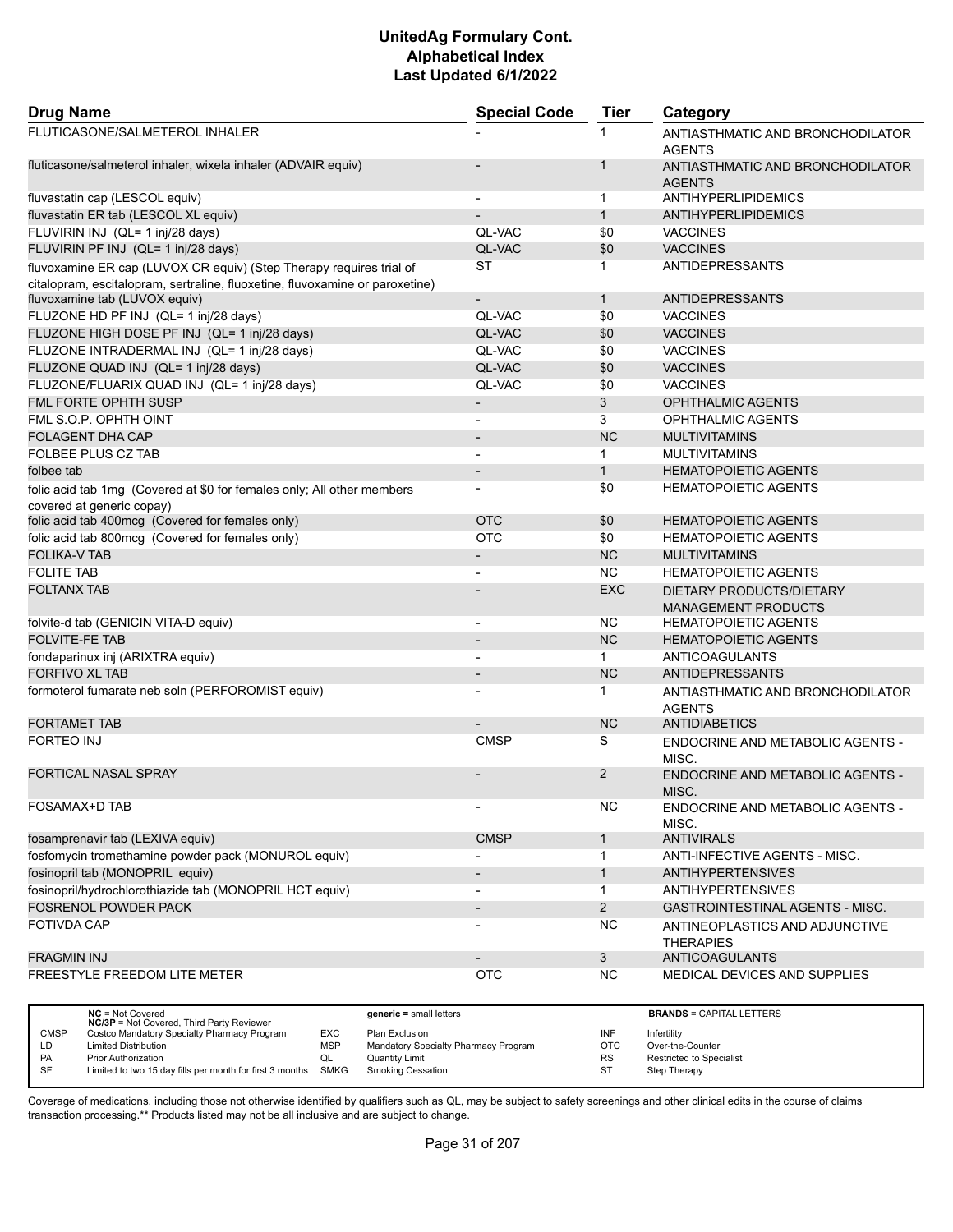| <b>Drug Name</b>                                                              | <b>Special Code</b>      | <b>Tier</b>    | Category                                             |
|-------------------------------------------------------------------------------|--------------------------|----------------|------------------------------------------------------|
| <b>FREESTYLE INSULINX METER</b>                                               | <b>OTC</b>               | <b>NC</b>      | MEDICAL DEVICES AND SUPPLIES                         |
| FREESTYLE INSULINX TEST STRIP                                                 | <b>OTC</b>               | <b>NC</b>      | <b>DIAGNOSTIC PRODUCTS</b>                           |
| FREESTYLE LIBRE 2 RECEIVER (QL= 1 receiver/year)                              | PA-QL                    | \$0            | <b>MEDICAL DEVICES AND SUPPLIES</b>                  |
| FREESTYLE LIBRE 2 SENSOR (QL= 2 sensors/28 days)                              | PA-QL                    | \$0            | MEDICAL DEVICES AND SUPPLIES                         |
| FREESTYLE LIBRE RECEIVER (QL= 1 receiver/year)                                | PA-QL                    | \$0            | MEDICAL DEVICES AND SUPPLIES                         |
| FREESTYLE LIBRE SENSOR (10-DAY) (QL= 3 sensors/30 days)                       | PA-QL                    | \$0            | MEDICAL DEVICES AND SUPPLIES                         |
| FREESTYLE LIBRE SENSOR (14-DAY) (QL= 2 sensors/28 days)                       | PA-QL                    | \$0            | <b>MEDICAL DEVICES AND SUPPLIES</b>                  |
| <b>FREESTYLE LITE METER</b>                                                   | <b>OTC</b>               | <b>NC</b>      | MEDICAL DEVICES AND SUPPLIES                         |
| <b>FREESTYLE LITE TEST STRIP</b>                                              | <b>OTC</b>               | <b>NC</b>      | <b>DIAGNOSTIC PRODUCTS</b>                           |
| FREESTYLE PRECISION NEO METER                                                 | <b>OTC</b>               | <b>NC</b>      | MEDICAL DEVICES AND SUPPLIES                         |
| FREESTYLE PRECISION NEO TEST STRIP                                            | <b>OTC</b>               | <b>NC</b>      | <b>DIAGNOSTIC PRODUCTS</b>                           |
| <b>FREESTYLE TEST STRIP</b>                                                   | OTC                      | <b>NC</b>      | <b>DIAGNOSTIC PRODUCTS</b>                           |
| <b>FROVA TAB</b>                                                              | $\overline{\phantom{0}}$ | <b>NC</b>      | <b>MIGRAINE PRODUCTS</b>                             |
| frovatriptan tab (FROVA equiv)                                                |                          | NC.            | <b>MIGRAINE PRODUCTS</b>                             |
| <b>FULPHILA INJ</b>                                                           | <b>CMSP</b>              | S              | <b>HEMATOPOIETIC AGENTS</b>                          |
| <b>FUROSEMIDE SOLN</b>                                                        |                          | 1              | <b>DIURETICS</b>                                     |
| furosemide soln (LASIX equiv)                                                 | $\overline{\phantom{0}}$ | $\mathbf{1}$   | <b>DIURETICS</b>                                     |
| furosemide tab (LASIX equiv)                                                  |                          | $\mathbf{1}$   | <b>DIURETICS</b>                                     |
| <b>FUZEON INJ</b>                                                             | <b>CMSP</b>              | S              | <b>ANTIVIRALS</b>                                    |
| <b>FYCOMPA TAB</b>                                                            |                          | <b>NC</b>      | <b>ANTICONVULSANTS</b>                               |
| <b>FYCOMPA SUSP</b>                                                           | $\overline{\phantom{0}}$ | <b>NC</b>      | <b>ANTICONVULSANTS</b>                               |
| gabapentin cap (NEURONTIN equiv) (QL= 9 caps/day)                             | QL                       | 1              | ANTICONVULSANTS                                      |
| gabapentin soln (NEURONTIN equiv) (QL= 72 mls/day)                            | QL                       | $\mathbf{1}$   | <b>ANTICONVULSANTS</b>                               |
| gabapentin tab 600mg (NEURONTIN equiv) (QL= 6 tabs/day)                       | QL                       | $\mathbf{1}$   | ANTICONVULSANTS                                      |
| gabapentin tab 800mg (NEURONTIN equiv) (QL= 4.5 tabs/day)                     | QL                       | $\mathbf{1}$   | ANTICONVULSANTS                                      |
| GABAPENTIN/NAPROXEN CREAM COMPOUND KIT                                        |                          | <b>NC</b>      | <b>DERMATOLOGICALS</b>                               |
| GALAFOLD CAP (QL= 14 caps/28 days; Only available through Walgreens           | LD-PA-QL                 | $\overline{2}$ | <b>ENDOCRINE AND METABOLIC AGENTS -</b>              |
| 888-347-3416)                                                                 |                          |                | MISC.                                                |
| galantamine ER cap (RAZADYNE ER equiv)                                        | $\blacksquare$           | 1              | PSYCHOTHERAPEUTIC AND<br>NEUROLOGICAL AGENTS - MISC. |
| <b>GALANTAMINE SOLN</b>                                                       |                          | $\mathbf 1$    | PSYCHOTHERAPEUTIC AND<br>NEUROLOGICAL AGENTS - MISC. |
| galantamine tab (RAZADYNE equiv)                                              | $\overline{\phantom{a}}$ | 1              | PSYCHOTHERAPEUTIC AND                                |
|                                                                               |                          |                | NEUROLOGICAL AGENTS - MISC.                          |
| <b>GALZIN CAP</b>                                                             | $\overline{\phantom{a}}$ | $\overline{2}$ | MINERALS & ELECTROLYTES                              |
| <b>GANCICLOVIR CAP</b>                                                        |                          | 2              | <b>ANTIVIRALS</b>                                    |
| <b>GARDASIL 9 INJ</b>                                                         | <b>VAC</b>               | \$0            | <b>VACCINES</b>                                      |
| <b>GARDASIL INJ</b>                                                           | <b>VAC</b>               | \$0            | <b>VACCINES</b>                                      |
| gatifloxacin ophth soln (ZYMAXID equiv)                                       |                          | $\mathbf{1}$   | <b>OPHTHALMIC AGENTS</b>                             |
| GATTEX KIT                                                                    |                          | <b>NC</b>      | GASTROINTESTINAL AGENTS - MISC.                      |
| GAVILYTE-C SOLN (Covered at \$0 for members 45-75 years-Limited to 2          | QL                       | \$0            | <b>LAXATIVES</b>                                     |
| fills/calendar year; All other members covered at generic copay)              |                          |                |                                                      |
| gavilyte-h kit                                                                | $\overline{\phantom{a}}$ | NC.            | LAXATIVES                                            |
| GAVRETO CAP (QL= 4 caps/day; Only available through Lumicera<br>855-847-3553) | LD-PA-QL-SF              | S              | ANTINEOPLASTICS AND ADJUNCTIVE<br><b>THERAPIES</b>   |
| <b>GEAMETDRAY GEL</b>                                                         | $\overline{\phantom{a}}$ | ΝC             | <b>DERMATOLOGICALS</b>                               |
| <b>GELCLAIR GEL</b>                                                           |                          | <b>NC</b>      | MOUTH/THROAT/DENTAL AGENTS                           |
| <b>GELNIQUE</b>                                                               | $\overline{\phantom{a}}$ | NC.            | URINARY ANTISPASMODICS                               |
| gemfibrozil tab (LOPID equiv)                                                 |                          | 1              | ANTIHYPERLIPIDEMICS                                  |
| <b>GEMTESA TAB</b>                                                            | $\overline{\phantom{a}}$ | <b>NC</b>      | URINARY ANTISPASMODICS                               |

|             | $NC = Not Covered$<br><b>NC/3P</b> = Not Covered, Third Party Reviewer |            | $generic = small letters$            |           | <b>BRANDS = CAPITAL LETTERS</b> |
|-------------|------------------------------------------------------------------------|------------|--------------------------------------|-----------|---------------------------------|
| <b>CMSP</b> | Costco Mandatory Specialty Pharmacy Program                            | EXC        | Plan Exclusion                       | INF       | Infertility                     |
| LD          | <b>Limited Distribution</b>                                            | <b>MSP</b> | Mandatory Specialty Pharmacy Program | OTC       | Over-the-Counter                |
| <b>PA</b>   | Prior Authorization                                                    | QL         | Quantity Limit                       | <b>RS</b> | <b>Restricted to Specialist</b> |
| SF          | Limited to two 15 day fills per month for first 3 months SMKG          |            | <b>Smoking Cessation</b>             | ST        | Step Therapy                    |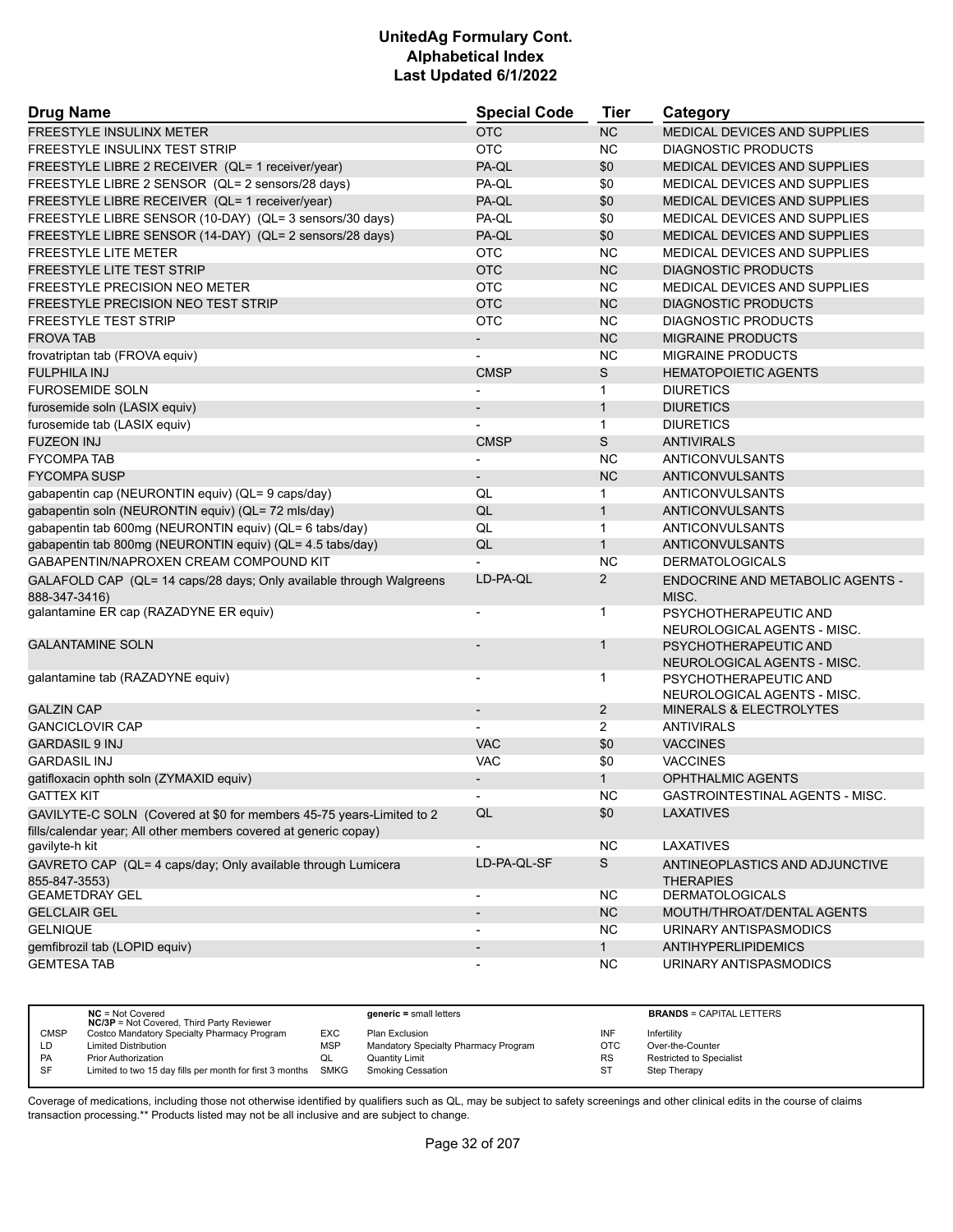| <b>Drug Name</b>                                                        | <b>Special Code</b>      | <b>Tier</b>    | Category                                                       |
|-------------------------------------------------------------------------|--------------------------|----------------|----------------------------------------------------------------|
| <b>GEN7T LOTION</b>                                                     |                          | <b>NC</b>      | <b>DERMATOLOGICALS</b>                                         |
| GEN7T PAD 3.5%                                                          |                          | <b>NC</b>      | <b>DERMATOLOGICALS</b>                                         |
| <b>GEN7T PLUS LOTION</b>                                                |                          | <b>NC</b>      | <b>DERMATOLOGICALS</b>                                         |
| <b>GEN7T PLUS PAD</b>                                                   |                          | <b>NC</b>      | <b>DERMATOLOGICALS</b>                                         |
| <b>GENOTROPIN INJ</b>                                                   | CMSP-PA                  | S              | ENDOCRINE AND METABOLIC AGENTS -<br>MISC.                      |
| <b>GENTAK OPHTH OINT</b>                                                | $\blacksquare$           | $\mathbf 1$    | <b>OPHTHALMIC AGENTS</b>                                       |
| gentamicin ophth oint (GARAMYCIN equiv)                                 |                          | $\mathbf{1}$   | <b>OPHTHALMIC AGENTS</b>                                       |
| gentamicin ophth soln (GARAMYCIN equiv)                                 |                          | $\mathbf{1}$   | <b>OPHTHALMIC AGENTS</b>                                       |
| gentamicin sulfate cream                                                |                          | $\mathbf{1}$   | <b>DERMATOLOGICALS</b>                                         |
| gentamicin sulfate oint                                                 |                          | $\mathbf{1}$   | <b>DERMATOLOGICALS</b>                                         |
| <b>GENVOYA TAB</b>                                                      | <b>CMSP</b>              | S              | <b>ANTIVIRALS</b>                                              |
| <b>GIALAX KIT</b>                                                       |                          | <b>NC</b>      | LAXATIVES                                                      |
| gianvi tab, ocella tab (YASMIN, YAZ equiv)                              |                          | \$0            | <b>CONTRACEPTIVES</b>                                          |
| <b>GILENYA CAP</b>                                                      | <b>CMSP</b>              | S              |                                                                |
|                                                                         |                          |                | PSYCHOTHERAPEUTIC AND<br>NEUROLOGICAL AGENTS - MISC.           |
| GILOTRIF TAB (QL= 1 tab/day; Only available through Accredo             | LD-PA-QL                 | $\overline{2}$ | ANTINEOPLASTICS AND ADJUNCTIVE                                 |
| 800-803-2523)                                                           |                          |                | <b>THERAPIES</b>                                               |
| <b>GIMOTI NASAL SPRAY</b>                                               |                          | <b>NC</b>      | GASTROINTESTINAL AGENTS - MISC.                                |
| glatiramer inj (COPAXONE equiv)                                         | <b>CMSP</b>              | S              | PSYCHOTHERAPEUTIC AND<br>NEUROLOGICAL AGENTS - MISC.           |
| glatopa inj                                                             |                          | <b>NC</b>      | PSYCHOTHERAPEUTIC AND<br>NEUROLOGICAL AGENTS - MISC.           |
| <b>GLEOSTINE/LOMUSTINE CAP</b>                                          |                          | 2              | ANTINEOPLASTICS AND ADJUNCTIVE<br><b>THERAPIES</b>             |
| glimepiride tab (AMARYL equiv)                                          | $\overline{\phantom{a}}$ | 1              | ANTIDIABETICS                                                  |
| glipizide ER tab (GLUCOTROL XL equiv)                                   |                          | $\mathbf{1}$   | ANTIDIABETICS                                                  |
| glipizide tab (GLUCOTROL equiv)                                         | $\blacksquare$           | $\mathbf 1$    | <b>ANTIDIABETICS</b>                                           |
| glipizide/metformin tab (METAGLIP equiv)                                | $\overline{\phantom{a}}$ | $\mathbf{1}$   | <b>ANTIDIABETICS</b>                                           |
| GLOPERBA SOLN (Prior Authorization required for members age 9 or older) | <b>PA</b>                | 3              | <b>GOUT AGENTS</b>                                             |
| GLUCAGEN HYPOKIT INJ (QL= 2 inj/fill)                                   | QL                       | 2              | <b>ANTIDIABETICS</b>                                           |
| <b>GLUCAGEN INJ</b>                                                     |                          | 2              | <b>DIAGNOSTIC PRODUCTS</b>                                     |
| glucagon (rdna) for inj kit (GLUCAGON equiv) (QL= 2 inj/fill)           | QL                       | $\mathbf{1}$   | <b>ANTIDIABETICS</b>                                           |
| <b>GLUCAGON DIAGNOSTIC INJ</b>                                          | $\blacksquare$           | <b>NC</b>      | <b>DIAGNOSTIC PRODUCTS</b>                                     |
| GLUCAGON EMR INJ (QL= 2 inj/fill)                                       | QL                       | $\overline{2}$ | <b>ANTIDIABETICS</b>                                           |
| GLUCAGON INJ KIT (QL= 2 inj/fill)                                       | QL                       | 2              | <b>ANTIDIABETICS</b>                                           |
| <b>GLUMETZA TAB 1000MG</b>                                              |                          | <b>NC</b>      | <b>ANTIDIABETICS</b>                                           |
| <b>GLUMETZA TAB 500MG</b>                                               | $\overline{\phantom{a}}$ |                |                                                                |
|                                                                         | $\overline{\phantom{a}}$ | <b>NC</b>      | <b>ANTIDIABETICS</b>                                           |
| glyburide micronized tab (GLYNASE equiv)                                |                          | $\mathbf 1$    | <b>ANTIDIABETICS</b>                                           |
| glyburide tab (MICRONASE equiv)                                         | $\blacksquare$           | $\mathbf{1}$   | <b>ANTIDIABETICS</b>                                           |
| glyburide/metformin tab (GLUCOVANCE equiv)                              |                          | $\mathbf{1}$   | <b>ANTIDIABETICS</b>                                           |
| <b>GLYCATE TAB</b>                                                      |                          | <b>NC</b>      | <b>ULCER</b><br>DRUGS/ANTISPASMODICS/ANTICHOLINEF<br><b>CS</b> |
| GLYCATE TAB, GLYCOPYRROLATE TAB                                         | $\overline{\phantom{a}}$ | NC             | <b>ULCER DRUGS</b>                                             |
| glycopyrrolate oral soln (CUVPOSA equiv)                                |                          | 1              | <b>ULCER</b><br>DRUGS/ANTISPASMODICS/ANTICHOLINEF<br><b>CS</b> |
| glycopyrrolate tab (ROBINUL equiv)                                      |                          | $\mathbf{1}$   | <b>ULCER DRUGS</b>                                             |
| <b>GLYGEST PAK</b>                                                      |                          | EXC            | DIETARY PRODUCTS/DIETARY<br><b>MANAGEMENT PRODUCTS</b>         |

|             | $NC = Not Covered$<br><b>NC/3P</b> = Not Covered, Third Party Reviewer |            | $generic = small letters$            |           | <b>BRANDS = CAPITAL LETTERS</b> |
|-------------|------------------------------------------------------------------------|------------|--------------------------------------|-----------|---------------------------------|
| <b>CMSP</b> | Costco Mandatory Specialty Pharmacy Program                            | EXC        | Plan Exclusion                       | INF       | Infertility                     |
| LD          | <b>Limited Distribution</b>                                            | <b>MSP</b> | Mandatory Specialty Pharmacy Program | OTC       | Over-the-Counter                |
| <b>PA</b>   | <b>Prior Authorization</b>                                             | QL         | <b>Quantity Limit</b>                | <b>RS</b> | <b>Restricted to Specialist</b> |
| <b>SF</b>   | Limited to two 15 day fills per month for first 3 months               | SMKG       | <b>Smoking Cessation</b>             | ST        | Step Therapy                    |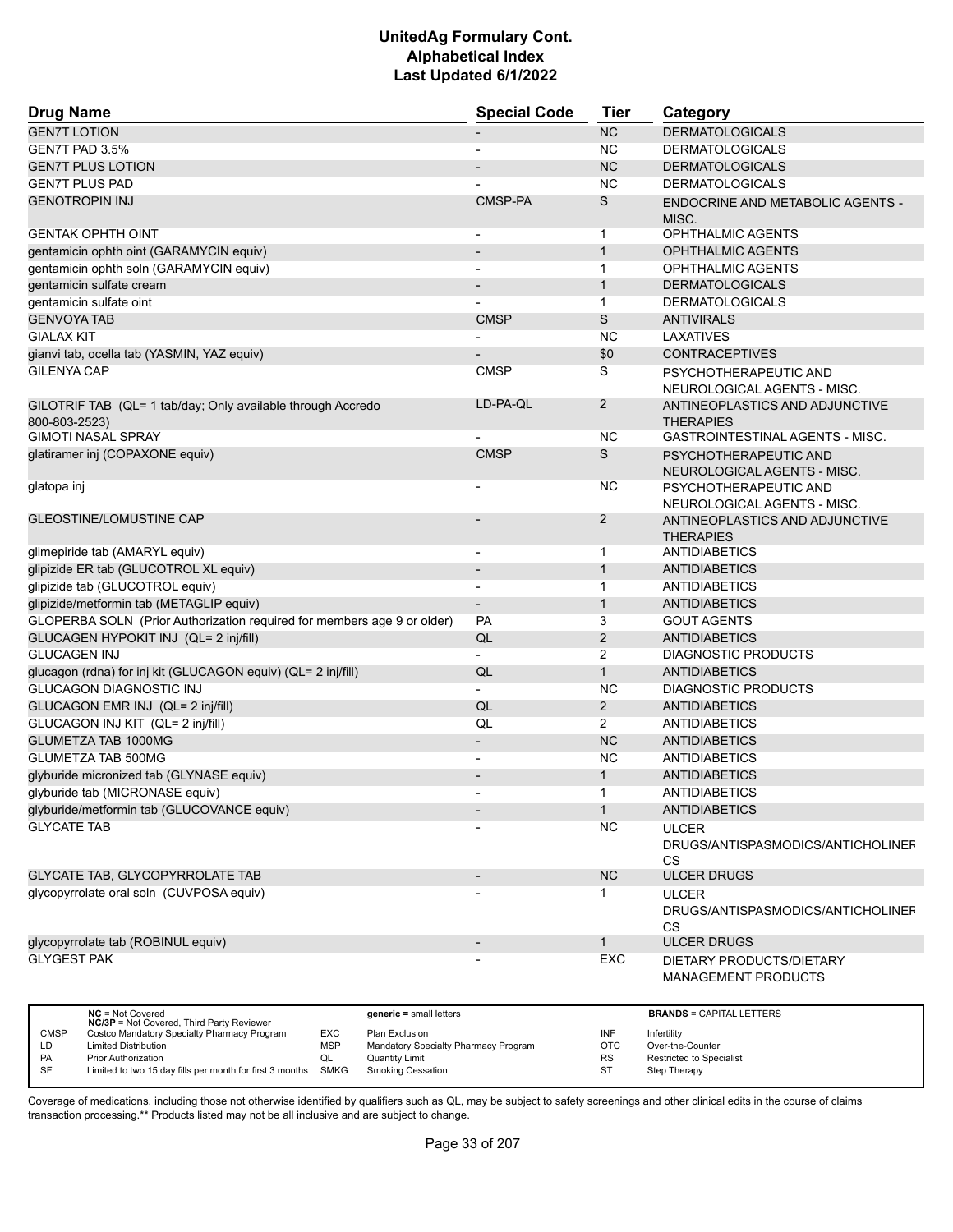| <b>Drug Name</b>                                                                                                                       | <b>Special Code</b>      | <b>Tier</b>    | Category                                                 |
|----------------------------------------------------------------------------------------------------------------------------------------|--------------------------|----------------|----------------------------------------------------------|
| GLYXAMBI TAB (QL= 1 tab/day)                                                                                                           | QL                       | $\overline{2}$ | <b>ANTIDIABETICS</b>                                     |
| <b>GOCOVRI CAP</b>                                                                                                                     |                          | <b>NC</b>      | ANTIPARKINSON AGENTS                                     |
| GOLYTELY SOLN (Covered at \$0 for members 45-75 years-Limited to 2<br>fills/calendar year; All other members covered at generic copay) | QL                       | \$0            | <b>LAXATIVES</b>                                         |
| <b>GONITRO POWDER</b>                                                                                                                  | $\overline{a}$           | <b>NC</b>      | <b>ANTIANGINAL AGENTS</b>                                |
| <b>GOPRELTO SOLN</b>                                                                                                                   | $\overline{a}$           | <b>NC</b>      | NASAL AGENTS - SYSTEMIC AND TOPICAL                      |
| <b>GRALISE STARTER PACK</b>                                                                                                            |                          | NC.            | PSYCHOTHERAPEUTIC AND<br>NEUROLOGICAL AGENTS - MISC.     |
| <b>GRALISE TAB</b>                                                                                                                     |                          | <b>NC</b>      | PSYCHOTHERAPEUTIC AND<br>NEUROLOGICAL AGENTS - MISC.     |
| granisetron tab (KYTRIL equiv) (QL= 14 tabs/fill)                                                                                      | QL                       | $\mathbf{1}$   | ANTIEMETICS                                              |
| GRANISOL SOLN (QL= 60ml/fill)                                                                                                          | QL                       | 3              | <b>ANTIEMETICS</b>                                       |
| <b>GRANIX INJ</b>                                                                                                                      |                          | <b>NC</b>      | <b>HEMATOPOIETIC AGENTS</b>                              |
| <b>GRASTEK SL TAB</b>                                                                                                                  | $\overline{\phantom{a}}$ | <b>NC</b>      | <b>BIOLOGICALS MISC</b>                                  |
| griseofulvin micro tab (GRIFULVIN V equiv)                                                                                             | $\overline{a}$           | $\mathbf{1}$   | ANTIFUNGALS                                              |
| griseofulvin susp (GRIFULVIN equiv)                                                                                                    | $\overline{\phantom{a}}$ | $\mathbf{1}$   | <b>ANTIFUNGALS</b>                                       |
| griseofulvin tab (GRIS-PEG equiv)                                                                                                      |                          | $\mathbf{1}$   | ANTIFUNGALS                                              |
| <b>GUAIFENESEN SYRUP</b>                                                                                                               |                          | <b>NC</b>      | COUGH/COLD/ALLERGY                                       |
| GUAIFENESIN/CODEINE SYRUP (QL= 240ml/fill)                                                                                             | OTC-QL                   | 1              | COUGH/COLD/ALLERGY                                       |
| guaifenesin/codeine syrup (TUSSI-ORGANIDIN-S equiv) (QL= 240ml/fill)                                                                   | OTC-QL                   | $\mathbf{1}$   | COUGH/COLD/ALLERGY                                       |
| guaifenesin-DM oral liquid (ROBITUSSIN equiv)                                                                                          | $\overline{\phantom{a}}$ | <b>NC</b>      | COUGH/COLD/ALLERGY                                       |
| <b>GUANABENZ TAB</b>                                                                                                                   | $\overline{\phantom{a}}$ | 3              | <b>ANTIHYPERTENSIVES</b>                                 |
| <b>GUANENDRUX GEL</b>                                                                                                                  |                          | <b>NC</b>      | <b>DERMATOLOGICALS</b>                                   |
| guanfacine ER tab (INTUNIV equiv)                                                                                                      |                          | 1              | ADHD/ANTI-NARCOLEPSY/ANTI-OBESITY//<br><b>NOREXIANTS</b> |
| guanfacine IR tab (TENEX equiv)                                                                                                        | $\overline{\phantom{a}}$ | $\mathbf{1}$   | <b>ANTIHYPERTENSIVES</b>                                 |
| GVOKE INJ (QL= 2 inj/fill)                                                                                                             | QL                       | $\overline{2}$ | <b>ANTIDIABETICS</b>                                     |
| GVOKE INJ KIT (QL= 2 inj/fill)                                                                                                         | QL                       | $\overline{2}$ | <b>ANTIDIABETICS</b>                                     |
| GVOKE PFS INJ (QL= 2 inj/fill)                                                                                                         | QL                       | $\overline{2}$ | <b>ANTIDIABETICS</b>                                     |
| <b>HAEGARDA INJ</b>                                                                                                                    | MSP-PA                   | S              | <b>HEMATOLOGICAL AGENTS - MISC.</b>                      |
| halcinonide cream (HALOG equiv)                                                                                                        | $\overline{\phantom{a}}$ | <b>NC</b>      | <b>DERMATOLOGICALS</b>                                   |
| HALFLYTELY BOWEL PREP KIT                                                                                                              | $\blacksquare$           | <b>NC</b>      | LAXATIVES                                                |
| halobetasol propionate cream (ULTRAVATE equiv)                                                                                         | $\overline{a}$           | $\mathbf{1}$   | <b>DERMATOLOGICALS</b>                                   |
| halobetasol propionate oint (ULTRAVATE equiv)                                                                                          |                          | 1              | <b>DERMATOLOGICALS</b>                                   |
| <b>HALOG CREAM</b>                                                                                                                     | $\overline{a}$           | <b>NC</b>      | <b>DERMATOLOGICALS</b>                                   |
| <b>HALOG OINT</b>                                                                                                                      | $\overline{a}$           | <b>NC</b>      | <b>DERMATOLOGICALS</b>                                   |
| <b>HALOG SOLN</b>                                                                                                                      |                          | <b>NC</b>      | <b>DERMATOLOGICALS</b>                                   |
| halonate pac kit (ULTRAVATE KIT equiv)                                                                                                 |                          | <b>NC</b>      | <b>DERMATOLOGICALS</b>                                   |
| haloperidol lactate conc (HALDOL equiv)                                                                                                | $\overline{a}$           | $\mathbf{1}$   | ANTIPSYCHOTICS/ANTIMANIC AGENTS                          |
| haloperidol tab (HALDOL equiv)                                                                                                         |                          | $\mathbf{1}$   | ANTIPSYCHOTICS/ANTIMANIC AGENTS                          |
| <b>HARVONI PELLET PAK</b>                                                                                                              | $\overline{\phantom{a}}$ | NC             | <b>ANTIVIRALS</b>                                        |
| <b>HARVONI TAB</b>                                                                                                                     | $\overline{\phantom{a}}$ | <b>NC</b>      | ANTIVIRALS                                               |
| HAVRIX INJ, VAQTA INJ                                                                                                                  | <b>VAC</b>               | \$0            | <b>VACCINES</b>                                          |
| HC BUTYRATE CREAM                                                                                                                      | $\overline{\phantom{a}}$ | <b>NC</b>      | <b>DERMATOLOGICALS</b>                                   |
| HC BUTYRATE SOLN                                                                                                                       | $\overline{\phantom{a}}$ | NC             | <b>DERMATOLOGICALS</b>                                   |
| HC/PRAMOXINE CREAM 1-2.35%                                                                                                             |                          | <b>NC</b>      | <b>DERMATOLOGICALS</b>                                   |
| <b>HC-LIDOCAINE CREAM</b>                                                                                                              | $\overline{\phantom{a}}$ | $NC$           | <b>DERMATOLOGICALS</b>                                   |
| <b>HDC DM SYRUP</b>                                                                                                                    | -                        | NC             | COUGH/COLD/ALLERGY                                       |

|           | $NC = Not Covered$<br><b>NC/3P</b> = Not Covered, Third Party Reviewer |            | $generic = small letters$            |            | <b>BRANDS = CAPITAL LETTERS</b> |
|-----------|------------------------------------------------------------------------|------------|--------------------------------------|------------|---------------------------------|
| CMSP      | Costco Mandatory Specialty Pharmacy Program                            | EXC        | Plan Exclusion                       | INF        | Infertility                     |
| LD        | <b>Limited Distribution</b>                                            | <b>MSP</b> | Mandatory Specialty Pharmacy Program | <b>OTC</b> | Over-the-Counter                |
| PA        | <b>Prior Authorization</b>                                             | QL         | <b>Quantity Limit</b>                | <b>RS</b>  | Restricted to Specialist        |
| <b>SF</b> | Limited to two 15 day fills per month for first 3 months SMKG          |            | Smoking Cessation                    | ST         | Step Therapy                    |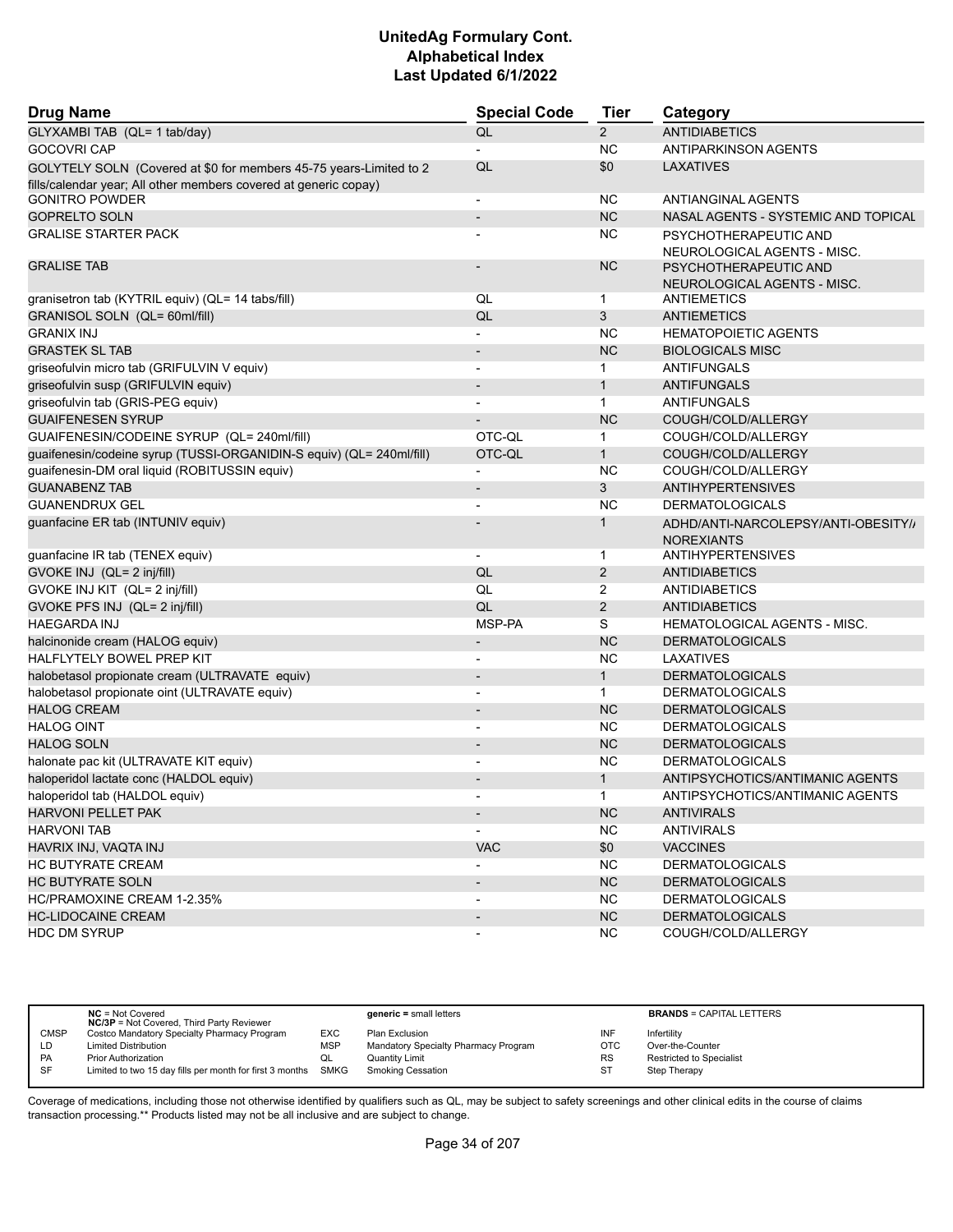| <b>Drug Name</b>                                                                                 | <b>Special Code</b>      | <b>Tier</b>    | Category                                                       |
|--------------------------------------------------------------------------------------------------|--------------------------|----------------|----------------------------------------------------------------|
| <b>HELIDAC PACK</b>                                                                              |                          | <b>NC</b>      | <b>ULCER</b><br>DRUGS/ANTISPASMODICS/ANTICHOLINEF<br><b>CS</b> |
| <b>HEMADY TAB</b>                                                                                |                          | <b>NC</b>      | <b>CORTICOSTEROIDS</b>                                         |
| <b>HEMANGEOL SOLN</b>                                                                            |                          | <b>NC</b>      | <b>BETA BLOCKERS</b>                                           |
| <b>HEMLIBRA INJ</b>                                                                              | CMSP-PA                  | S              | <b>HEMATOLOGICAL AGENTS - MISC.</b>                            |
| <b>HEPLISAV-B INJ</b>                                                                            | <b>VAC</b>               | \$0            | <b>VACCINES</b>                                                |
| <b>HERCEPTIN HYLECTA INJ</b>                                                                     |                          | <b>NC</b>      | ANTINEOPLASTICS AND ADJUNCTIVE<br><b>THERAPIES</b>             |
| <b>HETLIOZ CAP</b>                                                                               |                          | <b>NC</b>      | HYPNOTICS/SEDATIVES/SLEEP DISORDEI<br><b>AGENTS</b>            |
| <b>HETLIOZ SUSP</b>                                                                              | $\blacksquare$           | NС             | <b>HYPNOTICS/SEDATIVES/SLEEP DISORDEF</b><br><b>AGENTS</b>     |
| <b>HEXALEN CAP</b>                                                                               | $\blacksquare$           | $\overline{2}$ | <b>ANTINEOPLASTICS</b>                                         |
| <b>HIXDEFRIMA SOLN</b>                                                                           |                          | <b>NC</b>      | <b>DERMATOLOGICALS</b>                                         |
| <b>HIZENTRA INJ</b>                                                                              | MSP-PA                   | S              | PASSIVE IMMUNIZING AGENTS                                      |
| homatropine ophth soln (ISOPTO HOMATROPINE equiv)                                                |                          | $\mathbf{1}$   | <b>OPHTHALMIC AGENTS</b>                                       |
| HOMATROPINE OPHTH SOLN                                                                           | $\overline{\phantom{a}}$ | 2              | <b>OPHTHALMIC AGENTS</b>                                       |
| <b>HORIZANT TAB</b>                                                                              |                          | <b>NC</b>      |                                                                |
|                                                                                                  |                          |                | PSYCHOTHERAPEUTIC AND<br>NEUROLOGICAL AGENTS - MISC.           |
| <b>HUMALOG INJ</b>                                                                               |                          | <b>NC</b>      | <b>ANTIDIABETICS</b>                                           |
| HUMALOG KWIKPEN INJ                                                                              | $\blacksquare$           | <b>NC</b>      | ANTIDIABETICS                                                  |
| <b>HUMALOG MIX INJ</b>                                                                           |                          | <b>NC</b>      | <b>ANTIDIABETICS</b>                                           |
| HUMALOG MIX KWIKPEN INJ, INSULIN LISPRO PROTAMINE INJ                                            |                          | <b>NC</b>      | <b>ANTIDIABETICS</b>                                           |
| <b>HUMALOG PEN INJ</b>                                                                           |                          | <b>NC</b>      | <b>ANTIDIABETICS</b>                                           |
| <b>HUMATIN CAP</b>                                                                               | $\overline{\phantom{a}}$ | <b>NC</b>      | <b>AMINOGLYCOSIDES</b>                                         |
| HUMATROPE INJ, ZOMACTON INJ                                                                      |                          | <b>NC</b>      | <b>ENDOCRINE AND METABOLIC AGENTS -</b><br>MISC.               |
| HUMIRA INJ 10MG (QL= 2 syringes/28 days)                                                         | CMSP-PA-QL               | S              | ANALGESICS - ANTI-INFLAMMATORY                                 |
| HUMIRA INJ 20MG (QL= 2 syringes/28 days)                                                         | CMSP-PA-QL               | S              | ANALGESICS - ANTI-INFLAMMATORY                                 |
| HUMIRA INJ 40MG (QL= 2 syringes/28 days)                                                         | CMSP-PA-QL               | S              | ANALGESICS - ANTI-INFLAMMATORY                                 |
| HUMIRA INJ 80MG (QL= 2 syringes/28 days)                                                         | CMSP-PA-QL               | S              | ANALGESICS - ANTI-INFLAMMATORY                                 |
| HUMIRA INJ CROHNS/UC/HIDRADENITIS STARTER PACK (QL= 1 pack/fill, 1 CMSP-PA-QL<br>fill/plan year) |                          | S              | ANALGESICS - ANTI-INFLAMMATORY                                 |
| HUMIRA INJ PEDIATRIC CROHNS STARTER PACK (QL= 1 pack/fill, 1 fill/plan CMSP-PA-QL<br>year)       |                          | S              | ANALGESICS - ANTI-INFLAMMATORY                                 |
| HUMIRA INJ PEDIATRIC UC STARTER PACK (QL= 1 pack/fill, 1 fill/plan year)                         | CMSP-PA-QL               | S              | ANALGESICS - ANTI-INFLAMMATORY                                 |
| HUMIRA INJ PSORIASIS/UVEITIS STARTER PACK (QL= 1 pack/fill, 1 fill/plan<br>year)                 | CMSP-PA-QL               | S              | ANALGESICS - ANTI-INFLAMMATORY                                 |
| HUMIRA PEN INJ 40MG (QL= 2 pens/28 days)                                                         | CMSP-PA-QL               | S              | ANALGESICS - ANTI-INFLAMMATORY                                 |
| HUMULIN MIX INJ                                                                                  | <b>OTC</b>               | NC.            | ANTIDIABETICS                                                  |
| HUMULIN MIX PEN INJ                                                                              | <b>OTC</b>               | NC.            | <b>ANTIDIABETICS</b>                                           |
| <b>HUMULIN N INJ</b>                                                                             | <b>OTC</b>               | NC             | <b>ANTIDIABETICS</b>                                           |
| HUMULIN N PEN INJ                                                                                | <b>OTC</b>               | NC.            | ANTIDIABETICS                                                  |
| <b>HUMULIN R INJ</b>                                                                             | <b>OTC</b>               | NC             | <b>ANTIDIABETICS</b>                                           |
| HUMULIN R INJ U-500                                                                              |                          | $\mathbf{2}$   | <b>ANTIDIABETICS</b>                                           |
| HUMULIN R U-500 KWIKPEN INJ                                                                      |                          | $2^{\circ}$    | <b>ANTIDIABETICS</b>                                           |
| <b>HURRISEAL MIS SNAP</b>                                                                        |                          | <b>NC</b>      | MEDICAL DEVICES AND SUPPLIES                                   |
| <b>HYCAMTIN CAP</b>                                                                              | MSP-PA                   | S              | ANTINEOPLASTICS                                                |
| <b>HYCLODEX SOLN</b>                                                                             |                          | NC.            | <b>DERMATOLOGICALS</b>                                         |
| <b>HYCODAN SYRUP</b>                                                                             |                          | $\mathbf{3}$   | COUGH/COLD/ALLERGY                                             |
|                                                                                                  |                          |                |                                                                |

|             | $NC = Not Covered$<br><b>NC/3P</b> = Not Covered, Third Party Reviewer |            | $generic = small letters$            |            | <b>BRANDS = CAPITAL LETTERS</b> |
|-------------|------------------------------------------------------------------------|------------|--------------------------------------|------------|---------------------------------|
| <b>CMSP</b> | Costco Mandatory Specialty Pharmacy Program                            | <b>EXC</b> | Plan Exclusion                       | INF        | Infertility                     |
| LD          | <b>Limited Distribution</b>                                            | <b>MSP</b> | Mandatory Specialty Pharmacy Program | <b>OTC</b> | Over-the-Counter                |
| PA          | Prior Authorization                                                    | QL         | Quantity Limit                       | <b>RS</b>  | <b>Restricted to Specialist</b> |
| <b>SF</b>   | Limited to two 15 day fills per month for first 3 months SMKG          |            | Smoking Cessation                    | ST         | Step Therapy                    |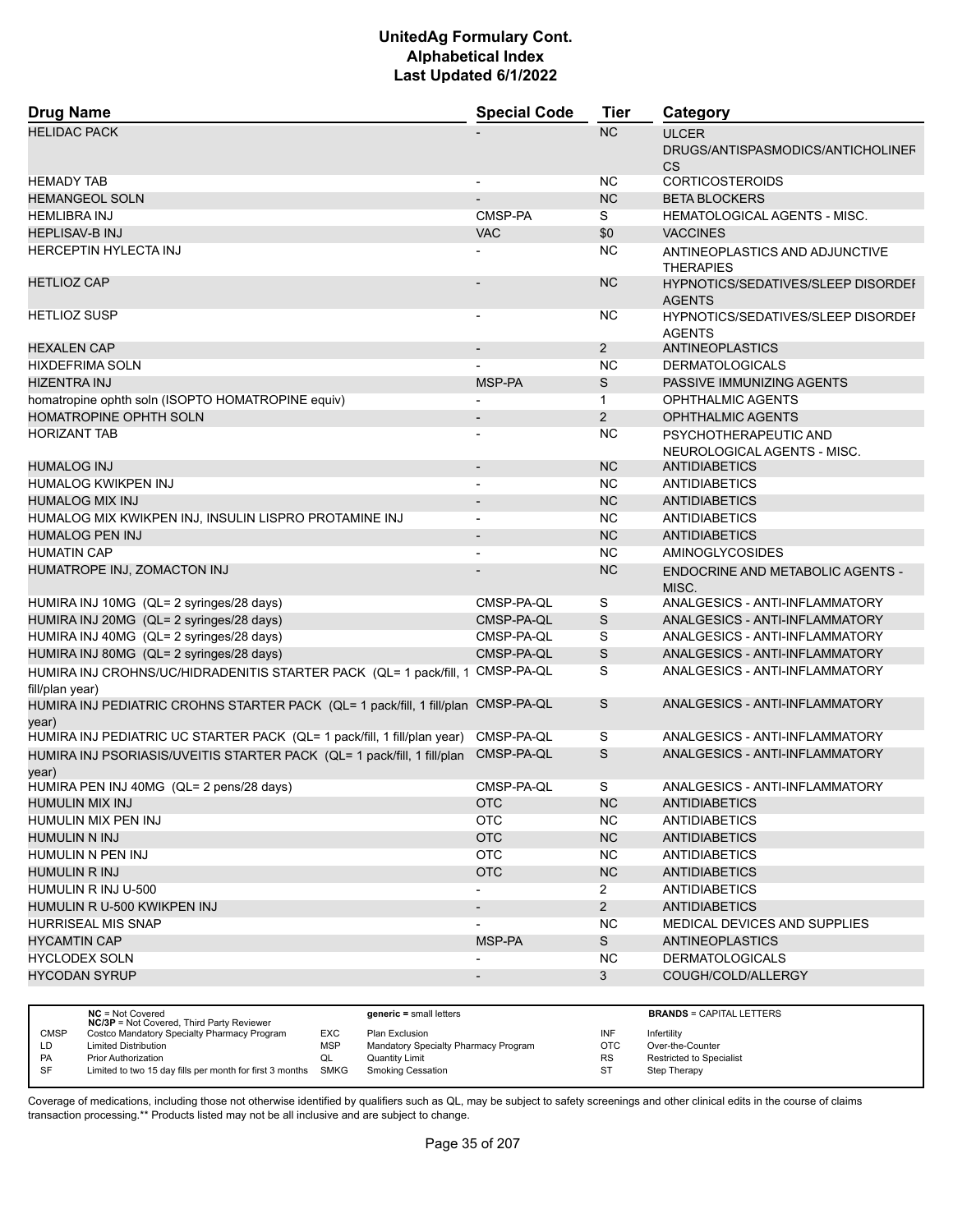| <b>Drug Name</b>                                                          | <b>Special Code</b>      | <b>Tier</b>    | Category                                           |
|---------------------------------------------------------------------------|--------------------------|----------------|----------------------------------------------------|
| <b>HYCOFENIX SOLN</b>                                                     |                          | <b>NC</b>      | COUGH/COLD/ALLERGY                                 |
| hydralazine tab (APRESOLINE equiv)                                        |                          | $\mathbf{1}$   | <b>ANTIHYPERTENSIVES</b>                           |
| hydrochlorothiazide cap (MICROZIDE equiv)                                 |                          | 1              | <b>DIURETICS</b>                                   |
| hydrochlorothiazide tab (HYDRODIURIL equiv)                               | $\overline{\phantom{a}}$ | $\mathbf{1}$   | <b>DIURETICS</b>                                   |
| hydrocodone bitartrate ER cap (ZOHYDRO equiv) (QL= 2 caps/day)            | QL                       | 1              | ANALGESICS - OPIOID                                |
| HYDROCODONE BITARTRATE ER CAP (QL= 2 caps/day)                            | QL                       | $\overline{2}$ | ANALGESICS - OPIOID                                |
| hydrocodone bitartrate er tab (HYSINGLA equiv) (QL= 1 tab/day)            | QL                       | 1              | ANALGESICS - OPIOID                                |
| hydrocodone/acetaminophen cap (LORCET equiv)                              | $\overline{\phantom{0}}$ | $\mathbf{1}$   | ANALGESICS - OPIOID                                |
| hydrocodone/acetaminophen soln (HYCET, LORTAB equiv)                      | $\overline{a}$           | $\mathbf{1}$   | ANALGESICS - OPIOID                                |
| hydrocodone/acetaminophen soln 10-325 mg/15ml (HYCET equiv)               | $\overline{\phantom{a}}$ | $\mathbf{1}$   | ANALGESICS - OPIOID                                |
| hydrocodone/acetaminophen tab (LORTAB equiv)                              |                          | $\mathbf{1}$   | ANALGESICS - OPIOID                                |
| hydrocodone/acetaminophen tab 10mg-300mg (XODOL equiv)                    | $\overline{\phantom{a}}$ | <b>NC</b>      | ANALGESICS - OPIOID                                |
| hydrocodone/acetaminophen tab 5mg-300mg (XODOL equiv)                     |                          | <b>NC</b>      | ANALGESICS - OPIOID                                |
| hydrocodone/acetaminophen tab 7.5mg-300mg (XODOL equiv)                   |                          | <b>NC</b>      | ANALGESICS - OPIOID                                |
| hydrocodone/chlorpheniramine CR susp (TUSSIONEX equiv) (QL= 120ml/fill; 2 | QL                       | 1              | COUGH/COLD/ALLERGY                                 |
| fills/30 days)                                                            |                          |                |                                                    |
| hydrocodone/chlorpheniramine/pseudoephedrine liquid (ZUTRIPRO equiv)      | QL                       | $\mathbf{1}$   | COUGH/COLD/ALLERGY                                 |
| (QL= 120ml/fill, 2 fills/month)                                           |                          |                |                                                    |
| HYDROCODONE/CHLORPHENIRAMINE/PSEUDOEPHEDRINE LIQUID (QL= QL               |                          | 3              | COUGH/COLD/ALLERGY                                 |
| 120ml/fill, 2 fills/month)                                                |                          |                |                                                    |
| hydrocodone/homatropine syrup (HYCODAN equiv)                             |                          | $\mathbf{1}$   | COUGH/COLD/ALLERGY                                 |
| hydrocodone/ibuprofen tab (VICOPROFEN equiv)                              |                          | $\mathbf 1$    | ANALGESICS - OPIOID                                |
| hydrocortisone butyrate cream (LOCOID equiv)                              | $\overline{\phantom{a}}$ | <b>NC</b>      | <b>DERMATOLOGICALS</b>                             |
| hydrocortisone butyrate lipocream (LOCOID equiv)                          | $\overline{\phantom{a}}$ | <b>NC</b>      | <b>DERMATOLOGICALS</b>                             |
| hydrocortisone butyrate oint (LOCOID equiv)                               |                          | <b>NC</b>      | <b>DERMATOLOGICALS</b>                             |
| hydrocortisone butyrate soln (LOCOID equiv)                               | $\blacksquare$           | <b>NC</b>      | <b>DERMATOLOGICALS</b>                             |
| hydrocortisone cream (PROCTOCORT equiv)                                   |                          | $\mathbf{1}$   | <b>DERMATOLOGICALS</b>                             |
| hydrocortisone enema (CORTENEMA equiv)                                    |                          | $\mathbf{1}$   | ANORECTAL AGENTS                                   |
| hydrocortisone lotion (HYTONE equiv)                                      |                          | $\mathbf{1}$   | <b>DERMATOLOGICALS</b>                             |
| hydrocortisone lotion (LOCOID equiv)                                      | $\overline{\phantom{a}}$ | <b>NC</b>      | <b>DERMATOLOGICALS</b>                             |
| hydrocortisone lotion 2% (ALA SCALP equiv)                                |                          | <b>NC</b>      | <b>DERMATOLOGICALS</b>                             |
| hydrocortisone oint                                                       | $\overline{a}$           | 1              | <b>DERMATOLOGICALS</b>                             |
| hydrocortisone pramoxine cream (PRAMOSONE equiv)                          |                          | $\mathbf{1}$   | <b>DERMATOLOGICALS</b>                             |
| hydrocortisone supp (ANUSOL HC equiv)                                     |                          | $\mathbf{1}$   | ANORECTAL AGENTS                                   |
| hydrocortisone tab (CORTEF equiv)                                         | $\overline{\phantom{a}}$ | $\mathbf{1}$   | <b>CORTICOSTEROIDS</b>                             |
| hydrocortisone valerate cream (WESTCORT equiv)                            | $\overline{\phantom{a}}$ | <b>NC</b>      | <b>DERMATOLOGICALS</b>                             |
| hydrocortisone valerate oint (WESTCORT equiv)                             |                          | <b>NC</b>      | <b>DERMATOLOGICALS</b>                             |
| HYDROCORTISONE/PRAMOXINE SUPP                                             |                          | <b>NC</b>      | ANORECTAL AND RELATED PRODUCTS                     |
| hydromorphone ER tab (EXALGO TAB equiv)                                   |                          | <b>NC</b>      | <b>ANALGESICS - OPIOID</b>                         |
| HYDROMORPHONE SUPP                                                        |                          | <b>NC</b>      | ANALGESICS - OPIOID                                |
| hydromorphone tab (DILAUDID equiv)                                        |                          | $\mathbf{1}$   | <b>ANALGESICS - OPIOID</b>                         |
| hydroquinone cream (LUSTRA equiv)                                         |                          | EXC            | <b>DERMATOLOGICALS</b>                             |
| hydroxychloroquine tab (PLAQUENIL equiv)                                  |                          | 1              | ANTIMALARIALS                                      |
| HYDROXYCHLOROQUINE TAB                                                    |                          | <b>NC</b>      | ANTIMALARIALS                                      |
| HYDROXYCHLOROQUINE TAB 100MG (QL= 1 tab/day)                              | QL                       | $2^{\circ}$    | ANTIMALARIALS                                      |
| HYDROXYPROGESTERONE CAPROATE INJ                                          |                          | <b>NC</b>      | ANTINEOPLASTICS AND ADJUNCTIVE<br><b>THERAPIES</b> |
| hydroxyurea cap (HYDREA equiv)                                            | $\overline{\phantom{a}}$ | $\mathbf{1}$   | <b>ANTINEOPLASTICS</b>                             |
| hydroxyzine pamoate cap (VISTARIL equiv)                                  |                          | 1              | <b>ANTIANXIETY AGENTS</b>                          |
| hydroxyzine syrup (ATARAX equiv)                                          | $\overline{\phantom{a}}$ | $\mathbf{1}$   | ANTIANXIETY AGENTS                                 |
|                                                                           |                          |                |                                                    |

|             | $NC = Not Covered$<br><b>NC/3P</b> = Not Covered, Third Party Reviewer |            | $generic = small letters$            |           | <b>BRANDS = CAPITAL LETTERS</b> |
|-------------|------------------------------------------------------------------------|------------|--------------------------------------|-----------|---------------------------------|
| <b>CMSP</b> | Costco Mandatory Specialty Pharmacy Program                            | EXC        | Plan Exclusion                       | INF       | Infertility                     |
| LD          | <b>Limited Distribution</b>                                            | <b>MSP</b> | Mandatory Specialty Pharmacy Program | OTC       | Over-the-Counter                |
| PA          | <b>Prior Authorization</b>                                             | QL         | <b>Quantity Limit</b>                | <b>RS</b> | Restricted to Specialist        |
| SF          | Limited to two 15 day fills per month for first 3 months SMKG          |            | <b>Smoking Cessation</b>             | ST        | Step Therapy                    |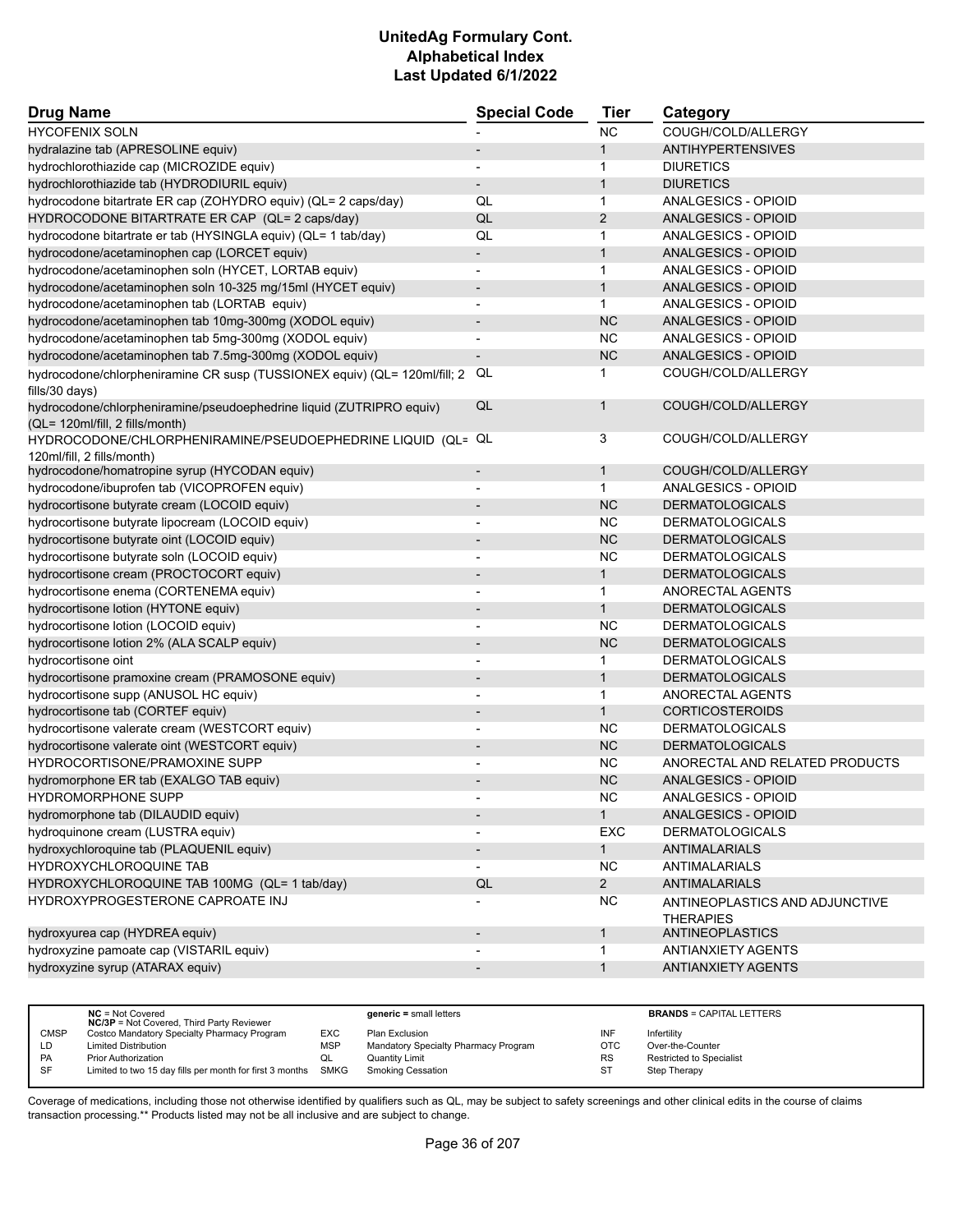| <b>Drug Name</b>                                                                        | <b>Special Code</b>      | <b>Tier</b>    | Category                                                       |  |
|-----------------------------------------------------------------------------------------|--------------------------|----------------|----------------------------------------------------------------|--|
| hydroxyzine tab (ATARAX equiv)                                                          |                          | 1              | <b>ANTIANXIETY AGENTS</b>                                      |  |
| <b>HYLAMEND GEL FIRST AID</b>                                                           |                          | <b>NC</b>      | ANTISEPTICS & DISINFECTANTS                                    |  |
| <b>HYLINATE LOTION</b>                                                                  |                          | <b>NC</b>      | <b>DERMATOLOGICALS</b>                                         |  |
| <b>HYOPHEN TAB</b>                                                                      |                          | <b>NC</b>      | ANTI-INFECTIVE AGENTS - MISC.                                  |  |
| hyoscyamine inj (LEVSIN equiv)                                                          |                          | <b>NC</b>      | <b>ULCER</b><br>DRUGS/ANTISPASMODICS/ANTICHOLINEF<br><b>CS</b> |  |
| hyoscyamine sulfate CR tab (LEVBID equiv)                                               |                          | $\mathbf{1}$   | <b>ULCER DRUGS</b>                                             |  |
| hyoscyamine sulfate elixir (LEVSIN equiv)                                               | $\overline{\phantom{a}}$ | $\mathbf{1}$   | <b>ULCER DRUGS</b>                                             |  |
| hyoscyamine sulfate ODT (ANASPAZ equiv)                                                 | $\overline{\phantom{a}}$ | $\mathbf{1}$   | <b>ULCER DRUGS</b>                                             |  |
| hyoscyamine sulfate SL tab (LEVSIN equiv)                                               |                          | $\mathbf{1}$   | <b>ULCER DRUGS</b>                                             |  |
| hyoscyamine sulfate soln (LEVSIN equiv)                                                 | $\overline{a}$           | $\mathbf{1}$   | <b>ULCER DRUGS</b>                                             |  |
| hyoscyamine sulfate SR cap (LEVSINEX equiv)                                             | $\blacksquare$           | $\mathbf{1}$   | <b>ULCER DRUGS</b>                                             |  |
| hyoscyamine tab (LEVSIN equiv)                                                          |                          | $\mathbf{1}$   | <b>ULCER DRUGS</b>                                             |  |
| <b>HYQVIA INJ</b>                                                                       | MSP-PA                   | S              | PASSIVE IMMUNIZING AGENTS                                      |  |
| ibandronate tab 150mg (BONIVA equiv) (QL= 1 tab/30 days)                                | QL                       | $\mathbf{1}$   | ENDOCRINE AND METABOLIC AGENTS -<br>MISC.                      |  |
| IBRANCE CAP (QL= 21 caps/28 days)                                                       | MSP-PA-QL                | S              | ANTINEOPLASTICS AND ADJUNCTIVE<br><b>THERAPIES</b>             |  |
| IBRANCE TAB (QL= 21 caps/28 days)                                                       | MSP-PA-QL                | S              | ANTINEOPLASTICS AND ADJUNCTIVE<br><b>THERAPIES</b>             |  |
| <b>IBSRELA TAB</b>                                                                      | $\overline{\phantom{a}}$ | <b>NC</b>      | <b>GASTROINTESTINAL AGENTS - MISC.</b>                         |  |
| IBU 600-EZS KIT                                                                         |                          | <b>NC</b>      | ANALGESICS - ANTI-INFLAMMATORY                                 |  |
| ibuprofen susp (Rx ONLY) (ADVIL, MOTRIN equiv)                                          | $\overline{\phantom{a}}$ | $\mathbf{1}$   | ANALGESICS - ANTI-INFLAMMATORY                                 |  |
| ibuprofen tab                                                                           |                          | $\mathbf{1}$   | ANALGESICS - ANTI-INFLAMMATORY                                 |  |
| ibuprofen tab ((RX only))                                                               |                          | $\mathbf{1}$   | ANALGESICS - ANTI-INFLAMMATORY                                 |  |
| ibuprofen-famotidine tab (DUEXIS equiv)                                                 |                          | <b>NC</b>      | ANALGESICS - ANTI-INFLAMMATORY                                 |  |
| icatibant inj (FIRAZYR equiv)                                                           | CMSP-PA                  | S              | <b>HEMATOLOGICAL AGENTS - MISC.</b>                            |  |
| ICLUSIG TAB (QL= 1 tab/day; Only available through AcariaHealth<br>800-511-5144)        | LD-PA-QL-SF              | 2              | ANTINEOPLASTICS AND ADJUNCTIVE<br><b>THERAPIES</b>             |  |
| icosapent ethyl cap 1gm (VASCEPA equiv)                                                 | PA                       | $\mathbf{1}$   | ANTIHYPERLIPIDEMICS                                            |  |
| IDHIFA TAB (QL= 1 tab/day)                                                              | MSP-PA-QL                | S              | ANTINEOPLASTICS AND ADJUNCTIVE<br><b>THERAPIES</b>             |  |
| <b>ILEVRO OPHTH SUSP</b>                                                                |                          | 2              | <b>OPHTHALMIC AGENTS</b>                                       |  |
| imatinib tab (GLEEVEC equiv)                                                            | <b>CMSP</b>              | $\mathbf{1}$   | ANTINEOPLASTICS AND ADJUNCTIVE<br><b>THERAPIES</b>             |  |
| IMBRUVICA CAP 140MG (QL= 3 caps/day)                                                    | MSP-PA-QL                | S              | ANTINEOPLASTICS AND ADJUNCTIVE<br><b>THERAPIES</b>             |  |
| IMBRUVICA CAP 70MG (QL= 1 cap/day)                                                      | MSP-PA-QL                | S              | ANTINEOPLASTICS AND ADJUNCTIVE<br><b>THERAPIES</b>             |  |
| <b>IMBRUVICA TAB 140MG</b>                                                              |                          | <b>NC</b>      | ANTINEOPLASTICS AND ADJUNCTIVE<br><b>THERAPIES</b>             |  |
| <b>IMBRUVICA TAB 280MG</b>                                                              |                          | $NC$           | ANTINEOPLASTICS AND ADJUNCTIVE<br><b>THERAPIES</b>             |  |
| IMBRUVICA TAB 420MG, 560MG (QL= 1 tab/day)                                              | MSP-PA-QL                | S              | ANTINEOPLASTICS AND ADJUNCTIVE<br><b>THERAPIES</b>             |  |
| IMCIVREE INJ (QL= 1 inj/day: Only available through PantherRx Pharmacy<br>855-726-8479) | LD-PA-QL                 | $\overline{2}$ | ADHD/ANTI-NARCOLEPSY/ANTI-OBESITY//<br><b>NOREXIANTS</b>       |  |
| imipramine pamoate cap (TOFRANIL PM equiv)                                              | $\overline{\phantom{a}}$ | 1              | <b>ANTIDEPRESSANTS</b>                                         |  |
| imipramine tab (TOFRANIL equiv)                                                         | $\overline{\phantom{a}}$ | $\mathbf{1}$   | <b>ANTIDEPRESSANTS</b>                                         |  |
| imiquimod cream (ALDARA equiv)                                                          | $\overline{\phantom{a}}$ | $\mathbf 1$    | <b>DERMATOLOGICALS</b>                                         |  |

|             | $NC = Not Covered$<br><b>NC/3P</b> = Not Covered, Third Party Reviewer |            | $generic = small letters$            |           | <b>BRANDS = CAPITAL LETTERS</b> |
|-------------|------------------------------------------------------------------------|------------|--------------------------------------|-----------|---------------------------------|
| <b>CMSP</b> | Costco Mandatory Specialty Pharmacy Program                            | EXC.       | Plan Exclusion                       | INF       | Infertility                     |
| LD          | <b>Limited Distribution</b>                                            | <b>MSP</b> | Mandatory Specialty Pharmacy Program | OTC       | Over-the-Counter                |
| PA          | <b>Prior Authorization</b>                                             | QL         | <b>Quantity Limit</b>                | <b>RS</b> | <b>Restricted to Specialist</b> |
| SF          | Limited to two 15 day fills per month for first 3 months SMKG          |            | Smoking Cessation                    |           | Step Therapy                    |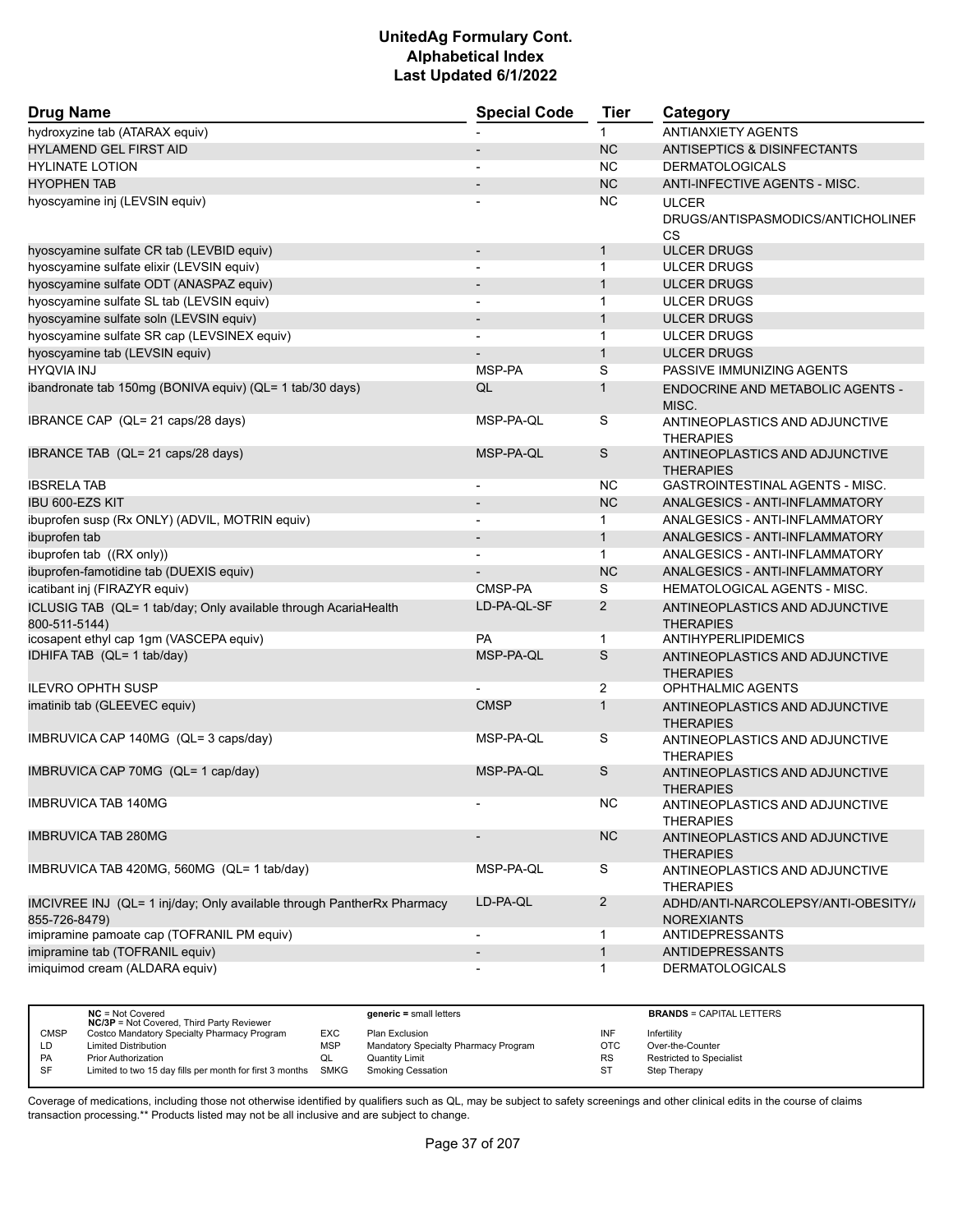| <b>Drug Name</b>                                                                  | <b>Special Code</b>      | <b>Tier</b>    | Category                                             |
|-----------------------------------------------------------------------------------|--------------------------|----------------|------------------------------------------------------|
| <b>IMIQUIMOD CREAM 3.75%</b>                                                      |                          | <b>NC</b>      | <b>DERMATOLOGICALS</b>                               |
| imiquimod cream 3.75% (IMIQUIMOD equiv)                                           |                          | <b>NC</b>      | <b>DERMATOLOGICALS</b>                               |
| IMITREX INJ (QL= 4 inj/fill, 2 fills/30 days)                                     | QL                       | 3              | <b>MIGRAINE PRODUCTS</b>                             |
| <b>IMPAVIDO CAP</b>                                                               |                          | <b>NC</b>      | ANTI-INFECTIVE AGENTS - MISC.                        |
| <b>IMPEKLO LOTION</b>                                                             |                          | NC             | <b>DERMATOLOGICALS</b>                               |
| <b>IMPOYZ CREAM</b>                                                               |                          | <b>NC</b>      | <b>DERMATOLOGICALS</b>                               |
| <b>IMVEXXY SUPP</b>                                                               |                          | <b>NC</b>      | <b>VAGINAL PRODUCTS</b>                              |
| INBRIJA INH POWDER (QL= 10 caps/day)                                              | PA-QL                    | 3              | ANTIPARKINSON AND RELATED THERAPY<br><b>AGENTS</b>   |
| <b>INCRELEX INJ</b>                                                               | <b>MSP</b>               | S              | ENDOCRINE AND METABOLIC AGENTS -<br>MISC.            |
| <b>INCRUSE ELLIPTA INHALER</b>                                                    |                          | $\overline{2}$ | ANTIASTHMATIC AND BRONCHODILATOR<br><b>AGENTS</b>    |
| indapamide tab (LOZOL equiv)                                                      | $\overline{\phantom{a}}$ | $\mathbf{1}$   | <b>DIURETICS</b>                                     |
| INDERAL XL CAP, INNOPRAN XL CAP                                                   |                          | <b>NC</b>      | <b>BETA BLOCKERS</b>                                 |
| <b>INDOCIN SUPP</b>                                                               |                          | <b>NC</b>      | ANALGESICS - ANTI-INFLAMMATORY                       |
| <b>INDOCIN SUSP</b>                                                               | $\overline{\phantom{a}}$ | <b>NC</b>      | ANALGESICS - ANTI-INFLAMMATORY                       |
| indomethacin cap (INDOCIN equiv)                                                  |                          | $\mathbf{1}$   | ANALGESICS - ANTI-INFLAMMATORY                       |
| INDOMETHACIN CAP, TIVORBEX CAP                                                    | $\blacksquare$           | <b>NC</b>      | ANALGESICS - ANTI-INFLAMMATORY                       |
| indomethacin CR cap (INDOCIN SR equiv)                                            |                          | $\mathbf{1}$   | ANALGESICS - ANTI-INFLAMMATORY                       |
| <b>INFLATHERM PAK</b>                                                             |                          | <b>NC</b>      | ANALGESICS - ANTI-INFLAMMATORY                       |
| <b>INGREZZA CAP</b>                                                               |                          | <b>NC</b>      | PSYCHOTHERAPEUTIC AND<br>NEUROLOGICAL AGENTS - MISC. |
| INGREZZA PACK 40-80MG                                                             |                          | NC.            | PSYCHOTHERAPEUTIC AND<br>NEUROLOGICAL AGENTS - MISC. |
| INLYTA TAB (QL= 8 tabs/day)                                                       | MSP-PA-QL-SF             | S              | ANTINEOPLASTICS AND ADJUNCTIVE<br><b>THERAPIES</b>   |
| <b>INPEN INSULIN INJECTION DEVICE</b>                                             |                          | NC.            | MEDICAL DEVICES AND SUPPLIES                         |
| INQOVI TAB (QL= 5 tabs/28 days; Only available through Walgreens<br>888-347-3416) | LD-PA-QL                 | $\overline{2}$ | ANTINEOPLASTICS AND ADJUNCTIVE<br><b>THERAPIES</b>   |
| <b>INREBIC CAP</b>                                                                |                          | NC.            | ANTINEOPLASTICS AND ADJUNCTIVE<br><b>THERAPIES</b>   |
| INSULIN ASPART FLEXPEN INJ (NOVOLOG equiv)                                        |                          | $\overline{2}$ | <b>ANTIDIABETICS</b>                                 |
| INSULIN ASPART INJ (NOVOLOG equiv)                                                |                          | $\overline{2}$ | <b>ANTIDIABETICS</b>                                 |
| INSULIN ASPART MIX FLEXPEN INJ (NOVOLOG equiv)                                    | $\overline{\phantom{a}}$ | $\overline{2}$ | <b>ANTIDIABETICS</b>                                 |
| INSULIN ASPART MIX INJ (NOVOLOG equiv)                                            | $\overline{a}$           | 2              | <b>ANTIDIABETICS</b>                                 |
| INSULIN ASPART PENFILL INJ (NOVOLOG equiv)                                        |                          | $\overline{2}$ | <b>ANTIDIABETICS</b>                                 |
| <b>INSULIN GLARGINE-YFGN</b>                                                      | $\overline{\phantom{a}}$ | $\overline{2}$ | <b>ANTIDIABETICS</b>                                 |
| <b>INSULIN GLARGINE-YFGN PEN</b>                                                  |                          | $\overline{2}$ | <b>ANTIDIABETICS</b>                                 |
| <b>INSULIN SYRINGE</b>                                                            | <b>OTC</b>               | <b>NC</b>      | MEDICAL DEVICES AND SUPPLIES                         |
| <b>INTELENCE TAB</b>                                                              | <b>CMSP</b>              | S              | <b>ANTIVIRALS</b>                                    |
| INTENSE COUGH LIQUID                                                              |                          | NC.            | COUGH/COLD/ALLERGY                                   |
| <b>INTERMEZZO SL TAB</b>                                                          |                          | <b>NC</b>      | HYPNOTICS/SEDATIVES/SLEEP DISORDEF<br><b>AGENTS</b>  |
| <b>INTRAROSA SUPP</b>                                                             |                          | <b>NC</b>      | <b>VAGINAL PRODUCTS</b>                              |
| <b>INTRON-A INJ</b>                                                               | <b>CMSP</b>              | S.             | ANTINEOPLASTICS                                      |
| <b>INVELTYS OPHTH SUSP</b>                                                        |                          | NC.            | <b>OPHTHALMIC AGENTS</b>                             |
| <b>INVIRASE CAP</b>                                                               | <b>CMSP</b>              | S              | <b>ANTIVIRALS</b>                                    |
| <b>INVIRASE TAB</b>                                                               | <b>CMSP</b>              | S              | <b>ANTIVIRALS</b>                                    |
| <b>INVOKAMET TAB</b>                                                              | $\overline{\phantom{a}}$ | <b>NC</b>      | <b>ANTIDIABETICS</b>                                 |

|             | $NC = Not Covered$<br><b>NC/3P</b> = Not Covered, Third Party Reviewer |            | $generic = small letters$            |            | <b>BRANDS = CAPITAL LETTERS</b> |
|-------------|------------------------------------------------------------------------|------------|--------------------------------------|------------|---------------------------------|
| <b>CMSP</b> | Costco Mandatory Specialty Pharmacy Program                            | EXC        | Plan Exclusion                       | INF        | Infertility                     |
| LD          | <b>Limited Distribution</b>                                            | <b>MSP</b> | Mandatory Specialty Pharmacy Program | <b>OTC</b> | Over-the-Counter                |
| <b>PA</b>   | <b>Prior Authorization</b>                                             | QL         | <b>Quantity Limit</b>                | <b>RS</b>  | <b>Restricted to Specialist</b> |
| SF          | Limited to two 15 day fills per month for first 3 months SMKG          |            | <b>Smoking Cessation</b>             | ST         | Step Therapy                    |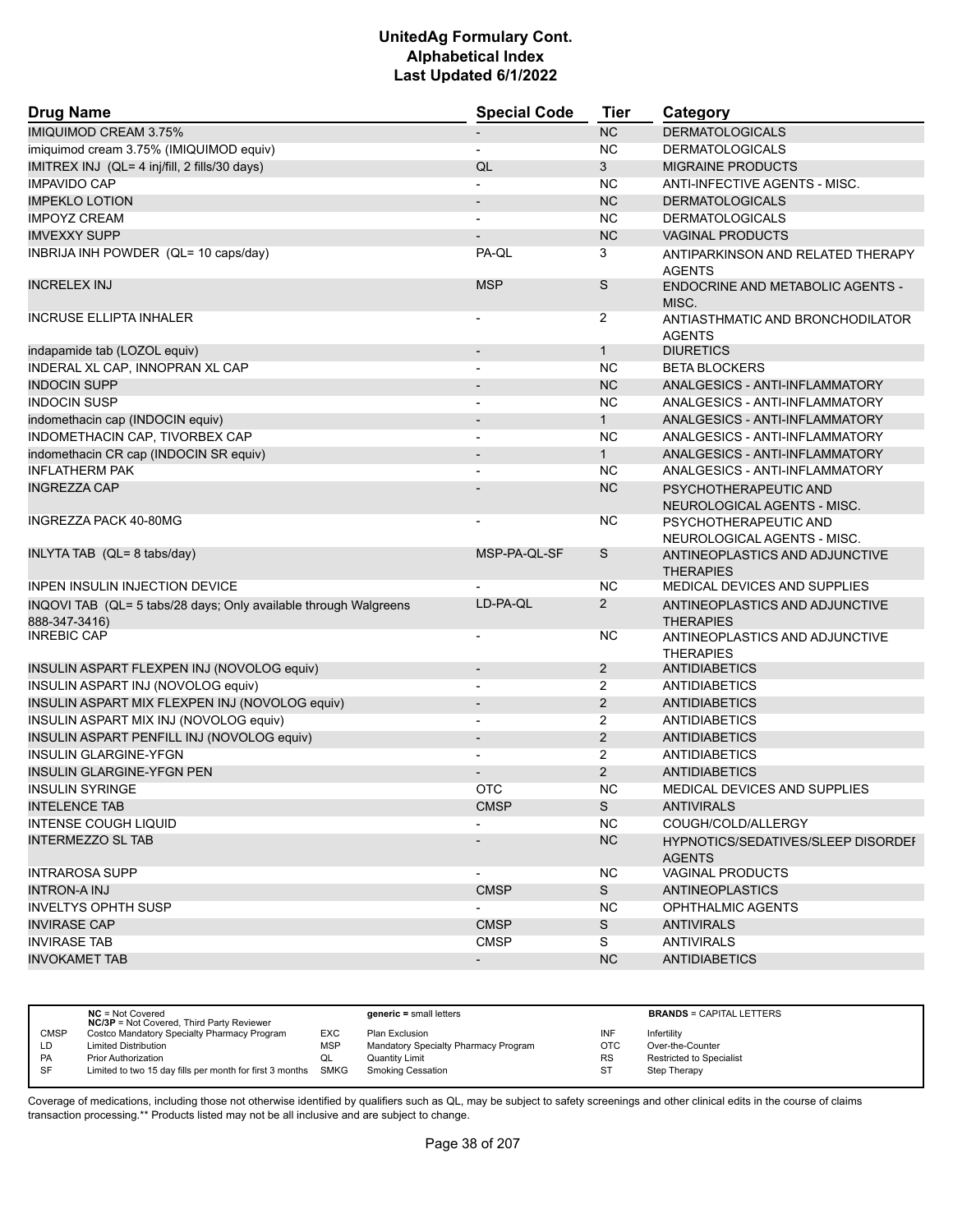| <b>Drug Name</b>                                                                                            | <b>Special Code</b>      | <b>Tier</b>    | Category                                           |
|-------------------------------------------------------------------------------------------------------------|--------------------------|----------------|----------------------------------------------------|
| <b>INVOKAMET XR TAB</b>                                                                                     |                          | <b>NC</b>      | <b>ANTIDIABETICS</b>                               |
| <b>INVOKANA TAB</b>                                                                                         |                          | <b>NC</b>      | <b>ANTIDIABETICS</b>                               |
| <b>IODOFLEX PAD</b>                                                                                         |                          | <b>NC</b>      | <b>ANTISEPTICS &amp; DISINFECTANTS</b>             |
| iodoquinol/hydrocortisone cream 1% (VYTONE equiv)                                                           | $\overline{\phantom{a}}$ | $\mathbf{1}$   | <b>DERMATOLOGICALS</b>                             |
| iodoquinol/hydrocortisone cream 1.9-1% (VYTONE equiv)                                                       |                          | <b>NC</b>      | <b>DERMATOLOGICALS</b>                             |
| iodoquinol/hydrocortisone/aloe polysaccharide gel (ALCORTIN A equiv)                                        | $\overline{\phantom{a}}$ | <b>NC</b>      | <b>DERMATOLOGICALS</b>                             |
| <b>IOPIDINE OPHTH SOLN 1%</b>                                                                               | $\blacksquare$           | $\overline{2}$ | OPHTHALMIC AGENTS                                  |
| ipratropium nasal spray (ATROVENT equiv)                                                                    | $\overline{\phantom{0}}$ | $\mathbf{1}$   | NASAL AGENTS - SYSTEMIC AND TOPICAL                |
| ipratropium neb soln (ATROVENT equiv)                                                                       |                          | 1              | ANTIASTHMATIC AND BRONCHODILATOR<br><b>AGENTS</b>  |
| irbesartan tab (AVAPRO equiv)                                                                               |                          | $\mathbf{1}$   | <b>ANTIHYPERTENSIVES</b>                           |
| irbesartan/hydrochlorothiazide tab (AVALIDE equiv)                                                          |                          | $\mathbf{1}$   | <b>ANTIHYPERTENSIVES</b>                           |
| <b>IRESSATAB</b>                                                                                            | MSP-PA                   | S              | ANTINEOPLASTICS AND ADJUNCTIVE<br><b>THERAPIES</b> |
| IRON SUSP (Covered for members 1 year or younger)                                                           | <b>OTC</b>               | \$0            | <b>HEMATOPOIETIC AGENTS</b>                        |
| <b>ISENTRESS (HD) TAB</b>                                                                                   | <b>CMSP</b>              | S              | <b>ANTIVIRALS</b>                                  |
| <b>ISENTRESS CHEW TAB</b>                                                                                   | <b>CMSP</b>              | S              | <b>ANTIVIRALS</b>                                  |
| <b>ISENTRESS POWDER PACK</b>                                                                                | <b>CMSP</b>              | S              | <b>ANTIVIRALS</b>                                  |
| isibloom tab, enskyce tab, apri tab (DESOGEN equiv)                                                         |                          | \$0            | <b>CONTRACEPTIVES</b>                              |
| isometheptene/caffeine/acetaminophen tab (PRODRIN equiv)                                                    |                          | $\mathbf{1}$   | <b>MIGRAINE PRODUCTS</b>                           |
| ISOMETHEPTENE/CAFFEINE/ACETAMINOPHEN TAB                                                                    | $\blacksquare$           | 2              | <b>MIGRAINE PRODUCTS</b>                           |
| <b>ISONIAZID SYRUP</b>                                                                                      | $\overline{\phantom{a}}$ | 3              | ANTIMYCOBACTERIAL AGENTS                           |
| isoniazid tab                                                                                               |                          | 1              | ANTIMYCOBACTERIAL AGENTS                           |
|                                                                                                             |                          | 2              | <b>OPHTHALMIC AGENTS</b>                           |
| <b>ISOPTO CARBACHOL OPHTH SOLN</b><br>ISOPTO HYOSCINE OPHTH SOLN                                            | $\overline{\phantom{a}}$ | 2              | OPHTHALMIC AGENTS                                  |
|                                                                                                             |                          | $\mathbf{1}$   | <b>ANTIANGINAL AGENTS</b>                          |
| isosorbide dinitrate ER tab (ISOCHRON equiv)                                                                |                          |                |                                                    |
| isosorbide dinitrate SL tab                                                                                 | $\blacksquare$           | $\mathbf{1}$   | ANTIANGINAL AGENTS                                 |
| isosorbide dinitrate tab (ISORDIL equiv)                                                                    | $\overline{\phantom{0}}$ | $\mathbf{1}$   | <b>ANTIANGINAL AGENTS</b>                          |
| isosorbide dinitrate tab 40mg (ISORDIL equiv)                                                               |                          | <b>NC</b>      | <b>ANTIANGINAL AGENTS</b>                          |
| isosorbide dinitrate/hydralazine hcl tab (BIDIL equiv)                                                      | $\overline{\phantom{a}}$ | <b>NC</b>      | CARDIOVASCULAR AGENTS - MISC.                      |
| isosorbide mononitrate ER tab (IMDUR equiv)                                                                 | $\overline{\phantom{a}}$ | 1              | <b>ANTIANGINAL AGENTS</b>                          |
| isosorbide mononitrate tab (MONOKET equiv)                                                                  |                          | $\mathbf{1}$   | <b>ANTIANGINAL AGENTS</b>                          |
| isotretinoin cap 25mg (ABSORICA equiv)                                                                      | $\overline{\phantom{a}}$ | NC             | <b>DERMATOLOGICALS</b>                             |
| isotretinoin cap 35mg (ABSORICA equiv)                                                                      |                          | <b>NC</b>      | <b>DERMATOLOGICALS</b>                             |
| <b>ISOXSUPRINE TAB</b>                                                                                      |                          | 1              | CARDIOVASCULAR AGENTS - MISC.                      |
| isradipine cap (DYNACIRC equiv)                                                                             | $\overline{\phantom{a}}$ | $\mathbf{1}$   | CALCIUM CHANNEL BLOCKERS                           |
| <b>ISTALOL OPHTH SOLN</b>                                                                                   |                          | 2              | OPHTHALMIC AGENTS                                  |
| ISTURISA TAB 10MG (QL= 6 tabs/day; Only available through Anovo<br>Specialty Pharmacy 844-288-5007)         | LD-PA-QL                 | 3              | ENDOCRINE AND METABOLIC AGENTS -<br>MISC.          |
| ISTURISA TAB 1MG (QL= 8 tabs/day; Only available through Anovo Specialty LD-PA-QL<br>Pharmacy 844-288-5007) |                          | 3              | ENDOCRINE AND METABOLIC AGENTS -<br>MISC.          |
| ISTURISA TAB 5MG (QL= 2 tabs/day; Only available through Anovo Specialty<br>Pharmacy 844-288-5007)          | LD-PA-QL                 | 3              | ENDOCRINE AND METABOLIC AGENTS -<br>MISC.          |
| itraconazole cap (SPORANOX equiv)                                                                           | $\blacksquare$           | $\mathbf{1}$   | <b>ANTIFUNGALS</b>                                 |
| itraconazole soln (SPORANOX equiv)                                                                          | PA                       | $\mathbf{1}$   | <b>ANTIFUNGALS</b>                                 |
| <b>IVERMECTIN CREAM</b>                                                                                     |                          | <b>NC</b>      | <b>DERMATOLOGICALS</b>                             |
| ivermectin cream (SOOLANTRA equiv)                                                                          |                          | <b>NC</b>      | <b>DERMATOLOGICALS</b>                             |
| IVERMECTIN LOTION (QL= 1 tube/fill)                                                                         | PA-QL                    | 3              | <b>DERMATOLOGICALS</b>                             |
| ivermectin tab (STROMECTOL equiv)                                                                           | PA                       | 1              | <b>ANTHELMINTICS</b>                               |
| <b>JADENU SPRINKLE</b>                                                                                      |                          | <b>NC</b>      | ANTIDOTES AND SPECIFIC ANTAGONISTS                 |

|             | $NC = Not Covered$<br><b>NC/3P</b> = Not Covered, Third Party Reviewer |            | $generic = small letters$            |            | <b>BRANDS = CAPITAL LETTERS</b> |
|-------------|------------------------------------------------------------------------|------------|--------------------------------------|------------|---------------------------------|
| <b>CMSP</b> | Costco Mandatory Specialty Pharmacy Program                            | EXC        | Plan Exclusion                       | INF        | Infertility                     |
| LD          | <b>Limited Distribution</b>                                            | <b>MSP</b> | Mandatory Specialty Pharmacy Program | <b>OTC</b> | Over-the-Counter                |
| <b>PA</b>   | <b>Prior Authorization</b>                                             | QL         | <b>Quantity Limit</b>                | <b>RS</b>  | <b>Restricted to Specialist</b> |
| <b>SF</b>   | Limited to two 15 day fills per month for first 3 months SMKG          |            | Smoking Cessation                    | ST         | Step Therapy                    |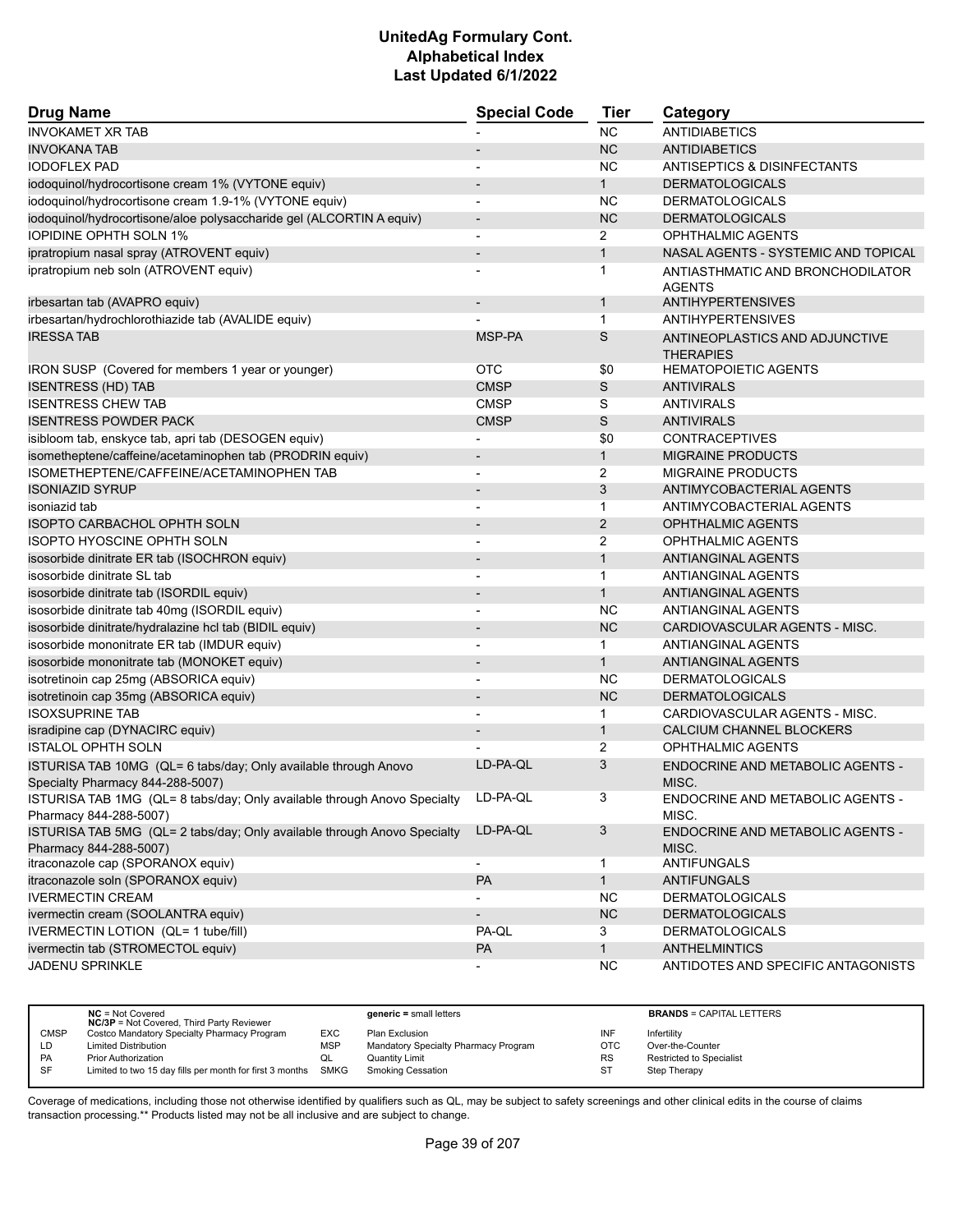| <b>Drug Name</b>                                                                                                  | <b>Special Code</b>          | <b>Tier</b>    | Category                                                 |
|-------------------------------------------------------------------------------------------------------------------|------------------------------|----------------|----------------------------------------------------------|
| JAKAFI TAB (QL= 2 tabs/day)                                                                                       | MSP-PA-OL-SF                 | S              | ANTINEOPLASTICS AND ADJUNCTIVE<br><b>THERAPIES</b>       |
| JANUMET TAB (QL= 2 tabs/day)                                                                                      | QL                           | 2              | <b>ANTIDIABETICS</b>                                     |
| JANUMET XR TAB (QL= 2 tabs/day)                                                                                   | QL                           | $\overline{2}$ | <b>ANTIDIABETICS</b>                                     |
| JANUVIA TAB (QL= 1 tab/day)                                                                                       | $QL-¢$                       | $\overline{2}$ | <b>ANTIDIABETICS</b>                                     |
| JARDIANCE TAB (QL= 1 tab/day)                                                                                     | QL                           | $\overline{2}$ | <b>ANTIDIABETICS</b>                                     |
| JATENZO CAP, TLANDO CAP                                                                                           |                              | <b>NC</b>      | ANDROGENS-ANABOLIC                                       |
| <b>JENLIVA CAP</b>                                                                                                | $\overline{\phantom{a}}$     | <b>NC</b>      | <b>MULTIVITAMINS</b>                                     |
| JENTADUETO TAB (QL= 2 tabs/day)                                                                                   | QL                           | 2              | <b>ANTIDIABETICS</b>                                     |
| JENTADUETO XR TAB (QL= 2 tabs/day)                                                                                | QL                           | $\overline{2}$ | <b>ANTIDIABETICS</b>                                     |
| jinteli tab (FEMHRT equiv)                                                                                        |                              | $\mathbf{1}$   | <b>ESTROGENS</b>                                         |
| <b>JUBLIA SOLN</b>                                                                                                |                              | <b>NC</b>      | <b>DERMATOLOGICALS</b>                                   |
| JULUCA TAB                                                                                                        | <b>CMSP</b>                  | S              | <b>ANTIVIRALS</b>                                        |
| junel FE tab (LOESTRIN FE equiv)                                                                                  |                              | \$0            | <b>CONTRACEPTIVES</b>                                    |
| junel tab (LOESTRIN equiv)                                                                                        |                              | \$0            | <b>CONTRACEPTIVES</b>                                    |
| <b>JUXTAPID CAP</b>                                                                                               |                              | <b>NC</b>      | <b>ANTIHYPERLIPIDEMICS</b>                               |
| JYNARQUE PAK (QL= 2 tabs/day)                                                                                     | MSP-PA-QL                    | S              | ENDOCRINE AND METABOLIC AGENTS -<br>MISC.                |
| JYNARQUE TAB (QL= 2 tabs/day)                                                                                     | MSP-PA-QL                    | S              | <b>ENDOCRINE AND METABOLIC AGENTS -</b><br>MISC.         |
| <b>KALETRA TAB</b>                                                                                                |                              | NC.            | <b>ANTIVIRALS</b>                                        |
| KALYDECO PAK (QL= 2 packets/day; Only available through Maxor<br>Pharmacy 800-658-6046 or Walgreens 888-347-3416) | LD-PA-QL-SF                  | $\overline{2}$ | RESPIRATORY AGENTS - MISC.                               |
| KALYDECO TAB (QL= 2 tabs/day; Only available through Maxor Pharmacy<br>800-658-6046 or Walgreens 888-347-3416)    | LD-PA-QL-SF                  | $\overline{2}$ | <b>RESPIRATORY AGENTS - MISC.</b>                        |
| KAPSPARGO CAP                                                                                                     | $\overline{\phantom{a}}$     | <b>NC</b>      | <b>BETA BLOCKERS</b>                                     |
| KAPVAY TAB                                                                                                        |                              | ΝC             | ADHD/ANTI-NARCOLEPSY/ANTI-OBESITY//<br><b>NOREXIANTS</b> |
| KARBINAL ER SUSP                                                                                                  | $\overline{\phantom{a}}$     | NC             | ANTIHISTAMINES                                           |
| KATERZIA SUSP (Prior Authorization required for members age 9 or older)                                           | PA                           | 3              | CALCIUM CHANNEL BLOCKERS                                 |
| KEFLEX CAP 750MG                                                                                                  | $\qquad \qquad \blacksquare$ | <b>NC</b>      | <b>CEPHALOSPORINS</b>                                    |
| kelnor tab (DEMULEN equiv)                                                                                        |                              | \$0            | <b>CONTRACEPTIVES</b>                                    |
| <b>KERAFOAM</b>                                                                                                   |                              | <b>NC</b>      | <b>DERMATOLOGICALS</b>                                   |
| <b>KERALAC CREAM</b>                                                                                              | $\overline{a}$               | NC             | <b>DERMATOLOGICALS</b>                                   |
| <b>KERAMATRIX</b>                                                                                                 |                              | <b>NC</b>      | <b>DERMATOLOGICALS</b>                                   |
| <b>KERASTAT CREAM</b>                                                                                             |                              | <b>NC</b>      | <b>DERMATOLOGICALS</b>                                   |
| <b>KERASTAT GEL</b>                                                                                               |                              | <b>NC</b>      | <b>DERMATOLOGICALS</b>                                   |
| KERENDIA TAB (QL= 1 tab/day)                                                                                      | PA-QL                        | 3              | ENDOCRINE AND METABOLIC AGENTS -<br>MISC.                |
| <b>KERYDIN SOLN</b>                                                                                               |                              | <b>NC</b>      | <b>DERMATOLOGICALS</b>                                   |
| <b>KESIMPTA INJ</b>                                                                                               | <b>CMSP</b>                  | S              | PSYCHOTHERAPEUTIC AND<br>NEUROLOGICAL AGENTS - MISC.     |
| KETAMINE HCL TROCHES                                                                                              | $\overline{\phantom{m}}$     | NC             | <b>GENERAL ANESTHETICS</b>                               |
| KETEK TAB                                                                                                         | $\blacksquare$               | 3              | ANTI-INFECTIVE AGENTS - MISC.                            |
| ketoconazole cream (NIZORAL CREAM equiv)                                                                          | $\qquad \qquad \blacksquare$ | $\mathbf{1}$   | <b>DERMATOLOGICALS</b>                                   |
| ketoconazole shampoo (NIZORAL SHAMPOO equiv)                                                                      | $\overline{\phantom{0}}$     | 1              | <b>DERMATOLOGICALS</b>                                   |
| ketoconazole tab (NIZORAL equiv)                                                                                  | $\overline{\phantom{m}}$     | $\mathbf{1}$   | <b>ANTIFUNGALS</b>                                       |
| <b>KETO-DIASTIX TEST STRIP</b>                                                                                    | OTC                          | $\mathbf{1}$   | <b>DIAGNOSTIC PRODUCTS</b>                               |
| <b>KETOPROFEN CAP</b>                                                                                             | $\qquad \qquad \blacksquare$ | <b>NC</b>      | ANALGESICS - ANTI-INFLAMMATORY                           |
| ketoprofen cap (ORUDIS equiv)                                                                                     |                              | <b>NC</b>      | ANALGESICS - ANTI-INFLAMMATORY                           |

|             | $NC = Not Covered$<br><b>NC/3P</b> = Not Covered, Third Party Reviewer |            | $generic = small letters$            |           | <b>BRANDS = CAPITAL LETTERS</b> |
|-------------|------------------------------------------------------------------------|------------|--------------------------------------|-----------|---------------------------------|
| <b>CMSP</b> | Costco Mandatory Specialty Pharmacy Program                            | EXC        | Plan Exclusion                       | INF       | Infertility                     |
| LD          | <b>Limited Distribution</b>                                            | <b>MSP</b> | Mandatory Specialty Pharmacy Program | OTC       | Over-the-Counter                |
| <b>PA</b>   | <b>Prior Authorization</b>                                             | QL         | Quantity Limit                       | <b>RS</b> | <b>Restricted to Specialist</b> |
| SF          | Limited to two 15 day fills per month for first 3 months               | SMKG       | <b>Smoking Cessation</b>             | ST        | Step Therapy                    |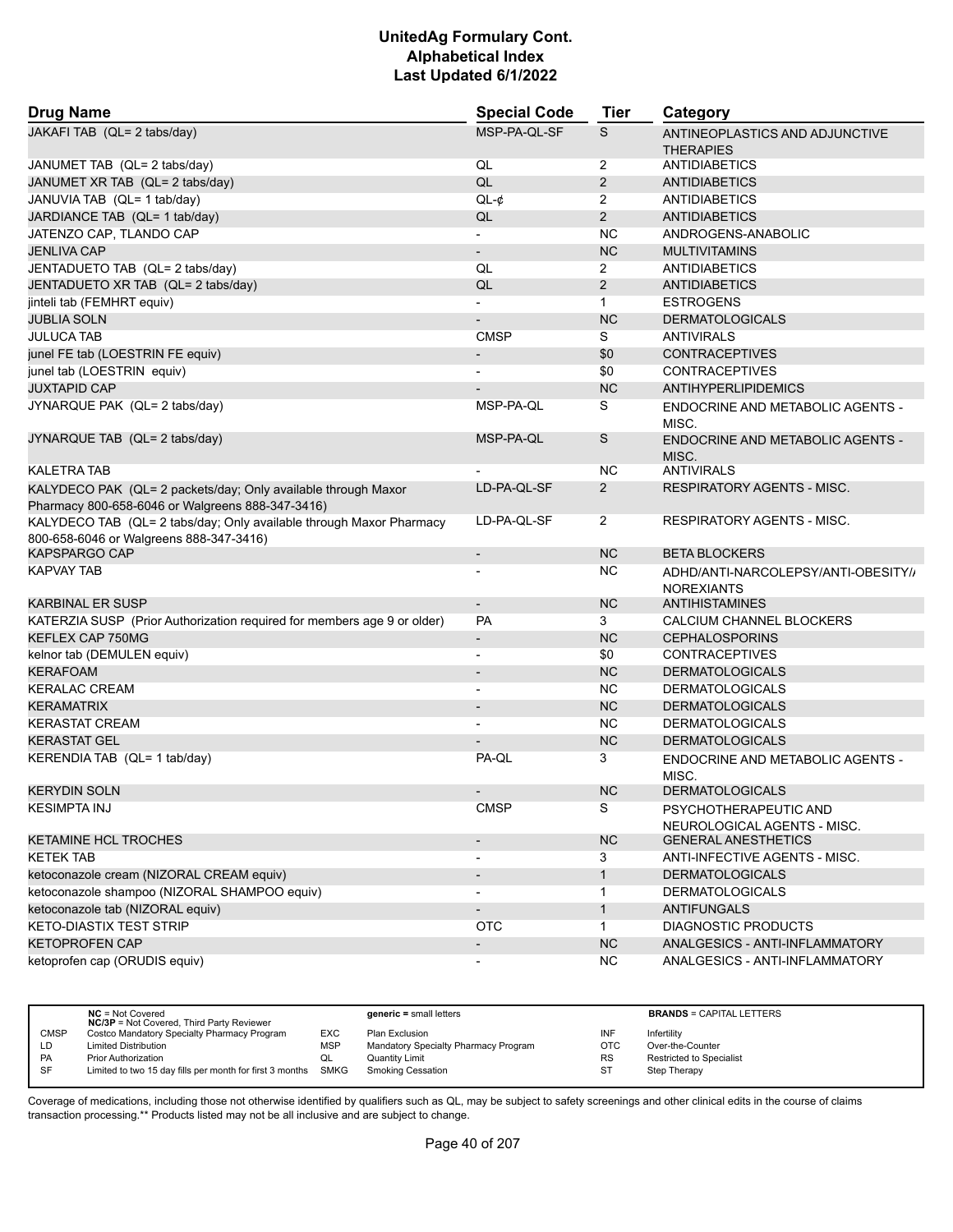| <b>Drug Name</b>                                                              | <b>Special Code</b>      | <b>Tier</b>    | Category                                           |
|-------------------------------------------------------------------------------|--------------------------|----------------|----------------------------------------------------|
| <b>KETOPROFEN ER CAP</b>                                                      | $\overline{\phantom{a}}$ | 3              | ANALGESICS - ANTI-INFLAMMATORY                     |
| <b>KETOROLAC INJ</b>                                                          | $\overline{\phantom{a}}$ | <b>NC</b>      | ANALGESICS - ANTI-INFLAMMATORY                     |
| ketorolac inj (TORADOL equiv)                                                 |                          | <b>NC</b>      | ANALGESICS - ANTI-INFLAMMATORY                     |
| ketorolac ophth soln (ACULAR (LS) equiv)                                      | $\blacksquare$           | $\mathbf{1}$   | <b>OPHTHALMIC AGENTS</b>                           |
| ketorolac tab (TORADOL equiv) (QL= 20 tabs/5 days)                            | QL                       | $\mathbf{1}$   | ANALGESICS - ANTI-INFLAMMATORY                     |
| <b>KETOSTIX</b>                                                               | <b>OTC</b>               | $\mathbf{1}$   | <b>DIAGNOSTIC PRODUCTS</b>                         |
| ketotifen ophth soln (ZADITOR equiv)                                          | <b>OTC</b>               | <b>EXC</b>     | <b>OPHTHALMIC AGENTS</b>                           |
| <b>KEVEYIS TAB</b>                                                            |                          | NC.            | <b>DIURETICS</b>                                   |
| KEVZARA INJ (QL= 2 inj/28 days)                                               | CMSP-PA-QL               | S              | ANALGESICS - ANTI-INFLAMMATORY                     |
| KINERET INJ                                                                   |                          | <b>NC</b>      | ANALGESICS - ANTI-INFLAMMATORY                     |
| <b>KISQALI PAK</b>                                                            |                          | <b>NC</b>      | ANTINEOPLASTICS AND ADJUNCTIVE                     |
|                                                                               |                          |                | <b>THERAPIES</b>                                   |
| <b>KISQALI TAB</b>                                                            |                          | <b>NC</b>      | ANTINEOPLASTICS AND ADJUNCTIVE<br><b>THERAPIES</b> |
| KITABIS PAK NEB SOLN                                                          | $\overline{\phantom{a}}$ | <b>NC</b>      | AMINOGLYCOSIDES                                    |
| <b>KLARITY-B DROPS</b>                                                        |                          | <b>NC</b>      | OPHTHALMIC AGENTS                                  |
| <b>KLARITY-L DROPS</b>                                                        |                          | <b>NC</b>      | <b>OPHTHALMIC AGENTS</b>                           |
| <b>KLISYRI OINT</b>                                                           | $\blacksquare$           | <b>NC</b>      | <b>DERMATOLOGICALS</b>                             |
| KLOR-CON POWDER PACKET 25MEQ                                                  |                          | 3              | <b>MINERALS &amp; ELECTROLYTES</b>                 |
| KLOXXADO NASAL SPRAY                                                          | $\overline{\phantom{a}}$ | $\overline{2}$ | ANTIDOTES AND SPECIFIC ANTAGONISTS                 |
| KOMBIGLYZE XR TAB                                                             | $\overline{\phantom{a}}$ | <b>NC</b>      | <b>ANTIDIABETICS</b>                               |
| KORLYM TAB (QL= 4 tabs/day; Only available through Korlym SPARK               | LD-PA-QL                 | $\overline{2}$ | <b>ANTIDIABETICS</b>                               |
| program 855-4Korlym (855-456-7596))                                           |                          |                |                                                    |
| KOSELUGO CAP (QL= 4 caps/day; Only available through Onco360<br>877-662-6633) | LD-PA-QL                 | 3              | ANTINEOPLASTICS AND ADJUNCTIVE<br><b>THERAPIES</b> |
| <b>K-PHOS TAB</b>                                                             | $\overline{\phantom{a}}$ | $\overline{2}$ | MINERALS & ELECTROLYTES                            |
| <b>KRINTAFEL TAB</b>                                                          |                          | $\overline{2}$ | <b>ANTIMALARIALS</b>                               |
| KRISTALOSE PACK, LACTULOSE PACK                                               | $\blacksquare$           | <b>NC</b>      | <b>LAXATIVES</b>                                   |
| <b>KRISTALOSE PACKET</b>                                                      |                          | <b>NC</b>      | <b>LAXATIVES</b>                                   |
| K-TAB                                                                         |                          | $\mathbf{1}$   | <b>MINERALS &amp; ELECTROLYTES</b>                 |
| KUVAN POWDER PACK                                                             |                          | <b>NC</b>      | ENDOCRINE AND METABOLIC AGENTS -                   |
|                                                                               |                          |                | MISC.                                              |
| <b>KUVAN TAB</b>                                                              |                          | <b>NC</b>      | <b>ENDOCRINE AND METABOLIC AGENTS -</b>            |
| KYBELLA INJ                                                                   | $\overline{\phantom{a}}$ | <b>NC</b>      | MISC.<br><b>DERMATOLOGICALS</b>                    |
| <b>KYNAMRO INJ</b>                                                            |                          | <b>NC</b>      | <b>ANTIHYPERLIPIDEMICS</b>                         |
| <b>KYNMOBI FILM</b>                                                           |                          |                |                                                    |
|                                                                               |                          | <b>NC</b>      | ANTIPARKINSON AND RELATED THERAPY<br><b>AGENTS</b> |
| <b>KYNMOBI TITRATION KIT</b>                                                  |                          | <b>NC</b>      | ANTIPARKINSON AND RELATED THERAPY<br><b>AGENTS</b> |
| L.E.T. GEL                                                                    |                          | NC             | <b>DERMATOLOGICALS</b>                             |
| labetalol tab (NORMODYNE equiv)                                               |                          | $\mathbf{1}$   | <b>BETA BLOCKERS</b>                               |
| lacosamide tab (VIMPAT equiv)                                                 |                          | $\mathbf{1}$   | <b>ANTICONVULSANTS</b>                             |
| <b>LACRISERT OPHTH INSERT</b>                                                 |                          | <b>NC</b>      | OPHTHALMIC AGENTS                                  |
| LACTIC ACID LOTION                                                            | $\overline{\phantom{a}}$ | $\mathbf{1}$   | <b>DERMATOLOGICALS</b>                             |
| lactulose soln                                                                |                          | $\mathbf{1}$   | GASTROINTESTINAL AGENTS - MISC.                    |
| <b>LAMICTAL CHEW TAB 2MG</b>                                                  | $\overline{\phantom{a}}$ | $\overline{2}$ | <b>ANTICONVULSANTS</b>                             |
| LAMICTAL ODT KIT, LAMICTAL XR KIT                                             |                          | 3              | ANTICONVULSANTS                                    |
| lamivudine soln (EPIVIR equiv)                                                | <b>CMSP</b>              | $\mathbf{1}$   | <b>ANTIVIRALS</b>                                  |
| lamivudine tab (EPIVIR equiv)                                                 | <b>CMSP</b>              | $\mathbf{1}$   | <b>ANTIVIRALS</b>                                  |

|             | $NC = Not Covered$<br><b>NC/3P</b> = Not Covered, Third Party Reviewer |            | $generic = small letters$            |           | <b>BRANDS = CAPITAL LETTERS</b> |
|-------------|------------------------------------------------------------------------|------------|--------------------------------------|-----------|---------------------------------|
| <b>CMSP</b> | Costco Mandatory Specialty Pharmacy Program                            | EXC        | Plan Exclusion                       | INF       | Infertility                     |
| LD          | <b>Limited Distribution</b>                                            | <b>MSP</b> | Mandatory Specialty Pharmacy Program | OTC       | Over-the-Counter                |
| <b>PA</b>   | Prior Authorization                                                    | QL         | Quantity Limit                       | <b>RS</b> | <b>Restricted to Specialist</b> |
| SF          | Limited to two 15 day fills per month for first 3 months SMKG          |            | <b>Smoking Cessation</b>             | ST        | Step Therapy                    |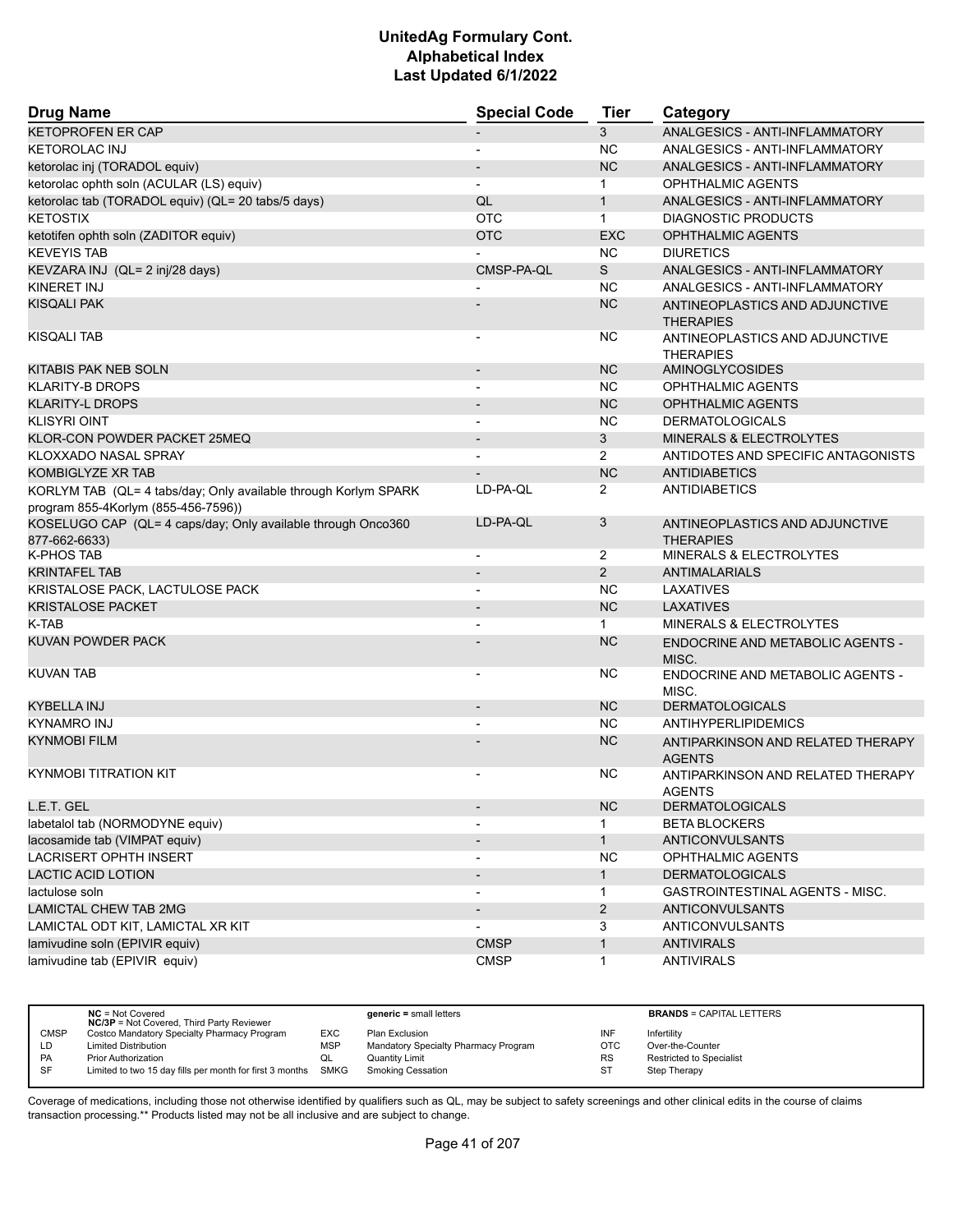| <b>Drug Name</b>                                                                                             | <b>Special Code</b>      | <b>Tier</b>    | Category                                           |
|--------------------------------------------------------------------------------------------------------------|--------------------------|----------------|----------------------------------------------------|
| lamivudine tab 100mg (EPIVIR HBV equiv)                                                                      |                          | $\mathbf{1}$   | <b>ANTIVIRALS</b>                                  |
| lamivudine/zidovudine tab (COMBIVIR equiv)                                                                   | <b>CMSP</b>              | $\mathbf{1}$   | <b>ANTIVIRALS</b>                                  |
| lamotrigine chew tab (LAMICTAL equiv)                                                                        |                          | $\mathbf{1}$   | <b>ANTICONVULSANTS</b>                             |
| lamotrigine ER tab (LAMICTAL XR equiv)                                                                       |                          | $\mathbf{1}$   | ANTICONVULSANTS                                    |
| lamotrigine ODT (LAMICTAL equiv)                                                                             |                          | $\mathbf{1}$   | <b>ANTICONVULSANTS</b>                             |
| lamotrigine ODT kit (LAMICTAL ODT KIT equiv)                                                                 |                          | $\mathbf 1$    | <b>ANTICONVULSANTS</b>                             |
| lamotrigine tab (LAMICTAL equiv)                                                                             |                          | $\mathbf{1}$   | <b>ANTICONVULSANTS</b>                             |
| <b>LAMPIT TAB</b>                                                                                            | <b>PA</b>                | 2              | ANTI-INFECTIVE AGENTS - MISC.                      |
| <b>LANCET KIT</b>                                                                                            | <b>OTC</b>               | $\mathbf{1}$   | MEDICAL DEVICES AND SUPPLIES                       |
| <b>LANCETS</b>                                                                                               | <b>OTC</b>               | $\mathbf{1}$   | MEDICAL DEVICES AND SUPPLIES                       |
| LANOXIN INJ                                                                                                  |                          | <b>NC</b>      | <b>CARDIOTONICS</b>                                |
| LANOXIN TAB 62.5MCG                                                                                          |                          | <b>NC</b>      | <b>CARDIOTONICS</b>                                |
| lansoprazole cap (PREVACID equiv) (Rx Only)                                                                  |                          | $\mathbf{1}$   | <b>ULCER DRUGS</b>                                 |
| lansoprazole odt (PREVACID SOLUTAB equiv)                                                                    |                          | <b>NC</b>      | <b>ULCER</b>                                       |
|                                                                                                              |                          |                | DRUGS/ANTISPASMODICS/ANTICHOLINEF<br>CS            |
| LANSOPRAZOLE SUSP                                                                                            |                          | 3              | <b>ULCER DRUGS</b>                                 |
| lansoprazole/amoxicillin/clarithromycin kit (PREVPAC equiv)                                                  |                          | $\mathbf{1}$   | <b>ULCER DRUGS</b>                                 |
| lanthanum carbonate chew tab (FOSRENOL equiv)                                                                |                          | $\mathbf{1}$   | <b>GASTROINTESTINAL AGENTS - MISC.</b>             |
| LANTUS INJ, INSULIN GLARGINE INJ                                                                             |                          | <b>NC</b>      | <b>ANTIDIABETICS</b>                               |
| lapatinib ditosylate tab (TYKERB equiv)                                                                      | CMSP-PA                  | S              | ANTINEOPLASTICS AND ADJUNCTIVE<br><b>THERAPIES</b> |
| LASTACAFT OPHTH SOLN (QL= 3ml/30 days)                                                                       | QL                       | 3              | <b>OPHTHALMIC AGENTS</b>                           |
| latanoprost ophth soln (XALATAN equiv) (QL= 2.5ml/30 days)                                                   | QL                       | $\mathbf{1}$   | <b>OPHTHALMIC AGENTS</b>                           |
| LATUDA TAB (QL= 1 tab/day)                                                                                   | $QL-¢$                   | 2              | ANTIPSYCHOTICS/ANTIMANIC AGENTS                    |
| layolis FE tab, wymzya FE tab (FEMCON FE equiv)                                                              |                          | \$0            | <b>CONTRACEPTIVES</b>                              |
| LAZANDA NASAL SPRAY (QL= 15 bottles/30 days)                                                                 | PA-QL                    | 3              | ANALGESICS - OPIOID                                |
| LEDIPASVIR/SOFOSBUVIR TAB (QL= 1 tab/ day)                                                                   | CMSP-PA-QL               | S              | <b>ANTIVIRALS</b>                                  |
| leflunomide tab (ARAVA equiv)                                                                                |                          | $\mathbf{1}$   | ANALGESICS - ANTI-INFLAMMATORY                     |
| lenalidomide cap (REVLIMID equiv) (QL= 1 cap/day; Restricted to Oncology or<br><b>Hematology Specialist)</b> | MSP-QL-RS                | S              | MISCELLANEOUS THERAPEUTIC CLASSES                  |
| LENVIMA CAP (QL= 3 caps/day)                                                                                 | MSP-PA-QL                | S              | ANTINEOPLASTICS AND ADJUNCTIVE<br><b>THERAPIES</b> |
| letrozole tab (FEMARA equiv)                                                                                 |                          | $\mathbf{1}$   | ANTINEOPLASTICS AND ADJUNCTIVE<br><b>THERAPIES</b> |
| leucovorin tab                                                                                               |                          | 1              | <b>ANTINEOPLASTICS</b>                             |
| <b>LEUKERAN TAB</b>                                                                                          |                          | 2              | <b>ANTINEOPLASTICS</b>                             |
| <b>LEUKINE INJ</b>                                                                                           |                          | <b>NC</b>      | <b>HEMATOPOIETIC AGENTS</b>                        |
| LEVALBUTEROL INHALER, XOPENEX HFA INHALER (QL= 2 inhalers/fill, 2                                            | QL-ST                    | 3              | ANTIASTHMATIC AND BRONCHODILATOR                   |
| fills/30 days; Step Therapy requires trial of VENTOLIN HFA)                                                  |                          |                | <b>AGENTS</b>                                      |
| levalbuterol neb soln (XOPENEX equiv)                                                                        |                          | $\mathbf{1}$   | ANTIASTHMATIC AND BRONCHODILATOR<br><b>AGENTS</b>  |
| <b>LEVATOL TAB</b>                                                                                           | $\overline{\phantom{a}}$ | 3              | <b>BETA BLOCKERS</b>                               |
| LEVEMIR FLEXTOUCH INJ                                                                                        | $\blacksquare$           | $\overline{2}$ | <b>ANTIDIABETICS</b>                               |
| <b>LEVEMIR INJ</b>                                                                                           | $\overline{\phantom{a}}$ | $\overline{2}$ | <b>ANTIDIABETICS</b>                               |
| levetiracetam ER tab (KEPPRA XR equiv)                                                                       | $\overline{\phantom{a}}$ | $\mathbf{1}$   | <b>ANTICONVULSANTS</b>                             |
| levetiracetam soln (KEPPRA equiv)                                                                            | $\overline{\phantom{a}}$ | $\mathbf{1}$   | <b>ANTICONVULSANTS</b>                             |
| levetiracetam tab (KEPPRA equiv)                                                                             |                          | $\mathbf{1}$   | <b>ANTICONVULSANTS</b>                             |
| LEVITRA TAB                                                                                                  | $\overline{\phantom{a}}$ | NC             | CARDIOVASCULAR AGENTS - MISC.                      |
| LEVOBUNOLOL OPHTH SOLN                                                                                       | $\overline{\phantom{a}}$ | $\mathbf{1}$   | OPHTHALMIC AGENTS                                  |

|             | $NC = Not Covered$<br><b>NC/3P</b> = Not Covered, Third Party Reviewer |            | $generic = small letters$            |           | <b>BRANDS = CAPITAL LETTERS</b> |
|-------------|------------------------------------------------------------------------|------------|--------------------------------------|-----------|---------------------------------|
| <b>CMSP</b> | Costco Mandatory Specialty Pharmacy Program                            | EXC        | Plan Exclusion                       | INF       | Infertility                     |
| LD          | <b>Limited Distribution</b>                                            | <b>MSP</b> | Mandatory Specialty Pharmacy Program | OTC       | Over-the-Counter                |
| PA          | <b>Prior Authorization</b>                                             | QL         | Quantity Limit                       | <b>RS</b> | <b>Restricted to Specialist</b> |
| SF          | Limited to two 15 day fills per month for first 3 months               | SMKG       | <b>Smoking Cessation</b>             | ST        | Step Therapy                    |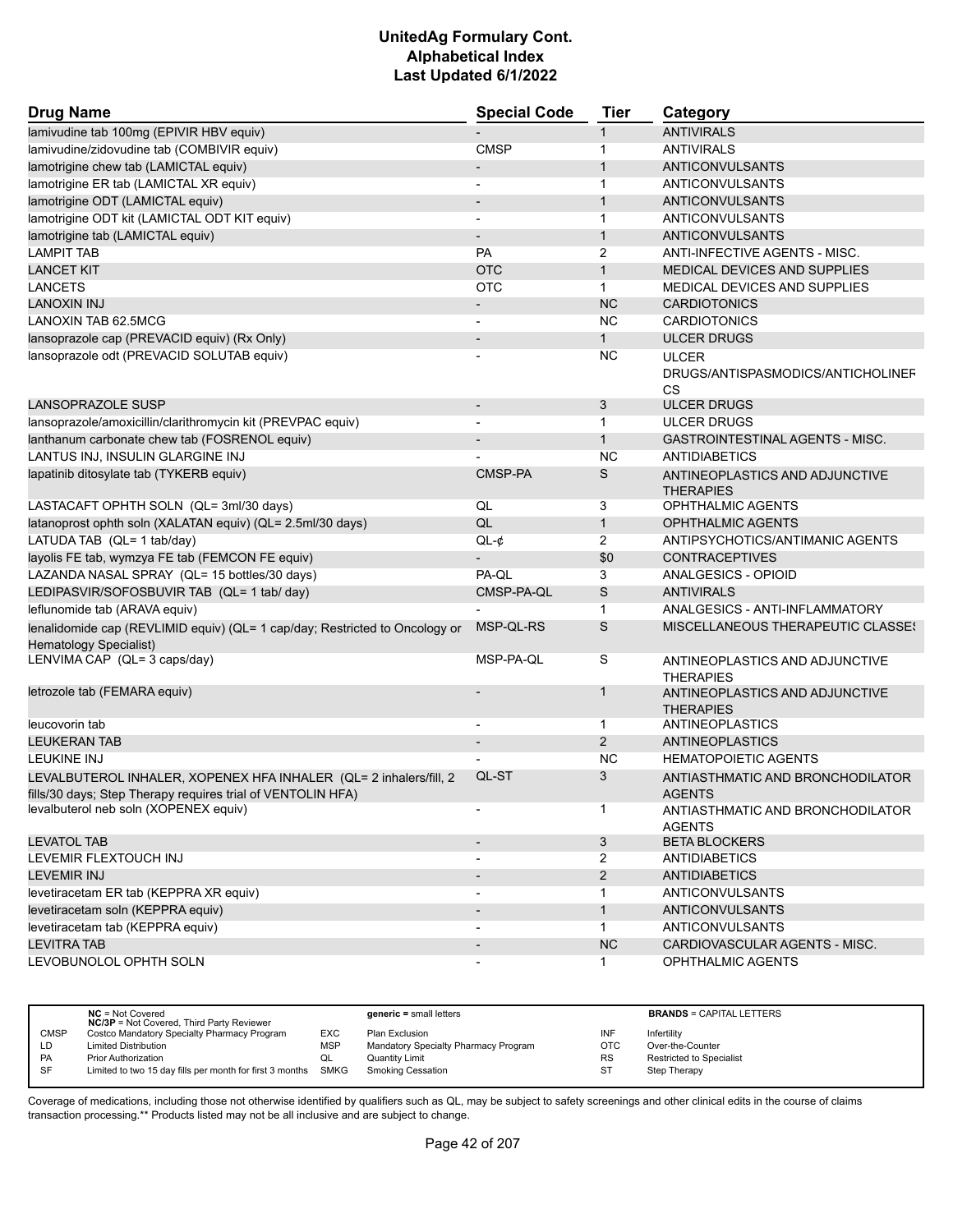| <b>Drug Name</b>                                                          | <b>Special Code</b>      |                | Category                                             |  |
|---------------------------------------------------------------------------|--------------------------|----------------|------------------------------------------------------|--|
| levobunolol ophth soln (BETAGAN equiv)                                    |                          | $\mathbf{1}$   | <b>OPHTHALMIC AGENTS</b>                             |  |
| levocarnitine soln (CARNITOR equiv)                                       |                          | $\mathbf{1}$   | <b>ENDOCRINE AND METABOLIC AGENTS -</b><br>MISC.     |  |
| levocarnitine tab (CARNITOR equiv)                                        |                          | 1              | <b>ENDOCRINE AND METABOLIC AGENTS -</b><br>MISC.     |  |
| levocetirizine soln (XYZAL equiv)                                         | $\overline{\phantom{a}}$ | EXC            | <b>ANTIHISTAMINES</b>                                |  |
| levocetirizine tab (XYZAL equiv)                                          |                          | <b>EXC</b>     | ANTIHISTAMINES                                       |  |
| levofloxacin ophth soln (QUIXIN equiv)                                    | $\overline{\phantom{a}}$ | $\mathbf{1}$   | <b>OPHTHALMIC AGENTS</b>                             |  |
| levofloxacin soln (LEVAQUIN equiv)                                        | $\overline{\phantom{a}}$ | $\mathbf{1}$   | <b>FLUOROQUINOLONES</b>                              |  |
| levofloxacin tab (LEVAQUIN equiv)                                         |                          | $\mathbf{1}$   | <b>FLUOROQUINOLONES</b>                              |  |
| levonorgestrel tab (PLAN B equiv)                                         | <b>OTC</b>               | \$0            | <b>CONTRACEPTIVES</b>                                |  |
| LEVONORGESTREL TAB 0.75MG                                                 |                          | \$0            | <b>CONTRACEPTIVES</b>                                |  |
| levorphanol tab (LEVORPHANOL equiv)                                       |                          | <b>NC</b>      | ANALGESICS - OPIOID                                  |  |
| LEVOTHYROXINE INJ                                                         | $\overline{a}$           | <b>NC</b>      | <b>THYROID AGENTS</b>                                |  |
| levothyroxine tab (SYNTHROID equiv)                                       | $\overline{\phantom{a}}$ | $\mathbf{1}$   | <b>THYROID AGENTS</b>                                |  |
| <b>LEXETTE FOAM</b>                                                       |                          | <b>NC</b>      | <b>DERMATOLOGICALS</b>                               |  |
| <b>LEXIVA SUSP</b>                                                        | <b>CMSP</b>              | S              | <b>ANTIVIRALS</b>                                    |  |
| <b>LICART PATCH</b>                                                       |                          | NC             | <b>DERMATOLOGICALS</b>                               |  |
| <b>LIDOCAINE CREAM</b>                                                    |                          | <b>NC</b>      | <b>DERMATOLOGICALS</b>                               |  |
| lidocaine cream 3% (LIDAMANTLE equiv)                                     | $\blacksquare$           | $\mathbf{1}$   | <b>DERMATOLOGICALS</b>                               |  |
| lidocaine cream 3.88% (LIDOTRAL CREAM equiv)                              | $\overline{\phantom{a}}$ | NC             | <b>DERMATOLOGICALS</b>                               |  |
| lidocaine gel (GLYDO equiv)                                               |                          | $\mathbf{1}$   | <b>DERMATOLOGICALS</b>                               |  |
| lidocaine gel (XYLOCAINE equiv)                                           | $\overline{\phantom{a}}$ | $\mathbf{1}$   | <b>DERMATOLOGICALS</b>                               |  |
| <b>LIDOCAINE GEL</b>                                                      | $\overline{\phantom{a}}$ | $\overline{2}$ | <b>DERMATOLOGICALS</b>                               |  |
| lidocaine lotion                                                          | $\overline{\phantom{a}}$ | <b>NC</b>      | <b>DERMATOLOGICALS</b>                               |  |
| lidocaine oint (QL= 107gm/30 days)                                        | QL                       | $\mathbf{1}$   | <b>DERMATOLOGICALS</b>                               |  |
| lidocaine oint/transparent dressing kit                                   | $\overline{\phantom{a}}$ | <b>NC</b>      | <b>DERMATOLOGICALS</b>                               |  |
| LIDOCAINE ORAL SOLN 4%                                                    | $\overline{\phantom{a}}$ | <b>NC</b>      | MOUTH/THROAT/DENTAL AGENTS                           |  |
| lidocaine patch (QL= 3 patches/day)                                       | QL                       | $\mathbf{1}$   | <b>DERMATOLOGICALS</b>                               |  |
| lidocaine patch 3.5% (GEN7T equiv)                                        |                          | <b>NC</b>      | <b>DERMATOLOGICALS</b>                               |  |
| lidocaine patch 5% (LIDODERM equiv) (QL= 3 patches/day)                   | QL                       | $\mathbf{1}$   | <b>DERMATOLOGICALS</b>                               |  |
| lidocaine soln (XYLOCAINE equiv)                                          |                          | $\mathbf{1}$   | <b>DERMATOLOGICALS</b>                               |  |
| <b>LIDOCAINE SUPP</b>                                                     | $\overline{\phantom{a}}$ | <b>NC</b>      | ANORECTAL AND RELATED PRODUCTS                       |  |
| lidocaine viscous soln                                                    | $\overline{a}$           | $\mathbf{1}$   | MOUTH/THROAT/DENTAL AGENTS                           |  |
| lidocaine/hydrocortisone cream (ANAMANTLE equiv)                          | $\overline{\phantom{a}}$ | $\mathbf{1}$   | ANORECTAL AGENTS                                     |  |
| LIDOCAINE/HYDROCORTISONE RECTAL CREAM KIT                                 |                          | <b>NC</b>      | ANORECTAL AGENTS                                     |  |
| lidocaine/prilocaine cream (EMLA equiv)                                   | $\overline{\phantom{a}}$ | 1              | <b>DERMATOLOGICALS</b>                               |  |
| <b>LIDOCIN GEL</b>                                                        |                          | <b>NC</b>      | <b>DERMATOLOGICALS</b>                               |  |
| <b>LIDOLOG KIT</b>                                                        |                          | <b>NC</b>      | <b>CORTICOSTEROIDS</b>                               |  |
| LIDOSTREAM KIT                                                            |                          | <b>NC</b>      | <b>DERMATOLOGICALS</b>                               |  |
| LIDOTIN PAK                                                               |                          | <b>NC</b>      | PSYCHOTHERAPEUTIC AND<br>NEUROLOGICAL AGENTS - MISC. |  |
| LIDOTRAL CREAM (lidocaine cream equiv)                                    | $\overline{\phantom{a}}$ | <b>NC</b>      | <b>DERMATOLOGICALS</b>                               |  |
| <b>LIDOTREX GEL</b>                                                       |                          | NC             | <b>DERMATOLOGICALS</b>                               |  |
| LIDOVEX CREAM                                                             | $\overline{\phantom{a}}$ | NC             | <b>DERMATOLOGICALS</b>                               |  |
| lindane lotion                                                            | $\overline{\phantom{a}}$ | $\mathbf{1}$   | <b>DERMATOLOGICALS</b>                               |  |
| <b>LINDANE LOTION</b>                                                     |                          | 3              | <b>DERMATOLOGICALS</b>                               |  |
| LINDANE SHAMPOO                                                           | $\overline{\phantom{a}}$ | $\mathbf{1}$   | <b>DERMATOLOGICALS</b>                               |  |
| linezolid susp (Restricted to Infectious Disease Specialist)              | <b>RS</b>                | $\mathbf{1}$   | ANTI-INFECTIVE AGENTS - MISC.                        |  |
| linezolid tab (ZYVOX equiv) (Restricted to Infectious Disease Specialist) | <b>RS</b>                | $\mathbf{1}$   | ANTI-INFECTIVE AGENTS - MISC.                        |  |

|             | $NC = Not Covered$<br><b>NC/3P</b> = Not Covered, Third Party Reviewer |            | $generic = small letters$            |            | <b>BRANDS = CAPITAL LETTERS</b> |
|-------------|------------------------------------------------------------------------|------------|--------------------------------------|------------|---------------------------------|
| <b>CMSP</b> | Costco Mandatory Specialty Pharmacy Program                            | EXC        | Plan Exclusion                       | INF        | Infertility                     |
| LD          | <b>Limited Distribution</b>                                            | <b>MSP</b> | Mandatory Specialty Pharmacy Program | <b>OTC</b> | Over-the-Counter                |
| PA          | <b>Prior Authorization</b>                                             | QL         | Quantity Limit                       | RS         | Restricted to Specialist        |
| <b>SF</b>   | Limited to two 15 day fills per month for first 3 months SMKG          |            | Smoking Cessation                    | ST         | Step Therapy                    |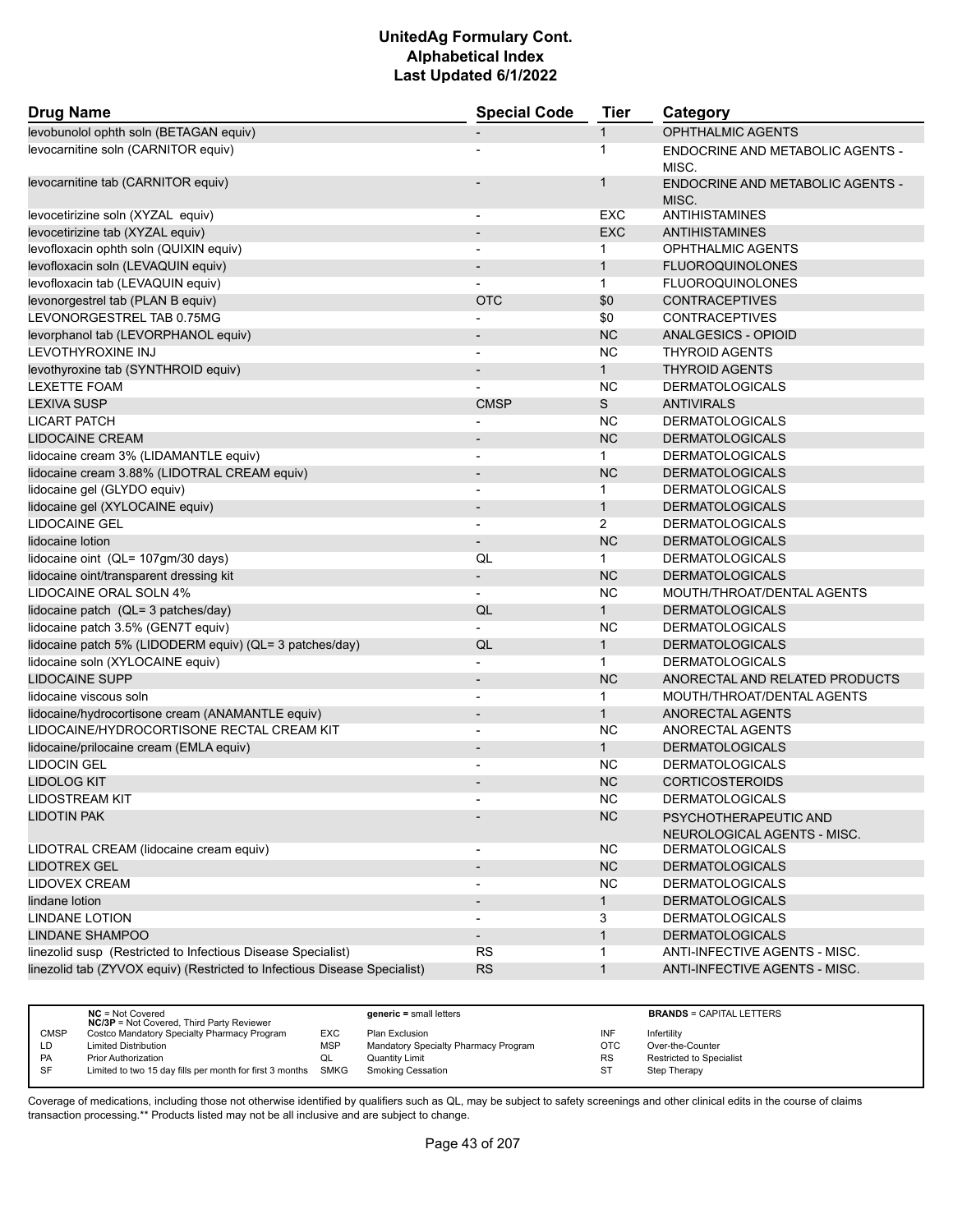| <b>Drug Name</b>                                                                           | <b>Special Code</b>          | <b>Tier</b>    | Category                                                 |
|--------------------------------------------------------------------------------------------|------------------------------|----------------|----------------------------------------------------------|
| <b>LINZESS CAP</b>                                                                         | PA                           | $\overline{2}$ | <b>GASTROINTESTINAL AGENTS - MISC.</b>                   |
| liothyronine tab (CYTOMEL equiv)                                                           | $\qquad \qquad \blacksquare$ | $\mathbf{1}$   | <b>THYROID AGENTS</b>                                    |
| lisinopril tab (PRINIVIL/ZESTRIL equiv)                                                    |                              | $\mathbf 1$    | <b>ANTIHYPERTENSIVES</b>                                 |
| lisinopril/hydrochlorothiazide tab (ZESTORETIC equiv)                                      | $\overline{\phantom{a}}$     | $\mathbf{1}$   | <b>ANTIHYPERTENSIVES</b>                                 |
| lithium carbonate cap (ESKALITH ER equiv)                                                  | $\overline{\phantom{0}}$     | $\mathbf{1}$   | ANTIPSYCHOTICS/ANTIMANIC AGENTS                          |
| lithium carbonate ER tab (LITHOBID equiv)                                                  | $\overline{\phantom{m}}$     | $\mathbf{1}$   | ANTIPSYCHOTICS/ANTIMANIC AGENTS                          |
| lithium carbonate tab                                                                      | $\overline{\phantom{0}}$     | $\mathbf{1}$   | ANTIPSYCHOTICS/ANTIMANIC AGENTS                          |
| <b>LITHIUM CITRATE SOLN</b>                                                                | $\overline{\phantom{a}}$     | $\mathbf{1}$   | ANTIPSYCHOTICS/ANTIMANIC AGENTS                          |
| LITHOSTAT TAB                                                                              |                              | 3              | <b>GENITOURINARY AGENTS -</b>                            |
|                                                                                            |                              |                | <b>MISCELLANEOUS</b>                                     |
| LIVALO TAB (Step Therapy requires trial of atorvastatin, fluvastatin,                      | <b>ST</b>                    | 3              | <b>ANTIHYPERLIPIDEMICS</b>                               |
| lovastatin, pravastatin, rosuvastatin, or simvastatin)                                     |                              |                |                                                          |
| <b>LIVMARLI SOLN</b>                                                                       | $\overline{\phantom{a}}$     | <b>NC</b>      | <b>GASTROINTESTINAL AGENTS - MISC.</b>                   |
| <b>LIVTENCITY TAB</b>                                                                      | $\overline{\phantom{a}}$     | NC             | <b>ANTIVIRALS</b>                                        |
| <b>L-METHYLFOLATE TAB</b>                                                                  |                              | <b>EXC</b>     | DIETARY PRODUCTS/DIETARY                                 |
|                                                                                            |                              |                | <b>MANAGEMENT PRODUCTS</b>                               |
| LO LOESTRIN TAB                                                                            | $\overline{\phantom{m}}$     | 3              | <b>CONTRACEPTIVES</b>                                    |
| <b>LOCOID CREAM</b>                                                                        |                              | <b>NC</b>      | <b>DERMATOLOGICALS</b>                                   |
| <b>LOCOID LIPOCREAM</b>                                                                    | $\overline{\phantom{a}}$     | NC             | <b>DERMATOLOGICALS</b>                                   |
| <b>LOCOID OINT</b>                                                                         |                              | <b>NC</b>      | <b>DERMATOLOGICALS</b>                                   |
| <b>LOCOID SOLN</b>                                                                         | $\overline{a}$               | <b>NC</b>      | <b>DERMATOLOGICALS</b>                                   |
| loestrin 21 tab                                                                            |                              | <b>NC</b>      | <b>CONTRACEPTIVES</b>                                    |
| <b>LOESTRIN 24 FE TAB</b>                                                                  |                              | 3              | <b>CONTRACEPTIVES</b>                                    |
| loestrin tab                                                                               |                              | <b>NC</b>      | <b>CONTRACEPTIVES</b>                                    |
| <b>LOKELMA PAK</b>                                                                         | PA                           | 2              | <b>MISCELLANEOUS THERAPEUTIC CLASSE!</b>                 |
| <b>LOMAIRA TAB</b>                                                                         |                              | <b>EXC</b>     | ADHD/ANTI-NARCOLEPSY/ANTI-OBESITY//<br><b>NOREXIANTS</b> |
| LONHALA MAGNAIR SOLN (Step Therapy requires trial of INCRUSE ELLIPTA ST<br><b>INHALER)</b> |                              | 2              | ANTIASTHMATIC AND BRONCHODILATOR<br><b>AGENTS</b>        |
| <b>LONSURF TAB</b>                                                                         | MSP-PA                       | S              | ANTINEOPLASTICS AND ADJUNCTIVE<br><b>THERAPIES</b>       |
| loperamide cap (IMODIUM equiv)                                                             |                              | <b>NC</b>      | <b>ANTIDIARRHEALS</b>                                    |
| loperamide soln (LOPERAMIDE equiv)                                                         | <b>OTC</b>                   | <b>NC</b>      | ANTIDIARRHEAL/PROBIOTIC AGENTS                           |
| lopinavir/ritonavir soln (KALETRA equiv)                                                   | <b>CMSP</b>                  | $\mathbf{1}$   | <b>ANTIVIRALS</b>                                        |
| lopinavir/ritonavir tab (KALETRA equiv)                                                    | <b>CMSP</b>                  | $\mathbf{1}$   | <b>ANTIVIRALS</b>                                        |
| loratadine cap (CLARITIN equiv)                                                            | <b>OTC</b>                   | <b>EXC</b>     | <b>ANTIHISTAMINES</b>                                    |
| lorazepam conc (ATIVAN equiv)                                                              |                              | 1              | <b>ANTIANXIETY AGENTS</b>                                |
| lorazepam tab (ATIVAN equiv)                                                               |                              | $\mathbf{1}$   | <b>ANTIANXIETY AGENTS</b>                                |
| LORBRENA TAB 100MG (QL= 1 tab/day)                                                         | MSP-PA-QL-SF                 | S              | ANTINEOPLASTICS AND ADJUNCTIVE<br><b>THERAPIES</b>       |
| LORBRENA TAB 25MG (QL= 3 tabs/day)                                                         | MSP-PA-QL-SF                 | S              | ANTINEOPLASTICS AND ADJUNCTIVE<br><b>THERAPIES</b>       |
| LOREEV XR CAP                                                                              | -                            | <b>NC</b>      | <b>ANTIANXIETY AGENTS</b>                                |
| <b>LORTAB ELIXIR</b>                                                                       | $\overline{\phantom{m}}$     | 3 <sup>1</sup> | ANALGESICS - OPIOID                                      |
| <b>LORVATUS PHARMAPAK KIT</b>                                                              | $\overline{\phantom{a}}$     | <b>NC</b>      | MUSCULOSKELETAL THERAPY AGENTS                           |
| losartan tab (COZAAR equiv)                                                                | $\overline{\phantom{a}}$     | $\mathbf{1}$   | <b>ANTIHYPERTENSIVES</b>                                 |
| Iosartan/hydrochlorothiazide tab (HYZAAR equiv)                                            |                              | $\mathbf{1}$   | <b>ANTIHYPERTENSIVES</b>                                 |
| LOTEMAX OPHTH GEL                                                                          | $\overline{\phantom{a}}$     | $\overline{2}$ | OPHTHALMIC AGENTS                                        |
| LOTEMAX OPHTH OINT                                                                         |                              | $\mathbf{2}$   | OPHTHALMIC AGENTS                                        |
| LOTEMAX SM GEL 0.38%                                                                       |                              | NC             | OPHTHALMIC AGENTS                                        |
|                                                                                            |                              |                |                                                          |

|             | $NC = Not Covered$<br><b>NC/3P</b> = Not Covered, Third Party Reviewer |            | $generic = small letters$            |           | <b>BRANDS = CAPITAL LETTERS</b> |
|-------------|------------------------------------------------------------------------|------------|--------------------------------------|-----------|---------------------------------|
| <b>CMSP</b> | Costco Mandatory Specialty Pharmacy Program                            | EXC        | Plan Exclusion                       | INF       | Infertility                     |
| LD          | <b>Limited Distribution</b>                                            | <b>MSP</b> | Mandatory Specialty Pharmacy Program | ОТС       | Over-the-Counter                |
| <b>PA</b>   | Prior Authorization                                                    | QL         | Quantity Limit                       | <b>RS</b> | <b>Restricted to Specialist</b> |
| SF          | Limited to two 15 day fills per month for first 3 months SMKG          |            | <b>Smoking Cessation</b>             | ST        | Step Therapy                    |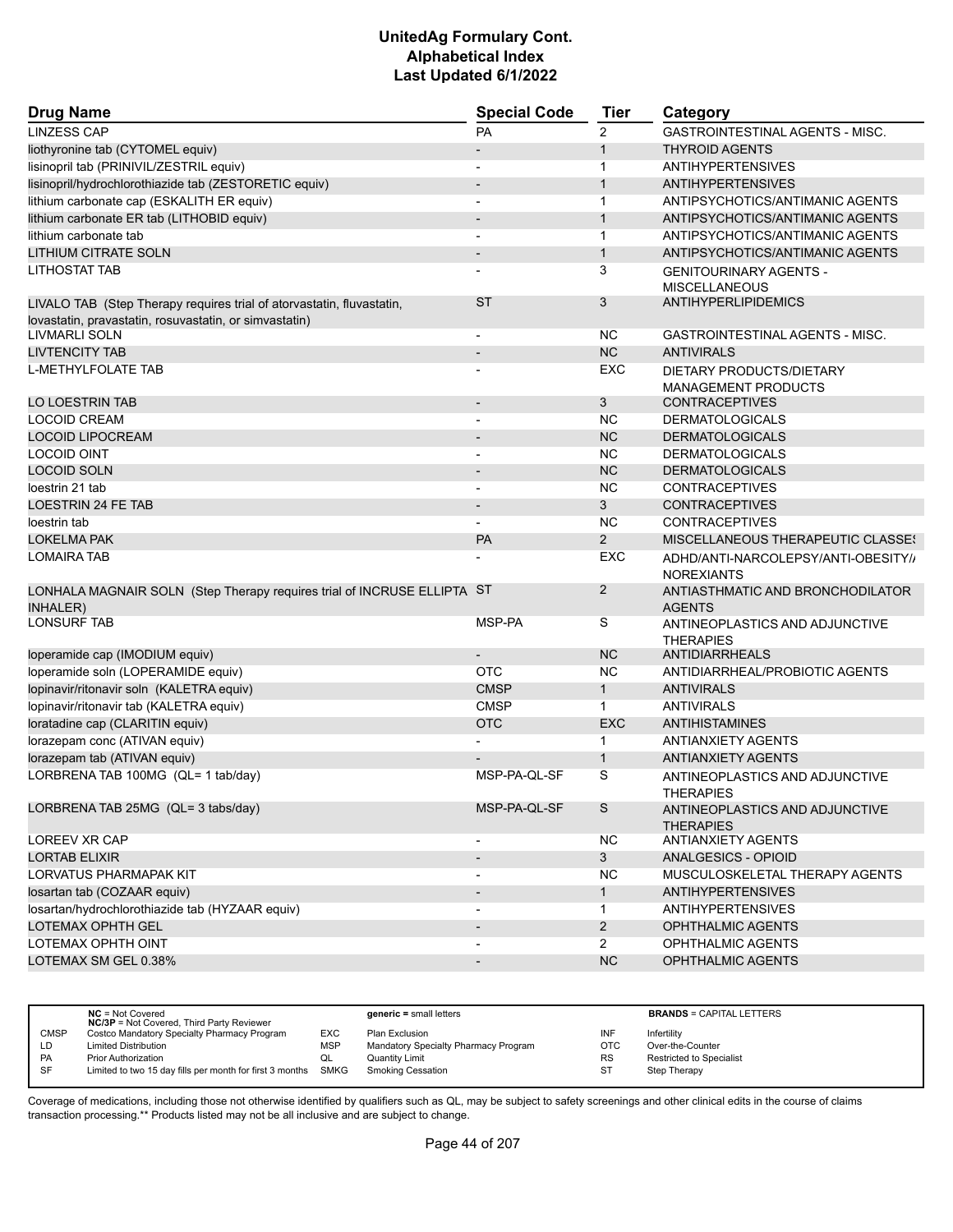| <b>Drug Name</b>                                                                                                  | <b>Special Code</b>      | <b>Tier</b>           | Category                                               |  |
|-------------------------------------------------------------------------------------------------------------------|--------------------------|-----------------------|--------------------------------------------------------|--|
| loteprednol etabonate ophth gel (LOTEMAX equiv)                                                                   |                          | $\mathbf{1}$          | <b>OPHTHALMIC AGENTS</b>                               |  |
| loteprednol ophth susp (LOTEMAX equiv)                                                                            |                          | $\mathbf{1}$          | <b>OPHTHALMIC AGENTS</b>                               |  |
| <b>LOTRIMIN AF CREAM</b>                                                                                          |                          | <b>NC</b>             | <b>DERMATOLOGICALS</b>                                 |  |
| lovastatin tab (MEVACOR equiv)                                                                                    |                          | \$0                   | <b>ANTIHYPERLIPIDEMICS</b>                             |  |
| loxapine cap (LOXITANE equiv)                                                                                     |                          | $\mathbf{1}$          | ANTIPSYCHOTICS/ANTIMANIC AGENTS                        |  |
| LUCEMYRA TAB (QL= 96 tabs/7 days)                                                                                 | PA-QL                    | 3                     | PSYCHOTHERAPEUTIC AND<br>NEUROLOGICAL AGENTS - MISC.   |  |
| <b>LUFYLLIN TAB</b>                                                                                               |                          | 3                     | ANTIASTHMATIC AND BRONCHODILATOR<br><b>AGENTS</b>      |  |
| LULICONAZOLE CREAM. LUZU CREAM                                                                                    |                          | <b>NC</b>             | <b>DERMATOLOGICALS</b>                                 |  |
| LUMAKRAS TAB (QL= 8 tabs/day)                                                                                     | MSP-PA-QL-SF             | S                     | ANTINEOPLASTICS AND ADJUNCTIVE<br><b>THERAPIES</b>     |  |
| LUMIFY OPHTH SOLN 0.25%                                                                                           | $\overline{\phantom{a}}$ | <b>NC</b>             | <b>OPHTHALMIC AGENTS</b>                               |  |
| LUMIGAN OPHTH SOLN (QL= 2.5ml/30 days)                                                                            | QL                       | 2                     | <b>OPHTHALMIC AGENTS</b>                               |  |
| LUPKYNIS CAP (QL= 6 caps/day; Only available through Biologics<br>800-850-4306 or PantheRx Pharmacy 855-726-8479) | LD-PA-QL                 | 3                     | MISCELLANEOUS THERAPEUTIC CLASSES                      |  |
| LUVIRA CAP                                                                                                        | $\overline{\phantom{a}}$ | EXC                   | DIETARY PRODUCTS/DIETARY<br><b>MANAGEMENT PRODUCTS</b> |  |
| LUXIQ FOAM                                                                                                        |                          | <b>NC</b>             | <b>DERMATOLOGICALS</b>                                 |  |
| <b>LYBALVI TAB</b>                                                                                                |                          | <b>NC</b>             | PSYCHOTHERAPEUTIC AND<br>NEUROLOGICAL AGENTS - MISC.   |  |
| LYNPARZA CAP (QL= 16 caps/day)                                                                                    | MSP-PA-QL-SF             | $\mathsf S$           | ANTINEOPLASTICS AND ADJUNCTIVE<br><b>THERAPIES</b>     |  |
| LYNPARZA TAB (QL= 4 tabs/day)                                                                                     | MSP-PA-QL-SF             | S                     | ANTINEOPLASTICS AND ADJUNCTIVE<br><b>THERAPIES</b>     |  |
| <b>LYRICA CAP</b>                                                                                                 | $\overline{\phantom{a}}$ | <b>NC</b>             | ANTICONVULSANTS                                        |  |
| LYRICA CAP 225MG                                                                                                  |                          | NC.                   | ANTICONVULSANTS                                        |  |
| LYRICA CAP 300MG                                                                                                  | $\overline{\phantom{a}}$ | <b>NC</b>             | <b>ANTICONVULSANTS</b>                                 |  |
| LYSODREN TAB (Only available through Walgreens 888-347-3416)                                                      | LD                       | $\mathbf{2}^{\prime}$ | ANTINEOPLASTICS AND ADJUNCTIVE<br><b>THERAPIES</b>     |  |
| LYUMJEV INJ                                                                                                       | $\overline{\phantom{a}}$ | <b>NC</b>             | <b>ANTIDIABETICS</b>                                   |  |
| LYUMJEV KWIKPEN INJ                                                                                               |                          | <b>NC</b>             | ANTIDIABETICS                                          |  |
| LYVISPAH GRANULE PACKET                                                                                           | $\overline{\phantom{a}}$ | <b>NC</b>             | MUSCULOSKELETAL THERAPY AGENTS                         |  |
| <b>MACRILEN PACK</b>                                                                                              |                          | <b>NC</b>             | <b>DIAGNOSTIC PRODUCTS</b>                             |  |
| malathion lotion (OVIDE equiv) (QL= 2 bottles/fill)                                                               | QL                       | $\mathbf{1}$          | <b>DERMATOLOGICALS</b>                                 |  |
| maldemar tab (SCOPACE equiv)                                                                                      |                          | $\mathbf{1}$          | <b>ANTIEMETICS</b>                                     |  |
| <b>MAPROTILINE TAB</b>                                                                                            | $\overline{\phantom{a}}$ | $\mathbf{1}$          | <b>ANTIDEPRESSANTS</b>                                 |  |
| maraviroc tab (SELZENTRY equiv)                                                                                   | <b>CMSP</b>              | $\mathbf{1}$          | <b>ANTIVIRALS</b>                                      |  |
| <b>MARPLAN TAB</b>                                                                                                |                          | 2                     | ANTIDEPRESSANTS                                        |  |
| <b>MATULANE CAP</b>                                                                                               |                          | 2                     | ANTINEOPLASTICS                                        |  |
| <b>MAVENCLAD PAK</b>                                                                                              | $\overline{\phantom{a}}$ | <b>NC</b>             | PSYCHOTHERAPEUTIC AND<br>NEUROLOGICAL AGENTS - MISC.   |  |
| MAVYRET PAK (QL= 5 packs/day)                                                                                     | CMSP-PA-QL               | S                     | ANTIVIRALS                                             |  |
| MAVYRET TAB (QL= 3 tabs/day)                                                                                      | CMSP-PA-QL               | $\mathsf S$           | <b>ANTIVIRALS</b>                                      |  |
| MAXIDEX OPHTH SOLN                                                                                                |                          | $\mathbf{2}^{\prime}$ | <b>OPHTHALMIC AGENTS</b>                               |  |
| MAYZENT TAB (Step Therapy requires failure of dimethyl fumerate and<br>Gilenya)                                   | MSP-ST                   | $\mathsf S$           | PSYCHOTHERAPEUTIC AND<br>NEUROLOGICAL AGENTS - MISC.   |  |
| MAYZENT TAB STARTER PACK (Step Therapy requires failure of dimethyl<br>fumerate and Gilenya)                      | MSP-ST                   | S                     | PSYCHOTHERAPEUTIC AND<br>NEUROLOGICAL AGENTS - MISC.   |  |
| MECLIZINE 50MG TAB                                                                                                | $\overline{\phantom{a}}$ | NC                    | <b>ANTIEMETICS</b>                                     |  |
| meclizine chew tab (BONINE equiv)                                                                                 | OTC                      | EXC                   | <b>ANTIEMETICS</b>                                     |  |

|             | $NC = Not Covered$<br><b>NC/3P</b> = Not Covered, Third Party Reviewer |            | $generic = small letters$            |           | <b>BRANDS = CAPITAL LETTERS</b> |
|-------------|------------------------------------------------------------------------|------------|--------------------------------------|-----------|---------------------------------|
| <b>CMSP</b> | Costco Mandatory Specialty Pharmacy Program                            | EXC        | Plan Exclusion                       | INF       | Infertility                     |
| LD          | <b>Limited Distribution</b>                                            | <b>MSP</b> | Mandatory Specialty Pharmacy Program | ОТС       | Over-the-Counter                |
| <b>PA</b>   | Prior Authorization                                                    | QL         | Quantity Limit                       | <b>RS</b> | Restricted to Specialist        |
| <b>SF</b>   | Limited to two 15 day fills per month for first 3 months               | SMKG       | <b>Smoking Cessation</b>             | ST        | Step Therapy                    |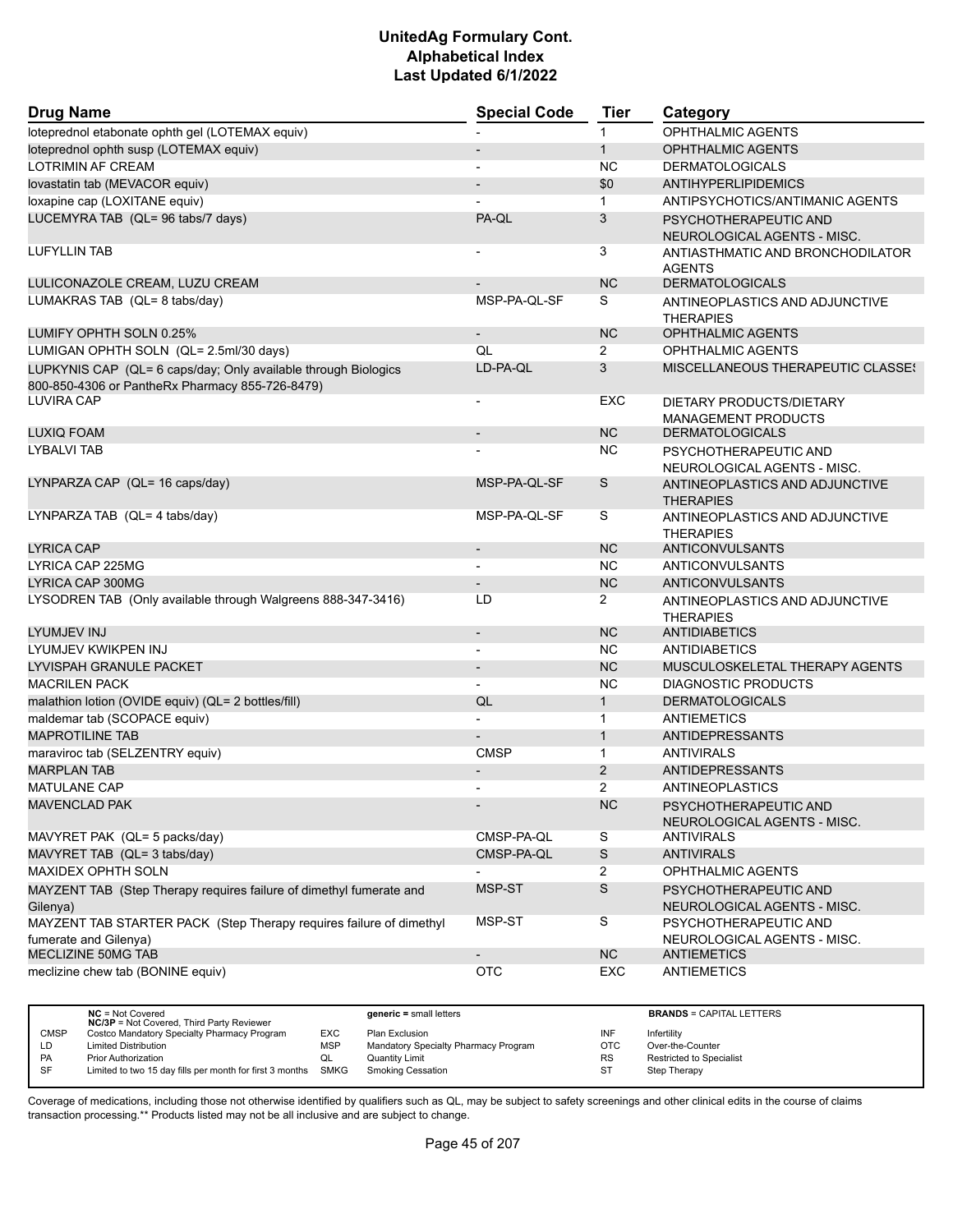| <b>Drug Name</b>                                                 | <b>Special Code</b>      | <b>Tier</b>  | Category                                             |  |
|------------------------------------------------------------------|--------------------------|--------------|------------------------------------------------------|--|
| meclizine tab (ANTIVERT equiv) (Rx Only)                         | $\overline{\phantom{a}}$ | $\mathbf{1}$ | <b>ANTIEMETICS</b>                                   |  |
| MECLOFENAMATE CAP                                                | $\blacksquare$           | <b>NC</b>    | ANALGESICS - ANTI-INFLAMMATORY                       |  |
| MEDI-PATCH W/LIDOCAINE PATCH                                     | $\overline{\phantom{a}}$ | <b>NC</b>    | <b>DERMATOLOGICALS</b>                               |  |
| medroxyprogesterone inj (DEPO-PROVERA equiv) (QL= 1 inj/90 days) | QL                       | \$0          | <b>CONTRACEPTIVES</b>                                |  |
| medroxyprogesterone tab (PROVERA equiv)                          | $\overline{\phantom{a}}$ | $\mathbf{1}$ | <b>PROGESTINS</b>                                    |  |
| mefenamic acid cap (PONSTEL equiv)                               |                          | <b>NC</b>    | ANALGESICS - ANTI-INFLAMMATORY                       |  |
| mefloquine tab (LARIAM equiv)                                    | $\overline{\phantom{a}}$ | $\mathbf{1}$ | <b>ANTIMALARIALS</b>                                 |  |
| megestrol ES susp (MEGACE ES equiv)                              | $\blacksquare$           | $\mathbf{1}$ | <b>PROGESTINS</b>                                    |  |
| megestrol susp (MEGACE equiv)                                    |                          | $\mathbf{1}$ | ANTINEOPLASTICS AND ADJUNCTIVE<br><b>THERAPIES</b>   |  |
| megestrol tab (MEGACE equiv)                                     |                          | $\mathbf{1}$ | ANTINEOPLASTICS AND ADJUNCTIVE<br><b>THERAPIES</b>   |  |
| MEKINIST TAB 0.5MG (QL= 3 tabs/day)                              | CMSP-PA-QL               | S            | ANTINEOPLASTICS AND ADJUNCTIVE<br><b>THERAPIES</b>   |  |
| MEKINIST TAB 2MG (QL= 1 tab/day)                                 | CMSP-PA-QL               | S            | ANTINEOPLASTICS AND ADJUNCTIVE<br><b>THERAPIES</b>   |  |
| MEKTOVI TAB (QL= 6 tabs/day)                                     | MSP-PA-QL                | S            | ANTINEOPLASTICS AND ADJUNCTIVE<br><b>THERAPIES</b>   |  |
| meloxicam cap (VIVLODEX equiv)                                   |                          | <b>NC</b>    | ANALGESICS - ANTI-INFLAMMATORY                       |  |
| <b>MELOXICAM COMFORT KIT</b>                                     | $\overline{\phantom{a}}$ | <b>NC</b>    | ANALGESICS - ANTI-INFLAMMATORY                       |  |
| meloxicam tab (MOBIC equiv)                                      |                          | $\mathbf{1}$ | ANALGESICS - ANTI-INFLAMMATORY                       |  |
| melphalan tab (ALKERAN equiv)                                    |                          | 1            | ANTINEOPLASTICS AND ADJUNCTIVE<br><b>THERAPIES</b>   |  |
| memantine ER cap (NAMENDA XR equiv)                              |                          | 1            | PSYCHOTHERAPEUTIC AND<br>NEUROLOGICAL AGENTS - MISC. |  |
| memantine soln (NAMENDA equiv)                                   |                          | 1            | PSYCHOTHERAPEUTIC AND<br>NEUROLOGICAL AGENTS - MISC. |  |
| memantine tab (NAMENDA equiv)                                    |                          | $\mathbf{1}$ | PSYCHOTHERAPEUTIC AND<br>NEUROLOGICAL AGENTS - MISC. |  |
| <b>MENACTRA INJ</b>                                              | <b>VAC</b>               | \$0          | <b>VACCINES</b>                                      |  |
| <b>MENEST TAB</b>                                                |                          | 3            | <b>ESTROGENS</b>                                     |  |
| <b>MENHIBRIX INJ</b>                                             | <b>VAC</b>               | \$0          | <b>VACCINES</b>                                      |  |
| <b>MENOMUNE INJ</b>                                              | <b>VAC</b>               | \$0          | <b>VACCINES</b>                                      |  |
| <b>MENOSTAR PATCH</b>                                            | $\overline{a}$           | <b>NC</b>    | <b>ESTROGENS</b>                                     |  |
| <b>MENQUADFI INJ</b>                                             | <b>VAC</b>               | \$0          | <b>VACCINES</b>                                      |  |
| <b>MENTAX CREAM</b>                                              | $\overline{\phantom{a}}$ | 3            | <b>DERMATOLOGICALS</b>                               |  |
| MENTHOREAL10 THERAPY PACK                                        |                          | NC.          | <b>DERMATOLOGICALS</b>                               |  |
| <b>MENVEO INJ</b>                                                | <b>VAC</b>               | \$0          | <b>VACCINES</b>                                      |  |
| <b>MEPERIDINE TAB</b>                                            |                          | <b>NC</b>    | ANALGESICS - OPIOID                                  |  |
| meperidine tab (DEMEROL equiv)                                   |                          | <b>NC</b>    | ANALGESICS - OPIOID                                  |  |
| meprobamate tab (MILTOWN equiv)                                  |                          | <b>NC</b>    | <b>ANTIANXIETY AGENTS</b>                            |  |
| mercaptopurine tab (PURINETHOL equiv)                            | $\overline{\phantom{a}}$ | $\mathbf{1}$ | ANTINEOPLASTICS                                      |  |
| mesalamine DR cap (DELZICOL equiv)                               |                          | 1            | <b>GASTROINTESTINAL AGENTS - MISC.</b>               |  |
| mesalamine DR tab (LIALDA equiv)                                 | $\overline{\phantom{a}}$ | $\mathbf{1}$ | GASTROINTESTINAL AGENTS - MISC.                      |  |
| mesalamine enema (ROWASA equiv)                                  |                          | $\mathbf{1}$ | GASTROINTESTINAL AGENTS - MISC.                      |  |
| mesalamine ER cap (APRISO equiv)                                 |                          | $\mathbf{1}$ | GASTROINTESTINAL AGENTS - MISC.                      |  |
| mesalamine ER cap (PENTASA CR equiv)                             |                          | NC.          | <b>GASTROINTESTINAL AGENTS - MISC.</b>               |  |
| mesalamine supp (CANASA equiv)                                   |                          | $\mathbf{1}$ | GASTROINTESTINAL AGENTS - MISC.                      |  |
| mesalamine tab (ASACOL equiv)                                    |                          | $\mathbf{1}$ | GASTROINTESTINAL AGENTS - MISC.                      |  |
| <b>MESNEX TAB</b>                                                | <b>CMSP</b>              | $\mathsf S$  | <b>ANTINEOPLASTICS</b>                               |  |
|                                                                  |                          |              |                                                      |  |

|             | $NC = Not Covered$<br><b>NC/3P</b> = Not Covered, Third Party Reviewer |            | $generic = small letters$            |           | <b>BRANDS = CAPITAL LETTERS</b> |
|-------------|------------------------------------------------------------------------|------------|--------------------------------------|-----------|---------------------------------|
| <b>CMSP</b> | Costco Mandatory Specialty Pharmacy Program                            | <b>EXC</b> | Plan Exclusion                       | INF       | Infertility                     |
| LD          | <b>Limited Distribution</b>                                            | <b>MSP</b> | Mandatory Specialty Pharmacy Program | отс       | Over-the-Counter                |
| <b>PA</b>   | <b>Prior Authorization</b>                                             | QL         | <b>Quantity Limit</b>                | <b>RS</b> | <b>Restricted to Specialist</b> |
| <b>SF</b>   | Limited to two 15 day fills per month for first 3 months SMKG          |            | Smoking Cessation                    | ST        | <b>Step Therapy</b>             |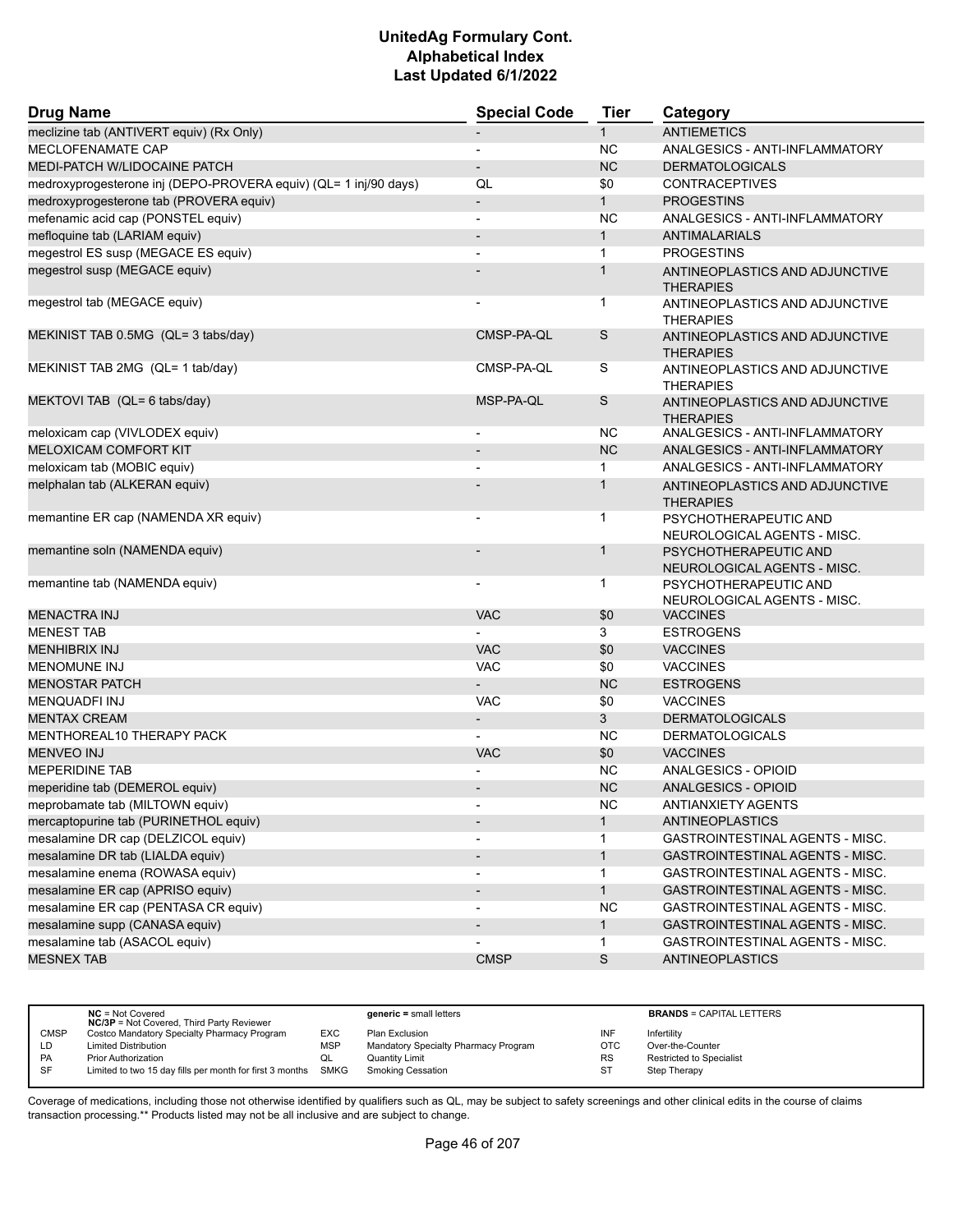| <b>Drug Name</b>                                                            | <b>Special Code</b>          | <b>Tier</b>    | Category                                                 |  |
|-----------------------------------------------------------------------------|------------------------------|----------------|----------------------------------------------------------|--|
| <b>METANX CAP</b>                                                           |                              | <b>EXC</b>     | DIETARY PRODUCTS/DIETARY<br><b>MANAGEMENT PRODUCTS</b>   |  |
| <b>METAPROTERENOL SYRUP</b>                                                 |                              | 1              | ANTIASTHMATIC AND BRONCHODILATOR<br><b>AGENTS</b>        |  |
| <b>METAPROTERENOL TAB</b>                                                   |                              | 3              | ANTIASTHMATIC AND BRONCHODILATOR<br><b>AGENTS</b>        |  |
| metaxalone tab (SKELAXIN equiv)                                             |                              | $\mathbf{1}$   | MUSCULOSKELETAL THERAPY AGENTS                           |  |
| METAXALONE TAB 400MG                                                        |                              | 3              | MUSCULOSKELETAL THERAPY AGENTS                           |  |
| <b>METDRAY GEL</b>                                                          | $\overline{\phantom{a}}$     | <b>NC</b>      | <b>DERMATOLOGICALS</b>                                   |  |
| metformin ER osmotic tab (FORTAMET equiv)                                   |                              | <b>NC</b>      | <b>ANTIDIABETICS</b>                                     |  |
| metformin ER osmotic tab (GLUMETZA equiv)                                   |                              | <b>NC</b>      | <b>ANTIDIABETICS</b>                                     |  |
| metformin ER tab (GLUCOPHAGE XR equiv)                                      | $\overline{\phantom{a}}$     | 1              | <b>ANTIDIABETICS</b>                                     |  |
| metformin soln (RIOMET equiv)                                               |                              | $\mathbf{1}$   | <b>ANTIDIABETICS</b>                                     |  |
| metformin tab (GLUCOPHAGE equiv)                                            |                              | $\mathbf{1}$   | ANTIDIABETICS                                            |  |
| <b>METFORMIN TAB</b>                                                        | $\overline{\phantom{a}}$     | <b>NC</b>      | <b>ANTIDIABETICS</b>                                     |  |
| methadone soln                                                              | $\overline{a}$               | $\mathbf 1$    | ANALGESICS - OPIOID                                      |  |
| methadone tab (DOLOPHINE equiv)                                             |                              | $\mathbf{1}$   | ANALGESICS - OPIOID                                      |  |
| methadose tab                                                               |                              | $\mathbf{1}$   | ANALGESICS - OPIOID                                      |  |
| methamphetamine tab (DESOXYN equiv)                                         |                              | <b>NC</b>      | ADHD/ANTI-NARCOLEPSY/ANTI-OBESITY//<br><b>NOREXIANTS</b> |  |
| methazolamide tab (NEPTAZANE equiv)                                         | $\overline{a}$               | $\mathbf{1}$   | <b>DIURETICS</b>                                         |  |
| methenamine hippurate tab (HIPREX equiv)                                    |                              | $\mathbf{1}$   | ANTI-INFECTIVE AGENTS - MISC.                            |  |
| methenamine mandelate tab                                                   | $\overline{\phantom{0}}$     | $\mathbf{1}$   | ANTI-INFECTIVE AGENTS - MISC.                            |  |
| methimazole tab (TAPAZOLE equiv)                                            | $\overline{a}$               | $\mathbf{1}$   | <b>THYROID AGENTS</b>                                    |  |
| <b>METHITEST TAB</b>                                                        | PA                           | 3              | ANDROGENS-ANABOLIC                                       |  |
| methocarbamol tab (ROBAXIN equiv)                                           | $\overline{\phantom{a}}$     | $\mathbf{1}$   | MUSCULOSKELETAL THERAPY AGENTS                           |  |
| <b>METHOTREXATE INJ</b>                                                     |                              | 1              | ANTINEOPLASTICS AND ADJUNCTIVE<br><b>THERAPIES</b>       |  |
| methotrexate tab (TREXALL equiv)                                            | $\overline{\phantom{a}}$     | $\mathbf{1}$   | ANTINEOPLASTICS                                          |  |
| methoxsalen cap (OXSORALEN ULTRA equiv)                                     |                              | $\mathbf{1}$   | <b>DERMATOLOGICALS</b>                                   |  |
| <b>METHOXSALEN CAP</b>                                                      |                              | 2              | <b>DERMATOLOGICALS</b>                                   |  |
| methscopolamine tab (PAMINE equiv)                                          | ٠                            | 1              | <b>ULCER DRUGS</b>                                       |  |
| <b>METHYCLOTHIAZIDE TAB</b>                                                 |                              | $\mathbf{1}$   | <b>DIURETICS</b>                                         |  |
| <b>METHYLDOPA TAB</b>                                                       |                              | 1              | <b>ANTIHYPERTENSIVES</b>                                 |  |
| methyldopa tab (ALDOMET equiv)                                              | $\qquad \qquad \blacksquare$ | $\mathbf{1}$   | <b>ANTIHYPERTENSIVES</b>                                 |  |
| METHYLDOPA/HYDROCHLOROTHIAZIDE TAB                                          |                              | $\mathbf{1}$   | <b>ANTIHYPERTENSIVES</b>                                 |  |
| methylergonovine tab (METHERGINE equiv) (QL= 28 tabs/fill, 1 fill/365 days) | QL                           | $\mathbf{1}$   | <b>OXYTOCICS</b>                                         |  |
| methylphenidate CD cap (METADATE CD equiv)                                  |                              | 1              | ADHD/ANTI-NARCOLEPSY/ANTI-OBESITY//<br><b>NOREXIANTS</b> |  |
| methylphenidate chew tab (METHYLIN equiv)                                   | $\qquad \qquad \blacksquare$ | $\mathbf{1}$   | ADHD/ANTI-NARCOLEPSY/ANTI-OBESITY//<br><b>NOREXIANTS</b> |  |
| methylphenidate ER cap (RITALIN LA equiv)                                   |                              | 1              | ADHD/ANTI-NARCOLEPSY/ANTI-OBESITY//<br><b>NOREXIANTS</b> |  |
| methylphenidate ER cap (APTENSIO XR equiv)                                  |                              | NC             | ADHD/ANTI-NARCOLEPSY/ANTI-OBESITY//<br><b>NOREXIANTS</b> |  |
| methylphenidate ER tab                                                      |                              | 1              | ADHD/ANTI-NARCOLEPSY/ANTI-OBESITY//<br><b>NOREXIANTS</b> |  |
| METHYLPHENIDATE ER TAB                                                      |                              | $\overline{2}$ | ADHD/ANTI-NARCOLEPSY/ANTI-OBESITY//<br><b>NOREXIANTS</b> |  |
| METHYLPHENIDATE ER TAB 72MG                                                 |                              | <b>NC</b>      | ADHD/ANTI-NARCOLEPSY/ANTI-OBESITY//<br><b>NOREXIANTS</b> |  |

|             | $NC = Not Covered$<br><b>NC/3P</b> = Not Covered, Third Party Reviewer |            | $generic = small letters$            |           | <b>BRANDS = CAPITAL LETTERS</b> |
|-------------|------------------------------------------------------------------------|------------|--------------------------------------|-----------|---------------------------------|
| <b>CMSP</b> | Costco Mandatory Specialty Pharmacy Program                            | <b>EXC</b> | Plan Exclusion                       | INF       | Infertility                     |
| LD          | <b>Limited Distribution</b>                                            | <b>MSP</b> | Mandatory Specialty Pharmacy Program | OTC       | Over-the-Counter                |
| <b>PA</b>   | <b>Prior Authorization</b>                                             | QL         | <b>Quantity Limit</b>                | <b>RS</b> | <b>Restricted to Specialist</b> |
| <b>SF</b>   | Limited to two 15 day fills per month for first 3 months               | SMKG       | Smoking Cessation                    | ST        | Step Therapy                    |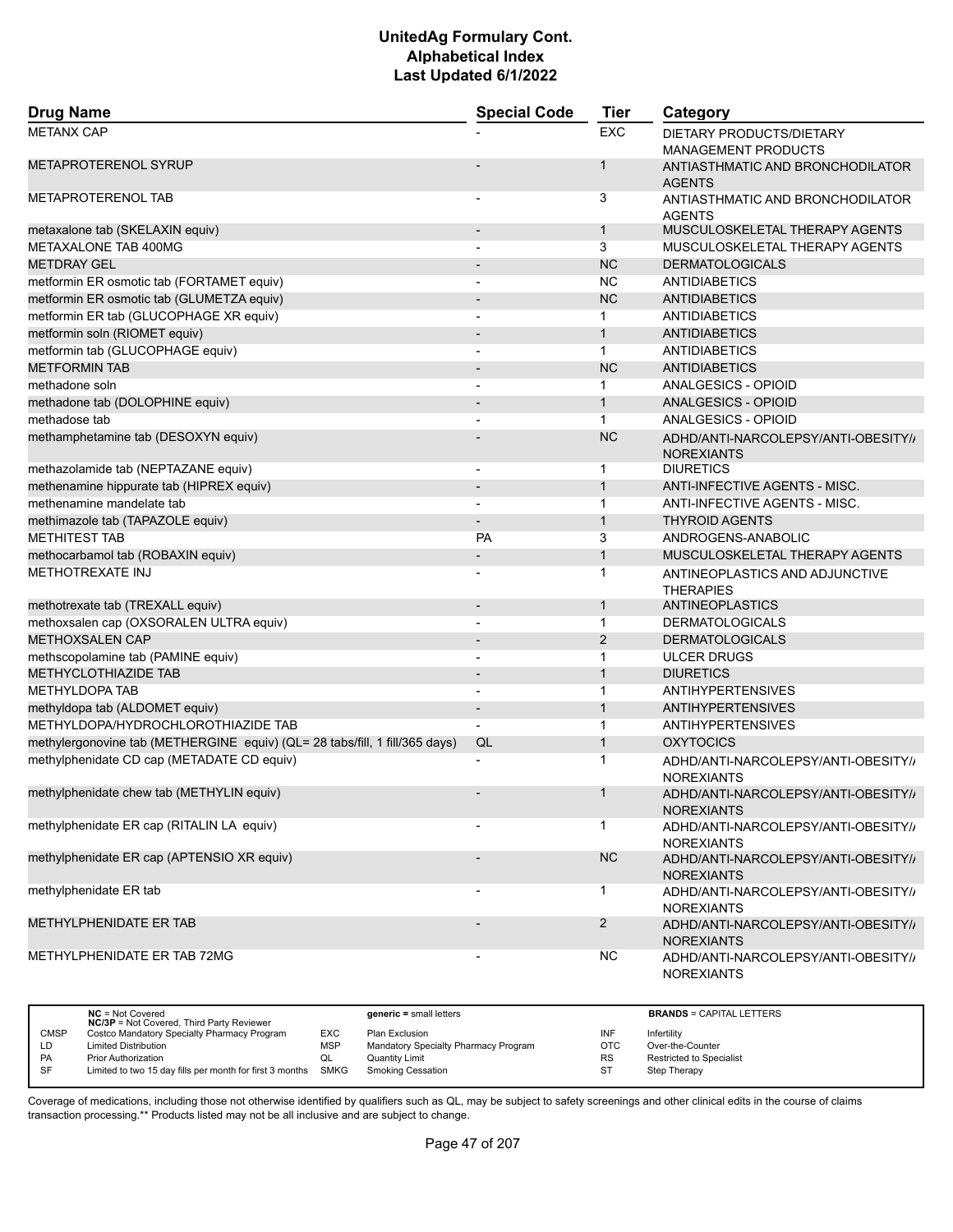| <b>Drug Name</b>                                                               | <b>Special Code</b>          | <b>Tier</b>    | Category                                                 |
|--------------------------------------------------------------------------------|------------------------------|----------------|----------------------------------------------------------|
| methylphenidate soln (METHYLIN equiv)                                          |                              | 1              | ADHD/ANTI-NARCOLEPSY/ANTI-OBESITY//<br><b>NOREXIANTS</b> |
| methylphenidate tab (RITALIN equiv)                                            |                              | 1              | ADHD/ANTI-NARCOLEPSY/ANTI-OBESITY//<br><b>NOREXIANTS</b> |
| methylprednisolone dose pack (MEDROL equiv)                                    | $\overline{a}$               | $\mathbf{1}$   | <b>CORTICOSTEROIDS</b>                                   |
| methylprednisolone tab (MEDROL equiv)                                          | -                            | $\mathbf{1}$   | <b>CORTICOSTEROIDS</b>                                   |
| methyltestosterone cap                                                         |                              | <b>NC</b>      | ANDROGENS-ANABOLIC                                       |
| METIPRANOLOL OPHTH SOLN                                                        | $\blacksquare$               | $\overline{2}$ | OPHTHALMIC AGENTS                                        |
| metoclopramide soln (REGLAN equiv)                                             |                              | $\mathbf{1}$   | <b>GASTROINTESTINAL AGENTS - MISC.</b>                   |
| metoclopramide tab (REGLAN equiv)                                              |                              | $\mathbf 1$    | <b>GASTROINTESTINAL AGENTS - MISC.</b>                   |
| metolazone tab (ZAROXOLYN equiv)                                               | $\overline{\phantom{a}}$     | $\mathbf{1}$   | <b>DIURETICS</b>                                         |
| metoprolol ER tab (TOPROL XL equiv)                                            | $\overline{a}$               | 1              | <b>BETA BLOCKERS</b>                                     |
| metoprolol tab (LOPRESSOR equiv)                                               |                              | $\mathbf{1}$   | <b>BETA BLOCKERS</b>                                     |
| METOPROLOL/HYDROCHLOROTHIAZIDE TAB                                             | $\overline{\phantom{a}}$     | $\mathbf{1}$   | <b>ANTIHYPERTENSIVES</b>                                 |
| metoprolol/hydrochlorothiazide tab (LOPRESSOR HCT equiv)                       |                              | $\mathbf{1}$   | <b>ANTIHYPERTENSIVES</b>                                 |
| METOZOLV ODT                                                                   |                              | <b>NC</b>      | GASTROINTESTINAL AGENTS - MISC.                          |
| metronidazole cap (FLAGYL equiv)                                               | $\overline{\phantom{m}}$     | <b>NC</b>      | ANTI-INFECTIVE AGENTS - MISC.                            |
| metronidazole cream (METROCREAM equiv)                                         | ٠                            | $\mathbf{1}$   | <b>DERMATOLOGICALS</b>                                   |
| metronidazole gel (METROGEL equiv)                                             | $\qquad \qquad \blacksquare$ | $\mathbf{1}$   | <b>DERMATOLOGICALS</b>                                   |
| metronidazole gel 0.75% (METROGEL equiv)                                       | ٠                            | $\mathbf{1}$   | <b>DERMATOLOGICALS</b>                                   |
| metronidazole lotion (METROLOTION equiv)                                       | $\overline{\phantom{a}}$     | $\mathbf{1}$   | <b>DERMATOLOGICALS</b>                                   |
| metronidazole tab (FLAGYL equiv)                                               | $\overline{a}$               | 1              | ANTI-INFECTIVE AGENTS - MISC.                            |
| metronidazole vaginal gel (METROGEL equiv)                                     | $\overline{a}$               | $\mathbf{1}$   | <b>VAGINAL PRODUCTS</b>                                  |
| metyrosine cap (DEMSER equiv)                                                  | $\overline{\phantom{a}}$     | <b>NC</b>      | <b>ANTIHYPERTENSIVES</b>                                 |
| mexiletine hcl cap                                                             | $\qquad \qquad \blacksquare$ | $\mathbf{1}$   | <b>ANTIARRHYTHMICS</b>                                   |
| <b>MEXPAROX HC CREAM</b>                                                       |                              | <b>NC</b>      | <b>DERMATOLOGICALS</b>                                   |
| <b>MIACALCIN INJ</b>                                                           |                              | <b>NC</b>      | ENDOCRINE AND METABOLIC AGENTS -<br>MISC.                |
| mibelas chew tab (MINASTRIN equiv)                                             | $\overline{\phantom{a}}$     | 1              | <b>CONTRACEPTIVES</b>                                    |
| <b>MICARDIS HCT TAB</b>                                                        | ٠                            | <b>NC</b>      | <b>ANTIHYPERTENSIVES</b>                                 |
| <b>MICLARA LIQUID</b>                                                          | -                            | <b>NC</b>      | ANTIHISTAMINES                                           |
| MICORT-HC CREAM                                                                | $\overline{\phantom{a}}$     | <b>NC</b>      | <b>DERMATOLOGICALS</b>                                   |
| MICROVIX LP PAK                                                                |                              | <b>NC</b>      | <b>DERMATOLOGICALS</b>                                   |
| midodrine tab (PROAMATINE equiv)                                               | $\overline{a}$               | $\mathbf{1}$   | <b>VASOPRESSORS</b>                                      |
| <b>MIGERGOT SUPP</b>                                                           |                              | <b>NC</b>      | <b>MIGRAINE PRODUCTS</b>                                 |
| miglitol tab (MIGLITOL equiv)                                                  |                              | $\mathbf{1}$   | <b>ANTIDIABETICS</b>                                     |
| miglustat cap (ZAVESCA equiv) (Only available through Accredo<br>800-803-2523) | LD-PA                        | 1              | <b>HEMATOPOIETIC AGENTS</b>                              |
| <b>MIGRANAL SPRAY</b>                                                          | $\overline{\phantom{a}}$     | <b>NC</b>      | <b>MIGRAINE PRODUCTS</b>                                 |
| MILLIPRED DP PAK                                                               |                              | <b>NC</b>      | <b>CORTICOSTEROIDS</b>                                   |
| <b>MILLIPRED TAB</b>                                                           |                              | NC             | <b>CORTICOSTEROIDS</b>                                   |
| minocycline cap (MINOCIN equiv)                                                |                              | 1.             | <b>TETRACYCLINES</b>                                     |
| MINOCYCLINE ER CAP                                                             |                              | NC             | <b>TETRACYCLINES</b>                                     |
| minocycline ER tab (SOLODYN equiv)                                             | $\qquad \qquad \blacksquare$ | <b>NC</b>      | <b>TETRACYCLINES</b>                                     |
| minocycline tab (DYNACIN equiv)                                                | $\overline{\phantom{a}}$     | 1              | <b>TETRACYCLINES</b>                                     |
| minoxidil tab (LONITEN equiv)                                                  |                              | 1              | <b>ANTIHYPERTENSIVES</b>                                 |
| <b>MIRALAX PACKET</b>                                                          | <b>OTC</b>                   | <b>EXC</b>     | <b>LAXATIVES</b>                                         |
| <b>MIRALAX POWDER</b>                                                          | <b>OTC</b>                   | EXC            | LAXATIVES                                                |
| <b>MIRCERA INJ</b>                                                             | $\overline{\phantom{0}}$     | NC             | <b>HEMATOPOIETIC AGENTS</b>                              |
| <b>MIRENA IUD</b>                                                              | $\overline{\phantom{a}}$     | \$0            | <b>CONTRACEPTIVES</b>                                    |

|             | $NC = Not Covered$<br><b>NC/3P</b> = Not Covered, Third Party Reviewer |            | $generic = small letters$            |            | <b>BRANDS = CAPITAL LETTERS</b> |
|-------------|------------------------------------------------------------------------|------------|--------------------------------------|------------|---------------------------------|
| <b>CMSP</b> | Costco Mandatory Specialty Pharmacy Program                            | EXC        | Plan Exclusion                       | INF        | Infertility                     |
| LD.         | <b>Limited Distribution</b>                                            | <b>MSP</b> | Mandatory Specialty Pharmacy Program | <b>OTC</b> | Over-the-Counter                |
| <b>PA</b>   | <b>Prior Authorization</b>                                             | QL         | Quantity Limit                       | <b>RS</b>  | <b>Restricted to Specialist</b> |
| <b>SF</b>   | Limited to two 15 day fills per month for first 3 months SMKG          |            | Smoking Cessation                    | <b>ST</b>  | Step Therapy                    |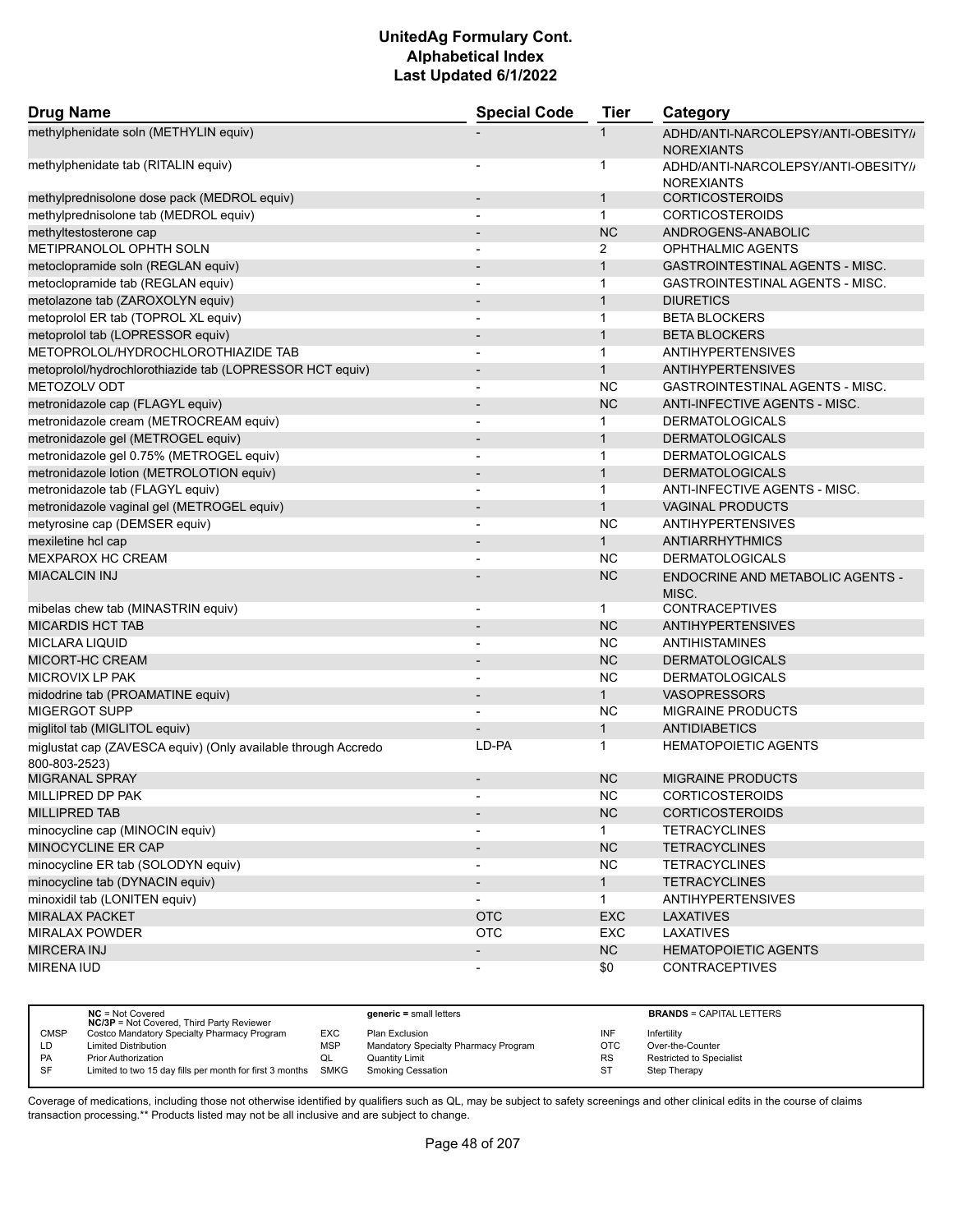| <b>Drug Name</b>                                            | <b>Special Code</b>          | <b>Tier</b>    | Category                               |
|-------------------------------------------------------------|------------------------------|----------------|----------------------------------------|
| mirtazapine ODT (REMERON equiv)                             |                              | $\mathbf{1}$   | <b>ANTIDEPRESSANTS</b>                 |
| mirtazapine tab (REMERON equiv)                             |                              | $\mathbf{1}$   | <b>ANTIDEPRESSANTS</b>                 |
| <b>MIRVASO GEL</b>                                          |                              | <b>EXC</b>     | <b>DERMATOLOGICALS</b>                 |
| misoprostol tab (CYTOTEC equiv)                             |                              | $\mathbf{1}$   | <b>ULCER DRUGS</b>                     |
| MITIGARE CAP, COLCHICINE CAP                                |                              | <b>NC</b>      | <b>GOUT AGENTS</b>                     |
| M-M-R II INJ                                                | <b>VAC</b>                   | \$0            | <b>VACCINES</b>                        |
| modafinil tab (PROVIGIL equiv) (QL= 2 tabs/day)             | PA-QL                        | $\mathbf{1}$   | ADHD/ANTI-NARCOLEPSY/ANTI-OBESITY//    |
|                                                             |                              |                | <b>NOREXIANTS</b>                      |
| <b>MODERIBA TAB</b>                                         |                              | <b>NC</b>      | <b>ANTIVIRALS</b>                      |
| moexipril tab (UNIVASC equiv)                               | $\overline{\phantom{a}}$     | $\mathbf{1}$   | <b>ANTIHYPERTENSIVES</b>               |
| MOEXIPRIL/HYDROCHLOROTHIAZIDE TAB                           |                              | $\mathbf{1}$   | <b>ANTIHYPERTENSIVES</b>               |
| moexipril/hydrochlorothiazide tab (UNIRETIC equiv)          | $\overline{\phantom{a}}$     | $\mathbf{1}$   | <b>ANTIHYPERTENSIVES</b>               |
| <b>MOLINDONE TAB</b>                                        |                              | <b>NC</b>      | ANTIPSYCHOTICS/ANTIMANIC AGENTS        |
| MOLNUPIRAVIR CAP (QL= 40 caps/fill)                         | QL                           | \$0            | <b>ANTIVIRALS</b>                      |
| mometasone cream (ELOCON equiv)                             | $\overline{a}$               | $\mathbf{1}$   | <b>DERMATOLOGICALS</b>                 |
| mometasone nasal spray (NASONEX equiv)                      |                              | <b>NC</b>      | NASAL AGENTS - SYSTEMIC AND TOPICAL    |
| mometasone oint (ELOCON equiv)                              |                              | $\mathbf{1}$   | <b>DERMATOLOGICALS</b>                 |
| mometasone soln (ELOCON equiv)                              | $\overline{\phantom{a}}$     | $\mathbf{1}$   | <b>DERMATOLOGICALS</b>                 |
| montelukast chew tab (SINGULAIR equiv)                      |                              | $\mathbf{1}$   | ANTIASTHMATIC AND BRONCHODILATOR       |
|                                                             |                              |                | <b>AGENTS</b>                          |
| montelukast granule pack (SINGULAIR equiv)                  |                              | 1              | ANTIASTHMATIC AND BRONCHODILATOR       |
|                                                             |                              |                | <b>AGENTS</b>                          |
| montelukast tab (SINGULAIR equiv)                           |                              | $\ddot{1}$     | ANTIASTHMATIC AND BRONCHODILATOR       |
|                                                             |                              |                | <b>AGENTS</b>                          |
| MONUROL GRANULE PACK                                        |                              | <b>NC</b>      | ANTI-INFECTIVE AGENTS - MISC.          |
| <b>MORPHABOND TAB</b>                                       |                              | <b>NC</b>      | ANALGESICS - OPIOID                    |
| MORPHINE SULFATE ER BEAD CAP                                | $\overline{\phantom{a}}$     | <b>NC</b>      | <b>ANALGESICS - OPIOID</b>             |
| MORPHINE SULFATE ER CAP                                     | $\overline{a}$               | <b>NC</b>      | ANALGESICS - OPIOID                    |
| morphine sulfate ER cap (KADIAN equiv)                      |                              | <b>NC</b>      | ANALGESICS - OPIOID                    |
| morphine sulfate ER tab (MS CONTIN equiv)                   | $\overline{\phantom{a}}$     | $\mathbf 1$    | ANALGESICS - OPIOID                    |
| morphine sulfate soln                                       | $\overline{\phantom{a}}$     | $\mathbf{1}$   | <b>ANALGESICS - OPIOID</b>             |
| MORPHINE SULFATE SUPP                                       |                              | $\mathbf 1$    | ANALGESICS - OPIOID                    |
| <b>MORPHINE SULFATE TAB</b>                                 |                              | $\mathbf{1}$   | ANALGESICS - OPIOID                    |
| <b>MOTEGRITY TAB</b>                                        | $\overline{a}$               | <b>NC</b>      | GASTROINTESTINAL AGENTS - MISC.        |
| <b>MOUNJARO INJ</b>                                         | $\overline{\phantom{a}}$     | <b>NC</b>      | <b>ANTIDIABETICS</b>                   |
| <b>MOVANTIK TAB</b>                                         | <b>PA</b>                    | $\overline{2}$ | <b>GASTROINTESTINAL AGENTS - MISC.</b> |
| <b>MOVIPREP SOLN</b>                                        | $\overline{\phantom{a}}$     | <b>NC</b>      | <b>LAXATIVES</b>                       |
| <b>MOXATAG TAB</b>                                          |                              | <b>NC</b>      | <b>PENICILLINS</b>                     |
| MOXATAG TAB 775MG                                           |                              | <b>NC</b>      | <b>PENICILLINS</b>                     |
| MOXEZA OPHTH SOLN 0.5%                                      |                              | ΝC             | OPHTHALMIC AGENTS                      |
| MOXEZA OPHTH SOLN, MOXIFLOXACIN OPHTH SOLN, VIGAMOX OPHTH - |                              | <b>NC</b>      | OPHTHALMIC AGENTS                      |
| <b>SOLN</b>                                                 |                              |                |                                        |
| moxifloxacin ophth soln (VIGAMOX OPHTH SOLN equiv)          | $\overline{\phantom{a}}$     | $\mathbf{1}$   | <b>OPHTHALMIC AGENTS</b>               |
| <b>MOXIFLOXACIN SOLN</b>                                    | $\overline{\phantom{a}}$     | NC             | OPHTHALMIC AGENTS                      |
| moxifloxacin tab (AVELOX equiv)                             | $\overline{\phantom{a}}$     | $\mathbf{1}$   | <b>FLUOROQUINOLONES</b>                |
| <b>MUCINEX LIQUID</b>                                       | $\overline{\phantom{a}}$     | <b>NC</b>      | COUGH/COLD/ALLERGY                     |
| <b>MUCINEX TAB</b>                                          | $\overline{\phantom{a}}$     | <b>NC</b>      | COUGH/COLD/ALLERGY                     |
| <b>MULPLETA TAB</b>                                         | $\overline{\phantom{a}}$     | NC             | <b>HEMATOPOIETIC AGENTS</b>            |
| <b>MULTAQ TAB</b>                                           |                              | $\overline{2}$ | <b>ANTIARRHYTHMICS</b>                 |
| MULTIGEN FOLIC TAB                                          | $\qquad \qquad \blacksquare$ | $\mathbf{1}$   | <b>HEMATOPOIETIC AGENTS</b>            |
|                                                             |                              |                |                                        |

|             | $NC = Not Covered$<br><b>NC/3P</b> = Not Covered, Third Party Reviewer |            | $generic = small letters$            |            | <b>BRANDS = CAPITAL LETTERS</b> |
|-------------|------------------------------------------------------------------------|------------|--------------------------------------|------------|---------------------------------|
| <b>CMSP</b> | Costco Mandatory Specialty Pharmacy Program                            | <b>EXC</b> | Plan Exclusion                       | INF        | Infertility                     |
| LD.         | <b>Limited Distribution</b>                                            | <b>MSP</b> | Mandatory Specialty Pharmacy Program | <b>OTC</b> | Over-the-Counter                |
| PA          | Prior Authorization                                                    | QL         | <b>Quantity Limit</b>                | <b>RS</b>  | <b>Restricted to Specialist</b> |
| <b>SF</b>   | Limited to two 15 day fills per month for first 3 months               | SMKG       | Smoking Cessation                    | ST         | Step Therapy                    |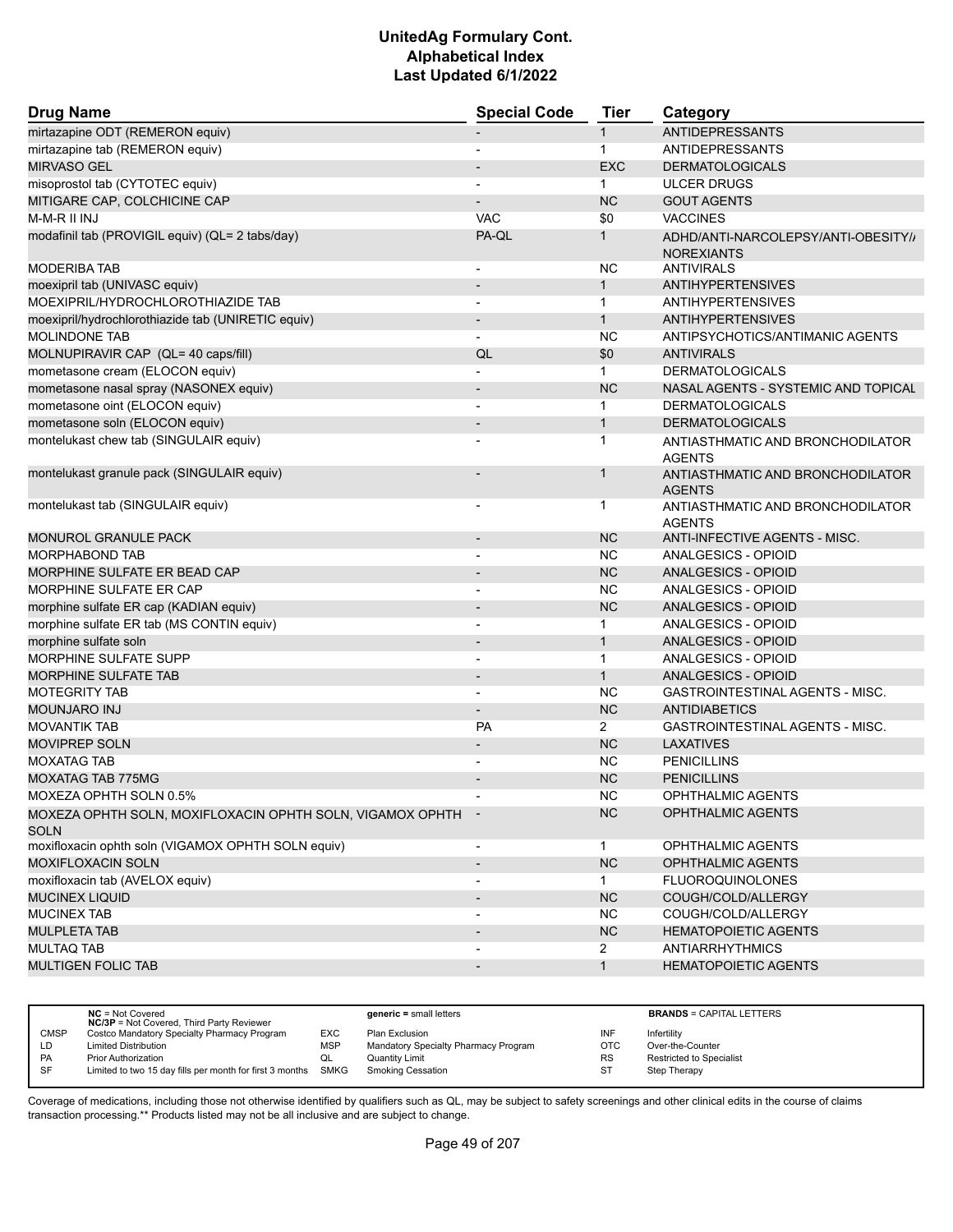| <b>Drug Name</b>                                            | <b>Special Code</b>          | <b>Tier</b>    | Category                                                 |
|-------------------------------------------------------------|------------------------------|----------------|----------------------------------------------------------|
| <b>MULTIGEN PLUS TAB</b>                                    |                              | $\mathbf{1}$   | <b>HEMATOPOIETIC AGENTS</b>                              |
| <b>MULTIGEN TAB</b>                                         |                              | $\mathbf{1}$   | <b>HEMATOPOIETIC AGENTS</b>                              |
| <b>MULTI-MAC TAB</b>                                        |                              | <b>NC</b>      | <b>MULTIVITAMINS</b>                                     |
| MULTIVITAMIN/FLOURIDE CHEW 0.25MG                           | $\overline{\phantom{a}}$     | $\mathbf{1}$   | <b>MULTIVITAMINS</b>                                     |
| MULTIVITAMIN/FLOURIDE CHEW 1MG                              | $\overline{\phantom{a}}$     | $\mathbf{1}$   | <b>MULTIVITAMINS</b>                                     |
| MULTIVITAMIN/FLUORIDE CHEW TAB                              |                              | $\mathbf{1}$   | <b>MULTIVITAMINS</b>                                     |
| multivitamin/minerals tab (STROVITE equiv)                  | $\overline{\phantom{0}}$     | $\mathbf{1}$   | <b>MULTIVITAMINS</b>                                     |
| mupirocin cream (BACTROBAN CREAM equiv)                     | $\overline{\phantom{a}}$     | <b>NC</b>      | <b>DERMATOLOGICALS</b>                                   |
| mupirocin oint (BACTROBAN OINT equiv)                       | $\overline{\phantom{0}}$     | $\mathbf{1}$   | <b>DERMATOLOGICALS</b>                                   |
| MUSE SUPP (QL= 6 supps/30 days)                             | QL                           | $\overline{2}$ | CARDIOVASCULAR AGENTS - MISC.                            |
| <b>MYALEPT INJ</b>                                          |                              | <b>NC</b>      | <b>ENDOCRINE AND METABOLIC AGENTS -</b><br>MISC.         |
| <b>MYCAPSSA CAP</b>                                         |                              | <b>NC</b>      | ENDOCRINE AND METABOLIC AGENTS -<br>MISC.                |
| mycophenolate DR tab (MYFORTIC equiv)                       | $\overline{\phantom{a}}$     | $\mathbf{1}$   | <b>ASSORTED CLASSES</b>                                  |
| mycophenolate mofetil cap (CELLCEPT equiv)                  | $\overline{\phantom{a}}$     | $\mathbf{1}$   | <b>ASSORTED CLASSES</b>                                  |
| mycophenolate mofetil susp (CELLCEPT SUSP equiv)            | $\blacksquare$               | $\mathbf{1}$   | <b>ASSORTED CLASSES</b>                                  |
| mycophenolate mofetil tab (CELLCEPT equiv)                  | $\overline{\phantom{a}}$     | $\mathbf{1}$   | <b>ASSORTED CLASSES</b>                                  |
| <b>MYDAYIS CAP</b>                                          | $\overline{a}$               | <b>NC</b>      | ADHD/ANTI-NARCOLEPSY/ANTI-OBESITY//<br><b>NOREXIANTS</b> |
| MYFEMBREE TAB (QL= 1 tab/day)                               | PA-QL                        | $\overline{2}$ | <b>ESTROGENS</b>                                         |
| <b>MYLERAN TAB</b>                                          | <b>CMSP</b>                  | S              | ANTINEOPLASTICS                                          |
| MYNATAL-Z TAB                                               | $\overline{\phantom{m}}$     | 3              | <b>MULTIVITAMINS</b>                                     |
| <b>MYRBETRIQ SUSP</b>                                       | $\overline{a}$               | <b>NC</b>      | URINARY ANTISPASMODICS                                   |
| <b>MYRBETRIQ TAB</b>                                        | $\overline{\phantom{a}}$     | $\overline{2}$ | URINARY ANTISPASMODICS                                   |
| <b>MYTESI TAB</b>                                           | $\overline{\phantom{a}}$     | <b>NC</b>      | <b>ANTIDIARRHEALS</b>                                    |
| nabumetone tab (RELAFEN equiv)                              | $\overline{\phantom{a}}$     | $\mathbf{1}$   | ANALGESICS - ANTI-INFLAMMATORY                           |
| nadolol tab (CORGARD equiv)                                 | $\overline{a}$               | $\mathbf{1}$   | <b>BETA BLOCKERS</b>                                     |
| naftifine cream (NAFTIN equiv)                              | $\qquad \qquad \blacksquare$ | $\mathbf{1}$   | <b>DERMATOLOGICALS</b>                                   |
| <b>NAFTIFINE CREAM</b>                                      | ٠                            | 3              | <b>DERMATOLOGICALS</b>                                   |
| naftifine gel (NAFTIN equiv)                                | $\overline{\phantom{m}}$     | $\mathbf{1}$   | <b>DERMATOLOGICALS</b>                                   |
| <b>NAFTIN GEL</b>                                           | $\blacksquare$               | 3              | <b>DERMATOLOGICALS</b>                                   |
| <b>NAFTIN GEL 2%</b>                                        | $\overline{\phantom{a}}$     | <b>NC</b>      | <b>DERMATOLOGICALS</b>                                   |
| naloxone hcl nasal spray (NARCAN equiv) (QL= 2 sprays/fill) | QL                           | $\mathbf{1}$   | ANTIDOTES AND SPECIFIC ANTAGONISTS                       |
| naloxone inj                                                | $\overline{\phantom{a}}$     | $\mathbf{1}$   | ANTIDOTES AND SPECIFIC ANTAGONISTS                       |
| naloxone prefilled inj                                      |                              | $\mathbf{1}$   | ANTIDOTES AND SPECIFIC ANTAGONISTS                       |
| NALOXONE PREFILLED INJ (QL= 2 inj/fill)                     | --QL                         | $\overline{2}$ | ANTIDOTES AND SPECIFIC ANTAGONISTS                       |
| naltrexone tab (REVIA equiv)                                |                              | $\mathbf{1}$   | <b>ANTIDOTES</b>                                         |
| <b>NAMENDA XR CAP</b>                                       |                              | <b>NC</b>      | PSYCHOTHERAPEUTIC AND<br>NEUROLOGICAL AGENTS - MISC      |
| NAMENDA XR TITRATION PACK                                   |                              | $\overline{2}$ | PSYCHOTHERAPEUTIC AND<br>NEUROLOGICAL AGENTS - MISC.     |
| <b>NAMZARIC CAP</b>                                         | $\overline{\phantom{a}}$     | <b>NC</b>      | PSYCHOTHERAPEUTIC AND<br>NEUROLOGICAL AGENTS - MISC.     |
| NAMZARIC STARTER PACK                                       |                              | NC.            | PSYCHOTHERAPEUTIC AND<br>NEUROLOGICAL AGENTS - MISC.     |
| NAPRELAN CR TAB                                             |                              | <b>NC</b>      | ANALGESICS - ANTI-INFLAMMATORY                           |
| NAPRELAN CR TAB 750MG                                       |                              | NC.            | ANALGESICS - ANTI-INFLAMMATORY                           |
| NAPROSYN EC TAB 500MG                                       | $\overline{\phantom{a}}$     | NC             | ANALGESICS - ANTI-INFLAMMATORY                           |
| NAPROXEN CREAM COMPOUND KIT                                 | $\overline{\phantom{a}}$     | NC.            | <b>DERMATOLOGICALS</b>                                   |

|             | $NC = Not Covered$<br><b>NC/3P</b> = Not Covered, Third Party Reviewer |            | $generic = small letters$            |            | <b>BRANDS = CAPITAL LETTERS</b> |
|-------------|------------------------------------------------------------------------|------------|--------------------------------------|------------|---------------------------------|
| <b>CMSP</b> | Costco Mandatory Specialty Pharmacy Program                            | EXC        | Plan Exclusion                       | INF        | Infertility                     |
| LD          | <b>Limited Distribution</b>                                            | <b>MSP</b> | Mandatory Specialty Pharmacy Program | <b>OTC</b> | Over-the-Counter                |
| <b>PA</b>   | <b>Prior Authorization</b>                                             | QL         | Quantity Limit                       | RS         | Restricted to Specialist        |
| SF          | Limited to two 15 day fills per month for first 3 months SMKG          |            | <b>Smoking Cessation</b>             | ST         | Step Therapy                    |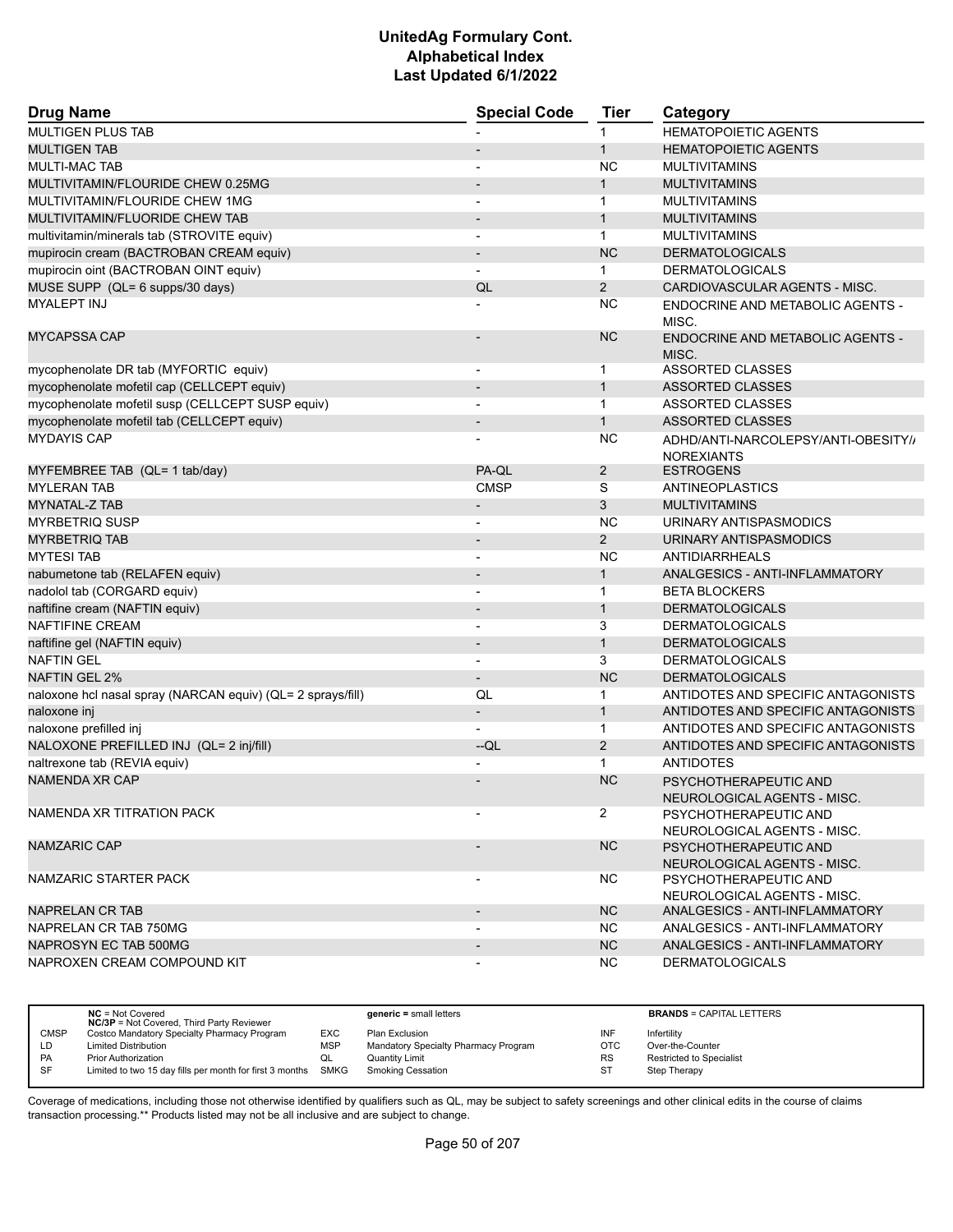| <b>Drug Name</b>                                                                     | <b>Special Code</b>      | <b>Tier</b>    | Category                                           |
|--------------------------------------------------------------------------------------|--------------------------|----------------|----------------------------------------------------|
| naproxen EC tab (NAPROSYN EC equiv)                                                  |                          | $\mathbf{1}$   | ANALGESICS - ANTI-INFLAMMATORY                     |
| naproxen EC tab 500mg (NAPROSYN EC equiv)                                            |                          | <b>NC</b>      | ANALGESICS - ANTI-INFLAMMATORY                     |
| naproxen sodium CR tab (NAPRELAN CR equiv)                                           |                          | <b>NC</b>      | ANALGESICS - ANTI-INFLAMMATORY                     |
| naproxen sodium tab (ANAPROX equiv)                                                  |                          | $\mathbf{1}$   | ANALGESICS - ANTI-INFLAMMATORY                     |
| <b>NAPROXEN SUSP</b>                                                                 |                          | <b>NC</b>      | ANALGESICS - ANTI-INFLAMMATORY                     |
| naproxen susp (NAPROSYN equiv)                                                       | $\overline{\phantom{a}}$ | <b>NC</b>      | ANALGESICS - ANTI-INFLAMMATORY                     |
| naproxen tab (NAPROSYN equiv)                                                        |                          | $\mathbf{1}$   | ANALGESICS - ANTI-INFLAMMATORY                     |
| naproxen/esomeprazole magnesium DR tab (VIMOVO equiv)                                | $\blacksquare$           | <b>NC</b>      | ANALGESICS - ANTI-INFLAMMATORY                     |
| naratriptan tab (AMERGE equiv) (QL= 9 tabs/fill, 2 fills/30 days)                    | QL                       | $\mathbf{1}$   | <b>MIGRAINE PRODUCTS</b>                           |
| NASACORT OTC NASAL SPRAY                                                             | <b>OTC</b>               | EXC            | NASAL AGENTS - SYSTEMIC AND TOPICAL                |
| NASCOBAL NASAL SPRAY                                                                 |                          | 3              | <b>HEMATOPOIETIC AGENTS</b>                        |
| NATACYN OPHTH SUSP (QL= 15ml/fill)                                                   | QL                       | 2              | <b>OPHTHALMIC AGENTS</b>                           |
| NATAZIA TAB                                                                          | $\overline{\phantom{a}}$ | 3              | <b>CONTRACEPTIVES</b>                              |
| nateglinide tab (STARLIX equiv)                                                      |                          | $\mathbf{1}$   | <b>ANTIDIABETICS</b>                               |
| NATESTO NASAL GEL                                                                    |                          | <b>NC</b>      | ANDROGENS-ANABOLIC                                 |
| NATPARA INJ (Only available through Walgreens 888-347-3416)                          | LD-PA                    | 2              | ENDOCRINE AND METABOLIC AGENTS -                   |
|                                                                                      |                          |                | MISC.                                              |
| NATROBA SUSP (QL= 1 bottle/fill)                                                     | QL                       | 3              | <b>DERMATOLOGICALS</b>                             |
| NAYZILAM SPRAY (QL= 2 packs/fill; Restricted to Neurology Specialist)                | QL-RS                    | 3              | ANTICONVULSANTS                                    |
| nebivolol hcl tab (BYSTOLIC equiv)                                                   | ¢                        | $\mathbf{1}$   | <b>BETA BLOCKERS</b>                               |
| NEBUSAL NEB SOLN                                                                     | $\overline{\phantom{a}}$ | $\overline{2}$ | COUGH/COLD/ALLERGY                                 |
| <b>NECON TAB</b>                                                                     |                          | \$0            | <b>CONTRACEPTIVES</b>                              |
| NEFAZODONE TAB                                                                       |                          | $\mathbf 1$    | ANTIDEPRESSANTS                                    |
| nefazodone tab 50mg, 250mg                                                           |                          | $\mathbf{1}$   | <b>ANTIDEPRESSANTS</b>                             |
| <b>NENDRUX GEL</b>                                                                   | $\overline{\phantom{0}}$ | <b>NC</b>      | <b>DERMATOLOGICALS</b>                             |
| neomycin tab                                                                         |                          | $\mathbf{1}$   | <b>AMINOGLYCOSIDES</b>                             |
| NEOMYCIN/POLYMIXIN/GRAMICIDIN OPHTH SOLN                                             | $\blacksquare$           | $\mathbf 1$    | OPHTHALMIC AGENTS                                  |
| neomycin/polymixin/hydrocoritisone otic soln (CORTISPORIN equiv)                     | $\overline{\phantom{a}}$ | $\mathbf{1}$   | <b>OTIC AGENTS</b>                                 |
| neomycin/polymixin/hydrocoritisone otic susp (CORTISPORIN equiv)                     |                          | $\mathbf 1$    | <b>OTIC AGENTS</b>                                 |
| neomycin/polymyxin/dexamethasone ophth oint (MAXITROL equiv)                         | $\overline{\phantom{0}}$ | $\mathbf{1}$   | <b>OPHTHALMIC AGENTS</b>                           |
| neomycin/polymyxin/dexamethasone ophth soln (MAXITROL equiv)                         | $\overline{\phantom{a}}$ | $\mathbf{1}$   | OPHTHALMIC AGENTS                                  |
| NEOMYCIN/POLYMYXIN/HYDROCORTISONE OPHTH SOLN                                         |                          | $\mathbf{1}$   | <b>OPHTHALMIC AGENTS</b>                           |
| NEONATAL 19 TAB                                                                      |                          | 3              | <b>MULTIVITAMINS</b>                               |
| <b>NEONATAL FE TAB</b>                                                               | $\overline{a}$           | 3              | <b>MULTIVITAMINS</b>                               |
| <b>NEOSALUS FOAM</b>                                                                 |                          | <b>NC</b>      | <b>DERMATOLOGICALS</b>                             |
| <b>NEO-SYNALAR CREAM</b>                                                             |                          | <b>NC</b>      | <b>DERMATOLOGICALS</b>                             |
| <b>NEPHRON FA TAB</b>                                                                |                          | $\overline{2}$ | <b>HEMATOPOIETIC AGENTS</b>                        |
| NERLYNX TAB (QL= 6 tabs/day)                                                         | MSP-PA-QL-SF             | S              | ANTINEOPLASTICS AND ADJUNCTIVE<br><b>THERAPIES</b> |
| NEULASTA INJ                                                                         |                          | <b>NC</b>      | <b>HEMATOPOIETIC AGENTS</b>                        |
| <b>NEUPOGEN INJ</b>                                                                  |                          | <b>NC</b>      | <b>HEMATOPOIETIC AGENTS</b>                        |
| NEUPRO PATCH                                                                         |                          | 3              | ANTIPARKINSON AGENTS                               |
| NEVANAC OPHTH SUSP                                                                   |                          | $\overline{2}$ | OPHTHALMIC AGENTS                                  |
| NEVIRAPINE ER TAB (Step Therapy requires trial of nevirapine)                        | CMSP-ST                  | 1              | <b>ANTIVIRALS</b>                                  |
| nevirapine ER tab (VIRAMUNE XR equiv) (Step Therapy requires trial of<br>nevirapine) | CMSP-ST                  | $\mathbf{1}$   | <b>ANTIVIRALS</b>                                  |
| <b>NEVIRAPINE SUSP</b>                                                               | <b>CMSP</b>              | 1              | <b>ANTIVIRALS</b>                                  |
| nevirapine tab (VIRAMUNE equiv)                                                      | <b>CMSP</b>              | $\mathbf{1}$   | <b>ANTIVIRALS</b>                                  |
| <b>NEXAVAR TAB</b>                                                                   | MSP-PA-SF                | S              | <b>ANTINEOPLASTICS</b>                             |
| <b>NEXICLON XR SUSP</b>                                                              |                          | 3              | <b>ANTIHYPERTENSIVES</b>                           |
|                                                                                      |                          |                |                                                    |

|             | $NC = Not Covered$<br><b>NC/3P</b> = Not Covered, Third Party Reviewer |            | $generic = small letters$            |            | <b>BRANDS = CAPITAL LETTERS</b> |
|-------------|------------------------------------------------------------------------|------------|--------------------------------------|------------|---------------------------------|
| <b>CMSP</b> | Costco Mandatory Specialty Pharmacy Program                            | EXC        | Plan Exclusion                       | INF        | Infertility                     |
| LD          | <b>Limited Distribution</b>                                            | <b>MSP</b> | Mandatory Specialty Pharmacy Program | <b>OTC</b> | Over-the-Counter                |
| <b>PA</b>   | <b>Prior Authorization</b>                                             | QL         | Quantity Limit                       | <b>RS</b>  | Restricted to Specialist        |
| <b>SF</b>   | Limited to two 15 day fills per month for first 3 months               | SMKG       | Smoking Cessation                    | ST         | Step Therapy                    |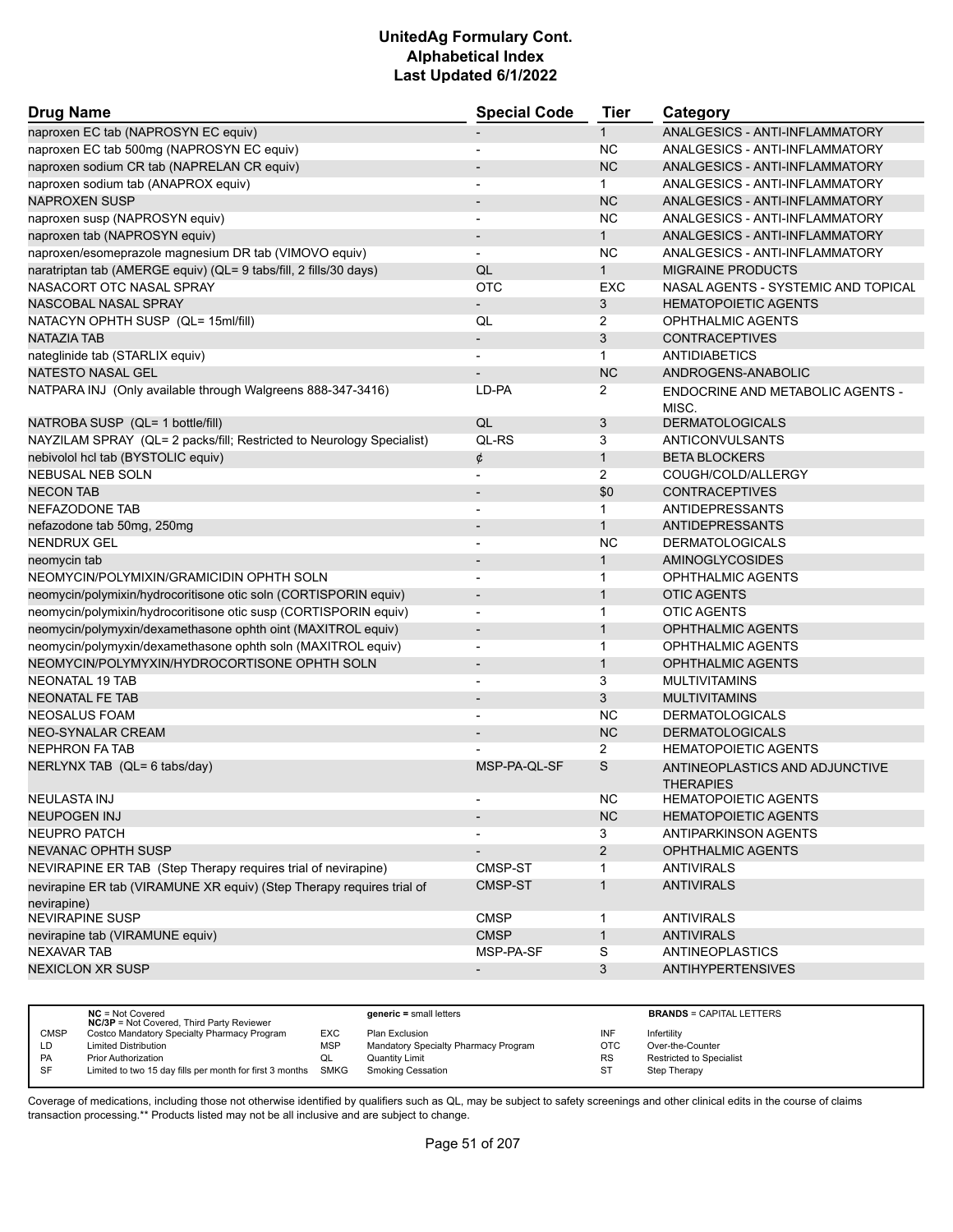| <b>Drug Name</b>                                                         | <b>Special Code</b>      | <b>Tier</b>    | Category                                     |
|--------------------------------------------------------------------------|--------------------------|----------------|----------------------------------------------|
| <b>NEXICLON XR TAB</b>                                                   |                          | NC             | <b>ANTIHYPERTENSIVES</b>                     |
| <b>NEXIUM 24HR TAB</b>                                                   | <b>OTC</b>               | 3              | <b>ULCER</b>                                 |
|                                                                          |                          |                | DRUGS/ANTISPASMODICS/ANTICHOLINEF            |
|                                                                          |                          |                | <b>CS</b>                                    |
| NEXIUM GRANULE PACK                                                      | $\overline{\phantom{a}}$ | <b>NC</b>      | <b>ULCER DRUGS</b>                           |
| <b>NEXLETOL TAB</b>                                                      |                          | <b>NC</b>      | ANTIHYPERLIPIDEMICS                          |
| <b>NEXLIZET TAB</b>                                                      | $\overline{\phantom{a}}$ | <b>NC</b>      | <b>ANTIHYPERLIPIDEMICS</b>                   |
| <b>NEXPLANON IMPLANT</b>                                                 | $\overline{\phantom{a}}$ | \$0            | <b>CONTRACEPTIVES</b>                        |
| <b>NEXTSTELLIS TAB</b>                                                   |                          | 3              | <b>CONTRACEPTIVES</b>                        |
| niacin cap                                                               | <b>OTC</b>               | <b>EXC</b>     | <b>VITAMINS</b>                              |
| niacin CR tab (SLO-NIACIN equiv)                                         | <b>OTC</b>               | EXC            | <b>VITAMINS</b>                              |
| niacin ER tab (NIASPAN equiv)                                            |                          | $\mathbf{1}$   | ANTIHYPERLIPIDEMICS                          |
| niacin tab                                                               | <b>OTC</b>               | EXC            | <b>VITAMINS</b>                              |
| <b>NIACIN TR TAB</b>                                                     | <b>OTC</b>               | <b>EXC</b>     | <b>VITAMINS</b>                              |
| niacinamide tab                                                          | <b>OTC</b>               | <b>EXC</b>     | <b>VITAMINS</b>                              |
| <b>NIACOR TAB</b>                                                        | $\overline{\phantom{a}}$ | <b>NC</b>      | ANTIHYPERLIPIDEMICS                          |
| <b>NIASPAN ER TAB</b>                                                    | $\overline{\phantom{a}}$ | <b>NC</b>      | <b>ANTIHYPERLIPIDEMICS</b>                   |
| nicardipine cap (CARDENE equiv)                                          |                          | $\mathbf{1}$   | CALCIUM CHANNEL BLOCKERS                     |
| nicotine gum (NICORETTE equiv) (Limited to 180 days/plan year)           | OTC-QL-SMKG              | \$0            | PSYCHOTHERAPEUTIC AND                        |
|                                                                          |                          |                | NEUROLOGICAL AGENTS - MISC.                  |
| <b>NICOTINE KIT</b>                                                      | OTC-QL-SMKG              | \$0            | PSYCHOTHERAPEUTIC AND                        |
|                                                                          |                          |                | NEUROLOGICAL AGENTS - MISC.                  |
| nicotine lozenge (COMMIT equiv) (Limited to 180 days/plan year)          | OTC-QL-SMKG              | \$0            | PSYCHOTHERAPEUTIC AND                        |
|                                                                          |                          |                | NEUROLOGICAL AGENTS - MISC.                  |
| nicotine patch (NICODERM equiv) (Limited to 180 days/plan year)          | OTC-QL-SMKG              | \$0            | PSYCHOTHERAPEUTIC AND                        |
|                                                                          |                          |                | NEUROLOGICAL AGENTS - MISC.                  |
| NICOTROL INHALER (Limited to 180 days/plan year)                         | QL-SMKG                  | \$0            | PSYCHOTHERAPEUTIC AND                        |
|                                                                          |                          |                | NEUROLOGICAL AGENTS - MISC.                  |
| NICOTROL NASAL SPRAY (Limited to 180 days/plan year)                     | <b>QL-SMKG</b>           | \$0            | PSYCHOTHERAPEUTIC AND                        |
|                                                                          |                          |                | NEUROLOGICAL AGENTS - MISC.                  |
| nifedipine cap (PROCARDIA equiv)                                         | $\blacksquare$           | $\mathbf{1}$   | CALCIUM CHANNEL BLOCKERS                     |
| nifedipine ER tab (ADALAT CC equiv)                                      |                          | $\mathbf{1}$   | CALCIUM CHANNEL BLOCKERS                     |
| nilutamide tab (NILANDRON equiv)                                         | <b>CMSP</b>              | $\mathbf{1}$   | ANTINEOPLASTICS AND ADJUNCTIVE               |
|                                                                          |                          |                | <b>THERAPIES</b>                             |
| nimodipine cap (NIMOTOP equiv)                                           |                          | $\mathbf{1}$   | CALCIUM CHANNEL BLOCKERS                     |
| <b>NINLARO CAP</b>                                                       | CMSP-PA                  | S              | ANTINEOPLASTICS AND ADJUNCTIVE               |
|                                                                          |                          | $\mathbf{1}$   | <b>THERAPIES</b><br>CALCIUM CHANNEL BLOCKERS |
| nisoldipine ER tab (SULAR equiv)                                         |                          | $\mathbf{1}$   | CALCIUM CHANNEL BLOCKERS                     |
| NISOLDIPINE ER TAB 20MG, 30MG, 40MG                                      | PA-QL                    | $\mathbf{1}$   |                                              |
| nitazoxanide tab (ALINIA equiv) (QL= 6 tabs/3 days)                      |                          |                | ANTI-INFECTIVE AGENTS - MISC.                |
| nitisinone cap (ORFADIN equiv)                                           |                          | NC             | ENDOCRINE AND METABOLIC AGENTS -             |
| NITRO-BID OINT                                                           |                          | $\overline{2}$ | MISC.<br>ANTIANGINAL AGENTS                  |
| NITRO-DUR PATCH 0.3MG/HR, 0.8MG/HR                                       | $\blacksquare$           | 3              | ANTIANGINAL AGENTS                           |
| nitrofurantoin macrocrystals cap (MACRODANTIN equiv)                     |                          | $\mathbf{1}$   | ANTI-INFECTIVE AGENTS - MISC.                |
|                                                                          | $\overline{\phantom{a}}$ |                |                                              |
| nitrofurantoin macrocrystals cap 25mg (MACRODANTIN equiv)                | $\overline{\phantom{a}}$ | <b>NC</b>      | ANTI-INFECTIVE AGENTS - MISC.                |
| nitrofurantoin monohydrate cap (MACROBID equiv)                          | $\overline{\phantom{a}}$ | $\mathbf{1}$   | ANTI-INFECTIVE AGENTS - MISC.                |
| nitrofurantoin susp (FURADANTIN equiv) (Prior Authorization Required for | <b>PA</b>                | $\mathbf{1}$   | ANTI-INFECTIVE AGENTS - MISC.                |
| members age 9 or older)                                                  |                          |                |                                              |
| NITROGLYCERIN ER CAP                                                     | $\overline{\phantom{a}}$ | $\mathbf{1}$   | ANTIANGINAL AGENTS                           |
| nitroglycerin lingual spray (NITROLINGUAL equiv)                         |                          | 1              | ANTIANGINAL AGENTS                           |
|                                                                          |                          |                |                                              |

|             | $NC = Not Covered$<br><b>NC/3P</b> = Not Covered, Third Party Reviewer |            | $generic = small letters$            |     | <b>BRANDS = CAPITAL LETTERS</b> |
|-------------|------------------------------------------------------------------------|------------|--------------------------------------|-----|---------------------------------|
| <b>CMSP</b> | Costco Mandatory Specialty Pharmacy Program                            | EXC        | Plan Exclusion                       | INF | Infertility                     |
| LD          | <b>Limited Distribution</b>                                            | <b>MSP</b> | Mandatory Specialty Pharmacy Program | OTC | Over-the-Counter                |
| PA          | <b>Prior Authorization</b>                                             | QL         | Quantity Limit                       | RS  | <b>Restricted to Specialist</b> |
| SF          | Limited to two 15 day fills per month for first 3 months               | SMKG       | <b>Smoking Cessation</b>             | ST  | Step Therapy                    |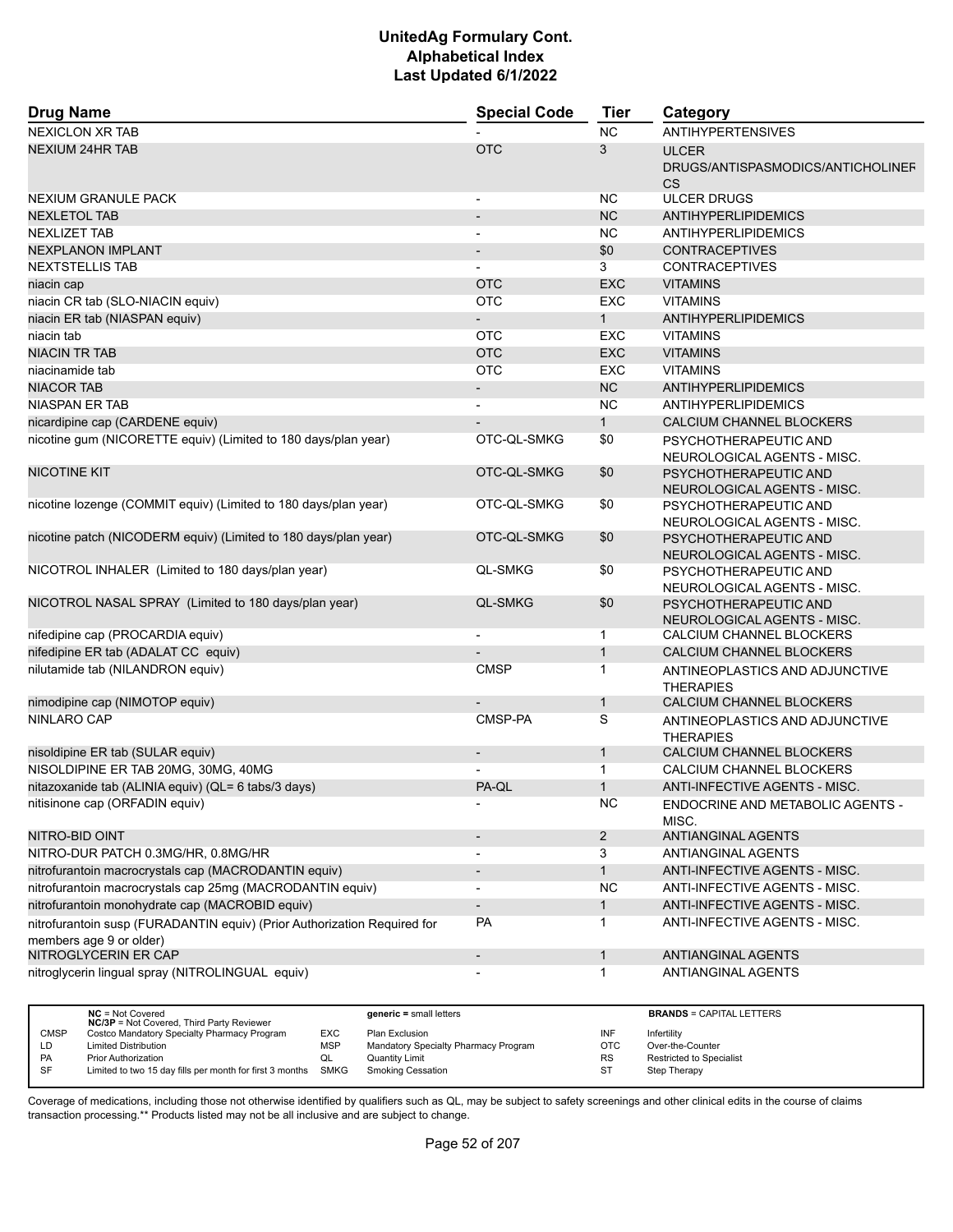| <b>ANTIANGINAL AGENTS</b><br>$\mathbf{1}$<br>$\mathbf 1$<br>ANTIANGINAL AGENTS<br>3<br>ANTIANGINAL AGENTS<br><b>NITYR TAB</b><br><b>NC</b><br>ENDOCRINE AND METABOLIC AGENTS -<br>MISC.<br>S<br><b>HEMATOPOIETIC AGENTS</b><br>NIVESTYM INJ<br><b>CMSP</b><br>NIZATIDINE CAP<br>$\mathbf 1$<br><b>ULCER</b><br>DRUGS/ANTISPASMODICS/ANTICHOLINEF<br>CS<br>nizatidine cap (AXID equiv)<br><b>ULCER DRUGS</b><br>$\mathbf{1}$<br>$\overline{\phantom{a}}$<br>NIZATIDINE SOLN (Members age 9 or older require Prior Authorization)<br><b>PA</b><br>3<br><b>ULCER DRUGS</b><br><b>OTC</b><br><b>EXC</b><br><b>DERMATOLOGICALS</b><br><b>OTC</b><br>nizoral a-d shampoo (NIZORAL equiv)<br>EXC<br><b>DERMATOLOGICALS</b><br><b>NOCDURNA SL TAB</b><br><b>NC</b><br><b>ENDOCRINE AND METABOLIC AGENTS -</b><br>MISC.<br><b>NOCTIVA EMULSION SPRAY</b><br><b>NC</b><br>ENDOCRINE AND METABOLIC AGENTS -<br>$\overline{\phantom{a}}$<br>MISC.<br><b>NC</b><br><b>ENDOCRINE AND METABOLIC AGENTS -</b><br>MISC.<br><b>CONTRACEPTIVES</b><br>$\mathbf{1}$<br>$\overline{\phantom{a}}$<br>norethindrone tab (NORA-QD equiv)<br>\$0<br><b>CONTRACEPTIVES</b><br>norethindrone tab (AYGESTIN equiv)<br><b>PROGESTINS</b><br>$\mathbf{1}$<br>$\blacksquare$<br>norethindrone/ethinyl estradiol FE tab (LOESTRIN FE equiv)<br><b>NC</b><br><b>CONTRACEPTIVES</b><br>$\overline{\phantom{a}}$<br><b>NC</b><br>MUSCULOSKELETAL THERAPY AGENTS<br><b>NORITATE CREAM</b><br><b>NC</b><br><b>DERMATOLOGICALS</b><br>NORLIQVA ORAL SOLN<br><b>NC</b><br>CALCIUM CHANNEL BLOCKERS<br>$\overline{\phantom{a}}$<br>3<br><b>NOROXIN TAB</b><br><b>FLUOROQUINOLONES</b><br>2<br>NORPACE CR CAP<br>ANTIARRHYTHMICS<br><b>NORTHERA CAP</b><br><b>NC</b><br><b>VASOPRESSORS</b><br>$\blacksquare$<br>nortrel 7/7/7 tab, pirmella 7/7/7 tab (TRI-NORINYL equiv)<br>\$0<br><b>CONTRACEPTIVES</b><br>$\overline{\phantom{a}}$<br>nortrel tab (OVCON 35 equiv)<br>\$0<br><b>CONTRACEPTIVES</b><br>$\overline{\phantom{a}}$<br>nortriptyline cap (PAMELOR equiv)<br>$\mathbf{1}$<br>ANTIDEPRESSANTS<br>$\blacksquare$<br>$\mathbf{1}$<br>nortriptyline oral soln (NORTRIPTYLINE equiv)<br>ANTIDEPRESSANTS<br>NORTRIPTYLINE SOLN<br>2<br>ANTIDEPRESSANTS<br>$\mathbb S$<br><b>ANTIVIRALS</b><br><b>NORVIR CAP</b><br><b>CMSP</b><br>S<br><b>CMSP</b><br>NORVIR POWDER PACK<br><b>ANTIVIRALS</b><br>S<br><b>ANTIVIRALS</b><br><b>NORVIR SOLN</b><br><b>CMSP</b><br>NOVACORT GEL<br><b>NC</b><br><b>DERMATOLOGICALS</b><br><b>NC</b><br>MEDICAL DEVICES AND SUPPLIES<br><b>NOVOFINE PEN NEEDLE</b><br><b>OTC</b><br><b>OTC</b><br>2<br>NOVOLIN 70/30 FLEXPEN INJ<br><b>ANTIDIABETICS</b><br><b>OTC</b><br>$\overline{2}$<br>NOVOLIN 70/30 INJ<br><b>ANTIDIABETICS</b><br><b>OTC</b><br>NOVOLIN N FLEXPEN INJ<br>$\overline{2}$<br><b>ANTIDIABETICS</b><br><b>OTC</b><br>$\overline{2}$<br>NOVOLIN N INJ<br><b>ANTIDIABETICS</b><br><b>OTC</b><br>$\overline{2}$<br>NOVOLIN R FLEXPEN INJ<br><b>ANTIDIABETICS</b><br><b>OTC</b><br>$\overline{2}$<br>NOVOLIN R INJ<br><b>ANTIDIABETICS</b><br><b>NC</b><br>NOVOLOG FLEXPEN INJ<br><b>ANTIDIABETICS</b><br>$\overline{\phantom{a}}$<br>NC<br>NOVOLOG INJ<br><b>ANTIDIABETICS</b><br>NOVOLOG MIX FLEXPEN INJ<br><b>NC</b><br><b>ANTIDIABETICS</b><br>$\overline{\phantom{a}}$<br><b>NOVOLOG MIX INJ</b><br>NC<br><b>ANTIDIABETICS</b><br>$\overline{\phantom{a}}$<br>NOVOLOG PENFILL INJ<br>NC.<br><b>ANTIDIABETICS</b><br>$\overline{a}$ | <b>Drug Name</b>                                            | <b>Special Code</b> | <b>Tier</b> | Category |
|---------------------------------------------------------------------------------------------------------------------------------------------------------------------------------------------------------------------------------------------------------------------------------------------------------------------------------------------------------------------------------------------------------------------------------------------------------------------------------------------------------------------------------------------------------------------------------------------------------------------------------------------------------------------------------------------------------------------------------------------------------------------------------------------------------------------------------------------------------------------------------------------------------------------------------------------------------------------------------------------------------------------------------------------------------------------------------------------------------------------------------------------------------------------------------------------------------------------------------------------------------------------------------------------------------------------------------------------------------------------------------------------------------------------------------------------------------------------------------------------------------------------------------------------------------------------------------------------------------------------------------------------------------------------------------------------------------------------------------------------------------------------------------------------------------------------------------------------------------------------------------------------------------------------------------------------------------------------------------------------------------------------------------------------------------------------------------------------------------------------------------------------------------------------------------------------------------------------------------------------------------------------------------------------------------------------------------------------------------------------------------------------------------------------------------------------------------------------------------------------------------------------------------------------------------------------------------------------------------------------------------------------------------------------------------------------------------------------------------------------------------------------------------------------------------------------------------------------------------------------------------------------------------------------------------------------------------------------------------------------------------------------------------------------------------------------------------------------------------------------------------------------------------------------------------------------------------------------------------------------------------------------------------------------------------------------------------------------------------------------------------------------------------------------------------------------------|-------------------------------------------------------------|---------------------|-------------|----------|
|                                                                                                                                                                                                                                                                                                                                                                                                                                                                                                                                                                                                                                                                                                                                                                                                                                                                                                                                                                                                                                                                                                                                                                                                                                                                                                                                                                                                                                                                                                                                                                                                                                                                                                                                                                                                                                                                                                                                                                                                                                                                                                                                                                                                                                                                                                                                                                                                                                                                                                                                                                                                                                                                                                                                                                                                                                                                                                                                                                                                                                                                                                                                                                                                                                                                                                                                                                                                                                                   | nitroglycerin patch (NITRO-DUR equiv)                       |                     |             |          |
|                                                                                                                                                                                                                                                                                                                                                                                                                                                                                                                                                                                                                                                                                                                                                                                                                                                                                                                                                                                                                                                                                                                                                                                                                                                                                                                                                                                                                                                                                                                                                                                                                                                                                                                                                                                                                                                                                                                                                                                                                                                                                                                                                                                                                                                                                                                                                                                                                                                                                                                                                                                                                                                                                                                                                                                                                                                                                                                                                                                                                                                                                                                                                                                                                                                                                                                                                                                                                                                   | nitroglycerin SL tab (NITROSTAT equiv)                      |                     |             |          |
|                                                                                                                                                                                                                                                                                                                                                                                                                                                                                                                                                                                                                                                                                                                                                                                                                                                                                                                                                                                                                                                                                                                                                                                                                                                                                                                                                                                                                                                                                                                                                                                                                                                                                                                                                                                                                                                                                                                                                                                                                                                                                                                                                                                                                                                                                                                                                                                                                                                                                                                                                                                                                                                                                                                                                                                                                                                                                                                                                                                                                                                                                                                                                                                                                                                                                                                                                                                                                                                   | <b>NITROMIST SPRAY</b>                                      |                     |             |          |
|                                                                                                                                                                                                                                                                                                                                                                                                                                                                                                                                                                                                                                                                                                                                                                                                                                                                                                                                                                                                                                                                                                                                                                                                                                                                                                                                                                                                                                                                                                                                                                                                                                                                                                                                                                                                                                                                                                                                                                                                                                                                                                                                                                                                                                                                                                                                                                                                                                                                                                                                                                                                                                                                                                                                                                                                                                                                                                                                                                                                                                                                                                                                                                                                                                                                                                                                                                                                                                                   |                                                             |                     |             |          |
|                                                                                                                                                                                                                                                                                                                                                                                                                                                                                                                                                                                                                                                                                                                                                                                                                                                                                                                                                                                                                                                                                                                                                                                                                                                                                                                                                                                                                                                                                                                                                                                                                                                                                                                                                                                                                                                                                                                                                                                                                                                                                                                                                                                                                                                                                                                                                                                                                                                                                                                                                                                                                                                                                                                                                                                                                                                                                                                                                                                                                                                                                                                                                                                                                                                                                                                                                                                                                                                   |                                                             |                     |             |          |
|                                                                                                                                                                                                                                                                                                                                                                                                                                                                                                                                                                                                                                                                                                                                                                                                                                                                                                                                                                                                                                                                                                                                                                                                                                                                                                                                                                                                                                                                                                                                                                                                                                                                                                                                                                                                                                                                                                                                                                                                                                                                                                                                                                                                                                                                                                                                                                                                                                                                                                                                                                                                                                                                                                                                                                                                                                                                                                                                                                                                                                                                                                                                                                                                                                                                                                                                                                                                                                                   |                                                             |                     |             |          |
|                                                                                                                                                                                                                                                                                                                                                                                                                                                                                                                                                                                                                                                                                                                                                                                                                                                                                                                                                                                                                                                                                                                                                                                                                                                                                                                                                                                                                                                                                                                                                                                                                                                                                                                                                                                                                                                                                                                                                                                                                                                                                                                                                                                                                                                                                                                                                                                                                                                                                                                                                                                                                                                                                                                                                                                                                                                                                                                                                                                                                                                                                                                                                                                                                                                                                                                                                                                                                                                   |                                                             |                     |             |          |
|                                                                                                                                                                                                                                                                                                                                                                                                                                                                                                                                                                                                                                                                                                                                                                                                                                                                                                                                                                                                                                                                                                                                                                                                                                                                                                                                                                                                                                                                                                                                                                                                                                                                                                                                                                                                                                                                                                                                                                                                                                                                                                                                                                                                                                                                                                                                                                                                                                                                                                                                                                                                                                                                                                                                                                                                                                                                                                                                                                                                                                                                                                                                                                                                                                                                                                                                                                                                                                                   |                                                             |                     |             |          |
|                                                                                                                                                                                                                                                                                                                                                                                                                                                                                                                                                                                                                                                                                                                                                                                                                                                                                                                                                                                                                                                                                                                                                                                                                                                                                                                                                                                                                                                                                                                                                                                                                                                                                                                                                                                                                                                                                                                                                                                                                                                                                                                                                                                                                                                                                                                                                                                                                                                                                                                                                                                                                                                                                                                                                                                                                                                                                                                                                                                                                                                                                                                                                                                                                                                                                                                                                                                                                                                   |                                                             |                     |             |          |
|                                                                                                                                                                                                                                                                                                                                                                                                                                                                                                                                                                                                                                                                                                                                                                                                                                                                                                                                                                                                                                                                                                                                                                                                                                                                                                                                                                                                                                                                                                                                                                                                                                                                                                                                                                                                                                                                                                                                                                                                                                                                                                                                                                                                                                                                                                                                                                                                                                                                                                                                                                                                                                                                                                                                                                                                                                                                                                                                                                                                                                                                                                                                                                                                                                                                                                                                                                                                                                                   | NIZORAL A-D SHAMPOO                                         |                     |             |          |
|                                                                                                                                                                                                                                                                                                                                                                                                                                                                                                                                                                                                                                                                                                                                                                                                                                                                                                                                                                                                                                                                                                                                                                                                                                                                                                                                                                                                                                                                                                                                                                                                                                                                                                                                                                                                                                                                                                                                                                                                                                                                                                                                                                                                                                                                                                                                                                                                                                                                                                                                                                                                                                                                                                                                                                                                                                                                                                                                                                                                                                                                                                                                                                                                                                                                                                                                                                                                                                                   |                                                             |                     |             |          |
|                                                                                                                                                                                                                                                                                                                                                                                                                                                                                                                                                                                                                                                                                                                                                                                                                                                                                                                                                                                                                                                                                                                                                                                                                                                                                                                                                                                                                                                                                                                                                                                                                                                                                                                                                                                                                                                                                                                                                                                                                                                                                                                                                                                                                                                                                                                                                                                                                                                                                                                                                                                                                                                                                                                                                                                                                                                                                                                                                                                                                                                                                                                                                                                                                                                                                                                                                                                                                                                   |                                                             |                     |             |          |
|                                                                                                                                                                                                                                                                                                                                                                                                                                                                                                                                                                                                                                                                                                                                                                                                                                                                                                                                                                                                                                                                                                                                                                                                                                                                                                                                                                                                                                                                                                                                                                                                                                                                                                                                                                                                                                                                                                                                                                                                                                                                                                                                                                                                                                                                                                                                                                                                                                                                                                                                                                                                                                                                                                                                                                                                                                                                                                                                                                                                                                                                                                                                                                                                                                                                                                                                                                                                                                                   |                                                             |                     |             |          |
|                                                                                                                                                                                                                                                                                                                                                                                                                                                                                                                                                                                                                                                                                                                                                                                                                                                                                                                                                                                                                                                                                                                                                                                                                                                                                                                                                                                                                                                                                                                                                                                                                                                                                                                                                                                                                                                                                                                                                                                                                                                                                                                                                                                                                                                                                                                                                                                                                                                                                                                                                                                                                                                                                                                                                                                                                                                                                                                                                                                                                                                                                                                                                                                                                                                                                                                                                                                                                                                   |                                                             |                     |             |          |
|                                                                                                                                                                                                                                                                                                                                                                                                                                                                                                                                                                                                                                                                                                                                                                                                                                                                                                                                                                                                                                                                                                                                                                                                                                                                                                                                                                                                                                                                                                                                                                                                                                                                                                                                                                                                                                                                                                                                                                                                                                                                                                                                                                                                                                                                                                                                                                                                                                                                                                                                                                                                                                                                                                                                                                                                                                                                                                                                                                                                                                                                                                                                                                                                                                                                                                                                                                                                                                                   | NORDITROPIN INJ, NUTROPIN AQ INJ                            |                     |             |          |
|                                                                                                                                                                                                                                                                                                                                                                                                                                                                                                                                                                                                                                                                                                                                                                                                                                                                                                                                                                                                                                                                                                                                                                                                                                                                                                                                                                                                                                                                                                                                                                                                                                                                                                                                                                                                                                                                                                                                                                                                                                                                                                                                                                                                                                                                                                                                                                                                                                                                                                                                                                                                                                                                                                                                                                                                                                                                                                                                                                                                                                                                                                                                                                                                                                                                                                                                                                                                                                                   | norethindrone ace-ethinyl estradiol-fe cap (TAYTULLA equiv) |                     |             |          |
|                                                                                                                                                                                                                                                                                                                                                                                                                                                                                                                                                                                                                                                                                                                                                                                                                                                                                                                                                                                                                                                                                                                                                                                                                                                                                                                                                                                                                                                                                                                                                                                                                                                                                                                                                                                                                                                                                                                                                                                                                                                                                                                                                                                                                                                                                                                                                                                                                                                                                                                                                                                                                                                                                                                                                                                                                                                                                                                                                                                                                                                                                                                                                                                                                                                                                                                                                                                                                                                   |                                                             |                     |             |          |
|                                                                                                                                                                                                                                                                                                                                                                                                                                                                                                                                                                                                                                                                                                                                                                                                                                                                                                                                                                                                                                                                                                                                                                                                                                                                                                                                                                                                                                                                                                                                                                                                                                                                                                                                                                                                                                                                                                                                                                                                                                                                                                                                                                                                                                                                                                                                                                                                                                                                                                                                                                                                                                                                                                                                                                                                                                                                                                                                                                                                                                                                                                                                                                                                                                                                                                                                                                                                                                                   |                                                             |                     |             |          |
|                                                                                                                                                                                                                                                                                                                                                                                                                                                                                                                                                                                                                                                                                                                                                                                                                                                                                                                                                                                                                                                                                                                                                                                                                                                                                                                                                                                                                                                                                                                                                                                                                                                                                                                                                                                                                                                                                                                                                                                                                                                                                                                                                                                                                                                                                                                                                                                                                                                                                                                                                                                                                                                                                                                                                                                                                                                                                                                                                                                                                                                                                                                                                                                                                                                                                                                                                                                                                                                   |                                                             |                     |             |          |
|                                                                                                                                                                                                                                                                                                                                                                                                                                                                                                                                                                                                                                                                                                                                                                                                                                                                                                                                                                                                                                                                                                                                                                                                                                                                                                                                                                                                                                                                                                                                                                                                                                                                                                                                                                                                                                                                                                                                                                                                                                                                                                                                                                                                                                                                                                                                                                                                                                                                                                                                                                                                                                                                                                                                                                                                                                                                                                                                                                                                                                                                                                                                                                                                                                                                                                                                                                                                                                                   | <b>NORGESIC TAB FORTE</b>                                   |                     |             |          |
|                                                                                                                                                                                                                                                                                                                                                                                                                                                                                                                                                                                                                                                                                                                                                                                                                                                                                                                                                                                                                                                                                                                                                                                                                                                                                                                                                                                                                                                                                                                                                                                                                                                                                                                                                                                                                                                                                                                                                                                                                                                                                                                                                                                                                                                                                                                                                                                                                                                                                                                                                                                                                                                                                                                                                                                                                                                                                                                                                                                                                                                                                                                                                                                                                                                                                                                                                                                                                                                   |                                                             |                     |             |          |
|                                                                                                                                                                                                                                                                                                                                                                                                                                                                                                                                                                                                                                                                                                                                                                                                                                                                                                                                                                                                                                                                                                                                                                                                                                                                                                                                                                                                                                                                                                                                                                                                                                                                                                                                                                                                                                                                                                                                                                                                                                                                                                                                                                                                                                                                                                                                                                                                                                                                                                                                                                                                                                                                                                                                                                                                                                                                                                                                                                                                                                                                                                                                                                                                                                                                                                                                                                                                                                                   |                                                             |                     |             |          |
|                                                                                                                                                                                                                                                                                                                                                                                                                                                                                                                                                                                                                                                                                                                                                                                                                                                                                                                                                                                                                                                                                                                                                                                                                                                                                                                                                                                                                                                                                                                                                                                                                                                                                                                                                                                                                                                                                                                                                                                                                                                                                                                                                                                                                                                                                                                                                                                                                                                                                                                                                                                                                                                                                                                                                                                                                                                                                                                                                                                                                                                                                                                                                                                                                                                                                                                                                                                                                                                   |                                                             |                     |             |          |
|                                                                                                                                                                                                                                                                                                                                                                                                                                                                                                                                                                                                                                                                                                                                                                                                                                                                                                                                                                                                                                                                                                                                                                                                                                                                                                                                                                                                                                                                                                                                                                                                                                                                                                                                                                                                                                                                                                                                                                                                                                                                                                                                                                                                                                                                                                                                                                                                                                                                                                                                                                                                                                                                                                                                                                                                                                                                                                                                                                                                                                                                                                                                                                                                                                                                                                                                                                                                                                                   |                                                             |                     |             |          |
|                                                                                                                                                                                                                                                                                                                                                                                                                                                                                                                                                                                                                                                                                                                                                                                                                                                                                                                                                                                                                                                                                                                                                                                                                                                                                                                                                                                                                                                                                                                                                                                                                                                                                                                                                                                                                                                                                                                                                                                                                                                                                                                                                                                                                                                                                                                                                                                                                                                                                                                                                                                                                                                                                                                                                                                                                                                                                                                                                                                                                                                                                                                                                                                                                                                                                                                                                                                                                                                   |                                                             |                     |             |          |
|                                                                                                                                                                                                                                                                                                                                                                                                                                                                                                                                                                                                                                                                                                                                                                                                                                                                                                                                                                                                                                                                                                                                                                                                                                                                                                                                                                                                                                                                                                                                                                                                                                                                                                                                                                                                                                                                                                                                                                                                                                                                                                                                                                                                                                                                                                                                                                                                                                                                                                                                                                                                                                                                                                                                                                                                                                                                                                                                                                                                                                                                                                                                                                                                                                                                                                                                                                                                                                                   |                                                             |                     |             |          |
|                                                                                                                                                                                                                                                                                                                                                                                                                                                                                                                                                                                                                                                                                                                                                                                                                                                                                                                                                                                                                                                                                                                                                                                                                                                                                                                                                                                                                                                                                                                                                                                                                                                                                                                                                                                                                                                                                                                                                                                                                                                                                                                                                                                                                                                                                                                                                                                                                                                                                                                                                                                                                                                                                                                                                                                                                                                                                                                                                                                                                                                                                                                                                                                                                                                                                                                                                                                                                                                   |                                                             |                     |             |          |
|                                                                                                                                                                                                                                                                                                                                                                                                                                                                                                                                                                                                                                                                                                                                                                                                                                                                                                                                                                                                                                                                                                                                                                                                                                                                                                                                                                                                                                                                                                                                                                                                                                                                                                                                                                                                                                                                                                                                                                                                                                                                                                                                                                                                                                                                                                                                                                                                                                                                                                                                                                                                                                                                                                                                                                                                                                                                                                                                                                                                                                                                                                                                                                                                                                                                                                                                                                                                                                                   |                                                             |                     |             |          |
|                                                                                                                                                                                                                                                                                                                                                                                                                                                                                                                                                                                                                                                                                                                                                                                                                                                                                                                                                                                                                                                                                                                                                                                                                                                                                                                                                                                                                                                                                                                                                                                                                                                                                                                                                                                                                                                                                                                                                                                                                                                                                                                                                                                                                                                                                                                                                                                                                                                                                                                                                                                                                                                                                                                                                                                                                                                                                                                                                                                                                                                                                                                                                                                                                                                                                                                                                                                                                                                   |                                                             |                     |             |          |
|                                                                                                                                                                                                                                                                                                                                                                                                                                                                                                                                                                                                                                                                                                                                                                                                                                                                                                                                                                                                                                                                                                                                                                                                                                                                                                                                                                                                                                                                                                                                                                                                                                                                                                                                                                                                                                                                                                                                                                                                                                                                                                                                                                                                                                                                                                                                                                                                                                                                                                                                                                                                                                                                                                                                                                                                                                                                                                                                                                                                                                                                                                                                                                                                                                                                                                                                                                                                                                                   |                                                             |                     |             |          |
|                                                                                                                                                                                                                                                                                                                                                                                                                                                                                                                                                                                                                                                                                                                                                                                                                                                                                                                                                                                                                                                                                                                                                                                                                                                                                                                                                                                                                                                                                                                                                                                                                                                                                                                                                                                                                                                                                                                                                                                                                                                                                                                                                                                                                                                                                                                                                                                                                                                                                                                                                                                                                                                                                                                                                                                                                                                                                                                                                                                                                                                                                                                                                                                                                                                                                                                                                                                                                                                   |                                                             |                     |             |          |
|                                                                                                                                                                                                                                                                                                                                                                                                                                                                                                                                                                                                                                                                                                                                                                                                                                                                                                                                                                                                                                                                                                                                                                                                                                                                                                                                                                                                                                                                                                                                                                                                                                                                                                                                                                                                                                                                                                                                                                                                                                                                                                                                                                                                                                                                                                                                                                                                                                                                                                                                                                                                                                                                                                                                                                                                                                                                                                                                                                                                                                                                                                                                                                                                                                                                                                                                                                                                                                                   |                                                             |                     |             |          |
|                                                                                                                                                                                                                                                                                                                                                                                                                                                                                                                                                                                                                                                                                                                                                                                                                                                                                                                                                                                                                                                                                                                                                                                                                                                                                                                                                                                                                                                                                                                                                                                                                                                                                                                                                                                                                                                                                                                                                                                                                                                                                                                                                                                                                                                                                                                                                                                                                                                                                                                                                                                                                                                                                                                                                                                                                                                                                                                                                                                                                                                                                                                                                                                                                                                                                                                                                                                                                                                   |                                                             |                     |             |          |
|                                                                                                                                                                                                                                                                                                                                                                                                                                                                                                                                                                                                                                                                                                                                                                                                                                                                                                                                                                                                                                                                                                                                                                                                                                                                                                                                                                                                                                                                                                                                                                                                                                                                                                                                                                                                                                                                                                                                                                                                                                                                                                                                                                                                                                                                                                                                                                                                                                                                                                                                                                                                                                                                                                                                                                                                                                                                                                                                                                                                                                                                                                                                                                                                                                                                                                                                                                                                                                                   |                                                             |                     |             |          |
|                                                                                                                                                                                                                                                                                                                                                                                                                                                                                                                                                                                                                                                                                                                                                                                                                                                                                                                                                                                                                                                                                                                                                                                                                                                                                                                                                                                                                                                                                                                                                                                                                                                                                                                                                                                                                                                                                                                                                                                                                                                                                                                                                                                                                                                                                                                                                                                                                                                                                                                                                                                                                                                                                                                                                                                                                                                                                                                                                                                                                                                                                                                                                                                                                                                                                                                                                                                                                                                   |                                                             |                     |             |          |
|                                                                                                                                                                                                                                                                                                                                                                                                                                                                                                                                                                                                                                                                                                                                                                                                                                                                                                                                                                                                                                                                                                                                                                                                                                                                                                                                                                                                                                                                                                                                                                                                                                                                                                                                                                                                                                                                                                                                                                                                                                                                                                                                                                                                                                                                                                                                                                                                                                                                                                                                                                                                                                                                                                                                                                                                                                                                                                                                                                                                                                                                                                                                                                                                                                                                                                                                                                                                                                                   |                                                             |                     |             |          |
|                                                                                                                                                                                                                                                                                                                                                                                                                                                                                                                                                                                                                                                                                                                                                                                                                                                                                                                                                                                                                                                                                                                                                                                                                                                                                                                                                                                                                                                                                                                                                                                                                                                                                                                                                                                                                                                                                                                                                                                                                                                                                                                                                                                                                                                                                                                                                                                                                                                                                                                                                                                                                                                                                                                                                                                                                                                                                                                                                                                                                                                                                                                                                                                                                                                                                                                                                                                                                                                   |                                                             |                     |             |          |
|                                                                                                                                                                                                                                                                                                                                                                                                                                                                                                                                                                                                                                                                                                                                                                                                                                                                                                                                                                                                                                                                                                                                                                                                                                                                                                                                                                                                                                                                                                                                                                                                                                                                                                                                                                                                                                                                                                                                                                                                                                                                                                                                                                                                                                                                                                                                                                                                                                                                                                                                                                                                                                                                                                                                                                                                                                                                                                                                                                                                                                                                                                                                                                                                                                                                                                                                                                                                                                                   |                                                             |                     |             |          |
|                                                                                                                                                                                                                                                                                                                                                                                                                                                                                                                                                                                                                                                                                                                                                                                                                                                                                                                                                                                                                                                                                                                                                                                                                                                                                                                                                                                                                                                                                                                                                                                                                                                                                                                                                                                                                                                                                                                                                                                                                                                                                                                                                                                                                                                                                                                                                                                                                                                                                                                                                                                                                                                                                                                                                                                                                                                                                                                                                                                                                                                                                                                                                                                                                                                                                                                                                                                                                                                   |                                                             |                     |             |          |
|                                                                                                                                                                                                                                                                                                                                                                                                                                                                                                                                                                                                                                                                                                                                                                                                                                                                                                                                                                                                                                                                                                                                                                                                                                                                                                                                                                                                                                                                                                                                                                                                                                                                                                                                                                                                                                                                                                                                                                                                                                                                                                                                                                                                                                                                                                                                                                                                                                                                                                                                                                                                                                                                                                                                                                                                                                                                                                                                                                                                                                                                                                                                                                                                                                                                                                                                                                                                                                                   |                                                             |                     |             |          |
|                                                                                                                                                                                                                                                                                                                                                                                                                                                                                                                                                                                                                                                                                                                                                                                                                                                                                                                                                                                                                                                                                                                                                                                                                                                                                                                                                                                                                                                                                                                                                                                                                                                                                                                                                                                                                                                                                                                                                                                                                                                                                                                                                                                                                                                                                                                                                                                                                                                                                                                                                                                                                                                                                                                                                                                                                                                                                                                                                                                                                                                                                                                                                                                                                                                                                                                                                                                                                                                   |                                                             |                     |             |          |
|                                                                                                                                                                                                                                                                                                                                                                                                                                                                                                                                                                                                                                                                                                                                                                                                                                                                                                                                                                                                                                                                                                                                                                                                                                                                                                                                                                                                                                                                                                                                                                                                                                                                                                                                                                                                                                                                                                                                                                                                                                                                                                                                                                                                                                                                                                                                                                                                                                                                                                                                                                                                                                                                                                                                                                                                                                                                                                                                                                                                                                                                                                                                                                                                                                                                                                                                                                                                                                                   |                                                             |                     |             |          |
|                                                                                                                                                                                                                                                                                                                                                                                                                                                                                                                                                                                                                                                                                                                                                                                                                                                                                                                                                                                                                                                                                                                                                                                                                                                                                                                                                                                                                                                                                                                                                                                                                                                                                                                                                                                                                                                                                                                                                                                                                                                                                                                                                                                                                                                                                                                                                                                                                                                                                                                                                                                                                                                                                                                                                                                                                                                                                                                                                                                                                                                                                                                                                                                                                                                                                                                                                                                                                                                   |                                                             |                     |             |          |
|                                                                                                                                                                                                                                                                                                                                                                                                                                                                                                                                                                                                                                                                                                                                                                                                                                                                                                                                                                                                                                                                                                                                                                                                                                                                                                                                                                                                                                                                                                                                                                                                                                                                                                                                                                                                                                                                                                                                                                                                                                                                                                                                                                                                                                                                                                                                                                                                                                                                                                                                                                                                                                                                                                                                                                                                                                                                                                                                                                                                                                                                                                                                                                                                                                                                                                                                                                                                                                                   |                                                             |                     |             |          |
|                                                                                                                                                                                                                                                                                                                                                                                                                                                                                                                                                                                                                                                                                                                                                                                                                                                                                                                                                                                                                                                                                                                                                                                                                                                                                                                                                                                                                                                                                                                                                                                                                                                                                                                                                                                                                                                                                                                                                                                                                                                                                                                                                                                                                                                                                                                                                                                                                                                                                                                                                                                                                                                                                                                                                                                                                                                                                                                                                                                                                                                                                                                                                                                                                                                                                                                                                                                                                                                   |                                                             |                     |             |          |
|                                                                                                                                                                                                                                                                                                                                                                                                                                                                                                                                                                                                                                                                                                                                                                                                                                                                                                                                                                                                                                                                                                                                                                                                                                                                                                                                                                                                                                                                                                                                                                                                                                                                                                                                                                                                                                                                                                                                                                                                                                                                                                                                                                                                                                                                                                                                                                                                                                                                                                                                                                                                                                                                                                                                                                                                                                                                                                                                                                                                                                                                                                                                                                                                                                                                                                                                                                                                                                                   |                                                             |                     |             |          |

|             | $NC = Not Covered$<br><b>NC/3P</b> = Not Covered, Third Party Reviewer |            | $generic = small letters$            |           | <b>BRANDS = CAPITAL LETTERS</b> |
|-------------|------------------------------------------------------------------------|------------|--------------------------------------|-----------|---------------------------------|
| <b>CMSP</b> | Costco Mandatory Specialty Pharmacy Program                            | EXC        | Plan Exclusion                       | INF       | Infertility                     |
| LD          | <b>Limited Distribution</b>                                            | <b>MSP</b> | Mandatory Specialty Pharmacy Program | OTC       | Over-the-Counter                |
| <b>PA</b>   | <b>Prior Authorization</b>                                             | QL         | Quantity Limit                       | <b>RS</b> | <b>Restricted to Specialist</b> |
| SF          | Limited to two 15 day fills per month for first 3 months SMKG          |            | Smoking Cessation                    |           | Step Therapy                    |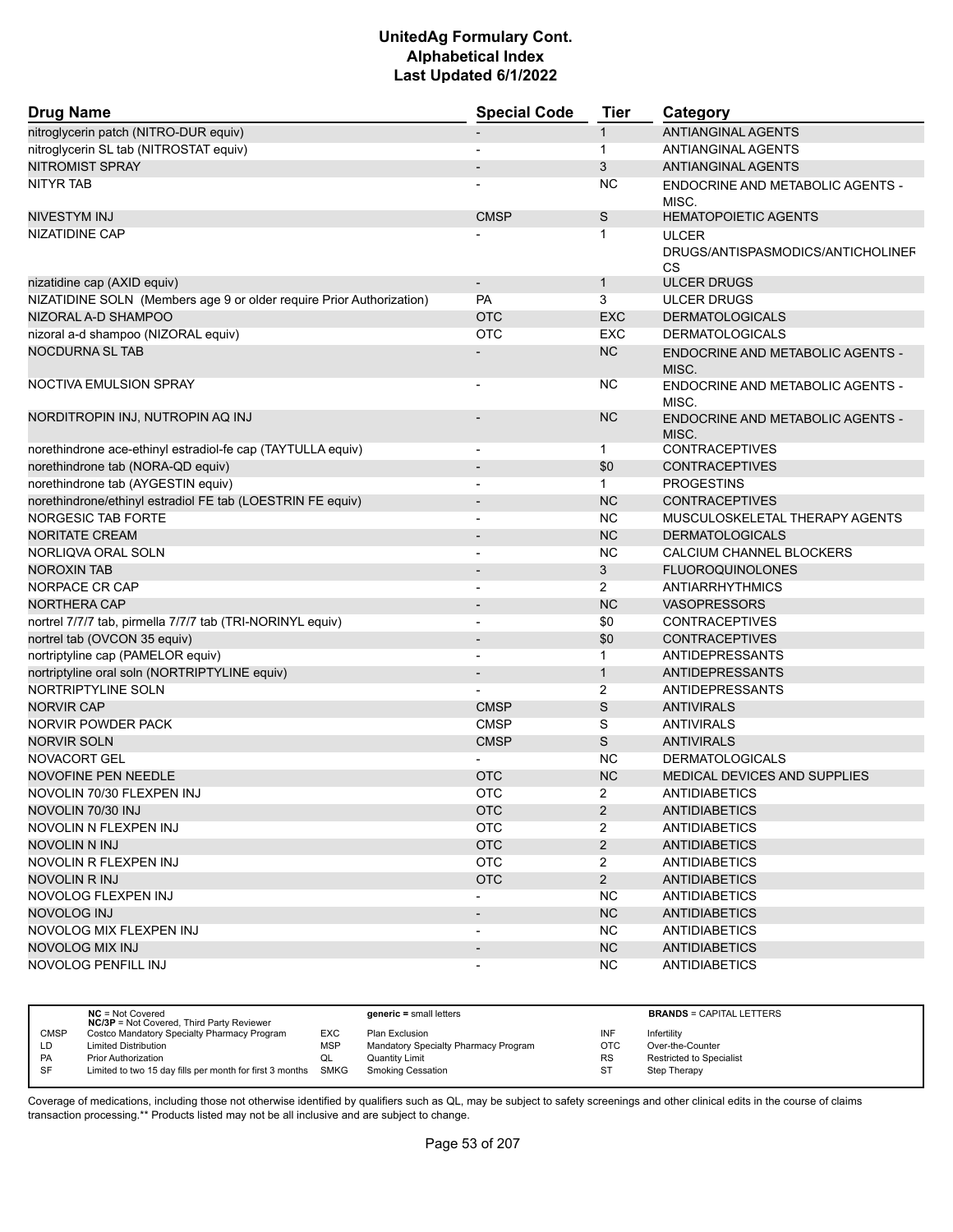| <b>Drug Name</b>                                                                                                                                | <b>Special Code</b>      | <b>Tier</b>    | Category                                             |
|-------------------------------------------------------------------------------------------------------------------------------------------------|--------------------------|----------------|------------------------------------------------------|
| NOVOTWIST PEN NEEDLE                                                                                                                            | <b>OTC</b>               | <b>NC</b>      | MEDICAL DEVICES AND SUPPLIES                         |
| NOVOTWIST/NOVOFINE PEN NEEDLE                                                                                                                   | <b>OTC</b>               | NC.            | MEDICAL DEVICES AND SUPPLIES                         |
| <b>NOXAFIL SUSP</b>                                                                                                                             |                          | $\overline{2}$ | <b>ANTIFUNGALS</b>                                   |
| <b>NOXAFIL TAB</b>                                                                                                                              |                          | <b>NC</b>      | ANTIFUNGALS                                          |
| np thyroid tab (ARMOUR THYROID, NATURE THROID equiv)                                                                                            | $\blacksquare$           | $\mathbf{1}$   | <b>THYROID AGENTS</b>                                |
| NUBEQA TAB (QL= 4 tabs/day)                                                                                                                     | MSP-PA-QL-SF             | S              | ANTINEOPLASTICS AND ADJUNCTIVE<br><b>THERAPIES</b>   |
| NUCALA INJ (QL= 1 inj/28 days)                                                                                                                  | MSP-PA-QL                | S              | ANTIASTHMATIC AND BRONCHODILATOR<br><b>AGENTS</b>    |
| NUCARACLINPA KIT                                                                                                                                |                          | <b>NC</b>      | <b>DERMATOLOGICALS</b>                               |
| <b>NUCARARXPAK KIT</b>                                                                                                                          | $\overline{\phantom{a}}$ | <b>NC</b>      | <b>DERMATOLOGICALS</b>                               |
| NUCYNTA ER TAB (QL= 2 tabs/day)                                                                                                                 | QL                       | $\overline{2}$ | ANALGESICS - OPIOID                                  |
| <b>NUCYNTA TAB</b>                                                                                                                              |                          | 3              | ANALGESICS - OPIOID                                  |
| NUEDEXTA CAP (QL= 2 caps/day)                                                                                                                   | PA-QL                    | $\overline{2}$ | PSYCHOTHERAPEUTIC AND<br>NEUROLOGICAL AGENTS - MISC. |
| nulido pad (NULIDO equiv)                                                                                                                       | $\overline{\phantom{a}}$ | <b>NC</b>      | <b>DERMATOLOGICALS</b>                               |
| NULYTELY SOLN (Covered at \$0 for members 45-75 years, all other<br>members covered at generic copay; Limited to 2 fills/calendar year)         | QL                       | \$0            | LAXATIVES                                            |
| <b>NUPLAZID CAP</b>                                                                                                                             | $\overline{\phantom{a}}$ | <b>NC</b>      | ANTIPSYCHOTICS/ANTIMANIC AGENTS                      |
| <b>NUPLAZID TAB</b>                                                                                                                             |                          | <b>NC</b>      | ANTIPSYCHOTICS/ANTIMANIC AGENTS                      |
| NUVAKAAN II KIT                                                                                                                                 |                          | <b>NC</b>      | <b>DERMATOLOGICALS</b>                               |
| <b>NUVARING</b>                                                                                                                                 |                          | <b>NC</b>      | <b>CONTRACEPTIVES</b>                                |
| NUZYRA TAB (QL= 30 tabs/180 days; Restricted to Infectious Disease or<br>Pulmonology Specialist; Only available through Walgreens 888-347-3416) | LD-QL-RS                 | 3              | <b>TETRACYCLINES</b>                                 |
| <b>NYMALIZE SOLN</b>                                                                                                                            | $\overline{\phantom{a}}$ | <b>NC</b>      | CALCIUM CHANNEL BLOCKERS                             |
| nystatin cream (MYCOSTATIN CREAM equiv)                                                                                                         | $\overline{\phantom{a}}$ | $\mathbf{1}$   | <b>DERMATOLOGICALS</b>                               |
| nystatin oint                                                                                                                                   | $\blacksquare$           | $\mathbf{1}$   | <b>DERMATOLOGICALS</b>                               |
| nystatin powder                                                                                                                                 |                          | $\mathbf{1}$   | <b>ANTIFUNGALS</b>                                   |
| nystatin susp                                                                                                                                   |                          | $\mathbf{1}$   | MOUTH/THROAT/DENTAL AGENTS                           |
| nystatin tab                                                                                                                                    | $\blacksquare$           | $\mathbf{1}$   | <b>ANTIFUNGALS</b>                                   |
| nystatin topical powder                                                                                                                         |                          | $\mathbf{1}$   | <b>DERMATOLOGICALS</b>                               |
| <b>NYSTATIN VAGINAL TAB</b>                                                                                                                     |                          | $\mathbf{1}$   | <b>VAGINAL PRODUCTS</b>                              |
| nystatin/triamcinolone cream                                                                                                                    |                          | $\mathbf{1}$   | <b>DERMATOLOGICALS</b>                               |
| nystatin/triamcinolone oint                                                                                                                     |                          | $\mathbf{1}$   | <b>DERMATOLOGICALS</b>                               |
| <b>NYVEPRIA INJ</b>                                                                                                                             |                          | <b>NC</b>      | <b>HEMATOPOIETIC AGENTS</b>                          |
| OCALIVA TAB (QL= 1 tab/day; Only available through Walgreens<br>888-347-3416)                                                                   | LD-PA-QL-SF              | $\overline{2}$ | GASTROINTESTINAL AGENTS - MISC.                      |
| octreotide inj (SANDOSTATIN equiv)                                                                                                              | <b>CMSP</b>              | $\mathbf{1}$   | ENDOCRINE AND METABOLIC AGENTS -<br>MISC.            |
| OCTREOTIDE INJ 100MCG                                                                                                                           | <b>CMSP</b>              | $\mathbf{1}$   | ENDOCRINE AND METABOLIC AGENTS -<br>MISC.            |
| ODACTRA SL TAB                                                                                                                                  | <b>PA</b>                | 3              | ALLERGENIC EXTRACTS/BIOLOGICALS<br><b>MISC</b>       |
| <b>ODEFSEY TAB</b>                                                                                                                              | <b>CMSP</b>              | $\mathsf S$    | <b>ANTIVIRALS</b>                                    |
| ODOMZO CAP                                                                                                                                      | CMSP-PA-SF               | S              | ANTINEOPLASTICS AND ADJUNCTIVE<br><b>THERAPIES</b>   |
| OFEV CAP (QL= 2 caps/day)                                                                                                                       | MSP-PA-QL-SF             | $\mathsf S$    | RESPIRATORY AGENTS - MISC.                           |
| ofloxacin ophth soln (OCUFLOX equiv)                                                                                                            |                          | 1              | <b>OPHTHALMIC AGENTS</b>                             |
| ofloxacin otic soln (FLOXIN equiv)                                                                                                              | $\blacksquare$           | $\mathbf{1}$   | <b>OTIC AGENTS</b>                                   |
| ofloxacin tab (FLOXIN equiv)                                                                                                                    |                          | 1              | <b>FLUOROQUINOLONES</b>                              |
| olanzapine ODT (ZYPREXA equiv)                                                                                                                  | $\overline{\phantom{a}}$ | $\mathbf{1}$   | ANTIPSYCHOTICS/ANTIMANIC AGENTS                      |

|             | $NC = Not Covered$<br><b>NC/3P</b> = Not Covered, Third Party Reviewer |            | $generic = small letters$            |           | <b>BRANDS = CAPITAL LETTERS</b> |
|-------------|------------------------------------------------------------------------|------------|--------------------------------------|-----------|---------------------------------|
| <b>CMSP</b> | Costco Mandatory Specialty Pharmacy Program                            | <b>EXC</b> | Plan Exclusion                       | INF       | Infertility                     |
| LD          | <b>Limited Distribution</b>                                            | <b>MSP</b> | Mandatory Specialty Pharmacy Program | OTC       | Over-the-Counter                |
| PA          | <b>Prior Authorization</b>                                             | QL         | <b>Quantity Limit</b>                | <b>RS</b> | Restricted to Specialist        |
| SF          | Limited to two 15 day fills per month for first 3 months SMKG          |            | Smoking Cessation                    |           | Step Therapy                    |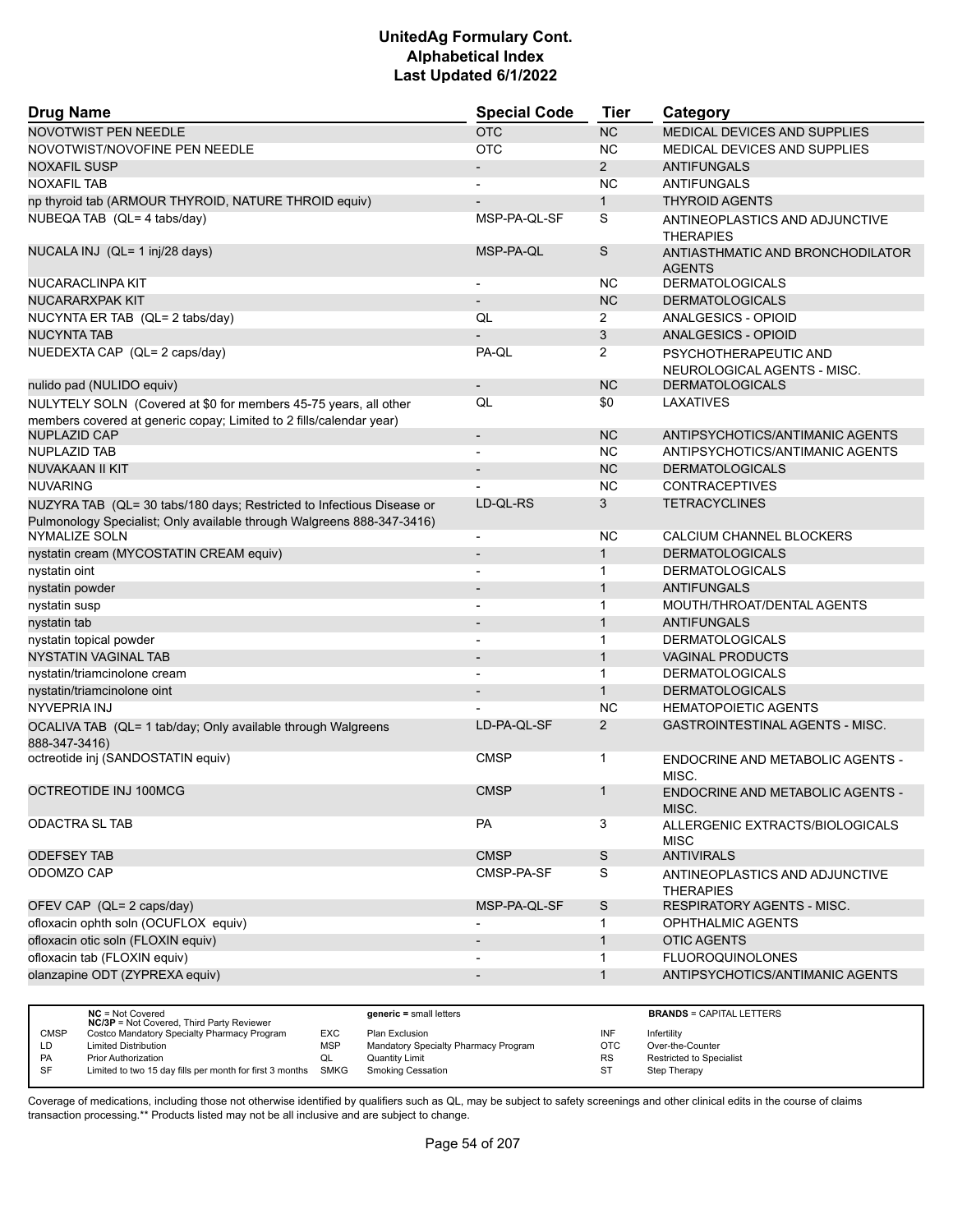| <b>Drug Name</b>                                                | <b>Special Code</b>      | <b>Tier</b>  | Category                                                       |
|-----------------------------------------------------------------|--------------------------|--------------|----------------------------------------------------------------|
| olanzapine tab (ZYPREXA equiv)                                  |                          | 1            | ANTIPSYCHOTICS/ANTIMANIC AGENTS                                |
| olanzapine/fluoxetine cap (SYMBYAX equiv)                       |                          | $\mathbf 1$  | PSYCHOTHERAPEUTIC AND<br>NEUROLOGICAL AGENTS - MISC.           |
| <b>OLEPTRO TAB</b>                                              |                          | 3            | <b>ANTIDEPRESSANTS</b>                                         |
| <b>OLLIZAC POWDER</b>                                           |                          | <b>EXC</b>   | DIETARY PRODUCTS/DIETARY<br><b>MANAGEMENT PRODUCTS</b>         |
| olmesartan tab (BENICAR equiv)                                  | $\blacksquare$           | 1            | <b>ANTIHYPERTENSIVES</b>                                       |
| olmesartan/amlodipine/hydrochlorothiazide tab (TRIBENZOR equiv) |                          | <b>NC</b>    | <b>ANTIHYPERTENSIVES</b>                                       |
| olmesartan/hydrochlorothiazide tab (BENICAR HCT equiv)          |                          | 1            | <b>ANTIHYPERTENSIVES</b>                                       |
| olopatadine nasal spray (PATANASE equiv)                        |                          | $\mathbf{1}$ | NASAL AGENTS - SYSTEMIC AND TOPICAL                            |
| olopatadine ophth soln 0.1% (PATANOL equiv)                     |                          | 1            | OPHTHALMIC AGENTS                                              |
| olopatadine ophth soln 0.2% (PATADAY equiv) (QL= 2.5ml/30 days) | QL                       | $\mathbf{1}$ | <b>OPHTHALMIC AGENTS</b>                                       |
| OLUMIANT TAB (QL= 1 tab/day)                                    | CMSP-PA-QL               | S            | ANALGESICS - ANTI-INFLAMMATORY                                 |
| <b>OLUX E FOAM</b>                                              |                          | <b>NC</b>    | <b>DERMATOLOGICALS</b>                                         |
| OLYSIO CAP                                                      |                          | <b>NC</b>    | <b>ANTIVIRALS</b>                                              |
| OMEGA-3 RX PAK COMPLETE                                         |                          | <b>NC</b>    | <b>ANTIHYPERLIPIDEMICS</b>                                     |
| omega-3-acid ethyl esters cap (LOVAZA equiv)                    |                          | $\mathbf{1}$ | <b>ANTIHYPERLIPIDEMICS</b>                                     |
| omeprazole DR cap (PRILOSEC equiv)                              |                          | $\mathbf{1}$ | <b>ULCER DRUGS</b>                                             |
| omeprazole magnesium DR tab 20mg (PRILOSEC equiv)               | <b>OTC</b>               | EXC          | <b>ULCER</b><br>DRUGS/ANTISPASMODICS/ANTICHOLINEF<br><b>CS</b> |
| omeprazole tab                                                  | <b>OTC</b>               | <b>EXC</b>   | <b>ULCER</b><br>DRUGS/ANTISPASMODICS/ANTICHOLINEF<br><b>CS</b> |
| omeprazole/sodium bicarbonate cap (ZEGERID equiv)               |                          | NС           | <b>ULCER DRUGS</b>                                             |
| omeprazole/sodium bicarbonate powder pack (ZEGERID equiv)       |                          | <b>NC</b>    | <b>ULCER DRUGS</b>                                             |
| <b>OMNARIS NASAL SPRAY</b>                                      |                          | NC           | NASAL AGENTS - SYSTEMIC AND TOPICAL                            |
| <b>OMNIPAQUE SOLN</b>                                           |                          | <b>NC</b>    | <b>DIAGNOSTIC PRODUCTS</b>                                     |
| OMNIPOD 5 INTRO KIT                                             | $\blacksquare$           | <b>EXC</b>   | <b>MEDICAL DEVICES AND SUPPLIES</b>                            |
| <b>OMNIPOD 5 PACK PODS</b>                                      |                          | <b>EXC</b>   | <b>MEDICAL DEVICES AND SUPPLIES</b>                            |
| OMNIPOD DASH INTRO KIT                                          |                          | <b>EXC</b>   | <b>MEDICAL DEVICES AND SUPPLIES</b>                            |
| <b>OMNIPOD DASH PODS</b>                                        |                          | <b>EXC</b>   | <b>MEDICAL DEVICES AND SUPPLIES</b>                            |
| OMNIPOD STARTER KIT                                             |                          | EXC          | <b>MEDICAL DEVICES AND SUPPLIES</b>                            |
| <b>OMNITROPE INJ</b>                                            |                          | <b>NC</b>    | <b>ENDOCRINE AND METABOLIC AGENTS -</b><br>MISC.               |
| ondansetron ODT (ZOFRAN equiv)                                  |                          | 1            | ANTIEMETICS                                                    |
| ondansetron soln (ZOFRAN equiv)                                 |                          | $\mathbf{1}$ | <b>ANTIEMETICS</b>                                             |
| <b>ONDANSETRON TAB</b>                                          | $\overline{\phantom{a}}$ | $\mathbf{1}$ | <b>ANTIEMETICS</b>                                             |
| ondansetron tab (ZOFRAN equiv)                                  |                          | $\mathbf{1}$ | <b>ANTIEMETICS</b>                                             |
| <b>ONEXTON GEL</b>                                              | $\overline{\phantom{0}}$ | <b>NC</b>    | <b>DERMATOLOGICALS</b>                                         |
| ONFI SUSP (Members age 9 or older require Prior Authorization)  | PA                       | 3            | ANTICONVULSANTS                                                |
| <b>ONFI TAB</b>                                                 |                          | <b>NC</b>    | <b>ANTICONVULSANTS</b>                                         |
| ONGENTYS CAP (QL= 1 tab/day, 30 tabs per fill)                  | PA-QL                    | 3            | ANTIPARKINSON AND RELATED THERAPY<br><b>AGENTS</b>             |
| ONGLYZA TAB                                                     | $\overline{\phantom{a}}$ | NC.          | <b>ANTIDIABETICS</b>                                           |
| <b>ONUREG TAB</b>                                               |                          | <b>NC</b>    | ANTINEOPLASTICS AND ADJUNCTIVE<br><b>THERAPIES</b>             |
| <b>ONYCHO-MED KIT</b>                                           | $\overline{\phantom{a}}$ | <b>NC</b>    | <b>DERMATOLOGICALS</b>                                         |
| <b>ONZETRA XSAIL</b>                                            |                          | <b>NC</b>    | <b>MIGRAINE PRODUCTS</b>                                       |
| OPANA ER TAB (CRUSH RESISTANT)                                  |                          | <b>NC</b>    | ANALGESICS - OPIOID                                            |

|             | $NC = Not Covered$<br><b>NC/3P</b> = Not Covered, Third Party Reviewer |            | $generic = small letters$            |           | <b>BRANDS = CAPITAL LETTERS</b> |
|-------------|------------------------------------------------------------------------|------------|--------------------------------------|-----------|---------------------------------|
| <b>CMSP</b> | Costco Mandatory Specialty Pharmacy Program                            | EXC        | Plan Exclusion                       | INF       | Infertility                     |
| LD          | <b>Limited Distribution</b>                                            | <b>MSP</b> | Mandatory Specialty Pharmacy Program | OTC       | Over-the-Counter                |
| <b>PA</b>   | <b>Prior Authorization</b>                                             | QL         | Quantity Limit                       | <b>RS</b> | <b>Restricted to Specialist</b> |
| SF          | Limited to two 15 day fills per month for first 3 months               | SMKG       | <b>Smoking Cessation</b>             | ST        | Step Therapy                    |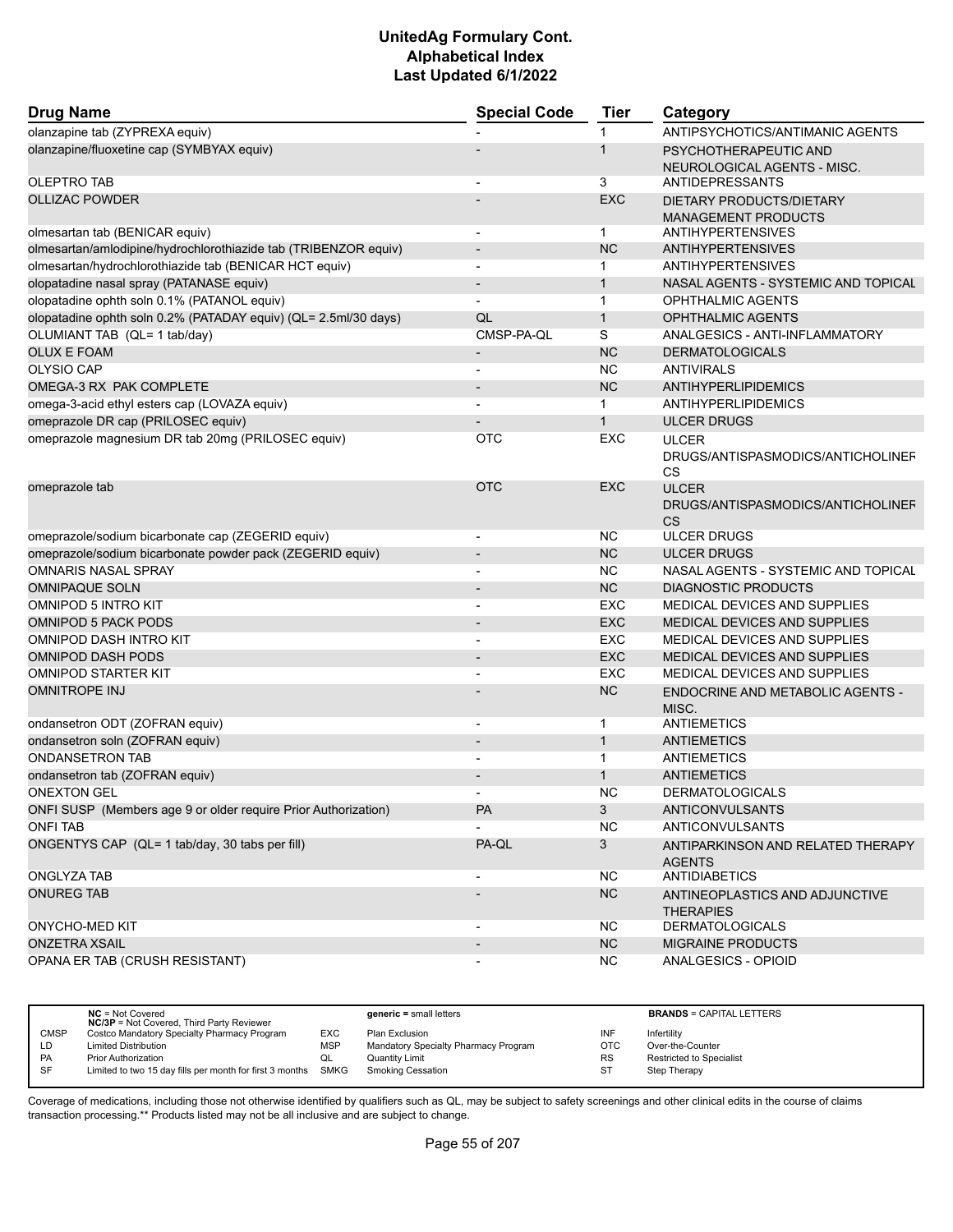| <b>Drug Name</b>                                                             | <b>Special Code</b>      | <b>Tier</b>    | Category                                           |
|------------------------------------------------------------------------------|--------------------------|----------------|----------------------------------------------------|
| <b>OPANA TAB</b>                                                             |                          | NC             | ANALGESICS - OPIOID                                |
| opium tincture                                                               |                          | $\mathbf{1}$   | ANTIDIARRHEALS                                     |
| OPSUMIT TAB (QL= 1 tab/day; Only available through CVS Specialty             | LD-PA-QL                 | 2              | CARDIOVASCULAR AGENTS - MISC.                      |
| 800-237-2767)                                                                |                          |                |                                                    |
| OPZELURA CREAM (QL= 12 tubes/year)                                           | CMSP-PA-OL               | S              | <b>DERMATOLOGICALS</b>                             |
| <b>ORACIT SOLN</b>                                                           |                          | $\mathbf{1}$   | <b>GENITOURINARY AGENTS -</b>                      |
|                                                                              |                          |                | <b>MISCELLANEOUS</b>                               |
| <b>ORALAIR SL TAB</b>                                                        | $\overline{a}$           | NC.            | <b>BIOLOGICALS MISC</b>                            |
| <b>ORAVIG TAB</b>                                                            |                          | 3              | MOUTH/THROAT/DENTAL AGENTS                         |
| ORAXYL CAP                                                                   |                          | 3              | <b>TETRACYCLINES</b>                               |
| ORENCIA CLICK INJ (QL= 4 inj/28 days)                                        | CMSP-PA-QL               | S              | ANALGESICS - ANTI-INFLAMMATORY                     |
| ORENCIA SC INJ 125MG/ML (QL= 4 inj/28 days)                                  | CMSP-PA-QL               | S              | ANALGESICS - ANTI-INFLAMMATORY                     |
| ORENCIA SC INJ 50MG/0.4ML (QL= 4 inj/28 days)                                | CMSP-PA-QL               | S              | ANALGESICS - ANTI-INFLAMMATORY                     |
| ORENCIA SC INJ 87.5MG/0.7ML (QL= 4 inj/28 days)                              | CMSP-PA-QL               | S              | ANALGESICS - ANTI-INFLAMMATORY                     |
| <b>ORENITRAM TAB</b>                                                         | $\overline{\phantom{a}}$ | <b>NC</b>      | CARDIOVASCULAR AGENTS - MISC.                      |
| <b>ORFADIN CAP</b>                                                           |                          | <b>NC</b>      | ENDOCRINE AND METABOLIC AGENTS -<br>MISC.          |
| <b>ORFADIN SUSP</b>                                                          |                          | <b>NC</b>      | ENDOCRINE AND METABOLIC AGENTS -<br>MISC.          |
| ORGOVYX TAB (QL= 30 tabs/28 days; Only available through Biologics           | LD-PA-QL                 | $\overline{2}$ | ANTINEOPLASTICS AND ADJUNCTIVE                     |
| 800-850-4306 or US Bioservices 888-518-7246)<br>ORIAHNN CAP (QL= 2 caps/day) | PA-QL                    | $\overline{2}$ | <b>THERAPIES</b><br><b>ESTROGENS</b>               |
| ORILISSA TAB 150MG (QL= 1 tab/day)                                           | PA-QL                    | $\overline{2}$ | ENDOCRINE AND METABOLIC AGENTS -                   |
|                                                                              |                          |                | MISC.                                              |
| ORILISSA TAB 200MG (QL= 2 tabs/day)                                          | PA-QL                    | $\overline{2}$ | ENDOCRINE AND METABOLIC AGENTS -<br>MISC.          |
| ORKAMBI GRANULES PACKET (QL= 2 packets/day)                                  | MSP-PA-QL-SF             | S              | RESPIRATORY AGENTS - MISC.                         |
| ORKAMBI TAB (QL= 4 tabs/day)                                                 | MSP-PA-QL-SF             | $\mathsf{S}$   | <b>RESPIRATORY AGENTS - MISC.</b>                  |
| ORLADEYO CAP                                                                 |                          | <b>NC</b>      | <b>HEMATOLOGICAL AGENTS - MISC.</b>                |
| orphenadrine citrate ER tab (NORFLEX equiv)                                  | $\overline{\phantom{a}}$ | 1              | MUSCULOSKELETAL THERAPY AGENTS                     |
| orphenadrine/aspirin/caffeine tab (NORGESIC FORTE equiv)                     | $\blacksquare$           | <b>NC</b>      | MUSCULOSKELETAL THERAPY AGENTS                     |
| <b>ORTIKOS ER CAP</b>                                                        | $\overline{\phantom{a}}$ | <b>NC</b>      | <b>CORTICOSTEROIDS</b>                             |
| oseltamivir cap (TAMIFLU equiv) (QL= 10 caps/fill)                           | QL                       | $\mathbf 1$    | <b>ANTIVIRALS</b>                                  |
| oseltamivir cap 30mg (TAMIFLU equiv) (QL= 20 caps/fill)                      | QL                       | $\mathbf{1}$   | <b>ANTIVIRALS</b>                                  |
| oseltamivir susp (TAMIFLU equiv) (QL= 250ml/fill)                            | QL                       | $\mathbf{1}$   | <b>ANTIVIRALS</b>                                  |
| <b>OSMOLEX ER TAB</b>                                                        |                          | <b>NC</b>      | ANTIPARKINSON AND RELATED THERAPY<br><b>AGENTS</b> |
| <b>OSMOPREP TAB</b>                                                          |                          | NC.            | LAXATIVES                                          |
| <b>OSPHENA TAB</b>                                                           |                          | NC             | <b>ENDOCRINE AND METABOLIC AGENTS -</b><br>MISC.   |
| OTEZLA STARTER PACK (QL= 1 pack/28 days)                                     | CMSP-PA-QL               | S              | ANALGESICS - ANTI-INFLAMMATORY                     |
| OTEZLA TAB (QL= 2 tabs/day)                                                  | CMSP-PA-QL               | S              | ANALGESICS - ANTI-INFLAMMATORY                     |
| otomax-HC otic soln (CORTANE-B equiv)                                        |                          | <b>NC</b>      | <b>OTIC AGENTS</b>                                 |
| OTOVEL OTIC SOLN, CIPROFLOXACIN/FLUOCINOLONE OTIC SOLN                       | $\overline{\phantom{a}}$ | NC             | <b>OTIC AGENTS</b>                                 |
| OTOZIN OTIC DROPS                                                            |                          | <b>NC</b>      | OTIC AGENTS                                        |
| <b>OVACE PLUS CREAM</b>                                                      | $\overline{\phantom{a}}$ | 3 <sup>1</sup> | <b>DERMATOLOGICALS</b>                             |
| <b>OVACE PLUS LOTION</b>                                                     |                          | NC.            | <b>DERMATOLOGICALS</b>                             |
| <b>OVACE PLUS FOAM</b>                                                       |                          | NC             | <b>DERMATOLOGICALS</b>                             |
| <b>OVEEZA CAP</b>                                                            |                          | <b>NC</b>      | <b>HEMATOPOIETIC AGENTS</b>                        |
| oxandrolone tab (OXANDRIN equiv)                                             | $\overline{\phantom{a}}$ | 1              | ANDROGENS-ANABOLIC                                 |
|                                                                              |                          |                |                                                    |

|             | $NC = Not Covered$<br><b>NC/3P</b> = Not Covered, Third Party Reviewer |            | $generic = small letters$            |            | <b>BRANDS = CAPITAL LETTERS</b> |
|-------------|------------------------------------------------------------------------|------------|--------------------------------------|------------|---------------------------------|
| <b>CMSP</b> | Costco Mandatory Specialty Pharmacy Program                            | EXC        | Plan Exclusion                       | INF        | Infertility                     |
| LD          | <b>Limited Distribution</b>                                            | <b>MSP</b> | Mandatory Specialty Pharmacy Program | <b>OTC</b> | Over-the-Counter                |
| <b>PA</b>   | Prior Authorization                                                    | QL         | Quantity Limit                       | <b>RS</b>  | <b>Restricted to Specialist</b> |
| <b>SF</b>   | Limited to two 15 day fills per month for first 3 months SMKG          |            | <b>Smoking Cessation</b>             | ST         | Step Therapy                    |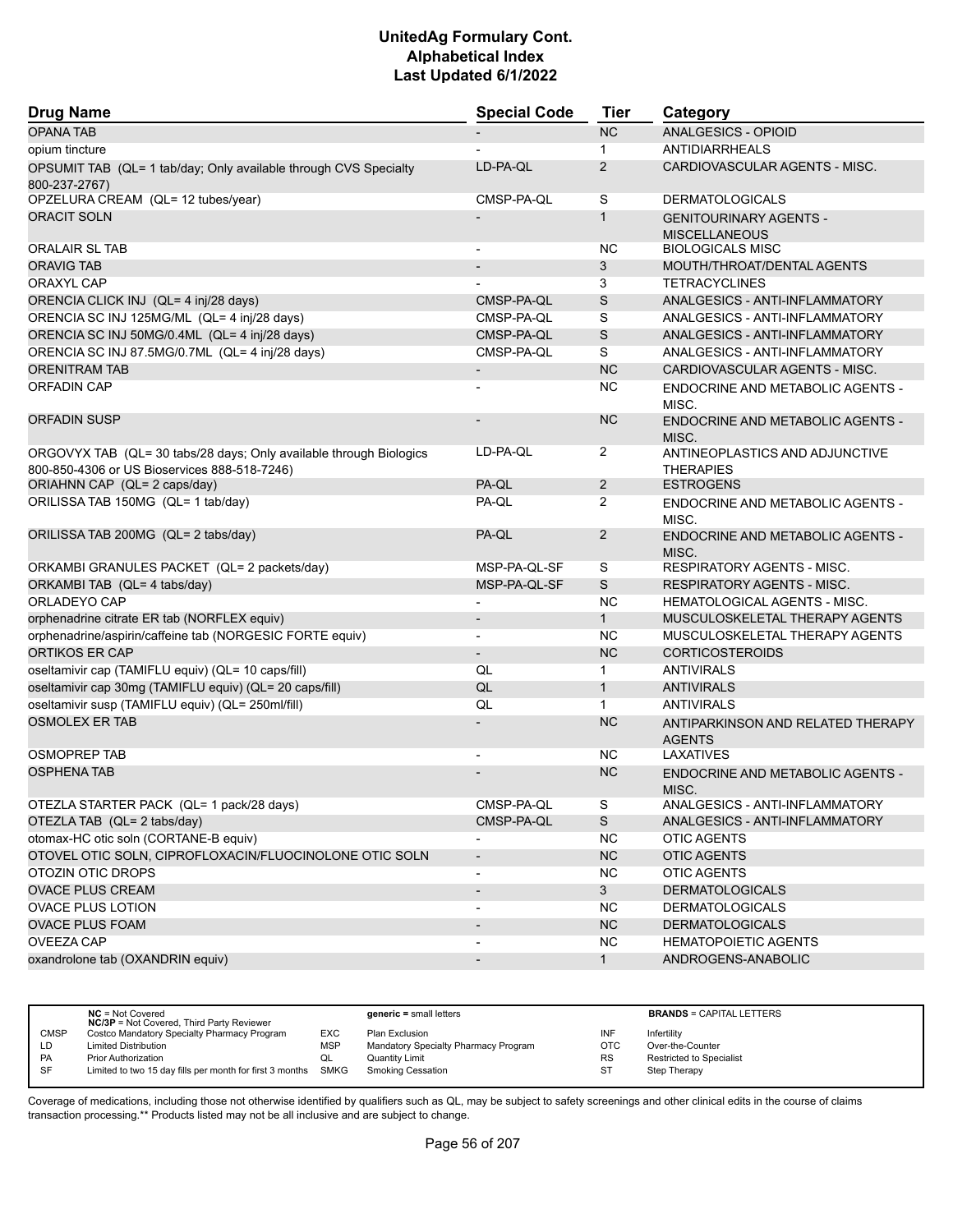| <b>Drug Name</b>                                                                   | <b>Special Code</b>      | Tier           | Category                                       |  |
|------------------------------------------------------------------------------------|--------------------------|----------------|------------------------------------------------|--|
| oxaprozin tab (DAYPRO equiv)                                                       |                          | 1              | ANALGESICS - ANTI-INFLAMMATORY                 |  |
| oxazepam cap (SERAX equiv)                                                         |                          | $\mathbf{1}$   | <b>ANTIANXIETY AGENTS</b>                      |  |
| OXBRYTA TAB (QL= 3 tabs/day; Only available through CVS Specialty<br>800-237-2767) | LD-PA-QL                 | 3              | <b>HEMATOPOIETIC AGENTS</b>                    |  |
| OXBRYTA TAB (QL= 5 tabs/day; Only available through CVS Specialty<br>800-237-2767) | LD-PA-QL                 | 3              | <b>HEMATOPOIETIC AGENTS</b>                    |  |
| oxcarbazepine susp (TRILEPTAL equiv)                                               | $\overline{\phantom{a}}$ | $\mathbf 1$    | ANTICONVULSANTS                                |  |
| oxcarbazepine tab (TRILEPTAL equiv)                                                |                          | $\mathbf{1}$   | ANTICONVULSANTS                                |  |
| OXERVATE OPHTH SOLN (QL= 8 kits/affected eye/lifetime; Only available              | LD-PA-QL                 | $\overline{2}$ | OPHTHALMIC AGENTS                              |  |
| through Accredo 800-803-2523)                                                      |                          |                |                                                |  |
| <b>OXIANUJO CREAM</b>                                                              | $\blacksquare$           | <b>NC</b>      | <b>DERMATOLOGICALS</b>                         |  |
| oxiconazole nitrate cream (OXISTAT equiv)                                          |                          | <b>NC</b>      | <b>DERMATOLOGICALS</b>                         |  |
| <b>OXISTAT CREAM</b>                                                               |                          | <b>NC</b>      | <b>DERMATOLOGICALS</b>                         |  |
| <b>OXISTAT LOTION</b>                                                              |                          | <b>NC</b>      | <b>DERMATOLOGICALS</b>                         |  |
| <b>OXTELLAR XR TAB</b>                                                             |                          | <b>NC</b>      | ANTICONVULSANTS                                |  |
| oxybutynin ER tab (DITROPAN XL equiv)                                              | $\blacksquare$           | 1.             | URINARY ANTISPASMODICS                         |  |
| oxybutynin syrup                                                                   |                          | $\mathbf{1}$   | URINARY ANTISPASMODICS                         |  |
| oxybutynin tab (DITROPAN equiv)                                                    |                          | $\mathbf{1}$   | URINARY ANTISPASMODICS                         |  |
| oxycodone cap (OXYIR equiv)                                                        | $\overline{\phantom{a}}$ | $\mathbf{1}$   | ANALGESICS - OPIOID                            |  |
| oxycodone conc (ROXICODONE equiv)                                                  | $\overline{\phantom{a}}$ | $\mathbf 1$    | ANALGESICS - OPIOID                            |  |
| OXYCODONE ER TAB, OXYCONTIN CR TAB                                                 | $\blacksquare$           | <b>NC</b>      | <b>ANALGESICS - OPIOID</b>                     |  |
| oxycodone soln (ROXICODONE equiv)                                                  | $\blacksquare$           | $\mathbf{1}$   | ANALGESICS - OPIOID                            |  |
| oxycodone tab (ROXICODONE equiv)                                                   | $\overline{\phantom{a}}$ | $\mathbf{1}$   | ANALGESICS - OPIOID                            |  |
| oxycodone/acetaminophen cap (TYLOX equiv)                                          |                          | $\mathbf{1}$   | ANALGESICS - OPIOID                            |  |
| OXYCODONE/ACETAMINOPHEN SOLN                                                       | $\overline{\phantom{a}}$ | $\mathbf{1}$   | ANALGESICS - OPIOID                            |  |
| OXYCODONE/ACETAMINOPHEN SOLN 10-300MG/5ML, PROLATE SOLN<br>10-300MG/5ML            | $\overline{\phantom{a}}$ | NC.            | ANALGESICS - OPIOID                            |  |
| oxycodone/acetaminophen tab (PERCOCET equiv)                                       | $\overline{\phantom{a}}$ | $\mathbf{1}$   | ANALGESICS - OPIOID                            |  |
| OXYCODONE/ACETAMINOPHEN TAB 2.5-300MG                                              |                          | <b>NC</b>      | ANALGESICS - OPIOID                            |  |
| OXYCODONE/ASPIRIN TAB                                                              | $\overline{\phantom{a}}$ | $\mathbf{1}$   | ANALGESICS - OPIOID                            |  |
| oxycodone/aspirin tab (PERCODAN equiv)                                             | $\overline{\phantom{a}}$ | $\mathbf{1}$   | ANALGESICS - OPIOID                            |  |
| oxycodone/ibuprofen tab (COMBUNOX equiv)                                           |                          | $\mathbf{1}$   | ANALGESICS - OPIOID                            |  |
| <b>OXYCONTIN CR TAB</b>                                                            | $\blacksquare$           | NC.            | ANALGESICS - OPIOID                            |  |
| OXYMORPHONE ER TAB                                                                 | $\overline{\phantom{a}}$ | <b>NC</b>      | ANALGESICS - OPIOID                            |  |
| oxymorphone tab (OPANA equiv)                                                      |                          | <b>NC</b>      | ANALGESICS - OPIOID                            |  |
| OXYTROL PATCH (OTC)                                                                | <b>OTC</b>               | <b>EXC</b>     | URINARY ANTISPASMODICS                         |  |
| OZEMPIC INJ (QL= 1 pack/28 days)                                                   | QL                       | $\overline{2}$ | <b>ANTIDIABETICS</b>                           |  |
| <b>OZOBAX SOLN</b>                                                                 |                          | <b>NC</b>      | MUSCULOSKELETAL THERAPY AGENTS                 |  |
| OZOBAX SOLN, BACLOFEN SOLN                                                         | <b>PA</b>                | 3              | MUSCULOSKELETAL THERAPY AGENTS                 |  |
| PALFORZIA POWDER PACK                                                              | MSP-PA                   | S              | ALLERGENIC EXTRACTS/BIOLOGICALS<br><b>MISC</b> |  |
| PALFORZIA SPRINKLE CAP                                                             | MSP-PA                   | S              | ALLERGENIC EXTRACTS/BIOLOGICALS<br><b>MISC</b> |  |
| paliperidone ER tab (INVEGA equiv)                                                 | $\overline{\phantom{a}}$ | $\mathbf{1}$   | ANTIPSYCHOTICS/ANTIMANIC AGENTS                |  |
| PALYNZIQ INJ (QL= 1 inj/day)                                                       | MSP-PA-QL-SF             | S              | ENDOCRINE AND METABOLIC AGENTS -<br>MISC.      |  |
| PANCREAZE CAP, PERTZYE CAP, ULTRESA CAP, ZENPEP CAP                                | $\overline{\phantom{a}}$ | <b>NC</b>      | <b>DIGESTIVE AIDS</b>                          |  |
| PANCRELIPASE CAP                                                                   | $\overline{\phantom{a}}$ | <b>NC</b>      | <b>DIGESTIVE AIDS</b>                          |  |
| PANDEL CREAM                                                                       | $\overline{\phantom{a}}$ | NC             | <b>DERMATOLOGICALS</b>                         |  |
| pantoprazole EC tab (PROTONIX equiv)                                               |                          | 1.             | <b>ULCER DRUGS</b>                             |  |

|             | $NC = Not Covered$<br><b>NC/3P</b> = Not Covered, Third Party Reviewer |     | $generic = small letters$            |           | <b>BRANDS = CAPITAL LETTERS</b> |
|-------------|------------------------------------------------------------------------|-----|--------------------------------------|-----------|---------------------------------|
| <b>CMSP</b> | Costco Mandatory Specialty Pharmacy Program                            | EXC | Plan Exclusion                       | INF       | Infertility                     |
| LD          | <b>Limited Distribution</b>                                            | MSF | Mandatory Specialty Pharmacy Program | OTC       | Over-the-Counter                |
| PA          | Prior Authorization                                                    | QL  | <b>Quantity Limit</b>                | <b>RS</b> | <b>Restricted to Specialist</b> |
| SF          | Limited to two 15 day fills per month for first 3 months SMKG          |     | Smoking Cessation                    | ST        | Step Therapy                    |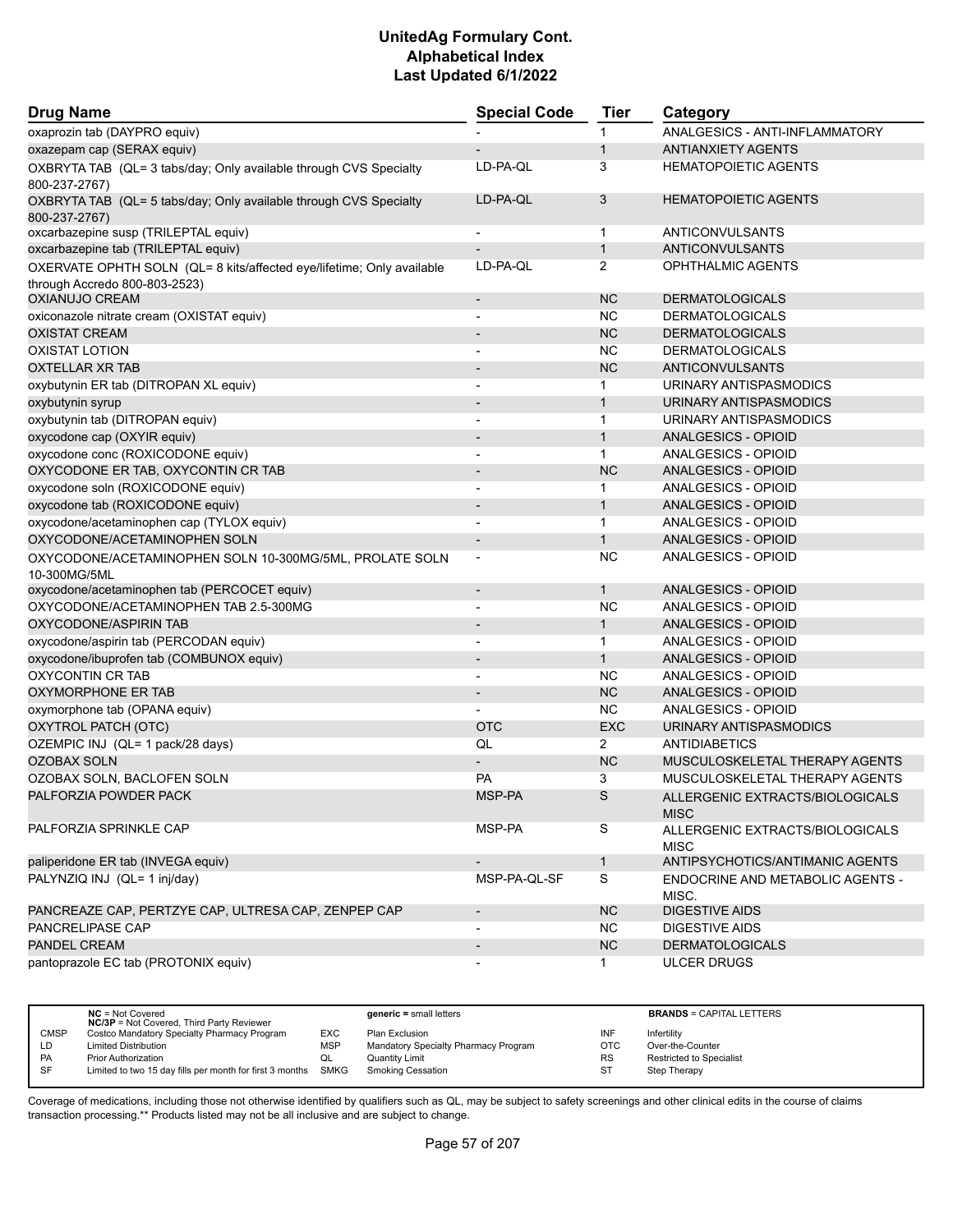| <b>Drug Name</b>                                                                                                                                                      | <b>Special Code</b>      | <b>Tier</b>  | Category                                                       |
|-----------------------------------------------------------------------------------------------------------------------------------------------------------------------|--------------------------|--------------|----------------------------------------------------------------|
| pantoprazole sodium packet (PROTONIX equiv)                                                                                                                           |                          | <b>NC</b>    | <b>ULCER</b><br>DRUGS/ANTISPASMODICS/ANTICHOLINEF<br><b>CS</b> |
| <b>PARAGARD IUD</b>                                                                                                                                                   | $\blacksquare$           | \$0          | <b>CONTRACEPTIVES</b>                                          |
| paramox hc gel (NOVACORT GEL equiv)                                                                                                                                   |                          | <b>NC</b>    | <b>DERMATOLOGICALS</b>                                         |
| PAREGORIC TINCTURE                                                                                                                                                    |                          | <b>NC</b>    | <b>ANTIDIARRHEALS</b>                                          |
| paricalcitol cap (ZEMPLAR equiv)                                                                                                                                      |                          | $\mathbf{1}$ | ENDOCRINE AND METABOLIC AGENTS -<br>MISC.                      |
| paromomycin cap (HUMATIN equiv)                                                                                                                                       |                          | 1            | <b>AMINOGLYCOSIDES</b>                                         |
| paroxetine cap (BRISDELLE equiv)                                                                                                                                      |                          | <b>NC</b>    | PSYCHOTHERAPEUTIC AND<br>NEUROLOGICAL AGENTS - MISC.           |
| paroxetine ER tab (PAXIL CR equiv)                                                                                                                                    |                          | 1            | ANTIDEPRESSANTS                                                |
| paroxetine oral susp (PAXIL equiv)                                                                                                                                    |                          | $\mathbf{1}$ | ANTIDEPRESSANTS                                                |
| paroxetine tab (PAXIL equiv)                                                                                                                                          | $\blacksquare$           | $\mathbf{1}$ | ANTIDEPRESSANTS                                                |
| PATADAY OPHTH SOLN                                                                                                                                                    |                          | <b>NC</b>    | <b>OPHTHALMIC AGENTS</b>                                       |
| PAXLOVID TAB (QL= 20 tabs/fill)                                                                                                                                       | QL                       | \$0          | <b>ANTIVIRALS</b>                                              |
| PAXLOVID TAB (QL= 30 tabs/fill)                                                                                                                                       | QL                       | \$0          | <b>ANTIVIRALS</b>                                              |
| PAZEO OPHTH SOLN 0.7%                                                                                                                                                 |                          | <b>NC</b>    | <b>OPHTHALMIC AGENTS</b>                                       |
| pb-belladonna elixir (DONNATAL equiv)                                                                                                                                 | $\blacksquare$           | <b>NC</b>    | <b>ULCER DRUGS</b>                                             |
| PCE TAB                                                                                                                                                               |                          | 3            | <b>MACROLIDES</b>                                              |
| PEAK FLOW METER                                                                                                                                                       | <b>OTC</b>               | $\mathbf{1}$ | <b>MEDICAL DEVICES AND SUPPLIES</b>                            |
| pediatric multiple vitamins/fluoride chew tab                                                                                                                         |                          | $\mathbf 1$  | <b>MULTIVITAMINS</b>                                           |
| pediatric multiple vitamins/fluoride soln                                                                                                                             |                          | $\mathbf{1}$ | <b>MULTIVITAMINS</b>                                           |
| pediatric multiple vitamins/fluoride/iron soln                                                                                                                        | $\overline{\phantom{a}}$ | 1            | <b>MULTIVITAMINS</b>                                           |
| PEDIZOLPAK THERAPY PACK                                                                                                                                               |                          | <b>NC</b>    | <b>DERMATOLOGICALS</b>                                         |
| peg 3350 soln (100 gram Moviprep equiv) (MOVIPREP equiv)                                                                                                              |                          | <b>NC</b>    | LAXATIVES                                                      |
| peg 3350/electrolytes soln (COLYTE equiv) (Covered at \$0 for members<br>45-75 years-Limited to 2 fills/calendar year; All other members covered at<br>generic copay) | QL                       | \$0          | <b>LAXATIVES</b>                                               |
| PEGANONE TAB                                                                                                                                                          |                          | 2            | ANTICONVULSANTS                                                |
| PEGASYS INJ                                                                                                                                                           | <b>CMSP</b>              | S            | <b>ANTIVIRALS</b>                                              |
| PEG-INTRON INJ                                                                                                                                                        | <b>CMSP</b>              | S            | <b>ANTIVIRALS</b>                                              |
| PEMAZYRE TAB (QL= 14 tabs/21 days; Only available through Biologics<br>800-850-4306)                                                                                  | LD-PA-QL                 | 3            | ANTINEOPLASTICS AND ADJUNCTIVE<br><b>THERAPIES</b>             |
| <b>PEN NEEDLE</b>                                                                                                                                                     | <b>OTC</b>               | <b>NC</b>    | MEDICAL DEVICES AND SUPPLIES                                   |
| penicillamine cap (CUPRIMINE equiv)                                                                                                                                   |                          | <b>NC</b>    | <b>MISCELLANEOUS THERAPEUTIC CLASSES</b>                       |
| penicillamine tab (DEPEN TITRATAB equiv)                                                                                                                              | $\overline{a}$           | $\mathbf{1}$ | <b>MISCELLANEOUS THERAPEUTIC CLASSES</b>                       |
| penicillin vk soln (VEETIDS equiv)                                                                                                                                    |                          | $\mathbf{1}$ | <b>PENICILLINS</b>                                             |
| penicillin vk tab (VEETIDS equiv)                                                                                                                                     |                          | 1            | <b>PENICILLINS</b>                                             |
| PENLAC SOLN                                                                                                                                                           |                          | <b>NC</b>    | <b>DERMATOLOGICALS</b>                                         |
| PENNSAID SOLN                                                                                                                                                         |                          | <b>NC</b>    | <b>DERMATOLOGICALS</b>                                         |
| pentamidine neb soln (NEBUPENT equiv)                                                                                                                                 |                          | $\mathbf{1}$ | ANTI-INFECTIVE AGENTS - MISC.                                  |
| PENTASA CAP                                                                                                                                                           | $\overline{\phantom{a}}$ | <b>NC</b>    | GASTROINTESTINAL AGENTS - MISC.                                |
| PENTASA CR CAP                                                                                                                                                        | $\overline{\phantom{a}}$ | NC           | <b>GASTROINTESTINAL AGENTS - MISC.</b>                         |
| pentazocine/acetaminophen tab (TALACEN equiv)                                                                                                                         |                          | 1            | ANALGESICS - OPIOID                                            |
| pentazocine/naloxone tab (TALWIN NX equiv)                                                                                                                            | $\overline{\phantom{a}}$ | $\mathbf{1}$ | ANALGESICS - OPIOID                                            |
| PENTOSAN CAP                                                                                                                                                          |                          | <b>NC</b>    | <b>GENITOURINARY AGENTS -</b><br><b>MISCELLANEOUS</b>          |
| pentoxifylline ER tab (TRENTAL equiv)                                                                                                                                 | $\overline{\phantom{a}}$ | $\mathbf{1}$ | <b>HEMATOLOGICAL AGENTS - MISC.</b>                            |
| perindopril tab (ACEON equiv)                                                                                                                                         |                          | 1            | <b>ANTIHYPERTENSIVES</b>                                       |

|             | $NC = Not Covered$<br><b>NC/3P</b> = Not Covered, Third Party Reviewer |            | $generic = small letters$            |            | <b>BRANDS = CAPITAL LETTERS</b> |
|-------------|------------------------------------------------------------------------|------------|--------------------------------------|------------|---------------------------------|
| <b>CMSP</b> | Costco Mandatory Specialty Pharmacy Program                            | EXC        | Plan Exclusion                       | INF        | Infertility                     |
| LD          | <b>Limited Distribution</b>                                            | <b>MSP</b> | Mandatory Specialty Pharmacy Program | <b>OTC</b> | Over-the-Counter                |
| <b>PA</b>   | <b>Prior Authorization</b>                                             | QL         | Quantity Limit                       | <b>RS</b>  | Restricted to Specialist        |
| <b>SF</b>   | Limited to two 15 day fills per month for first 3 months SMKG          |            | Smoking Cessation                    | ST         | Step Therapy                    |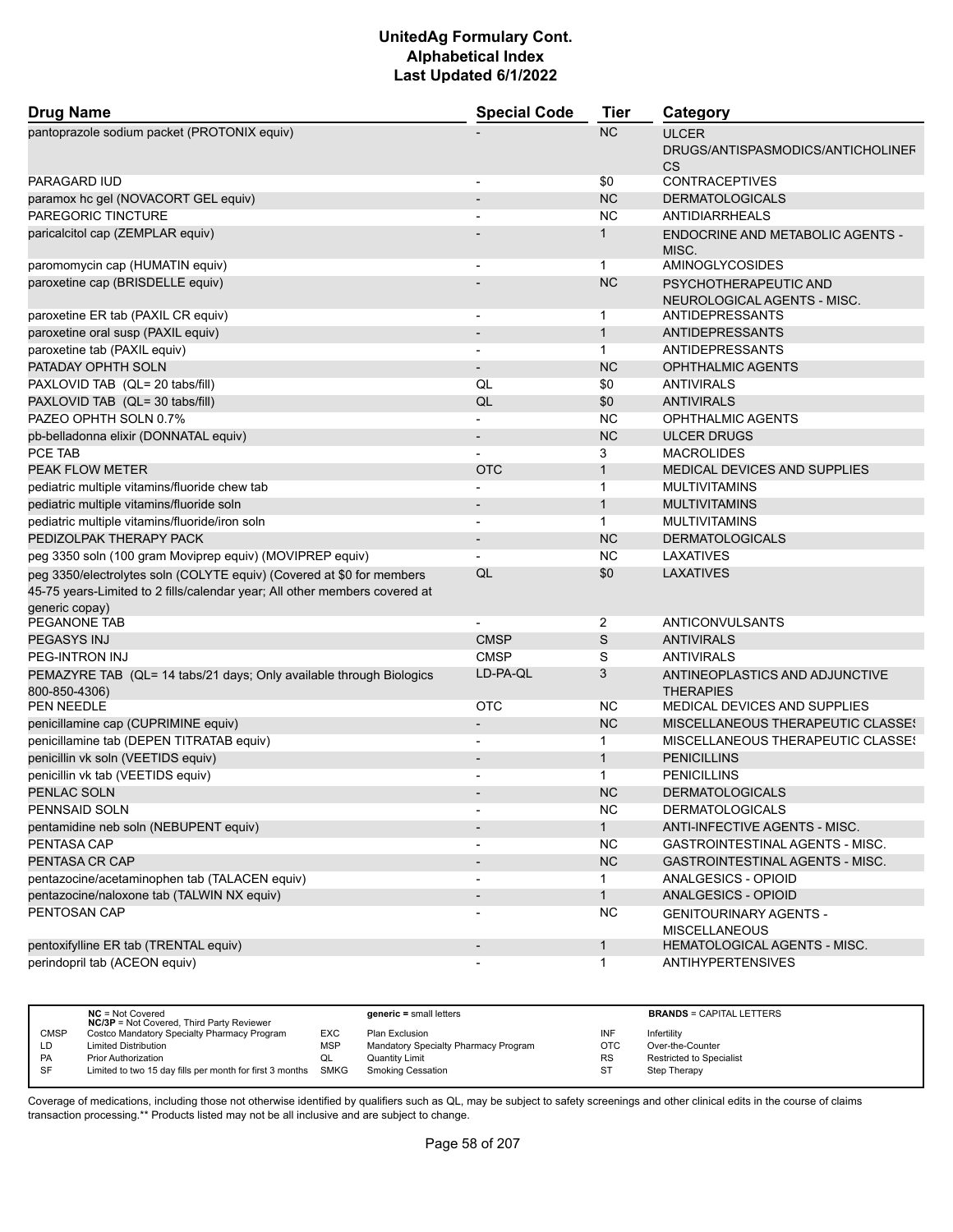| <b>Drug Name</b>                                                         | <b>Special Code</b>      | <b>Tier</b>    | Category                                                 |
|--------------------------------------------------------------------------|--------------------------|----------------|----------------------------------------------------------|
| permethrin cream (ELIMITE CREAM equiv)                                   |                          | 1              | <b>DERMATOLOGICALS</b>                                   |
| perphenazine tab (TRILAFON equiv)                                        |                          | $\mathbf{1}$   | ANTIPSYCHOTICS/ANTIMANIC AGENTS                          |
| PERPHENAZINE/ AMITRIPTYLINE TAB                                          |                          | $\mathbf{1}$   | PSYCHOTHERAPEUTIC AND                                    |
|                                                                          |                          |                | NEUROLOGICAL AGENTS - MISC.                              |
| PEXEVA TAB                                                               |                          | <b>NC</b>      | <b>ANTIDEPRESSANTS</b>                                   |
| phenazopyridine tab (PYRIDIUM equiv)                                     |                          | $\mathbf 1$    | <b>GENITOURINARY AGENTS -</b><br><b>MISCELLANEOUS</b>    |
| phenazopyridine tab 95mg (AZO equiv)                                     | <b>OTC</b>               | <b>EXC</b>     | <b>GENITOURINARY AGENTS -</b><br><b>MISCELLANEOUS</b>    |
| phenazopyridine tab 97.5mg (AZO equiv)                                   | <b>OTC</b>               | <b>EXC</b>     | <b>GENITOURINARY AGENTS -</b><br><b>MISCELLANEOUS</b>    |
| phenazopyridine tab 99.5mg (AZO equiv)                                   | <b>OTC</b>               | <b>EXC</b>     | <b>GENITOURINARY AGENTS -</b><br><b>MISCELLANEOUS</b>    |
| PHENDIMETRAZINE ER TAB                                                   |                          | <b>EXC</b>     | ADHD/ANTI-NARCOLEPSY/ANTI-OBESITY//<br><b>NOREXIANTS</b> |
| phendimetrazine tab (BONTRIL PDM equiv)                                  |                          | <b>EXC</b>     | ADHD/ANTI-NARCOLEPSY/ANTI-OBESITY//<br><b>NOREXIANTS</b> |
| phenelzine tab (NARDIL equiv)                                            |                          | 1              | <b>ANTIDEPRESSANTS</b>                                   |
| phenobarbital elixir                                                     |                          | $\mathbf{1}$   | HYPNOTICS/SEDATIVES/SLEEP DISORDEF<br><b>AGENTS</b>      |
| phenobarbital tab                                                        |                          | 1              | HYPNOTICS/SEDATIVES/SLEEP DISORDEI<br><b>AGENTS</b>      |
| phenoxybenzamine cap (DIBENZYLINE equiv)                                 | $\overline{\phantom{a}}$ | 1              | <b>ANTIHYPERTENSIVES</b>                                 |
| phenylephrine ophth soln (MYDFRIN equiv)                                 | $\overline{\phantom{a}}$ | $\mathbf{1}$   | <b>OPHTHALMIC AGENTS</b>                                 |
| phenytoin cap (DILANTIN equiv)                                           |                          | $\mathbf{1}$   | <b>ANTICONVULSANTS</b>                                   |
| phenytoin chew tab (DILANTIN equiv)                                      |                          | $\mathbf{1}$   | <b>ANTICONVULSANTS</b>                                   |
| phenytoin susp (DILANTIN equiv)                                          |                          | $\mathbf{1}$   | ANTICONVULSANTS                                          |
| PHEXXI GEL                                                               |                          | <b>NC</b>      | <b>VAGINAL AND RELATED PRODUCTS</b>                      |
| PHISOHEX LIQUID                                                          |                          | 3              | ANTISEPTICS & DISINFECTANTS                              |
| PHOSLYRA SOLN                                                            | $\overline{\phantom{a}}$ | $\overline{2}$ | <b>GASTROINTESTINAL AGENTS - MISC.</b>                   |
| phospha 250 neutral tab (K-PHOS NEUTRAL equiv)                           |                          | $\mathbf{1}$   | <b>MINERALS &amp; ELECTROLYTES</b>                       |
| PHOSPHOLINE OPHTH SOLN                                                   |                          | 2              | <b>OPHTHALMIC AGENTS</b>                                 |
| PHOTREXA OP KIT                                                          | $\blacksquare$           | <b>NC</b>      | OPHTHALMIC AGENTS                                        |
| PHOTREXA VISCOUS OPHTH SOLN                                              |                          | <b>NC</b>      | <b>OPHTHALMIC AGENTS</b>                                 |
| phytonadione tab (MEPHYTON equiv)                                        |                          | 1              | <b>VITAMINS</b>                                          |
| PICATO GEL (QL= 1 box/fill)                                              | QL                       | 3              | <b>DERMATOLOGICALS</b>                                   |
| PIFELTRO TAB                                                             | <b>CMSP</b>              | S              | <b>ANTIVIRALS</b>                                        |
| pilocarpine ophth soln (ISOPTO CARPINE equiv)                            |                          | $\mathbf{1}$   | <b>OPHTHALMIC AGENTS</b>                                 |
| pilocarpine tab (SALAGEN equiv)                                          |                          | 1              | MOUTH/THROAT/DENTAL AGENTS                               |
| PILOPINE HS OPHTH GEL                                                    |                          | 3              | <b>OPHTHALMIC AGENTS</b>                                 |
| pimecrolimus cream (ELIDEL equiv) (Covered for members 2 years or older) |                          | 1              | DERMATOLOGICALS                                          |
| PIMOZIDE TAB                                                             |                          | $\overline{2}$ | PSYCHOTHERAPEUTIC AND                                    |
|                                                                          |                          |                | NEUROLOGICAL AGENTS - MISC.                              |
| pindolol tab (VISKEN equiv)                                              |                          | $\mathbf{1}$   | <b>BETA BLOCKERS</b>                                     |
| pioglitazone tab (ACTOS equiv)                                           |                          | $\mathbf{1}$   | <b>ANTIDIABETICS</b>                                     |
| pioglitazone/glimepiride tab (DUETACT equiv)                             |                          | <b>NC</b>      | ANTIDIABETICS                                            |
| pioglitazone/metformin tab (ACTOPLUS MET equiv)                          |                          | NC             | <b>ANTIDIABETICS</b>                                     |
| <b>PIQRAY TAB</b>                                                        | CMSP-PA-SF               | S              | ANTINEOPLASTICS AND ADJUNCTIVE<br><b>THERAPIES</b>       |
| pirfenidone tab 267mg (ESBRIET equiv) (QL= 9 tabs/day)                   | CMSP-PA-QL-SF            | S              | RESPIRATORY AGENTS - MISC.                               |
| pirfenidone tab 801mg (ESBRIET equiv) (QL= 3 tabs/day)                   | CMSP-PA-QL-SF            | S              | RESPIRATORY AGENTS - MISC.                               |

|             | $NC = Not Covered$<br><b>NC/3P</b> = Not Covered, Third Party Reviewer |            | $generic = small letters$            |            | <b>BRANDS = CAPITAL LETTERS</b> |
|-------------|------------------------------------------------------------------------|------------|--------------------------------------|------------|---------------------------------|
| <b>CMSP</b> | Costco Mandatory Specialty Pharmacy Program                            | <b>EXC</b> | Plan Exclusion                       | INF        | Infertility                     |
| LD          | <b>Limited Distribution</b>                                            | <b>MSP</b> | Mandatory Specialty Pharmacy Program | <b>OTC</b> | Over-the-Counter                |
| <b>PA</b>   | <b>Prior Authorization</b>                                             | QL         | <b>Quantity Limit</b>                | <b>RS</b>  | <b>Restricted to Specialist</b> |
| <b>SF</b>   | Limited to two 15 day fills per month for first 3 months               | SMKG       | <b>Smoking Cessation</b>             |            | Step Therapy                    |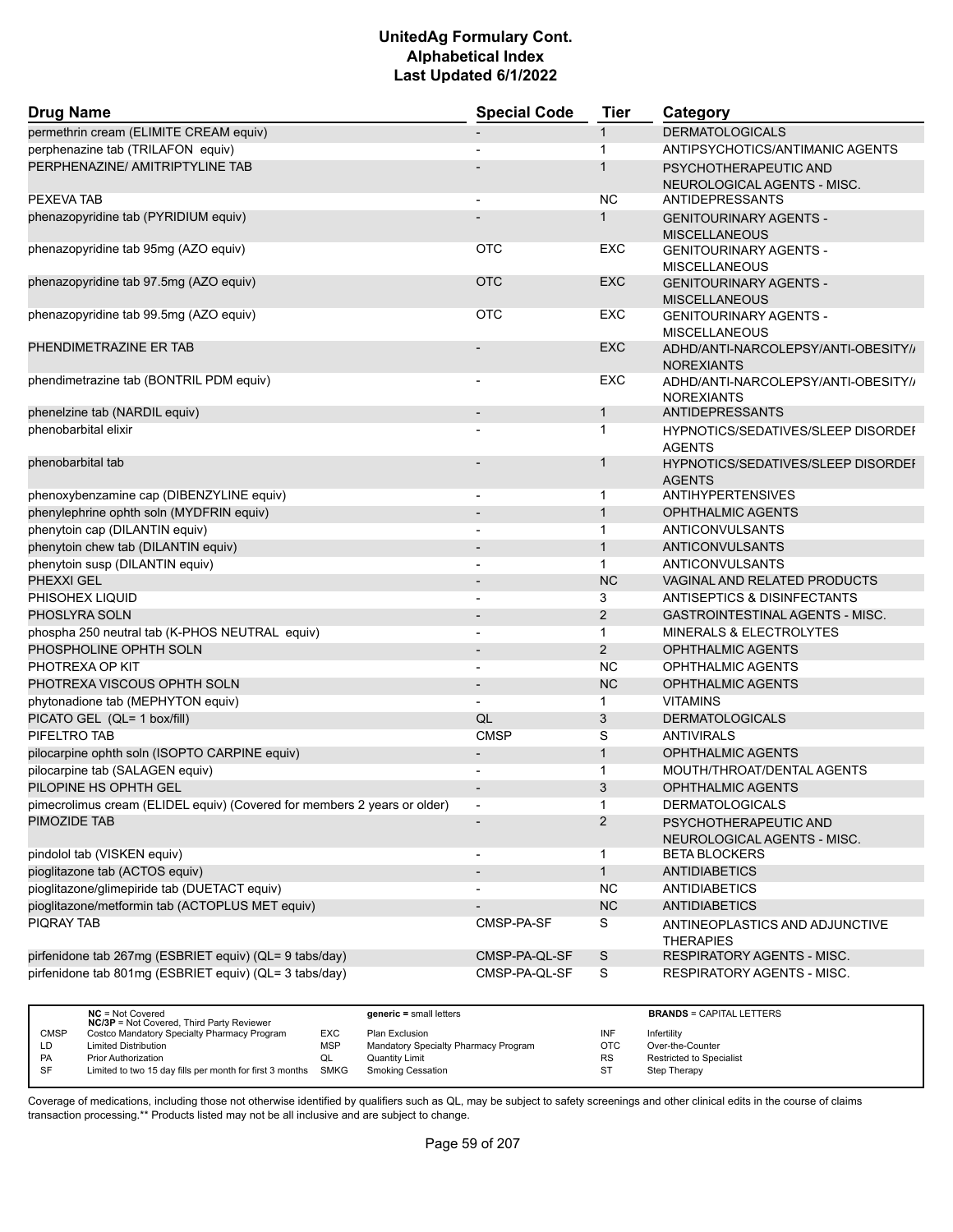| <b>Drug Name</b>                                            | <b>Special Code</b>          | <b>Tier</b>    | Category                                              |
|-------------------------------------------------------------|------------------------------|----------------|-------------------------------------------------------|
| piroxicam cap (FELDENE equiv)                               |                              | $\mathbf{1}$   | ANALGESICS - ANTI-INFLAMMATORY                        |
| PLAN B TAB                                                  | <b>OTC</b>                   | \$0            | <b>CONTRACEPTIVES</b>                                 |
| PLAVIX TAB 300MG                                            |                              | <b>NC</b>      | <b>HEMATOLOGICAL AGENTS - MISC.</b>                   |
| PLEGRIDY INJ                                                | <b>CMSP</b>                  | S              | PSYCHOTHERAPEUTIC AND                                 |
|                                                             |                              |                | NEUROLOGICAL AGENTS - MISC.                           |
| PLEGRIDY PEN INJ                                            | <b>CMSP</b>                  | S              | PSYCHOTHERAPEUTIC AND                                 |
|                                                             |                              |                | NEUROLOGICAL AGENTS - MISC.                           |
| PLENITY CAP                                                 |                              | EXC            | ADHD/ANTI-NARCOLEPSY/ANTI-OBESITY//                   |
|                                                             |                              |                | <b>NOREXIANTS</b>                                     |
| PLENVU SOLN                                                 |                              | NC             | <b>LAXATIVES</b>                                      |
| PLEXION CREAM 9.8-4.8%                                      |                              | <b>NC</b>      | <b>DERMATOLOGICALS</b>                                |
| <b>PLIAGLIS CREAM</b>                                       |                              | <b>NC</b>      | <b>DERMATOLOGICALS</b>                                |
| <b>PLIAGLIS KIT</b>                                         |                              | <b>NC</b>      | <b>DERMATOLOGICALS</b>                                |
| PNEUMOVAX INJ                                               | <b>VAC</b>                   | \$0            | <b>VACCINES</b>                                       |
| PODIAPN CAP                                                 |                              | <b>EXC</b>     | DIETARY PRODUCTS/DIETARY                              |
|                                                             |                              |                | <b>MANAGEMENT PRODUCTS</b>                            |
| PODOCON SOLN                                                | $\overline{\phantom{a}}$     | 2              | <b>DERMATOLOGICALS</b>                                |
| podofilox soln (CONDYLOX equiv)                             |                              | $\mathbf{1}$   | <b>DERMATOLOGICALS</b>                                |
| polyethylene glycol 3350 powder (MIRALAX equiv)             | <b>OTC</b>                   | <b>EXC</b>     | <b>LAXATIVES</b>                                      |
| POLYETHYLENE GLYCOL 8000 GRANULES                           |                              | 2              | PHARMACEUTICAL ADJUVANTS                              |
| polymyxin b/trimethoprim ophth soln (POLYTRIM equiv)        |                              | $\mathbf{1}$   | OPHTHALMIC AGENTS                                     |
| POLY-TUSSIN DM SYRUP                                        |                              | <b>NC</b>      | COUGH/COLD/ALLERGY                                    |
| POLY-VI-FLOR SUSP                                           |                              | <b>NC</b>      | <b>MULTIVITAMINS</b>                                  |
| POMALYST CAP (QL= 21 caps/28 days)                          | MSP-PA-QL                    | S              | ANTINEOPLASTICS AND ADJUNCTIVE<br><b>THERAPIES</b>    |
| <b>PONVORY TAB</b>                                          |                              | <b>NC</b>      | PSYCHOTHERAPEUTIC AND<br>NEUROLOGICAL AGENTS - MISC.  |
| PONVORY TAB STARTER PACK                                    | -                            | <b>NC</b>      | PSYCHOTHERAPEUTIC AND<br>NEUROLOGICAL AGENTS - MISC.  |
| posaconazole DR tab (NOXAFIL equiv)                         | $\qquad \qquad \blacksquare$ | $\mathbf{1}$   | <b>ANTIFUNGALS</b>                                    |
| POT/CHLORIDE EFFER TAB                                      |                              | $\mathbf 1$    | <b>MINERALS &amp; ELECTROLYTES</b>                    |
| POTABA POWDER PACKET                                        |                              | 2              | <b>VITAMINS</b>                                       |
| POTABA TAB                                                  |                              | 2              | <b>VITAMINS</b>                                       |
| potassium bicarbonate effer tab (K-LYTE equiv)              |                              | $\mathbf{1}$   | <b>MINERALS &amp; ELECTROLYTES</b>                    |
| potassium chloride effer tab (K-LYTE/CL equiv)              | $\overline{\phantom{a}}$     | $\mathbf{1}$   | MINERALS & ELECTROLYTES                               |
| potassium chloride ER cap (MICRO-K equiv)                   |                              | $\mathbf{1}$   | MINERALS & ELECTROLYTES                               |
| potassium chloride ER tab (K-TAB equiv)                     |                              | $\mathbf{1}$   | <b>MINERALS &amp; ELECTROLYTES</b>                    |
| potassium chloride micro tab (K-DUR equiv)                  |                              | $\mathbf{1}$   | MINERALS & ELECTROLYTES                               |
| potassium chloride powder packet (KLOR-CON equiv)           |                              | $\mathbf{1}$   | <b>MINERALS &amp; ELECTROLYTES</b>                    |
| potassium chloride soln                                     |                              | $\mathbf{1}$   | <b>MINERALS &amp; ELECTROLYTES</b>                    |
| potassium citrate CR tab (UROCIT-K TAB equiv)               |                              | $\mathbf{1}$   | <b>GENITOURINARY AGENTS -</b><br><b>MISCELLANEOUS</b> |
| potassium citrate/citric acid powder pack (POLYCITRA equiv) |                              | $\mathbf{1}$   | <b>GENITOURINARY AGENTS -</b><br><b>MISCELLANEOUS</b> |
| potassium citrate/citric acid soln (POLYCITRA-K equiv)      | $\overline{a}$               | $\mathbf{1}$   | <b>GENITOURINARY AGENTS -</b><br><b>MISCELLANEOUS</b> |
| potassium iodide oral soln (SSKI equiv)                     |                              | $\mathbf{1}$   | COUGH/COLD/ALLERGY                                    |
| potassium phosphate monobasic tab (K-PHOS equiv)            |                              | $\mathbf{1}$   | MINERALS & ELECTROLYTES                               |
| POTIGA TAB (QL= 3 tabs/day)                                 | QL                           | $\overline{2}$ | <b>ANTICONVULSANTS</b>                                |
| PRADAXA CAP                                                 |                              | 3              | <b>ANTICOAGULANTS</b>                                 |
| PRALUENT INJ (QL= 2 inj/28 days)                            | CMSP-PA-QL                   | S              | <b>ANTIHYPERLIPIDEMICS</b>                            |
|                                                             |                              |                |                                                       |

|             | $NC = Not Covered$<br><b>NC/3P</b> = Not Covered, Third Party Reviewer |            | $generic = small letters$            |            | <b>BRANDS = CAPITAL LETTERS</b> |
|-------------|------------------------------------------------------------------------|------------|--------------------------------------|------------|---------------------------------|
| <b>CMSP</b> | Costco Mandatory Specialty Pharmacy Program                            | EXC        | Plan Exclusion                       | INF        | Infertility                     |
| LD          | <b>Limited Distribution</b>                                            | <b>MSP</b> | Mandatory Specialty Pharmacy Program | <b>OTC</b> | Over-the-Counter                |
| PA          | Prior Authorization                                                    | QL         | Quantity Limit                       | <b>RS</b>  | <b>Restricted to Specialist</b> |
| SF          | Limited to two 15 day fills per month for first 3 months               | SMKG       | Smoking Cessation                    | ST         | Step Therapy                    |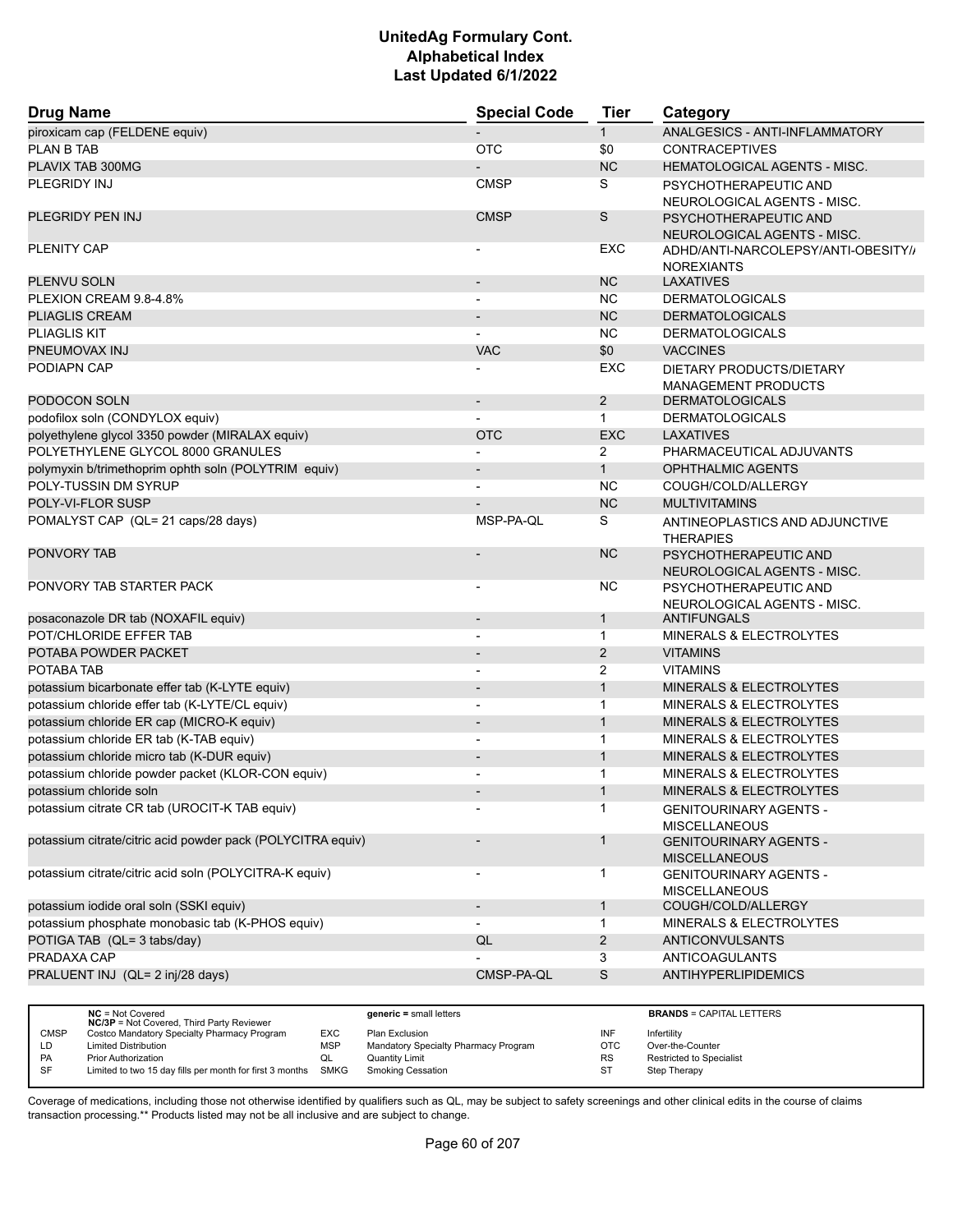| <b>Drug Name</b>                                       | <b>Special Code</b>      | <b>Tier</b>    | Category                            |  |
|--------------------------------------------------------|--------------------------|----------------|-------------------------------------|--|
| pramipexole ER tab (MIRAPEX ER equiv)                  |                          | 1              | <b>ANTIPARKINSON AGENTS</b>         |  |
| pramipexole tab (MIRAPEX equiv)                        |                          | $\mathbf{1}$   | <b>ANTIPARKINSON AGENTS</b>         |  |
| PRAMOSONE CREAM 1-1%                                   |                          | <b>NC</b>      | <b>DERMATOLOGICALS</b>              |  |
| PRAMOSONE E CREAM                                      |                          | $\overline{2}$ | <b>DERMATOLOGICALS</b>              |  |
| PRAMOSONE LOTION                                       |                          | <b>NC</b>      | <b>DERMATOLOGICALS</b>              |  |
| <b>PRAMOSONE OINT</b>                                  |                          | <b>NC</b>      | <b>DERMATOLOGICALS</b>              |  |
| pramoxine/hydrocortisone cream (ANALPRAM HC equiv)     | $\overline{\phantom{a}}$ | $\mathbf 1$    | ANORECTAL AGENTS                    |  |
| pramoxine/hydrocortisone cream kit (ANALPRAM-HC equiv) | $\overline{\phantom{m}}$ | $\mathbf{1}$   | ANORECTAL AGENTS                    |  |
| pramoxine-HC AQ otic soln (CORTANE-B AQUEOUS equiv)    |                          | <b>NC</b>      | <b>OTIC AGENTS</b>                  |  |
| <b>PRANDIMET TAB</b>                                   | $\overline{\phantom{a}}$ | <b>NC</b>      | <b>ANTIDIABETICS</b>                |  |
| PRASCION RA CREAM                                      |                          | 2              | <b>DERMATOLOGICALS</b>              |  |
| prasugrel tab (EFFIENT equiv)                          | $\overline{\phantom{a}}$ | $\mathbf{1}$   | <b>HEMATOLOGICAL AGENTS - MISC.</b> |  |
| pravastatin tab (PRAVACHOL equiv)                      | $\overline{a}$           | \$0            | ANTIHYPERLIPIDEMICS                 |  |
| praziquantel tab (BILTRICIDE equiv)                    |                          | $\mathbf{1}$   | ANTHELMINTICS                       |  |
| prazosin cap (MINIPRESS equiv)                         |                          | $\mathbf{1}$   | <b>ANTIHYPERTENSIVES</b>            |  |
| PRECISION XTRA KETONE TEST STRIP                       | <b>OTC</b>               | $\overline{2}$ | <b>DIAGNOSTIC PRODUCTS</b>          |  |
| PRECISION XTRA METER                                   | <b>OTC</b>               | <b>NC</b>      | MEDICAL DEVICES AND SUPPLIES        |  |
| PRECISION XTRA TEST STRIP                              | <b>OTC</b>               | <b>NC</b>      | <b>DIAGNOSTIC PRODUCTS</b>          |  |
| PRED FORTE OPHTH SUSP                                  |                          | 3              | <b>OPHTHALMIC AGENTS</b>            |  |
| PRED MILD OPHTH SOLN                                   |                          | 2              | <b>OPHTHALMIC AGENTS</b>            |  |
| PRED-G OPHTH SOLN                                      | $\overline{\phantom{a}}$ | 2              | <b>OPHTHALMIC AGENTS</b>            |  |
| prednicarbate cream (DERMATOP equiv)                   | $\overline{\phantom{a}}$ | $\mathbf{1}$   | <b>DERMATOLOGICALS</b>              |  |
| PREDNICARBATE CREAM                                    | $\overline{\phantom{a}}$ | $\overline{2}$ | <b>DERMATOLOGICALS</b>              |  |
| PREDNICARBATE OIN                                      | $\overline{\phantom{a}}$ | $\overline{2}$ | <b>DERMATOLOGICALS</b>              |  |
| prednisolone ODT (ORAPRED equiv)                       |                          | $\mathbf{1}$   | <b>CORTICOSTEROIDS</b>              |  |
| PREDNISOLONE ODT TAB                                   | $\overline{\phantom{a}}$ | 2              | <b>CORTICOSTEROIDS</b>              |  |
| PREDNISOLONE OPHTH SUSP                                | $\overline{a}$           | $\mathbf{1}$   | <b>OPHTHALMIC AGENTS</b>            |  |
| PREDNISOLONE SODIUM PHOSPHATE OPHTH SOLN               |                          | $\overline{2}$ | <b>OPHTHALMIC AGENTS</b>            |  |
| prednisolone soln (PEDIAPRED equiv)                    | $\blacksquare$           | $\mathbf{1}$   | <b>CORTICOSTEROIDS</b>              |  |
| PREDNISOLONE SOLN                                      |                          | 3              | <b>CORTICOSTEROIDS</b>              |  |
| PREDNISOLONE SYRUP                                     |                          | 1              | <b>CORTICOSTEROIDS</b>              |  |
| prednisolone syrup (PRELONE equiv)                     | $\overline{\phantom{0}}$ | 1              | <b>CORTICOSTEROIDS</b>              |  |
| PREDNISOLONE/MOXIFLOXACIN OPHTH SOLN                   | $\overline{\phantom{a}}$ | ΝC             | <b>OPHTHALMIC AGENTS</b>            |  |
| PREDNISOLONE/MOXIFLOXACIN OPHTH SUSP                   |                          | <b>NC</b>      | <b>OPHTHALMIC AGENTS</b>            |  |
| PREDNISOLONE/MOXIFLOXACIN/BROMFENAC OPHTH SOLN         | $\overline{\phantom{a}}$ | <b>NC</b>      | <b>OPHTHALMIC AGENTS</b>            |  |
| PREDNISOLONE/MOXIFLOXACIN/BROMFENAC OPHTH SUSP         | $\overline{a}$           | <b>NC</b>      | <b>OPHTHALMIC AGENTS</b>            |  |
| PREDNISOLONE/MOXIFLOXACIN/KETOROLAC OPHTH SOLN         | $\overline{\phantom{a}}$ | ΝC             | OPHTHALMIC AGENTS                   |  |
| PREDNISOLONE/MOXIFLOXACIN/NEPAFENAC OPHTH SUSP         |                          | <b>NC</b>      | <b>OPHTHALMIC AGENTS</b>            |  |
| PREDNISOLONE/NEPAFENAC OPHTH SUSP                      |                          | ΝC             | OPHTHALMIC AGENTS                   |  |
| prednisone pack                                        |                          | NC.            | CORTICOSTEROIDS                     |  |
| PREDNISONE SOLN                                        | $\overline{\phantom{a}}$ | $\overline{2}$ | <b>CORTICOSTEROIDS</b>              |  |
| prednisone tab (DELTASONE equiv)                       | $\overline{\phantom{a}}$ | $\mathbf{1}$   | <b>CORTICOSTEROIDS</b>              |  |
| PREDNISONE/DIPHENHYDRAMINE KIT                         |                          | <b>NC</b>      | <b>CORTICOSTEROIDS</b>              |  |
| PREFEST TAB                                            | $\overline{\phantom{a}}$ | 3              | <b>ESTROGENS</b>                    |  |
| pregabalin cap (LYRICA equiv) (QL= 3 caps/day)         | QL                       | 1              | <b>ANTICONVULSANTS</b>              |  |
| pregabalin cap 225mg (LYRICA equiv) (QL= 2 caps/day)   | QL                       | $\mathbf{1}$   | <b>ANTICONVULSANTS</b>              |  |
| pregabalin cap 300mg (LYRICA equiv) (QL= 2 caps/day)   | QL                       | $\mathbf{1}$   | ANTICONVULSANTS                     |  |
| pregabalin ER tab (LYRICA CR equiv)                    |                          | <b>NC</b>      | PSYCHOTHERAPEUTIC AND               |  |
|                                                        |                          |                | NEUROLOGICAL AGENTS - MISC.         |  |
| pregabalin soln (LYRICA equiv) (QL= 30ml/day)          | QL                       | $\mathbf{1}$   | ANTICONVULSANTS                     |  |

|             | $NC = Not Covered$<br><b>NC/3P</b> = Not Covered, Third Party Reviewer |            | $generic = small letters$            |            | <b>BRANDS = CAPITAL LETTERS</b> |
|-------------|------------------------------------------------------------------------|------------|--------------------------------------|------------|---------------------------------|
| <b>CMSP</b> | Costco Mandatory Specialty Pharmacy Program                            | EXC        | Plan Exclusion                       | INF        | Infertility                     |
| LD.         | <b>Limited Distribution</b>                                            | <b>MSP</b> | Mandatory Specialty Pharmacy Program | <b>OTC</b> | Over-the-Counter                |
| <b>PA</b>   | <b>Prior Authorization</b>                                             | QL         | Quantity Limit                       | <b>RS</b>  | <b>Restricted to Specialist</b> |
| SF          | Limited to two 15 day fills per month for first 3 months SMKG          |            | Smoking Cessation                    | ST         | Step Therapy                    |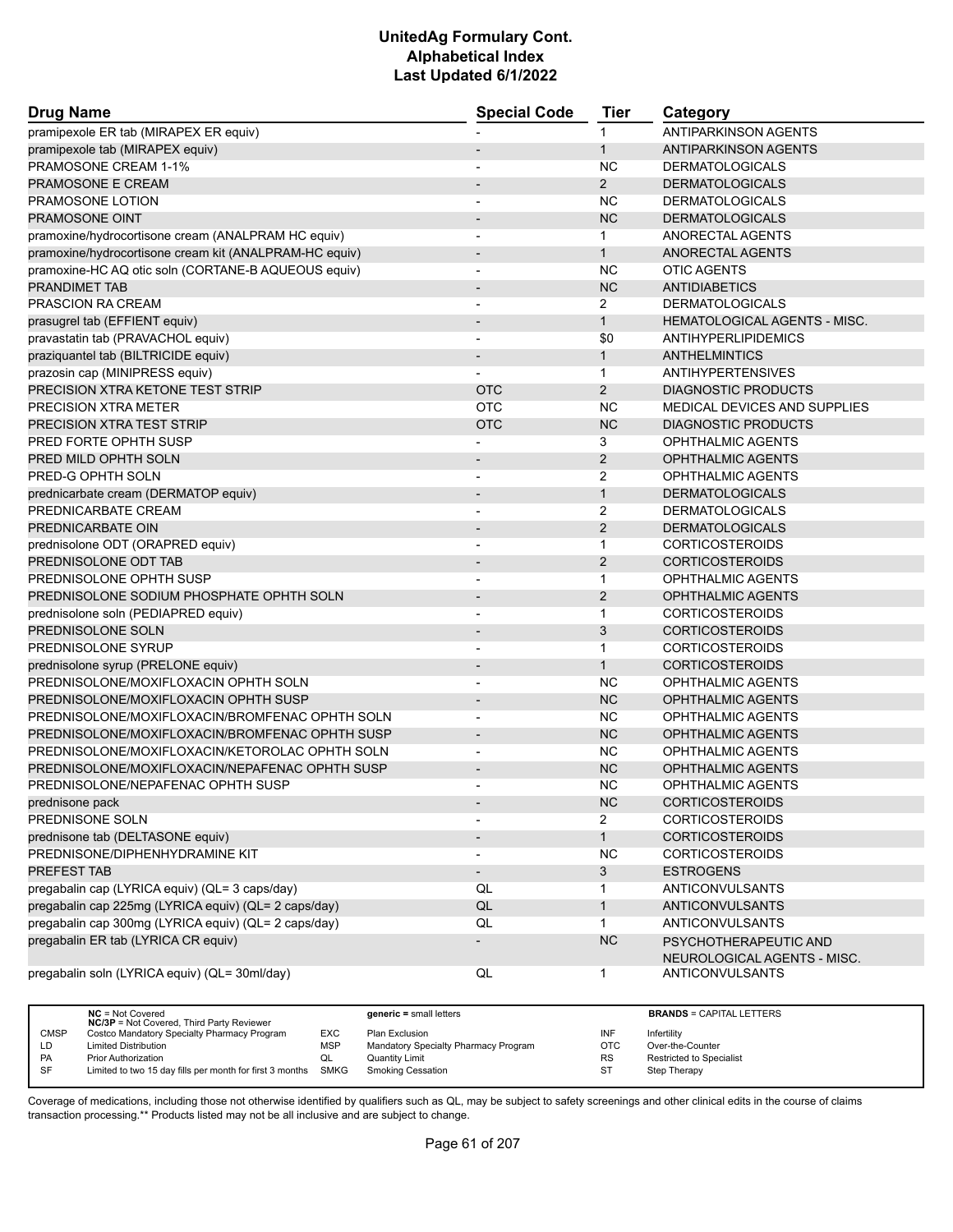| <b>Drug Name</b>                                                 | <b>Special Code</b>      | Tier           | Category                                              |
|------------------------------------------------------------------|--------------------------|----------------|-------------------------------------------------------|
| PREGEN DHA CAP                                                   |                          | <b>NC</b>      | <b>MULTIVITAMINS</b>                                  |
| PREGENNA TAB                                                     |                          | <b>NC</b>      | <b>MULTIVITAMINS</b>                                  |
| <b>PREHEVBRIO SUSP</b>                                           | <b>VAC</b>               | <b>NC</b>      | <b>VACCINES</b>                                       |
| <b>PREMARIN TAB</b>                                              |                          | $\overline{2}$ | <b>ESTROGENS</b>                                      |
| PREMARIN VAGINAL CREAM                                           |                          | $\overline{2}$ | <b>VAGINAL PRODUCTS</b>                               |
| PREMPHASE TAB, PREMPRO TAB                                       |                          | $\overline{2}$ | <b>ESTROGENS</b>                                      |
| PRENARA CAP                                                      |                          | <b>NC</b>      | <b>MULTIVITAMINS</b>                                  |
| PRENATABS RX TAB                                                 |                          | $\mathbf 1$    | <b>MULTIVITAMINS</b>                                  |
| PRENATAL 19 CHEW TAB                                             |                          | 1              | <b>MULTIVITAMINS</b>                                  |
| PRENATAL 19 TAB                                                  |                          | 1              | <b>MULTIVITAMINS</b>                                  |
| PRENATAL VITAMINS (NON-PREFERRED)                                | $\overline{\phantom{a}}$ | 3              | <b>MULTIVITAMINS</b>                                  |
| PRENATAL VITAMINS (PRENATAL PLUS, PREPLUS, PRENAPLUS)            | $\overline{\phantom{a}}$ | 1              | <b>MULTIVITAMINS</b>                                  |
| PRENATRIX TAB                                                    | $\overline{\phantom{a}}$ | <b>NC</b>      | <b>MULTIVITAMINS</b>                                  |
| PRENATRYL TAB                                                    |                          | <b>NC</b>      | <b>MULTIVITAMINS</b>                                  |
| PRESTALIA TAB                                                    |                          | <b>NC</b>      | <b>ANTIHYPERTENSIVES</b>                              |
| PRETOMANID TAB (QL= 1 tab/day; Restricted to Infectious Disease  | QL-RS                    | 2              | ANTIMYCOBACTERIAL AGENTS                              |
| Specialist)                                                      |                          |                |                                                       |
| PREVACID OTC CAP                                                 | <b>OTC</b>               | <b>EXC</b>     | <b>ULCER DRUGS</b>                                    |
| PREVIDENT 5000 PLUS CREAM (Covered at \$0 for members 5 years or |                          | \$0            | MOUTH/THROAT/DENTAL AGENTS                            |
| younger; All other members covered at preferred brand copay)     |                          |                |                                                       |
| PREVIDENT PASTE                                                  | $\overline{\phantom{a}}$ | $\overline{2}$ | MOUTH/THROAT/DENTAL AGENTS                            |
| PREVNAR 13 INJ                                                   | <b>VAC</b>               | \$0            | <b>VACCINES</b>                                       |
| PREVNAR 20 INJ (Covered for members age 19 years or older)       | <b>VAC</b>               | \$0            | <b>VACCINES</b>                                       |
| PREVYMIS TAB                                                     |                          | <b>NC</b>      | <b>ANTIVIRALS</b>                                     |
| PREZCOBIX TAB                                                    | <b>CMSP</b>              | S              | <b>ANTIVIRALS</b>                                     |
| <b>PREZISTA SUSP</b>                                             | <b>CMSP</b>              | S              | <b>ANTIVIRALS</b>                                     |
| <b>PREZISTA TAB</b>                                              | <b>CMSP</b>              | S              | <b>ANTIVIRALS</b>                                     |
| <b>PRIFTIN TAB</b>                                               |                          | $\overline{2}$ | ANTIMYCOBACTERIAL AGENTS                              |
| PRILOSEC CAP                                                     |                          | <b>NC</b>      | <b>ULCER DRUGS</b>                                    |
| PRILOSEC OTC DR TAB                                              | <b>OTC</b>               | <b>NC</b>      | <b>ULCER DRUGS</b>                                    |
| primaquine tab (PRIMAQUINE equiv)                                |                          | $\mathbf{1}$   | <b>ANTIMALARIALS</b>                                  |
| primidone tab (MYSOLINE equiv)                                   | $\overline{\phantom{a}}$ | $\mathbf 1$    | ANTICONVULSANTS                                       |
| PRIMLEV TAB 10-300MG                                             |                          | <b>NC</b>      | ANALGESICS - OPIOID                                   |
| PRIMLEV TAB 5-300MG                                              | $\overline{\phantom{a}}$ | <b>NC</b>      | ANALGESICS - OPIOID                                   |
| <b>PRIMSOL SOLN</b>                                              |                          | 3              | ANTI-INFECTIVE AGENTS - MISC.                         |
| probenecid tab (BENEMID equiv)                                   |                          | $\mathbf{1}$   | <b>GOUT AGENTS</b>                                    |
| prochlorperazine supp (COMPAZINE equiv)                          | $\overline{\phantom{a}}$ | $\mathbf{1}$   | ANTIPSYCHOTICS/ANTIMANIC AGENTS                       |
| prochlorperazine tab (COMPAZINE equiv)                           |                          | $\mathbf 1$    | ANTIPSYCHOTICS/ANTIMANIC AGENTS                       |
| PROCRIT INJ                                                      |                          | <b>NC</b>      | <b>HEMATOPOIETIC AGENTS</b>                           |
| PROCTOFOAM HC FOAM                                               |                          | $\overline{2}$ | ANORECTAL AGENTS                                      |
| proctosol HC cream (ANUSOL HC equiv)                             |                          | 1              | ANORECTAL AGENTS                                      |
| PROCYSBI CAP                                                     |                          | <b>NC</b>      | <b>GENITOURINARY AGENTS -</b><br><b>MISCELLANEOUS</b> |
| PROCYSBI GRANULES PACKET                                         |                          | <b>NC</b>      | <b>GENITOURINARY AGENTS -</b><br><b>MISCELLANEOUS</b> |
| PRODRIN TAB                                                      |                          | <b>NC</b>      | MIGRAINE PRODUCTS                                     |
| progesterone cap (PROMETRIUM equiv)                              | $\blacksquare$           | $\mathbf{1}$   | <b>PROGESTINS</b>                                     |
| progesterone oil inj                                             |                          | 1              | <b>PROGESTINS</b>                                     |
| PROGESTERONE SUPP                                                | PA                       | 3              | VAGINAL PRODUCTS                                      |
| PROGRAF PACKET                                                   |                          | <b>NC</b>      | <b>MISCELLANEOUS THERAPEUTIC CLASSES</b>              |

|             | $NC = Not Covered$<br><b>NC/3P</b> = Not Covered, Third Party Reviewer |            | $generic = small letters$            |           | <b>BRANDS = CAPITAL LETTERS</b> |
|-------------|------------------------------------------------------------------------|------------|--------------------------------------|-----------|---------------------------------|
| <b>CMSP</b> | Costco Mandatory Specialty Pharmacy Program                            | EXC        | Plan Exclusion                       | INF       | Infertility                     |
| LD          | <b>Limited Distribution</b>                                            | <b>MSP</b> | Mandatory Specialty Pharmacy Program | OTC       | Over-the-Counter                |
| PA          | <b>Prior Authorization</b>                                             | QL         | Quantity Limit                       | <b>RS</b> | <b>Restricted to Specialist</b> |
| SF          | Limited to two 15 day fills per month for first 3 months               | SMKG       | <b>Smoking Cessation</b>             | ST        | Step Therapy                    |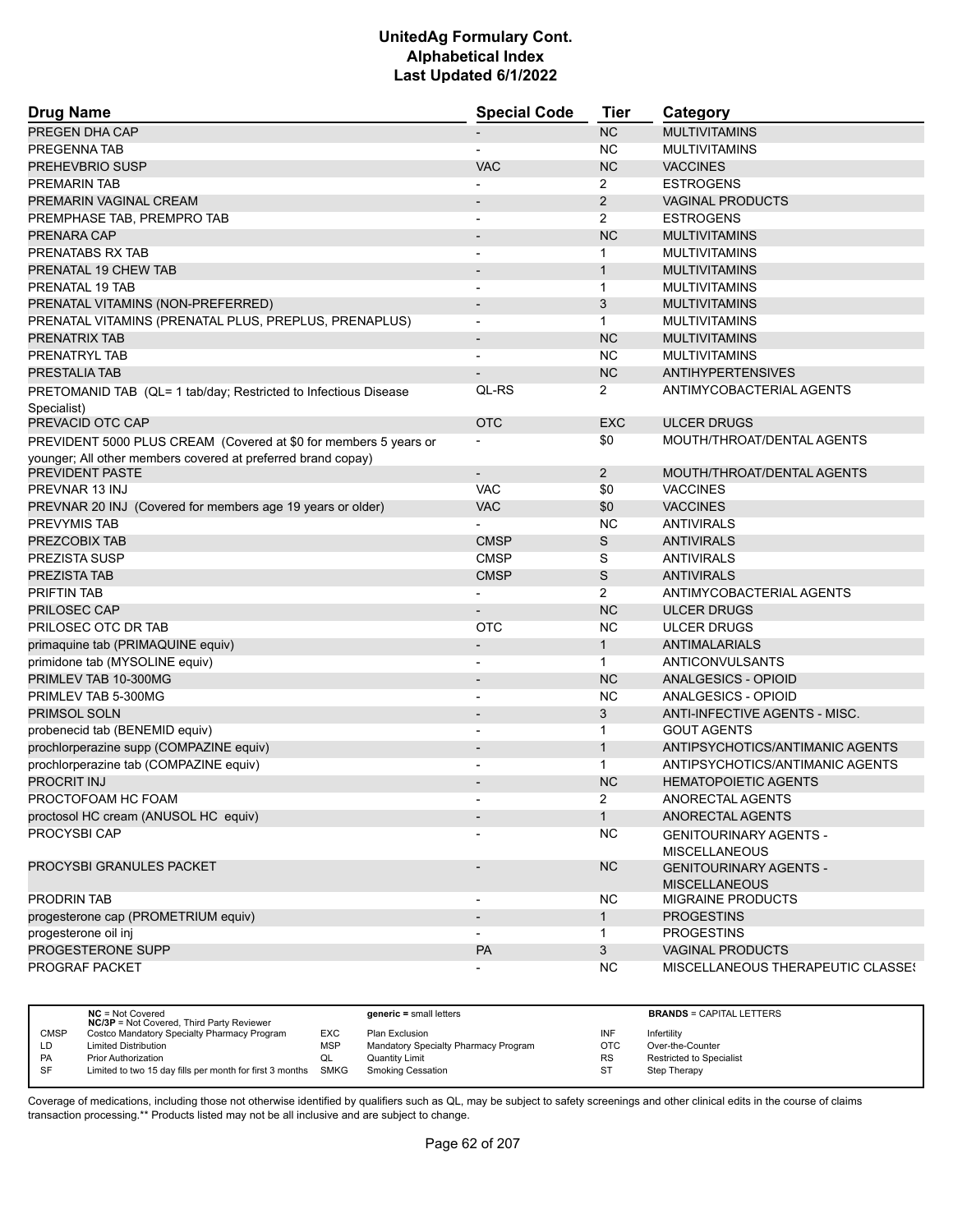| <b>Drug Name</b>                                                                                      | <b>Special Code</b>      | <b>Tier</b>    | Category                                           |  |
|-------------------------------------------------------------------------------------------------------|--------------------------|----------------|----------------------------------------------------|--|
| PROLATE TAB 7.5-300MG                                                                                 |                          | NC             | ANALGESICS - OPIOID                                |  |
| PROLENSA OPHTH SOLN                                                                                   |                          | 2              | OPHTHALMIC AGENTS                                  |  |
| <b>PROLEUKIN INJ</b>                                                                                  |                          | <b>NC</b>      | ANTINEOPLASTICS                                    |  |
| PROMACTA POWDER                                                                                       | CMSP-PA                  | S              | <b>HEMATOPOIETIC AGENTS</b>                        |  |
| PROMACTA TAB                                                                                          | CMSP-PA                  | S              | <b>HEMATOPOIETIC AGENTS</b>                        |  |
| promethazine DM syrup                                                                                 |                          | 1              | COUGH/COLD/ALLERGY                                 |  |
| promethazine supp (PHENERGAN equiv)                                                                   |                          | $\mathbf{1}$   | <b>ANTIHISTAMINES</b>                              |  |
| promethazine syrup                                                                                    | $\overline{\phantom{a}}$ | $\mathbf{1}$   | ANTIHISTAMINES                                     |  |
| promethazine tab (PHENERGAN equiv)                                                                    |                          | $\mathbf{1}$   | ANTIHISTAMINES                                     |  |
| promethazine VC syrup (PHENERGAN VC equiv)                                                            | $\blacksquare$           | $\mathbf{1}$   | COUGH/COLD/ALLERGY                                 |  |
| promethazine VC/codeine syrup (PHENERGAN VC/CODEINE equiv)                                            | $\overline{\phantom{a}}$ | $\mathbf{1}$   | COUGH/COLD/ALLERGY                                 |  |
| promethazine/codeine syrup (PHENERGAN/CODEINE equiv)                                                  |                          | $\mathbf{1}$   | COUGH/COLD/ALLERGY                                 |  |
| PROMETHEGAN SUPP                                                                                      | $\overline{\phantom{a}}$ | $\mathbf{1}$   | <b>ANTIHISTAMINES</b>                              |  |
| PROMISEB CREAM                                                                                        |                          | <b>NC</b>      | <b>DERMATOLOGICALS</b>                             |  |
| propafenone ER cap (RYTHMOL SR equiv)                                                                 |                          | $\mathbf{1}$   | <b>ANTIARRHYTHMICS</b>                             |  |
| propafenone tab (RYTHMOL equiv)                                                                       | $\overline{\phantom{a}}$ | $\mathbf{1}$   | ANTIARRHYTHMICS                                    |  |
| PROPANTHELINE TAB                                                                                     |                          | $\overline{2}$ | <b>ULCER DRUGS</b>                                 |  |
| proparacaine ophth soln (ALCAINE equiv)                                                               |                          | 1              | <b>OPHTHALMIC AGENTS</b>                           |  |
| propranolol ER cap (INDERAL LA equiv)                                                                 | $\overline{\phantom{a}}$ | $\mathbf{1}$   | <b>BETA BLOCKERS</b>                               |  |
| propranolol oral soln 20mg/5ml (PROPRANOLOL equiv)                                                    | $\overline{\phantom{a}}$ | $\mathbf{1}$   | <b>BETA BLOCKERS</b>                               |  |
| PROPRANOLOL SOLN                                                                                      |                          | $\mathbf{1}$   | <b>BETA BLOCKERS</b>                               |  |
| propranolol tab (INDERAL equiv)                                                                       | $\overline{\phantom{a}}$ | $\mathbf{1}$   | <b>BETA BLOCKERS</b>                               |  |
| PROPRANOLOL/HYDROCHLOROTHIAZIDE TAB                                                                   | $\overline{\phantom{a}}$ | $\mathbf{1}$   | <b>ANTIHYPERTENSIVES</b>                           |  |
| propylthiouracil tab                                                                                  |                          | 1              | <b>THYROID AGENTS</b>                              |  |
| PROQUIN XR TAB                                                                                        |                          | <b>NC</b>      | <b>FLUOROQUINOLONES</b>                            |  |
| PROSED DS TAB                                                                                         | $\blacksquare$           | <b>NC</b>      | URINARY ANTI-INFECTIVES                            |  |
| PROSTIGMIN TAB                                                                                        |                          | $\overline{2}$ | ANTIMYASTHENIC/CHOLINERGIC AGENTS                  |  |
| PROTHELIAL PASTE                                                                                      |                          | <b>NC</b>      | MOUTH/THROAT/DENTAL AGENTS                         |  |
| protriptyline tab (VIVACTIL equiv)                                                                    | $\blacksquare$           | 1              | ANTIDEPRESSANTS                                    |  |
| PROZAC WEEKLY CAP                                                                                     |                          | <b>NC</b>      | ANTIDEPRESSANTS                                    |  |
| PROZENA PAD                                                                                           |                          | <b>NC</b>      | <b>DERMATOLOGICALS</b>                             |  |
| PULMICORT FLEXHALER                                                                                   |                          | <b>NC</b>      | ANTIASTHMATIC AND BRONCHODILATOR<br><b>AGENTS</b>  |  |
| PULMOZYME INH SOLN                                                                                    | <b>CMSP</b>              | S              | RESPIRATORY AGENTS - MISC.                         |  |
| PUREFOLIX TAB                                                                                         |                          | <b>NC</b>      | <b>HEMATOPOIETIC AGENTS</b>                        |  |
| <b>PURIXAN SUSP</b>                                                                                   |                          | <b>NC</b>      | ANTINEOPLASTICS AND ADJUNCTIVE<br><b>THERAPIES</b> |  |
| PYLERA CAP                                                                                            |                          | 3              | <b>ULCER DRUGS</b>                                 |  |
| pyrazinamide tab                                                                                      |                          | $\mathbf{1}$   | ANTIMYCOBACTERIAL AGENTS                           |  |
| pyridostigmine CR tab (MESTINON equiv)                                                                |                          | 1              | ANTIMYASTHENIC/CHOLINERGIC AGENTS                  |  |
| pyridostigmine tab (MESTINON equiv)                                                                   |                          | $\mathbf{1}$   | ANTIMYASTHENIC/CHOLINERGIC AGENTS                  |  |
| PYRIDOSTIGMINE TAB 30MG                                                                               |                          | <b>NC</b>      | ANTIMYASTHENIC/CHOLINERGIC AGENTS                  |  |
| pyridstigmine soln (MESTINON equiv)                                                                   |                          | $\mathbf{1}$   | ANTIMYASTHENIC/CHOLINERGIC AGENTS                  |  |
| pyrimethamine tab (DARAPRIM equiv) (QL= 3 tabs/day; Only available through<br>Walgreens 888-347-3416) | LD-PA-QL                 | 1              | ANTIMALARIALS                                      |  |
| PYRIMETHAMINE/LEUCOVORIN CAP                                                                          | $\overline{\phantom{a}}$ | NC             | ANTIMALARIALS                                      |  |
| PYRUKYND TAB                                                                                          |                          | NC.            | HEMATOLOGICAL AGENTS - MISC.                       |  |
| PYRUKYND THERAPY PACK                                                                                 |                          | <b>NC</b>      | HEMATOLOGICAL AGENTS - MISC.                       |  |
| QBRELIS SOLN (Prior Authorization required for members age 9 or older)                                | PA                       | 3              | <b>ANTIHYPERTENSIVES</b>                           |  |
| QBREXZA PAD                                                                                           | $\overline{\phantom{a}}$ | <b>NC</b>      | <b>DERMATOLOGICALS</b>                             |  |
|                                                                                                       |                          |                |                                                    |  |

|             | $NC = Not Covered$<br><b>NC/3P</b> = Not Covered, Third Party Reviewer |            | $generic = small letters$            |           | <b>BRANDS = CAPITAL LETTERS</b> |
|-------------|------------------------------------------------------------------------|------------|--------------------------------------|-----------|---------------------------------|
| <b>CMSP</b> | Costco Mandatory Specialty Pharmacy Program                            | EXC        | Plan Exclusion                       | INF       | Infertility                     |
| LD          | <b>Limited Distribution</b>                                            | <b>MSP</b> | Mandatory Specialty Pharmacy Program | OTC       | Over-the-Counter                |
| <b>PA</b>   | Prior Authorization                                                    | QL         | Quantity Limit                       | <b>RS</b> | <b>Restricted to Specialist</b> |
| <b>SF</b>   | Limited to two 15 day fills per month for first 3 months SMKG          |            | <b>Smoking Cessation</b>             | ST        | Step Therapy                    |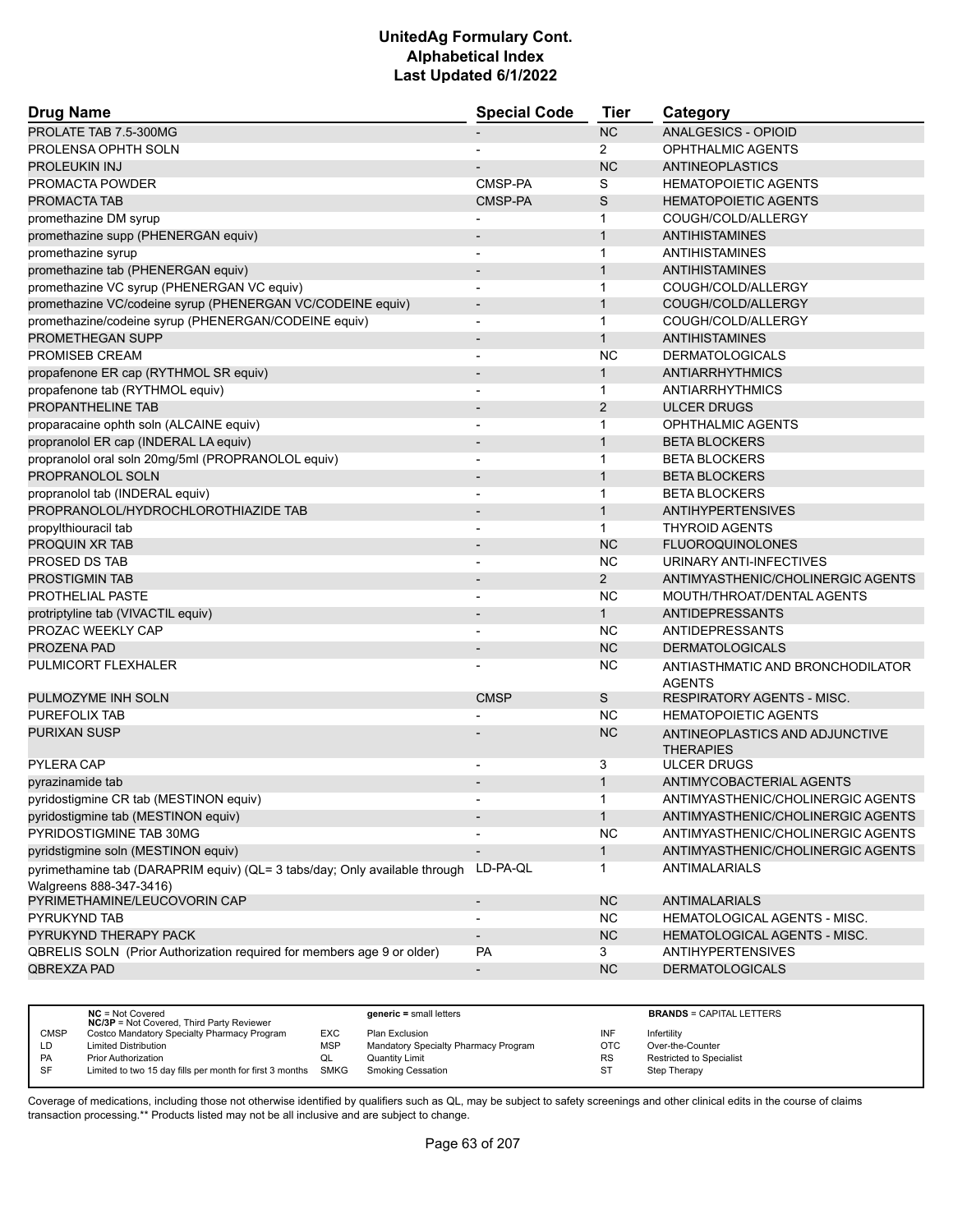| QDOLO SOLN, TRAMADOL SOLN<br><b>NC</b><br><b>ANALGESICS - OPIOID</b><br><b>QELBREE ER CAP</b><br><b>NC</b><br>ADHD/ANTI-NARCOLEPSY/ANTI-OBESITY//<br><b>NOREXIANTS</b><br>LD-PA-OL<br>3<br>QINLOCK TAB (QL= 3 tabs/day; Only available through Biologics<br>ANTINEOPLASTICS AND ADJUNCTIVE<br>800-850-4306)<br><b>THERAPIES</b><br>QMIIZ ODT TAB<br><b>NC</b><br>ANALGESICS - ANTI-INFLAMMATORY<br>$\overline{\phantom{a}}$<br><b>NC</b><br>NASAL AGENTS - SYSTEMIC AND TOPICAL<br><b>QNASL NASAL SPRAY</b><br>$\overline{\phantom{0}}$<br><b>NC</b><br><b>QTERN TAB</b><br><b>ANTIDIABETICS</b><br><b>NC</b><br><b>QUALAQUIN CAP</b><br>ANTIMALARIALS<br>$\blacksquare$<br><b>NC</b><br><b>QUDEXY XR CAP</b><br>ANTICONVULSANTS<br>$\overline{\phantom{m}}$ |
|--------------------------------------------------------------------------------------------------------------------------------------------------------------------------------------------------------------------------------------------------------------------------------------------------------------------------------------------------------------------------------------------------------------------------------------------------------------------------------------------------------------------------------------------------------------------------------------------------------------------------------------------------------------------------------------------------------------------------------------------------------------|
|                                                                                                                                                                                                                                                                                                                                                                                                                                                                                                                                                                                                                                                                                                                                                              |
|                                                                                                                                                                                                                                                                                                                                                                                                                                                                                                                                                                                                                                                                                                                                                              |
|                                                                                                                                                                                                                                                                                                                                                                                                                                                                                                                                                                                                                                                                                                                                                              |
|                                                                                                                                                                                                                                                                                                                                                                                                                                                                                                                                                                                                                                                                                                                                                              |
|                                                                                                                                                                                                                                                                                                                                                                                                                                                                                                                                                                                                                                                                                                                                                              |
|                                                                                                                                                                                                                                                                                                                                                                                                                                                                                                                                                                                                                                                                                                                                                              |
|                                                                                                                                                                                                                                                                                                                                                                                                                                                                                                                                                                                                                                                                                                                                                              |
|                                                                                                                                                                                                                                                                                                                                                                                                                                                                                                                                                                                                                                                                                                                                                              |
| quetiapine tab (SEROQUEL equiv)<br>ANTIPSYCHOTICS/ANTIMANIC AGENTS<br>1                                                                                                                                                                                                                                                                                                                                                                                                                                                                                                                                                                                                                                                                                      |
| quetiapine XR tab (SEROQUEL XR equiv)<br>ANTIPSYCHOTICS/ANTIMANIC AGENTS<br>$\mathbf{1}$<br>$\overline{\phantom{a}}$                                                                                                                                                                                                                                                                                                                                                                                                                                                                                                                                                                                                                                         |
| <b>QUFLORA PEDIATRIC CHEW TAB</b><br>3<br><b>MULTIVITAMINS</b><br>$\overline{a}$                                                                                                                                                                                                                                                                                                                                                                                                                                                                                                                                                                                                                                                                             |
| QUILLICHEW ER TAB<br><b>NC</b><br>ADHD/ANTI-NARCOLEPSY/ANTI-OBESITY//<br><b>NOREXIANTS</b>                                                                                                                                                                                                                                                                                                                                                                                                                                                                                                                                                                                                                                                                   |
| <b>NC</b><br>QUILLIVANT XR SUSP<br>ADHD/ANTI-NARCOLEPSY/ANTI-OBESITY//<br><b>NOREXIANTS</b>                                                                                                                                                                                                                                                                                                                                                                                                                                                                                                                                                                                                                                                                  |
| quinapril tab (ACCUPRIL equiv)<br><b>ANTIHYPERTENSIVES</b><br>1<br>$\overline{a}$                                                                                                                                                                                                                                                                                                                                                                                                                                                                                                                                                                                                                                                                            |
| quinapril/hydrochlorothiazide tab (ACCURETIC equiv)<br>$\mathbf{1}$<br><b>ANTIHYPERTENSIVES</b><br>$\blacksquare$                                                                                                                                                                                                                                                                                                                                                                                                                                                                                                                                                                                                                                            |
| quinidine gluconate CR tab<br>$\mathbf{1}$<br>ANTIARRHYTHMICS                                                                                                                                                                                                                                                                                                                                                                                                                                                                                                                                                                                                                                                                                                |
| <b>QUINIDINE SULFATE ER TAB</b><br>3<br><b>ANTIARRHYTHMICS</b>                                                                                                                                                                                                                                                                                                                                                                                                                                                                                                                                                                                                                                                                                               |
| $\mathbf{1}$<br>quinidine sulfate tab<br><b>ANTIARRHYTHMICS</b><br>$\qquad \qquad \blacksquare$                                                                                                                                                                                                                                                                                                                                                                                                                                                                                                                                                                                                                                                              |
| <b>QUINIDINE SULFATE TAB</b><br><b>NC</b><br>ANTIARRHYTHMICS<br>$\overline{a}$                                                                                                                                                                                                                                                                                                                                                                                                                                                                                                                                                                                                                                                                               |
| <b>NC</b><br>quinine sulfate cap (QUALAQUIN equiv)<br><b>ANTIMALARIALS</b>                                                                                                                                                                                                                                                                                                                                                                                                                                                                                                                                                                                                                                                                                   |
| <b>QUINIXIL PAK</b><br><b>NC</b><br><b>DERMATOLOGICALS</b>                                                                                                                                                                                                                                                                                                                                                                                                                                                                                                                                                                                                                                                                                                   |
| QULIPTA TAB (QL= 30 tabs/30 days)<br>3<br><b>MIGRAINE PRODUCTS</b><br>PA-QL                                                                                                                                                                                                                                                                                                                                                                                                                                                                                                                                                                                                                                                                                  |
| <b>QUVIVIQ TAB</b><br><b>NC</b><br><b>HYPNOTICS/SEDATIVES/SLEEP DISORDEF</b><br><b>AGENTS</b>                                                                                                                                                                                                                                                                                                                                                                                                                                                                                                                                                                                                                                                                |
| <b>QVAR INHALER</b><br><b>NC</b><br>ANTIASTHMATIC AND BRONCHODILATOR<br><b>AGENTS</b>                                                                                                                                                                                                                                                                                                                                                                                                                                                                                                                                                                                                                                                                        |
| <b>QVAR REDIHALER</b><br><b>NC</b><br>ANTIASTHMATIC AND BRONCHODILATOR<br><b>AGENTS</b>                                                                                                                                                                                                                                                                                                                                                                                                                                                                                                                                                                                                                                                                      |
| rabeprazole EC tab (ACIPHEX equiv)<br>$\mathbf{1}$<br><b>ULCER DRUGS</b>                                                                                                                                                                                                                                                                                                                                                                                                                                                                                                                                                                                                                                                                                     |
| RADICAVA ORS SUSP<br><b>NC</b><br>NEUROMUSCULAR AGENTS                                                                                                                                                                                                                                                                                                                                                                                                                                                                                                                                                                                                                                                                                                       |
| <b>RAGWITEK SL TAB</b><br><b>NC</b><br><b>BIOLOGICALS MISC</b><br>$\overline{\phantom{a}}$                                                                                                                                                                                                                                                                                                                                                                                                                                                                                                                                                                                                                                                                   |
| \$0<br>raloxifene tab (EVISTA equiv) (Covered at \$0 for women 35 years or older; All<br>ENDOCRINE AND METABOLIC AGENTS -<br>$\overline{\phantom{a}}$<br>other members covered at generic copay)<br>MISC.                                                                                                                                                                                                                                                                                                                                                                                                                                                                                                                                                    |
| ramelteon tab (ROZEREM equiv)<br><b>NC</b><br><b>HYPNOTICS/SEDATIVES/SLEEP DISORDEF</b><br><b>AGENTS</b>                                                                                                                                                                                                                                                                                                                                                                                                                                                                                                                                                                                                                                                     |
| ramipril cap (ALTACE equiv)<br><b>ANTIHYPERTENSIVES</b><br>1                                                                                                                                                                                                                                                                                                                                                                                                                                                                                                                                                                                                                                                                                                 |
| <b>NC</b><br>ranitidine cap (ZANTAC equiv)<br><b>ULCER DRUGS</b>                                                                                                                                                                                                                                                                                                                                                                                                                                                                                                                                                                                                                                                                                             |
| ranitidine syrup (ZANTAC equiv)<br><b>NC</b><br><b>ULCER DRUGS</b>                                                                                                                                                                                                                                                                                                                                                                                                                                                                                                                                                                                                                                                                                           |
| ranitidine tab (Rx Only) (ZANTAC equiv)<br><b>NC</b><br><b>ULCER DRUGS</b>                                                                                                                                                                                                                                                                                                                                                                                                                                                                                                                                                                                                                                                                                   |
| ranolazine tab (RANEXA equiv)<br>ANTIANGINAL AGENTS<br>$\mathbf{1}$                                                                                                                                                                                                                                                                                                                                                                                                                                                                                                                                                                                                                                                                                          |
| rasagiline tab (AZILECT equiv)<br>1<br><b>ANTIPARKINSON AGENTS</b><br>¢                                                                                                                                                                                                                                                                                                                                                                                                                                                                                                                                                                                                                                                                                      |
| RAVICTI LIQUID<br><b>NC</b><br>ENDOCRINE AND METABOLIC AGENTS -<br>MISC.                                                                                                                                                                                                                                                                                                                                                                                                                                                                                                                                                                                                                                                                                     |
| RAYALDEE CAP<br><b>NC</b><br>ENDOCRINE AND METABOLIC AGENTS -<br>MISC.                                                                                                                                                                                                                                                                                                                                                                                                                                                                                                                                                                                                                                                                                       |
| <b>RAYOS TAB</b><br><b>NC</b><br><b>CORTICOSTEROIDS</b>                                                                                                                                                                                                                                                                                                                                                                                                                                                                                                                                                                                                                                                                                                      |
| <b>CMSP</b><br>S<br><b>REBETOL SOLN</b><br><b>ANTIVIRALS</b>                                                                                                                                                                                                                                                                                                                                                                                                                                                                                                                                                                                                                                                                                                 |

|             | $NC = Not Covered$<br><b>NC/3P</b> = Not Covered, Third Party Reviewer |            | $generic = small letters$            |           | <b>BRANDS = CAPITAL LETTERS</b> |
|-------------|------------------------------------------------------------------------|------------|--------------------------------------|-----------|---------------------------------|
| <b>CMSP</b> | Costco Mandatory Specialty Pharmacy Program                            | EXC        | Plan Exclusion                       | INF       | Infertility                     |
| LD          | <b>Limited Distribution</b>                                            | <b>MSP</b> | Mandatory Specialty Pharmacy Program | OTC       | Over-the-Counter                |
| <b>PA</b>   | Prior Authorization                                                    | QL         | Quantity Limit                       | <b>RS</b> | <b>Restricted to Specialist</b> |
| SF          | Limited to two 15 day fills per month for first 3 months SMKG          |            | Smoking Cessation                    | ST        | Step Therapy                    |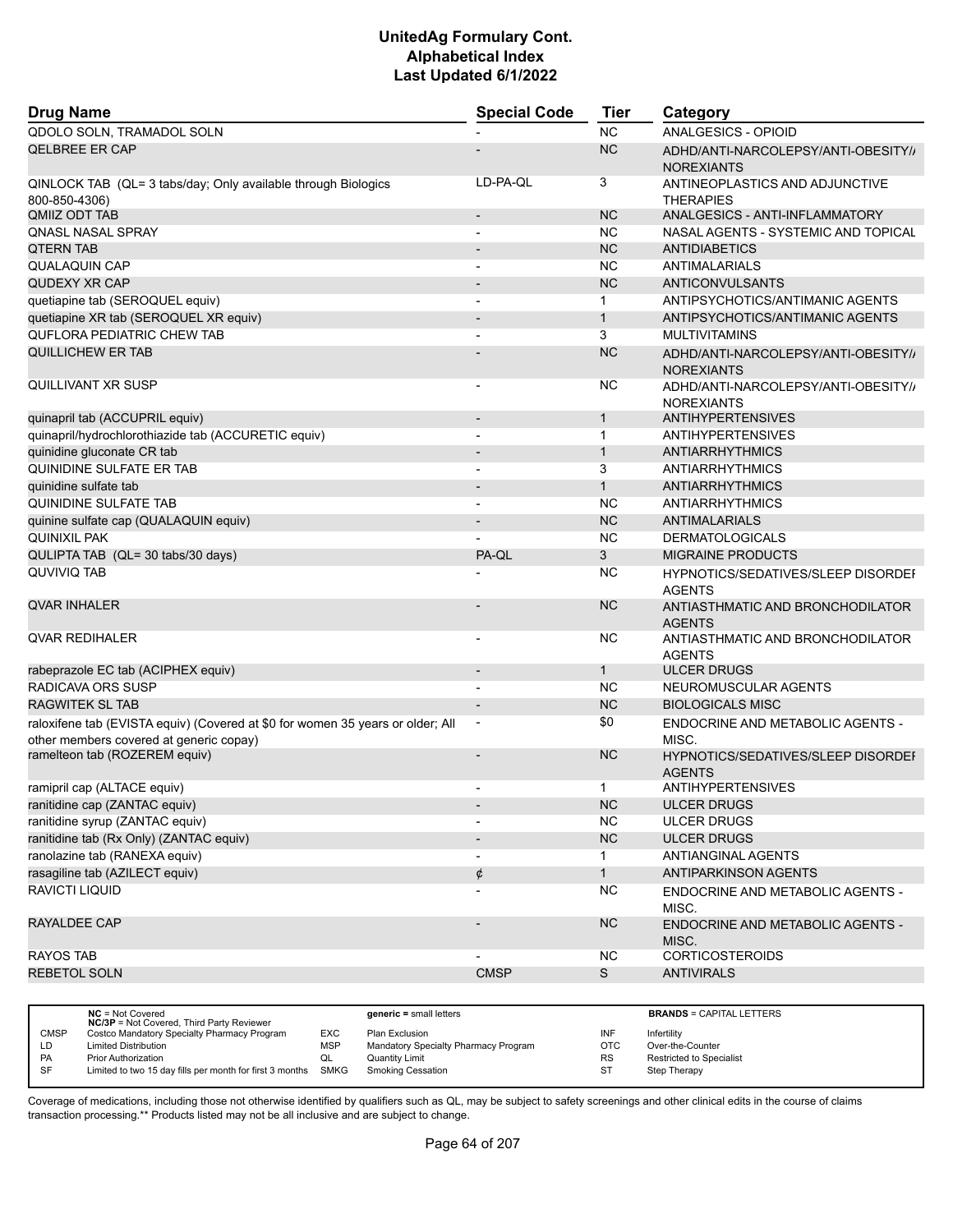| <b>Drug Name</b>                                                                                                    | <b>Special Code</b>      | <b>Tier</b>    | Category                                             |
|---------------------------------------------------------------------------------------------------------------------|--------------------------|----------------|------------------------------------------------------|
| <b>REBIF INJ</b>                                                                                                    | <b>CMSP</b>              | S              | PSYCHOTHERAPEUTIC AND<br>NEUROLOGICAL AGENTS - MISC. |
| <b>RECORLEV TAB</b>                                                                                                 |                          | <b>NC</b>      | ENDOCRINE AND METABOLIC AGENTS -<br>MISC.            |
| REDITREX INJ                                                                                                        |                          | <b>NC</b>      | ANALGESICS - ANTI-INFLAMMATORY                       |
| REGRANEX GEL (QL= 30gm/fill)                                                                                        | QL                       | $\overline{2}$ | <b>DERMATOLOGICALS</b>                               |
| <b>RELAFEN DS TAB</b>                                                                                               |                          | <b>NC</b>      | ANALGESICS - ANTI-INFLAMMATORY                       |
| RELENZA DISKHALER (QL= 1 inhaler/fill)                                                                              | QL                       | $\overline{2}$ | <b>ANTIVIRALS</b>                                    |
| RELEUKO INJ                                                                                                         |                          | <b>NC</b>      | <b>HEMATOPOIETIC AGENTS</b>                          |
| RELEUKO PREFILLED SYRINGE INJ                                                                                       | $\overline{\phantom{a}}$ | <b>NC</b>      | <b>HEMATOPOIETIC AGENTS</b>                          |
| RELION TRUE METRIX AIR KIT (QL= 1 meter per fill/2 meters per year)                                                 | QL                       | \$0            | MEDICAL DEVICES AND SUPPLIES                         |
| <b>RELION TRUE METRIX TEST STRIPS</b>                                                                               | $\blacksquare$           | $2^{\circ}$    | <b>DIAGNOSTIC PRODUCTS</b>                           |
| <b>RELISTOR INJ</b>                                                                                                 | $\overline{\phantom{a}}$ | <b>NC</b>      | <b>GASTROINTESTINAL AGENTS - MISC.</b>               |
| <b>RELISTOR INJ KIT</b>                                                                                             | $\blacksquare$           | <b>NC</b>      | <b>GASTROINTESTINAL AGENTS - MISC.</b>               |
| <b>RELISTOR TAB</b>                                                                                                 | $\blacksquare$           | <b>NC</b>      | GASTROINTESTINAL AGENTS - MISC.                      |
| <b>RELTONE CAP</b>                                                                                                  | $\overline{\phantom{a}}$ | <b>NC</b>      | <b>GASTROINTESTINAL AGENTS - MISC.</b>               |
| REMODULIN INJ 10MG/ML                                                                                               | $\blacksquare$           | <b>NC</b>      | CARDIOVASCULAR AGENTS - MISC.                        |
| REMODULIN INJ 1MG/ML                                                                                                | $\blacksquare$           | <b>NC</b>      | CARDIOVASCULAR AGENTS - MISC.                        |
| REMODULIN INJ 2.5MG/ML                                                                                              | $\blacksquare$           | <b>NC</b>      | CARDIOVASCULAR AGENTS - MISC.                        |
| REMODULIN INJ 5MG/ML                                                                                                | $\overline{\phantom{a}}$ | <b>NC</b>      | CARDIOVASCULAR AGENTS - MISC.                        |
| <b>RENAGEL TAB</b>                                                                                                  |                          | <b>NC</b>      | <b>GASTROINTESTINAL AGENTS - MISC.</b>               |
| RENAGEL TAB 800MG                                                                                                   | $\blacksquare$           | <b>NC</b>      | <b>GASTROINTESTINAL AGENTS - MISC.</b>               |
| renaphro cap (NEPHROCAP equiv)                                                                                      | $\overline{\phantom{a}}$ | $\mathbf 1$    | <b>MULTIVITAMINS</b>                                 |
| <b>RENOVA CREAM</b>                                                                                                 |                          | <b>EXC</b>     | <b>DERMATOLOGICALS</b>                               |
| repaglinide tab (PRANDIN equiv)                                                                                     | $\blacksquare$           | 1              | <b>ANTIDIABETICS</b>                                 |
| <b>REPAGLINIDE TAB</b>                                                                                              |                          | <b>NC</b>      | <b>ANTIDIABETICS</b>                                 |
| REPATHA INJ (QL= 2 inj/28 days)                                                                                     | CMSP-PA-QL               | S              | <b>ANTIHYPERLIPIDEMICS</b>                           |
| REPATHA PUSHTRONEX INJ (QL= 1 inj/28 days)                                                                          | CMSP-PA-QL               | S              | <b>ANTIHYPERLIPIDEMICS</b>                           |
| <b>RESCRIPTOR TAB</b>                                                                                               | <b>CMSP</b>              | S              | <b>ANTIVIRALS</b>                                    |
| <b>RESERPINE TAB</b>                                                                                                |                          | 3              | <b>ANTIHYPERTENSIVES</b>                             |
| <b>RESERVAPAK SYRUP</b>                                                                                             | $\overline{\phantom{a}}$ | <b>NC</b>      | <b>ALTERNATIVE MEDICINES</b>                         |
| <b>RESTASIS MULTI-DOSE</b>                                                                                          |                          | <b>NC</b>      | <b>OPHTHALMIC AGENTS</b>                             |
|                                                                                                                     | QL-RS                    | $\overline{2}$ | <b>OPHTHALMIC AGENTS</b>                             |
| RESTASIS OPHTH EMULSION (SINGLE USE VIAL) (QL= 2 vials/day;<br>Restricted to Ophthalmology or Optometry Specialist) |                          |                |                                                      |
| <b>RETACRIT INJ</b>                                                                                                 |                          | $\overline{2}$ | <b>HEMATOPOIETIC AGENTS</b>                          |
| RETEVMO CAP (QL= 4 caps/day)                                                                                        | MSP-PA-QL-SF             | S              | ANTINEOPLASTICS AND ADJUNCTIVE<br><b>THERAPIES</b>   |
| RETIN-A MICRO GEL 0.04%, 0.1%                                                                                       | $\blacksquare$           | <b>NC</b>      | <b>DERMATOLOGICALS</b>                               |
| RETIN-A MICRO GEL 0.08%, 0.06%                                                                                      | $\blacksquare$           | <b>NC</b>      | <b>DERMATOLOGICALS</b>                               |
| <b>REVATIO SUSP</b>                                                                                                 |                          | <b>NC</b>      | CARDIOVASCULAR AGENTS - MISC.                        |
| REVLIMID CAP (QL= 1 cap/day; Restricted to Oncology or Hematology<br>Specialist)                                    | MSP-QL-RS                | S              | <b>MISCELLANEOUS THERAPEUTIC CLASSES</b>             |
| REXAPHENAC CREAM                                                                                                    | $\overline{\phantom{a}}$ | <b>NC</b>      | <b>DERMATOLOGICALS</b>                               |
| <b>REXULTI TAB</b>                                                                                                  |                          | <b>NC</b>      | ANTIPSYCHOTICS/ANTIMANIC AGENTS                      |
| REYATAZ POWDER PACK                                                                                                 | <b>CMSP</b>              | S              | <b>ANTIVIRALS</b>                                    |
| REYVOW TAB (QL= 8 tabs/30 days)                                                                                     | PA-QL                    | $\overline{2}$ | <b>MIGRAINE PRODUCTS</b>                             |
| REZUROCK TAB (QL= 1 tab/day; Only available through Biologics<br>800-850-4306)                                      | LD-PA-QL                 | $\overline{2}$ | MISCELLANEOUS THERAPEUTIC CLASSES                    |
| <b>REZYST CHEW TAB</b>                                                                                              | $\overline{\phantom{a}}$ | <b>NC</b>      | ANTIDIARRHEALS                                       |
| RHEUMATREX TAB                                                                                                      |                          | 3              | ANALGESICS - ANTI-INFLAMMATORY                       |
|                                                                                                                     |                          |                |                                                      |

|             | $NC = Not Covered$<br><b>NC/3P</b> = Not Covered, Third Party Reviewer |            | $generic = small letters$            |            | <b>BRANDS = CAPITAL LETTERS</b> |
|-------------|------------------------------------------------------------------------|------------|--------------------------------------|------------|---------------------------------|
| <b>CMSP</b> | Costco Mandatory Specialty Pharmacy Program                            | EXC        | Plan Exclusion                       | INF        | Infertility                     |
| LD          | <b>Limited Distribution</b>                                            | <b>MSP</b> | Mandatory Specialty Pharmacy Program | <b>OTC</b> | Over-the-Counter                |
| <b>PA</b>   | <b>Prior Authorization</b>                                             | QL         | <b>Quantity Limit</b>                | <b>RS</b>  | Restricted to Specialist        |
| <b>SF</b>   | Limited to two 15 day fills per month for first 3 months               | SMKG       | <b>Smoking Cessation</b>             | ST         | Step Therapy                    |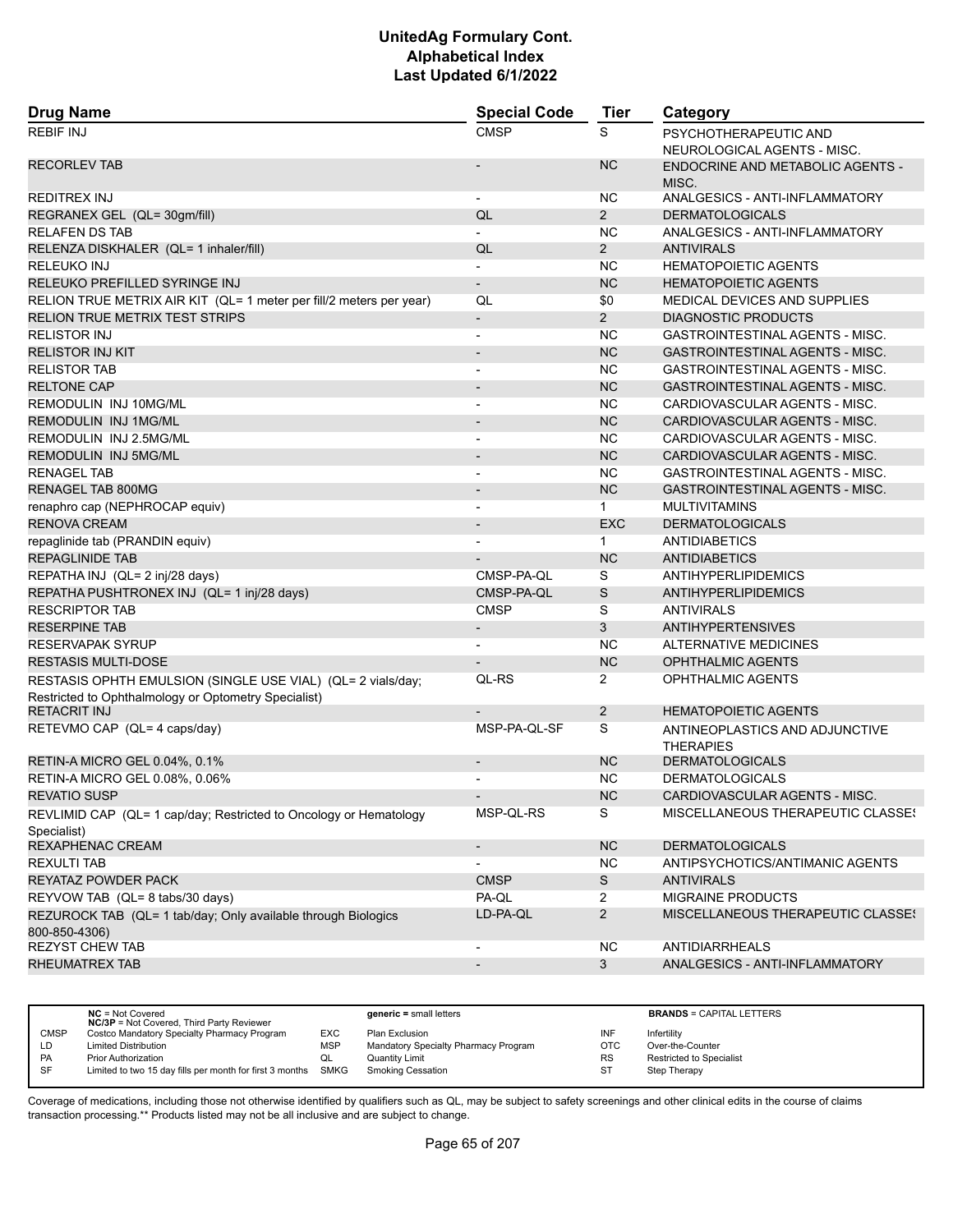| <b>Drug Name</b>                                                   | <b>Special Code</b>      | <b>Tier</b>  | Category                                             |
|--------------------------------------------------------------------|--------------------------|--------------|------------------------------------------------------|
| <b>RHOFADE CREAM</b>                                               |                          | <b>EXC</b>   | <b>DERMATOLOGICALS</b>                               |
| RHOPRESSA OPHTH SOLN                                               |                          | NC           | <b>OPHTHALMIC AGENTS</b>                             |
| RIABNI SOLN                                                        |                          | <b>NC</b>    | ANTINEOPLASTICS AND ADJUNCTIVE                       |
|                                                                    |                          |              | <b>THERAPIES</b>                                     |
| <b>RIBAPAK TAB</b>                                                 |                          | <b>NC</b>    | <b>ANTIVIRALS</b>                                    |
| ribavirin cap (REBETOL equiv)                                      | <b>CMSP</b>              | $\mathbf{1}$ | <b>ANTIVIRALS</b>                                    |
| ribavirin inh soln (VIRAZOLE equiv)                                |                          | <b>NC</b>    | <b>ANTIVIRALS</b>                                    |
| ribavirin tab (COPEGUS equiv)                                      | <b>CMSP</b>              | $\mathbf{1}$ | <b>ANTIVIRALS</b>                                    |
| RIBAVIRIN TAB 400MG                                                |                          | <b>NC</b>    | <b>ANTIVIRALS</b>                                    |
| ribavirin tab 400mg (COPEGUS equiv)                                |                          | <b>NC</b>    | <b>ANTIVIRALS</b>                                    |
| ribavirin tab 600mg (COPEGUS equiv)                                | $\overline{\phantom{a}}$ | <b>NC</b>    | <b>ANTIVIRALS</b>                                    |
| <b>RIDAURA CAP</b>                                                 | $\overline{a}$           | 2            | ANALGESICS - ANTI-INFLAMMATORY                       |
| rifabutin cap (MYCOBUTIN equiv)                                    |                          | $\mathbf{1}$ | ANTIMYCOBACTERIAL AGENTS                             |
| <b>RIFAMATE CAP</b>                                                | $\overline{\phantom{a}}$ | 2            | ANTIMYCOBACTERIAL AGENTS                             |
| rifampin cap (RIFADIN equiv)                                       | $\overline{\phantom{a}}$ | $\mathbf{1}$ | ANTIMYCOBACTERIAL AGENTS                             |
| riluzole tab (RILUTEK equiv)                                       |                          | $\mathbf{1}$ | NEUROMUSCULAR AGENTS                                 |
| <b>RIMANTADINE TAB</b>                                             |                          | 3            | <b>ANTIVIRALS</b>                                    |
| RINVOQ ER TAB (QL= 1 tab/day)                                      | CMSP-PA-QL               | S            | ANALGESICS - ANTI-INFLAMMATORY                       |
| <b>RIOMET ER SUSP</b>                                              | $\overline{a}$           | 3            | <b>ANTIDIABETICS</b>                                 |
| risedronate DR tab (ATELVIA equiv) (Step Therapy requires trial of | ST                       | 1            | ENDOCRINE AND METABOLIC AGENTS -                     |
| alendronate)                                                       |                          |              | MISC.                                                |
| risedronate tab (ACTONEL equiv)                                    |                          | $\mathbf{1}$ | <b>ENDOCRINE AND METABOLIC AGENTS -</b>              |
|                                                                    |                          |              | MISC.                                                |
| risperidone ODT (RISPERDAL M equiv)                                | $\overline{a}$           | 1            | ANTIPSYCHOTICS/ANTIMANIC AGENTS                      |
| RISPERIDONE ODT                                                    | $\overline{\phantom{a}}$ | 2            | ANTIPSYCHOTICS/ANTIMANIC AGENTS                      |
| risperidone soln (RISPERDAL equiv)                                 |                          | 1            | ANTIPSYCHOTICS/ANTIMANIC AGENTS                      |
| risperidone tab (RISPERDAL equiv)                                  |                          | $\mathbf{1}$ | ANTIPSYCHOTICS/ANTIMANIC AGENTS                      |
| ritonavir tab (NORVIR equiv)                                       | <b>CMSP</b>              | $\mathbf{1}$ | <b>ANTIVIRALS</b>                                    |
| rivastigmine cap (EXELON equiv)                                    |                          | $\mathbf{1}$ | PSYCHOTHERAPEUTIC AND                                |
| rivastigmine patch (EXELON equiv)                                  |                          | 1            | NEUROLOGICAL AGENTS - MISC.<br>PSYCHOTHERAPEUTIC AND |
|                                                                    |                          |              | NEUROLOGICAL AGENTS - MISC.                          |
| rizatriptan ODT (MAXALT equiv) (QL= 12 tabs/fill, 3 fills/60 days) | QL                       | $\mathbf{1}$ | <b>MIGRAINE PRODUCTS</b>                             |
| rizatriptan tab (MAXALT equiv) (QL= 12 tabs/fill, 3 fills/60 days) | QL                       | $\mathbf{1}$ | MIGRAINE PRODUCTS                                    |
| ROAOXIA GEL                                                        | $\overline{\phantom{a}}$ | <b>NC</b>    | <b>DERMATOLOGICALS</b>                               |
| ROCKLATAN OPHTH SOLN                                               |                          | <b>NC</b>    | OPHTHALMIC AGENTS                                    |
| ropinirole ER tab (REQUIP XL equiv)                                | $\blacksquare$           | $\mathbf{1}$ | <b>ANTIPARKINSON AGENTS</b>                          |
| ropinirole tab (REQUIP equiv)                                      |                          | $\mathbf{1}$ | ANTIPARKINSON AGENTS                                 |
| ROPIVICAINE/CLONIDINE/KETOROLAC INJ                                |                          | <b>NC</b>    | LOCAL ANESTHETICS-PARENTERAL                         |
| ROSADAN KIT                                                        |                          | <b>NC</b>    | <b>DERMATOLOGICALS</b>                               |
| <b>ROSULA WASH</b>                                                 | $\overline{\phantom{a}}$ | NC           | <b>DERMATOLOGICALS</b>                               |
| rosuvastatin tab 10mg (CRESTOR equiv) (QL= 1 tab/day)              | QL                       | \$0          | <b>ANTIHYPERLIPIDEMICS</b>                           |
| rosuvastatin tab 20mg (CRESTOR equiv) (QL= 1.5 tabs/day)           | QL                       | $\mathbf{1}$ | <b>ANTIHYPERLIPIDEMICS</b>                           |
| rosuvastatin tab 40mg (CRESTOR equiv) (QL= 1 tab/day)              | QL                       | $\mathbf{1}$ | ANTIHYPERLIPIDEMICS                                  |
| rosuvastatin tab 5mg (CRESTOR equiv) (QL= 1 tab/day)               | QL                       | \$0          | <b>ANTIHYPERLIPIDEMICS</b>                           |
| <b>ROSZET TAB</b>                                                  | $\overline{a}$           | NC.          | <b>ANTIHYPERLIPIDEMICS</b>                           |
| <b>ROWASA KIT</b>                                                  | $\overline{\phantom{a}}$ | <b>NC</b>    | GASTROINTESTINAL AGENTS - MISC.                      |
| <b>ROZEREM TAB</b>                                                 |                          | <b>NC</b>    | HYPNOTICS/SEDATIVES/SLEEP DISORDEI                   |
|                                                                    |                          |              | <b>AGENTS</b>                                        |

|             | $NC = Not Covered$<br><b>NC/3P</b> = Not Covered, Third Party Reviewer |            | $generic = small letters$            |            | <b>BRANDS = CAPITAL LETTERS</b> |
|-------------|------------------------------------------------------------------------|------------|--------------------------------------|------------|---------------------------------|
| <b>CMSP</b> | Costco Mandatory Specialty Pharmacy Program                            | EXC        | Plan Exclusion                       | INF        | Infertility                     |
| LD          | <b>Limited Distribution</b>                                            | <b>MSP</b> | Mandatory Specialty Pharmacy Program | <b>OTC</b> | Over-the-Counter                |
| <b>PA</b>   | <b>Prior Authorization</b>                                             | QL         | <b>Quantity Limit</b>                | <b>RS</b>  | <b>Restricted to Specialist</b> |
| <b>SF</b>   | Limited to two 15 day fills per month for first 3 months SMKG          |            | <b>Smoking Cessation</b>             | ST         | <b>Step Therapy</b>             |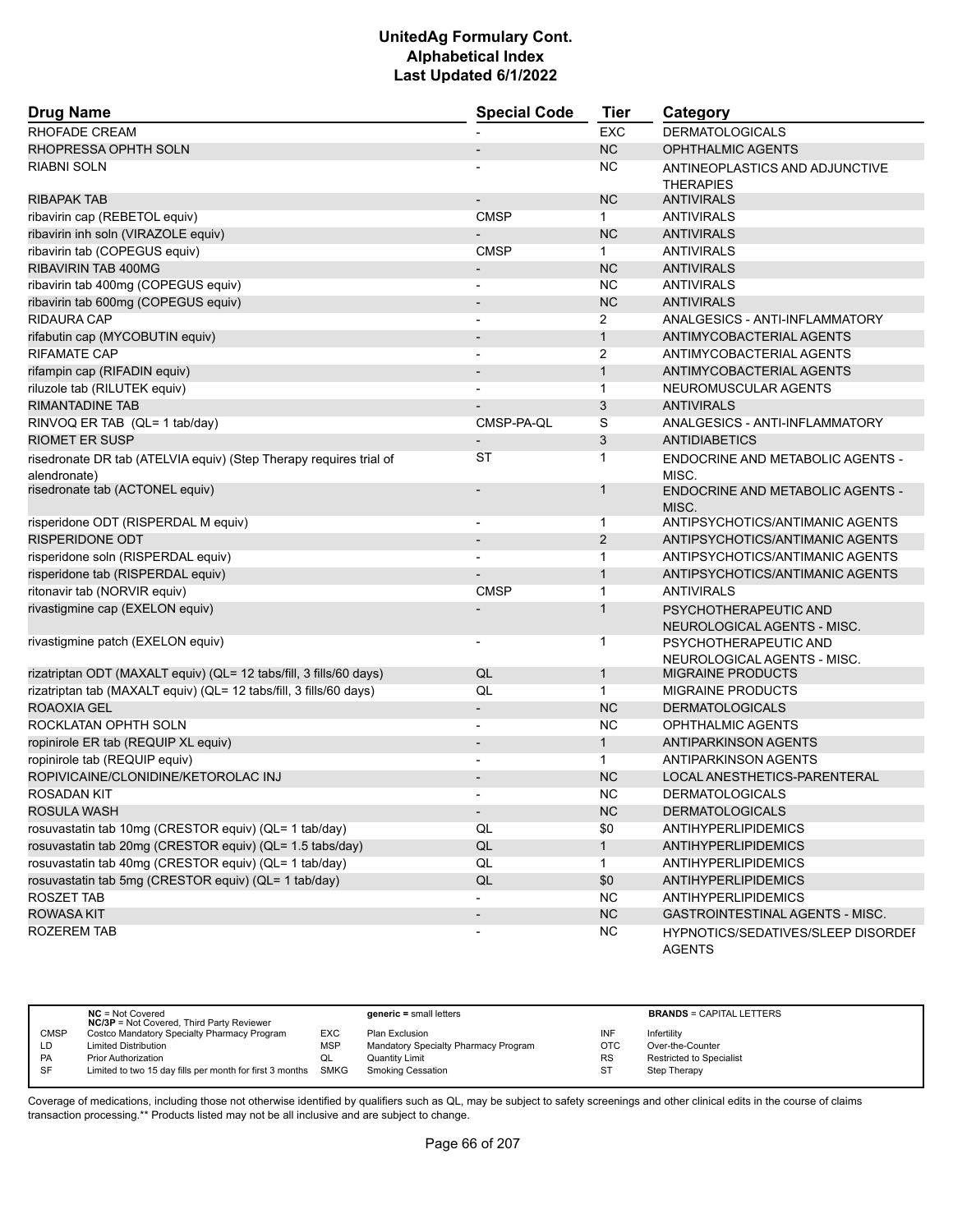| <b>Drug Name</b>                                                                              | <b>Special Code</b>      | <b>Tier</b>    | Category                                             |
|-----------------------------------------------------------------------------------------------|--------------------------|----------------|------------------------------------------------------|
| ROZLYTREK CAP (QL= 3 caps/day; Only available through Lumicera<br>855-847-3553)               | LD-PA-QL-SF              | S              | ANTINEOPLASTICS AND ADJUNCTIVE<br><b>THERAPIES</b>   |
| RUBRACA TAB (QL= 4 tabs/day; Only available through Avella Pharmacy<br>$(877) 546 - 5779$     | LD-PA-QL-SF              | $\overline{2}$ | ANTINEOPLASTICS AND ADJUNCTIVE<br><b>THERAPIES</b>   |
| RUCONEST INJ (Only available through CVS Specialty 800-237-2767)                              | LD-PA                    | $\overline{2}$ | HEMATOLOGICAL AGENTS - MISC.                         |
| rufinamide susp (BANZEL equiv)                                                                | PA                       | $\mathbf{1}$   | ANTICONVULSANTS                                      |
| rufinamide tab (BANZEL equiv)                                                                 | PA                       | $\mathbf{1}$   | <b>ANTICONVULSANTS</b>                               |
| RUKOBIA ER TAB (Restricted to Infectious Disease Specialist)                                  | CMSP-RS                  | S              | <b>ANTIVIRALS</b>                                    |
| RYBELSUS TAB (QL= 1 tab/day, 30 days per fill x first 3 fills. Subsequent<br>fills 1 tab/day) | QL                       | 2              | <b>ANTIDIABETICS</b>                                 |
| RYBIX ODT                                                                                     |                          | NC.            | ANALGESICS - OPIOID                                  |
| <b>RYCLORA SOLN</b>                                                                           |                          | <b>NC</b>      | <b>ANTIHISTAMINES</b>                                |
| RYDAPT CAP (QL= 56 caps/28 days)                                                              | CMSP-PA-QL               | S              | ANTINEOPLASTICS AND ADJUNCTIVE<br><b>THERAPIES</b>   |
| <b>RYTARY CAP</b>                                                                             |                          | <b>NC</b>      | <b>ANTIPARKINSON AGENTS</b>                          |
| <b>RYVENT TAB</b>                                                                             | $\blacksquare$           | <b>NC</b>      | ANTIHISTAMINES                                       |
| <b>SABRIL TAB</b>                                                                             | $\overline{\phantom{a}}$ | <b>NC</b>      | <b>ANTICONVULSANTS</b>                               |
| SAIZEN INJ, SEROSTIM INJ, ZORBTIVE INJ                                                        |                          | <b>NC</b>      | ENDOCRINE AND METABOLIC AGENTS -<br>MISC.            |
| <b>SALEX LOTION KIT</b>                                                                       | $\overline{\phantom{a}}$ | <b>NC</b>      | <b>DERMATOLOGICALS</b>                               |
| <b>SALEX SHAMPOO</b>                                                                          | $\blacksquare$           | <b>NC</b>      | <b>DERMATOLOGICALS</b>                               |
| salicyclic acid soln                                                                          |                          | <b>NC</b>      | <b>DERMATOLOGICALS</b>                               |
| salicylic acid cream (CERAVE PSORIASIS equiv)                                                 |                          | <b>NC</b>      | <b>DERMATOLOGICALS</b>                               |
| salicylic acid shampoo (SALEX equiv)                                                          | $\blacksquare$           | 1              | <b>DERMATOLOGICALS</b>                               |
| SALIMEZ FORTE CREAM                                                                           |                          | <b>NC</b>      | <b>DERMATOLOGICALS</b>                               |
| salsalate tab (DISALCID equiv)                                                                | $\overline{\phantom{a}}$ | $\mathbf{1}$   | ANALGESICS - NONNARCOTIC                             |
| SANCUSO PATCH (QL= 4 patches/fill)                                                            | QL                       | 3              | <b>ANTIEMETICS</b>                                   |
| SANDIMMUNE SOLN 100MG/ML                                                                      | $\overline{\phantom{a}}$ | 2              | <b>ASSORTED CLASSES</b>                              |
| SANDOSTATIN LAR INJ KIT                                                                       | $\blacksquare$           | <b>NC</b>      | ENDOCRINE AND METABOLIC AGENTS -<br>MISC.            |
| SANTYL OINT (QL= 90gm/30 days)                                                                | QL                       | $\overline{2}$ | <b>DERMATOLOGICALS</b>                               |
| <b>SAPHRIS SL TAB</b>                                                                         |                          | <b>NC</b>      | ANTIPSYCHOTICS/ANTIMANIC AGENTS                      |
| sapropterin dihydrochloride powder packet (KUVAN equiv)                                       | CMSP-PA                  | $\mathbf{1}$   | <b>ENDOCRINE AND METABOLIC AGENTS -</b><br>MISC.     |
| sapropterin dihydrochloride soluble tab (KUVAN equiv)                                         | CMSP-PA                  | 1              | ENDOCRINE AND METABOLIC AGENTS -<br>MISC.            |
| <b>SARAFEM TAB</b>                                                                            |                          | <b>NC</b>      | PSYCHOTHERAPEUTIC AND<br>NEUROLOGICAL AGENTS - MISC. |
| SAVAYSA TAB                                                                                   |                          | NC.            | ANTICOAGULANTS                                       |
| <b>SAVELLA PAK</b>                                                                            |                          | $\overline{2}$ | PSYCHOTHERAPEUTIC AND<br>NEUROLOGICAL AGENTS - MISC. |
| SAVELLA TAB (QL= 2 tabs/day)                                                                  | QL                       | $\overline{2}$ | PSYCHOTHERAPEUTIC AND<br>NEUROLOGICAL AGENTS - MISC. |
| <b>SCARCIN GEL</b>                                                                            | $\overline{\phantom{a}}$ | NC             | <b>DERMATOLOGICALS</b>                               |
| scarcin gel (SCARCIN equiv)                                                                   |                          | <b>NC</b>      | <b>DERMATOLOGICALS</b>                               |
| <b>SCARCIN LIQUID ROLL-ON</b>                                                                 | $\overline{\phantom{a}}$ | NC             | <b>DERMATOLOGICALS</b>                               |
| <b>SCEMBLIX TAB</b>                                                                           |                          | <b>NC</b>      | ANTINEOPLASTICS AND ADJUNCTIVE<br><b>THERAPIES</b>   |
| scopolamine patch (TRANSDERM-SCOP equiv)                                                      | $\overline{\phantom{a}}$ | $\mathbf{1}$   | <b>ANTIEMETICS</b>                                   |
| seb-prev cream (OVACE CREAM equiv)                                                            |                          | $\mathbf{1}$   | <b>DERMATOLOGICALS</b>                               |

|             | $NC = Not Covered$<br><b>NC/3P</b> = Not Covered, Third Party Reviewer |            | $generic = small letters$            |            | <b>BRANDS = CAPITAL LETTERS</b> |
|-------------|------------------------------------------------------------------------|------------|--------------------------------------|------------|---------------------------------|
| <b>CMSP</b> | Costco Mandatory Specialty Pharmacy Program                            | EXC        | Plan Exclusion                       | INF        | Infertility                     |
| LD          | <b>Limited Distribution</b>                                            | <b>MSP</b> | Mandatory Specialty Pharmacy Program | <b>OTC</b> | Over-the-Counter                |
| <b>PA</b>   | <b>Prior Authorization</b>                                             | QL         | Quantity Limit                       | <b>RS</b>  | <b>Restricted to Specialist</b> |
| SF          | Limited to two 15 day fills per month for first 3 months SMKG          |            | <b>Smoking Cessation</b>             | ST         | <b>Step Therapy</b>             |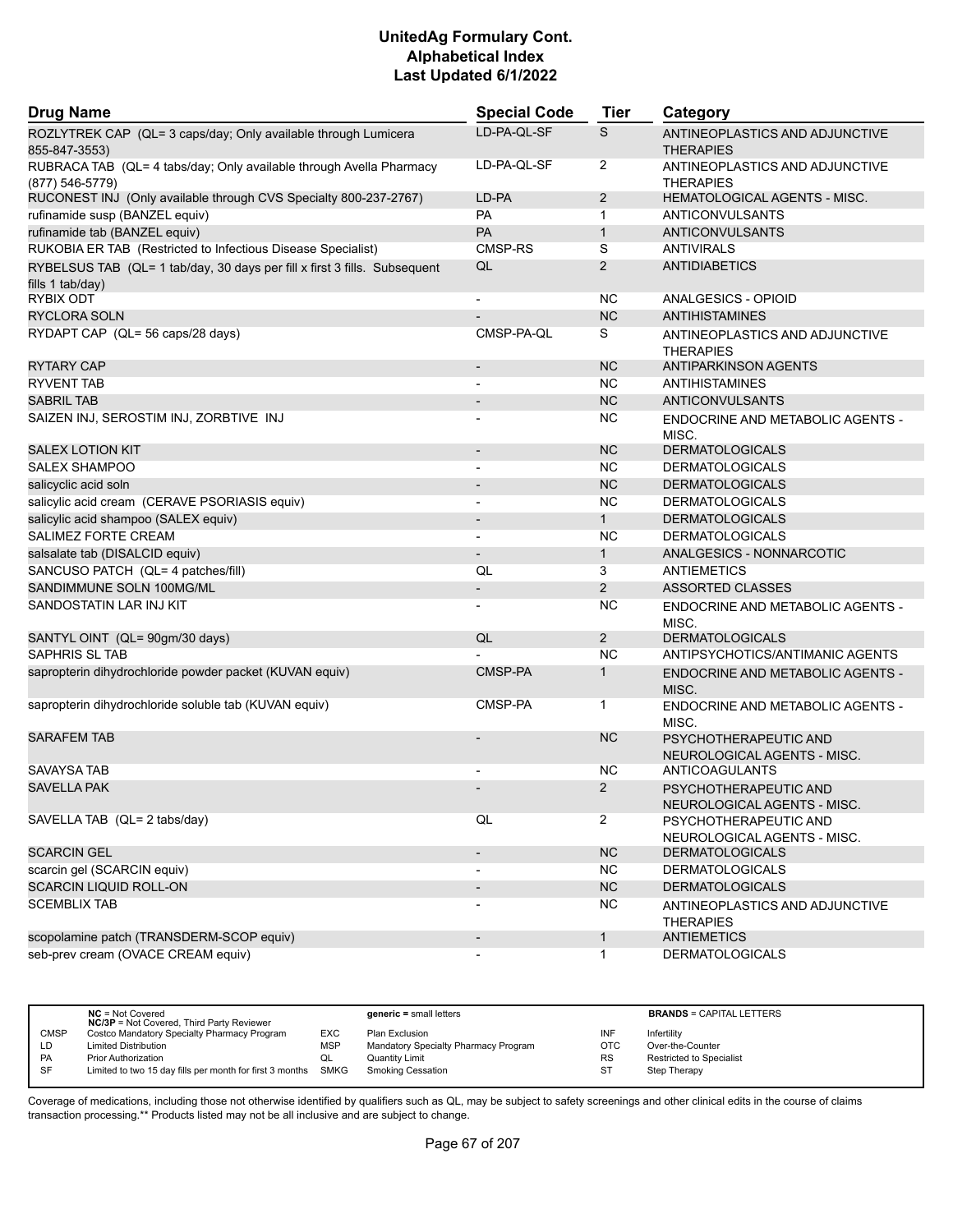| <b>Drug Name</b>                                                                                | <b>Special Code</b>          | <b>Tier</b>    | Category                                                   |
|-------------------------------------------------------------------------------------------------|------------------------------|----------------|------------------------------------------------------------|
| <b>SECONAL CAP</b>                                                                              |                              | $\overline{2}$ | <b>HYPNOTICS/SEDATIVES/SLEEP DISORDEF</b><br><b>AGENTS</b> |
| <b>SECUADO PATCH</b>                                                                            |                              | NC.            | ANTIPSYCHOTICS/ANTIMANIC AGENTS                            |
| SEEBRI NEOHALER CAP                                                                             |                              | <b>NC</b>      | ANTIASTHMATIC AND BRONCHODILATOR<br><b>AGENTS</b>          |
| <b>SEGLENTIS TAB</b>                                                                            | $\overline{\phantom{a}}$     | ΝC             | ANALGESICS - OPIOID                                        |
| <b>SEGLUROMET TAB</b>                                                                           | $\overline{a}$               | <b>NC</b>      | <b>ANTIDIABETICS</b>                                       |
| selegiline cap (ELDEPRYL equiv)                                                                 | $\blacksquare$               | $\mathbf{1}$   | ANTIPARKINSON AGENTS                                       |
| selegiline tab (ELDEPRYL equiv)                                                                 |                              | $\mathbf{1}$   | <b>ANTIPARKINSON AGENTS</b>                                |
| selenium sulfide lotion                                                                         | <b>OTC</b>                   | <b>EXC</b>     | <b>DERMATOLOGICALS</b>                                     |
| selenium sulfide lotion 2.5% (SELSUN equiv)                                                     | $\overline{\phantom{a}}$     | $\mathbf{1}$   | <b>DERMATOLOGICALS</b>                                     |
| selenium sulfide shampoo (SELSEB equiv)                                                         | $\overline{\phantom{a}}$     | $\mathbf{1}$   | <b>DERMATOLOGICALS</b>                                     |
| selenium sulfide shampoo 2.3% (SELRX equiv)                                                     |                              | <b>NC</b>      | <b>DERMATOLOGICALS</b>                                     |
| <b>SELZENTRY SOLN</b>                                                                           | <b>CMSP</b>                  | S              | <b>ANTIVIRALS</b>                                          |
| <b>SELZENTRY TAB</b>                                                                            |                              | <b>NC</b>      | <b>ANTIVIRALS</b>                                          |
| <b>SELZENTRY TAB</b>                                                                            | --CMSP                       | S              | <b>ANTIVIRALS</b>                                          |
| <b>SEMGLEE INJ</b>                                                                              | $\overline{\phantom{a}}$     | <b>NC</b>      | <b>ANTIDIABETICS</b>                                       |
| <b>SEMGLEE PEN</b>                                                                              | $\overline{\phantom{a}}$     | NC.            | <b>ANTIDIABETICS</b>                                       |
| <b>SEMGLEE SOLN</b>                                                                             |                              | <b>NC</b>      | <b>ANTIDIABETICS</b>                                       |
| SEMPREX-D CAP                                                                                   |                              | <b>EXC</b>     | COUGH/COLD/ALLERGY                                         |
| <b>SENSIPAR TAB</b>                                                                             |                              | <b>NC</b>      | ENDOCRINE AND METABOLIC AGENTS -                           |
| SEREVENT DISKUS INHALER                                                                         |                              |                | MISC.                                                      |
|                                                                                                 | -                            | 2              | ANTIASTHMATIC AND BRONCHODILATOR<br><b>AGENTS</b>          |
| <b>SERNIVO SPRAY</b>                                                                            | $\overline{\phantom{a}}$     | <b>NC</b>      | <b>DERMATOLOGICALS</b>                                     |
| <b>SERTRALINE CAP</b>                                                                           | $\blacksquare$               | <b>NC</b>      | ANTIDEPRESSANTS                                            |
| sertraline conc (ZOLOFT equiv)                                                                  |                              | $\mathbf{1}$   | <b>ANTIDEPRESSANTS</b>                                     |
| sertraline tab (ZOLOFT equiv)                                                                   | $\blacksquare$               | $\mathbf{1}$   | <b>ANTIDEPRESSANTS</b>                                     |
| sevelamer hydrochloride tab (RENAGEL equiv)                                                     | $\overline{\phantom{a}}$     | <b>NC</b>      | <b>GASTROINTESTINAL AGENTS - MISC.</b>                     |
| sevelamer powder pak (RENVELA equiv)                                                            | $\blacksquare$               | $\mathbf{1}$   | <b>GASTROINTESTINAL AGENTS - MISC.</b>                     |
| sevelamer tab (RENVELA TAB equiv)                                                               | $\overline{\phantom{a}}$     | $\mathbf{1}$   | <b>GASTROINTESTINAL AGENTS - MISC.</b>                     |
| <b>SEYSARA TAB</b>                                                                              |                              | NC             | <b>TETRACYCLINES</b>                                       |
| SHINGRIX INJ (Covered for members age 19 years or older)                                        | <b>VAC</b>                   | \$0            | <b>VACCINES</b>                                            |
| SIGNIFOR INJ (QL= 2 vials/day; Only available through Anovo Specialty<br>Pharmacy 844-288-5007) | LD-PA-QL                     | $\overline{2}$ | ENDOCRINE AND METABOLIC AGENTS -<br>MISC.                  |
| <b>SIGNIFOR LAR INJ</b>                                                                         | $\qquad \qquad \blacksquare$ | <b>NC</b>      | ENDOCRINE AND METABOLIC AGENTS -<br>MISC.                  |
| <b>SIKLOS TAB</b>                                                                               | $\blacksquare$               | NC.            | <b>HEMATOPOIETIC AGENTS</b>                                |
| <b>SILALITE PAK MIS</b>                                                                         |                              | <b>NC</b>      | <b>DERMATOLOGICALS</b>                                     |
| <b>SILATRIX GEL</b>                                                                             |                              | <b>NC</b>      | MOUTH/THROAT/DENTAL AGENTS                                 |
| sildenafil susp (REVATIO equiv)                                                                 | $\overline{\phantom{a}}$     | NC             | CARDIOVASCULAR AGENTS - MISC.                              |
| sildenafil tab (VIAGRA equiv) (QL= 6 tabs/30 days)                                              | QL                           | $\mathbf{1}$   | CARDIOVASCULAR AGENTS - MISC.                              |
| sildenafil tab 20mg (REVATIO equiv)                                                             | PA                           | $\mathbf{1}$   | CARDIOVASCULAR AGENTS - MISC.                              |
| <b>SILIPAC KIT</b>                                                                              | $\overline{\phantom{0}}$     | <b>NC</b>      | <b>DERMATOLOGICALS</b>                                     |
| SILIQ INJ                                                                                       | $\overline{\phantom{a}}$     | NC             | <b>DERMATOLOGICALS</b>                                     |
| silodosin cap (RAPAFLO equiv)                                                                   | $\qquad \qquad \blacksquare$ | $\mathbf{1}$   | <b>GENITOURINARY AGENTS -</b>                              |
|                                                                                                 |                              |                | <b>MISCELLANEOUS</b>                                       |
| silver sulfadiazine cream (SILVADENE CREAM equiv)                                               | $\overline{\phantom{a}}$     | $\mathbf{1}$   | <b>DERMATOLOGICALS</b>                                     |
| <b>SILVERA PAD</b>                                                                              |                              | <b>NC</b>      | <b>DERMATOLOGICALS</b>                                     |
| SIMBRINZA OPHTH SUSP                                                                            | $\overline{\phantom{a}}$     | $\overline{2}$ | OPHTHALMIC AGENTS                                          |
|                                                                                                 |                              |                |                                                            |

|             | $NC = Not Covered$<br><b>NC/3P</b> = Not Covered, Third Party Reviewer |            | $generic = small letters$            |            | <b>BRANDS = CAPITAL LETTERS</b> |
|-------------|------------------------------------------------------------------------|------------|--------------------------------------|------------|---------------------------------|
| <b>CMSP</b> | Costco Mandatory Specialty Pharmacy Program                            | EXC        | Plan Exclusion                       | INF        | Infertility                     |
| LD          | <b>Limited Distribution</b>                                            | <b>MSP</b> | Mandatory Specialty Pharmacy Program | <b>OTC</b> | Over-the-Counter                |
| <b>PA</b>   | <b>Prior Authorization</b>                                             | QL         | Quantity Limit                       | <b>RS</b>  | <b>Restricted to Specialist</b> |
| SF          | Limited to two 15 day fills per month for first 3 months SMKG          |            | Smoking Cessation                    | ST         | <b>Step Therapy</b>             |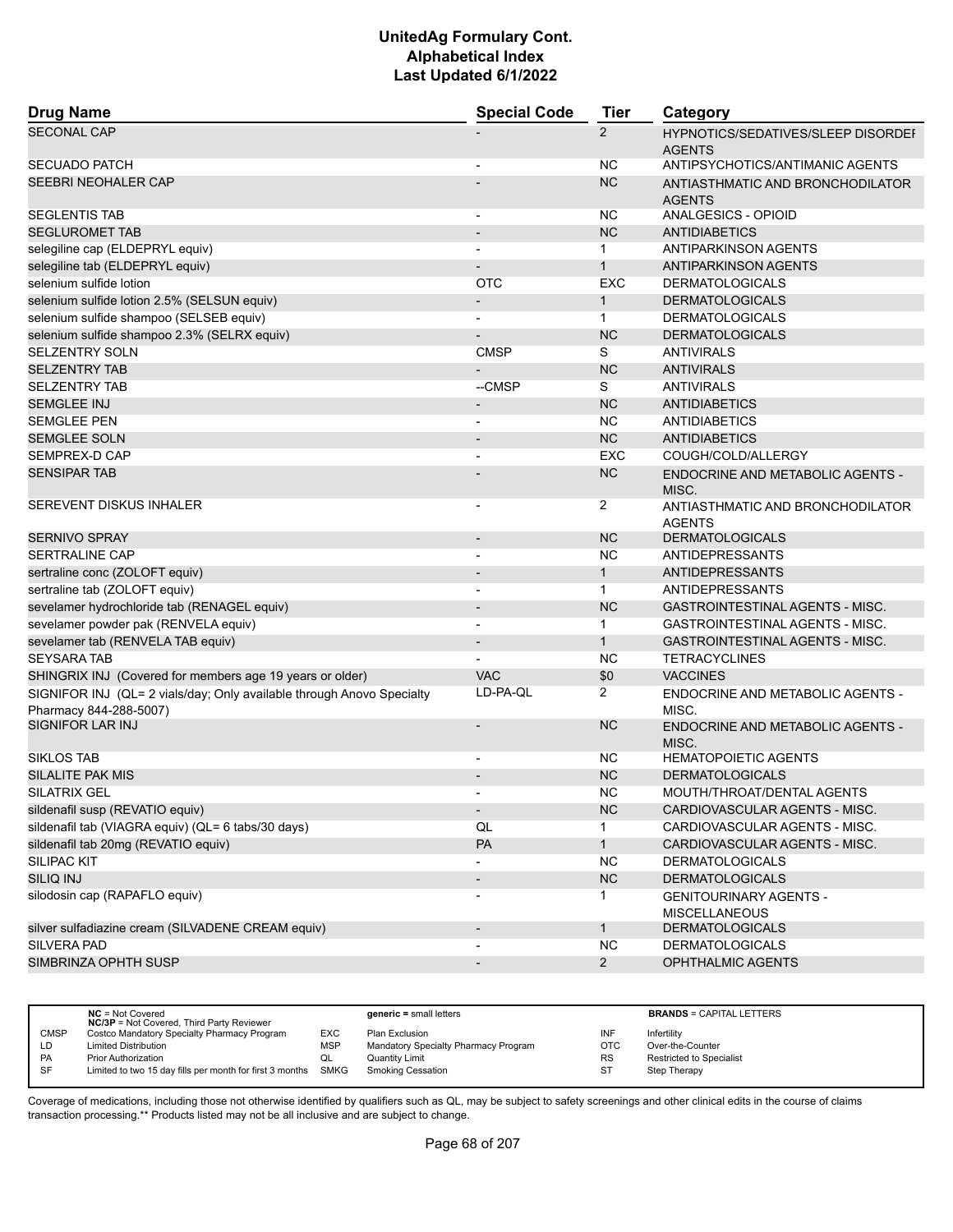| <b>Drug Name</b>                                                                                                                       | <b>Special Code</b>                  | <b>Tier</b>       | Category                                  |
|----------------------------------------------------------------------------------------------------------------------------------------|--------------------------------------|-------------------|-------------------------------------------|
| SIMCOR TAB                                                                                                                             |                                      | <b>NC</b>         | ANTIHYPERLIPIDEMICS                       |
| SIMPONI ARIA INJ                                                                                                                       |                                      | <b>NC</b>         | ANALGESICS - ANTI-INFLAMMATORY            |
| SIMPONI AUTO-INJECTOR 100MG (QL=1 inj/28 days)                                                                                         | CMSP-PA-QL                           | S                 | ANALGESICS - ANTI-INFLAMMATORY            |
| SIMPONI AUTO-INJECTOR 50MG                                                                                                             |                                      | <b>NC</b>         | ANALGESICS - ANTI-INFLAMMATORY            |
| SIMPONI INJ 100MG (QL=1 inj/28 days)                                                                                                   | CMSP-PA-QL                           | S                 | ANALGESICS - ANTI-INFLAMMATORY            |
| SIMPONI INJ 50MG                                                                                                                       | $\overline{\phantom{a}}$             | <b>NC</b>         | ANALGESICS - ANTI-INFLAMMATORY            |
| <b>SIMVASTATIN SUSP</b>                                                                                                                | -                                    | <b>NC</b>         | ANTIHYPERLIPIDEMICS                       |
| simvastatin tab (ZOCOR equiv) (80mg is Not Covered)                                                                                    | $\overline{\phantom{m}}$             | \$0               | ANTIHYPERLIPIDEMICS                       |
| simvastatin tab 80mg (ZOCOR equiv)                                                                                                     | $\blacksquare$                       | <b>NC</b>         | ANTIHYPERLIPIDEMICS                       |
| SINUVA NASAL IMPLANT                                                                                                                   | $\overline{\phantom{a}}$             | <b>NC</b>         | NASAL AGENTS - SYSTEMIC AND TOPICAL       |
| sirolimus soln (RAPAMUNE equiv)                                                                                                        |                                      | 1                 | MISCELLANEOUS THERAPEUTIC CLASSES         |
| sirolimus tab (RAPAMUNE equiv)                                                                                                         | $\overline{a}$                       | $\mathbf{1}$      | <b>ASSORTED CLASSES</b>                   |
| <b>SIRTURO TAB</b>                                                                                                                     | $\overline{\phantom{a}}$             | ΝC                | ANTIMYCOBACTERIAL AGENTS                  |
| <b>SITAVIG TAB</b>                                                                                                                     |                                      | <b>NC</b>         | <b>ANTIVIRALS</b>                         |
| <b>SITZMARKS CAP</b>                                                                                                                   |                                      | <b>NC</b>         | DIAGNOSTIC PRODUCTS                       |
| SIVEXTRO TAB (QL= 6 tabs/fill; Restricted to Infectious Disease Specialist)                                                            | QL-RS                                | $\overline{2}$    | ANTI-INFECTIVE AGENTS - MISC.             |
| <b>SKELID TAB</b>                                                                                                                      |                                      | 3                 | ENDOCRINE AND METABOLIC AGENTS -<br>MISC. |
| <b>SKLICE LOTION</b>                                                                                                                   |                                      | <b>NC</b>         | <b>DERMATOLOGICALS</b>                    |
| SKYRIZI INJ 150MG/ML (QL= 1 inj/84 days)                                                                                               | CMSP-PA-QL                           | S                 | <b>DERMATOLOGICALS</b>                    |
| SKYRIZI INJ 75MG/0.83ML (QL= 2 inj/84 days)                                                                                            | CMSP-PA-QL                           | S                 | <b>DERMATOLOGICALS</b>                    |
| <b>SKYTROFA INJ</b>                                                                                                                    |                                      | <b>NC</b>         | ENDOCRINE AND METABOLIC AGENTS -<br>MISC. |
| <b>SLO-NIACIN TAB</b>                                                                                                                  | <b>OTC</b>                           | <b>EXC</b>        | <b>VITAMINS</b>                           |
| <b>SLYND TAB</b>                                                                                                                       |                                      | 3                 | <b>CONTRACEPTIVES</b>                     |
| smz/tmp (DS) tab (BACTRIM DS equiv)                                                                                                    |                                      | $\mathbf{1}$      | ANTI-INFECTIVE AGENTS - MISC.             |
| smz/tmp susp (BACTRIM, SEPTRA equiv)                                                                                                   |                                      | $\mathbf{1}$      | ANTI-INFECTIVE AGENTS - MISC.             |
| <b>SOAANZ TAB</b>                                                                                                                      |                                      | <b>NC</b>         | <b>DIURETICS</b>                          |
| sodium chloride neb soln (HYPER-SAL equiv)                                                                                             | $\overline{\phantom{0}}$             | 1                 | COUGH/COLD/ALLERGY                        |
| sodium citrate/citric acid soln (BICITRA equiv)                                                                                        |                                      | $\mathbf 1$       | <b>GENITOURINARY AGENTS -</b>             |
|                                                                                                                                        |                                      |                   | <b>MISCELLANEOUS</b>                      |
| sodium fluoride chew tab (LURIDE equiv) (Covered at \$0 for members 5 years                                                            |                                      | \$0               | <b>MINERALS &amp; ELECTROLYTES</b>        |
| or younger; All other members covered at generic copay)                                                                                |                                      |                   |                                           |
| sodium fluoride cream (PREVIDENT equiv) (Covered at \$0 for members 5                                                                  |                                      | \$0               | MOUTH/THROAT/DENTAL AGENTS                |
| years or younger; All other members covered at generic copay)                                                                          |                                      |                   |                                           |
| sodium fluoride gel (PREVIDENT equiv)                                                                                                  |                                      | $\mathbf{1}$      | MOUTH/THROAT/DENTAL AGENTS                |
| SODIUM FLUORIDE LOZENGE (Covered at \$0 for members 5 years or<br>younger; All other members covered at generic copay)                 |                                      | \$0               | <b>MINERALS &amp; ELECTROLYTES</b>        |
| sodium fluoride paste (PREVIDENT equiv)                                                                                                | $\overline{\phantom{a}}$             | 1                 | MOUTH/THROAT/DENTAL AGENTS                |
| sodium fluoride rinse (PREVIDENT equiv)                                                                                                |                                      | $\mathbf{1}$      | MOUTH/THROAT/DENTAL AGENTS                |
| sodium fluoride soln (LURIDE equiv) (Covered at \$0 for members 5 years or                                                             |                                      | \$0               | MINERALS & ELECTROLYTES                   |
| younger; All other members covered at generic copay)                                                                                   |                                      |                   |                                           |
| SODIUM FLUORIDE TAB (Covered at \$0 for members 5 years or younger; All<br>other members covered at generic copay)                     |                                      | \$0               | MINERALS & ELECTROLYTES                   |
| sodium fluoride/potassium nitrate paste (PREVIDENT equiv)                                                                              |                                      | $\mathbf 1$       | MOUTH/THROAT/DENTAL AGENTS                |
| SODIUM IODIDE I-131 SOLN                                                                                                               |                                      | <b>NC</b>         | <b>THYROID AGENTS</b>                     |
| sodium phenylbutyrate powder (BUPHENYL equiv)                                                                                          |                                      |                   | ENDOCRINE AND METABOLIC AGENTS -<br>MISC. |
| sodium phenylbutyrate tab (BUPHENYL equiv)                                                                                             |                                      | $\mathbf 1$       | ENDOCRINE AND METABOLIC AGENTS -<br>MISC. |
| sodium polystyrene powder (KAYEXALATE equiv)                                                                                           |                                      | 1                 | <b>ASSORTED CLASSES</b>                   |
|                                                                                                                                        |                                      |                   |                                           |
| NC = Not Covered<br>$generic = small letters$<br>NC/3P = Not Covered, Third Party Reviewer                                             |                                      |                   | <b>BRANDS = CAPITAL LETTERS</b>           |
| <b>CMSP</b><br>Costco Mandatory Specialty Pharmacy Program<br>EXC<br>Plan Exclusion<br>LD<br><b>Limited Distribution</b><br><b>MSP</b> | Mandatory Specialty Pharmacy Program | INF<br><b>OTC</b> | Infertility<br>Over-the-Counter           |
| PA<br><b>Prior Authorization</b><br><b>Quantity Limit</b><br>QL                                                                        |                                      | <b>RS</b>         | Restricted to Specialist                  |
| SF<br>Limited to two 15 day fills per month for first 3 months<br><b>SMKG</b><br>Smoking Cessation                                     |                                      | ST                | Step Therapy                              |

Coverage of medications, including those not otherwise identified by qualifiers such as QL, may be subject to safety screenings and other clinical edits in the course of claims transaction processing.\*\* Products listed may not be all inclusive and are subject to change.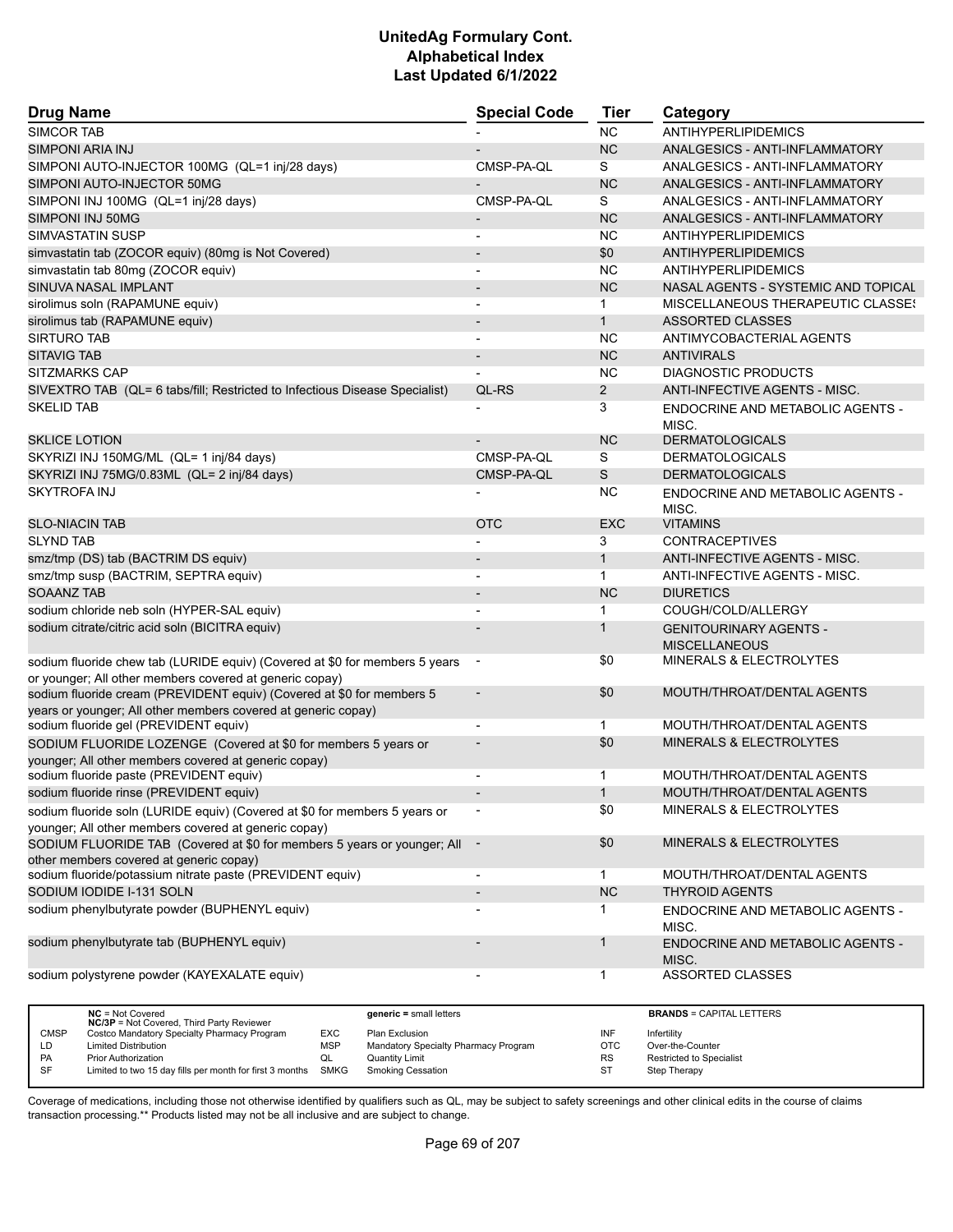| <b>Drug Name</b>                                                        | <b>Special Code</b>      | <b>Tier</b>    | Category                                          |
|-------------------------------------------------------------------------|--------------------------|----------------|---------------------------------------------------|
| sodium polystyrene susp (SPS equiv)                                     |                          | $\mathbf 1$    | <b>ASSORTED CLASSES</b>                           |
| sodium sulfacetamide gel (OVACE PLUS equiv)                             |                          | $\mathbf 1$    | <b>DERMATOLOGICALS</b>                            |
| sodium sulfacetamide lotion (KLARON equiv)                              |                          | $\mathbf{1}$   | <b>DERMATOLOGICALS</b>                            |
| sodium sulfacetamide shampoo (OVACE equiv)                              | $\blacksquare$           | $\mathbf{1}$   | <b>DERMATOLOGICALS</b>                            |
| sodium sulfacetamide wash (OVACE WASH equiv)                            | $\blacksquare$           | $\mathbf{1}$   | <b>DERMATOLOGICALS</b>                            |
| sodium sulfacetamide/sulfur emulsion (ROSAC WASH equiv)                 |                          | $\mathbf{1}$   | <b>DERMATOLOGICALS</b>                            |
| sodium sulfacetamide/sulfur emulsion (ROSULA equiv)                     | $\overline{\phantom{a}}$ | $\mathbf{1}$   | <b>DERMATOLOGICALS</b>                            |
| sodium sulfacetamide/sulfur emulsion 10-1% (ROSAC WASH equiv)           | $\overline{\phantom{a}}$ | <b>NC</b>      | <b>DERMATOLOGICALS</b>                            |
| sodium sulfacetamide/sulfur foam (CLARIFOAM EF equiv)                   |                          | $\mathbf{1}$   | <b>DERMATOLOGICALS</b>                            |
| sodium sulfacetamide/sulfur gel (ROSULA equiv)                          | $\blacksquare$           | $\mathbf{1}$   | <b>DERMATOLOGICALS</b>                            |
| SODIUM SULFACETAMIDE/SULFUR LOTION                                      | $\overline{\phantom{a}}$ | <b>NC</b>      | <b>DERMATOLOGICALS</b>                            |
| sodium sulfacetamide/sulfur lotion (SULFACET R equiv)                   |                          | <b>NC</b>      | <b>DERMATOLOGICALS</b>                            |
| sodium sulfacetamide/sulfur pad (PLEXION CLEANSING CLOTH equiv)         | $\overline{\phantom{a}}$ | <b>NC</b>      | <b>DERMATOLOGICALS</b>                            |
| sodium sulfacetamide/sulfur susp (PLEXION TS equiv)                     | $\overline{\phantom{a}}$ | $\mathbf{1}$   | <b>DERMATOLOGICALS</b>                            |
| SODIUM SULFACETAMIDE/SULFUR SUSP                                        |                          | <b>NC</b>      | <b>DERMATOLOGICALS</b>                            |
| sodium sulfacetamide/sulfur wash (SUMAXIN WASH equiv)                   | $\blacksquare$           | $\mathbf{1}$   | <b>DERMATOLOGICALS</b>                            |
| sodium sulfacetamide/sunscreen kit (SUMADEN XLT equiv)                  |                          | <b>NC</b>      | <b>DERMATOLOGICALS</b>                            |
| sodium sulfacetamide/urea pad (ROSULA equiv)                            |                          | $\mathbf{1}$   | <b>DERMATOLOGICALS</b>                            |
| SOFOSBUVIR/VELPATASVIR TAB (QL= 1 tab/ day)                             | CMSP-PA-QL               | S              | <b>ANTIVIRALS</b>                                 |
| <b>SOLAICE PATCH</b>                                                    |                          | NC.            | <b>DERMATOLOGICALS</b>                            |
| <b>SOLARAVIX PAK</b>                                                    |                          | <b>NC</b>      | <b>DERMATOLOGICALS</b>                            |
| solifenacin tab (VESICARE equiv)                                        |                          | $\mathbf{1}$   | URINARY ANTISPASMODICS                            |
| SOLIQUA INJ (QL= 15ml/25 days)                                          | PA-QL                    | $\overline{2}$ | <b>ANTIDIABETICS</b>                              |
| SOLOSEC GRANULES PACKET (QL= 1 packet/fill)                             | PA-QL                    | 3              | <b>AMEBICIDES</b>                                 |
| SOMA TAB 250MG                                                          | $\overline{\phantom{a}}$ | <b>NC</b>      | MUSCULOSKELETAL THERAPY AGENTS                    |
| SOMATULINE INJ                                                          |                          | <b>NC</b>      | ENDOCRINE AND METABOLIC AGENTS -                  |
|                                                                         |                          |                | MISC.                                             |
| SOMAVERT INJ (Only available through Walgreens 888-347-3416)            | LD-PA                    | $\overline{2}$ | <b>ENDOCRINE AND METABOLIC AGENTS -</b>           |
|                                                                         |                          |                | MISC.                                             |
| SOMNOTE CAP                                                             | $\overline{\phantom{a}}$ | 3              | <b>HYPNOTICS/SEDATIVES/SLEEP DISORDEI</b>         |
|                                                                         |                          |                | <b>AGENTS</b>                                     |
| SOOLANTRA CREAM                                                         | $\overline{\phantom{a}}$ | <b>NC</b>      | <b>DERMATOLOGICALS</b>                            |
| sotalol AF tab (BETAPACE AF equiv)                                      |                          | $\mathbf{1}$   | <b>BETA BLOCKERS</b>                              |
| sotalol tab (BETAPACE equiv)                                            | $\overline{\phantom{a}}$ | $\mathbf{1}$   | <b>BETA BLOCKERS</b>                              |
| SOTYLIZE SOLN                                                           |                          | <b>NC</b>      | <b>BETA BLOCKERS</b>                              |
| SOTYLIZE SOLN 5MG/ML (Prior Authorization required for members age 9 or | <b>PA</b>                | 3              | <b>BETA BLOCKERS</b>                              |
| older)                                                                  |                          |                |                                                   |
| SOVALDI PELLET PAK                                                      |                          | NC.            | <b>ANTIVIRALS</b>                                 |
| SOVALDI TAB                                                             |                          | NC             | <b>ANTIVIRALS</b>                                 |
| SPECTRACEF TAB                                                          |                          | 3              | <b>CEPHALOSPORINS</b>                             |
| SPINOSAD SUSP (QL= 1 bottle/fill)                                       | QL                       | $\overline{2}$ | <b>DERMATOLOGICALS</b>                            |
| SPIRIVA HANDIHALER                                                      |                          | <b>NC</b>      | ANTIASTHMATIC AND BRONCHODILATOR<br><b>AGENTS</b> |
| SPIRIVA RESPIMAT INHALER 1.25MCG/ACT (QL= 1 inhaler/30 days; Step       | QL-ST                    | $\overline{2}$ | ANTIASTHMATIC AND BRONCHODILATOR                  |
| Therapy requires trial of ADVAIR, BREO, DULERA, or                      |                          |                | <b>AGENTS</b>                                     |
| FLUTICASONE/SALMETEROL)                                                 |                          |                |                                                   |
| SPIRIVA RESPIMAT INHALER 2.5MCG/ACT                                     |                          | <b>NC</b>      | ANTIASTHMATIC AND BRONCHODILATOR                  |
|                                                                         |                          |                | <b>AGENTS</b>                                     |
| spironolactone tab (ALDACTONE equiv)                                    | $\overline{\phantom{a}}$ | $\mathbf{1}$   | <b>DIURETICS</b>                                  |
| spironolactone/hydrochlorothiazide tab (ALDACTAZIDE equiv)              |                          | $\mathbf{1}$   | <b>DIURETICS</b>                                  |

|             | $NC = Not Covered$<br><b>NC/3P</b> = Not Covered, Third Party Reviewer |            | $generic = small letters$            |           | <b>BRANDS = CAPITAL LETTERS</b> |
|-------------|------------------------------------------------------------------------|------------|--------------------------------------|-----------|---------------------------------|
| <b>CMSP</b> | Costco Mandatory Specialty Pharmacy Program                            | EXC.       | Plan Exclusion                       | INF       | Infertility                     |
| LD          | <b>Limited Distribution</b>                                            | <b>MSP</b> | Mandatory Specialty Pharmacy Program | OTC       | Over-the-Counter                |
| <b>PA</b>   | <b>Prior Authorization</b>                                             | QL         | Quantity Limit                       | <b>RS</b> | Restricted to Specialist        |
| <b>SF</b>   | Limited to two 15 day fills per month for first 3 months SMKG          |            | <b>Smoking Cessation</b>             | ST        | Step Therapy                    |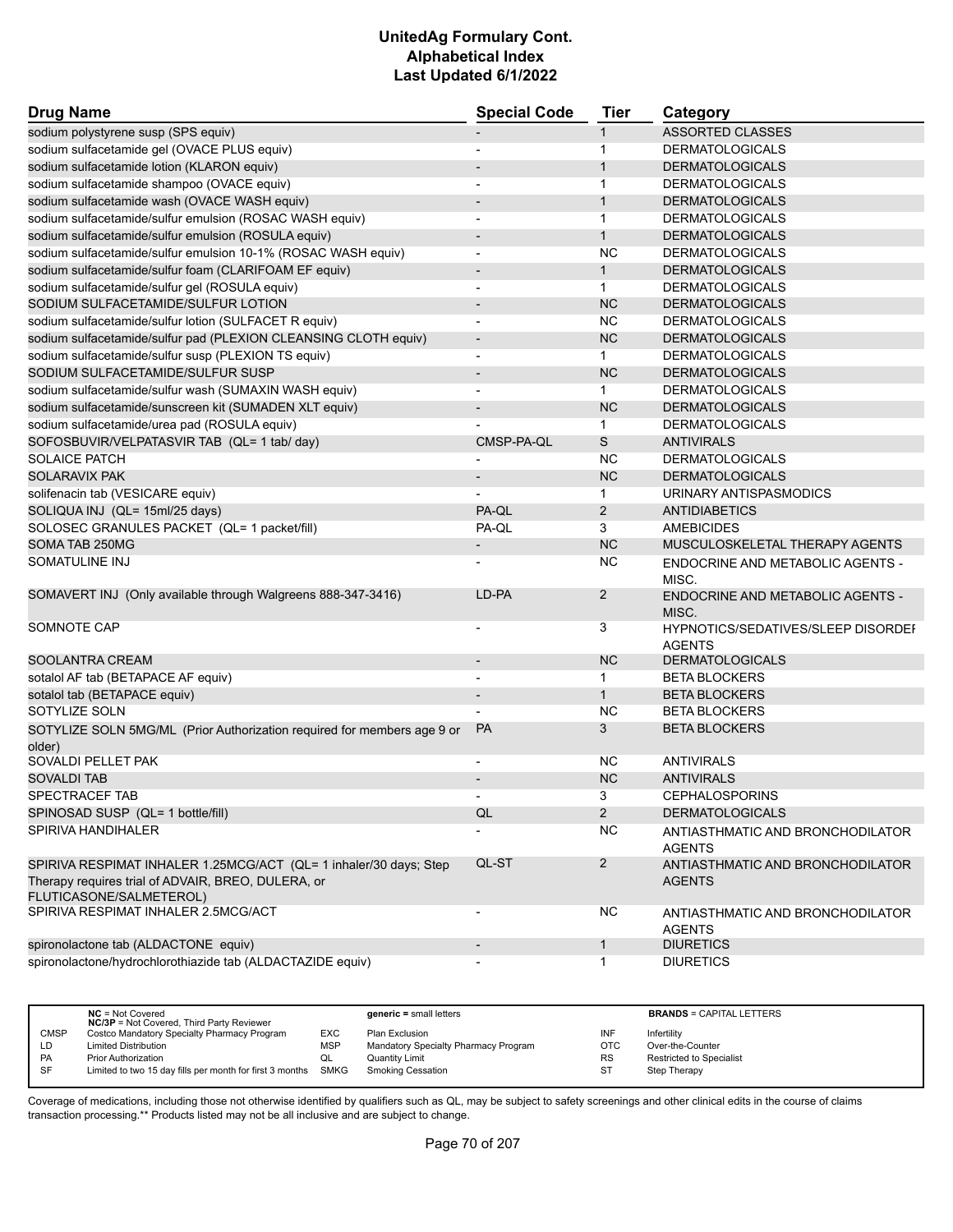| <b>Drug Name</b>                                                      | <b>Special Code</b>          | <b>Tier</b>    | Category                                                       |
|-----------------------------------------------------------------------|------------------------------|----------------|----------------------------------------------------------------|
| SPRAVATO NASAL SOLN                                                   |                              | <b>NC</b>      | <b>ANTIDEPRESSANTS</b>                                         |
| sprintec 28 tab (ORTHO-CYCLEN equiv)                                  |                              | \$0            | <b>CONTRACEPTIVES</b>                                          |
| <b>SPRITAM TAB</b>                                                    |                              | <b>NC</b>      | <b>ANTICONVULSANTS</b>                                         |
| SPRIX NASAL SPRAY                                                     |                              | <b>NC</b>      | ANALGESICS - ANTI-INFLAMMATORY                                 |
| <b>SPRYCEL TAB</b>                                                    | CMSP-PA-SF                   | S              | ANTINEOPLASTICS AND ADJUNCTIVE<br><b>THERAPIES</b>             |
| <b>SPS SUSP</b>                                                       | $\blacksquare$               | $\mathbf 1$    | <b>MISCELLANEOUS THERAPEUTIC CLASSES</b>                       |
| <b>SSKI ORAL SOLN</b>                                                 | $\overline{\phantom{a}}$     | 3              | COUGH/COLD/ALLERGY                                             |
| STAMARIL INJ                                                          |                              | NC.            | <b>VACCINES</b>                                                |
| <b>STAVUDINE CAP</b>                                                  | <b>CMSP</b>                  | $\mathbf{1}$   | <b>ANTIVIRALS</b>                                              |
| stavudine cap (ZERIT equiv)                                           | <b>CMSP</b>                  | $\mathbf{1}$   | <b>ANTIVIRALS</b>                                              |
| stavudine soln (ZERIT equiv)                                          | <b>CMSP</b>                  | $\mathbf{1}$   | <b>ANTIVIRALS</b>                                              |
| STAVZOR CAP                                                           |                              | <b>NC</b>      | ANTICONVULSANTS                                                |
| STAXYN ODT                                                            |                              | <b>NC</b>      | CARDIOVASCULAR AGENTS - MISC.                                  |
| <b>STEGLATRO TAB</b>                                                  | $\blacksquare$               | <b>NC</b>      | <b>ANTIDIABETICS</b>                                           |
| <b>STEGLUJAN TAB</b>                                                  |                              | <b>NC</b>      | <b>ANTIDIABETICS</b>                                           |
| STELARA INJ (QL= 1 inj/84 days)                                       | CMSP-PA-QL                   | S              | <b>DERMATOLOGICALS</b>                                         |
| STENDRA TAB (QL= 6 tabs/30 days)                                      | QL                           | $\overline{2}$ | CARDIOVASCULAR AGENTS - MISC.                                  |
| STIMATE NASAL SOLN                                                    |                              | 2              | ENDOCRINE AND METABOLIC AGENTS -<br>MISC.                      |
| <b>STIOLTO INHALER</b>                                                |                              | $\overline{2}$ | ANTIASTHMATIC AND BRONCHODILATOR<br><b>AGENTS</b>              |
| STIVARGA TAB (QL= 4 tabs/day)                                         | MSP-PA-QL-SF                 | S              | ANTINEOPLASTICS AND ADJUNCTIVE<br><b>THERAPIES</b>             |
| STRENSIQ INJ (Only available through PantherRx Pharmacy 855-726-8479) | LD-PA                        | $\overline{2}$ | <b>ENDOCRINE AND METABOLIC AGENTS -</b><br>MISC.               |
| <b>STRIANT FILM</b>                                                   | $\overline{\phantom{a}}$     | <b>NC</b>      | ANDROGENS-ANABOLIC                                             |
| <b>STRIBILD TAB</b>                                                   | <b>CMSP</b>                  | $\mathbb S$    | <b>ANTIVIRALS</b>                                              |
| STRIVERDI RESPIMAT INHALER (QL= 1 inhaler/30 days)                    | QL                           | 3              | ANTIASTHMATIC AND BRONCHODILATOR<br><b>AGENTS</b>              |
| <b>SUBLOCADE INJ</b>                                                  | $\overline{\phantom{a}}$     | <b>NC</b>      | ANALGESICS - OPIOID                                            |
| SUBOXONE SL FILM                                                      | $\overline{\phantom{a}}$     | <b>NC</b>      | ANALGESICS - OPIOID                                            |
| <b>SUBSYS SPRAY</b>                                                   |                              | <b>NC</b>      | ANALGESICS - OPIOID                                            |
| <b>SUCLEAR KIT</b>                                                    | $\blacksquare$               | NC             | LAXATIVES                                                      |
| <b>SUCRAID SOLN</b>                                                   |                              | <b>NC</b>      | <b>DIGESTIVE AIDS</b>                                          |
| sucralfate susp (CARAFATE equiv)                                      |                              | 1              | <b>ULCER</b><br>DRUGS/ANTISPASMODICS/ANTICHOLINEF<br><b>CS</b> |
| sucralfate tab (CARAFATE equiv)                                       | $\blacksquare$               | $\mathbf{1}$   | <b>ULCER DRUGS</b>                                             |
| sulfacetamide sodium ophth soln (BLEPH-10 equiv)                      |                              | 1              | <b>OPHTHALMIC AGENTS</b>                                       |
| sulfacetamide sodium/prednisolone ophth soln (VASOCIDIN equiv)        |                              | $\mathbf{1}$   | <b>OPHTHALMIC AGENTS</b>                                       |
| sulfacetamide sodium/sulfur cream 10-2% (AVAR-E LS equiv)             | $\blacksquare$               | <b>NC</b>      | <b>DERMATOLOGICALS</b>                                         |
| sulfacetamide sodium/sulfur cream 10-5% (PLEXION SCT equiv)           | $\overline{\phantom{a}}$     | $\mathbf{1}$   | <b>DERMATOLOGICALS</b>                                         |
| sulfacetamide sodium/sulfur cream 9.8-4.8% (PLEXION equiv)            | $\overline{\phantom{a}}$     | <b>NC</b>      | <b>DERMATOLOGICALS</b>                                         |
| sulfadiazine tab                                                      | $\overline{\phantom{a}}$     | $\mathbf{1}$   | <b>SULFONAMIDES</b>                                            |
| SULFADIAZINE TAB                                                      |                              | NC.            | <b>SULFONAMIDES</b>                                            |
| <b>SULFAMYLON CREAM</b>                                               |                              | $\overline{2}$ | <b>DERMATOLOGICALS</b>                                         |
| sulfasalazine EC tab (AZULFIDINE equiv)                               |                              | 1              | GASTROINTESTINAL AGENTS - MISC.                                |
| sulfasalazine tab (AZULFIDINE equiv)                                  | $\qquad \qquad \blacksquare$ | $\mathbf{1}$   | <b>GASTROINTESTINAL AGENTS - MISC.</b>                         |
| sulindac tab (CLINORIL equiv)                                         |                              | $\mathbf 1$    | ANALGESICS - ANTI-INFLAMMATORY                                 |

| $NC = Not Covered$                          |                                                  | $generic = small letters$                                     |            | <b>BRANDS = CAPITAL LETTERS</b> |
|---------------------------------------------|--------------------------------------------------|---------------------------------------------------------------|------------|---------------------------------|
| Costco Mandatory Specialty Pharmacy Program | EXC                                              | Plan Exclusion                                                | INF        | Infertility                     |
| <b>Limited Distribution</b>                 | <b>MSP</b>                                       | Mandatory Specialty Pharmacy Program                          | <b>OTC</b> | Over-the-Counter                |
| Prior Authorization                         | QL                                               | Quantity Limit                                                | <b>RS</b>  | <b>Restricted to Specialist</b> |
|                                             |                                                  | <b>Smoking Cessation</b>                                      | <b>ST</b>  | Step Therapy                    |
|                                             | <b>NC/3P</b> = Not Covered, Third Party Reviewer | Limited to two 15 day fills per month for first 3 months SMKG |            |                                 |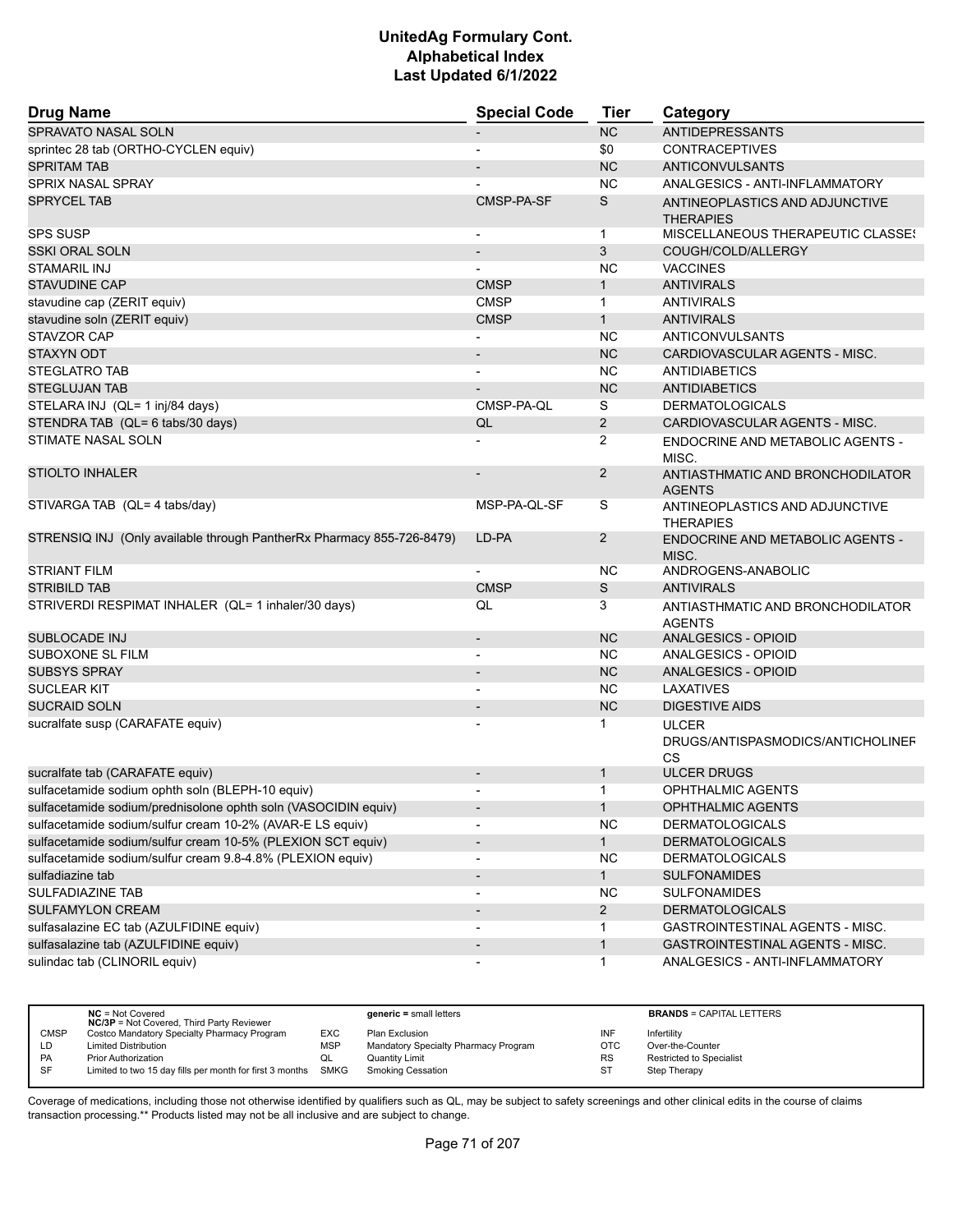| <b>Drug Name</b>                                                                             | <b>Special Code</b>      | Tier           | Category                                                 |
|----------------------------------------------------------------------------------------------|--------------------------|----------------|----------------------------------------------------------|
| <b>SUMADEN XLT KIT</b>                                                                       |                          | NC             | <b>DERMATOLOGICALS</b>                                   |
| <b>SUMANSETRON PAK</b>                                                                       | $\overline{\phantom{a}}$ | <b>NC</b>      | <b>MIGRAINE PRODUCTS</b>                                 |
| SUMATRIPTAN INJ (QL= 4 inj/fill, 2 fills/30 days)                                            | QL                       | 1              | <b>MIGRAINE PRODUCTS</b>                                 |
| sumatriptan inj (IMITREX equiv) (QL= 4 inj/fill, 2 fills/30 days)                            | QL                       | $\mathbf{1}$   | <b>MIGRAINE PRODUCTS</b>                                 |
| SUMATRIPTAN INJ 6MG/0.5ML (QL= 4 inj/fill, 2 fills/30 days)                                  | QL                       | $\overline{2}$ | <b>MIGRAINE PRODUCTS</b>                                 |
| sumatriptan nasal spray (IMITREX, SUMATRIPTAN equiv) (QL= 6 sprays/fill, 2<br>fills/30 days) | QL                       | 1              | <b>MIGRAINE PRODUCTS</b>                                 |
| sumatriptan tab (IMITREX equiv) (QL= 9 tabs/fill, 2 fills/30 days)                           | QL                       | $\mathbf{1}$   | <b>MIGRAINE PRODUCTS</b>                                 |
| sumatriptan vial inj (IMITREX equiv) (QL= 5 inj/fill, 2 fills/30 days)                       | QL                       | $\mathbf{1}$   | <b>MIGRAINE PRODUCTS</b>                                 |
| sumatriptan/naproxen tab (TREXIMET equiv)                                                    | $\overline{\phantom{a}}$ | <b>NC</b>      | <b>MIGRAINE PRODUCTS</b>                                 |
| SUMAVEL DOSEPRO INJ                                                                          |                          | <b>NC</b>      | <b>MIGRAINE PRODUCTS</b>                                 |
| sunitinib malate cap (SUTENT equiv)                                                          | MSP-PA-SF                | $\mathbf{1}$   | ANTINEOPLASTICS AND ADJUNCTIVE<br><b>THERAPIES</b>       |
| SUNOSI TAB (QL= 1 tab/day)                                                                   | PA-QL                    | 2              | ADHD/ANTI-NARCOLEPSY/ANTI-OBESITY//<br><b>NOREXIANTS</b> |
| SUPRAX CAP                                                                                   |                          | 3              | <b>CEPHALOSPORINS</b>                                    |
| <b>SUPRAX CHEW TAB</b>                                                                       | $\overline{\phantom{a}}$ | 3              | <b>CEPHALOSPORINS</b>                                    |
| SUPRAX SUSP 500MG/5ML                                                                        |                          | 3              | <b>CEPHALOSPORINS</b>                                    |
| <b>SUPRAX TAB</b>                                                                            |                          | 3              | <b>CEPHALOSPORINS</b>                                    |
| <b>SUPREP SOLN</b>                                                                           | $\blacksquare$           | NC             | <b>LAXATIVES</b>                                         |
| <b>SUSTIVA TAB</b>                                                                           |                          | <b>NC</b>      | <b>ANTIVIRALS</b>                                        |
| <b>SUSTOL INJ</b>                                                                            |                          | <b>NC</b>      | <b>ANTIEMETICS</b>                                       |
| <b>SUTAB TAB</b>                                                                             | $\blacksquare$           | <b>NC</b>      | LAXATIVES                                                |
| <b>SUTENT CAP</b>                                                                            |                          | <b>NC</b>      | ANTINEOPLASTICS AND ADJUNCTIVE<br><b>THERAPIES</b>       |
| <b>SYLATRON INJ</b>                                                                          |                          | <b>NC</b>      | ANTINEOPLASTICS AND ADJUNCTIVE<br><b>THERAPIES</b>       |
| <b>SYMAX DUOTAB</b>                                                                          | $\overline{\phantom{a}}$ | 3              | <b>ULCER DRUGS</b>                                       |
| SYMBICORT INHALER                                                                            |                          | 2              | ANTIASTHMATIC AND BRONCHODILATOR<br><b>AGENTS</b>        |
| SYMDEKO TAB (QL= 2 tabs/day)                                                                 | MSP-PA-QL-SF             | S              | <b>RESPIRATORY AGENTS - MISC.</b>                        |
| SYMFI (LO) TAB                                                                               |                          | <b>NC</b>      | <b>ANTIVIRALS</b>                                        |
| SYMJEPI INJ (QL= 2 inj/fill)                                                                 | QL                       | $\mathbf{1}$   | <b>VASOPRESSORS</b>                                      |
| SYMLINPEN INJ                                                                                |                          | NC             | <b>ANTIDIABETICS</b>                                     |
| <b>SYMPAZAN ORAL FILM</b>                                                                    | $\overline{\phantom{a}}$ | <b>NC</b>      | ANTICONVULSANTS                                          |
| SYMPROIC TAB                                                                                 | PA                       | $\overline{2}$ | <b>GASTROINTESTINAL AGENTS - MISC.</b>                   |
| <b>SYMTUZA TAB</b>                                                                           | <b>CMSP</b>              | S              | <b>ANTIVIRALS</b>                                        |
| SYNAREL NASAL SOLN                                                                           |                          | $\overline{2}$ | ENDOCRINE AND METABOLIC AGENTS -<br>MISC.                |
| <b>SYNDROS SOLN</b>                                                                          | $\blacksquare$           | <b>NC</b>      | <b>ANTIEMETICS</b>                                       |
| SYNJARDY TAB (QL= 2 tabs/day)                                                                | QL                       | $\overline{2}$ | <b>ANTIDIABETICS</b>                                     |
| SYNJARDY XR TAB 10-1000MG, 25-1000MG (QL= 1 tab/day)                                         | QL                       | $\overline{2}$ | <b>ANTIDIABETICS</b>                                     |
| SYNJARDY XR TAB 5-1000MG, 12.5-1000MG (QL= 2 tabs/day)                                       | QL                       | $\overline{2}$ | <b>ANTIDIABETICS</b>                                     |
| <b>SYNRIBO INJ</b>                                                                           |                          | NC             | ANTINEOPLASTICS AND ADJUNCTIVE<br><b>THERAPIES</b>       |
| SYNVEXIA TC CREAM                                                                            |                          | <b>NC</b>      | <b>DERMATOLOGICALS</b>                                   |
| <b>TABLOID TAB</b>                                                                           |                          | $2^{\circ}$    | ANTINEOPLASTICS                                          |
| TABRECTA TAB (QL= 4 tabs/day)                                                                | CMSP-PA-QL-SF            | S              | ANTINEOPLASTICS AND ADJUNCTIVE<br><b>THERAPIES</b>       |
| tacrolimus cap (PROGRAF equiv)                                                               |                          | $\mathbf{1}$   | <b>ASSORTED CLASSES</b>                                  |

|             | $NC = Not Covered$<br><b>NC/3P</b> = Not Covered, Third Party Reviewer |            | $generic = small letters$            |            | <b>BRANDS = CAPITAL LETTERS</b> |
|-------------|------------------------------------------------------------------------|------------|--------------------------------------|------------|---------------------------------|
| <b>CMSP</b> | Costco Mandatory Specialty Pharmacy Program                            | <b>EXC</b> | Plan Exclusion                       | INF        | Infertility                     |
| LD          | <b>Limited Distribution</b>                                            | <b>MSP</b> | Mandatory Specialty Pharmacy Program | <b>OTC</b> | Over-the-Counter                |
| <b>PA</b>   | <b>Prior Authorization</b>                                             | QL         | Quantity Limit                       | <b>RS</b>  | <b>Restricted to Specialist</b> |
| SF          | Limited to two 15 day fills per month for first 3 months SMKG          |            | <b>Smoking Cessation</b>             | ST         | Step Therapy                    |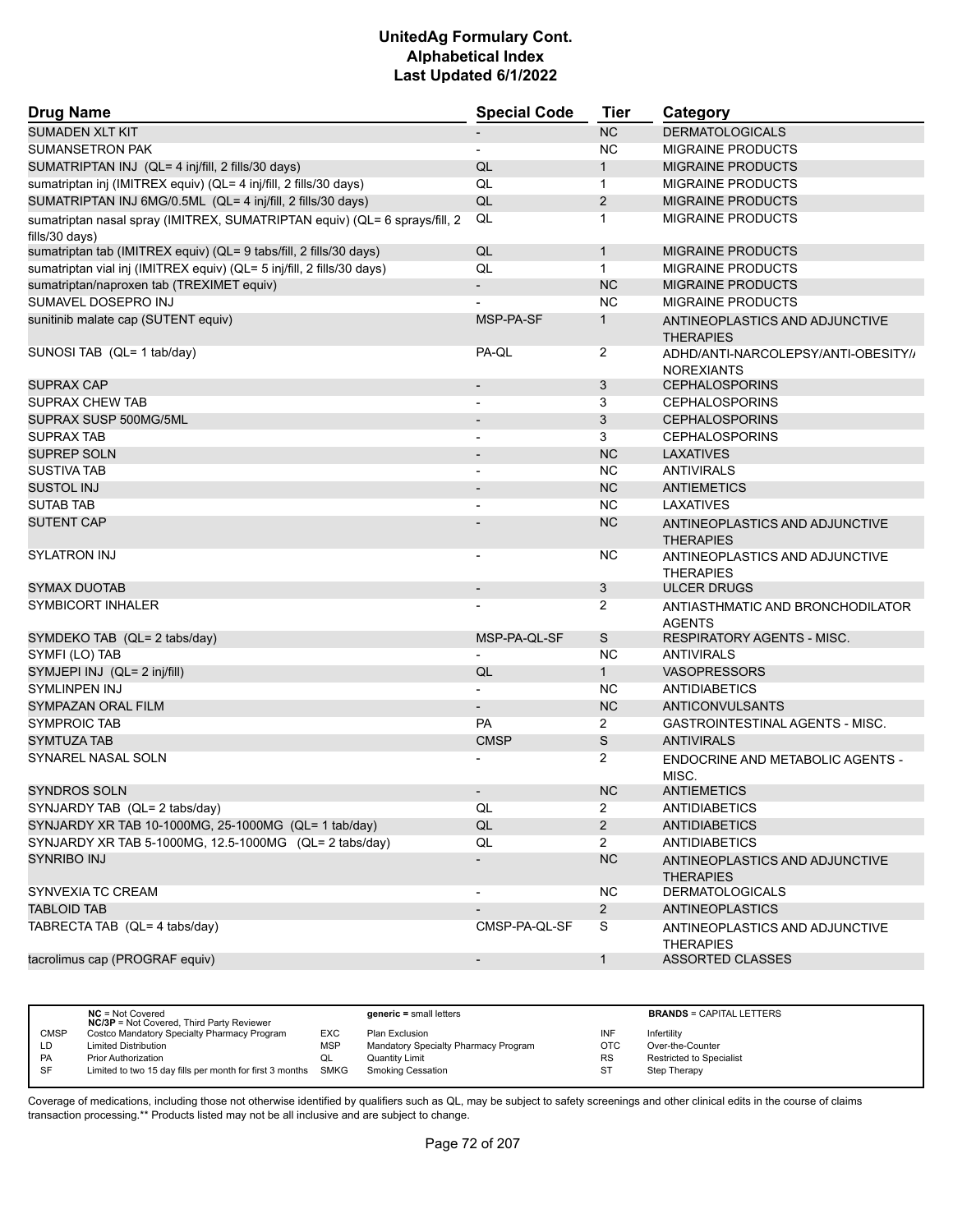| <b>Drug Name</b>                                                                                                           | <b>Special Code</b>          | <b>Tier</b>  | Category                                                |
|----------------------------------------------------------------------------------------------------------------------------|------------------------------|--------------|---------------------------------------------------------|
| tacrolimus oint (PROTOPIC OINT equiv)                                                                                      |                              | 1            | <b>DERMATOLOGICALS</b>                                  |
| tadalafil tab (CIALIS equiv) (QL= 6 tabs/30 days)                                                                          | QL                           | $\mathbf{1}$ | CARDIOVASCULAR AGENTS - MISC.                           |
| tadalafil tab (PAH) (ADCIRCA equiv)                                                                                        | CMSP-PA                      | $\mathbf{1}$ | CARDIOVASCULAR AGENTS - MISC.                           |
| TAFINLAR CAP (QL= 4 caps/day)                                                                                              | CMSP-PA-QL                   | S            | ANTINEOPLASTICS AND ADJUNCTIVE<br><b>THERAPIES</b>      |
| TAGRISSO TAB (QL= 1 tab/day)                                                                                               | MSP-PA-QL-SF                 | S            | ANTINEOPLASTICS AND ADJUNCTIVE<br><b>THERAPIES</b>      |
| TAKHZYRO INJ (QL= 2 inj/28 days; Only available through CVS Specialty<br>800-237-2767)                                     | LD-PA-QL                     | 2            | <b>HEMATOLOGICAL AGENTS - MISC.</b>                     |
| <b>TALICIA CAP</b>                                                                                                         |                              | <b>NC</b>    | <b>ULCER</b><br>DRUGS/ANTISPASMODICS/ANTICHOLINEF<br>CS |
| TALTZ INJ (QL= 1 inj/28 days)                                                                                              | CMSP-PA-QL                   | S            | <b>DERMATOLOGICALS</b>                                  |
| TALZENNA CAP 0.25MG (QL= 3 caps/day)                                                                                       | MSP-PA-QL-SF                 | S            | ANTINEOPLASTICS AND ADJUNCTIVE<br><b>THERAPIES</b>      |
| TALZENNA CAP 0.5MG                                                                                                         |                              | <b>NC</b>    | ANTINEOPLASTICS AND ADJUNCTIVE<br><b>THERAPIES</b>      |
| TALZENNA CAP 0.75MG (QL= 1 cap/day)                                                                                        | MSP-PA-QL-SF                 | S            | ANTINEOPLASTICS AND ADJUNCTIVE<br><b>THERAPIES</b>      |
| tamoxifen tab (NOLVADEX equiv) (Covered at \$0 for women 35 years or<br>older; All other members covered at generic copay) | $\overline{\phantom{a}}$     | \$0          | ANTINEOPLASTICS AND ADJUNCTIVE<br><b>THERAPIES</b>      |
| tamsulosin cap (FLOMAX equiv)                                                                                              | $\overline{a}$               | 1            | <b>GENITOURINARY AGENTS -</b><br><b>MISCELLANEOUS</b>   |
| <b>TANZEUM INJ</b>                                                                                                         | $\overline{\phantom{a}}$     | <b>NC</b>    | <b>ANTIDIABETICS</b>                                    |
| <b>TARCEVA TAB</b>                                                                                                         |                              | NC.          | ANTINEOPLASTICS AND ADJUNCTIVE<br><b>THERAPIES</b>      |
| <b>TARGRETIN GEL</b>                                                                                                       | CMSP-PA                      | S            | <b>DERMATOLOGICALS</b>                                  |
| <b>TARPEYO CAP</b>                                                                                                         |                              | <b>NC</b>    | <b>CORTICOSTEROIDS</b>                                  |
| <b>TASIGNA CAP</b>                                                                                                         | CMSP-PA-SF                   | S            | ANTINEOPLASTICS AND ADJUNCTIVE<br><b>THERAPIES</b>      |
| <b>TASOPROL CREAM KIT</b>                                                                                                  | $\blacksquare$               | NC.          | <b>DERMATOLOGICALS</b>                                  |
| tavaborole soln (KERYDIN equiv)                                                                                            |                              | <b>NC</b>    | <b>DERMATOLOGICALS</b>                                  |
| TAVALISSE TAB (QL= 2 tab/day)                                                                                              | MSP-PA-QL-SF                 | S            | HEMATOLOGICAL AGENTS - MISC.                            |
| <b>TAVNEOS CAP</b>                                                                                                         |                              | <b>NC</b>    | <b>HEMATOLOGICAL AGENTS - MISC.</b>                     |
| tazarotene cream 0.1% (TAZORAC equiv)                                                                                      | $\blacksquare$               | $\mathbf{1}$ | <b>DERMATOLOGICALS</b>                                  |
| TAZORAC CREAM 0.05%                                                                                                        | $\overline{\phantom{a}}$     | 3            | <b>DERMATOLOGICALS</b>                                  |
| <b>TAZORAC GEL</b>                                                                                                         |                              | <b>NC</b>    | <b>DERMATOLOGICALS</b>                                  |
| TAZVERIK TAB (QL= 8 tabs/day; Only available through Onco360<br>877-662-6633)                                              | LD-PA-QL                     | 2            | ANTINEOPLASTICS AND ADJUNCTIVE<br><b>THERAPIES</b>      |
| <b>TECFIDERA CAP</b>                                                                                                       |                              | NC           | PSYCHOTHERAPEUTIC AND<br>NEUROLOGICAL AGENTS - MISC.    |
| TECFIDERA STARTER PACK                                                                                                     |                              | $NC$         | PSYCHOTHERAPEUTIC AND<br>NEUROLOGICAL AGENTS - MISC.    |
| <b>TECHNIVIE TAB</b>                                                                                                       |                              | <b>NC</b>    | <b>ANTIVIRALS</b>                                       |
| TEGSEDI INJ (QL= 4 inj/28 days; Only available through Accredo<br>800-803-2523)                                            |                              | <b>NC</b>    | PSYCHOTHERAPEUTIC AND<br>NEUROLOGICAL AGENTS - MISC.    |
| <b>TEKAMLO TAB</b>                                                                                                         | $\overline{\phantom{a}}$     | 3            | ANTIHYPERTENSIVES                                       |
| <b>TEKTURNA HCT TAB</b>                                                                                                    | $\qquad \qquad \blacksquare$ | 3            | <b>ANTIHYPERTENSIVES</b>                                |
| telmisartan tab (MICARDIS equiv)                                                                                           | $\blacksquare$               | $\mathbf{1}$ | <b>ANTIHYPERTENSIVES</b>                                |
| telmisartan/amlodipine tab (TWYNSTA equiv)                                                                                 |                              | <b>NC</b>    | <b>ANTIHYPERTENSIVES</b>                                |
| telmisartan/hydrochlorothiazide tab (MICARDIS HCT equiv)                                                                   |                              | <b>NC</b>    | ANTIHYPERTENSIVES                                       |

|             | $NC = Not Covered$<br><b>NC/3P</b> = Not Covered, Third Party Reviewer |            | $generic = small letters$            |           | <b>BRANDS = CAPITAL LETTERS</b> |
|-------------|------------------------------------------------------------------------|------------|--------------------------------------|-----------|---------------------------------|
| <b>CMSP</b> | Costco Mandatory Specialty Pharmacy Program                            | EXC        | Plan Exclusion                       | INF       | Infertility                     |
| LD.         | <b>Limited Distribution</b>                                            | <b>MSP</b> | Mandatory Specialty Pharmacy Program | отс       | Over-the-Counter                |
| <b>PA</b>   | <b>Prior Authorization</b>                                             | QL         | Quantity Limit                       | <b>RS</b> | <b>Restricted to Specialist</b> |
| <b>SF</b>   | Limited to two 15 day fills per month for first 3 months SMKG          |            | Smoking Cessation                    |           | <b>Step Therapy</b>             |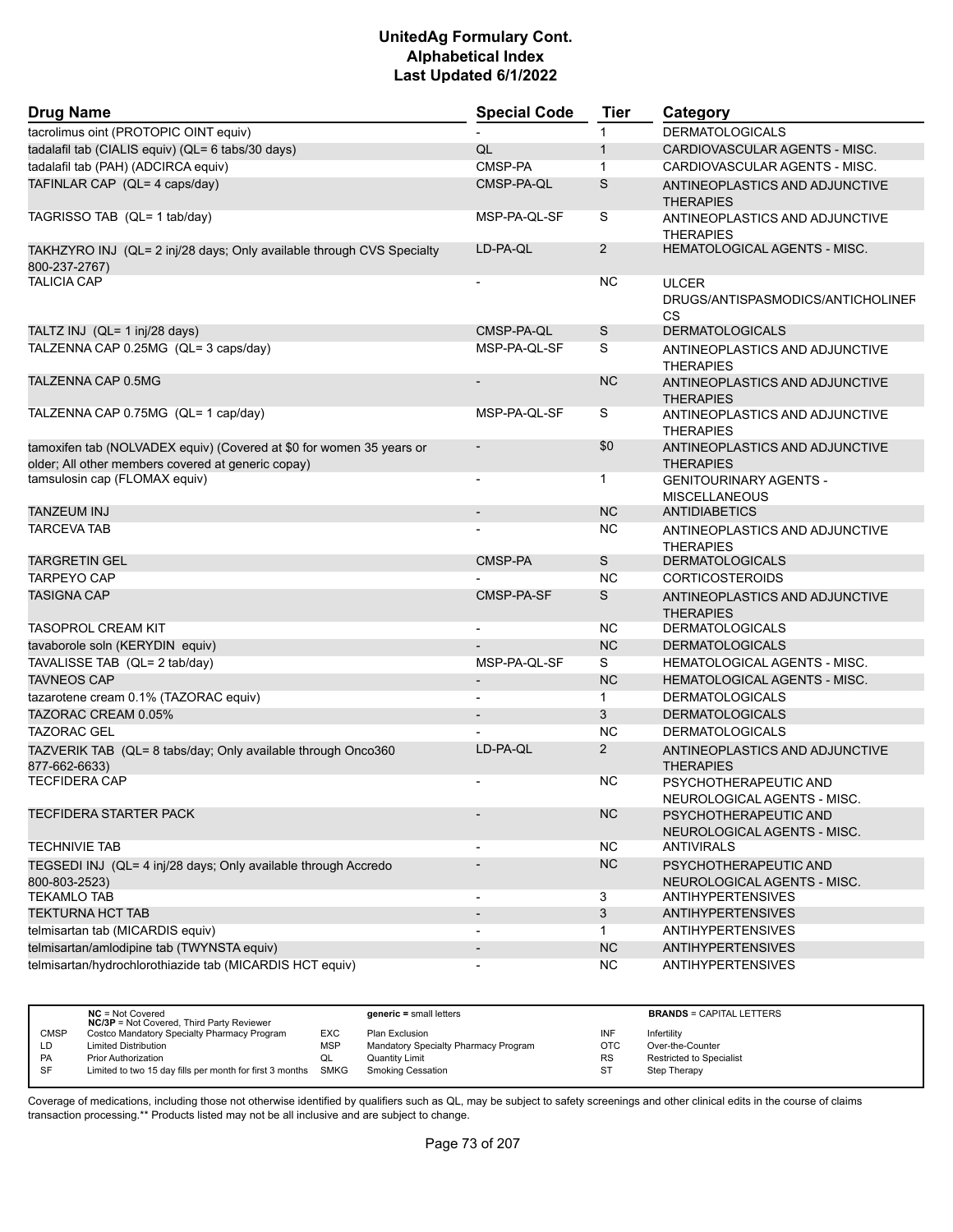| <b>Drug Name</b>                                                     | <b>Special Code</b>          | <b>Tier</b>    | Category                                                   |
|----------------------------------------------------------------------|------------------------------|----------------|------------------------------------------------------------|
| temazepam cap 15mg (RESTORIL equiv)                                  |                              |                | <b>HYPNOTICS/SEDATIVES/SLEEP DISORDEF</b><br><b>AGENTS</b> |
| temazepam cap 22.5mg (RESTORIL equiv)                                |                              | 1              | HYPNOTICS/SEDATIVES/SLEEP DISORDEI<br><b>AGENTS</b>        |
| temazepam cap 30mg (RESTORIL equiv)                                  |                              | $\mathbf{1}$   | <b>HYPNOTICS/SEDATIVES/SLEEP DISORDEF</b><br><b>AGENTS</b> |
| temazepam cap 7.5mg (RESTORIL equiv)                                 |                              | $\mathbf{1}$   | HYPNOTICS/SEDATIVES/SLEEP DISORDEI<br><b>AGENTS</b>        |
| temozolomide cap (TEMODAR equiv)                                     | <b>CMSP</b>                  | $\mathbf{1}$   | ANTINEOPLASTICS AND ADJUNCTIVE<br><b>THERAPIES</b>         |
| tenofovir disoproxil fumarate tab (VIREAD equiv)                     | <b>CMSP</b>                  | $\mathbf{1}$   | <b>ANTIVIRALS</b>                                          |
| <b>TEPMETKO TAB</b>                                                  |                              | <b>NC</b>      | ANTINEOPLASTICS AND ADJUNCTIVE<br><b>THERAPIES</b>         |
| terazosin cap (HYTRIN equiv)                                         | $\overline{\phantom{a}}$     | $\mathbf 1$    | ANTIHYPERTENSIVES                                          |
| terbinafine tab (LAMISIL equiv)                                      | $\qquad \qquad \blacksquare$ | $\mathbf{1}$   | <b>ANTIFUNGALS</b>                                         |
| terbutaline sulfate tab (BRETHINE equiv)                             | -                            | 1              | ANTIASTHMATIC AND BRONCHODILATOR<br><b>AGENTS</b>          |
| terconazole cream (TERAZOL equiv)                                    | $\overline{\phantom{a}}$     | $\mathbf{1}$   | <b>VAGINAL PRODUCTS</b>                                    |
| TERCONAZOLE CREAM 0.8%                                               |                              | $\mathbf{1}$   | <b>VAGINAL PRODUCTS</b>                                    |
| terconazole supp (TERAZOL equiv)                                     | $\overline{\phantom{m}}$     | $\mathbf{1}$   | <b>VAGINAL PRODUCTS</b>                                    |
| <b>TERIPARATIDE INJ</b>                                              |                              | <b>NC</b>      | ENDOCRINE AND METABOLIC AGENTS -<br>MISC.                  |
| TEST STRIP (all other test strips)                                   | <b>OTC</b>                   | NC             | <b>DIAGNOSTIC PRODUCTS</b>                                 |
| testosterone cypionate inj (DEPO-TESTOSTERONE equiv)                 |                              | $\mathbf{1}$   | ANDROGENS-ANABOLIC                                         |
| TESTOSTERONE ENANTHATE INJ                                           |                              | $\mathbf{1}$   | ANDROGENS-ANABOLIC                                         |
| testosterone gel 1% 25mg (ANDROGEL equiv) (QL= 1 packet/day)         | PA-QL                        | $\mathbf{1}$   | ANDROGENS-ANABOLIC                                         |
| TESTOSTERONE GEL 1% 25MG (QL= 1 packet/day)                          | PA-QL                        | 2              | ANDROGENS-ANABOLIC                                         |
| testosterone gel 1% 50mg (ANDROGEL equiv) (QL= 2 packets/day)        | PA-QL                        | $\mathbf{1}$   | ANDROGENS-ANABOLIC                                         |
| testosterone gel 1% pump (ANDROGEL equiv) (QL= 4 bottles/30 days)    | PA-QL                        | $\mathbf{1}$   | ANDROGENS-ANABOLIC                                         |
| testosterone gel 1.62% 1.25gm (ANDROGEL equiv) (QL= 1 packet/day)    | PA-QL                        | $\mathbf{1}$   | ANDROGENS-ANABOLIC                                         |
| testosterone gel 1.62% 2.5gm (ANDROGEL equiv) (QL= 2 packets/day)    | PA-QL                        | $\mathbf{1}$   | ANDROGENS-ANABOLIC                                         |
| testosterone gel 2% (FORTESTA equiv)                                 |                              | <b>NC</b>      | ANDROGENS-ANABOLIC                                         |
| TESTOSTERONE GEL PUMP (QL= 4 bottles/30 days)                        | PA-QL                        | 2              | ANDROGENS-ANABOLIC                                         |
| testosterone gel pump 1.62% (ANDROGEL equiv) (QL= 2 bottles/30 days) | PA-QL                        | $\mathbf{1}$   | ANDROGENS-ANABOLIC                                         |
| TESTOSTERONE GEL, VOGELXO GEL                                        |                              | <b>NC</b>      | ANDROGENS-ANABOLIC                                         |
| testosterone soln (AXIRON equiv) (QL= 2 bottles/30 days)             | PA-QL                        | $\mathbf{1}$   | ANDROGENS-ANABOLIC                                         |
| TETANUS/DIPHTHERIA TOXOID INJ                                        | <b>VAC</b>                   | \$0            | <b>TOXOIDS</b>                                             |
| tetrabenazine tab (XENAZINE equiv)                                   | CMSP-PA                      | $\mathbf{1}$   | PSYCHOTHERAPEUTIC AND<br>NEUROLOGICAL AGENTS - MISC.       |
| tetracycline cap                                                     |                              | $\mathbf{1}$   | <b>TETRACYCLINES</b>                                       |
| <b>THALITONE TAB</b>                                                 |                              | <b>NC</b>      | <b>DIURETICS</b>                                           |
| <b>THALOMID CAP</b>                                                  | MSP-PA                       | S              | <b>ASSORTED CLASSES</b>                                    |
| theophylline ER tab (UNIPHYL equiv)                                  |                              | $\mathbf{1}$   | ANTIASTHMATIC AND BRONCHODILATOR<br><b>AGENTS</b>          |
| THEOPHYLLINE ER TAB                                                  |                              | $\overline{2}$ | ANTIASTHMATIC AND BRONCHODILATOR<br><b>AGENTS</b>          |
| theophylline soln                                                    |                              | $\mathbf{1}$   | ANTIASTHMATIC AND BRONCHODILATOR<br><b>AGENTS</b>          |
| <b>THIOLA EC TAB</b>                                                 |                              | <b>NC</b>      | <b>GENITOURINARY AGENTS -</b><br><b>MISCELLANEOUS</b>      |
| thioridazine tab (MELLARIL equiv)                                    | $\overline{\phantom{a}}$     | $\mathbf{1}$   | ANTIPSYCHOTICS/ANTIMANIC AGENTS                            |

|             | $NC = Not Covered$<br><b>NC/3P</b> = Not Covered, Third Party Reviewer |            | $generic = small letters$            |           | <b>BRANDS = CAPITAL LETTERS</b> |
|-------------|------------------------------------------------------------------------|------------|--------------------------------------|-----------|---------------------------------|
| <b>CMSP</b> | Costco Mandatory Specialty Pharmacy Program                            | <b>EXC</b> | Plan Exclusion                       | INF       | Infertility                     |
| LD          | <b>Limited Distribution</b>                                            | <b>MSP</b> | Mandatory Specialty Pharmacy Program | отс       | Over-the-Counter                |
| <b>PA</b>   | <b>Prior Authorization</b>                                             | QL         | <b>Quantity Limit</b>                | <b>RS</b> | Restricted to Specialist        |
| SF          | Limited to two 15 day fills per month for first 3 months SMKG          |            | Smoking Cessation                    | ST        | Step Therapy                    |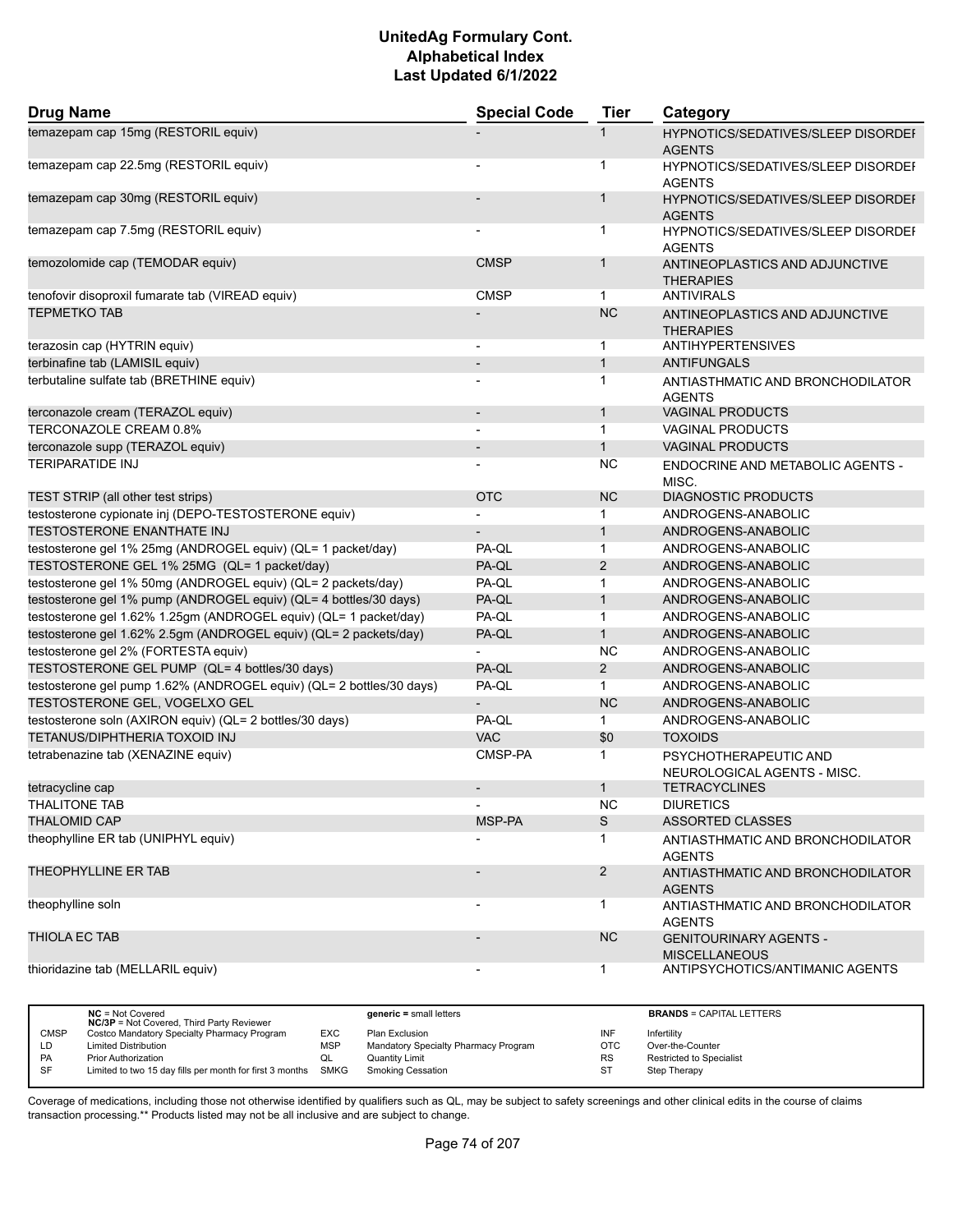| <b>Drug Name</b>                                                                                        | <b>Special Code</b>          | Tier           | Category                                           |
|---------------------------------------------------------------------------------------------------------|------------------------------|----------------|----------------------------------------------------|
| thiothixene cap (NAVANE equiv)                                                                          |                              | $\mathbf{1}$   | ANTIPSYCHOTICS/ANTIMANIC AGENTS                    |
| <b>THYQUIDITY SOLN</b>                                                                                  |                              | <b>NC</b>      | <b>THYROID AGENTS</b>                              |
| <b>THYROLAR TAB</b>                                                                                     |                              | $\overline{2}$ | <b>THYROID AGENTS</b>                              |
| tiagabine tab (GABITRIL equiv)                                                                          |                              | $\mathbf{1}$   | ANTICONVULSANTS                                    |
| TIBSOVO TAB (QL= 2 tabs/day)                                                                            | MSP-PA-QL                    | S              | ANTINEOPLASTICS AND ADJUNCTIVE<br><b>THERAPIES</b> |
| <b>TICANASE PAK</b>                                                                                     | $\overline{\phantom{0}}$     | <b>NC</b>      | NASAL AGENTS - SYSTEMIC AND TOPICAL                |
| ticlopidine tab (TICLID equiv)                                                                          |                              | $\mathbf{1}$   | HEMATOLOGICAL AGENTS - MISC.                       |
| <b>TICOVAC INJ</b>                                                                                      | <b>VAC</b>                   | EXC            | <b>VACCINES</b>                                    |
| <b>TIGLUTIK SUSP</b>                                                                                    | $\overline{a}$               | <b>NC</b>      | NEUROMUSCULAR AGENTS                               |
| timolol maleate (pf) ophth soln 0.5% (TIMOPTIC equiv)                                                   |                              | 1              | <b>OPHTHALMIC AGENTS</b>                           |
| timolol maleate ophth gel (TIMOPTIC-XE equiv)                                                           |                              | $\mathbf{1}$   | <b>OPHTHALMIC AGENTS</b>                           |
| timolol maleate ophth soln (TIMOPTIC equiv)                                                             | $\overline{\phantom{a}}$     | $\mathbf 1$    | <b>OPHTHALMIC AGENTS</b>                           |
| timolol maleate ophth soln 0.5% (ISTALOL equiv)                                                         |                              | $\mathbf{1}$   | <b>OPHTHALMIC AGENTS</b>                           |
| timolol maleate tab (BLOCADREN equiv)                                                                   |                              | $\mathbf{1}$   | <b>BETA BLOCKERS</b>                               |
| TIMOLOL OPHTH GEL SOLN                                                                                  | $\overline{\phantom{a}}$     | $\overline{2}$ | <b>OPHTHALMIC AGENTS</b>                           |
| TIMOPTIC OCUDOSE OPHTH SOLN 0.25%                                                                       |                              | 3              | <b>OPHTHALMIC AGENTS</b>                           |
| tinidazole tab (TINDAMAX equiv)                                                                         |                              | $\mathbf{1}$   | ANTI-INFECTIVE AGENTS - MISC.                      |
| tiopronin tab (THIOLA equiv)                                                                            | CMSP-PA                      | S              | <b>GENITOURINARY AGENTS -</b>                      |
| <b>TIROSINT CAP</b>                                                                                     |                              | <b>NC</b>      | <b>MISCELLANEOUS</b><br><b>THYROID AGENTS</b>      |
|                                                                                                         | PA-OL                        | 3              | <b>THYROID AGENTS</b>                              |
| TIROSINT-SOL (QL=1 ml/day; Prior Authorization required for members age 9                               |                              |                |                                                    |
| or older)<br><b>TIVICAY PD TAB</b>                                                                      | <b>CMSP</b>                  | S              | <b>ANTIVIRALS</b>                                  |
| <b>TIVICAY TAB</b>                                                                                      | <b>CMSP</b>                  | S              | <b>ANTIVIRALS</b>                                  |
| tizanidine cap (ZANAFLEX equiv)                                                                         | $\overline{\phantom{a}}$     | $\mathbf{1}$   | MUSCULOSKELETAL THERAPY AGENTS                     |
| <b>TIZANIDINE COMFORT KIT</b>                                                                           |                              | <b>NC</b>      | MUSCULOSKELETAL THERAPY AGENTS                     |
| tizanidine tab (ZANAFLEX equiv)                                                                         |                              | $\mathbf{1}$   | MUSCULOSKELETAL THERAPY AGENTS                     |
| <b>TOBI PODHALER</b>                                                                                    | CMSP-PA                      | S              | <b>AMINOGLYCOSIDES</b>                             |
| TOBRADEX OPHTH OINT                                                                                     | $\overline{\phantom{a}}$     | $\overline{2}$ | <b>OPHTHALMIC AGENTS</b>                           |
| <b>TOBRADEX ST OPHTH SUSP</b>                                                                           |                              | 3              | <b>OPHTHALMIC AGENTS</b>                           |
|                                                                                                         | <b>CMSP-RS</b>               | $\mathbf{1}$   | <b>AMINOGLYCOSIDES</b>                             |
| tobramycin neb soln (TOBI equiv) (Restricted to Infectious Disease or<br><b>Pulmonology Specialist)</b> |                              |                |                                                    |
| tobramycin neb soln (BETHKIS equiv)                                                                     | CMSP-RS                      | <b>NC</b>      | <b>AMINOGLYCOSIDES</b>                             |
| tobramycin ophth soln (TOBREX equiv)                                                                    | $\qquad \qquad \blacksquare$ | $\mathbf{1}$   | <b>OPHTHALMIC AGENTS</b>                           |
| tobramycin/dexamethasone ophth soln (TOBRADEX equiv)                                                    |                              | $\mathbf 1$    | <b>OPHTHALMIC AGENTS</b>                           |
| <b>TOBREX OPHTH OINT</b>                                                                                |                              | 3              | <b>OPHTHALMIC AGENTS</b>                           |
| <b>TODAY SPONGE</b>                                                                                     | OTC                          | \$0            | <b>VAGINAL PRODUCTS</b>                            |
| <b>TOLAZAMIDE TAB</b>                                                                                   | $\overline{\phantom{m}}$     | $\mathbf{1}$   | <b>ANTIDIABETICS</b>                               |
| <b>TOLBUTAMIDE TAB</b>                                                                                  |                              | 2              | ANTIDIABETICS                                      |
| tolcapone tab (TASMAR equiv)                                                                            | $\overline{\phantom{a}}$     | $\mathbf{1}$   | ANTIPARKINSON AGENTS                               |
| tolmetin cap (TOLECTIN DS equiv)                                                                        |                              | $\mathbf{1}$   | ANALGESICS - ANTI-INFLAMMATORY                     |
| <b>TOLMETIN CAP</b>                                                                                     |                              | 3              | ANALGESICS - ANTI-INFLAMMATORY                     |
| <b>TOLMETIN TAB</b>                                                                                     | $\blacksquare$               | 3              | ANALGESICS - ANTI-INFLAMMATORY                     |
| <b>TOLSURA CAP</b>                                                                                      |                              | <b>NC</b>      | <b>ANTIFUNGALS</b>                                 |
| tolterodine SR cap (DETROL LA equiv)                                                                    |                              | $\mathbf{1}$   | URINARY ANTISPASMODICS                             |
| tolterodine tab (DETROL equiv)                                                                          |                              | $\mathbf{1}$   | URINARY ANTISPASMODICS                             |
| <b>TOLVAPTAN TAB</b>                                                                                    |                              | <b>NC</b>      | ENDOCRINE AND METABOLIC AGENTS -<br>MISC.          |

|             | $NC = Not Covered$<br><b>NC/3P</b> = Not Covered, Third Party Reviewer |            | $generic = small letters$            |           | <b>BRANDS = CAPITAL LETTERS</b> |
|-------------|------------------------------------------------------------------------|------------|--------------------------------------|-----------|---------------------------------|
| <b>CMSP</b> | Costco Mandatory Specialty Pharmacy Program                            | EXC        | Plan Exclusion                       | INF       | Infertility                     |
| LD          | <b>Limited Distribution</b>                                            | <b>MSP</b> | Mandatory Specialty Pharmacy Program | OTC       | Over-the-Counter                |
| <b>PA</b>   | <b>Prior Authorization</b>                                             | QL         | Quantity Limit                       | <b>RS</b> | Restricted to Specialist        |
| <b>SF</b>   | Limited to two 15 day fills per month for first 3 months               | SMKG       | Smoking Cessation                    | ST        | Step Therapy                    |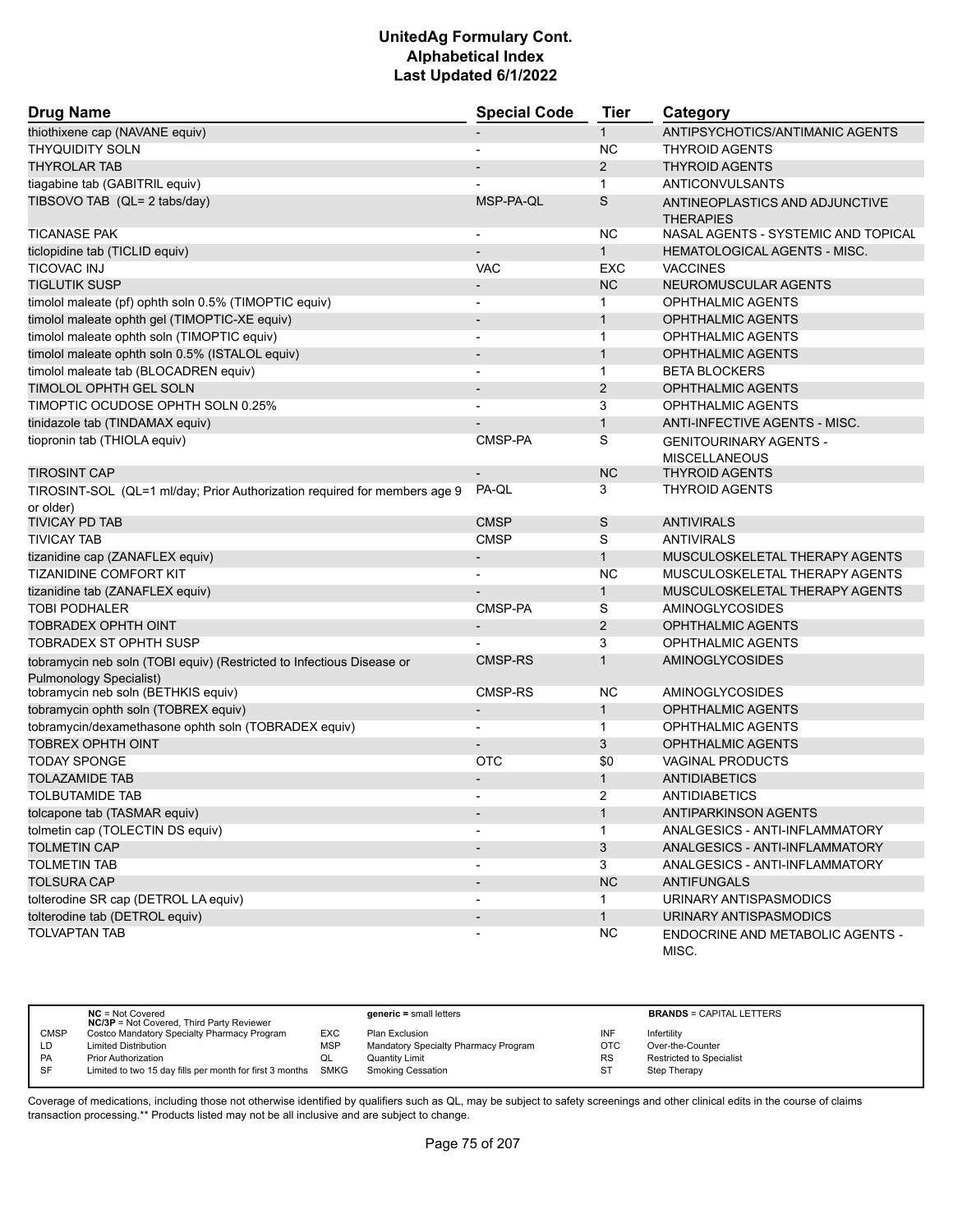| <b>Drug Name</b>                                                                                       | <b>Special Code</b>      | <b>Tier</b>    | Category                                           |
|--------------------------------------------------------------------------------------------------------|--------------------------|----------------|----------------------------------------------------|
| tolvaptan tab (SAMSCA equiv)                                                                           |                          | <b>NC</b>      | <b>ENDOCRINE AND METABOLIC AGENTS -</b><br>MISC.   |
| TOPICORT CREAM 0.05%                                                                                   | $\overline{\phantom{a}}$ | NC.            | <b>DERMATOLOGICALS</b>                             |
| <b>TOPICORT GEL</b>                                                                                    |                          | <b>NC</b>      | <b>DERMATOLOGICALS</b>                             |
| topiramate ER cap (QUDEXY equiv)                                                                       |                          | <b>NC</b>      | ANTICONVULSANTS                                    |
| topiramate sprinkle cap (TOPAMAX equiv)                                                                |                          | $\mathbf{1}$   | ANTICONVULSANTS                                    |
| topiramate tab (TOPAMAX equiv)                                                                         |                          | $\mathbf{1}$   | ANTICONVULSANTS                                    |
| toremifene tab (FARESTON equiv)                                                                        |                          | 1              | ANTINEOPLASTICS AND ADJUNCTIVE<br><b>THERAPIES</b> |
| torsemide tab (DEMADEX equiv)                                                                          |                          | $\mathbf{1}$   | <b>DIURETICS</b>                                   |
| <b>TOSYMRA SOLN</b>                                                                                    | $\overline{\phantom{a}}$ | <b>NC</b>      | <b>MIGRAINE PRODUCTS</b>                           |
| TOUJEO MAX SOLOSTAR INJ                                                                                |                          | 2              | <b>ANTIDIABETICS</b>                               |
| TOUJEO SOLOSTAR INJ                                                                                    |                          | $\overline{2}$ | <b>ANTIDIABETICS</b>                               |
| <b>TOVET KIT</b>                                                                                       |                          | NC.            | <b>DERMATOLOGICALS</b>                             |
| <b>TOVIAZ TAB</b>                                                                                      |                          | <b>NC</b>      | URINARY ANTISPASMODICS                             |
| TRACLEER TAB 32MG (QL=4 tabs/day; Only available through Walgreens                                     | LD-PA-QL                 | 2              | CARDIOVASCULAR AGENTS - MISC.                      |
| 888-347-3416)                                                                                          |                          |                |                                                    |
| TRADJENTA TAB (QL= 1 tab/day)                                                                          | QL                       | $\overline{2}$ | <b>ANTIDIABETICS</b>                               |
| <b>TRAMADOL COMPOUND KIT</b>                                                                           |                          | <b>NC</b>      | <b>DERMATOLOGICALS</b>                             |
| <b>TRAMADOL ER CAP</b>                                                                                 | $\overline{\phantom{a}}$ | NC             | <b>ANALGESICS - OPIOID</b>                         |
| tramadol ER tab (ULTRAM ER equiv)                                                                      | $\blacksquare$           | $\mathbf{1}$   | ANALGESICS - OPIOID                                |
| <b>TRAMADOL HCL ER TAB</b>                                                                             | $\overline{\phantom{a}}$ | $\mathbf{1}$   | <b>ANALGESICS - OPIOID</b>                         |
| TRAMADOL HCL TAB 100MG                                                                                 | $\blacksquare$           | NC.            | ANALGESICS - OPIOID                                |
| tramadol tab (ULTRAM equiv)                                                                            |                          | $\mathbf{1}$   | <b>ANALGESICS - OPIOID</b>                         |
| tramadol/acetaminophen tab (ULTRACET equiv)                                                            | $\blacksquare$           | $\mathbf{1}$   | <b>ANALGESICS - OPIOID</b>                         |
| trandolapril tab (MAVIK equiv)                                                                         | $\blacksquare$           | $\mathbf{1}$   | <b>ANTIHYPERTENSIVES</b>                           |
| TRANDOLAPRIL/VERAPAMIL ER TAB                                                                          |                          | <b>NC</b>      | <b>ANTIHYPERTENSIVES</b>                           |
| tranexamic acid tab (LYSTEDA equiv)                                                                    | $\overline{\phantom{a}}$ | $\mathbf{1}$   | <b>HEMOSTATICS</b>                                 |
| tranylcypromine tab (PARNATE equiv)                                                                    |                          | $\mathbf{1}$   | ANTIDEPRESSANTS                                    |
| travoprost ophth soln (TRAVATAN Z equiv) (QL= 2.5ml/30 days)                                           | QL                       | $\mathbf{1}$   | <b>OPHTHALMIC AGENTS</b>                           |
| trazodone tab (DESYREL equiv)                                                                          | $\overline{\phantom{a}}$ | $\mathbf{1}$   | ANTIDEPRESSANTS                                    |
| trazodone tab 300mg (DESYREL equiv)                                                                    | $\overline{\phantom{a}}$ | <b>NC</b>      | ANTIDEPRESSANTS                                    |
| <b>TRECATOR TAB</b>                                                                                    |                          | <b>NC</b>      | ANTIMYCOBACTERIAL AGENTS                           |
| <b>TRELEGY ELLIPTA INHALER</b>                                                                         |                          | 2              | ANTIASTHMATIC AND BRONCHODILATOR<br><b>AGENTS</b>  |
| TREMFYA INJ (QL= 1 inj/56 days)                                                                        | CMSP-PA-QL               | S              | <b>DERMATOLOGICALS</b>                             |
| treprostinil inj 10mg/ml (REMODULIN equiv)                                                             |                          | <b>NC</b>      | CARDIOVASCULAR AGENTS - MISC.                      |
| treprostinil inj 1mg/ml (REMODULIN equiv)                                                              |                          | <b>NC</b>      | CARDIOVASCULAR AGENTS - MISC.                      |
| treprostinil inj 2.5mg/ml (REMODULIN equiv)                                                            | $\overline{\phantom{a}}$ | <b>NC</b>      | CARDIOVASCULAR AGENTS - MISC.                      |
| treprostinil inj 5mg/ml (REMODULIN equiv)                                                              |                          | <b>NC</b>      | CARDIOVASCULAR AGENTS - MISC.                      |
| TRESIBA FLEXTOUCH INJ                                                                                  | $\overline{\phantom{a}}$ | $\overline{2}$ | ANTIDIABETICS                                      |
| <b>TRESIBA INJ</b>                                                                                     |                          | 2              | ANTIDIABETICS                                      |
| tretinoin cap (VESANOID equiv)                                                                         | <b>CMSP</b>              | $\mathbf{1}$   | <b>ANTINEOPLASTICS</b>                             |
| tretinoin cream (Acne Only - members age 35 or older require Prior                                     | PA                       | $\mathbf{1}$   | <b>DERMATOLOGICALS</b>                             |
| Authorization)                                                                                         |                          |                |                                                    |
| tretinoin gel (Acne Only - members age 35 or older require Prior                                       | PA                       | $\mathbf{1}$   | <b>DERMATOLOGICALS</b>                             |
| Authorization)                                                                                         |                          |                |                                                    |
| tretinoin gel (RETIN-A GEL equiv) (Acne Only - members age 35 or older<br>require Prior Authorization) | PA                       | 1              | <b>DERMATOLOGICALS</b>                             |
| <b>TRETIN-X CREAM</b>                                                                                  | $\blacksquare$           | NC             | <b>DERMATOLOGICALS</b>                             |
|                                                                                                        |                          |                |                                                    |

|             | $NC = Not Covered$<br><b>NC/3P</b> = Not Covered, Third Party Reviewer |            | $generic = small letters$            |           | <b>BRANDS = CAPITAL LETTERS</b> |
|-------------|------------------------------------------------------------------------|------------|--------------------------------------|-----------|---------------------------------|
| <b>CMSP</b> | Costco Mandatory Specialty Pharmacy Program                            | EXC        | Plan Exclusion                       | INF       | Infertility                     |
| LD          | <b>Limited Distribution</b>                                            | <b>MSP</b> | Mandatory Specialty Pharmacy Program | OTC       | Over-the-Counter                |
| <b>PA</b>   | <b>Prior Authorization</b>                                             | QL         | <b>Quantity Limit</b>                | <b>RS</b> | <b>Restricted to Specialist</b> |
| SF          | Limited to two 15 day fills per month for first 3 months SMKG          |            | <b>Smoking Cessation</b>             | ST        | Step Therapy                    |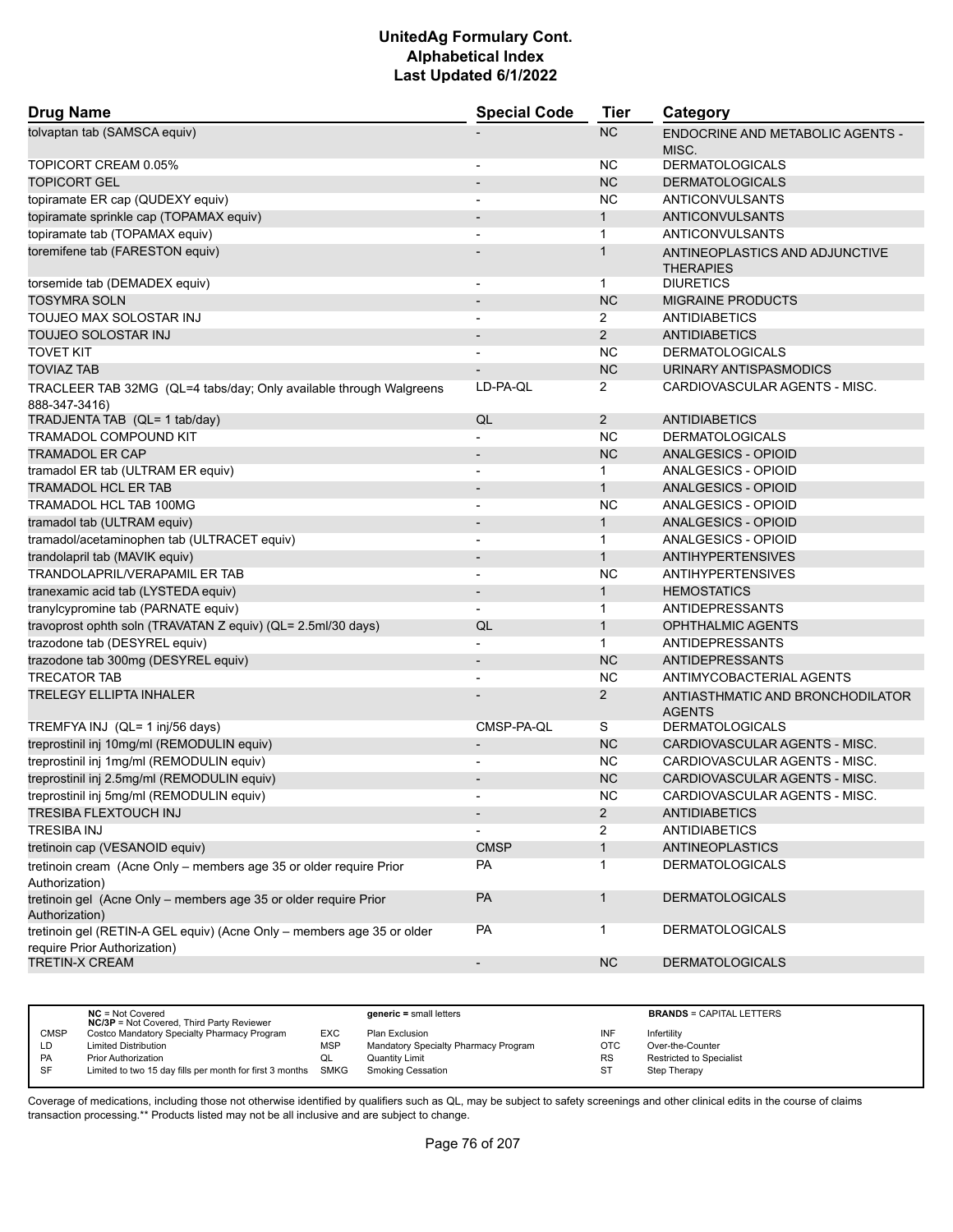| <b>Drug Name</b>                                                           | <b>Special Code</b>          | <b>Tier</b>  | Category                                              |
|----------------------------------------------------------------------------|------------------------------|--------------|-------------------------------------------------------|
| <b>TREXALL TAB</b>                                                         |                              | <b>NC</b>    | ANTINEOPLASTICS                                       |
| <b>TREXIMET TAB</b>                                                        |                              | <b>NC</b>    | <b>MIGRAINE PRODUCTS</b>                              |
| TREZIX CAP, ACETAMINOPHEN/CAFFEINE/DIHYDROCODEINE CAP                      | L,                           | <b>NC</b>    | ANALGESICS - OPIOID                                   |
| triamcinolone acetonide oint (TRIANEX equiv)                               |                              | <b>NC</b>    | <b>DERMATOLOGICALS</b>                                |
| triamcinolone cream                                                        |                              | 1            | <b>DERMATOLOGICALS</b>                                |
| triamcinolone in orabase paste (KENALOG/ORABASE equiv)                     | $\qquad \qquad \blacksquare$ | $\mathbf{1}$ | MOUTH/THROAT/DENTAL AGENTS                            |
| triamcinolone lotion                                                       |                              | $\mathbf 1$  | <b>DERMATOLOGICALS</b>                                |
| triamcinolone oint                                                         |                              | $\mathbf{1}$ | <b>DERMATOLOGICALS</b>                                |
| triamcinolone OTC nasal spray (NASACORT equiv)                             | <b>OTC</b>                   | <b>EXC</b>   | NASAL AGENTS - SYSTEMIC AND TOPICAL                   |
| triamcinolone spray (KENALOG equiv)                                        |                              | <b>NC</b>    | <b>DERMATOLOGICALS</b>                                |
| triamterene cap (DYRENIUM equiv)                                           |                              | 1            | <b>DIURETICS</b>                                      |
| triamterene/hydrochlorothiazide cap (DYAZIDE equiv)                        | $\overline{\phantom{a}}$     | $\mathbf{1}$ | <b>DIURETICS</b>                                      |
| TRIAMTERENE/HYDROCHLOROTHIAZIDE CAP 50-25mg                                |                              | 2            | <b>DIURETICS</b>                                      |
| triamterene/hydrochlorothiazide tab (MAXZIDE equiv)                        | $\qquad \qquad \blacksquare$ | $\mathbf{1}$ | <b>DIURETICS</b>                                      |
| <b>TRIANEX OINT</b>                                                        |                              | <b>NC</b>    | <b>DERMATOLOGICALS</b>                                |
| triazolam tab (HALCION equiv)                                              |                              | $\mathbf{1}$ | HYPNOTICS/SEDATIVES/SLEEP DISORDEI                    |
|                                                                            |                              |              | <b>AGENTS</b>                                         |
| <b>TRIBENZOR TAB</b>                                                       |                              | NC           | <b>ANTIHYPERTENSIVES</b>                              |
| TRICHOPHYTON MENTAGROPHYTES (DIAGNOSTIC) SOLN                              |                              | <b>NC</b>    | <b>DIAGNOSTIC PRODUCTS</b>                            |
| <b>TRICHOPHYTON MENTAGROPHYTES SOLN</b>                                    |                              | ΝC           | ALLERGENIC EXTRACTS/BIOLOGICALS                       |
|                                                                            |                              |              | <b>MISC</b>                                           |
| tricitrates soln (POLYCITRA-LC equiv)                                      |                              | $\mathbf{1}$ | <b>GENITOURINARY AGENTS -</b><br><b>MISCELLANEOUS</b> |
| tricon cap (TRINSICON equiv)                                               |                              | $\mathbf 1$  | <b>HEMATOPOIETIC AGENTS</b>                           |
| trientine cap (SYPRINE equiv)                                              | CMSP-PA                      | $\mathbf{1}$ | <b>MISCELLANEOUS THERAPEUTIC CLASSE!</b>              |
| trifluoperazine tab (STELAZINE equiv)                                      |                              | $\mathbf 1$  | ANTIPSYCHOTICS/ANTIMANIC AGENTS                       |
| TRIFLURIDINE OPHTH SOLN                                                    |                              | $\mathbf{1}$ | <b>OPHTHALMIC AGENTS</b>                              |
| trifluridine ophth soln (VIROPTIC equiv)                                   |                              | $\mathbf{1}$ | <b>OPHTHALMIC AGENTS</b>                              |
| <b>TRIGLIDE TAB</b>                                                        |                              | <b>NC</b>    | ANTIHYPERLIPIDEMICS                                   |
| trihexyphenidyl elixir (ARTANE equiv)                                      |                              | 1            | ANTIPARKINSON AND RELATED THERAPY<br><b>AGENTS</b>    |
| <b>TRIHEXYPHENIDYL SOLN</b>                                                |                              | 1            | ANTIPARKINSON AND RELATED THERAPY<br><b>AGENTS</b>    |
| trihexyphenidyl tab (ARTANE equiv)                                         |                              | $\mathbf 1$  | ANTIPARKINSON AGENTS                                  |
| TRIJARDY XR TAB 10-5-1000MG, 25-5-1000MG                                   |                              | <b>NC</b>    | <b>ANTIDIABETICS</b>                                  |
| TRIJARDY XR TAB 5-25-1000MG, 12.5-2.5-1000MG                               |                              | <b>NC</b>    | <b>ANTIDIABETICS</b>                                  |
| TRIKAFTA TAB (QL= 84 tabs/28 days)                                         | MSP-PA-QL                    | S            | <b>RESPIRATORY AGENTS - MISC.</b>                     |
| tri-legest tab (ESTROSTEP FE equiv)                                        |                              | \$0          | <b>CONTRACEPTIVES</b>                                 |
| <b>TRILIPIX CAP</b>                                                        |                              | <b>NC</b>    | <b>ANTIHYPERLIPIDEMICS</b>                            |
| <b>TRILOCICLO KIT</b>                                                      |                              | <b>NC</b>    | <b>DERMATOLOGICALS</b>                                |
| TRI-LUMA CREAM                                                             | $\sim$                       | <b>EXC</b>   | <b>DERMATOLOGICALS</b>                                |
| trilyte soln (NULYTELY equiv) (Covered at \$0 for members 45-75 years, all | QL                           | \$0          | LAXATIVES                                             |
| other members covered at generic copay; Limited to 2 fills/calendar year)  |                              |              |                                                       |
| trimethobenzamide cap (TIGAN equiv)                                        | $\qquad \qquad \blacksquare$ | $\mathbf{1}$ | <b>ANTIEMETICS</b>                                    |
| <b>TRIMETHOPRIM TAB</b>                                                    |                              | $\mathbf 1$  | ANTI-INFECTIVE AGENTS - MISC.                         |
| trimethoprim tab (PROLOPRIM equiv)                                         |                              | $\mathbf{1}$ | ANTI-INFECTIVE AGENTS - MISC.                         |
| trimipramine cap (SURMONTIL equiv)                                         |                              | 1            | <b>ANTIDEPRESSANTS</b>                                |
| TRINTELLIX TAB (QL= 1 tab/day)                                             | PA-QL                        | 3            | <b>ANTIDEPRESSANTS</b>                                |
| tri-sprintec tab (ORTHO TRI-CYCLEN (LO) equiv)                             |                              | \$0          | <b>CONTRACEPTIVES</b>                                 |
| TRIUMEQ PD TAB                                                             | <b>CMSP</b>                  | S            | <b>ANTIVIRALS</b>                                     |
|                                                                            |                              |              |                                                       |

|             | $NC = Not Covered$<br><b>NC/3P</b> = Not Covered, Third Party Reviewer |            | $generic = small letters$            |           | <b>BRANDS = CAPITAL LETTERS</b> |
|-------------|------------------------------------------------------------------------|------------|--------------------------------------|-----------|---------------------------------|
| <b>CMSP</b> | Costco Mandatory Specialty Pharmacy Program                            | EXC        | Plan Exclusion                       | INF       | Infertility                     |
| LD          | <b>Limited Distribution</b>                                            | <b>MSP</b> | Mandatory Specialty Pharmacy Program | OTC       | Over-the-Counter                |
| <b>PA</b>   | Prior Authorization                                                    | QL         | Quantity Limit                       | <b>RS</b> | <b>Restricted to Specialist</b> |
| SF          | Limited to two 15 day fills per month for first 3 months               | SMKG       | <b>Smoking Cessation</b>             | S1        | Step Therapy                    |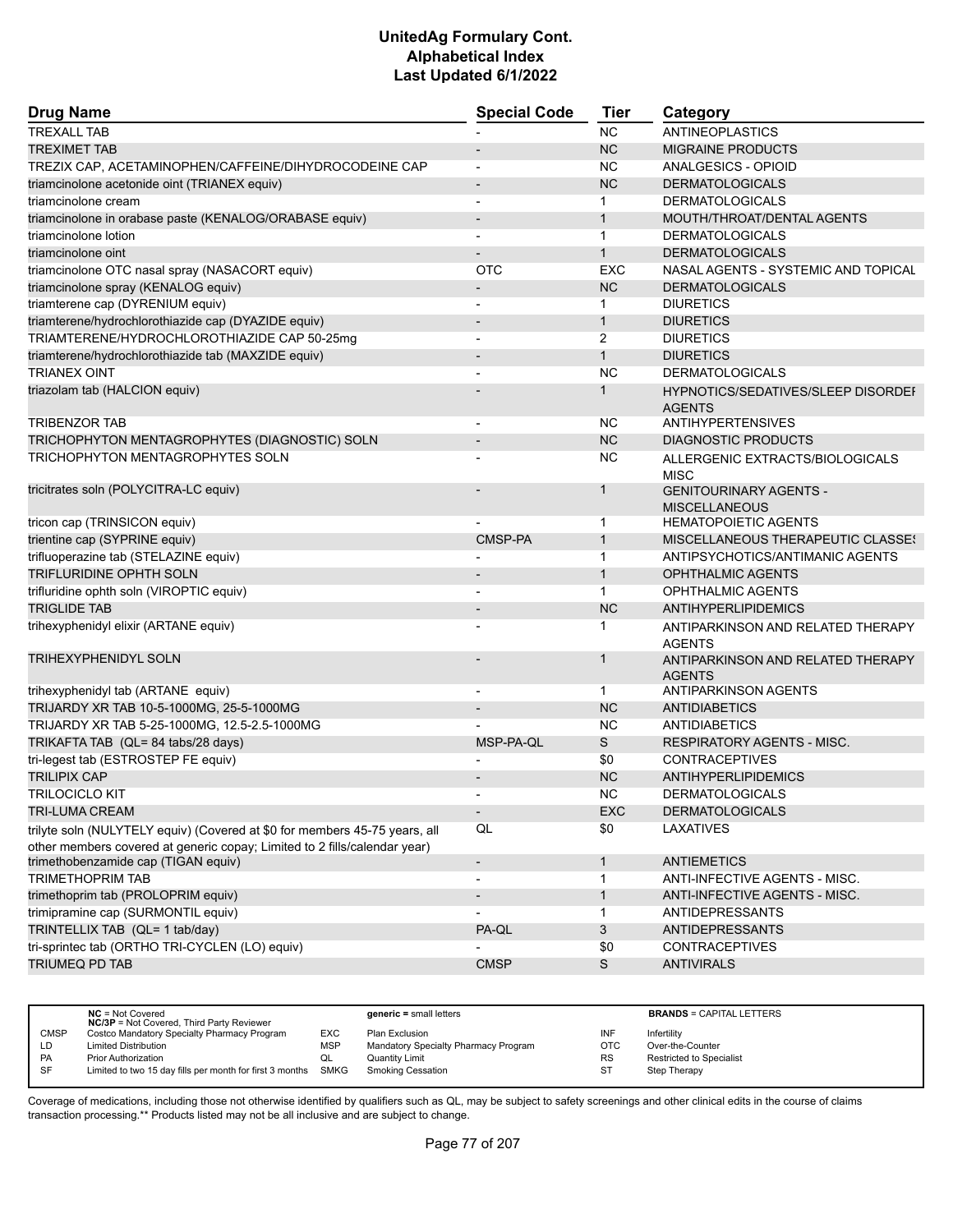| <b>Drug Name</b>                                                                   | <b>Special Code</b>      | <b>Tier</b>    | Category                                           |
|------------------------------------------------------------------------------------|--------------------------|----------------|----------------------------------------------------|
| <b>TRIUMEQ TAB</b>                                                                 | <b>CMSP</b>              | S              | <b>ANTIVIRALS</b>                                  |
| <b>TRIZIVIR TAB</b>                                                                | <b>CMSP</b>              | S              | <b>ANTIVIRALS</b>                                  |
| <b>TROKENDI XR CAP</b>                                                             |                          | <b>NC</b>      | ANTICONVULSANTS                                    |
| tropicamide ophth soln (MYDRIACYL equiv)                                           |                          | $\mathbf{1}$   | <b>OPHTHALMIC AGENTS</b>                           |
| TROPICAMIDE/CYCLOPENT/KETOROLAC/PE OPHTH SOLN                                      | $\blacksquare$           | <b>NC</b>      | OPHTHALMIC AGENTS                                  |
| trospium chloride SR cap (SANCTURA XR equiv)                                       | $\overline{\phantom{a}}$ | $\mathbf{1}$   | URINARY ANTISPASMODICS                             |
| trospium tab (SANCTURA equiv)                                                      |                          | $\mathbf{1}$   | URINARY ANTISPASMODICS                             |
| TRUDHESA NASAL SPRAY                                                               | $\overline{\phantom{a}}$ | <b>NC</b>      | <b>MIGRAINE PRODUCTS</b>                           |
| TRUE METRIX KIT AIR<br>(QL= 1 meter per fill/2 meters per year)                    | OTC-QL                   | \$0            | MEDICAL DEVICES AND SUPPLIES                       |
| TRUE METRIX KIT METER (QL= 1 meter per fill/2 meters per year)                     | OTC-QL                   | \$0            | MEDICAL DEVICES AND SUPPLIES                       |
| TRUE METRIX AIR METER (QL= 1 meter per fill/2 meters per year)                     | QL                       | \$0            | MEDICAL DEVICES AND SUPPLIES                       |
| TRUE METRIX GO METER (QL= 1 meter per fill/2 meters per year)                      | QL                       | \$0            | MEDICAL DEVICES AND SUPPLIES                       |
| <b>TRUE METRIX TEST STRIPS</b>                                                     | <b>OTC</b>               | $\overline{2}$ | <b>DIAGNOSTIC PRODUCTS</b>                         |
| <b>TRUEPLUS PEN NEEDLES</b>                                                        | <b>OTC</b>               | $\mathbf{1}$   | MEDICAL DEVICES AND SUPPLIES                       |
| <b>TRULANCE TAB</b>                                                                | $\overline{\phantom{a}}$ | <b>NC</b>      | GASTROINTESTINAL AGENTS - MISC.                    |
| TRULICITY INJ (QL= 4 pens/28 days)                                                 | QL                       | $\overline{2}$ | <b>ANTIDIABETICS</b>                               |
| TRUMENBA INJ                                                                       | <b>VAC</b>               | \$0            | <b>VACCINES</b>                                    |
| TRUSELTIQ PACK 100MG (QL= 21 caps/28 days; Only available through                  | LD-PA-QL                 | $\overline{2}$ | ANTINEOPLASTICS AND ADJUNCTIVE                     |
| Biologics 800-850-4306)                                                            |                          |                | <b>THERAPIES</b>                                   |
| TRUSELTIQ PACK 50MG, 125MG (QL= 42 caps/28 days; Only available                    | LD-PA-QL                 | $\overline{2}$ | ANTINEOPLASTICS AND ADJUNCTIVE                     |
| through Biologics 800-850-4306)                                                    |                          |                | <b>THERAPIES</b>                                   |
| TRUSELTIQ PACK 75MG (QL= 63 caps/28 days; Only available through                   | LD-PA-QL                 | $\overline{2}$ | ANTINEOPLASTICS AND ADJUNCTIVE                     |
| Biologics 800-850-4306)                                                            |                          |                | <b>THERAPIES</b>                                   |
| TRUVADA TAB (\$0 copay when used for PrEP)                                         | CMSP-PA                  | \$0            | <b>ANTIVIRALS</b>                                  |
| <b>TUDORZA PRESSAIR INHALER</b>                                                    |                          | <b>NC</b>      | ANTIASTHMATIC AND BRONCHODILATOR<br><b>AGENTS</b>  |
| TUKYSA TAB (QL= 4 tabs/day; Only available through Biologics<br>800-850-4306)      | LD-PA-QL-SF              | $\overline{2}$ | ANTINEOPLASTICS AND ADJUNCTIVE<br><b>THERAPIES</b> |
| TURALIO CAP (QL= 4 caps/day; Only available through Biologics<br>800-850-4306)     | LD-PA-QL-SF              | $\overline{2}$ | ANTINEOPLASTICS AND ADJUNCTIVE<br><b>THERAPIES</b> |
| <b>TUSSICAPS</b>                                                                   |                          | <b>NC</b>      | COUGH/COLD/ALLERGY                                 |
| tussigon tab (HYCODAN equiv)                                                       | $\overline{\phantom{a}}$ | 1              | COUGH/COLD/ALLERGY                                 |
| <b>TUSSI-PRES LIQUID</b>                                                           |                          | NC.            | COUGH/COLD/ALLERGY                                 |
| <b>TUSSLIN LIQUID</b>                                                              | <b>OTC</b>               | <b>NC</b>      | COUGH/COLD/ALLERGY                                 |
| <b>TUXARIN ER TAB</b>                                                              |                          | <b>NC</b>      | COUGH/COLD/ALLERGY                                 |
| <b>TUZISTRA XR SUSP</b>                                                            |                          | <b>NC</b>      | COUGH/COLD/ALLERGY                                 |
| TWINRIX INJ                                                                        | <b>VAC</b>               | \$0            | <b>VACCINES</b>                                    |
| <b>TWIRLA PATCH</b>                                                                | $\overline{\phantom{a}}$ | 3              | <b>CONTRACEPTIVES</b>                              |
| <b>TWYNEO CREAM</b>                                                                | $\blacksquare$           | <b>NC</b>      | <b>DERMATOLOGICALS</b>                             |
| <b>TYBLUME TAB</b>                                                                 |                          | \$0            | <b>CONTRACEPTIVES</b>                              |
| <b>TYBOST TAB</b>                                                                  |                          | <b>NC</b>      | <b>ANTIVIRALS</b>                                  |
| <b>TYKERB TAB</b>                                                                  |                          | NC             | ANTINEOPLASTICS AND ADJUNCTIVE<br><b>THERAPIES</b> |
| TYMLOS INJ (Only available through Lumicera 855-847-3553)                          | LD                       | S              | ENDOCRINE AND METABOLIC AGENTS -<br>MISC.          |
| TYPHIM VI INJ                                                                      | <b>VAC</b>               | <b>EXC</b>     | <b>VACCINES</b>                                    |
| <b>TYRVAYA SOLN</b>                                                                |                          | NC.            | <b>OPHTHALMIC AGENTS</b>                           |
| TYVASO INH SOLN (QL= 1 ampule/day; Only available through Accredo<br>800-803-2523) | LD-PA-QL                 | $2^{\circ}$    | CARDIOVASCULAR AGENTS - MISC.                      |
| UBRELVY TAB (QL= 10 tabs/30 days)                                                  | PA-QL                    | $\overline{2}$ | MIGRAINE PRODUCTS                                  |

|             | $NC = Not Covered$<br><b>NC/3P</b> = Not Covered, Third Party Reviewer |            | $generic = small letters$            |           | <b>BRANDS = CAPITAL LETTERS</b> |
|-------------|------------------------------------------------------------------------|------------|--------------------------------------|-----------|---------------------------------|
| <b>CMSP</b> | Costco Mandatory Specialty Pharmacy Program                            | <b>EXC</b> | Plan Exclusion                       | INF       | Infertility                     |
| LD          | <b>Limited Distribution</b>                                            | <b>MSP</b> | Mandatory Specialty Pharmacy Program | OTC       | Over-the-Counter                |
| <b>PA</b>   | Prior Authorization                                                    | QL         | Quantity Limit                       | <b>RS</b> | <b>Restricted to Specialist</b> |
| <b>SF</b>   | Limited to two 15 day fills per month for first 3 months               | SMKG       | <b>Smoking Cessation</b>             |           | Step Therapy                    |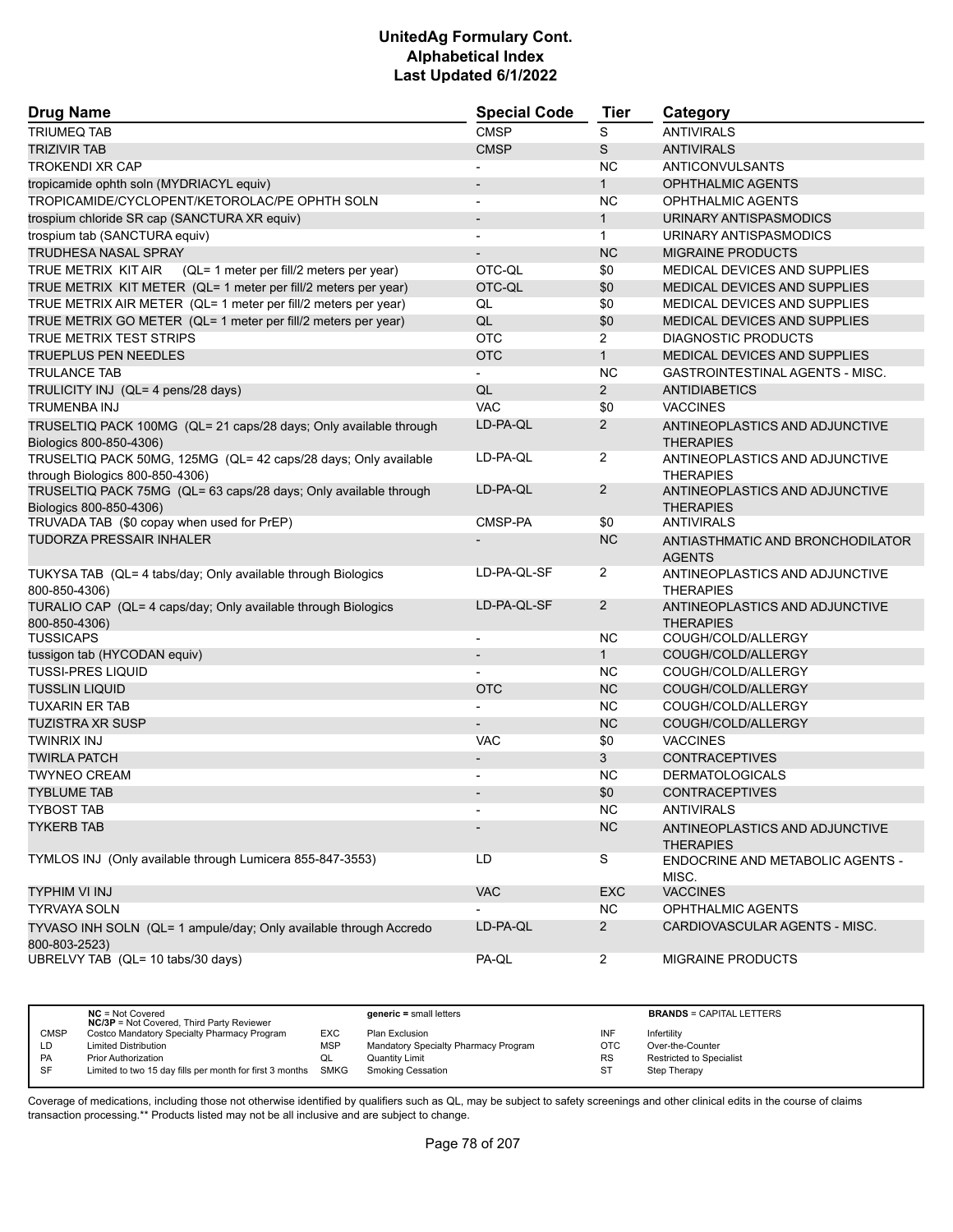| <b>Drug Name</b>                                                                    | <b>Special Code</b>            | Tier           | Category                                           |
|-------------------------------------------------------------------------------------|--------------------------------|----------------|----------------------------------------------------|
| <b>UCERIS RECTAL FOAM</b>                                                           | PA                             | 3              | ANORECTAL AGENTS                                   |
| <b>U-CORT CREAM</b>                                                                 |                                | $\overline{2}$ | <b>DERMATOLOGICALS</b>                             |
| <b>UDENYCA INJ</b>                                                                  |                                | <b>NC</b>      | <b>HEMATOPOIETIC AGENTS</b>                        |
| UKONIQ TAB (QL= 4 tabs/day; Only available through Onco360<br>877-662-6633)         | LD-PA-QL-SF                    | $\overline{2}$ | ANTINEOPLASTICS AND ADJUNCTIVE<br><b>THERAPIES</b> |
| ULESFIA LOTION (QL= 4 bottles/fill)                                                 | QL                             | 3              | <b>DERMATOLOGICALS</b>                             |
| <b>ULORIC TAB</b>                                                                   |                                | <b>NC</b>      | <b>GOUT AGENTS</b>                                 |
| ULTRAVATE LOTION                                                                    |                                | <b>NC</b>      | <b>DERMATOLOGICALS</b>                             |
| ULTRAVATE PAC KIT                                                                   | $\overline{\phantom{a}}$       | NC.            | <b>DERMATOLOGICALS</b>                             |
| <b>UMECTA EMULSION</b>                                                              | $\overline{\phantom{a}}$       | <b>NC</b>      | <b>DERMATOLOGICALS</b>                             |
| UMECTA PD EMULSION                                                                  |                                | <b>NC</b>      | <b>DERMATOLOGICALS</b>                             |
| <b>UMECTA SUSP</b>                                                                  |                                | <b>NC</b>      | <b>DERMATOLOGICALS</b>                             |
| UPNEEQ SOLN                                                                         |                                | EXC            | OPHTHALMIC AGENTS                                  |
| <b>UPTRAVI INJ</b>                                                                  |                                | <b>NC</b>      | CARDIOVASCULAR AGENTS - MISC.                      |
| UPTRAVI TAB (QL= 2 tabs/day; Only available through Accredo                         | LD-PA-QL                       | $\overline{2}$ | CARDIOVASCULAR AGENTS - MISC.                      |
| 800-803-2523)                                                                       |                                |                |                                                    |
| <b>URAMAXIN CREAM</b>                                                               | $\overline{\phantom{a}}$       | <b>NC</b>      | <b>DERMATOLOGICALS</b>                             |
| <b>URAMAXIN GEL</b>                                                                 | $\blacksquare$                 | <b>NC</b>      | <b>DERMATOLOGICALS</b>                             |
| urea cream                                                                          | $\overline{\phantom{a}}$       | <b>NC</b>      | <b>DERMATOLOGICALS</b>                             |
| <b>UREA EMULSION</b>                                                                | $\overline{\phantom{a}}$       | <b>NC</b>      | <b>DERMATOLOGICALS</b>                             |
| urea gel (URAMAXIN equiv)                                                           | $\overline{\phantom{a}}$       | <b>NC</b>      | <b>DERMATOLOGICALS</b>                             |
| urea lotion (KERALAC LOTION equiv)                                                  |                                | NC.            | <b>DERMATOLOGICALS</b>                             |
| UREA NAIL KIT                                                                       | $\overline{\phantom{a}}$       | <b>NC</b>      | <b>DERMATOLOGICALS</b>                             |
| <b>UREA SUSP</b>                                                                    | $\overline{\phantom{a}}$       | NC.            | <b>DERMATOLOGICALS</b>                             |
| urea susp 40% (UMECTA equiv)                                                        |                                | <b>NC</b>      | <b>DERMATOLOGICALS</b>                             |
| <b>UROQID #2 TAB</b>                                                                | $\overline{\phantom{a}}$       | 3              | URINARY ANTI-INFECTIVES                            |
| ursodiol cap (ACTIGALL equiv)                                                       | $\blacksquare$                 | $\mathbf{1}$   | GASTROINTESTINAL AGENTS - MISC.                    |
| URSODIOL CAP                                                                        |                                | <b>NC</b>      | GASTROINTESTINAL AGENTS - MISC.                    |
| ursodiol tab (URSO (FORTE) equiv)                                                   | $\overline{\phantom{a}}$       | $\mathbf{1}$   | <b>GASTROINTESTINAL AGENTS - MISC.</b>             |
| UTA cap                                                                             |                                | <b>NC</b>      | ANTI-INFECTIVE AGENTS - MISC.                      |
| UTIBRON NEOHALER CAP                                                                |                                | <b>NC</b>      | ANTIASTHMATIC AND BRONCHODILATOR<br><b>AGENTS</b>  |
| valacyclovir tab (VALTREX equiv)                                                    |                                | $\mathbf{1}$   | <b>ANTIVIRALS</b>                                  |
| VALCHLOR GEL (QL= 4 tubes/30 days; Only available through Avella (877)<br>546-5779) | LD-PA-QL                       | 2              | <b>DERMATOLOGICALS</b>                             |
| valganciclovir soln (VALCYTE equiv)                                                 | $\overline{\phantom{a}}$       | 1              | <b>ANTIVIRALS</b>                                  |
| valganciclovir tab (VALCYTE equiv)                                                  |                                | $\mathbf{1}$   | <b>ANTIVIRALS</b>                                  |
| valproate inj (DEPACON equiv)                                                       | $\overline{\phantom{a}}$       | <b>NC</b>      | ANTICONVULSANTS                                    |
| valproic acid cap (DEPAKENE equiv)                                                  |                                | $\mathbf{1}$   | ANTICONVULSANTS                                    |
| valproic acid syrup (DEPAKENE equiv)                                                |                                | 1              | <b>ANTICONVULSANTS</b>                             |
| VALSARTAN ORAL SOLN                                                                 | $\overline{\phantom{a}}$       | NC             | <b>ANTIHYPERTENSIVES</b>                           |
| valsartan tab (DIOVAN equiv)                                                        |                                | 1.             | <b>ANTIHYPERTENSIVES</b>                           |
| valsartan/hydrochlorothiazide tab (DIOVAN HCT equiv)                                |                                | $\mathbf{1}$   | <b>ANTIHYPERTENSIVES</b>                           |
| VALTOCO NASAL SPRAY (QL= 2 packs/fill; Restricted to Neurology                      | QL-RS                          | 3              | ANTICONVULSANTS                                    |
| Specialist)<br><b>VALTURNA TAB</b>                                                  |                                | 3              | <b>ANTIHYPERTENSIVES</b>                           |
| VANCOCIN CAP                                                                        | -                              | NC.            | ANTI-INFECTIVE AGENTS - MISC.                      |
| vancomycin cap (VANCOCIN equiv) (QL= 56 caps/fill)                                  | $\overline{\phantom{a}}$<br>QL | 1              | ANTI-INFECTIVE AGENTS - MISC.                      |
|                                                                                     |                                | <b>NC</b>      | ANTI-INFECTIVE AGENTS - MISC.                      |
| vancomycin hcl soln (VANCOMYCIN equiv)<br><b>VANCOMYCIN INJ</b>                     |                                | <b>NC</b>      |                                                    |
|                                                                                     | $\overline{\phantom{a}}$       |                | ANTI-INFECTIVE AGENTS - MISC.                      |

|             | $NC = Not Covered$<br><b>NC/3P</b> = Not Covered, Third Party Reviewer |            | $generic = small letters$            |            | <b>BRANDS = CAPITAL LETTERS</b> |
|-------------|------------------------------------------------------------------------|------------|--------------------------------------|------------|---------------------------------|
| <b>CMSP</b> | Costco Mandatory Specialty Pharmacy Program                            | EXC        | Plan Exclusion                       | INF        | Infertility                     |
| LD          | <b>Limited Distribution</b>                                            | <b>MSP</b> | Mandatory Specialty Pharmacy Program | <b>OTC</b> | Over-the-Counter                |
| <b>PA</b>   | <b>Prior Authorization</b>                                             | QL         | Quantity Limit                       | <b>RS</b>  | <b>Restricted to Specialist</b> |
| SF          | Limited to two 15 day fills per month for first 3 months               | SMKG       | <b>Smoking Cessation</b>             | ST         | Step Therapy                    |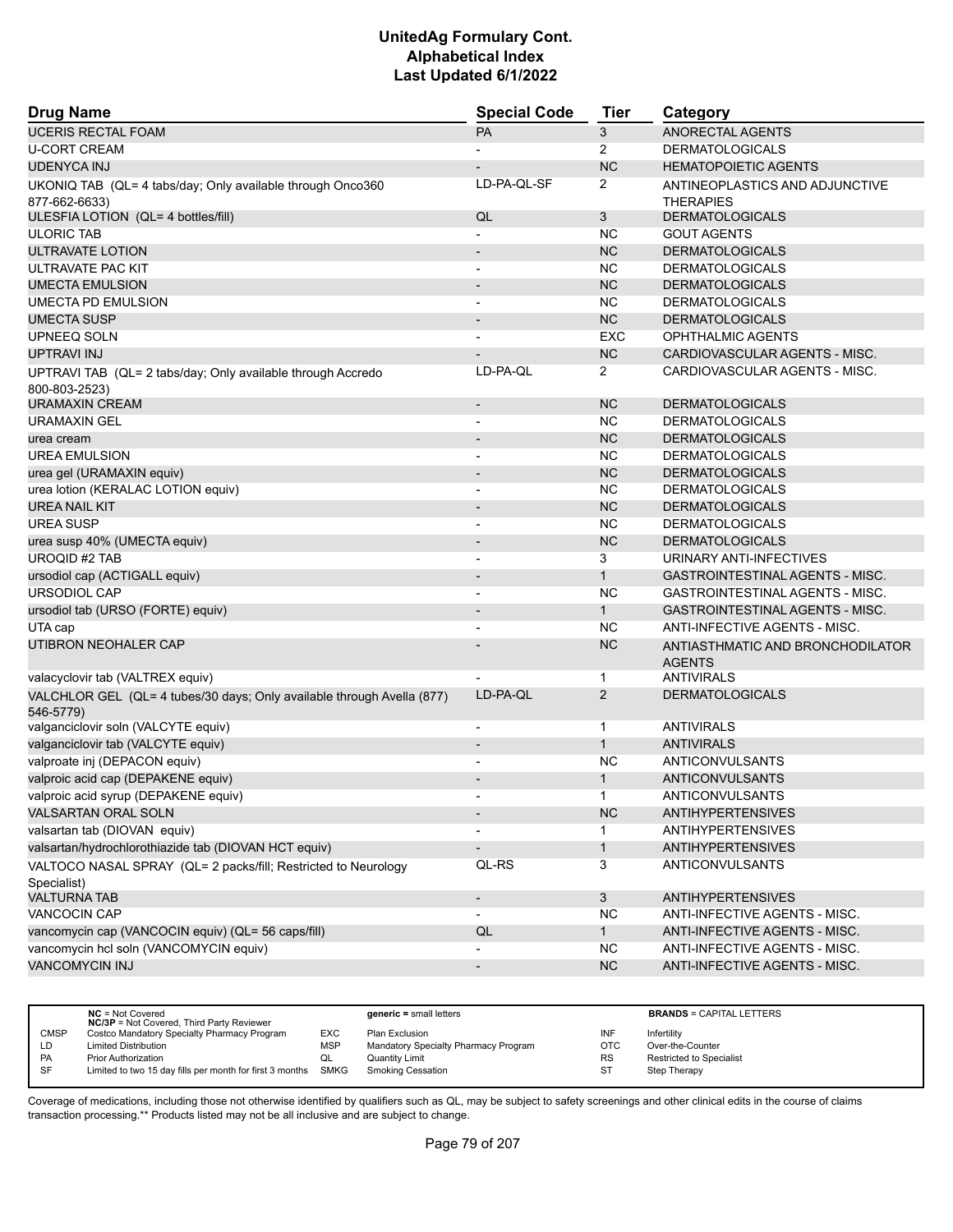| <b>Drug Name</b>                                                                      | <b>Special Code</b>          | <b>Tier</b>    | Category                                           |
|---------------------------------------------------------------------------------------|------------------------------|----------------|----------------------------------------------------|
| <b>VANCOMYCIN SOLN</b>                                                                |                              | <b>NC</b>      | <b>OPHTHALMIC AGENTS</b>                           |
| <b>VANIQA CREAM</b>                                                                   |                              | <b>EXC</b>     | <b>DERMATOLOGICALS</b>                             |
| <b>VANOS CREAM</b>                                                                    |                              | <b>NC</b>      | <b>DERMATOLOGICALS</b>                             |
| vardenafil ODT (STAXYN equiv) (QL= 6 tabs/30 days)                                    | QL                           | $\mathbf{1}$   | CARDIOVASCULAR AGENTS - MISC.                      |
| vardenafil tab (LEVITRA equiv) (QL= 6 tabs/30 days)                                   | QL                           | $\mathbf{1}$   | CARDIOVASCULAR AGENTS - MISC.                      |
| <b>VARIVAX INJ</b>                                                                    | <b>VAC</b>                   | \$0            | <b>VACCINES</b>                                    |
| VARUBI TAB (QL= 2 tabs/day; Restricted to Oncology or Hematology                      | QL-RS                        | $\overline{2}$ | <b>ANTIEMETICS</b>                                 |
| Specialist)                                                                           |                              |                |                                                    |
| VASCEPA CAP 0.5GM                                                                     | PA                           | 3              | <b>ANTIHYPERLIPIDEMICS</b>                         |
| vasolex oint (XENADERM equiv)                                                         |                              | <b>NC</b>      | <b>DERMATOLOGICALS</b>                             |
| <b>VAXCHORA SUSP</b>                                                                  | <b>VAC</b>                   | <b>EXC</b>     | <b>VACCINES</b>                                    |
| <b>VAXELIS INJ</b>                                                                    | VAC                          | \$0            | <b>TOXOIDS</b>                                     |
| VAXNEUVANCE INJ (Covered for members age 19 years or older)                           | <b>VAC</b>                   | \$0            | <b>VACCINES</b>                                    |
| <b>VECAMYL TAB</b>                                                                    |                              | <b>NC</b>      | <b>ANTIHYPERTENSIVES</b>                           |
| <b>VECTICAL OINT</b>                                                                  | $\overline{a}$               | NC             | <b>DERMATOLOGICALS</b>                             |
| velivet tab (CYCLESSA equiv)                                                          |                              | \$0            | <b>CONTRACEPTIVES</b>                              |
| <b>VELPHORO CHEW TAB</b>                                                              | $\overline{a}$               | <b>NC</b>      | <b>GASTROINTESTINAL AGENTS - MISC.</b>             |
| <b>VELTASSA POWDER</b>                                                                | PA                           | $\overline{2}$ | <b>ASSORTED CLASSES</b>                            |
| <b>VEMLIDY TAB</b>                                                                    |                              | $\overline{2}$ | <b>ANTIVIRALS</b>                                  |
| <b>VENCLEXTA STARTER PACK</b>                                                         | MSP-PA                       | S              | ANTINEOPLASTICS AND ADJUNCTIVE<br><b>THERAPIES</b> |
| <b>VENCLEXTA TAB</b>                                                                  | MSP-PA                       | S              | ANTINEOPLASTICS AND ADJUNCTIVE<br><b>THERAPIES</b> |
| venlafaxine ER cap (EFFEXOR XR equiv)                                                 | ٠                            | $\mathbf{1}$   | ANTIDEPRESSANTS                                    |
| venlafaxine ER tab                                                                    | $\overline{\phantom{a}}$     | <b>NC</b>      | ANTIDEPRESSANTS                                    |
| venlafaxine tab (EFFEXOR equiv)                                                       |                              | $\mathbf 1$    | <b>ANTIDEPRESSANTS</b>                             |
| VENTAVIS INH SOLN (QL= 9 ampules/day; Only available through Accredo<br>800-803-2523) | LD-PA-QL                     | $\overline{2}$ | CARDIOVASCULAR AGENTS - MISC.                      |
| VENTOLIN HFA INHALER (QL= 2 inhalers/30 days)                                         | QL                           | 1              | ANTIASTHMATIC AND BRONCHODILATOR<br><b>AGENTS</b>  |
| <b>VERAPAMIL CAP 100MG</b>                                                            | $\overline{\phantom{m}}$     | <b>NC</b>      | CALCIUM CHANNEL BLOCKERS                           |
| VERAPAMIL ER CAP 200MG                                                                |                              | NC.            | CALCIUM CHANNEL BLOCKERS                           |
| <b>VERAPAMIL ER CAP 300MG</b>                                                         | $\overline{\phantom{a}}$     | <b>NC</b>      | CALCIUM CHANNEL BLOCKERS                           |
| verapamil SR cap (VERELAN equiv)                                                      |                              | $\mathbf{1}$   | CALCIUM CHANNEL BLOCKERS                           |
| VERAPAMIL SR CAP 360mg                                                                |                              | $\mathbf{1}$   | CALCIUM CHANNEL BLOCKERS                           |
| verapamil SR tab (CALAN SR, ISOPTIN SR equiv)                                         | $\overline{\phantom{0}}$     | $\mathbf{1}$   | CALCIUM CHANNEL BLOCKERS                           |
| verapamil tab (CALAN equiv)                                                           | $\overline{\phantom{m}}$     | $\mathbf{1}$   | CALCIUM CHANNEL BLOCKERS                           |
| <b>VERDESO FOAM</b>                                                                   |                              | <b>NC</b>      | <b>DERMATOLOGICALS</b>                             |
| VERDROCET TAB 2.5MG-325MG                                                             | $\qquad \qquad \blacksquare$ | <b>NC</b>      | ANALGESICS - OPIOID                                |
| <b>VEREGEN OINT</b>                                                                   |                              | <b>NC</b>      | DERMATOLOGICALS                                    |
| VERELAN PM ER CAP 100MG, 300MG                                                        | $\overline{\phantom{a}}$     | 3              | CALCIUM CHANNEL BLOCKERS                           |
| VERELAN SR CAP 360mg                                                                  |                              | 3              | CALCIUM CHANNEL BLOCKERS                           |
| VERQUVO TAB (QL= 1 tab/day; Restricted to Cardiology Specialist)                      | QL-RS                        | $\overline{2}$ | CARDIOVASCULAR AGENTS - MISC.                      |
| <b>VERSACLOZ SUSP</b>                                                                 |                              | <b>NC</b>      | ANTIPSYCHOTICS/ANTIMANIC AGENTS                    |
| VERZENIO TAB (QL= 2 tabs/day)                                                         | MSP-PA-QL                    | S              | ANTINEOPLASTICS AND ADJUNCTIVE<br><b>THERAPIES</b> |
| <b>VESICARE LS SUSP</b>                                                               | $\overline{\phantom{a}}$     | <b>NC</b>      | URINARY ANTISPASMODICS                             |
| <b>VEXOL OPHTH SUSP</b>                                                               |                              | $2^{\circ}$    | <b>OPHTHALMIC AGENTS</b>                           |
| V-GO INJ KIT                                                                          |                              | EXC            | MEDICAL DEVICES AND SUPPLIES                       |
| <b>VIAGRA TAB</b>                                                                     | $\overline{\phantom{m}}$     | NC             | CARDIOVASCULAR AGENTS - MISC.                      |
|                                                                                       |                              |                |                                                    |

|             | $NC = Not Covered$<br><b>NC/3P</b> = Not Covered, Third Party Reviewer |            | $generic = small letters$            |     | <b>BRANDS = CAPITAL LETTERS</b> |
|-------------|------------------------------------------------------------------------|------------|--------------------------------------|-----|---------------------------------|
| <b>CMSP</b> | Costco Mandatory Specialty Pharmacy Program                            | EXC.       | Plan Exclusion                       | INF | Infertility                     |
| LD          | <b>Limited Distribution</b>                                            | <b>MSP</b> | Mandatory Specialty Pharmacy Program | OTC | Over-the-Counter                |
| <b>PA</b>   | <b>Prior Authorization</b>                                             | QL         | <b>Quantity Limit</b>                | RS  | Restricted to Specialist        |
| <b>SF</b>   | Limited to two 15 day fills per month for first 3 months SMKG          |            | Smoking Cessation                    | ST  | Step Therapy                    |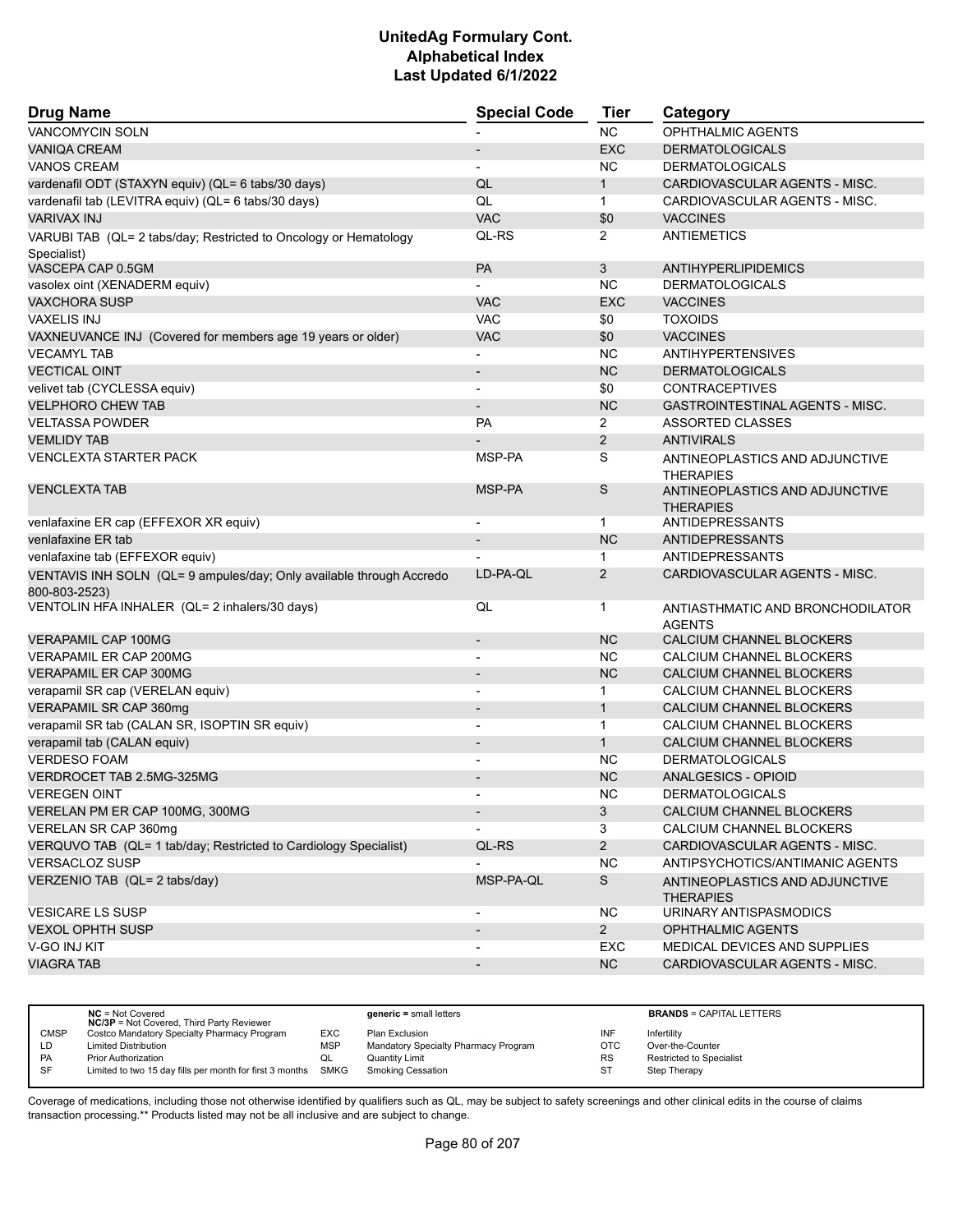| <b>Drug Name</b>                                                                               | <b>Special Code</b>          | <b>Tier</b>    | Category                                           |
|------------------------------------------------------------------------------------------------|------------------------------|----------------|----------------------------------------------------|
| <b>VIBERZI TAB</b>                                                                             |                              | <b>NC</b>      | <b>GASTROINTESTINAL AGENTS - MISC.</b>             |
| <b>VIBRAMYCIN SYRUP</b>                                                                        |                              | 3              | <b>TETRACYCLINES</b>                               |
| VICTOZA INJ (QL= 1.8mg/day)                                                                    | QL                           | $\overline{2}$ | <b>ANTIDIABETICS</b>                               |
| <b>VICTRELIS CAP</b>                                                                           |                              | <b>NC</b>      | <b>ANTIVIRALS</b>                                  |
| <b>VIDEX SOLN</b>                                                                              | <b>CMSP</b>                  | S              | <b>ANTIVIRALS</b>                                  |
| <b>VIEKIRA XR TAB</b>                                                                          | $\overline{\phantom{a}}$     | <b>NC</b>      | <b>ANTIVIRALS</b>                                  |
| vienva tab, lessina tab, kurvelo tab (ALESSE equiv)                                            |                              | \$0            | <b>CONTRACEPTIVES</b>                              |
| vigabatrin powder pack (SABRIL POWDER equiv) (Only available through<br>Lumicera 855-847-3553) | LD-PA                        | $\mathbf{1}$   | <b>ANTICONVULSANTS</b>                             |
| vigabatrin tab (SABRIL equiv) (Only available through Lumicera<br>855-847-3553)                | LD-PA                        | $\mathbf{1}$   | ANTICONVULSANTS                                    |
| vigadrone powder pack (Only available through PantheRx 855-726-8479)                           | LD-PA                        | $\mathbf{1}$   | ANTICONVULSANTS                                    |
| <b>VIIBRYD STARTER KIT</b>                                                                     | $\overline{a}$               | NC.            | ANTIDEPRESSANTS                                    |
| <b>VIJOICE TAB</b>                                                                             | $\qquad \qquad \blacksquare$ | <b>NC</b>      | MISCELLANEOUS THERAPEUTIC CLASSES                  |
| <b>VIMOVO TAB</b>                                                                              |                              | <b>NC</b>      | ANALGESICS - ANTI-INFLAMMATORY                     |
| <b>VIMPAT TAB</b>                                                                              |                              | <b>NC</b>      | <b>ANTICONVULSANTS</b>                             |
| viorele tab, kariva tab (MIRCETTE equiv)                                                       | $\overline{\phantom{0}}$     | \$0            | <b>CONTRACEPTIVES</b>                              |
| <b>VIRACEPT POWDER</b>                                                                         | <b>CMSP</b>                  | S              | <b>ANTIVIRALS</b>                                  |
| <b>VIRACEPT TAB</b>                                                                            | <b>CMSP</b>                  | S              | <b>ANTIVIRALS</b>                                  |
| <b>VIREAD TAB</b>                                                                              | <b>CMSP</b>                  | S              | <b>ANTIVIRALS</b>                                  |
| <b>VISICOL TAB</b>                                                                             |                              | 3              | LAXATIVES                                          |
| <b>VISTOGARD PAK</b>                                                                           | $\overline{\phantom{m}}$     | <b>NC</b>      | <b>ANTIDOTES</b>                                   |
| <b>VITAFOL STRIPS</b>                                                                          | $\overline{\phantom{0}}$     | 3              | <b>MULTIVITAMINS</b>                               |
| vitamin D cap (RX strength only)                                                               |                              | $\mathbf{1}$   | <b>VITAMINS</b>                                    |
| vitamin D cap 1000unit                                                                         | OTC                          | <b>NC</b>      | <b>VITAMINS</b>                                    |
| vitamin D cap 400unit (Covered for members 65 years or older)                                  | <b>OTC</b>                   | NC             | <b>VITAMINS</b>                                    |
| VITAMIN D TAB 400UNIT                                                                          | <b>OTC</b>                   | NC.            | <b>VITAMINS</b>                                    |
| <b>VITEKTA TAB</b>                                                                             | <b>CMSP</b>                  | S              | <b>ANTIVIRALS</b>                                  |
| VITRAKVI CAP 100MG (QL= 2 caps/day; Only available through US                                  | LD-PA-QL-SF                  | 2              | ANTINEOPLASTICS AND ADJUNCTIVE                     |
| Bioservices 888-518-7246)                                                                      |                              |                | <b>THERAPIES</b>                                   |
| VITRAKVI CAP 25MG (QL= 6 caps/day; Only available through US<br>Bioservices 888-518-7246)      | LD-PA-QL-SF                  | $\overline{2}$ | ANTINEOPLASTICS AND ADJUNCTIVE<br><b>THERAPIES</b> |
| VITRAKVI SOLN (QL= 10ml/day; Only available through US Bioservices<br>888-518-7246)            | LD-PA-QL-SF                  | $\overline{2}$ | ANTINEOPLASTICS AND ADJUNCTIVE<br><b>THERAPIES</b> |
| <b>VITRECYL IRON TAB</b>                                                                       | $\overline{\phantom{a}}$     | <b>NC</b>      | <b>MULTIVITAMINS</b>                               |
| <b>VITRECYL TAB</b>                                                                            |                              | NC.            | <b>MULTIVITAMINS</b>                               |
| VIVITROL INJ (QL= 1 dose/fill, 1 fill/30 days)                                                 | CMSP-QL                      | S              | <b>ANTIDOTES</b>                                   |
| <b>VIVLODEX CAP</b>                                                                            |                              | NC.            | ANALGESICS - ANTI-INFLAMMATORY                     |
| <b>VIVOTIF CAP</b>                                                                             | <b>VAC</b>                   | <b>EXC</b>     | <b>VACCINES</b>                                    |
| VIZIMPRO TAB (QL= 1 tab/day)                                                                   | MSP-PA-QL-SF                 | S              | ANTINEOPLASTICS AND ADJUNCTIVE<br><b>THERAPIES</b> |
| <b>VOCABRIA TAB</b>                                                                            |                              | NC             | <b>ANTIVIRALS</b>                                  |
| <b>VOGELXO PUMP</b>                                                                            |                              | <b>NC</b>      | ANDROGENS-ANABOLIC                                 |
| <b>VONJO CAP</b>                                                                               |                              | NC             | ANTINEOPLASTICS AND ADJUNCTIVE<br><b>THERAPIES</b> |
| VOPAC 5 CREAM                                                                                  |                              | NC.            | <b>DERMATOLOGICALS</b>                             |
| <b>VOPAC CREAM</b>                                                                             | $\overline{\phantom{a}}$     | <b>NC</b>      | <b>DERMATOLOGICALS</b>                             |
| <b>VOPAC GB CREAM</b>                                                                          |                              | NC.            | <b>DERMATOLOGICALS</b>                             |
| voriconazole susp (VFEND equiv) (Restricted to Infectious Disease Specialist)                  | <b>RS</b>                    | $\mathbf{1}$   | <b>ANTIFUNGALS</b>                                 |
| voriconazole tab (VFEND equiv) (Restricted to Infectious Disease Specialist)                   | <b>RS</b>                    | $\mathbf{1}$   | ANTIFUNGALS                                        |

|             | $NC = Not Covered$<br><b>NC/3P</b> = Not Covered, Third Party Reviewer |            | $generic = small letters$            |           | <b>BRANDS = CAPITAL LETTERS</b> |
|-------------|------------------------------------------------------------------------|------------|--------------------------------------|-----------|---------------------------------|
| <b>CMSP</b> | Costco Mandatory Specialty Pharmacy Program                            | EXC        | Plan Exclusion                       | INF       | Infertility                     |
| LD          | <b>Limited Distribution</b>                                            | <b>MSP</b> | Mandatory Specialty Pharmacy Program | OTC       | Over-the-Counter                |
| PA          | <b>Prior Authorization</b>                                             | QL         | <b>Quantity Limit</b>                | <b>RS</b> | Restricted to Specialist        |
| <b>SF</b>   | Limited to two 15 day fills per month for first 3 months SMKG          |            | Smoking Cessation                    | ST        | Step Therapy                    |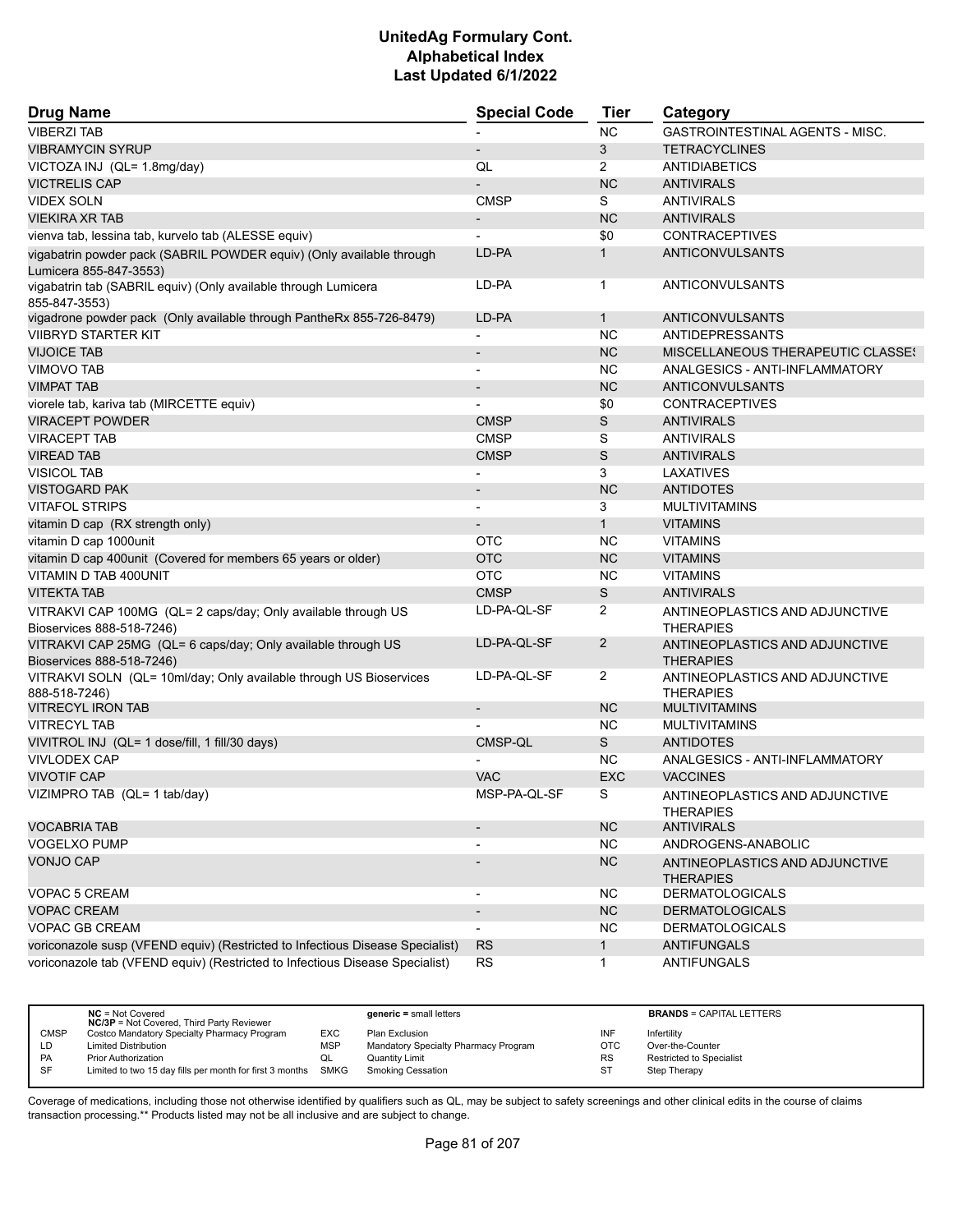| <b>Drug Name</b>                                                                      | <b>Special Code</b>      | <b>Tier</b>           | Category                                                 |
|---------------------------------------------------------------------------------------|--------------------------|-----------------------|----------------------------------------------------------|
| VOSEVI TAB (QL= 1 tab/day)                                                            | CMSP-PA-QL               | S                     | <b>ANTIVIRALS</b>                                        |
| <b>VOTRIENT TAB</b>                                                                   | CMSP-PA-SF               | S                     | ANTINEOPLASTICS AND ADJUNCTIVE<br><b>THERAPIES</b>       |
| VOXZOGO INJ                                                                           |                          | <b>NC</b>             | <b>ENDOCRINE AND METABOLIC AGENTS -</b><br>MISC.         |
| VP-PNV-DHA CAP                                                                        | L,                       | $\mathbf{1}$          | <b>MULTIVITAMINS</b>                                     |
| <b>VRAYLAR CAP</b>                                                                    |                          | <b>NC</b>             | ANTIPSYCHOTICS/ANTIMANIC AGENTS                          |
| <b>VRAYLAR PACK</b>                                                                   |                          | <b>NC</b>             | ANTIPSYCHOTICS/ANTIMANIC AGENTS                          |
| VSL#3 CAP                                                                             | $\overline{\phantom{a}}$ | <b>NC</b>             | <b>ANTIDIARRHEALS</b>                                    |
| <b>VTAMA CREAM</b>                                                                    |                          | <b>NC</b>             | <b>DERMATOLOGICALS</b>                                   |
| <b>VTOL SOLN</b>                                                                      |                          | <b>NC</b>             | ANALGESICS - NONNARCOTIC                                 |
| <b>VUITY OPHTH SOLN</b>                                                               |                          | <b>NC</b>             | <b>OPHTHALMIC AGENTS</b>                                 |
| <b>VUMERITY CAP</b>                                                                   |                          | <b>NC</b>             | PSYCHOTHERAPEUTIC AND<br>NEUROLOGICAL AGENTS - MISC.     |
| <b>VYLEESI INJ</b>                                                                    |                          | <b>NC</b>             | PSYCHOTHERAPEUTIC AND<br>NEUROLOGICAL AGENTS - MISC.     |
| VYNDAMAX CAP (QL= 1 cap/day)                                                          | MSP-PA-QL                | S                     | CARDIOVASCULAR AGENTS - MISC.                            |
| VYNDAQEL CAP (QL= 4 caps/day)                                                         | MSP-PA-QL                | S                     | CARDIOVASCULAR AGENTS - MISC.                            |
| VYTONE CREAM 1.9-1%                                                                   | $\overline{\phantom{a}}$ | <b>NC</b>             | <b>DERMATOLOGICALS</b>                                   |
| <b>VYVANSE CAP</b>                                                                    |                          | 2                     | ADHD/ANTI-NARCOLEPSY/ANTI-OBESITY//<br><b>NOREXIANTS</b> |
| <b>VYVANSE CHEW TAB</b>                                                               |                          | 2                     | ADHD/ANTI-NARCOLEPSY/ANTI-OBESITY//<br><b>NOREXIANTS</b> |
| <b>VYZULTA SOLN</b>                                                                   |                          | <b>NC</b>             | <b>OPHTHALMIC AGENTS</b>                                 |
| WAKIX TAB (QL= 2 tabs/day; Only available through PantherRx Pharmacy<br>855-726-8479) | LD-PA-QL                 | 2                     | ADHD/ANTI-NARCOLEPSY/ANTI-OBESITY//<br><b>NOREXIANTS</b> |
| warfarin tab (COUMADIN equiv)                                                         |                          | $\mathbf{1}$          | ANTICOAGULANTS                                           |
| <b>WEGOVY INJ</b>                                                                     |                          | <b>EXC</b>            | ADHD/ANTI-NARCOLEPSY/ANTI-OBESITY//<br><b>NOREXIANTS</b> |
| WEGOVY INJ 1.7MG/0.75ML                                                               |                          | EXC                   | ADHD/ANTI-NARCOLEPSY/ANTI-OBESITY//<br><b>NOREXIANTS</b> |
| WEGOVY INJ 2.4MG/0.75ML                                                               |                          | <b>EXC</b>            | ADHD/ANTI-NARCOLEPSY/ANTI-OBESITY//<br><b>NOREXIANTS</b> |
| <b>WELCHOL PACK</b>                                                                   |                          | <b>NC</b>             | ANTIHYPERLIPIDEMICS                                      |
| <b>WELCHOL TAB</b>                                                                    |                          | <b>NC</b>             | ANTIHYPERLIPIDEMICS                                      |
| WELIREG TAB (QL= 3 tabs/day; Only available through Biologics<br>800-850-4306)        | LD-PA-QL                 | 3                     | ANTINEOPLASTICS AND ADJUNCTIVE<br><b>THERAPIES</b>       |
| <b>WESTCORT OINT</b>                                                                  | $\overline{\phantom{m}}$ | <b>NC</b>             | <b>DERMATOLOGICALS</b>                                   |
| <b>WINLEVI CREAM</b>                                                                  |                          | <b>NC</b>             | <b>DERMATOLOGICALS</b>                                   |
| <b>WOUND-DRESSING GELS</b>                                                            |                          | <b>NC</b>             | <b>DERMATOLOGICALS</b>                                   |
| WPR PLUS                                                                              | -                        | NC.                   | <b>DERMATOLOGICALS</b>                                   |
| <b>WYNZORA CREAM</b>                                                                  |                          | NC                    | <b>DERMATOLOGICALS</b>                                   |
| XADAGO TAB (QL= 1 tab/day)                                                            | PA-QL                    | 3                     | ANTIPARKINSON AGENTS                                     |
| <b>XALIX SOL</b>                                                                      |                          | NC                    | <b>DERMATOLOGICALS</b>                                   |
| XALKORI CAP (QL= 2 caps/day)                                                          | MSP-PA-QL-SF             | S                     | ANTINEOPLASTICS AND ADJUNCTIVE<br><b>THERAPIES</b>       |
| <b>XAQUIL XR TAB</b>                                                                  |                          | EXC                   | DIETARY PRODUCTS/DIETARY<br><b>MANAGEMENT PRODUCTS</b>   |
| <b>XARELTO STARTER PACK</b>                                                           |                          | $\overline{2}$        | ANTICOAGULANTS                                           |
| <b>XARELTO SUSP</b>                                                                   | $\overline{\phantom{a}}$ | $\overline{2}$        | <b>ANTICOAGULANTS</b>                                    |
| <b>XARELTO TAB</b>                                                                    |                          | $\mathbf{2}^{\prime}$ | <b>ANTICOAGULANTS</b>                                    |

|             | $NC = Not Covered$<br><b>NC/3P</b> = Not Covered, Third Party Reviewer |            | $generic = small letters$            |           | <b>BRANDS = CAPITAL LETTERS</b> |
|-------------|------------------------------------------------------------------------|------------|--------------------------------------|-----------|---------------------------------|
| <b>CMSP</b> | Costco Mandatory Specialty Pharmacy Program                            | EXC        | Plan Exclusion                       | INF       | Infertility                     |
| LD          | <b>Limited Distribution</b>                                            | <b>MSP</b> | Mandatory Specialty Pharmacy Program | OTC       | Over-the-Counter                |
| <b>PA</b>   | Prior Authorization                                                    | QL         | Quantity Limit                       | <b>RS</b> | <b>Restricted to Specialist</b> |
| <b>SF</b>   | Limited to two 15 day fills per month for first 3 months SMKG          |            | <b>Smoking Cessation</b>             | ST        | Step Therapy                    |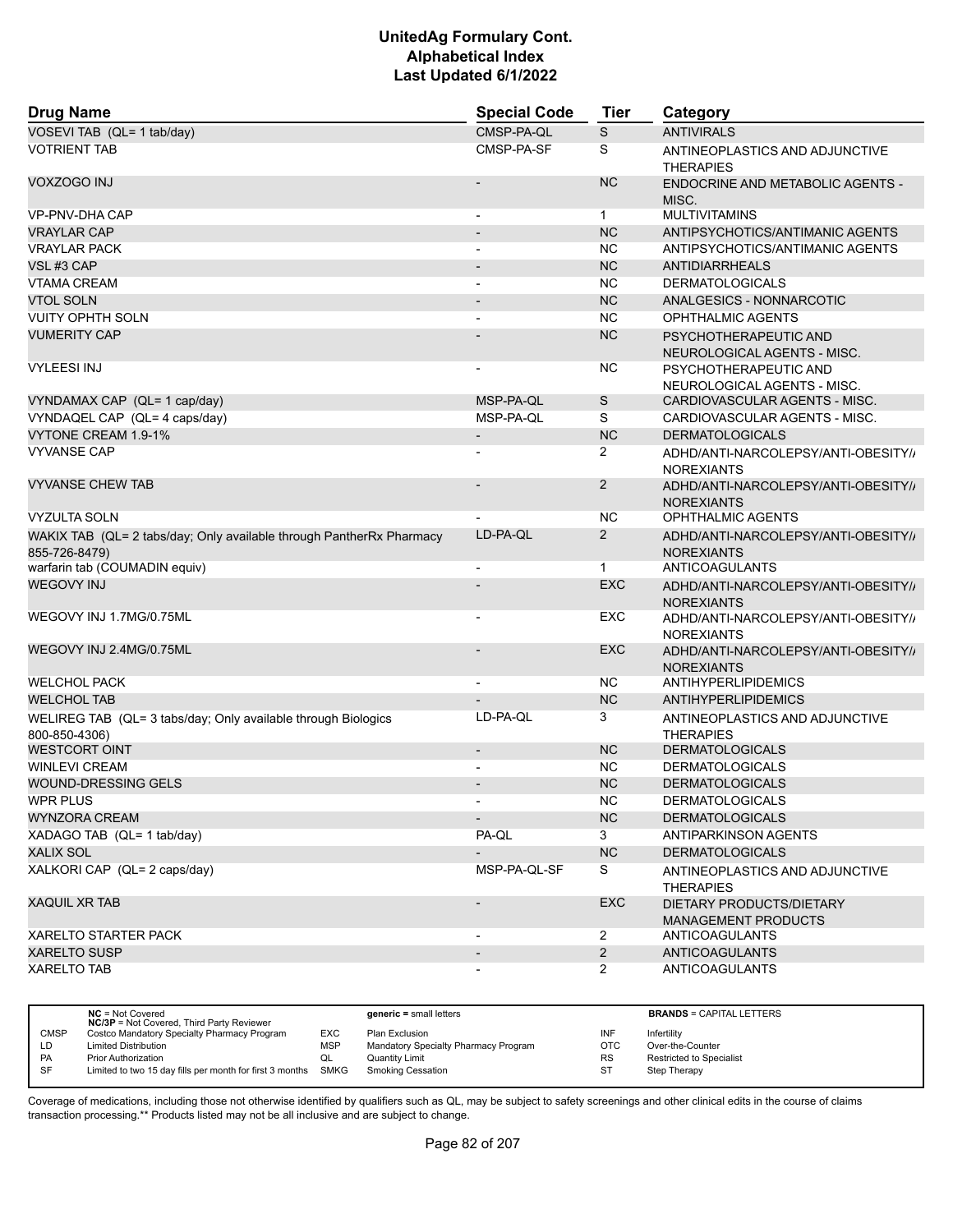| <b>Drug Name</b>                                                                   | <b>Special Code</b>          | <b>Tier</b>           | Category                                                |
|------------------------------------------------------------------------------------|------------------------------|-----------------------|---------------------------------------------------------|
| <b>XARTEMIS XR TAB</b>                                                             |                              | <b>NC</b>             | ANALGESICS - OPIOID                                     |
| XATMEP SOLN (Prior Authorization required for members age 9 or older)              | PA                           | 3                     | ANTINEOPLASTICS AND ADJUNCTIVE<br><b>THERAPIES</b>      |
| XCOPRI PAK 100-150MG (QL= 2 tabs/day)                                              | QL                           | $\overline{2}$        | <b>ANTICONVULSANTS</b>                                  |
| XCOPRI PAK 150-200MG (QL= 2 tabs/day)                                              | QL                           | $\overline{2}$        | <b>ANTICONVULSANTS</b>                                  |
| XCOPRI PAK 50-200MG (QL= 2 tabs/day)                                               | QL                           | $\overline{2}$        | ANTICONVULSANTS                                         |
| XCOPRI TAB 150MG, 200MG (QL= 2 tabs/day)                                           | QL                           | 2                     | <b>ANTICONVULSANTS</b>                                  |
| XCOPRI TAB 50MG, 100MG (QL= 1 tab/day)                                             | QL                           | $\overline{2}$        | <b>ANTICONVULSANTS</b>                                  |
| XCOPRI TITRATION PAK 12.5-25MG (QL= 1 tab/day)                                     | QL                           | $\overline{2}$        | <b>ANTICONVULSANTS</b>                                  |
| XCOPRI TITRATION PAK 150-200MG (QL= 1 tab/day)                                     | QL                           | $\overline{2}$        | <b>ANTICONVULSANTS</b>                                  |
| XCOPRI TITRATION PAK 50-100MG (QL= 1 tab/day)                                      | QL                           | $\overline{2}$        | <b>ANTICONVULSANTS</b>                                  |
| XELJANZ SOLN (QL= 10ml/day)                                                        | CMSP-PA-QL                   | $\mathsf S$           | ANALGESICS - ANTI-INFLAMMATORY                          |
| XELJANZ TAB (QL= 2 tabs/day)                                                       | CMSP-PA-QL                   | S                     | ANALGESICS - ANTI-INFLAMMATORY                          |
| XELJANZ XR TAB (QL= 1 tab/day)                                                     | CMSP-PA-QL                   | S                     | ANALGESICS - ANTI-INFLAMMATORY                          |
| <b>XELPROS OPHTH EMULSION</b>                                                      |                              | <b>NC</b>             | <b>OPHTHALMIC AGENTS</b>                                |
| <b>XEMBIFY INJ</b>                                                                 | MSP-PA                       | S                     | PASSIVE IMMUNIZING AND TREATMENT<br><b>AGENTS</b>       |
| <b>XENADERM OINT</b>                                                               | $\blacksquare$               | NC.                   | <b>DERMATOLOGICALS</b>                                  |
| <b>XENAZINE TAB</b>                                                                |                              | <b>NC</b>             | PSYCHOTHERAPEUTIC AND<br>NEUROLOGICAL AGENTS - MISC.    |
| <b>XENICAL CAP</b>                                                                 |                              | EXC                   | ADHD/ANTI-NARCOLEPSY/ANTI-OBESITY/<br><b>NOREXIANTS</b> |
| XENLETA TAB (QL= 14 tabs/180 days; Restricted to Infectious Disease<br>Specialist) | QL-RS                        | $\mathbf{2}^{\prime}$ | ANTI-INFECTIVE AGENTS - MISC.                           |
| <b>XEPI CREAM</b>                                                                  | $\overline{\phantom{a}}$     | <b>NC</b>             | <b>DERMATOLOGICALS</b>                                  |
| <b>XERESE CREAM</b>                                                                | $\qquad \qquad \blacksquare$ | <b>NC</b>             | <b>DERMATOLOGICALS</b>                                  |
| <b>XERMELO TAB</b>                                                                 | $\overline{\phantom{a}}$     | ΝC                    | GASTROINTESTINAL AGENTS - MISC.                         |
| <b>XHANCE NASAL EXHALER</b>                                                        |                              | <b>NC</b>             | NASAL AGENTS - SYSTEMIC AND TOPICAL                     |
| XIFAXAN TAB 200MG (QL= 9 tabs/3 days)                                              | QL                           | 3                     | ANTI-INFECTIVE AGENTS - MISC.                           |
| XIFAXAN TAB 550MG (QL= 2 tabs/day)                                                 | PA-QL                        | 3                     | ANTI-INFECTIVE AGENTS - MISC.                           |
| XIGDUO XR TAB 2.5-1000MG, 5-1000MG (QL= 2 tabs/day)                                | QL                           | $\overline{2}$        | <b>ANTIDIABETICS</b>                                    |
| XIGDUO XR TAB 5-500MG, 10-500MG, 10-1000MG (QL= 1 tab/day)                         | QL                           | $\overline{2}$        | <b>ANTIDIABETICS</b>                                    |
| XIIDRA OPHTH SOLN                                                                  |                              | <b>NC</b>             | <b>OPHTHALMIC AGENTS</b>                                |
| XODOL TAB 10MG-300MG                                                               |                              | <b>NC</b>             | ANALGESICS - OPIOID                                     |
| XODOL TAB 5MG-300MG                                                                |                              | <b>NC</b>             | ANALGESICS - OPIOID                                     |
| XODOL TAB 7.5MG-300MG                                                              | $\overline{a}$               | <b>NC</b>             | ANALGESICS - OPIOID                                     |
| <b>XOFLUZA TAB</b>                                                                 | $\overline{\phantom{a}}$     | <b>NC</b>             | <b>ANTIVIRALS</b>                                       |
| XOFLUZA TAB THERAPY PACK 40MG                                                      |                              | <b>NC</b>             | <b>ANTIVIRALS</b>                                       |
| XOFLUZA TAB THERAPY PACK 80MG                                                      |                              | <b>NC</b>             | <b>ANTIVIRALS</b>                                       |
| <b>XOLAIR SYRINGE</b>                                                              | CMSP-PA                      | S                     | ANTIASTHMATIC AND BRONCHODILATOR<br><b>AGENTS</b>       |
| <b>XOLEGEL</b>                                                                     |                              | <b>NC</b>             | <b>DERMATOLOGICALS</b>                                  |
| XOSPATA TAB (QL= 3 tabs/day; Only available through Biologics<br>800-850-4306)     | LD-PA-QL-SF                  | $\mathbf{2}$          | ANTINEOPLASTICS AND ADJUNCTIVE<br><b>THERAPIES</b>      |
| XPOVIO PAK (QL= 32 tabs/28 days; Only available through Biologics<br>800-850-4306) | LD-PA-QL-SF                  | $\overline{2}$        | ANTINEOPLASTICS AND ADJUNCTIVE<br><b>THERAPIES</b>      |
| <b>XRYLIX PAK</b>                                                                  | $\overline{\phantom{a}}$     | <b>NC</b>             | <b>DERMATOLOGICALS</b>                                  |
| XTAMPZA ER CAP (QL= 120 caps/30 days)                                              | QL                           | $\mathbf{2}^{\prime}$ | ANALGESICS - OPIOID                                     |
| <b>XTANDI CAP</b>                                                                  |                              | <b>NC</b>             | ANTINEOPLASTICS AND ADJUNCTIVE<br><b>THERAPIES</b>      |

|             | $NC = Not Covered$<br><b>NC/3P</b> = Not Covered, Third Party Reviewer |            | $generic = small letters$            |            | <b>BRANDS = CAPITAL LETTERS</b> |
|-------------|------------------------------------------------------------------------|------------|--------------------------------------|------------|---------------------------------|
| <b>CMSP</b> | Costco Mandatory Specialty Pharmacy Program                            | EXC        | Plan Exclusion                       | INF        | Infertility                     |
| LD          | <b>Limited Distribution</b>                                            | <b>MSP</b> | Mandatory Specialty Pharmacy Program | <b>OTC</b> | Over-the-Counter                |
| <b>PA</b>   | <b>Prior Authorization</b>                                             | QL         | <b>Quantity Limit</b>                | <b>RS</b>  | <b>Restricted to Specialist</b> |
| SF          | Limited to two 15 day fills per month for first 3 months SMKG          |            | Smoking Cessation                    | -ST        | Step Therapy                    |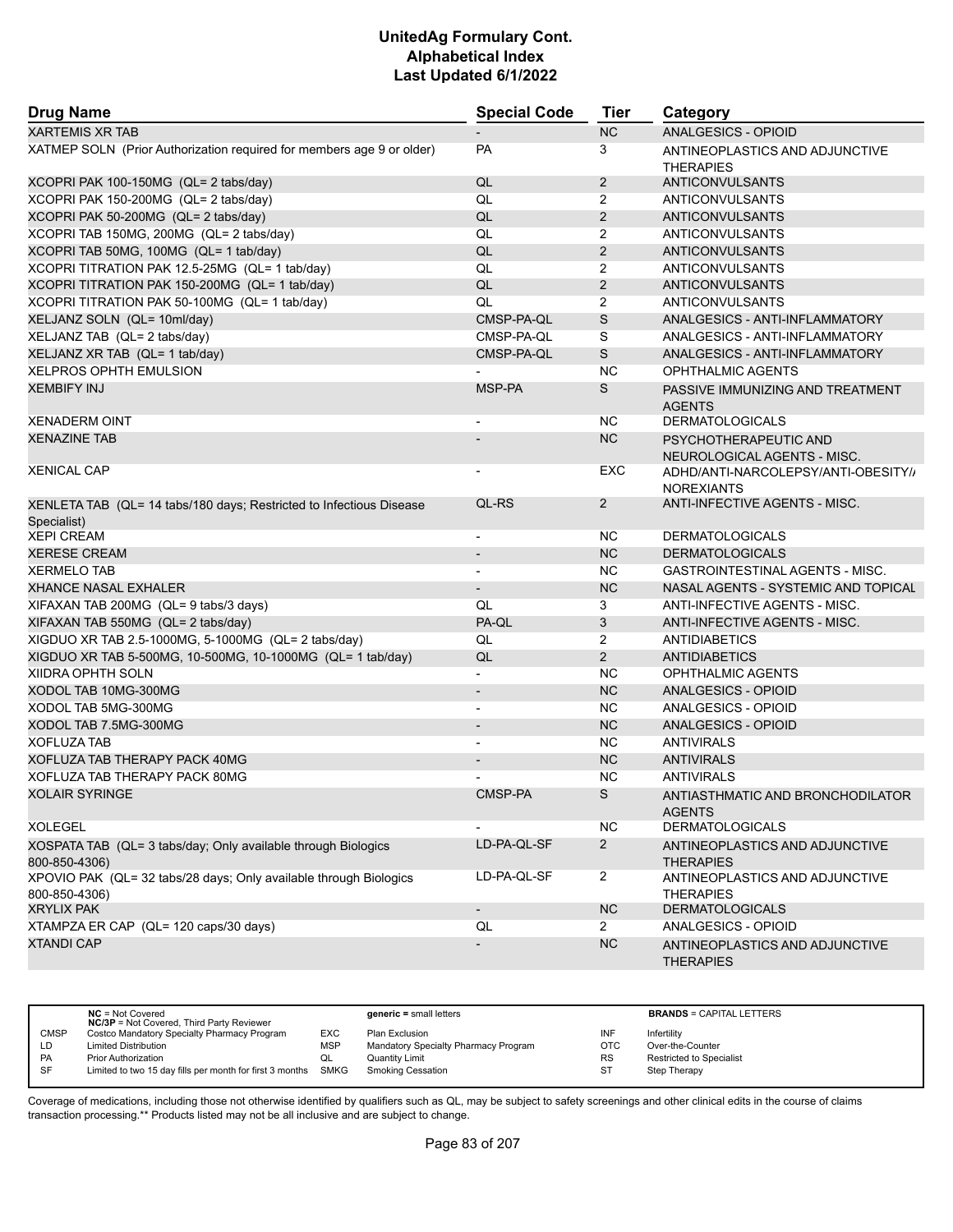| <b>Drug Name</b>                                                                                  | <b>Special Code</b>      | <b>Tier</b>    | Category                                                   |
|---------------------------------------------------------------------------------------------------|--------------------------|----------------|------------------------------------------------------------|
| <b>XTANDI TAB 40MG</b>                                                                            |                          | NC.            | ANTINEOPLASTICS AND ADJUNCTIVE<br><b>THERAPIES</b>         |
| <b>XTANDI TAB 80MG</b>                                                                            |                          | <b>NC</b>      | ANTINEOPLASTICS AND ADJUNCTIVE<br><b>THERAPIES</b>         |
| XULTOPHY INJ (QL= 15ml/30 days)                                                                   | PA-QL                    | $\overline{2}$ | ANTIDIABETICS                                              |
| <b>XURIDEN POWDER</b>                                                                             |                          | <b>NC</b>      | ENDOCRINE AND METABOLIC AGENTS -<br>MISC.                  |
| <b>XYOSTED INJ</b>                                                                                |                          | <b>NC</b>      | ANDROGENS-ANABOLIC                                         |
| XYREM SOLN (QL= 540ml/30 days; Only available through Xyrem Certified<br>Pharmacy 1-866-997-3688) | LD-PA-QL                 | $\overline{2}$ | PSYCHOTHERAPEUTIC AND<br>NEUROLOGICAL AGENTS - MISC.       |
| <b>XYWAV SOLN</b>                                                                                 | $\overline{\phantom{a}}$ | NC.            | PSYCHOTHERAPEUTIC AND<br>NEUROLOGICAL AGENTS - MISC.       |
| XYZAL SOLN                                                                                        | $\overline{\phantom{a}}$ | <b>EXC</b>     | <b>ANTIHISTAMINES</b>                                      |
| <b>XYZAL TAB</b>                                                                                  |                          | <b>EXC</b>     | <b>ANTIHISTAMINES</b>                                      |
| <b>XYZBAC TAB</b>                                                                                 |                          | <b>EXC</b>     | DIETARY PRODUCTS/DIETARY<br><b>MANAGEMENT PRODUCTS</b>     |
| YAZ TAB, YASMIN 28 TAB                                                                            |                          | 3              | <b>CONTRACEPTIVES</b>                                      |
| YBUPHEN TAB                                                                                       | $\overline{\phantom{m}}$ | <b>NC</b>      | ANALGESICS - ANTI-INFLAMMATORY                             |
| YODOXIN TAB                                                                                       |                          | 3              | <b>AMEBICIDES</b>                                          |
| <b>YONSA TAB</b>                                                                                  |                          | <b>NC</b>      | ANTINEOPLASTICS AND ADJUNCTIVE<br><b>THERAPIES</b>         |
| YOSPRALA TAB                                                                                      |                          | <b>NC</b>      | HEMATOLOGICAL AGENTS - MISC.                               |
| YUPELRI SOLN (Step Therapy requires trial of INCRUSE ELLIPTA)                                     | <b>ST</b>                | $\overline{2}$ | ANTIASTHMATIC AND BRONCHODILATOR<br><b>AGENTS</b>          |
| <b>ZADITOR OPHTH SOLN</b>                                                                         | <b>OTC</b>               | NC.            | <b>OPHTHALMIC AGENTS</b>                                   |
| zafemy patch (XULANE equiv)                                                                       |                          | \$0            | <b>CONTRACEPTIVES</b>                                      |
| zafirlukast tab (ACCOLATE equiv)                                                                  |                          | 1              | ANTIASTHMATIC AND BRONCHODILATOR<br><b>AGENTS</b>          |
| zaleplon cap (SONATA equiv)                                                                       |                          | 1              | <b>HYPNOTICS/SEDATIVES/SLEEP DISORDEF</b><br><b>AGENTS</b> |
| ZANTAC EFFER TAB                                                                                  |                          | <b>NC</b>      | <b>ULCER DRUGS</b>                                         |
| ZARXIO INJ                                                                                        | <b>CMSP</b>              | S              | <b>HEMATOPOIETIC AGENTS</b>                                |
| <b>ZECUITY PAD</b>                                                                                |                          | <b>NC</b>      | <b>MIGRAINE PRODUCTS</b>                                   |
| ZEGALOGUE INJ (QL= 2 inj/fill)                                                                    | QL                       | $\overline{2}$ | <b>ANTIDIABETICS</b>                                       |
| <b>ZEGERID CAP</b>                                                                                |                          | NC.            | <b>ULCER DRUGS</b>                                         |
| <b>ZEGERID CAP OTC</b>                                                                            | <b>OTC</b>               | <b>EXC</b>     | <b>ULCER DRUGS</b>                                         |
| <b>ZEGERID POWDER PACK</b>                                                                        |                          | <b>NC</b>      | <b>ULCER DRUGS</b>                                         |
| ZEJULA CAP (QL= 3 caps/day)                                                                       | MSP-PA-QL-SF             | S              | ANTINEOPLASTICS AND ADJUNCTIVE<br><b>THERAPIES</b>         |
| <b>ZELAPAR ODT</b>                                                                                |                          | ΝC             | ANTIPARKINSON AGENTS                                       |
| ZELBORAF TAB (QL= 8 tabs/day)                                                                     | MSP-PA-QL                | S              | ANTINEOPLASTICS AND ADJUNCTIVE<br><b>THERAPIES</b>         |
| <b>ZELNORM TAB</b>                                                                                | $\overline{\phantom{0}}$ | <b>NC</b>      | GASTROINTESTINAL AGENTS - MISC.                            |
| <b>ZENZEDI TAB</b>                                                                                |                          | <b>NC</b>      | ADHD/ANTI-NARCOLEPSY/ANTI-OBESITY//<br><b>NOREXIANTS</b>   |
| zenzedi tab 10mg (DEXEDRINE equiv)                                                                |                          | <b>NC</b>      | ADHD/ANTI-NARCOLEPSY/ANTI-OBESITY//<br><b>NOREXIANTS</b>   |
| zenzedi tab 5mg (DEXEDRINE equiv)                                                                 |                          | NC             | ADHD/ANTI-NARCOLEPSY/ANTI-OBESITY/<br><b>NOREXIANTS</b>    |
| <b>ZEPATIER TAB</b>                                                                               |                          | <b>NC</b>      | <b>ANTIVIRALS</b>                                          |

|             | $NC = Not Covered$<br><b>NC/3P</b> = Not Covered, Third Party Reviewer |            | $generic = small letters$            |           | <b>BRANDS = CAPITAL LETTERS</b> |
|-------------|------------------------------------------------------------------------|------------|--------------------------------------|-----------|---------------------------------|
| <b>CMSP</b> | Costco Mandatory Specialty Pharmacy Program                            | EXC        | Plan Exclusion                       | INF       | Infertility                     |
| LD          | <b>Limited Distribution</b>                                            | <b>MSP</b> | Mandatory Specialty Pharmacy Program | OTC       | Over-the-Counter                |
| <b>PA</b>   | <b>Prior Authorization</b>                                             | QL         | Quantity Limit                       | <b>RS</b> | <b>Restricted to Specialist</b> |
| <b>SF</b>   | Limited to two 15 day fills per month for first 3 months SMKG          |            | <b>Smoking Cessation</b>             | ST        | Step Therapy                    |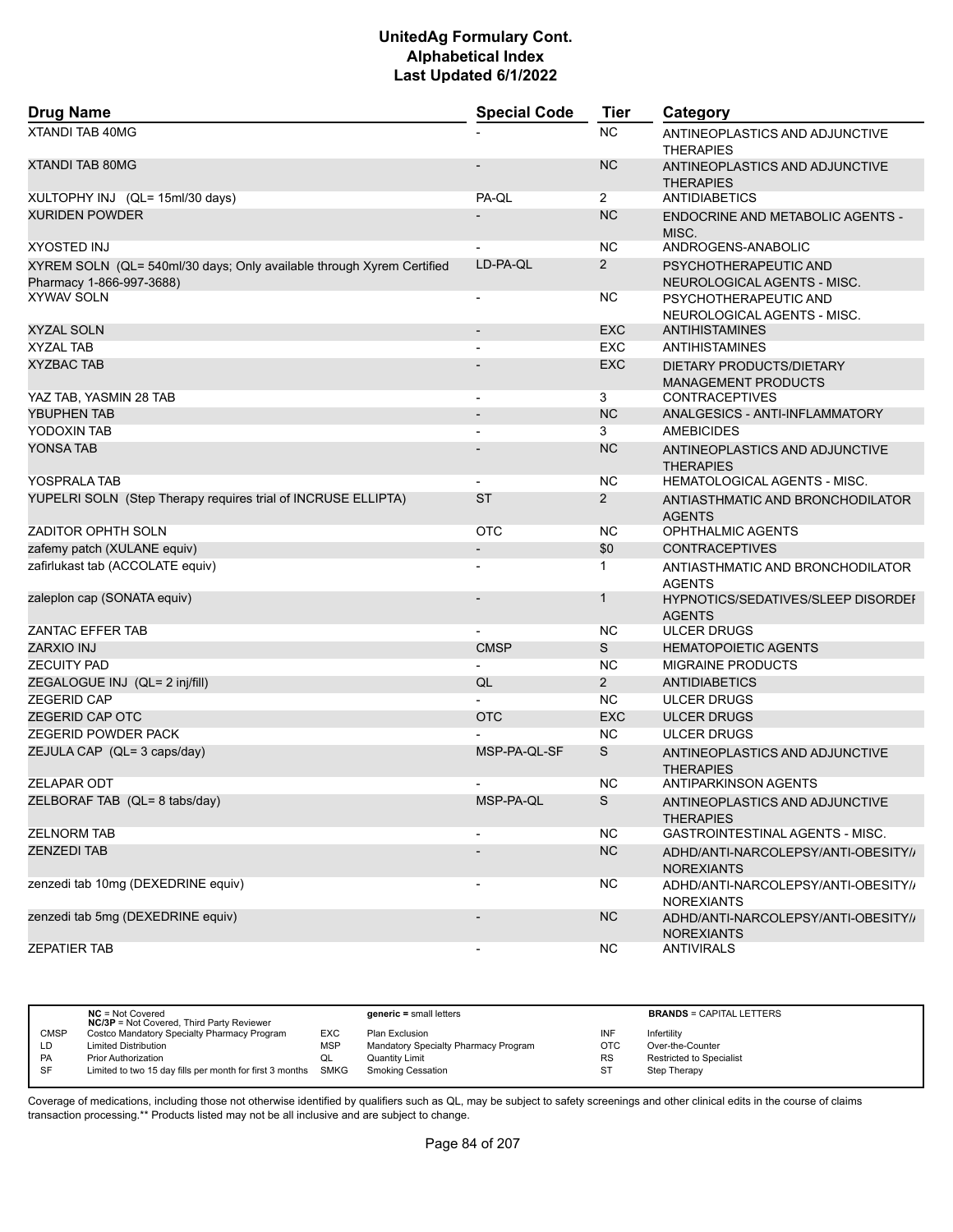| <b>Drug Name</b>                                                                             | <b>Special Code</b>      | <b>Tier</b>    | Category                                                   |
|----------------------------------------------------------------------------------------------|--------------------------|----------------|------------------------------------------------------------|
| ZEPOSIA CAP (QL= 1 cap/day)                                                                  | CMSP-PA-QL               | S              | PSYCHOTHERAPEUTIC AND<br>NEUROLOGICAL AGENTS - MISC.       |
| ZEPOSIA STARTER PACK (QL= 1 cap/day)                                                         | CMSP-PA-QL               | S              | PSYCHOTHERAPEUTIC AND<br>NEUROLOGICAL AGENTS - MISC.       |
| <b>ZERIT SOLN</b>                                                                            | <b>CMSP</b>              | S              | <b>ANTIVIRALS</b>                                          |
| ZERVIATE OPHTH SOLN                                                                          |                          | <b>NC</b>      | OPHTHALMIC AGENTS                                          |
| <b>ZETIA TAB</b>                                                                             | $\overline{\phantom{0}}$ | <b>NC</b>      | <b>ANTIHYPERLIPIDEMICS</b>                                 |
| <b>ZETONNA NASAL SPRAY</b>                                                                   | $\blacksquare$           | <b>NC</b>      | NASAL AGENTS - SYSTEMIC AND TOPICAL                        |
| <b>ZIAGEN SOLN</b>                                                                           |                          | <b>NC</b>      | <b>ANTIVIRALS</b>                                          |
| zidovudine cap (RETROVIR equiv)                                                              | <b>CMSP</b>              | $\mathbf{1}$   | <b>ANTIVIRALS</b>                                          |
| zidovudine syrup (RETROVIR equiv)                                                            | <b>CMSP</b>              | $\mathbf{1}$   | <b>ANTIVIRALS</b>                                          |
| zidovudine tab (RETROVIR equiv)                                                              | <b>CMSP</b>              | $\mathbf{1}$   | <b>ANTIVIRALS</b>                                          |
| ZIEXTENZO INJ                                                                                | <b>CMSP</b>              | S              | <b>HEMATOPOIETIC AGENTS</b>                                |
| ZILACAINE PAK                                                                                | $\overline{\phantom{a}}$ | <b>NC</b>      | <b>DERMATOLOGICALS</b>                                     |
| zileuton ER tab (ZYFLO CR equiv)                                                             |                          | <b>NC</b>      | ANTIASTHMATIC AND BRONCHODILATOR<br><b>AGENTS</b>          |
| <b>ZILXI FOAM</b>                                                                            | $\overline{\phantom{a}}$ | ΝC             | <b>DERMATOLOGICALS</b>                                     |
| <b>ZIMHI SOLN</b>                                                                            |                          | $\overline{2}$ | ANTIDOTES AND SPECIFIC ANTAGONISTS                         |
| ZINBRYTA INJ                                                                                 | $\blacksquare$           | ΝC             | PSYCHOTHERAPEUTIC AND<br>NEUROLOGICAL AGENTS - MISC.       |
| zinc sulfate cap                                                                             | $\overline{\phantom{a}}$ | 1              | <b>MINERALS &amp; ELECTROLYTES</b>                         |
| ZIOPTAN OPHTH SOLN                                                                           | $\overline{\phantom{a}}$ | ΝC             | OPHTHALMIC AGENTS                                          |
| ziprasidone cap (GEODON equiv)                                                               |                          | $\mathbf{1}$   | ANTIPSYCHOTICS/ANTIMANIC AGENTS                            |
| <b>ZIPSOR CAP</b>                                                                            | $\blacksquare$           | ΝC             | ANALGESICS - ANTI-INFLAMMATORY                             |
| ZIRGAN OPHTH GEL                                                                             |                          | $\overline{2}$ | <b>OPHTHALMIC AGENTS</b>                                   |
| ZITHROMAX POWDER PACK                                                                        |                          | 3              | <b>MACROLIDES</b>                                          |
| <b>ZMAX SUSP</b>                                                                             | $\overline{\phantom{a}}$ | 3              | <b>MACROLIDES</b>                                          |
| ZOCOR TAB 80MG                                                                               | $\overline{\phantom{a}}$ | ΝC             | <b>ANTIHYPERLIPIDEMICS</b>                                 |
| ZOHYDRO ER CAP                                                                               |                          | <b>NC</b>      | <b>ANALGESICS - OPIOID</b>                                 |
| <b>ZOKINVY CAP</b>                                                                           |                          | <b>NC</b>      | MISCELLANEOUS THERAPEUTIC CLASSES                          |
| <b>ZOLINZA CAP</b>                                                                           | CMSP-PA-SF               | S              | <b>ANTINEOPLASTICS</b>                                     |
| zolmitriptan nasal spray (ZOLMITRIPTAN, ZOMIG equiv) (QL= 6 sprays/fill, 2<br>fills/30 days) | QL                       | 1              | <b>MIGRAINE PRODUCTS</b>                                   |
| zolmitriptan ODT (ZOMIG equiv) (QL= 9 tabs/fill, 2 fills/30 days)                            | QL                       | $\mathbf{1}$   | <b>MIGRAINE PRODUCTS</b>                                   |
| ZOLMITRIPTAN SPRAY, ZOMIG SPRAY (QL= 6 sprays/fill, 2 fills/30 days)                         | QL                       | 3              | <b>MIGRAINE PRODUCTS</b>                                   |
| zolmitriptan tab (ZOMIG equiv) (QL= 9 tabs/fill, 2 fills/30 days)                            | QL                       | $\mathbf{1}$   | <b>MIGRAINE PRODUCTS</b>                                   |
| <b>ZOLPAK KIT</b>                                                                            |                          | <b>NC</b>      | <b>DERMATOLOGICALS</b>                                     |
| zolpidem ER tab (AMBIEN CR equiv) (QL= 1 tab/day)                                            | QL                       | 1              | <b>HYPNOTICS/SEDATIVES/SLEEP DISORDEF</b><br><b>AGENTS</b> |
| zolpidem tab (AMBIEN equiv) (QL= 1 tab/day)                                                  | QL                       | 1              | <b>HYPNOTICS</b>                                           |
| zolpidem tartrate SL tab (INTERMEZZO equiv)                                                  |                          | <b>NC</b>      | HYPNOTICS/SEDATIVES/SLEEP DISORDEF<br><b>AGENTS</b>        |
| ZOLPIDEM TARTRATE SL TAB 1.75MG                                                              | $\overline{a}$           | NC             | HYPNOTICS/SEDATIVES/SLEEP DISORDEI<br><b>AGENTS</b>        |
| ZOLPIDEM TARTRATE SL TAB 3.5MG                                                               | $\overline{\phantom{a}}$ | <b>NC</b>      | <b>HYPNOTICS/SEDATIVES/SLEEP DISORDEF</b><br><b>AGENTS</b> |
| <b>ZOLPIMIST SPRAY</b>                                                                       | -                        | NС             | HYPNOTICS/SEDATIVES/SLEEP DISORDEF<br><b>AGENTS</b>        |
| ZONATUSS CAP 150MG                                                                           | $\overline{\phantom{a}}$ | <b>NC</b>      | COUGH/COLD/ALLERGY                                         |
| zonisamide cap (ZONEGRAN equiv)                                                              |                          | $\mathbf{1}$   | <b>ANTICONVULSANTS</b>                                     |
| ZONTIVITY TAB (Restricted to Cardiology Specialist)                                          | RS                       | 3              | HEMATOLOGICAL AGENTS - MISC.                               |
|                                                                                              |                          |                |                                                            |

|             | $NC = Not Covered$<br><b>NC/3P</b> = Not Covered, Third Party Reviewer |            | $generic = small letters$            |           | <b>BRANDS = CAPITAL LETTERS</b> |
|-------------|------------------------------------------------------------------------|------------|--------------------------------------|-----------|---------------------------------|
| <b>CMSP</b> | Costco Mandatory Specialty Pharmacy Program                            | EXC        | Plan Exclusion                       | INF       | Infertility                     |
| LD          | <b>Limited Distribution</b>                                            | <b>MSP</b> | Mandatory Specialty Pharmacy Program | OTC       | Over-the-Counter                |
| <b>PA</b>   | <b>Prior Authorization</b>                                             | QL         | <b>Quantity Limit</b>                | <b>RS</b> | <b>Restricted to Specialist</b> |
| SF          | Limited to two 15 day fills per month for first 3 months               | SMKG       | <b>Smoking Cessation</b>             | <b>ST</b> | Step Therapy                    |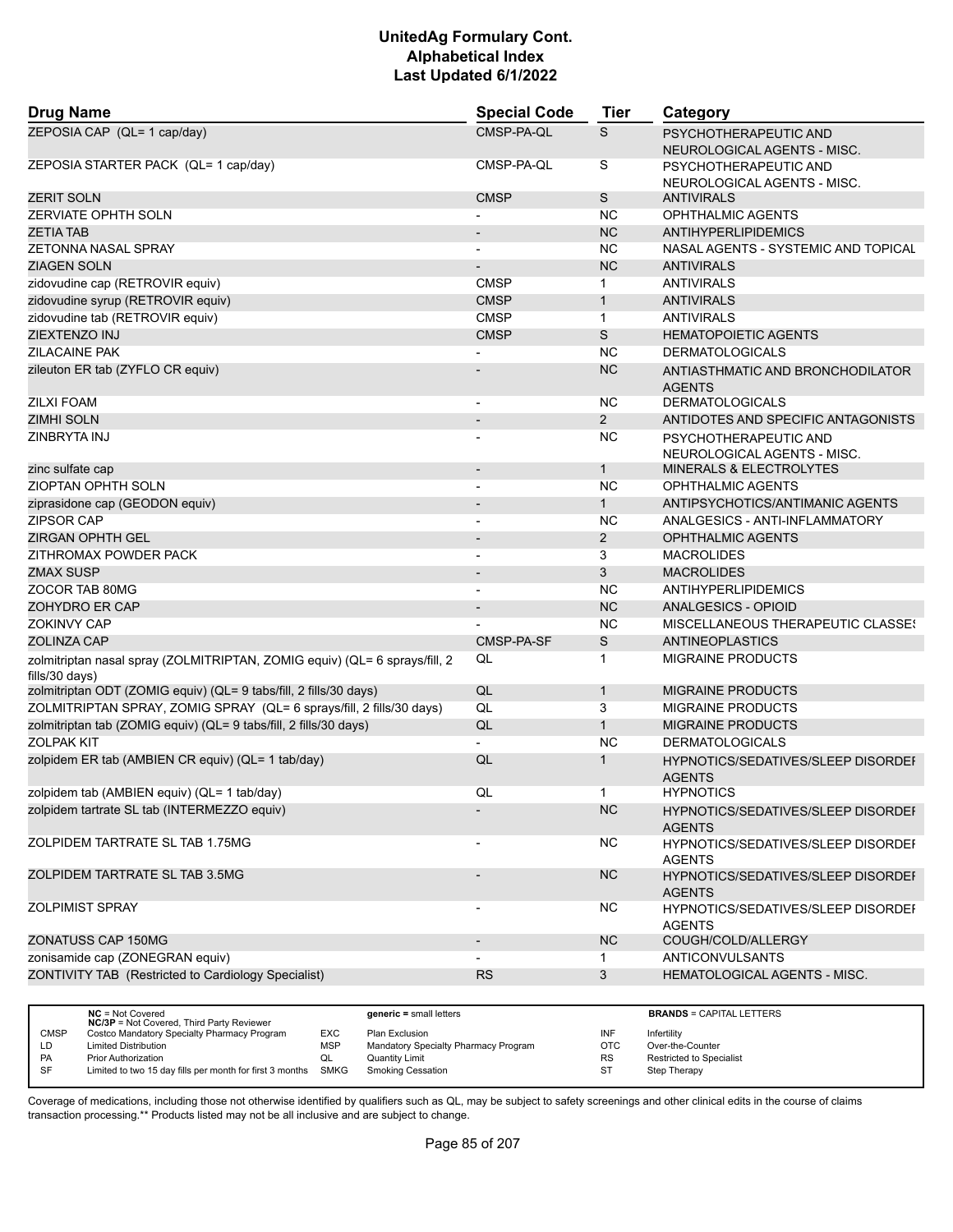| <b>Drug Name</b>                                             | <b>Special Code</b>      | <b>Tier</b>  | Category                                           |
|--------------------------------------------------------------|--------------------------|--------------|----------------------------------------------------|
| <b>ZORPRIN TAB</b>                                           |                          | 3            | ANALGESICS - NONNARCOTIC                           |
| ZORVOLEX CAP                                                 | $\overline{\phantom{0}}$ | NC           | ANALGESICS - ANTI-INFLAMMATORY                     |
| <b>ZOVIRAX OINT</b>                                          | $\blacksquare$           | NC.          | <b>DERMATOLOGICALS</b>                             |
| ZUBSOLV SL TAB                                               | $\overline{\phantom{0}}$ | 2            | ANALGESICS - OPIOID                                |
| <b>ZUPLENZ SL FILM</b>                                       | $\overline{\phantom{a}}$ | NC.          | ANTIEMETICS                                        |
| <b>ZURAMPIC TAB</b>                                          | $\overline{\phantom{a}}$ | NC.          | <b>GOUT AGENTS</b>                                 |
| ZYCLARA CREAM                                                | $\blacksquare$           | NC.          | <b>DERMATOLOGICALS</b>                             |
| <b>ZYDELIG TAB</b>                                           | MSP-PA                   | S            | ANTINEOPLASTICS AND ADJUNCTIVE<br><b>THERAPIES</b> |
| <b>ZYFLO TAB</b>                                             |                          | NC.          | ANTIASTHMATIC AND BRONCHODILATOR<br><b>AGENTS</b>  |
| ZYKADIA CAP (QL= 3 caps/day)                                 | CMSP-PA-QL-SF            | <sub>S</sub> | ANTINEOPLASTICS AND ADJUNCTIVE<br><b>THERAPIES</b> |
| ZYKADIA TAB (QL= 3 tabs/day)                                 | CMSP-PA-QL-SF            | S            | ANTINEOPLASTICS AND ADJUNCTIVE<br><b>THERAPIES</b> |
| ZYLET OPHTH SUSP (QL= 5ml/fill (10ml bottle is Not Covered)) | QL                       | 2            | <b>OPHTHALMIC AGENTS</b>                           |
| <b>ZYLOTROL-L KIT</b>                                        | $\blacksquare$           | NC.          | <b>DERMATOLOGICALS</b>                             |
| <b>ZYPITAMAG TAB</b>                                         | $\overline{\phantom{a}}$ | NC.          | ANTIHYPERLIPIDEMICS                                |

|             | $NC = Not Covered$<br><b>NC/3P</b> = Not Covered, Third Party Reviewer |             | $generic = small letters$            |            | <b>BRANDS = CAPITAL LETTERS</b> |
|-------------|------------------------------------------------------------------------|-------------|--------------------------------------|------------|---------------------------------|
| <b>CMSP</b> | Costco Mandatory Specialty Pharmacy Program                            | EXC         | Plan Exclusion                       | INF        | Infertility                     |
| LD          | <b>Limited Distribution</b>                                            | <b>MSP</b>  | Mandatory Specialty Pharmacy Program | <b>OTC</b> | Over-the-Counter                |
| <b>PA</b>   | <b>Prior Authorization</b>                                             | QL          | <b>Quantity Limit</b>                | <b>RS</b>  | Restricted to Specialist        |
| <b>SF</b>   | Limited to two 15 day fills per month for first 3 months               | <b>SMKG</b> | <b>Smoking Cessation</b>             | ST         | Step Therapy                    |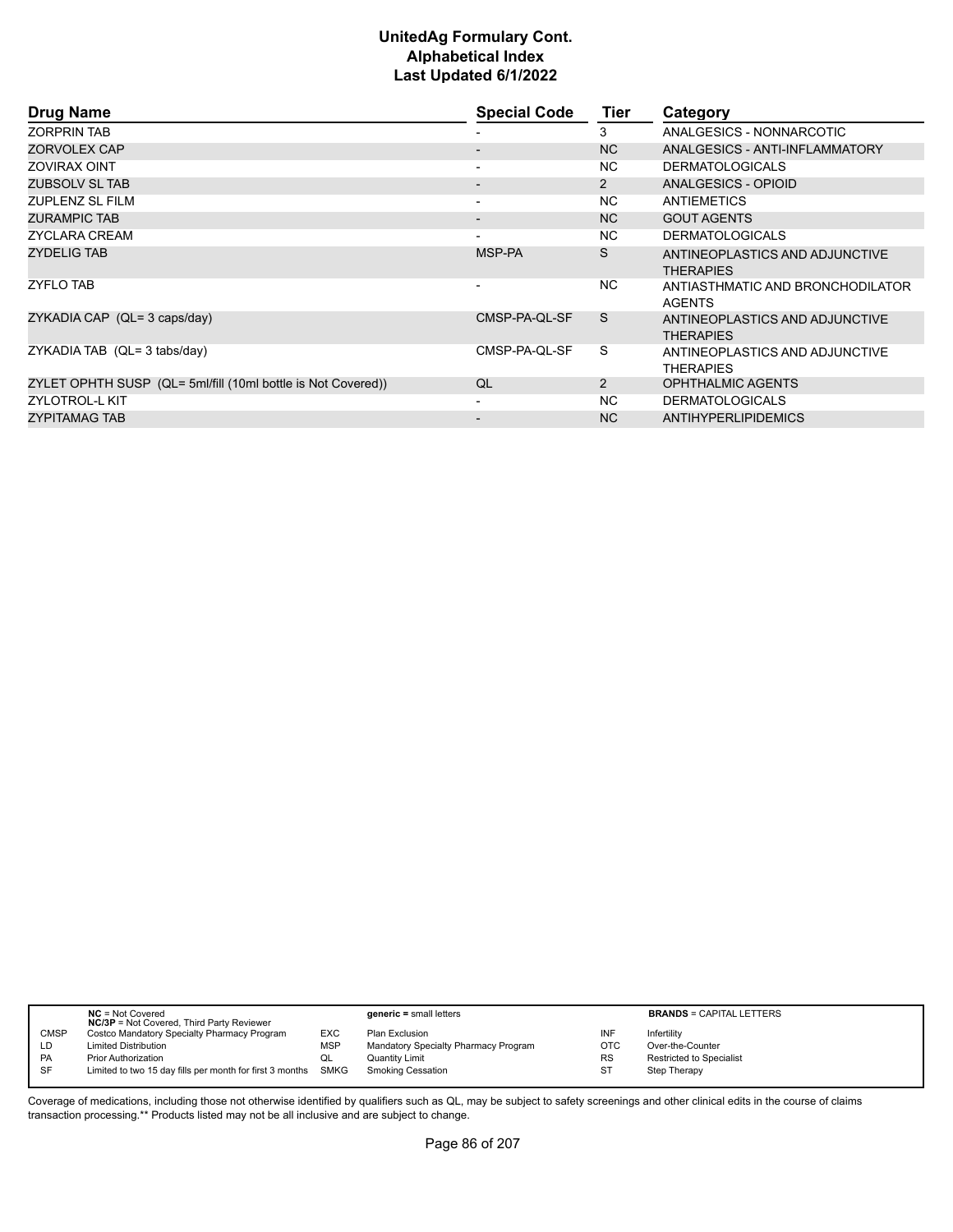## **DrugName Special Code Tier**

# **ADHD/ANTI-NARCOLEPSY/ANTI-OBESITY/ANOREXIANTS**

| <b>AMPHETAMINES</b>                                                                                                 |                          |                |
|---------------------------------------------------------------------------------------------------------------------|--------------------------|----------------|
| amphetamine/dextroamphetamine ER cap (ADDERALL XR equiv)                                                            |                          | $\mathbf 1$    |
| amphetamine/dextroamphetamine tab (ADDERALL equiv)                                                                  |                          | $\mathbf{1}$   |
| dextroamphetamine ER cap (DEXEDRINE equiv)                                                                          |                          | $\mathbf 1$    |
| dextroamphetamine soln (PROCENTRA equiv)                                                                            |                          | $\mathbf{1}$   |
| dextroamphetamine tab (DEXEDRINE equiv)                                                                             |                          | $\mathbf 1$    |
| <b>VYVANSE CAP</b>                                                                                                  |                          | $\overline{2}$ |
| VYVANSE CHEW TAB                                                                                                    | $\overline{\phantom{a}}$ | 2              |
| <b>ADZENYS ER SUSP</b>                                                                                              |                          | <b>NC</b>      |
| <b>ADZENYS XR TAB</b>                                                                                               | $\blacksquare$           | <b>NC</b>      |
| AMPHETAMINE ER SUSP, DYANAVEL XR SUSP                                                                               |                          | <b>NC</b>      |
| amphetamine tab (EVEKEO equiv)                                                                                      |                          | <b>NC</b>      |
| dextroamphetamine sulfate tab 15mg (ZENZEDI equiv)                                                                  |                          | <b>NC</b>      |
| dextroamphetamine sulfate tab 20mg (ZENZEDI equiv)                                                                  |                          | <b>NC</b>      |
| dextroamphetamine sulfate tab 30mg (ZENZEDI equiv)                                                                  |                          | <b>NC</b>      |
| <b>EVEKEO ODT</b>                                                                                                   |                          | <b>NC</b>      |
| methamphetamine tab (DESOXYN equiv)                                                                                 |                          | <b>NC</b>      |
| <b>MYDAYIS CAP</b>                                                                                                  | $\overline{\phantom{a}}$ | <b>NC</b>      |
| <b>ZENZEDI TAB</b>                                                                                                  |                          | <b>NC</b>      |
| zenzedi tab 10mg (DEXEDRINE equiv)                                                                                  |                          | <b>NC</b>      |
| zenzedi tab 5mg (DEXEDRINE equiv)                                                                                   | $\overline{\phantom{a}}$ | <b>NC</b>      |
| <b>ANALEPTICS</b>                                                                                                   |                          |                |
| caffeine citrate soln (CAFCIT equiv) (Only covered for members less than 1 year old)                                |                          | $\mathbf{1}$   |
| <b>CAFCIT INJ</b>                                                                                                   |                          | <b>NC</b>      |
| <b>ANOREXIANTS NON-AMPHETAMINE</b>                                                                                  |                          |                |
| benzphetamine tab                                                                                                   | $\blacksquare$           | <b>EXC</b>     |
| DIETHYLPROPION ER TAB                                                                                               |                          | <b>EXC</b>     |
| diethylpropion tab                                                                                                  |                          | EXC            |
| <b>LOMAIRA TAB</b>                                                                                                  |                          | <b>EXC</b>     |
| PHENDIMETRAZINE ER TAB                                                                                              |                          | EXC            |
| phendimetrazine tab (BONTRIL PDM equiv)                                                                             |                          | <b>EXC</b>     |
| PLENITY CAP                                                                                                         |                          | EXC            |
| <b>ANTI-OBESITY AGENTS</b>                                                                                          |                          |                |
| IMCIVREE INJ (QL= 1 inj/day; Only available through PantherRx Pharmacy 855-726-8479)                                | LD-PA-QL                 | $\overline{2}$ |
| <b>WEGOVY INJ</b>                                                                                                   |                          | EXC            |
| WEGOVY INJ 1.7MG/0.75ML                                                                                             |                          | <b>EXC</b>     |
| WEGOVY INJ 2.4MG/0.75ML                                                                                             |                          | EXC            |
| <b>XENICAL CAP</b>                                                                                                  |                          | <b>EXC</b>     |
| ATTENTION-DEFICIT/HYPERACTIVITY DISORDER (ADHD) AGENTS                                                              |                          |                |
| atomoxetine cap (STRATTERA CAP equiv)                                                                               | $\overline{\phantom{a}}$ | $\mathbf 1$    |
| clonidine ER tab (KAPVAY equiv)                                                                                     |                          | $\mathbf{1}$   |
| guanfacine ER tab (INTUNIV equiv)                                                                                   |                          | $\mathbf{1}$   |
| <b>KAPVAY TAB</b>                                                                                                   |                          | <b>NC</b>      |
| <b>QELBREE ER CAP</b>                                                                                               |                          | NC.            |
| DOPAMINE AND NOREPINEPHRINE REUPTAKE INHIBITORS (DNRIS)                                                             |                          |                |
| SUNOSI TAB (QL= 1 tab/day)                                                                                          | PA-QL                    | 2              |
| Note: Unless otherwise specifically noted, all strengths and forms of products listed in the formulary are covered. |                          |                |
|                                                                                                                     |                          |                |

|             | $NC = Not Covered$                                       |            | $generic = small letters$            |            | <b>BRANDS = CAPITAL LETTERS</b> |
|-------------|----------------------------------------------------------|------------|--------------------------------------|------------|---------------------------------|
|             | <b>NC/3P</b> = Not Covered, Third Party Reviewer         |            |                                      |            |                                 |
| <b>CMSP</b> | Costco Mandatory Specialty Pharmacy Program              | <b>EXC</b> | Plan Exclusion                       | INF        | Infertility                     |
| LD          | <b>Limited Distribution</b>                              | <b>MSP</b> | Mandatory Specialty Pharmacy Program | <b>OTC</b> | Over-the-Counter                |
| PA          | <b>Prior Authorization</b>                               |            | Quantity Limit                       | <b>RS</b>  | Restricted to Specialist        |
| <b>SF</b>   | Limited to two 15 day fills per month for first 3 months | SMKG       | Smoking Cessation                    | <b>ST</b>  | <b>Step Therapy</b>             |
|             |                                                          |            |                                      |            |                                 |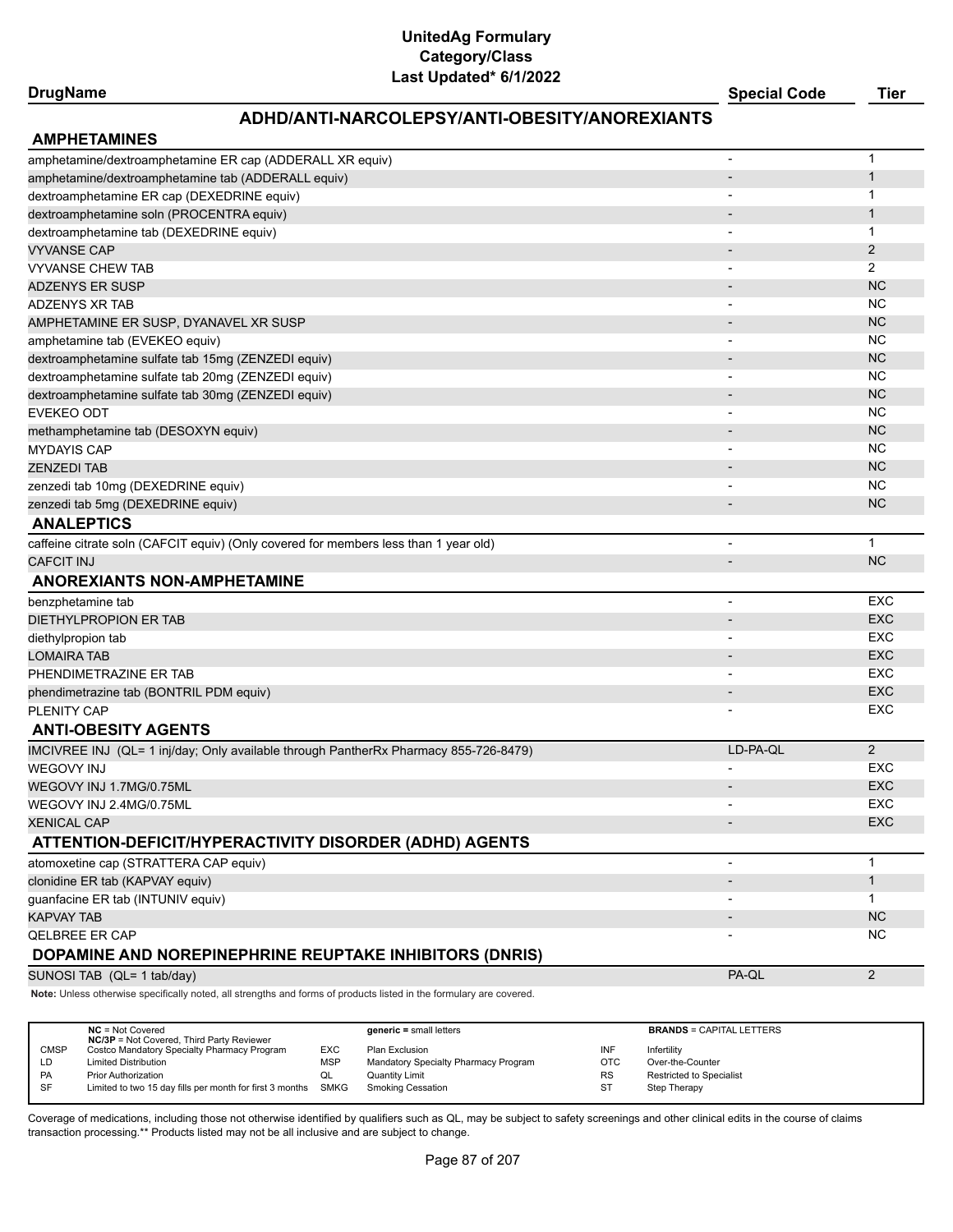### **DrugName Special Code Tier**

# **ADHD/ANTI-NARCOLEPSY/ANTI-OBESITY/ANOREXIANTS Cont.**

### **HISTAMINE H3-RECEPTOR ANTA**

| WAKIX TAB (QL= 2 tabs/day; Only available through PantherRx Pharmacy 855-726-8479) | LD-PA-QL | 2              |
|------------------------------------------------------------------------------------|----------|----------------|
| <b>STIMULANTS - MISC.</b>                                                          |          |                |
| armodafinil tab (NUVIGIL equiv) (QL= 1 tab/day)                                    | PA-QL    |                |
| dexmethylphenidate ER cap (FOCALIN XR equiv)                                       |          |                |
| dexmethylphenidate tab (FOCALIN equiv)                                             |          |                |
| methylphenidate CD cap (METADATE CD equiv)                                         |          |                |
| methylphenidate chew tab (METHYLIN equiv)                                          |          |                |
| methylphenidate ER cap (RITALIN LA equiv)                                          |          |                |
| methylphenidate ER tab                                                             |          |                |
| methylphenidate soln (METHYLIN equiv)                                              |          |                |
| methylphenidate tab (RITALIN equiv)                                                |          |                |
| modafinil tab (PROVIGIL equiv) (QL= 2 tabs/day)                                    | PA-QL    |                |
| METHYLPHENIDATE ER TAB                                                             |          | $\overline{2}$ |
| APTENSIO XR CAP                                                                    |          | <b>NC</b>      |
| <b>AZSTARYS CAP</b>                                                                |          | <b>NC</b>      |
| COTEMPLA XR ODT                                                                    |          | NC.            |
| <b>DAYTRANA PATCH</b>                                                              |          | <b>NC</b>      |
| methylphenidate ER cap (APTENSIO XR equiv)                                         | -        | <b>NC</b>      |
| METHYLPHENIDATE ER TAB 72MG                                                        |          | <b>NC</b>      |
| QUILLICHEW ER TAB                                                                  |          | NC.            |
| <b>QUILLIVANT XR SUSP</b>                                                          |          | N <sub>C</sub> |
| <b>ALLERGENIC EXTRACTS/BIOLOGICALS MISC</b>                                        |          |                |

### **ALLERGENIC EXTRACTS**

| <b>ODACTRA SL TAB</b>                                                                         | PA                       | 3            |
|-----------------------------------------------------------------------------------------------|--------------------------|--------------|
| TRICHOPHYTON MENTAGROPHYTES SOLN                                                              | $\blacksquare$           | <b>NC</b>    |
| PALFORZIA POWDER PACK                                                                         | MSP-PA                   | S            |
| PALFORZIA SPRINKLE CAP                                                                        | MSP-PA                   | S            |
| <b>ALTERNATIVE MEDICINES</b>                                                                  |                          |              |
| <b>ALTERNATIVE MEDICINE - R'S</b>                                                             |                          |              |
| <b>RESERVAPAK SYRUP</b>                                                                       |                          | <b>NC</b>    |
| <b>AMEBICIDES</b>                                                                             |                          |              |
| <b>AMEBICIDES</b>                                                                             |                          |              |
| SOLOSEC GRANULES PACKET (QL= 1 packet/fill)                                                   | PA-QL                    | 3            |
| YODOXIN TAB                                                                                   |                          | 3            |
| <b>AMINOGLYCOSIDES</b>                                                                        |                          |              |
| <b>AMINOGLYCOSIDES</b>                                                                        |                          |              |
| neomycin tab                                                                                  | $\overline{\phantom{a}}$ |              |
| paromomycin cap (HUMATIN equiv)                                                               | -                        |              |
| tobramycin neb soln (TOBI equiv) (Restricted to Infectious Disease or Pulmonology Specialist) | CMSP-RS                  | $\mathbf{1}$ |
| ARIKAYCE SUSP (QL= 1 vial/day; Only available through Maxor Pharmacy 800-658-6046)            | LD-PA-OL                 | 2            |
| <b>HUMATIN CAP</b>                                                                            | $\overline{\phantom{a}}$ | <b>NC</b>    |
| KITABIS PAK NEB SOLN                                                                          | $\overline{\phantom{a}}$ | <b>NC</b>    |
| tobramycin neb soln (BETHKIS equiv)                                                           |                          | <b>NC</b>    |
| <b>TOBI PODHALER</b>                                                                          | CMSP-PA                  | S            |

**Note:** Unless otherwise specifically noted, all strengths and forms of products listed in the formulary are covered.

|             | $NC = Not Covered$<br><b>NC/3P</b> = Not Covered, Third Party Reviewer |            | $generic = small letters$            |            | <b>BRANDS = CAPITAL LETTERS</b> |
|-------------|------------------------------------------------------------------------|------------|--------------------------------------|------------|---------------------------------|
| <b>CMSP</b> | Costco Mandatory Specialty Pharmacy Program                            | <b>EXC</b> | Plan Exclusion                       | INF        | Infertility                     |
| LD          | <b>Limited Distribution</b>                                            | MSP        | Mandatory Specialty Pharmacy Program | <b>OTC</b> | Over-the-Counter                |
| <b>PA</b>   | Prior Authorization                                                    | QL         | Quantity Limit                       | <b>RS</b>  | Restricted to Specialist        |
| <b>SF</b>   | Limited to two 15 day fills per month for first 3 months               | SMKG       | Smoking Cessation                    | ST         | Step Therapy                    |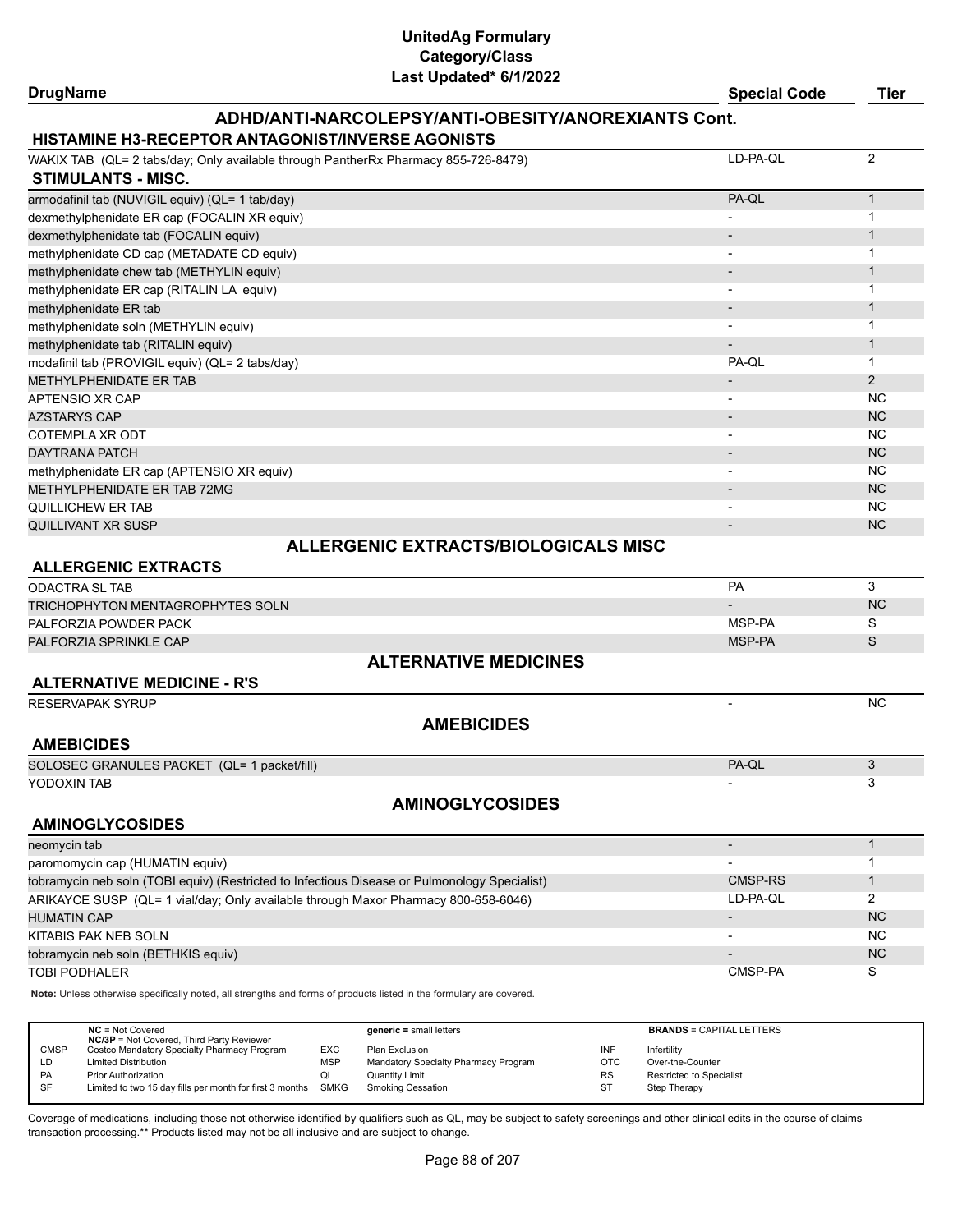### **ANALGESICS - ANTI-INFLAMMATORY**

| <b>ANTIRHEUMATIC - ENZYME INHIBITORS</b>                                           |                          |              |
|------------------------------------------------------------------------------------|--------------------------|--------------|
| OLUMIANT TAB (QL= 1 tab/day)                                                       | CMSP-PA-QL               | S            |
| RINVOQ ER TAB (QL= 1 tab/day)                                                      | CMSP-PA-QL               | S            |
| XELJANZ SOLN (QL= 10ml/day)                                                        | CMSP-PA-QL               | S            |
| XELJANZ TAB (QL= 2 tabs/day)                                                       | CMSP-PA-QL               | S            |
| XELJANZ XR TAB (QL= 1 tab/day)                                                     | CMSP-PA-QL               | S            |
| <b>ANTIRHEUMATIC ANTIMETABOLITES</b>                                               |                          |              |
| RHEUMATREX TAB                                                                     | $\overline{\phantom{a}}$ | 3            |
| <b>REDITREX INJ</b>                                                                |                          | <b>NC</b>    |
| ANTI-TNF-ALPHA - MONOCLONAL ANTIBODIES                                             |                          |              |
| SIMPONI ARIA INJ                                                                   | $\frac{1}{2}$            | <b>NC</b>    |
| SIMPONI AUTO-INJECTOR 50MG                                                         | $\overline{\phantom{a}}$ | <b>NC</b>    |
| SIMPONI INJ 50MG                                                                   |                          | <b>NC</b>    |
| HUMIRA INJ 10MG (QL= 2 syringes/28 days)                                           | CMSP-PA-QL               | S            |
| HUMIRA INJ 20MG (QL= 2 syringes/28 days)                                           | CMSP-PA-QL               | S            |
| HUMIRA INJ 40MG (QL= 2 syringes/28 days)                                           | CMSP-PA-QL               | S            |
| HUMIRA INJ 80MG (QL= 2 syringes/28 days)                                           | CMSP-PA-QL               | S            |
| HUMIRA INJ CROHNS/UC/HIDRADENITIS STARTER PACK (QL= 1 pack/fill, 1 fill/plan year) | CMSP-PA-QL               | S            |
| HUMIRA INJ PEDIATRIC CROHNS STARTER PACK (QL= 1 pack/fill, 1 fill/plan year)       | CMSP-PA-QL               | S            |
| HUMIRA INJ PEDIATRIC UC STARTER PACK (QL= 1 pack/fill, 1 fill/plan year)           | CMSP-PA-QL               | S            |
| HUMIRA INJ PSORIASIS/UVEITIS STARTER PACK (QL= 1 pack/fill, 1 fill/plan year)      | CMSP-PA-QL               | S            |
| HUMIRA PEN INJ 40MG (QL= 2 pens/28 days)                                           | CMSP-PA-QL               | S            |
| SIMPONI AUTO-INJECTOR 100MG (QL=1 inj/28 days)                                     | CMSP-PA-QL               | S            |
| SIMPONI INJ 100MG (QL=1 inj/28 days)                                               | CMSP-PA-QL               | S            |
| <b>GOLD COMPOUNDS</b>                                                              |                          |              |
| <b>RIDAURA CAP</b>                                                                 | $\blacksquare$           | 2            |
| <b>INTERLEUKIN-1 BLOCKERS</b>                                                      |                          |              |
| <b>ARCALYST INJ</b>                                                                | $\overline{a}$           | <b>NC</b>    |
| <b>INTERLEUKIN-1 RECEPTOR ANTAGONIST (IL-1RA)</b>                                  |                          |              |
| KINERET INJ                                                                        |                          | <b>NC</b>    |
| <b>INTERLEUKIN-6 RECEPTOR INHIBITORS</b>                                           |                          |              |
| ACTEMRA ACTPEN INJ (QL= 2 inj/28 days)                                             | CMSP-PA-QL               | S            |
| ACTEMRA SC INJ (QL= 2 inj/28 days)                                                 | CMSP-PA-QL               | S            |
| KEVZARA INJ (QL= 2 inj/28 days)                                                    | CMSP-PA-QL               | S            |
| NONSTEROIDAL ANTI-INFLAMMATORY AGENTS (NSAIDS)                                     |                          |              |
| celecoxib cap (CELEBREX equiv) (QL= 2 caps/day)                                    | QL                       | $\mathbf{1}$ |
| diclofenac potassium tab (CATAFLAM equiv)                                          |                          | $\mathbf{1}$ |
| diclofenac sodium EC tab (VOLTAREN equiv)                                          |                          | 1            |
| diclofenac sodium XR tab (VOLTAREN XR equiv)                                       |                          | 1            |
| diclofenac/misoprostol DR tab (ARTHROTEC equiv)                                    |                          | 1            |
| etodolac cap (LODINE equiv)                                                        |                          | $\mathbf{1}$ |
| etodolac ER tab (LODINE XL equiv)                                                  |                          | 1            |
| etodolac tab                                                                       |                          | $\mathbf{1}$ |
| FLURBIPROFEN TAB                                                                   |                          | 1            |
| flurbiprofen tab (ANSAID equiv)                                                    |                          | 1            |

**Note:** Unless otherwise specifically noted, all strengths and forms of products listed in the formulary are covered.

|             | $NC = Not Covered$<br><b>NC/3P</b> = Not Covered, Third Party Reviewer |            | $generic = small letters$            |            | <b>BRANDS = CAPITAL LETTERS</b> |
|-------------|------------------------------------------------------------------------|------------|--------------------------------------|------------|---------------------------------|
| <b>CMSP</b> | Costco Mandatory Specialty Pharmacy Program                            | <b>EXC</b> | Plan Exclusion                       | INF        | Infertility                     |
| LD          | <b>Limited Distribution</b>                                            | <b>MSP</b> | Mandatory Specialty Pharmacy Program | <b>OTC</b> | Over-the-Counter                |
| PA          | <b>Prior Authorization</b>                                             | QL         | <b>Quantity Limit</b>                | <b>RS</b>  | Restricted to Specialist        |
| <b>SF</b>   | Limited to two 15 day fills per month for first 3 months SMKG          |            | <b>Smoking Cessation</b>             | ST         | Step Therapy                    |
|             |                                                                        |            |                                      |            |                                 |

Coverage of medications, including those not otherwise identified by qualifiers such as QL, may be subject to safety screenings and other clinical edits in the course of claims transaction processing.\*\* Products listed may not be all inclusive and are subject to change.

**DrugName Special Code Tier**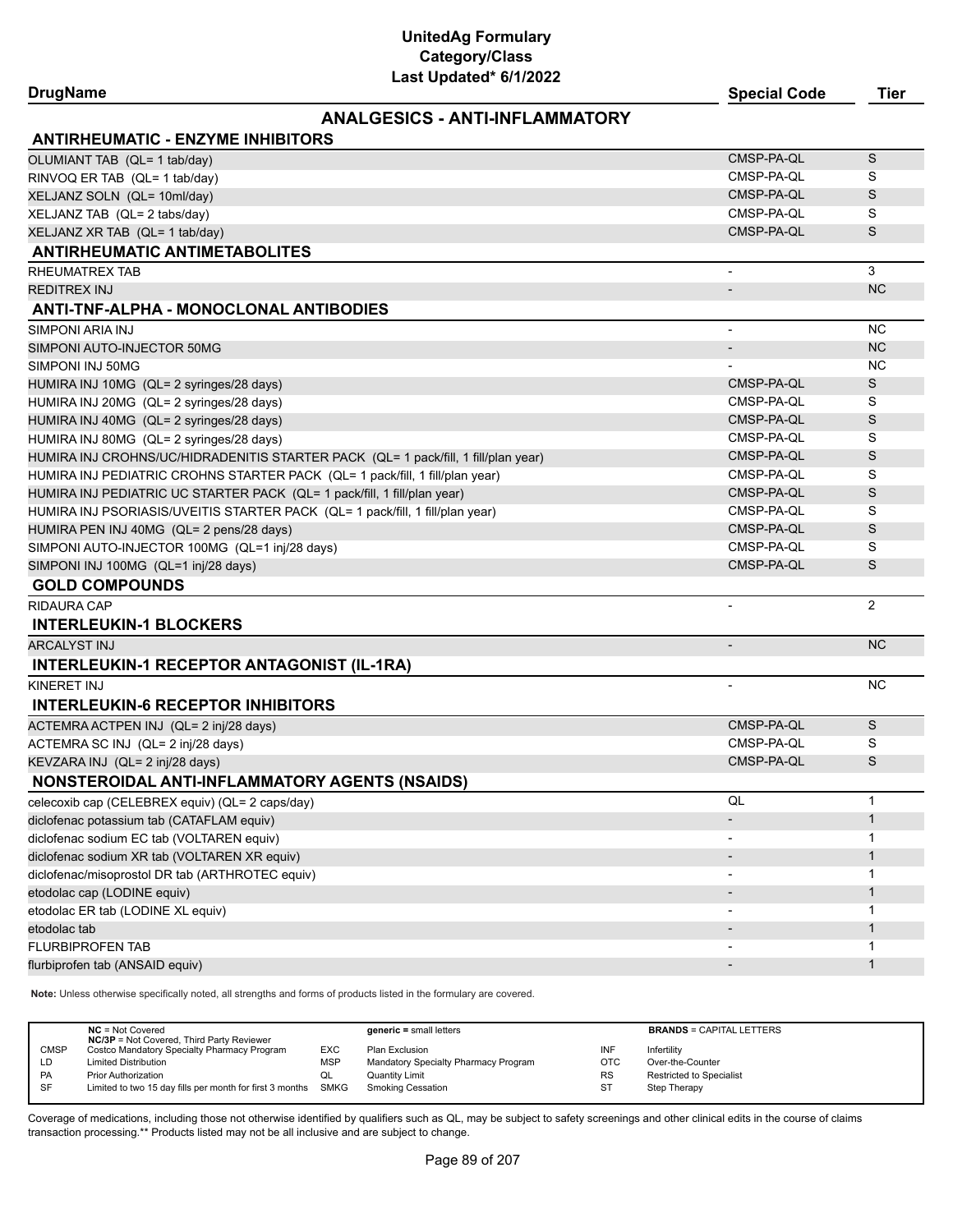| <b>DrugName</b>                                       | JI UPUULUU <i>VIIIL</i> UL                  | <b>Special Code</b>      | <b>Tier</b>  |
|-------------------------------------------------------|---------------------------------------------|--------------------------|--------------|
|                                                       | <b>ANALGESICS - ANTI-INFLAMMATORY Cont.</b> |                          |              |
| ibuprofen susp (Rx ONLY) (ADVIL, MOTRIN equiv)        |                                             |                          | 1            |
| ibuprofen tab                                         |                                             | $\overline{\phantom{a}}$ | $\mathbf{1}$ |
| ibuprofen tab ((RX only))                             |                                             | $\blacksquare$           | 1            |
| indomethacin cap (INDOCIN equiv)                      |                                             | $\overline{\phantom{a}}$ | 1            |
| indomethacin CR cap (INDOCIN SR equiv)                |                                             |                          | 1            |
| ketorolac tab (TORADOL equiv) (QL= 20 tabs/5 days)    |                                             | QL                       | 1            |
| meloxicam tab (MOBIC equiv)                           |                                             |                          | 1            |
| nabumetone tab (RELAFEN equiv)                        |                                             | $\overline{\phantom{a}}$ | $\mathbf{1}$ |
| naproxen EC tab (NAPROSYN EC equiv)                   |                                             |                          | 1            |
| naproxen sodium tab (ANAPROX equiv)                   |                                             | $\overline{\phantom{a}}$ | $\mathbf{1}$ |
| naproxen tab (NAPROSYN equiv)                         |                                             | $\overline{\phantom{a}}$ | 1            |
| oxaprozin tab (DAYPRO equiv)                          |                                             | $\overline{\phantom{a}}$ | 1            |
| piroxicam cap (FELDENE equiv)                         |                                             | $\overline{\phantom{a}}$ | 1            |
| sulindac tab (CLINORIL equiv)                         |                                             | -                        | 1            |
| tolmetin cap (TOLECTIN DS equiv)                      |                                             | $\overline{\phantom{a}}$ | 1            |
| KETOPROFEN ER CAP                                     |                                             |                          | 3            |
| <b>TOLMETIN CAP</b>                                   |                                             |                          | 3            |
| <b>TOLMETIN TAB</b>                                   |                                             |                          | 3            |
|                                                       |                                             |                          | <b>NC</b>    |
| diclofenac potassium cap (ZIPSOR equiv)               |                                             | -                        | <b>NC</b>    |
| diclofenac potassium tab 25mg (DICLOFENAC equiv)      |                                             |                          |              |
| fenoprofen calcium tab                                |                                             | $\overline{\phantom{a}}$ | <b>NC</b>    |
| <b>FENOPROFEN CAP</b>                                 |                                             |                          | <b>NC</b>    |
| <b>FENOPROFEN TAB</b>                                 |                                             | -                        | <b>NC</b>    |
| IBU 600-EZS KIT                                       |                                             | $\overline{\phantom{a}}$ | <b>NC</b>    |
| ibuprofen-famotidine tab (DUEXIS equiv)               |                                             |                          | <b>NC</b>    |
| <b>INDOCIN SUPP</b>                                   |                                             |                          | <b>NC</b>    |
| <b>INDOCIN SUSP</b>                                   |                                             |                          | <b>NC</b>    |
| INDOMETHACIN CAP, TIVORBEX CAP                        |                                             | ۰                        | <b>NC</b>    |
| <b>INFLATHERM PAK</b>                                 |                                             | $\overline{\phantom{a}}$ | <b>NC</b>    |
| <b>KETOPROFEN CAP</b>                                 |                                             | $\overline{\phantom{0}}$ | <b>NC</b>    |
| ketoprofen cap (ORUDIS equiv)                         |                                             | $\overline{\phantom{a}}$ | <b>NC</b>    |
| <b>KETOROLAC INJ</b>                                  |                                             | -                        | <b>NC</b>    |
| ketorolac inj (TORADOL equiv)                         |                                             | $\overline{\phantom{a}}$ | <b>NC</b>    |
| MECLOFENAMATE CAP                                     |                                             | $\overline{\phantom{0}}$ | <b>NC</b>    |
| mefenamic acid cap (PONSTEL equiv)                    |                                             |                          | NC.          |
| meloxicam cap (VIVLODEX equiv)                        |                                             | $\overline{a}$           | <b>NC</b>    |
| MELOXICAM COMFORT KIT                                 |                                             | $\blacksquare$           | <b>NC</b>    |
| NAPRELAN CR TAB                                       |                                             |                          | <b>NC</b>    |
| NAPRELAN CR TAB 750MG                                 |                                             |                          | <b>NC</b>    |
| NAPROSYN EC TAB 500MG                                 |                                             |                          | NC           |
| naproxen EC tab 500mg (NAPROSYN EC equiv)             |                                             | -                        | <b>NC</b>    |
| naproxen sodium CR tab (NAPRELAN CR equiv)            |                                             |                          | <b>NC</b>    |
| NAPROXEN SUSP                                         |                                             |                          | <b>NC</b>    |
| naproxen susp (NAPROSYN equiv)                        |                                             |                          | <b>NC</b>    |
| naproxen/esomeprazole magnesium DR tab (VIMOVO equiv) |                                             | $\overline{\phantom{a}}$ | <b>NC</b>    |
| QMIIZ ODT TAB                                         |                                             | $\overline{\phantom{a}}$ | NC           |
| RELAFEN DS TAB                                        |                                             | $\overline{\phantom{a}}$ | <b>NC</b>    |
|                                                       |                                             |                          |              |

**Note:** Unless otherwise specifically noted, all strengths and forms of products listed in the formulary are covered.

|             | $NC = Not Covered$<br><b>NC/3P</b> = Not Covered, Third Party Reviewer |            | $generic = small letters$            |            | <b>BRANDS = CAPITAL LETTERS</b> |
|-------------|------------------------------------------------------------------------|------------|--------------------------------------|------------|---------------------------------|
| <b>CMSP</b> | Costco Mandatory Specialty Pharmacy Program                            | <b>EXC</b> | Plan Exclusion                       | INF        | Infertility                     |
| LD          | <b>Limited Distribution</b>                                            | <b>MSP</b> | Mandatory Specialty Pharmacy Program | <b>OTC</b> | Over-the-Counter                |
| <b>PA</b>   | <b>Prior Authorization</b>                                             | QL         | <b>Quantity Limit</b>                | <b>RS</b>  | Restricted to Specialist        |
| -SF         | Limited to two 15 day fills per month for first 3 months SMKG          |            | Smoking Cessation                    | ST         | Step Therapy                    |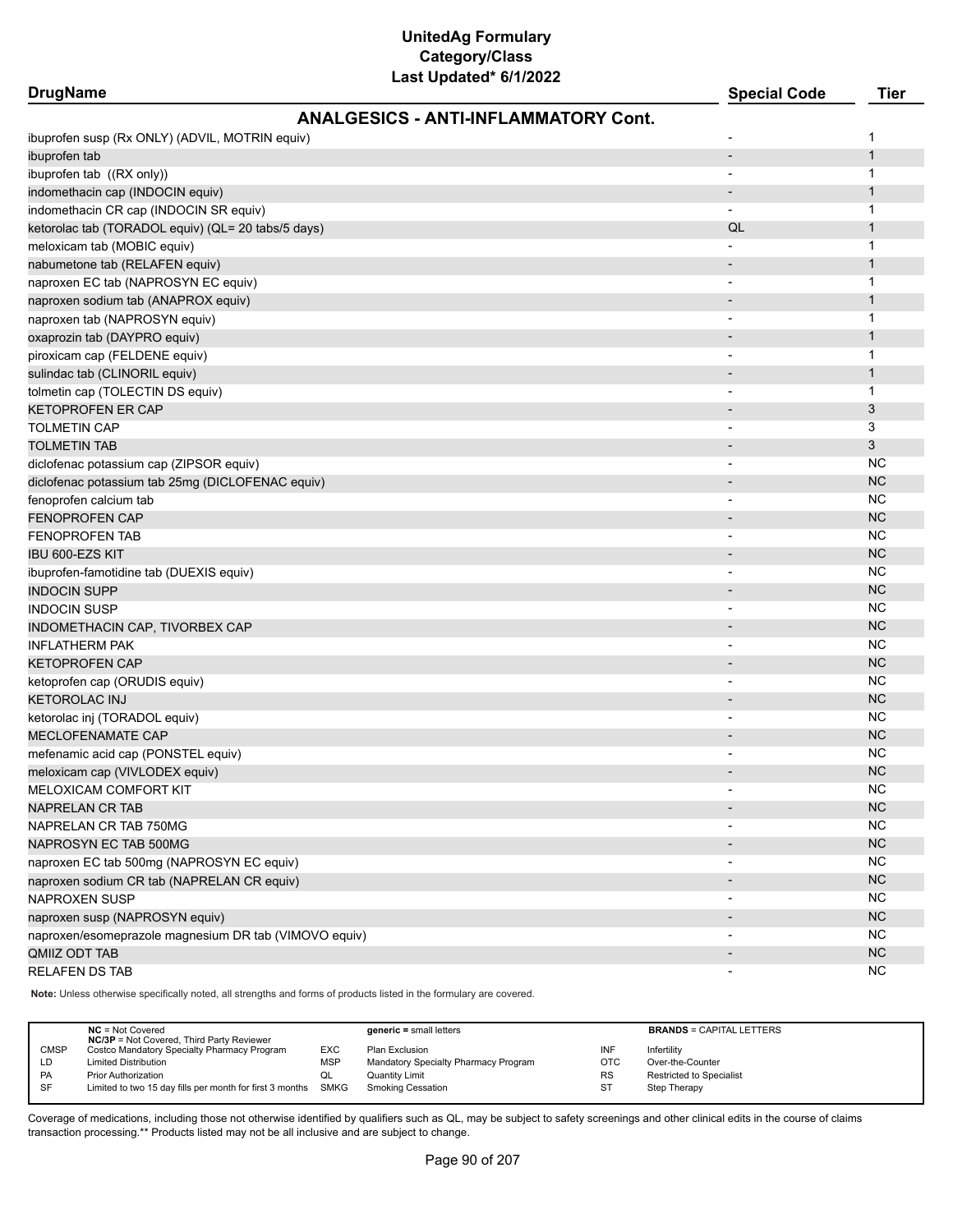| <b>DrugName</b>                                                                               | <b>Special Code</b>      | Tier         |
|-----------------------------------------------------------------------------------------------|--------------------------|--------------|
| <b>ANALGESICS - ANTI-INFLAMMATORY Cont.</b>                                                   |                          |              |
| <b>SPRIX NASAL SPRAY</b>                                                                      | $\overline{a}$           | <b>NC</b>    |
| <b>VIMOVO TAB</b>                                                                             | $\blacksquare$           | <b>NC</b>    |
| <b>VIVLODEX CAP</b>                                                                           | $\overline{\phantom{a}}$ | <b>NC</b>    |
| YBUPHEN TAB                                                                                   |                          | NC.          |
| <b>ZIPSOR CAP</b>                                                                             | $\overline{\phantom{a}}$ | <b>NC</b>    |
| ZORVOLEX CAP                                                                                  |                          | <b>NC</b>    |
| <b>PHOSPHODIESTERASE 4 (PDE4) INHIBITORS</b>                                                  |                          |              |
| OTEZLA STARTER PACK (QL= 1 pack/28 days)                                                      | CMSP-PA-QL               | $\mathsf S$  |
| OTEZLA TAB (QL= 2 tabs/day)                                                                   | CMSP-PA-QL               | S            |
| <b>PYRIMIDINE SYNTHESIS INHIBITORS</b>                                                        |                          |              |
| leflunomide tab (ARAVA equiv)                                                                 | $\overline{\phantom{a}}$ | $\mathbf{1}$ |
| <b>SELECTIVE COSTIMULATION MODULATORS</b>                                                     |                          |              |
| ORENCIA CLICK INJ (QL= 4 inj/28 days)                                                         | CMSP-PA-QL               | S            |
| ORENCIA SC INJ 125MG/ML (QL= 4 inj/28 days)                                                   | CMSP-PA-QL               | S            |
| ORENCIA SC INJ 50MG/0.4ML (QL= 4 inj/28 days)                                                 | CMSP-PA-QL               | S            |
| ORENCIA SC INJ 87.5MG/0.7ML (QL= 4 inj/28 days)                                               | CMSP-PA-QL               | S            |
| SOLUBLE TUMOR NECROSIS FACTOR RECEPTOR AGENTS                                                 |                          |              |
| ENBREL INJ 25MG (QL= 8 inj/28 days)                                                           | CMSP-PA-QL               | S            |
| ENBREL INJ 50MG (QL= 4 inj/28 days)                                                           | CMSP-PA-QL               | S            |
| ENBREL MINI INJ (QL= 4 inj/28 days)                                                           | CMSP-PA-QL               | S            |
| ENBREL SURECLICK INJ 50MG (QL= 4 inj/28 days)                                                 | CMSP-PA-QL               | S            |
| <b>ANALGESICS - NONNARCOTIC</b>                                                               |                          |              |
| <b>ANALGESIC COMBINATIONS</b>                                                                 |                          |              |
| <b>ALLZITAL TAB</b>                                                                           | $\overline{\phantom{a}}$ | <b>NC</b>    |
| butalbital/acetaminophen cap                                                                  | $\overline{\phantom{a}}$ | <b>NC</b>    |
| butalbital/acetaminophen/caffeine soln                                                        | $\overline{\phantom{a}}$ | NC.          |
| butalbital/acetaminophen/caffeine tab (FIORICET equiv)                                        | $\overline{\phantom{a}}$ | <b>NC</b>    |
| <b>BUTALBITAL/ASPIRIN/CAFFEINE TAB</b>                                                        | $\overline{\phantom{a}}$ | NC.          |
| <b>DOLGIC PLUS TAB</b>                                                                        | $\overline{\phantom{a}}$ | <b>NC</b>    |
| <b>ESGIC TAB</b>                                                                              | $\overline{\phantom{a}}$ | <b>NC</b>    |
| <b>FIORICET CAP</b>                                                                           |                          | <b>NC</b>    |
| <b>FIORINAL CAP</b>                                                                           |                          | <b>NC</b>    |
| <b>VTOL SOLN</b>                                                                              |                          | <b>NC</b>    |
| <b>SALICYLATES</b>                                                                            |                          |              |
| aspirin chew tab 81mg (Covered for males age 45-79; Covered for females (no age restriction)) | <b>OTC</b>               | \$0          |
| aspirin ec tab 325mg (Covered for males age 45-79 and females age 55-79)                      | <b>OTC</b>               | \$0          |
| aspirin ec tab 81mg (Covered for males age 45-79; Covered for females (no age restriction))   | <b>OTC</b>               | \$0          |
| aspirin tab 325mg (Covered for males age 45-79 and females age 55-79)                         | <b>OTC</b>               | \$0          |
| aspirin tab 81mg (Covered for males age 45-79; Covered for females (no age restriction))      | <b>OTC</b>               | \$0          |
| CHOLINE MAGNESIUM TRISALICYLATE TAB                                                           |                          | $\mathbf{1}$ |
| choline magnesium trisalicylate tab (TRILISATE equiv)                                         |                          | $\mathbf{1}$ |
| diflunisal tab (DOLOBID equiv)                                                                |                          | $\mathbf{1}$ |
| salsalate tab (DISALCID equiv)                                                                |                          | 1            |
| <b>ZORPRIN TAB</b>                                                                            |                          | 3            |
| <b>ANALGESICS - OPIOID</b>                                                                    |                          |              |

**Note:** Unless otherwise specifically noted, all strengths and forms of products listed in the formulary are covered.

|             | $NC = Not Covered$<br><b>NC/3P</b> = Not Covered, Third Party Reviewer |            | $generic = small letters$            |            | <b>BRANDS = CAPITAL LETTERS</b> |
|-------------|------------------------------------------------------------------------|------------|--------------------------------------|------------|---------------------------------|
| <b>CMSP</b> | Costco Mandatory Specialty Pharmacy Program                            | EXC        | Plan Exclusion                       | INF        | Infertility                     |
| LD          | <b>Limited Distribution</b>                                            | <b>MSP</b> | Mandatory Specialty Pharmacy Program | <b>OTC</b> | Over-the-Counter                |
| <b>PA</b>   | <b>Prior Authorization</b>                                             | QL         | Quantity Limit                       | <b>RS</b>  | <b>Restricted to Specialist</b> |
| SF          | Limited to two 15 day fills per month for first 3 months SMKG          |            | <b>Smoking Cessation</b>             | ST         | Step Therapy                    |
|             |                                                                        |            |                                      |            |                                 |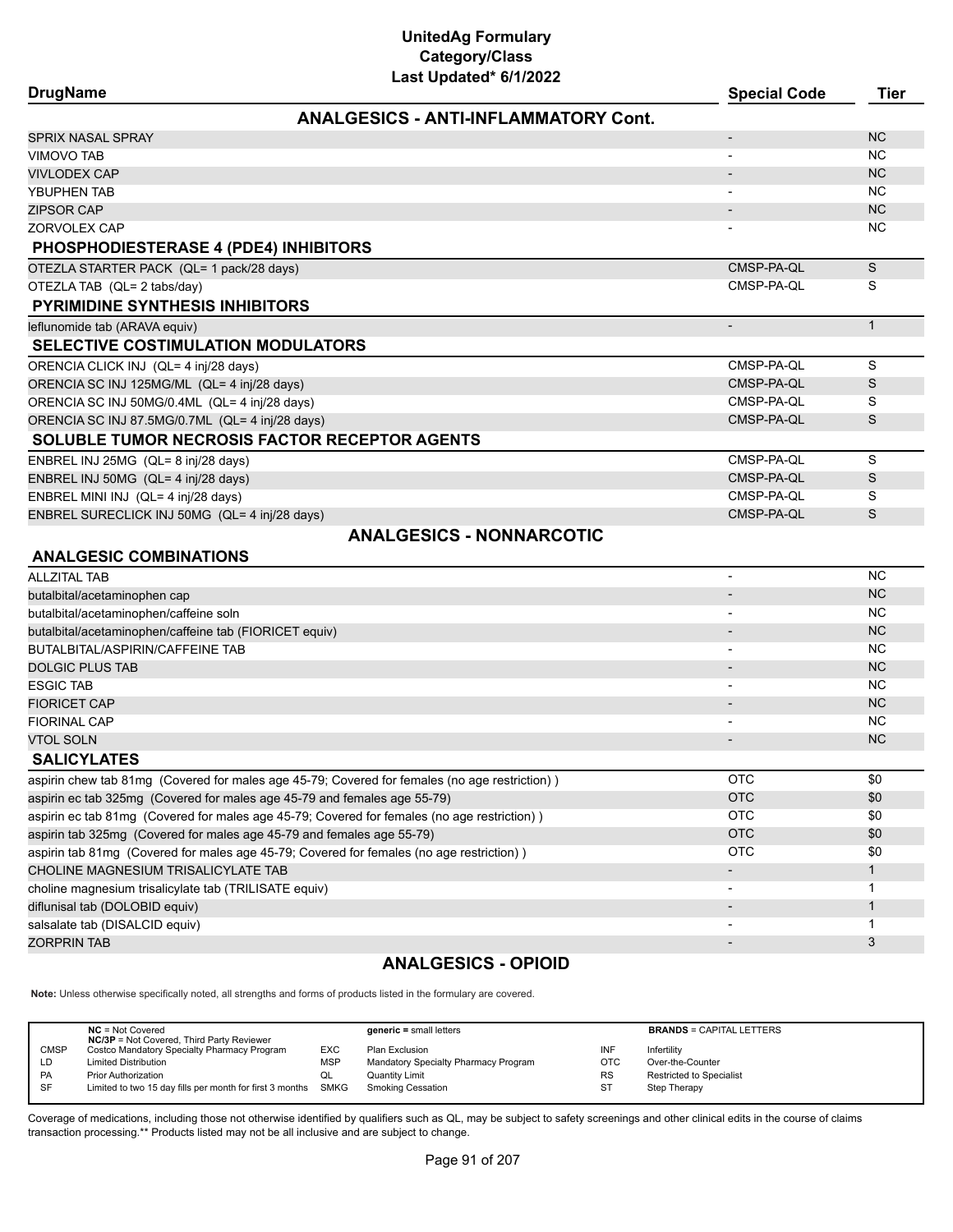## **DrugName Special Code Tier**

### **ANALGESICS - OPIOID Cont.**

| <b>OPIOID AGONISTS</b>                                             |                              |                |
|--------------------------------------------------------------------|------------------------------|----------------|
| <b>CODEINE SULFATE TAB</b>                                         |                              | 1              |
| fentanyl citrate lollipop (ACTIQ equiv) (QL= 120 lozenges/30 days) | PA-QL                        | $\mathbf{1}$   |
| fentanyl patch (DURAGESIC equiv)                                   |                              | 1              |
| hydrocodone bitartrate ER cap (ZOHYDRO equiv) (QL= 2 caps/day)     | QL                           | $\mathbf{1}$   |
| hydrocodone bitartrate er tab (HYSINGLA equiv) (QL= 1 tab/day)     | QL                           | 1              |
| hydromorphone tab (DILAUDID equiv)                                 |                              | $\mathbf{1}$   |
| methadone soln                                                     |                              | 1              |
| methadone tab (DOLOPHINE equiv)                                    |                              | $\mathbf{1}$   |
| methadose tab                                                      | $\overline{\phantom{a}}$     | 1              |
| morphine sulfate ER tab (MS CONTIN equiv)                          |                              | $\mathbf 1$    |
| morphine sulfate soln                                              | $\overline{\phantom{a}}$     | 1              |
| <b>MORPHINE SULFATE SUPP</b>                                       |                              | $\mathbf{1}$   |
| <b>MORPHINE SULFATE TAB</b>                                        |                              | 1              |
| oxycodone cap (OXYIR equiv)                                        |                              | $\mathbf 1$    |
| oxycodone conc (ROXICODONE equiv)                                  |                              | 1              |
| oxycodone soln (ROXICODONE equiv)                                  | $\overline{\phantom{a}}$     | $\mathbf{1}$   |
| oxycodone tab (ROXICODONE equiv)                                   | $\overline{\phantom{a}}$     | 1              |
| tramadol ER tab (ULTRAM ER equiv)                                  |                              | $\mathbf 1$    |
| <b>TRAMADOL HCL ER TAB</b>                                         | $\blacksquare$               | 1              |
| tramadol tab (ULTRAM equiv)                                        | $\qquad \qquad \blacksquare$ | $\mathbf{1}$   |
| HYDROCODONE BITARTRATE ER CAP (QL= 2 caps/day)                     | QL                           | 2              |
| NUCYNTA ER TAB (QL= 2 tabs/day)                                    | QL                           | $\overline{2}$ |
| XTAMPZA ER CAP (QL= 120 caps/30 days)                              | QL                           | 2              |
| ABSTRAL SL TAB (QL= 120 tabs/30 days)                              | PA-QL                        | 3              |
| <b>CODEINE SULFATE SOLN</b>                                        | $\overline{\phantom{a}}$     | 3              |
| FENTORA TAB, FENTANYL BUCCAL TAB (QL= 120 tabs/30 days)            | PA-QL                        | 3              |
| LAZANDA NASAL SPRAY (QL= 15 bottles/30 days)                       | PA-QL                        | 3              |
| <b>NUCYNTA TAB</b>                                                 | $\overline{\phantom{a}}$     | 3              |
| ARYMO ER TAB                                                       | $\overline{\phantom{a}}$     | <b>NC</b>      |
| <b>DSUVIA SL TAB</b>                                               |                              | <b>NC</b>      |
| <b>EMBEDA CAP</b>                                                  |                              | ΝC             |
| <b>EXALGO TAB</b>                                                  | $\overline{\phantom{a}}$     | <b>NC</b>      |
| fentanyl patch 37.5mcg, 62.5mcg, 87.5mcg (FENTANYL equiv)          |                              | ΝC             |
| hydromorphone ER tab (EXALGO TAB equiv)                            |                              | <b>NC</b>      |
| <b>HYDROMORPHONE SUPP</b>                                          |                              | <b>NC</b>      |
| levorphanol tab (LEVORPHANOL equiv)                                |                              | <b>NC</b>      |
| <b>MEPERIDINE TAB</b>                                              |                              | <b>NC</b>      |
| meperidine tab (DEMEROL equiv)                                     |                              | NC.            |
| MORPHABOND TAB                                                     |                              | <b>NC</b>      |
| MORPHINE SULFATE ER BEAD CAP                                       |                              | NC             |
| MORPHINE SULFATE ER CAP                                            |                              | <b>NC</b>      |
| morphine sulfate ER cap (KADIAN equiv)                             | $\blacksquare$               | $NC$           |
| OPANA ER TAB (CRUSH RESISTANT)                                     |                              | <b>NC</b>      |
| <b>OPANA TAB</b>                                                   |                              | <b>NC</b>      |
| OXYCODONE ER TAB, OXYCONTIN CR TAB                                 | $\overline{\phantom{a}}$     | <b>NC</b>      |
| <b>OXYCONTIN CR TAB</b>                                            | $\overline{\phantom{a}}$     | <b>NC</b>      |

**Note:** Unless otherwise specifically noted, all strengths and forms of products listed in the formulary are covered.

|             | $NC = Not Covered$<br><b>NC/3P</b> = Not Covered, Third Party Reviewer |            | $generic = small letters$            |            | <b>BRANDS = CAPITAL LETTERS</b> |
|-------------|------------------------------------------------------------------------|------------|--------------------------------------|------------|---------------------------------|
| <b>CMSP</b> | Costco Mandatory Specialty Pharmacy Program                            | <b>EXC</b> | Plan Exclusion                       | INF        | Infertility                     |
| LD          | <b>Limited Distribution</b>                                            | <b>MSP</b> | Mandatory Specialty Pharmacy Program | <b>OTC</b> | Over-the-Counter                |
| PA          | <b>Prior Authorization</b>                                             | QL         | <b>Quantity Limit</b>                | <b>RS</b>  | Restricted to Specialist        |
| SF          | Limited to two 15 day fills per month for first 3 months SMKG          |            | <b>Smoking Cessation</b>             | <b>ST</b>  | Step Therapy                    |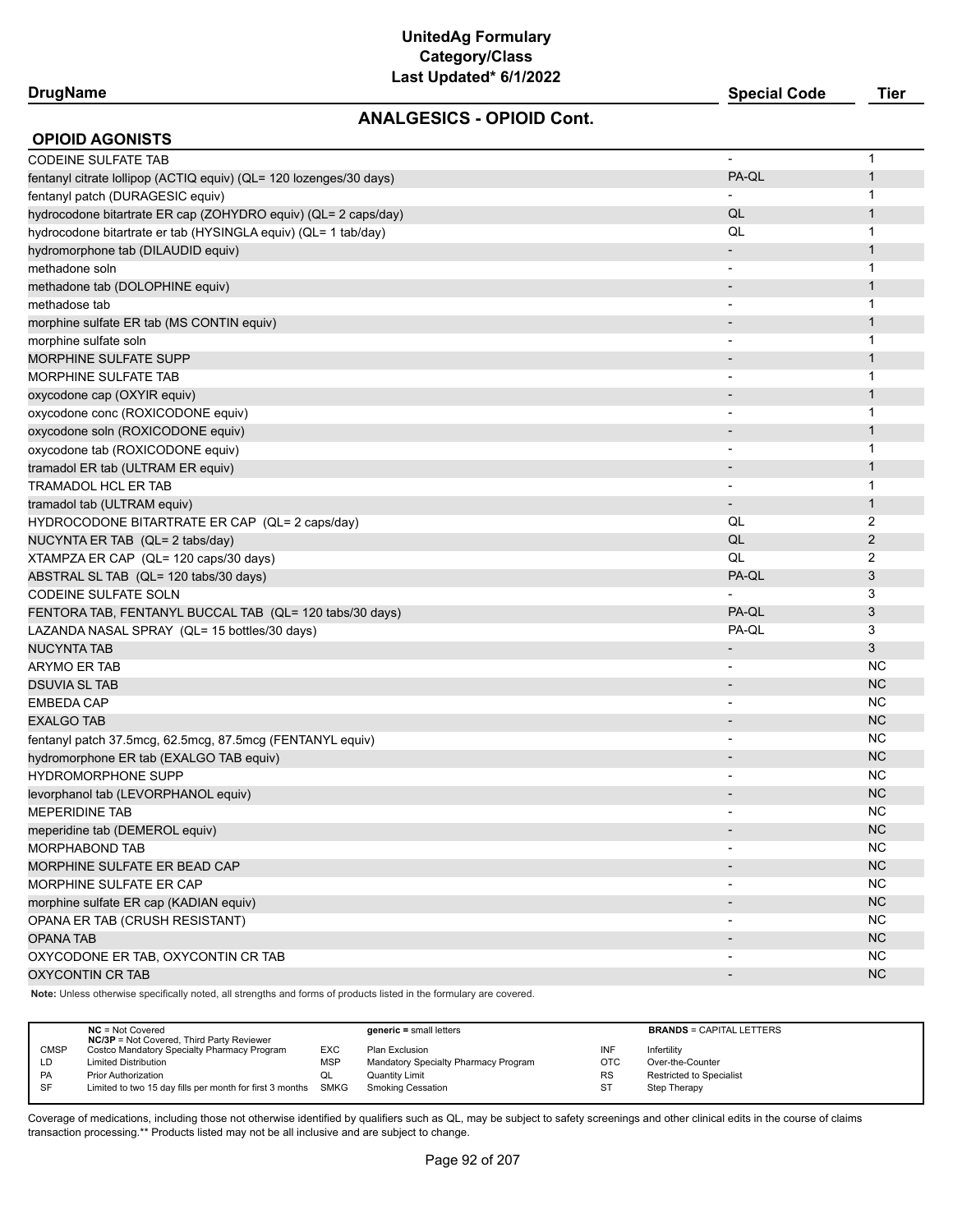| DrugName |  |
|----------|--|
|----------|--|

| <b>DrugName</b>                                                      | <b>Special Code</b>      | Tier         |
|----------------------------------------------------------------------|--------------------------|--------------|
| <b>ANALGESICS - OPIOID Cont.</b>                                     |                          |              |
| OXYMORPHONE ER TAB                                                   |                          | <b>NC</b>    |
| oxymorphone tab (OPANA equiv)                                        |                          | <b>NC</b>    |
| QDOLO SOLN, TRAMADOL SOLN                                            |                          | <b>NC</b>    |
| <b>RYBIX ODT</b>                                                     |                          | <b>NC</b>    |
| <b>SUBSYS SPRAY</b>                                                  |                          | <b>NC</b>    |
| <b>TRAMADOL ER CAP</b>                                               |                          | <b>NC</b>    |
| TRAMADOL HCL TAB 100MG                                               |                          | <b>NC</b>    |
| ZOHYDRO ER CAP                                                       |                          | <b>NC</b>    |
| <b>OPIOID COMBINATIONS</b>                                           |                          |              |
| acetaminophen/codeine soln                                           | $\overline{a}$           | $\mathbf{1}$ |
| acetaminophen/codeine tab (TYLENOL/CODEINE equiv)                    |                          | $\mathbf{1}$ |
| aspirin/codeine tab                                                  |                          | 1            |
| hydrocodone/acetaminophen cap (LORCET equiv)                         |                          | $\mathbf{1}$ |
| hydrocodone/acetaminophen soln (HYCET, LORTAB equiv)                 |                          | $\mathbf{1}$ |
| hydrocodone/acetaminophen soln 10-325 mg/15ml (HYCET equiv)          |                          | $\mathbf{1}$ |
| hydrocodone/acetaminophen tab (LORTAB equiv)                         |                          | $\mathbf{1}$ |
| hydrocodone/ibuprofen tab (VICOPROFEN equiv)                         |                          | $\mathbf{1}$ |
| oxycodone/acetaminophen cap (TYLOX equiv)                            |                          | $\mathbf{1}$ |
| OXYCODONE/ACETAMINOPHEN SOLN                                         |                          | $\mathbf{1}$ |
| oxycodone/acetaminophen tab (PERCOCET equiv)                         | $\overline{a}$           | $\mathbf 1$  |
| OXYCODONE/ASPIRIN TAB                                                |                          | $\mathbf{1}$ |
| oxycodone/aspirin tab (PERCODAN equiv)                               |                          | $\mathbf{1}$ |
| oxycodone/ibuprofen tab (COMBUNOX equiv)                             |                          | $\mathbf{1}$ |
| pentazocine/acetaminophen tab (TALACEN equiv)                        |                          | 1            |
| tramadol/acetaminophen tab (ULTRACET equiv)                          |                          | $\mathbf{1}$ |
| <b>CAPITAL/CODEINE SUSP</b>                                          | $\blacksquare$           | 3            |
| <b>LORTAB ELIXIR</b>                                                 |                          | 3            |
| ACETAMINOPHEN/CAFFEINE/DIHYDROCODEINE TAB                            | -                        | <b>NC</b>    |
| <b>APADAZ TAB</b>                                                    | $\overline{\phantom{0}}$ | <b>NC</b>    |
| FIORICET/CODEINE CAP                                                 |                          | <b>NC</b>    |
| <b>FIORINAL/CODEINE CAP</b>                                          |                          | <b>NC</b>    |
| hydrocodone/acetaminophen tab 10mg-300mg (XODOL equiv)               |                          | <b>NC</b>    |
| hydrocodone/acetaminophen tab 5mg-300mg (XODOL equiv)                | $\overline{\phantom{0}}$ | <b>NC</b>    |
| hydrocodone/acetaminophen tab 7.5mg-300mg (XODOL equiv)              |                          | <b>NC</b>    |
| OXYCODONE/ACETAMINOPHEN SOLN 10-300MG/5ML, PROLATE SOLN 10-300MG/5ML |                          | <b>NC</b>    |
| OXYCODONE/ACETAMINOPHEN TAB 2.5-300MG                                |                          | <b>NC</b>    |
| PRIMLEV TAB 10-300MG                                                 |                          | <b>NC</b>    |
| PRIMLEV TAB 5-300MG                                                  |                          | NC.          |
| PROLATE TAB 7.5-300MG                                                |                          | <b>NC</b>    |
| <b>SEGLENTIS TAB</b>                                                 |                          | NC.          |
| TREZIX CAP, ACETAMINOPHEN/CAFFEINE/DIHYDROCODEINE CAP                |                          | <b>NC</b>    |
| VERDROCET TAB 2.5MG-325MG                                            | $\overline{\phantom{a}}$ | NC.          |
| <b>XARTEMIS XR TAB</b>                                               |                          | <b>NC</b>    |
| XODOL TAB 10MG-300MG                                                 | $\overline{\phantom{a}}$ | NC.          |
| XODOL TAB 5MG-300MG                                                  |                          | <b>NC</b>    |
| XODOL TAB 7.5MG-300MG                                                | $\overline{\phantom{a}}$ | NC.          |
|                                                                      |                          |              |

**Note:** Unless otherwise specifically noted, all strengths and forms of products listed in the formulary are covered.

| <b>NC/3P</b> = Not Covered, Third Party Reviewer                                            | <b>BRANDS = CAPITAL LETTERS</b>              |
|---------------------------------------------------------------------------------------------|----------------------------------------------|
| <b>CMSP</b><br>Costco Mandatory Specialty Pharmacy Program<br><b>EXC</b><br>Plan Exclusion  | INF<br>Infertility                           |
| Mandatory Specialty Pharmacy Program<br><b>MSP</b><br><b>Limited Distribution</b><br>LD     | <b>OTC</b><br>Over-the-Counter               |
| PA<br><b>Prior Authorization</b><br>Quantity Limit<br>w∟                                    | <b>RS</b><br><b>Restricted to Specialist</b> |
| SF<br>Limited to two 15 day fills per month for first 3 months<br>SMKG<br>Smoking Cessation | ST<br>Step Therapy                           |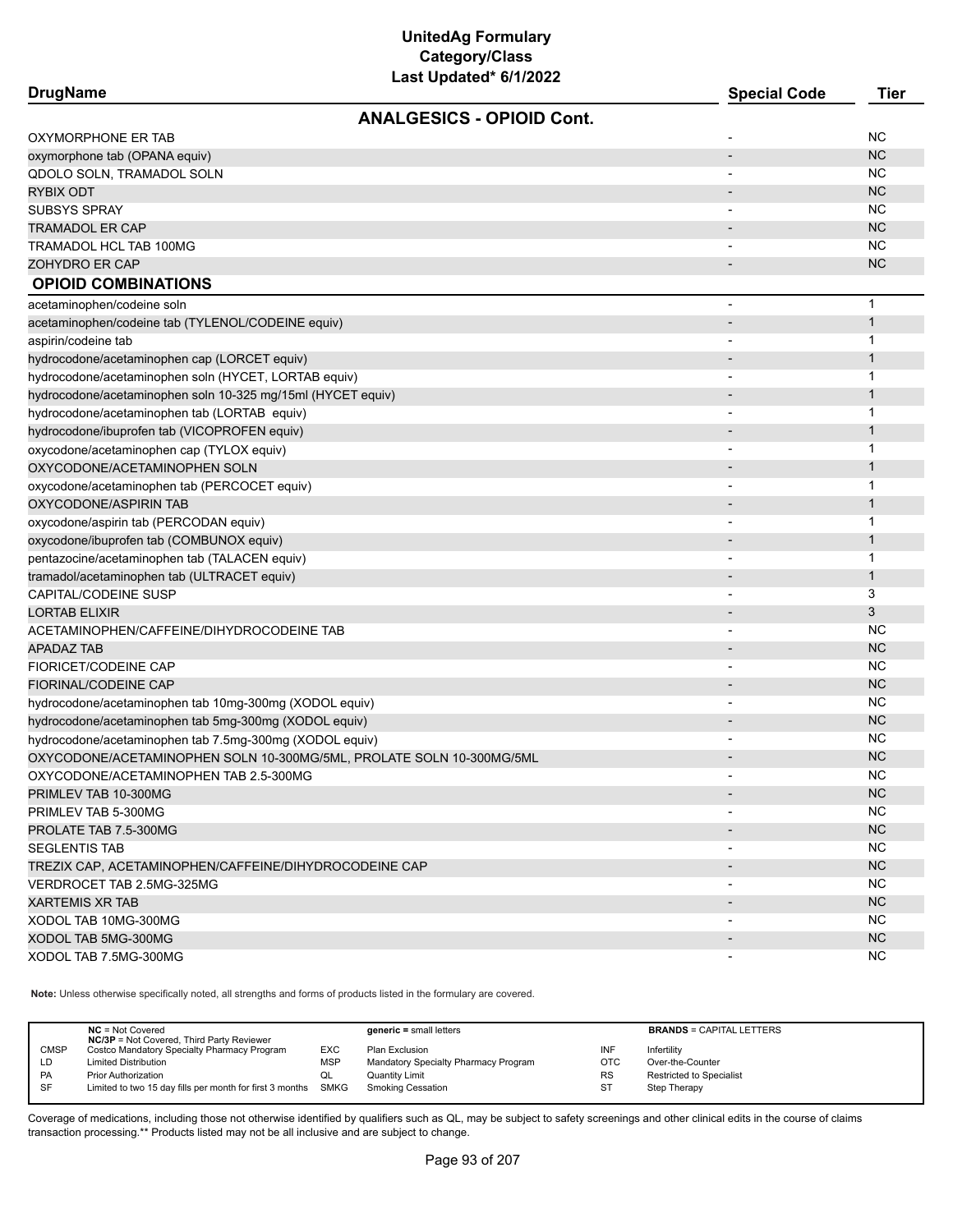### **DrugName Special Code Tier**

### **ANALGESICS - OPIOID Cont.**

| <b>OPIOID PARTIAL AGONISTS</b>                                              |                          |                |  |  |  |
|-----------------------------------------------------------------------------|--------------------------|----------------|--|--|--|
| buprenorphine patch (BUTRANS equiv) (QL= 4 patches/28 days)                 | QL                       |                |  |  |  |
| buprenorphine SL tab (SUBUTEX equiv)                                        |                          |                |  |  |  |
| buprenorphine/naloxone sl film (SUBOXONE SL FILM equiv)                     |                          |                |  |  |  |
| buprenorphine/naloxone SL tab (SUBOXONE equiv)                              |                          |                |  |  |  |
| butorphanol nasal spray (STADOL equiv) (QL= 1 bottle/fill, 2 fills/30 days) | QL                       |                |  |  |  |
| pentazocine/naloxone tab (TALWIN NX equiv)                                  | $\overline{\phantom{0}}$ |                |  |  |  |
| ZUBSOLV SL TAB                                                              |                          |                |  |  |  |
| <b>BELBUCA FILM</b>                                                         | $\overline{\phantom{0}}$ | <b>NC</b>      |  |  |  |
| <b>BUNAVAIL FILM</b>                                                        |                          | N <sub>C</sub> |  |  |  |
| buprenorphine hcl buccal film (BELBUCA equiv)                               | $\overline{\phantom{0}}$ | NC.            |  |  |  |
| SUBLOCADE INJ                                                               |                          | N <sub>C</sub> |  |  |  |
| SUBOXONE SL FILM                                                            |                          | N <sub>C</sub> |  |  |  |

### **ANDROGENS-ANABOLIC**

### **ANABOLIC STEROIDS**

| oxandrolone tab (OXANDRIN equiv)                                     |                          | $\mathbf{1}$   |  |  |  |  |
|----------------------------------------------------------------------|--------------------------|----------------|--|--|--|--|
| <b>ANDROGENS</b>                                                     |                          |                |  |  |  |  |
| danazol cap (DANOCRINE equiv)                                        |                          |                |  |  |  |  |
| testosterone cypionate inj (DEPO-TESTOSTERONE equiv)                 |                          |                |  |  |  |  |
| testosterone enanthate inj                                           |                          |                |  |  |  |  |
| testosterone gel 1% 25mg (ANDROGEL equiv) (QL= 1 packet/day)         | PA-QL                    |                |  |  |  |  |
| testosterone gel 1% 50mg (ANDROGEL equiv) (QL= 2 packets/day)        | PA-OL                    |                |  |  |  |  |
| testosterone gel 1% pump (ANDROGEL equiv) (QL= 4 bottles/30 days)    | PA-QL                    |                |  |  |  |  |
| testosterone gel 1.62% 1.25gm (ANDROGEL equiv) (QL= 1 packet/day)    | PA-QL                    |                |  |  |  |  |
| testosterone gel 1.62% 2.5gm (ANDROGEL equiv) (QL= 2 packets/day)    | PA-QL                    |                |  |  |  |  |
| testosterone gel pump 1.62% (ANDROGEL equiv) (QL= 2 bottles/30 days) | PA-OL                    |                |  |  |  |  |
| testosterone soln (AXIRON equiv) (QL= 2 bottles/30 days)             | PA-QL                    | $\mathbf{1}$   |  |  |  |  |
| ANDRODERM PATCH (QL= 1 patch/day)                                    | PA-QL                    | 2              |  |  |  |  |
| TESTOSTERONE GEL 1% 25MG (QL= 1 packet/day)                          | PA-QL                    | $\overline{2}$ |  |  |  |  |
| TESTOSTERONE GEL PUMP (QL= 4 bottles/30 days)                        | PA-QL                    | 2              |  |  |  |  |
| <b>METHITEST TAB</b>                                                 | PA                       | 3              |  |  |  |  |
| JATENZO CAP, TLANDO CAP                                              |                          | <b>NC</b>      |  |  |  |  |
| methyltestosterone cap                                               |                          | <b>NC</b>      |  |  |  |  |
| NATESTO NASAL GEL                                                    | $\overline{\phantom{a}}$ | <b>NC</b>      |  |  |  |  |
| <b>STRIANT FILM</b>                                                  |                          | <b>NC</b>      |  |  |  |  |
| testosterone gel 2% (FORTESTA equiv)                                 |                          | <b>NC</b>      |  |  |  |  |
| TESTOSTERONE GEL, VOGELXO GEL                                        |                          | <b>NC</b>      |  |  |  |  |
| <b>VOGELXO PUMP</b>                                                  |                          | <b>NC</b>      |  |  |  |  |
| <b>XYOSTED INJ</b>                                                   |                          | <b>NC</b>      |  |  |  |  |
| <b>ANORECTAL AGENTS</b>                                              |                          |                |  |  |  |  |

### **INTRARECTAL STEROIDS**

| hydrocortisone enema (CORTENEMA equiv) |                          |  |
|----------------------------------------|--------------------------|--|
| <b>CORTIFOAM</b>                       | $\overline{\phantom{0}}$ |  |
| UCERIS RECTAL FOAM                     | PA                       |  |
| <b>RECTAL COMBINATIONS</b>             |                          |  |

**Note:** Unless otherwise specifically noted, all strengths and forms of products listed in the formulary are covered.

|             | $NC = Not Covered$<br><b>NC/3P</b> = Not Covered, Third Party Reviewer |            | $generic = small letters$            |            | <b>BRANDS = CAPITAL LETTERS</b> |
|-------------|------------------------------------------------------------------------|------------|--------------------------------------|------------|---------------------------------|
| <b>CMSP</b> | Costco Mandatory Specialty Pharmacy Program                            | EXC        | Plan Exclusion                       | INF        | Infertility                     |
| LD          | <b>Limited Distribution</b>                                            | <b>MSP</b> | Mandatory Specialty Pharmacy Program | <b>OTC</b> | Over-the-Counter                |
| <b>PA</b>   | <b>Prior Authorization</b>                                             | QL         | <b>Quantity Limit</b>                | <b>RS</b>  | <b>Restricted to Specialist</b> |
| <b>SF</b>   | Limited to two 15 day fills per month for first 3 months SMKG          |            | Smoking Cessation                    | SТ         | Step Therapy                    |
|             |                                                                        |            |                                      |            |                                 |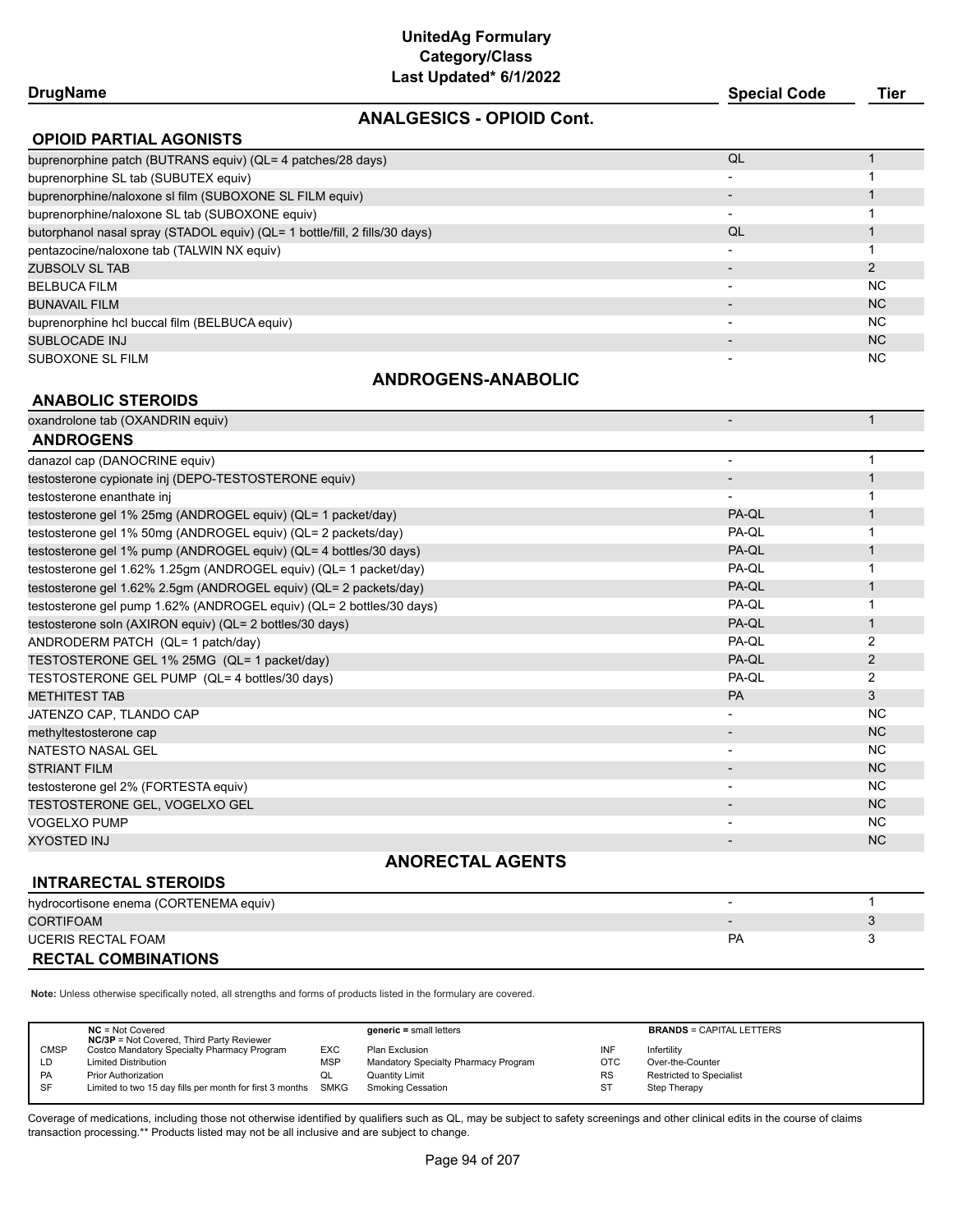| <b>DrugName</b>                                        | Last updated" 6/1/2022                | <b>Special Code</b>      | <b>Tier</b>  |
|--------------------------------------------------------|---------------------------------------|--------------------------|--------------|
|                                                        | <b>ANORECTAL AGENTS Cont.</b>         |                          |              |
| lidocaine/hydrocortisone cream (ANAMANTLE equiv)       |                                       | $\overline{\phantom{a}}$ | $\mathbf{1}$ |
| pramoxine/hydrocortisone cream (ANALPRAM HC equiv)     |                                       | $\blacksquare$           | $\mathbf{1}$ |
| pramoxine/hydrocortisone cream kit (ANALPRAM-HC equiv) |                                       |                          | $\mathbf{1}$ |
| PROCTOFOAM HC FOAM                                     |                                       |                          | 2            |
| <b>ANALPRAM-E KIT</b>                                  |                                       | $\overline{\phantom{a}}$ | 3            |
| LIDOCAINE/HYDROCORTISONE RECTAL CREAM KIT              |                                       |                          | NC.          |
| <b>RECTAL STEROIDS</b>                                 |                                       |                          |              |
| hydrocortisone supp (ANUSOL HC equiv)                  |                                       | $\overline{\phantom{a}}$ | $\mathbf{1}$ |
| proctosol HC cream (ANUSOL HC equiv)                   |                                       |                          | 1            |
|                                                        | <b>ANORECTAL AND RELATED PRODUCTS</b> |                          |              |
| <b>RECTAL COMBINATIONS</b>                             |                                       |                          |              |
| HYDROCORTISONE/PRAMOXINE SUPP                          |                                       | $\blacksquare$           | <b>NC</b>    |
| <b>RECTAL LOCAL ANESTHETICS</b>                        |                                       |                          |              |
| <b>LIDOCAINE SUPP</b>                                  |                                       | ÷                        | NC.          |
|                                                        | <b>ANTHELMINTICS</b>                  |                          |              |
| <b>ANTHELMINTICS</b>                                   |                                       |                          |              |
| ivermectin tab (STROMECTOL equiv)                      |                                       | PA                       | $\mathbf{1}$ |
| praziquantel tab (BILTRICIDE equiv)                    |                                       |                          | 1            |
| <b>BENZNIDAZOLE TAB</b>                                |                                       | <b>PA</b>                | 2            |
| albendazole tab (ALBENZA equiv)                        |                                       |                          | NC.          |
| <b>ALBENZA TAB</b>                                     |                                       | $\overline{\phantom{a}}$ | NC           |
| <b>EGATEN TAB</b>                                      |                                       |                          | <b>NC</b>    |
| <b>EMVERM TAB</b>                                      |                                       | $\overline{a}$           | NC.          |
|                                                        | <b>ANTIANGINAL AGENTS</b>             |                          |              |
| <b>ANTIANGINALS-OTHER</b>                              |                                       |                          |              |
| ranolazine tab (RANEXA equiv)                          |                                       | $\overline{\phantom{a}}$ | $\mathbf{1}$ |
| <b>NITRATES</b>                                        |                                       |                          |              |
| isosorbide dinitrate ER tab (ISOCHRON equiv)           |                                       | $\overline{\phantom{a}}$ | $\mathbf{1}$ |
| isosorbide dinitrate SL tab                            |                                       | $\overline{\phantom{a}}$ | $\mathbf{1}$ |
| isosorbide dinitrate tab (ISORDIL equiv)               |                                       |                          | $\mathbf{1}$ |
| isosorbide mononitrate ER tab (IMDUR equiv)            |                                       |                          | 1            |
| isosorbide mononitrate tab (MONOKET equiv)             |                                       |                          | 1            |
| NITROGLYCERIN ER CAP                                   |                                       |                          | 1            |
| nitroglycerin lingual spray (NITROLINGUAL equiv)       |                                       |                          | $\mathbf{1}$ |
| nitroglycerin patch (NITRO-DUR equiv)                  |                                       |                          | 1            |
| nitroglycerin SL tab (NITROSTAT equiv)                 |                                       |                          | $\mathbf{1}$ |
| NITRO-BID OINT                                         |                                       |                          | 2            |
| NITRO-DUR PATCH 0.3MG/HR, 0.8MG/HR                     |                                       |                          | 3            |
| NITROMIST SPRAY                                        |                                       |                          | 3            |
| <b>GONITRO POWDER</b>                                  |                                       |                          | NC           |
| isosorbide dinitrate tab 40mg (ISORDIL equiv)          |                                       |                          | <b>NC</b>    |
|                                                        | <b>ANTIANXIETY AGENTS</b>             |                          |              |
| <b>ANTIANXIETY AGENTS - MISC.</b>                      |                                       |                          |              |
| buspirone tab (BUSPAR equiv)                           |                                       | $\overline{\phantom{a}}$ | $\mathbf{1}$ |

hydroxyzine pamoate cap (VISTARIL equiv) and the control of the control of the control of the control of the control of the control of the control of the control of the control of the control of the control of the control

**Note:** Unless otherwise specifically noted, all strengths and forms of products listed in the formulary are covered.

|             | $NC = Not Covered$<br><b>NC/3P</b> = Not Covered, Third Party Reviewer |             | $generic = small letters$            |            | <b>BRANDS = CAPITAL LETTERS</b> |
|-------------|------------------------------------------------------------------------|-------------|--------------------------------------|------------|---------------------------------|
| <b>CMSP</b> | Costco Mandatory Specialty Pharmacy Program                            | <b>EXC</b>  | Plan Exclusion                       | INF        | Infertility                     |
| LD          | <b>Limited Distribution</b>                                            | MSP         | Mandatory Specialty Pharmacy Program | <b>OTC</b> | Over-the-Counter                |
| <b>PA</b>   | <b>Prior Authorization</b>                                             | QL          | <b>Quantity Limit</b>                | RS         | Restricted to Specialist        |
| SF          | Limited to two 15 day fills per month for first 3 months               | <b>SMKG</b> | <b>Smoking Cessation</b>             | <b>ST</b>  | Step Therapy                    |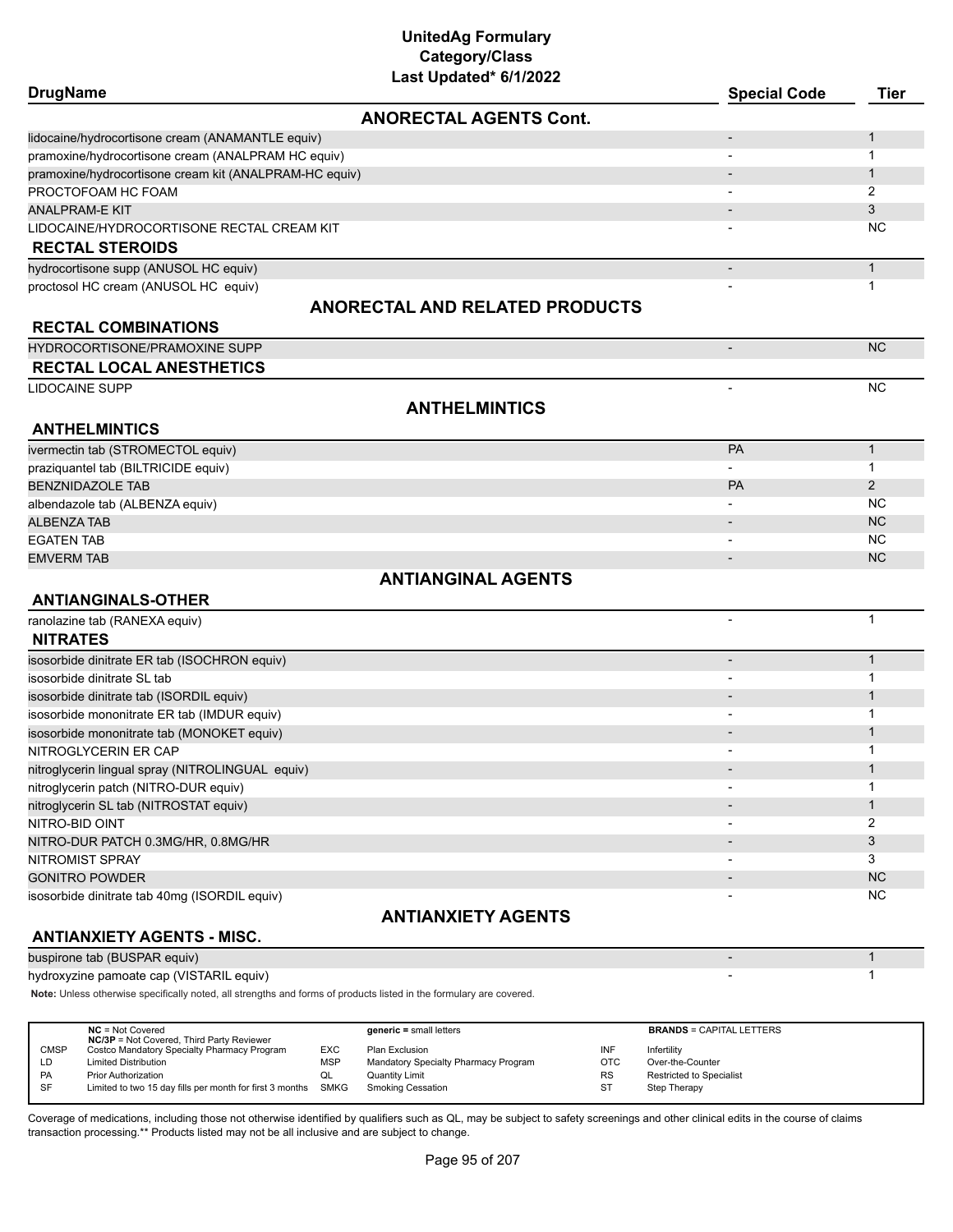# **UnitedAg Formulary Category/Class**

| Last Updated* 6/1/2022                         |                          |              |
|------------------------------------------------|--------------------------|--------------|
| <b>DrugName</b>                                | <b>Special Code</b>      | <b>Tier</b>  |
| <b>ANTIANXIETY AGENTS Cont.</b>                |                          |              |
| hydroxyzine syrup (ATARAX equiv)               |                          | $\mathbf{1}$ |
| hydroxyzine tab (ATARAX equiv)                 |                          | $\mathbf{1}$ |
| meprobamate tab (MILTOWN equiv)                | $\overline{\phantom{0}}$ | <b>NC</b>    |
| <b>BENZODIAZEPINES</b>                         |                          |              |
| alprazolam ER tab (XANAX XR equiv)             | ÷,                       | $\mathbf{1}$ |
| alprazolam ODT (NIRAVAM equiv)                 |                          | $\mathbf{1}$ |
| alprazolam tab (XANAX equiv)                   |                          | $\mathbf{1}$ |
| chlordiazepoxide cap (LIBRIUM equiv)           |                          | $\mathbf{1}$ |
| clorazepate tab (TRANXENE-T equiv)             |                          | $\mathbf{1}$ |
| diazepam conc (VALIUM equiv)                   |                          | $\mathbf{1}$ |
| diazepam oral soln 5mg/5ml (DIAZEPAM equiv)    |                          | 1            |
| diazepam tab (VALIUM equiv)                    |                          | $\mathbf{1}$ |
| lorazepam conc (ATIVAN equiv)                  |                          | $\mathbf{1}$ |
| lorazepam tab (ATIVAN equiv)                   |                          | $\mathbf{1}$ |
| oxazepam cap (SERAX equiv)                     |                          | $\mathbf{1}$ |
| <b>LOREEV XR CAP</b>                           | $\overline{\phantom{0}}$ | <b>NC</b>    |
| <b>ANTIARRHYTHMICS</b>                         |                          |              |
| <b>ANTIARRHYTHMICS TYPE I-A</b>                |                          |              |
| disopyramide cap (NORPACE equiv)               | $\overline{\phantom{a}}$ | $\mathbf{1}$ |
| disopyramide ER cap (NORPACE CR equiv)         | $\overline{a}$           | $\mathbf{1}$ |
| quinidine gluconate CR tab                     | $\blacksquare$           | $\mathbf{1}$ |
| quinidine sulfate tab                          |                          | $\mathbf{1}$ |
| NORPACE CR CAP                                 | $\overline{\phantom{a}}$ | 2            |
| QUINIDINE SULFATE ER TAB                       | $\overline{\phantom{a}}$ | 3            |
| QUINIDINE SULFATE TAB                          |                          | <b>NC</b>    |
| <b>ANTIARRHYTHMICS TYPE I-B</b>                |                          |              |
| mexiletine hcl cap                             | $\overline{\phantom{a}}$ | $\mathbf{1}$ |
| <b>ANTIARRHYTHMICS TYPE I-C</b>                |                          |              |
| flecainide tab (TAMBOCOR equiv)                | $\blacksquare$           | $\mathbf{1}$ |
| propafenone ER cap (RYTHMOL SR equiv)          |                          | $\mathbf{1}$ |
| propafenone tab (RYTHMOL equiv)                |                          | $\mathbf{1}$ |
| <b>ANTIARRHYTHMICS TYPE III</b>                |                          |              |
| amiodarone tab (CORDARONE equiv)               | $\overline{a}$           | $\mathbf{1}$ |
| dofetilide cap (TIKOSYN equiv)                 | $\blacksquare$           | $\mathbf{1}$ |
| <b>MULTAQ TAB</b>                              |                          | 2            |
| <b>ANTIASTHMATIC AND BRONCHODILATOR AGENTS</b> |                          |              |
| <b>ANTIASTHMATIC - MONOCLONAL ANTIBODIES</b>   |                          |              |
| FASENRA PEN INJ (QL= 1 inj/56 days)            | MSP-PA-OL                | S            |

| FASENRA PEN INJ (QL= 1 inj/56 days)       | MSP-PA-QL | ১         |
|-------------------------------------------|-----------|-----------|
| NUCALA INJ (QL= 1 inj/28 days)            | MSP-PA-QL | S         |
| <b>XOLAIR SYRINGE</b>                     | CMSP-PA   |           |
| <b>ANTI-INFLAMMATORY AGENTS</b>           |           |           |
| cromolyn neb soln (INTAL equiv)           |           | <b>NC</b> |
| <b>BRONCHODILATORS - ANTICHOLINERGICS</b> |           |           |
| ipratropium neb soln (ATROVENT equiv)     |           |           |
| ATROVENT HFA INHALER                      |           |           |
|                                           |           |           |

**Note:** Unless otherwise specifically noted, all strengths and forms of products listed in the formulary are covered.

|             | $NC = Not Covered$<br><b>NC/3P</b> = Not Covered, Third Party Reviewer |            | $generic = small letters$            |            | <b>BRANDS = CAPITAL LETTERS</b> |
|-------------|------------------------------------------------------------------------|------------|--------------------------------------|------------|---------------------------------|
| <b>CMSP</b> | Costco Mandatory Specialty Pharmacy Program                            | EXC        | Plan Exclusion                       | INF        | Infertility                     |
| LD          | <b>Limited Distribution</b>                                            | <b>MSP</b> | Mandatory Specialty Pharmacy Program | <b>OTC</b> | Over-the-Counter                |
| <b>PA</b>   | <b>Prior Authorization</b>                                             | QL         | Quantity Limit                       | <b>RS</b>  | <b>Restricted to Specialist</b> |
| SF          | Limited to two 15 day fills per month for first 3 months SMKG          |            | <b>Smoking Cessation</b>             | ST         | Step Therapy                    |
|             |                                                                        |            |                                      |            |                                 |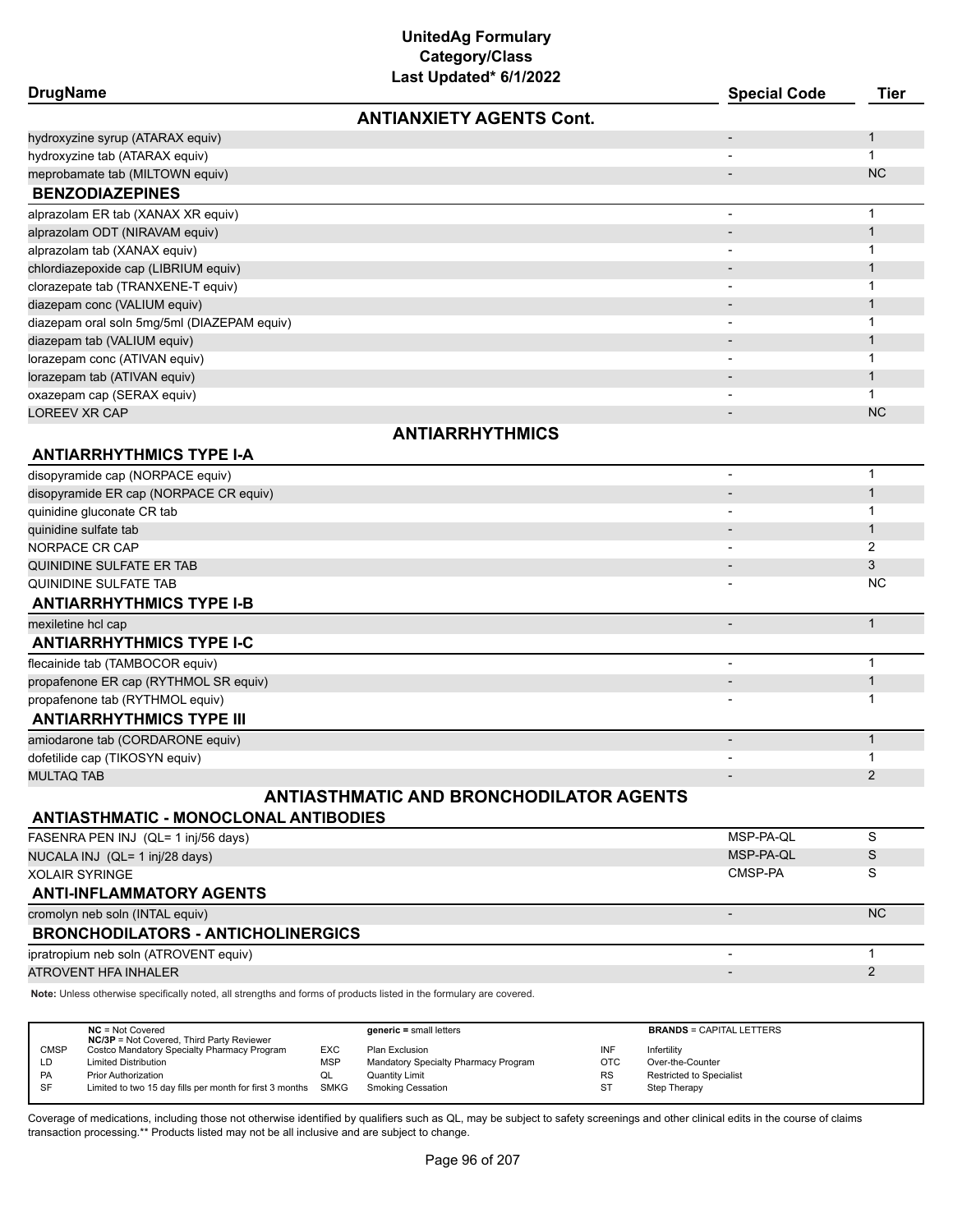| <b>DrugName</b>                                                                                     |                                                                                                           | <b>Special Code</b>      | <b>Tier</b>  |
|-----------------------------------------------------------------------------------------------------|-----------------------------------------------------------------------------------------------------------|--------------------------|--------------|
|                                                                                                     | <b>ANTIASTHMATIC AND BRONCHODILATOR AGENTS Cont.</b>                                                      |                          |              |
| INCRUSE ELLIPTA INHALER                                                                             |                                                                                                           |                          | 2            |
|                                                                                                     | LONHALA MAGNAIR SOLN (Step Therapy requires trial of INCRUSE ELLIPTA INHALER)                             | <b>ST</b>                | 2            |
|                                                                                                     | SPIRIVA RESPIMAT INHALER 1.25MCG/ACT (QL= 1 inhaler/30 days; Step Therapy requires trial of ADVAIR, BREO, | QL-ST                    | 2            |
| DULERA, or FLUTICASONE/SALMETEROL)<br>YUPELRI SOLN (Step Therapy requires trial of INCRUSE ELLIPTA) |                                                                                                           | <b>ST</b>                | 2            |
| SEEBRI NEOHALER CAP                                                                                 |                                                                                                           |                          | <b>NC</b>    |
| SPIRIVA HANDIHALER                                                                                  |                                                                                                           |                          | <b>NC</b>    |
| SPIRIVA RESPIMAT INHALER 2.5MCG/ACT                                                                 |                                                                                                           |                          | <b>NC</b>    |
| TUDORZA PRESSAIR INHALER                                                                            |                                                                                                           |                          | <b>NC</b>    |
| <b>LEUKOTRIENE MODULATORS</b>                                                                       |                                                                                                           |                          |              |
|                                                                                                     |                                                                                                           |                          |              |
| montelukast chew tab (SINGULAIR equiv)                                                              |                                                                                                           | $\blacksquare$           | $\mathbf{1}$ |
| montelukast granule pack (SINGULAIR equiv)                                                          |                                                                                                           |                          | $\mathbf{1}$ |
| montelukast tab (SINGULAIR equiv)                                                                   |                                                                                                           |                          | $\mathbf{1}$ |
| zafirlukast tab (ACCOLATE equiv)                                                                    |                                                                                                           |                          | $\mathbf{1}$ |
| zileuton ER tab (ZYFLO CR equiv)                                                                    |                                                                                                           |                          | <b>NC</b>    |
| ZYFLO TAB                                                                                           |                                                                                                           |                          | <b>NC</b>    |
|                                                                                                     | SELECTIVE PHOSPHODIESTERASE 4 (PDE4) INHIBITORS                                                           |                          |              |
| <b>DALIRESP TAB</b>                                                                                 |                                                                                                           | $\blacksquare$           | NC.          |
| <b>STEROID INHALANTS</b>                                                                            |                                                                                                           |                          |              |
| budesonide inh susp (PULMICORT equiv)                                                               |                                                                                                           | $\overline{\phantom{a}}$ | $\mathbf{1}$ |
| ARNUITY ELLIPTA INHALER                                                                             |                                                                                                           |                          | 2            |
| <b>ASMANEX HFA INHALER</b>                                                                          |                                                                                                           |                          | 2            |
| <b>ASMANEX INHALER</b>                                                                              |                                                                                                           |                          | 2            |
| FLOVENT DISKUS INHALER                                                                              |                                                                                                           |                          | 2            |
| FLOVENT HFA INHALER                                                                                 |                                                                                                           |                          | 2            |
| ALVESCO INHALER                                                                                     |                                                                                                           |                          | <b>NC</b>    |
| ARMONAIR DIGITAL INHALER 113MCG/ACT                                                                 |                                                                                                           |                          | <b>NC</b>    |
| ARMONAIR DIGITAL INHALER 232MCG/ACT                                                                 |                                                                                                           |                          | <b>NC</b>    |
| ARMONAIR DIGITAL INHALER 55MCG/ACT                                                                  |                                                                                                           |                          | <b>NC</b>    |
| ARMONAIR RESPICLICK                                                                                 |                                                                                                           |                          | <b>NC</b>    |
| PULMICORT FLEXHALER                                                                                 |                                                                                                           |                          | <b>NC</b>    |
| <b>QVAR INHALER</b>                                                                                 |                                                                                                           |                          | <b>NC</b>    |
| QVAR REDIHALER                                                                                      |                                                                                                           |                          | NC.          |
| <b>SYMPATHOMIMETICS</b>                                                                             |                                                                                                           |                          |              |
| albuterol HFA inhaler (PROAIR equiv) (QL= 2 inhalers/30 days)                                       |                                                                                                           | QL                       | $\mathbf{1}$ |
| albuterol HFA inhaler (PROVENTIL equiv) (QL= 2 inhalers/30 days)                                    |                                                                                                           | QL                       |              |
| albuterol neb soln                                                                                  |                                                                                                           |                          | $\mathbf{1}$ |
| albuterol sulfate ER tab (VOSPIRE ER equiv)                                                         |                                                                                                           |                          | 1            |
| albuterol sulfate syrup                                                                             |                                                                                                           |                          | $\mathbf{1}$ |
| albuterol sulfate tab                                                                               |                                                                                                           |                          | 1            |
| albuterol/ipratropium neb soln (DUONEB equiv)                                                       |                                                                                                           |                          | $\mathbf{1}$ |
| arformoterol tartrate neb soln (BROVANA equiv)                                                      |                                                                                                           |                          | 1            |
| FLUTICASONE/SALMETEROL INHALER                                                                      |                                                                                                           |                          | $\mathbf{1}$ |
| fluticasone/salmeterol inhaler, wixela inhaler (ADVAIR equiv)                                       |                                                                                                           |                          | 1            |
| formoterol fumarate neb soln (PERFOROMIST equiv)                                                    |                                                                                                           |                          | $\mathbf{1}$ |
| levalbuterol neb soln (XOPENEX equiv)                                                               |                                                                                                           |                          | 1            |
| Note: Unloce                                                                                        | all etrepathe and forme of products lieted in the                                                         |                          |              |

**Note:** Unless otherwise specifically noted, all strengths and forms of products listed in the formulary are covered.

|             | $NC = Not Covered$<br><b>NC/3P</b> = Not Covered, Third Party Reviewer |            | $generic = small letters$            |            | <b>BRANDS = CAPITAL LETTERS</b> |
|-------------|------------------------------------------------------------------------|------------|--------------------------------------|------------|---------------------------------|
| <b>CMSP</b> | Costco Mandatory Specialty Pharmacy Program                            | <b>EXC</b> | Plan Exclusion                       | INF        | Infertility                     |
| LD          | <b>Limited Distribution</b>                                            | <b>MSP</b> | Mandatory Specialty Pharmacy Program | <b>OTC</b> | Over-the-Counter                |
| <b>PA</b>   | <b>Prior Authorization</b>                                             | w∟         | Quantity Limit                       | <b>RS</b>  | Restricted to Specialist        |
| SF          | Limited to two 15 day fills per month for first 3 months               | SMKG       | Smoking Cessation                    | ST         | Step Therapy                    |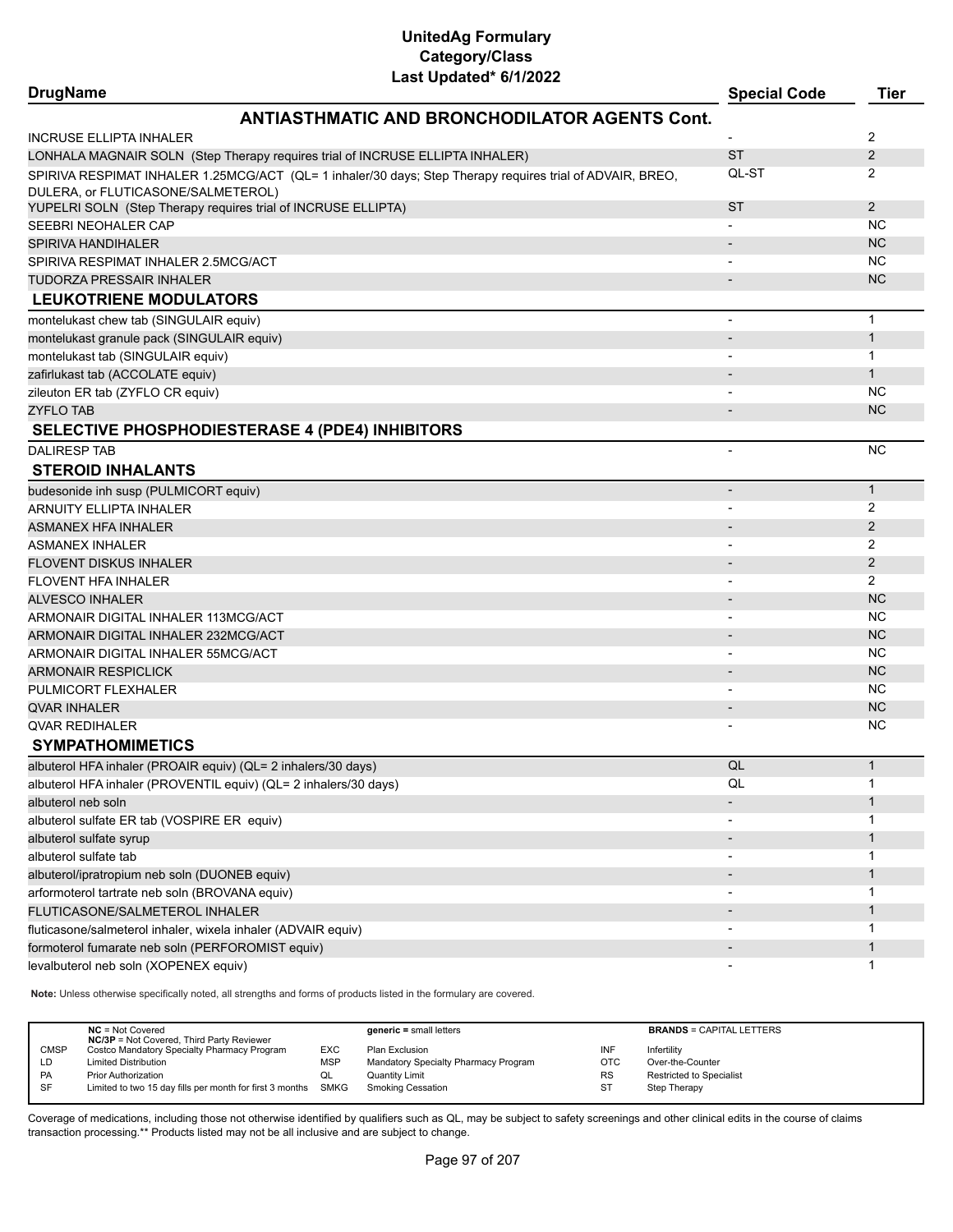# **UnitedAg Formulary Category/Class**

| Last Updated* 6/1/2022                                                                                                                  |                          |                |
|-----------------------------------------------------------------------------------------------------------------------------------------|--------------------------|----------------|
| <b>DrugName</b>                                                                                                                         | <b>Special Code</b>      | Tier           |
| <b>ANTIASTHMATIC AND BRONCHODILATOR AGENTS Cont.</b>                                                                                    |                          |                |
| METAPROTERENOL SYRUP                                                                                                                    | $\overline{\phantom{a}}$ | 1              |
| terbutaline sulfate tab (BRETHINE equiv)                                                                                                |                          | $\mathbf 1$    |
| VENTOLIN HFA INHALER (QL= 2 inhalers/30 days)                                                                                           | QL                       | $\mathbf{1}$   |
| ADVAIR HFA INHALER                                                                                                                      |                          | 2              |
| ALBUTEROL TAB ER                                                                                                                        |                          | 2              |
| ANORO ELLIPTA INHALER                                                                                                                   | $\overline{\phantom{a}}$ | 2              |
| BREO ELLIPTA INHALER                                                                                                                    |                          | $\overline{2}$ |
| BREZTRI AEROSPHERE INHALER                                                                                                              |                          | 2              |
| <b>COMBIVENT INHALER</b>                                                                                                                |                          | 2              |
| COMBIVENT RESPIMAT INHALER                                                                                                              |                          | 2              |
| DULERA INHALER                                                                                                                          |                          | $\overline{2}$ |
| SEREVENT DISKUS INHALER                                                                                                                 |                          | 2              |
| <b>STIOLTO INHALER</b>                                                                                                                  |                          | 2              |
| SYMBICORT INHALER                                                                                                                       | $\overline{\phantom{a}}$ | 2              |
| TRELEGY ELLIPTA INHALER                                                                                                                 |                          | $\overline{2}$ |
| LEVALBUTEROL INHALER, XOPENEX HFA INHALER (QL= 2 inhalers/fill, 2 fills/30 days; Step Therapy requires trial of<br><b>VENTOLIN HFA)</b> | QL-ST                    | 3              |
| <b>METAPROTERENOL TAB</b>                                                                                                               | $\overline{\phantom{a}}$ | 3              |
| STRIVERDI RESPIMAT INHALER (QL= 1 inhaler/30 days)                                                                                      | QL                       | 3              |
| AIRDUO POWDER INHALER W/SENSOR                                                                                                          |                          | <b>NC</b>      |
| AIRDUO RESPICLICK                                                                                                                       |                          | NC.            |
| ALBUTEROL HFA INHALER                                                                                                                   |                          | <b>NC</b>      |
| BEVESPI AEROSPHERE INHALER                                                                                                              |                          | <b>NC</b>      |
| BUDESONIDE/FORMOTEROL INHALER                                                                                                           |                          | <b>NC</b>      |
| <b>DUAKLIR INHALER</b>                                                                                                                  |                          | <b>NC</b>      |
| UTIBRON NEOHALER CAP                                                                                                                    | $\overline{\phantom{a}}$ | <b>NC</b>      |
| <b>XANTHINES</b>                                                                                                                        |                          |                |
| aminophylline tab                                                                                                                       | $\blacksquare$           | $\mathbf{1}$   |
| theophylline ER tab (UNIPHYL equiv)                                                                                                     |                          | $\mathbf{1}$   |
| theophylline soln                                                                                                                       |                          | $\mathbf 1$    |
| ELIXOPHYLLIN ELIXIR                                                                                                                     |                          | 2              |
| THEOPHYLLINE ER TAB                                                                                                                     |                          | 2              |
| LUFYLLIN TAB                                                                                                                            | $\overline{\phantom{a}}$ | 3              |
| <b>ANTICOAGULANTS</b>                                                                                                                   |                          |                |
| <b>COUMARIN ANTICOAGULANTS</b>                                                                                                          |                          |                |
| warfarin tab (COUMADIN equiv)                                                                                                           |                          | $\mathbf{1}$   |
| <b>DIRECT FACTOR XA INHIBITORS</b>                                                                                                      |                          |                |
| ELIQUIS TAB, ELIQUIS STARTER PACK                                                                                                       | $\overline{\phantom{a}}$ | $\overline{2}$ |
| XARELTO STARTER PACK                                                                                                                    |                          | 2              |
| <b>XARELTO SUSP</b>                                                                                                                     |                          | $\overline{2}$ |
| XARELTO TAB                                                                                                                             |                          | 2              |
| BEVYXXA CAP                                                                                                                             |                          | <b>NC</b>      |
| SAVAYSA TAB                                                                                                                             |                          | <b>NC</b>      |
| HEPARINS AND HEPARINOID-LIKE AGENTS                                                                                                     |                          |                |
| enoxaparin inj (LOVENOX equiv)                                                                                                          |                          | $\mathbf{1}$   |
| enoxaparin inj (LOVENOX equiv) (QL= 17 days supply)                                                                                     | $-QL$                    | -1             |
| Note: Unless otherwise specifically noted, all strengths and forms of products listed in the formulary are covered.                     |                          |                |
|                                                                                                                                         |                          |                |

**NC** = Not Covered **generic =** small letters **BRANDS** = CAPITAL LETTERS **NC/3P** = Not Covered, Third Party Reviewer CMSP Costco Mandatory Specialty Pharmacy Program EXC Plan Exclusion INF Infertility LD Limited Distribution Computer of MSP Mandatory Specialty Pharmacy Program CTC Over-the-Counter<br>
Phane Prior Authorization CL Quantity Limit Counter Counter RS Restricted to Special Restricted to Specialist SF Limited to two 15 day fills per month for first 3 months SMKG Smoking Cessation ST Step Therapy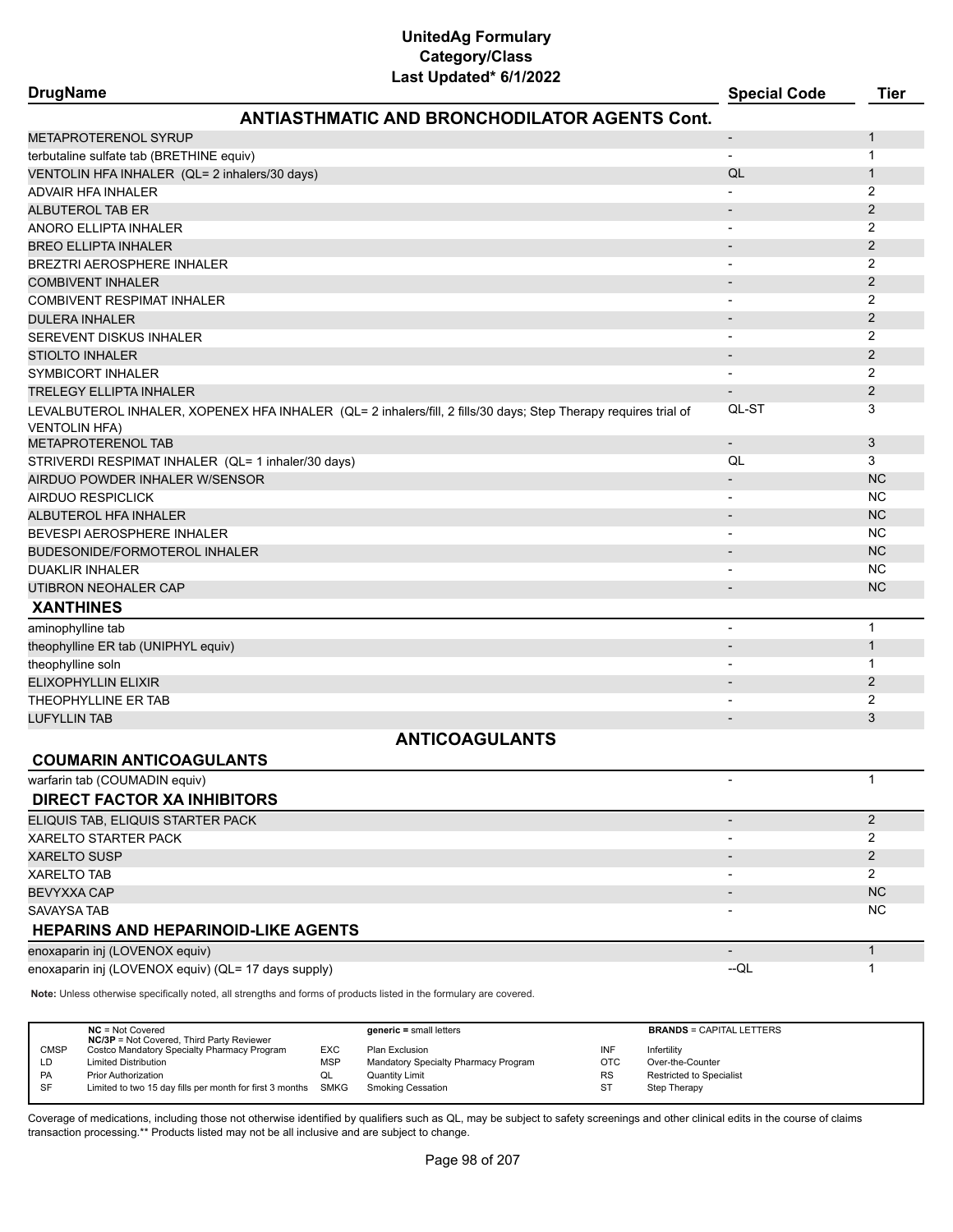| Last Updated* 6/1/2022<br><b>DrugName</b>                                       | <b>Special Code</b>      | <b>Tier</b>  |
|---------------------------------------------------------------------------------|--------------------------|--------------|
| <b>ANTICOAGULANTS Cont.</b>                                                     |                          |              |
| fondaparinux inj (ARIXTRA equiv)                                                |                          | 1            |
| <b>FRAGMIN INJ</b>                                                              |                          | 3            |
| <b>THROMBIN INHIBITORS</b>                                                      |                          |              |
| PRADAXA CAP                                                                     |                          | 3            |
| <b>ANTICONVULSANTS</b>                                                          |                          |              |
| AMPA GLUTAMATE RECEPTOR ANTAGONISTS                                             |                          |              |
| <b>FYCOMPA TAB</b>                                                              | $\overline{a}$           | <b>NC</b>    |
| FYCOMPA SUSP                                                                    | $\overline{\phantom{m}}$ | <b>NC</b>    |
| <b>ANTICONVULSANTS - BENZODIAZEPINES</b>                                        |                          |              |
| clobazam susp (ONFI equiv) (Members age 9 or older require Prior Authorization) | PA                       | 1            |
| clobazam tab (ONFI equiv)                                                       |                          | $\mathbf{1}$ |
| clonazepam ODT (KLONOPIN equiv)                                                 |                          | 1            |
| clonazepam tab (KLONOPIN equiv)                                                 | $\overline{\phantom{m}}$ | 1            |
| DIASTAT RECTAL GEL, DIAZEPAM RECTAL GEL (QL= 2 packs/fill)                      | QL                       | 2            |
| NAYZILAM SPRAY (QL= 2 packs/fill; Restricted to Neurology Specialist)           | QL-RS                    | 3            |
| ONFI SUSP (Members age 9 or older require Prior Authorization)                  | PA                       | 3            |
| VALTOCO NASAL SPRAY (QL= 2 packs/fill; Restricted to Neurology Specialist)      | QL-RS                    | 3            |
| ONFI TAB                                                                        |                          | <b>NC</b>    |
| SYMPAZAN ORAL FILM                                                              |                          | <b>NC</b>    |
| <b>ANTICONVULSANTS - MISC.</b>                                                  |                          |              |
| carbamazepine chew tab (TEGRETOL equiv)                                         | $\overline{\phantom{0}}$ | $\mathbf{1}$ |
| carbamazepine ER cap (CARBATROL equiv)                                          | $\overline{\phantom{a}}$ | $\mathbf{1}$ |
| carbamazepine ER tab (TEGRETOL XR equiv)                                        | $\overline{\phantom{0}}$ | 1            |
| carbamazepine susp (TEGRETOL equiv)                                             |                          | 1            |
| carbamazepine tab (TEGRETOL equiv)                                              |                          | 1            |
| gabapentin cap (NEURONTIN equiv) (QL= 9 caps/day)                               | QL                       | 1            |
| gabapentin soln (NEURONTIN equiv) (QL= 72 mls/day)                              | QL                       | 1            |
| gabapentin tab 600mg (NEURONTIN equiv) (QL= 6 tabs/day)                         | QL                       | $\mathbf{1}$ |
| gabapentin tab 800mg (NEURONTIN equiv) (QL= 4.5 tabs/day)                       | QL                       | 1            |
| lacosamide tab (VIMPAT equiv)                                                   |                          | 1            |
| lamotrigine chew tab (LAMICTAL equiv)                                           |                          | 1            |
| lamotrigine ER tab (LAMICTAL XR equiv)                                          |                          | 1            |
| lamotrigine ODT (LAMICTAL equiv)                                                |                          | 1            |
| lamotrigine ODT kit (LAMICTAL ODT KIT equiv)                                    |                          | 1            |
| lamotrigine tab (LAMICTAL equiv)                                                |                          | 1            |
| levetiracetam ER tab (KEPPRA XR equiv)                                          |                          | $\mathbf{1}$ |
| levetiracetam soln (KEPPRA equiv)                                               |                          | 1            |
| levetiracetam tab (KEPPRA equiv)                                                |                          | $\mathbf{1}$ |
| oxcarbazepine susp (TRILEPTAL equiv)                                            |                          | 1            |
| oxcarbazepine tab (TRILEPTAL equiv)                                             | $\overline{\phantom{a}}$ | $\mathbf{1}$ |
| pregabalin cap (LYRICA equiv) (QL= 3 caps/day)                                  | QL                       | 1            |
| pregabalin cap 225mg (LYRICA equiv) (QL= 2 caps/day)                            | $\mathsf{QL}$            | $\mathbf{1}$ |
| pregabalin cap 300mg (LYRICA equiv) (QL= 2 caps/day)                            | QL                       | 1            |
| pregabalin soln (LYRICA equiv) (QL= 30ml/day)                                   | QL                       | 1            |
| primidone tab (MYSOLINE equiv)                                                  |                          | 1            |
| rufinamide susp (BANZEL equiv)                                                  | PA                       | $\mathbf{1}$ |

**Note:** Unless otherwise specifically noted, all strengths and forms of products listed in the formulary are covered.

|             | $NC = Not Covered$                                                                              |            | $generic = small letters$            |           | <b>BRANDS = CAPITAL LETTERS</b> |
|-------------|-------------------------------------------------------------------------------------------------|------------|--------------------------------------|-----------|---------------------------------|
| <b>CMSP</b> | <b>NC/3P</b> = Not Covered, Third Party Reviewer<br>Costco Mandatory Specialty Pharmacy Program | EXC        | Plan Exclusion                       | INF       | Infertility                     |
| LD          | <b>Limited Distribution</b>                                                                     | <b>MSP</b> | Mandatory Specialty Pharmacy Program | OTC       | Over-the-Counter                |
| PA          | <b>Prior Authorization</b>                                                                      | ◡          | <b>Quantity Limit</b>                | <b>RS</b> | Restricted to Specialist        |
| SF          | Limited to two 15 day fills per month for first 3 months SMKG                                   |            | Smoking Cessation                    | -ST       | Step Therapy                    |
|             |                                                                                                 |            |                                      |           |                                 |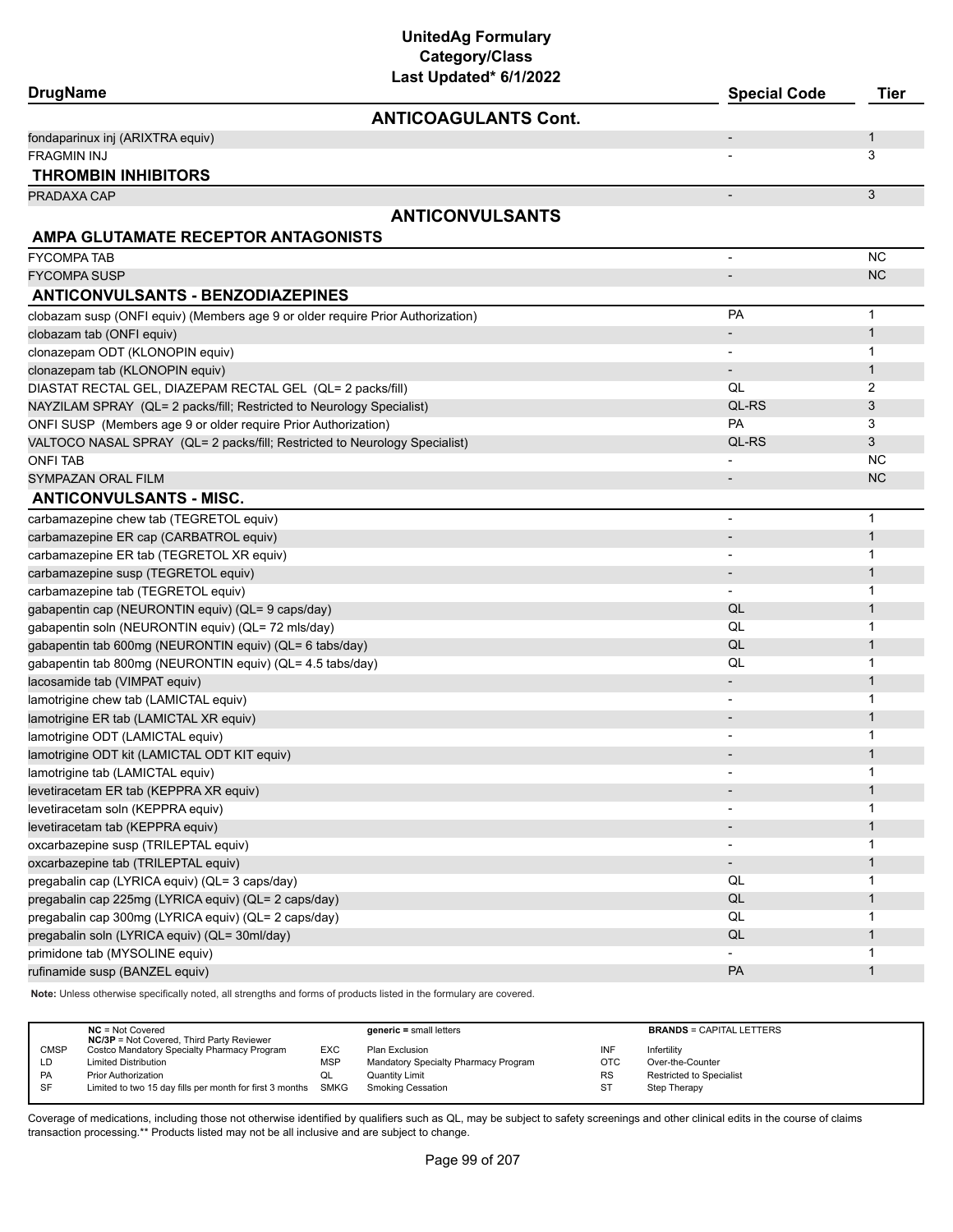# **UnitedAg Formulary Category/Class**

| Last Updated* 6/1/2022                                                                      |                          |                |
|---------------------------------------------------------------------------------------------|--------------------------|----------------|
| <b>DrugName</b>                                                                             | <b>Special Code</b>      | Tier           |
| <b>ANTICONVULSANTS Cont.</b>                                                                |                          |                |
| rufinamide tab (BANZEL equiv)                                                               | <b>PA</b>                | $\mathbf 1$    |
| topiramate sprinkle cap (TOPAMAX equiv)                                                     |                          | $\mathbf{1}$   |
| topiramate tab (TOPAMAX equiv)                                                              |                          | $\mathbf{1}$   |
| zonisamide cap (ZONEGRAN equiv)                                                             |                          | $\mathbf{1}$   |
| DIACOMIT CAP (Only available through US Bioservices 888-518-7246)                           | LD-PA                    | 2              |
| DIACOMIT POWDER PACK (Only available through US Bioservices 888-518-7246)                   | LD-PA                    | 2              |
| FINTEPLA SOLN (QL= 12ml/day; Only available through Anovo Specialty Pharmacy 844-288-5007)  | LD-PA-QL                 | 2              |
| <b>LAMICTAL CHEW TAB 2MG</b>                                                                | $\overline{\phantom{a}}$ | $\overline{2}$ |
| POTIGA TAB (QL= 3 tabs/day)                                                                 | QL                       | 2              |
| EPRONTIA SOLN (Members age 9 or older require Prior Authorization)                          | <b>PA</b>                | 3              |
| LAMICTAL ODT KIT, LAMICTAL XR KIT                                                           |                          | 3              |
| APTIOM TAB                                                                                  |                          | <b>NC</b>      |
| BANZEL SUSP                                                                                 | $\overline{\phantom{a}}$ | <b>NC</b>      |
| <b>BANZEL TAB</b>                                                                           |                          | <b>NC</b>      |
| BRIVIACT INJ 50MG/5ML                                                                       | $\overline{\phantom{a}}$ | <b>NC</b>      |
| BRIVIACT SOLN 10MG/ML                                                                       |                          | <b>NC</b>      |
| BRIVIACT TAB                                                                                |                          | <b>NC</b>      |
| ELEPSIA XR TAB                                                                              |                          | <b>NC</b>      |
| LYRICA CAP                                                                                  |                          | <b>NC</b>      |
| LYRICA CAP 225MG                                                                            |                          | <b>NC</b>      |
| LYRICA CAP 300MG                                                                            | $\overline{\phantom{a}}$ | <b>NC</b>      |
| OXTELLAR XR TAB                                                                             |                          | <b>NC</b>      |
| QUDEXY XR CAP                                                                               |                          | <b>NC</b>      |
| SPRITAM TAB                                                                                 |                          | <b>NC</b>      |
| topiramate ER cap (QUDEXY equiv)                                                            |                          | <b>NC</b>      |
| TROKENDI XR CAP                                                                             |                          | <b>NC</b>      |
| VIMPAT TAB                                                                                  |                          | <b>NC</b>      |
| EPIDIOLEX SOLN (Only available through Lumicera 855-847-3553)                               | LD-PA                    | S              |
| <b>CARBAMATES</b>                                                                           |                          |                |
| felbamate susp (FELBATOL equiv)                                                             | $\blacksquare$           | $\mathbf 1$    |
| felbamate tab (FELBATOL equiv)                                                              | $\overline{\phantom{a}}$ | $\mathbf{1}$   |
| XCOPRI PAK 100-150MG (QL= 2 tabs/day)                                                       | QL                       | 2              |
| XCOPRI PAK 150-200MG (QL= 2 tabs/day)                                                       | QL                       | $\overline{2}$ |
| XCOPRI PAK 50-200MG (QL= 2 tabs/day)                                                        | QL                       | 2              |
| XCOPRI TAB 150MG, 200MG (QL= 2 tabs/day)                                                    | QL                       | $\overline{2}$ |
| XCOPRI TAB 50MG, 100MG (QL= 1 tab/day)                                                      | QL                       | 2              |
| XCOPRI TITRATION PAK 12.5-25MG (QL= 1 tab/day)                                              | QL                       | 2              |
| XCOPRI TITRATION PAK 150-200MG (QL= 1 tab/day)                                              | QL                       | 2              |
| XCOPRI TITRATION PAK 50-100MG (QL= 1 tab/day)                                               | QL                       | $\overline{2}$ |
| <b>GABA MODULATORS</b>                                                                      |                          |                |
| tiagabine tab (GABITRIL equiv)                                                              | $\overline{a}$           | $\mathbf{1}$   |
| vigabatrin powder pack (SABRIL POWDER equiv) (Only available through Lumicera 855-847-3553) | LD-PA                    | $\mathbf{1}$   |
| vigabatrin tab (SABRIL equiv) (Only available through Lumicera 855-847-3553)                | LD-PA                    | 1              |
| vigadrone powder pack (Only available through PantheRx 855-726-8479)                        | LD-PA                    | $\mathbf{1}$   |
| SABRIL TAB                                                                                  |                          | NC.            |
| <b>HYDANTOINS</b>                                                                           |                          |                |

**Note:** Unless otherwise specifically noted, all strengths and forms of products listed in the formulary are covered.

|             | $NC = Not Covered$<br><b>NC/3P</b> = Not Covered, Third Party Reviewer |            | $generic = small letters$            |           | <b>BRANDS = CAPITAL LETTERS</b> |
|-------------|------------------------------------------------------------------------|------------|--------------------------------------|-----------|---------------------------------|
| <b>CMSP</b> | Costco Mandatory Specialty Pharmacy Program                            | EXC        | Plan Exclusion                       | INF       | Infertility                     |
| LD          | <b>Limited Distribution</b>                                            | <b>MSP</b> | Mandatory Specialty Pharmacy Program | OTC       | Over-the-Counter                |
| PA          | <b>Prior Authorization</b>                                             | QL         | Quantity Limit                       | <b>RS</b> | <b>Restricted to Specialist</b> |
| SF          | Limited to two 15 day fills per month for first 3 months SMKG          |            | <b>Smoking Cessation</b>             | ST        | Step Therapy                    |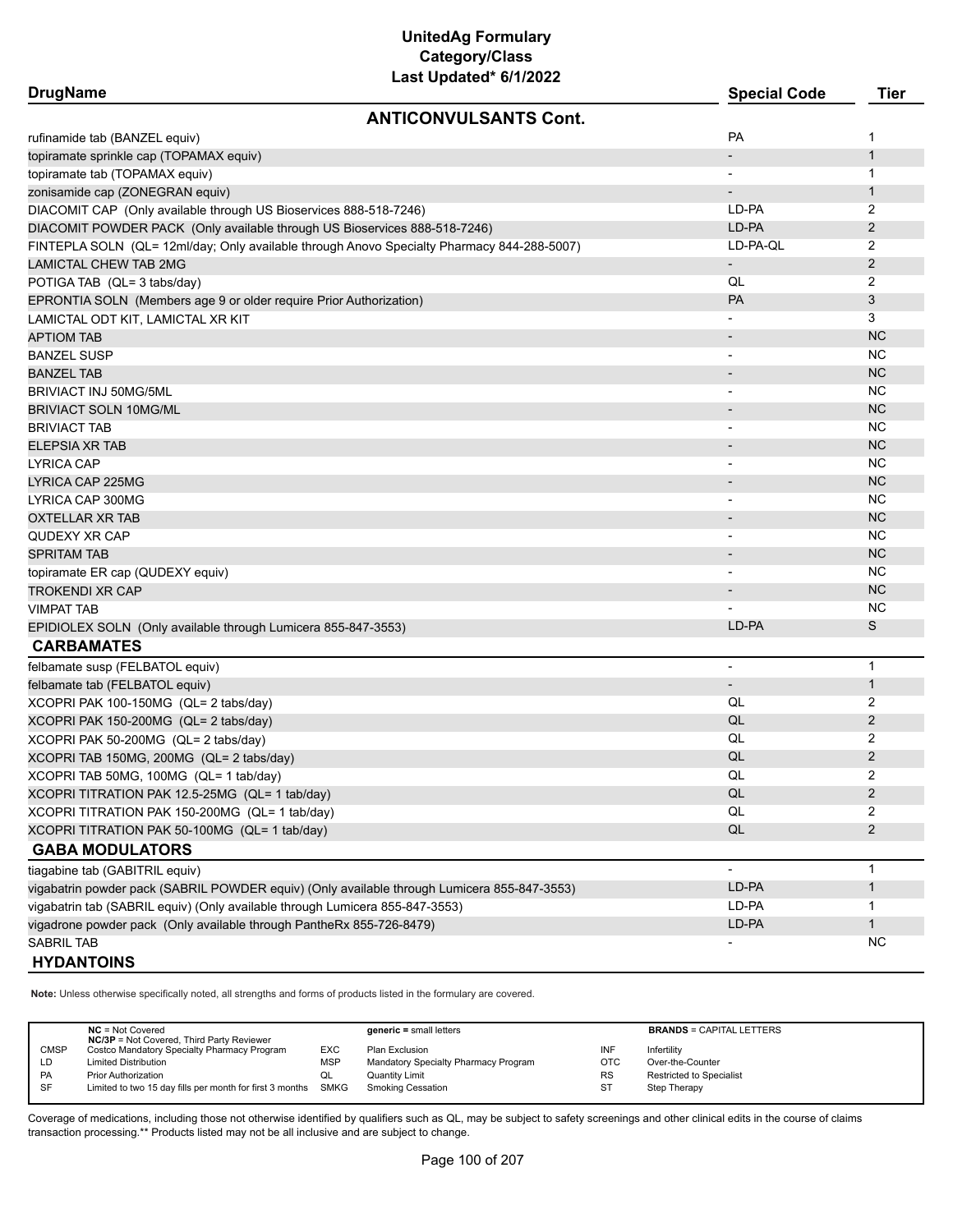| <b>DrugName</b>                                      |                              | <b>Special Code</b>      | <b>Tier</b>  |
|------------------------------------------------------|------------------------------|--------------------------|--------------|
|                                                      | <b>ANTICONVULSANTS Cont.</b> |                          |              |
| phenytoin cap (DILANTIN equiv)                       |                              |                          | 1            |
| phenytoin chew tab (DILANTIN equiv)                  |                              |                          | 1            |
| phenytoin susp (DILANTIN equiv)                      |                              |                          | $\mathbf{1}$ |
| DILANTIN CAP 30MG                                    |                              |                          | 2            |
| PEGANONE TAB                                         |                              |                          | 2            |
| <b>SUCCINIMIDES</b>                                  |                              |                          |              |
| ethosuximide cap (ZARONTIN equiv)                    |                              |                          | $\mathbf{1}$ |
| ethosuximide soln (ZARONTIN equiv)                   |                              |                          | $\mathbf{1}$ |
| <b>CELONTIN CAP</b>                                  |                              |                          | 2            |
| <b>VALPROIC ACID</b>                                 |                              |                          |              |
| divalproex ER tab (DEPAKOTE ER equiv)                |                              | $\overline{\phantom{a}}$ | $\mathbf{1}$ |
| divalproex sodium DR tab (DEPAKOTE equiv)            |                              | $\overline{\phantom{a}}$ | 1            |
| divalproex sprinkle cap (DEPAKOTE equiv)             |                              | $\overline{\phantom{a}}$ | $\mathbf{1}$ |
| valproic acid cap (DEPAKENE equiv)                   |                              |                          | 1            |
| valproic acid syrup (DEPAKENE equiv)                 |                              |                          | $\mathbf{1}$ |
| <b>DEPACON INJ</b>                                   |                              |                          | NC           |
| <b>STAVZOR CAP</b>                                   |                              |                          | <b>NC</b>    |
| valproate inj (DEPACON equiv)                        |                              |                          | ΝC           |
|                                                      | <b>ANTIDEPRESSANTS</b>       |                          |              |
| ALPHA-2 RECEPTOR ANTAGONISTS (TETRACYCLICS)          |                              |                          |              |
| mirtazapine ODT (REMERON equiv)                      |                              | $\overline{\phantom{a}}$ | $\mathbf{1}$ |
| mirtazapine tab (REMERON equiv)                      |                              |                          | 1            |
| <b>ANTIDEPRESSANTS - MISC.</b>                       |                              |                          |              |
| bupropion ER tab (WELLBUTRIN equiv)                  |                              | $\overline{\phantom{a}}$ | $\mathbf{1}$ |
| bupropion tab (WELLBUTRIN equiv)                     |                              | $\overline{\phantom{a}}$ | $\mathbf{1}$ |
| bupropion XL tab (WELLBUTRIN XL equiv)               |                              |                          | $\mathbf{1}$ |
| <b>MAPROTILINE TAB</b>                               |                              |                          | $\mathbf{1}$ |
| <b>APLENZIN TAB</b>                                  |                              | $\overline{\phantom{a}}$ | <b>NC</b>    |
| FORFIVO XL TAB                                       |                              |                          | NC           |
| <b>MONOAMINE OXIDASE INHIBITORS (MAOIS)</b>          |                              |                          |              |
| phenelzine tab (NARDIL equiv)                        |                              | $\overline{\phantom{a}}$ | $\mathbf{1}$ |
| tranylcypromine tab (PARNATE equiv)                  |                              | $\overline{\phantom{a}}$ | 1            |
| <b>MARPLAN TAB</b>                                   |                              |                          | 2            |
| <b>EMSAM PATCH</b>                                   |                              |                          | 3            |
| N-METHYL-D-ASPARTIC ACID (NMDA) RECEPTOR ANTAGONISTS |                              |                          |              |
| SPRAVATO NASAL SOLN                                  |                              | $\overline{\phantom{a}}$ | <b>NC</b>    |
| SELECTIVE SEROTONIN REUPTAKE INHIBITORS (SSRIS)      |                              |                          |              |
| citalopram soln (CELEXA equiv)                       |                              |                          | $\mathbf{1}$ |
| citalopram tab (CELEXA equiv)                        |                              |                          | $\mathbf{1}$ |
| escitalopram soln (LEXAPRO equiv)                    |                              |                          | 1            |
| escitalopram tab (LEXAPRO equiv)                     |                              |                          | $\mathbf 1$  |
| fluoxetine cap (PROZAC equiv)                        |                              |                          | 1            |
| fluoxetine soln (PROZAC equiv)                       |                              |                          | $\mathbf 1$  |
| fluoxetine tab (PROZAC equiv)                        |                              |                          | 1            |

**Note:** Unless otherwise specifically noted, all strengths and forms of products listed in the formulary are covered.

|             | $NC = Not Covered$<br><b>NC/3P</b> = Not Covered, Third Party Reviewer |            | $generic = small letters$            |           | <b>BRANDS = CAPITAL LETTERS</b> |
|-------------|------------------------------------------------------------------------|------------|--------------------------------------|-----------|---------------------------------|
| <b>CMSP</b> | Costco Mandatory Specialty Pharmacy Program                            | EXC        | Plan Exclusion                       | INF       | Infertility                     |
| LD          | <b>Limited Distribution</b>                                            | <b>MSP</b> | Mandatory Specialty Pharmacy Program | OTC       | Over-the-Counter                |
| <b>PA</b>   | <b>Prior Authorization</b>                                             | QL         | Quantity Limit                       | <b>RS</b> | <b>Restricted to Specialist</b> |
| <b>SF</b>   | Limited to two 15 day fills per month for first 3 months               | SMKG       | Smoking Cessation                    | ST        | Step Therapy                    |
|             |                                                                        |            |                                      |           |                                 |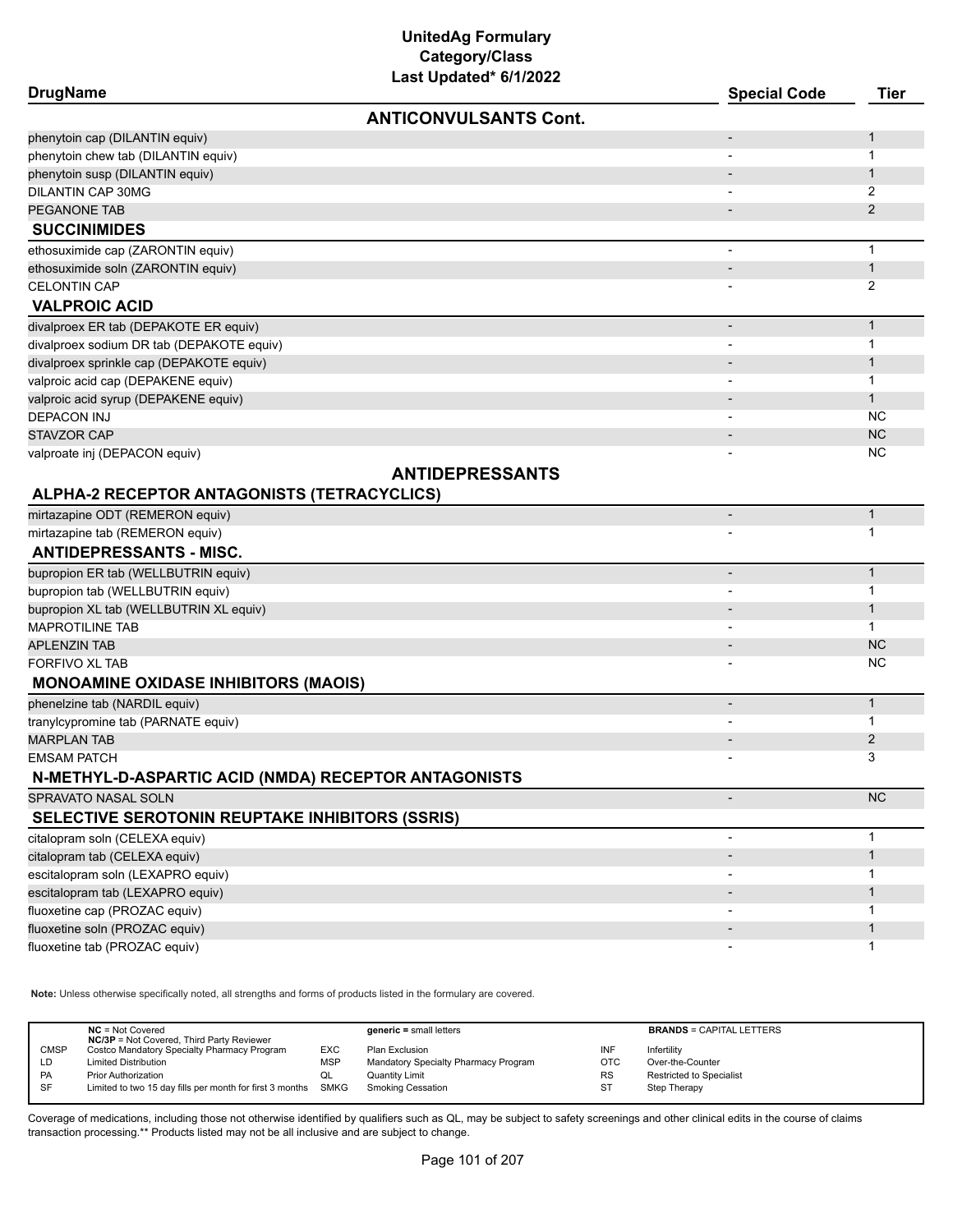| <b>DrugName</b>                                             |                                                                                                                       | <b>Special Code</b>      | <b>Tier</b>    |
|-------------------------------------------------------------|-----------------------------------------------------------------------------------------------------------------------|--------------------------|----------------|
|                                                             | <b>ANTIDEPRESSANTS Cont.</b>                                                                                          |                          |                |
|                                                             | fluvoxamine ER cap (LUVOX CR equiv) (Step Therapy requires trial of citalopram, escitalopram, sertraline, fluoxetine, | <b>ST</b>                | $\mathbf{1}$   |
| fluvoxamine or paroxetine)                                  |                                                                                                                       |                          |                |
| fluvoxamine tab (LUVOX equiv)                               |                                                                                                                       |                          | $\mathbf 1$    |
| paroxetine ER tab (PAXIL CR equiv)                          |                                                                                                                       |                          | $\mathbf{1}$   |
| paroxetine oral susp (PAXIL equiv)                          |                                                                                                                       |                          | $\mathbf 1$    |
| paroxetine tab (PAXIL equiv)                                |                                                                                                                       |                          | $\mathbf{1}$   |
| sertraline conc (ZOLOFT equiv)                              |                                                                                                                       |                          | -1             |
| sertraline tab (ZOLOFT equiv)                               |                                                                                                                       |                          | $\mathbf 1$    |
| CITALOPRAM CAP                                              |                                                                                                                       |                          | <b>NC</b>      |
| fluoxetine weekly cap (PROZAC equiv)                        |                                                                                                                       |                          | <b>NC</b>      |
| PEXEVA TAB                                                  |                                                                                                                       |                          | <b>NC</b>      |
| PROZAC WEEKLY CAP                                           |                                                                                                                       |                          | <b>NC</b>      |
| SERTRALINE CAP                                              |                                                                                                                       |                          | <b>NC</b>      |
| <b>SEROTONIN MODULATORS</b>                                 |                                                                                                                       |                          |                |
| <b>NEFAZODONE TAB</b>                                       |                                                                                                                       | $\overline{\phantom{a}}$ | $\mathbf{1}$   |
| nefazodone tab 50mg, 250mg                                  |                                                                                                                       |                          | $\mathbf 1$    |
| trazodone tab (DESYREL equiv)                               |                                                                                                                       |                          | $\mathbf 1$    |
| <b>OLEPTRO TAB</b>                                          |                                                                                                                       |                          | 3              |
| TRINTELLIX TAB (QL= 1 tab/day)                              |                                                                                                                       | PA-QL                    | 3              |
| trazodone tab 300mg (DESYREL equiv)                         |                                                                                                                       |                          | <b>NC</b>      |
| VIIBRYD STARTER KIT                                         |                                                                                                                       |                          | <b>NC</b>      |
| <b>SEROTONIN-NOREPINEPHRINE REUPTAKE INHIBITORS (SNRIS)</b> |                                                                                                                       |                          |                |
| desvenlafaxine ER tab (PRISTIQ equiv)                       |                                                                                                                       |                          | $\mathbf 1$    |
| duloxetine EC cap (CYMBALTA equiv)                          |                                                                                                                       |                          | $\mathbf{1}$   |
| venlafaxine ER cap (EFFEXOR XR equiv)                       |                                                                                                                       |                          | $\mathbf 1$    |
| venlafaxine tab (EFFEXOR equiv)                             |                                                                                                                       |                          | $\mathbf{1}$   |
| DESVENLAFAXINE ER TAB                                       |                                                                                                                       |                          | <b>NC</b>      |
| DRIZALMA DR CAP                                             |                                                                                                                       |                          | <b>NC</b>      |
| duloxetine cap 40mg (IRENKA equiv)                          |                                                                                                                       |                          | <b>NC</b>      |
| <b>FETZIMA CAP</b>                                          |                                                                                                                       |                          | <b>NC</b>      |
| FETZIMA TITRATION PACK                                      |                                                                                                                       |                          | <b>NC</b>      |
| venlafaxine ER tab                                          |                                                                                                                       |                          | <b>NC</b>      |
| <b>TRICYCLIC AGENTS</b>                                     |                                                                                                                       |                          |                |
| amitriptyline tab (ELAVIL equiv)                            |                                                                                                                       |                          | $\mathbf{1}$   |
| <b>AMOXAPINE TAB</b>                                        |                                                                                                                       |                          | $\mathbf{1}$   |
| clomipramine cap (ANAFRANIL equiv)                          |                                                                                                                       |                          | $\mathbf 1$    |
| desipramine tab (NORPRAMIN equiv)                           |                                                                                                                       |                          | $\mathbf{1}$   |
| doxepin cap (SINEQUAN equiv)                                |                                                                                                                       |                          | 1              |
| doxepin conc (SINEQUAN equiv)                               |                                                                                                                       |                          | $\mathbf{1}$   |
| imipramine pamoate cap (TOFRANIL PM equiv)                  |                                                                                                                       |                          | $\mathbf 1$    |
| imipramine tab (TOFRANIL equiv)                             |                                                                                                                       |                          | $\mathbf{1}$   |
| nortriptyline cap (PAMELOR equiv)                           |                                                                                                                       |                          | -1             |
| nortriptyline oral soln (NORTRIPTYLINE equiv)               |                                                                                                                       |                          | $\mathbf{1}$   |
| protriptyline tab (VIVACTIL equiv)                          |                                                                                                                       |                          | -1             |
| trimipramine cap (SURMONTIL equiv)                          |                                                                                                                       |                          | $\mathbf{1}$   |
| NORTRIPTYLINE SOLN                                          |                                                                                                                       |                          | $\overline{2}$ |
|                                                             |                                                                                                                       |                          |                |

**Note:** Unless otherwise specifically noted, all strengths and forms of products listed in the formulary are covered.

|             | $NC = Not Covered$<br><b>NC/3P</b> = Not Covered, Third Party Reviewer |            | $generic = small letters$            |           | <b>BRANDS = CAPITAL LETTERS</b> |
|-------------|------------------------------------------------------------------------|------------|--------------------------------------|-----------|---------------------------------|
| <b>CMSP</b> | Costco Mandatory Specialty Pharmacy Program                            | EXC        | Plan Exclusion                       | INF       | Infertility                     |
| LD          | <b>Limited Distribution</b>                                            | <b>MSP</b> | Mandatory Specialty Pharmacy Program | OTC       | Over-the-Counter                |
| PA          | <b>Prior Authorization</b>                                             | QL         | Quantity Limit                       | <b>RS</b> | <b>Restricted to Specialist</b> |
| SF          | Limited to two 15 day fills per month for first 3 months SMKG          |            | <b>Smoking Cessation</b>             | ST        | Step Therapy                    |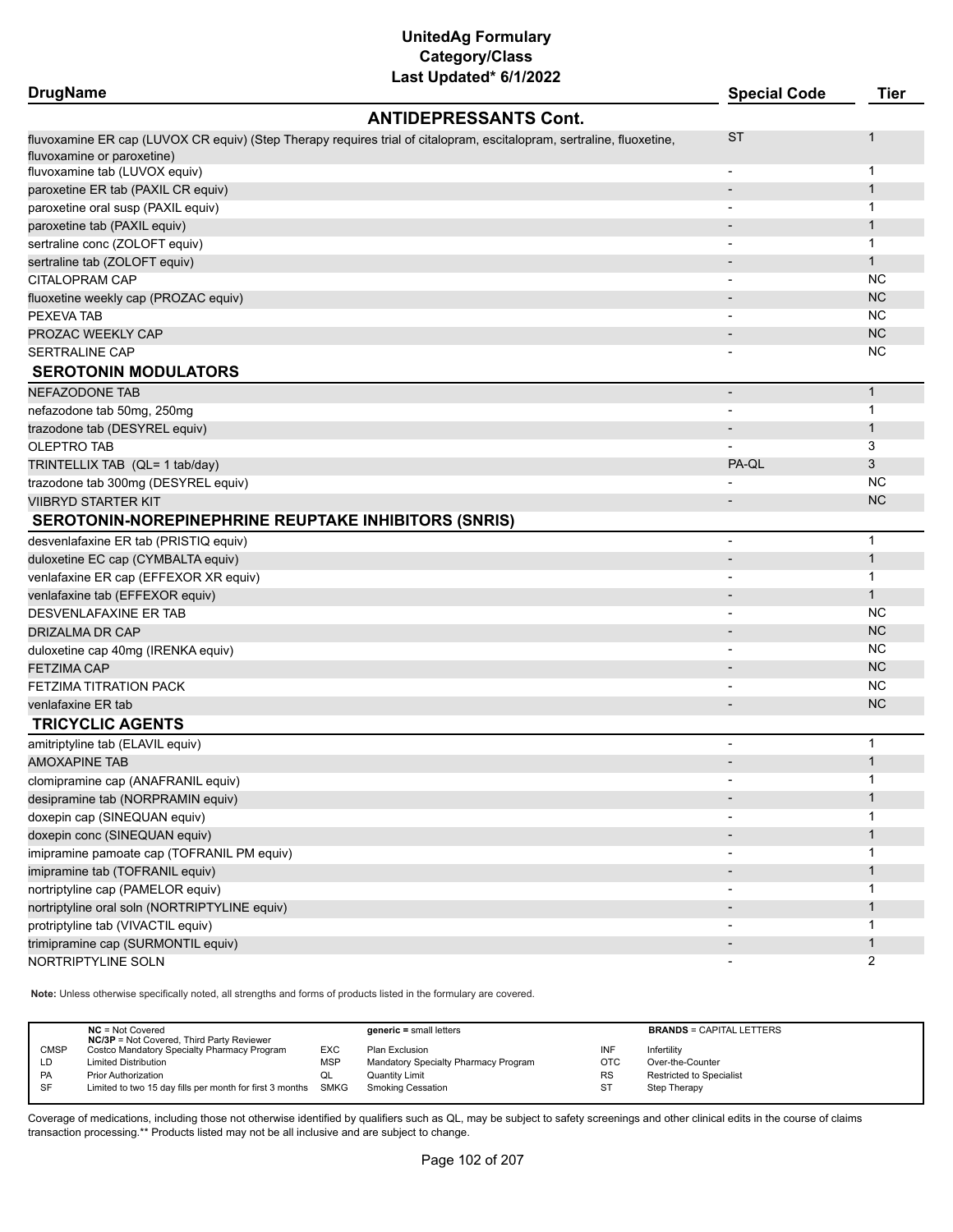| <b>DrugName</b>                                            | Last updated" 6/1/2022 | <b>Special Code</b>          | <b>Tier</b>    |
|------------------------------------------------------------|------------------------|------------------------------|----------------|
|                                                            | <b>ANTIDIABETICS</b>   |                              |                |
| <b>ALPHA-GLUCOSIDASE INHIBITORS</b>                        |                        |                              |                |
| acarbose tab (PRECOSE equiv)                               |                        |                              | $\mathbf{1}$   |
| miglitol tab (MIGLITOL equiv)                              |                        |                              | 1              |
| <b>ANTIDIABETIC - AMYLIN ANALOGS</b>                       |                        |                              |                |
| SYMLINPEN INJ                                              |                        | $\qquad \qquad \blacksquare$ | <b>NC</b>      |
| <b>ANTIDIABETIC COMBINATIONS</b>                           |                        |                              |                |
| glipizide/metformin tab (METAGLIP equiv)                   |                        | $\overline{\phantom{a}}$     | $\mathbf{1}$   |
| glyburide/metformin tab (GLUCOVANCE equiv)                 |                        | $\overline{\phantom{m}}$     | $\mathbf 1$    |
| AVANDAMET TAB                                              |                        | $\overline{\phantom{a}}$     | 2              |
| AVANDARYL TAB                                              |                        |                              | 2              |
| GLYXAMBI TAB (QL= 1 tab/day)                               |                        | QL                           | 2              |
| JANUMET TAB (QL= 2 tabs/day)                               |                        | QL                           | $\overline{2}$ |
| JANUMET XR TAB (QL= 2 tabs/day)                            |                        | QL                           | $\overline{2}$ |
| JENTADUETO TAB (QL= 2 tabs/day)                            |                        | QL                           | $\overline{2}$ |
| JENTADUETO XR TAB (QL= 2 tabs/day)                         |                        | QL                           | 2              |
| SOLIQUA INJ (QL= 15ml/25 days)                             |                        | PA-QL                        | $\overline{2}$ |
| SYNJARDY TAB (QL= 2 tabs/day)                              |                        | QL                           | 2              |
| SYNJARDY XR TAB 10-1000MG, 25-1000MG (QL= 1 tab/day)       |                        | QL                           | $\overline{2}$ |
| SYNJARDY XR TAB 5-1000MG, 12.5-1000MG (QL= 2 tabs/day)     |                        | QL                           | 2              |
| XIGDUO XR TAB 2.5-1000MG, 5-1000MG (QL= 2 tabs/day)        |                        | QL                           | $\overline{2}$ |
| XIGDUO XR TAB 5-500MG, 10-500MG, 10-1000MG (QL= 1 tab/day) |                        | QL                           | $\overline{2}$ |
| XULTOPHY INJ (QL= 15ml/30 days)                            |                        | PA-QL                        | $\overline{2}$ |
| <b>ACTOPLUS MET XR TAB</b>                                 |                        | $\overline{\phantom{0}}$     | 3              |
| ACTOPLUS MET TAB                                           |                        |                              | <b>NC</b>      |
| ALOGLIPTIN/METFORMIN TAB, KAZANO TAB                       |                        | $\overline{\phantom{a}}$     | <b>NC</b>      |
| ALOGLIPTIN/PIOGLITAZONE TAB, OSENI TAB                     |                        |                              | <b>NC</b>      |
| <b>DUETACT TAB</b>                                         |                        | $\overline{\phantom{a}}$     | NC             |
| <b>INVOKAMET TAB</b>                                       |                        |                              | <b>NC</b>      |
| <b>INVOKAMET XR TAB</b>                                    |                        | $\overline{\phantom{a}}$     | <b>NC</b>      |
| KOMBIGLYZE XR TAB                                          |                        |                              | <b>NC</b>      |
| pioglitazone/glimepiride tab (DUETACT equiv)               |                        | $\overline{\phantom{a}}$     | NC.            |
| pioglitazone/metformin tab (ACTOPLUS MET equiv)            |                        |                              | <b>NC</b>      |
| PRANDIMET TAB                                              |                        | $\overline{\phantom{a}}$     | NC.            |
| <b>QTERN TAB</b>                                           |                        |                              | <b>NC</b>      |
| REPAGLINIDE TAB                                            |                        | $\blacksquare$               | NC             |
| SEGLUROMET TAB                                             |                        |                              | <b>NC</b>      |
| <b>STEGLUJAN TAB</b>                                       |                        |                              | <b>NC</b>      |
| TRIJARDY XR TAB 10-5-1000MG, 25-5-1000MG                   |                        |                              | NC             |
| TRIJARDY XR TAB 5-25-1000MG, 12.5-2.5-1000MG               |                        |                              | NC.            |
| <b>BIGUANIDES</b>                                          |                        |                              |                |
| metformin ER tab (GLUCOPHAGE XR equiv)                     |                        |                              | $\mathbf{1}$   |
| metformin soln (RIOMET equiv)                              |                        |                              | $\mathbf{1}$   |
| metformin tab (GLUCOPHAGE equiv)                           |                        |                              | $\mathbf{1}$   |
| RIOMET ER SUSP                                             |                        |                              | 3              |
| <b>FORTAMET TAB</b>                                        |                        |                              | <b>NC</b>      |
| GLUMETZA TAB 1000MG                                        |                        | $\overline{\phantom{a}}$     | <b>NC</b>      |

**Note:** Unless otherwise specifically noted, all strengths and forms of products listed in the formulary are covered.

|             | $NC = Not Covered$<br><b>NC/3P</b> = Not Covered, Third Party Reviewer |            | $generic = small letters$            |            | <b>BRANDS = CAPITAL LETTERS</b> |
|-------------|------------------------------------------------------------------------|------------|--------------------------------------|------------|---------------------------------|
| <b>CMSP</b> | Costco Mandatory Specialty Pharmacy Program                            | EXC        | Plan Exclusion                       | INF        | Infertility                     |
| LD          | <b>Limited Distribution</b>                                            | <b>MSP</b> | Mandatory Specialty Pharmacy Program | <b>OTC</b> | Over-the-Counter                |
| <b>PA</b>   | <b>Prior Authorization</b>                                             | QL         | <b>Quantity Limit</b>                | <b>RS</b>  | Restricted to Specialist        |
| -SF         | Limited to two 15 day fills per month for first 3 months SMKG          |            | <b>Smoking Cessation</b>             | ST         | Step Therapy                    |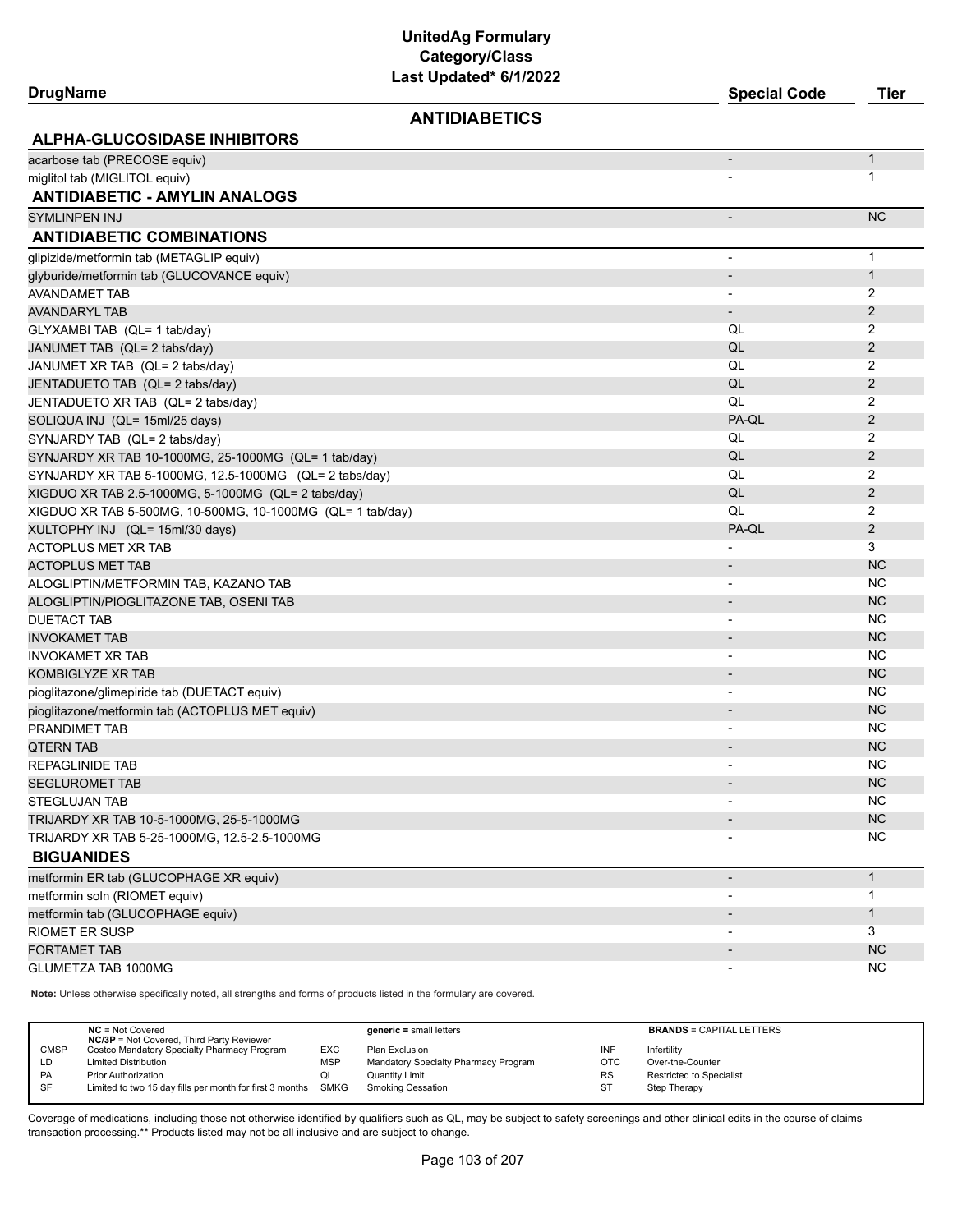| Last Updated^ 6/1/2022<br><b>DrugName</b>                                                           | <b>Special Code</b>      | <b>Tier</b>    |
|-----------------------------------------------------------------------------------------------------|--------------------------|----------------|
| <b>ANTIDIABETICS Cont.</b>                                                                          |                          |                |
| <b>GLUMETZA TAB 500MG</b>                                                                           | $\overline{\phantom{a}}$ | <b>NC</b>      |
| metformin ER osmotic tab (FORTAMET equiv)                                                           |                          | NC.            |
| metformin ER osmotic tab (GLUMETZA equiv)                                                           | $\overline{\phantom{a}}$ | <b>NC</b>      |
| <b>METFORMIN TAB</b>                                                                                |                          | NC.            |
| <b>DIABETIC OTHER</b>                                                                               |                          |                |
| diazoxide susp (PROGLYCEM equiv)                                                                    | $\overline{\phantom{a}}$ | $\mathbf{1}$   |
| glucagon (rdna) for inj kit (GLUCAGON equiv) (QL= 2 inj/fill)                                       | QL                       | 1              |
| BAQSIMI NASAL POWDER (QL= 2 inhalations/fill)                                                       | QL                       | 2              |
| GLUCAGEN HYPOKIT INJ (QL= 2 inj/fill)                                                               | QL                       | 2              |
| GLUCAGON EMR INJ (QL= 2 inj/fill)                                                                   | QL                       | $\overline{2}$ |
| GLUCAGON INJ KIT (QL= 2 inj/fill)                                                                   | QL                       | 2              |
| GVOKE INJ (QL= 2 inj/fill)                                                                          | QL                       | 2              |
| GVOKE INJ KIT (QL= 2 inj/fill)                                                                      | QL                       | 2              |
| GVOKE PFS INJ (QL= 2 inj/fill)                                                                      | QL                       | 2              |
| KORLYM TAB (QL= 4 tabs/day; Only available through Korlym SPARK program 855-4Korlym (855-456-7596)) | LD-PA-QL                 | 2              |
| ZEGALOGUE INJ (QL= 2 inj/fill)                                                                      | QL                       | 2              |
| DIPEPTIDYL PEPTIDASE-4 (DPP-4) INHIBITORS                                                           |                          |                |
| JANUVIA TAB (QL= 1 tab/day)                                                                         | $QL-¢$                   | 2              |
| TRADJENTA TAB (QL= 1 tab/day)                                                                       | QL                       | $\overline{2}$ |
| ALOGLIPTIN TAB, NESINA TAB                                                                          | $\overline{\phantom{a}}$ | NC.            |
| <b>ONGLYZA TAB</b>                                                                                  | $\overline{\phantom{a}}$ | <b>NC</b>      |
| DOPAMINE RECEPTOR AGONISTS - ANTIDIABETIC                                                           |                          |                |
| <b>CYCLOSET TAB</b>                                                                                 | $\overline{\phantom{a}}$ | 3              |
| <b>INCRETIN MIMETIC AGENTS (GLP-1 RECEPTOR AGONISTS)</b>                                            |                          |                |
| BYDUREON BCISE AUTO INJ (QL= 4 inj/28 days)                                                         | QL                       | 2              |
| BYDUREON INJ (QL= 4 inj/28 days)                                                                    | QL                       | 2              |
| BYDUREON PEN INJ (QL= 4 inj/28 days)                                                                | QL                       | $\overline{2}$ |
| OZEMPIC INJ (QL= 1 pack/28 days)                                                                    | QL                       | 2              |
| RYBELSUS TAB (QL= 1 tab/day, 30 days per fill x first 3 fills. Subsequent fills 1 tab/day)          | QL                       | $\overline{2}$ |
| TRULICITY INJ (QL= 4 pens/28 days)                                                                  | QL                       | 2              |
| VICTOZA INJ (QL= 1.8mg/day)                                                                         | QL                       | $\overline{2}$ |
| BYETTA INJ (QL= 1 pen/30 days)                                                                      | QL                       | 3              |
| <b>ADLYXIN INJ</b>                                                                                  | $\overline{\phantom{a}}$ | <b>NC</b>      |
| <b>MOUNJARO INJ</b>                                                                                 |                          | <b>NC</b>      |
| TANZEUM INJ                                                                                         |                          | <b>NC</b>      |
| <b>INSULIN</b>                                                                                      |                          |                |
| FIASP FLEXTOUCH INJ                                                                                 | $\overline{\phantom{a}}$ | 2              |
| <b>FIASP INJ</b>                                                                                    | $\overline{\phantom{a}}$ | $\overline{2}$ |
| <b>FIASP PENFILL INJ</b>                                                                            |                          | 2              |
| HUMULIN R INJ U-500                                                                                 |                          | $\overline{2}$ |
| HUMULIN R U-500 KWIKPEN INJ                                                                         |                          | 2              |
| INSULIN ASPART FLEXPEN INJ (NOVOLOG equiv)                                                          |                          | 2              |
| INSULIN ASPART INJ (NOVOLOG equiv)                                                                  |                          | 2              |
| INSULIN ASPART MIX FLEXPEN INJ (NOVOLOG equiv)                                                      |                          | 2              |
| INSULIN ASPART MIX INJ (NOVOLOG equiv)                                                              |                          | $\overline{2}$ |
| INSULIN ASPART PENFILL INJ (NOVOLOG equiv)                                                          |                          | 2              |

**Note:** Unless otherwise specifically noted, all strengths and forms of products listed in the formulary are covered.

|             | $NC = Not Covered$<br><b>NC/3P</b> = Not Covered, Third Party Reviewer |            | $generic = small letters$            |            | <b>BRANDS = CAPITAL LETTERS</b> |
|-------------|------------------------------------------------------------------------|------------|--------------------------------------|------------|---------------------------------|
| <b>CMSP</b> | Costco Mandatory Specialty Pharmacy Program                            | EXC        | Plan Exclusion                       | INF        | Infertility                     |
| LD          | <b>Limited Distribution</b>                                            | <b>MSP</b> | Mandatory Specialty Pharmacy Program | <b>OTC</b> | Over-the-Counter                |
| <b>PA</b>   | <b>Prior Authorization</b>                                             | QL         | Quantity Limit                       | <b>RS</b>  | Restricted to Specialist        |
| <b>SF</b>   | Limited to two 15 day fills per month for first 3 months SMKG          |            | <b>Smoking Cessation</b>             | ST         | Step Therapy                    |
|             |                                                                        |            |                                      |            |                                 |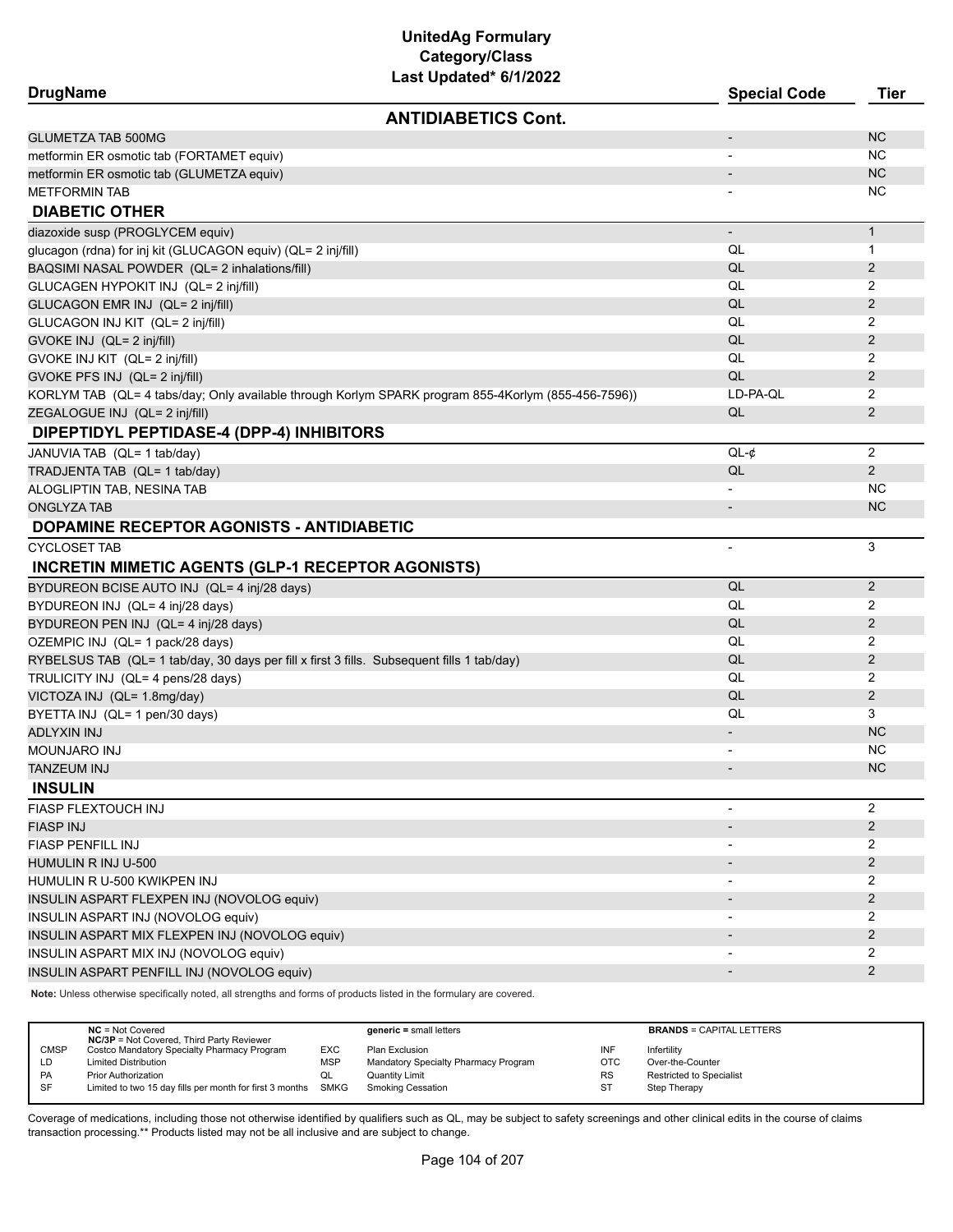| <b>DrugName</b>                                                  | Last opuateu von Zull      | <b>Special Code</b>      | <b>Tier</b>    |
|------------------------------------------------------------------|----------------------------|--------------------------|----------------|
|                                                                  | <b>ANTIDIABETICS Cont.</b> |                          |                |
| INSULIN GLARGINE-YFGN                                            |                            | $\blacksquare$           | 2              |
| <b>INSULIN GLARGINE-YFGN PEN</b>                                 |                            | $\overline{\phantom{a}}$ | 2              |
| LEVEMIR FLEXTOUCH INJ                                            |                            | $\overline{\phantom{a}}$ | $\overline{2}$ |
| LEVEMIR INJ                                                      |                            | $\overline{\phantom{a}}$ | $\overline{2}$ |
| NOVOLIN 70/30 FLEXPEN INJ                                        |                            | <b>OTC</b>               | 2              |
| NOVOLIN 70/30 INJ                                                |                            | <b>OTC</b>               | $\overline{2}$ |
| NOVOLIN N FLEXPEN INJ                                            |                            | <b>OTC</b>               | 2              |
| NOVOLIN N INJ                                                    |                            | <b>OTC</b>               | $\overline{2}$ |
| NOVOLIN R FLEXPEN INJ                                            |                            | <b>OTC</b>               | 2              |
| NOVOLIN R INJ                                                    |                            | <b>OTC</b>               | $\overline{2}$ |
| TOUJEO MAX SOLOSTAR INJ                                          |                            |                          | 2              |
| TOUJEO SOLOSTAR INJ                                              |                            | $\overline{\phantom{a}}$ | 2              |
| TRESIBA FLEXTOUCH INJ                                            |                            | $\overline{\phantom{a}}$ | $\overline{2}$ |
| TRESIBA INJ                                                      |                            | $\overline{\phantom{a}}$ | 2              |
| ADMELOG INJ, INSULIN LISPRO INJ                                  |                            | $\overline{\phantom{a}}$ | NC             |
| ADMELOG SOLOSTAR INJ, INSULIN LISPRO KWIKPEN INJ (JUNIOR)        |                            |                          | <b>NC</b>      |
| APIDRA INJ                                                       |                            | $\overline{\phantom{a}}$ | <b>NC</b>      |
| APIDRA SOLOSTAR INJ                                              |                            | $\overline{\phantom{a}}$ | <b>NC</b>      |
| BASAGLAR INJ, LANTUS SOLOSTAR INJ, INSULIN GLARGINE SOLOSTAR INJ |                            | $\overline{\phantom{a}}$ | <b>NC</b>      |
| <b>HUMALOG INJ</b>                                               |                            | $\overline{\phantom{a}}$ | <b>NC</b>      |
| HUMALOG KWIKPEN INJ                                              |                            | $\overline{\phantom{a}}$ | <b>NC</b>      |
| <b>HUMALOG MIX INJ</b>                                           |                            | $\blacksquare$           | <b>NC</b>      |
| HUMALOG MIX KWIKPEN INJ, INSULIN LISPRO PROTAMINE INJ            |                            | $\overline{\phantom{a}}$ | <b>NC</b>      |
| <b>HUMALOG PEN INJ</b>                                           |                            | $\overline{\phantom{a}}$ | <b>NC</b>      |
| HUMULIN MIX INJ                                                  |                            | <b>OTC</b>               | <b>NC</b>      |
| HUMULIN MIX PEN INJ                                              |                            | <b>OTC</b>               | <b>NC</b>      |
| HUMULIN N INJ                                                    |                            | <b>OTC</b>               | <b>NC</b>      |
| HUMULIN N PEN INJ                                                |                            | <b>OTC</b>               | <b>NC</b>      |
| HUMULIN R INJ                                                    |                            | <b>OTC</b>               | NC.            |
| LANTUS INJ, INSULIN GLARGINE INJ                                 |                            | $\overline{\phantom{a}}$ | <b>NC</b>      |
| LYUMJEV INJ                                                      |                            | $\overline{\phantom{a}}$ | <b>NC</b>      |
| LYUMJEV KWIKPEN INJ                                              |                            | $\overline{\phantom{a}}$ | <b>NC</b>      |
| NOVOLOG FLEXPEN INJ                                              |                            | $\overline{\phantom{a}}$ | NC             |
| <b>NOVOLOG INJ</b>                                               |                            | $\overline{\phantom{a}}$ | <b>NC</b>      |
| NOVOLOG MIX FLEXPEN INJ                                          |                            | $\overline{\phantom{a}}$ | <b>NC</b>      |
| NOVOLOG MIX INJ                                                  |                            |                          | <b>NC</b>      |
| NOVOLOG PENFILL INJ                                              |                            |                          | <b>NC</b>      |
| <b>SEMGLEE INJ</b>                                               |                            |                          | NC             |
| <b>SEMGLEE PEN</b>                                               |                            |                          | <b>NC</b>      |
| <b>SEMGLEE SOLN</b>                                              |                            |                          | <b>NC</b>      |
| <b>INSULIN SENSITIZING AGENTS</b>                                |                            |                          |                |
| pioglitazone tab (ACTOS equiv)                                   |                            |                          | 1              |
| AVANDIA TAB                                                      |                            |                          | $\overline{2}$ |
| <b>MEGLITINIDE ANALOGUES</b>                                     |                            |                          |                |
| nateglinide tab (STARLIX equiv)                                  |                            |                          | 1              |
| repaglinide tab (PRANDIN equiv)                                  |                            | $\overline{\phantom{a}}$ | $\mathbf{1}$   |

**Note:** Unless otherwise specifically noted, all strengths and forms of products listed in the formulary are covered.

| <b>NC/3P</b> = Not Covered, Third Party Reviewer                                         |           | <b>BRANDS = CAPITAL LETTERS</b> |
|------------------------------------------------------------------------------------------|-----------|---------------------------------|
| <b>CMSP</b><br>Costco Mandatory Specialty Pharmacy Program<br>EXC<br>Plan Exclusion      | INF       | Infertility                     |
| Mandatory Specialty Pharmacy Program<br><b>MSP</b><br><b>Limited Distribution</b><br>LD  | OTC       | Over-the-Counter                |
| PA<br><b>Prior Authorization</b><br>Quantity Limit<br>QL                                 | <b>RS</b> | <b>Restricted to Specialist</b> |
| SF<br>Limited to two 15 day fills per month for first 3 months SMKG<br>Smoking Cessation | ST        | Step Therapy                    |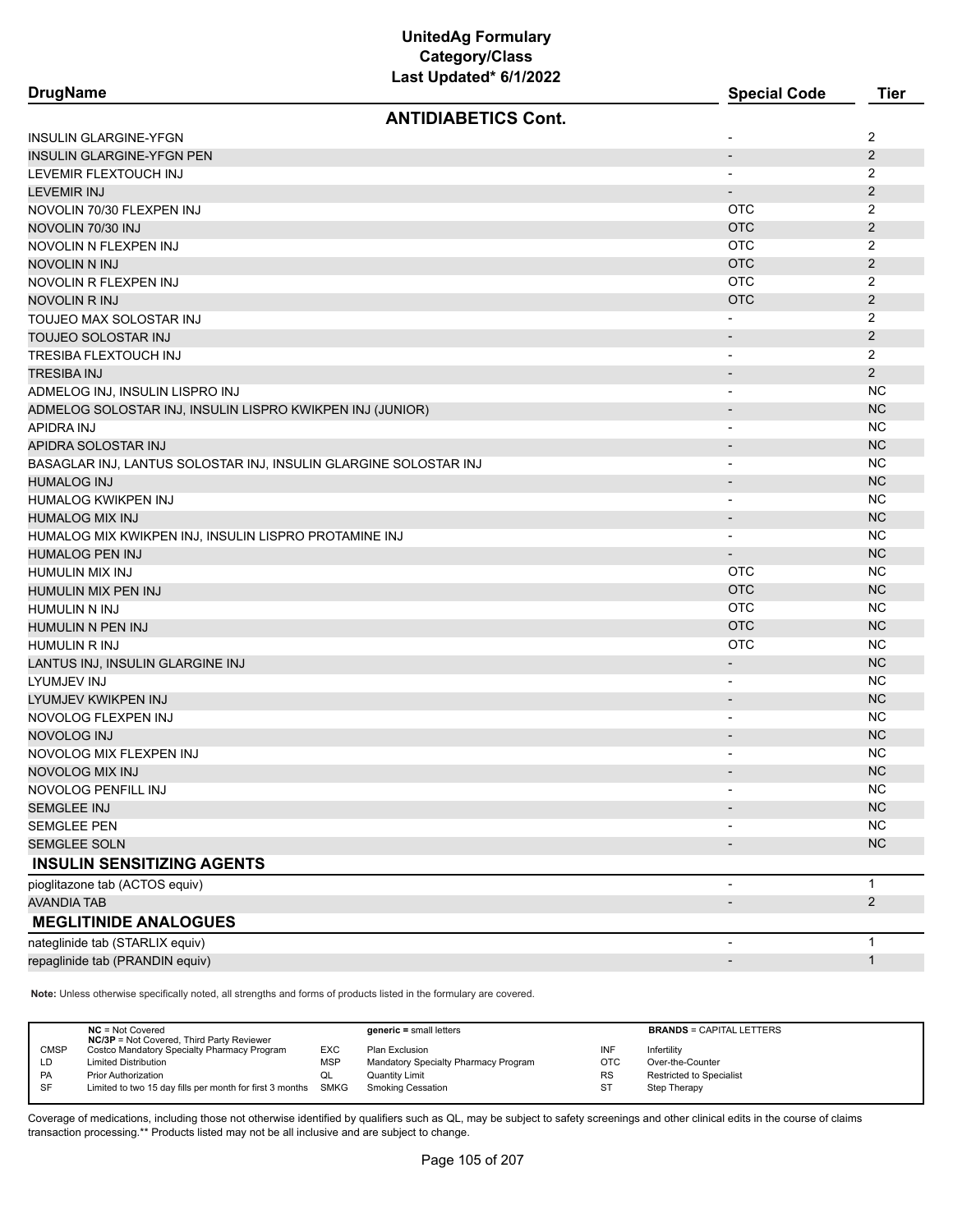| <b>DrugName</b>                                                                                                     |                   | Last Upualeu (b) 172022                           |                        | <b>Special Code</b>                             | <b>Tier</b>    |
|---------------------------------------------------------------------------------------------------------------------|-------------------|---------------------------------------------------|------------------------|-------------------------------------------------|----------------|
| SODIUM-GLUCOSE CO-TRANSPORTER 2 (SGLT2) INHIBITORS                                                                  |                   | <b>ANTIDIABETICS Cont.</b>                        |                        |                                                 |                |
| FARXIGA TAB (QL= 1 tab/day)                                                                                         |                   |                                                   |                        | QL                                              | 2              |
| JARDIANCE TAB (QL= 1 tab/day)                                                                                       |                   |                                                   |                        | QL                                              | 2              |
| <b>INVOKANA TAB</b>                                                                                                 |                   |                                                   |                        |                                                 | <b>NC</b>      |
| <b>STEGLATRO TAB</b>                                                                                                |                   |                                                   |                        |                                                 | <b>NC</b>      |
| <b>SULFONYLUREAS</b>                                                                                                |                   |                                                   |                        |                                                 |                |
| glimepiride tab (AMARYL equiv)                                                                                      |                   |                                                   |                        | $\overline{\phantom{a}}$                        | $\mathbf{1}$   |
| glipizide ER tab (GLUCOTROL XL equiv)                                                                               |                   |                                                   |                        |                                                 | $\mathbf{1}$   |
| glipizide tab (GLUCOTROL equiv)                                                                                     |                   |                                                   |                        |                                                 | 1              |
| glyburide micronized tab (GLYNASE equiv)                                                                            |                   |                                                   |                        |                                                 | $\mathbf{1}$   |
| glyburide tab (MICRONASE equiv)                                                                                     |                   |                                                   |                        |                                                 | $\mathbf 1$    |
| <b>TOLAZAMIDE TAB</b>                                                                                               |                   |                                                   |                        |                                                 | $\mathbf{1}$   |
| TOLBUTAMIDE TAB                                                                                                     |                   |                                                   |                        |                                                 | 2              |
|                                                                                                                     |                   | <b>ANTIDIARRHEAL/PROBIOTIC AGENTS</b>             |                        |                                                 |                |
| <b>ANTIPERISTALTIC AGENTS</b>                                                                                       |                   |                                                   |                        |                                                 |                |
| DIPHENOXYLATE/ATROPINE LIQUID                                                                                       |                   |                                                   |                        |                                                 | 3              |
| loperamide soln (LOPERAMIDE equiv)                                                                                  |                   |                                                   |                        | <b>OTC</b>                                      | <b>NC</b>      |
|                                                                                                                     |                   | <b>ANTIDIARRHEALS</b>                             |                        |                                                 |                |
| <b>ANTIDIARRHEAL - CHLORIDE CHANNEL ANTAGONISTS</b>                                                                 |                   |                                                   |                        |                                                 |                |
| <b>MYTESI TAB</b>                                                                                                   |                   |                                                   |                        | $\overline{\phantom{a}}$                        | <b>NC</b>      |
| <b>ANTIDIARRHEAL AGENTS - MISC.</b>                                                                                 |                   |                                                   |                        |                                                 |                |
| <b>REZYST CHEW TAB</b>                                                                                              |                   |                                                   |                        |                                                 | <b>NC</b>      |
| VSL#3 CAP                                                                                                           |                   |                                                   |                        |                                                 | <b>NC</b>      |
| <b>ANTIDIARRHEAL COMBINATIONS</b>                                                                                   |                   |                                                   |                        |                                                 |                |
| EVIVO LIQUID                                                                                                        |                   |                                                   |                        | $\overline{\phantom{a}}$                        | <b>NC</b>      |
| <b>ANTIPERISTALTIC AGENTS</b>                                                                                       |                   |                                                   |                        |                                                 |                |
| diphenoxylate/atropine tab (LOMOTIL equiv)                                                                          |                   |                                                   |                        | $\overline{\phantom{a}}$                        | $\mathbf{1}$   |
| opium tincture                                                                                                      |                   |                                                   |                        |                                                 | $\mathbf{1}$   |
| loperamide cap (IMODIUM equiv)                                                                                      |                   |                                                   |                        |                                                 | <b>NC</b>      |
| PAREGORIC TINCTURE                                                                                                  |                   |                                                   |                        |                                                 | <b>NC</b>      |
|                                                                                                                     |                   | <b>ANTIDOTES</b>                                  |                        |                                                 |                |
| <b>ANTIDOTES</b>                                                                                                    |                   |                                                   |                        |                                                 |                |
| VISTOGARD PAK                                                                                                       |                   |                                                   |                        | $\overline{a}$                                  | <b>NC</b>      |
| <b>ANTIDOTES - CHELATING AGENTS</b>                                                                                 |                   |                                                   |                        |                                                 |                |
| <b>CHEMET CAP</b>                                                                                                   |                   |                                                   |                        |                                                 | 2              |
| FERRIPROX SOLN (Only available through Ferriprox Total Care 866-758-7071)                                           |                   |                                                   |                        | LD-PA                                           | $\overline{2}$ |
| <b>OPIOID ANTAGONISTS</b>                                                                                           |                   |                                                   |                        |                                                 |                |
| naltrexone tab (REVIA equiv)                                                                                        |                   |                                                   |                        |                                                 | $\mathbf{1}$   |
| EVZIO INJ                                                                                                           |                   |                                                   |                        |                                                 | <b>NC</b>      |
| VIVITROL INJ (QL= 1 dose/fill, 1 fill/30 days)                                                                      |                   |                                                   |                        | CMSP-QL                                         | S              |
| <b>ANTIDOTES - CHELATING AGENTS</b>                                                                                 |                   | <b>ANTIDOTES AND SPECIFIC ANTAGONISTS</b>         |                        |                                                 |                |
| deferasirox granules packet (JADENU equiv)                                                                          |                   |                                                   |                        | <b>CMSP</b>                                     | $\mathbf{1}$   |
| deferasirox tab (EXJADE equiv)                                                                                      |                   |                                                   |                        | <b>CMSP</b>                                     | 1              |
| Note: Unless otherwise specifically noted, all strengths and forms of products listed in the formulary are covered. |                   |                                                   |                        |                                                 |                |
| $NC = Not Covered$                                                                                                  |                   | $generic = small letters$                         |                        | <b>BRANDS = CAPITAL LETTERS</b>                 |                |
| <b>NC/3P</b> = Not Covered, Third Party Reviewer<br><b>CMSP</b><br>Costco Mandatory Specialty Pharmacy Program      | EXC               | Plan Exclusion                                    | INF                    | Infertility                                     |                |
| LD<br><b>Limited Distribution</b>                                                                                   | MSP               | Mandatory Specialty Pharmacy Program              | <b>OTC</b>             | Over-the-Counter                                |                |
| <b>Prior Authorization</b><br>PA<br>SF<br>Limited to two 15 day fills per month for first 3 months                  | QL<br><b>SMKG</b> | <b>Quantity Limit</b><br><b>Smoking Cessation</b> | <b>RS</b><br><b>ST</b> | Restricted to Specialist<br><b>Step Therapy</b> |                |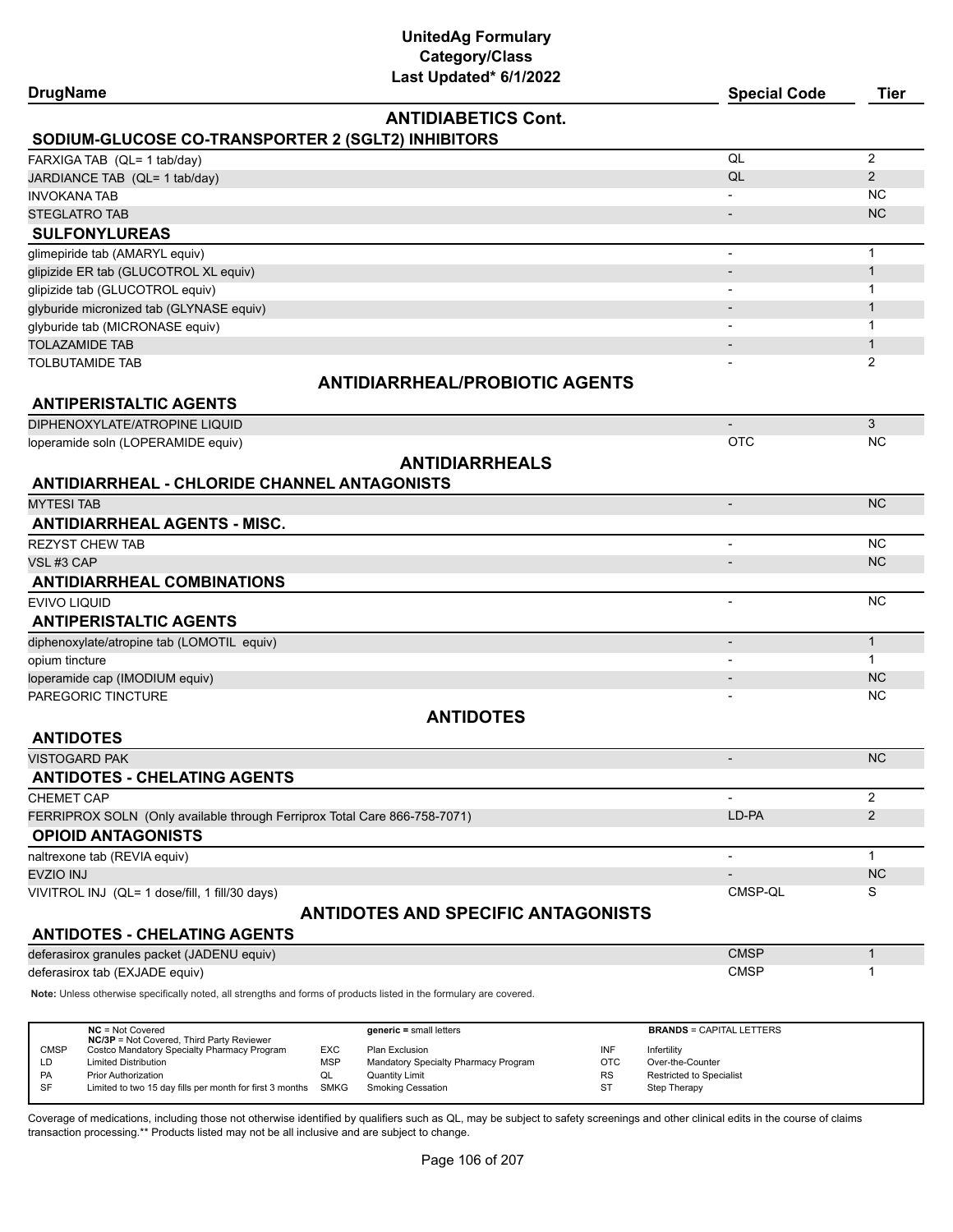| <b>DrugName</b>                                                                  |                                                 | <b>Special Code</b>      | <b>Tier</b>    |
|----------------------------------------------------------------------------------|-------------------------------------------------|--------------------------|----------------|
|                                                                                  | <b>ANTIDOTES AND SPECIFIC ANTAGONISTS Cont.</b> |                          |                |
| deferasirox tab 180mg (JADENU equiv)                                             |                                                 | <b>CMSP</b>              | $\mathbf{1}$   |
| deferasirox tab 90mg, 360mg (JADENU equiv)                                       |                                                 | <b>CMSP</b>              | 1              |
| deferiprone tab (FERRIPROX equiv) (Only available through Lumicera 855-847-3553) |                                                 | LD-PA                    | $\mathbf{1}$   |
| FERRIPROX TAB 1000MG (TWICE DAILY)                                               |                                                 |                          | NC.            |
| JADENU SPRINKLE                                                                  |                                                 | $\overline{\phantom{a}}$ | <b>NC</b>      |
| <b>ANTIDOTES AND SPECIFIC ANTAGONISTS</b>                                        |                                                 |                          |                |
| <b>CETYLEV TAB</b>                                                               |                                                 |                          | <b>NC</b>      |
| <b>OPIOID ANTAGONISTS</b>                                                        |                                                 |                          |                |
| naloxone hcl nasal spray (NARCAN equiv) (QL= 2 sprays/fill)                      |                                                 | QL                       | $\mathbf{1}$   |
| naloxone inj                                                                     |                                                 |                          | 1              |
| naloxone prefilled inj                                                           |                                                 |                          | $\mathbf{1}$   |
| KLOXXADO NASAL SPRAY                                                             |                                                 |                          | 2              |
| NALOXONE PREFILLED INJ (QL= 2 inj/fill)                                          |                                                 | QL                       | $\overline{2}$ |
| ZIMHI SOLN                                                                       |                                                 |                          | 2              |
| <b>EVZIO INJ</b>                                                                 |                                                 |                          | <b>NC</b>      |
|                                                                                  | <b>ANTIEMETICS</b>                              |                          |                |
| <b>5-HT3 RECEPTOR ANTAGONISTS</b>                                                |                                                 |                          |                |
| granisetron tab (KYTRIL equiv) (QL= 14 tabs/fill)                                |                                                 | QL                       | $\mathbf 1$    |
| ondansetron ODT (ZOFRAN equiv)                                                   |                                                 |                          | $\mathbf{1}$   |
| ondansetron soln (ZOFRAN equiv)                                                  |                                                 | $\overline{\phantom{a}}$ | $\mathbf{1}$   |
| <b>ONDANSETRON TAB</b>                                                           |                                                 |                          | $\mathbf{1}$   |
| ondansetron tab (ZOFRAN equiv)                                                   |                                                 | $\overline{\phantom{a}}$ | 1              |
| ANZEMET TAB (QL= 9 tabs/fill)                                                    |                                                 | QL                       | 3              |
| GRANISOL SOLN (QL= 60ml/fill)                                                    |                                                 | QL                       | 3              |
| SANCUSO PATCH (QL= 4 patches/fill)                                               |                                                 | QL                       | 3              |
| <b>SUSTOL INJ</b>                                                                |                                                 |                          | <b>NC</b>      |
| ZUPLENZ SL FILM                                                                  |                                                 |                          | <b>NC</b>      |
| <b>ANTIEMETICS - ANTICHOLINERGIC</b>                                             |                                                 |                          |                |
| maldemar tab (SCOPACE equiv)                                                     |                                                 | $\overline{\phantom{a}}$ | $\mathbf 1$    |
| meclizine tab (ANTIVERT equiv) (Rx Only)                                         |                                                 |                          | $\mathbf{1}$   |
| scopolamine patch (TRANSDERM-SCOP equiv)                                         |                                                 |                          | $\mathbf{1}$   |
| trimethobenzamide cap (TIGAN equiv)                                              |                                                 |                          | $\mathbf{1}$   |
| meclizine chew tab (BONINE equiv)                                                |                                                 | <b>OTC</b>               | EXC            |
| MECLIZINE 50MG TAB                                                               |                                                 |                          | <b>NC</b>      |
| <b>ANTIEMETICS - MISCELLANEOUS</b>                                               |                                                 |                          |                |
| dronabinol cap (MARINOL equiv)                                                   |                                                 | <b>PA</b>                | 1              |
| AKYNZEO CAP (QL= 1 cap/fill; Restricted to Oncology or Hematology Specialist)    |                                                 | QL-RS                    | 2              |
| <b>CESAMET CAP</b>                                                               |                                                 |                          | 3              |
| doxylamine/pyridoxine dr tab (DICLEGIS equiv)                                    |                                                 |                          | <b>NC</b>      |
| SYNDROS SOLN                                                                     |                                                 |                          | NC.            |
| SUBSTANCE P/NEUROKININ 1 (NK1) RECEPTOR ANTAGONISTS                              |                                                 |                          |                |
| aprepitant cap (EMEND equiv) (QL= 3 caps/fill)                                   |                                                 | QL                       | $\mathbf{1}$   |
| aprepitant pak (EMEND equiv) (QL= 3 caps/fill)                                   |                                                 | QL                       | 1              |
| VARUBI TAB (QL= 2 tabs/day; Restricted to Oncology or Hematology Specialist)     |                                                 | QL-RS                    | 2              |
| EMEND SUSP                                                                       |                                                 |                          | <b>NC</b>      |

**Note:** Unless otherwise specifically noted, all strengths and forms of products listed in the formulary are covered.

|      | $NC = Not Covered$<br><b>NC/3P</b> = Not Covered, Third Party Reviewer |            | $generic = small letters$            |            | <b>BRANDS = CAPITAL LETTERS</b> |
|------|------------------------------------------------------------------------|------------|--------------------------------------|------------|---------------------------------|
| CMSP | Costco Mandatory Specialty Pharmacy Program                            | <b>EXC</b> | Plan Exclusion                       | INF        | Infertility                     |
| LD   | <b>Limited Distribution</b>                                            | MSP        | Mandatory Specialty Pharmacy Program | <b>OTC</b> | Over-the-Counter                |
| PA   | <b>Prior Authorization</b>                                             | QL         | <b>Quantity Limit</b>                | <b>RS</b>  | Restricted to Specialist        |
| -SF  | Limited to two 15 day fills per month for first 3 months SMKG          |            | Smoking Cessation                    | ST         | Step Therapy                    |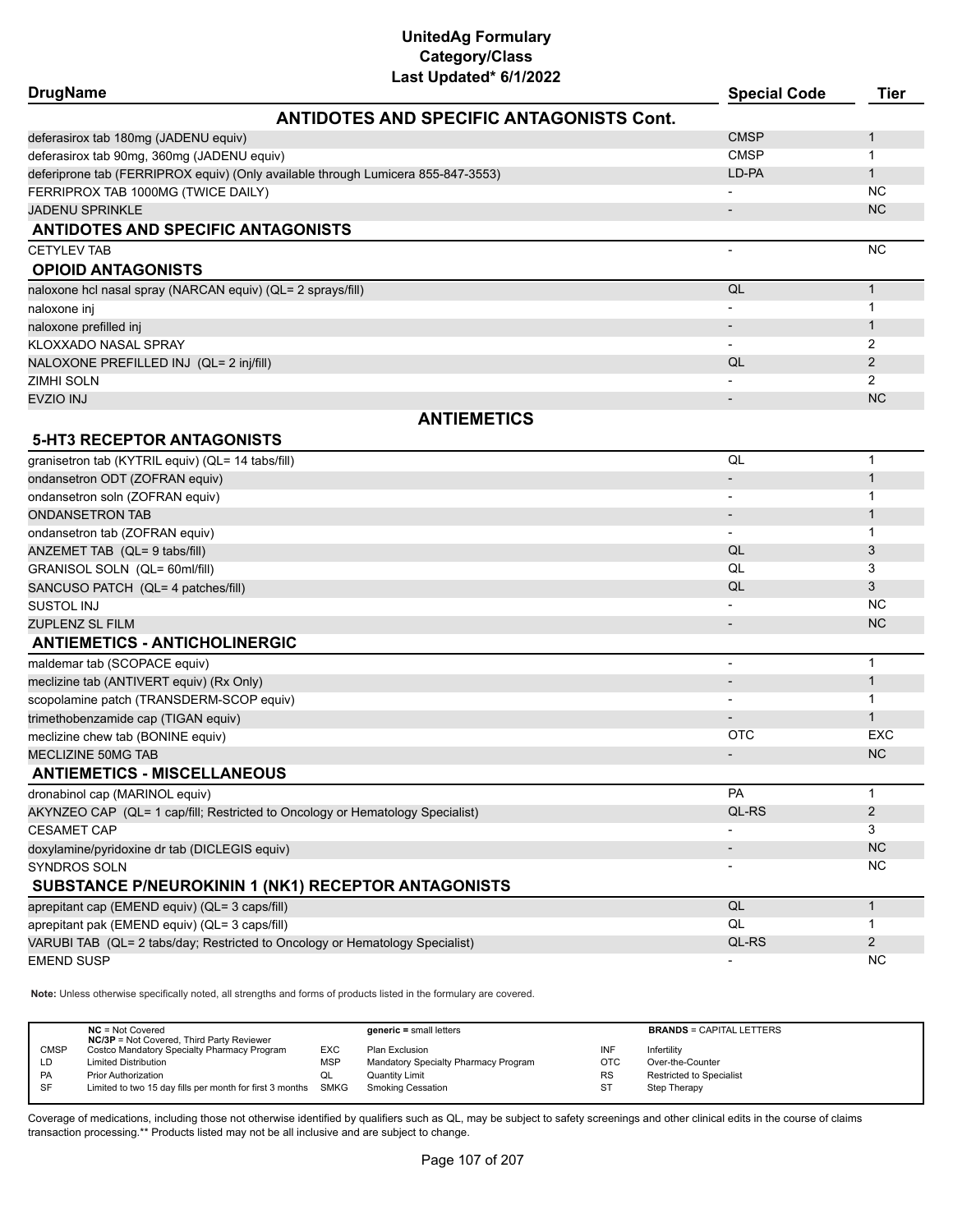| <b>DrugName</b>                                                               | Last updated" 6/1/2022                                   | <b>Special Code</b>      | <b>Tier</b>  |
|-------------------------------------------------------------------------------|----------------------------------------------------------|--------------------------|--------------|
|                                                                               | <b>ANTIFUNGALS</b>                                       |                          |              |
|                                                                               | ANTIFUNGAL - GLUCAN SYNTHESIS INHIBITORS (ECHINOCANDINS) |                          |              |
| <b>BREXAFEMME TAB</b>                                                         |                                                          |                          | <b>NC</b>    |
| <b>ANTIFUNGALS</b>                                                            |                                                          |                          |              |
| flucytosine cap (ANCOBON equiv)                                               |                                                          |                          | $\mathbf{1}$ |
| griseofulvin micro tab (GRIFULVIN V equiv)                                    |                                                          |                          | $\mathbf{1}$ |
| griseofulvin susp (GRIFULVIN equiv)                                           |                                                          |                          | $\mathbf{1}$ |
| griseofulvin tab (GRIS-PEG equiv)                                             |                                                          |                          | $\mathbf{1}$ |
| nystatin powder                                                               |                                                          |                          | 1            |
| nystatin tab                                                                  |                                                          |                          | $\mathbf{1}$ |
| terbinafine tab (LAMISIL equiv)                                               |                                                          |                          | 1            |
| <b>IMIDAZOLE-RELATED ANTIFUNGALS</b>                                          |                                                          |                          |              |
| fluconazole susp (DIFLUCAN equiv)                                             |                                                          | $\blacksquare$           | $\mathbf{1}$ |
| fluconazole tab (DIFLUCAN equiv)                                              |                                                          |                          | 1            |
| itraconazole cap (SPORANOX equiv)                                             |                                                          | $\overline{\phantom{a}}$ | $\mathbf{1}$ |
| itraconazole soln (SPORANOX equiv)                                            |                                                          | <b>PA</b>                | 1            |
| ketoconazole tab (NIZORAL equiv)                                              |                                                          |                          | $\mathbf{1}$ |
| posaconazole DR tab (NOXAFIL equiv)                                           |                                                          | $\blacksquare$           | 1            |
| voriconazole susp (VFEND equiv) (Restricted to Infectious Disease Specialist) |                                                          | <b>RS</b>                | $\mathbf{1}$ |
| voriconazole tab (VFEND equiv) (Restricted to Infectious Disease Specialist)  |                                                          | <b>RS</b>                | 1            |
| <b>NOXAFIL SUSP</b>                                                           |                                                          |                          | 2            |
| <b>CRESEMBA CAP</b>                                                           |                                                          | $\overline{\phantom{a}}$ | ΝC           |
| <b>NOXAFIL TAB</b>                                                            |                                                          | $\overline{\phantom{a}}$ | <b>NC</b>    |
| <b>TOLSURA CAP</b>                                                            |                                                          |                          | ΝC           |
|                                                                               | <b>ANTIHISTAMINES</b>                                    |                          |              |
| <b>ANTIHISTAMINES - ALKYLAMINES</b>                                           |                                                          |                          |              |
| chlorpheniramine ER cap                                                       |                                                          | $\overline{\phantom{a}}$ | $\mathbf{1}$ |
| DEXCHLORPHENIRAMINE SYRUP                                                     |                                                          |                          | NC           |
| <b>MICLARA LIQUID</b>                                                         |                                                          |                          | <b>NC</b>    |
| RYCLORA SOLN                                                                  |                                                          |                          | NC           |
| <b>ANTIHISTAMINES - ETHANOLAMINES</b>                                         |                                                          |                          |              |
| <b>CARBINOXAMINE SOLN</b>                                                     |                                                          | $\overline{\phantom{a}}$ | $\mathbf{1}$ |
| carbinoxamine soln (PALGIC equiv)                                             |                                                          |                          | 1            |
| carbinoxamine tab (PALGIC equiv)                                              |                                                          |                          | $\mathbf{1}$ |
| diphenhydramine cap 50mg (BENADRYL equiv) (Only 50mg covered)                 |                                                          |                          | 1            |
| KARBINAL ER SUSP                                                              |                                                          |                          | ${\sf NC}$   |
| RYVENT TAB                                                                    |                                                          |                          | NC.          |
| <b>ANTIHISTAMINES - NON-SEDATING</b>                                          |                                                          |                          |              |
| <b>CLARINEX REDITAB</b>                                                       |                                                          | $\overline{\phantom{a}}$ | <b>EXC</b>   |
| CLARINEX SYRUP                                                                |                                                          |                          | EXC          |
| <b>CLARINEX TAB</b>                                                           |                                                          | $\overline{\phantom{a}}$ | EXC          |
| <b>CLARITIN CAP</b>                                                           |                                                          | <b>OTC</b>               | EXC          |
| <b>CLARITIN CHEW TAB</b>                                                      |                                                          | <b>OTC</b>               | EXC          |
| DESLORATADINE ODT                                                             |                                                          |                          | EXC          |
| desloratadine tab (CLARINEX equiv)                                            |                                                          | $\overline{\phantom{a}}$ | EXC          |
| levocetirizine soln (XYZAL equiv)                                             |                                                          |                          | EXC          |

**Note:** Unless otherwise specifically noted, all strengths and forms of products listed in the formulary are covered.

| <b>NC/3P</b> = Not Covered, Third Party Reviewer                         | $generic = small letters$            |            | <b>BRANDS = CAPITAL LETTERS</b> |
|--------------------------------------------------------------------------|--------------------------------------|------------|---------------------------------|
| <b>CMSP</b><br>Costco Mandatory Specialty Pharmacy Program<br><b>EXC</b> | Plan Exclusion                       | INF        | Infertility                     |
| <b>MSP</b><br><b>Limited Distribution</b><br>LD                          | Mandatory Specialty Pharmacy Program | <b>OTC</b> | Over-the-Counter                |
| PA<br><b>Prior Authorization</b><br>w∟                                   | Quantity Limit                       | <b>RS</b>  | <b>Restricted to Specialist</b> |
| SF<br>Limited to two 15 day fills per month for first 3 months<br>SMKG   | Smoking Cessation                    | ST         | Step Therapy                    |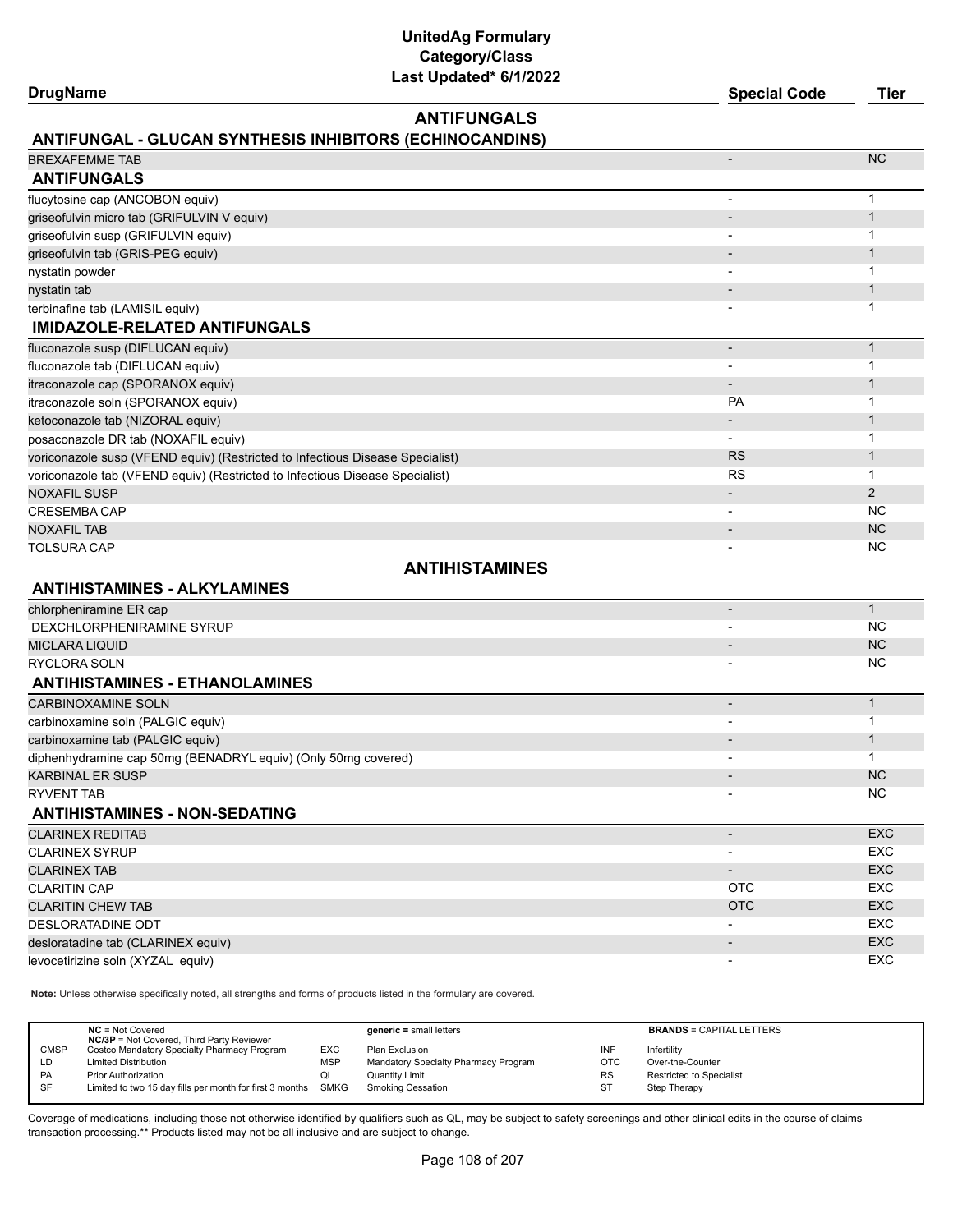# **UnitedAg Formulary Category/Class**

| Last Updated* 6/1/2022                                                                   |                              |              |
|------------------------------------------------------------------------------------------|------------------------------|--------------|
| <b>DrugName</b>                                                                          | <b>Special Code</b>          | <b>Tier</b>  |
| <b>ANTIHISTAMINES Cont.</b>                                                              |                              |              |
| levocetirizine tab (XYZAL equiv)                                                         | $\overline{\phantom{m}}$     | <b>EXC</b>   |
| loratadine cap (CLARITIN equiv)                                                          | <b>OTC</b>                   | <b>EXC</b>   |
| <b>XYZAL SOLN</b>                                                                        |                              | <b>EXC</b>   |
| <b>XYZAL TAB</b>                                                                         |                              | EXC          |
| <b>ANTIHISTAMINES - PHENOTHIAZINES</b>                                                   |                              |              |
| promethazine supp (PHENERGAN equiv)                                                      | $\overline{\phantom{a}}$     | $\mathbf{1}$ |
| promethazine syrup                                                                       |                              | $\mathbf 1$  |
| promethazine tab (PHENERGAN equiv)                                                       |                              | 1            |
| PROMETHEGAN SUPP                                                                         |                              | 1            |
| <b>ANTIHISTAMINES - PIPERIDINES</b>                                                      |                              |              |
| cyproheptadine syrup                                                                     | $\overline{\phantom{a}}$     | $\mathbf{1}$ |
| cyproheptadine tab                                                                       |                              | $\mathbf{1}$ |
| <b>ANTIHYPERLIPIDEMICS</b>                                                               |                              |              |
| ADENOSINE TRIPHOSPHATE-CITRATE LYASE (ACL) INHIBITORS                                    |                              |              |
| <b>NEXLETOL TAB</b>                                                                      | $\overline{\phantom{m}}$     | <b>NC</b>    |
| <b>ANTIHYPERLIPIDEMICS - COMBINATIONS</b>                                                |                              |              |
| ezetimibe/simvastatin tab (VYTORIN equiv) (QL= 1 tab/day (10-80mg is Not Covered))       | QL                           | $\mathbf{1}$ |
| ezetimibe/simvastatin tab 10-80mg (VYTORIN equiv) (This strength excluded from coverage) | -                            | <b>NC</b>    |
| <b>NEXLIZET TAB</b>                                                                      |                              | NC.          |
| OMEGA-3 RX PAK COMPLETE                                                                  | $\overline{\phantom{a}}$     | <b>NC</b>    |
|                                                                                          |                              | NC.          |
| ROSZET TAB<br><b>ANTIHYPERLIPIDEMICS - MISC.</b>                                         | $\overline{\phantom{0}}$     |              |
|                                                                                          | PA                           | $\mathbf{1}$ |
| icosapent ethyl cap 1gm (VASCEPA equiv)<br>omega-3-acid ethyl esters cap (LOVAZA equiv)  | $\overline{\phantom{a}}$     | $\mathbf{1}$ |
| VASCEPA CAP 0.5GM                                                                        | <b>PA</b>                    | 3            |
| <b>KYNAMRO INJ</b>                                                                       |                              | NC.          |
| <b>BILE ACID SEQUESTRANTS</b>                                                            |                              |              |
| cholestyramine lite powder (QUESTRAN LITE equiv)                                         | $\qquad \qquad \blacksquare$ | $\mathbf{1}$ |
| cholestyramine lite powder pack (QUESTRAN LITE equiv)                                    | $\overline{a}$               | $\mathbf{1}$ |
| cholestyramine powder (QUESTRAN equiv)                                                   |                              | 1            |
| cholestyramine powder pack (QUESTRAN equiv)                                              |                              | $\mathbf 1$  |
| colesevelam pack (WELCHOL equiv)                                                         |                              | 1            |
| colesevelam tab (WELCHOL equiv)                                                          |                              | 1            |
| colestipol granule (COLESTID equiv)                                                      |                              | $\mathbf{1}$ |
| colestipol powder packet (COLESTID equiv)                                                | $\overline{\phantom{a}}$     | $\mathbf{1}$ |
| colestipol tab (COLESTID equiv)                                                          |                              | $\mathbf{1}$ |
| <b>WELCHOL PACK</b>                                                                      |                              | <b>NC</b>    |
| <b>WELCHOL TAB</b>                                                                       |                              | NC           |
| <b>FIBRIC ACID DERIVATIVES</b>                                                           |                              |              |
|                                                                                          |                              | $\mathbf{1}$ |
| fenofibrate cap 67mg, 134mg, 200mg (LOFIBRA equiv)                                       |                              |              |
| fenofibrate tab 48mg, 54mg, 145mg, 160mg (TRICOR equiv)                                  |                              | $\mathbf{1}$ |
| fenofibric acid DR cap (TRILIPIX equiv)                                                  |                              | 1            |
| gemfibrozil tab (LOPID equiv)                                                            |                              | $\mathbf{1}$ |
| FENOFIBRIC TAB, FIBRICOR TAB                                                             |                              | 3            |
| ANTARA CAP, FENOFIBRATE MICRONIZED CAP                                                   |                              | <b>NC</b>    |

**Note:** Unless otherwise specifically noted, all strengths and forms of products listed in the formulary are covered.

|             | $NC = Not Covered$<br><b>NC/3P</b> = Not Covered, Third Party Reviewer |            | $generic = small letters$            |            | <b>BRANDS = CAPITAL LETTERS</b> |
|-------------|------------------------------------------------------------------------|------------|--------------------------------------|------------|---------------------------------|
| <b>CMSP</b> | Costco Mandatory Specialty Pharmacy Program                            | EXC        | Plan Exclusion                       | INF        | Infertility                     |
| LD          | <b>Limited Distribution</b>                                            | <b>MSP</b> | Mandatory Specialty Pharmacy Program | <b>OTC</b> | Over-the-Counter                |
| <b>PA</b>   | <b>Prior Authorization</b>                                             | QL         | Quantity Limit                       | <b>RS</b>  | <b>Restricted to Specialist</b> |
| SF          | Limited to two 15 day fills per month for first 3 months SMKG          |            | <b>Smoking Cessation</b>             | ST         | Step Therapy                    |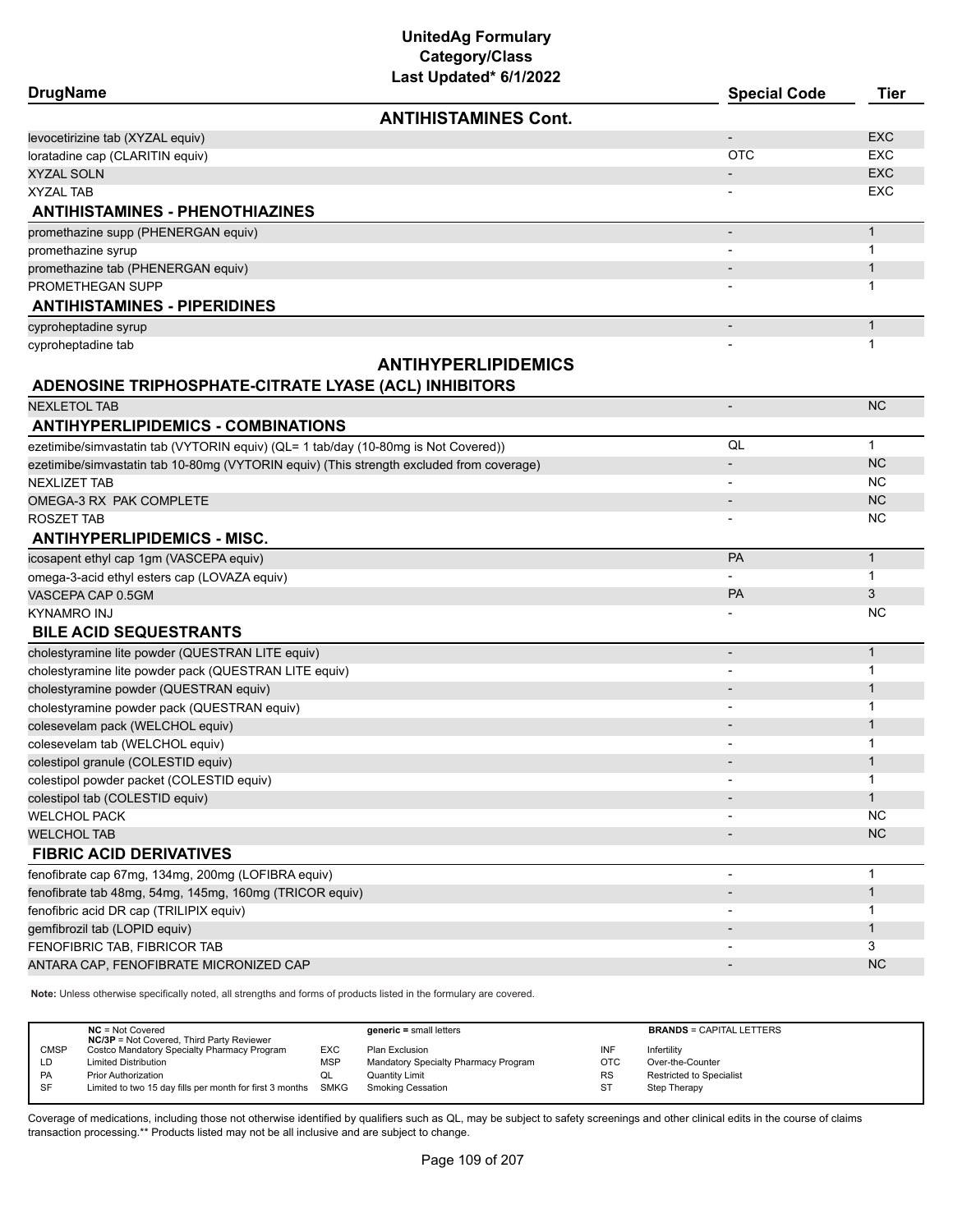| <b>DrugName</b>                                                                                                              | <b>Special Code</b>          | <b>Tier</b>  |
|------------------------------------------------------------------------------------------------------------------------------|------------------------------|--------------|
| <b>ANTIHYPERLIPIDEMICS Cont.</b>                                                                                             |                              |              |
| ANTARA CAP, LOFIBRA CAP                                                                                                      |                              | <b>NC</b>    |
| fenofibrate cap 43mg, 130mg (ANTARA equiv)                                                                                   |                              | <b>NC</b>    |
| FENOFIBRATE CAP, LIPOFEN CAP 50MG, 150MG                                                                                     | $\blacksquare$               | NC.          |
| fenofibrate tab 40mg, 120mg (FENOGLIDE equiv)                                                                                |                              | <b>NC</b>    |
| <b>TRIGLIDE TAB</b>                                                                                                          |                              | NC.          |
| <b>TRILIPIX CAP</b>                                                                                                          |                              | <b>NC</b>    |
| <b>HMG COA REDUCTASE INHIBITORS</b>                                                                                          |                              |              |
| atorvastatin tab 10mg (LIPITOR equiv)                                                                                        | ٠                            | \$0          |
| atorvastatin tab 20mg (LIPITOR equiv)                                                                                        | $\overline{\phantom{m}}$     | \$0          |
| lovastatin tab (MEVACOR equiv)                                                                                               | $\overline{\phantom{a}}$     | \$0          |
| pravastatin tab (PRAVACHOL equiv)                                                                                            | $\overline{\phantom{0}}$     | \$0          |
| rosuvastatin tab 10mg (CRESTOR equiv) (QL= 1 tab/day)                                                                        | QL                           | \$0          |
| rosuvastatin tab 5mg (CRESTOR equiv) (QL= 1 tab/day)                                                                         | QL                           | \$0          |
| simvastatin tab (ZOCOR equiv) (80mg is Not Covered)                                                                          |                              | \$0          |
| atorvastatin tab 40mg (LIPITOR equiv)                                                                                        |                              | $\mathbf{1}$ |
| atorvastatin tab 80mg (LIPITOR equiv)                                                                                        |                              | $\mathbf{1}$ |
| fluvastatin cap (LESCOL equiv)                                                                                               |                              | $\mathbf{1}$ |
| fluvastatin ER tab (LESCOL XL equiv)                                                                                         |                              | $\mathbf{1}$ |
| rosuvastatin tab 20mg (CRESTOR equiv) (QL= 1.5 tabs/day)                                                                     | QL                           | $\mathbf 1$  |
| rosuvastatin tab 40mg (CRESTOR equiv) (QL= 1 tab/day)                                                                        | QL                           | $\mathbf{1}$ |
| LIVALO TAB (Step Therapy requires trial of atorvastatin, fluvastatin, lovastatin, pravastatin, rosuvastatin, or simvastatin) | <b>ST</b>                    | 3            |
| <b>ADVICOR TAB</b>                                                                                                           | $\overline{\phantom{a}}$     | <b>NC</b>    |
| <b>ALTOPREV TAB</b>                                                                                                          |                              | <b>NC</b>    |
| <b>EZALLOR SPRINKLE CAP</b>                                                                                                  |                              | NC.          |
| <b>FLOLIPID SUSP</b>                                                                                                         |                              | <b>NC</b>    |
| <b>SIMCOR TAB</b>                                                                                                            | $\blacksquare$               | <b>NC</b>    |
| <b>SIMVASTATIN SUSP</b>                                                                                                      | $\overline{\phantom{a}}$     | <b>NC</b>    |
| simvastatin tab 80mg (ZOCOR equiv)                                                                                           |                              | <b>NC</b>    |
| ZOCOR TAB 80MG                                                                                                               | $\overline{\phantom{a}}$     | <b>NC</b>    |
| <b>ZYPITAMAG TAB</b>                                                                                                         |                              | NC.          |
| INTESTINAL CHOLESTEROL ABSORPTION INHIBITORS                                                                                 |                              |              |
| ezetimibe tab (ZETIA equiv)                                                                                                  | $\qquad \qquad \blacksquare$ | $\mathbf{1}$ |
| <b>ZETIA TAB</b>                                                                                                             |                              | NC.          |
| MICROSOMAL TRIGLYCERIDE TRANSFER PROTEIN (MTP) INHIBITORS                                                                    |                              |              |
| <b>JUXTAPID CAP</b>                                                                                                          | $\overline{\phantom{a}}$     | <b>NC</b>    |
| <b>NICOTINIC ACID DERIVATIVES</b>                                                                                            |                              |              |
| niacin ER tab (NIASPAN equiv)                                                                                                |                              | $\mathbf{1}$ |
| <b>NIACOR TAB</b>                                                                                                            |                              | NC           |
| NIASPAN ER TAB                                                                                                               |                              | <b>NC</b>    |
| <b>PROPROTEIN CONVERTASE SUBTILISIN/KEXIN TYPE 9 INHIBITORS</b>                                                              |                              |              |
| PRALUENT INJ (QL= 2 inj/28 days)                                                                                             | CMSP-PA-QL                   | S            |
| REPATHA INJ (QL= 2 inj/28 days)                                                                                              | CMSP-PA-QL                   | S            |
| REPATHA PUSHTRONEX INJ (QL= 1 inj/28 days)                                                                                   | CMSP-PA-QL                   | S            |
| <b>ANTIHYPERTENSIVES</b>                                                                                                     |                              |              |

# **ACE INHIBITORS**

**Note:** Unless otherwise specifically noted, all strengths and forms of products listed in the formulary are covered.

|             | $NC = Not Covered$                                                                              |            | $generic = small letters$            |            | <b>BRANDS = CAPITAL LETTERS</b> |
|-------------|-------------------------------------------------------------------------------------------------|------------|--------------------------------------|------------|---------------------------------|
| <b>CMSP</b> | <b>NC/3P</b> = Not Covered, Third Party Reviewer<br>Costco Mandatory Specialty Pharmacy Program | EXC        | Plan Exclusion                       | INF        | Infertility                     |
| ∟D.         | <b>Limited Distribution</b>                                                                     | <b>MSP</b> | Mandatory Specialty Pharmacy Program | <b>OTC</b> | Over-the-Counter                |
| <b>PA</b>   | <b>Prior Authorization</b>                                                                      | QL         | Quantity Limit                       | <b>RS</b>  | Restricted to Specialist        |
| SF          | Limited to two 15 day fills per month for first 3 months SMKG                                   |            | Smoking Cessation                    | ST         | Step Therapy                    |
|             |                                                                                                 |            |                                      |            |                                 |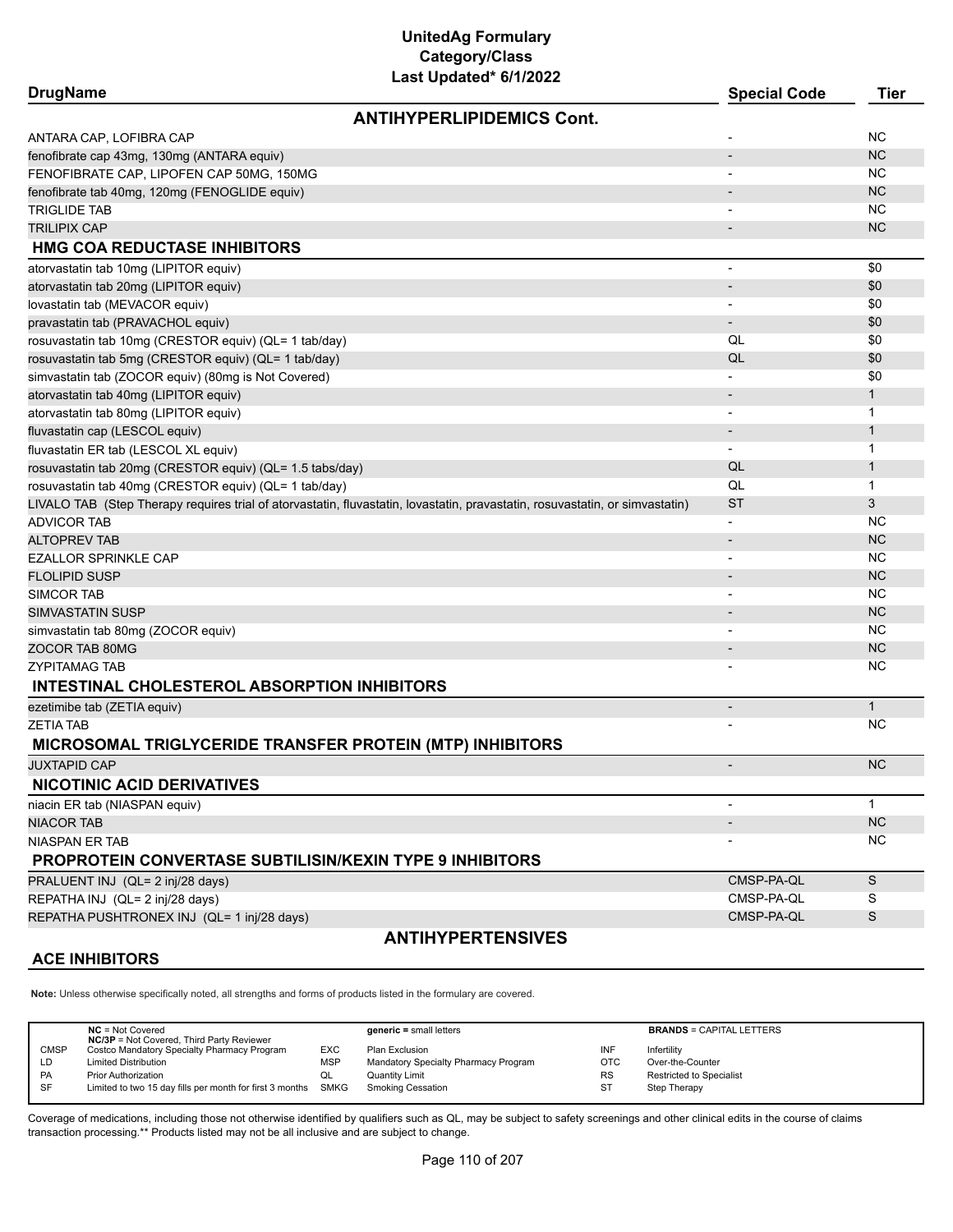| <b>DrugName</b>                                                        | <b>Special Code</b>                                                                                  | <b>Tier</b>              |                |
|------------------------------------------------------------------------|------------------------------------------------------------------------------------------------------|--------------------------|----------------|
|                                                                        | <b>ANTIHYPERTENSIVES Cont.</b>                                                                       |                          |                |
| benazepril tab (LOTENSIN equiv)                                        |                                                                                                      |                          | 1              |
| captopril tab (CAPOTEN equiv)                                          |                                                                                                      | $\overline{\phantom{a}}$ | $\mathbf{1}$   |
|                                                                        | enalapril maleate oral soln (EPANED equiv) (Prior Authorization required for members age 9 or older) | <b>PA</b>                | 1              |
| enalapril tab (VASOTEC equiv)                                          |                                                                                                      |                          | $\mathbf{1}$   |
| fosinopril tab (MONOPRIL equiv)                                        |                                                                                                      | $\overline{\phantom{a}}$ | 1              |
| lisinopril tab (PRINIVIL/ZESTRIL equiv)                                |                                                                                                      |                          | $\mathbf 1$    |
| moexipril tab (UNIVASC equiv)                                          |                                                                                                      | $\overline{\phantom{a}}$ | 1              |
| perindopril tab (ACEON equiv)                                          |                                                                                                      | $\overline{\phantom{a}}$ | $\mathbf{1}$   |
| quinapril tab (ACCUPRIL equiv)                                         |                                                                                                      |                          | 1              |
| ramipril cap (ALTACE equiv)                                            |                                                                                                      |                          | $\mathbf 1$    |
| trandolapril tab (MAVIK equiv)                                         |                                                                                                      |                          | 1              |
| QBRELIS SOLN (Prior Authorization required for members age 9 or older) |                                                                                                      | <b>PA</b>                | 3              |
| <b>AGENTS FOR PHEOCHROMOCYTOMA</b>                                     |                                                                                                      |                          |                |
| phenoxybenzamine cap (DIBENZYLINE equiv)                               |                                                                                                      | $\overline{\phantom{a}}$ | $\mathbf{1}$   |
| <b>DEMSER CAP</b>                                                      |                                                                                                      | $\overline{\phantom{a}}$ | <b>NC</b>      |
| metyrosine cap (DEMSER equiv)                                          |                                                                                                      |                          | <b>NC</b>      |
| ANGIOTENSIN II RECEPTOR ANTAGONISTS                                    |                                                                                                      |                          |                |
| candesartan tab (ATACAND equiv)                                        |                                                                                                      |                          | $\mathbf{1}$   |
| irbesartan tab (AVAPRO equiv)                                          |                                                                                                      | $\overline{\phantom{a}}$ | $\mathbf 1$    |
| losartan tab (COZAAR equiv)                                            |                                                                                                      |                          | $\mathbf 1$    |
| olmesartan tab (BENICAR equiv)                                         |                                                                                                      |                          | 1              |
| telmisartan tab (MICARDIS equiv)                                       |                                                                                                      | $\overline{\phantom{0}}$ | $\mathbf{1}$   |
| valsartan tab (DIOVAN equiv)                                           |                                                                                                      |                          | 1              |
| <b>ATACAND TAB</b>                                                     |                                                                                                      |                          | <b>NC</b>      |
| <b>EDARBITAB</b>                                                       |                                                                                                      |                          | <b>NC</b>      |
| <b>EPROSARTAN TAB</b>                                                  |                                                                                                      | $\overline{\phantom{a}}$ | <b>NC</b>      |
| VALSARTAN ORAL SOLN                                                    |                                                                                                      |                          | <b>NC</b>      |
| <b>ANTIADRENERGIC ANTIHYPERTENSIVES</b>                                |                                                                                                      |                          |                |
| clonidine patch (CATAPRES-TTS equiv)                                   |                                                                                                      | $\overline{\phantom{a}}$ | $\mathbf{1}$   |
| clonidine tab (CATAPRES equiv)                                         |                                                                                                      |                          | 1              |
| doxazosin tab (CARDURA equiv)                                          |                                                                                                      |                          | $\mathbf 1$    |
| guanfacine IR tab (TENEX equiv)                                        |                                                                                                      |                          | 1              |
| <b>METHYLDOPA TAB</b>                                                  |                                                                                                      | $\overline{\phantom{a}}$ | $\mathbf{1}$   |
| methyldopa tab (ALDOMET equiv)                                         |                                                                                                      |                          | 1              |
| prazosin cap (MINIPRESS equiv)                                         |                                                                                                      |                          | 1              |
| terazosin cap (HYTRIN equiv)                                           |                                                                                                      |                          | 1              |
| <b>GUANABENZ TAB</b>                                                   |                                                                                                      |                          | 3              |
| <b>NEXICLON XR SUSP</b>                                                |                                                                                                      |                          | 3              |
| <b>RESERPINE TAB</b>                                                   |                                                                                                      |                          | $\mathfrak{S}$ |
| NEXICLON XR TAB                                                        |                                                                                                      |                          | <b>NC</b>      |
| <b>ANTIHYPERTENSIVE COMBINATIONS</b>                                   |                                                                                                      |                          |                |
| amlodipine/benazepril cap (LOTREL equiv)                               |                                                                                                      | $\overline{\phantom{a}}$ | $\mathbf{1}$   |
| amlodipine/olmesartan tab (AZOR equiv)                                 |                                                                                                      |                          | 1              |
| amlodipine/valsartan tab (EXFORGE equiv)                               |                                                                                                      |                          | $\mathbf{1}$   |
| amlodipine/valsartan/hydrochlorothiazide tab (EXFORGE HCT equiv)       |                                                                                                      |                          | 1              |
| atenolol/chlorthalidone tab (TENORETIC equiv)                          |                                                                                                      |                          | $\mathbf{1}$   |
|                                                                        |                                                                                                      |                          |                |

**Note:** Unless otherwise specifically noted, all strengths and forms of products listed in the formulary are covered.

|             | $NC = Not Covered$<br><b>NC/3P</b> = Not Covered, Third Party Reviewer |            | $generic = small letters$            |            | <b>BRANDS = CAPITAL LETTERS</b> |
|-------------|------------------------------------------------------------------------|------------|--------------------------------------|------------|---------------------------------|
| <b>CMSP</b> | Costco Mandatory Specialty Pharmacy Program                            | <b>EXC</b> | Plan Exclusion                       | INF        | Infertility                     |
| LD          | <b>Limited Distribution</b>                                            | <b>MSP</b> | Mandatory Specialty Pharmacy Program | <b>OTC</b> | Over-the-Counter                |
| PA          | <b>Prior Authorization</b>                                             |            | Quantity Limit                       | <b>RS</b>  | Restricted to Specialist        |
| SF          | Limited to two 15 day fills per month for first 3 months               | SMKG       | Smoking Cessation                    | ST         | Step Therapy                    |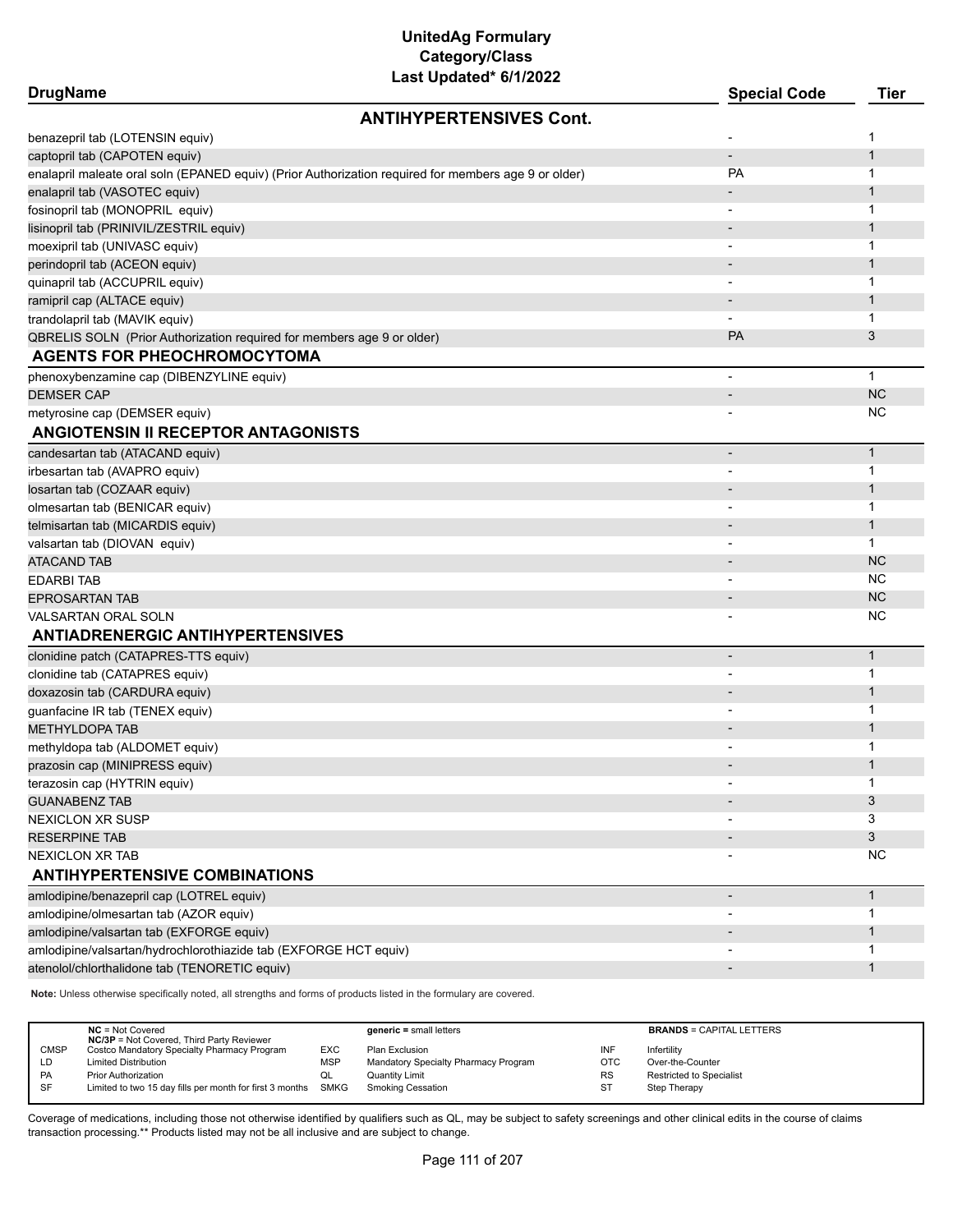| <b>DrugName</b>                                                                  | Last updated 6/1/2022                | <b>Special Code</b>      | Tier                   |
|----------------------------------------------------------------------------------|--------------------------------------|--------------------------|------------------------|
|                                                                                  | <b>ANTIHYPERTENSIVES Cont.</b>       |                          |                        |
| <b>BENAZEPRIL/HCT TAB</b>                                                        |                                      |                          | 1                      |
| benazepril/hydrochlorothiazide tab (LOTENSIN HCT equiv)                          |                                      |                          | $\mathbf 1$            |
| bisoprolol/hydrochlorothiazide tab (ZIAC equiv)                                  |                                      |                          | 1                      |
| enalapril/hydrochlorothiazide tab (VASERETIC equiv)                              |                                      |                          | $\mathbf{1}$           |
| fosinopril/hydrochlorothiazide tab (MONOPRIL HCT equiv)                          |                                      | $\overline{\phantom{a}}$ | 1                      |
| irbesartan/hydrochlorothiazide tab (AVALIDE equiv)                               |                                      |                          | $\mathbf 1$            |
| lisinopril/hydrochlorothiazide tab (ZESTORETIC equiv)                            |                                      |                          | 1                      |
| losartan/hydrochlorothiazide tab (HYZAAR equiv)                                  |                                      |                          | $\mathbf 1$            |
| METHYLDOPA/HYDROCHLOROTHIAZIDE TAB                                               |                                      |                          | 1                      |
| METOPROLOL/HYDROCHLOROTHIAZIDE TAB                                               |                                      |                          | $\mathbf{1}$           |
| metoprolol/hydrochlorothiazide tab (LOPRESSOR HCT equiv)                         |                                      |                          | 1                      |
| MOEXIPRIL/HYDROCHLOROTHIAZIDE TAB                                                |                                      |                          | $\mathbf{1}$           |
| moexipril/hydrochlorothiazide tab (UNIRETIC equiv)                               |                                      | $\overline{\phantom{a}}$ | 1                      |
| olmesartan/hydrochlorothiazide tab (BENICAR HCT equiv)                           |                                      |                          | $\mathbf 1$            |
| PROPRANOLOL/HYDROCHLOROTHIAZIDE TAB                                              |                                      |                          | 1                      |
| quinapril/hydrochlorothiazide tab (ACCURETIC equiv)                              |                                      |                          | $\mathbf 1$            |
| valsartan/hydrochlorothiazide tab (DIOVAN HCT equiv)                             |                                      |                          | 1                      |
| <b>AMTURNIDE TAB</b>                                                             |                                      |                          | 3                      |
| CORZIDE TAB 80-5MG                                                               |                                      |                          | 3                      |
| <b>EXFORGE HCT TAB</b>                                                           |                                      |                          | 3                      |
| <b>TEKAMLO TAB</b>                                                               |                                      |                          | 3                      |
| TEKTURNA HCT TAB                                                                 |                                      |                          | 3                      |
| VALTURNA TAB                                                                     |                                      |                          | 3                      |
| <b>BYVALSON TAB</b>                                                              |                                      |                          | <b>NC</b>              |
| candesartan/hydrochlorothiazide tab (ATACAND HCT equiv)                          |                                      |                          | <b>NC</b><br><b>NC</b> |
| <b>DUTOPROL TAB</b>                                                              |                                      |                          | <b>NC</b>              |
| <b>EDARBYCLOR TAB</b>                                                            |                                      |                          | <b>NC</b>              |
| <b>MICARDIS HCT TAB</b>                                                          |                                      |                          | <b>NC</b>              |
| olmesartan/amlodipine/hydrochlorothiazide tab (TRIBENZOR equiv)<br>PRESTALIA TAB |                                      |                          | <b>NC</b>              |
| telmisartan/amlodipine tab (TWYNSTA equiv)                                       |                                      |                          | NC.                    |
| telmisartan/hydrochlorothiazide tab (MICARDIS HCT equiv)                         |                                      |                          | <b>NC</b>              |
| TRANDOLAPRIL/VERAPAMIL ER TAB                                                    |                                      |                          | <b>NC</b>              |
| <b>TRIBENZOR TAB</b>                                                             |                                      |                          | <b>NC</b>              |
| <b>ANTIHYPERTENSIVES - MISC.</b>                                                 |                                      |                          |                        |
| <b>VECAMYL TAB</b>                                                               |                                      |                          | <b>NC</b>              |
| <b>DIRECT RENIN INHIBITORS</b>                                                   |                                      |                          |                        |
| aliskiren tab (TEKTURNA equiv)                                                   |                                      | $\overline{\phantom{a}}$ | $\mathbf{1}$           |
| SELECTIVE ALDOSTERONE RECEPTOR ANTAGONISTS (SARAS)                               |                                      |                          |                        |
| eplerenone tab (INSPRA equiv)                                                    |                                      | $\overline{\phantom{a}}$ | $\mathbf{1}$           |
| <b>VASODILATORS</b>                                                              |                                      |                          |                        |
|                                                                                  |                                      |                          | $\mathbf{1}$           |
| hydralazine tab (APRESOLINE equiv)                                               |                                      |                          | 1                      |
| minoxidil tab (LONITEN equiv)                                                    |                                      |                          |                        |
| <b>ANTI-INFECTIVE AGENTS - MISC.</b>                                             | <b>ANTI-INFECTIVE AGENTS - MISC.</b> |                          |                        |

metronidazole tab (FLAGYL equiv) and the control of the control of the control of the control of the control of the control of the control of the control of the control of the control of the control of the control of the c

**Note:** Unless otherwise specifically noted, all strengths and forms of products listed in the formulary are covered.

|             | $NC = Not Covered$<br><b>NC/3P</b> = Not Covered, Third Party Reviewer |            | $generic = small letters$            |           | <b>BRANDS = CAPITAL LETTERS</b> |
|-------------|------------------------------------------------------------------------|------------|--------------------------------------|-----------|---------------------------------|
| <b>CMSP</b> | Costco Mandatory Specialty Pharmacy Program                            | <b>EXC</b> | Plan Exclusion                       | INF       | Infertility                     |
| LD          | <b>Limited Distribution</b>                                            | MSP        | Mandatory Specialty Pharmacy Program | OTC       | Over-the-Counter                |
| PA          | <b>Prior Authorization</b>                                             | QL         | <b>Quantity Limit</b>                | <b>RS</b> | <b>Restricted to Specialist</b> |
| SF          | Limited to two 15 day fills per month for first 3 months SMKG          |            | Smoking Cessation                    | <b>ST</b> | Step Therapy                    |
|             |                                                                        |            |                                      |           |                                 |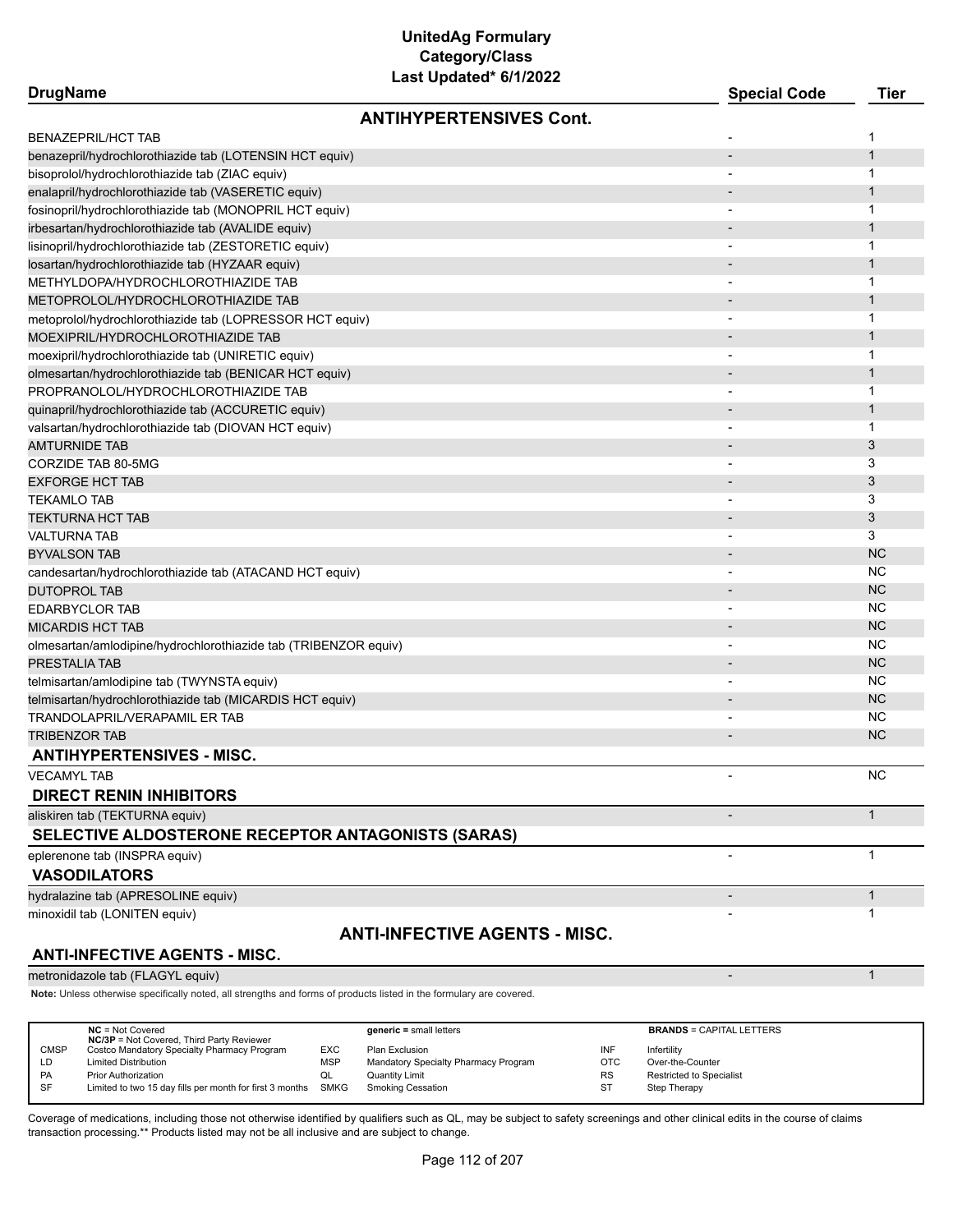| <b>DrugName</b> |  |
|-----------------|--|
|-----------------|--|

| <b>DrugName</b>                                                                                                                 | <b>Special Code</b>          | <b>Tier</b>    |
|---------------------------------------------------------------------------------------------------------------------------------|------------------------------|----------------|
| <b>ANTI-INFECTIVE AGENTS - MISC, Cont.</b>                                                                                      |                              |                |
| pentamidine neb soln (NEBUPENT equiv)                                                                                           |                              | 1              |
| tinidazole tab (TINDAMAX equiv)                                                                                                 | $\overline{\phantom{0}}$     | $\mathbf{1}$   |
| <b>TRIMETHOPRIM TAB</b>                                                                                                         | $\overline{\phantom{a}}$     | $\mathbf{1}$   |
| trimethoprim tab (PROLOPRIM equiv)                                                                                              |                              | $\mathbf{1}$   |
| FIRST METRONIDAZOLE SUSP                                                                                                        | $\qquad \qquad \blacksquare$ | 3              |
| <b>FLAGYL ER TAB</b>                                                                                                            |                              | 3              |
| PRIMSOL SOLN                                                                                                                    | $\blacksquare$               | 3              |
| XIFAXAN TAB 200MG (QL= 9 tabs/3 days)                                                                                           | QL                           | 3              |
| XIFAXAN TAB 550MG (QL= 2 tabs/day)                                                                                              | PA-QL                        | 3              |
| <b>AEMCOLO TAB</b>                                                                                                              |                              | <b>NC</b>      |
| <b>IMPAVIDO CAP</b>                                                                                                             |                              | <b>NC</b>      |
| metronidazole cap (FLAGYL equiv)                                                                                                |                              | <b>NC</b>      |
| <b>ANTI-INFECTIVE MISC. - COMBINATIONS</b>                                                                                      |                              |                |
| erythromycin/sulfisoxazole susp (PEDIAZOLE equiv)                                                                               | $\overline{a}$               | $\mathbf{1}$   |
| smz/tmp (DS) tab (BACTRIM DS equiv)                                                                                             |                              | $\mathbf{1}$   |
| smz/tmp susp (BACTRIM, SEPTRA equiv)                                                                                            |                              | $\mathbf{1}$   |
| <b>HYOPHEN TAB</b>                                                                                                              |                              | <b>NC</b>      |
| UTA CAP                                                                                                                         |                              | <b>NC</b>      |
| <b>ANTIPROTOZOAL AGENTS</b>                                                                                                     |                              |                |
| atovaquone susp (MEPRON equiv)                                                                                                  |                              | $\mathbf{1}$   |
| nitazoxanide tab (ALINIA equiv) (QL= 6 tabs/3 days)                                                                             | PA-QL                        | $\mathbf{1}$   |
| ALINIA SUSP (QL= 60ml/3 days)                                                                                                   | PA-QL                        | 2              |
| <b>LAMPIT TAB</b>                                                                                                               | PA                           | $\overline{2}$ |
| <b>ALINIA TAB</b>                                                                                                               |                              | <b>NC</b>      |
| <b>GLYCOPEPTIDES</b>                                                                                                            |                              |                |
| <b>FIRST-VANCOMYCIN SOLN</b>                                                                                                    | $\blacksquare$               | $\mathbf{1}$   |
| <b>FIRVANQ SOLN</b>                                                                                                             |                              | $\mathbf{1}$   |
| vancomycin cap (VANCOCIN equiv) (QL= 56 caps/fill)                                                                              | QL                           | $\mathbf{1}$   |
| <b>VANCOCIN CAP</b>                                                                                                             |                              | <b>NC</b>      |
| vancomycin hcl soln (VANCOMYCIN equiv)                                                                                          |                              | <b>NC</b>      |
| <b>VANCOMYCIN INJ</b>                                                                                                           |                              | <b>NC</b>      |
| VANCOMYCIN SOLN                                                                                                                 |                              | <b>NC</b>      |
| <b>KETOLIDES</b>                                                                                                                |                              |                |
| <b>KETEK TAB</b>                                                                                                                | $\overline{\phantom{m}}$     | 3              |
| <b>LEPROSTATICS</b>                                                                                                             |                              |                |
| dapsone tab                                                                                                                     | $\overline{\phantom{a}}$     | 1              |
| <b>LINCOSAMIDES</b>                                                                                                             |                              |                |
| clindamycin cap (CLEOCIN equiv)                                                                                                 | $\overline{\phantom{a}}$     | $\mathbf{1}$   |
| clindamycin soln (CLEOCIN equiv)                                                                                                |                              | 1              |
| <b>MONOBACTAMS</b>                                                                                                              |                              |                |
|                                                                                                                                 | LD-RS                        | 2              |
| CAYSTON INH SOLN (Restricted to Infectious Disease or Pulmonology Specialist; Only available through Walgreens<br>888-347-3416) |                              |                |
| <b>OXAZOLIDINONES</b>                                                                                                           |                              |                |
| linezolid susp (Restricted to Infectious Disease Specialist)                                                                    | <b>RS</b>                    | $\mathbf{1}$   |
| linezolid tab (ZYVOX equiv) (Restricted to Infectious Disease Specialist)                                                       | <b>RS</b>                    | $\mathbf{1}$   |
|                                                                                                                                 |                              |                |

**Note:** Unless otherwise specifically noted, all strengths and forms of products listed in the formulary are covered.

|             | $NC = Not Covered$<br><b>NC/3P</b> = Not Covered, Third Party Reviewer |            | $generic = small letters$            |            | <b>BRANDS = CAPITAL LETTERS</b> |
|-------------|------------------------------------------------------------------------|------------|--------------------------------------|------------|---------------------------------|
| <b>CMSP</b> | Costco Mandatory Specialty Pharmacy Program                            | EXC        | Plan Exclusion                       | INF        | Infertility                     |
| LD.         | <b>Limited Distribution</b>                                            | <b>MSP</b> | Mandatory Specialty Pharmacy Program | <b>OTC</b> | Over-the-Counter                |
| PA          | <b>Prior Authorization</b>                                             | QL         | <b>Quantity Limit</b>                | <b>RS</b>  | Restricted to Specialist        |
| SF          | Limited to two 15 day fills per month for first 3 months SMKG          |            | <b>Smoking Cessation</b>             | ST         | Step Therapy                    |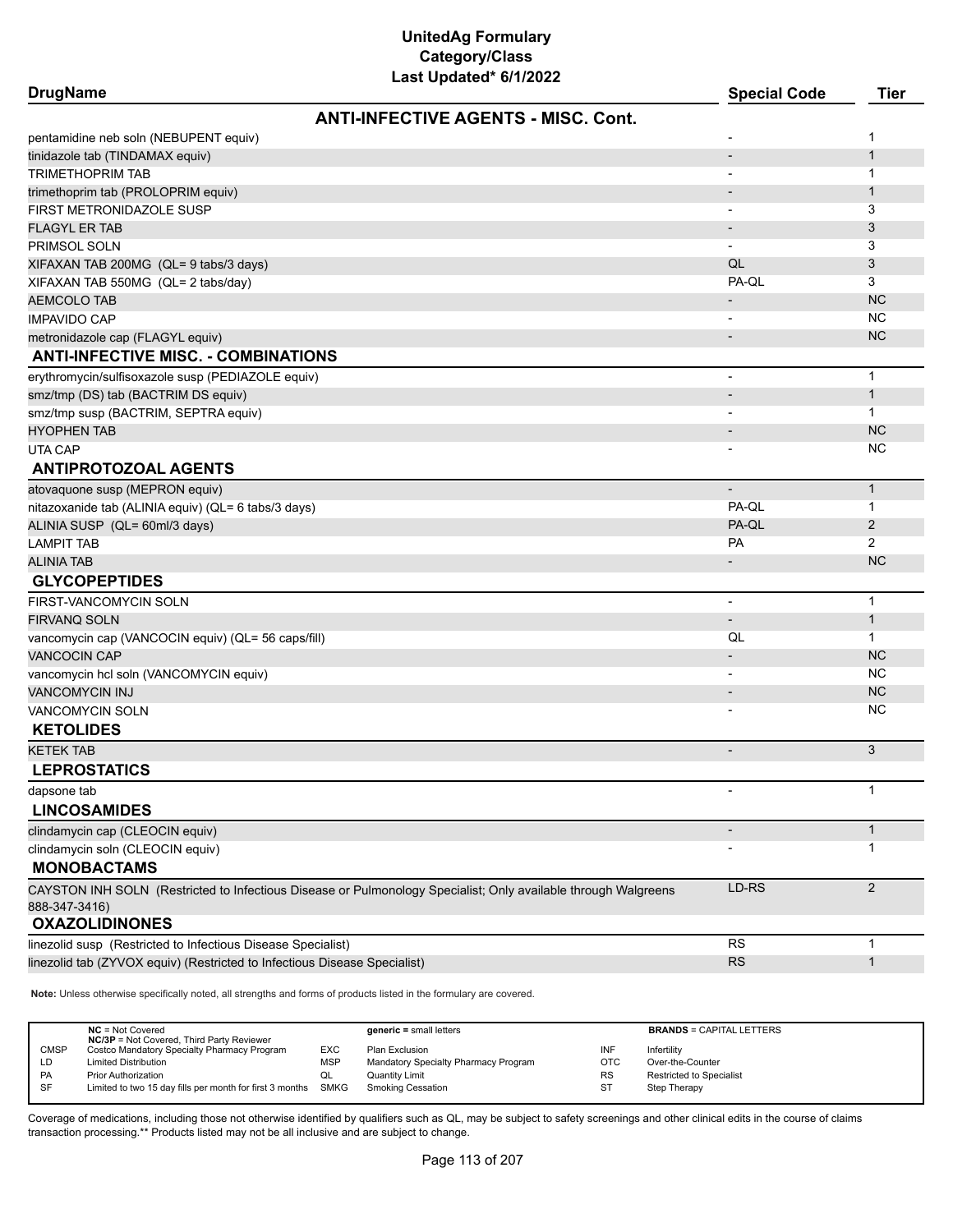# **UnitedAg Formulary Category/Class**

| Last Updated* 6/1/2022                                                                             |                          |                |
|----------------------------------------------------------------------------------------------------|--------------------------|----------------|
| <b>DrugName</b>                                                                                    | <b>Special Code</b>      | Tier           |
| <b>ANTI-INFECTIVE AGENTS - MISC. Cont.</b>                                                         |                          |                |
| SIVEXTRO TAB (QL= 6 tabs/fill; Restricted to Infectious Disease Specialist)                        | QL-RS                    | 2              |
| <b>PLEUROMUTILINS</b>                                                                              |                          |                |
| XENLETA TAB (QL= 14 tabs/180 days; Restricted to Infectious Disease Specialist)                    | QL-RS                    | $\overline{2}$ |
| <b>POLYMYXINS</b>                                                                                  |                          |                |
| colistimethate inj (COLY-MYCIN M equiv)                                                            |                          | <b>NC</b>      |
| <b>URINARY ANTI-INFECTIVES</b>                                                                     |                          |                |
| fosfomycin tromethamine powder pack (MONUROL equiv)                                                | $\overline{\phantom{a}}$ | $\mathbf{1}$   |
| methenamine hippurate tab (HIPREX equiv)                                                           | $\overline{\phantom{a}}$ | 1              |
| methenamine mandelate tab                                                                          |                          | 1              |
| nitrofurantoin macrocrystals cap (MACRODANTIN equiv)                                               |                          | 1              |
| nitrofurantoin monohydrate cap (MACROBID equiv)                                                    |                          | $\mathbf{1}$   |
| nitrofurantoin susp (FURADANTIN equiv) (Prior Authorization Required for members age 9 or older)   | <b>PA</b>                | $\mathbf{1}$   |
| <b>MONUROL GRANULE PACK</b>                                                                        |                          | <b>NC</b>      |
| nitrofurantoin macrocrystals cap 25mg (MACRODANTIN equiv)                                          |                          | ΝC             |
| <b>ANTIMALARIALS</b>                                                                               |                          |                |
| <b>ANTIMALARIAL COMBINATIONS</b>                                                                   |                          |                |
| atovaquone/proguanil tab (MALARONE equiv)                                                          | $\overline{\phantom{a}}$ | $\mathbf{1}$   |
| <b>FANSIDAR TAB</b>                                                                                |                          | 3              |
| PYRIMETHAMINE/LEUCOVORIN CAP                                                                       |                          | <b>NC</b>      |
| <b>ANTIMALARIALS</b>                                                                               |                          |                |
| chloroquine tab (ARALEN equiv)                                                                     | $\overline{\phantom{a}}$ | $\mathbf{1}$   |
| hydroxychloroquine tab (PLAQUENIL equiv)                                                           |                          | $\mathbf 1$    |
| mefloquine tab (LARIAM equiv)                                                                      |                          | 1              |
| primaquine tab (PRIMAQUINE equiv)                                                                  |                          | 1              |
| pyrimethamine tab (DARAPRIM equiv) (QL= 3 tabs/day; Only available through Walgreens 888-347-3416) | LD-PA-QL                 | $\mathbf{1}$   |
| HYDROXYCHLOROQUINE TAB 100MG (QL= 1 tab/day)                                                       | QL                       | $\overline{2}$ |
| <b>KRINTAFEL TAB</b>                                                                               |                          | $\overline{2}$ |
| <b>ARAKODA TAB</b>                                                                                 |                          | <b>NC</b>      |
| HYDROXYCHLOROQUINE TAB                                                                             |                          | NC.            |
| <b>QUALAQUIN CAP</b>                                                                               |                          | <b>NC</b>      |
| quinine sulfate cap (QUALAQUIN equiv)                                                              |                          | NC             |
| <b>ANTIMYASTHENIC/CHOLINERGIC AGENTS</b>                                                           |                          |                |
| <b>ANTIMYASTHENIC/CHOLINERGIC AGENTS</b>                                                           |                          |                |
| pyridostigmine CR tab (MESTINON equiv)                                                             |                          | $\mathbf{1}$   |
| pyridostigmine tab (MESTINON equiv)                                                                |                          | 1              |
| pyridstigmine soln (MESTINON equiv)                                                                |                          | $\mathbf{1}$   |
| FIRDAPSE TAB (Only available through AnovoRx 844-288-5007)                                         | LD-PA                    | 2              |
| PROSTIGMIN TAB                                                                                     |                          | $\overline{2}$ |
| PYRIDOSTIGMINE TAB 30MG                                                                            |                          | NC.            |
| <b>ANTIMYCOBACTERIAL AGENTS</b>                                                                    |                          |                |
| <b>ANTI TB COMBINATIONS</b>                                                                        |                          |                |
| RIFAMATE CAP                                                                                       |                          | $\overline{2}$ |
| <b>ANTIMYCOBACTERIAL AGENTS</b>                                                                    |                          |                |
| ethambutol tab (MYAMBUTOL equiv)                                                                   | $\overline{\phantom{a}}$ | 1              |

isoniazid tab - 1999 - 1999 - 1999 - 1999 - 1999 - 1999 - 1999 - 1999 - 1999 - 1999 - 1999 - 1999 - 1999 - 199

**Note:** Unless otherwise specifically noted, all strengths and forms of products listed in the formulary are covered.

|             | $NC = Not Covered$<br><b>NC/3P</b> = Not Covered, Third Party Reviewer |            | $generic = small letters$            |           | <b>BRANDS = CAPITAL LETTERS</b> |
|-------------|------------------------------------------------------------------------|------------|--------------------------------------|-----------|---------------------------------|
| <b>CMSP</b> | Costco Mandatory Specialty Pharmacy Program                            | EXC        | Plan Exclusion                       | INF       | Infertility                     |
| LD          | <b>Limited Distribution</b>                                            | <b>MSP</b> | Mandatory Specialty Pharmacy Program | OTC       | Over-the-Counter                |
| PA          | <b>Prior Authorization</b>                                             | QL         | <b>Quantity Limit</b>                | <b>RS</b> | Restricted to Specialist        |
| <b>SF</b>   | Limited to two 15 day fills per month for first 3 months SMKG          |            | <b>Smoking Cessation</b>             | ST        | Step Therapy                    |
|             |                                                                        |            |                                      |           |                                 |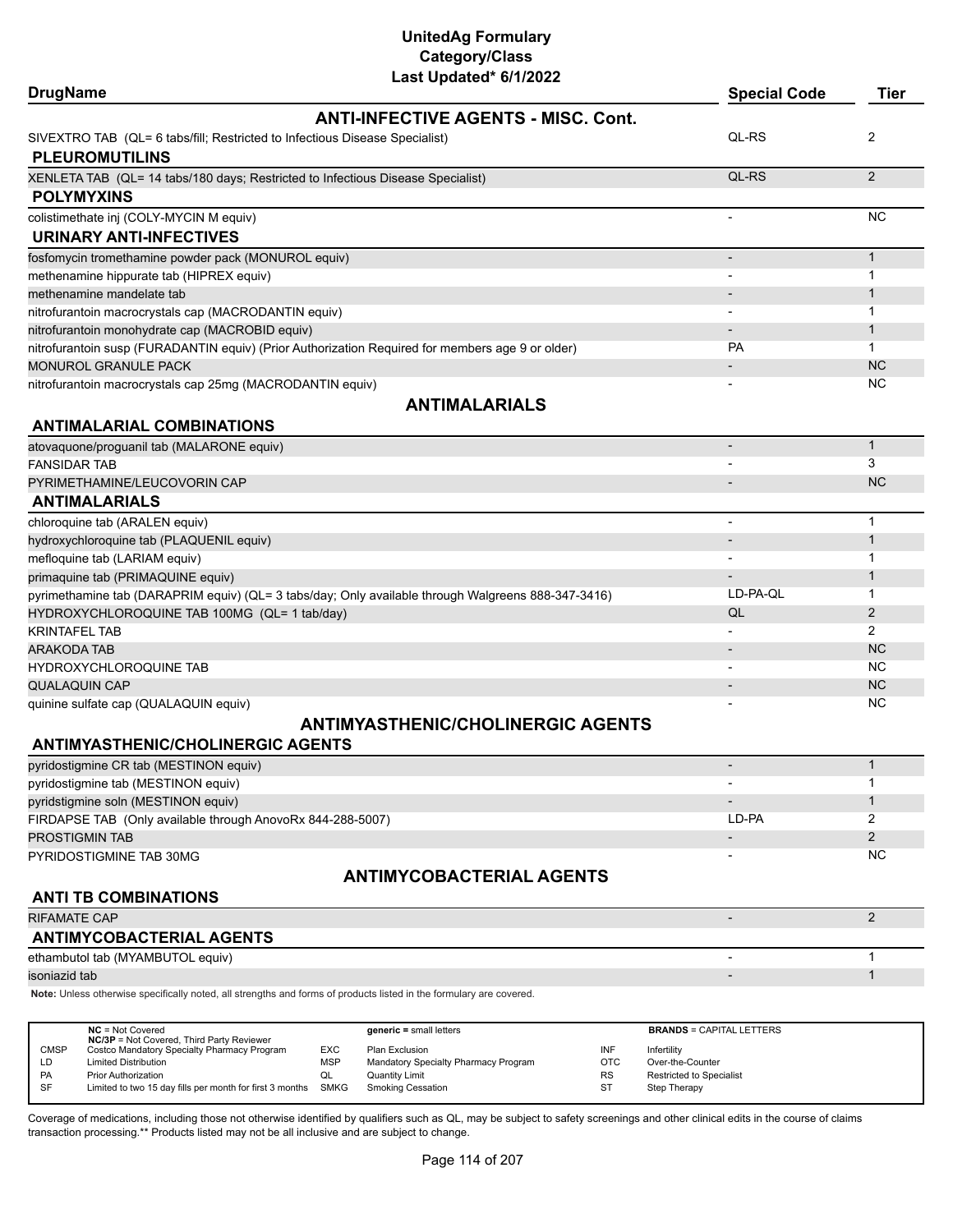| <b>ANTIMYCOBACTERIAL AGENTS Cont.</b><br>pyrazinamide tab<br>1<br>-<br>rifabutin cap (MYCOBUTIN equiv)<br>$\mathbf{1}$<br>$\qquad \qquad \blacksquare$<br>rifampin cap (RIFADIN equiv)<br>$\mathbf 1$<br>$\overline{a}$<br>PRETOMANID TAB (QL= 1 tab/day; Restricted to Infectious Disease Specialist)<br>QL-RS<br>$\overline{2}$<br>$\overline{2}$<br>$\overline{\phantom{a}}$<br>3<br>$\overline{\phantom{a}}$<br><b>NC</b><br><b>CYCLOSERINE CAP</b><br>$\overline{\phantom{a}}$<br><b>NC</b><br>cycloserine cap (CYCLOSERINE CAP equiv)<br><b>NC</b><br><b>SIRTURO TAB</b><br>$\overline{\phantom{a}}$<br><b>NC</b><br><b>TRECATOR TAB</b><br>$\qquad \qquad \blacksquare$<br><b>ANTINEOPLASTICS</b><br><b>ALKYLATING AGENTS</b><br>2<br><b>HEXALEN CAP</b><br>$\overline{\phantom{a}}$<br>$\overline{2}$<br><b>LEUKERAN TAB</b><br>S<br><b>CMSP</b><br><b>MYLERAN TAB</b><br><b>ANTIMETABOLITES</b><br>$\mathbf{1}$<br>mercaptopurine tab (PURINETHOL equiv)<br>$\overline{\phantom{a}}$<br>$\mathbf{1}$<br>methotrexate tab (TREXALL equiv)<br>2<br><b>TABLOID TAB</b><br>$\overline{\phantom{0}}$<br><b>TREXALL TAB</b><br><b>NC</b><br><b>ANTINEOPLASTIC ENZYME INHIBITORS</b><br>S<br>MSP-PA-SF<br><b>NEXAVAR TAB</b><br>S<br>CMSP-PA-SF<br>ZOLINZA CAP<br><b>ANTINEOPLASTICS MISC.</b><br>$\mathbf{1}$<br>hydroxyurea cap (HYDREA equiv)<br>$\overline{a}$<br><b>CMSP</b><br>tretinoin cap (VESANOID equiv)<br>1<br>$\overline{2}$<br>LD-PA<br>ACTIMMUNE INJ (Only available through Walgreens 888-347-3416)<br>$\overline{2}$<br><b>MATULANE CAP</b><br>$\overline{\phantom{0}}$<br><b>NC</b><br><b>PROLEUKIN INJ</b><br><b>MSP</b><br>S<br>ALFERON-N INJ<br><b>CMSP</b><br>S<br><b>INTRON-A INJ</b><br><b>CHEMOTHERAPY RESCUE/ANTIDOTE AGENTS</b><br>$\mathbf{1}$<br><b>CMSP</b><br>S<br><b>MESNEX TAB</b><br><b>TOPOISOMERASE I INHIBITORS</b><br>S<br>MSP-PA<br><b>HYCAMTIN CAP</b><br><b>ANTINEOPLASTICS AND ADJUNCTIVE THERAPIES</b><br><b>ALKYLATING AGENTS</b><br>$\mathbf{1}$<br>cyclophosphamide cap<br>$\overline{\phantom{0}}$<br>1<br>melphalan tab (ALKERAN equiv)<br><b>CMSP</b><br>temozolomide cap (TEMODAR equiv)<br>$\mathbf{1}$<br>$\overline{2}$<br><b>CYCLOPHOSPHAMIDE TAB</b><br>$\overline{2}$<br><b>GLEOSTINE/LOMUSTINE CAP</b><br>-<br><b>ANTIMETABOLITES</b><br><b>CMSP</b><br>$\mathbf{1}$<br>capecitabine tab (XELODA equiv)<br>Note: Unless otherwise specifically noted, all strengths and forms of products listed in the formulary are covered.<br>$NC = Not Covered$<br>$generic = small letters$<br><b>BRANDS = CAPITAL LETTERS</b><br>NC/3P = Not Covered, Third Party Reviewer<br>Costco Mandatory Specialty Pharmacy Program<br><b>CMSP</b><br>EXC<br>Plan Exclusion<br>INF<br>Infertility<br>LD<br><b>Limited Distribution</b><br><b>MSP</b><br>Mandatory Specialty Pharmacy Program<br><b>OTC</b><br>Over-the-Counter<br>PA<br><b>Prior Authorization</b><br>QL<br><b>Quantity Limit</b><br>RS<br>Restricted to Specialist<br>SF<br>Limited to two 15 day fills per month for first 3 months<br><b>SMKG</b><br><b>Smoking Cessation</b><br>ST<br>Step Therapy | <b>DrugName</b>        | Last updated" 6/1/2022 | <b>Special Code</b> | <b>Tier</b> |
|-----------------------------------------------------------------------------------------------------------------------------------------------------------------------------------------------------------------------------------------------------------------------------------------------------------------------------------------------------------------------------------------------------------------------------------------------------------------------------------------------------------------------------------------------------------------------------------------------------------------------------------------------------------------------------------------------------------------------------------------------------------------------------------------------------------------------------------------------------------------------------------------------------------------------------------------------------------------------------------------------------------------------------------------------------------------------------------------------------------------------------------------------------------------------------------------------------------------------------------------------------------------------------------------------------------------------------------------------------------------------------------------------------------------------------------------------------------------------------------------------------------------------------------------------------------------------------------------------------------------------------------------------------------------------------------------------------------------------------------------------------------------------------------------------------------------------------------------------------------------------------------------------------------------------------------------------------------------------------------------------------------------------------------------------------------------------------------------------------------------------------------------------------------------------------------------------------------------------------------------------------------------------------------------------------------------------------------------------------------------------------------------------------------------------------------------------------------------------------------------------------------------------------------------------------------------------------------------------------------------------------------------------------------------------------------------------------------------------------------------------------------------------------------------------------------------------------------------------------------------------------------------------------------------------------------------------------------------------------------------------------------------------------------------------------------------------------------------------------------------|------------------------|------------------------|---------------------|-------------|
|                                                                                                                                                                                                                                                                                                                                                                                                                                                                                                                                                                                                                                                                                                                                                                                                                                                                                                                                                                                                                                                                                                                                                                                                                                                                                                                                                                                                                                                                                                                                                                                                                                                                                                                                                                                                                                                                                                                                                                                                                                                                                                                                                                                                                                                                                                                                                                                                                                                                                                                                                                                                                                                                                                                                                                                                                                                                                                                                                                                                                                                                                                                 |                        |                        |                     |             |
|                                                                                                                                                                                                                                                                                                                                                                                                                                                                                                                                                                                                                                                                                                                                                                                                                                                                                                                                                                                                                                                                                                                                                                                                                                                                                                                                                                                                                                                                                                                                                                                                                                                                                                                                                                                                                                                                                                                                                                                                                                                                                                                                                                                                                                                                                                                                                                                                                                                                                                                                                                                                                                                                                                                                                                                                                                                                                                                                                                                                                                                                                                                 |                        |                        |                     |             |
|                                                                                                                                                                                                                                                                                                                                                                                                                                                                                                                                                                                                                                                                                                                                                                                                                                                                                                                                                                                                                                                                                                                                                                                                                                                                                                                                                                                                                                                                                                                                                                                                                                                                                                                                                                                                                                                                                                                                                                                                                                                                                                                                                                                                                                                                                                                                                                                                                                                                                                                                                                                                                                                                                                                                                                                                                                                                                                                                                                                                                                                                                                                 |                        |                        |                     |             |
|                                                                                                                                                                                                                                                                                                                                                                                                                                                                                                                                                                                                                                                                                                                                                                                                                                                                                                                                                                                                                                                                                                                                                                                                                                                                                                                                                                                                                                                                                                                                                                                                                                                                                                                                                                                                                                                                                                                                                                                                                                                                                                                                                                                                                                                                                                                                                                                                                                                                                                                                                                                                                                                                                                                                                                                                                                                                                                                                                                                                                                                                                                                 |                        |                        |                     |             |
|                                                                                                                                                                                                                                                                                                                                                                                                                                                                                                                                                                                                                                                                                                                                                                                                                                                                                                                                                                                                                                                                                                                                                                                                                                                                                                                                                                                                                                                                                                                                                                                                                                                                                                                                                                                                                                                                                                                                                                                                                                                                                                                                                                                                                                                                                                                                                                                                                                                                                                                                                                                                                                                                                                                                                                                                                                                                                                                                                                                                                                                                                                                 |                        |                        |                     |             |
|                                                                                                                                                                                                                                                                                                                                                                                                                                                                                                                                                                                                                                                                                                                                                                                                                                                                                                                                                                                                                                                                                                                                                                                                                                                                                                                                                                                                                                                                                                                                                                                                                                                                                                                                                                                                                                                                                                                                                                                                                                                                                                                                                                                                                                                                                                                                                                                                                                                                                                                                                                                                                                                                                                                                                                                                                                                                                                                                                                                                                                                                                                                 | <b>PRIFTIN TAB</b>     |                        |                     |             |
|                                                                                                                                                                                                                                                                                                                                                                                                                                                                                                                                                                                                                                                                                                                                                                                                                                                                                                                                                                                                                                                                                                                                                                                                                                                                                                                                                                                                                                                                                                                                                                                                                                                                                                                                                                                                                                                                                                                                                                                                                                                                                                                                                                                                                                                                                                                                                                                                                                                                                                                                                                                                                                                                                                                                                                                                                                                                                                                                                                                                                                                                                                                 | <b>ISONIAZID SYRUP</b> |                        |                     |             |
|                                                                                                                                                                                                                                                                                                                                                                                                                                                                                                                                                                                                                                                                                                                                                                                                                                                                                                                                                                                                                                                                                                                                                                                                                                                                                                                                                                                                                                                                                                                                                                                                                                                                                                                                                                                                                                                                                                                                                                                                                                                                                                                                                                                                                                                                                                                                                                                                                                                                                                                                                                                                                                                                                                                                                                                                                                                                                                                                                                                                                                                                                                                 |                        |                        |                     |             |
|                                                                                                                                                                                                                                                                                                                                                                                                                                                                                                                                                                                                                                                                                                                                                                                                                                                                                                                                                                                                                                                                                                                                                                                                                                                                                                                                                                                                                                                                                                                                                                                                                                                                                                                                                                                                                                                                                                                                                                                                                                                                                                                                                                                                                                                                                                                                                                                                                                                                                                                                                                                                                                                                                                                                                                                                                                                                                                                                                                                                                                                                                                                 |                        |                        |                     |             |
|                                                                                                                                                                                                                                                                                                                                                                                                                                                                                                                                                                                                                                                                                                                                                                                                                                                                                                                                                                                                                                                                                                                                                                                                                                                                                                                                                                                                                                                                                                                                                                                                                                                                                                                                                                                                                                                                                                                                                                                                                                                                                                                                                                                                                                                                                                                                                                                                                                                                                                                                                                                                                                                                                                                                                                                                                                                                                                                                                                                                                                                                                                                 |                        |                        |                     |             |
|                                                                                                                                                                                                                                                                                                                                                                                                                                                                                                                                                                                                                                                                                                                                                                                                                                                                                                                                                                                                                                                                                                                                                                                                                                                                                                                                                                                                                                                                                                                                                                                                                                                                                                                                                                                                                                                                                                                                                                                                                                                                                                                                                                                                                                                                                                                                                                                                                                                                                                                                                                                                                                                                                                                                                                                                                                                                                                                                                                                                                                                                                                                 |                        |                        |                     |             |
|                                                                                                                                                                                                                                                                                                                                                                                                                                                                                                                                                                                                                                                                                                                                                                                                                                                                                                                                                                                                                                                                                                                                                                                                                                                                                                                                                                                                                                                                                                                                                                                                                                                                                                                                                                                                                                                                                                                                                                                                                                                                                                                                                                                                                                                                                                                                                                                                                                                                                                                                                                                                                                                                                                                                                                                                                                                                                                                                                                                                                                                                                                                 |                        |                        |                     |             |
|                                                                                                                                                                                                                                                                                                                                                                                                                                                                                                                                                                                                                                                                                                                                                                                                                                                                                                                                                                                                                                                                                                                                                                                                                                                                                                                                                                                                                                                                                                                                                                                                                                                                                                                                                                                                                                                                                                                                                                                                                                                                                                                                                                                                                                                                                                                                                                                                                                                                                                                                                                                                                                                                                                                                                                                                                                                                                                                                                                                                                                                                                                                 |                        |                        |                     |             |
|                                                                                                                                                                                                                                                                                                                                                                                                                                                                                                                                                                                                                                                                                                                                                                                                                                                                                                                                                                                                                                                                                                                                                                                                                                                                                                                                                                                                                                                                                                                                                                                                                                                                                                                                                                                                                                                                                                                                                                                                                                                                                                                                                                                                                                                                                                                                                                                                                                                                                                                                                                                                                                                                                                                                                                                                                                                                                                                                                                                                                                                                                                                 |                        |                        |                     |             |
|                                                                                                                                                                                                                                                                                                                                                                                                                                                                                                                                                                                                                                                                                                                                                                                                                                                                                                                                                                                                                                                                                                                                                                                                                                                                                                                                                                                                                                                                                                                                                                                                                                                                                                                                                                                                                                                                                                                                                                                                                                                                                                                                                                                                                                                                                                                                                                                                                                                                                                                                                                                                                                                                                                                                                                                                                                                                                                                                                                                                                                                                                                                 |                        |                        |                     |             |
|                                                                                                                                                                                                                                                                                                                                                                                                                                                                                                                                                                                                                                                                                                                                                                                                                                                                                                                                                                                                                                                                                                                                                                                                                                                                                                                                                                                                                                                                                                                                                                                                                                                                                                                                                                                                                                                                                                                                                                                                                                                                                                                                                                                                                                                                                                                                                                                                                                                                                                                                                                                                                                                                                                                                                                                                                                                                                                                                                                                                                                                                                                                 |                        |                        |                     |             |
|                                                                                                                                                                                                                                                                                                                                                                                                                                                                                                                                                                                                                                                                                                                                                                                                                                                                                                                                                                                                                                                                                                                                                                                                                                                                                                                                                                                                                                                                                                                                                                                                                                                                                                                                                                                                                                                                                                                                                                                                                                                                                                                                                                                                                                                                                                                                                                                                                                                                                                                                                                                                                                                                                                                                                                                                                                                                                                                                                                                                                                                                                                                 |                        |                        |                     |             |
|                                                                                                                                                                                                                                                                                                                                                                                                                                                                                                                                                                                                                                                                                                                                                                                                                                                                                                                                                                                                                                                                                                                                                                                                                                                                                                                                                                                                                                                                                                                                                                                                                                                                                                                                                                                                                                                                                                                                                                                                                                                                                                                                                                                                                                                                                                                                                                                                                                                                                                                                                                                                                                                                                                                                                                                                                                                                                                                                                                                                                                                                                                                 |                        |                        |                     |             |
|                                                                                                                                                                                                                                                                                                                                                                                                                                                                                                                                                                                                                                                                                                                                                                                                                                                                                                                                                                                                                                                                                                                                                                                                                                                                                                                                                                                                                                                                                                                                                                                                                                                                                                                                                                                                                                                                                                                                                                                                                                                                                                                                                                                                                                                                                                                                                                                                                                                                                                                                                                                                                                                                                                                                                                                                                                                                                                                                                                                                                                                                                                                 |                        |                        |                     |             |
|                                                                                                                                                                                                                                                                                                                                                                                                                                                                                                                                                                                                                                                                                                                                                                                                                                                                                                                                                                                                                                                                                                                                                                                                                                                                                                                                                                                                                                                                                                                                                                                                                                                                                                                                                                                                                                                                                                                                                                                                                                                                                                                                                                                                                                                                                                                                                                                                                                                                                                                                                                                                                                                                                                                                                                                                                                                                                                                                                                                                                                                                                                                 |                        |                        |                     |             |
|                                                                                                                                                                                                                                                                                                                                                                                                                                                                                                                                                                                                                                                                                                                                                                                                                                                                                                                                                                                                                                                                                                                                                                                                                                                                                                                                                                                                                                                                                                                                                                                                                                                                                                                                                                                                                                                                                                                                                                                                                                                                                                                                                                                                                                                                                                                                                                                                                                                                                                                                                                                                                                                                                                                                                                                                                                                                                                                                                                                                                                                                                                                 |                        |                        |                     |             |
|                                                                                                                                                                                                                                                                                                                                                                                                                                                                                                                                                                                                                                                                                                                                                                                                                                                                                                                                                                                                                                                                                                                                                                                                                                                                                                                                                                                                                                                                                                                                                                                                                                                                                                                                                                                                                                                                                                                                                                                                                                                                                                                                                                                                                                                                                                                                                                                                                                                                                                                                                                                                                                                                                                                                                                                                                                                                                                                                                                                                                                                                                                                 |                        |                        |                     |             |
|                                                                                                                                                                                                                                                                                                                                                                                                                                                                                                                                                                                                                                                                                                                                                                                                                                                                                                                                                                                                                                                                                                                                                                                                                                                                                                                                                                                                                                                                                                                                                                                                                                                                                                                                                                                                                                                                                                                                                                                                                                                                                                                                                                                                                                                                                                                                                                                                                                                                                                                                                                                                                                                                                                                                                                                                                                                                                                                                                                                                                                                                                                                 |                        |                        |                     |             |
|                                                                                                                                                                                                                                                                                                                                                                                                                                                                                                                                                                                                                                                                                                                                                                                                                                                                                                                                                                                                                                                                                                                                                                                                                                                                                                                                                                                                                                                                                                                                                                                                                                                                                                                                                                                                                                                                                                                                                                                                                                                                                                                                                                                                                                                                                                                                                                                                                                                                                                                                                                                                                                                                                                                                                                                                                                                                                                                                                                                                                                                                                                                 |                        |                        |                     |             |
|                                                                                                                                                                                                                                                                                                                                                                                                                                                                                                                                                                                                                                                                                                                                                                                                                                                                                                                                                                                                                                                                                                                                                                                                                                                                                                                                                                                                                                                                                                                                                                                                                                                                                                                                                                                                                                                                                                                                                                                                                                                                                                                                                                                                                                                                                                                                                                                                                                                                                                                                                                                                                                                                                                                                                                                                                                                                                                                                                                                                                                                                                                                 |                        |                        |                     |             |
|                                                                                                                                                                                                                                                                                                                                                                                                                                                                                                                                                                                                                                                                                                                                                                                                                                                                                                                                                                                                                                                                                                                                                                                                                                                                                                                                                                                                                                                                                                                                                                                                                                                                                                                                                                                                                                                                                                                                                                                                                                                                                                                                                                                                                                                                                                                                                                                                                                                                                                                                                                                                                                                                                                                                                                                                                                                                                                                                                                                                                                                                                                                 |                        |                        |                     |             |
|                                                                                                                                                                                                                                                                                                                                                                                                                                                                                                                                                                                                                                                                                                                                                                                                                                                                                                                                                                                                                                                                                                                                                                                                                                                                                                                                                                                                                                                                                                                                                                                                                                                                                                                                                                                                                                                                                                                                                                                                                                                                                                                                                                                                                                                                                                                                                                                                                                                                                                                                                                                                                                                                                                                                                                                                                                                                                                                                                                                                                                                                                                                 |                        |                        |                     |             |
|                                                                                                                                                                                                                                                                                                                                                                                                                                                                                                                                                                                                                                                                                                                                                                                                                                                                                                                                                                                                                                                                                                                                                                                                                                                                                                                                                                                                                                                                                                                                                                                                                                                                                                                                                                                                                                                                                                                                                                                                                                                                                                                                                                                                                                                                                                                                                                                                                                                                                                                                                                                                                                                                                                                                                                                                                                                                                                                                                                                                                                                                                                                 |                        |                        |                     |             |
|                                                                                                                                                                                                                                                                                                                                                                                                                                                                                                                                                                                                                                                                                                                                                                                                                                                                                                                                                                                                                                                                                                                                                                                                                                                                                                                                                                                                                                                                                                                                                                                                                                                                                                                                                                                                                                                                                                                                                                                                                                                                                                                                                                                                                                                                                                                                                                                                                                                                                                                                                                                                                                                                                                                                                                                                                                                                                                                                                                                                                                                                                                                 |                        |                        |                     |             |
|                                                                                                                                                                                                                                                                                                                                                                                                                                                                                                                                                                                                                                                                                                                                                                                                                                                                                                                                                                                                                                                                                                                                                                                                                                                                                                                                                                                                                                                                                                                                                                                                                                                                                                                                                                                                                                                                                                                                                                                                                                                                                                                                                                                                                                                                                                                                                                                                                                                                                                                                                                                                                                                                                                                                                                                                                                                                                                                                                                                                                                                                                                                 |                        |                        |                     |             |
|                                                                                                                                                                                                                                                                                                                                                                                                                                                                                                                                                                                                                                                                                                                                                                                                                                                                                                                                                                                                                                                                                                                                                                                                                                                                                                                                                                                                                                                                                                                                                                                                                                                                                                                                                                                                                                                                                                                                                                                                                                                                                                                                                                                                                                                                                                                                                                                                                                                                                                                                                                                                                                                                                                                                                                                                                                                                                                                                                                                                                                                                                                                 |                        |                        |                     |             |
|                                                                                                                                                                                                                                                                                                                                                                                                                                                                                                                                                                                                                                                                                                                                                                                                                                                                                                                                                                                                                                                                                                                                                                                                                                                                                                                                                                                                                                                                                                                                                                                                                                                                                                                                                                                                                                                                                                                                                                                                                                                                                                                                                                                                                                                                                                                                                                                                                                                                                                                                                                                                                                                                                                                                                                                                                                                                                                                                                                                                                                                                                                                 |                        |                        |                     |             |
|                                                                                                                                                                                                                                                                                                                                                                                                                                                                                                                                                                                                                                                                                                                                                                                                                                                                                                                                                                                                                                                                                                                                                                                                                                                                                                                                                                                                                                                                                                                                                                                                                                                                                                                                                                                                                                                                                                                                                                                                                                                                                                                                                                                                                                                                                                                                                                                                                                                                                                                                                                                                                                                                                                                                                                                                                                                                                                                                                                                                                                                                                                                 |                        |                        |                     |             |
|                                                                                                                                                                                                                                                                                                                                                                                                                                                                                                                                                                                                                                                                                                                                                                                                                                                                                                                                                                                                                                                                                                                                                                                                                                                                                                                                                                                                                                                                                                                                                                                                                                                                                                                                                                                                                                                                                                                                                                                                                                                                                                                                                                                                                                                                                                                                                                                                                                                                                                                                                                                                                                                                                                                                                                                                                                                                                                                                                                                                                                                                                                                 |                        |                        |                     |             |
|                                                                                                                                                                                                                                                                                                                                                                                                                                                                                                                                                                                                                                                                                                                                                                                                                                                                                                                                                                                                                                                                                                                                                                                                                                                                                                                                                                                                                                                                                                                                                                                                                                                                                                                                                                                                                                                                                                                                                                                                                                                                                                                                                                                                                                                                                                                                                                                                                                                                                                                                                                                                                                                                                                                                                                                                                                                                                                                                                                                                                                                                                                                 | leucovorin tab         |                        |                     |             |
|                                                                                                                                                                                                                                                                                                                                                                                                                                                                                                                                                                                                                                                                                                                                                                                                                                                                                                                                                                                                                                                                                                                                                                                                                                                                                                                                                                                                                                                                                                                                                                                                                                                                                                                                                                                                                                                                                                                                                                                                                                                                                                                                                                                                                                                                                                                                                                                                                                                                                                                                                                                                                                                                                                                                                                                                                                                                                                                                                                                                                                                                                                                 |                        |                        |                     |             |
|                                                                                                                                                                                                                                                                                                                                                                                                                                                                                                                                                                                                                                                                                                                                                                                                                                                                                                                                                                                                                                                                                                                                                                                                                                                                                                                                                                                                                                                                                                                                                                                                                                                                                                                                                                                                                                                                                                                                                                                                                                                                                                                                                                                                                                                                                                                                                                                                                                                                                                                                                                                                                                                                                                                                                                                                                                                                                                                                                                                                                                                                                                                 |                        |                        |                     |             |
|                                                                                                                                                                                                                                                                                                                                                                                                                                                                                                                                                                                                                                                                                                                                                                                                                                                                                                                                                                                                                                                                                                                                                                                                                                                                                                                                                                                                                                                                                                                                                                                                                                                                                                                                                                                                                                                                                                                                                                                                                                                                                                                                                                                                                                                                                                                                                                                                                                                                                                                                                                                                                                                                                                                                                                                                                                                                                                                                                                                                                                                                                                                 |                        |                        |                     |             |
|                                                                                                                                                                                                                                                                                                                                                                                                                                                                                                                                                                                                                                                                                                                                                                                                                                                                                                                                                                                                                                                                                                                                                                                                                                                                                                                                                                                                                                                                                                                                                                                                                                                                                                                                                                                                                                                                                                                                                                                                                                                                                                                                                                                                                                                                                                                                                                                                                                                                                                                                                                                                                                                                                                                                                                                                                                                                                                                                                                                                                                                                                                                 |                        |                        |                     |             |
|                                                                                                                                                                                                                                                                                                                                                                                                                                                                                                                                                                                                                                                                                                                                                                                                                                                                                                                                                                                                                                                                                                                                                                                                                                                                                                                                                                                                                                                                                                                                                                                                                                                                                                                                                                                                                                                                                                                                                                                                                                                                                                                                                                                                                                                                                                                                                                                                                                                                                                                                                                                                                                                                                                                                                                                                                                                                                                                                                                                                                                                                                                                 |                        |                        |                     |             |
|                                                                                                                                                                                                                                                                                                                                                                                                                                                                                                                                                                                                                                                                                                                                                                                                                                                                                                                                                                                                                                                                                                                                                                                                                                                                                                                                                                                                                                                                                                                                                                                                                                                                                                                                                                                                                                                                                                                                                                                                                                                                                                                                                                                                                                                                                                                                                                                                                                                                                                                                                                                                                                                                                                                                                                                                                                                                                                                                                                                                                                                                                                                 |                        |                        |                     |             |
|                                                                                                                                                                                                                                                                                                                                                                                                                                                                                                                                                                                                                                                                                                                                                                                                                                                                                                                                                                                                                                                                                                                                                                                                                                                                                                                                                                                                                                                                                                                                                                                                                                                                                                                                                                                                                                                                                                                                                                                                                                                                                                                                                                                                                                                                                                                                                                                                                                                                                                                                                                                                                                                                                                                                                                                                                                                                                                                                                                                                                                                                                                                 |                        |                        |                     |             |
|                                                                                                                                                                                                                                                                                                                                                                                                                                                                                                                                                                                                                                                                                                                                                                                                                                                                                                                                                                                                                                                                                                                                                                                                                                                                                                                                                                                                                                                                                                                                                                                                                                                                                                                                                                                                                                                                                                                                                                                                                                                                                                                                                                                                                                                                                                                                                                                                                                                                                                                                                                                                                                                                                                                                                                                                                                                                                                                                                                                                                                                                                                                 |                        |                        |                     |             |
|                                                                                                                                                                                                                                                                                                                                                                                                                                                                                                                                                                                                                                                                                                                                                                                                                                                                                                                                                                                                                                                                                                                                                                                                                                                                                                                                                                                                                                                                                                                                                                                                                                                                                                                                                                                                                                                                                                                                                                                                                                                                                                                                                                                                                                                                                                                                                                                                                                                                                                                                                                                                                                                                                                                                                                                                                                                                                                                                                                                                                                                                                                                 |                        |                        |                     |             |
|                                                                                                                                                                                                                                                                                                                                                                                                                                                                                                                                                                                                                                                                                                                                                                                                                                                                                                                                                                                                                                                                                                                                                                                                                                                                                                                                                                                                                                                                                                                                                                                                                                                                                                                                                                                                                                                                                                                                                                                                                                                                                                                                                                                                                                                                                                                                                                                                                                                                                                                                                                                                                                                                                                                                                                                                                                                                                                                                                                                                                                                                                                                 |                        |                        |                     |             |
|                                                                                                                                                                                                                                                                                                                                                                                                                                                                                                                                                                                                                                                                                                                                                                                                                                                                                                                                                                                                                                                                                                                                                                                                                                                                                                                                                                                                                                                                                                                                                                                                                                                                                                                                                                                                                                                                                                                                                                                                                                                                                                                                                                                                                                                                                                                                                                                                                                                                                                                                                                                                                                                                                                                                                                                                                                                                                                                                                                                                                                                                                                                 |                        |                        |                     |             |
|                                                                                                                                                                                                                                                                                                                                                                                                                                                                                                                                                                                                                                                                                                                                                                                                                                                                                                                                                                                                                                                                                                                                                                                                                                                                                                                                                                                                                                                                                                                                                                                                                                                                                                                                                                                                                                                                                                                                                                                                                                                                                                                                                                                                                                                                                                                                                                                                                                                                                                                                                                                                                                                                                                                                                                                                                                                                                                                                                                                                                                                                                                                 |                        |                        |                     |             |
|                                                                                                                                                                                                                                                                                                                                                                                                                                                                                                                                                                                                                                                                                                                                                                                                                                                                                                                                                                                                                                                                                                                                                                                                                                                                                                                                                                                                                                                                                                                                                                                                                                                                                                                                                                                                                                                                                                                                                                                                                                                                                                                                                                                                                                                                                                                                                                                                                                                                                                                                                                                                                                                                                                                                                                                                                                                                                                                                                                                                                                                                                                                 |                        |                        |                     |             |
|                                                                                                                                                                                                                                                                                                                                                                                                                                                                                                                                                                                                                                                                                                                                                                                                                                                                                                                                                                                                                                                                                                                                                                                                                                                                                                                                                                                                                                                                                                                                                                                                                                                                                                                                                                                                                                                                                                                                                                                                                                                                                                                                                                                                                                                                                                                                                                                                                                                                                                                                                                                                                                                                                                                                                                                                                                                                                                                                                                                                                                                                                                                 |                        |                        |                     |             |
|                                                                                                                                                                                                                                                                                                                                                                                                                                                                                                                                                                                                                                                                                                                                                                                                                                                                                                                                                                                                                                                                                                                                                                                                                                                                                                                                                                                                                                                                                                                                                                                                                                                                                                                                                                                                                                                                                                                                                                                                                                                                                                                                                                                                                                                                                                                                                                                                                                                                                                                                                                                                                                                                                                                                                                                                                                                                                                                                                                                                                                                                                                                 |                        |                        |                     |             |
|                                                                                                                                                                                                                                                                                                                                                                                                                                                                                                                                                                                                                                                                                                                                                                                                                                                                                                                                                                                                                                                                                                                                                                                                                                                                                                                                                                                                                                                                                                                                                                                                                                                                                                                                                                                                                                                                                                                                                                                                                                                                                                                                                                                                                                                                                                                                                                                                                                                                                                                                                                                                                                                                                                                                                                                                                                                                                                                                                                                                                                                                                                                 |                        |                        |                     |             |
|                                                                                                                                                                                                                                                                                                                                                                                                                                                                                                                                                                                                                                                                                                                                                                                                                                                                                                                                                                                                                                                                                                                                                                                                                                                                                                                                                                                                                                                                                                                                                                                                                                                                                                                                                                                                                                                                                                                                                                                                                                                                                                                                                                                                                                                                                                                                                                                                                                                                                                                                                                                                                                                                                                                                                                                                                                                                                                                                                                                                                                                                                                                 |                        |                        |                     |             |

Coverage of medications, including those not otherwise identified by qualifiers such as QL, may be subject to safety screenings and other clinical edits in the course of claims transaction processing.\*\* Products listed may not be all inclusive and are subject to change.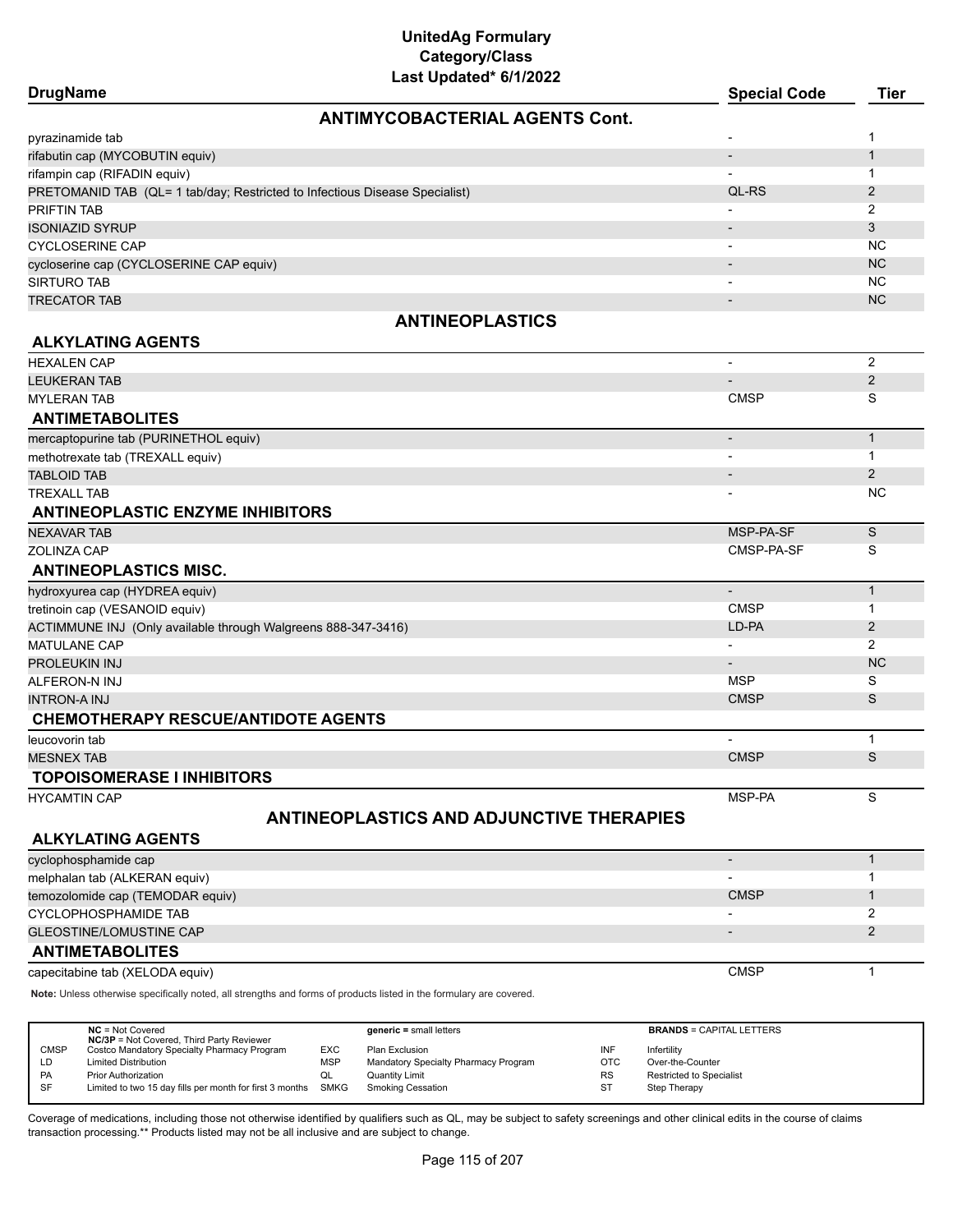| <b>DrugName</b>                                                 | Last upuateu" oriizuzz                                                                                              | <b>Special Code</b>      | <b>Tier</b>    |
|-----------------------------------------------------------------|---------------------------------------------------------------------------------------------------------------------|--------------------------|----------------|
|                                                                 | <b>ANTINEOPLASTICS AND ADJUNCTIVE THERAPIES Cont.</b>                                                               |                          |                |
| methotrexate inj                                                |                                                                                                                     | $\overline{\phantom{a}}$ | 1              |
|                                                                 | XATMEP SOLN (Prior Authorization required for members age 9 or older)                                               | <b>PA</b>                | 3              |
| <b>ONUREG TAB</b>                                               |                                                                                                                     |                          | <b>NC</b>      |
| <b>PURIXAN SUSP</b>                                             |                                                                                                                     |                          | NC             |
|                                                                 | <b>ANTINEOPLASTIC - ANGIOGENESIS INHIBITORS</b>                                                                     |                          |                |
| INLYTA TAB (QL= 8 tabs/day)                                     |                                                                                                                     | MSP-PA-QL-SF             | S              |
| LENVIMA CAP (QL= 3 caps/day)                                    |                                                                                                                     | MSP-PA-QL                | S              |
| <b>ANTINEOPLASTIC - ANTIBODIES</b>                              |                                                                                                                     |                          |                |
| <b>RIABNI SOLN</b>                                              |                                                                                                                     | $\blacksquare$           | <b>NC</b>      |
| <b>ANTINEOPLASTIC - ANTI-HER2 AGENTS</b>                        |                                                                                                                     |                          |                |
|                                                                 | TUKYSA TAB (QL= 4 tabs/day; Only available through Biologics 800-850-4306)                                          | LD-PA-QL-SF              | 2              |
| <b>ANTINEOPLASTIC - BCL-2 INHIBITORS</b>                        |                                                                                                                     |                          |                |
| <b>VENCLEXTA STARTER PACK</b>                                   |                                                                                                                     | MSP-PA                   | S              |
| <b>VENCLEXTA TAB</b>                                            |                                                                                                                     | MSP-PA                   | S              |
| <b>ANTINEOPLASTIC - EGFR INHIBITORS</b>                         |                                                                                                                     |                          |                |
| erlotinib tab (TARCEVA equiv)                                   |                                                                                                                     | CMSP-PA-SF               | $\mathbf{1}$   |
|                                                                 | GILOTRIF TAB (QL= 1 tab/day; Only available through Accredo 800-803-2523)                                           | LD-PA-QL                 | $\overline{2}$ |
|                                                                 | EXKIVITY CAP (QL= 4 caps/day; Only available through Biologics 800-850-4306)                                        | LD-PA-QL-SF              | 3              |
| <b>TARCEVA TAB</b>                                              |                                                                                                                     |                          | NC             |
| <b>IRESSATAB</b>                                                |                                                                                                                     | MSP-PA                   | S              |
| TAGRISSO TAB (QL= 1 tab/day)                                    |                                                                                                                     | MSP-PA-QL-SF             | S              |
| VIZIMPRO TAB (QL= 1 tab/day)                                    |                                                                                                                     | MSP-PA-QL-SF             | S              |
|                                                                 | <b>ANTINEOPLASTIC - HEDGEHOG PATHWAY INHIBITORS</b>                                                                 |                          |                |
| <b>DAURISMO TAB</b>                                             |                                                                                                                     |                          | <b>NC</b>      |
| <b>ERIVEDGE CAP</b>                                             |                                                                                                                     | MSP-PA-SF                | S              |
| ODOMZO CAP                                                      |                                                                                                                     | CMSP-PA-SF               | S              |
|                                                                 | <b>ANTINEOPLASTIC - HORMONAL AND RELATED AGENTS</b>                                                                 |                          |                |
|                                                                 | anastrozole tab (ARIMIDEX equiv) (Covered at \$0 for women 35 years or older; All other members covered at generic  |                          | \$0            |
| copay)                                                          |                                                                                                                     |                          |                |
|                                                                 | exemestane tab (AROMASIN equiv) (Covered at \$0 for women 35 years or older; All other members covered at generic   |                          | \$0            |
| copay)                                                          |                                                                                                                     |                          |                |
|                                                                 | tamoxifen tab (NOLVADEX equiv) (Covered at \$0 for women 35 years or older; All other members covered at generic    |                          | \$0            |
| copay)<br>abiraterone tab 250mg (ZYTIGA equiv) (QL= 4 tabs/day) |                                                                                                                     | CMSP-QL                  | 1              |
| bicalutamide tab (CASODEX equiv)                                |                                                                                                                     |                          | 1              |
| flutamide cap (EULEXIN equiv)                                   |                                                                                                                     |                          | 1              |
| letrozole tab (FEMARA equiv)                                    |                                                                                                                     |                          | 1              |
| megestrol susp (MEGACE equiv)                                   |                                                                                                                     |                          | 1              |
| megestrol tab (MEGACE equiv)                                    |                                                                                                                     |                          | 1              |
| nilutamide tab (NILANDRON equiv)                                |                                                                                                                     | <b>CMSP</b>              | 1              |
| toremifene tab (FARESTON equiv)                                 |                                                                                                                     | $\overline{\phantom{a}}$ | 1              |
| <b>EMCYT CAP</b>                                                |                                                                                                                     |                          | 2              |
| <b>FLUTAMIDE CAP</b>                                            |                                                                                                                     | $\overline{\phantom{a}}$ | $\overline{2}$ |
|                                                                 | LYSODREN TAB (Only available through Walgreens 888-347-3416)                                                        | LD                       | 2              |
|                                                                 | ORGOVYX TAB (QL= 30 tabs/28 days; Only available through Biologics 800-850-4306 or US Bioservices 888-518-7246)     | LD-PA-QL                 | $\overline{c}$ |
| abiraterone acetate tab 500mg (ZYTIGA equiv)                    |                                                                                                                     |                          | NC.            |
|                                                                 | Note: Unless otherwise specifically noted, all strengths and forms of products listed in the formulary are covered. |                          |                |

|             | $NC = Not Covered$<br><b>NC/3P</b> = Not Covered, Third Party Reviewer |            | $generic = small letters$            |           | <b>BRANDS = CAPITAL LETTERS</b> |
|-------------|------------------------------------------------------------------------|------------|--------------------------------------|-----------|---------------------------------|
| <b>CMSP</b> | Costco Mandatory Specialty Pharmacy Program                            | EXC        | Plan Exclusion                       | INF       | Infertility                     |
| LD          | <b>Limited Distribution</b>                                            | <b>MSP</b> | Mandatory Specialty Pharmacy Program | OTC       | Over-the-Counter                |
| PA          | <b>Prior Authorization</b>                                             | QL         | Quantity Limit                       | <b>RS</b> | Restricted to Specialist        |
| SF          | Limited to two 15 day fills per month for first 3 months SMKG          |            | <b>Smoking Cessation</b>             | ST        | Step Therapy                    |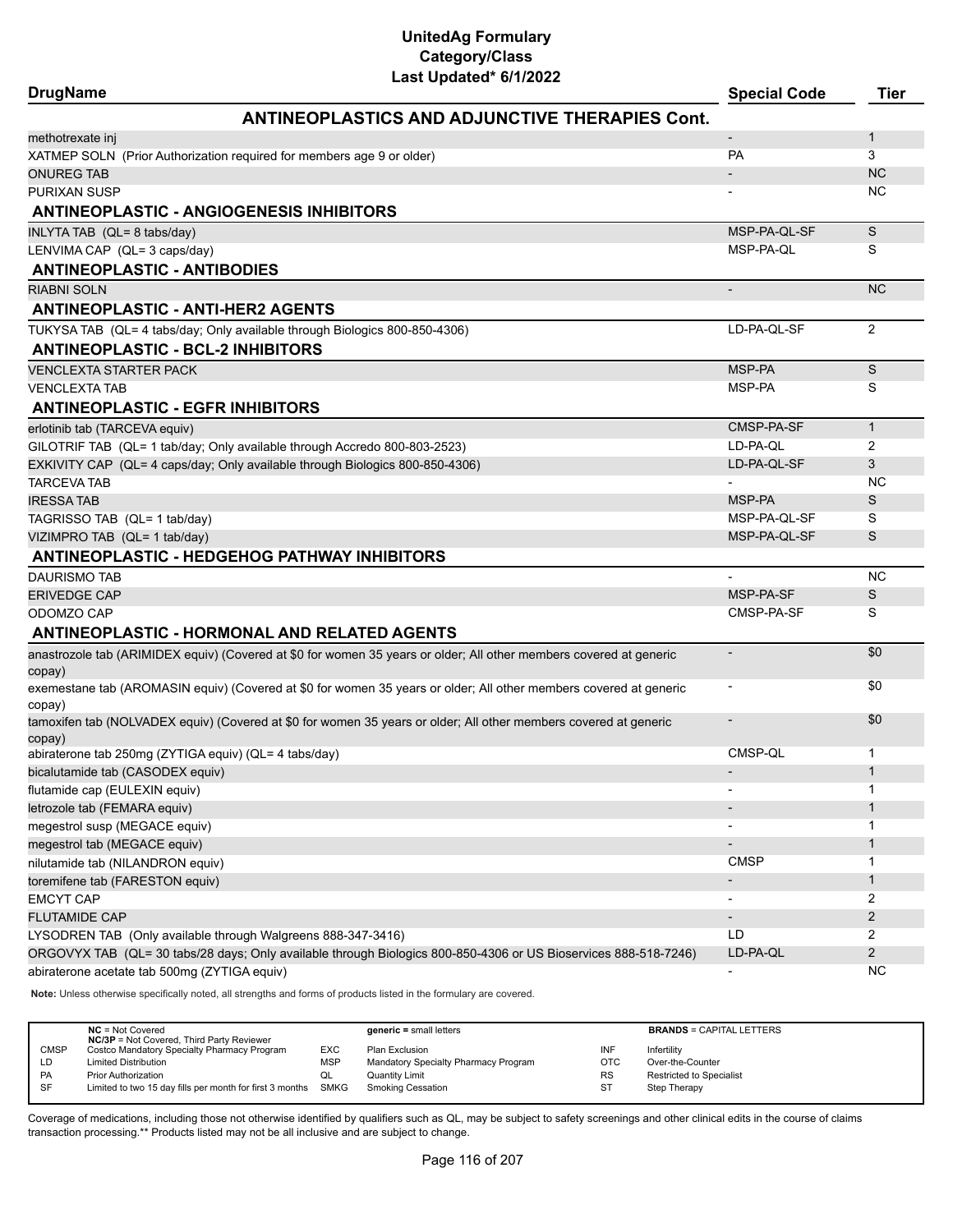| <b>DrugName</b>                                 | Last Upualeu O 172022                                                                                                                                                                                    | <b>Special Code</b>      | <b>Tier</b>    |
|-------------------------------------------------|----------------------------------------------------------------------------------------------------------------------------------------------------------------------------------------------------------|--------------------------|----------------|
|                                                 | <b>ANTINEOPLASTICS AND ADJUNCTIVE THERAPIES Cont.</b>                                                                                                                                                    |                          |                |
| HYDROXYPROGESTERONE CAPROATE INJ                |                                                                                                                                                                                                          | $\overline{\phantom{a}}$ | <b>NC</b>      |
| <b>XTANDI CAP</b>                               |                                                                                                                                                                                                          |                          | <b>NC</b>      |
| <b>XTANDI TAB 40MG</b>                          |                                                                                                                                                                                                          |                          | <b>NC</b>      |
| <b>XTANDI TAB 80MG</b>                          |                                                                                                                                                                                                          |                          | <b>NC</b>      |
| YONSA TAB                                       |                                                                                                                                                                                                          |                          | <b>NC</b>      |
| ERLEADA TAB (QL= 4 tabs/day)                    |                                                                                                                                                                                                          | CMSP-PA-QL               | S              |
| NUBEQA TAB (QL= 4 tabs/day)                     |                                                                                                                                                                                                          | MSP-PA-QL-SF             | S              |
|                                                 | <b>ANTINEOPLASTIC - HYPOXIA-INDUCIBLE FACTOR INHIBITORS</b>                                                                                                                                              |                          |                |
| <b>ANTINEOPLASTIC - IMMUNOMODULATORS</b>        | WELIREG TAB (QL= 3 tabs/day; Only available through Biologics 800-850-4306)                                                                                                                              | LD-PA-QL                 | 3              |
|                                                 |                                                                                                                                                                                                          |                          |                |
| POMALYST CAP (QL= 21 caps/28 days)              |                                                                                                                                                                                                          | MSP-PA-QL                | $\mathbb S$    |
|                                                 | <b>ANTINEOPLASTIC - PDGFR-ALPHA INHIBITORS</b>                                                                                                                                                           |                          |                |
| <b>ANTINEOPLASTIC - XPO1 INHIBITORS</b>         | AYVAKIT TAB (QL= 1 tab/day; Only available through Biologics 800-850-4306)                                                                                                                               | LD-PA-QL-SF              | 3              |
|                                                 | XPOVIO PAK (QL= 32 tabs/28 days; Only available through Biologics 800-850-4306)                                                                                                                          | LD-PA-QL-SF              | 2              |
| <b>ANTINEOPLASTIC COMBINATIONS</b>              |                                                                                                                                                                                                          |                          |                |
|                                                 | INQOVI TAB (QL= 5 tabs/28 days; Only available through Walgreens 888-347-3416)                                                                                                                           | LD-PA-QL                 | $\overline{2}$ |
| <b>HERCEPTIN HYLECTA INJ</b>                    |                                                                                                                                                                                                          | $\overline{\phantom{a}}$ | <b>NC</b>      |
| KISQALI PAK                                     |                                                                                                                                                                                                          |                          | <b>NC</b>      |
| <b>LONSURF TAB</b>                              |                                                                                                                                                                                                          | MSP-PA                   | S              |
| <b>ANTINEOPLASTIC ENZYME INHIBITORS</b>         |                                                                                                                                                                                                          |                          |                |
|                                                 |                                                                                                                                                                                                          | CMSP-PA-QL               | $\mathbf{1}$   |
| everolimus tab (AFINITOR equiv) (QL= 1 tab/day) |                                                                                                                                                                                                          | CMSP-PA-QL-SF            | $\mathbf{1}$   |
|                                                 | everolimus tab for oral susp (AFINITOR DISPERZ equiv) (QL= 1 tab/day)                                                                                                                                    |                          |                |
| imatinib tab (GLEEVEC equiv)                    |                                                                                                                                                                                                          | <b>CMSP</b>              | $\mathbf{1}$   |
| sunitinib malate cap (SUTENT equiv)             |                                                                                                                                                                                                          | MSP-PA-SF                | $\mathbf{1}$   |
|                                                 | ALUNBRIG TAB 30MG (QL= 4 tabs/day; Only available through Biologics 800-850-4306)                                                                                                                        | LD-PA-QL-SF              | 2              |
|                                                 | ALUNBRIG TAB 90MG, 180MG (QL= 1 tab/day; Only available through Biologics 800-850-4306)                                                                                                                  | LD-PA-QL-SF              | $\overline{2}$ |
|                                                 | BALVERSA TAB 3MG (QL= 3 tabs/day; Only available through US Bioservices 888-518-7246)                                                                                                                    | LD-PA-QL-SF              | 2              |
|                                                 | BALVERSA TAB 4MG (QL= 2 tabs/day; Only available through US Bioservices 888-518-7246)                                                                                                                    | LD-PA-QL-SF              | 2              |
|                                                 | BALVERSA TAB 5MG (QL= 1 tab/day; Only available through US Bioservices 888-518-7246)                                                                                                                     | LD-PA-QL-SF              | 2              |
|                                                 | BRUKINSA CAP (QL= 4 caps/day; Only available through Biologics 800-850-4306)                                                                                                                             | LD-PA-QL-SF              | 2              |
|                                                 | CAPRELSA TAB (Only available through Biologics 800-850-4306)                                                                                                                                             | LD-PA                    | 2              |
|                                                 | ICLUSIG TAB (QL= 1 tab/day; Only available through AcariaHealth 800-511-5144)                                                                                                                            | LD-PA-QL-SF              | $\overline{2}$ |
|                                                 | RUBRACA TAB (QL= 4 tabs/day; Only available through Avella Pharmacy (877) 546-5779)                                                                                                                      | LD-PA-QL-SF              | 2              |
|                                                 | TAZVERIK TAB (QL= 8 tabs/day; Only available through Onco360 877-662-6633)                                                                                                                               | LD-PA-QL                 | $\overline{c}$ |
|                                                 | TRUSELTIQ PACK 100MG (QL= 21 caps/28 days; Only available through Biologics 800-850-4306)                                                                                                                | LD-PA-QL                 | 2              |
|                                                 | TRUSELTIQ PACK 50MG, 125MG (QL= 42 caps/28 days; Only available through Biologics 800-850-4306)                                                                                                          | LD-PA-QL                 | $\overline{2}$ |
|                                                 | TRUSELTIQ PACK 75MG (QL= 63 caps/28 days; Only available through Biologics 800-850-4306)                                                                                                                 | LD-PA-QL                 | 2              |
|                                                 | TURALIO CAP (QL= 4 caps/day; Only available through Biologics 800-850-4306)                                                                                                                              | LD-PA-QL-SF              | $\overline{2}$ |
|                                                 | UKONIQ TAB (QL= 4 tabs/day; Only available through Onco360 877-662-6633)                                                                                                                                 | LD-PA-QL-SF              | 2              |
|                                                 | VITRAKVI CAP 100MG (QL= 2 caps/day; Only available through US Bioservices 888-518-7246)                                                                                                                  | LD-PA-QL-SF              | $\overline{2}$ |
|                                                 | VITRAKVI CAP 25MG (QL= 6 caps/day; Only available through US Bioservices 888-518-7246)                                                                                                                   | LD-PA-QL-SF              | 2              |
|                                                 | VITRAKVI SOLN (QL= 10ml/day; Only available through US Bioservices 888-518-7246)                                                                                                                         | LD-PA-QL-SF              | $\overline{c}$ |
|                                                 | XOSPATA TAB (QL= 3 tabs/day; Only available through Biologics 800-850-4306)                                                                                                                              | LD-PA-QL-SF              | 2              |
|                                                 | KOSELUGO CAP (QL= 4 caps/day; Only available through Onco360 877-662-6633)                                                                                                                               | LD-PA-QL                 | $\mathfrak{S}$ |
|                                                 | PEMAZYRE TAB (QL= 14 tabs/21 days; Only available through Biologics 800-850-4306)<br>Note: Unless otherwise specifically noted, all strengths and forms of products listed in the formulary are covered. | LD-PA-QL                 | 3              |

**NC** = Not Covered **generic =** small letters **BRANDS** = CAPITAL LETTERS **NC/3P** = Not Covered, Third Party Reviewer CMSP Costco Mandatory Specialty Pharmacy Program EXC Plan Exclusion INF Infertility LD Limited Distribution Computer of MSP Mandatory Specialty Pharmacy Program CTC Over-the-Counter<br>PA Prior Authorization CL Quantity Limit Cuntity Limit Cunnel RS Restricted to Spec PA Prior Authorization COL Quantity Limit Constant Constitution RS Restricted to Specialist<br>
Panel Constitution Collection Collection Constitution Collection Research Constitution Collection Collection<br>
ST Step Therapy Limited to two 15 day fills per month for first 3 months SMKG Smoking Cessation ST Step Therapy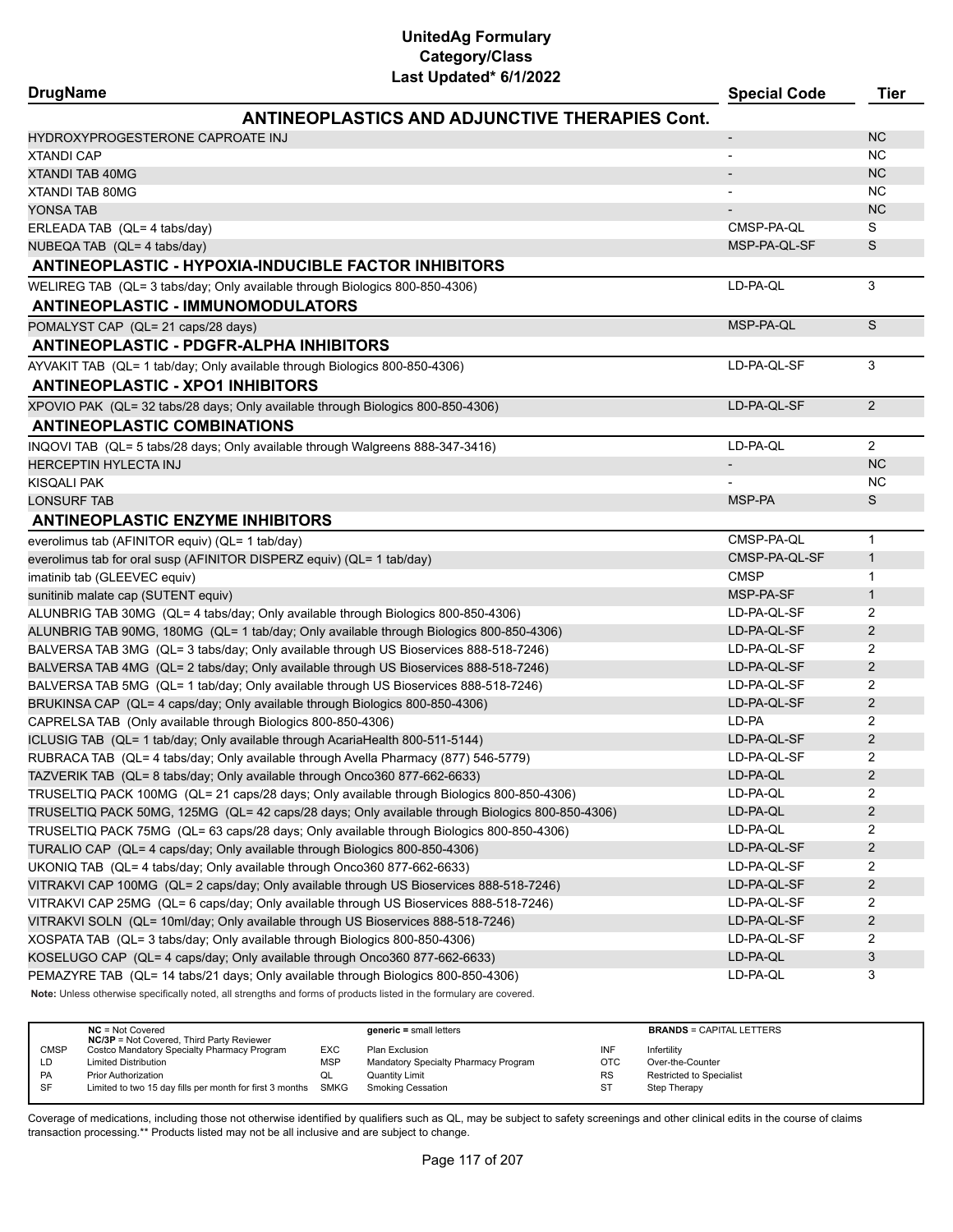| <b>ANTINEOPLASTICS AND ADJUNCTIVE THERAPIES Cont.</b>                       |                          |           |
|-----------------------------------------------------------------------------|--------------------------|-----------|
| QINLOCK TAB (QL= 3 tabs/day; Only available through Biologics 800-850-4306) | LD-PA-QL                 | 3         |
| AFINITOR DISPERZ TAB                                                        |                          | <b>NC</b> |
| <b>AFINITOR TAB</b>                                                         |                          | <b>NC</b> |
| ALUNBRIG PAK                                                                | $\overline{\phantom{a}}$ | <b>NC</b> |
| <b>FOTIVDA CAP</b>                                                          |                          | <b>NC</b> |
| <b>IMBRUVICA TAB 140MG</b>                                                  | $\overline{\phantom{0}}$ | <b>NC</b> |
| <b>IMBRUVICA TAB 280MG</b>                                                  |                          | <b>NC</b> |
| <b>INREBIC CAP</b>                                                          | $\overline{\phantom{a}}$ | <b>NC</b> |
| <b>KISQALI TAB</b>                                                          |                          | <b>NC</b> |
| <b>SCEMBLIX TAB</b>                                                         | $\overline{\phantom{a}}$ | <b>NC</b> |
| <b>SUTENT CAP</b>                                                           |                          | <b>NC</b> |
| TALZENNA CAP 0.5MG                                                          | $\blacksquare$           | <b>NC</b> |
| <b>TEPMETKO TAB</b>                                                         | $\blacksquare$           | <b>NC</b> |
| <b>TYKERB TAB</b>                                                           | $\overline{\phantom{a}}$ | <b>NC</b> |
| <b>VONJO CAP</b>                                                            |                          | <b>NC</b> |
| ALECENSA CAP (QL= 8 caps/day)                                               | MSP-PA-QL                | S         |
| <b>BOSULIF TAB</b>                                                          | MSP-PA-SF                | S         |
| BRAFTOVI CAP 75MG (QL= 6 caps/day)                                          | MSP-PA-QL                | S         |
| CABOMETYX TAB (QL= 1 tab/day)                                               | MSP-PA-QL-SF             | S         |
| CALQUENCE CAP (QL= 2 caps/day)                                              | MSP-PA-QL-SF             | S         |

|  |  | COMETRIQ KIT |  |  |  |
|--|--|--------------|--|--|--|
|  |  |              |  |  |  |

| COMETRIQ KIT |
|--------------|
|              |

| COPIKTRA CAP ( |  |
|----------------|--|
|                |  |

| COPIKTRA CAP( |  |
|---------------|--|

| COMETRIQ KIT    |  |
|-----------------|--|
| COPIKTRA CAP (C |  |

| COMETRIQ KIT |  |
|--------------|--|
| ------------ |  |

| CALQUENCE CAP(QL= 2 |               |
|---------------------|---------------|
| COMETRIQ KIT        |               |
|                     | $\sim$ $\sim$ |

| CALQUENCE CAP (QI |  |
|-------------------|--|
| COMETRIQ KIT      |  |
| ---               |  |

| COMETRIQ KIT               |  |
|----------------------------|--|
| COPIKTRA CAP  (QL= 2 caps/ |  |
| $COTF111C TAD 1OL = 21567$ |  |

| <b>IMBRUVICA TAB 140MG</b>                                                   | $\blacksquare$           | NC          |
|------------------------------------------------------------------------------|--------------------------|-------------|
| <b>IMBRUVICA TAB 280MG</b>                                                   |                          | <b>NC</b>   |
| INREBIC CAP                                                                  | $\blacksquare$           | <b>NC</b>   |
| KISQALI TAB                                                                  |                          | <b>NC</b>   |
| SCEMBLIX TAB                                                                 |                          | <b>NC</b>   |
| SUTENT CAP                                                                   | $\overline{\phantom{a}}$ | <b>NC</b>   |
| TALZENNA CAP 0.5MG                                                           | $\overline{\phantom{a}}$ | <b>NC</b>   |
| <b>TEPMETKO TAB</b>                                                          |                          | <b>NC</b>   |
| <b>TYKERB TAB</b>                                                            |                          | NC.         |
| <b>VONJO CAP</b>                                                             |                          | <b>NC</b>   |
| ALECENSA CAP (QL= 8 caps/day)                                                | MSP-PA-QL                | S           |
| <b>BOSULIF TAB</b>                                                           | MSP-PA-SF                | S           |
| BRAFTOVI CAP 75MG (QL= 6 caps/day)                                           | MSP-PA-QL                | S           |
| CABOMETYX TAB (QL= 1 tab/day)                                                | MSP-PA-QL-SF             | S           |
| CALQUENCE CAP (QL= 2 caps/day)                                               | MSP-PA-QL-SF             | S           |
| <b>COMETRIQ KIT</b>                                                          | MSP-PA                   | S           |
| COPIKTRA CAP (QL= 2 caps/day)                                                | MSP-PA-QL                | S           |
| COTELLIC TAB (QL= 3 tabs/day)                                                | CMSP-PA-QL               | $\mathsf S$ |
| FARYDAK CAP (QL= 6 caps/21 days)                                             | CMSP-PA-QL               | S           |
| GAVRETO CAP (QL= 4 caps/day; Only available through Lumicera 855-847-3553)   | LD-PA-QL-SF              | S           |
| IBRANCE CAP (QL= 21 caps/28 days)                                            | MSP-PA-QL                | S           |
| IBRANCE TAB (QL= 21 caps/28 days)                                            | MSP-PA-QL                | S           |
| IDHIFA TAB (QL= 1 tab/day)                                                   | MSP-PA-QL                | S           |
| IMBRUVICA CAP 140MG (QL= 3 caps/day)                                         | MSP-PA-QL                | S           |
| IMBRUVICA CAP 70MG (QL= 1 cap/day)                                           | MSP-PA-QL                | S           |
| IMBRUVICA TAB 420MG, 560MG (QL= 1 tab/day)                                   | MSP-PA-QL                | S           |
| JAKAFI TAB (QL= 2 tabs/day)                                                  | MSP-PA-QL-SF             | S           |
| lapatinib ditosylate tab (TYKERB equiv)                                      | CMSP-PA                  | S           |
| LORBRENA TAB 100MG (QL= 1 tab/day)                                           | MSP-PA-QL-SF             | S           |
| LORBRENA TAB 25MG (QL= 3 tabs/day)                                           | MSP-PA-QL-SF             | S           |
| LUMAKRAS TAB (QL= 8 tabs/day)                                                | MSP-PA-QL-SF             | S           |
| LYNPARZA CAP (QL= 16 caps/day)                                               | MSP-PA-QL-SF             | S           |
| LYNPARZA TAB (QL= 4 tabs/day)                                                | MSP-PA-QL-SF             | S           |
| MEKINIST TAB 0.5MG (QL= 3 tabs/day)                                          | CMSP-PA-QL               | $\mathsf S$ |
| MEKINIST TAB 2MG (QL= 1 tab/day)                                             | CMSP-PA-QL               | S           |
| MEKTOVI TAB (QL= 6 tabs/day)                                                 | MSP-PA-QL                | S           |
| NERLYNX TAB (QL= 6 tabs/day)                                                 | MSP-PA-QL-SF             | S           |
| <b>NINLARO CAP</b>                                                           | CMSP-PA                  | S           |
| <b>PIQRAY TAB</b>                                                            | CMSP-PA-SF               | S           |
| RETEVMO CAP (QL= 4 caps/day)                                                 | MSP-PA-QL-SF             | S           |
| ROZLYTREK CAP (QL= 3 caps/day; Only available through Lumicera 855-847-3553) | LD-PA-QL-SF              | S           |
| RYDAPT CAP (QL= 56 caps/28 days)                                             | CMSP-PA-QL               | S           |

**Note:** Unless otherwise specifically noted, all strengths and forms of products listed in the formulary are covered.

|             | $NC = Not Covered$<br><b>NC/3P</b> = Not Covered, Third Party Reviewer |     | $generic = small letters$            |           | <b>BRANDS = CAPITAL LETTERS</b> |
|-------------|------------------------------------------------------------------------|-----|--------------------------------------|-----------|---------------------------------|
| <b>CMSP</b> | Costco Mandatory Specialty Pharmacy Program                            | EXC | Plan Exclusion                       | INF       | Infertility                     |
| ĹD          | <b>Limited Distribution</b>                                            | MSP | Mandatory Specialty Pharmacy Program | OTC       | Over-the-Counter                |
| <b>PA</b>   | <b>Prior Authorization</b>                                             | ◡   | Quantity Limit                       | <b>RS</b> | <b>Restricted to Specialist</b> |
| SF          | Limited to two 15 day fills per month for first 3 months SMKG          |     | <b>Smoking Cessation</b>             | ST        | Step Therapy                    |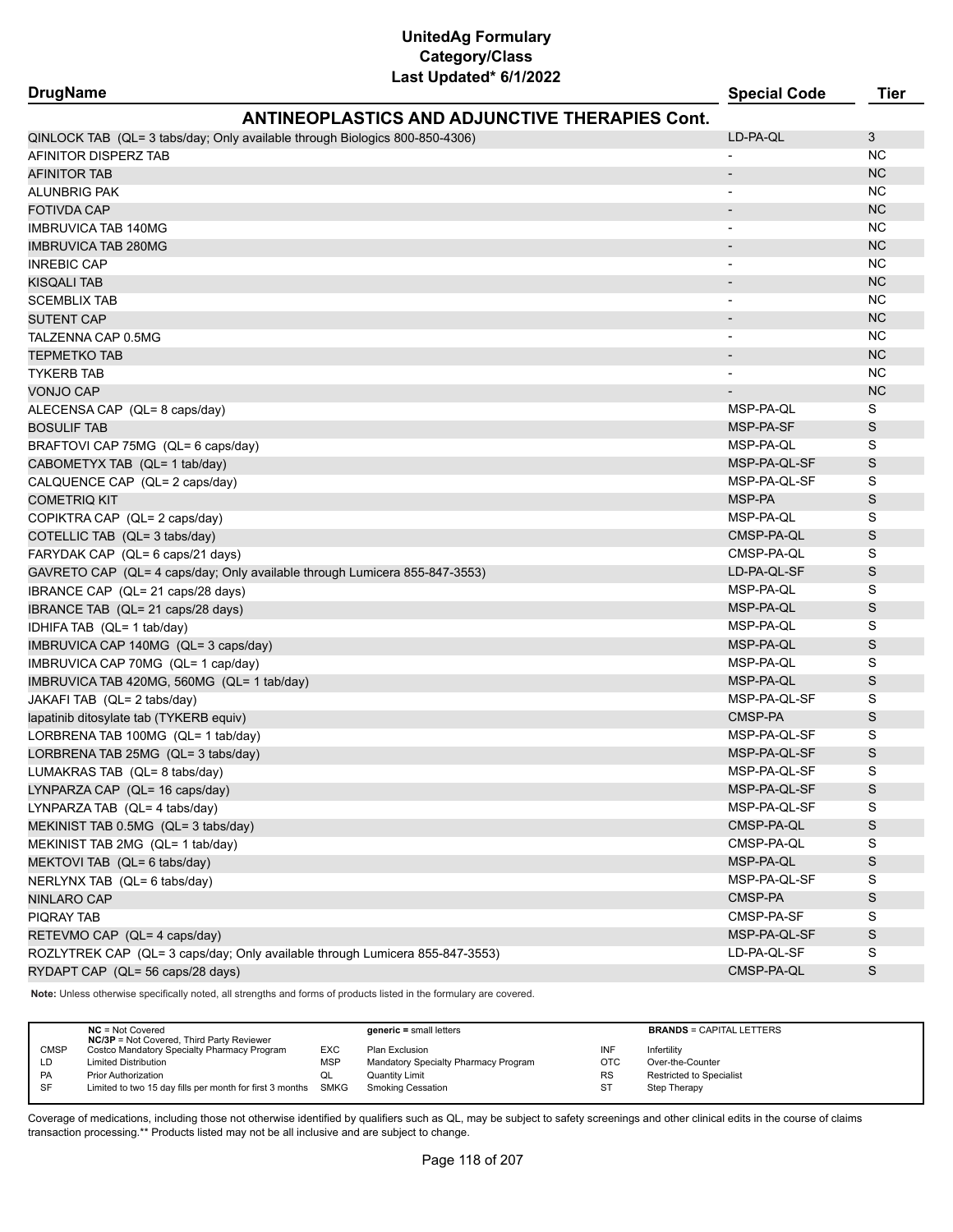| <b>DrugName</b>                                       | <b>Special Code</b>      | <b>Tier</b>  |
|-------------------------------------------------------|--------------------------|--------------|
| <b>ANTINEOPLASTICS AND ADJUNCTIVE THERAPIES Cont.</b> |                          |              |
| <b>SPRYCEL TAB</b>                                    | CMSP-PA-SF               | S            |
| STIVARGA TAB (QL= 4 tabs/day)                         | MSP-PA-QL-SF             | S            |
| TABRECTA TAB (QL= 4 tabs/day)                         | CMSP-PA-QL-SF            | S            |
| TAFINLAR CAP (QL= 4 caps/day)                         | CMSP-PA-QL               | S            |
| TALZENNA CAP 0.25MG (QL= 3 caps/day)                  | MSP-PA-QL-SF             | S            |
| TALZENNA CAP 0.75MG (QL= 1 cap/day)                   | MSP-PA-QL-SF             | S            |
| <b>TASIGNA CAP</b>                                    | CMSP-PA-SF               | S            |
| TIBSOVO TAB (QL= 2 tabs/day)                          | MSP-PA-QL                | S            |
| VERZENIO TAB (QL= 2 tabs/day)                         | MSP-PA-QL                | S            |
| <b>VOTRIENT TAB</b>                                   | CMSP-PA-SF               | S            |
| XALKORI CAP (QL= 2 caps/day)                          | MSP-PA-QL-SF             | S            |
| ZEJULA CAP (QL= 3 caps/day)                           | MSP-PA-QL-SF             | S            |
| ZELBORAF TAB (QL= 8 tabs/day)                         | MSP-PA-QL                | S            |
| <b>ZYDELIG TAB</b>                                    | MSP-PA                   | S            |
| ZYKADIA CAP (QL= 3 caps/day)                          | CMSP-PA-QL-SF            | S            |
| ZYKADIA TAB (QL= 3 tabs/day)                          | CMSP-PA-QL-SF            | S            |
| <b>ANTINEOPLASTICS MISC.</b>                          |                          |              |
|                                                       |                          |              |
| bexarotene cap (TARGRETIN equiv)                      | CMSP-PA-SF               | $\mathbf{1}$ |
| <b>BESREMI INJ</b>                                    | $\overline{\phantom{a}}$ | <b>NC</b>    |
| <b>SYLATRON INJ</b>                                   |                          | <b>NC</b>    |
| SYNRIBO INJ                                           |                          | <b>NC</b>    |
| <b>MITOTIC INHIBITORS</b>                             |                          |              |
| <b>ETOPOSIDE CAP</b>                                  | <b>CMSP</b>              | $\mathbf{1}$ |
| <b>ANTIPARKINSON AGENTS</b>                           |                          |              |
| <b>ANTIPARKINSON ADJUVANTS</b>                        |                          |              |
| carbidopa tab (LODOSYN equiv)                         | $\overline{\phantom{a}}$ | $\mathbf{1}$ |
| <b>ANTIPARKINSON ANTICHOLINERGICS</b>                 |                          |              |
| benztropine tab                                       |                          | $\mathbf{1}$ |
| trihexyphenidyl tab (ARTANE equiv)                    |                          | $\mathbf{1}$ |
| <b>ANTIPARKINSON COMT INHIBITORS</b>                  |                          |              |
| entacapone tab (COMTAN equiv)                         |                          | 1            |
| tolcapone tab (TASMAR equiv)                          |                          | $\mathbf{1}$ |
| <b>ANTIPARKINSON DOPAMINERGICS</b>                    |                          |              |
| amantadine cap (SYMMETREL equiv)                      | $\overline{\phantom{0}}$ | $\mathbf{1}$ |
| amantadine syrup (SYMMETREL equiv)                    |                          | 1            |
| amantadine tab                                        |                          | 1            |
| bromocriptine cap (PARLODEL equiv)                    |                          | 1            |
| bromocriptine tab (PARLODEL equiv)                    |                          | 1            |
| carbidopa/levodopa ER tab (SINEMET CR equiv)          |                          | $\mathbf{1}$ |
| carbidopa/levodopa ODT (PARCOPA equiv)                |                          | 1            |
| carbidopa/levodopa tab (SINEMET equiv)                |                          | $\mathbf{1}$ |
| pramipexole ER tab (MIRAPEX ER equiv)                 |                          | 1            |
| pramipexole tab (MIRAPEX equiv)                       |                          | $\mathbf{1}$ |
| ropinirole ER tab (REQUIP XL equiv)                   |                          | 1            |
| ropinirole tab (REQUIP equiv)                         |                          | $\mathbf{1}$ |
|                                                       |                          |              |

**Note:** Unless otherwise specifically noted, all strengths and forms of products listed in the formulary are covered.

|             | $NC = Not Covered$<br><b>NC/3P</b> = Not Covered, Third Party Reviewer |            | $generic = small letters$            |            | <b>BRANDS = CAPITAL LETTERS</b> |
|-------------|------------------------------------------------------------------------|------------|--------------------------------------|------------|---------------------------------|
| <b>CMSP</b> | Costco Mandatory Specialty Pharmacy Program                            | <b>EXC</b> | Plan Exclusion                       | INF        | Infertility                     |
| LD          | <b>Limited Distribution</b>                                            | <b>MSP</b> | Mandatory Specialty Pharmacy Program | <b>OTC</b> | Over-the-Counter                |
| PA          | <b>Prior Authorization</b>                                             | w∟         | Quantity Limit                       | <b>RS</b>  | <b>Restricted to Specialist</b> |
| SF          | Limited to two 15 day fills per month for first 3 months SMKG          |            | Smoking Cessation                    | ST         | Step Therapy                    |
|             |                                                                        |            |                                      |            |                                 |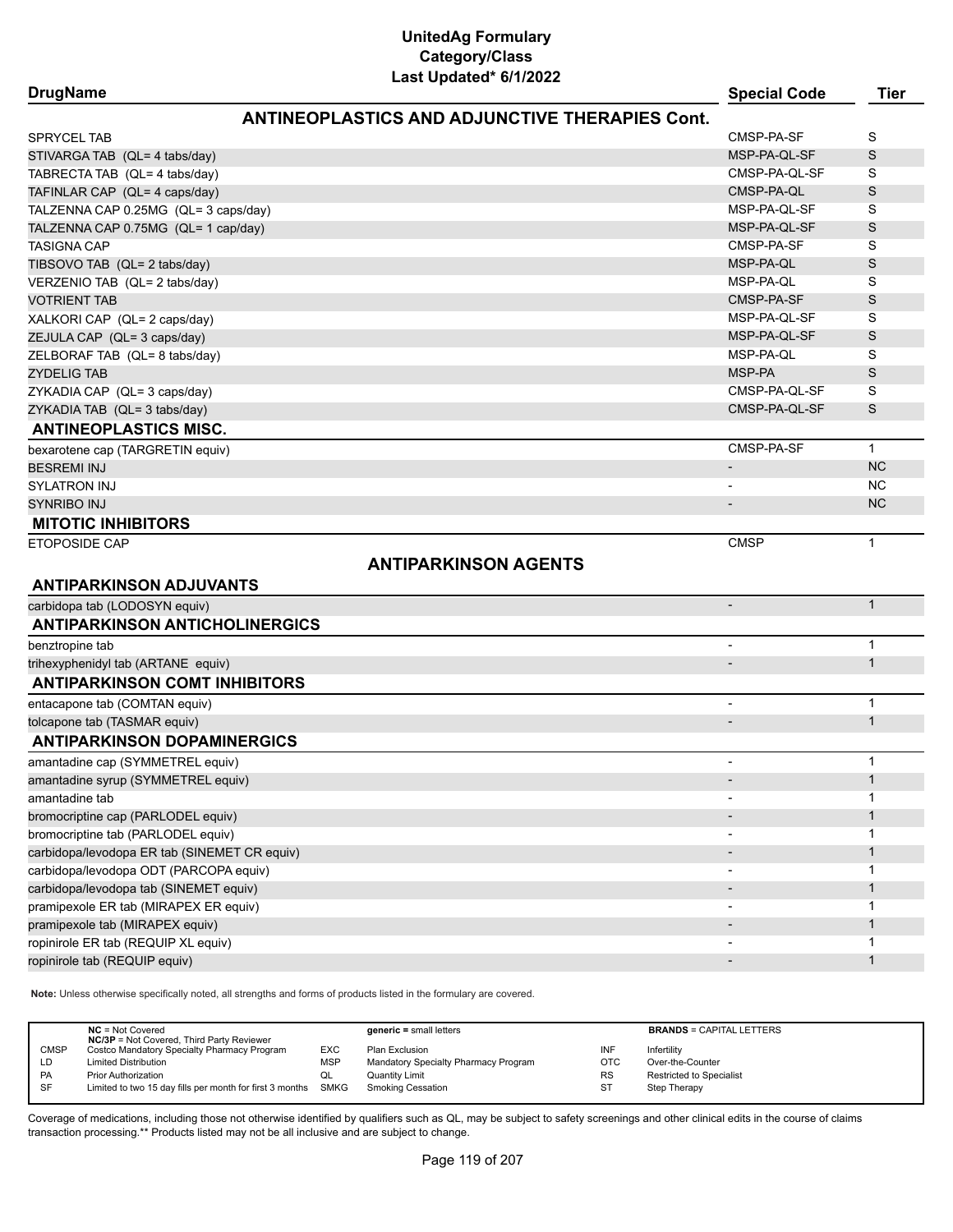| <b>DrugName</b>                                   | <b>Special Code</b> | Tier           |
|---------------------------------------------------|---------------------|----------------|
| <b>ANTIPARKINSON AGENTS Cont.</b>                 |                     |                |
| CARBIDOPA/LEVODOPA/ENTACAPONE TAB (STALEVO equiv) |                     | $\overline{2}$ |
| NEUPRO PATCH                                      |                     | 3              |
| DUOPA ENTERAL SUSP                                |                     | NC.            |
| GOCOVRI CAP                                       |                     | NC.            |
| RYTARY CAP                                        |                     | NC.            |
| ANTIPARKINSON MONOAMINE OXIDASE INHIBITORS        |                     |                |
| rasagiline tab (AZILECT equiv)                    | ¢                   |                |
| selegiline cap (ELDEPRYL equiv)                   |                     |                |
| selegiline tab (ELDEPRYL equiv)                   |                     |                |
| XADAGO TAB (QL= 1 tab/day)                        | PA-OL               | 3              |
| <b>ZELAPAR ODT</b>                                |                     | <b>NC</b>      |
| <b>ANTIPARKINSON AND RELATED THERAPY AGENTS</b>   |                     |                |
| ANTIPARKINSON ANTICHOLINERGICS                    |                     |                |

#### **ANTIPARKINSON ANTICHOLINERGICS**

| trihexyphenidyl elixir (ARTANE equiv)             |                          |                |
|---------------------------------------------------|--------------------------|----------------|
| <b>TRIHEXYPHENIDYL SOLN</b>                       |                          |                |
| <b>ANTIPARKINSON COMT INHIBITORS</b>              |                          |                |
| ONGENTYS CAP (QL= 1 tab/day, 30 tabs per fill)    | PA-QL                    |                |
| <b>ANTIPARKINSON DOPAMINERGICS</b>                |                          |                |
| CARBIDOPA/LEVODOPA ODT                            |                          |                |
| carbidopa-levodopa-entacapone tab (STALEVO equiv) | $\overline{\phantom{0}}$ |                |
| INBRIJA INH POWDER (QL= 10 caps/day)              | PA-QL                    | 3              |
| APOKYN INJ                                        | $\overline{\phantom{0}}$ | NC.            |
| apomorphine inj (APOKYN equiv)                    |                          | NC.            |
| DHIVY TAB                                         |                          | NC.            |
| <b>KYNMOBI FILM</b>                               |                          | N <sub>C</sub> |
| <b>KYNMOBI TITRATION KIT</b>                      |                          | NC.            |
| <b>OSMOLEX ER TAB</b>                             |                          | <b>NC</b>      |

# **ANTIPSYCHOTICS/ANTIMANIC AGENTS**

| <b>ANTIMANIC AGENTS</b>                   |                          |                |
|-------------------------------------------|--------------------------|----------------|
| lithium carbonate cap (ESKALITH ER equiv) |                          |                |
| lithium carbonate ER tab (LITHOBID equiv) |                          |                |
| lithium carbonate tab                     |                          |                |
| <b>LITHIUM CITRATE SOLN</b>               |                          |                |
| <b>ANTIPSYCHOTICS - MISC.</b>             |                          |                |
| ziprasidone cap (GEODON equiv)            |                          |                |
| <b>EQUETRO CAP</b>                        |                          | $\overline{2}$ |
| LATUDA TAB (QL= 1 tab/day)                | $QL-¢$                   | 2              |
| <b>CAPLYTA CAP</b>                        |                          | <b>NC</b>      |
| <b>NUPLAZID CAP</b>                       | $\overline{\phantom{0}}$ | NC.            |
| <b>NUPLAZID TAB</b>                       |                          | <b>NC</b>      |
| <b>VRAYLAR CAP</b>                        | $\overline{\phantom{0}}$ | NC.            |
| <b>VRAYLAR PACK</b>                       |                          | NC             |
| <b>BENZISOXAZOLES</b>                     |                          |                |
| paliperidone ER tab (INVEGA equiv)        |                          |                |
| risperidone ODT (RISPERDAL M equiv)       |                          |                |

**Note:** Unless otherwise specifically noted, all strengths and forms of products listed in the formulary are covered.

|             | $NC = Not Covered$<br><b>NC/3P</b> = Not Covered, Third Party Reviewer |            | $generic = small letters$            |            | <b>BRANDS = CAPITAL LETTERS</b> |
|-------------|------------------------------------------------------------------------|------------|--------------------------------------|------------|---------------------------------|
| <b>CMSP</b> | Costco Mandatory Specialty Pharmacy Program                            | EXC        | Plan Exclusion                       | INF        | Infertility                     |
| ĹD          | <b>Limited Distribution</b>                                            | <b>MSP</b> | Mandatory Specialty Pharmacy Program | <b>OTC</b> | Over-the-Counter                |
| PA          | <b>Prior Authorization</b>                                             | QL         | Quantity Limit                       | <b>RS</b>  | <b>Restricted to Specialist</b> |
| SF          | Limited to two 15 day fills per month for first 3 months SMKG          |            | <b>Smoking Cessation</b>             | ST         | Step Therapy                    |
|             |                                                                        |            |                                      |            |                                 |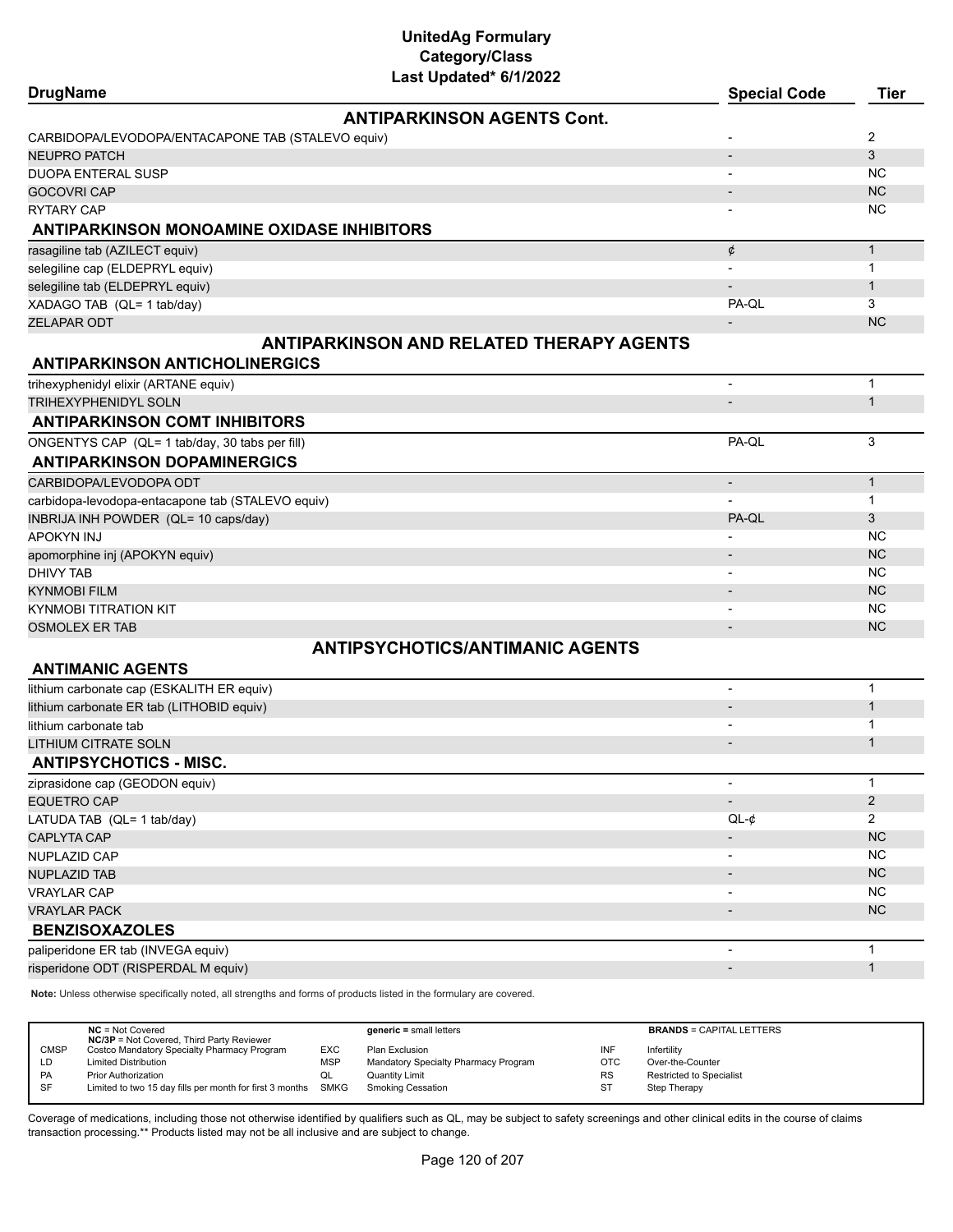| <b>DrugName</b>                                           | <b>Special Code</b>      | <b>Tier</b>  |
|-----------------------------------------------------------|--------------------------|--------------|
| <b>ANTIPSYCHOTICS/ANTIMANIC AGENTS Cont.</b>              |                          |              |
| risperidone soln (RISPERDAL equiv)                        |                          | 1            |
| risperidone tab (RISPERDAL equiv)                         | $\overline{\phantom{a}}$ | $\mathbf{1}$ |
| <b>RISPERIDONE ODT</b>                                    |                          | 2            |
| FANAPT TAB (QL= 2 tabs/day)                               | PA-QL                    | 3            |
| FANAPT TITRATION PACK (QL= 1 pack/plan year)              | PA-QL                    | 3            |
| <b>BUTYROPHENONES</b>                                     |                          |              |
| haloperidol lactate conc (HALDOL equiv)                   | $\overline{\phantom{a}}$ | $\mathbf{1}$ |
| haloperidol tab (HALDOL equiv)                            |                          | 1            |
| <b>DIBENZAPINES</b>                                       |                          |              |
| asenapine maleate SL tab (SAPHRIS equiv) (QL= 2 tabs/day) | QL                       | $\mathbf{1}$ |
| clozapine tab (CLOZARIL equiv)                            |                          | 1            |
| loxapine cap (LOXITANE equiv)                             |                          | $\mathbf 1$  |
| olanzapine ODT (ZYPREXA equiv)                            |                          | 1            |
| olanzapine tab (ZYPREXA equiv)                            |                          | $\mathbf 1$  |
| quetiapine tab (SEROQUEL equiv)                           |                          | 1            |
| quetiapine XR tab (SEROQUEL XR equiv)                     |                          | $\mathbf{1}$ |
| <b>ADASUVE INHALER</b>                                    |                          | <b>NC</b>    |
| <b>CLOZAPINE ODT</b>                                      |                          | <b>NC</b>    |
| clozapine ODT 25mg, 100mg (CLOZAPINE, FAZACLO equiv)      |                          | <b>NC</b>    |
| CLOZAPINE ODT, FAZACLO ODT                                |                          | <b>NC</b>    |
| SAPHRIS SL TAB                                            |                          | <b>NC</b>    |
| <b>SECUADO PATCH</b>                                      |                          | <b>NC</b>    |
| <b>VERSACLOZ SUSP</b>                                     |                          | <b>NC</b>    |
| <b>DIHYDROINDOLONES</b>                                   |                          |              |
| <b>MOLINDONE TAB</b>                                      | $\overline{\phantom{a}}$ | <b>NC</b>    |
| <b>PHENOTHIAZINES</b>                                     |                          |              |
| chlorpromazine tab (THORAZINE equiv)                      | $\blacksquare$           | 1            |
| fluphenazine tab (PROLIXIN equiv)                         |                          | $\mathbf{1}$ |
| perphenazine tab (TRILAFON equiv)                         |                          | 1            |
| prochlorperazine supp (COMPAZINE equiv)                   |                          | $\mathbf{1}$ |
| prochlorperazine tab (COMPAZINE equiv)                    |                          | 1            |
| thioridazine tab (MELLARIL equiv)                         |                          | $\mathbf 1$  |
| trifluoperazine tab (STELAZINE equiv)                     |                          | 1            |
| CHLORPROMAZINE CONC                                       |                          | <b>NC</b>    |
| <b>QUINOLINONE DERIVATIVES</b>                            |                          |              |
| aripiprazole soln (ABILIFY equiv)                         | $\overline{\phantom{a}}$ | $\mathbf{1}$ |
| aripiprazole tab (ABILIFY equiv)                          |                          | $\mathbf{1}$ |
| ABILIFY MYCITE TAB                                        |                          | <b>NC</b>    |
| aripiprazole ODT (ABILIFY equiv)                          |                          | $NC$         |
| <b>REXULTI TAB</b>                                        |                          | <b>NC</b>    |
| <b>THIOXANTHENES</b>                                      |                          |              |
| thiothixene cap (NAVANE equiv)                            | $\overline{\phantom{a}}$ | $\mathbf{1}$ |

#### **ANTISEPTICS & DISINFECTANTS**

HYLAMEND GEL FIRST AID NO AND THE SERIES OF THE SERIES OF THE SERIES OF THE SERIES OF THE SERIES OF THE SERIES OF THE SERIES OF THE SERIES OF THE SERIES OF THE SERIES OF THE SERIES OF THE SERIES OF THE SERIES OF THE SERIES

**Note:** Unless otherwise specifically noted, all strengths and forms of products listed in the formulary are covered.

|             | $NC = Not Covered$<br><b>NC/3P</b> = Not Covered, Third Party Reviewer |     | $generic = small letters$            |           | <b>BRANDS = CAPITAL LETTERS</b> |
|-------------|------------------------------------------------------------------------|-----|--------------------------------------|-----------|---------------------------------|
| <b>CMSP</b> | Costco Mandatory Specialty Pharmacy Program                            | EXC | Plan Exclusion                       | INF       | Infertility                     |
| LD          | <b>Limited Distribution</b>                                            | MSP | Mandatory Specialty Pharmacy Program | OTC       | Over-the-Counter                |
| <b>PA</b>   | <b>Prior Authorization</b>                                             | QL  | <b>Quantity Limit</b>                | <b>RS</b> | <b>Restricted to Specialist</b> |
| -SF         | Limited to two 15 day fills per month for first 3 months SMKG          |     | <b>Smoking Cessation</b>             | <b>ST</b> | Step Therapy                    |

**ANTISEPTICS & DISINFECTANTS**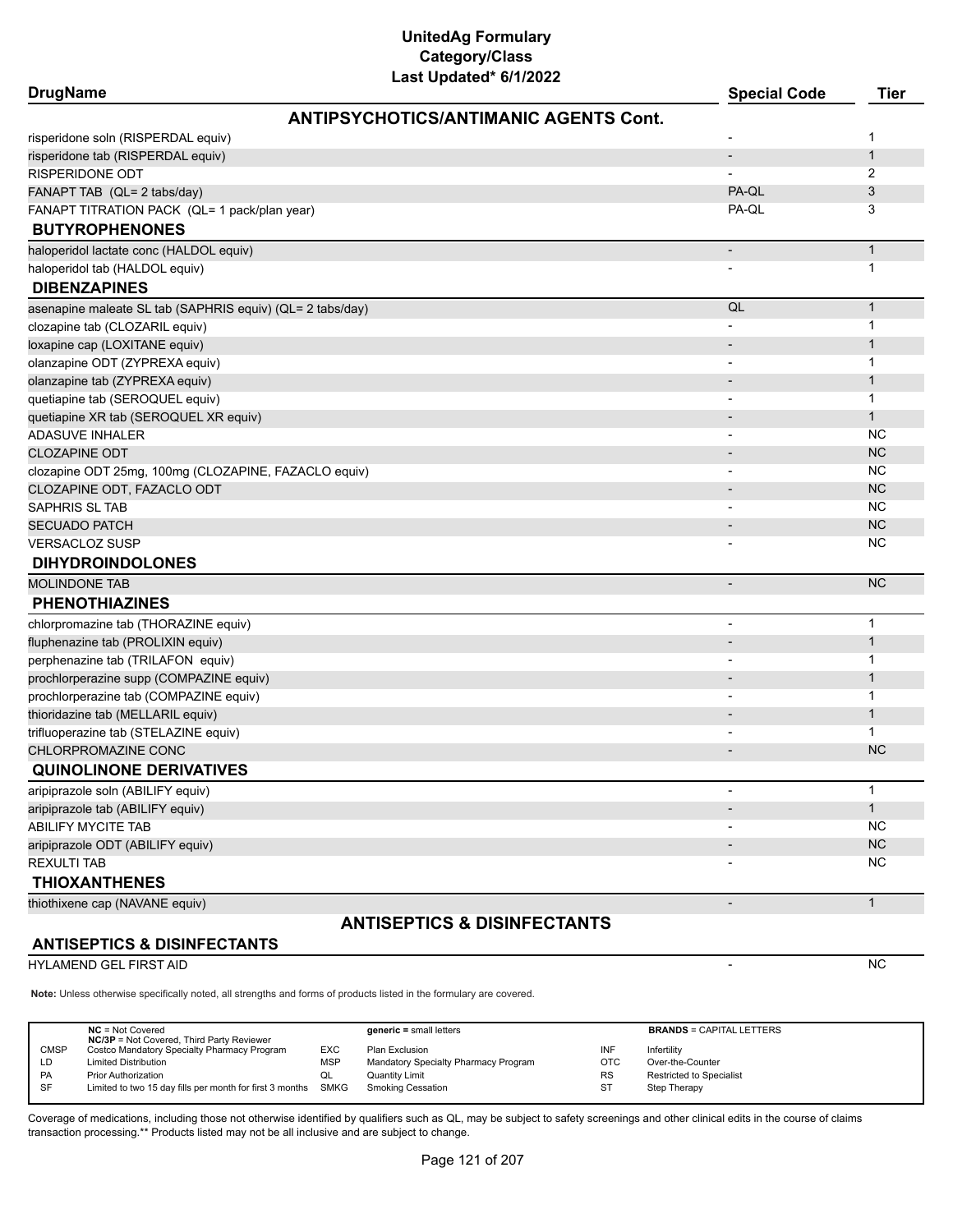#### **ANTISEPTICS & DISINFECTANTS Cont.**

| <b>CHLORINE ANTISEPTICS</b> |                   |     |
|-----------------------------|-------------------|-----|
| PHISOHEX LIQUID             |                   |     |
| <b>IODINE ANTISEPTICS</b>   |                   |     |
| <b>IODOFLEX PAD</b>         |                   | NC. |
| <b>ANTIRETROVIRALS</b>      | <b>ANTIVIRALS</b> |     |

| <b>DESCOVY TAB</b>                                                                | CMSP-PA                  | \$0          |
|-----------------------------------------------------------------------------------|--------------------------|--------------|
| emtricitabine/tenofovir disoproxil fumarate tab (TRUVADA equiv)                   | <b>CMSP</b>              | \$0          |
| TRUVADA TAB (\$0 copay when used for PrEP)                                        | CMSP-PA                  | \$0          |
| abacavir soln (ZIAGEN equiv)                                                      | <b>CMSP</b>              | 1            |
| abacavir tab (ZIAGEN equiv)                                                       | <b>CMSP</b>              | $\mathbf{1}$ |
| abacavir/lamivudine tab (EPZICOM equiv)                                           | <b>CMSP</b>              | $\mathbf 1$  |
| atazanavir cap (REYATAZ equiv)                                                    | <b>CMSP</b>              | $\mathbf{1}$ |
| didanosine DR cap (VIDEX EC equiv)                                                | <b>CMSP</b>              | $\mathbf{1}$ |
| efavirenz cap (SUSTIVA equiv)                                                     | <b>CMSP</b>              | $\mathbf{1}$ |
| efavirenz tab (SUSTIVA equiv)                                                     | <b>CMSP</b>              | 1            |
| efavirenz/emtricitabine/tenofovir df tab (ATRIPLA equiv)                          | <b>CMSP</b>              | $\mathbf{1}$ |
| efavirenz/lamivudine/tenofovir df (lo) tab (SYMFI (LO) equiv)                     | <b>CMSP</b>              | $\mathbf 1$  |
| emtricitabine cap (EMTRIVA equiv)                                                 | <b>CMSP</b>              | $\mathbf{1}$ |
| etravirine tab (INTELENCE equiv)                                                  | <b>CMSP</b>              | $\mathbf 1$  |
| fosamprenavir tab (LEXIVA equiv)                                                  | <b>CMSP</b>              | $\mathbf{1}$ |
| lamivudine soln (EPIVIR equiv)                                                    | <b>CMSP</b>              | $\mathbf{1}$ |
| lamivudine tab (EPIVIR equiv)                                                     | <b>CMSP</b>              | $\mathbf{1}$ |
| lamivudine/zidovudine tab (COMBIVIR equiv)                                        | <b>CMSP</b>              | 1            |
| lopinavir/ritonavir soln (KALETRA equiv)                                          | <b>CMSP</b>              | $\mathbf{1}$ |
| lopinavir/ritonavir tab (KALETRA equiv)                                           | <b>CMSP</b>              | $\mathbf 1$  |
| maraviroc tab (SELZENTRY equiv)                                                   | <b>CMSP</b>              | 1            |
| NEVIRAPINE ER TAB (Step Therapy requires trial of nevirapine)                     | CMSP-ST                  | $\mathbf 1$  |
| nevirapine ER tab (VIRAMUNE XR equiv) (Step Therapy requires trial of nevirapine) | <b>CMSP-ST</b>           | $\mathbf{1}$ |
| <b>NEVIRAPINE SUSP</b>                                                            | <b>CMSP</b>              | 1            |
| nevirapine tab (VIRAMUNE equiv)                                                   | <b>CMSP</b>              | $\mathbf{1}$ |
| ritonavir tab (NORVIR equiv)                                                      | <b>CMSP</b>              | 1            |
| <b>STAVUDINE CAP</b>                                                              | <b>CMSP</b>              | $\mathbf{1}$ |
| stavudine cap (ZERIT equiv)                                                       | <b>CMSP</b>              | $\mathbf 1$  |
| stavudine soln (ZERIT equiv)                                                      | <b>CMSP</b>              | $\mathbf{1}$ |
| tenofovir disoproxil fumarate tab (VIREAD equiv)                                  | <b>CMSP</b>              | 1            |
| zidovudine cap (RETROVIR equiv)                                                   | <b>CMSP</b>              | $\mathbf{1}$ |
| zidovudine syrup (RETROVIR equiv)                                                 | <b>CMSP</b>              | $\mathbf{1}$ |
| zidovudine tab (RETROVIR equiv)                                                   | <b>CMSP</b>              | $\mathbf{1}$ |
| abacavir/lamivudine/zidovudine tab (TRIZIVIR equiv)                               |                          | <b>NC</b>    |
| <b>ATRIPLA TAB</b>                                                                | $\overline{\phantom{a}}$ | <b>NC</b>    |
| <b>CABENUVA IM SUSP</b>                                                           | $\overline{\phantom{a}}$ | <b>NC</b>    |
| <b>EMTRIVA CAP</b>                                                                | $\overline{\phantom{a}}$ | <b>NC</b>    |
| <b>KALETRA TAB</b>                                                                |                          | <b>NC</b>    |
| <b>SELZENTRY TAB</b>                                                              |                          | <b>NC</b>    |
| <b>SUSTIVA TAB</b>                                                                |                          | <b>NC</b>    |

**Note:** Unless otherwise specifically noted, all strengths and forms of products listed in the formulary are covered.

|             | $NC = Not Covered$<br><b>NC/3P</b> = Not Covered, Third Party Reviewer |            | $generic = small letters$            |            | <b>BRANDS = CAPITAL LETTERS</b> |
|-------------|------------------------------------------------------------------------|------------|--------------------------------------|------------|---------------------------------|
| <b>CMSP</b> | Costco Mandatory Specialty Pharmacy Program                            | <b>EXC</b> | Plan Exclusion                       | INF        | Infertility                     |
| LD          | <b>Limited Distribution</b>                                            | MSP        | Mandatory Specialty Pharmacy Program | <b>OTC</b> | Over-the-Counter                |
| <b>PA</b>   | <b>Prior Authorization</b>                                             | QL         | <b>Quantity Limit</b>                | <b>RS</b>  | Restricted to Specialist        |
| SF          | Limited to two 15 day fills per month for first 3 months SMKG          |            | <b>Smoking Cessation</b>             | ST         | Step Therapy                    |

Coverage of medications, including those not otherwise identified by qualifiers such as QL, may be subject to safety screenings and other clinical edits in the course of claims transaction processing.\*\* Products listed may not be all inclusive and are subject to change.

**DrugName Special Code Tier**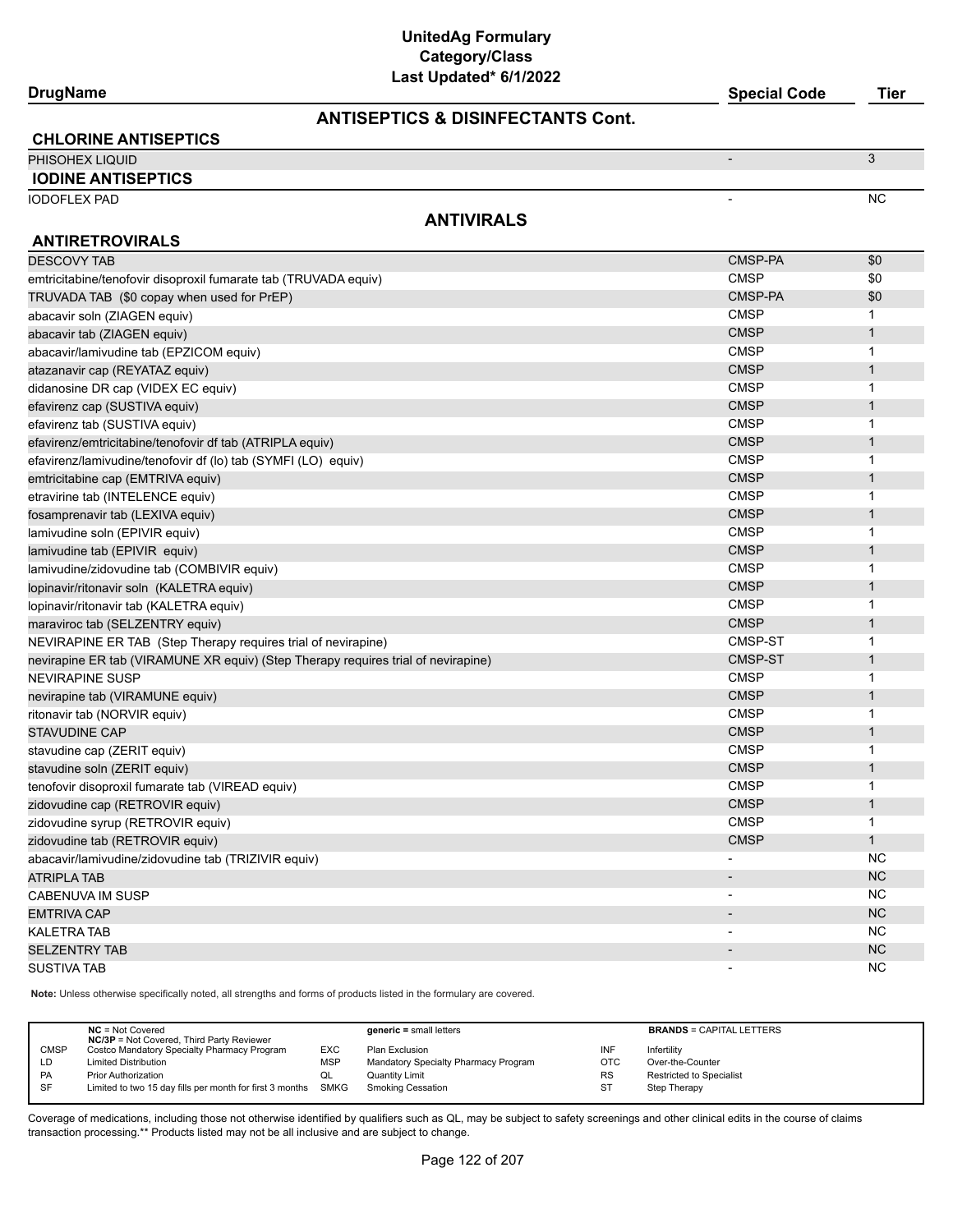|                                                              | Lasi Upualeu o IIZUZZ   |                          |               |
|--------------------------------------------------------------|-------------------------|--------------------------|---------------|
| <b>DrugName</b>                                              |                         | <b>Special Code</b>      | <b>Tier</b>   |
|                                                              | <b>ANTIVIRALS Cont.</b> |                          |               |
| SYMFI (LO) TAB                                               |                         | $\overline{\phantom{a}}$ | <b>NC</b>     |
| TYBOST TAB                                                   |                         | $\overline{\phantom{a}}$ | NC            |
| VOCABRIA TAB                                                 |                         | $\overline{\phantom{a}}$ | <b>NC</b>     |
| ZIAGEN SOLN                                                  |                         | $\overline{\phantom{a}}$ | <b>NC</b>     |
| APTIVUS CAP                                                  |                         | <b>CMSP</b>              | S             |
| APTIVUS SOLN                                                 |                         | <b>CMSP</b>              | S             |
| <b>BIKTARVY TAB</b>                                          |                         | <b>CMSP</b>              | $\mathsf S$   |
| <b>CIMDUO TAB</b>                                            |                         | <b>CMSP</b>              | S             |
| <b>COMPLERA TAB</b>                                          |                         | <b>CMSP</b>              | S             |
| CRIXIVAN CAP                                                 |                         | <b>CMSP</b>              | S             |
| <b>DELSTRIGO TAB</b>                                         |                         | <b>CMSP</b>              | S             |
| DIDANOSINE DR CAP, VIDEX EC CAP                              |                         | <b>CMSP</b>              | S             |
| DOVATO TAB                                                   |                         | <b>CMSP</b>              | S             |
| <b>EDURANT TAB</b>                                           |                         | <b>CMSP</b>              | S             |
| EMTRIVA SOLN                                                 |                         | <b>CMSP</b>              | S             |
| <b>EVOTAZ TAB</b>                                            |                         | <b>CMSP</b>              | S             |
| FUZEON INJ                                                   |                         | <b>CMSP</b>              | S             |
| <b>GENVOYA TAB</b>                                           |                         | <b>CMSP</b>              | S             |
| <b>INTELENCE TAB</b>                                         |                         | <b>CMSP</b>              | S             |
| INVIRASE CAP                                                 |                         | <b>CMSP</b>              | S             |
| <b>INVIRASE TAB</b>                                          |                         | <b>CMSP</b>              | $\mathsf S$   |
| <b>ISENTRESS (HD) TAB</b>                                    |                         | <b>CMSP</b>              | S             |
| <b>ISENTRESS CHEW TAB</b>                                    |                         | <b>CMSP</b>              | S             |
| <b>ISENTRESS POWDER PACK</b>                                 |                         | <b>CMSP</b>              | S             |
| JULUCA TAB                                                   |                         | <b>CMSP</b>              | $\mathsf S$   |
| LEXIVA SUSP                                                  |                         | <b>CMSP</b>              | S             |
| <b>NORVIR CAP</b>                                            |                         | <b>CMSP</b>              | S             |
| NORVIR POWDER PACK                                           |                         | <b>CMSP</b>              | S             |
| NORVIR SOLN                                                  |                         | <b>CMSP</b>              | S             |
| <b>ODEFSEY TAB</b>                                           |                         | <b>CMSP</b>              | S             |
| PIFELTRO TAB                                                 |                         | <b>CMSP</b>              | S             |
| PREZCOBIX TAB                                                |                         | <b>CMSP</b>              | S             |
| PREZISTA SUSP                                                |                         | <b>CMSP</b>              | S             |
| PREZISTA TAB                                                 |                         | <b>CMSP</b>              | S             |
| <b>RESCRIPTOR TAB</b>                                        |                         | <b>CMSP</b>              | S             |
| REYATAZ POWDER PACK                                          |                         | <b>CMSP</b>              | S             |
| RUKOBIA ER TAB (Restricted to Infectious Disease Specialist) |                         | CMSP-RS                  | S             |
| SELZENTRY SOLN                                               |                         | <b>CMSP</b>              | S             |
| <b>SELZENTRY TAB</b>                                         |                         | <b>CMSP</b>              | ${\mathsf S}$ |
| <b>STRIBILD TAB</b>                                          |                         | <b>CMSP</b>              | S             |
| <b>SYMTUZA TAB</b>                                           |                         | <b>CMSP</b>              | ${\mathsf S}$ |
| TIVICAY PD TAB                                               |                         | <b>CMSP</b>              | S             |
| <b>TIVICAY TAB</b>                                           |                         | <b>CMSP</b>              | ${\mathsf S}$ |
| TRIUMEQ PD TAB                                               |                         | <b>CMSP</b>              | S             |
| <b>TRIUMEQ TAB</b>                                           |                         | <b>CMSP</b>              | S             |
| <b>TRIZIVIR TAB</b>                                          |                         | <b>CMSP</b>              | S             |
| <b>VIDEX SOLN</b>                                            |                         | <b>CMSP</b>              | S             |
|                                                              |                         |                          |               |

**Note:** Unless otherwise specifically noted, all strengths and forms of products listed in the formulary are covered.

|             | $NC = Not Covered$<br><b>NC/3P</b> = Not Covered, Third Party Reviewer |            | $generic = small letters$            |            | <b>BRANDS = CAPITAL LETTERS</b> |
|-------------|------------------------------------------------------------------------|------------|--------------------------------------|------------|---------------------------------|
| <b>CMSP</b> | Costco Mandatory Specialty Pharmacy Program                            | <b>EXC</b> | Plan Exclusion                       | INF        | Infertility                     |
| LD          | <b>Limited Distribution</b>                                            | <b>MSP</b> | Mandatory Specialty Pharmacy Program | <b>OTC</b> | Over-the-Counter                |
| <b>PA</b>   | <b>Prior Authorization</b>                                             | w∟         | Quantity Limit                       | <b>RS</b>  | <b>Restricted to Specialist</b> |
| -SF         | Limited to two 15 day fills per month for first 3 months SMKG          |            | Smoking Cessation                    | ST         | Step Therapy                    |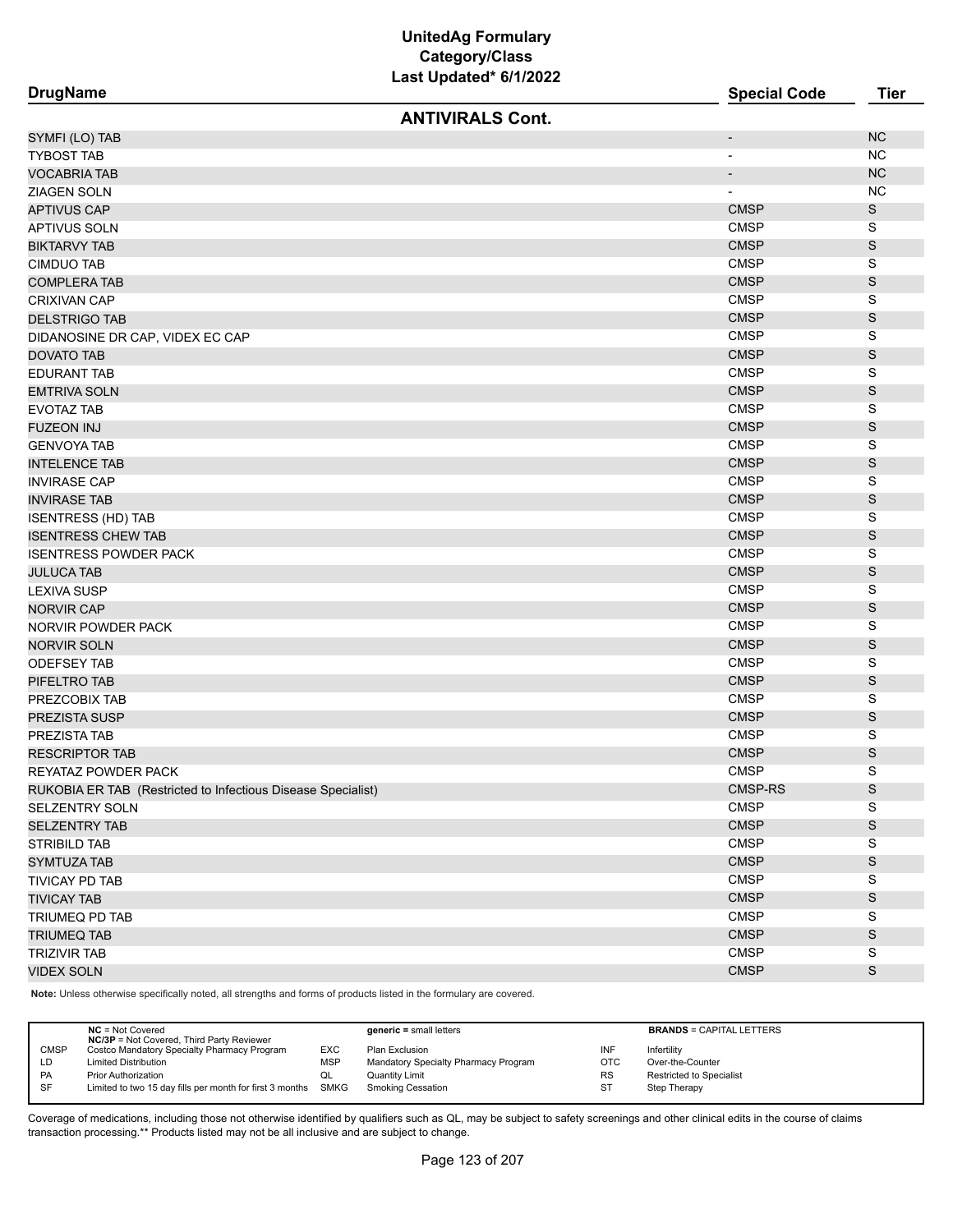| <b>DrugName</b>                                                     | Last opuateu vrijzviz   | <b>Special Code</b>      | <b>Tier</b>    |
|---------------------------------------------------------------------|-------------------------|--------------------------|----------------|
|                                                                     | <b>ANTIVIRALS Cont.</b> |                          |                |
| <b>VIRACEPT POWDER</b>                                              |                         | <b>CMSP</b>              | S              |
| <b>VIRACEPT TAB</b>                                                 |                         | <b>CMSP</b>              | S              |
| VIREAD TAB                                                          |                         | <b>CMSP</b>              | S              |
| VITEKTA TAB                                                         |                         | <b>CMSP</b>              | S              |
| ZERIT SOLN                                                          |                         | <b>CMSP</b>              | S              |
| <b>ANTIVIRAL COMBINATIONS</b>                                       |                         |                          |                |
| PAXLOVID TAB (QL= 20 tabs/fill)                                     |                         | QL                       | \$0            |
| PAXLOVID TAB (QL= 30 tabs/fill)                                     |                         | QL                       | \$0            |
| <b>CMV AGENTS</b>                                                   |                         |                          |                |
| valganciclovir soln (VALCYTE equiv)                                 |                         | $\overline{\phantom{a}}$ | $\mathbf{1}$   |
| valganciclovir tab (VALCYTE equiv)                                  |                         | $\overline{\phantom{a}}$ | 1              |
| <b>GANCICLOVIR CAP</b>                                              |                         |                          | 2              |
| <b>LIVTENCITY TAB</b>                                               |                         | $\overline{\phantom{a}}$ | NC.            |
| <b>PREVYMIS TAB</b>                                                 |                         | $\overline{\phantom{a}}$ | <b>NC</b>      |
| <b>HEPATITIS AGENTS</b>                                             |                         |                          |                |
| adefovir dipivoxil tab (HEPSERA equiv)                              |                         | <b>CMSP</b>              | $\mathbf{1}$   |
| entecavir tab (BARACLUDE equiv) (QL= 1 tab/day)                     |                         | QL                       | $\mathbf{1}$   |
| lamivudine tab 100mg (EPIVIR HBV equiv)                             |                         |                          | 1              |
| ribavirin cap (REBETOL equiv)                                       |                         | <b>CMSP</b>              | $\mathbf{1}$   |
| ribavirin tab (COPEGUS equiv)                                       |                         | <b>CMSP</b>              | 1              |
| EPIVIR HBV SOLN                                                     |                         | $\overline{\phantom{a}}$ | $\overline{c}$ |
| <b>VEMLIDY TAB</b>                                                  |                         | $\overline{\phantom{a}}$ | 2              |
| BARACLUDE SOLN (Members age 9 or older require Prior Authorization) |                         | <b>PA</b>                | 3              |
| <b>DAKLINZA TAB</b>                                                 |                         | $\overline{\phantom{a}}$ | NC.            |
| EPCLUSA PAK                                                         |                         | $\overline{\phantom{a}}$ | <b>NC</b>      |
| EPCLUSA TAB                                                         |                         | $\overline{\phantom{a}}$ | <b>NC</b>      |
| HARVONI PELLET PAK                                                  |                         |                          | <b>NC</b>      |
| HARVONI TAB                                                         |                         | $\overline{\phantom{a}}$ | <b>NC</b>      |
| MODERIBA TAB                                                        |                         | $\overline{\phantom{a}}$ | <b>NC</b>      |
| <b>OLYSIO CAP</b>                                                   |                         | $\overline{\phantom{a}}$ | <b>NC</b>      |
| RIBAPAK TAB                                                         |                         | $\overline{\phantom{a}}$ | <b>NC</b>      |
| RIBAVIRIN TAB 400MG                                                 |                         |                          | NC.            |
| ribavirin tab 400mg (COPEGUS equiv)                                 |                         | $\overline{\phantom{a}}$ | <b>NC</b>      |
| ribavirin tab 600mg (COPEGUS equiv)                                 |                         | $\overline{\phantom{a}}$ | NC.            |
| SOVALDI PELLET PAK                                                  |                         |                          | <b>NC</b>      |
| SOVALDI TAB                                                         |                         | $\overline{\phantom{a}}$ | NC.            |
| <b>TECHNIVIE TAB</b>                                                |                         |                          | NC             |
| <b>VICTRELIS CAP</b>                                                |                         | $\overline{\phantom{a}}$ | <b>NC</b>      |
| VIEKIRA XR TAB                                                      |                         |                          | NC             |
| ZEPATIER TAB                                                        |                         |                          | NC             |
| LEDIPASVIR/SOFOSBUVIR TAB (QL= 1 tab/ day)                          |                         | CMSP-PA-QL               | S              |
| MAVYRET PAK (QL= 5 packs/day)                                       |                         | CMSP-PA-QL               | S              |
| MAVYRET TAB (QL= 3 tabs/day)                                        |                         | CMSP-PA-QL               | $\mathbb S$    |
| PEGASYS INJ                                                         |                         | <b>CMSP</b>              | S              |
| PEG-INTRON INJ                                                      |                         | <b>CMSP</b>              | S              |
| REBETOL SOLN                                                        |                         | <b>CMSP</b>              | S              |
|                                                                     |                         |                          |                |

**Note:** Unless otherwise specifically noted, all strengths and forms of products listed in the formulary are covered.

|             | $NC = Not Covered$<br><b>NC/3P</b> = Not Covered, Third Party Reviewer |            | $generic = small letters$            |           | <b>BRANDS = CAPITAL LETTERS</b> |
|-------------|------------------------------------------------------------------------|------------|--------------------------------------|-----------|---------------------------------|
| <b>CMSP</b> | Costco Mandatory Specialty Pharmacy Program                            | <b>EXC</b> | Plan Exclusion                       | INF       | Infertility                     |
| LD          | <b>Limited Distribution</b>                                            | <b>MSP</b> | Mandatory Specialty Pharmacy Program | OTC       | Over-the-Counter                |
| <b>PA</b>   | <b>Prior Authorization</b>                                             |            | Quantity Limit                       | <b>RS</b> | <b>Restricted to Specialist</b> |
| SF          | Limited to two 15 day fills per month for first 3 months SMKG          |            | Smoking Cessation                    | ST        | Step Therapy                    |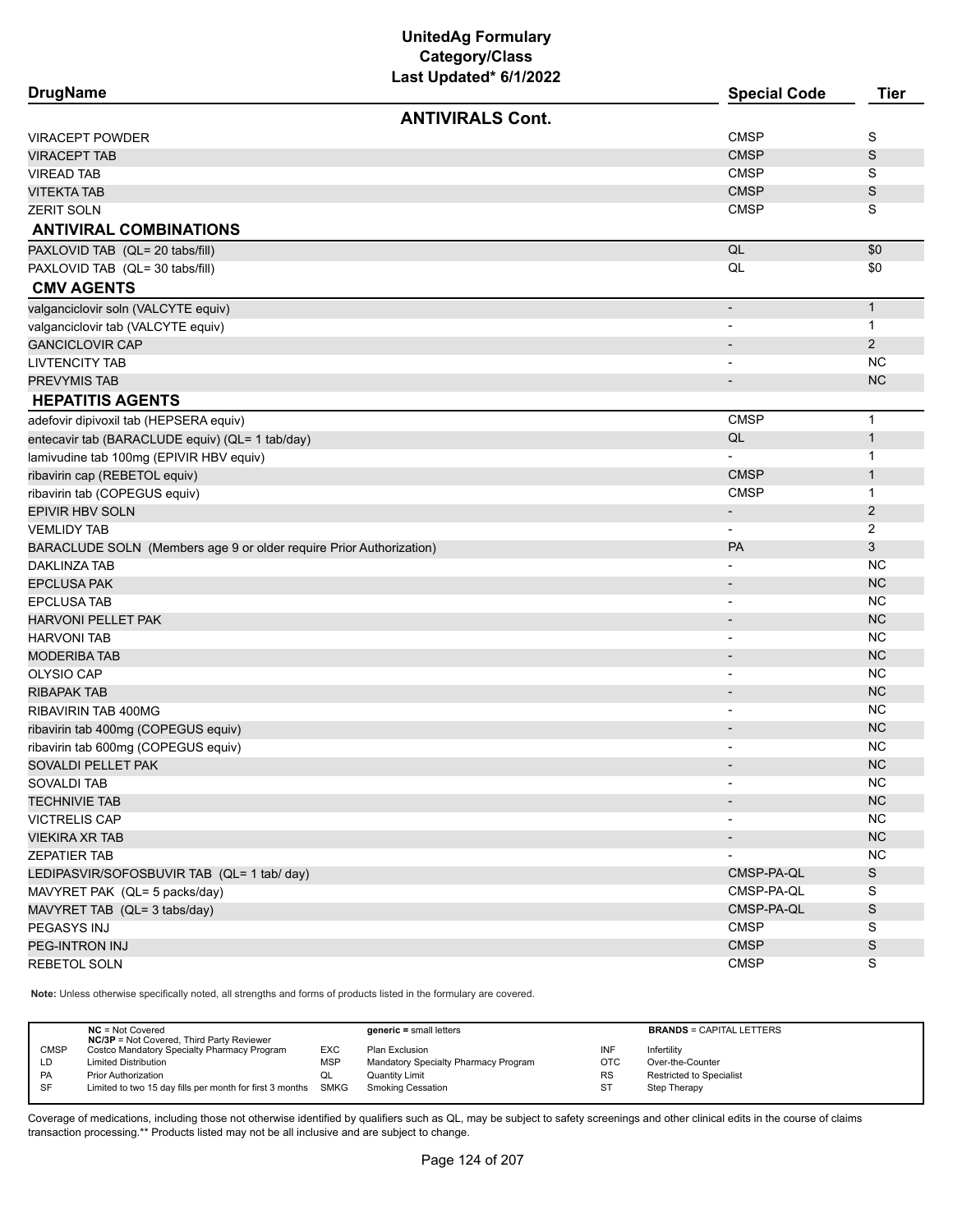| <b>DrugName</b>                                                               |                         | <b>Special Code</b>          | <b>Tier</b>    |
|-------------------------------------------------------------------------------|-------------------------|------------------------------|----------------|
|                                                                               | <b>ANTIVIRALS Cont.</b> |                              |                |
| SOFOSBUVIR/VELPATASVIR TAB (QL= 1 tab/ day)                                   |                         | CMSP-PA-QL                   | S              |
| VOSEVI TAB (QL= 1 tab/day)                                                    |                         | CMSP-PA-QL                   | S              |
| <b>HERPES AGENTS</b>                                                          |                         |                              |                |
| acyclovir cap (ZOVIRAX equiv)                                                 |                         | $\qquad \qquad \blacksquare$ | $\mathbf{1}$   |
| acyclovir susp (ZOVIRAX equiv)                                                |                         |                              | 1              |
| acyclovir tab (ZOVIRAX equiv)                                                 |                         |                              | $\mathbf{1}$   |
| famciclovir tab (FAMVIR equiv)                                                |                         |                              | 1              |
| valacyclovir tab (VALTREX equiv)                                              |                         |                              | $\mathbf{1}$   |
| SITAVIG TAB                                                                   |                         |                              | NC             |
| <b>INFLUENZA AGENTS</b>                                                       |                         |                              |                |
| oseltamivir cap (TAMIFLU equiv) (QL= 10 caps/fill)                            |                         | QL                           | $\mathbf{1}$   |
| oseltamivir cap 30mg (TAMIFLU equiv) (QL= 20 caps/fill)                       |                         | QL                           | 1              |
| oseltamivir susp (TAMIFLU equiv) (QL= 250ml/fill)                             |                         | QL                           | 1              |
| RELENZA DISKHALER (QL= 1 inhaler/fill)                                        |                         | QL                           | 2              |
| RIMANTADINE TAB                                                               |                         |                              | 3              |
| XOFLUZA TAB                                                                   |                         |                              | NC             |
| <b>XOFLUZA TAB THERAPY PACK 40MG</b>                                          |                         |                              | <b>NC</b>      |
| XOFLUZA TAB THERAPY PACK 80MG                                                 |                         |                              | NC             |
| <b>MISC. ANTIVIRALS</b>                                                       |                         |                              |                |
| MOLNUPIRAVIR CAP (QL= 40 caps/fill)                                           |                         | QL                           | \$0            |
| <b>RESPIRATORY SYNCYTIAL VIRUS (RSV) AGENTS</b>                               |                         |                              |                |
| ribavirin inh soln (VIRAZOLE equiv)                                           |                         | $\overline{\phantom{a}}$     | NC             |
|                                                                               | <b>ASSORTED CLASSES</b> |                              |                |
| <b>CHELATING AGENTS</b>                                                       |                         |                              |                |
| <b>D-PENAMINE TAB</b>                                                         |                         |                              | 2              |
| <b>IMMUNOMODULATORS</b>                                                       |                         |                              |                |
| REVLIMID CAP (QL= 1 cap/day; Restricted to Oncology or Hematology Specialist) |                         | MSP-QL-RS                    | S              |
| <b>THALOMID CAP</b>                                                           |                         | MSP-PA                       | S              |
| <b>IMMUNOSUPPRESSIVE AGENTS</b>                                               |                         |                              |                |
| azathioprine tab (IMURAN equiv)                                               |                         | $\overline{\phantom{0}}$     | $\mathbf{1}$   |
| cyclosporine cap (SANDIMMUNE equiv)                                           |                         |                              | $\mathbf 1$    |
| cyclosporine modified cap (NEORAL equiv)                                      |                         | $\qquad \qquad \blacksquare$ | 1              |
| cyclosporine modified soln (NEORAL equiv)                                     |                         |                              | $\mathbf 1$    |
| mycophenolate DR tab (MYFORTIC equiv)                                         |                         |                              | 1              |
| mycophenolate mofetil cap (CELLCEPT equiv)                                    |                         |                              | 1              |
| mycophenolate mofetil susp (CELLCEPT SUSP equiv)                              |                         |                              | 1              |
| mycophenolate mofetil tab (CELLCEPT equiv)                                    |                         |                              | $\mathbf{1}$   |
| sirolimus tab (RAPAMUNE equiv)                                                |                         |                              | 1              |
| tacrolimus cap (PROGRAF equiv)                                                |                         |                              | $\mathbf{1}$   |
| SANDIMMUNE SOLN 100MG/ML                                                      |                         |                              | $\overline{2}$ |
| <b>ENVARSUS XR TAB</b>                                                        |                         |                              | <b>NC</b>      |
| POTASSIUM REMOVING RESINS                                                     |                         |                              |                |
| sodium polystyrene powder (KAYEXALATE equiv)                                  |                         | $\overline{a}$               | 1              |
| sodium polystyrene susp (SPS equiv)                                           |                         |                              | $\mathbf{1}$   |
| <b>VELTASSA POWDER</b>                                                        |                         | <b>PA</b>                    | 2              |
|                                                                               |                         |                              |                |

**Note:** Unless otherwise specifically noted, all strengths and forms of products listed in the formulary are covered.

|             | $NC = Not Covered$<br><b>NC/3P</b> = Not Covered, Third Party Reviewer |            | $generic = small letters$            |            | <b>BRANDS = CAPITAL LETTERS</b> |
|-------------|------------------------------------------------------------------------|------------|--------------------------------------|------------|---------------------------------|
| <b>CMSP</b> | Costco Mandatory Specialty Pharmacy Program                            | <b>EXC</b> | Plan Exclusion                       | INF        | Infertility                     |
| LD          | <b>Limited Distribution</b>                                            | MSP        | Mandatory Specialty Pharmacy Program | <b>OTC</b> | Over-the-Counter                |
| <b>PA</b>   | <b>Prior Authorization</b>                                             | QL         | Quantity Limit                       | <b>RS</b>  | <b>Restricted to Specialist</b> |
| -SF         | Limited to two 15 day fills per month for first 3 months SMKG          |            | <b>Smoking Cessation</b>             | <b>ST</b>  | Step Therapy                    |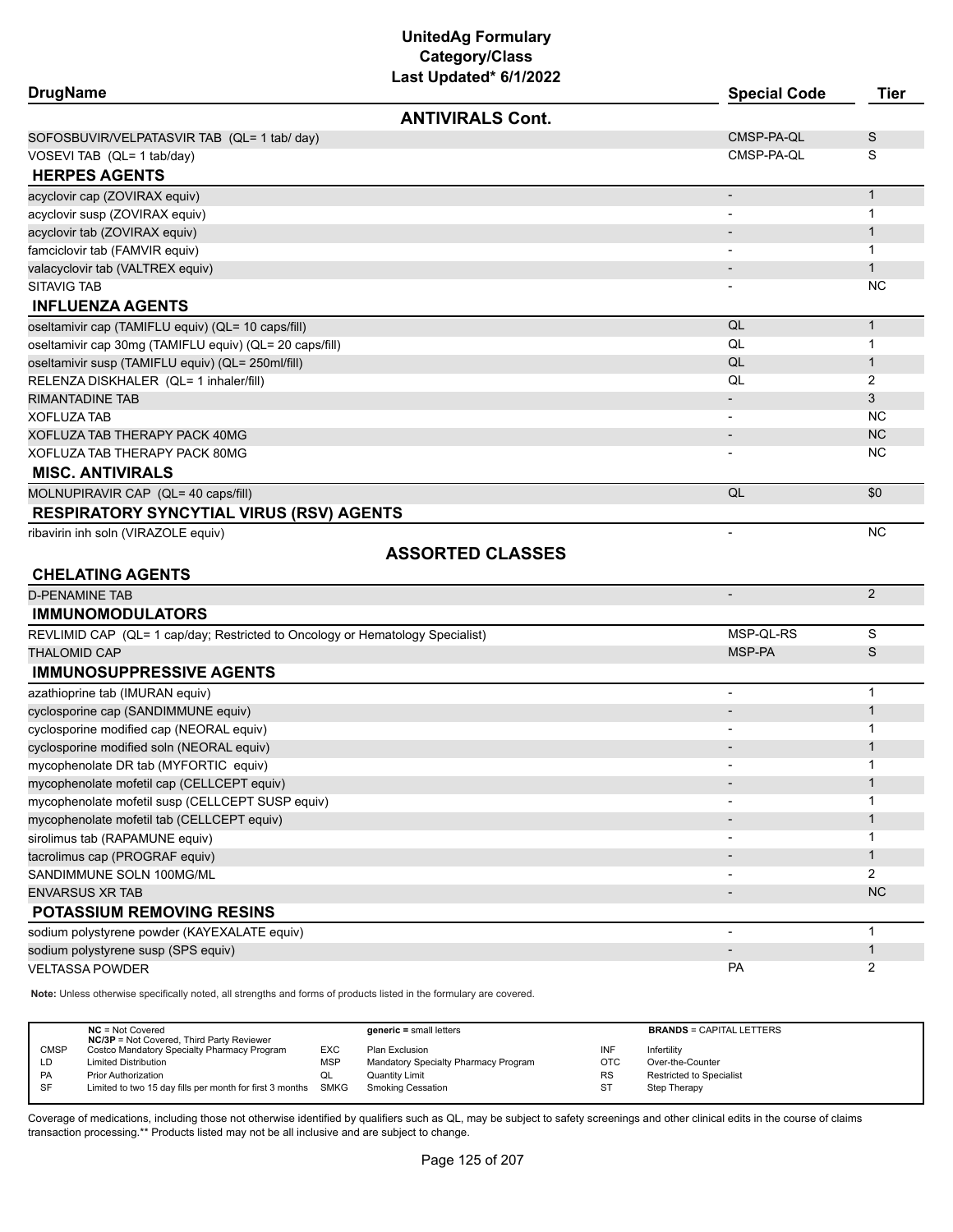| DrugName |
|----------|
|          |

### **BETA BLOCKERS**

**DrugName Special Code Tier**

| <b>ALPHA-BETA BLOCKERS</b>                         |   |           |
|----------------------------------------------------|---|-----------|
| carvedilol tab (COREG equiv)                       |   |           |
| labetalol tab (NORMODYNE equiv)                    |   |           |
| carvedilol phosphate ER cap (COREG CR equiv)       |   | <b>NC</b> |
| <b>BETA BLOCKERS CARDIO-SELECTIVE</b>              |   |           |
| acebutolol cap (SECTRAL equiv)                     |   |           |
| atenolol tab (TENORMIN equiv)                      |   |           |
| betaxolol tab (KERLONE equiv)                      |   |           |
| bisoprolol tab (ZEBETA equiv)                      |   |           |
| metoprolol ER tab (TOPROL XL equiv)                |   |           |
| metoprolol tab (LOPRESSOR equiv)                   |   |           |
| nebivolol hcl tab (BYSTOLIC equiv)                 | ¢ |           |
| <b>FIRST ATENOLOL SOLN</b>                         |   | 3         |
| FIRST METOPROLOL ORAL SOLN                         |   | 3         |
| <b>KAPSPARGO CAP</b>                               |   | <b>NC</b> |
| <b>BETA BLOCKERS NON-SELECTIVE</b>                 |   |           |
| nadolol tab (CORGARD equiv)                        |   |           |
| pindolol tab (VISKEN equiv)                        |   |           |
| propranolol ER cap (INDERAL LA equiv)              |   |           |
| propranolol oral soln 20mg/5ml (PROPRANOLOL equiv) |   |           |
| PROPRANOLOL SOLN                                   |   |           |
| propranolol tab (INDERAL equiv)                    |   |           |
|                                                    |   |           |

| sotalol AF tab (BETAPACE AF equiv)                                             |           |           |
|--------------------------------------------------------------------------------|-----------|-----------|
| sotalol tab (BETAPACE equiv)                                                   |           |           |
| timolol maleate tab (BLOCADREN equiv)                                          |           |           |
| <b>LEVATOL TAB</b>                                                             |           |           |
| SOTYLIZE SOLN 5MG/ML (Prior Authorization required for members age 9 or older) | <b>PA</b> |           |
| <b>HEMANGEOL SOLN</b>                                                          |           | <b>NC</b> |
| INDERAL XL CAP, INNOPRAN XL CAP                                                |           | <b>NC</b> |
| SOTYLIZE SOLN                                                                  |           | <b>NC</b> |

# **BIOLOGICALS MISC**

| <b>ALLERGENIC EXTRACTS</b> |                          |           |
|----------------------------|--------------------------|-----------|
| <b>GRASTEK SL TAB</b>      | $\overline{\phantom{0}}$ | <b>NC</b> |
| ORALAIR SL TAB             | $\overline{\phantom{0}}$ | <b>NC</b> |
| RAGWITEK SL TAB            |                          | NC        |

#### **CALCIUM CHANNEL BLOCKERS**

# **CALCIUM CHANNEL BLOCKER COMBINATIONS**

#### $\sim$  CONSENSI TAB  $\sim$  NC  $\sim$  NC  $\sim$  NC  $\sim$  NC  $\sim$  NC  $\sim$  NC  $\sim$  NC  $\sim$  NC  $\sim$  NC  $\sim$  NC  $\sim$  NC  $\sim$  NC  $\sim$  NC  $\sim$  NC  $\sim$  NC  $\sim$  NC  $\sim$  NC  $\sim$  NC  $\sim$  NC  $\sim$  NC  $\sim$  NC  $\sim$  NC  $\sim$  NC  $\sim$  NC  $\sim$  NC  $\sim$ **CALCIUM CHANNEL BLOCKERS** amlodipine tab (NORVASC equiv) and the control of the control of the control of the control of the control of the control of the control of the control of the control of the control of the control of the control of the con diltiazem ER cap (CARDIZEM CD equiv) - 1 diltiazem ER cap (CARDIZEM SR equiv) and the state of the state of the state of the state of the state of the state of the state of the state of the state of the state of the state of the state of the state of the state of diltiazem ER cap (DILACOR XR equiv) - 1 diltiazem ER cap (TIAZAC equiv) and the control of the control of the control of the control of the control of the control of the control of the control of the control of the control of the control of the control of the co diltiazem ER tab (CARDIZEM LA equiv) - 1

**Note:** Unless otherwise specifically noted, all strengths and forms of products listed in the formulary are covered.

|             | $NC = Not Covered$<br><b>NC/3P</b> = Not Covered, Third Party Reviewer |           | $generic = small letters$            |           | <b>BRANDS = CAPITAL LETTERS</b> |
|-------------|------------------------------------------------------------------------|-----------|--------------------------------------|-----------|---------------------------------|
| <b>CMSP</b> | Costco Mandatory Specialty Pharmacy Program                            | EXC       | Plan Exclusion                       | INF       | Infertility                     |
| LD          | <b>Limited Distribution</b>                                            | MSP       | Mandatory Specialty Pharmacy Program | OTC       | Over-the-Counter                |
| PA          | <b>Prior Authorization</b>                                             | <b>UL</b> | <b>Quantity Limit</b>                | <b>RS</b> | Restricted to Specialist        |
| SF          | Limited to two 15 day fills per month for first 3 months SMKG          |           | <b>Smoking Cessation</b>             | ST        | Step Therapy                    |
|             |                                                                        |           |                                      |           |                                 |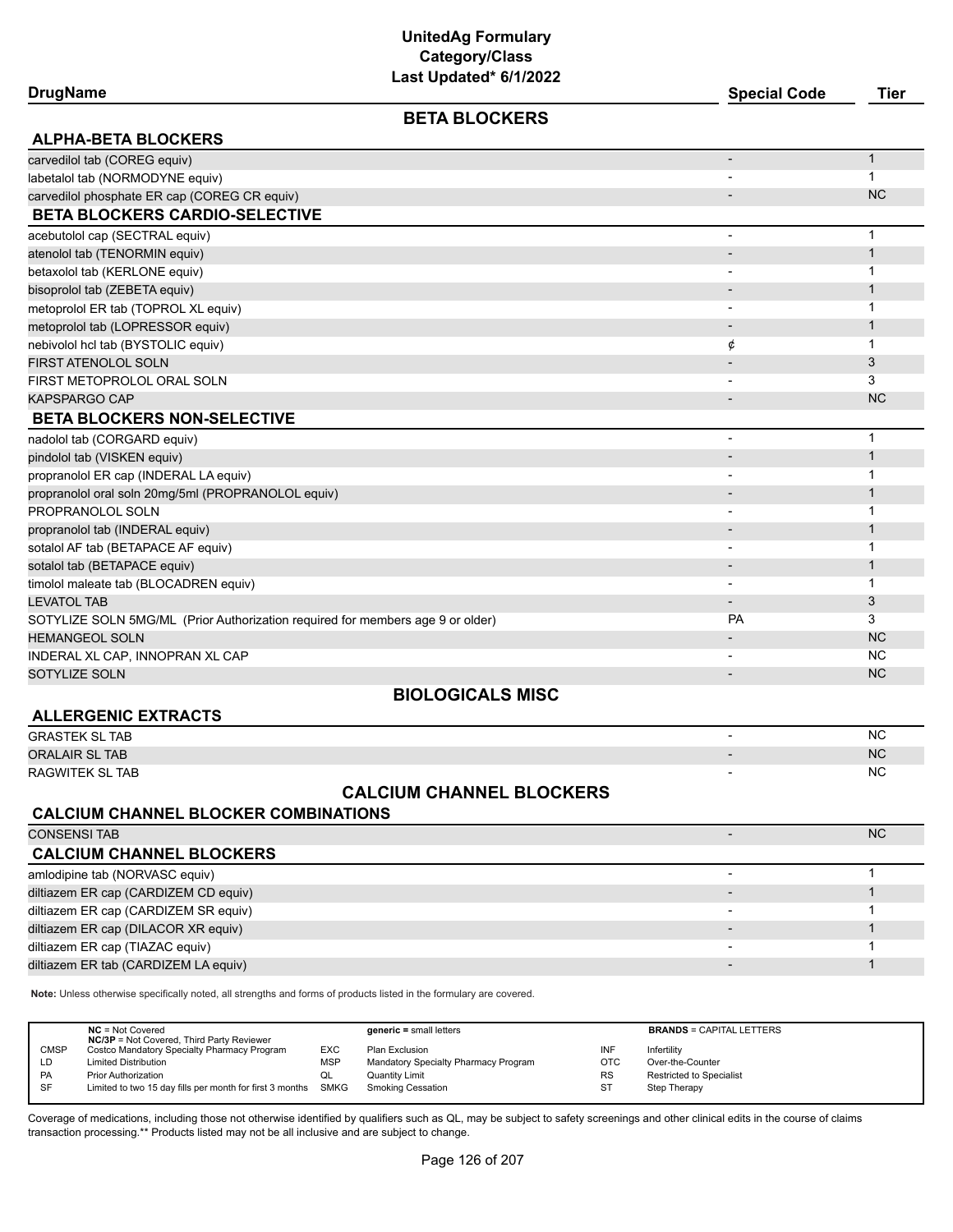| <b>CALCIUM CHANNEL BLOCKERS Cont.</b>                                   |                          |              |
|-------------------------------------------------------------------------|--------------------------|--------------|
| diltiazem tab (CARDIZEM equiv)                                          |                          | 1            |
| felodipine ER tab (PLENDIL equiv)                                       | $\overline{\phantom{a}}$ | $\mathbf{1}$ |
| isradipine cap (DYNACIRC equiv)                                         |                          | 1            |
| nicardipine cap (CARDENE equiv)                                         |                          | 1            |
| nifedipine cap (PROCARDIA equiv)                                        | $\blacksquare$           | 1            |
| nifedipine ER tab (ADALAT CC equiv)                                     |                          | 1            |
| nimodipine cap (NIMOTOP equiv)                                          |                          | 1            |
| nisoldipine ER tab (SULAR equiv)                                        | $\blacksquare$           | 1            |
| NISOLDIPINE ER TAB 20MG, 30MG, 40MG                                     | $\blacksquare$           | 1            |
| verapamil SR cap (VERELAN equiv)                                        | $\blacksquare$           | 1            |
| VERAPAMIL SR CAP 360mg                                                  |                          | 1            |
| verapamil SR tab (CALAN SR, ISOPTIN SR equiv)                           |                          | 1            |
| verapamil tab (CALAN equiv)                                             |                          | 1            |
| <b>CARDENE SR CAP</b>                                                   |                          | 3            |
| <b>COVERA-HS TAB</b>                                                    | $\overline{\phantom{a}}$ | 3            |
| <b>DYNACIRC CR TAB</b>                                                  | $\overline{\phantom{a}}$ | 3            |
| KATERZIA SUSP (Prior Authorization required for members age 9 or older) | PA                       | 3            |
| VERELAN PM ER CAP 100MG, 300MG                                          | $\overline{\phantom{a}}$ | 3            |
| VERELAN SR CAP 360mg                                                    |                          | 3            |
| CONJUPRI TAB, LEVAMLODIPINE TAB                                         | $\overline{\phantom{a}}$ | <b>NC</b>    |
| NORLIQVA ORAL SOLN                                                      | $\overline{\phantom{a}}$ | <b>NC</b>    |
| <b>NYMALIZE SOLN</b>                                                    |                          | <b>NC</b>    |
| <b>VERAPAMIL CAP 100MG</b>                                              |                          | <b>NC</b>    |
| <b>VERAPAMIL ER CAP 200MG</b>                                           |                          | <b>NC</b>    |
| <b>VERAPAMIL ER CAP 300MG</b>                                           |                          | <b>NC</b>    |
| <b>CARDIOTONICS</b>                                                     |                          |              |
| <b>CARDIAC GLYCOSIDES</b>                                               |                          |              |
| <b>DIGOXIN SOLN</b>                                                     | $\overline{\phantom{a}}$ | $\mathbf{1}$ |
| digoxin soln (LANOXIN equiv)                                            |                          | 1            |
| digoxin tab (LANOXIN equiv)                                             |                          | 1            |
| digoxin tab 62.5mcg (LANOXIN equiv)                                     |                          | <b>NC</b>    |

# **CARDIOVASCULAR AGENTS - MISC.**

LANOXIN INJ NASA NA MARANJI NA MARANJI NA MARANJI NA MARANJI NA MARANJI NA MARANJI NA MARANJI NA MARANJI NA MC LANOXIN TAB 62.5MCG - NC

#### **CARDIAC MYOSIN INHIBITORS**

| CAMZYOS CAP                                            |    | <b>NC</b>      |
|--------------------------------------------------------|----|----------------|
| <b>CARDIOVASCULAR AGENTS MISC. - COMBINATIONS</b>      |    |                |
| AMLODIPINE/ATORVASTATIN TAB                            |    |                |
| amlodipine/atorvastatin tab (CADUET equiv)             |    |                |
| ENTRESTO TAB (QL= 2 tabs/day)                          | QL |                |
| <b>BIDIL TAB</b>                                       |    | N <sub>C</sub> |
| isosorbide dinitrate/hydralazine hcl tab (BIDIL equiv) |    | NC.            |
| <b>IMPOTENCE AGENTS</b>                                |    |                |
| sildenafil tab (VIAGRA equiv) (QL= 6 tabs/30 days)     | QL |                |
| tadalafil tab (CIALIS equiv) (QL= 6 tabs/30 days)      | QL |                |
| vardenafil ODT (STAXYN equiv) (QL= 6 tabs/30 days)     | QL |                |
|                                                        |    |                |

**Note:** Unless otherwise specifically noted, all strengths and forms of products listed in the formulary are covered.

|             | $NC = Not Covered$<br><b>NC/3P</b> = Not Covered, Third Party Reviewer |            | $generic = small letters$            |            | <b>BRANDS = CAPITAL LETTERS</b> |
|-------------|------------------------------------------------------------------------|------------|--------------------------------------|------------|---------------------------------|
| <b>CMSP</b> | Costco Mandatory Specialty Pharmacy Program                            | EXC        | Plan Exclusion                       | INF        | Infertility                     |
| LD          | <b>Limited Distribution</b>                                            | <b>MSP</b> | Mandatory Specialty Pharmacy Program | <b>OTC</b> | Over-the-Counter                |
| <b>PA</b>   | <b>Prior Authorization</b>                                             | QL         | <b>Quantity Limit</b>                | <b>RS</b>  | <b>Restricted to Specialist</b> |
| SF          | Limited to two 15 day fills per month for first 3 months SMKG          |            | Smoking Cessation                    | <b>ST</b>  | Step Therapy                    |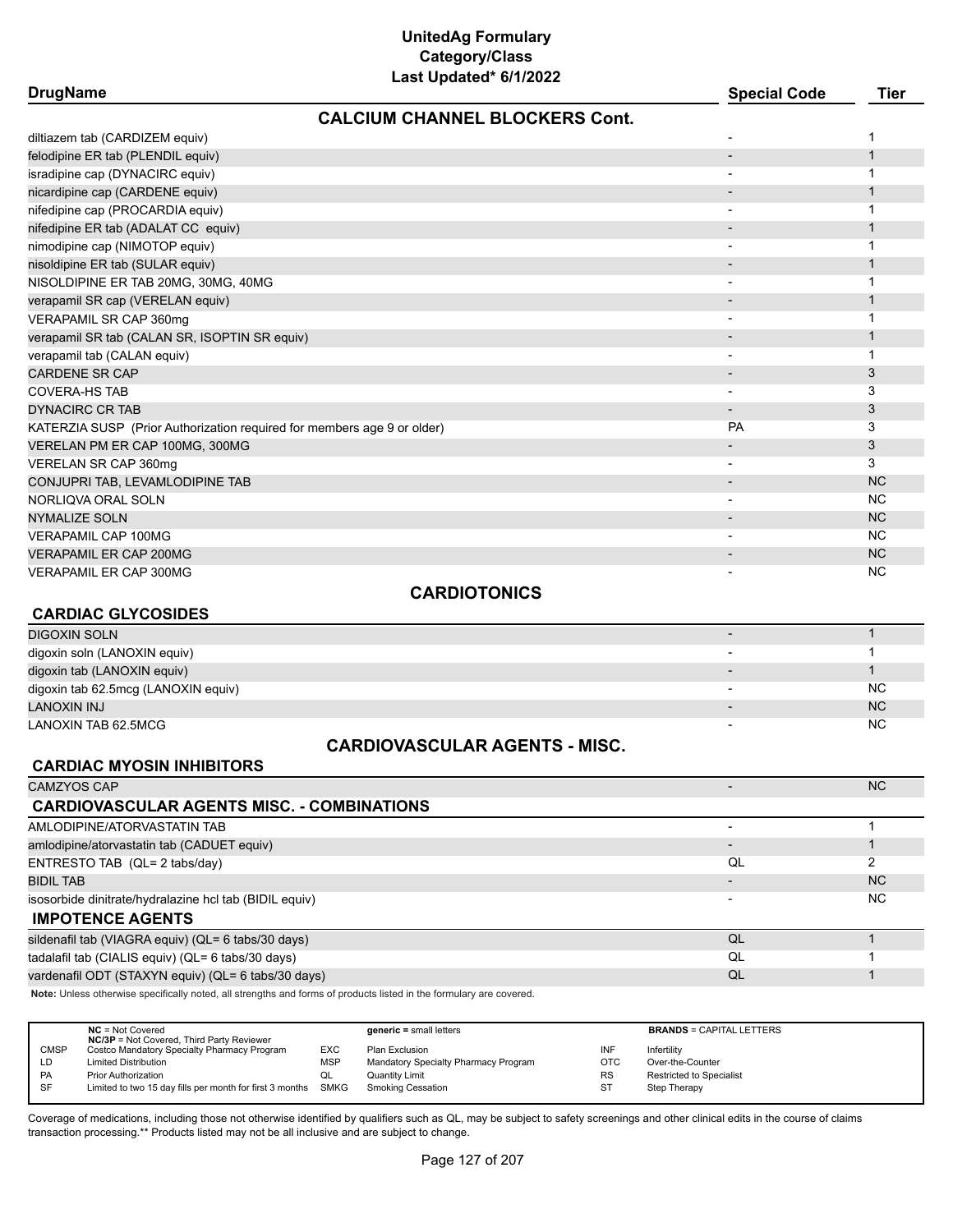| <b>DrugName</b>                                                                    |                                                                                                                     | <b>Special Code</b>          | <b>Tier</b>    |
|------------------------------------------------------------------------------------|---------------------------------------------------------------------------------------------------------------------|------------------------------|----------------|
|                                                                                    | <b>CARDIOVASCULAR AGENTS - MISC. Cont.</b>                                                                          |                              |                |
| vardenafil tab (LEVITRA equiv) (QL= 6 tabs/30 days)                                |                                                                                                                     | QL                           | 1              |
| CAVERJECT INJ (QL= 6 inj/30 days)                                                  |                                                                                                                     | QL                           | 2              |
| EDEX INJ (QL= 6 inj/30 days)                                                       |                                                                                                                     | QL                           | 2              |
| MUSE SUPP (QL= 6 supps/30 days)                                                    |                                                                                                                     | QL                           | 2              |
| STENDRA TAB (QL= 6 tabs/30 days)                                                   |                                                                                                                     | QL                           | $\overline{2}$ |
| <b>CIALIS TAB</b>                                                                  |                                                                                                                     | $\overline{\phantom{a}}$     | <b>NC</b>      |
| <b>LEVITRA TAB</b>                                                                 |                                                                                                                     |                              | NC             |
| <b>STAXYN ODT</b>                                                                  |                                                                                                                     | $\qquad \qquad \blacksquare$ | <b>NC</b>      |
| <b>VIAGRA TAB</b>                                                                  |                                                                                                                     |                              | NC             |
| PERIPHERAL VASODILATORS                                                            |                                                                                                                     |                              |                |
| <b>ISOXSUPRINE TAB</b>                                                             |                                                                                                                     | $\overline{\phantom{0}}$     | $\mathbf{1}$   |
| <b>PROSTAGLANDIN VASODILATORS</b>                                                  |                                                                                                                     |                              |                |
| TYVASO INH SOLN (QL= 1 ampule/day; Only available through Accredo 800-803-2523)    |                                                                                                                     | LD-PA-QL                     | 2              |
| VENTAVIS INH SOLN (QL= 9 ampules/day; Only available through Accredo 800-803-2523) |                                                                                                                     | LD-PA-QL                     | $\overline{2}$ |
| <b>ORENITRAM TAB</b>                                                               |                                                                                                                     |                              | NC             |
| REMODULIN INJ 10MG/ML                                                              |                                                                                                                     | $\overline{\phantom{0}}$     | <b>NC</b>      |
| <b>REMODULIN INJ 1MG/ML</b>                                                        |                                                                                                                     |                              | NC             |
| REMODULIN INJ 2.5MG/ML                                                             |                                                                                                                     |                              | <b>NC</b>      |
| REMODULIN INJ 5MG/ML                                                               |                                                                                                                     |                              | NC             |
| treprostinil inj 10mg/ml (REMODULIN equiv)                                         |                                                                                                                     | $\overline{\phantom{a}}$     | <b>NC</b>      |
| treprostinil inj 1mg/ml (REMODULIN equiv)                                          |                                                                                                                     |                              | NC             |
| treprostinil inj 2.5mg/ml (REMODULIN equiv)                                        |                                                                                                                     |                              | <b>NC</b>      |
| treprostinil inj 5mg/ml (REMODULIN equiv)                                          |                                                                                                                     |                              | ΝC             |
|                                                                                    | PULMONARY HYPERTENSION - ENDOTHELIN RECEPTOR ANTAGONISTS                                                            |                              |                |
|                                                                                    | ambrisentan tab (LETAIRIS equiv) (QL= 1 tab/day; Restricted to Cardiology or Pulmonology Specialist; Only available | LD-QL-RS                     | $\mathbf{1}$   |
| through Lumicera 855-847-3553)                                                     |                                                                                                                     |                              |                |
| through Lumicera 855-847-3553)                                                     | bosentan tab (TRACLEER equiv) (QL= 2 tabs/day; Restricted to Cardiology or Pulmonology Specialist; Only available   | LD-QL-RS                     | 1              |
| OPSUMIT TAB (QL= 1 tab/day; Only available through CVS Specialty 800-237-2767)     |                                                                                                                     | LD-PA-QL                     | $\overline{2}$ |
| TRACLEER TAB 32MG (QL=4 tabs/day; Only available through Walgreens 888-347-3416)   |                                                                                                                     | LD-PA-QL                     | 2              |
| PULMONARY HYPERTENSION - PHOSPHODIESTERASE INHIBITORS                              |                                                                                                                     |                              |                |
| sildenafil tab 20mg (REVATIO equiv)                                                |                                                                                                                     | PA                           | $\mathbf{1}$   |
| tadalafil tab (PAH) (ADCIRCA equiv)                                                |                                                                                                                     | CMSP-PA                      | $\mathbf{1}$   |
| <b>REVATIO SUSP</b>                                                                |                                                                                                                     |                              | <b>NC</b>      |
| sildenafil susp (REVATIO equiv)                                                    |                                                                                                                     |                              | NC.            |
|                                                                                    | PULMONARY HYPERTENSION - PROSTACYCLIN RECEPTOR AGONIST                                                              |                              |                |
| UPTRAVI TAB (QL= 2 tabs/day; Only available through Accredo 800-803-2523)          |                                                                                                                     | LD-PA-QL                     | $\overline{2}$ |
| UPTRAVI INJ                                                                        |                                                                                                                     |                              | NC             |
|                                                                                    | PULMONARY HYPERTENSION - SOL GUANYLATE CYCLASE STIMULATOR                                                           |                              |                |
| ADEMPAS TAB (QL= 3 tabs/day; Only available through Accredo 800-803-2523)          |                                                                                                                     | LD-PA-QL                     | $\overline{2}$ |
| <b>SINUS NODE INHIBITORS</b>                                                       |                                                                                                                     |                              |                |
| <b>CORLANOR SOLN</b>                                                               |                                                                                                                     | <b>PA</b>                    | 3              |
| <b>CORLANOR TAB</b>                                                                |                                                                                                                     | PA                           | 3              |
| <b>TRANSTHYRETIN STABILIZERS</b>                                                   |                                                                                                                     |                              |                |
| VYNDAMAX CAP (QL= 1 cap/day)                                                       |                                                                                                                     | MSP-PA-QL                    | S              |

**Note:** Unless otherwise specifically noted, all strengths and forms of products listed in the formulary are covered.

|             | $NC = Not Covered$<br><b>NC/3P</b> = Not Covered, Third Party Reviewer |             | $generic = small letters$            |            | <b>BRANDS = CAPITAL LETTERS</b> |
|-------------|------------------------------------------------------------------------|-------------|--------------------------------------|------------|---------------------------------|
| <b>CMSP</b> | Costco Mandatory Specialty Pharmacy Program                            | <b>EXC</b>  | Plan Exclusion                       | INF        | Infertility                     |
| LD          | <b>Limited Distribution</b>                                            | MSP         | Mandatory Specialty Pharmacy Program | <b>OTC</b> | Over-the-Counter                |
| <b>PA</b>   | <b>Prior Authorization</b>                                             | QL          | <b>Quantity Limit</b>                | <b>RS</b>  | Restricted to Specialist        |
| SF          | Limited to two 15 day fills per month for first 3 months               | <b>SMKG</b> | <b>Smoking Cessation</b>             | <b>ST</b>  | Step Therapy                    |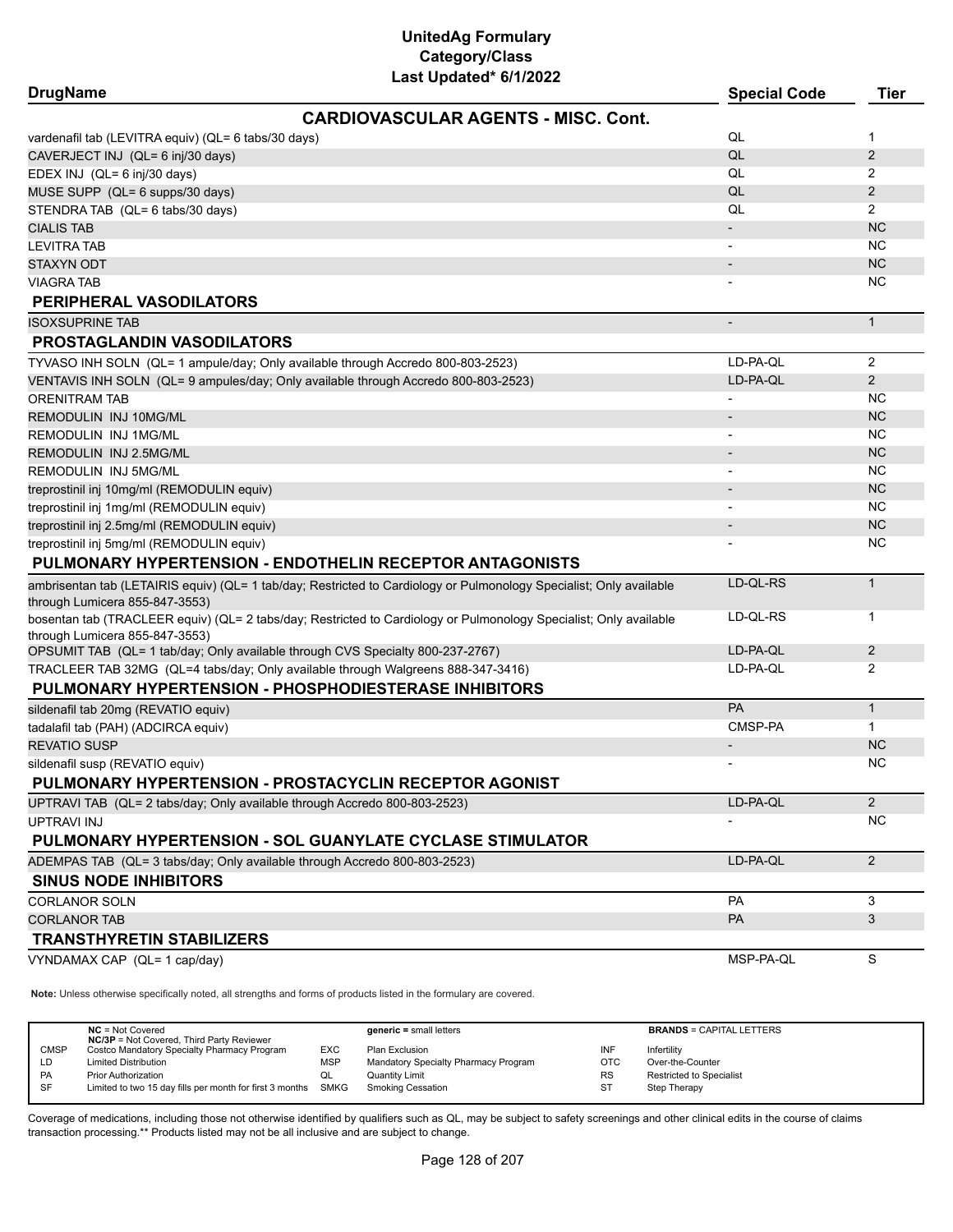| Last Updated* 6/1/2022<br><b>DrugName</b>                        | <b>Special Code</b>      | <b>Tier</b>    |
|------------------------------------------------------------------|--------------------------|----------------|
| <b>CARDIOVASCULAR AGENTS - MISC, Cont.</b>                       |                          |                |
| VYNDAQEL CAP (QL= 4 caps/day)                                    | MSP-PA-QL                | S              |
| VASOACTIVE SOLUBLE GUANYLATE CYCLASE STIMULATOR (SGC)            |                          |                |
| VERQUVO TAB (QL= 1 tab/day; Restricted to Cardiology Specialist) | QL-RS                    | $\overline{2}$ |
| <b>CEPHALOSPORINS</b>                                            |                          |                |
| <b>CEPHALOSPORINS - 1ST GENERATION</b>                           |                          |                |
| cefadroxil cap (DURICEF equiv)                                   | $\overline{\phantom{m}}$ | $\mathbf{1}$   |
| cefadroxil susp (DURICEF equiv)                                  |                          | 1              |
| <b>CEFADROXIL TAB</b>                                            |                          | $\mathbf{1}$   |
| cefadroxil tab (DURICEF equiv)                                   |                          | 1              |
| cephalexin cap (KEFLEX equiv)                                    |                          | 1              |
| cephalexin susp (KEFLEX equiv)                                   |                          | $\mathbf{1}$   |
| CEPHALEXIN CAP                                                   |                          | <b>NC</b>      |
| cephalexin cap 750mg (KEFLEX equiv)                              |                          | <b>NC</b>      |
| <b>CEPHALEXIN TAB</b>                                            |                          | <b>NC</b>      |
| KEFLEX CAP 750MG                                                 |                          | <b>NC</b>      |
| <b>CEPHALOSPORINS - 2ND GENERATION</b>                           |                          |                |
| <b>CEFACLOR CAP</b>                                              | $\overline{\phantom{a}}$ | $\mathbf{1}$   |
| cefaclor cap (CECLOR equiv)                                      |                          | 1              |
| cefaclor susp (CEFACLOR equiv)                                   |                          | 1              |
| cefprozil susp (CEFZIL equiv)                                    |                          | 1              |
| cefprozil tab (CEFZIL equiv)                                     |                          | $\mathbf{1}$   |
| cefuroxime susp (CEFTIN equiv)                                   |                          | 1              |
| cefuroxime tab (CEFTIN equiv)                                    |                          | 1              |
| CEFACLOR ER TAB                                                  |                          | 3              |
| <b>CEFACLOR SUSP</b>                                             |                          | 3              |
| <b>CEPHALOSPORINS - 3RD GENERATION</b>                           |                          |                |
| cefdinir cap (OMNICEF equiv)                                     |                          | 1              |
| cefdinir susp (OMNICEF equiv)                                    |                          | $\mathbf{1}$   |
| cefixime cap (SUPRAX equiv)                                      |                          | 1              |
| cefixime susp (SUPRAX equiv)                                     |                          | 1              |
| cefpodoxime proxetil susp (VANTIN equiv)                         |                          | 1              |
| cefpodoxime proxetil tab (VANTIN equiv)                          |                          | 1              |
| CEDAX CAP                                                        |                          | 3              |
| <b>CEDAX SUSP</b>                                                |                          | 3              |
| <b>CEFDITOREN TAB</b>                                            |                          | 3              |
| <b>SPECTRACEF TAB</b>                                            |                          | 3              |
| SUPRAX CAP                                                       |                          | 3              |
| SUPRAX CHEW TAB                                                  |                          | 3              |
| SUPRAX SUSP 500MG/5ML                                            |                          | 3              |
| SUPRAX TAB                                                       |                          | 3              |
| <b>CONTRACEPTIVES</b>                                            |                          |                |
| <b>COMBINATION CONTRACEPTIVES - ORAL</b>                         |                          |                |

amethyst tab (LYBREL equiv)  $\sim$  \$0

ashlyna tab, daysee tab (SEASONALE, SEASONIQUE equiv) - \$0  $$0$ cryselle tab - \$0  $\,$  \$0  $\,$ 

**Note:** Unless otherwise specifically noted, all strengths and forms of products listed in the formulary are covered.

|             | $NC = Not Covered$<br><b>NC/3P</b> = Not Covered, Third Party Reviewer |            | $generic = small letters$            |            | <b>BRANDS = CAPITAL LETTERS</b> |
|-------------|------------------------------------------------------------------------|------------|--------------------------------------|------------|---------------------------------|
| <b>CMSP</b> | Costco Mandatory Specialty Pharmacy Program                            | EXC        | Plan Exclusion                       | INF        | Infertility                     |
| LD          | <b>Limited Distribution</b>                                            | <b>MSP</b> | Mandatory Specialty Pharmacy Program | <b>OTC</b> | Over-the-Counter                |
| <b>PA</b>   | <b>Prior Authorization</b>                                             | QL         | Quantity Limit                       | <b>RS</b>  | <b>Restricted to Specialist</b> |
| SF          | Limited to two 15 day fills per month for first 3 months SMKG          |            | <b>Smoking Cessation</b>             | ST         | Step Therapy                    |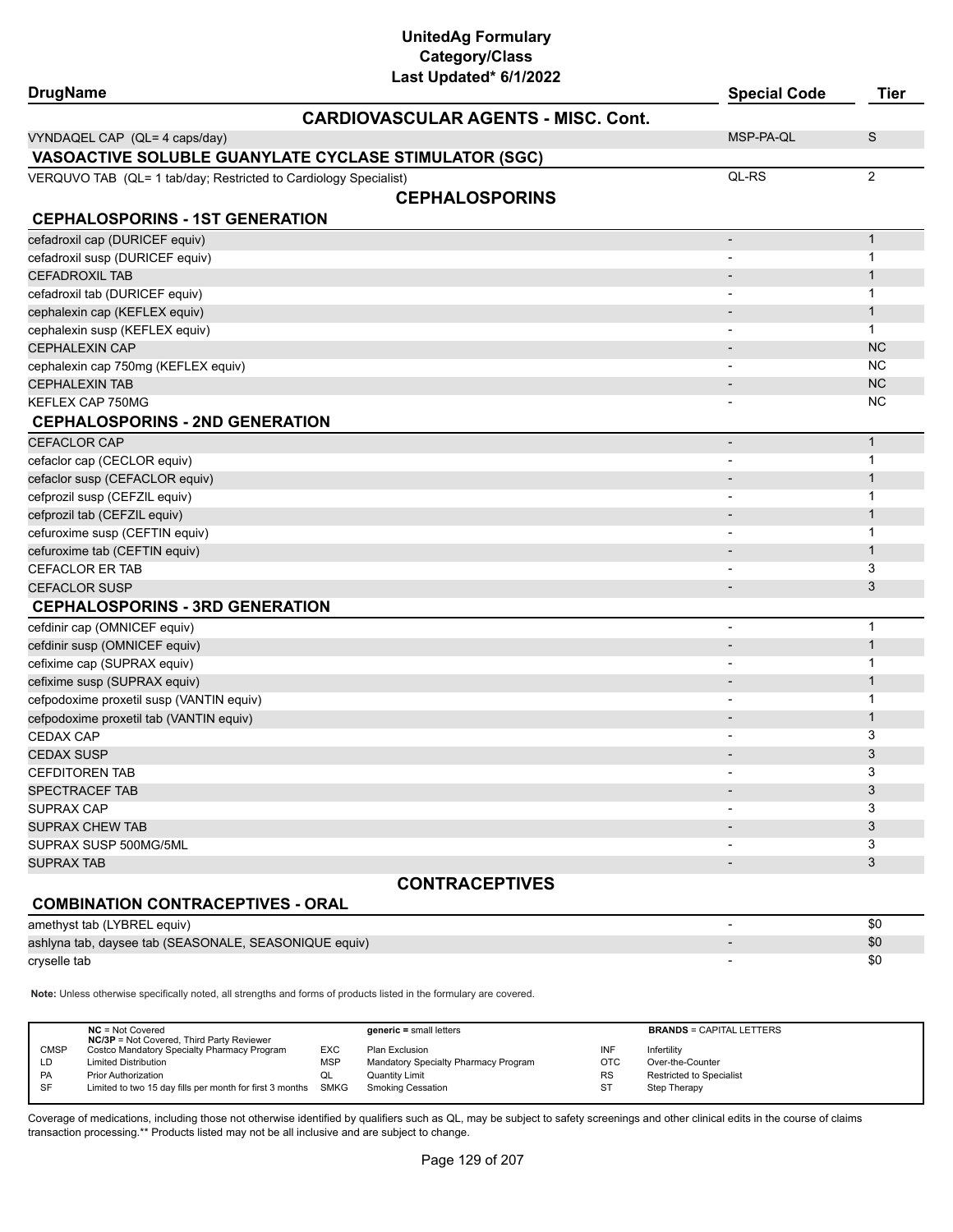**DrugName Special Code Tier CONTRACEPTIVES Cont.**

| enpresse tab (TRI-LEVELEN equiv)                                | $\qquad \qquad \blacksquare$ | \$0            |
|-----------------------------------------------------------------|------------------------------|----------------|
| gianvi tab, ocella tab (YASMIN, YAZ equiv)                      |                              | \$0            |
| isibloom tab, enskyce tab, apri tab (DESOGEN equiv)             |                              | \$0            |
| junel FE tab (LOESTRIN FE equiv)                                |                              | \$0            |
| junel tab (LOESTRIN equiv)                                      | $\overline{\phantom{a}}$     | \$0            |
| kelnor tab (DEMULEN equiv)                                      | $\overline{\phantom{a}}$     | \$0            |
| layolis FE tab, wymzya FE tab (FEMCON FE equiv)                 | $\overline{\phantom{a}}$     | \$0            |
| <b>NECON TAB</b>                                                |                              | \$0            |
| nortrel 7/7/7 tab, pirmella 7/7/7 tab (TRI-NORINYL equiv)       | $\overline{\phantom{a}}$     | \$0            |
| nortrel tab (OVCON 35 equiv)                                    |                              | \$0            |
| sprintec 28 tab (ORTHO-CYCLEN equiv)                            | $\overline{\phantom{a}}$     | \$0            |
| tri-legest tab (ESTROSTEP FE equiv)                             |                              | \$0            |
| tri-sprintec tab (ORTHO TRI-CYCLEN (LO) equiv)                  | $\overline{\phantom{a}}$     | \$0            |
| <b>TYBLUME TAB</b>                                              | $\overline{\phantom{0}}$     | \$0            |
| velivet tab (CYCLESSA equiv)                                    | $\overline{\phantom{a}}$     | \$0            |
| vienva tab, lessina tab, kurvelo tab (ALESSE equiv)             | $\overline{\phantom{0}}$     | \$0            |
| viorele tab, kariva tab (MIRCETTE equiv)                        |                              | \$0            |
| drospirenone/ethinyl estradiol/levomefolate tab (BEYAZ equiv)   | $\qquad \qquad \blacksquare$ | 1              |
| drospirenone/ethinyl estradiol/levomefolate tab (SAFYRAL equiv) |                              | $\mathbf{1}$   |
| mibelas chew tab (MINASTRIN equiv)                              |                              | 1              |
| norethindrone ace-ethinyl estradiol-fe cap (TAYTULLA equiv)     |                              | $\mathbf{1}$   |
| <b>BALCOLTRA TAB</b>                                            | $\blacksquare$               | 3              |
| <b>BEYAZ TAB</b>                                                | $\blacksquare$               | $\mathfrak{Z}$ |
| LO LOESTRIN TAB                                                 | $\overline{\phantom{a}}$     | 3              |
| <b>LOESTRIN 24 FE TAB</b>                                       | $\overline{\phantom{a}}$     | 3              |
| NATAZIA TAB                                                     | $\qquad \qquad \blacksquare$ | 3              |
| <b>NEXTSTELLIS TAB</b>                                          | $\overline{\phantom{a}}$     | 3              |
| YAZ TAB, YASMIN 28 TAB                                          |                              | 3              |
| <b>FALESSA KIT</b>                                              |                              | <b>NC</b>      |
| loestrin 21 tab                                                 |                              | <b>NC</b>      |
| loestrin tab                                                    | $\overline{\phantom{0}}$     | <b>NC</b>      |
| norethindrone/ethinyl estradiol FE tab (LOESTRIN FE equiv)      |                              | <b>NC</b>      |
| <b>COMBINATION CONTRACEPTIVES - TRANSDERMAL</b>                 |                              |                |
| zafemy patch (XULANE equiv)                                     | $\overline{\phantom{m}}$     | \$0            |
| <b>TWIRLA PATCH</b>                                             |                              | 3              |
| <b>COMBINATION CONTRACEPTIVES - VAGINAL</b>                     |                              |                |
| eluryng vaginal ring (NUVARING equiv)                           |                              | \$0            |
| ANNOVERA RING (QL= 1 ring/year)                                 | QL                           | 3              |
| <b>NUVARING</b>                                                 |                              | <b>NC</b>      |
| <b>COPPER CONTRACEPTIVES - IUD</b>                              |                              |                |
| PARAGARD IUD                                                    |                              | \$0            |
| <b>EMERGENCY CONTRACEPTIVES</b>                                 |                              |                |
| <b>ELLA TAB</b>                                                 | $\overline{\phantom{a}}$     | \$0            |
| levonorgestrel tab (PLAN B equiv)                               | <b>OTC</b>                   | \$0            |
| LEVONORGESTREL TAB 0.75MG                                       |                              | \$0            |
| PLAN B TAB                                                      | <b>OTC</b>                   | \$0            |
|                                                                 |                              |                |

**Note:** Unless otherwise specifically noted, all strengths and forms of products listed in the formulary are covered.

|             | $NC = Not Covered$<br><b>NC/3P</b> = Not Covered, Third Party Reviewer |            | $generic = small letters$            |            | <b>BRANDS = CAPITAL LETTERS</b> |
|-------------|------------------------------------------------------------------------|------------|--------------------------------------|------------|---------------------------------|
| <b>CMSP</b> | Costco Mandatory Specialty Pharmacy Program                            | <b>EXC</b> | Plan Exclusion                       | INF        | Infertility                     |
| LD          | <b>Limited Distribution</b>                                            | MSP        | Mandatory Specialty Pharmacy Program | <b>OTC</b> | Over-the-Counter                |
| PA          | <b>Prior Authorization</b>                                             | QL         | <b>Quantity Limit</b>                | <b>RS</b>  | Restricted to Specialist        |
| SF          | Limited to two 15 day fills per month for first 3 months SMKG          |            | <b>Smoking Cessation</b>             | <b>ST</b>  | Step Therapy                    |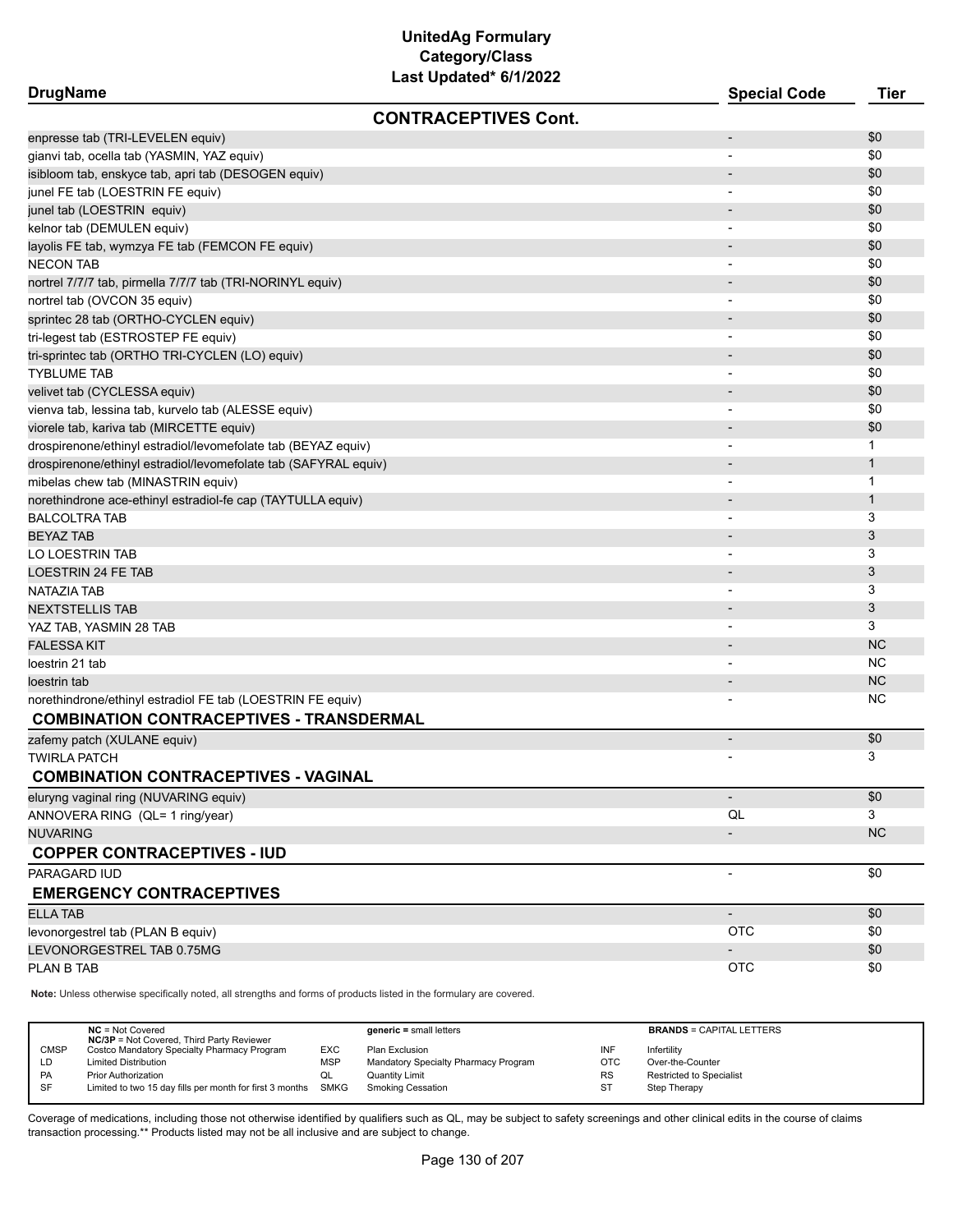| <b>DrugName</b>                                                  | <b>Special Code</b>      | Tier      |
|------------------------------------------------------------------|--------------------------|-----------|
| <b>CONTRACEPTIVES Cont.</b>                                      |                          |           |
| <b>PROGESTIN CONTRACEPTIVES - IMPLANTS</b>                       |                          |           |
| NEXPLANON IMPLANT                                                |                          | \$0       |
| <b>PROGESTIN CONTRACEPTIVES - INJECTABLE</b>                     |                          |           |
| DEPO-PROVERA SC INJ 104MG (QL= 1 inj/90 days)                    | QL                       | \$0       |
| medroxyprogesterone inj (DEPO-PROVERA equiv) (QL= 1 inj/90 days) | QL                       | \$0       |
| DEPO-PROVERA INJ                                                 | QL                       | 3         |
| DEPO-PROVERA INJ                                                 | $\overline{\phantom{0}}$ | <b>NC</b> |
| <b>PROGESTIN CONTRACEPTIVES - IUD</b>                            |                          |           |
| MIRENA IUD                                                       |                          | \$0       |
| <b>PROGESTIN CONTRACEPTIVES - ORAL</b>                           |                          |           |
| norethindrone tab (NORA-QD equiv)                                |                          | \$0       |
| <b>SLYND TAB</b>                                                 |                          | 3         |
| <b>CORTICOSTEROIDS</b>                                           |                          |           |

| <b>GLUCOCORTICOSTEROIDS</b>                     |                          |              |
|-------------------------------------------------|--------------------------|--------------|
| budesonide ER tab (UCERIS equiv) (QL=1 tab/day) | PA-QL                    | $\mathbf{1}$ |
| budesonide SR cap (ENTOCORT EC equiv)           |                          | 1            |
| DEXAMETHASONE CONC                              |                          | $\mathbf 1$  |
| dexamethasone elixir                            |                          | 1            |
| <b>DEXAMETHASONE SOLN</b>                       |                          | $\mathbf 1$  |
| dexamethasone tab (DECADRON equiv)              |                          | 1            |
| hydrocortisone tab (CORTEF equiv)               |                          | $\mathbf 1$  |
| methylprednisolone dose pack (MEDROL equiv)     |                          | 1            |
| methylprednisolone tab (MEDROL equiv)           |                          | $\mathbf 1$  |
| prednisolone ODT (ORAPRED equiv)                |                          | 1            |
| prednisolone soln (PEDIAPRED equiv)             |                          | $\mathbf 1$  |
| PREDNISOLONE SYRUP                              | $\blacksquare$           | 1            |
| prednisolone syrup (PRELONE equiv)              |                          | $\mathbf{1}$ |
| prednisone tab (DELTASONE equiv)                |                          | 1            |
| <b>CORTISONE ACETATE TAB</b>                    |                          | 2            |
| PREDNISOLONE ODT TAB                            |                          | 2            |
| PREDNISONE SOLN                                 |                          | 2            |
| PREDNISOLONE SOLN                               |                          | 3            |
| <b>ALKINDI SPRINKLE CAP</b>                     |                          | <b>NC</b>    |
| dexamethasone pak (DEXPAK equiv)                | $\overline{a}$           | <b>NC</b>    |
| <b>DEXPAK TAB</b>                               | $\blacksquare$           | NC           |
| DXEVO 11-DAY PAK                                |                          | <b>NC</b>    |
| <b>EMFLAZA SUSP</b>                             |                          | <b>NC</b>    |
| <b>EMFLAZA TAB</b>                              |                          | NC           |
| <b>FLO-PRED SUSP</b>                            |                          | <b>NC</b>    |
| <b>HEMADY TAB</b>                               |                          | <b>NC</b>    |
| <b>LIDOLOG KIT</b>                              |                          | <b>NC</b>    |
| MILLIPRED DP PAK                                | $\overline{\phantom{0}}$ | <b>NC</b>    |
| <b>MILLIPRED TAB</b>                            | $\overline{\phantom{a}}$ | <b>NC</b>    |
| ORTIKOS ER CAP                                  |                          | <b>NC</b>    |
| prednisone pack                                 |                          | <b>NC</b>    |
| PREDNISONE/DIPHENHYDRAMINE KIT                  |                          | <b>NC</b>    |

**Note:** Unless otherwise specifically noted, all strengths and forms of products listed in the formulary are covered.

|             | $NC = Not Covered$<br><b>NC/3P</b> = Not Covered, Third Party Reviewer |            | $generic = small letters$            |            | <b>BRANDS = CAPITAL LETTERS</b> |
|-------------|------------------------------------------------------------------------|------------|--------------------------------------|------------|---------------------------------|
| <b>CMSP</b> | Costco Mandatory Specialty Pharmacy Program                            | <b>EXC</b> | Plan Exclusion                       | INF        | Infertility                     |
| LD          | <b>Limited Distribution</b>                                            | MSP        | Mandatory Specialty Pharmacy Program | <b>OTC</b> | Over-the-Counter                |
| PA          | <b>Prior Authorization</b>                                             | QL         | Quantity Limit                       | <b>RS</b>  | Restricted to Specialist        |
| <b>SF</b>   | Limited to two 15 day fills per month for first 3 months SMKG          |            | <b>Smoking Cessation</b>             | -ST        | Step Therapy                    |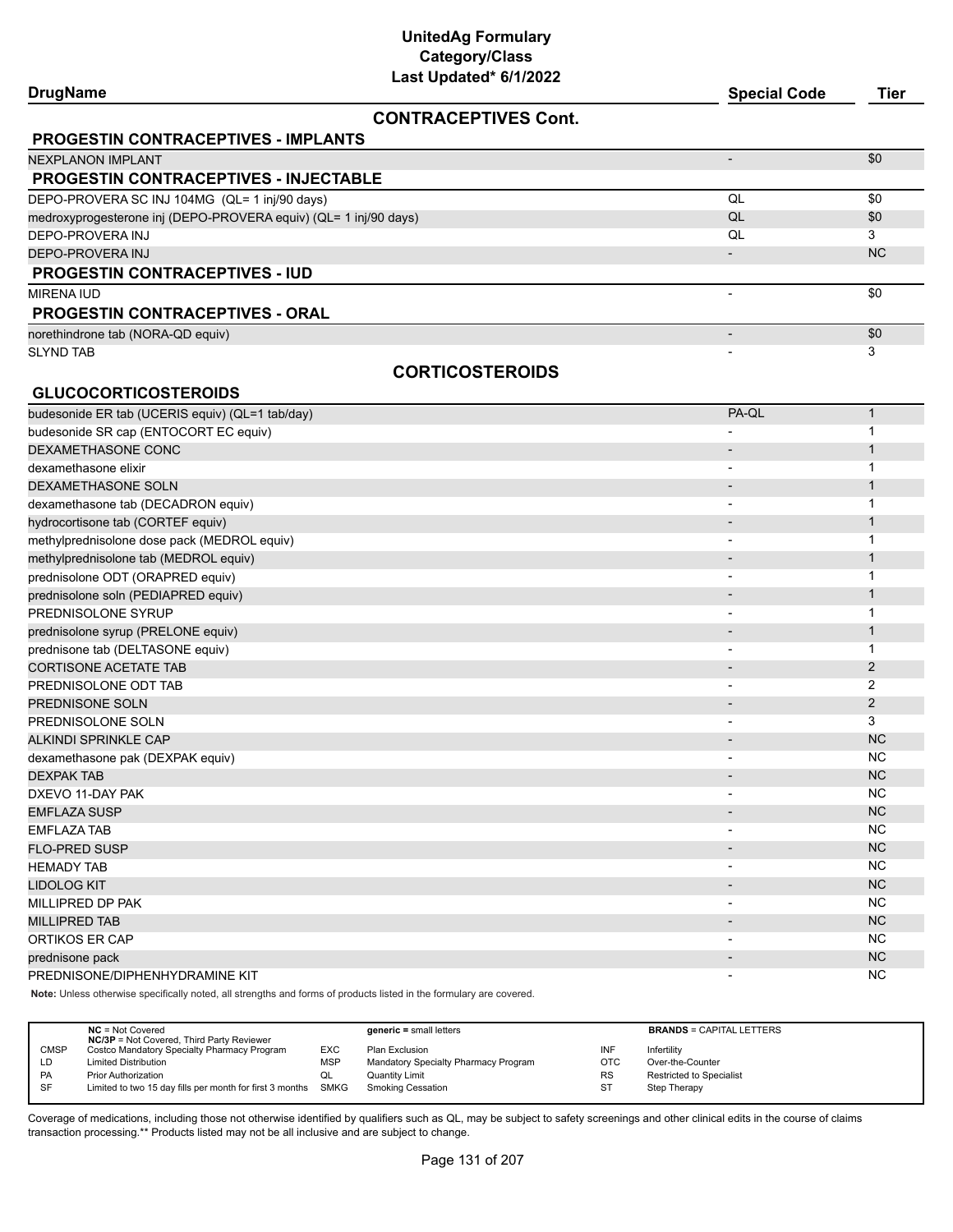| <b>DrugName</b>                                                                                      | Last updated" 6/1/2022       | <b>Special Code</b>      | Tier         |
|------------------------------------------------------------------------------------------------------|------------------------------|--------------------------|--------------|
|                                                                                                      | <b>CORTICOSTEROIDS Cont.</b> |                          |              |
| <b>RAYOS TAB</b>                                                                                     |                              | $\overline{a}$           | <b>NC</b>    |
| <b>TARPEYO CAP</b>                                                                                   |                              |                          | <b>NC</b>    |
| <b>MINERALOCORTICOIDS</b>                                                                            |                              |                          |              |
| fludrocortisone tab (FLORINEF equiv)                                                                 |                              | $\blacksquare$           | $\mathbf{1}$ |
|                                                                                                      | <b>COUGH/COLD/ALLERGY</b>    |                          |              |
| <b>ANTITUSSIVES</b>                                                                                  |                              |                          |              |
| benzonatate cap (TESSALON equiv)                                                                     |                              | $\overline{\phantom{a}}$ | $\mathbf{1}$ |
| hydrocodone/homatropine syrup (HYCODAN equiv)                                                        |                              |                          | $\mathbf{1}$ |
| tussigon tab (HYCODAN equiv)                                                                         |                              |                          | $\mathbf 1$  |
| <b>HYCODAN SYRUP</b>                                                                                 |                              |                          | 3            |
| benzonatate cap 150mg (ZONATUSS equiv)                                                               |                              |                          | <b>NC</b>    |
| ZONATUSS CAP 150MG                                                                                   |                              |                          | <b>NC</b>    |
| <b>COUGH/COLD/ALLERGY COMBINATIONS</b>                                                               |                              |                          |              |
| GUAIFENESIN/CODEINE SYRUP (QL= 240ml/fill)                                                           |                              | OTC-QL                   | $\mathbf{1}$ |
| guaifenesin/codeine syrup (TUSSI-ORGANIDIN-S equiv) (QL= 240ml/fill)                                 |                              | OTC-QL                   | $\mathbf 1$  |
| hydrocodone/chlorpheniramine CR susp (TUSSIONEX equiv) (QL= 120ml/fill; 2 fills/30 days)             |                              | QL                       | 1            |
| hydrocodone/chlorpheniramine/pseudoephedrine liquid (ZUTRIPRO equiv) (QL= 120ml/fill, 2 fills/month) |                              | QL                       | $\mathbf{1}$ |
| promethazine DM syrup                                                                                |                              |                          | 1            |
| promethazine VC syrup (PHENERGAN VC equiv)                                                           |                              |                          | $\mathbf{1}$ |
| promethazine VC/codeine syrup (PHENERGAN VC/CODEINE equiv)                                           |                              |                          | 1            |
| promethazine/codeine syrup (PHENERGAN/CODEINE equiv)                                                 |                              |                          | $\mathbf{1}$ |
| HYDROCODONE/CHLORPHENIRAMINE/PSEUDOEPHEDRINE LIQUID (QL= 120ml/fill, 2 fills/month)                  |                              | QL                       | 3            |
| <b>CLARINEX-D TAB</b>                                                                                |                              |                          | <b>EXC</b>   |
| <b>DECON-A LIQUID</b>                                                                                |                              | <b>OTC</b>               | <b>EXC</b>   |
| SEMPREX-D CAP                                                                                        |                              | $\overline{\phantom{a}}$ | <b>EXC</b>   |
| <b>DURAVENT PE TAB</b>                                                                               |                              |                          | <b>NC</b>    |
| guaifenesin-DM oral liquid (ROBITUSSIN equiv)                                                        |                              | $\overline{a}$           | <b>NC</b>    |
| <b>HDC DM SYRUP</b>                                                                                  |                              |                          | <b>NC</b>    |
| <b>HYCOFENIX SOLN</b>                                                                                |                              | $\overline{\phantom{a}}$ | <b>NC</b>    |
| <b>INTENSE COUGH LIQUID</b>                                                                          |                              | $\blacksquare$           | <b>NC</b>    |
| <b>MUCINEX LIQUID</b>                                                                                |                              |                          | <b>NC</b>    |
| POLY-TUSSIN DM SYRUP                                                                                 |                              |                          | ΝC           |
| <b>TUSSICAPS</b>                                                                                     |                              | $\overline{\phantom{a}}$ | <b>NC</b>    |
| <b>TUSSI-PRES LIQUID</b>                                                                             |                              |                          | <b>NC</b>    |
| <b>TUSSLIN LIQUID</b>                                                                                |                              | <b>OTC</b>               | <b>NC</b>    |
| <b>TUXARIN ER TAB</b>                                                                                |                              |                          | NC           |
| <b>TUZISTRA XR SUSP</b>                                                                              |                              |                          | <b>NC</b>    |
| <b>EXPECTORANTS</b>                                                                                  |                              |                          |              |
| potassium iodide oral soln (SSKI equiv)                                                              |                              |                          | $\mathbf{1}$ |
| <b>SSKI ORAL SOLN</b>                                                                                |                              |                          | 3            |
| <b>GUAIFENESEN SYRUP</b>                                                                             |                              |                          | <b>NC</b>    |
| <b>MUCINEX TAB</b>                                                                                   |                              |                          | <b>NC</b>    |
| <b>MISC. RESPIRATORY INHALANTS</b>                                                                   |                              |                          |              |
| sodium chloride neb soln (HYPER-SAL equiv)                                                           |                              | $\blacksquare$           | $\mathbf 1$  |
| NEBUSAL NEB SOLN                                                                                     |                              |                          | 2            |
|                                                                                                      |                              |                          |              |

**Note:** Unless otherwise specifically noted, all strengths and forms of products listed in the formulary are covered.

|             | $NC = Not Covered$<br><b>NC/3P</b> = Not Covered, Third Party Reviewer |            | $generic = small letters$            |           | <b>BRANDS = CAPITAL LETTERS</b> |
|-------------|------------------------------------------------------------------------|------------|--------------------------------------|-----------|---------------------------------|
| <b>CMSP</b> | Costco Mandatory Specialty Pharmacy Program                            | <b>EXC</b> | Plan Exclusion                       | INF       | Infertility                     |
| LD          | <b>Limited Distribution</b>                                            | <b>MSP</b> | Mandatory Specialty Pharmacy Program | OTC       | Over-the-Counter                |
| <b>PA</b>   | <b>Prior Authorization</b>                                             | w∟         | Quantity Limit                       | <b>RS</b> | <b>Restricted to Specialist</b> |
| SF          | Limited to two 15 day fills per month for first 3 months               | SMKG       | Smoking Cessation                    | ST        | Step Therapy                    |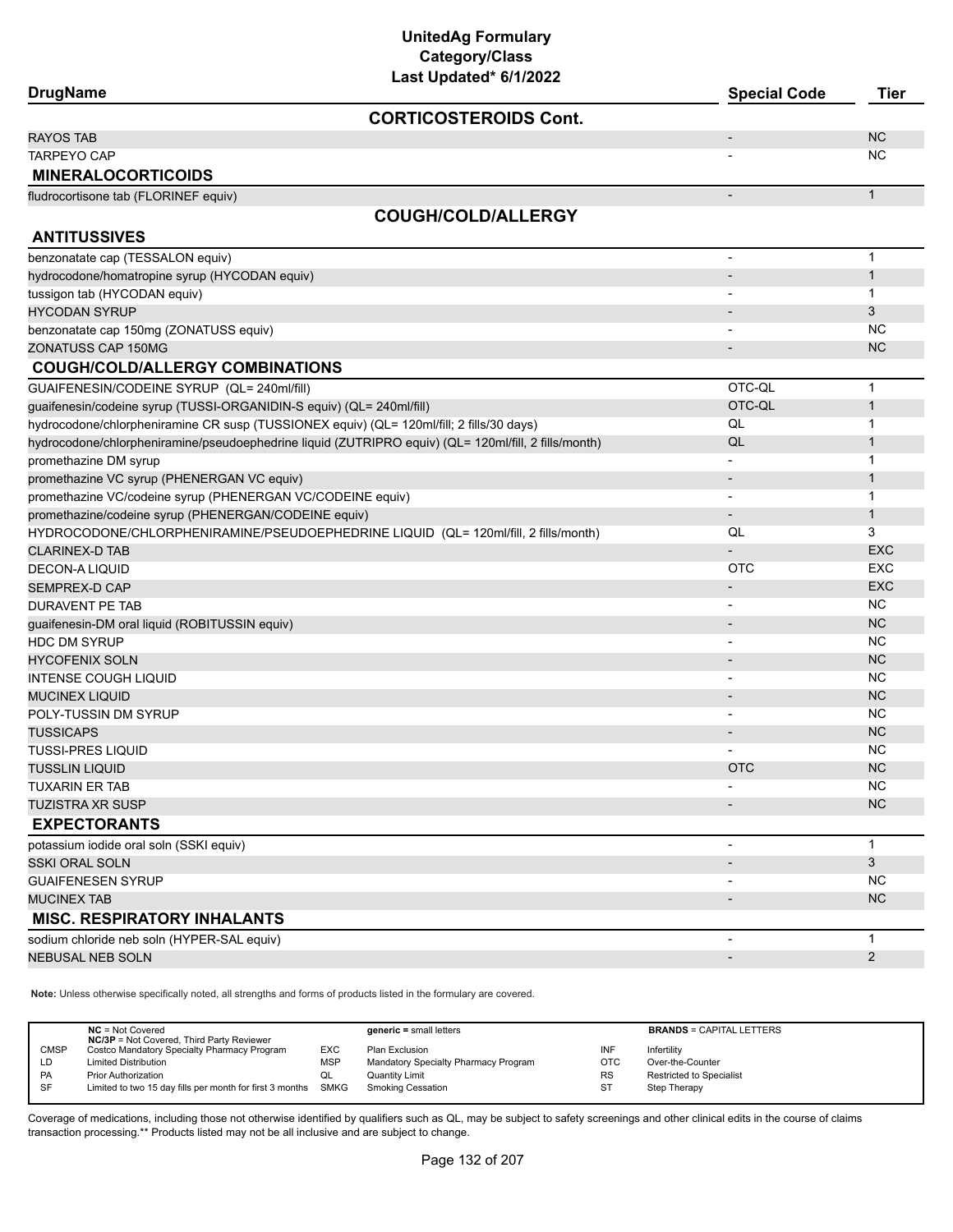#### **COUGH/COLD/ALLERGY Cont.**

**DrugName Special Code Tier**

#### **MUCOLYTICS**

acetylcysteine soln (MUCOMYST equiv) - 1

# **DERMATOLOGICALS**

| <b>ACNE PRODUCTS</b>                                                                                      |                          |                |
|-----------------------------------------------------------------------------------------------------------|--------------------------|----------------|
| adapalene cream (DIFFERIN equiv) (Acne Only – members age 35 or older require Prior Authorization)        | PA                       | $\mathbf{1}$   |
| adapalene gel (DIFFERIN equiv) (Acne Only - members age 35 or older require Prior Authorization)          | PA                       | 1              |
| adapalene/benzoyl peroxide gel 0.1-2.5% (EPIDUO equiv) (Acne Only – members age 35 or older require Prior | PA                       | $\mathbf{1}$   |
| Authorization)                                                                                            |                          |                |
| amnesteem cap, claravis cap, isotretinoin cap, myorisan cap, zenatane cap (ACCUTANE equiv)                | $\overline{\phantom{a}}$ | 1              |
| clindamycin gel (CLEOCIN GEL equiv)                                                                       | $\overline{\phantom{a}}$ | $\mathbf{1}$   |
| clindamycin lotion (CLEOCIN- T equiv)                                                                     |                          | 1              |
| clindamycin pad (CLEOCIN-T equiv)                                                                         |                          | $\mathbf{1}$   |
| clindamycin topical soln (CLEOCIN-T equiv)                                                                | $\overline{\phantom{a}}$ | $\mathbf 1$    |
| clindamycin/benzoyl peroxide gel (BENZACLIN equiv)                                                        |                          | $\mathbf{1}$   |
| clindamycin/benzoyl peroxide gel (DUAC GEL equiv)                                                         |                          | $\mathbf 1$    |
| erythromycin gel                                                                                          |                          | $\mathbf{1}$   |
| erythromycin pad                                                                                          |                          | $\mathbf 1$    |
| erythromycin soln                                                                                         |                          | $\mathbf{1}$   |
| erythromycin/benzoyl peroxide gel                                                                         |                          | $\mathbf 1$    |
| sodium sulfacetamide lotion (KLARON equiv)                                                                |                          | $\mathbf{1}$   |
| sodium sulfacetamide/sulfur emulsion (ROSAC WASH equiv)                                                   | $\blacksquare$           | $\mathbf 1$    |
| sodium sulfacetamide/sulfur emulsion (ROSULA equiv)                                                       |                          | $\mathbf{1}$   |
| sodium sulfacetamide/sulfur foam (CLARIFOAM EF equiv)                                                     | $\overline{\phantom{a}}$ | 1              |
| sodium sulfacetamide/sulfur gel (ROSULA equiv)                                                            |                          | $\mathbf{1}$   |
| sodium sulfacetamide/sulfur susp (PLEXION TS equiv)                                                       | $\overline{\phantom{a}}$ | 1              |
| sodium sulfacetamide/sulfur wash (SUMAXIN WASH equiv)                                                     |                          | $\mathbf{1}$   |
| sulfacetamide sodium/sulfur cream 10-5% (PLEXION SCT equiv)                                               | $\overline{\phantom{a}}$ | 1              |
| tretinoin cream (Acne Only – members age 35 or older require Prior Authorization)                         | PA                       | $\mathbf{1}$   |
| tretinoin gel (Acne Only – members age 35 or older require Prior Authorization)                           | PA                       | $\mathbf{1}$   |
| tretinoin gel (RETIN-A GEL equiv) (Acne Only – members age 35 or older require Prior Authorization)       | PA                       | $\mathbf{1}$   |
| <b>AVAR GEL</b>                                                                                           |                          | 2              |
| <b>ERY PAD</b>                                                                                            | $\overline{\phantom{a}}$ | $\overline{2}$ |
| PRASCION RA CREAM                                                                                         |                          | 2              |
| DIFFERIN OTC GEL 0.1%                                                                                     | <b>OTC</b>               | <b>EXC</b>     |
| <b>ABSORICA CAP</b>                                                                                       |                          | <b>NC</b>      |
| <b>ABSORICA LD CAP</b>                                                                                    | $\overline{\phantom{0}}$ | <b>NC</b>      |
| ADAPALENE SOLN                                                                                            | $\overline{\phantom{a}}$ | <b>NC</b>      |
| ADAPALENE LOTION (DIFFERIN equiv)                                                                         | $\overline{a}$           | <b>NC</b>      |
| adapalene/benzoyl peroxide gel 0.3-2.5% (EPIDUO FORTE GEL equiv)                                          | $\overline{\phantom{0}}$ | <b>NC</b>      |
| ADAPALENE/BENZOYL PEROXIDE PAD                                                                            |                          | <b>NC</b>      |
| <b>AKLIEF CREAM</b>                                                                                       |                          | <b>NC</b>      |
| <b>ALTRENO LOTION</b>                                                                                     |                          | <b>NC</b>      |
| AMZEEQ FOAM                                                                                               |                          | <b>NC</b>      |
| <b>ARAZLO LOTION</b>                                                                                      |                          | <b>NC</b>      |
| AVAR AEROSOL FOAM                                                                                         |                          | <b>NC</b>      |
| <b>AVAR PAD</b>                                                                                           |                          | <b>NC</b>      |

**Note:** Unless otherwise specifically noted, all strengths and forms of products listed in the formulary are covered.

|             | $NC = Not Covered$<br><b>NC/3P</b> = Not Covered, Third Party Reviewer |            | $generic = small letters$            |           | <b>BRANDS = CAPITAL LETTERS</b> |
|-------------|------------------------------------------------------------------------|------------|--------------------------------------|-----------|---------------------------------|
| <b>CMSP</b> | Costco Mandatory Specialty Pharmacy Program                            | <b>EXC</b> | Plan Exclusion                       | INF       | Infertility                     |
| LD          | <b>Limited Distribution</b>                                            | <b>MSP</b> | Mandatory Specialty Pharmacy Program | OTC       | Over-the-Counter                |
| <b>PA</b>   | <b>Prior Authorization</b>                                             | w∟         | <b>Quantity Limit</b>                | <b>RS</b> | Restricted to Specialist        |
| -SF         | Limited to two 15 day fills per month for first 3 months SMKG          |            | Smoking Cessation                    | ST        | Step Therapy                    |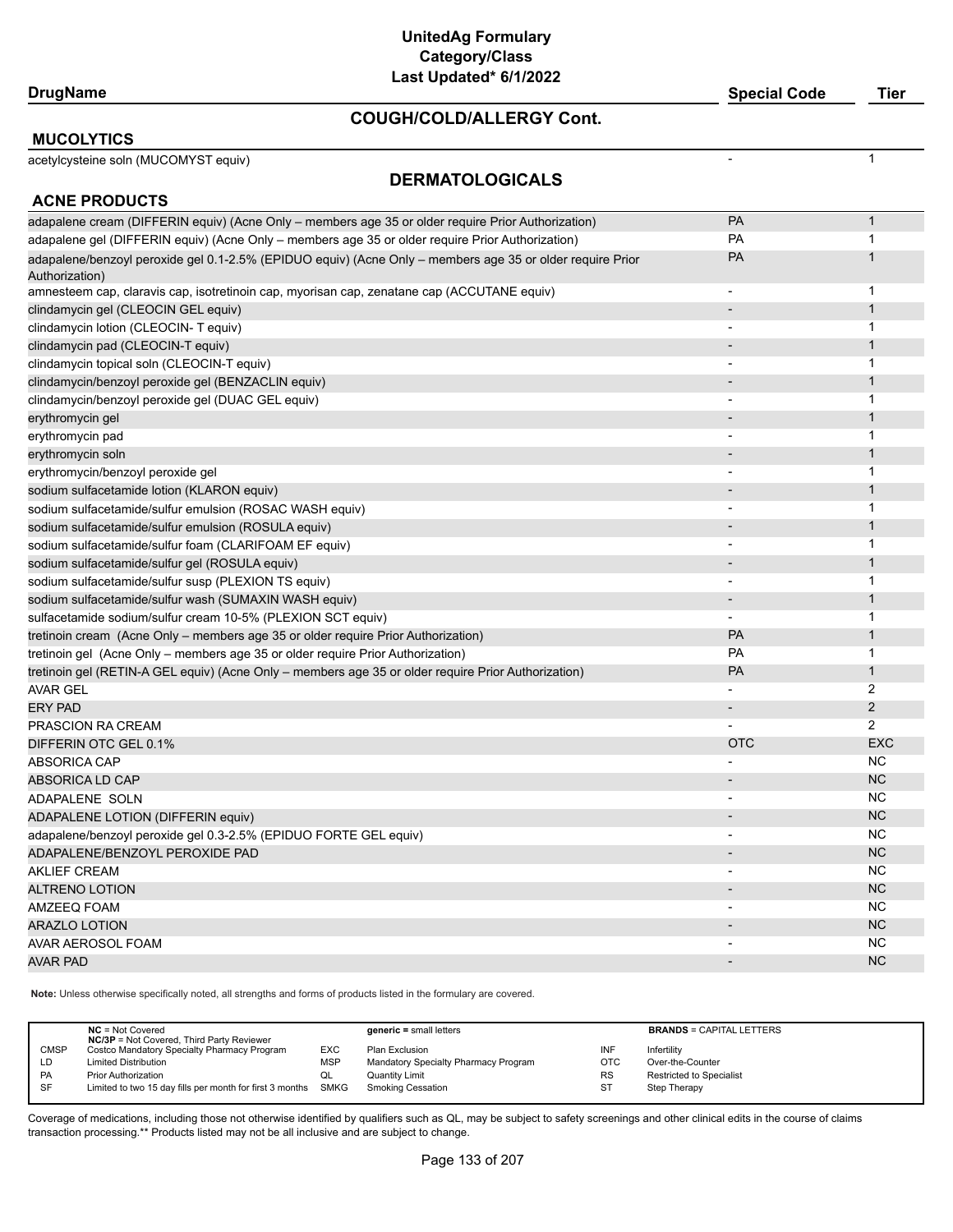| <b>DrugName</b>                                                 | <b>Special Code</b>      | <b>Tier</b> |
|-----------------------------------------------------------------|--------------------------|-------------|
| <b>DERMATOLOGICALS Cont.</b>                                    |                          |             |
| AVAR-E LS CREAM 10-2%                                           |                          | <b>NC</b>   |
| <b>AZELEX CREAM</b>                                             | $\overline{\phantom{a}}$ | <b>NC</b>   |
| <b>BENZAC WASH</b>                                              |                          | <b>NC</b>   |
| <b>BENZOYL PEROXIDE CREAM</b>                                   | <b>OTC</b>               | <b>NC</b>   |
| BENZOYL PEROXIDE/HYDROCORTISONE LOTION                          |                          | <b>NC</b>   |
| benzoyl peroxide/hydrocortisone lotion (VANOXIDE-HC equiv)      |                          | <b>NC</b>   |
| <b>CLENIA PLUS SUSP</b>                                         | ٠                        | <b>NC</b>   |
| <b>CLINDACIN KIT</b>                                            |                          | <b>NC</b>   |
| clindamycin foam (EVOCLIN equiv)                                |                          | <b>NC</b>   |
| clindamycin/tretinoin gel (ZIANA equiv)                         |                          | <b>NC</b>   |
| <b>CLINDAVIX KIT</b>                                            | $\blacksquare$           | <b>NC</b>   |
| dapsone gel (ACZONE equiv)                                      |                          | <b>NC</b>   |
| DAPSONE GEL 7.5%                                                | $\overline{\phantom{a}}$ | NC.         |
| EPIDUO FORTE GEL 0.3-2.5%                                       | $\overline{\phantom{a}}$ | <b>NC</b>   |
| <b>EPSOLAY CREAM</b>                                            | $\overline{\phantom{a}}$ | NC.         |
| <b>EVOCLIN FOAM</b>                                             | $\overline{\phantom{a}}$ | <b>NC</b>   |
| <b>FABIOR AEROSOL FOAM</b>                                      |                          | <b>NC</b>   |
| isotretinoin cap 25mg (ABSORICA equiv)                          | -                        | <b>NC</b>   |
| isotretinoin cap 35mg (ABSORICA equiv)                          | $\blacksquare$           | <b>NC</b>   |
| <b>NUCARACLINPA KIT</b>                                         | $\overline{\phantom{a}}$ | <b>NC</b>   |
| NUCARARXPAK KIT                                                 | $\overline{\phantom{a}}$ | <b>NC</b>   |
| <b>ONEXTON GEL</b>                                              | -                        | <b>NC</b>   |
| PLEXION CREAM 9.8-4.8%                                          | ٠                        | <b>NC</b>   |
| RETIN-A MICRO GEL 0.04%, 0.1%                                   | -                        | <b>NC</b>   |
| RETIN-A MICRO GEL 0.08%, 0.06%                                  | ٠                        | <b>NC</b>   |
| <b>ROSULA WASH</b>                                              | -                        | <b>NC</b>   |
| sodium sulfacetamide/sulfur emulsion 10-1% (ROSAC WASH equiv)   | $\blacksquare$           | <b>NC</b>   |
| SODIUM SULFACETAMIDE/SULFUR LOTION                              | $\overline{\phantom{a}}$ | <b>NC</b>   |
| sodium sulfacetamide/sulfur lotion (SULFACET R equiv)           | $\overline{\phantom{a}}$ | <b>NC</b>   |
| sodium sulfacetamide/sulfur pad (PLEXION CLEANSING CLOTH equiv) | $\blacksquare$           | <b>NC</b>   |
| SODIUM SULFACETAMIDE/SULFUR SUSP                                | $\overline{\phantom{a}}$ | NC.         |
| sodium sulfacetamide/sunscreen kit (SUMADEN XLT equiv)          | $\overline{\phantom{a}}$ | <b>NC</b>   |
| sulfacetamide sodium/sulfur cream 10-2% (AVAR-E LS equiv)       | $\overline{\phantom{a}}$ | <b>NC</b>   |
| sulfacetamide sodium/sulfur cream 9.8-4.8% (PLEXION equiv)      |                          | <b>NC</b>   |
| <b>SUMADEN XLT KIT</b>                                          |                          | NC.         |
| <b>TRETIN-X CREAM</b>                                           |                          | <b>NC</b>   |
| <b>TWYNEO CREAM</b>                                             | $\blacksquare$           | ΝC          |
| <b>WINLEVI CREAM</b>                                            |                          | <b>NC</b>   |
| AGENTS FOR EXTERNAL GENITAL AND PERIANAL WARTS                  |                          |             |
| <b>VEREGEN OINT</b>                                             | $\blacksquare$           | <b>NC</b>   |
| <b>AGENTS FOR WRINKLES/LIPOATROPHY/OTHER AESTHETIC USES</b>     |                          |             |
| <b>RENOVA CREAM</b>                                             |                          | <b>EXC</b>  |
| KYBELLA INJ                                                     |                          | NC.         |
| <b>ANALGESICS - TOPICAL</b>                                     |                          |             |
| <b>BACLOFEN CREAM COMPOUND KIT</b>                              |                          | <b>NC</b>   |
| <b>TRAMADOL COMPOUND KIT</b>                                    |                          | <b>NC</b>   |

**Note:** Unless otherwise specifically noted, all strengths and forms of products listed in the formulary are covered.

|             | $NC = Not Covered$<br><b>NC/3P</b> = Not Covered, Third Party Reviewer |            | $generic = small letters$            |            | <b>BRANDS = CAPITAL LETTERS</b> |
|-------------|------------------------------------------------------------------------|------------|--------------------------------------|------------|---------------------------------|
| <b>CMSP</b> | Costco Mandatory Specialty Pharmacy Program                            | EXC        | Plan Exclusion                       | INF        | Infertility                     |
| LD          | <b>Limited Distribution</b>                                            | <b>MSP</b> | Mandatory Specialty Pharmacy Program | <b>OTC</b> | Over-the-Counter                |
| PA          | <b>Prior Authorization</b>                                             | QL         | <b>Quantity Limit</b>                | RS         | Restricted to Specialist        |
| SF          | Limited to two 15 day fills per month for first 3 months SMKG          |            | <b>Smoking Cessation</b>             | ST         | Step Therapy                    |
|             |                                                                        |            |                                      |            |                                 |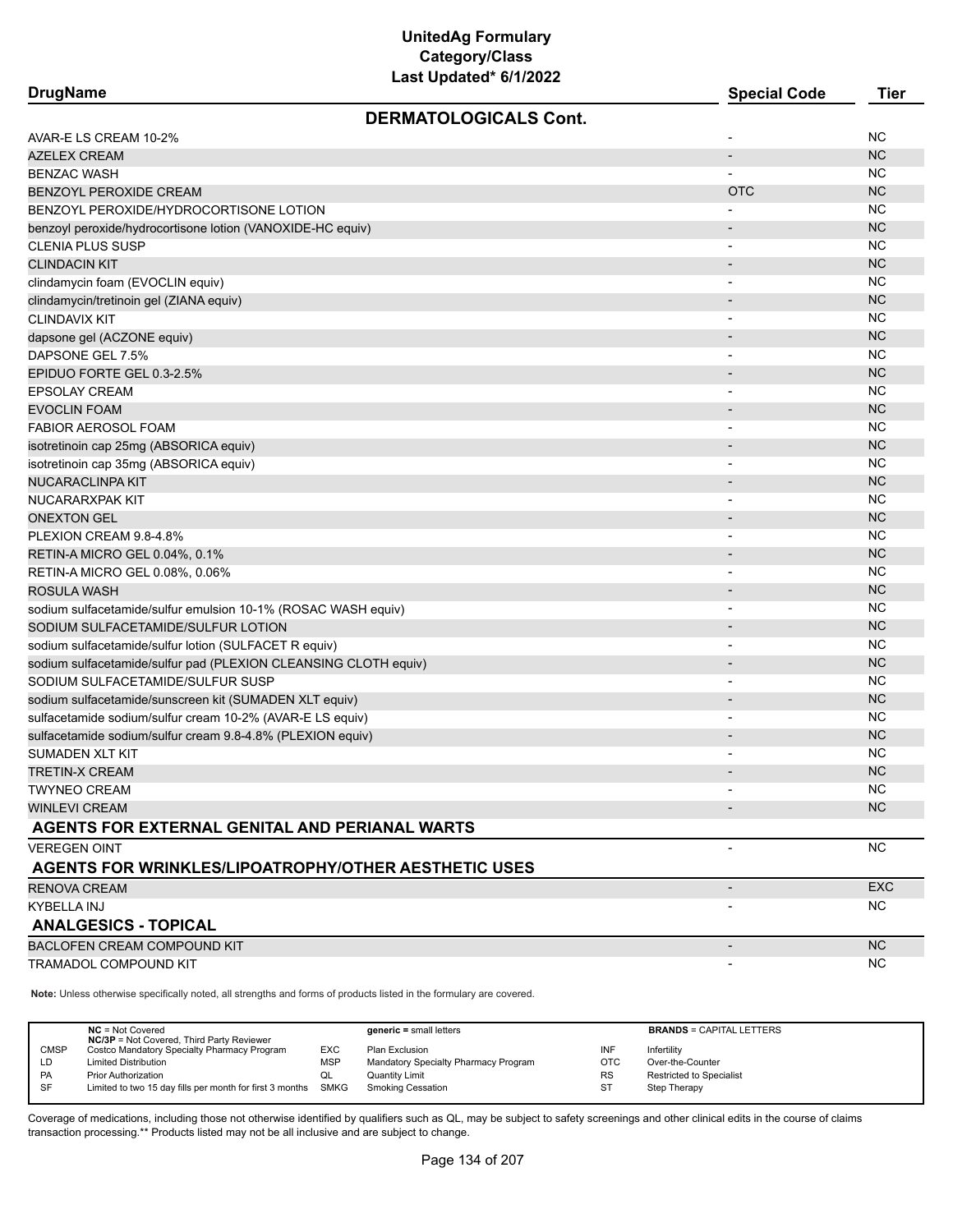### **DERMATOLOGICALS Cont.**

| <b>ANTIBIOTICS - TOPICAL</b>                                             |                          |              |
|--------------------------------------------------------------------------|--------------------------|--------------|
| gentamicin sulfate cream                                                 |                          | $\mathbf{1}$ |
| gentamicin sulfate oint                                                  |                          | 1            |
| mupirocin oint (BACTROBAN OINT equiv)                                    |                          | $\mathbf{1}$ |
| <b>CENTANY OINT</b>                                                      |                          | 3            |
| <b>CORTISPORIN CREAM</b>                                                 |                          | 3            |
| <b>CORTISPORIN OINT</b>                                                  |                          | 3            |
| <b>ALTABAX OINT</b>                                                      |                          | <b>NC</b>    |
| <b>BACTROBAN CREAM</b>                                                   | $\overline{\phantom{a}}$ | <b>NC</b>    |
| mupirocin cream (BACTROBAN CREAM equiv)                                  |                          | <b>NC</b>    |
| <b>NEO-SYNALAR CREAM</b>                                                 |                          | <b>NC</b>    |
| <b>XEPI CREAM</b>                                                        | $\overline{\phantom{a}}$ | <b>NC</b>    |
| <b>ANTIFUNGALS - TOPICAL</b>                                             |                          |              |
| ciclopirox cream (LOPROX CREAM equiv)                                    | $\overline{\phantom{a}}$ | $\mathbf 1$  |
| ciclopirox gel (LOPROX GEL equiv)                                        | $\overline{\phantom{a}}$ | $\mathbf{1}$ |
| ciclopirox nail soln (PENLAC equiv)                                      | $\overline{\phantom{a}}$ | 1            |
| ciclopirox shampoo (LOPROX SHAMPOO equiv)                                |                          | $\mathbf{1}$ |
| ciclopirox topical susp (LOPROX SUSP equiv)                              | $\overline{\phantom{a}}$ | 1            |
| clotrimazole/betamethasone cream (LORTRISONE CREAM equiv)                |                          | $\mathbf{1}$ |
| clotrimazole/betamethasone lotion (LOTRISONE LOTION equiv)               |                          | 1            |
| econazole cream (SPECTAZOLE equiv)                                       |                          | $\mathbf{1}$ |
| iodoquinol/hydrocortisone cream 1% (VYTONE equiv)                        |                          | $\mathbf 1$  |
| ketoconazole cream (NIZORAL CREAM equiv)                                 |                          | $\mathbf{1}$ |
| ketoconazole shampoo (NIZORAL SHAMPOO equiv)                             | $\overline{\phantom{a}}$ | 1            |
| naftifine cream (NAFTIN equiv)                                           |                          | $\mathbf{1}$ |
| naftifine gel (NAFTIN equiv)                                             |                          | 1            |
| nystatin cream (MYCOSTATIN CREAM equiv)                                  |                          | $\mathbf{1}$ |
| nystatin oint                                                            |                          | 1            |
| nystatin topical powder                                                  |                          | $\mathbf{1}$ |
| nystatin/triamcinolone cream                                             |                          | $\mathbf 1$  |
| nystatin/triamcinolone oint                                              | $\overline{\phantom{a}}$ | $\mathbf{1}$ |
| <b>EXELDERM SOLN</b>                                                     | $\overline{\phantom{a}}$ | 3            |
| <b>MENTAX CREAM</b>                                                      | $\overline{\phantom{a}}$ | 3            |
| NAFTIFINE CREAM                                                          | $\overline{\phantom{a}}$ | 3            |
| <b>NAFTIN GEL</b>                                                        |                          | 3            |
| clotrimazole cream (LOTRIMIN AF equiv)                                   | <b>OTC</b>               | EXC          |
| NIZORAL A-D SHAMPOO                                                      | <b>OTC</b>               | <b>EXC</b>   |
| nizoral a-d shampoo (NIZORAL equiv)                                      | <b>OTC</b>               | EXC          |
| ALCORTIN A GEL (iodoquinol/hydrocortisone/aloe polysaccharide gel equiv) |                          | ${\sf NC}$   |
| <b>ALOQUIN GEL</b>                                                       | $\overline{\phantom{a}}$ | <b>NC</b>    |
| <b>CICLODAN KIT</b>                                                      | $\overline{\phantom{a}}$ | $NC$         |
| <b>ECONASIL KIT</b>                                                      | $\overline{\phantom{a}}$ | <b>NC</b>    |
| <b>ECOZA FOAM</b>                                                        | $\overline{\phantom{a}}$ | NC           |
| ERTACZO CREAM                                                            | $\overline{\phantom{a}}$ | <b>NC</b>    |
| EXELDERM CREAM, SULCONAZOLE CREAM                                        |                          | NC           |
| EXELDERM SOLN, SULCONAZOLE SOLN                                          | $\overline{\phantom{a}}$ | NC           |
|                                                                          |                          |              |

**Note:** Unless otherwise specifically noted, all strengths and forms of products listed in the formulary are covered.

|             | $NC = Not Covered$<br><b>NC/3P</b> = Not Covered, Third Party Reviewer |     | $generic = small letters$            |           | <b>BRANDS = CAPITAL LETTERS</b> |
|-------------|------------------------------------------------------------------------|-----|--------------------------------------|-----------|---------------------------------|
| <b>CMSP</b> | Costco Mandatory Specialty Pharmacy Program                            | EXC | Plan Exclusion                       | INF       | Infertility                     |
| LD          | <b>Limited Distribution</b>                                            | MSP | Mandatory Specialty Pharmacy Program | OTC       | Over-the-Counter                |
| <b>PA</b>   | <b>Prior Authorization</b>                                             | ◡   | Quantity Limit                       | <b>RS</b> | <b>Restricted to Specialist</b> |
| <b>SF</b>   | Limited to two 15 day fills per month for first 3 months SMKG          |     | <b>Smoking Cessation</b>             | ST        | Step Therapy                    |
|             |                                                                        |     |                                      |           |                                 |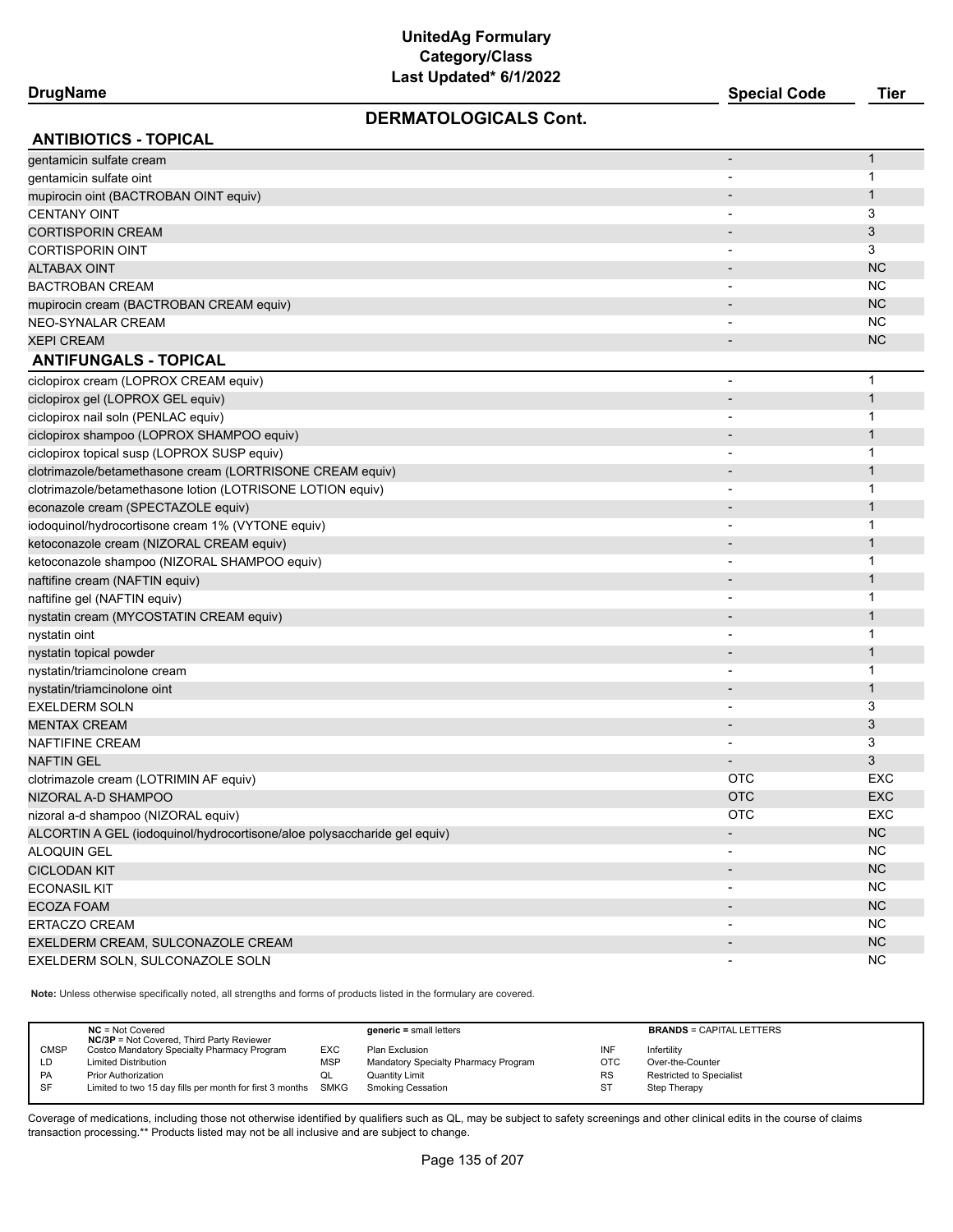| <b>DrugName</b>                                                                  | LUJI UPUULUU VIIILULL        | <b>Special Code</b>          | <b>Tier</b>    |
|----------------------------------------------------------------------------------|------------------------------|------------------------------|----------------|
|                                                                                  | <b>DERMATOLOGICALS Cont.</b> |                              |                |
| <b>HIXDEFRIMA SOLN</b>                                                           |                              |                              | <b>NC</b>      |
| iodoquinol/hydrocortisone cream 1.9-1% (VYTONE equiv)                            |                              |                              | <b>NC</b>      |
| iodoquinol/hydrocortisone/aloe polysaccharide gel (ALCORTIN A equiv)             |                              |                              | <b>NC</b>      |
| JUBLIA SOLN                                                                      |                              |                              | NC             |
| <b>KERYDIN SOLN</b>                                                              |                              |                              | <b>NC</b>      |
| LOTRIMIN AF CREAM                                                                |                              |                              | <b>NC</b>      |
| LULICONAZOLE CREAM, LUZU CREAM                                                   |                              | $\qquad \qquad \blacksquare$ | <b>NC</b>      |
| NAFTIN GEL 2%                                                                    |                              | $\overline{\phantom{a}}$     | NC             |
| <b>ONYCHO-MED KIT</b>                                                            |                              |                              | <b>NC</b>      |
| oxiconazole nitrate cream (OXISTAT equiv)                                        |                              |                              | NC             |
| <b>OXISTAT CREAM</b>                                                             |                              | $\overline{\phantom{a}}$     | <b>NC</b>      |
| <b>OXISTAT LOTION</b>                                                            |                              | $\overline{\phantom{0}}$     | NC             |
| PEDIZOLPAK THERAPY PACK                                                          |                              | $\overline{\phantom{a}}$     | <b>NC</b>      |
| PENLAC SOLN                                                                      |                              |                              | <b>NC</b>      |
| tavaborole soln (KERYDIN equiv)                                                  |                              |                              | <b>NC</b>      |
| VYTONE CREAM 1.9-1%                                                              |                              |                              | <b>NC</b>      |
| XOLEGEL                                                                          |                              |                              | <b>NC</b>      |
| <b>ZOLPAK KIT</b>                                                                |                              |                              | <b>NC</b>      |
| <b>ANTI-INFLAMMATORY AGENTS - TOPICAL</b>                                        |                              |                              |                |
| diclofenac gel 1% (VOLTAREN equiv) (QL= 5 tubes/fill)                            |                              | QL                           | $\mathbf{1}$   |
| diclofenac soln 1.5% (PENNSAID equiv) (QL= 3 bottles/fill)                       |                              | QL                           | $\mathbf 1$    |
| DICLOFENAC PATCH, FLECTOR PATCH (QL= 30 patches/fill)                            |                              | QL                           | 3              |
| diclofenac sodium gel kit (VENNGEL equiv)                                        |                              |                              | NC             |
| diclofenac sodium soln (XRYLIX equiv)                                            |                              |                              | <b>NC</b>      |
| diclofenac sodium soln 2% (PENNSAID equiv)                                       |                              | $\overline{\phantom{a}}$     | <b>NC</b>      |
| <b>DICLONA GEL</b>                                                               |                              |                              | <b>NC</b>      |
| DICLOTREX PAK                                                                    |                              |                              | <b>NC</b>      |
| GABAPENTIN/NAPROXEN CREAM COMPOUND KIT                                           |                              |                              | <b>NC</b>      |
| <b>LICART PATCH</b>                                                              |                              | $\blacksquare$               | <b>NC</b>      |
| NAPROXEN CREAM COMPOUND KIT                                                      |                              |                              | <b>NC</b>      |
| PENNSAID SOLN                                                                    |                              | $\qquad \qquad \blacksquare$ | <b>NC</b>      |
| REXAPHENAC CREAM                                                                 |                              | $\overline{\phantom{a}}$     | <b>NC</b>      |
| VOPAC 5 CREAM                                                                    |                              |                              | NC             |
| <b>VOPAC CREAM</b>                                                               |                              |                              | <b>NC</b>      |
| <b>VOPAC GB CREAM</b>                                                            |                              |                              | ΝC             |
| <b>XRYLIX PAK</b>                                                                |                              |                              | <b>NC</b>      |
| ANTINEOPLASTIC OR PREMALIGNANT LESION AGENTS - TOPICAL                           |                              |                              |                |
| diclofenac gel (SOLARAZE equiv) (QL= 300gm/30 days)                              |                              | PA-QL                        | 1              |
| fluorouracil cream (EFUDEX CREAM equiv)                                          |                              | $\overline{\phantom{a}}$     | $\mathbf{1}$   |
| <b>FLUOROPLEX CREAM</b>                                                          |                              |                              | 2              |
| FLUOROURACIL SOLN                                                                |                              | $\overline{\phantom{a}}$     | $\overline{2}$ |
| VALCHLOR GEL (QL= 4 tubes/30 days; Only available through Avella (877) 546-5779) |                              | LD-PA-QL                     | 2              |
| PICATO GEL (QL= 1 box/fill)                                                      |                              | QL                           | 3              |
| <b>CARAC CREAM</b>                                                               |                              |                              | NC             |
| <b>FLUORAC CREAM</b>                                                             |                              | $\overline{\phantom{a}}$     | NC.            |
| FLUOROURACIL CREAM 0.5%                                                          |                              |                              | ΝC             |
|                                                                                  |                              |                              |                |

**Note:** Unless otherwise specifically noted, all strengths and forms of products listed in the formulary are covered.

|                                   | <b>NC/3P</b> = Not Covered, Third Party Reviewer              |            | $generic = small letters$            |            | <b>BRANDS = CAPITAL LETTERS</b> |
|-----------------------------------|---------------------------------------------------------------|------------|--------------------------------------|------------|---------------------------------|
| <b>CMSP</b>                       | Costco Mandatory Specialty Pharmacy Program                   | <b>EXC</b> | Plan Exclusion                       | INF        | Infertility                     |
| <b>Limited Distribution</b><br>LD |                                                               | <b>MSP</b> | Mandatory Specialty Pharmacy Program | <b>OTC</b> | Over-the-Counter                |
| PA<br><b>Prior Authorization</b>  |                                                               | w∟         | <b>Quantity Limit</b>                | RS         | Restricted to Specialist        |
| SF                                | Limited to two 15 day fills per month for first 3 months SMKG |            | <b>Smoking Cessation</b>             | ST         | Step Therapy                    |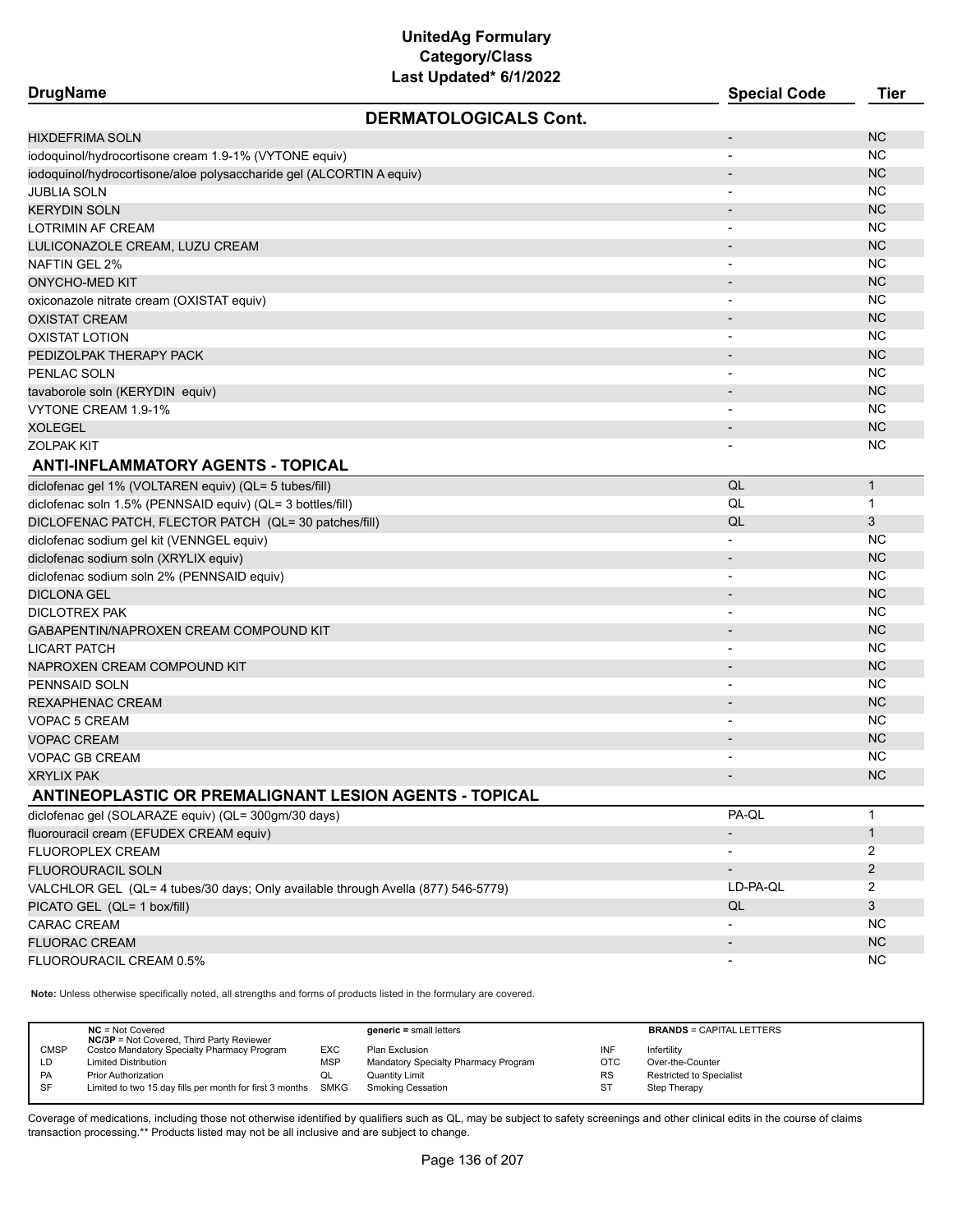| DrugName |
|----------|
|          |

| <b>DrugName</b>                              | <b>Special Code</b>      | Tier           |
|----------------------------------------------|--------------------------|----------------|
| <b>DERMATOLOGICALS Cont.</b>                 |                          |                |
| <b>KLISYRI OINT</b>                          | $\overline{\phantom{a}}$ | <b>NC</b>      |
| ROAOXIA GEL                                  |                          | <b>NC</b>      |
| SOLARAVIX PAK                                |                          | <b>NC</b>      |
| <b>TARGRETIN GEL</b>                         | CMSP-PA                  | S              |
| <b>ANTIPRURITICS - TOPICAL</b>               |                          |                |
| DOXEPIN CREAM, PRUDOXIN CREAM, ZONALON CREAM | PA                       | 3              |
| <b>ANTIPSORIATICS</b>                        |                          |                |
| acitretin cap (SORIATANE equiv)              | $\overline{\phantom{a}}$ | $\mathbf{1}$   |
| calcipotriene cream (DOVONEX CREAM equiv)    |                          | $\mathbf{1}$   |
| calcipotriene oint                           | $\overline{\phantom{a}}$ | 1              |
| calcipotriene soln (DOVONEX SOLN equiv)      | $\overline{\phantom{a}}$ | $\mathbf{1}$   |
| methoxsalen cap (OXSORALEN ULTRA equiv)      |                          | $\mathbf 1$    |
| tazarotene cream 0.1% (TAZORAC equiv)        |                          | $\mathbf{1}$   |
| 8-MOP CAP                                    |                          | 2              |
| <b>METHOXSALEN CAP</b>                       | $\overline{\phantom{a}}$ | $\overline{2}$ |
| <b>CALCITRIOL OINT</b>                       | $\overline{\phantom{a}}$ | 3              |
| TAZORAC CREAM 0.05%                          |                          | 3              |
| CALCIPOTRIENE FOAM, SORILUX FOAM             |                          | <b>NC</b>      |
| COSENTYX INJ (1-PACK)                        |                          | <b>NC</b>      |
| COSENTYX INJ (2-PACK)                        |                          | <b>NC</b>      |
| SILIQ INJ                                    |                          | <b>NC</b>      |
| <b>TAZORAC GEL</b>                           |                          | <b>NC</b>      |
| <b>VECTICAL OINT</b>                         |                          | <b>NC</b>      |
| <b>VTAMA CREAM</b>                           |                          | <b>NC</b>      |
| SKYRIZI INJ 150MG/ML (QL= 1 inj/84 days)     | CMSP-PA-QL               | S              |
| SKYRIZI INJ 75MG/0.83ML (QL= 2 inj/84 days)  | CMSP-PA-QL               | S              |
| STELARA INJ (QL= 1 inj/84 days)              | CMSP-PA-QL               | S              |
| TALTZ INJ (QL= 1 inj/28 days)                | CMSP-PA-QL               | S              |
| TREMFYA INJ (QL= 1 inj/56 days)              | CMSP-PA-QL               | S              |
| <b>ANTISEBORRHEIC PRODUCTS</b>               |                          |                |
| seb-prev cream (OVACE CREAM equiv)           | $\overline{\phantom{a}}$ | $\mathbf 1$    |
| selenium sulfide lotion 2.5% (SELSUN equiv)  |                          | $\mathbf{1}$   |
| selenium sulfide shampoo (SELSEB equiv)      |                          | 1              |
| sodium sulfacetamide gel (OVACE PLUS equiv)  |                          | $\mathbf{1}$   |
| sodium sulfacetamide shampoo (OVACE equiv)   |                          | 1              |
| sodium sulfacetamide wash (OVACE WASH equiv) |                          | $\mathbf{1}$   |
| sodium sulfacetamide/urea pad (ROSULA equiv) |                          | 1              |
| <b>OVACE PLUS CREAM</b>                      | $\overline{\phantom{a}}$ | 3              |
| selenium sulfide lotion                      | <b>OTC</b>               | EXC            |
| ESKATA SOLN                                  | $\overline{\phantom{a}}$ | <b>NC</b>      |
| <b>OVACE PLUS LOTION</b>                     |                          | <b>NC</b>      |
| <b>OVACE PLUS FOAM</b>                       | $\overline{\phantom{a}}$ | <b>NC</b>      |
| PROMISEB CREAM                               |                          | <b>NC</b>      |
| selenium sulfide shampoo 2.3% (SELRX equiv)  |                          | NC             |
| <b>ANTIVIRALS - TOPICAL</b>                  |                          |                |
| acyclovir oint (ZOVIRAX OINT equiv)          | $\overline{\phantom{a}}$ | $\mathbf{1}$   |

**Note:** Unless otherwise specifically noted, all strengths and forms of products listed in the formulary are covered.

|             | $NC = Not Covered$<br><b>NC/3P</b> = Not Covered, Third Party Reviewer |             | $generic = small letters$            |            | <b>BRANDS = CAPITAL LETTERS</b> |
|-------------|------------------------------------------------------------------------|-------------|--------------------------------------|------------|---------------------------------|
| <b>CMSP</b> | Costco Mandatory Specialty Pharmacy Program                            | <b>EXC</b>  | Plan Exclusion                       | INF        | Infertility                     |
| LD          | <b>Limited Distribution</b>                                            | <b>MSP</b>  | Mandatory Specialty Pharmacy Program | <b>OTC</b> | Over-the-Counter                |
| PA          | <b>Prior Authorization</b>                                             | QL          | <b>Quantity Limit</b>                | <b>RS</b>  | Restricted to Specialist        |
| <b>SF</b>   | Limited to two 15 day fills per month for first 3 months               | <b>SMKG</b> | <b>Smoking Cessation</b>             | ST         | Step Therapy                    |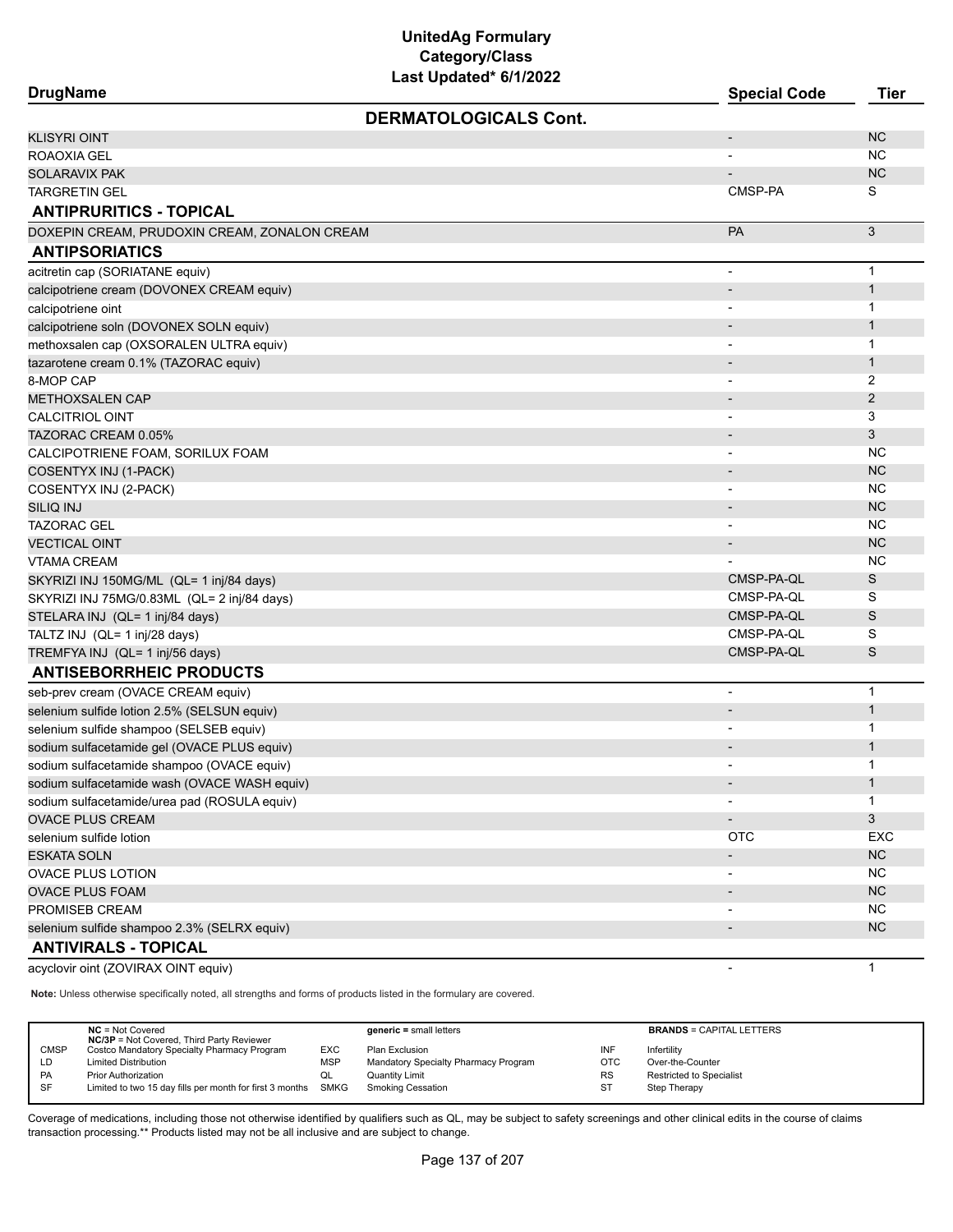| DrugName |  |
|----------|--|
|----------|--|

| <b>DrugName</b> |                              | <b>Special Code</b> | Tier |
|-----------------|------------------------------|---------------------|------|
|                 | <b>DERMATOLOGICALS Cont.</b> |                     |      |

| <b>DERMATOLOGICALS Cont.</b>                              |                          |              |
|-----------------------------------------------------------|--------------------------|--------------|
| acyclovir cream (ZOVIRAX equiv)                           |                          | <b>NC</b>    |
| <b>DENAVIR CREAM</b>                                      |                          | <b>NC</b>    |
| <b>XERESE CREAM</b>                                       |                          | <b>NC</b>    |
| <b>ZOVIRAX OINT</b>                                       |                          | <b>NC</b>    |
| <b>BURN PRODUCTS</b>                                      |                          |              |
| silver sulfadiazine cream (SILVADENE CREAM equiv)         | $\overline{\phantom{a}}$ | $\mathbf{1}$ |
| <b>SULFAMYLON CREAM</b>                                   |                          | 2            |
| <b>CORTICOSTEROIDS - TOPICAL</b>                          |                          |              |
| alclometasone cream (ACLOVATE equiv)                      |                          | $\mathbf{1}$ |
| alclometasone oint (ACLOVATE OINT equiv)                  | $\overline{\phantom{0}}$ | 1            |
| betamethasone augmented cream (DIPROLENE AF CREAM equiv)  |                          | $\mathbf 1$  |
| betamethasone augmented gel                               |                          | 1            |
| betamethasone augmented lotion (DIPROLENE LOTION equiv)   |                          | 1            |
| betamethasone augmented oint (DIPROLENE OINT equiv)       |                          | 1            |
| betamethasone diproprionate cream (DIPROSONE CREAM equiv) |                          | 1            |
| betamethasone diproprionate lotion                        |                          | 1            |
| betamethasone diproprionate oint (DIPROSONE OINT equiv)   |                          | $\mathbf 1$  |
| betamethasone valerate cream                              |                          | 1            |
| betamethasone valerate lotion                             |                          | $\mathbf{1}$ |
| betamethasone valerate oint                               |                          | 1            |
| clobetasol foam (OLUX equiv)                              |                          | 1            |
| clobetasol lotion (CLOBEX equiv)                          |                          | 1            |
| clobetasol propionate cream (TEMOVATE equiv)              |                          | $\mathbf{1}$ |
| clobetasol propionate emollient cream (TEMOVATE E equiv)  |                          | 1            |
| clobetasol propionate gel (TEMOVATE GEL equiv)            |                          | $\mathbf 1$  |
| clobetasol propionate oint (TEMOVATE equiv)               |                          | $\mathbf 1$  |
| clobetasol propionate soln (TEMOVATE equiv)               |                          | 1            |
| clobetasol shampoo (CLOBEX equiv)                         |                          | 1            |
| clobetasol spray (CLOBEX equiv)                           |                          | 1            |
| desonide cream (DESOWEN equiv)                            |                          | 1            |
| desonide oint (DESOWEN equiv)                             |                          | 1            |
| desoximetasone cream (TOPICORT CREAM equiv)               |                          | 1            |
| desoximetasone oint (TOPICORT equiv)                      |                          | 1            |
| fluocinolone acetonide cream                              |                          | 1            |
| fluocinolone acetonide oil                                |                          | 1            |
| fluocinolone acetonide oint                               |                          | 1            |
| fluocinolone acetonide soln                               |                          |              |
| fluocinonide cream 0.05% (LIDEX equiv)                    |                          | 1            |
| fluocinonide cream 0.1% (VANOS CREAM equiv)               |                          | 1            |
| fluocinonide emollient cream                              |                          | 1            |
| fluocinonide gel                                          |                          | $\mathbf{1}$ |
| fluocinonide oint                                         |                          | $\mathbf{1}$ |
| fluocinonide soln                                         |                          | $\mathbf{1}$ |
| fluticasone propionate cream (CUTIVATE equiv)             | $\overline{\phantom{a}}$ | $\mathbf 1$  |
| fluticasone propionate oint (CUTIVATE equiv)              |                          | $\mathbf{1}$ |
| halobetasol propionate cream (ULTRAVATE equiv)            |                          | 1            |

**Note:** Unless otherwise specifically noted, all strengths and forms of products listed in the formulary are covered.

|             | $NC = Not Covered$<br><b>NC/3P</b> = Not Covered, Third Party Reviewer |            | $generic = small letters$            |            | <b>BRANDS = CAPITAL LETTERS</b> |
|-------------|------------------------------------------------------------------------|------------|--------------------------------------|------------|---------------------------------|
| <b>CMSP</b> | Costco Mandatory Specialty Pharmacy Program                            | EXC        | Plan Exclusion                       | INF        | Infertility                     |
| LD          | <b>Limited Distribution</b>                                            | <b>MSP</b> | Mandatory Specialty Pharmacy Program | <b>OTC</b> | Over-the-Counter                |
| <b>PA</b>   | <b>Prior Authorization</b>                                             | QL         | <b>Quantity Limit</b>                | <b>RS</b>  | <b>Restricted to Specialist</b> |
| <b>SF</b>   | Limited to two 15 day fills per month for first 3 months SMKG          |            | <b>Smoking Cessation</b>             | ST         | Step Therapy                    |
|             |                                                                        |            |                                      |            |                                 |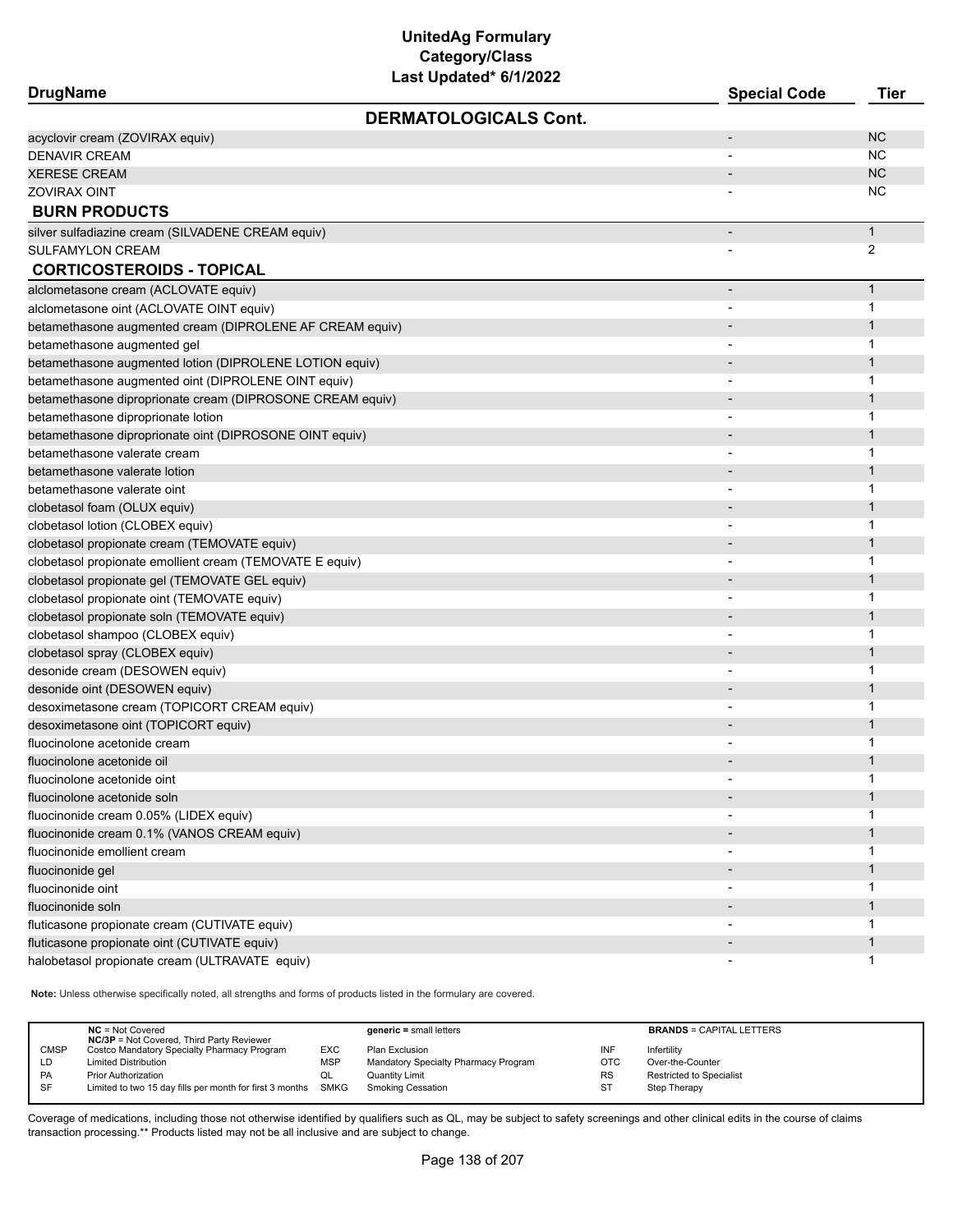| <b>DrugName</b>                                   | Last updated or fizuzz       | <b>Special Code</b>      | <b>Tier</b>  |
|---------------------------------------------------|------------------------------|--------------------------|--------------|
|                                                   | <b>DERMATOLOGICALS Cont.</b> |                          |              |
| halobetasol propionate oint (ULTRAVATE equiv)     |                              | $\overline{\phantom{a}}$ | 1            |
| hydrocortisone cream (PROCTOCORT equiv)           |                              | $\overline{\phantom{a}}$ | 1            |
| hydrocortisone lotion (HYTONE equiv)              |                              |                          | $\mathbf{1}$ |
| hydrocortisone oint                               |                              | $\overline{\phantom{a}}$ | 1            |
| hydrocortisone pramoxine cream (PRAMOSONE equiv)  |                              | $\overline{\phantom{a}}$ | $\mathbf{1}$ |
| mometasone cream (ELOCON equiv)                   |                              | $\overline{\phantom{a}}$ | 1            |
| mometasone oint (ELOCON equiv)                    |                              |                          | $\mathbf{1}$ |
| mometasone soln (ELOCON equiv)                    |                              | $\overline{\phantom{a}}$ | 1            |
| prednicarbate cream (DERMATOP equiv)              |                              | $\overline{\phantom{a}}$ | $\mathbf{1}$ |
| triamcinolone cream                               |                              | $\overline{\phantom{a}}$ | 1            |
| triamcinolone lotion                              |                              |                          | $\mathbf{1}$ |
| triamcinolone oint                                |                              | $\overline{\phantom{a}}$ | 1            |
| BETAMETHASONE AUGMENTED GEL                       |                              | $\overline{\phantom{a}}$ | $\mathbf{2}$ |
| EPIFOAM AEROSOL                                   |                              | $\overline{\phantom{a}}$ | 2            |
| PRAMOSONE E CREAM                                 |                              |                          | $\mathbf{2}$ |
| PREDNICARBATE CREAM                               |                              |                          | 2            |
| PREDNICARBATE OIN                                 |                              | $\overline{\phantom{a}}$ | 2            |
| U-CORT CREAM                                      |                              | $\overline{\phantom{a}}$ | 2            |
| ALA-SCALP LOTION                                  |                              | $\overline{\phantom{a}}$ | <b>NC</b>    |
| AMCINONIDE CREAM 0.1%                             |                              |                          | <b>NC</b>    |
| <b>AMCINONIDE LOTION</b>                          |                              |                          | <b>NC</b>    |
| AMCINONIDE OINT                                   |                              |                          | <b>NC</b>    |
| APEXICON E CREAM (PSORCON E equiv)                |                              |                          | <b>NC</b>    |
| BESER KIT 0.05%                                   |                              |                          | <b>NC</b>    |
| betamethasone valerate foam (LUXIQ equiv)         |                              |                          | <b>NC</b>    |
| BRYHALI LOTION                                    |                              | $\overline{\phantom{0}}$ | <b>NC</b>    |
| calcipotriene/betamethasone dipropionate susp     |                              | $\overline{\phantom{a}}$ | <b>NC</b>    |
| calcipotriene/betamethasone oint (TACLONEX equiv) |                              | $\overline{\phantom{a}}$ | NC           |
| <b>CAPEX SHAMPOO</b>                              |                              |                          | <b>NC</b>    |
| clobetasol E foam (OLUX E equiv)                  |                              | $\overline{\phantom{a}}$ | NC           |
| <b>CLOBETAVIX KIT</b>                             |                              | $\overline{\phantom{a}}$ | <b>NC</b>    |
| CLOCORTOLONE CREAM                                |                              |                          | <b>NC</b>    |
| clocortolone pivalate cream                       |                              |                          | <b>NC</b>    |
| <b>CLODERM CREAM</b>                              |                              |                          | NC           |
| CORDRAN CREAM 0.025%                              |                              | $\overline{\phantom{a}}$ | <b>NC</b>    |
| CORDRAN TAPE                                      |                              |                          | <b>NC</b>    |
| <b>DERMACINRX KIT</b>                             |                              | $\overline{\phantom{a}}$ | <b>NC</b>    |
| <b>DESONATE GEL</b>                               |                              |                          | <b>NC</b>    |
| desonide gel                                      |                              | $\overline{\phantom{0}}$ | NC           |
| desonide lotion (DESOWEN equiv)                   |                              |                          | <b>NC</b>    |
| <b>DESOWEN CREAM</b>                              |                              |                          | <b>NC</b>    |
| <b>DESOWEN CREAM KIT</b>                          |                              |                          | <b>NC</b>    |
| <b>DESOWEN LOTION</b>                             |                              | $\overline{\phantom{a}}$ | <b>NC</b>    |
| <b>DESOWEN LOTION KIT</b>                         |                              | $\overline{\phantom{a}}$ | <b>NC</b>    |
| <b>DESOWEN OINT</b>                               |                              | $\overline{\phantom{a}}$ | <b>NC</b>    |
| <b>DESOWEN OINT KIT</b>                           |                              |                          | <b>NC</b>    |
| desoximetasone cream 0.05% (TOPICORT equiv)       |                              | $\overline{\phantom{a}}$ | <b>NC</b>    |
|                                                   |                              |                          |              |

**Note:** Unless otherwise specifically noted, all strengths and forms of products listed in the formulary are covered.

|             | $NC = Not Covered$<br><b>NC/3P</b> = Not Covered, Third Party Reviewer |            | $generic = small letters$            |           | <b>BRANDS = CAPITAL LETTERS</b> |
|-------------|------------------------------------------------------------------------|------------|--------------------------------------|-----------|---------------------------------|
| <b>CMSP</b> | Costco Mandatory Specialty Pharmacy Program                            | <b>EXC</b> | Plan Exclusion                       | INF       | Infertility                     |
| LD          | <b>Limited Distribution</b>                                            | <b>MSP</b> | Mandatory Specialty Pharmacy Program | OTC       | Over-the-Counter                |
| PA          | <b>Prior Authorization</b>                                             | QL         | <b>Quantity Limit</b>                | <b>RS</b> | Restricted to Specialist        |
| SF          | Limited to two 15 day fills per month for first 3 months SMKG          |            | <b>Smoking Cessation</b>             | ST        | Step Therapy                    |
|             |                                                                        |            |                                      |           |                                 |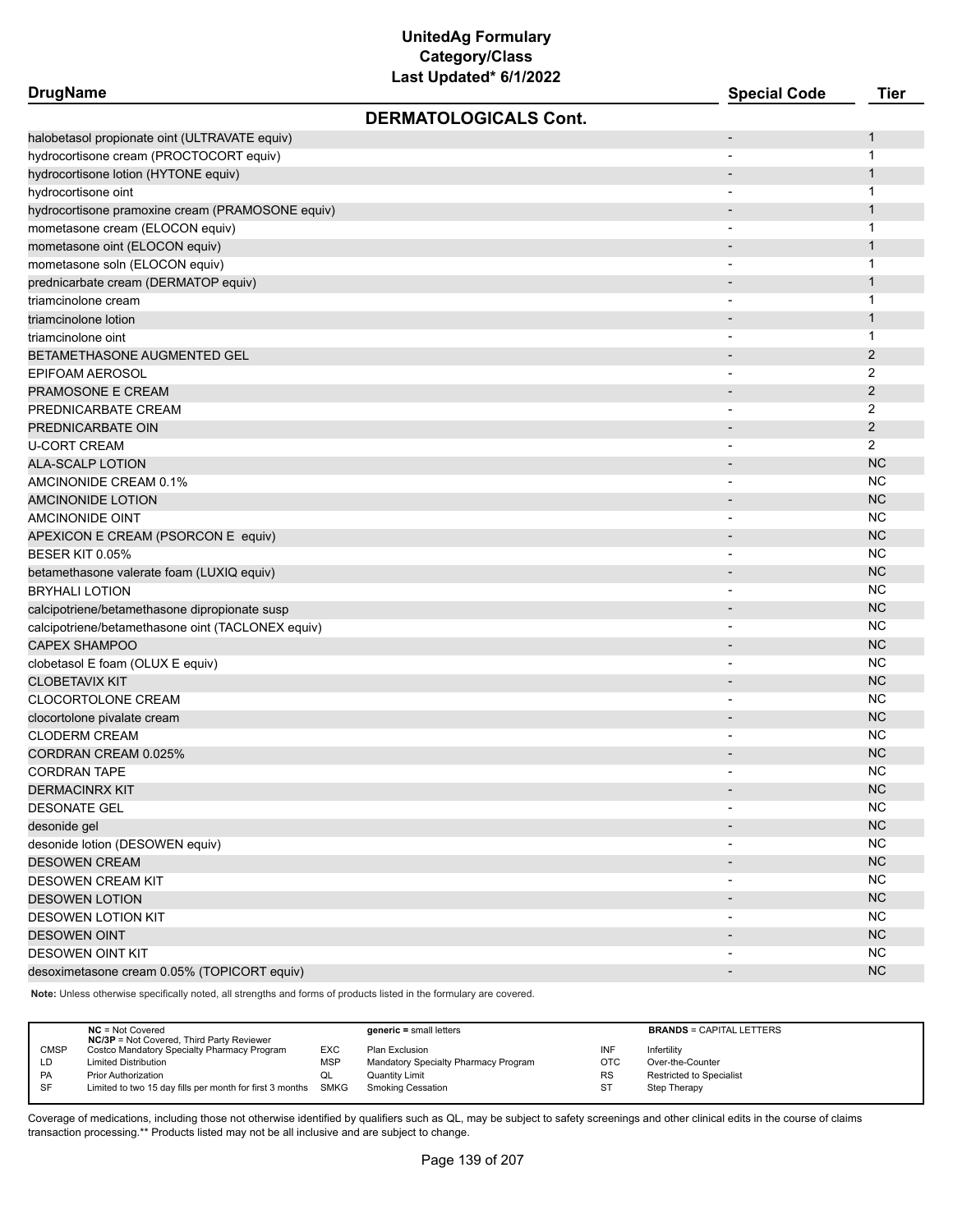| DrugName |
|----------|
|----------|

| <b>DrugName</b>                                  | <b>Special Code</b>          | Tier      |
|--------------------------------------------------|------------------------------|-----------|
| <b>DERMATOLOGICALS Cont.</b>                     |                              |           |
| desoximetasone gel (TOPICORT equiv)              |                              | NC        |
| desoximetasone oint 0.05% (TOPICORT equiv)       | $\overline{\phantom{a}}$     | <b>NC</b> |
| DIFLORASONE CREAM. PSORCON CREAM                 | $\overline{\phantom{0}}$     | <b>NC</b> |
| diflorasone oint                                 | $\overline{\phantom{a}}$     | <b>NC</b> |
| <b>DUOBRII LOTION</b>                            | $\overline{\phantom{a}}$     | <b>NC</b> |
| <b>ENSTILAR FOAM</b>                             | $\overline{\phantom{a}}$     | <b>NC</b> |
| <b>FLUOPAR KIT</b>                               | $\overline{a}$               | <b>NC</b> |
| <b>FLUOVIX PAK</b>                               |                              | <b>NC</b> |
| flurandrenolide cream (CORDRAN equiv)            |                              | <b>NC</b> |
| flurandrenolide lotion (CORDRAN equiv)           | $\overline{\phantom{a}}$     | <b>NC</b> |
| flurandrenolide oint (CORDRAN equiv)             | $\blacksquare$               | <b>NC</b> |
| fluticasone propionate lotion (CUTIVATE equiv)   | $\overline{\phantom{m}}$     | <b>NC</b> |
| halcinonide cream (HALOG equiv)                  | $\blacksquare$               | <b>NC</b> |
| <b>HALOG CREAM</b>                               | $\overline{\phantom{a}}$     | <b>NC</b> |
| <b>HALOG OINT</b>                                | $\overline{\phantom{a}}$     | <b>NC</b> |
| <b>HALOG SOLN</b>                                | $\overline{\phantom{a}}$     | <b>NC</b> |
| halonate pac kit (ULTRAVATE KIT equiv)           | $\overline{\phantom{a}}$     | <b>NC</b> |
| <b>HC BUTYRATE CREAM</b>                         | $\overline{\phantom{a}}$     | <b>NC</b> |
| <b>HC BUTYRATE SOLN</b>                          | $\overline{\phantom{0}}$     | <b>NC</b> |
| HC/PRAMOXINE CREAM 1-2.35%                       | $\overline{\phantom{a}}$     | <b>NC</b> |
| <b>HC-LIDOCAINE CREAM</b>                        | $\qquad \qquad \blacksquare$ | <b>NC</b> |
| hydrocortisone butyrate cream (LOCOID equiv)     | $\overline{\phantom{a}}$     | <b>NC</b> |
| hydrocortisone butyrate lipocream (LOCOID equiv) | $\overline{a}$               | <b>NC</b> |
| hydrocortisone butyrate oint (LOCOID equiv)      | $\overline{\phantom{a}}$     | <b>NC</b> |
| hydrocortisone butyrate soln (LOCOID equiv)      | -                            | <b>NC</b> |
| hydrocortisone lotion (LOCOID equiv)             | $\blacksquare$               | <b>NC</b> |
| hydrocortisone lotion 2% (ALA SCALP equiv)       | $\blacksquare$               | <b>NC</b> |
| hydrocortisone valerate cream (WESTCORT equiv)   | $\overline{\phantom{0}}$     | <b>NC</b> |
| hydrocortisone valerate oint (WESTCORT equiv)    |                              | <b>NC</b> |
| <b>IMPEKLO LOTION</b>                            | $\overline{\phantom{a}}$     | <b>NC</b> |
| <b>IMPOYZ CREAM</b>                              | $\overline{\phantom{a}}$     | <b>NC</b> |
| <b>LEXETTE FOAM</b>                              | $\overline{\phantom{a}}$     | <b>NC</b> |
| <b>LOCOID CREAM</b>                              |                              | <b>NC</b> |
| <b>LOCOID LIPOCREAM</b>                          |                              | <b>NC</b> |
| <b>LOCOID OINT</b>                               |                              | NC        |
| LOCOID SOLN                                      | $\overline{\phantom{a}}$     | <b>NC</b> |
| <b>LUXIQ FOAM</b>                                | $\overline{\phantom{a}}$     | <b>NC</b> |
| <b>MEXPAROX HC CREAM</b>                         |                              | <b>NC</b> |
| MICORT-HC CREAM                                  | $\blacksquare$               | <b>NC</b> |
| <b>NOVACORT GEL</b>                              |                              | NC        |
| OLUX E FOAM                                      |                              | <b>NC</b> |
| PANDEL CREAM                                     |                              | <b>NC</b> |
| paramox hc gel (NOVACORT GEL equiv)              |                              | <b>NC</b> |
| PRAMOSONE CREAM 1-1%                             | $\blacksquare$               | NC        |
| PRAMOSONE LOTION                                 | ۰                            | <b>NC</b> |
| PRAMOSONE OINT                                   | $\overline{\phantom{0}}$     | NC        |
| <b>QUINIXIL PAK</b>                              |                              | <b>NC</b> |
|                                                  |                              |           |

**Note:** Unless otherwise specifically noted, all strengths and forms of products listed in the formulary are covered.

| $NC = Not Covered$                 | <b>NC/3P</b> = Not Covered, Third Party Reviewer              |            | $generic = small letters$            |            | <b>BRANDS = CAPITAL LETTERS</b> |  |
|------------------------------------|---------------------------------------------------------------|------------|--------------------------------------|------------|---------------------------------|--|
| <b>CMSP</b>                        | Costco Mandatory Specialty Pharmacy Program                   | EXC.       | Plan Exclusion                       | INF        | Infertility                     |  |
| <b>Limited Distribution</b><br>LD. |                                                               | <b>MSP</b> | Mandatory Specialty Pharmacy Program | <b>OTC</b> | Over-the-Counter                |  |
| PA<br><b>Prior Authorization</b>   |                                                               | QL         | Quantity Limit                       | <b>RS</b>  | <b>Restricted to Specialist</b> |  |
| <b>SF</b>                          | Limited to two 15 day fills per month for first 3 months SMKG |            | <b>Smoking Cessation</b>             | <b>ST</b>  | Step Therapy                    |  |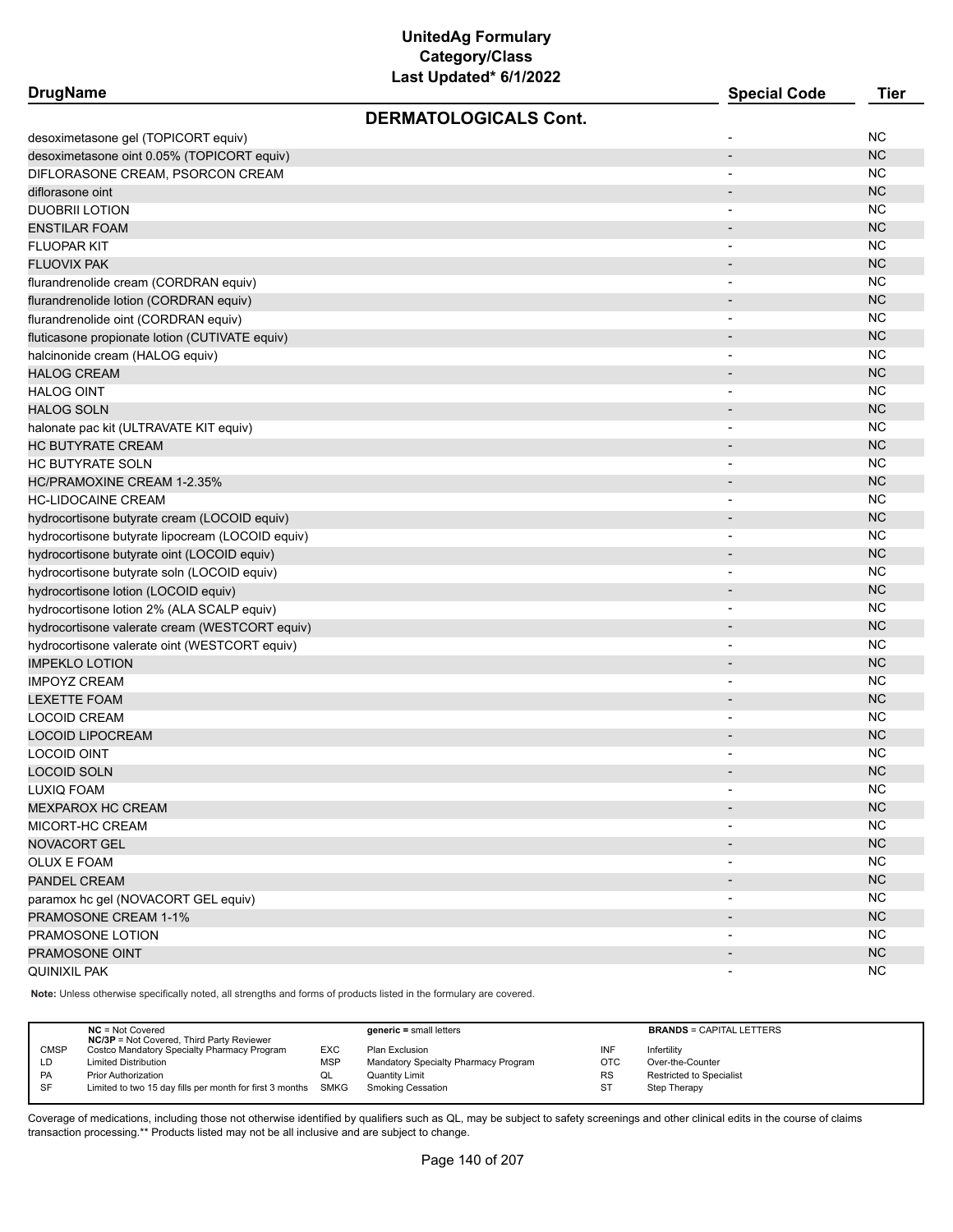| <b>DrugName</b>                                                                                                     | <b>Special Code</b>          | <b>Tier</b>    |
|---------------------------------------------------------------------------------------------------------------------|------------------------------|----------------|
| <b>DERMATOLOGICALS Cont.</b>                                                                                        |                              |                |
| <b>SERNIVO SPRAY</b>                                                                                                | $\qquad \qquad \blacksquare$ | <b>NC</b>      |
| SILALITE PAK MIS                                                                                                    | $\overline{\phantom{0}}$     | <b>NC</b>      |
| <b>TASOPROL CREAM KIT</b>                                                                                           | $\overline{\phantom{m}}$     | <b>NC</b>      |
| TOPICORT CREAM 0.05%                                                                                                | $\overline{\phantom{a}}$     | <b>NC</b>      |
| <b>TOPICORT GEL</b>                                                                                                 | $\overline{\phantom{a}}$     | <b>NC</b>      |
| <b>TOVET KIT</b>                                                                                                    | $\overline{\phantom{0}}$     | <b>NC</b>      |
| triamcinolone acetonide oint (TRIANEX equiv)                                                                        |                              | <b>NC</b>      |
| triamcinolone spray (KENALOG equiv)                                                                                 | $\overline{a}$               | <b>NC</b>      |
| <b>TRIANEX OINT</b>                                                                                                 | $\qquad \qquad \blacksquare$ | <b>NC</b>      |
| <b>TRILOCICLO KIT</b>                                                                                               | $\blacksquare$               | <b>NC</b>      |
| ULTRAVATE LOTION                                                                                                    | $\overline{\phantom{0}}$     | <b>NC</b>      |
| ULTRAVATE PAC KIT                                                                                                   | $\overline{\phantom{a}}$     | <b>NC</b>      |
| <b>VANOS CREAM</b>                                                                                                  | $\overline{\phantom{a}}$     | <b>NC</b>      |
| <b>VERDESO FOAM</b>                                                                                                 | $\overline{\phantom{a}}$     | <b>NC</b>      |
| <b>WESTCORT OINT</b>                                                                                                | $\overline{\phantom{m}}$     | <b>NC</b>      |
| <b>WYNZORA CREAM</b>                                                                                                |                              | <b>NC</b>      |
| <b>ECZEMA AGENTS</b>                                                                                                |                              |                |
| <b>ADBRY INJ</b>                                                                                                    | $\overline{\phantom{a}}$     | <b>NC</b>      |
| <b>CIBINQO TAB</b>                                                                                                  |                              | <b>NC</b>      |
| DUPIXENT INJ (QL= 2 inj/ 28 days)                                                                                   | CMSP-PA-QL                   | S              |
| DUPIXENT INJ (QL= 2 inj/28 days)                                                                                    | CMSP-PA-QL                   | S              |
| DUPIXENT PEN INJ (QL= 2 inj/28 days)                                                                                | CMSP-PA-QL                   | S              |
| OPZELURA CREAM (QL= 12 tubes/year)                                                                                  | CMSP-PA-QL                   | S              |
| <b>EMOLLIENT/KERATOLYTIC AGENTS</b>                                                                                 |                              |                |
| <b>CARMOL LOTION</b>                                                                                                | $\overline{\phantom{m}}$     | <b>NC</b>      |
| <b>KERAFOAM</b>                                                                                                     | $\overline{\phantom{a}}$     | <b>NC</b>      |
| <b>KERALAC CREAM</b>                                                                                                | $\overline{\phantom{a}}$     | <b>NC</b>      |
| <b>UMECTA EMULSION</b>                                                                                              | $\overline{\phantom{0}}$     | <b>NC</b>      |
| <b>UMECTA PD EMULSION</b>                                                                                           | $\overline{\phantom{a}}$     | <b>NC</b>      |
| <b>UMECTA SUSP</b>                                                                                                  |                              | <b>NC</b>      |
| <b>URAMAXIN CREAM</b>                                                                                               | $\overline{\phantom{a}}$     | <b>NC</b>      |
| <b>URAMAXIN GEL</b>                                                                                                 | $\blacksquare$               | <b>NC</b>      |
| urea cream                                                                                                          | $\overline{\phantom{a}}$     | <b>NC</b>      |
| urea emulsion                                                                                                       | $\overline{\phantom{a}}$     | <b>NC</b>      |
| urea gel (URAMAXIN equiv)                                                                                           |                              | <b>NC</b>      |
| urea lotion (KERALAC LOTION equiv)                                                                                  | $\overline{\phantom{0}}$     | <b>NC</b>      |
| <b>UREA NAIL KIT</b>                                                                                                |                              | <b>NC</b>      |
| <b>UREA SUSP</b>                                                                                                    |                              | <b>NC</b>      |
| urea susp 40% (UMECTA equiv)                                                                                        |                              | NC             |
| <b>EMOLLIENTS</b>                                                                                                   |                              |                |
| <b>LACTIC ACID LOTION</b>                                                                                           | $\overline{\phantom{a}}$     | $\mathbf{1}$   |
| ammonium lactate cream (LAC-HYDRIN equiv)                                                                           | <b>OTC</b>                   | EXC            |
| ammonium lactate lotion (LAC-HYDRIN equiv)                                                                          | <b>OTC</b>                   | EXC            |
| <b>HYLINATE LOTION</b>                                                                                              |                              | NC             |
| <b>ENZYMES - TOPICAL</b>                                                                                            |                              |                |
| SANTYL OINT (QL= 90gm/30 days)                                                                                      | $\mathsf{QL}$                | $\overline{c}$ |
| Note: Unless otherwise specifically noted, all strengths and forms of products listed in the formulary are covered. |                              |                |
|                                                                                                                     |                              |                |

|             | $NC = Not Covered$                                       |             | $\alpha$ eneric = small letters      |           | <b>BRANDS = CAPITAL LETTERS</b> |
|-------------|----------------------------------------------------------|-------------|--------------------------------------|-----------|---------------------------------|
|             | <b>NC/3P</b> = Not Covered, Third Party Reviewer         |             |                                      |           |                                 |
| <b>CMSP</b> | Costco Mandatory Specialty Pharmacy Program              | EXC         | Plan Exclusion                       | INF       | Infertility                     |
| LD          | <b>Limited Distribution</b>                              | MSF         | Mandatory Specialty Pharmacy Program | OTC       | Over-the-Counter                |
| PA          | <b>Prior Authorization</b>                               | QL          | Quantity Limit                       | <b>RS</b> | <b>Restricted to Specialist</b> |
| SF          | Limited to two 15 day fills per month for first 3 months | <b>SMKG</b> | Smoking Cessation                    |           | Step Therapy                    |
|             |                                                          |             |                                      |           |                                 |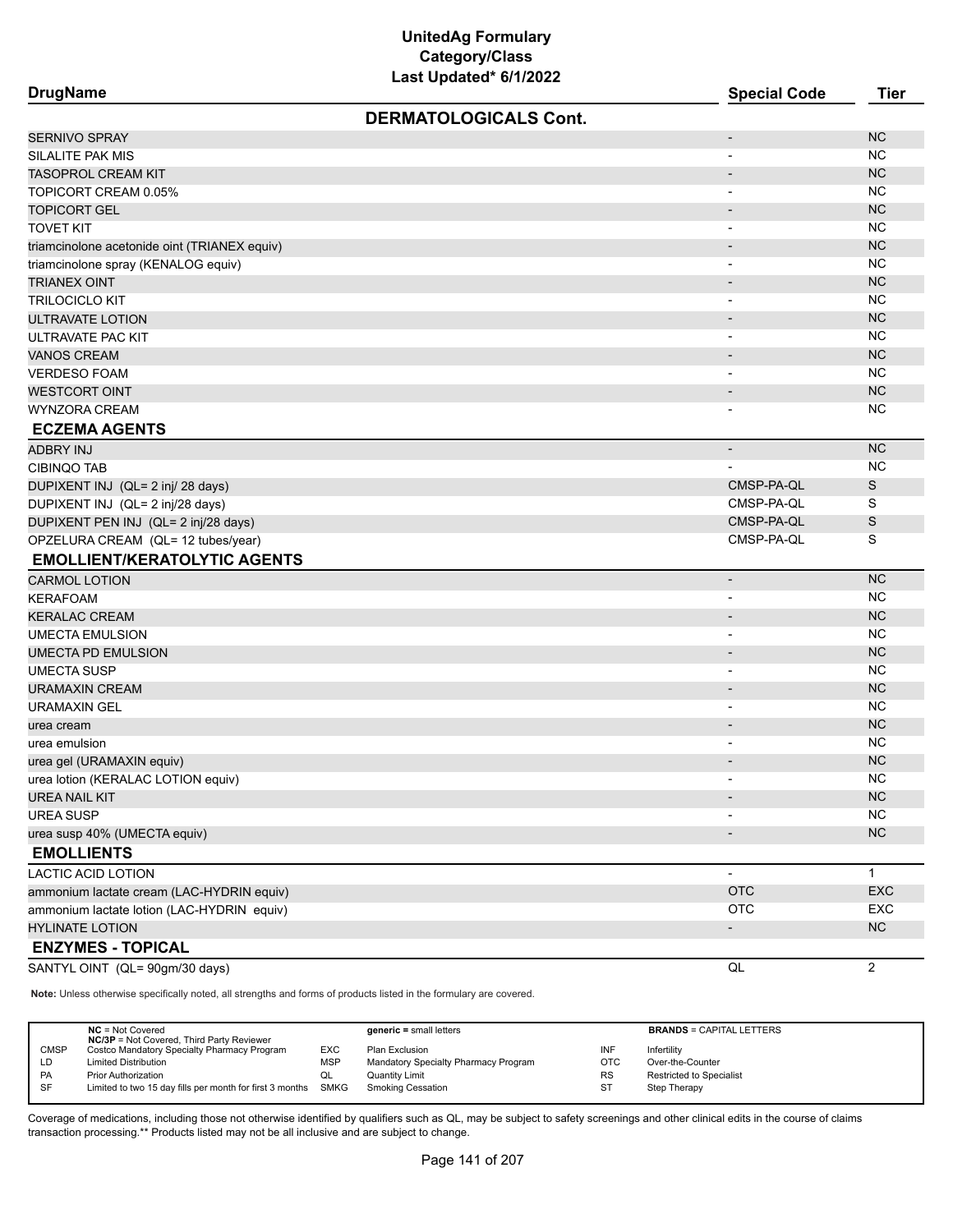# **UnitedAg Formulary Category/Class**

| Last Updated* 6/1/2022<br><b>DrugName</b>                                | <b>Special Code</b>      | <b>Tier</b>       |
|--------------------------------------------------------------------------|--------------------------|-------------------|
| <b>DERMATOLOGICALS Cont.</b>                                             |                          |                   |
| vasolex oint (XENADERM equiv)                                            |                          | <b>NC</b>         |
| <b>XENADERM OINT</b>                                                     |                          | ΝC                |
| <b>HAIR GROWTH AGENTS</b>                                                |                          |                   |
| bimatoprost ophth soln                                                   | ۰                        | <b>EXC</b>        |
| finasteride tab (PROPECIA equiv)                                         |                          | EXC               |
| <b>HAIR REDUCTION AGENTS</b>                                             |                          |                   |
| <b>VANIQA CREAM</b>                                                      | $\overline{\phantom{a}}$ | <b>EXC</b>        |
| <b>IMMUNOMODULATING AGENTS - TOPICAL</b>                                 |                          |                   |
| imiquimod cream (ALDARA equiv)                                           |                          | $\mathbf{1}$      |
| <b>IMIQUIMOD CREAM 3.75%</b>                                             |                          | <b>NC</b>         |
| imiquimod cream 3.75% (IMIQUIMOD equiv)                                  |                          | <b>NC</b>         |
| <b>ZYCLARA CREAM</b>                                                     |                          | <b>NC</b>         |
| <b>IMMUNOSUPPRESSIVE AGENTS - TOPICAL</b>                                |                          |                   |
| pimecrolimus cream (ELIDEL equiv) (Covered for members 2 years or older) |                          | $\mathbf{1}$      |
| tacrolimus oint (PROTOPIC OINT equiv)                                    |                          | $\mathbf{1}$      |
| OXIANUJO CREAM                                                           |                          | <b>NC</b>         |
| <b>KERATOLYTIC/ANTIMITOTIC AGENTS</b>                                    |                          |                   |
| podofilox soln (CONDYLOX equiv)                                          |                          | $\mathbf{1}$      |
| salicylic acid shampoo (SALEX equiv)                                     |                          | $\mathbf 1$       |
| PODOCON SOLN                                                             |                          | 2                 |
| CONDYLOX GEL                                                             | $\blacksquare$           | 3                 |
| ATRIX SYSTEM KIT                                                         |                          | <b>NC</b>         |
| <b>GEAMETDRAY GEL</b>                                                    |                          | <b>NC</b>         |
| <b>GUANENDRUX GEL</b>                                                    |                          | <b>NC</b>         |
| <b>METDRAY GEL</b>                                                       |                          | <b>NC</b>         |
| <b>SALEX LOTION KIT</b>                                                  |                          | <b>NC</b>         |
| SALEX SHAMPOO                                                            |                          | NC                |
| salicyclic acid soln                                                     |                          | <b>NC</b>         |
| salicylic acid cream (CERAVE PSORIASIS equiv)                            |                          | <b>NC</b>         |
| <b>SALIMEZ FORTE CREAM</b>                                               |                          | <b>NC</b>         |
| XALIX SOL                                                                |                          | <b>NC</b>         |
| <b>LOCAL ANESTHETICS - TOPICAL</b>                                       |                          |                   |
| lidocaine cream 3% (LIDAMANTLE equiv)                                    |                          | $\mathbf{1}$<br>1 |
| lidocaine gel (GLYDO equiv)                                              |                          | $\mathbf 1$       |
| lidocaine gel (XYLOCAINE equiv)<br>lidocaine oint (QL= 107gm/30 days)    | ٠<br>QL                  | 1                 |
| lidocaine patch (QL= 3 patches/day)                                      | QL                       | $\mathbf 1$       |
| lidocaine patch 5% (LIDODERM equiv) (QL= 3 patches/day)                  | QL                       | 1                 |
| lidocaine soln (XYLOCAINE equiv)                                         |                          | $\mathbf 1$       |
| lidocaine/prilocaine cream (EMLA equiv)                                  | $\overline{\phantom{a}}$ | 1                 |
| <b>LIDOCAINE GEL</b>                                                     |                          | $\overline{2}$    |
| <b>ADAZIN CREAM</b>                                                      |                          | <b>NC</b>         |
| <b>ANASTIA LOTION</b>                                                    |                          | NC                |
| APRIZIO PAK KIT                                                          |                          | <b>NC</b>         |
| capsaicin/menthol topical patch (SINELEE equiv)                          |                          | NC                |
| <b>DERMALID PAK</b>                                                      |                          | <b>NC</b>         |
|                                                                          |                          |                   |

**Note:** Unless otherwise specifically noted, all strengths and forms of products listed in the formulary are covered.

|             | $NC = Not Covered$<br><b>NC/3P</b> = Not Covered, Third Party Reviewer |            | $generic = small letters$            |            | <b>BRANDS = CAPITAL LETTERS</b> |
|-------------|------------------------------------------------------------------------|------------|--------------------------------------|------------|---------------------------------|
| <b>CMSP</b> | Costco Mandatory Specialty Pharmacy Program                            | EXC        | Plan Exclusion                       | INF        | Infertility                     |
| LD          | <b>Limited Distribution</b>                                            | <b>MSP</b> | Mandatory Specialty Pharmacy Program | <b>OTC</b> | Over-the-Counter                |
| PA          | <b>Prior Authorization</b>                                             | QL         | <b>Quantity Limit</b>                | <b>RS</b>  | <b>Restricted to Specialist</b> |
| -SF         | Limited to two 15 day fills per month for first 3 months               | SMKG       | <b>Smoking Cessation</b>             | ST         | Step Therapy                    |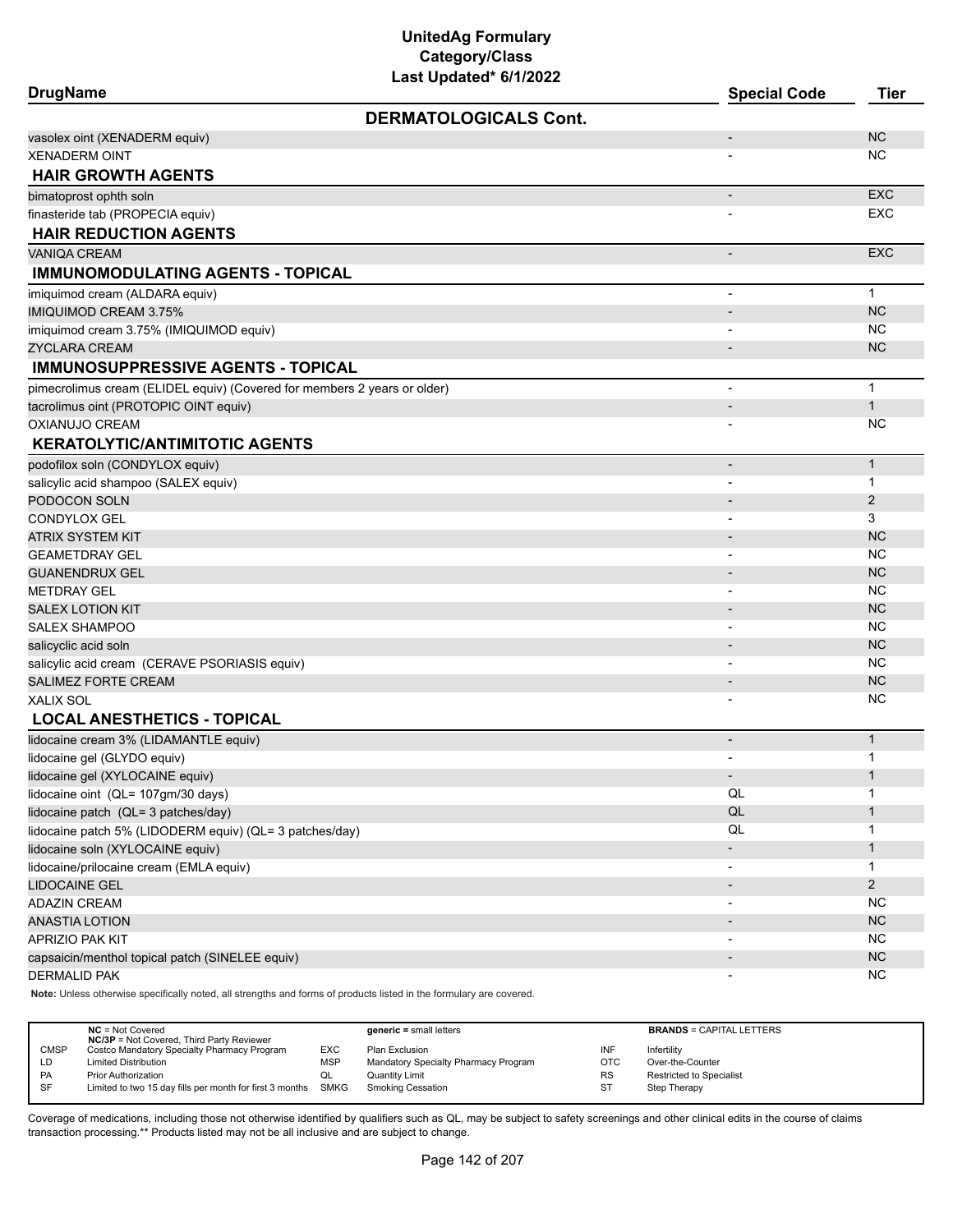| <b>DrugName</b>                                 | <b>Special Code</b>      | <b>Tier</b>  |
|-------------------------------------------------|--------------------------|--------------|
| <b>DERMATOLOGICALS Cont.</b>                    |                          |              |
| <b>GEN7T LOTION</b>                             | $\overline{\phantom{a}}$ | <b>NC</b>    |
| GEN7T PAD 3.5%                                  | $\blacksquare$           | <b>NC</b>    |
| <b>GEN7T PLUS LOTION</b>                        | $\overline{\phantom{a}}$ | <b>NC</b>    |
| <b>GEN7T PLUS PAD</b>                           | $\overline{\phantom{a}}$ | <b>NC</b>    |
| L.E.T. GEL                                      |                          | <b>NC</b>    |
| <b>LIDOCAINE CREAM</b>                          | $\overline{\phantom{a}}$ | <b>NC</b>    |
| lidocaine cream 3.88% (LIDOTRAL CREAM equiv)    |                          | <b>NC</b>    |
| lidocaine lotion                                |                          | <b>NC</b>    |
| lidocaine oint/transparent dressing kit         | $\overline{a}$           | <b>NC</b>    |
| lidocaine patch 3.5% (GEN7T equiv)              | $\overline{\phantom{0}}$ | <b>NC</b>    |
| <b>LIDOCIN GEL</b>                              | $\blacksquare$           | <b>NC</b>    |
| <b>LIDOSTREAM KIT</b>                           |                          | <b>NC</b>    |
| LIDOTRAL CREAM (lidocaine cream equiv)          | $\blacksquare$           | <b>NC</b>    |
| LIDOTREX GEL                                    | $\overline{\phantom{a}}$ | <b>NC</b>    |
| <b>LIDOVEX CREAM</b>                            |                          | <b>NC</b>    |
| MEDI-PATCH W/LIDOCAINE PATCH                    |                          | <b>NC</b>    |
| MENTHOREAL10 THERAPY PACK                       |                          | <b>NC</b>    |
| <b>MICROVIX LP PAK</b>                          | $\overline{\phantom{a}}$ | <b>NC</b>    |
| <b>NENDRUX GEL</b>                              | $\overline{\phantom{a}}$ | <b>NC</b>    |
| nulido pad (NULIDO equiv)                       | $\overline{\phantom{a}}$ | <b>NC</b>    |
| <b>NUVAKAAN II KIT</b>                          |                          | <b>NC</b>    |
| PLIAGLIS CREAM                                  | $\overline{\phantom{a}}$ | <b>NC</b>    |
| <b>PLIAGLIS KIT</b>                             |                          | <b>NC</b>    |
| PROZENA PAD                                     |                          | <b>NC</b>    |
| <b>SILVERA PAD</b>                              |                          | <b>NC</b>    |
| <b>SOLAICE PATCH</b>                            | $\overline{\phantom{0}}$ | <b>NC</b>    |
| SYNVEXIA TC CREAM                               |                          | <b>NC</b>    |
| <b>WPR PLUS</b>                                 | $\overline{\phantom{a}}$ | <b>NC</b>    |
| <b>ZILACAINE PAK</b>                            |                          | <b>NC</b>    |
| ZYLOTROL-L KIT                                  |                          | <b>NC</b>    |
| <b>MISC. DERMATOLOGICAL PRODUCTS</b>            |                          |              |
| <b>NEOSALUS FOAM</b>                            |                          | <b>NC</b>    |
| <b>MISC. TOPICAL</b>                            |                          |              |
| aluminum chloride soln (DRYSOL equiv)           | $\overline{\phantom{a}}$ | $\mathbf{1}$ |
| <b>DRYSOL SOLN</b>                              |                          | $\mathbf{1}$ |
| DERMACINRX CREAM                                | $\overline{\phantom{0}}$ | <b>NC</b>    |
| <b>HYCLODEX SOLN</b>                            |                          | $NC$         |
| QBREXZA PAD                                     |                          | <b>NC</b>    |
| PHOSPHODIESTERASE 4 (PDE4) INHIBITORS - TOPICAL |                          |              |
| <b>EUCRISA OINT</b>                             | $\overline{\phantom{a}}$ | NC           |
| PIGMENTING-DEPIGMENTING AGENTS                  |                          |              |
| hydroquinone cream (LUSTRA equiv)               | $\blacksquare$           | EXC          |
| TRI-LUMA CREAM                                  |                          | <b>EXC</b>   |
| <b>ROSACEA AGENTS</b>                           |                          |              |
| azelaic acid gel (FINACEA equiv)                |                          | $\mathbf{1}$ |
| metronidazole cream (METROCREAM equiv)          | $\overline{\phantom{a}}$ | $\mathbf{1}$ |
|                                                 |                          |              |

**Note:** Unless otherwise specifically noted, all strengths and forms of products listed in the formulary are covered.

|             | $NC = Not Covered$<br><b>NC/3P</b> = Not Covered, Third Party Reviewer |            | $generic = small letters$            |           | <b>BRANDS = CAPITAL LETTERS</b> |
|-------------|------------------------------------------------------------------------|------------|--------------------------------------|-----------|---------------------------------|
| <b>CMSP</b> | Costco Mandatory Specialty Pharmacy Program                            | <b>EXC</b> | Plan Exclusion                       | INF       | Infertility                     |
| LD          | <b>Limited Distribution</b>                                            | <b>MSP</b> | Mandatory Specialty Pharmacy Program | OTC       | Over-the-Counter                |
| PA          | <b>Prior Authorization</b>                                             | QL         | <b>Quantity Limit</b>                | <b>RS</b> | Restricted to Specialist        |
| SF          | Limited to two 15 day fills per month for first 3 months SMKG          |            | <b>Smoking Cessation</b>             | ST        | Step Therapy                    |
|             |                                                                        |            |                                      |           |                                 |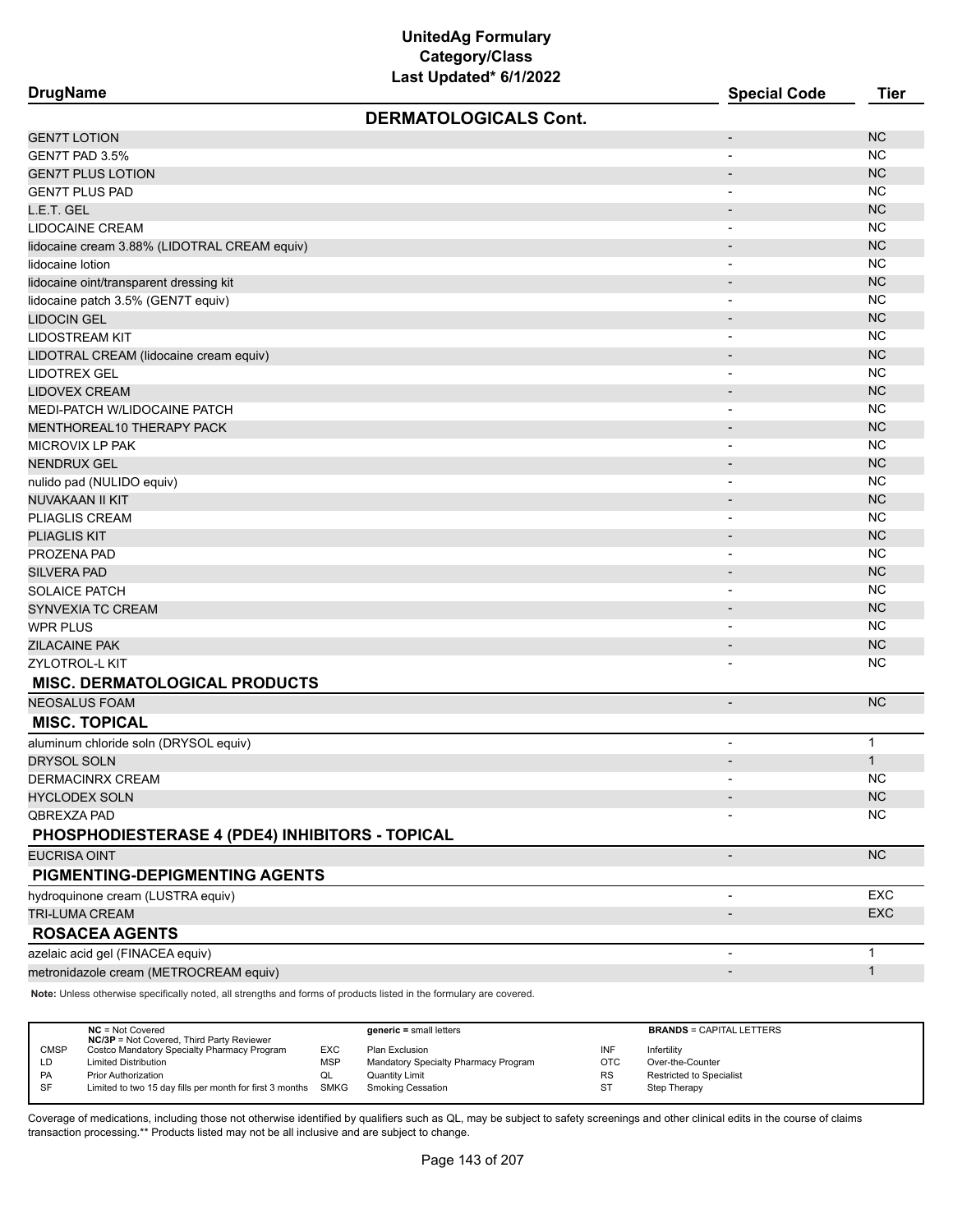| <b>DERMATOLOGICALS Cont.</b><br>metronidazole gel (METROGEL equiv)<br>1<br>-<br>metronidazole gel 0.75% (METROGEL equiv)<br>$\mathbf{1}$<br>$\overline{\phantom{0}}$<br>metronidazole lotion (METROLOTION equiv)<br>$\mathbf{1}$<br>$\overline{\phantom{a}}$<br>$\overline{2}$<br><b>FINACEA FOAM</b><br>$\overline{\phantom{a}}$<br>2<br><b>FINACEA PLUS KIT</b><br>$\overline{\phantom{a}}$<br><b>EXC</b><br><b>MIRVASO GEL</b><br>$\qquad \qquad \blacksquare$<br><b>EXC</b><br>RHOFADE CREAM<br>$\overline{\phantom{a}}$<br>NC<br>DOXYCYCLINE CAP, ORACEA CAP<br>$\overline{\phantom{a}}$<br><b>NC</b><br><b>IVERMECTIN CREAM</b><br>$\overline{\phantom{a}}$<br><b>NC</b><br>ivermectin cream (SOOLANTRA equiv)<br>$\overline{\phantom{a}}$<br><b>NC</b><br>NORITATE CREAM<br>$\blacksquare$<br><b>NC</b><br><b>ROSADAN KIT</b><br>$\overline{\phantom{a}}$<br>NC.<br>SOOLANTRA CREAM<br>$\overline{\phantom{a}}$<br><b>NC</b><br><b>ZILXI FOAM</b><br>$\overline{\phantom{a}}$<br><b>SCABICIDES &amp; PEDICULICIDES</b><br>$\mathbf{1}$<br>lindane lotion<br>$\overline{a}$<br>$\mathbf{1}$<br>lindane shampoo<br>$\overline{\phantom{a}}$<br>$\mathbf{1}$<br>QL<br>malathion lotion (OVIDE equiv) (QL= 2 bottles/fill)<br>$\mathbf{1}$<br>permethrin cream (ELIMITE CREAM equiv)<br>$\overline{\phantom{a}}$<br>2<br><b>EURAX CREAM</b><br>$\overline{\phantom{a}}$<br>QL<br>$\mathbf{2}$<br>SPINOSAD SUSP (QL= 1 bottle/fill)<br>3<br><b>CROTAN LOTION</b><br>PA-QL<br>3<br><b>IVERMECTIN LOTION (QL= 1 tube/fill)</b><br>3<br><b>LINDANE LOTION</b><br>QL<br>3<br>NATROBA SUSP (QL= 1 bottle/fill)<br>QL<br>3<br>ULESFIA LOTION (QL= 4 bottles/fill)<br><b>NC</b><br><b>SKLICE LOTION</b><br>$\overline{\phantom{a}}$<br><b>SCAR TREATMENT PRODUCTS</b><br><b>NC</b><br><b>SCARCIN GEL</b><br>$\overline{\phantom{a}}$<br><b>NC</b><br>scarcin gel (SCARCIN equiv)<br>$\overline{\phantom{a}}$<br><b>NC</b><br>SCARCIN LIQUID ROLL-ON<br><b>NC</b><br><b>SILIPAC KIT</b><br>$\overline{\phantom{0}}$<br><b>WOUND CARE PRODUCTS</b><br>$\overline{2}$<br>QL<br>REGRANEX GEL (QL= 30gm/fill)<br><b>NC</b><br><b>ALEVICYN SOLN DERMAL</b><br>$\overline{\phantom{a}}$<br><b>NC</b><br><b>BIAFINE EMULSION</b><br>$\overline{\phantom{a}}$<br><b>NC</b><br>cicatrace kit (REXASIL equiv)<br><b>NC</b><br>COLLANEX EXTERNAL POWDER<br>NC<br><b>KERAMATRIX</b><br>NC<br><b>KERASTAT CREAM</b><br>$\blacksquare$<br>NC<br><b>KERASTAT GEL</b><br>$\overline{\phantom{a}}$<br>NC.<br>WOUND-DRESSING GELS | <b>DrugName</b> | Last Updated" 6/1/2022 | <b>Special Code</b> | <b>Tier</b> |  |  |  |  |  |
|-----------------------------------------------------------------------------------------------------------------------------------------------------------------------------------------------------------------------------------------------------------------------------------------------------------------------------------------------------------------------------------------------------------------------------------------------------------------------------------------------------------------------------------------------------------------------------------------------------------------------------------------------------------------------------------------------------------------------------------------------------------------------------------------------------------------------------------------------------------------------------------------------------------------------------------------------------------------------------------------------------------------------------------------------------------------------------------------------------------------------------------------------------------------------------------------------------------------------------------------------------------------------------------------------------------------------------------------------------------------------------------------------------------------------------------------------------------------------------------------------------------------------------------------------------------------------------------------------------------------------------------------------------------------------------------------------------------------------------------------------------------------------------------------------------------------------------------------------------------------------------------------------------------------------------------------------------------------------------------------------------------------------------------------------------------------------------------------------------------------------------------------------------------------------------------------------------------------------------------------------------------------------------------------------------------------------------------------------------------------------------------------------------------------------------------------------------------------------------------------------------------|-----------------|------------------------|---------------------|-------------|--|--|--|--|--|
|                                                                                                                                                                                                                                                                                                                                                                                                                                                                                                                                                                                                                                                                                                                                                                                                                                                                                                                                                                                                                                                                                                                                                                                                                                                                                                                                                                                                                                                                                                                                                                                                                                                                                                                                                                                                                                                                                                                                                                                                                                                                                                                                                                                                                                                                                                                                                                                                                                                                                                           |                 |                        |                     |             |  |  |  |  |  |
|                                                                                                                                                                                                                                                                                                                                                                                                                                                                                                                                                                                                                                                                                                                                                                                                                                                                                                                                                                                                                                                                                                                                                                                                                                                                                                                                                                                                                                                                                                                                                                                                                                                                                                                                                                                                                                                                                                                                                                                                                                                                                                                                                                                                                                                                                                                                                                                                                                                                                                           |                 |                        |                     |             |  |  |  |  |  |
|                                                                                                                                                                                                                                                                                                                                                                                                                                                                                                                                                                                                                                                                                                                                                                                                                                                                                                                                                                                                                                                                                                                                                                                                                                                                                                                                                                                                                                                                                                                                                                                                                                                                                                                                                                                                                                                                                                                                                                                                                                                                                                                                                                                                                                                                                                                                                                                                                                                                                                           |                 |                        |                     |             |  |  |  |  |  |
|                                                                                                                                                                                                                                                                                                                                                                                                                                                                                                                                                                                                                                                                                                                                                                                                                                                                                                                                                                                                                                                                                                                                                                                                                                                                                                                                                                                                                                                                                                                                                                                                                                                                                                                                                                                                                                                                                                                                                                                                                                                                                                                                                                                                                                                                                                                                                                                                                                                                                                           |                 |                        |                     |             |  |  |  |  |  |
|                                                                                                                                                                                                                                                                                                                                                                                                                                                                                                                                                                                                                                                                                                                                                                                                                                                                                                                                                                                                                                                                                                                                                                                                                                                                                                                                                                                                                                                                                                                                                                                                                                                                                                                                                                                                                                                                                                                                                                                                                                                                                                                                                                                                                                                                                                                                                                                                                                                                                                           |                 |                        |                     |             |  |  |  |  |  |
|                                                                                                                                                                                                                                                                                                                                                                                                                                                                                                                                                                                                                                                                                                                                                                                                                                                                                                                                                                                                                                                                                                                                                                                                                                                                                                                                                                                                                                                                                                                                                                                                                                                                                                                                                                                                                                                                                                                                                                                                                                                                                                                                                                                                                                                                                                                                                                                                                                                                                                           |                 |                        |                     |             |  |  |  |  |  |
|                                                                                                                                                                                                                                                                                                                                                                                                                                                                                                                                                                                                                                                                                                                                                                                                                                                                                                                                                                                                                                                                                                                                                                                                                                                                                                                                                                                                                                                                                                                                                                                                                                                                                                                                                                                                                                                                                                                                                                                                                                                                                                                                                                                                                                                                                                                                                                                                                                                                                                           |                 |                        |                     |             |  |  |  |  |  |
|                                                                                                                                                                                                                                                                                                                                                                                                                                                                                                                                                                                                                                                                                                                                                                                                                                                                                                                                                                                                                                                                                                                                                                                                                                                                                                                                                                                                                                                                                                                                                                                                                                                                                                                                                                                                                                                                                                                                                                                                                                                                                                                                                                                                                                                                                                                                                                                                                                                                                                           |                 |                        |                     |             |  |  |  |  |  |
|                                                                                                                                                                                                                                                                                                                                                                                                                                                                                                                                                                                                                                                                                                                                                                                                                                                                                                                                                                                                                                                                                                                                                                                                                                                                                                                                                                                                                                                                                                                                                                                                                                                                                                                                                                                                                                                                                                                                                                                                                                                                                                                                                                                                                                                                                                                                                                                                                                                                                                           |                 |                        |                     |             |  |  |  |  |  |
|                                                                                                                                                                                                                                                                                                                                                                                                                                                                                                                                                                                                                                                                                                                                                                                                                                                                                                                                                                                                                                                                                                                                                                                                                                                                                                                                                                                                                                                                                                                                                                                                                                                                                                                                                                                                                                                                                                                                                                                                                                                                                                                                                                                                                                                                                                                                                                                                                                                                                                           |                 |                        |                     |             |  |  |  |  |  |
|                                                                                                                                                                                                                                                                                                                                                                                                                                                                                                                                                                                                                                                                                                                                                                                                                                                                                                                                                                                                                                                                                                                                                                                                                                                                                                                                                                                                                                                                                                                                                                                                                                                                                                                                                                                                                                                                                                                                                                                                                                                                                                                                                                                                                                                                                                                                                                                                                                                                                                           |                 |                        |                     |             |  |  |  |  |  |
|                                                                                                                                                                                                                                                                                                                                                                                                                                                                                                                                                                                                                                                                                                                                                                                                                                                                                                                                                                                                                                                                                                                                                                                                                                                                                                                                                                                                                                                                                                                                                                                                                                                                                                                                                                                                                                                                                                                                                                                                                                                                                                                                                                                                                                                                                                                                                                                                                                                                                                           |                 |                        |                     |             |  |  |  |  |  |
|                                                                                                                                                                                                                                                                                                                                                                                                                                                                                                                                                                                                                                                                                                                                                                                                                                                                                                                                                                                                                                                                                                                                                                                                                                                                                                                                                                                                                                                                                                                                                                                                                                                                                                                                                                                                                                                                                                                                                                                                                                                                                                                                                                                                                                                                                                                                                                                                                                                                                                           |                 |                        |                     |             |  |  |  |  |  |
|                                                                                                                                                                                                                                                                                                                                                                                                                                                                                                                                                                                                                                                                                                                                                                                                                                                                                                                                                                                                                                                                                                                                                                                                                                                                                                                                                                                                                                                                                                                                                                                                                                                                                                                                                                                                                                                                                                                                                                                                                                                                                                                                                                                                                                                                                                                                                                                                                                                                                                           |                 |                        |                     |             |  |  |  |  |  |
|                                                                                                                                                                                                                                                                                                                                                                                                                                                                                                                                                                                                                                                                                                                                                                                                                                                                                                                                                                                                                                                                                                                                                                                                                                                                                                                                                                                                                                                                                                                                                                                                                                                                                                                                                                                                                                                                                                                                                                                                                                                                                                                                                                                                                                                                                                                                                                                                                                                                                                           |                 |                        |                     |             |  |  |  |  |  |
|                                                                                                                                                                                                                                                                                                                                                                                                                                                                                                                                                                                                                                                                                                                                                                                                                                                                                                                                                                                                                                                                                                                                                                                                                                                                                                                                                                                                                                                                                                                                                                                                                                                                                                                                                                                                                                                                                                                                                                                                                                                                                                                                                                                                                                                                                                                                                                                                                                                                                                           |                 |                        |                     |             |  |  |  |  |  |
|                                                                                                                                                                                                                                                                                                                                                                                                                                                                                                                                                                                                                                                                                                                                                                                                                                                                                                                                                                                                                                                                                                                                                                                                                                                                                                                                                                                                                                                                                                                                                                                                                                                                                                                                                                                                                                                                                                                                                                                                                                                                                                                                                                                                                                                                                                                                                                                                                                                                                                           |                 |                        |                     |             |  |  |  |  |  |
|                                                                                                                                                                                                                                                                                                                                                                                                                                                                                                                                                                                                                                                                                                                                                                                                                                                                                                                                                                                                                                                                                                                                                                                                                                                                                                                                                                                                                                                                                                                                                                                                                                                                                                                                                                                                                                                                                                                                                                                                                                                                                                                                                                                                                                                                                                                                                                                                                                                                                                           |                 |                        |                     |             |  |  |  |  |  |
|                                                                                                                                                                                                                                                                                                                                                                                                                                                                                                                                                                                                                                                                                                                                                                                                                                                                                                                                                                                                                                                                                                                                                                                                                                                                                                                                                                                                                                                                                                                                                                                                                                                                                                                                                                                                                                                                                                                                                                                                                                                                                                                                                                                                                                                                                                                                                                                                                                                                                                           |                 |                        |                     |             |  |  |  |  |  |
|                                                                                                                                                                                                                                                                                                                                                                                                                                                                                                                                                                                                                                                                                                                                                                                                                                                                                                                                                                                                                                                                                                                                                                                                                                                                                                                                                                                                                                                                                                                                                                                                                                                                                                                                                                                                                                                                                                                                                                                                                                                                                                                                                                                                                                                                                                                                                                                                                                                                                                           |                 |                        |                     |             |  |  |  |  |  |
|                                                                                                                                                                                                                                                                                                                                                                                                                                                                                                                                                                                                                                                                                                                                                                                                                                                                                                                                                                                                                                                                                                                                                                                                                                                                                                                                                                                                                                                                                                                                                                                                                                                                                                                                                                                                                                                                                                                                                                                                                                                                                                                                                                                                                                                                                                                                                                                                                                                                                                           |                 |                        |                     |             |  |  |  |  |  |
|                                                                                                                                                                                                                                                                                                                                                                                                                                                                                                                                                                                                                                                                                                                                                                                                                                                                                                                                                                                                                                                                                                                                                                                                                                                                                                                                                                                                                                                                                                                                                                                                                                                                                                                                                                                                                                                                                                                                                                                                                                                                                                                                                                                                                                                                                                                                                                                                                                                                                                           |                 |                        |                     |             |  |  |  |  |  |
|                                                                                                                                                                                                                                                                                                                                                                                                                                                                                                                                                                                                                                                                                                                                                                                                                                                                                                                                                                                                                                                                                                                                                                                                                                                                                                                                                                                                                                                                                                                                                                                                                                                                                                                                                                                                                                                                                                                                                                                                                                                                                                                                                                                                                                                                                                                                                                                                                                                                                                           |                 |                        |                     |             |  |  |  |  |  |
|                                                                                                                                                                                                                                                                                                                                                                                                                                                                                                                                                                                                                                                                                                                                                                                                                                                                                                                                                                                                                                                                                                                                                                                                                                                                                                                                                                                                                                                                                                                                                                                                                                                                                                                                                                                                                                                                                                                                                                                                                                                                                                                                                                                                                                                                                                                                                                                                                                                                                                           |                 |                        |                     |             |  |  |  |  |  |
|                                                                                                                                                                                                                                                                                                                                                                                                                                                                                                                                                                                                                                                                                                                                                                                                                                                                                                                                                                                                                                                                                                                                                                                                                                                                                                                                                                                                                                                                                                                                                                                                                                                                                                                                                                                                                                                                                                                                                                                                                                                                                                                                                                                                                                                                                                                                                                                                                                                                                                           |                 |                        |                     |             |  |  |  |  |  |
|                                                                                                                                                                                                                                                                                                                                                                                                                                                                                                                                                                                                                                                                                                                                                                                                                                                                                                                                                                                                                                                                                                                                                                                                                                                                                                                                                                                                                                                                                                                                                                                                                                                                                                                                                                                                                                                                                                                                                                                                                                                                                                                                                                                                                                                                                                                                                                                                                                                                                                           |                 |                        |                     |             |  |  |  |  |  |
|                                                                                                                                                                                                                                                                                                                                                                                                                                                                                                                                                                                                                                                                                                                                                                                                                                                                                                                                                                                                                                                                                                                                                                                                                                                                                                                                                                                                                                                                                                                                                                                                                                                                                                                                                                                                                                                                                                                                                                                                                                                                                                                                                                                                                                                                                                                                                                                                                                                                                                           |                 |                        |                     |             |  |  |  |  |  |
|                                                                                                                                                                                                                                                                                                                                                                                                                                                                                                                                                                                                                                                                                                                                                                                                                                                                                                                                                                                                                                                                                                                                                                                                                                                                                                                                                                                                                                                                                                                                                                                                                                                                                                                                                                                                                                                                                                                                                                                                                                                                                                                                                                                                                                                                                                                                                                                                                                                                                                           |                 |                        |                     |             |  |  |  |  |  |
|                                                                                                                                                                                                                                                                                                                                                                                                                                                                                                                                                                                                                                                                                                                                                                                                                                                                                                                                                                                                                                                                                                                                                                                                                                                                                                                                                                                                                                                                                                                                                                                                                                                                                                                                                                                                                                                                                                                                                                                                                                                                                                                                                                                                                                                                                                                                                                                                                                                                                                           |                 |                        |                     |             |  |  |  |  |  |
|                                                                                                                                                                                                                                                                                                                                                                                                                                                                                                                                                                                                                                                                                                                                                                                                                                                                                                                                                                                                                                                                                                                                                                                                                                                                                                                                                                                                                                                                                                                                                                                                                                                                                                                                                                                                                                                                                                                                                                                                                                                                                                                                                                                                                                                                                                                                                                                                                                                                                                           |                 |                        |                     |             |  |  |  |  |  |
|                                                                                                                                                                                                                                                                                                                                                                                                                                                                                                                                                                                                                                                                                                                                                                                                                                                                                                                                                                                                                                                                                                                                                                                                                                                                                                                                                                                                                                                                                                                                                                                                                                                                                                                                                                                                                                                                                                                                                                                                                                                                                                                                                                                                                                                                                                                                                                                                                                                                                                           |                 |                        |                     |             |  |  |  |  |  |
|                                                                                                                                                                                                                                                                                                                                                                                                                                                                                                                                                                                                                                                                                                                                                                                                                                                                                                                                                                                                                                                                                                                                                                                                                                                                                                                                                                                                                                                                                                                                                                                                                                                                                                                                                                                                                                                                                                                                                                                                                                                                                                                                                                                                                                                                                                                                                                                                                                                                                                           |                 |                        |                     |             |  |  |  |  |  |
|                                                                                                                                                                                                                                                                                                                                                                                                                                                                                                                                                                                                                                                                                                                                                                                                                                                                                                                                                                                                                                                                                                                                                                                                                                                                                                                                                                                                                                                                                                                                                                                                                                                                                                                                                                                                                                                                                                                                                                                                                                                                                                                                                                                                                                                                                                                                                                                                                                                                                                           |                 |                        |                     |             |  |  |  |  |  |
|                                                                                                                                                                                                                                                                                                                                                                                                                                                                                                                                                                                                                                                                                                                                                                                                                                                                                                                                                                                                                                                                                                                                                                                                                                                                                                                                                                                                                                                                                                                                                                                                                                                                                                                                                                                                                                                                                                                                                                                                                                                                                                                                                                                                                                                                                                                                                                                                                                                                                                           |                 |                        |                     |             |  |  |  |  |  |
|                                                                                                                                                                                                                                                                                                                                                                                                                                                                                                                                                                                                                                                                                                                                                                                                                                                                                                                                                                                                                                                                                                                                                                                                                                                                                                                                                                                                                                                                                                                                                                                                                                                                                                                                                                                                                                                                                                                                                                                                                                                                                                                                                                                                                                                                                                                                                                                                                                                                                                           |                 |                        |                     |             |  |  |  |  |  |
|                                                                                                                                                                                                                                                                                                                                                                                                                                                                                                                                                                                                                                                                                                                                                                                                                                                                                                                                                                                                                                                                                                                                                                                                                                                                                                                                                                                                                                                                                                                                                                                                                                                                                                                                                                                                                                                                                                                                                                                                                                                                                                                                                                                                                                                                                                                                                                                                                                                                                                           |                 |                        |                     |             |  |  |  |  |  |
|                                                                                                                                                                                                                                                                                                                                                                                                                                                                                                                                                                                                                                                                                                                                                                                                                                                                                                                                                                                                                                                                                                                                                                                                                                                                                                                                                                                                                                                                                                                                                                                                                                                                                                                                                                                                                                                                                                                                                                                                                                                                                                                                                                                                                                                                                                                                                                                                                                                                                                           |                 |                        |                     |             |  |  |  |  |  |
|                                                                                                                                                                                                                                                                                                                                                                                                                                                                                                                                                                                                                                                                                                                                                                                                                                                                                                                                                                                                                                                                                                                                                                                                                                                                                                                                                                                                                                                                                                                                                                                                                                                                                                                                                                                                                                                                                                                                                                                                                                                                                                                                                                                                                                                                                                                                                                                                                                                                                                           |                 |                        |                     |             |  |  |  |  |  |
|                                                                                                                                                                                                                                                                                                                                                                                                                                                                                                                                                                                                                                                                                                                                                                                                                                                                                                                                                                                                                                                                                                                                                                                                                                                                                                                                                                                                                                                                                                                                                                                                                                                                                                                                                                                                                                                                                                                                                                                                                                                                                                                                                                                                                                                                                                                                                                                                                                                                                                           |                 |                        |                     |             |  |  |  |  |  |
|                                                                                                                                                                                                                                                                                                                                                                                                                                                                                                                                                                                                                                                                                                                                                                                                                                                                                                                                                                                                                                                                                                                                                                                                                                                                                                                                                                                                                                                                                                                                                                                                                                                                                                                                                                                                                                                                                                                                                                                                                                                                                                                                                                                                                                                                                                                                                                                                                                                                                                           |                 |                        |                     |             |  |  |  |  |  |
|                                                                                                                                                                                                                                                                                                                                                                                                                                                                                                                                                                                                                                                                                                                                                                                                                                                                                                                                                                                                                                                                                                                                                                                                                                                                                                                                                                                                                                                                                                                                                                                                                                                                                                                                                                                                                                                                                                                                                                                                                                                                                                                                                                                                                                                                                                                                                                                                                                                                                                           |                 |                        |                     |             |  |  |  |  |  |
|                                                                                                                                                                                                                                                                                                                                                                                                                                                                                                                                                                                                                                                                                                                                                                                                                                                                                                                                                                                                                                                                                                                                                                                                                                                                                                                                                                                                                                                                                                                                                                                                                                                                                                                                                                                                                                                                                                                                                                                                                                                                                                                                                                                                                                                                                                                                                                                                                                                                                                           |                 |                        |                     |             |  |  |  |  |  |
| <b>DIAGNOSTIC PRODUCTS</b>                                                                                                                                                                                                                                                                                                                                                                                                                                                                                                                                                                                                                                                                                                                                                                                                                                                                                                                                                                                                                                                                                                                                                                                                                                                                                                                                                                                                                                                                                                                                                                                                                                                                                                                                                                                                                                                                                                                                                                                                                                                                                                                                                                                                                                                                                                                                                                                                                                                                                |                 |                        |                     |             |  |  |  |  |  |
| <b>DIAGNOSTIC BIOLOGICALS</b>                                                                                                                                                                                                                                                                                                                                                                                                                                                                                                                                                                                                                                                                                                                                                                                                                                                                                                                                                                                                                                                                                                                                                                                                                                                                                                                                                                                                                                                                                                                                                                                                                                                                                                                                                                                                                                                                                                                                                                                                                                                                                                                                                                                                                                                                                                                                                                                                                                                                             |                 |                        |                     |             |  |  |  |  |  |
| <b>NC</b><br>TRICHOPHYTON MENTAGROPHYTES (DIAGNOSTIC) SOLN<br>$\overline{a}$                                                                                                                                                                                                                                                                                                                                                                                                                                                                                                                                                                                                                                                                                                                                                                                                                                                                                                                                                                                                                                                                                                                                                                                                                                                                                                                                                                                                                                                                                                                                                                                                                                                                                                                                                                                                                                                                                                                                                                                                                                                                                                                                                                                                                                                                                                                                                                                                                              |                 |                        |                     |             |  |  |  |  |  |

#### **DIAGNOSTIC DRUGS**

**Note:** Unless otherwise specifically noted, all strengths and forms of products listed in the formulary are covered.

|             | $NC = Not Covered$<br><b>NC/3P</b> = Not Covered, Third Party Reviewer |            | $generic = small letters$            |            | <b>BRANDS = CAPITAL LETTERS</b> |
|-------------|------------------------------------------------------------------------|------------|--------------------------------------|------------|---------------------------------|
| <b>CMSP</b> | Costco Mandatory Specialty Pharmacy Program                            | <b>EXC</b> | Plan Exclusion                       | INF        | Infertility                     |
| LD          | <b>Limited Distribution</b>                                            | MSP        | Mandatory Specialty Pharmacy Program | <b>OTC</b> | Over-the-Counter                |
| PA          | <b>Prior Authorization</b>                                             | QL         | Quantity Limit                       | <b>RS</b>  | <b>Restricted to Specialist</b> |
| <b>SF</b>   | Limited to two 15 day fills per month for first 3 months SMKG          |            | <b>Smoking Cessation</b>             | <b>ST</b>  | Step Therapy                    |
|             |                                                                        |            |                                      |            |                                 |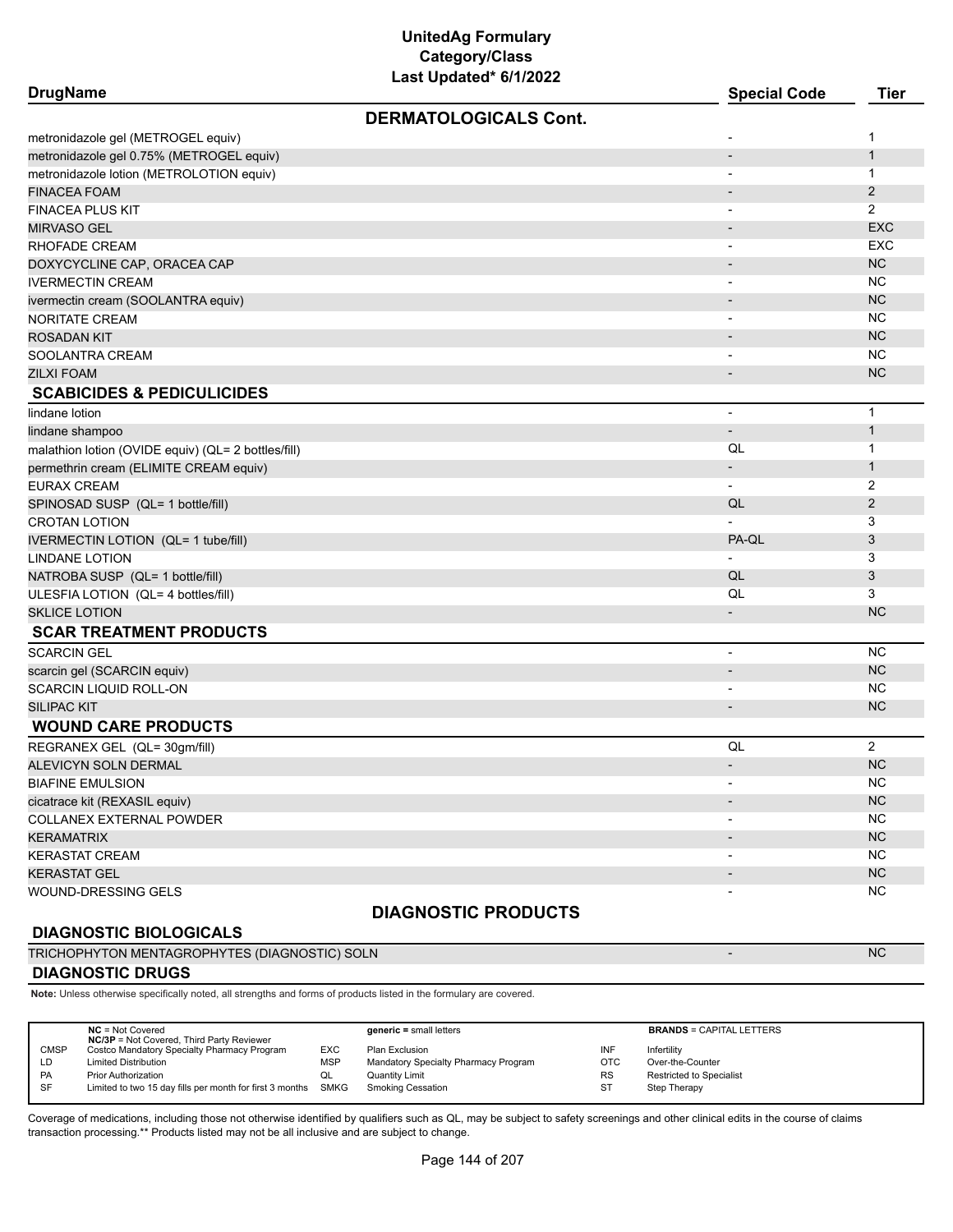| <b>DrugName</b>                                            | Last upuateu vrijkukk                        | <b>Special Code</b>      | <b>Tier</b>    |
|------------------------------------------------------------|----------------------------------------------|--------------------------|----------------|
|                                                            | <b>DIAGNOSTIC PRODUCTS Cont.</b>             |                          |                |
| <b>GLUCAGEN INJ</b>                                        |                                              |                          | 2              |
| <b>GLUCAGON DIAGNOSTIC INJ</b>                             |                                              | $\overline{\phantom{a}}$ | <b>NC</b>      |
| <b>MACRILEN PACK</b>                                       |                                              |                          | NC.            |
| <b>DIAGNOSTIC PRODUCTS, MISC.</b>                          |                                              |                          |                |
| <b>FREESTYLE LITE TEST STRIP</b>                           |                                              | <b>OTC</b>               | <b>NC</b>      |
| <b>DIAGNOSTIC TESTS</b>                                    |                                              |                          |                |
| COVID-19 TEST (QL= 8 tests/30 days)                        |                                              | OTC-QL                   | \$0            |
| CUE COVID-19 INJ TEST CARTRIDGE (QL= 8 cartridges/30 days) |                                              | OTC-QL                   | \$0            |
| CUE HEALTH MONITOR (QL= 1 kit/year)                        |                                              | OTC-OL                   | \$0            |
| <b>CLINISTIX TEST STRIP</b>                                |                                              | <b>OTC</b>               | $\mathbf{1}$   |
| KETO-DIASTIX TEST STRIP                                    |                                              | <b>OTC</b>               | $\mathbf{1}$   |
| <b>KETOSTIX</b>                                            |                                              | <b>OTC</b>               | $\mathbf{1}$   |
| ACCU-CHEK AVIVA PLUS TEST STRIP                            |                                              | <b>OTC</b>               | $\overline{2}$ |
| <b>ACCU-CHEK GUIDE TEST STRIP</b>                          |                                              | <b>OTC</b>               | 2              |
| <b>ACCU-CHEK SMARTVIEW TEST STRIP</b>                      |                                              | <b>OTC</b>               | $\overline{2}$ |
| <b>ACCU-CHEK TEST STRIP</b>                                |                                              | <b>OTC</b>               | $\overline{2}$ |
| PRECISION XTRA KETONE TEST STRIP                           |                                              | <b>OTC</b>               | $\overline{2}$ |
| RELION TRUE METRIX TEST STRIPS                             |                                              |                          | 2              |
| TRUE METRIX TEST STRIPS                                    |                                              | <b>OTC</b>               | $\overline{2}$ |
| FREESTYLE INSULINX TEST STRIP                              |                                              | <b>OTC</b>               | <b>NC</b>      |
| FREESTYLE PRECISION NEO TEST STRIP                         |                                              | <b>OTC</b>               | <b>NC</b>      |
| <b>FREESTYLE TEST STRIP</b>                                |                                              | <b>OTC</b>               | <b>NC</b>      |
| PRECISION XTRA TEST STRIP                                  |                                              | <b>OTC</b>               | <b>NC</b>      |
| TEST STRIP (all other test strips)                         |                                              | <b>OTC</b>               | <b>NC</b>      |
| <b>RADIOGRAPHIC CONTRAST MEDIA</b>                         |                                              |                          |                |
| <b>OMNIPAQUE SOLN</b>                                      |                                              | $\overline{\phantom{a}}$ | <b>NC</b>      |
| <b>SITZMARKS CAP</b>                                       |                                              |                          | <b>NC</b>      |
|                                                            | DIETARY PRODUCTS/DIETARY MANAGEMENT PRODUCTS |                          |                |
| <b>DIETARY MANAGEMENT PRODUCTS</b>                         |                                              |                          |                |
| <b>ASTAMED MYO CAP</b>                                     |                                              | $\overline{a}$           | EXC            |
| <b>DEPLIN CAP</b>                                          |                                              |                          | <b>EXC</b>     |
| ELIGEN B12 TAB                                             |                                              |                          | <b>EXC</b>     |

|                          | ᇊ          |
|--------------------------|------------|
| $\overline{\phantom{0}}$ | <b>EXC</b> |
| $\overline{\phantom{0}}$ | EXC        |
| $\overline{a}$           | <b>EXC</b> |
| $\overline{\phantom{0}}$ | <b>EXC</b> |
| $\overline{\phantom{a}}$ | <b>EXC</b> |
| . .                      | <b>EXC</b> |
| $\overline{\phantom{a}}$ | <b>EXC</b> |
| $\overline{\phantom{0}}$ | <b>EXC</b> |
| $\overline{a}$           | <b>EXC</b> |
| $\overline{\phantom{0}}$ | <b>EXC</b> |
|                          |            |
|                          | -          |

## **DIGESTIVE ENZYMES**

CREON CAP - 2

**Note:** Unless otherwise specifically noted, all strengths and forms of products listed in the formulary are covered.

|             | $NC = Not Covered$<br><b>NC/3P</b> = Not Covered, Third Party Reviewer |             | generic = small letters              |           | <b>BRANDS = CAPITAL LETTERS</b> |
|-------------|------------------------------------------------------------------------|-------------|--------------------------------------|-----------|---------------------------------|
| <b>CMSP</b> | Costco Mandatory Specialty Pharmacy Program                            | <b>EXC</b>  | Plan Exclusion                       | INF       | Infertility                     |
| LD.         | <b>Limited Distribution</b>                                            | MSP.        | Mandatory Specialty Pharmacy Program | OTC       | Over-the-Counter                |
| PA          | <b>Prior Authorization</b>                                             | QL          | <b>Quantity Limit</b>                | <b>RS</b> | <b>Restricted to Specialist</b> |
| SF          | Limited to two 15 day fills per month for first 3 months               | <b>SMKG</b> | <b>Smoking Cessation</b>             | <b>ST</b> | Step Therapy                    |
|             |                                                                        |             |                                      |           |                                 |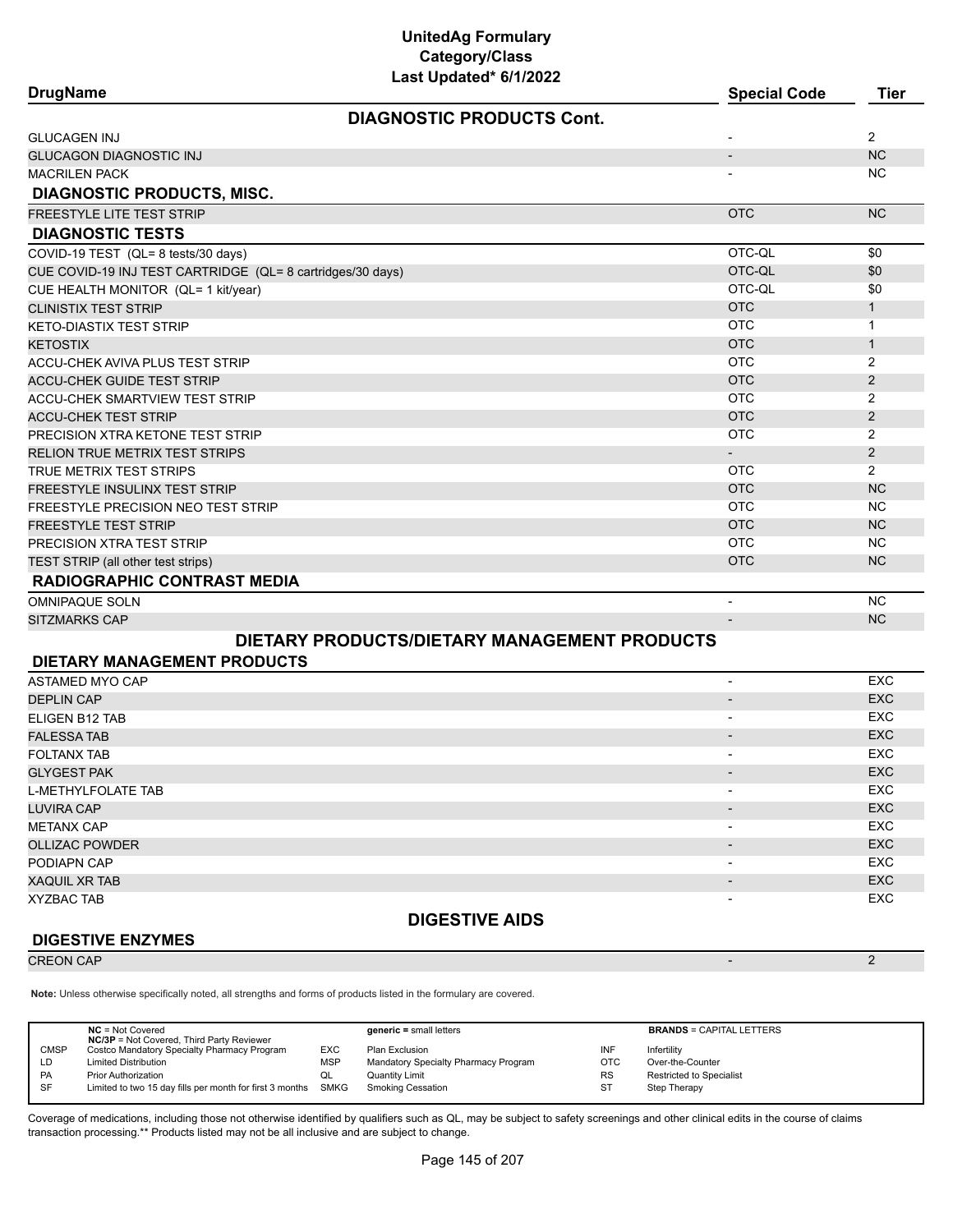| <b>DrugName</b>                                                         | Last updated" 6/1/2022      | <b>Special Code</b>      | Tier           |
|-------------------------------------------------------------------------|-----------------------------|--------------------------|----------------|
|                                                                         | <b>DIGESTIVE AIDS Cont.</b> |                          |                |
| PANCREAZE CAP, PERTZYE CAP, ULTRESA CAP, ZENPEP CAP                     |                             |                          | <b>NC</b>      |
| PANCRELIPASE CAP                                                        |                             |                          | <b>NC</b>      |
| SUCRAID SOLN                                                            |                             |                          | ΝC             |
|                                                                         | <b>DIURETICS</b>            |                          |                |
| <b>CARBONIC ANHYDRASE INHIBITORS</b>                                    |                             |                          |                |
| acetazolamide ER cap (DIAMOX SEQUEL equiv)                              |                             |                          | $\mathbf{1}$   |
| acetazolamide tab                                                       |                             |                          | 1              |
| methazolamide tab (NEPTAZANE equiv)                                     |                             |                          | $\mathbf{1}$   |
| KEVEYIS TAB                                                             |                             |                          | ΝC             |
| <b>DIURETIC COMBINATIONS</b>                                            |                             |                          |                |
| amiloride/hydrochlorothiazide tab (MODURETIC equiv)                     |                             |                          | $\mathbf{1}$   |
| spironolactone/hydrochlorothiazide tab (ALDACTAZIDE equiv)              |                             |                          | 1              |
| triamterene/hydrochlorothiazide cap (DYAZIDE equiv)                     |                             |                          | 1              |
| triamterene/hydrochlorothiazide tab (MAXZIDE equiv)                     |                             |                          | 1              |
| TRIAMTERENE/HYDROCHLOROTHIAZIDE CAP 50-25mg                             |                             |                          | $\overline{2}$ |
| <b>LOOP DIURETICS</b>                                                   |                             |                          |                |
| bumetanide tab (BUMEX equiv)                                            |                             | $\overline{a}$           | $\mathbf{1}$   |
| ethacrynic tab (EDECRIN equiv)                                          |                             |                          | $\mathbf{1}$   |
| <b>FUROSEMIDE SOLN</b>                                                  |                             |                          | $\mathbf{1}$   |
| furosemide soln (LASIX equiv)                                           |                             |                          | $\mathbf{1}$   |
| furosemide tab (LASIX equiv)                                            |                             |                          | $\mathbf{1}$   |
| torsemide tab (DEMADEX equiv)                                           |                             |                          | $\mathbf{1}$   |
| <b>SOAANZ TAB</b>                                                       |                             |                          | ΝC             |
| <b>POTASSIUM SPARING DIURETICS</b>                                      |                             |                          |                |
| amiloride tab (MIDAMOR equiv)                                           |                             | $\overline{\phantom{m}}$ | $\mathbf{1}$   |
| spironolactone tab (ALDACTONE equiv)                                    |                             |                          | 1              |
| triamterene cap (DYRENIUM equiv)                                        |                             |                          | $\mathbf{1}$   |
| CAROSPIR SUSP (Prior Authorization required for members age 9 or older) |                             | PA                       | 3              |
| THIAZIDES AND THIAZIDE-LIKE DIURETICS                                   |                             |                          |                |
| CHLOROTHIAZIDE TAB                                                      |                             | $\overline{a}$           | $\mathbf{1}$   |
| chlorothiazide tab (DIURIL equiv)                                       |                             |                          | $\mathbf{1}$   |
| chlorthalidone tab                                                      |                             |                          | $\mathbf{1}$   |
| hydrochlorothiazide cap (MICROZIDE equiv)                               |                             |                          | 1              |
| hydrochlorothiazide tab (HYDRODIURIL equiv)                             |                             |                          | $\mathbf{1}$   |
| indapamide tab (LOZOL equiv)                                            |                             |                          | 1              |
| METHYCLOTHIAZIDE TAB                                                    |                             |                          | $\mathbf{1}$   |
| metolazone tab (ZAROXOLYN equiv)                                        |                             |                          | 1              |
| DIURIL SUSP                                                             |                             |                          | $\overline{2}$ |
| <b>THALITONE TAB</b>                                                    |                             |                          | ΝC             |
|                                                                         |                             |                          |                |

## **ENDOCRINE AND METABOLIC AGENTS - MISC.**

## **ADRENAL STEROID INHIBITORS**

| ISTURISA TAB 10MG (QL= 6 tabs/day: Only available through Anovo Specialty Pharmacy 844-288-5007) | LD-PA-OL |     |
|--------------------------------------------------------------------------------------------------|----------|-----|
| ISTURISA TAB 1MG (QL= 8 tabs/day; Only available through Anovo Specialty Pharmacy 844-288-5007)  | LD-PA-OL |     |
| ISTURISA TAB 5MG (QL= 2 tabs/day; Only available through Anovo Specialty Pharmacy 844-288-5007)  | LD-PA-OL |     |
| RECORLEV TAB                                                                                     |          | NC. |

**Note:** Unless otherwise specifically noted, all strengths and forms of products listed in the formulary are covered.

|             | $NC = Not Covered$<br><b>NC/3P</b> = Not Covered, Third Party Reviewer |            | $generic = small letters$            |            | <b>BRANDS = CAPITAL LETTERS</b> |
|-------------|------------------------------------------------------------------------|------------|--------------------------------------|------------|---------------------------------|
| <b>CMSP</b> | Costco Mandatory Specialty Pharmacy Program                            | <b>EXC</b> | Plan Exclusion                       | INF        | Infertility                     |
| LD          | <b>Limited Distribution</b>                                            | <b>MSP</b> | Mandatory Specialty Pharmacy Program | <b>OTC</b> | Over-the-Counter                |
| <b>PA</b>   | <b>Prior Authorization</b>                                             | w∟         | Quantity Limit                       | <b>RS</b>  | <b>Restricted to Specialist</b> |
| -SF         | Limited to two 15 day fills per month for first 3 months SMKG          |            | Smoking Cessation                    | ST         | Step Therapy                    |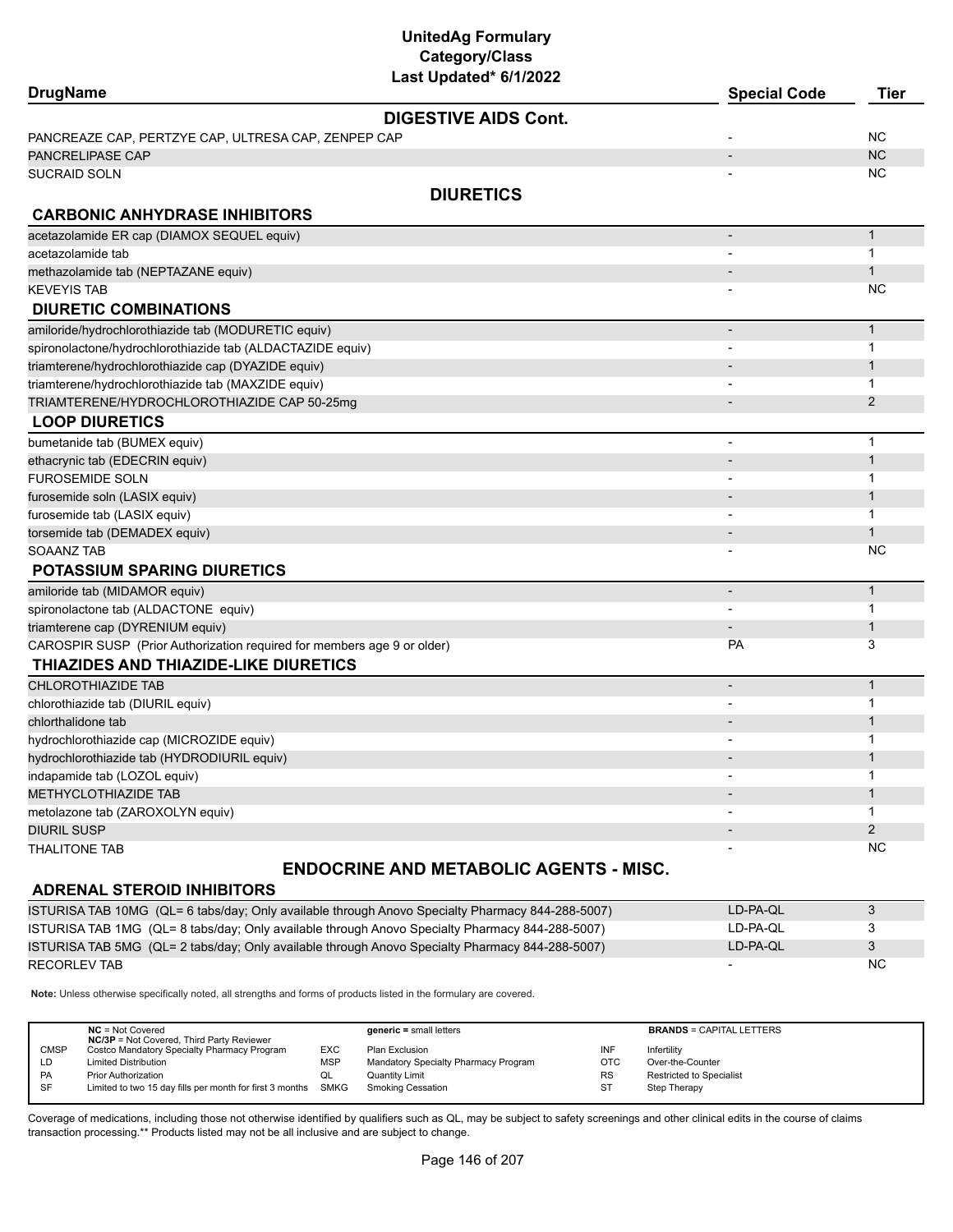## **DrugName Special Code Tier**

## **ENDOCRINE AND METABOLIC AGENTS - MISC. Cont.**

| <b>BONE DENSITY REGULATORS</b>                                                                                         |                              |                |
|------------------------------------------------------------------------------------------------------------------------|------------------------------|----------------|
| alendronate sodium oral soln (FOSAMAX equiv)                                                                           |                              | $\mathbf{1}$   |
| ALENDRONATE SOLN                                                                                                       |                              | 1              |
| alendronate tab (FOSAMAX equiv)                                                                                        |                              | 1              |
| calcitonin nasal spray (MIACALCIN equiv)                                                                               |                              | 1              |
| ibandronate tab 150mg (BONIVA equiv) (QL= 1 tab/30 days)                                                               | QL                           | $\mathbf{1}$   |
| risedronate DR tab (ATELVIA equiv) (Step Therapy requires trial of alendronate)                                        | ST                           | 1              |
| risedronate tab (ACTONEL equiv)                                                                                        |                              | $\mathbf{1}$   |
| ALENDRONATE TAB 40MG                                                                                                   | $\qquad \qquad \blacksquare$ | 2              |
| <b>FORTICAL NASAL SPRAY</b>                                                                                            |                              | $\overline{2}$ |
| NATPARA INJ (Only available through Walgreens 888-347-3416)                                                            | LD-PA                        | 2              |
| <b>SKELID TAB</b>                                                                                                      |                              | 3              |
| <b>BINOSTO TAB</b>                                                                                                     |                              | <b>NC</b>      |
| calcitonin inj (MIACALCIN equiv)                                                                                       |                              | <b>NC</b>      |
| <b>FOSAMAX+D TAB</b>                                                                                                   |                              | <b>NC</b>      |
| <b>MIACALCIN INJ</b>                                                                                                   |                              | <b>NC</b>      |
| <b>TERIPARATIDE INJ</b>                                                                                                |                              | <b>NC</b>      |
| FORTEO INJ                                                                                                             | <b>CMSP</b>                  | S              |
| TYMLOS INJ (Only available through Lumicera 855-847-3553)                                                              | LD                           | S              |
| <b>CORTICOTROPIN</b>                                                                                                   |                              |                |
| ACTHAR GEL INJ (QL= 4 vials/fill)                                                                                      | MSP-PA-QL                    | S              |
| <b>GNRH/LHRH ANTAGONISTS</b>                                                                                           |                              |                |
| ORILISSA TAB 150MG (QL= 1 tab/day)                                                                                     | PA-QL                        | 2              |
| ORILISSA TAB 200MG (QL= 2 tabs/day)                                                                                    | PA-QL                        | 2              |
| <b>GROWTH HORMONE RECEPTOR ANTAGONISTS</b>                                                                             |                              |                |
| SOMAVERT INJ (Only available through Walgreens 888-347-3416)                                                           | LD-PA                        | 2              |
| <b>GROWTH HORMONE RELEASING HORMONES (GHRH)</b>                                                                        |                              |                |
| <b>EGRIFTA INJ</b>                                                                                                     |                              | <b>EXC</b>     |
| <b>GROWTH HORMONES</b>                                                                                                 |                              |                |
| HUMATROPE INJ, ZOMACTON INJ                                                                                            |                              | <b>NC</b>      |
| NORDITROPIN INJ, NUTROPIN AQ INJ                                                                                       |                              | <b>NC</b>      |
| <b>OMNITROPE INJ</b>                                                                                                   |                              | NC.            |
| SAIZEN INJ, SEROSTIM INJ, ZORBTIVE INJ                                                                                 |                              | <b>NC</b>      |
| SKYTROFA INJ                                                                                                           |                              | <b>NC</b>      |
| <b>GENOTROPIN INJ</b>                                                                                                  | CMSP-PA                      | S              |
| <b>HORMONE RECEPTOR MODULATORS</b>                                                                                     |                              |                |
| raloxifene tab (EVISTA equiv) (Covered at \$0 for women 35 years or older; All other members covered at generic copay) | $\overline{\phantom{a}}$     | \$0            |
| OSPHENA TAB                                                                                                            |                              | <b>NC</b>      |
| <b>INSULIN-LIKE GROWTH FACTORS (SOMATOMEDINS)</b>                                                                      |                              |                |
| <b>INCRELEX INJ</b>                                                                                                    | <b>MSP</b>                   | S              |
| LHRH/GNRH AGONIST ANALOG PITUITARY SUPPRESSANTS                                                                        |                              |                |
| SYNAREL NASAL SOLN                                                                                                     | $\overline{\phantom{a}}$     | $2^{\circ}$    |
| <b>FENSOLVI INJ</b>                                                                                                    |                              | <b>NC</b>      |
| <b>METABOLIC MODIFIERS</b>                                                                                             |                              |                |
| betaine powder for oral solution (CYSTADANE equiv) (Only available through Anovo Specialty Pharmacy 844-288-5007)      | LD                           | $\mathbf{1}$   |

**Note:** Unless otherwise specifically noted, all strengths and forms of products listed in the formulary are covered.

|             | $NC = Not Covered$<br><b>NC/3P</b> = Not Covered, Third Party Reviewer |            | $generic = small letters$            |            | <b>BRANDS = CAPITAL LETTERS</b> |
|-------------|------------------------------------------------------------------------|------------|--------------------------------------|------------|---------------------------------|
| <b>CMSP</b> | Costco Mandatory Specialty Pharmacy Program                            | EXC        | Plan Exclusion                       | INF        | Infertility                     |
| LD          | <b>Limited Distribution</b>                                            | <b>MSP</b> | Mandatory Specialty Pharmacy Program | <b>OTC</b> | Over-the-Counter                |
| <b>PA</b>   | <b>Prior Authorization</b>                                             | QL         | Quantity Limit                       | <b>RS</b>  | <b>Restricted to Specialist</b> |
| SF          | Limited to two 15 day fills per month for first 3 months SMKG          |            | <b>Smoking Cessation</b>             | ST         | Step Therapy                    |
|             |                                                                        |            |                                      |            |                                 |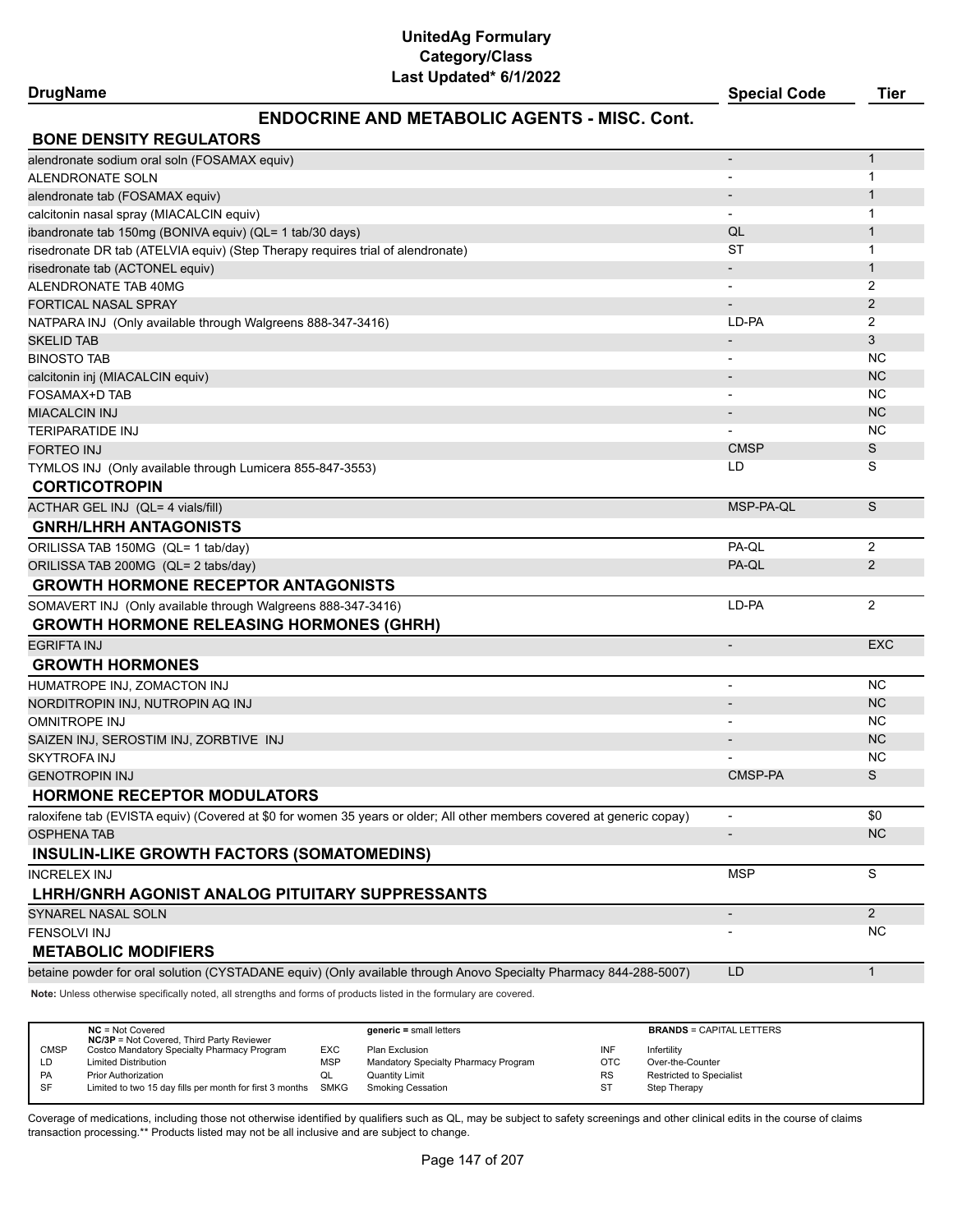| <b>DrugName</b>                                                                   | Last Updated" 6/1/2022                              | <b>Special Code</b>          | <b>Tier</b>    |
|-----------------------------------------------------------------------------------|-----------------------------------------------------|------------------------------|----------------|
|                                                                                   | <b>ENDOCRINE AND METABOLIC AGENTS - MISC. Cont.</b> |                              |                |
| calcitriol cap (ROCALTROL equiv)                                                  |                                                     |                              | 1              |
| calcitriol soln (ROCALTROL equiv)                                                 |                                                     | $\overline{\phantom{m}}$     | $\mathbf{1}$   |
| carglumic acid tab (CARBAGLU equiv) (Only available through Accredo 888-773-7376) |                                                     | LD-PA                        | 1              |
| cinacalcet tab (SENSIPAR equiv)                                                   |                                                     | $\overline{\phantom{m}}$     | 1              |
| doxercalciferol cap (HECTOROL equiv)                                              |                                                     | $\qquad \qquad \blacksquare$ | 1              |
| levocarnitine soln (CARNITOR equiv)                                               |                                                     | $\overline{\phantom{m}}$     | 1              |
| levocarnitine tab (CARNITOR equiv)                                                |                                                     |                              | 1              |
| paricalcitol cap (ZEMPLAR equiv)                                                  |                                                     |                              | 1              |
| sapropterin dihydrochloride powder packet (KUVAN equiv)                           |                                                     | CMSP-PA                      | 1              |
| sapropterin dihydrochloride soluble tab (KUVAN equiv)                             |                                                     | CMSP-PA                      | 1              |
| sodium phenylbutyrate powder (BUPHENYL equiv)                                     |                                                     | $\overline{\phantom{0}}$     | 1              |
| sodium phenylbutyrate tab (BUPHENYL equiv)                                        |                                                     |                              | 1              |
| GALAFOLD CAP (QL= 14 caps/28 days; Only available through Walgreens 888-347-3416) |                                                     | LD-PA-QL                     | 2              |
| STRENSIQ INJ (Only available through PantherRx Pharmacy 855-726-8479)             |                                                     | LD-PA                        | $\overline{2}$ |
| CALCITRIOL INJ                                                                    |                                                     |                              | <b>NC</b>      |
| <b>CARBAGLU TAB</b>                                                               |                                                     | $\overline{\phantom{a}}$     | <b>NC</b>      |
| <b>CITRULLINE EASY TAB</b>                                                        |                                                     |                              | <b>NC</b>      |
| CYSTADANE POWDER                                                                  |                                                     |                              | <b>NC</b>      |
| KUVAN POWDER PACK                                                                 |                                                     |                              | <b>NC</b>      |
| KUVAN TAB                                                                         |                                                     | $\overline{\phantom{a}}$     | <b>NC</b>      |
| <b>MYALEPT INJ</b>                                                                |                                                     |                              | <b>NC</b>      |
| nitisinone cap (ORFADIN equiv)                                                    |                                                     |                              | <b>NC</b>      |
| NITYR TAB                                                                         |                                                     |                              | <b>NC</b>      |
| ORFADIN CAP                                                                       |                                                     |                              | <b>NC</b>      |
| ORFADIN SUSP                                                                      |                                                     |                              | <b>NC</b>      |
| RAVICTI LIQUID                                                                    |                                                     |                              | <b>NC</b>      |
| RAYALDEE CAP                                                                      |                                                     |                              | <b>NC</b>      |
| SENSIPAR TAB                                                                      |                                                     |                              | <b>NC</b>      |
| XURIDEN POWDER                                                                    |                                                     |                              | <b>NC</b>      |
| PALYNZIQ INJ (QL= 1 inj/day)                                                      |                                                     | MSP-PA-QL-SF                 | S              |
| <b>MINERALOCORTICOID RECEPTOR ANTAGONISTS</b>                                     |                                                     |                              |                |
| KERENDIA TAB (QL= 1 tab/day)                                                      |                                                     | PA-QL                        | 3              |
| <b>NATRIURETIC PEPTIDES</b>                                                       |                                                     |                              |                |
| VOXZOGO INJ                                                                       |                                                     | $\overline{\phantom{a}}$     | <b>NC</b>      |
| <b>POSTERIOR PITUITARY HORMONES</b>                                               |                                                     |                              |                |
| desmopressin acetate inj (DDAVP equiv)                                            |                                                     |                              | 1              |
| desmopressin acetate nasal spray (DDAVP equiv)                                    |                                                     |                              | $\mathbf{1}$   |
| desmopressin acetate tab (DDAVP equiv)                                            |                                                     |                              | 1              |
| desmopressin nasal soln (DDAVP equiv)                                             |                                                     |                              | $\mathbf{1}$   |
| STIMATE NASAL SOLN                                                                |                                                     |                              | 2              |
| <b>DDAVP NASAL SOLN</b>                                                           |                                                     |                              | 3              |
| NOCDURNA SL TAB                                                                   |                                                     | -                            | ΝC             |
| NOCTIVA EMULSION SPRAY                                                            |                                                     |                              | <b>NC</b>      |
| <b>PROLACTIN INHIBITORS</b>                                                       |                                                     |                              |                |
| cabergoline tab (DOSTINEX equiv)                                                  |                                                     |                              | $\mathbf{1}$   |
| <b>SOMATOSTATIC AGENTS</b>                                                        |                                                     |                              |                |

**Note:** Unless otherwise specifically noted, all strengths and forms of products listed in the formulary are covered.

|             | $NC = Not Covered$<br><b>NC/3P</b> = Not Covered, Third Party Reviewer |            | $generic = small letters$            |            | <b>BRANDS = CAPITAL LETTERS</b> |
|-------------|------------------------------------------------------------------------|------------|--------------------------------------|------------|---------------------------------|
| <b>CMSP</b> | Costco Mandatory Specialty Pharmacy Program                            | EXC        | Plan Exclusion                       | INF        | Infertility                     |
| LD          | <b>Limited Distribution</b>                                            | <b>MSP</b> | Mandatory Specialty Pharmacy Program | <b>OTC</b> | Over-the-Counter                |
| PA          | <b>Prior Authorization</b>                                             | QL         | <b>Quantity Limit</b>                | RS         | Restricted to Specialist        |
| SF          | Limited to two 15 day fills per month for first 3 months SMKG          |            | <b>Smoking Cessation</b>             | <b>ST</b>  | Step Therapy                    |
|             |                                                                        |            |                                      |            |                                 |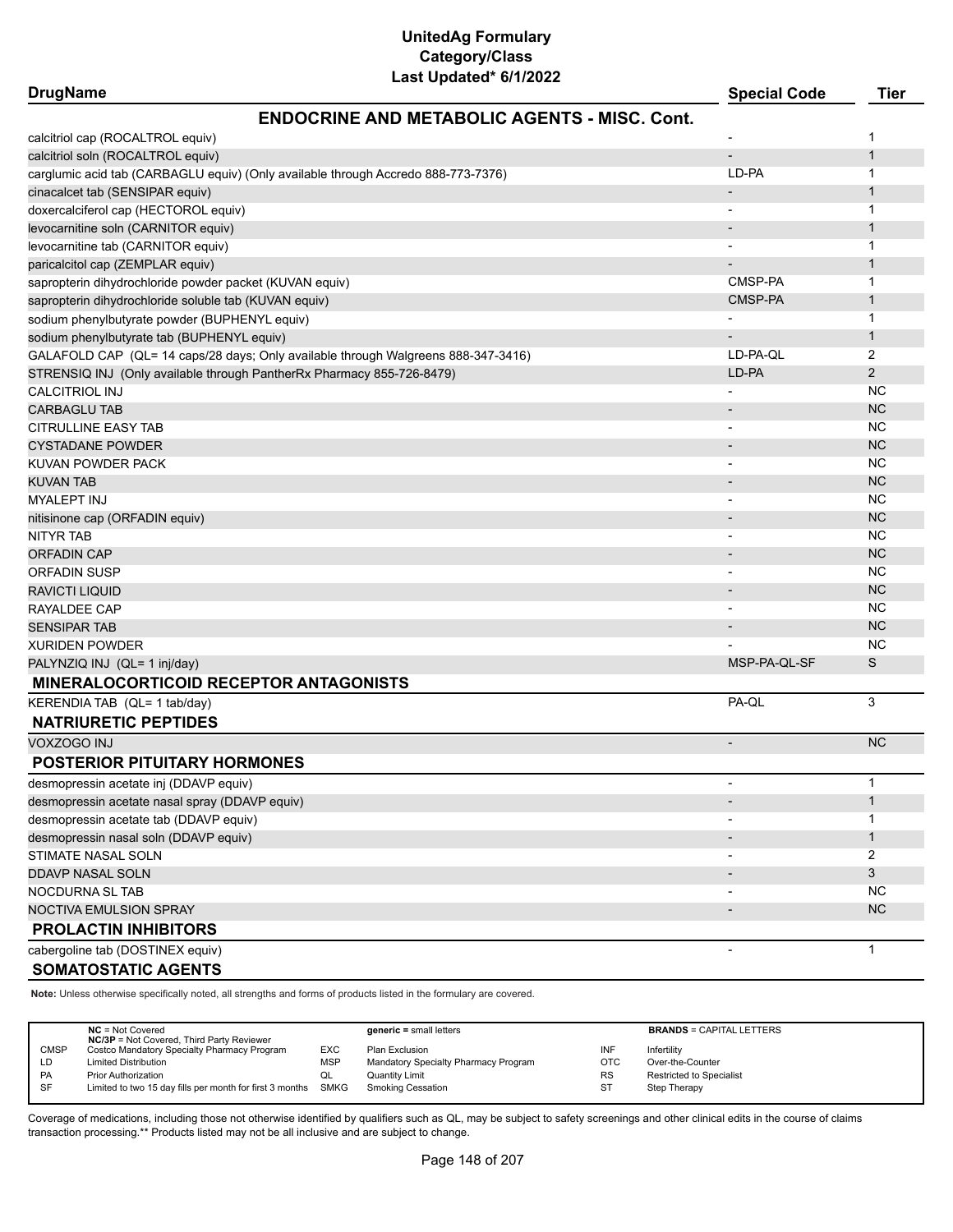| <b>DrugName</b>                                                                              | ast opaalog omzel                                   | <b>Special Code</b>      | <b>Tier</b>    |
|----------------------------------------------------------------------------------------------|-----------------------------------------------------|--------------------------|----------------|
|                                                                                              | <b>ENDOCRINE AND METABOLIC AGENTS - MISC. Cont.</b> |                          |                |
| octreotide inj (SANDOSTATIN equiv)                                                           |                                                     | <b>CMSP</b>              | 1              |
| OCTREOTIDE INJ 100MCG                                                                        |                                                     | <b>CMSP</b>              | $\mathbf{1}$   |
| SIGNIFOR INJ (QL= 2 vials/day; Only available through Anovo Specialty Pharmacy 844-288-5007) |                                                     | LD-PA-QL                 | $\overline{2}$ |
| BYNFEZIA PEN INJ                                                                             |                                                     | $\overline{a}$           | NC.            |
| <b>MYCAPSSA CAP</b>                                                                          |                                                     |                          | <b>NC</b>      |
| SANDOSTATIN LAR INJ KIT                                                                      |                                                     |                          | <b>NC</b>      |
| SIGNIFOR LAR INJ                                                                             |                                                     | $\overline{\phantom{0}}$ | <b>NC</b>      |
| SOMATULINE INJ                                                                               |                                                     |                          | <b>NC</b>      |
| <b>VASOPRESSIN RECEPTOR ANTAGONISTS</b>                                                      |                                                     |                          |                |
| <b>TOLVAPTAN TAB</b>                                                                         |                                                     |                          | <b>NC</b>      |
| tolvaptan tab (SAMSCA equiv)                                                                 |                                                     |                          | <b>NC</b>      |
| JYNARQUE PAK (QL= 2 tabs/day)                                                                |                                                     | MSP-PA-QL                | S              |
| JYNARQUE TAB (QL= 2 tabs/day)                                                                |                                                     | MSP-PA-QL                | S              |
|                                                                                              | <b>ESTROGENS</b>                                    |                          |                |
| <b>ESTROGEN COMBINATIONS</b>                                                                 |                                                     |                          |                |
| esterified estrogens/methyltestosterone tab (ESTRATEST equiv)                                |                                                     | $\overline{\phantom{a}}$ | $\mathbf{1}$   |
| estradiol/norethindrone tab (ACTIVELLA equiv)                                                |                                                     | $\blacksquare$           | $\mathbf{1}$   |
| jinteli tab (FEMHRT equiv)                                                                   |                                                     |                          | $\mathbf{1}$   |
| MYFEMBREE TAB (QL= 1 tab/day)                                                                |                                                     | PA-QL                    | $\overline{c}$ |
| ORIAHNN CAP (QL= 2 caps/day)                                                                 |                                                     | PA-QL                    | $\overline{2}$ |
| PREMPHASE TAB, PREMPRO TAB                                                                   |                                                     |                          | 2              |
| PREFEST TAB                                                                                  |                                                     |                          | 3              |
| ANGELIQ TAB                                                                                  |                                                     |                          | <b>NC</b>      |
| <b>BIJUVA CAP</b>                                                                            |                                                     | $\overline{\phantom{0}}$ | <b>NC</b>      |
| CLIMARA PRO PATCH                                                                            |                                                     |                          | <b>NC</b>      |
| <b>COMBIPATCH</b>                                                                            |                                                     | $\overline{\phantom{a}}$ | <b>NC</b>      |
| <b>ESTROGENS</b>                                                                             |                                                     |                          |                |
| estradiol patch (CLIMARA equiv)                                                              |                                                     | $\blacksquare$           | $\mathbf{1}$   |
| estradiol patch (VIVELLE-DOT equiv)                                                          |                                                     |                          | $\mathbf{1}$   |
| estradiol tab (ESTRACE equiv)                                                                |                                                     | $\overline{\phantom{a}}$ | $\mathbf{1}$   |
| estradiol valerate inj                                                                       |                                                     |                          | $\mathbf{1}$   |
| <b>ESTROPIPATE TAB</b>                                                                       |                                                     | $\overline{\phantom{a}}$ | $\mathbf{1}$   |
| estropipate tab (OGEN equiv)                                                                 |                                                     |                          | $\mathbf{1}$   |
| PREMARIN TAB                                                                                 |                                                     |                          | 2              |
| <b>ALORA PATCH</b>                                                                           |                                                     |                          | 3              |
| CENESTIN TAB                                                                                 |                                                     |                          | 3              |
| <b>MENEST TAB</b>                                                                            |                                                     |                          | 3              |
| DIVIGEL GEL, ELESTRIN GEL                                                                    |                                                     |                          | <b>NC</b>      |
| <b>EVAMIST SPRAY</b>                                                                         |                                                     |                          | <b>NC</b>      |
| MENOSTAR PATCH                                                                               |                                                     |                          | <b>NC</b>      |
|                                                                                              | ELUADAALIINAL ANEG                                  |                          |                |

## **FLUOROQUINOLONES**

## **FLUOROQUINOLONES**

| ciprofloxacin susp (CIPRO equiv)   |  |
|------------------------------------|--|
| ciprofloxacin tab (CIPRO equiv)    |  |
| levofloxacin soln (LEVAQUIN equiv) |  |
| levofloxacin tab (LEVAQUIN equiv)  |  |

**Note:** Unless otherwise specifically noted, all strengths and forms of products listed in the formulary are covered.

|             | $NC = Not Covered$<br><b>NC/3P</b> = Not Covered, Third Party Reviewer |            | $generic = small letters$            |            | <b>BRANDS = CAPITAL LETTERS</b> |
|-------------|------------------------------------------------------------------------|------------|--------------------------------------|------------|---------------------------------|
| <b>CMSP</b> | Costco Mandatory Specialty Pharmacy Program                            | <b>EXC</b> | Plan Exclusion                       | INF        | Infertility                     |
| LD          | <b>Limited Distribution</b>                                            | MSP        | Mandatory Specialty Pharmacy Program | <b>OTC</b> | Over-the-Counter                |
| PA          | <b>Prior Authorization</b>                                             | QL         | <b>Quantity Limit</b>                | <b>RS</b>  | <b>Restricted to Specialist</b> |
| SF          | Limited to two 15 day fills per month for first 3 months SMKG          |            | Smoking Cessation                    | <b>ST</b>  | Step Therapy                    |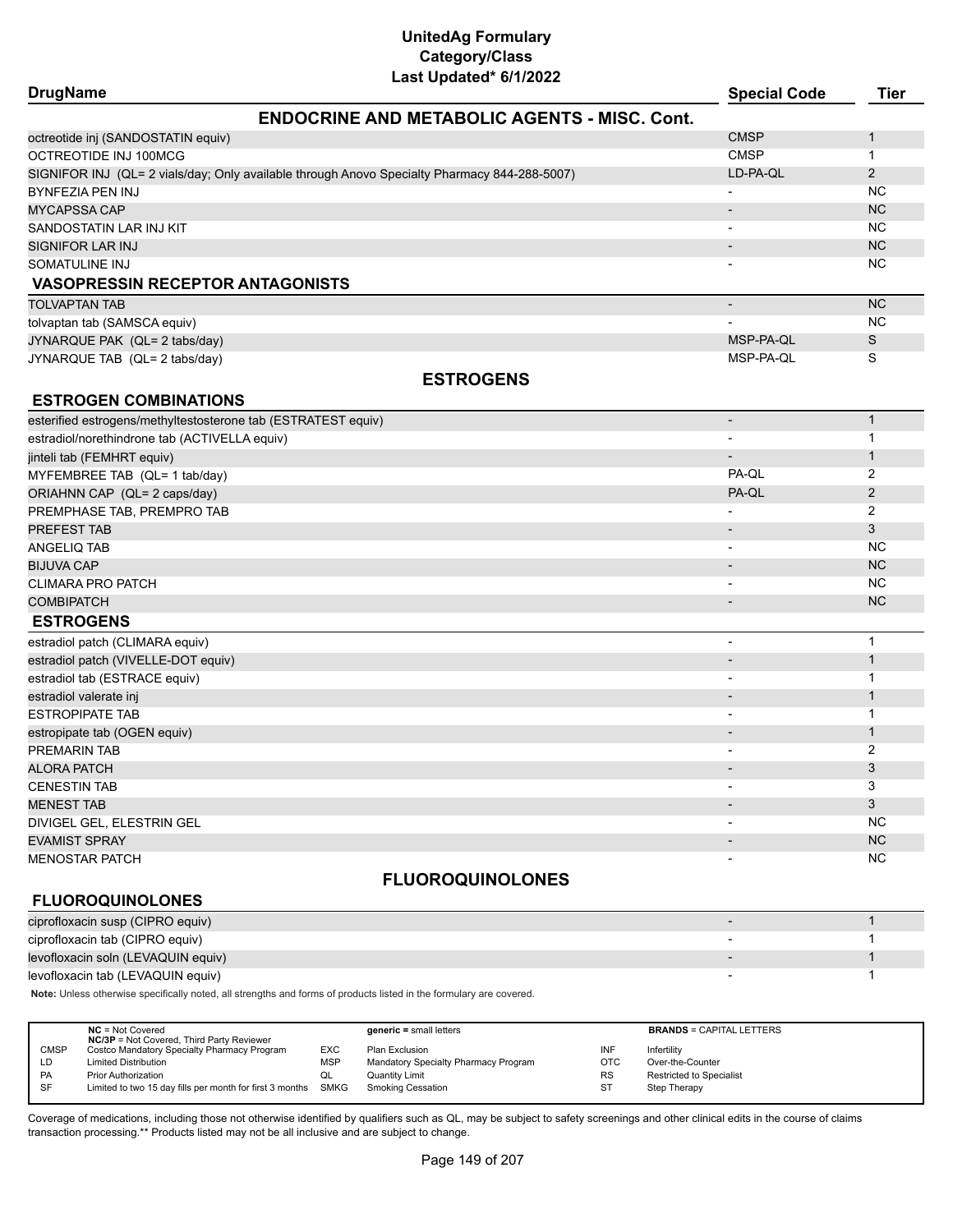| Last Updated* 6/1/2022<br><b>DrugName</b>                                                          | <b>Special Code</b>      | <b>Tier</b>    |
|----------------------------------------------------------------------------------------------------|--------------------------|----------------|
| <b>FLUOROQUINOLONES Cont.</b>                                                                      |                          |                |
| moxifloxacin tab (AVELOX equiv)                                                                    | $\overline{\phantom{a}}$ | $\mathbf{1}$   |
| ofloxacin tab (FLOXIN equiv)                                                                       |                          | 1              |
| BAXDELA TAB (QL= 2 tabs/day; Restricted to Infectious Disease Specialist)                          | QL-RS                    | $\overline{2}$ |
| CIPRO SUSP 5%                                                                                      |                          | 3              |
| CIPROFLOXACIN 100MG TAB                                                                            |                          | 3              |
| <b>CIPROFLOXACIN ER TAB</b>                                                                        | $\overline{\phantom{a}}$ | 3              |
| <b>NOROXIN TAB</b>                                                                                 |                          | 3              |
| <b>FACTIVE TAB</b>                                                                                 |                          | NC             |
| PROQUIN XR TAB                                                                                     |                          | <b>NC</b>      |
| <b>GASTROINTESTINAL AGENTS - MISC.</b>                                                             |                          |                |
| <b>5-HT4 RECEPTOR AGONISTS</b>                                                                     |                          |                |
| <b>MOTEGRITY TAB</b>                                                                               |                          | <b>NC</b>      |
| <b>AGENTS FOR CHRONIC IDIOPATHIC CONSTIPATION (CIC)</b>                                            |                          |                |
| <b>TRULANCE TAB</b>                                                                                |                          | <b>NC</b>      |
| <b>BILE ACID SYNTHESIS DISORDER AGENTS</b>                                                         |                          |                |
| CHOLBAM CAP (Only available through Dohmen LSS 844-246-5226)                                       | LD-PA                    | 2              |
| <b>FARNESOID X RECEPTOR (FXR) AGONISTS</b>                                                         |                          |                |
| OCALIVA TAB (QL= 1 tab/day; Only available through Walgreens 888-347-3416)                         | LD-PA-QL-SF              | 2              |
| <b>GALLSTONE SOLUBILIZING AGENTS</b>                                                               |                          |                |
| ursodiol cap (ACTIGALL equiv)                                                                      |                          | $\mathbf{1}$   |
| ursodiol tab (URSO (FORTE) equiv)                                                                  |                          | $\mathbf{1}$   |
| <b>RELTONE CAP</b>                                                                                 |                          | NC.            |
| <b>URSODIOL CAP</b>                                                                                |                          | NC.            |
| <b>GASTROINTESTINAL ANTIALLERGY AGENTS</b>                                                         |                          |                |
| cromolyn conc (GASTROCROM equiv)                                                                   |                          | $\mathbf{1}$   |
| <b>GASTROINTESTINAL CHLORIDE CHANNEL ACTIVATORS</b>                                                |                          |                |
| AMITIZA CAP, LUBIPROSTONE CAP                                                                      | $\overline{\phantom{a}}$ | NC.            |
| <b>GASTROINTESTINAL STIMULANTS</b>                                                                 |                          |                |
| metoclopramide soln (REGLAN equiv)                                                                 |                          | $\mathbf{1}$   |
| metoclopramide tab (REGLAN equiv)                                                                  |                          | $\mathbf{1}$   |
| <b>GIMOTI NASAL SPRAY</b>                                                                          |                          | NC.            |
| <b>METOZOLV ODT</b>                                                                                |                          | <b>NC</b>      |
| ILEAL BILE ACID TRANSPORTER (IBAT) INHIBITORS                                                      |                          |                |
| BYLVAY CAP 1200MCG (QL= 5 caps/day; Only available through PantheRx Pharmacy 855-726-8479)         | LD-PA-QL                 | 3              |
| BYLVAY CAP 400MCG (QL= 15 caps/day; Only available through PantheRx Pharmacy 855-726-8479)         | LD-PA-QL                 | 3              |
| BYLVAY SPRINKLE CAP 200MCG (QL= 8 caps/day; Only available through PantheRx Pharmacy 855-726-8479) | LD-PA-QL                 | 3              |
| BYLVAY SPRINKLE CAP 600MCG (QL= 4 caps/day; Only available through PantheRx Pharmacy 855-726-8479) | LD-PA-QL                 | 3              |
| LIVMARLI SOLN                                                                                      |                          | NC             |
| <b>INFLAMMATORY BOWEL AGENTS</b>                                                                   |                          |                |
| balsalazide cap (COLAZAL equiv)                                                                    | $\overline{\phantom{0}}$ | $\mathbf{1}$   |
| mesalamine DR cap (DELZICOL equiv)                                                                 |                          | 1              |
| mesalamine DR tab (LIALDA equiv)                                                                   |                          | $\mathbf{1}$   |
| mesalamine enema (ROWASA equiv)                                                                    |                          | 1              |
| mesalamine ER cap (APRISO equiv)                                                                   |                          | $\mathbf{1}$   |

**Note:** Unless otherwise specifically noted, all strengths and forms of products listed in the formulary are covered.

|             | $NC = Not Covered$<br><b>NC/3P</b> = Not Covered, Third Party Reviewer |            | $generic = small letters$            |           | <b>BRANDS = CAPITAL LETTERS</b> |
|-------------|------------------------------------------------------------------------|------------|--------------------------------------|-----------|---------------------------------|
| <b>CMSP</b> | Costco Mandatory Specialty Pharmacy Program                            | EXC        | Plan Exclusion                       | INF       | Infertility                     |
| LD          | <b>Limited Distribution</b>                                            | <b>MSP</b> | Mandatory Specialty Pharmacy Program | OTC       | Over-the-Counter                |
| <b>PA</b>   | <b>Prior Authorization</b>                                             | QL         | <b>Quantity Limit</b>                | <b>RS</b> | <b>Restricted to Specialist</b> |
| <b>SF</b>   | Limited to two 15 day fills per month for first 3 months SMKG          |            | <b>Smoking Cessation</b>             | ST        | Step Therapy                    |
|             |                                                                        |            |                                      |           |                                 |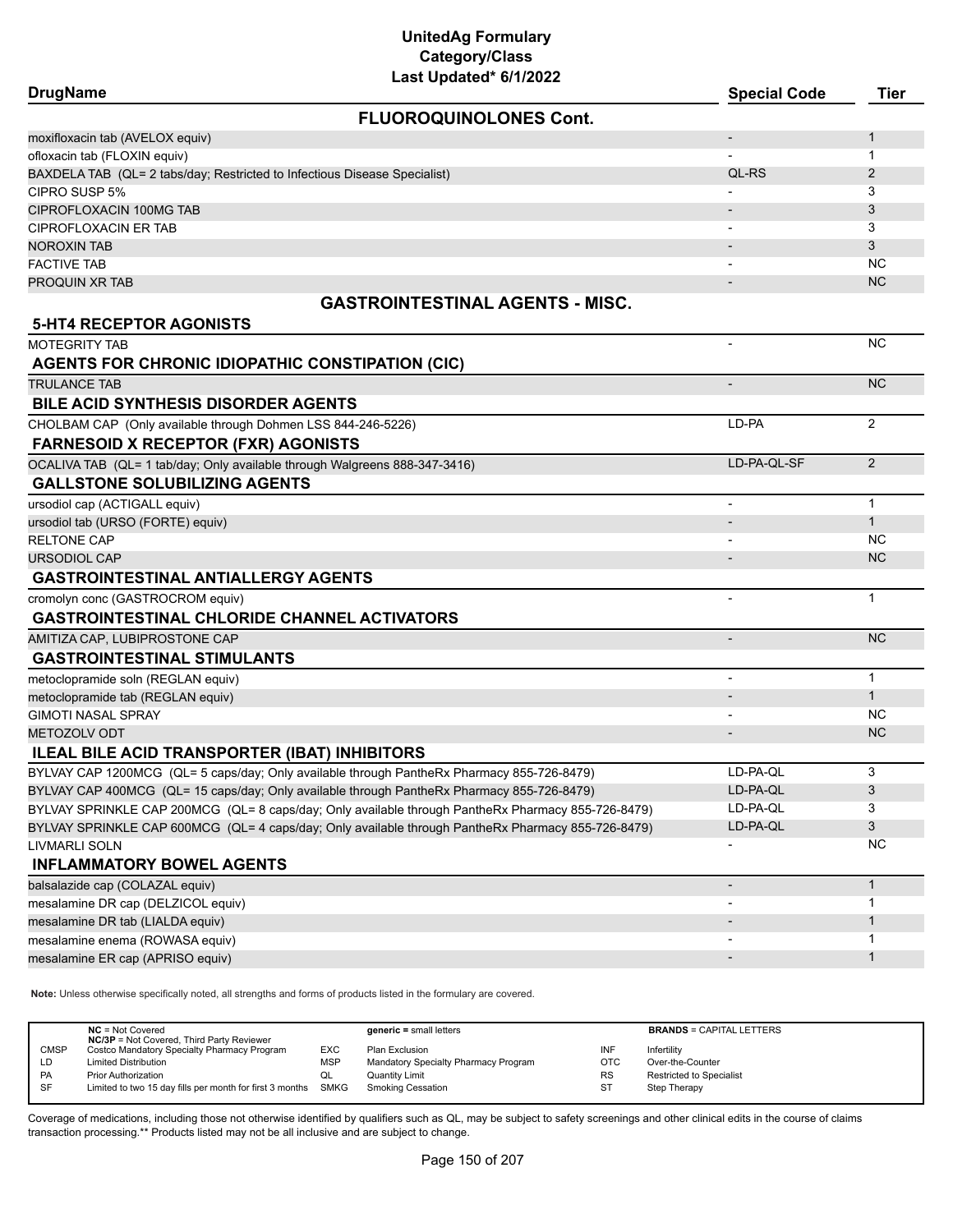| <b>DrugName</b>                               |                                              | <b>Special Code</b>          | <b>Tier</b>    |
|-----------------------------------------------|----------------------------------------------|------------------------------|----------------|
|                                               | <b>GASTROINTESTINAL AGENTS - MISC. Cont.</b> |                              |                |
| mesalamine supp (CANASA equiv)                |                                              |                              | 1              |
| mesalamine tab (ASACOL equiv)                 |                                              |                              | $\mathbf{1}$   |
| sulfasalazine EC tab (AZULFIDINE equiv)       |                                              |                              | 1              |
| sulfasalazine tab (AZULFIDINE equiv)          |                                              |                              | $\mathbf{1}$   |
| <b>DIPENTUM CAP</b>                           |                                              |                              | 3              |
| <b>APRISO CAP</b>                             |                                              |                              | <b>NC</b>      |
| <b>ASACOL HD TAB</b>                          |                                              |                              | <b>NC</b>      |
| ASACOL HD TAB, MESALAMINE TAB                 |                                              |                              | <b>NC</b>      |
| <b>DELZICOL CAP</b>                           |                                              |                              | ΝC             |
| mesalamine ER cap (PENTASA CR equiv)          |                                              |                              | <b>NC</b>      |
| PENTASA CAP                                   |                                              |                              | <b>NC</b>      |
| PENTASA CR CAP                                |                                              |                              | <b>NC</b>      |
| ROWASA KIT                                    |                                              |                              | <b>NC</b>      |
| CIMZIA INJ (QL= 2 inj/28 days)                |                                              | CMSP-PA-QL                   | S              |
| CIMZIA STARTER INJ KIT (QL= 1 kit/plan year)  |                                              | CMSP-PA-QL                   | S              |
| <b>INTESTINAL ACIDIFIERS</b>                  |                                              |                              |                |
| lactulose soln                                |                                              | $\overline{\phantom{a}}$     | $\mathbf{1}$   |
| <b>IRRITABLE BOWEL SYNDROME (IBS) AGENTS</b>  |                                              |                              |                |
| alosetron tab (LOTRONEX equiv)                |                                              |                              | $\mathbf{1}$   |
| <b>LINZESS CAP</b>                            |                                              | PA                           | 2              |
| <b>IBSRELA TAB</b>                            |                                              |                              | <b>NC</b>      |
| <b>VIBERZI TAB</b>                            |                                              |                              | <b>NC</b>      |
| <b>ZELNORM TAB</b>                            |                                              |                              | ΝC             |
| PERIPHERAL OPIOID RECEPTOR ANTAGONISTS        |                                              |                              |                |
| <b>MOVANTIK TAB</b>                           |                                              | PA                           | $\overline{2}$ |
| <b>SYMPROIC TAB</b>                           |                                              | <b>PA</b>                    | $\overline{2}$ |
| alvimopan cap (ENTEREG equiv)                 |                                              |                              | <b>NC</b>      |
| <b>ENTEREG CAP</b>                            |                                              |                              | <b>NC</b>      |
| <b>RELISTOR INJ</b>                           |                                              |                              | <b>NC</b>      |
| <b>RELISTOR INJ KIT</b>                       |                                              |                              | NC.            |
| <b>RELISTOR TAB</b>                           |                                              |                              | <b>NC</b>      |
| <b>PHOSPHATE BINDER AGENTS</b>                |                                              |                              |                |
| calcium acetate cap (PHOSLO equiv)            |                                              |                              | $\mathbf{1}$   |
| lanthanum carbonate chew tab (FOSRENOL equiv) |                                              |                              | $\mathbf{1}$   |
| sevelamer powder pak (RENVELA equiv)          |                                              |                              | 1              |
| sevelamer tab (RENVELA TAB equiv)             |                                              |                              | $\mathbf{1}$   |
| FOSRENOL POWDER PACK                          |                                              | $\overline{\phantom{a}}$     | 2              |
| PHOSLYRA SOLN                                 |                                              |                              | $\overline{2}$ |
| AURYXIA TAB                                   |                                              | $\qquad \qquad \blacksquare$ | 3              |
| <b>RENAGEL TAB</b>                            |                                              |                              | <b>NC</b>      |
| RENAGEL TAB 800MG                             |                                              | $\overline{\phantom{a}}$     | <b>NC</b>      |
| sevelamer hydrochloride tab (RENAGEL equiv)   |                                              |                              | <b>NC</b>      |
| <b>VELPHORO CHEW TAB</b>                      |                                              | $\overline{\phantom{a}}$     | <b>NC</b>      |
|                                               |                                              |                              |                |

## **SHORT BOWEL SYNDROME (SBS) AGENTS**

GATTEX KIT AND THE RELEASE OF THE RELEASE OF THE RELEASE OF THE RELEASE OF THE RELEASE OF THE RELEASE OF THE R

#### **TRYPTOPHAN HYDROXYLASE INHIBITORS**

**Note:** Unless otherwise specifically noted, all strengths and forms of products listed in the formulary are covered.

|             | $NC = Not Covered$<br><b>NC/3P</b> = Not Covered, Third Party Reviewer |            | generic = small letters              |            | <b>BRANDS = CAPITAL LETTERS</b> |
|-------------|------------------------------------------------------------------------|------------|--------------------------------------|------------|---------------------------------|
| <b>CMSP</b> | Costco Mandatory Specialty Pharmacy Program                            | <b>EXC</b> | Plan Exclusion                       | INF        | Infertility                     |
| LD          | <b>Limited Distribution</b>                                            | <b>MSP</b> | Mandatory Specialty Pharmacy Program | <b>OTC</b> | Over-the-Counter                |
| PA          | <b>Prior Authorization</b>                                             | w∟         | <b>Quantity Limit</b>                | <b>RS</b>  | Restricted to Specialist        |
| SF          | Limited to two 15 day fills per month for first 3 months               | SMKG       | Smoking Cessation                    | <b>ST</b>  | Step Therapy                    |
|             |                                                                        |            |                                      |            |                                 |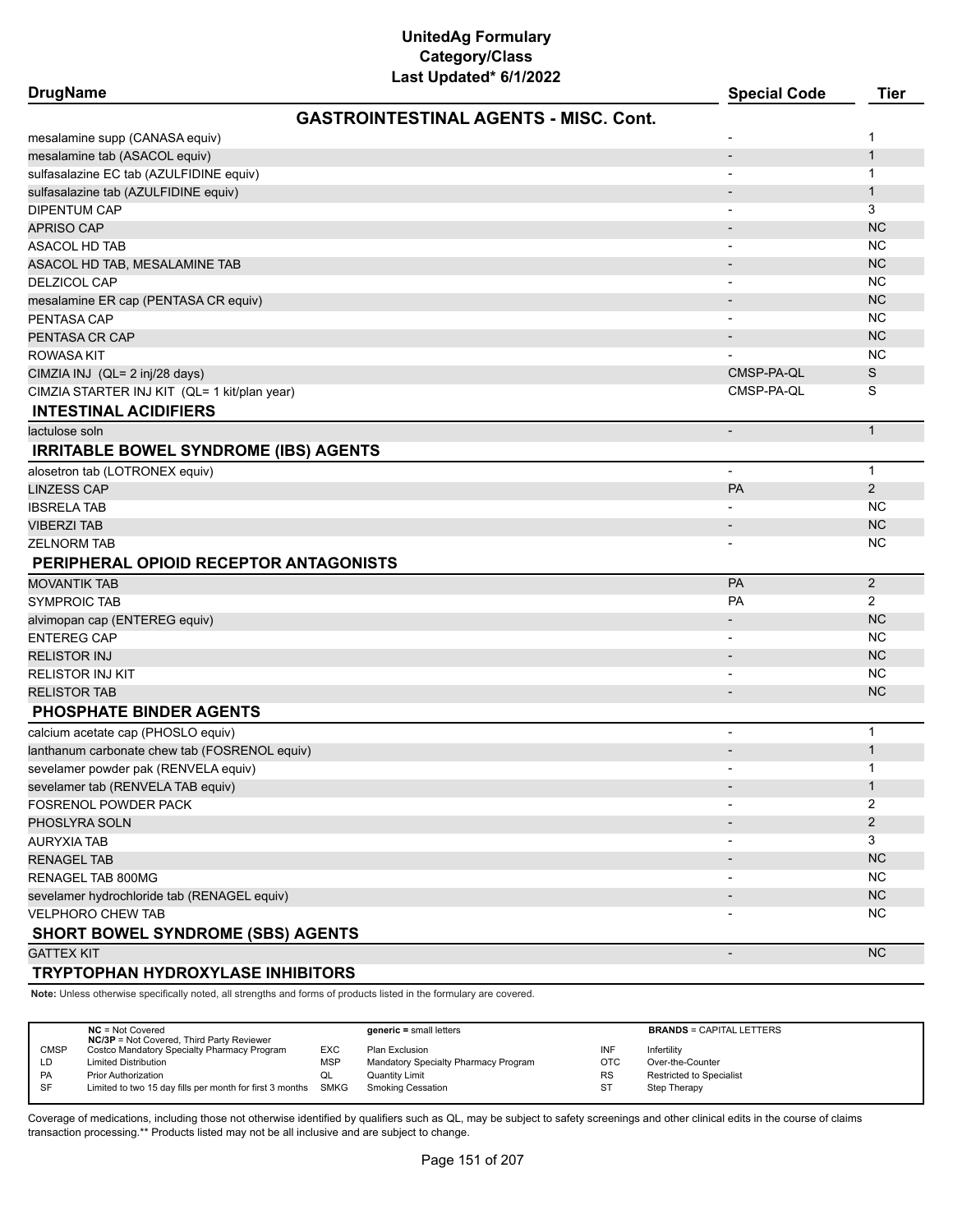| <b>DrugName</b>                                                  | Last updated or fize 22                      | <b>Special Code</b>      | <b>Tier</b>    |
|------------------------------------------------------------------|----------------------------------------------|--------------------------|----------------|
|                                                                  | <b>GASTROINTESTINAL AGENTS - MISC, Cont.</b> |                          |                |
| <b>XERMELO TAB</b>                                               |                                              |                          | NC             |
|                                                                  | <b>GENERAL ANESTHETICS</b>                   |                          |                |
| <b>ANESTHETICS - MISC.</b>                                       |                                              |                          |                |
| <b>KETAMINE HCL TROCHES</b>                                      |                                              |                          | <b>NC</b>      |
|                                                                  | <b>GENITOURINARY AGENTS - MISCELLANEOUS</b>  |                          |                |
| <b>ALKALINIZERS</b>                                              |                                              |                          |                |
| <b>CYTRA K CRYSTALS</b>                                          |                                              | $\overline{\phantom{a}}$ | $\mathbf{1}$   |
| CYTRA-3 SYRUP                                                    |                                              |                          | $\mathbf{1}$   |
| <b>ORACIT SOLN</b>                                               |                                              |                          | 1              |
| potassium citrate CR tab (UROCIT-K TAB equiv)                    |                                              |                          | $\mathbf 1$    |
| potassium citrate/citric acid powder pack (POLYCITRA equiv)      |                                              | $\blacksquare$           | 1              |
| potassium citrate/citric acid soln (POLYCITRA-K equiv)           |                                              |                          | $\mathbf 1$    |
| sodium citrate/citric acid soln (BICITRA equiv)                  |                                              |                          | 1              |
| tricitrates soln (POLYCITRA-LC equiv)                            |                                              | $\overline{\phantom{a}}$ | $\mathbf 1$    |
| <b>CYSTINOSIS AGENTS</b>                                         |                                              |                          |                |
| CYSTAGON CAP (Only available through CVS Specialty 800-238-7828) |                                              | LD                       | $\overline{2}$ |
| PROCYSBI CAP                                                     |                                              | $\overline{\phantom{a}}$ | <b>NC</b>      |
| PROCYSBI GRANULES PACKET                                         |                                              |                          | NC.            |
| <b>INTERSTITIAL CYSTITIS AGENTS</b>                              |                                              |                          |                |
| <b>ELMIRON CAP</b>                                               |                                              | $\overline{\phantom{a}}$ | $\overline{2}$ |
| PENTOSAN CAP                                                     |                                              |                          | NC             |
| <b>PROSTATIC HYPERTROPHY AGENTS</b>                              |                                              |                          |                |
| alfuzosin SR tab (UROXATRAL equiv)                               |                                              |                          | $\mathbf{1}$   |
| dutasteride cap (AVODART equiv)                                  |                                              |                          | 1              |
| dutasteride/tamsulosin cap (JALYN equiv)                         |                                              |                          | $\mathbf 1$    |
| finasteride tab (PROSCAR equiv)                                  |                                              |                          | 1              |
| silodosin cap (RAPAFLO equiv)                                    |                                              |                          | $\mathbf{1}$   |
| tamsulosin cap (FLOMAX equiv)                                    |                                              |                          | 1              |
| <b>CARDURA XL TAB</b>                                            |                                              |                          | NC             |
| <b>URINARY ANALGESICS</b>                                        |                                              |                          |                |
| phenazopyridine tab (PYRIDIUM equiv)                             |                                              | $\blacksquare$           | $\mathbf{1}$   |
| phenazopyridine tab 95mg (AZO equiv)                             |                                              | <b>OTC</b>               | <b>EXC</b>     |
| phenazopyridine tab 97.5mg (AZO equiv)                           |                                              | <b>OTC</b>               | EXC            |
| phenazopyridine tab 99.5mg (AZO equiv)                           |                                              | <b>OTC</b>               | <b>EXC</b>     |
| <b>URINARY STONE AGENTS</b>                                      |                                              |                          |                |
| <b>LITHOSTAT TAB</b>                                             |                                              |                          | 3              |
| THIOLA EC TAB                                                    |                                              |                          | NC             |
| tiopronin tab (THIOLA equiv)                                     |                                              | CMSP-PA                  | S              |
|                                                                  | <b>GOUT AGENTS</b>                           |                          |                |
| <b>GOUT AGENT COMBINATIONS</b>                                   |                                              |                          |                |
| colchicine/probenecid tab (COL-BENEMID equiv)                    |                                              | $\overline{\phantom{a}}$ | $\mathbf{1}$   |
| <b>DUZALLO TAB</b>                                               |                                              |                          | <b>NC</b>      |
| <b>GOUT AGENTS</b>                                               |                                              |                          |                |

allopurinol tab (ZYLOPRIM equiv) and the contract of the contract of the contract of the contract of the contract of the contract of the contract of the contract of the contract of the contract of the contract of the contr

**Note:** Unless otherwise specifically noted, all strengths and forms of products listed in the formulary are covered.

|             | $NC = Not Covered$<br><b>NC/3P</b> = Not Covered, Third Party Reviewer |            | $generic = small letters$            |            | <b>BRANDS = CAPITAL LETTERS</b> |
|-------------|------------------------------------------------------------------------|------------|--------------------------------------|------------|---------------------------------|
| <b>CMSP</b> | Costco Mandatory Specialty Pharmacy Program                            | <b>EXC</b> | Plan Exclusion                       | INF        | Infertility                     |
| LD          | <b>Limited Distribution</b>                                            | <b>MSP</b> | Mandatory Specialty Pharmacy Program | <b>OTC</b> | Over-the-Counter                |
| PA          | <b>Prior Authorization</b>                                             |            | Quantity Limit                       | <b>RS</b>  | Restricted to Specialist        |
| SF          | Limited to two 15 day fills per month for first 3 months               | SMKG       | Smoking Cessation                    | ST         | Step Therapy                    |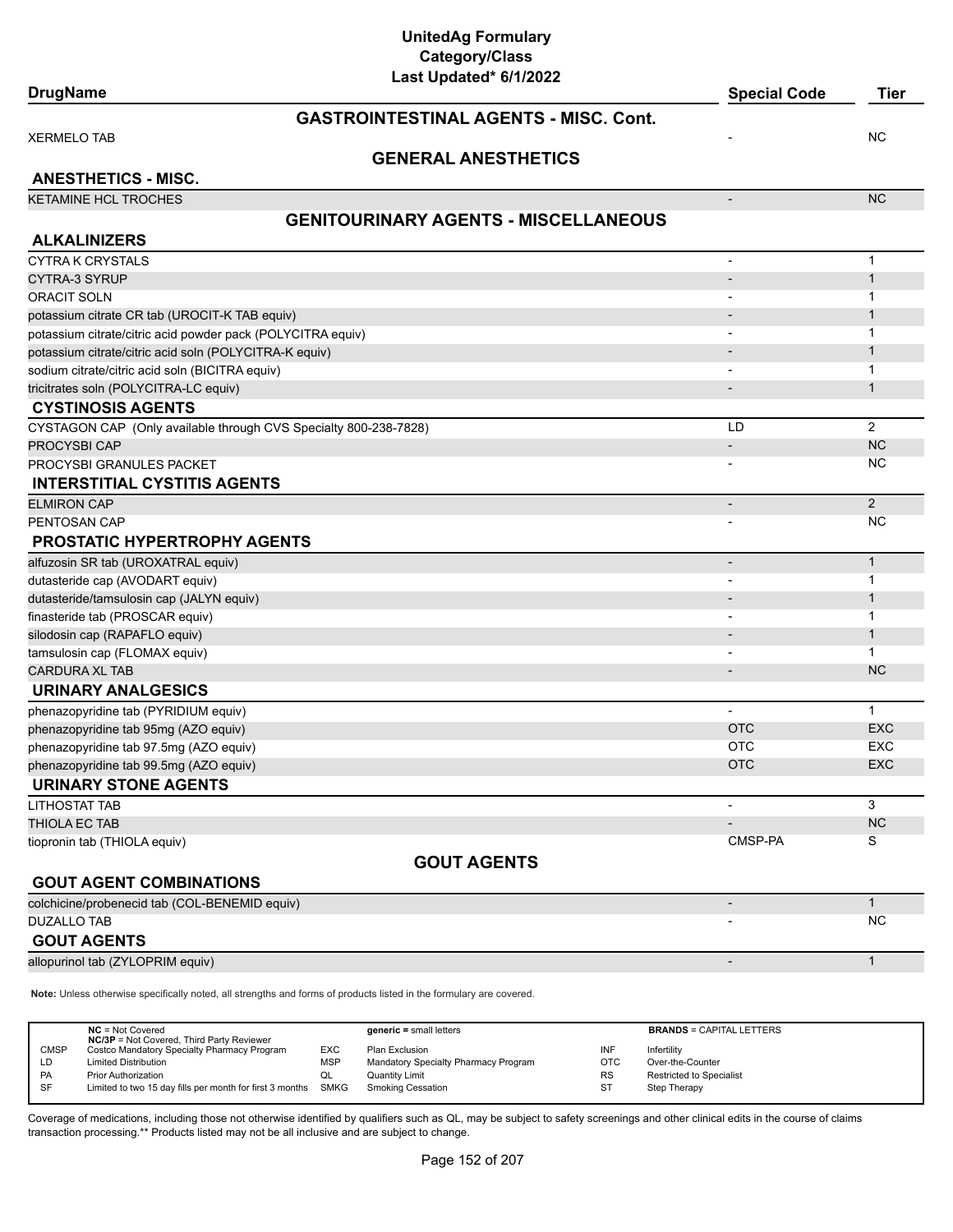| Last Updated* 6/1/2022                                                                |                          |                |
|---------------------------------------------------------------------------------------|--------------------------|----------------|
| <b>DrugName</b>                                                                       | <b>Special Code</b>      | <b>Tier</b>    |
| <b>GOUT AGENTS Cont.</b>                                                              |                          |                |
| colchicine tab (COLCRYS equiv)                                                        |                          | 1              |
| febuxostat tab (ULORIC equiv) (Step Therapy requires trial of allopurinol)            | $ST-c$                   | $\mathbf{1}$   |
| GLOPERBA SOLN (Prior Authorization required for members age 9 or older)               | PA                       | 3              |
| <b>COLCRYS TAB</b>                                                                    |                          | <b>NC</b>      |
| MITIGARE CAP, COLCHICINE CAP                                                          |                          | <b>NC</b>      |
| <b>ULORIC TAB</b>                                                                     |                          | NC.            |
| <b>ZURAMPIC TAB</b>                                                                   |                          | NC.            |
| <b>URICOSURICS</b>                                                                    |                          |                |
| probenecid tab (BENEMID equiv)                                                        |                          | $\mathbf{1}$   |
| <b>HEMATOLOGICAL AGENTS - MISC.</b>                                                   |                          |                |
| <b>ANTIHEMOPHILIC PRODUCTS</b>                                                        |                          |                |
|                                                                                       | $\overline{\phantom{0}}$ | <b>NC</b>      |
| AFSTYLA KIT                                                                           | CMSP-PA                  | S              |
| <b>HEMLIBRA INJ</b>                                                                   |                          |                |
| <b>BRADYKININ B2 RECEPTOR ANTAGONISTS</b>                                             |                          |                |
| <b>FIRAZYR INJ</b>                                                                    |                          | <b>NC</b>      |
| icatibant inj (FIRAZYR equiv)                                                         | CMSP-PA                  | S              |
| <b>COMPLEMENT INHIBITORS</b>                                                          |                          |                |
| CINRYZE INJ (QL= 16 vials/28 days; Only available through CVS Specialty 800-237-2767) | LD-PA-QL                 | 2              |
| EMPAVELI INJ (QL= 160ml/28 days; Only available through PantheRx 855-726-8479)        | LD-PA-QL                 | $\overline{2}$ |
| RUCONEST INJ (Only available through CVS Specialty 800-237-2767)                      | LD-PA                    | $\overline{2}$ |
| <b>TAVNEOS CAP</b>                                                                    |                          | <b>NC</b>      |
| BERINERT INJ                                                                          | MSP-PA                   | S              |
| <b>HAEGARDA INJ</b>                                                                   | MSP-PA                   | S              |
| <b>HEMATAOLOGIC - TYROSINE KINASE INHIBITORS</b>                                      |                          |                |
| TAVALISSE TAB (QL= 2 tab/day)                                                         | MSP-PA-QL-SF             | S              |
| <b>HEMATORHEOLOGIC AGENTS</b>                                                         |                          |                |
| pentoxifylline ER tab (TRENTAL equiv)                                                 | $\overline{\phantom{a}}$ | $\mathbf{1}$   |
| PLASMA KALLIKREIN INHIBITORS                                                          |                          |                |
| TAKHZYRO INJ (QL= 2 inj/28 days; Only available through CVS Specialty 800-237-2767)   | LD-PA-QL                 | 2              |
| ORLADEYO CAP                                                                          | $\overline{\phantom{a}}$ | <b>NC</b>      |
| PLATELET AGGREGATION INHIBITORS                                                       |                          |                |
|                                                                                       |                          | 1              |
| anagrelide cap (AGRYLIN equiv)                                                        | $\overline{\phantom{a}}$ | $\mathbf{1}$   |
| aspirin/dipyridamole cap (AGGRENOX equiv)                                             |                          | 1              |
| cilostazol tab (PLETAL equiv)                                                         |                          | $\mathbf{1}$   |
| clopidogrel tab 75mg (PLAVIX equiv)<br>dipyridamole tab (PERSANTINE equiv)            |                          | 1              |
|                                                                                       |                          | $\mathbf{1}$   |
| prasugrel tab (EFFIENT equiv)<br>ticlopidine tab (TICLID equiv)                       |                          | 1              |
| <b>BRILINTA TAB</b>                                                                   |                          |                |
|                                                                                       |                          | $\overline{2}$ |
| CABLIVI INJ KIT (QL= 1 vial/day; Only available through Biologics 800-850-4306)       | LD-PA-QL                 | 2              |
| ZONTIVITY TAB (Restricted to Cardiology Specialist)                                   | <b>RS</b>                | 3              |
| ASPIRIN/OMEPRAZOLE ER TAB                                                             |                          | NC.            |
| <b>CLOPIDOGREL THERAPY PACK</b>                                                       |                          | <b>NC</b>      |
| PLAVIX TAB 300MG                                                                      |                          | <b>NC</b>      |
| YOSPRALA TAB                                                                          |                          | NC             |

**Note:** Unless otherwise specifically noted, all strengths and forms of products listed in the formulary are covered.

|             | $NC = Not Covered$<br><b>NC/3P</b> = Not Covered, Third Party Reviewer |            | $generic = small letters$            |            | <b>BRANDS = CAPITAL LETTERS</b> |
|-------------|------------------------------------------------------------------------|------------|--------------------------------------|------------|---------------------------------|
| <b>CMSP</b> | Costco Mandatory Specialty Pharmacy Program                            | <b>EXC</b> | Plan Exclusion                       | INF        | Infertility                     |
| LD          | <b>Limited Distribution</b>                                            | <b>MSP</b> | Mandatory Specialty Pharmacy Program | <b>OTC</b> | Over-the-Counter                |
| <b>PA</b>   | <b>Prior Authorization</b>                                             | QL         | <b>Quantity Limit</b>                | <b>RS</b>  | Restricted to Specialist        |
| -SF         | Limited to two 15 day fills per month for first 3 months SMKG          |            | Smoking Cessation                    | ST         | Step Therapy                    |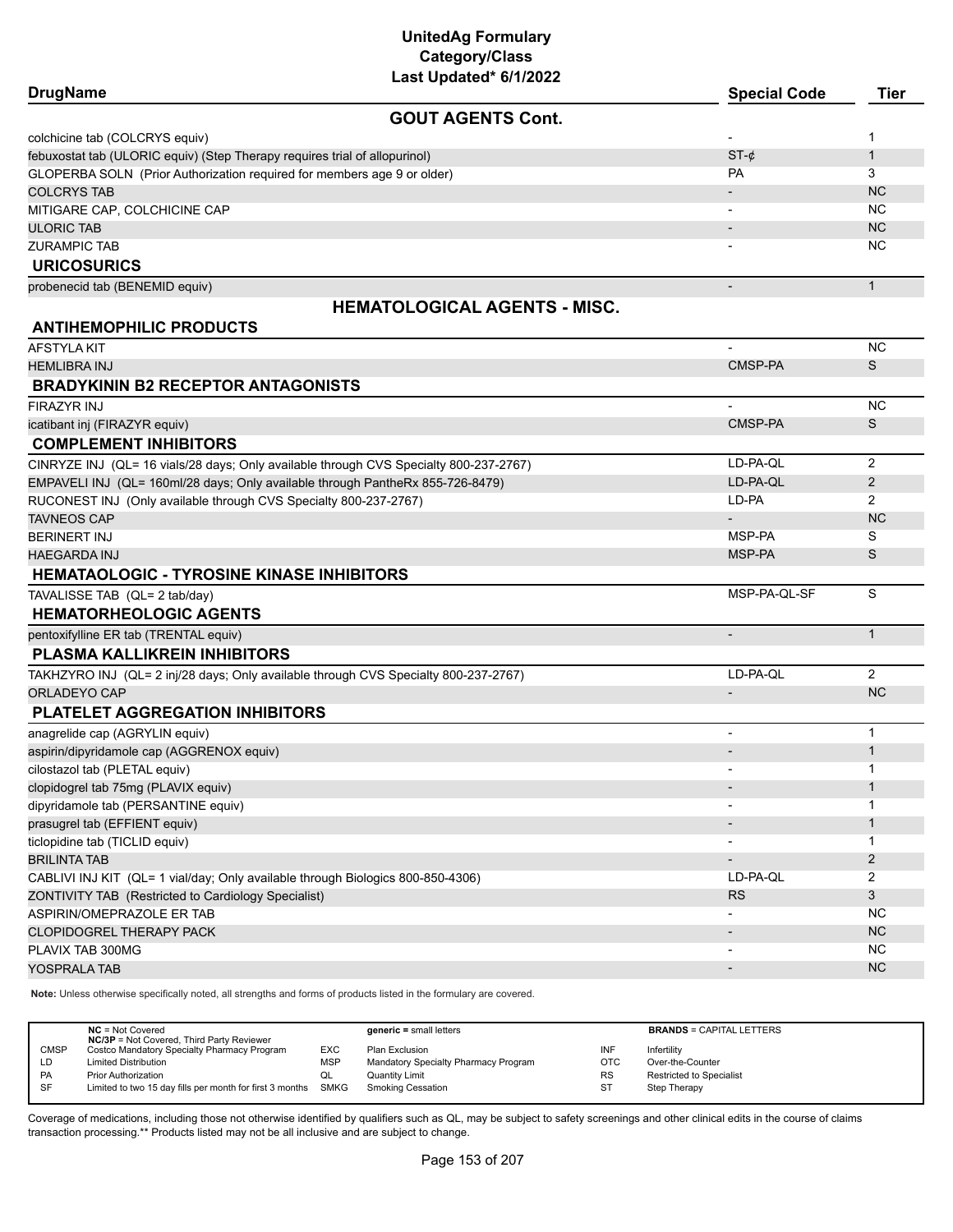| Last Updated* 6/1/2022                                                                           |                          |                |
|--------------------------------------------------------------------------------------------------|--------------------------|----------------|
| <b>DrugName</b>                                                                                  | <b>Special Code</b>      | Tier           |
| <b>HEMATOLOGICAL AGENTS - MISC. Cont.</b>                                                        |                          |                |
| <b>PYRUVATE KINASE ACTIVATORS</b>                                                                |                          |                |
| <b>PYRUKYND TAB</b>                                                                              | $\overline{\phantom{a}}$ | <b>NC</b>      |
| PYRUKYND THERAPY PACK                                                                            | $\overline{\phantom{a}}$ | <b>NC</b>      |
| <b>HEMATOPOIETIC AGENTS</b>                                                                      |                          |                |
| <b>AGENTS FOR GAUCHER DISEASE</b>                                                                |                          |                |
| miglustat cap (ZAVESCA equiv) (Only available through Accredo 800-803-2523)                      | LD-PA                    | $\mathbf{1}$   |
| CERDELGA CAP                                                                                     |                          | <b>NC</b>      |
| <b>AGENTS FOR SICKLE CELL ANEMIA</b>                                                             |                          |                |
| DROXIA CAP                                                                                       | $\overline{\phantom{a}}$ | 2              |
| OXBRYTA TAB (QL= 3 tabs/day; Only available through CVS Specialty 800-237-2767)                  | LD-PA-QL                 | 3              |
| <b>SIKLOS TAB</b>                                                                                |                          | <b>NC</b>      |
| ENDARI POWDER PACK (QL= 6 packets/day)                                                           | CMSP-PA-QL               | S              |
| <b>AGENTS FOR SICKLE CELL DISEASE</b>                                                            |                          |                |
| OXBRYTA TAB (QL= 5 tabs/day; Only available through CVS Specialty 800-237-2767)                  | LD-PA-QL                 | 3              |
| <b>COBALAMINS</b>                                                                                |                          |                |
| cyanocobalamin inj                                                                               | $\overline{\phantom{a}}$ | $\mathbf{1}$   |
| NASCOBAL NASAL SPRAY                                                                             |                          | 3              |
| CALOMIST NASAL SPRAY                                                                             | $\overline{\phantom{a}}$ | <b>NC</b>      |
| <b>FOLIC ACID/FOLATES</b>                                                                        |                          |                |
| folic acid tab 1mg (Covered at \$0 for females only; All other members covered at generic copay) | $\overline{\phantom{a}}$ | \$0            |
| folic acid tab 400mcg (Covered for females only)                                                 | <b>OTC</b>               | \$0            |
| folic acid tab 800mcg (Covered for females only)                                                 | <b>OTC</b>               | \$0            |
| <b>HEMATOPOIETIC GROWTH FACTORS</b>                                                              |                          |                |
| DOPTELET TAB (QL= 2 tabs/day; Only available through CVS Specialty 800-237-2767)                 | LD-PA-QL                 | $\overline{2}$ |
| EPOGEN INJ                                                                                       |                          | 2              |
| RETACRIT INJ                                                                                     |                          | 2              |
| ARANESP INJ                                                                                      |                          | NC.            |
| GRANIX INJ                                                                                       |                          | <b>NC</b>      |
| LEUKINE INJ                                                                                      |                          | NC.            |
| <b>MIRCERA INJ</b>                                                                               |                          | <b>NC</b>      |
| MULPLETA TAB                                                                                     |                          | NC.            |
| NEULASTA INJ                                                                                     |                          | <b>NC</b>      |
| NEUPOGEN INJ                                                                                     |                          | NC.            |
| NYVEPRIA INJ                                                                                     |                          | <b>NC</b>      |
| PROCRIT INJ                                                                                      |                          | NC.            |
| RELEUKO INJ                                                                                      |                          | <b>NC</b>      |
| RELEUKO PREFILLED SYRINGE INJ                                                                    |                          | NC             |
| UDENYCA INJ                                                                                      | $\overline{\phantom{a}}$ | <b>NC</b>      |
| FULPHILA INJ                                                                                     | <b>CMSP</b>              | S              |
| NIVESTYM INJ                                                                                     | <b>CMSP</b>              | $\mathsf S$    |
| PROMACTA POWDER                                                                                  | CMSP-PA                  | S              |
| PROMACTA TAB                                                                                     | CMSP-PA                  | S              |
| ZARXIO INJ                                                                                       | <b>CMSP</b>              | S              |
| ZIEXTENZO INJ                                                                                    | <b>CMSP</b>              | S              |
| <b>HEMATOPOIETIC MIXTURES</b>                                                                    |                          |                |

**Note:** Unless otherwise specifically noted, all strengths and forms of products listed in the formulary are covered.

l,

|             | $NC = Not Covered$<br><b>NC/3P</b> = Not Covered, Third Party Reviewer |            | $generic = small letters$            |            | <b>BRANDS = CAPITAL LETTERS</b> |
|-------------|------------------------------------------------------------------------|------------|--------------------------------------|------------|---------------------------------|
| <b>CMSP</b> | Costco Mandatory Specialty Pharmacy Program                            | EXC        | Plan Exclusion                       | INF        | Infertility                     |
| LD          | <b>Limited Distribution</b>                                            | <b>MSP</b> | Mandatory Specialty Pharmacy Program | <b>OTC</b> | Over-the-Counter                |
| PA          | <b>Prior Authorization</b>                                             | w∟         | <b>Quantity Limit</b>                | <b>RS</b>  | <b>Restricted to Specialist</b> |
| SF          | Limited to two 15 day fills per month for first 3 months SMKG          |            | <b>Smoking Cessation</b>             | ST         | Step Therapy                    |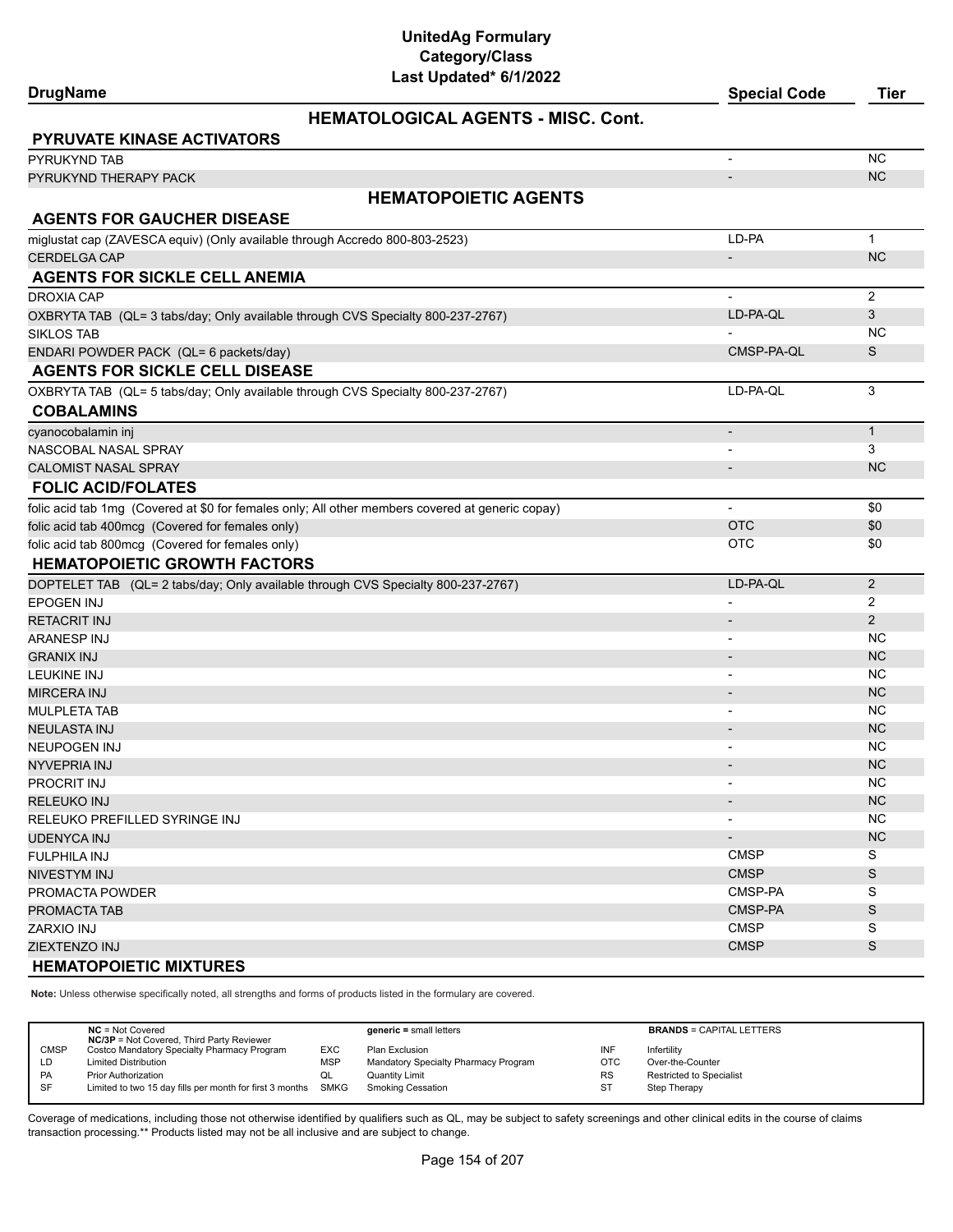| Last Updated* 6/1/2022<br><b>DrugName</b>                                                                           | <b>Special Code</b>      | <b>Tier</b>    |
|---------------------------------------------------------------------------------------------------------------------|--------------------------|----------------|
|                                                                                                                     |                          |                |
| <b>HEMATOPOIETIC AGENTS Cont.</b>                                                                                   |                          |                |
| ferrex 150 forte cap                                                                                                |                          | 1              |
| ferrex 150 forte cap (NIFEREX 150 FORTE equiv)                                                                      |                          | $\mathbf{1}$   |
| folbee tab                                                                                                          |                          | 1              |
| MULTIGEN FOLIC TAB                                                                                                  |                          | $\mathbf{1}$   |
| MULTIGEN PLUS TAB                                                                                                   |                          | 1              |
| <b>MULTIGEN TAB</b>                                                                                                 |                          | $\mathbf{1}$   |
| tricon cap (TRINSICON equiv)                                                                                        |                          | 1              |
| <b>NEPHRON FA TAB</b>                                                                                               |                          | $\overline{2}$ |
| <b>BENTIVITE TAB</b>                                                                                                |                          | NC             |
| <b>BIFERARX TAB</b>                                                                                                 |                          | <b>NC</b>      |
| <b>B-SERENE PAD</b>                                                                                                 |                          | NC             |
| <b>CYFOLEX CAP</b>                                                                                                  |                          | <b>NC</b>      |
| <b>FEONYX TAB</b>                                                                                                   | $\overline{\phantom{a}}$ | NC             |
| <b>FERRO-PLEX TAB</b>                                                                                               |                          | <b>NC</b>      |
| <b>FOLITE TAB</b>                                                                                                   | $\overline{\phantom{a}}$ | NC             |
| folvite-d tab (GENICIN VITA-D equiv)                                                                                |                          | <b>NC</b>      |
| FOLVITE-FE TAB                                                                                                      | $\overline{\phantom{0}}$ | <b>NC</b>      |
| <b>OVEEZA CAP</b>                                                                                                   | $\overline{\phantom{a}}$ | <b>NC</b>      |
| <b>PUREFOLIX TAB</b>                                                                                                |                          | NC             |
| <b>IRON</b>                                                                                                         |                          |                |
| ferrous sulfate elixir (Covered for members 1 year or younger)                                                      | <b>OTC</b>               | \$0            |
| FERROUS SULFATE LIQUID (Covered for members 1 year or younger)                                                      | <b>OTC</b>               | \$0            |
| ferrous sulfate soln (Covered for members 1 year or younger)                                                        | <b>OTC</b>               | \$0            |
| ferrous sulfate syrup (FERROUS SULFATE equiv) (Covered for members 1 year or younger)                               | <b>OTC</b>               | \$0            |
| IRON SUSP (Covered for members 1 year or younger)                                                                   | <b>OTC</b>               | \$0            |
| <b>ACCRUFER CAP</b>                                                                                                 |                          | <b>NC</b>      |
| <b>HEMOSTATICS</b>                                                                                                  |                          |                |
| <b>HEMOSTATICS - SYSTEMIC</b>                                                                                       |                          |                |
| aminocaproic acid soln (AMICAR equiv)                                                                               | $\overline{\phantom{a}}$ | $\mathbf{1}$   |
| aminocaproic acid syrup (AMICAR equiv)                                                                              |                          | 1              |
| aminocaproic acid tab (AMICAR equiv)                                                                                |                          | 1              |
| tranexamic acid tab (LYSTEDA equiv)                                                                                 |                          | 1              |
| <b>AMICAR SYRUP</b>                                                                                                 |                          | 3              |
| <b>HYPNOTICS</b>                                                                                                    |                          |                |
| <b>NON-BARBITURATE HYPNOTICS</b>                                                                                    |                          |                |
|                                                                                                                     | QL                       | 1              |
| zolpidem tab (AMBIEN equiv) (QL= 1 tab/day)<br><b>OREXIN RECEPTOR ANTAGONISTS</b>                                   |                          |                |
| <b>BELSOMRA TAB</b>                                                                                                 | $\overline{\phantom{a}}$ | <b>NC</b>      |
| <b>HYPNOTICS/SEDATIVES/SLEEP DISORDER AGENTS</b>                                                                    |                          |                |
| <b>ANTIHISTAMINE HYPNOTICS</b>                                                                                      |                          |                |
| diphenhydramine cap 50mg (BENADRYL equiv) (Only 50mg covered)                                                       |                          | 1              |
| <b>BARBITURATE HYPNOTICS</b>                                                                                        |                          |                |
|                                                                                                                     |                          |                |
| phenobarbital elixir                                                                                                |                          | $\mathbf{1}$   |
| phenobarbital tab                                                                                                   |                          | 1              |
| <b>SECONAL CAP</b>                                                                                                  |                          | $\overline{2}$ |
| Note: Unless otherwise specifically noted, all strengths and forms of products listed in the formulary are covered. |                          |                |

|             | $NC = Not Covered$<br><b>NC/3P</b> = Not Covered, Third Party Reviewer |     | $generic = small letters$            |            | <b>BRANDS = CAPITAL LETTERS</b> |
|-------------|------------------------------------------------------------------------|-----|--------------------------------------|------------|---------------------------------|
| <b>CMSP</b> | Costco Mandatory Specialty Pharmacy Program                            | EXC | Plan Exclusion                       | INF        | Infertility                     |
| LD          | <b>Limited Distribution</b>                                            | MSP | Mandatory Specialty Pharmacy Program | <b>OTC</b> | Over-the-Counter                |
| <b>PA</b>   | <b>Prior Authorization</b>                                             | ◡   | <b>Quantity Limit</b>                | RS         | Restricted to Specialist        |
| SF          | Limited to two 15 day fills per month for first 3 months SMKG          |     | Smoking Cessation                    | ST         | Step Therapy                    |
|             |                                                                        |     |                                      |            |                                 |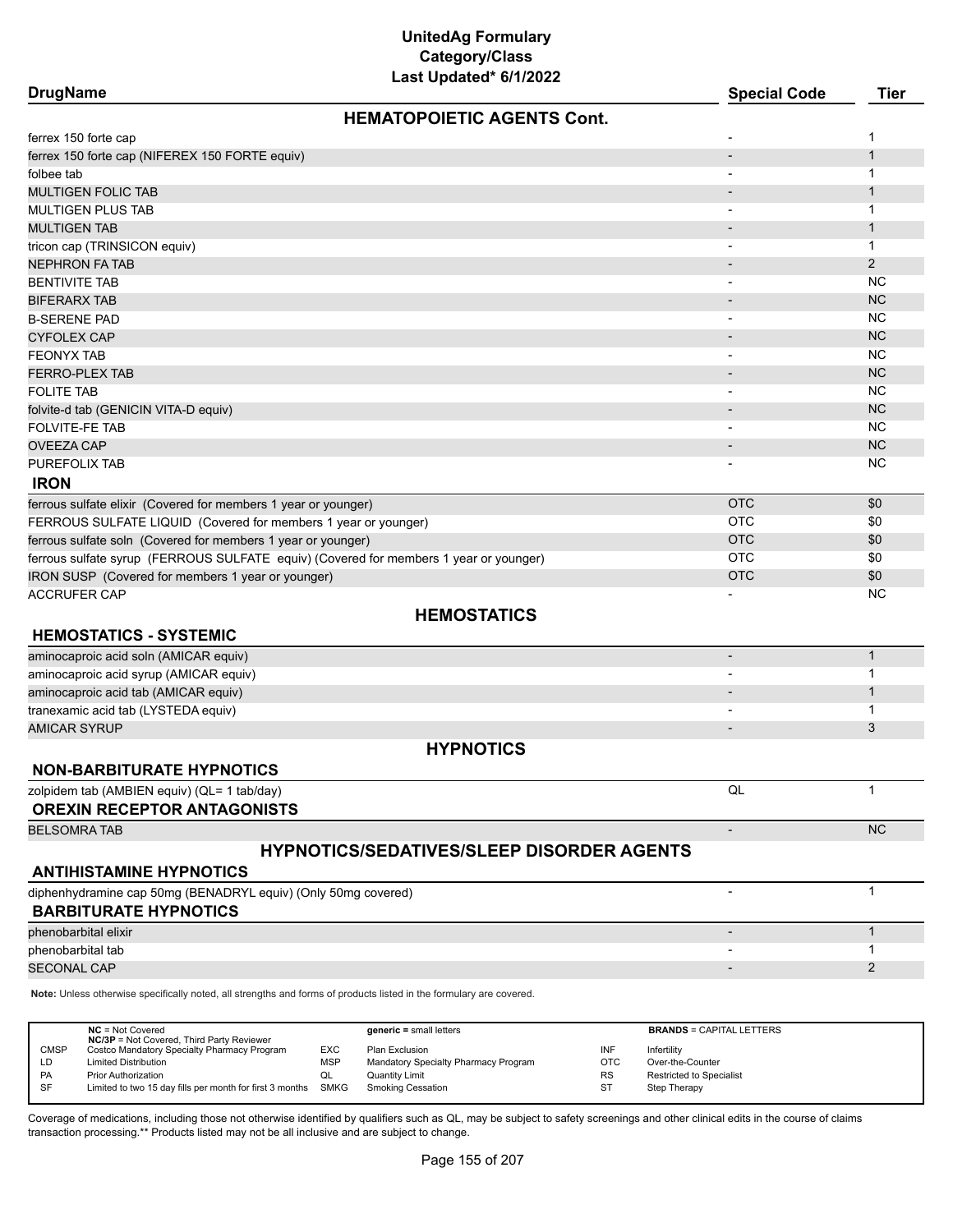| Last updated" 6/1/2022<br><b>DrugName</b>                                                                                                               | <b>Special Code</b>          | <b>Tier</b>    |
|---------------------------------------------------------------------------------------------------------------------------------------------------------|------------------------------|----------------|
| <b>HYPNOTICS/SEDATIVES/SLEEP DISORDER AGENTS Cont.</b>                                                                                                  |                              |                |
| <b>BUTISOL ELIXIR</b>                                                                                                                                   |                              | 3              |
| <b>BUTISOL TAB</b>                                                                                                                                      | $\overline{\phantom{a}}$     | 3              |
| <b>HYPNOTICS - TRICYCLIC AGENTS</b>                                                                                                                     |                              |                |
| doxepin tab (SILENOR equiv)                                                                                                                             |                              | <b>NC</b>      |
| <b>NON-BARBITURATE HYPNOTICS</b>                                                                                                                        |                              |                |
| estazolam tab (PROSOM equiv)                                                                                                                            |                              | $\mathbf{1}$   |
| eszopiclone tab (LUNESTA equiv) (QL= 1 tab/day)                                                                                                         | QL                           | 1              |
| <b>FLURAZEPAM CAP</b>                                                                                                                                   |                              | $\mathbf{1}$   |
| temazepam cap 15mg (RESTORIL equiv)                                                                                                                     |                              | 1              |
| temazepam cap 22.5mg (RESTORIL equiv)                                                                                                                   |                              | $\mathbf{1}$   |
| temazepam cap 30mg (RESTORIL equiv)                                                                                                                     |                              | 1              |
| temazepam cap 7.5mg (RESTORIL equiv)                                                                                                                    |                              | 1              |
| triazolam tab (HALCION equiv)                                                                                                                           |                              | 1              |
| zaleplon cap (SONATA equiv)                                                                                                                             |                              | 1              |
| zolpidem ER tab (AMBIEN CR equiv) (QL= 1 tab/day)                                                                                                       | QL                           | 1              |
| <b>SOMNOTE CAP</b>                                                                                                                                      |                              | 3              |
| <b>DORAL TAB</b>                                                                                                                                        | $\overline{\phantom{a}}$     | NC             |
| <b>EDLUAR SL TAB</b>                                                                                                                                    |                              | <b>NC</b>      |
| <b>INTERMEZZO SL TAB</b>                                                                                                                                | $\overline{\phantom{a}}$     | <b>NC</b>      |
| zolpidem tartrate SL tab (INTERMEZZO equiv)                                                                                                             |                              | <b>NC</b>      |
| ZOLPIDEM TARTRATE SL TAB 1.75MG                                                                                                                         |                              | <b>NC</b>      |
| ZOLPIDEM TARTRATE SL TAB 3.5MG                                                                                                                          |                              | <b>NC</b>      |
| <b>ZOLPIMIST SPRAY</b>                                                                                                                                  |                              | <b>NC</b>      |
| <b>OREXIN RECEPTOR ANTAGONISTS</b>                                                                                                                      |                              |                |
| <b>DAYVIGO TAB</b>                                                                                                                                      | $\qquad \qquad \blacksquare$ | <b>NC</b>      |
| QUVIVIQ TAB                                                                                                                                             |                              | NC.            |
| <b>SELECTIVE MELATONIN RECEPTOR AGONISTS</b>                                                                                                            |                              |                |
| <b>HETLIOZ CAP</b>                                                                                                                                      | $\overline{\phantom{a}}$     | <b>NC</b>      |
| <b>HETLIOZ SUSP</b>                                                                                                                                     |                              | <b>NC</b>      |
| ramelteon tab (ROZEREM equiv)                                                                                                                           | $\overline{\phantom{a}}$     | <b>NC</b>      |
| <b>ROZEREM TAB</b>                                                                                                                                      |                              | NC             |
| <b>LAXATIVES</b>                                                                                                                                        |                              |                |
| <b>LAXATIVE COMBINATIONS</b>                                                                                                                            |                              |                |
| GAVILYTE-C SOLN (Covered at \$0 for members 45-75 years-Limited to 2 fills/calendar year; All other members covered                                     | QL                           | \$0            |
| at generic copay)                                                                                                                                       |                              |                |
| GOLYTELY SOLN (Covered at \$0 for members 45-75 years-Limited to 2 fills/calendar year; All other members covered at                                    | QL                           | \$0            |
| generic copay)                                                                                                                                          | $\mathsf{QL}$                |                |
| NULYTELY SOLN (Covered at \$0 for members 45-75 years, all other members covered at generic copay; Limited to 2                                         |                              | \$0            |
| fills/calendar year)<br>peg 3350/electrolytes soln (COLYTE equiv) (Covered at \$0 for members 45-75 years-Limited to 2 fills/calendar year; All         | QL                           | \$0            |
| other members covered at generic copay)                                                                                                                 |                              |                |
| trilyte soln (NULYTELY equiv) (Covered at \$0 for members 45-75 years, all other members covered at generic copay;<br>Limited to 2 fills/calendar year) | $\mathsf{QL}$                | \$0            |
| CLENPIQ SOLN                                                                                                                                            | $\overline{\phantom{a}}$     | $\overline{2}$ |
| gavilyte-h kit                                                                                                                                          |                              | <b>NC</b>      |
| HALFLYTELY BOWEL PREP KIT                                                                                                                               |                              | <b>NC</b>      |

**Note:** Unless otherwise specifically noted, all strengths and forms of products listed in the formulary are covered.

|                                                                                                                                                                      | <b>BRANDS = CAPITAL LETTERS</b> |
|----------------------------------------------------------------------------------------------------------------------------------------------------------------------|---------------------------------|
| <b>NC/3P</b> = Not Covered, Third Party Reviewer<br><b>CMSP</b><br><b>EXC</b><br>Costco Mandatory Specialty Pharmacy Program<br>INF<br>Plan Exclusion<br>Infertility |                                 |
| OTC<br>Mandatory Specialty Pharmacy Program<br><b>MSP</b><br>Over-the-Counter<br><b>Limited Distribution</b><br>LD                                                   |                                 |
| <b>Restricted to Specialist</b><br><b>PA</b><br><b>Prior Authorization</b><br>Quantity Limit<br><b>RS</b><br>w∟                                                      |                                 |
| SMKG<br>ST<br>SF<br>Limited to two 15 day fills per month for first 3 months<br>Smoking Cessation<br>Step Therapy                                                    |                                 |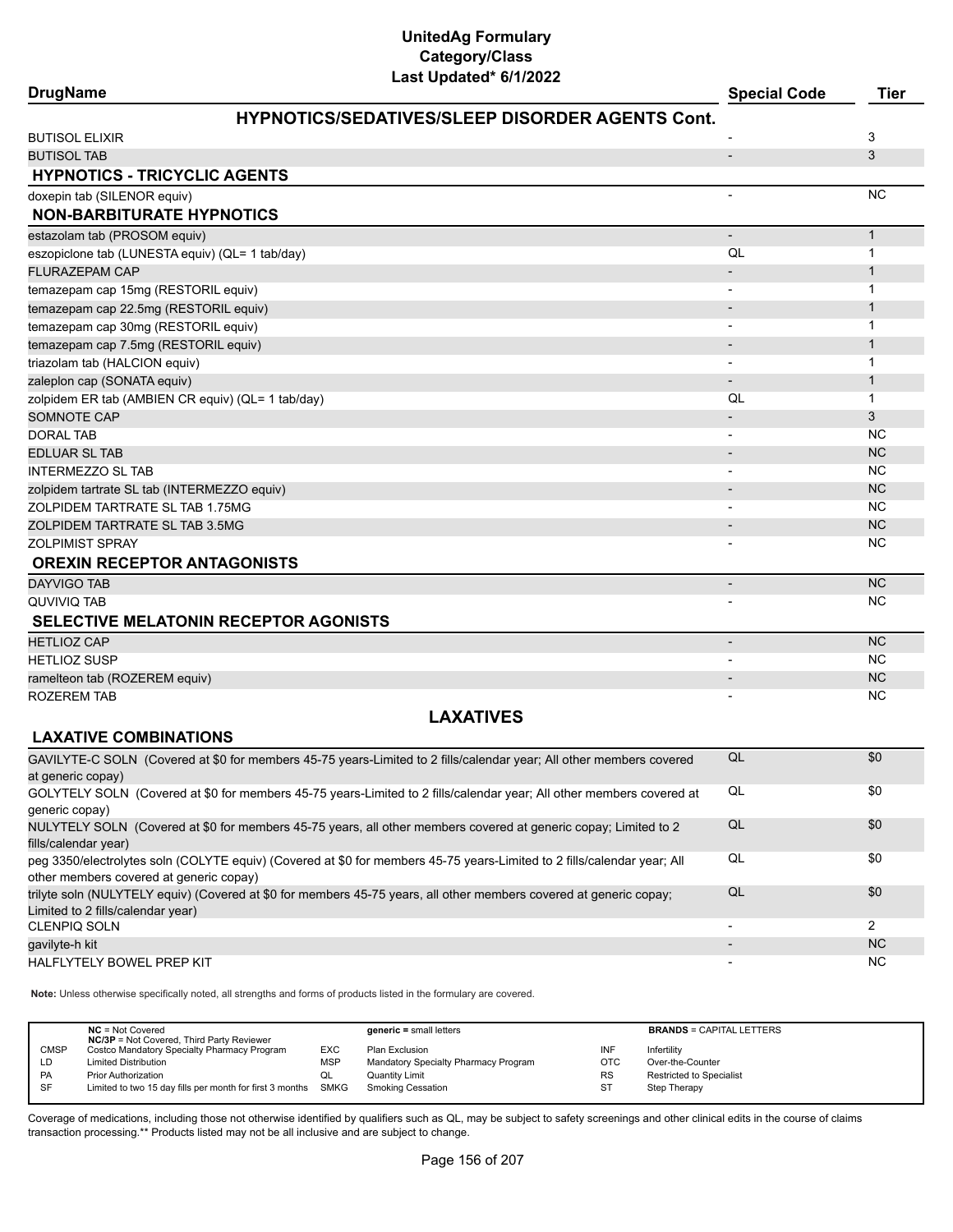| <b>DrugName</b>                                                                                                          |                                                                                                                 | <b>Special Code</b>      | <b>Tier</b>    |
|--------------------------------------------------------------------------------------------------------------------------|-----------------------------------------------------------------------------------------------------------------|--------------------------|----------------|
|                                                                                                                          | <b>LAXATIVES Cont.</b>                                                                                          |                          |                |
| <b>MOVIPREP SOLN</b>                                                                                                     |                                                                                                                 |                          | <b>NC</b>      |
| peg 3350 soln (100 gram Moviprep equiv) (MOVIPREP equiv)                                                                 |                                                                                                                 |                          | NC             |
| PLENVU SOLN                                                                                                              |                                                                                                                 |                          | <b>NC</b>      |
| <b>SUCLEAR KIT</b>                                                                                                       |                                                                                                                 |                          | NC             |
| <b>SUPREP SOLN</b>                                                                                                       |                                                                                                                 |                          | <b>NC</b>      |
| <b>SUTAB TAB</b>                                                                                                         |                                                                                                                 |                          | NC             |
| <b>LAXATIVES - MISCELLANEOUS</b>                                                                                         |                                                                                                                 |                          |                |
| lactulose soln                                                                                                           |                                                                                                                 | $\overline{\phantom{a}}$ | $\mathbf{1}$   |
| <b>MIRALAX PACKET</b>                                                                                                    |                                                                                                                 | <b>OTC</b>               | <b>EXC</b>     |
| <b>MIRALAX POWDER</b>                                                                                                    |                                                                                                                 | <b>OTC</b>               | <b>EXC</b>     |
| polyethylene glycol 3350 powder (MIRALAX equiv)                                                                          |                                                                                                                 | <b>OTC</b>               | <b>EXC</b>     |
| <b>GIALAX KIT</b>                                                                                                        |                                                                                                                 |                          | <b>NC</b>      |
| KRISTALOSE PACK, LACTULOSE PACK                                                                                          |                                                                                                                 |                          | NC             |
| <b>KRISTALOSE PACKET</b>                                                                                                 |                                                                                                                 | $\overline{\phantom{a}}$ | <b>NC</b>      |
| <b>SALINE LAXATIVES</b>                                                                                                  |                                                                                                                 |                          |                |
| <b>VISICOL TAB</b>                                                                                                       |                                                                                                                 |                          | 3              |
| <b>OSMOPREP TAB</b>                                                                                                      |                                                                                                                 | $\overline{\phantom{a}}$ | <b>NC</b>      |
|                                                                                                                          | <b>LOCAL ANESTHETICS-PARENTERAL</b>                                                                             |                          |                |
| <b>LOCAL ANESTHETIC COMBINATIONS</b>                                                                                     |                                                                                                                 |                          |                |
| ROPIVICAINE/CLONIDINE/KETOROLAC INJ                                                                                      |                                                                                                                 | $\overline{\phantom{a}}$ | <b>NC</b>      |
|                                                                                                                          | <b>MACROLIDES</b>                                                                                               |                          |                |
| <b>AZITHROMYCIN</b>                                                                                                      |                                                                                                                 |                          |                |
| azithromycin susp (ZITHROMAX equiv)                                                                                      |                                                                                                                 | $\overline{\phantom{a}}$ | $\mathbf{1}$   |
| azithromycin tab (ZITHROMAX equiv)                                                                                       |                                                                                                                 |                          | $\mathbf{1}$   |
| ZITHROMAX POWDER PACK                                                                                                    |                                                                                                                 |                          | 3              |
| <b>ZMAX SUSP</b>                                                                                                         |                                                                                                                 |                          | 3              |
| <b>CLARITHROMYCIN</b>                                                                                                    |                                                                                                                 |                          |                |
| clarithromycin ER tab (BIAXIN XL equiv)                                                                                  |                                                                                                                 | $\overline{\phantom{a}}$ | $\mathbf{1}$   |
| clarithromycin susp (BIAXIN equiv)                                                                                       |                                                                                                                 |                          | 1              |
| clarithromycin tab (BIAXIN equiv)                                                                                        |                                                                                                                 |                          | $\mathbf{1}$   |
| <b>CLARITHROMYC SUSP</b>                                                                                                 |                                                                                                                 |                          | $\overline{2}$ |
| <b>ERYTHROMYCINS</b>                                                                                                     |                                                                                                                 |                          |                |
| erythromycin DR cap (ERYC equiv)                                                                                         |                                                                                                                 | $\overline{\phantom{a}}$ | $\mathbf{1}$   |
| erythromycin ethylsuccinate susp (ERYPED equiv)                                                                          |                                                                                                                 |                          | $\mathbf{1}$   |
| erythromycin stearate tab                                                                                                |                                                                                                                 |                          | 1              |
| erythromycin tab (ERY-TAB equiv)                                                                                         |                                                                                                                 |                          | 1              |
| erythromycin tab (ERYTHROMYCIN equiv) (all forms except PCE)                                                             |                                                                                                                 |                          | $\mathbf{1}$   |
| ERYTHROMYCIN EC CAP                                                                                                      |                                                                                                                 |                          | 2              |
| ERYTHROMYCIN ETHYLSUCCINATE TAB                                                                                          |                                                                                                                 |                          | 3              |
| PCE TAB                                                                                                                  |                                                                                                                 |                          | 3              |
| <b>FIDAXOMICIN</b>                                                                                                       |                                                                                                                 |                          |                |
| SOLN)                                                                                                                    | DIFICID SUSP (QL= 136 mL/fill; Step Therapy requires trial of vancomycin cap, FIRST-VANCOMYCIN SOLN, or FIRVANQ | QL-ST                    | $\overline{c}$ |
| DIFICID TAB (QL= 20 tabs/fill; Step Therapy requires trial of vancomycin cap, FIRST-VANCOMYCIN SOLN, or FIRVANQ<br>SOLN) |                                                                                                                 | QL-ST                    | 2              |

**Note:** Unless otherwise specifically noted, all strengths and forms of products listed in the formulary are covered.

|             | $NC = Not Covered$<br><b>NC/3P</b> = Not Covered, Third Party Reviewer |            | $generic = small letters$            |            | <b>BRANDS = CAPITAL LETTERS</b> |
|-------------|------------------------------------------------------------------------|------------|--------------------------------------|------------|---------------------------------|
| <b>CMSP</b> | Costco Mandatory Specialty Pharmacy Program                            | <b>EXC</b> | Plan Exclusion                       | INF        | Infertility                     |
| LD          | <b>Limited Distribution</b>                                            | <b>MSP</b> | Mandatory Specialty Pharmacy Program | <b>OTC</b> | Over-the-Counter                |
| <b>PA</b>   | <b>Prior Authorization</b>                                             |            | Quantity Limit                       | <b>RS</b>  | <b>Restricted to Specialist</b> |
| SF          | Limited to two 15 day fills per month for first 3 months               | SMKG       | <b>Smoking Cessation</b>             | ST         | Step Therapy                    |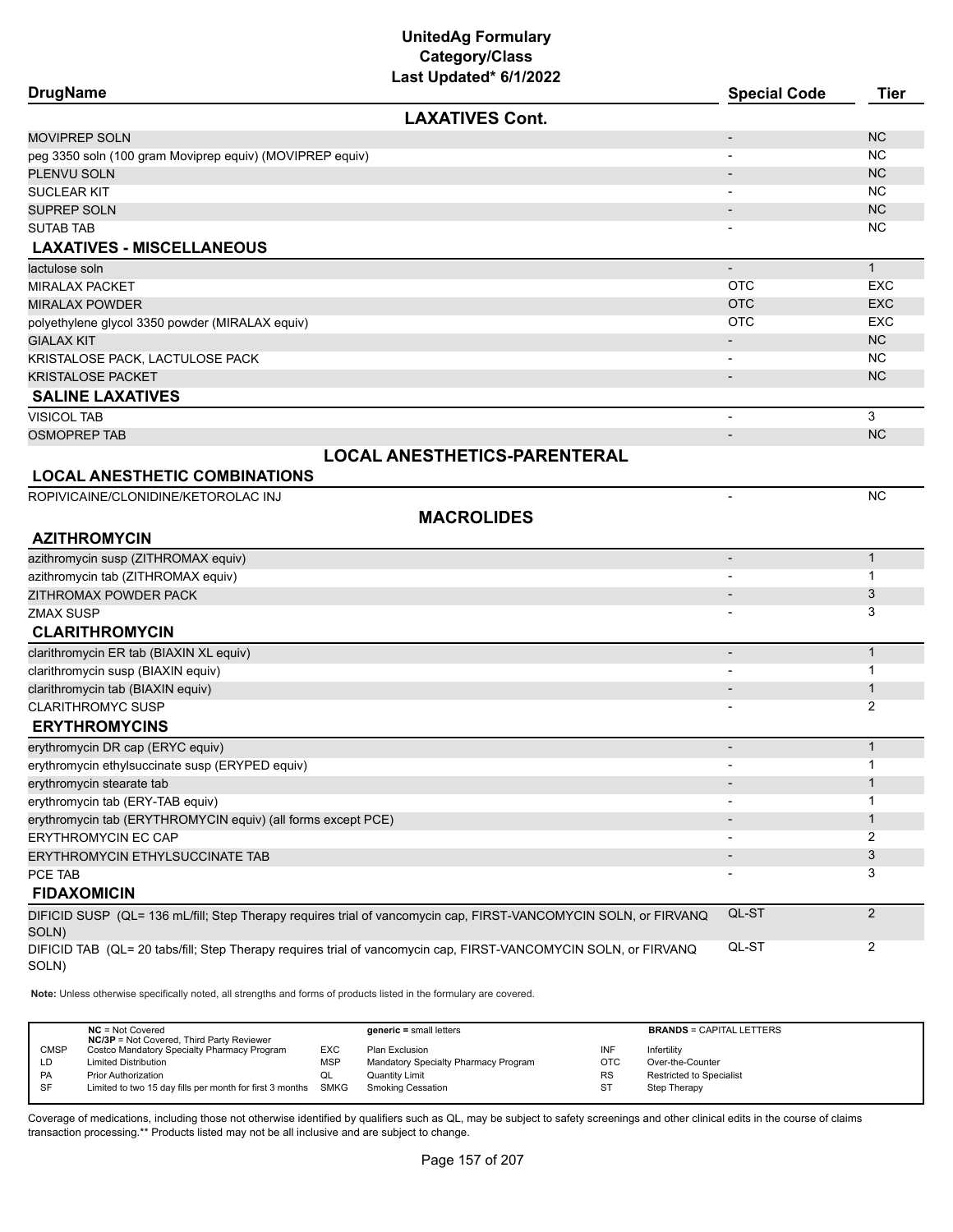## **MEDICAL DEVICES AND SUPPLIES**

**DrugName Special Code Tier**

| <b>CONTRACEPTIVES</b>                                                                                               |                          |              |
|---------------------------------------------------------------------------------------------------------------------|--------------------------|--------------|
| <b>CERVICAL CAP</b>                                                                                                 |                          | \$0          |
| <b>DIAPHRAGM</b>                                                                                                    |                          | \$0          |
| <b>FEMALE CONDOMS</b>                                                                                               | <b>OTC</b>               | \$0          |
| <b>DIABETIC SUPPLIES</b>                                                                                            |                          |              |
| <b>ACCU-CHEK AVIVA PLUS METER</b>                                                                                   | <b>OTC</b>               | \$0          |
| <b>ACCU-CHEK GUIDE CARE METER</b>                                                                                   | <b>OTC</b>               | \$0          |
| ACCU-CHEK GUIDE ME KIT                                                                                              | <b>OTC</b>               | \$0          |
| <b>ACCU-CHEK NANO METER</b>                                                                                         | <b>OTC</b>               | \$0          |
| DEXCOM G6 RECEIVER (QL= 1 receiver/year)                                                                            | PA-QL                    | \$0          |
| DEXCOM G6 SENSOR (QL= 3 sensors/28 days)                                                                            | PA-QL                    | \$0          |
| DEXCOM G6 TRANSMITTER (QL= 1 transmitter/90 days)                                                                   | PA-QL                    | \$0          |
| FREESTYLE LIBRE 2 RECEIVER (QL= 1 receiver/year)                                                                    | PA-QL                    | \$0          |
| FREESTYLE LIBRE 2 SENSOR (QL= 2 sensors/28 days)                                                                    | PA-QL                    | \$0          |
| FREESTYLE LIBRE RECEIVER (QL= 1 receiver/year)                                                                      | PA-QL                    | \$0          |
| FREESTYLE LIBRE SENSOR (10-DAY) (QL= 3 sensors/30 days)                                                             | PA-QL                    | \$0          |
| FREESTYLE LIBRE SENSOR (14-DAY) (QL= 2 sensors/28 days)                                                             | PA-QL                    | \$0          |
| RELION TRUE METRIX AIR KIT (QL= 1 meter per fill/2 meters per year)                                                 | QL                       | \$0          |
| (QL= 1 meter per fill/2 meters per year)<br>TRUE METRIX KIT AIR                                                     | OTC-QL                   | \$0          |
| TRUE METRIX KIT METER (QL= 1 meter per fill/2 meters per year)                                                      | OTC-QL                   | \$0          |
| TRUE METRIX AIR METER (QL= 1 meter per fill/2 meters per year)                                                      | QL                       | \$0          |
| TRUE METRIX GO METER (QL= 1 meter per fill/2 meters per year)                                                       | QL                       | \$0          |
| <b>CALIBRATION LIQUID</b>                                                                                           | <b>OTC</b>               | $\mathbf{1}$ |
| <b>LANCET KIT</b>                                                                                                   | <b>OTC</b>               | $\mathbf{1}$ |
| <b>LANCETS</b>                                                                                                      | <b>OTC</b>               | $\mathbf{1}$ |
| OMNIPOD 5 INTRO KIT                                                                                                 | $\overline{\phantom{a}}$ | EXC          |
| <b>OMNIPOD 5 PACK PODS</b>                                                                                          | $\overline{\phantom{a}}$ | <b>EXC</b>   |
| OMNIPOD DASH INTRO KIT                                                                                              | $\overline{\phantom{a}}$ | <b>EXC</b>   |
| <b>OMNIPOD DASH PODS</b>                                                                                            | $\overline{\phantom{a}}$ | <b>EXC</b>   |
| <b>OMNIPOD STARTER KIT</b>                                                                                          | $\overline{\phantom{a}}$ | EXC          |
| V-GO INJ KIT                                                                                                        | $\overline{\phantom{a}}$ | <b>EXC</b>   |
| DIABETIC METER (all other diabetic meters)                                                                          | <b>OTC</b>               | NC           |
| FREESTYLE FREEDOM LITE METER                                                                                        | <b>OTC</b>               | <b>NC</b>    |
| FREESTYLE INSULINX METER                                                                                            | <b>OTC</b>               | <b>NC</b>    |
| <b>FREESTYLE LITE METER</b>                                                                                         | <b>OTC</b>               | <b>NC</b>    |
| FREESTYLE PRECISION NEO METER                                                                                       | <b>OTC</b>               | NC.          |
| PRECISION XTRA METER                                                                                                | <b>OTC</b>               | <b>NC</b>    |
| <b>MISC. DEVICES</b>                                                                                                |                          |              |
| ALCOHOL SWABS                                                                                                       | <b>OTC</b>               | $\mathbf{1}$ |
| <b>ORAL HYGIENE PRODUCTS</b>                                                                                        |                          |              |
| <b>HURRISEAL MIS SNAP</b>                                                                                           |                          | NC           |
| PARENTERAL THERAPY SUPPLIES                                                                                         |                          |              |
| <b>B-D INSULIN SYRINGE</b>                                                                                          | --OTC                    | $\mathbf{1}$ |
| <b>B-D PEN NEEDLE</b>                                                                                               | <b>OTC</b>               | $\mathbf{1}$ |
| <b>TRUEPLUS PEN NEEDLES</b>                                                                                         | <b>OTC</b>               | 1            |
| <b>B-D PEN NEEDLE</b>                                                                                               | --OTC                    | <b>NC</b>    |
| Note: Unless otherwise specifically noted, all strengths and forms of products listed in the formulary are covered. |                          |              |

**NC** = Not Covered **generic =** small letters **BRANDS** = CAPITAL LETTERS **NC/3P** = Not Covered, Third Party Reviewer Costco Mandatory Specialty Pharmacy Program EXC Plan Exclusion INF Infertility Infertility LD Limited Distribution Communication MSP Mandatory Specialty Pharmacy Program OTC Over-the-Counter<br>
PA Prior Authorization CL Quantity Limit Counter Counter RS Restricted to Special Restricted to Specialist SF Limited to two 15 day fills per month for first 3 months SMKG Smoking Cessation ST Step Therapy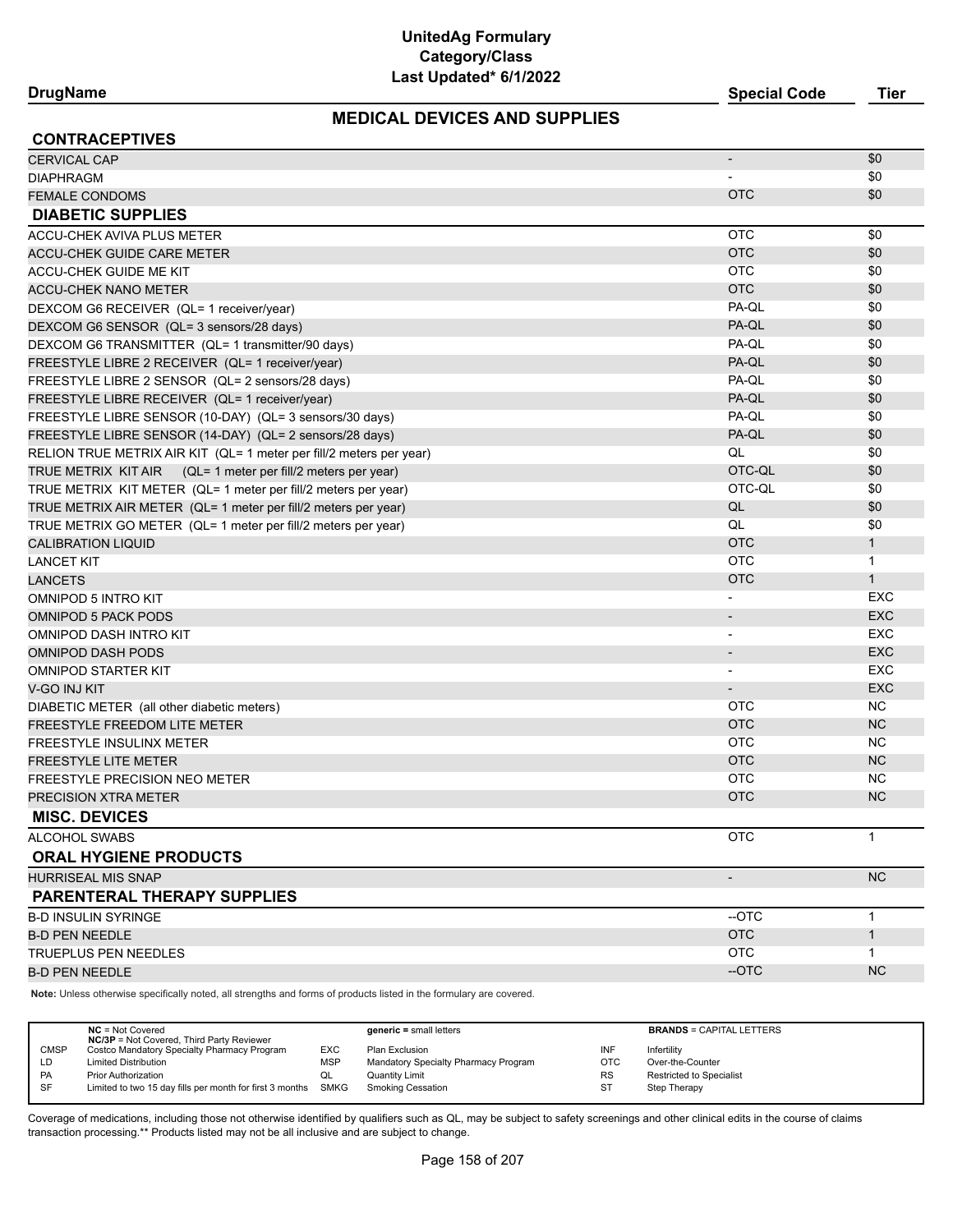**DrugName Special Code Tier**

| <b>MEDICAL DEVICES AND SUPPLIES Cont.</b>                          |                          |                |
|--------------------------------------------------------------------|--------------------------|----------------|
| <b>CEQUR SIMPLICITY</b>                                            |                          | <b>NC</b>      |
| <b>INPEN INSULIN INJECTION DEVICE</b>                              |                          | <b>NC</b>      |
| INSULIN SYRINGE                                                    | <b>OTC</b>               | <b>NC</b>      |
| NOVOFINE PEN NEEDLE                                                | <b>OTC</b>               | <b>NC</b>      |
| NOVOTWIST PEN NEEDLE                                               | <b>OTC</b>               | <b>NC</b>      |
| NOVOTWIST/NOVOFINE PEN NEEDLE                                      | <b>OTC</b>               | <b>NC</b>      |
| PEN NEEDLE                                                         | OTC                      | <b>NC</b>      |
| <b>RESPIRATORY THERAPY SUPPLIES</b>                                |                          |                |
| PEAK FLOW METER                                                    | <b>OTC</b>               | $\mathbf{1}$   |
| AEROCHAMBER                                                        | <b>OTC</b>               | 2              |
| <b>MIGRAINE PRODUCTS</b>                                           |                          |                |
| <b>CALCITONIN GENE-RELATED PEPTIDE (CGRP) RECEPTOR ANTAG</b>       |                          |                |
| AJOVY INJ (QL= 1 pack/28 days)                                     | PA-QL                    | $\overline{2}$ |
| QULIPTA TAB (QL= 30 tabs/30 days)                                  | PA-QL                    | 3              |
| <b>MIGRAINE COMBINATIONS</b>                                       |                          |                |
| isometheptene/caffeine/acetaminophen tab (PRODRIN equiv)           | $\overline{\phantom{a}}$ | $\mathbf{1}$   |
| ISOMETHEPTENE/CAFFEINE/ACETAMINOPHEN TAB                           |                          | $\mathbf{2}$   |
| ACETAMINOPHEN/ISOMETHEPTENE/DICHLORAL CAP                          |                          | <b>NC</b>      |
| acetaminophen/isometheptene/dichloral cap (MIDRIN equiv)           |                          | <b>NC</b>      |
| ergotamine/caffeine tab (CAFERGOT equiv)                           |                          | <b>NC</b>      |
| MIGERGOT SUPP                                                      |                          | <b>NC</b>      |
| <b>PRODRIN TAB</b>                                                 | $\overline{\phantom{a}}$ | <b>NC</b>      |
| SUMANSETRON PAK                                                    |                          | <b>NC</b>      |
| sumatriptan/naproxen tab (TREXIMET equiv)                          | $\overline{\phantom{a}}$ | <b>NC</b>      |
| <b>TREXIMET TAB</b>                                                |                          | <b>NC</b>      |
| <b>MIGRAINE PRODUCTS</b>                                           |                          |                |
| dihydroergotamine mesylate inj (D.H.E. equiv)                      | $\overline{\phantom{a}}$ | <b>NC</b>      |
| dihydroergotamine mesylate nasal spray (MIGRANAL equiv)            |                          | <b>NC</b>      |
| <b>MIGRANAL SPRAY</b>                                              | $\overline{\phantom{a}}$ | <b>NC</b>      |
| TRUDHESA NASAL SPRAY                                               |                          | <b>NC</b>      |
| MIGRAINE PRODUCTS - MONOCLONAL ANTIBODIES                          |                          |                |
| AIMOVIG INJ (QL= 1 pack/28 days)                                   | PA-QL                    | $\overline{2}$ |
| AJOVY INJ (QL= 1 pack/28 days)                                     | PA-QL                    | 2              |
| EMGALITY INJ (QL= 1 inj/28 days)                                   | PA-QL                    | $\overline{2}$ |
| EMGALITY INJ 100MG/ML (QL= 3 inj/fill, 6 fills/year)               | PA-QL                    | 2              |
| UBRELVY TAB (QL= 10 tabs/30 days)                                  | PA-QL                    | 2              |
| <b>MIGRAINE PRODUCTS - NSAIDS</b>                                  |                          |                |
| CAMBIA POWDER PACKET                                               | $\overline{\phantom{a}}$ | <b>NC</b>      |
| <b>ELYXYB SOLN</b>                                                 | $\overline{\phantom{m}}$ | <b>NC</b>      |
| <b>SEROTONIN AGONISTS</b>                                          |                          |                |
| eletriptan tab (RELPAX equiv) (QL= 9 tabs/fill, 2 fills/30 days)   | QL                       | $\mathbf{1}$   |
| naratriptan tab (AMERGE equiv) (QL= 9 tabs/fill, 2 fills/30 days)  | QL                       | $\mathbf{1}$   |
| rizatriptan ODT (MAXALT equiv) (QL= 12 tabs/fill, 3 fills/60 days) | QL                       | 1              |
| rizatriptan tab (MAXALT equiv) (QL= 12 tabs/fill, 3 fills/60 days) | QL                       | $\mathbf{1}$   |
| SUMATRIPTAN INJ (QL= 4 inj/fill, 2 fills/30 days)                  | QL                       | $\mathbf{1}$   |

**Note:** Unless otherwise specifically noted, all strengths and forms of products listed in the formulary are covered.

|             | $NC = Not Covered$<br><b>NC/3P</b> = Not Covered, Third Party Reviewer |            | $generic = small letters$            |            | <b>BRANDS = CAPITAL LETTERS</b> |
|-------------|------------------------------------------------------------------------|------------|--------------------------------------|------------|---------------------------------|
| <b>CMSP</b> | Costco Mandatory Specialty Pharmacy Program                            | <b>EXC</b> | Plan Exclusion                       | INF        | Infertility                     |
| LD          | <b>Limited Distribution</b>                                            | <b>MSP</b> | Mandatory Specialty Pharmacy Program | <b>OTC</b> | Over-the-Counter                |
| <b>PA</b>   | <b>Prior Authorization</b>                                             | QL         | Quantity Limit                       | <b>RS</b>  | <b>Restricted to Specialist</b> |
| SF          | Limited to two 15 day fills per month for first 3 months SMKG          |            | Smoking Cessation                    | ST         | Step Therapy                    |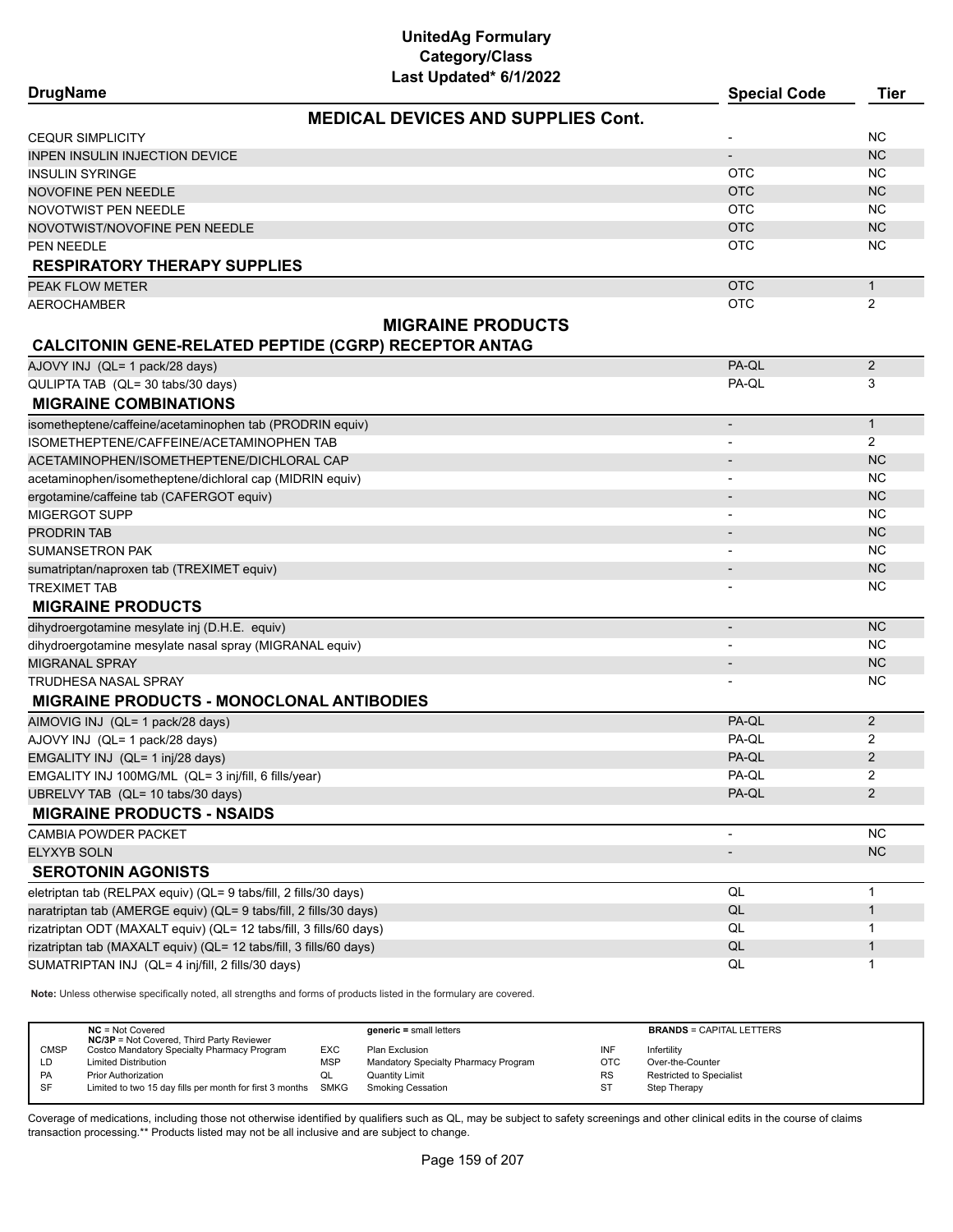| Last Updated" 6/1/2022                                                                    |                     |             |
|-------------------------------------------------------------------------------------------|---------------------|-------------|
| <b>DrugName</b>                                                                           | <b>Special Code</b> | <b>Tier</b> |
| <b>MIGRAINE PRODUCTS Cont.</b>                                                            |                     |             |
| sumatriptan inj (IMITREX equiv) (QL= 4 inj/fill, 2 fills/30 days)                         | QL                  |             |
| sumatriptan nasal spray (IMITREX, SUMATRIPTAN equiv) (QL= 6 sprays/fill, 2 fills/30 days) | QL                  |             |
| sumatriptan tab (IMITREX equiv) (QL= 9 tabs/fill, 2 fills/30 days)                        | QL                  |             |
| sumatriptan vial inj (IMITREX equiv) (QL= 5 inj/fill, 2 fills/30 days)                    | QL                  |             |
| zolmitriptan nasal spray (ZOLMITRIPTAN, ZOMIG equiv) (QL= 6 sprays/fill, 2 fills/30 days) | QL                  |             |
| zolmitriptan ODT (ZOMIG equiv) (QL= 9 tabs/fill, 2 fills/30 days)                         | QL                  |             |
| zolmitriptan tab (ZOMIG equiv) (QL= 9 tabs/fill, 2 fills/30 days)                         | QL                  |             |
| REYVOW TAB (QL= 8 tabs/30 days)                                                           | PA-QL               | 2           |
| SUMATRIPTAN INJ 6MG/0.5ML (QL= 4 inj/fill, 2 fills/30 days)                               | QL                  | 2           |
| IMITREX INJ (QL= 4 inj/fill, 2 fills/30 days)                                             | QL                  | 3           |
| ZOLMITRIPTAN SPRAY, ZOMIG SPRAY (QL= 6 sprays/fill, 2 fills/30 days)                      | QL                  | 3           |
| almotriptan tab (AXERT equiv)                                                             |                     | <b>NC</b>   |
| ALSUMA INJ, ZEMBRACE SYMTOUCH INJ                                                         |                     | <b>NC</b>   |
| AXERT TAB                                                                                 |                     | NC.         |
| <b>FROVA TAB</b>                                                                          |                     | <b>NC</b>   |
| frovatriptan tab (FROVA equiv)                                                            |                     | <b>NC</b>   |
| <b>ONZETRA XSAIL</b>                                                                      |                     | <b>NC</b>   |
| SUMAVEL DOSEPRO INJ                                                                       |                     | <b>NC</b>   |
| TOSYMRA SOLN                                                                              |                     | <b>NC</b>   |
| ZECUITY PAD                                                                               |                     | <b>NC</b>   |

## **MINERALS & ELECTROLYTES**

## **FLUORIDE**

| FLUORABON SOLN (Covered at \$0 for members 5 years or younger; All other members covered at preferred brand<br>copay)                  | \$0 |
|----------------------------------------------------------------------------------------------------------------------------------------|-----|
| sodium fluoride chew tab (LURIDE equiv) (Covered at \$0 for members 5 years or younger; All other members covered at<br>generic copay) | \$0 |
| SODIUM FLUORIDE LOZENGE (Covered at \$0 for members 5 years or younger; All other members covered at generic<br>copay)                 | \$0 |
| sodium fluoride soln (LURIDE equiv) (Covered at \$0 for members 5 years or younger; All other members covered at<br>qeneric copay)     | \$0 |
| SODIUM FLUORIDE TAB (Covered at \$0 for members 5 years or younger; All other members covered at generic copay)                        | \$0 |
| FLUOR-A-DAY CHEW TAB                                                                                                                   |     |
| <b>PHOSPHATE</b>                                                                                                                       |     |
| phospha 250 neutral tab (K-PHOS NEUTRAL equiv)                                                                                         |     |
| potassium phosphate monobasic tab (K-PHOS equiv)                                                                                       |     |
| <b>K-PHOS TAB</b>                                                                                                                      | 2   |
| <b>POTASSIUM</b>                                                                                                                       |     |
| K-TAB                                                                                                                                  |     |
| POT/CHLORIDE EFFER TAB                                                                                                                 |     |
| potassium bicarbonate effer tab (K-LYTE equiv)                                                                                         |     |
| potassium chloride effer tab (K-LYTE/CL equiv)                                                                                         |     |
| potassium chloride ER cap (MICRO-K equiv)                                                                                              |     |
| potassium chloride ER tab (K-TAB equiv)                                                                                                |     |
| potassium chloride micro tab (K-DUR equiv)                                                                                             |     |
| potassium chloride powder packet (KLOR-CON equiv)                                                                                      |     |
| potassium chloride soln                                                                                                                |     |
| KLOR-CON POWDER PACKET 25MEQ                                                                                                           | 3   |

**Note:** Unless otherwise specifically noted, all strengths and forms of products listed in the formulary are covered.

|             | $NC = Not Covered$<br><b>NC/3P</b> = Not Covered, Third Party Reviewer |            | $generic = small letters$            |            | <b>BRANDS = CAPITAL LETTERS</b> |
|-------------|------------------------------------------------------------------------|------------|--------------------------------------|------------|---------------------------------|
| <b>CMSP</b> | Costco Mandatory Specialty Pharmacy Program                            | EXC        | Plan Exclusion                       | INF        | Infertility                     |
| LD.         | <b>Limited Distribution</b>                                            | <b>MSP</b> | Mandatory Specialty Pharmacy Program | <b>OTC</b> | Over-the-Counter                |
| <b>PA</b>   | <b>Prior Authorization</b>                                             | QL         | <b>Quantity Limit</b>                | <b>RS</b>  | Restricted to Specialist        |
| <b>SF</b>   | Limited to two 15 day fills per month for first 3 months SMKG          |            | Smoking Cessation                    | ST         | Step Therapy                    |
|             |                                                                        |            |                                      |            |                                 |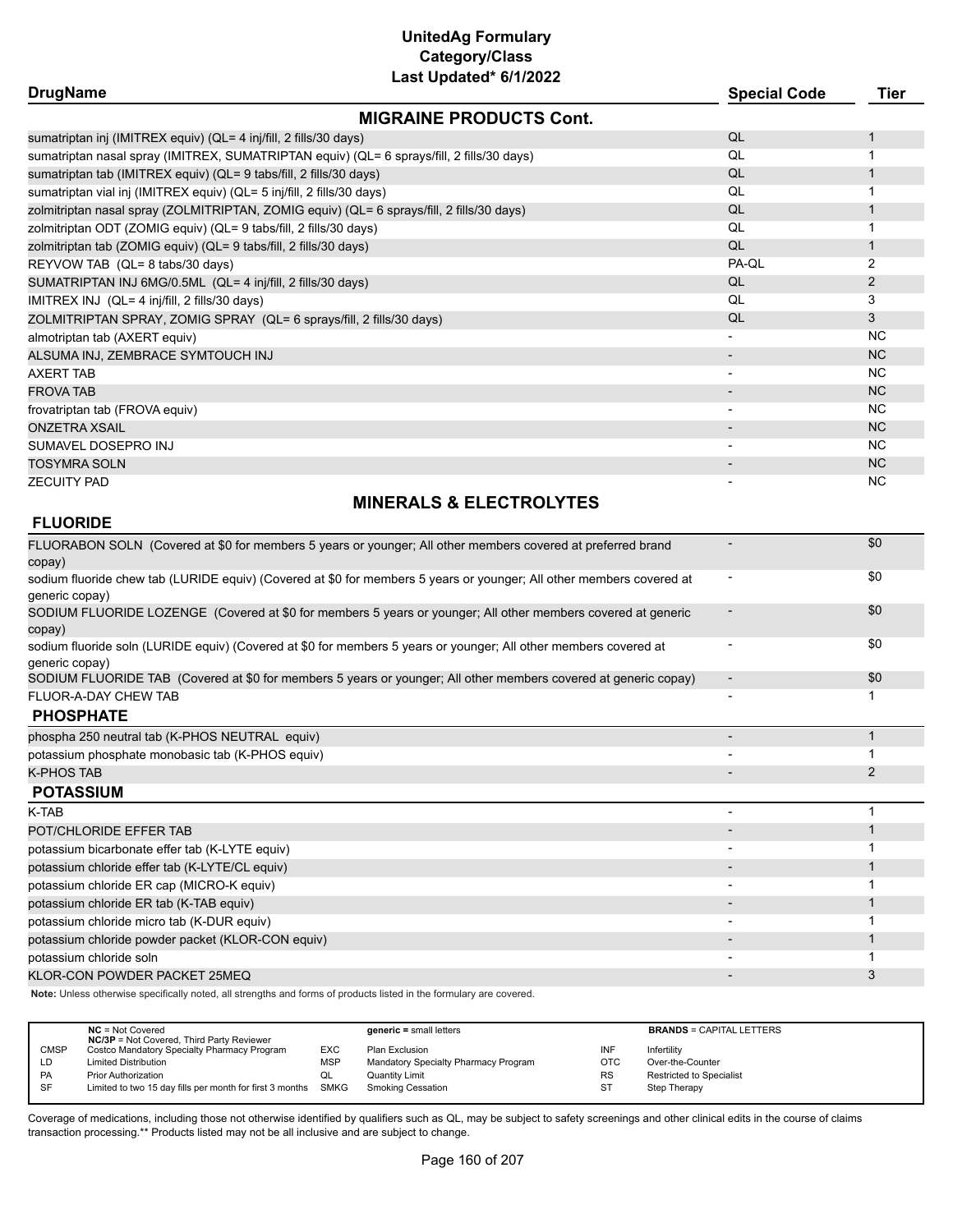## **DrugName Special Code Tier**

## **MINERALS & ELECTROLYTES Cont.**

| <b>ZINC</b>                                                                                                    |                          |                |
|----------------------------------------------------------------------------------------------------------------|--------------------------|----------------|
| zinc sulfate cap                                                                                               |                          | $\mathbf{1}$   |
| <b>GALZIN CAP</b>                                                                                              |                          | 2              |
| <b>MISCELLANEOUS THERAPEUTIC CLASSES</b>                                                                       |                          |                |
| <b>CHELATING AGENTS</b>                                                                                        |                          |                |
| penicillamine tab (DEPEN TITRATAB equiv)                                                                       | $\overline{\phantom{a}}$ | $\mathbf{1}$   |
| trientine cap (SYPRINE equiv)                                                                                  | <b>CMSP-PA</b>           | $\mathbf{1}$   |
| penicillamine cap (CUPRIMINE equiv)                                                                            |                          | NC.            |
| <b>IMMUNOMODULATORS</b>                                                                                        |                          |                |
| REZUROCK TAB (QL= 1 tab/day; Only available through Biologics 800-850-4306)                                    | LD-PA-QL                 | 2              |
| lenalidomide cap (REVLIMID equiv) (QL= 1 cap/day; Restricted to Oncology or Hematology Specialist)             | MSP-QL-RS                | S              |
| REVLIMID CAP (QL= 1 cap/day; Restricted to Oncology or Hematology Specialist)                                  | MSP-QL-RS                | S              |
| <b>IMMUNOSUPPRESSIVE AGENTS</b>                                                                                |                          |                |
| everolimus tab (ZORTRESS equiv)                                                                                | <b>PA</b>                | $\mathbf{1}$   |
| sirolimus soln (RAPAMUNE equiv)                                                                                |                          | $\mathbf{1}$   |
| LUPKYNIS CAP (QL= 6 caps/day; Only available through Biologics 800-850-4306 or PantheRx Pharmacy 855-726-8479) | LD-PA-QL                 | 3              |
| <b>ASTAGRAF XL CAP</b>                                                                                         | $\overline{\phantom{a}}$ | <b>NC</b>      |
| azathioprine tab 100mg (AZASAN equiv)                                                                          |                          | <b>NC</b>      |
| azathioprine tab 75mg (AZASAN equiv)                                                                           |                          | <b>NC</b>      |
| PROGRAF PACKET                                                                                                 |                          | <b>NC</b>      |
| ENSPRYNG INJ (QL= 1 inj/28 days)                                                                               | MSP-PA-QL                | S              |
| PIK3CA-RELATED OVERGROWTH SPECTRUM (PROS) AGENTS                                                               |                          |                |
| <b>VIJOICE TAB</b>                                                                                             | $\blacksquare$           | <b>NC</b>      |
| <b>POTASSIUM REMOVING AGENTS</b>                                                                               |                          |                |
| <b>SPS SUSP</b>                                                                                                |                          | $\mathbf{1}$   |
| <b>LOKELMA PAK</b>                                                                                             | PA                       | 2              |
| <b>PROGERIA TREATMENT AGENTS</b>                                                                               |                          |                |
| <b>ZOKINVY CAP</b>                                                                                             | $\centerdot$             | <b>NC</b>      |
| <b>SYSTEMIC LUPUS ERYTHEMATOSUS AGENTS</b>                                                                     |                          |                |
| BENLYSTA AUTO-INJECTOR (QL= 4 inj/28 day)                                                                      | MSP-PA-QL                | S              |
| BENLYSTA INJ (QL= 4 inj/28 day)                                                                                | MSP-PA-QL                | S              |
| <b>MOUTH/THROAT/DENTAL AGENTS</b>                                                                              |                          |                |
| <b>ANESTHETICS TOPICAL ORAL</b>                                                                                |                          |                |
| lidocaine viscous soln                                                                                         |                          | $\mathbf{1}$   |
| <b>FIRST MOUTHWASH BLM</b>                                                                                     |                          | 3              |
| LIDOCAINE ORAL SOLN 4%                                                                                         |                          | NC.            |
| <b>ANTIALLERGY AGENTS - MOUTH/THROAT</b>                                                                       |                          |                |
| <b>APHTHASOL PASTE</b>                                                                                         | $\overline{\phantom{a}}$ | $\overline{2}$ |
| <b>ANTI-INFECTIVES - THROAT</b>                                                                                |                          |                |
| clotrimazole troches (MYCELEX TROCHES equiv)                                                                   | $\blacksquare$           | $\mathbf{1}$   |
| nystatin susp                                                                                                  | $\overline{\phantom{a}}$ | $\mathbf{1}$   |
| ORAVIG TAB                                                                                                     |                          | 3              |
| <b>ANTISEPTICS - MOUTH/THROAT</b>                                                                              |                          |                |
| chlorhexidine gluconate soln (PERIDEX equiv)                                                                   | $\overline{\phantom{a}}$ | $\mathbf{1}$   |
|                                                                                                                |                          |                |

**Note:** Unless otherwise specifically noted, all strengths and forms of products listed in the formulary are covered.

|             | $NC = Not Covered$<br><b>NC/3P</b> = Not Covered, Third Party Reviewer |     | $generic = small letters$            |           | <b>BRANDS = CAPITAL LETTERS</b> |
|-------------|------------------------------------------------------------------------|-----|--------------------------------------|-----------|---------------------------------|
| <b>CMSP</b> | Costco Mandatory Specialty Pharmacy Program                            | EXC | Plan Exclusion                       | INF       | Infertility                     |
| LD          | <b>Limited Distribution</b>                                            | MSP | Mandatory Specialty Pharmacy Program | OTC       | Over-the-Counter                |
| PA          | <b>Prior Authorization</b>                                             | ◡   | Quantity Limit                       | <b>RS</b> | <b>Restricted to Specialist</b> |
| <b>SF</b>   | Limited to two 15 day fills per month for first 3 months SMKG          |     | <b>Smoking Cessation</b>             | ST        | Step Therapy                    |
|             |                                                                        |     |                                      |           |                                 |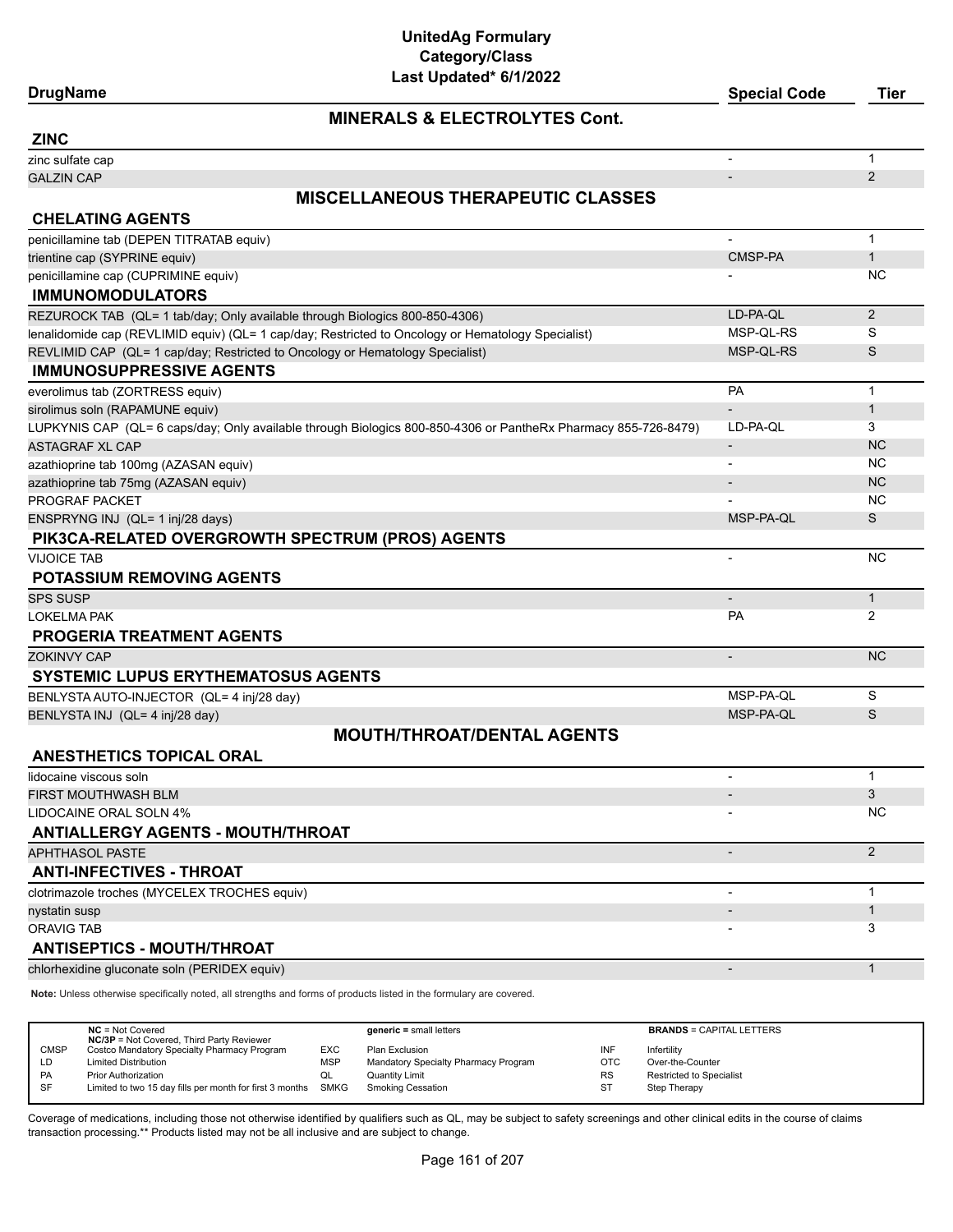## **DrugName Special Code Tier**

## **MOUTH/THROAT/DENTAL AGENTS Cont.**

| <b>DENTAL PRODUCTS</b>                                                                                               |                          |                |
|----------------------------------------------------------------------------------------------------------------------|--------------------------|----------------|
| PREVIDENT 5000 PLUS CREAM (Covered at \$0 for members 5 years or younger; All other members covered at preferred     | $\overline{\phantom{a}}$ | \$0            |
| brand copay)                                                                                                         |                          |                |
| sodium fluoride cream (PREVIDENT equiv) (Covered at \$0 for members 5 years or younger; All other members covered at |                          | \$0            |
| generic copay)                                                                                                       |                          |                |
| FLUORIDEX SENSITIVITY PASTE                                                                                          | $\overline{a}$           | $\mathbf{1}$   |
| sodium fluoride gel (PREVIDENT equiv)                                                                                |                          | $\mathbf{1}$   |
| sodium fluoride paste (PREVIDENT equiv)                                                                              |                          | 1              |
| sodium fluoride rinse (PREVIDENT equiv)                                                                              |                          | $\mathbf{1}$   |
| sodium fluoride/potassium nitrate paste (PREVIDENT equiv)                                                            | $\blacksquare$           | 1              |
| PREVIDENT PASTE                                                                                                      |                          | $\overline{2}$ |
| <b>STEROIDS - MOUTH/THROAT</b>                                                                                       |                          |                |
| triamcinolone in orabase paste (KENALOG/ORABASE equiv)                                                               |                          | $\mathbf 1$    |
| THROAT PRODUCTS - MISC.                                                                                              |                          |                |
| cevimeline cap (EVOXAC equiv)                                                                                        |                          | $\mathbf{1}$   |
| pilocarpine tab (SALAGEN equiv)                                                                                      |                          | $\mathbf{1}$   |
| <b>GELCLAIR GEL</b>                                                                                                  |                          | <b>NC</b>      |
| <b>PROTHELIAL PASTE</b>                                                                                              |                          | <b>NC</b>      |
| <b>SILATRIX GEL</b>                                                                                                  |                          | <b>NC</b>      |
| <b>MULTIVITAMINS</b>                                                                                                 |                          |                |
| <b>B-COMPLEX W/ FOLIC ACID</b>                                                                                       |                          |                |
| <b>DIALYVITE TAB</b>                                                                                                 | ÷                        | $\mathbf{1}$   |
| dialyvite tab (NEPHRO-VITE equiv)                                                                                    |                          | $\mathbf{1}$   |
| <b>DIALYVITE/ZINC TAB</b>                                                                                            |                          | 1              |
| FOLBEE PLUS CZ TAB                                                                                                   |                          | $\mathbf{1}$   |
| renaphro cap (NEPHROCAP equiv)                                                                                       |                          | 1              |
| <b>FIBRIK CAP</b>                                                                                                    |                          | <b>NC</b>      |
| <b>MULTIPLE VITAMINS W/ MINERALS</b>                                                                                 |                          |                |
| multivitamin/minerals tab (STROVITE equiv)                                                                           | -                        | $\mathbf{1}$   |
| <b>FOLAGENT DHA CAP</b>                                                                                              |                          | <b>NC</b>      |
| <b>VITRECYL IRON TAB</b>                                                                                             |                          | <b>NC</b>      |
| <b>VITRECYL TAB</b>                                                                                                  |                          | <b>NC</b>      |
| <b>MULTIVITAMINS</b>                                                                                                 |                          |                |
| <b>FOLIKA-V TAB</b>                                                                                                  | $\overline{\phantom{0}}$ | <b>NC</b>      |
| <b>PED MULTI VITAMINS W/FL &amp; FE</b>                                                                              |                          |                |
| pediatric multiple vitamins/fluoride/iron soln                                                                       | $\overline{a}$           | $\mathbf{1}$   |
| <b>PED MV W/ FLUORIDE</b>                                                                                            |                          |                |
| MULTIVITAMIN/FLOURIDE CHEW 0.25MG                                                                                    |                          | $\mathbf{1}$   |
| MULTIVITAMIN/FLOURIDE CHEW 1MG                                                                                       |                          | $\mathbf{1}$   |
| MULTIVITAMIN/FLUORIDE CHEW TAB                                                                                       | $\overline{\phantom{a}}$ | 1              |
| pediatric multiple vitamins/fluoride chew tab                                                                        |                          | $\mathbf{1}$   |
| pediatric multiple vitamins/fluoride soln                                                                            | $\overline{\phantom{a}}$ | 1              |
| <b>FLORIVA PLUS DROPS</b>                                                                                            |                          | $\overline{2}$ |
| QUFLORA PEDIATRIC CHEW TAB                                                                                           |                          | 3              |
| POLY-VI-FLOR SUSP                                                                                                    |                          | <b>NC</b>      |

**Note:** Unless otherwise specifically noted, all strengths and forms of products listed in the formulary are covered.

|             | $NC = Not Covered$<br><b>NC/3P</b> = Not Covered, Third Party Reviewer |            | $generic = small letters$            |            | <b>BRANDS = CAPITAL LETTERS</b> |
|-------------|------------------------------------------------------------------------|------------|--------------------------------------|------------|---------------------------------|
| <b>CMSP</b> | Costco Mandatory Specialty Pharmacy Program                            | EXC        | Plan Exclusion                       | INF        | Infertility                     |
| LD          | <b>Limited Distribution</b>                                            | <b>MSP</b> | Mandatory Specialty Pharmacy Program | <b>OTC</b> | Over-the-Counter                |
| PA          | <b>Prior Authorization</b>                                             | QL         | <b>Quantity Limit</b>                | <b>RS</b>  | Restricted to Specialist        |
| <b>SF</b>   | Limited to two 15 day fills per month for first 3 months SMKG          |            | <b>Smoking Cessation</b>             | ST         | Step Therapy                    |
|             |                                                                        |            |                                      |            |                                 |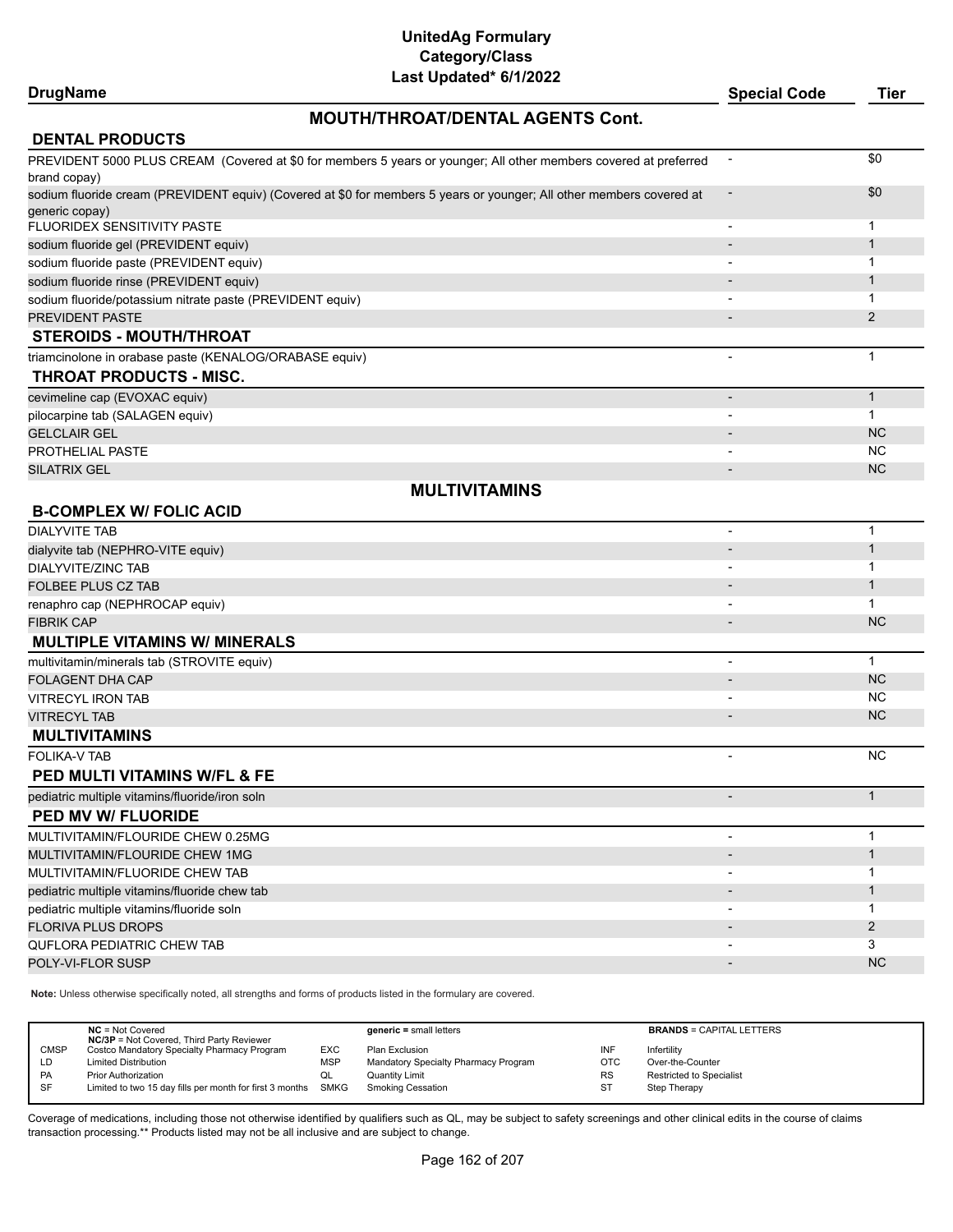| <b>DrugName</b>                                                         |                                       | <b>Special Code</b>      | <b>Tier</b>  |
|-------------------------------------------------------------------------|---------------------------------------|--------------------------|--------------|
|                                                                         | <b>MULTIVITAMINS Cont.</b>            |                          |              |
| <b>PEDIATRIC MULTIPLE VITAMINS &amp; MINERALS W/ FLUORIDE</b>           |                                       |                          |              |
| <b>FLORIVA CHEW TAB</b>                                                 |                                       | $\blacksquare$           | <b>NC</b>    |
| <b>PRENATAL VITAMINS</b>                                                |                                       |                          |              |
| <b>CONCEPT DHA CAP</b>                                                  |                                       |                          | $\mathbf{1}$ |
| PRENATABS RX TAB                                                        |                                       | $\overline{\phantom{a}}$ | $\mathbf{1}$ |
| PRENATAL 19 CHEW TAB                                                    |                                       |                          | $\mathbf{1}$ |
| PRENATAL 19 TAB                                                         |                                       | $\overline{\phantom{a}}$ | $\mathbf 1$  |
| PRENATAL VITAMINS (PRENATAL PLUS, PREPLUS, PRENAPLUS)                   |                                       |                          | $\mathbf{1}$ |
| <b>VP-PNV-DHA CAP</b>                                                   |                                       |                          | $\mathbf{1}$ |
| <b>MYNATAL-Z TAB</b>                                                    |                                       |                          | 3            |
| <b>NEONATAL 19 TAB</b>                                                  |                                       | $\overline{\phantom{a}}$ | 3            |
| <b>NEONATAL FE TAB</b>                                                  |                                       |                          | 3            |
| PRENATAL VITAMINS (NON-PREFERRED)                                       |                                       |                          | 3            |
| <b>VITAFOL STRIPS</b>                                                   |                                       | $\overline{\phantom{a}}$ | 3            |
| AZESCHEW TAB 13-1MG                                                     |                                       | $\overline{\phantom{a}}$ | <b>NC</b>    |
| AZESCO TAB                                                              |                                       |                          | <b>NC</b>    |
| CITRANATAL CAP MEDLEY                                                   |                                       | $\overline{\phantom{a}}$ | <b>NC</b>    |
| <b>JENLIVA CAP</b>                                                      |                                       |                          | <b>NC</b>    |
| <b>MULTI-MAC TAB</b>                                                    |                                       | $\overline{\phantom{a}}$ | <b>NC</b>    |
| PREGEN DHA CAP                                                          |                                       |                          | <b>NC</b>    |
| PREGENNA TAB                                                            |                                       | $\overline{\phantom{a}}$ | <b>NC</b>    |
| PRENARA CAP                                                             |                                       |                          | <b>NC</b>    |
| PRENATRIX TAB                                                           |                                       |                          | <b>NC</b>    |
| PRENATRYL TAB                                                           |                                       |                          | <b>NC</b>    |
|                                                                         | <b>MUSCULOSKELETAL THERAPY AGENTS</b> |                          |              |
| <b>CENTRAL MUSCLE RELAXANTS</b>                                         |                                       |                          |              |
| baclofen tab (BACLOFEN equiv)                                           |                                       | $\blacksquare$           | $\mathbf{1}$ |
| carisoprodol tab (SOMA equiv)                                           |                                       |                          | $\mathbf{1}$ |
| chlorzoxazone tab 500mg                                                 |                                       | $\blacksquare$           | $\mathbf{1}$ |
| cyclobenzaprine tab (FLEXERIL equiv)                                    |                                       |                          | $\mathbf{1}$ |
| metaxalone tab (SKELAXIN equiv)                                         |                                       | $\blacksquare$           | $\mathbf{1}$ |
| methocarbamol tab (ROBAXIN equiv)                                       |                                       |                          | $\mathbf{1}$ |
| orphenadrine citrate ER tab (NORFLEX equiv)                             |                                       | $\overline{\phantom{0}}$ | $\mathbf{1}$ |
| tizanidine cap (ZANAFLEX equiv)                                         |                                       |                          | $\mathbf{1}$ |
| tizanidine tab (ZANAFLEX equiv)                                         |                                       | $\blacksquare$           | $\mathbf{1}$ |
| FLEQSUVY SUSP (Prior Authorization required for members age 9 or older) |                                       | <b>PA</b>                | 3            |
| <b>METAXALONE TAB 400MG</b>                                             |                                       |                          | 3            |
| OZOBAX SOLN, BACLOFEN SOLN                                              |                                       | PA                       | 3            |
| baclofen intrathecal inj (BACLOFEN equiv)                               |                                       |                          | <b>NC</b>    |
| <b>BACLOFEN TAB 5MG</b>                                                 |                                       |                          | <b>NC</b>    |
| carisoprodol tab 250mg (SOMA equiv)                                     |                                       | $\overline{\phantom{a}}$ | <b>NC</b>    |

CHLORZOXAZONE TAB 250MG - NATURAL METHOD ON THE SERVICE OF THE SERVICE OF THE SERVICE OF THE SERVICE OF THE SERVICE OF THE SERVICE OF THE SERVICE OF THE SERVICE OF THE SERVICE OF THE SERVICE OF THE SERVICE OF THE SERVICE O CHLORZOXAZONE TAB 250MG, LORZONE TAB - NC CYCLOBENZAPRINE COMPOUND KIT A CHARGE OF THE COMPOUND CONTROL COMPOUND AND THE COMPOUND COMPOUND AND THE COMPOUND COMPOUND AND cyclobenzaprine ER cap (AMRIX equiv) - NC Cyclobenzaprine ER cap (AMRIX equiv) - NC

**Note:** Unless otherwise specifically noted, all strengths and forms of products listed in the formulary are covered.

|             | $NC = Not Covered$<br><b>NC/3P</b> = Not Covered, Third Party Reviewer |            | $generic = small letters$            |            | <b>BRANDS = CAPITAL LETTERS</b> |
|-------------|------------------------------------------------------------------------|------------|--------------------------------------|------------|---------------------------------|
| <b>CMSP</b> | Costco Mandatory Specialty Pharmacy Program                            | EXC        | Plan Exclusion                       | INF        | Infertility                     |
| LD          | <b>Limited Distribution</b>                                            | <b>MSP</b> | Mandatory Specialty Pharmacy Program | <b>OTC</b> | Over-the-Counter                |
| <b>PA</b>   | <b>Prior Authorization</b>                                             | QL         | Quantity Limit                       | <b>RS</b>  | <b>Restricted to Specialist</b> |
| <b>SF</b>   | Limited to two 15 day fills per month for first 3 months SMKG          |            | Smoking Cessation                    | ST         | Step Therapy                    |
|             |                                                                        |            |                                      |            |                                 |

chlorzoxazone tab - NC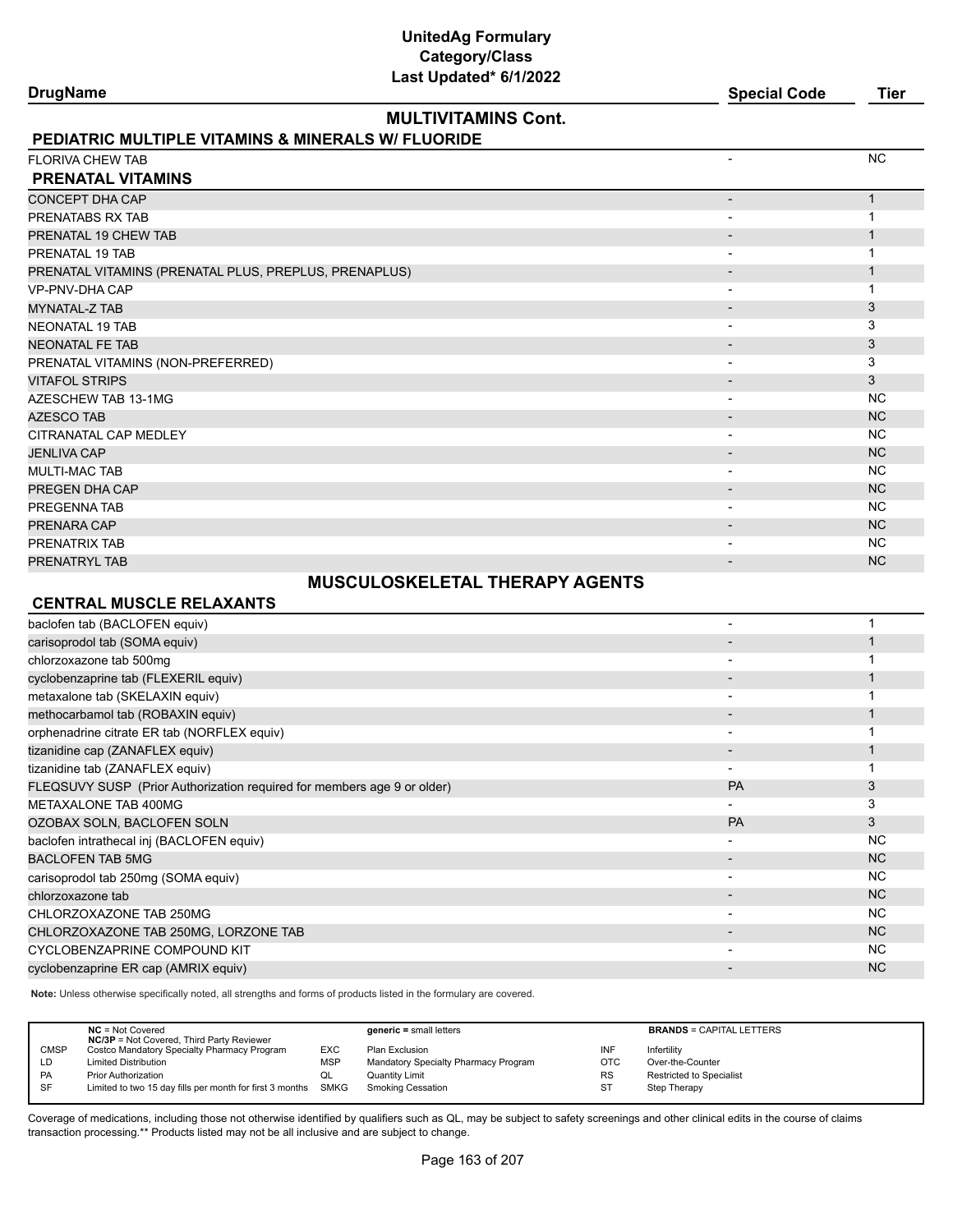| <b>DrugName</b> |  |
|-----------------|--|
|-----------------|--|

| <b>DrugName</b>                                                | <b>Special Code</b>      | Tier         |
|----------------------------------------------------------------|--------------------------|--------------|
| <b>MUSCULOSKELETAL THERAPY AGENTS Cont.</b>                    |                          |              |
| LYVISPAH GRANULE PACKET                                        |                          | ΝC           |
| <b>OZOBAX SOLN</b>                                             | $\overline{\phantom{a}}$ | <b>NC</b>    |
| SOMA TAB 250MG                                                 |                          | ΝC           |
| <b>DIRECT MUSCLE RELAXANTS</b>                                 |                          |              |
| dantrolene cap (DANTRIUM equiv)                                | $\overline{\phantom{a}}$ | $\mathbf{1}$ |
| <b>MUSCLE RELAXANT COMBINATIONS</b>                            |                          |              |
| CARISOPRODOL/ASPIRIN TAB                                       |                          | <b>NC</b>    |
| carisoprodol/aspirin tab (SOMA COMPOUND equiv)                 |                          | <b>NC</b>    |
| CARISOPRODOL/ASPIRIN/CODEINE TAB                               |                          | <b>NC</b>    |
| carisoprodol/aspirin/codeine tab (SOMA COMPOUND/CODEINE equiv) |                          | <b>NC</b>    |
| LORVATUS PHARMAPAK KIT                                         |                          | <b>NC</b>    |
| <b>NORGESIC TAB FORTE</b>                                      |                          | <b>NC</b>    |
| orphenadrine/aspirin/caffeine tab (NORGESIC FORTE equiv)       |                          | <b>NC</b>    |
| <b>TIZANIDINE COMFORT KIT</b>                                  |                          | <b>NC</b>    |
| <b>NASAL AGENTS - SYSTEMIC AND TOPICAL</b>                     |                          |              |
| <b>NASAL AGENT COMBINATIONS</b>                                |                          |              |
| azelastine/fluticasone nasal spray (DYMISTA equiv)             |                          | <b>NC</b>    |
| <b>AZENASE PAK</b>                                             |                          | <b>NC</b>    |
| <b>NASAL AGENTS - MISC.</b>                                    |                          |              |
| <b>ALCOHOL SWABS</b>                                           | OTC                      | $\mathbf{1}$ |
| <b>ALZAIR NASAL SPRAY</b>                                      |                          | <b>NC</b>    |
| <b>TICANASE PAK</b>                                            |                          | ΝC           |
| <b>NASAL ANESTHETICS</b>                                       |                          |              |
| <b>GOPRELTO SOLN</b>                                           | $\overline{a}$           | <b>NC</b>    |
| <b>NASAL ANTIALLERGY</b>                                       |                          |              |
| azelastine nasal spray 0.1% (ASTELIN equiv)                    |                          | $\mathbf 1$  |
| azelastine nasal spray 0.15% (ASTEPRO equiv)                   |                          | $\mathbf{1}$ |
| olopatadine nasal spray (PATANASE equiv)                       |                          |              |
| <b>NASAL ANTICHOLINERGICS</b>                                  |                          |              |
| ipratropium nasal spray (ATROVENT equiv)                       |                          | $\mathbf{1}$ |
| <b>NASAL ANTI-INFECTIVES</b>                                   |                          |              |
| <b>BACTROBAN NASAL OINT</b>                                    | $\overline{a}$           | 3            |
| <b>NASAL STEROIDS</b>                                          |                          |              |
| fluticasone nasal spray (FLONASE equiv) (QL= 2 bottles/fill)   | QL                       | $\mathbf{1}$ |
| FLUNISOLIDE NASAL SPRAY (QL= 2 bottles/fill)                   | QL                       | 3            |
| budesonide nasal spray (RHINOCORT AQUA equiv)                  | <b>OTC</b>               | <b>EXC</b>   |
| FLONASE SENSIMIST NASAL SPRAY                                  | <b>OTC</b>               | <b>EXC</b>   |
| NASACORT OTC NASAL SPRAY                                       | <b>OTC</b>               | <b>EXC</b>   |
| triamcinolone OTC nasal spray (NASACORT equiv)                 | <b>OTC</b>               | <b>EXC</b>   |
| BECONASE AQ NASAL SPRAY                                        |                          | NC           |
| mometasone nasal spray (NASONEX equiv)                         |                          | <b>NC</b>    |
| <b>OMNARIS NASAL SPRAY</b>                                     |                          | NC           |
| QNASL NASAL SPRAY                                              |                          | NC.          |
| SINUVA NASAL IMPLANT                                           | $\overline{\phantom{a}}$ | NC           |
| <b>XHANCE NASAL EXHALER</b>                                    |                          | NC.          |

**Note:** Unless otherwise specifically noted, all strengths and forms of products listed in the formulary are covered.

|             | $NC = Not Covered$<br><b>NC/3P</b> = Not Covered, Third Party Reviewer |      | $generic = small letters$            |            | <b>BRANDS = CAPITAL LETTERS</b> |
|-------------|------------------------------------------------------------------------|------|--------------------------------------|------------|---------------------------------|
| <b>CMSP</b> | Costco Mandatory Specialty Pharmacy Program                            | EXC. | Plan Exclusion                       | INF        | Infertility                     |
| LD          | <b>Limited Distribution</b>                                            | MSP  | Mandatory Specialty Pharmacy Program | <b>OTC</b> | Over-the-Counter                |
| PA          | <b>Prior Authorization</b>                                             | QL   | <b>Quantity Limit</b>                | <b>RS</b>  | <b>Restricted to Specialist</b> |
| <b>SF</b>   | Limited to two 15 day fills per month for first 3 months SMKG          |      | <b>Smoking Cessation</b>             | ST         | Step Therapy                    |
|             |                                                                        |      |                                      |            |                                 |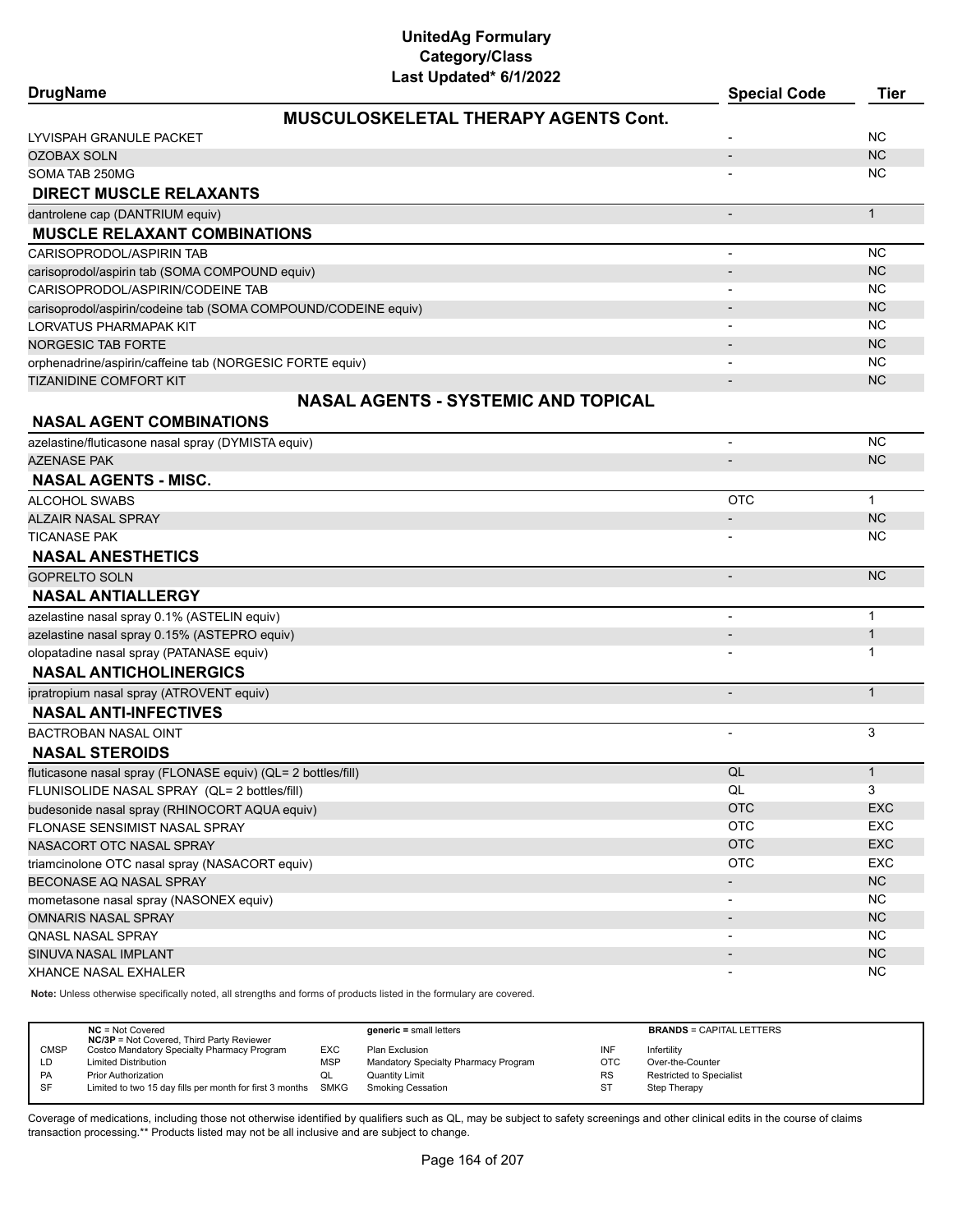| <b>DrugName</b>                                                                                                     | Last Updated* 6/1/2022                           | <b>Special Code</b>      | <b>Tier</b>         |
|---------------------------------------------------------------------------------------------------------------------|--------------------------------------------------|--------------------------|---------------------|
|                                                                                                                     | <b>NASAL AGENTS - SYSTEMIC AND TOPICAL Cont.</b> |                          |                     |
| <b>ZETONNA NASAL SPRAY</b>                                                                                          |                                                  | $\overline{\phantom{a}}$ | <b>NC</b>           |
| <b>SYMPATHOMIMETIC DECONGESTANTS</b>                                                                                |                                                  |                          |                     |
| <b>ADRENALIN SOLN</b>                                                                                               |                                                  |                          | <b>NC</b>           |
| epinephrine hcl nasal soln (ADRENALIN equiv)                                                                        |                                                  |                          | <b>NC</b>           |
|                                                                                                                     | <b>NEUROMUSCULAR AGENTS</b>                      |                          |                     |
| <b>ALS AGENTS</b>                                                                                                   |                                                  |                          |                     |
| riluzole tab (RILUTEK equiv)                                                                                        |                                                  | $\overline{\phantom{a}}$ | $\mathbf{1}$        |
| <b>EXSERVAN FILM</b>                                                                                                |                                                  | $\overline{\phantom{a}}$ | <b>NC</b>           |
| RADICAVA ORS SUSP                                                                                                   |                                                  |                          | <b>NC</b>           |
| <b>TIGLUTIK SUSP</b>                                                                                                |                                                  |                          | <b>NC</b>           |
| <b>SPINAL MUSCULAR ATROPHY AGENTS (SMA)</b>                                                                         |                                                  |                          |                     |
| EVRYSDI SOLN (QL= 6.67ml/day; Only available through Accredo 800-803-2523)                                          |                                                  | LD-PA-QL                 | $\overline{2}$      |
|                                                                                                                     | <b>NUTRIENTS</b>                                 |                          |                     |
| <b>LIPIDS</b>                                                                                                       |                                                  |                          |                     |
| <b>DOJOLVI ORAL LIQUID</b>                                                                                          |                                                  | $\overline{\phantom{a}}$ | <b>NC</b>           |
|                                                                                                                     | <b>OPHTHALMIC AGENTS</b>                         |                          |                     |
| <b>ARTIFICIAL TEARS AND LUBRICANTS</b>                                                                              |                                                  |                          |                     |
| <b>LACRISERT OPHTH INSERT</b>                                                                                       |                                                  |                          | <b>NC</b>           |
| <b>BETA-BLOCKERS - OPHTHALMIC</b>                                                                                   |                                                  |                          |                     |
| betaxolol ophth soln (BETOPTIC-S equiv)                                                                             |                                                  |                          | $\mathbf{1}$        |
| brimonidine/timolol ophth soln (COMBIGAN equiv)                                                                     |                                                  |                          | $\mathbf 1$         |
| CARTEOLOL OPHTH SOLN                                                                                                |                                                  |                          | $\mathbf{1}$        |
| carteolol ophth soln (OCUPRESS equiv)                                                                               |                                                  |                          | $\mathbf 1$         |
| dorzolamide/timolol (pf) ophth soln (COSOPT equiv)                                                                  |                                                  |                          | $\mathbf{1}$        |
| LEVOBUNOLOL OPHTH SOLN                                                                                              |                                                  |                          | $\mathbf{1}$        |
| levobunolol ophth soln (BETAGAN equiv)                                                                              |                                                  |                          | $\mathbf{1}$        |
| timolol maleate (pf) ophth soln 0.5% (TIMOPTIC equiv)                                                               |                                                  |                          | 1                   |
| timolol maleate ophth gel (TIMOPTIC-XE equiv)                                                                       |                                                  |                          | $\mathbf{1}$        |
| timolol maleate ophth soln (TIMOPTIC equiv)                                                                         |                                                  |                          | 1                   |
| timolol maleate ophth soln 0.5% (ISTALOL equiv)                                                                     |                                                  |                          | $\mathbf{1}$        |
| BETIMOL OPHTH SOLN                                                                                                  |                                                  |                          | 2                   |
| BETOPTIC-S OPHTH SOLN                                                                                               |                                                  |                          | $\overline{2}$      |
| DORZOLAMIDE/TIMOLOL OPHTH SOLN                                                                                      |                                                  |                          | 2<br>$\overline{2}$ |
| <b>ISTALOL OPHTH SOLN</b>                                                                                           |                                                  |                          | 2                   |
| <b>METIPRANOLOL OPHTH SOLN</b><br>TIMOLOL OPHTH GEL SOLN                                                            |                                                  |                          | $\overline{2}$      |
| TIMOPTIC OCUDOSE OPHTH SOLN 0.25%                                                                                   |                                                  |                          | 3                   |
| <b>CHOLINERGIC AGONISTS</b>                                                                                         |                                                  |                          |                     |
| <b>TYRVAYA SOLN</b>                                                                                                 |                                                  | $\overline{a}$           | <b>NC</b>           |
| <b>CYCLOPLEGIC MYDRIATICS</b>                                                                                       |                                                  |                          |                     |
| atropine ophth oint                                                                                                 |                                                  | $\overline{\phantom{a}}$ | $\mathbf 1$         |
| atropine ophth soln (ISOPTO ATROPINE equiv)                                                                         |                                                  |                          | $\mathbf{1}$        |
| cyclopentolate ophth soln (CYCLOGYL equiv)                                                                          |                                                  |                          | $\mathbf 1$         |
| homatropine ophth soln (ISOPTO HOMATROPINE equiv)                                                                   |                                                  |                          | $\mathbf{1}$        |
| phenylephrine ophth soln (MYDFRIN equiv)                                                                            |                                                  |                          | 1                   |
| Note: Unless otherwise specifically noted, all strengths and forms of products listed in the formulary are covered. |                                                  |                          |                     |

|           | $NC = Not Covered$<br><b>NC/3P</b> = Not Covered, Third Party Reviewer |            | $generic = small letters$            |            | <b>BRANDS = CAPITAL LETTERS</b> |
|-----------|------------------------------------------------------------------------|------------|--------------------------------------|------------|---------------------------------|
| CMSP      | Costco Mandatory Specialty Pharmacy Program                            | <b>EXC</b> | Plan Exclusion                       | INF        | Infertility                     |
| LD        | <b>Limited Distribution</b>                                            | MSP        | Mandatory Specialty Pharmacy Program | <b>OTC</b> | Over-the-Counter                |
| <b>PA</b> | <b>Prior Authorization</b>                                             | QL         | Quantity Limit                       | <b>RS</b>  | <b>Restricted to Specialist</b> |
| -SF       | Limited to two 15 day fills per month for first 3 months               | SMKG       | <b>Smoking Cessation</b>             | ST         | Step Therapy                    |
|           |                                                                        |            |                                      |            |                                 |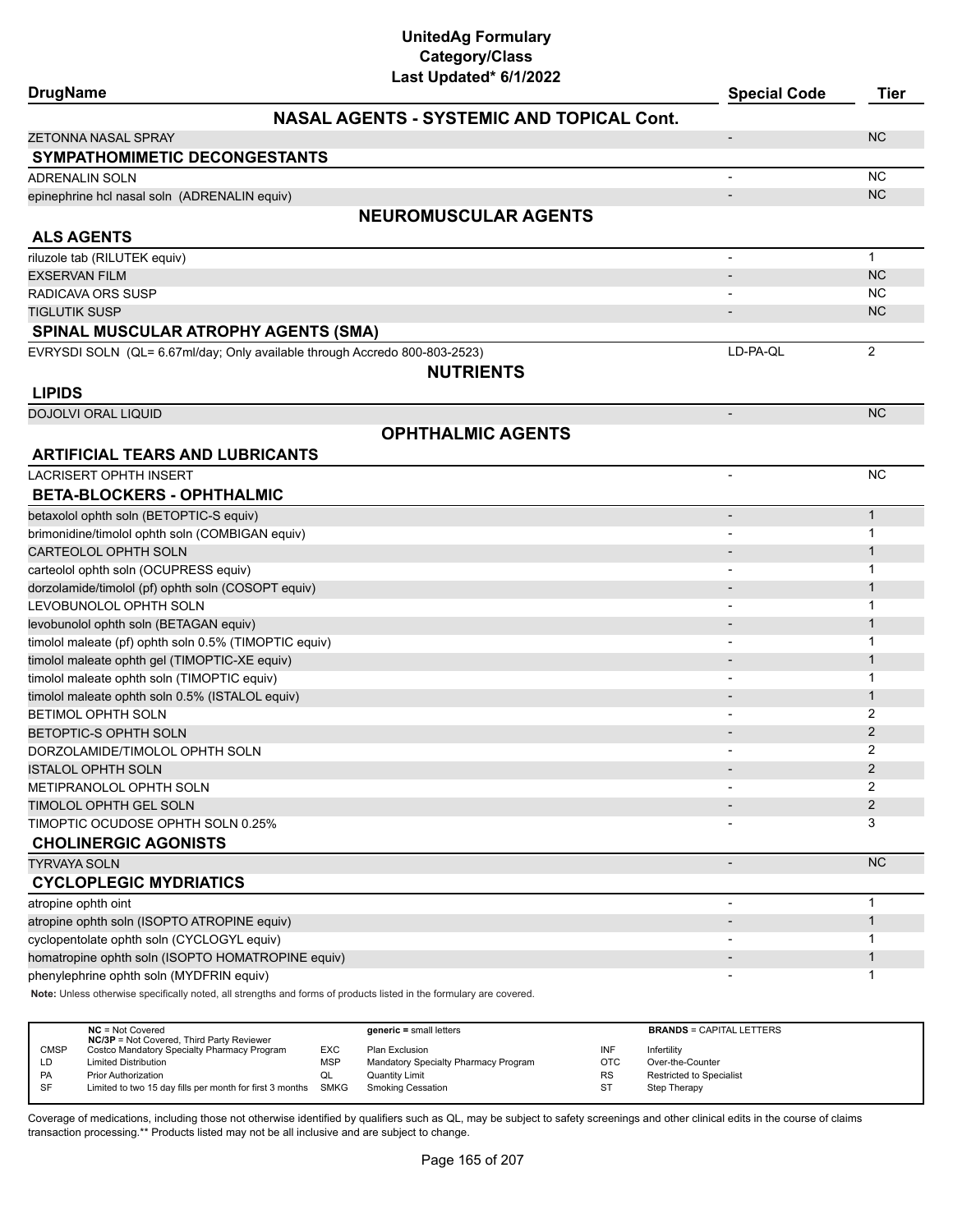## **DrugName Special Code Tier OPHTHALMIC AGENTS Cont.** tropicamide ophth soln (MYDRIACYL equiv) and the control of the control of the control of the control of the control of the control of the control of the control of the control of the control of the control of the control CYCLOMYDRIL OPHTH SOLN 2 HOMATROPINE OPHTH SOLN - 2 ISOPTO HYOSCINE OPHTH SOLN - 2 TROPICAMIDE/CYCLOPENT/KETOROLAC/PE OPHTH SOLN - NC **MIOTICS** pilocarpine ophth soln (ISOPTO CARPINE equiv) and the state of the state of the state of the state of the state of the state of the state of the state of the state of the state of the state of the state of the state of the ISOPTO CARBACHOL OPHTH SOLN - 2 PHOSPHOLINE OPHTH SOLN 2 PILOPINE HS OPHTH GEL AND THE SERVICE OF THE SERVICE OF THE SERVICE OF THE SERVICE OF THE SERVICE OF THE SERVICE OF THE SERVICE OF THE SERVICE OF THE SERVICE OF THE SERVICE OF THE SERVICE OF THE SERVICE OF THE SERVICE OF T VUITY OPHTH SOLN - NC **OPHTHALMIC ADRENERGIC AGENTS** apraclonidine ophth soln (IOPIDINE equiv) - 1 brimonidine ophth soln 0.15% (ALPHAGAN P 0.15% equiv) - 1 brimonidine ophth soln 0.2% - 1 ALPHAGAN P OPHTH SOLN 0.1% - 2 **IOPIDINE OPHTH SOLN 1%** 2 SIMBRINZA OPHTH SUSP - 2 LUMIFY OPHTH SOLN 0.25% - NC NO NO NOTE AND THE RELEASED OF THE RELEASED OF THE RELEASED OF THE RELEASED OF THE RELEASED OF THE RELEASED OF THE RELEASED OF THE RELEASED OF THE RELEASED OF THE RELEASED OF THE RELEASED OF TH **OPHTHALMIC ANTI-INFECTIVES** bacitracin/neomycin/polymyxin b ophth oint (NEOSPORIN equiv) and the control of the control of the control of the control of the control of the control of the control of the control of the control of the control of the con bacitracin/polymyxin b ophth oint (POLYSPORIN equiv) - 1 ciprofloxacin ophth soln (CILOXAN equiv) - 1 erythromycin ophth oint 1999 and 2008 and 2009 and 2009 and 2009 and 2009 and 2009 and 2009 and 2009 and 2009 and 2009 and 2009 and 2009 and 2009 and 2009 and 2009 and 2009 and 2009 and 2009 and 2009 and 2009 and 2009 and gatifloxacin ophth soln (ZYMAXID equiv) - 1 GENTAK OPHTH OINT AND A SERVER OF THE CONTRACT OF THE CONTRACT OF THE CONTRACT OF THE CONTRACT OF THE CONTRACT O gentamicin ophth oint (GARAMYCIN equiv) - 1 gentamicin ophth soln (GARAMYCIN equiv) - 1 levofloxacin ophth soln (QUIXIN equiv) - 1 moxifloxacin ophth soln (VIGAMOX OPHTH SOLN equiv) - 1 NEOMYCIN/POLYMIXIN/GRAMICIDIN OPHTH SOLN - 1 ofloxacin ophth soln (OCUFLOX equiv) - 1 polymyxin b/trimethoprim ophth soln (POLYTRIM equiv) and the control of the control of the control of the control of the control of the control of the control of the control of the control of the control of the control of sulfacetamide sodium ophth soln (BLEPH-10 equiv) and the control of the control of the control of the control of the control of the control of the control of the control of the control of the control of the control of the tobramycin ophth soln (TOBREX equiv) and the control of the control of the control of the control of the control of the control of the control of the control of the control of the control of the control of the control of t TRIFLURIDINE OPHTH SOLN - 1 trifluridine ophth soln (VIROPTIC equiv) - 1 AZASITE SOLN - 2 BACITRACIN OPHTH OINT **2** NATACYN OPHTH SUSP (QL= 15ml/fill) QL 2 ZIRGAN OPHTH GEL - 2 CILOXAN OPHTH OINT **AND A STATE OF A STATE OF A STATE OF A STATE OF A STATE OF A STATE OF A STATE OF A STATE OF A** TOBREX OPHTH OINT  $\qquad \qquad 3$ BESIVANCE OPHTH SUSP - NC NCC NOT THE SUSPEN OF THE SUSPEN OF THE SUSPEN OF THE SUSPEN OF THE SUSPEN OF THE SUSPEN OF THE SUSPEN OF THE SUSPEN OF THE SUSPEN OF THE SUSPEN OF THE SUSPEN OF THE SUSPEN OF THE SUSPEN OF THE SU MOXEZA OPHTH SOLN 0.5% - NC NORTH SOLN 0.5% - NC NORTH SOLN 0.5% - NC NORTH SOLN 0.5% - NC NORTH SOLN 0.5% - NC MOXEZA OPHTH SOLN, MOXIFLOXACIN OPHTH SOLN, VIGAMOX OPHTH SOLN AND AND ANNOLOGY AND ANNOLOGY AND ANNOLOGY AND

**Note:** Unless otherwise specifically noted, all strengths and forms of products listed in the formulary are covered.

|             | $NC = Not Covered$<br><b>NC/3P</b> = Not Covered, Third Party Reviewer |            | $generic = small letters$            |           | <b>BRANDS = CAPITAL LETTERS</b> |
|-------------|------------------------------------------------------------------------|------------|--------------------------------------|-----------|---------------------------------|
| <b>CMSP</b> | Costco Mandatory Specialty Pharmacy Program                            | EXC        | Plan Exclusion                       | INF       | Infertility                     |
| LD          | <b>Limited Distribution</b>                                            | <b>MSP</b> | Mandatory Specialty Pharmacy Program | OTC       | Over-the-Counter                |
| PA          | <b>Prior Authorization</b>                                             | QL         | <b>Quantity Limit</b>                | <b>RS</b> | <b>Restricted to Specialist</b> |
| <b>SF</b>   | Limited to two 15 day fills per month for first 3 months SMKG          |            | <b>Smoking Cessation</b>             | ST        | Step Therapy                    |
|             |                                                                        |            |                                      |           |                                 |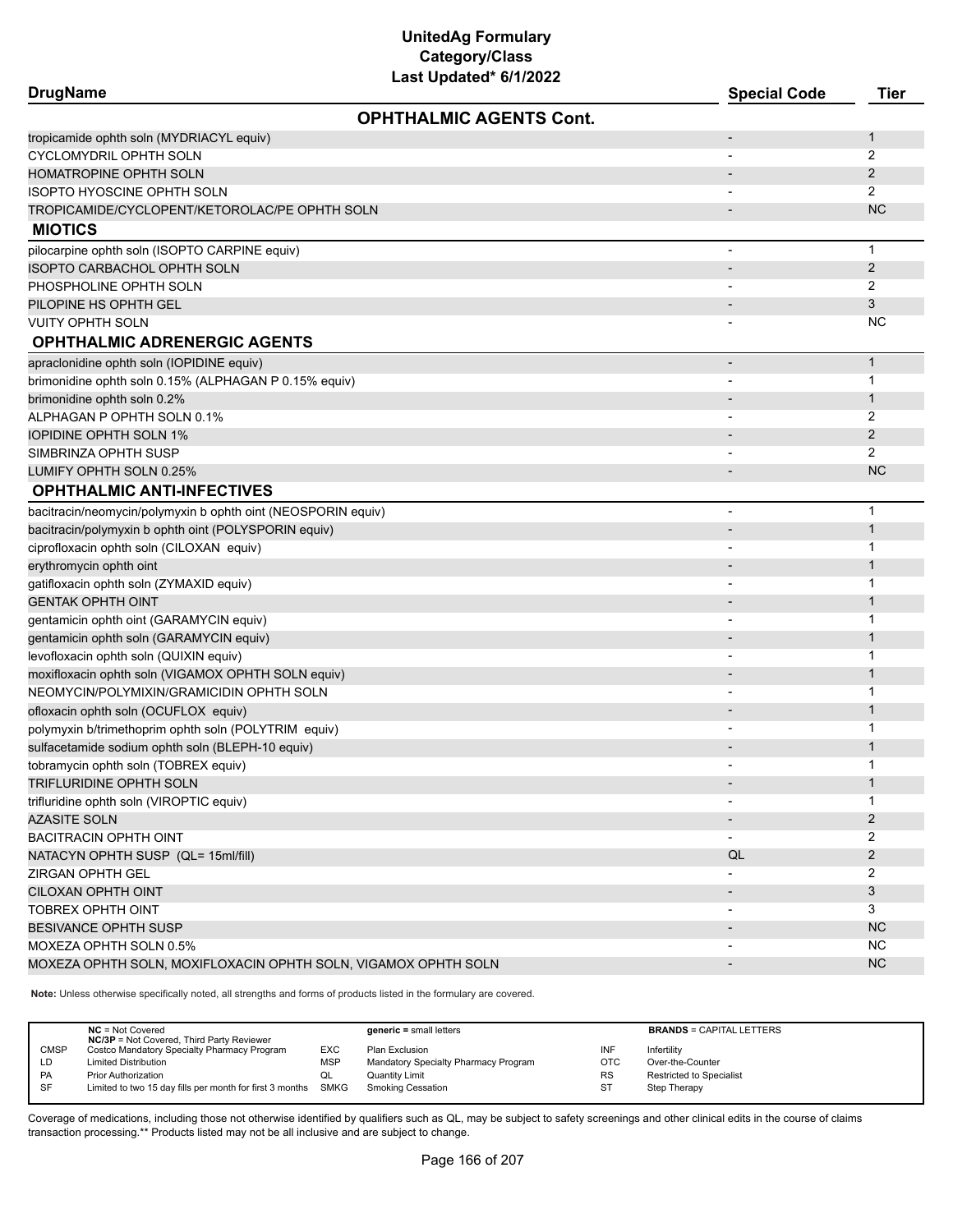| Last Updated" 6/1/2022<br><b>DrugName</b>                                                                       | <b>Special Code</b> | <b>Tier</b>    |
|-----------------------------------------------------------------------------------------------------------------|---------------------|----------------|
| <b>OPHTHALMIC AGENTS Cont.</b>                                                                                  |                     |                |
| MOXIFLOXACIN SOLN                                                                                               |                     | <b>NC</b>      |
| <b>VANCOMYCIN SOLN</b>                                                                                          | $\overline{a}$      | <b>NC</b>      |
| <b>OPHTHALMIC IMMUNOMODULATORS</b>                                                                              |                     |                |
| cyclosporine ophth emulsion (RESTASIS equiv) (Restricted to Ophthalmology or Optometry Specialist)              | <b>RS</b>           | $\mathbf{1}$   |
| RESTASIS OPHTH EMULSION (SINGLE USE VIAL) (QL= 2 vials/day; Restricted to Ophthalmology or Optometry Specialist | QL-RS               | 2              |
| CEQUA (PF) OPHTH SOLN                                                                                           |                     | <b>NC</b>      |
| CYCLOSPORINE OPHTH EMULSION 0.1%                                                                                |                     | <b>NC</b>      |
| <b>RESTASIS MULTI-DOSE</b>                                                                                      |                     | <b>NC</b>      |
| <b>OPHTHALMIC INTEGRIN ANTAGONISTS</b>                                                                          |                     |                |
| XIIDRA OPHTH SOLN                                                                                               |                     | <b>NC</b>      |
| <b>OPHTHALMIC KINASE INHIBITORS</b>                                                                             |                     |                |
| RHOPRESSA OPHTH SOLN                                                                                            |                     | <b>NC</b>      |
| ROCKLATAN OPHTH SOLN                                                                                            |                     | <b>NC</b>      |
| <b>OPHTHALMIC LOCAL ANESTHETICS</b>                                                                             |                     |                |
| proparacaine ophth soln (ALCAINE equiv)                                                                         |                     | $\mathbf{1}$   |
| <b>OPHTHALMIC NERVE GROWTH FACTORS</b>                                                                          |                     |                |
| OXERVATE OPHTH SOLN (QL= 8 kits/affected eye/lifetime; Only available through Accredo 800-803-2523)             | LD-PA-QL            | 2              |
| <b>OPHTHALMIC PHOTOENHANCERS</b>                                                                                |                     |                |
| PHOTREXA OP KIT                                                                                                 |                     | <b>NC</b>      |
| PHOTREXA VISCOUS OPHTH SOLN                                                                                     |                     | <b>NC</b>      |
| <b>OPHTHALMIC STEROIDS</b>                                                                                      |                     |                |
| bacitracin/polymyxin/neomycin/hydrocortisone ophth oint (CORTISPORIN equiv)                                     | $\overline{a}$      | $\mathbf{1}$   |
| dexamethasone ophth soln                                                                                        |                     | $\mathbf{1}$   |
| difluprednate ophth emulsion (DUREZOL equiv)                                                                    |                     | $\mathbf 1$    |
| fluorometholone ophth soln (FML LIQUIFILM equiv)                                                                |                     | $\mathbf{1}$   |
| loteprednol etabonate ophth gel (LOTEMAX equiv)                                                                 |                     | $\mathbf{1}$   |
| loteprednol ophth susp (LOTEMAX equiv)                                                                          |                     | $\mathbf{1}$   |
| neomycin/polymyxin/dexamethasone ophth oint (MAXITROL equiv)                                                    |                     | -1             |
| neomycin/polymyxin/dexamethasone ophth soln (MAXITROL equiv)                                                    |                     | $\mathbf{1}$   |
| NEOMYCIN/POLYMYXIN/HYDROCORTISONE OPHTH SOLN                                                                    |                     | 1              |
| PREDNISOLONE OPHTH SUSP                                                                                         |                     | $\mathbf{1}$   |
| sulfacetamide sodium/prednisolone ophth soln (VASOCIDIN equiv)                                                  |                     | 1              |
| tobramycin/dexamethasone ophth soln (TOBRADEX equiv)                                                            |                     | $\mathbf{1}$   |
| <b>ALREX OPHTH SUSP</b>                                                                                         |                     | 2              |
| BLEPHAMIDE OPHTH SOLN                                                                                           |                     | 2              |
| LOTEMAX OPHTH GEL                                                                                               |                     | 2              |
| LOTEMAX OPHTH OINT                                                                                              |                     | $\overline{2}$ |
| MAXIDEX OPHTH SOLN                                                                                              |                     | 2              |
| PRED MILD OPHTH SOLN                                                                                            |                     | 2              |
| PRED-G OPHTH SOLN                                                                                               |                     | 2<br>2         |
| PREDNISOLONE SODIUM PHOSPHATE OPHTH SOLN                                                                        |                     | 2              |
| TOBRADEX OPHTH OINT<br><b>VEXOL OPHTH SUSP</b>                                                                  |                     | $\overline{2}$ |
| ZYLET OPHTH SUSP (QL= 5ml/fill (10ml bottle is Not Covered))                                                    | QL                  | 2              |
| BLEPHAMIDE S.O.P. OPHTH OINT                                                                                    |                     | 3              |
|                                                                                                                 |                     |                |

**Note:** Unless otherwise specifically noted, all strengths and forms of products listed in the formulary are covered.

|             | $NC = Not Covered$<br><b>NC/3P</b> = Not Covered, Third Party Reviewer |            | $generic = small letters$            |            | <b>BRANDS = CAPITAL LETTERS</b> |  |
|-------------|------------------------------------------------------------------------|------------|--------------------------------------|------------|---------------------------------|--|
| <b>CMSP</b> | Costco Mandatory Specialty Pharmacy Program                            | EXC        | Plan Exclusion                       | INF        | Infertility                     |  |
| LD          | <b>Limited Distribution</b>                                            | <b>MSP</b> | Mandatory Specialty Pharmacy Program | <b>OTC</b> | Over-the-Counter                |  |
| PA          | <b>Prior Authorization</b>                                             | QL         | Quantity Limit                       | <b>RS</b>  | <b>Restricted to Specialist</b> |  |
| SF          | Limited to two 15 day fills per month for first 3 months SMKG          |            | <b>Smoking Cessation</b>             | ST         | Step Therapy                    |  |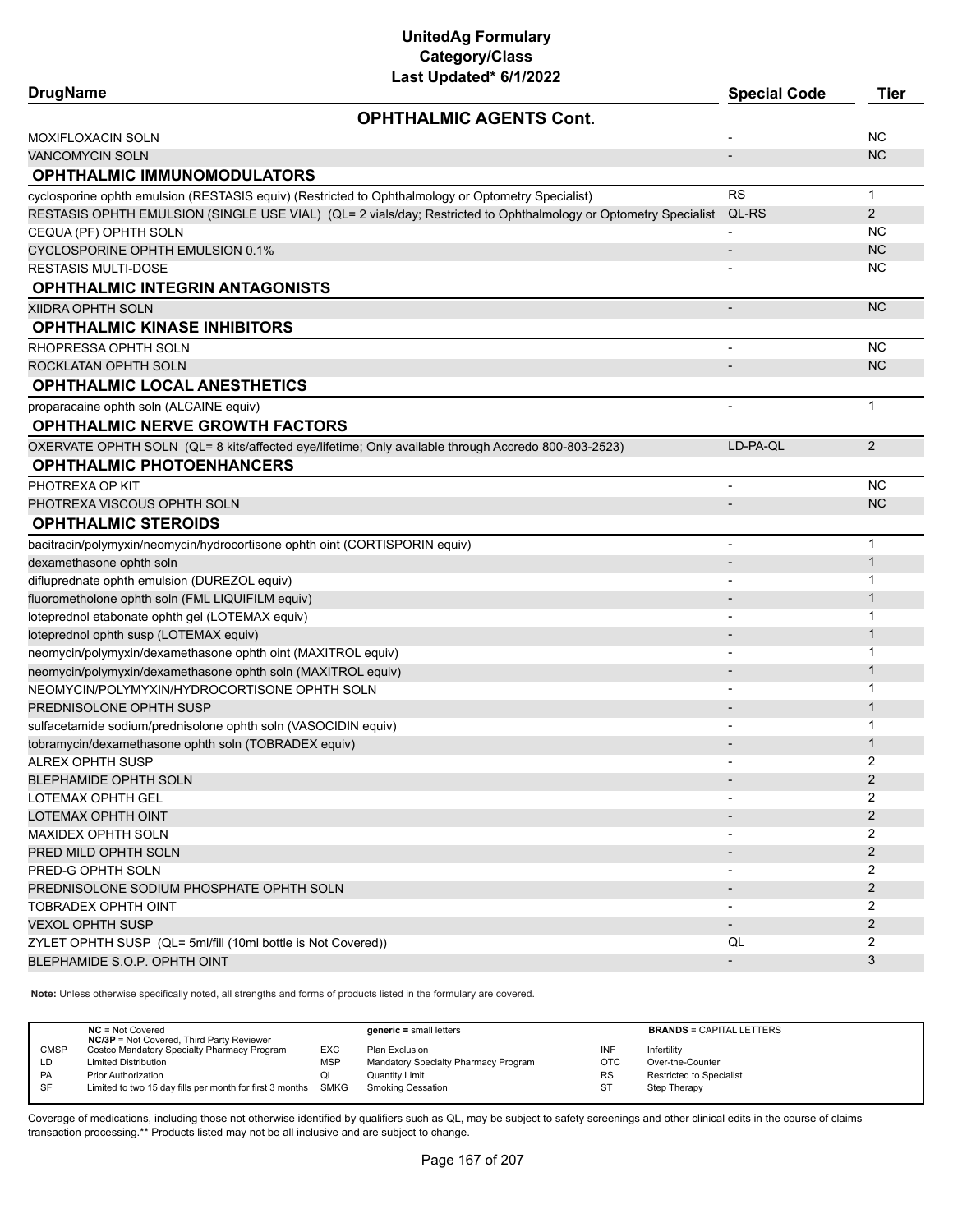| <b>DrugName</b> |
|-----------------|
|-----------------|

| <b>DrugName</b>                                                                                                   | <b>Special Code</b>          | Tier           |
|-------------------------------------------------------------------------------------------------------------------|------------------------------|----------------|
| <b>OPHTHALMIC AGENTS Cont.</b>                                                                                    |                              |                |
| <b>FLAREX OPHTH SUSP</b>                                                                                          |                              | 3              |
| FML FORTE OPHTH SUSP                                                                                              | $\overline{\phantom{a}}$     | 3              |
| FML S.O.P. OPHTH OINT                                                                                             |                              | 3              |
| PRED FORTE OPHTH SUSP                                                                                             |                              | 3              |
| TOBRADEX ST OPHTH SUSP                                                                                            |                              | 3              |
| <b>DEXTENZA OPHTH INSERT</b>                                                                                      |                              | <b>NC</b>      |
| <b>EYSUVIS OPHTH SUSP</b>                                                                                         |                              | <b>NC</b>      |
| <b>INVELTYS OPHTH SUSP</b>                                                                                        |                              | <b>NC</b>      |
| <b>KLARITY-B DROPS</b>                                                                                            |                              | <b>NC</b>      |
| <b>KLARITY-L DROPS</b>                                                                                            |                              | <b>NC</b>      |
| LOTEMAX SM GEL 0.38%                                                                                              |                              | <b>NC</b>      |
| PREDNISOLONE/MOXIFLOXACIN OPHTH SOLN                                                                              |                              | <b>NC</b>      |
| PREDNISOLONE/MOXIFLOXACIN OPHTH SUSP                                                                              |                              | <b>NC</b>      |
| PREDNISOLONE/MOXIFLOXACIN/BROMFENAC OPHTH SOLN                                                                    | $\qquad \qquad \blacksquare$ | <b>NC</b>      |
| PREDNISOLONE/MOXIFLOXACIN/BROMFENAC OPHTH SUSP                                                                    |                              | <b>NC</b>      |
| PREDNISOLONE/MOXIFLOXACIN/KETOROLAC OPHTH SOLN                                                                    |                              | <b>NC</b>      |
| PREDNISOLONE/MOXIFLOXACIN/NEPAFENAC OPHTH SUSP                                                                    |                              | <b>NC</b>      |
| PREDNISOLONE/NEPAFENAC OPHTH SUSP                                                                                 |                              | <b>NC</b>      |
| <b>OPHTHALMIC SURGICAL AIDS</b>                                                                                   |                              |                |
| <b>DUOVISC KIT</b>                                                                                                |                              | <b>NC</b>      |
| <b>OPHTHALMICS - MISC.</b>                                                                                        |                              |                |
| azelastine ophth soln (OPTIVAR equiv)                                                                             |                              | $\mathbf{1}$   |
| brinzolamide ophth susp (AZOPT equiv)                                                                             |                              | 1              |
| bromfenac ophth soln (BROMDAY equiv)                                                                              |                              | $\mathbf{1}$   |
| cromolyn ophth soln (CROLOM equiv)                                                                                |                              | $\mathbf{1}$   |
| diclofenac sodium ophth soln (VOLTAREN equiv)                                                                     |                              | $\mathbf{1}$   |
| dorzolamide ophth soln (TRUSOPT equiv)                                                                            |                              | 1              |
| epinastine ophth soln (ELESTAT equiv)                                                                             | $\qquad \qquad \blacksquare$ | $\mathbf{1}$   |
| flurbiprofen ophth soln (OCUFEN equiv)                                                                            |                              | 1              |
| ketorolac ophth soln (ACULAR (LS) equiv)                                                                          |                              | $\mathbf{1}$   |
| olopatadine ophth soln 0.1% (PATANOL equiv)                                                                       | $\overline{\phantom{0}}$     | 1              |
| olopatadine ophth soln 0.2% (PATADAY equiv) (QL= 2.5ml/30 days)                                                   | QL                           | $\mathbf{1}$   |
| ALOCRIL OPHTH SOLN                                                                                                |                              | 2              |
| <b>ALOMIDE OPHTH SOLN</b>                                                                                         |                              | 2              |
| CYSTADROPS SOLN (QL = 4 bottles/28 days; Restricted to Ophthalmology Specialist; Only available through Anovo     | LD-QL-RS                     | 2              |
| Specialty Pharmacy 844-288-5007)                                                                                  |                              |                |
| CYSTARAN OPHTH SOLN (QL= 4 bottles/28 days; Restricted to Ophthalmology or Optometry Specialist; Only available   | LD-QL-RS                     | $\mathbf{2}$   |
| through Walgreens 888-347-3416)<br>FLURBIPROFEN OPHTH SOLN                                                        | $\overline{\phantom{0}}$     | 2              |
| <b>ILEVRO OPHTH SUSP</b>                                                                                          |                              | $\overline{2}$ |
| NEVANAC OPHTH SUSP                                                                                                | -                            | 2              |
| PROLENSA OPHTH SOLN                                                                                               |                              | $\mathbf{2}$   |
| ACUVAIL OPHTH SOLN                                                                                                | $\qquad \qquad \blacksquare$ | 3              |
| <b>AZOPT OPHTH SUSP</b>                                                                                           |                              | 3              |
| <b>EMADINE OPHTH SOLN</b>                                                                                         |                              | 3              |
| LASTACAFT OPHTH SOLN (QL= 3ml/30 days)                                                                            | QL                           | 3              |
| ketotifen ophth soln (ZADITOR equiv)                                                                              | OTC                          | EXC            |
| Note: Unless otherwise specifically noted all strengths and forms of products listed in the formulary are covered |                              |                |

**Note:** Unless otherwise specifically noted, all strengths and forms of products listed in the formulary are covered.

|             | $NC = Not Covered$<br><b>NC/3P</b> = Not Covered, Third Party Reviewer |            | $generic = small letters$            |            | <b>BRANDS = CAPITAL LETTERS</b> |
|-------------|------------------------------------------------------------------------|------------|--------------------------------------|------------|---------------------------------|
| <b>CMSP</b> | Costco Mandatory Specialty Pharmacy Program                            | EXC        | Plan Exclusion                       | INF        | Infertility                     |
| LD.         | <b>Limited Distribution</b>                                            | <b>MSP</b> | Mandatory Specialty Pharmacy Program | <b>OTC</b> | Over-the-Counter                |
| PA          | <b>Prior Authorization</b>                                             | QL         | <b>Quantity Limit</b>                | <b>RS</b>  | Restricted to Specialist        |
| SF          | Limited to two 15 day fills per month for first 3 months SMKG          |            | <b>Smoking Cessation</b>             | ST         | Step Therapy                    |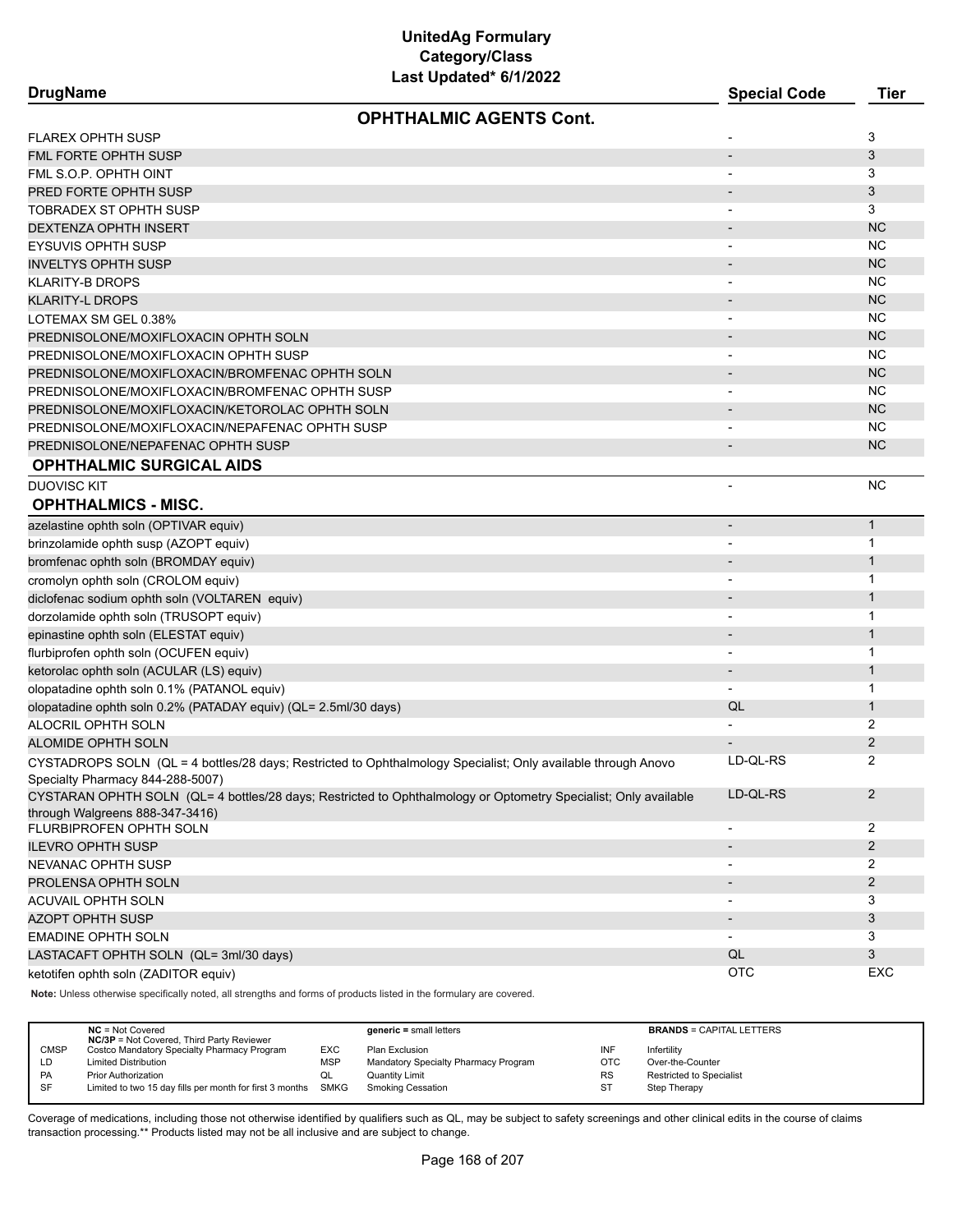| Last Updated* 6/1/2022                                           |                          |                |  |  |  |
|------------------------------------------------------------------|--------------------------|----------------|--|--|--|
| <b>DrugName</b>                                                  | <b>Special Code</b>      | <b>Tier</b>    |  |  |  |
| <b>OPHTHALMIC AGENTS Cont.</b>                                   |                          |                |  |  |  |
| UPNEEQ SOLN                                                      |                          | <b>EXC</b>     |  |  |  |
| bepotastine ophth soln (BEPREVE equiv)                           |                          | ΝC             |  |  |  |
| <b>BROMSITE OPHTH SOLN</b>                                       |                          | <b>NC</b>      |  |  |  |
| PATADAY OPHTH SOLN                                               |                          | <b>NC</b>      |  |  |  |
| PAZEO OPHTH SOLN 0.7%                                            |                          | <b>NC</b>      |  |  |  |
| ZADITOR OPHTH SOLN                                               | <b>OTC</b>               | <b>NC</b>      |  |  |  |
| <b>ZERVIATE OPHTH SOLN</b>                                       |                          | <b>NC</b>      |  |  |  |
| <b>PROSTAGLANDINS - OPHTHALMIC</b>                               |                          |                |  |  |  |
| bimatoprost ophth soln (QL= 2.5ml/30 days)                       | QL                       | $\mathbf{1}$   |  |  |  |
| latanoprost ophth soln (XALATAN equiv) (QL= 2.5ml/30 days)       | QL                       | $\mathbf{1}$   |  |  |  |
| travoprost ophth soln (TRAVATAN Z equiv) (QL= 2.5ml/30 days)     | QL                       | 1              |  |  |  |
| LUMIGAN OPHTH SOLN (QL= 2.5ml/30 days)                           | QL                       | $\overline{2}$ |  |  |  |
| VYZULTA SOLN                                                     |                          | <b>NC</b>      |  |  |  |
| XELPROS OPHTH EMULSION                                           |                          | <b>NC</b>      |  |  |  |
| ZIOPTAN OPHTH SOLN                                               |                          | ΝC             |  |  |  |
| <b>OTIC AGENTS</b>                                               |                          |                |  |  |  |
| <b>OTIC AGENTS - MISCELLANEOUS</b>                               |                          |                |  |  |  |
| acetic acid otic soln (VOSOL equiv)                              |                          | $\mathbf{1}$   |  |  |  |
| ACETIC ACID/ALUMINUM ACETATE OTIC SOLN                           |                          | 1              |  |  |  |
| <b>OTIC ANTI-INFECTIVES</b>                                      |                          |                |  |  |  |
| ofloxacin otic soln (FLOXIN equiv)                               |                          | $\mathbf{1}$   |  |  |  |
| CIPROFLOXACIN OTIC SOLN                                          |                          | 2              |  |  |  |
| <b>OTIC COMBINATIONS</b>                                         |                          |                |  |  |  |
| ciprofloxacin/dexamethasone otic susp (CIPRODEX equiv)           |                          | $\mathbf{1}$   |  |  |  |
| neomycin/polymixin/hydrocoritisone otic soln (CORTISPORIN equiv) |                          | 1              |  |  |  |
| neomycin/polymixin/hydrocoritisone otic susp (CORTISPORIN equiv) |                          | $\mathbf{1}$   |  |  |  |
| COLY-MYCIN S OTIC SUSP                                           |                          | 2              |  |  |  |
| CIPRO HC OTIC SUSP                                               |                          | 3              |  |  |  |
| antipyrine/benzocaine otic soln (AURALGAN equiv)                 |                          | <b>NC</b>      |  |  |  |
| CORTANE-B AQUEOUS OTIC SOLN                                      |                          | <b>NC</b>      |  |  |  |
| CORTANE-B OTIC SOLN                                              |                          | NC             |  |  |  |
| CORTIC-ND DROPS                                                  |                          | <b>NC</b>      |  |  |  |
| otomax-HC otic soln (CORTANE-B equiv)                            |                          | <b>NC</b>      |  |  |  |
| OTOVEL OTIC SOLN, CIPROFLOXACIN/FLUOCINOLONE OTIC SOLN           |                          | <b>NC</b>      |  |  |  |
| OTOZIN OTIC DROPS                                                | $\overline{\phantom{a}}$ | <b>NC</b>      |  |  |  |
| pramoxine-HC AQ otic soln (CORTANE-B AQUEOUS equiv)              |                          | <b>NC</b>      |  |  |  |
| <b>OTIC STEROIDS</b>                                             |                          |                |  |  |  |
| acetic acid/hydrocortisone otic soln (VOSOL HC equiv)            |                          | $\mathbf{1}$   |  |  |  |
| fluocinolone otic oil (DERMOTIC equiv)                           |                          | $\mathbf 1$    |  |  |  |
| ACETASOL HC OTIC SOLN                                            |                          | 3              |  |  |  |
| <b>OXYTOCICS</b>                                                 |                          |                |  |  |  |

## **OXYTOCICS**

methylergonovine tab (METHERGINE equiv) (QL= 28 tabs/fill, 1 fill/365 days) QL 1

## **PASSIVE IMMUNIZING AGENTS**

## **IMMUNE SERUMS**

**Note:** Unless otherwise specifically noted, all strengths and forms of products listed in the formulary are covered.

|             | $NC = Not Covered$<br><b>NC/3P</b> = Not Covered, Third Party Reviewer |            | $generic = small letters$            |            | <b>BRANDS = CAPITAL LETTERS</b> |
|-------------|------------------------------------------------------------------------|------------|--------------------------------------|------------|---------------------------------|
| <b>CMSP</b> | Costco Mandatory Specialty Pharmacy Program                            | <b>EXC</b> | Plan Exclusion                       | INF        | Infertility                     |
| LD          | <b>Limited Distribution</b>                                            | MSP        | Mandatory Specialty Pharmacy Program | <b>OTC</b> | Over-the-Counter                |
| PA          | <b>Prior Authorization</b>                                             | QL         | <b>Quantity Limit</b>                | <b>RS</b>  | <b>Restricted to Specialist</b> |
| <b>SF</b>   | Limited to two 15 day fills per month for first 3 months SMKG          |            | <b>Smoking Cessation</b>             | ST         | Step Therapy                    |
|             |                                                                        |            |                                      |            |                                 |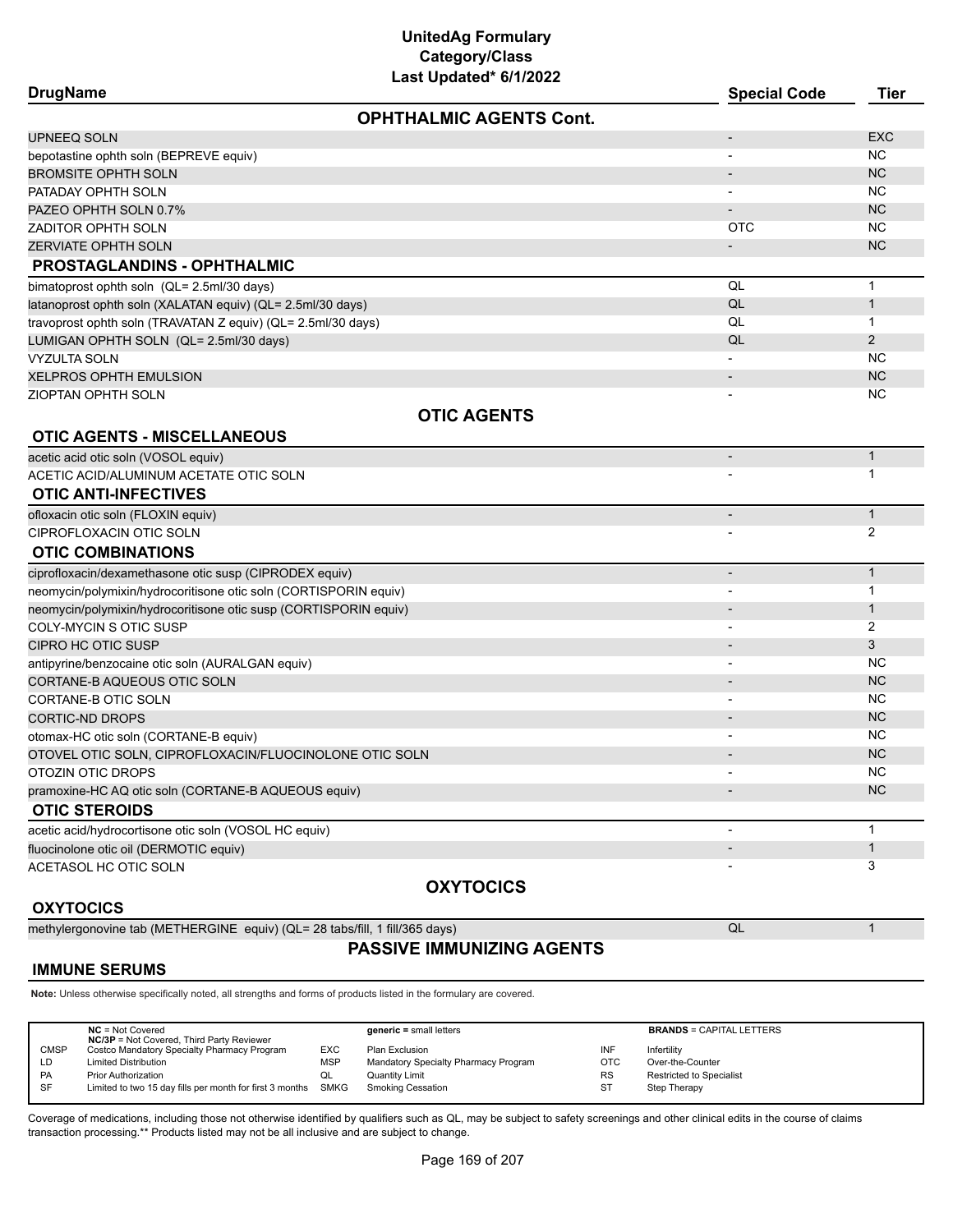| <b>DrugName</b>                                     | ast Opaateg on Mevez                                                                                                | <b>Special Code</b>      | <b>Tier</b>    |
|-----------------------------------------------------|---------------------------------------------------------------------------------------------------------------------|--------------------------|----------------|
|                                                     | <b>PASSIVE IMMUNIZING AGENTS Cont.</b>                                                                              |                          |                |
| <b>CUVITRU INJ</b>                                  |                                                                                                                     |                          | <b>NC</b>      |
| <b>HIZENTRA INJ</b>                                 |                                                                                                                     | MSP-PA                   | S              |
| <b>PASSIVE IMMUNIZING AGENTS - COMBINATIONS</b>     |                                                                                                                     |                          |                |
| <b>HYQVIA INJ</b>                                   |                                                                                                                     | MSP-PA                   | S              |
|                                                     | <b>PASSIVE IMMUNIZING AND TREATMENT AGENTS</b>                                                                      |                          |                |
| <b>IMMUNE SERUMS</b>                                |                                                                                                                     |                          |                |
| <b>CUTAQUIG INJ</b>                                 |                                                                                                                     |                          | NC             |
| <b>HIZENTRA INJ</b>                                 |                                                                                                                     | MSP-PA                   | S              |
| <b>XEMBIFY INJ</b>                                  |                                                                                                                     | MSP-PA                   | S              |
|                                                     |                                                                                                                     |                          |                |
|                                                     | <b>PENICILLINS</b>                                                                                                  |                          |                |
| <b>AMINOPENICILLINS</b>                             |                                                                                                                     |                          |                |
| amoxicillin cap (TRIMOX equiv)                      |                                                                                                                     | $\overline{\phantom{a}}$ | $\mathbf{1}$   |
| <b>AMOXICILLIN CHEW TAB</b>                         |                                                                                                                     |                          | $\mathbf{1}$   |
| amoxicillin susp (TRIMOX equiv)                     |                                                                                                                     |                          | 1              |
| amoxicillin tab (AMOXIL equiv)                      |                                                                                                                     |                          | $\mathbf 1$    |
| ampicillin cap (PRINCIPEN equiv)                    |                                                                                                                     |                          | $\mathbf{1}$   |
| ampicillin susp (PRINCIPEN equiv)                   |                                                                                                                     |                          | $\mathbf{1}$   |
| <b>MOXATAG TAB</b>                                  |                                                                                                                     |                          | <b>NC</b>      |
| <b>MOXATAG TAB 775MG</b>                            |                                                                                                                     |                          | <b>NC</b>      |
| <b>NATURAL PENICILLINS</b>                          |                                                                                                                     |                          |                |
| penicillin vk soln (VEETIDS equiv)                  |                                                                                                                     | $\overline{\phantom{a}}$ | $\mathbf{1}$   |
| penicillin vk tab (VEETIDS equiv)                   |                                                                                                                     | $\overline{\phantom{a}}$ | $\mathbf{1}$   |
| <b>PENICILLIN COMBINATIONS</b>                      |                                                                                                                     |                          |                |
| amoxicillin/clavulanate chew tab (AUGMENTIN equiv)  |                                                                                                                     | $\overline{\phantom{a}}$ | $\mathbf{1}$   |
| amoxicillin/clavulanate ER tab (AUGMENTIN XR equiv) |                                                                                                                     | $\overline{\phantom{a}}$ | $\mathbf{1}$   |
| amoxicillin/clavulanate susp (AUGMENTIN ES equiv)   |                                                                                                                     |                          | 1              |
| amoxicillin/clavulanate tab (AUGMENTIN equiv)       |                                                                                                                     |                          | $\mathbf{1}$   |
| AMOXICILLIN/CLAVULANATE ER TAB                      |                                                                                                                     |                          | 3              |
| PENICILLINASE-RESISTANT PENICILLINS                 |                                                                                                                     |                          |                |
| dicloxacillin cap (DYNAPEN equiv)                   |                                                                                                                     | $\overline{\phantom{a}}$ | $\mathbf{1}$   |
|                                                     | PHARMACEUTICAL ADJUVANTS                                                                                            |                          |                |
| <b>SEMI SOLID VEHICLES</b>                          |                                                                                                                     |                          |                |
|                                                     |                                                                                                                     |                          | $\overline{2}$ |
| POLYETHYLENE GLYCOL 8000 GRANULES                   |                                                                                                                     | $\overline{\phantom{a}}$ |                |
|                                                     | <b>PROGESTINS</b>                                                                                                   |                          |                |
| <b>PROGESTINS</b>                                   |                                                                                                                     |                          |                |
| medroxyprogesterone tab (PROVERA equiv)             |                                                                                                                     |                          | $\mathbf{1}$   |
| megestrol ES susp (MEGACE ES equiv)                 |                                                                                                                     |                          | 1              |
| norethindrone tab (AYGESTIN equiv)                  |                                                                                                                     |                          | $\mathbf 1$    |
| progesterone cap (PROMETRIUM equiv)                 |                                                                                                                     |                          | 1              |
| progesterone oil inj                                |                                                                                                                     |                          | $\mathbf{1}$   |
|                                                     | <b>PSYCHOTHERAPEUTIC AND NEUROLOGICAL AGENTS - MISC.</b>                                                            |                          |                |
| <b>AGENTS FOR CHEMICAL DEPENDENCY</b>               |                                                                                                                     |                          |                |
| acamprosate calcium DR tab (CAMPRAL equiv)          |                                                                                                                     | $\overline{a}$           | 1              |
| <b>DISULFIRAM TAB</b>                               |                                                                                                                     |                          | $\mathbf{1}$   |
|                                                     |                                                                                                                     |                          |                |
|                                                     | Note: Unless otherwise specifically noted, all strengths and forms of products listed in the formulary are covered. |                          |                |
|                                                     |                                                                                                                     |                          |                |

|             | $NC = Not Covered$                                       |            | $generic = small letters$            |           | <b>BRANDS = CAPITAL LETTERS</b> |
|-------------|----------------------------------------------------------|------------|--------------------------------------|-----------|---------------------------------|
|             | <b>NC/3P</b> = Not Covered, Third Party Reviewer         |            |                                      |           |                                 |
| <b>CMSP</b> | Costco Mandatory Specialty Pharmacy Program              | EXC        | Plan Exclusion                       | INF       | Infertility                     |
| LD          | <b>Limited Distribution</b>                              | <b>MSP</b> | Mandatory Specialty Pharmacy Program | OTC       | Over-the-Counter                |
| PA          | <b>Prior Authorization</b>                               |            | Quantity Limit                       | <b>RS</b> | <b>Restricted to Specialist</b> |
| SF          | Limited to two 15 day fills per month for first 3 months | SMKG       | Smoking Cessation                    |           | Step Therapy                    |
|             |                                                          |            |                                      |           |                                 |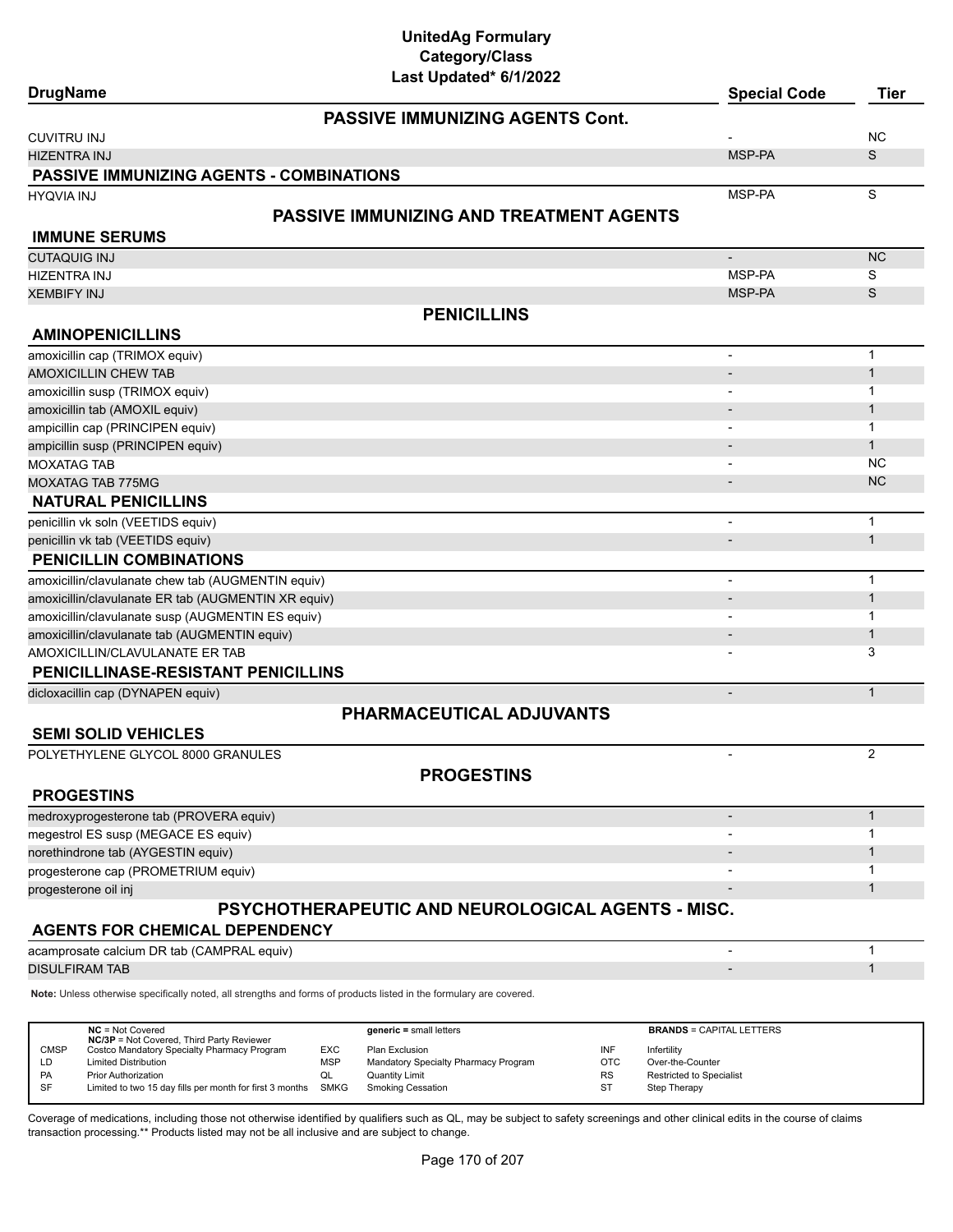| Last Updated" 6/1/2022<br><b>DrugName</b>                                                         | <b>Special Code</b>          | <b>Tier</b>    |  |
|---------------------------------------------------------------------------------------------------|------------------------------|----------------|--|
| <b>PSYCHOTHERAPEUTIC AND NEUROLOGICAL AGENTS - MISC. Cont.</b>                                    |                              |                |  |
| disulfiram tab (ANTABUSE equiv)                                                                   |                              | 1              |  |
| LUCEMYRA TAB (QL= 96 tabs/7 days)                                                                 | PA-QL                        | 3              |  |
| <b>ANTI-CATAPLECTIC AGENTS</b>                                                                    |                              |                |  |
| XYREM SOLN (QL= 540ml/30 days; Only available through Xyrem Certified Pharmacy 1-866-997-3688)    | LD-PA-QL                     | $\overline{2}$ |  |
| <b>XYWAV SOLN</b>                                                                                 | $\overline{a}$               | <b>NC</b>      |  |
| <b>ANTIDEMENTIA AGENTS</b>                                                                        |                              |                |  |
| donepezil ODT (ARICEPT equiv) (QL= 1 tab/day)                                                     | QL                           | $\mathbf{1}$   |  |
| donepezil tab (ARICEPT equiv) (QL= 2 tabs/day)                                                    | QL                           | 1              |  |
| donepezil tab 23mg (ARICEPT equiv) (QL= 1 tab/day; Step Therapy requires trial of donepezil 10mg) | QL-ST                        | 1              |  |
| galantamine ER cap (RAZADYNE ER equiv)                                                            |                              | 1              |  |
| <b>GALANTAMINE SOLN</b>                                                                           |                              | 1              |  |
| galantamine tab (RAZADYNE equiv)                                                                  |                              | 1              |  |
| memantine ER cap (NAMENDA XR equiv)                                                               |                              | 1              |  |
| memantine soln (NAMENDA equiv)                                                                    |                              | 1              |  |
| memantine tab (NAMENDA equiv)                                                                     |                              | 1              |  |
| rivastigmine cap (EXELON equiv)                                                                   |                              | 1              |  |
| rivastigmine patch (EXELON equiv)                                                                 | $\qquad \qquad \blacksquare$ | 1              |  |
| NAMENDA XR TITRATION PACK                                                                         |                              | $\overline{2}$ |  |
| NAMENDA XR CAP                                                                                    |                              | <b>NC</b>      |  |
| <b>NAMZARIC CAP</b>                                                                               |                              | <b>NC</b>      |  |
| NAMZARIC STARTER PACK                                                                             |                              | <b>NC</b>      |  |
| <b>COMBINATION PSYCHOTHERAPEUTICS</b>                                                             |                              |                |  |
| CHLORDIAZEPOXIDE/AMITRIPTYLINE TAB                                                                | $\overline{\phantom{a}}$     | $\mathbf{1}$   |  |
| olanzapine/fluoxetine cap (SYMBYAX equiv)                                                         | $\overline{a}$               | 1              |  |
| PERPHENAZINE/ AMITRIPTYLINE TAB                                                                   | $\overline{\phantom{m}}$     | 1              |  |
| LYBALVI TAB                                                                                       |                              | NC.            |  |
| <b>FIBROMYALGIA AGENTS</b>                                                                        |                              |                |  |
| <b>SAVELLA PAK</b>                                                                                | $\overline{\phantom{0}}$     | $\overline{2}$ |  |
| SAVELLA TAB (QL= 2 tabs/day)                                                                      | QL                           | $\overline{2}$ |  |
| <b>HYPOACTIVE SEXUAL DESIRE DISORDER (HSDD) AGENTS</b>                                            |                              |                |  |
| <b>ADDYI TAB</b>                                                                                  | $\overline{a}$               | <b>NC</b>      |  |
| <b>VYLEESI INJ</b>                                                                                |                              | <b>NC</b>      |  |
| <b>MOVEMENT DISORDER DRUG THERAPY</b>                                                             |                              |                |  |
| tetrabenazine tab (XENAZINE equiv)                                                                | CMSP-PA                      | $\mathbf{1}$   |  |
| <b>INGREZZA CAP</b>                                                                               |                              | <b>NC</b>      |  |
| INGREZZA PACK 40-80MG                                                                             |                              | <b>NC</b>      |  |
| XENAZINE TAB                                                                                      |                              | <b>NC</b>      |  |
| AUSTEDO TAB (QL= 4 tabs/day)                                                                      | CMSP-PA-QL                   | S              |  |
| <b>MULTIPLE SCLEROSIS AGENTS</b>                                                                  |                              |                |  |
| dalfampridine ER tab (AMPYRA equiv) (QL= 2 tabs/day; Restricted to Neurology Specialist)          | CMSP-QL-RS                   | 1              |  |
| dimethyl fumarate DR cap (TECFIDERA equiv)                                                        | <b>CMSP</b>                  | $\mathbf{1}$   |  |
| dimethyl fumarate DR starter pack (TECFIDERA STARTER PACK equiv)                                  | <b>CMSP</b>                  | 1              |  |
| <b>BAFIERTAM CAP</b>                                                                              |                              | <b>NC</b>      |  |
| <b>BETASERON INJ</b>                                                                              |                              | <b>NC</b>      |  |
| glatopa inj                                                                                       |                              | <b>NC</b>      |  |
|                                                                                                   |                              |                |  |

**Note:** Unless otherwise specifically noted, all strengths and forms of products listed in the formulary are covered.

|             | $NC = Not Covered$<br><b>NC/3P</b> = Not Covered, Third Party Reviewer |            | $generic = small letters$            |            | <b>BRANDS = CAPITAL LETTERS</b> |
|-------------|------------------------------------------------------------------------|------------|--------------------------------------|------------|---------------------------------|
| <b>CMSP</b> | Costco Mandatory Specialty Pharmacy Program                            | <b>EXC</b> | Plan Exclusion                       | INF        | Infertility                     |
| LD          | <b>Limited Distribution</b>                                            | <b>MSP</b> | Mandatory Specialty Pharmacy Program | <b>OTC</b> | Over-the-Counter                |
| <b>PA</b>   | <b>Prior Authorization</b>                                             | QL         | <b>Quantity Limit</b>                | <b>RS</b>  | Restricted to Specialist        |
| -SF         | Limited to two 15 day fills per month for first 3 months SMKG          |            | Smoking Cessation                    | ST         | Step Therapy                    |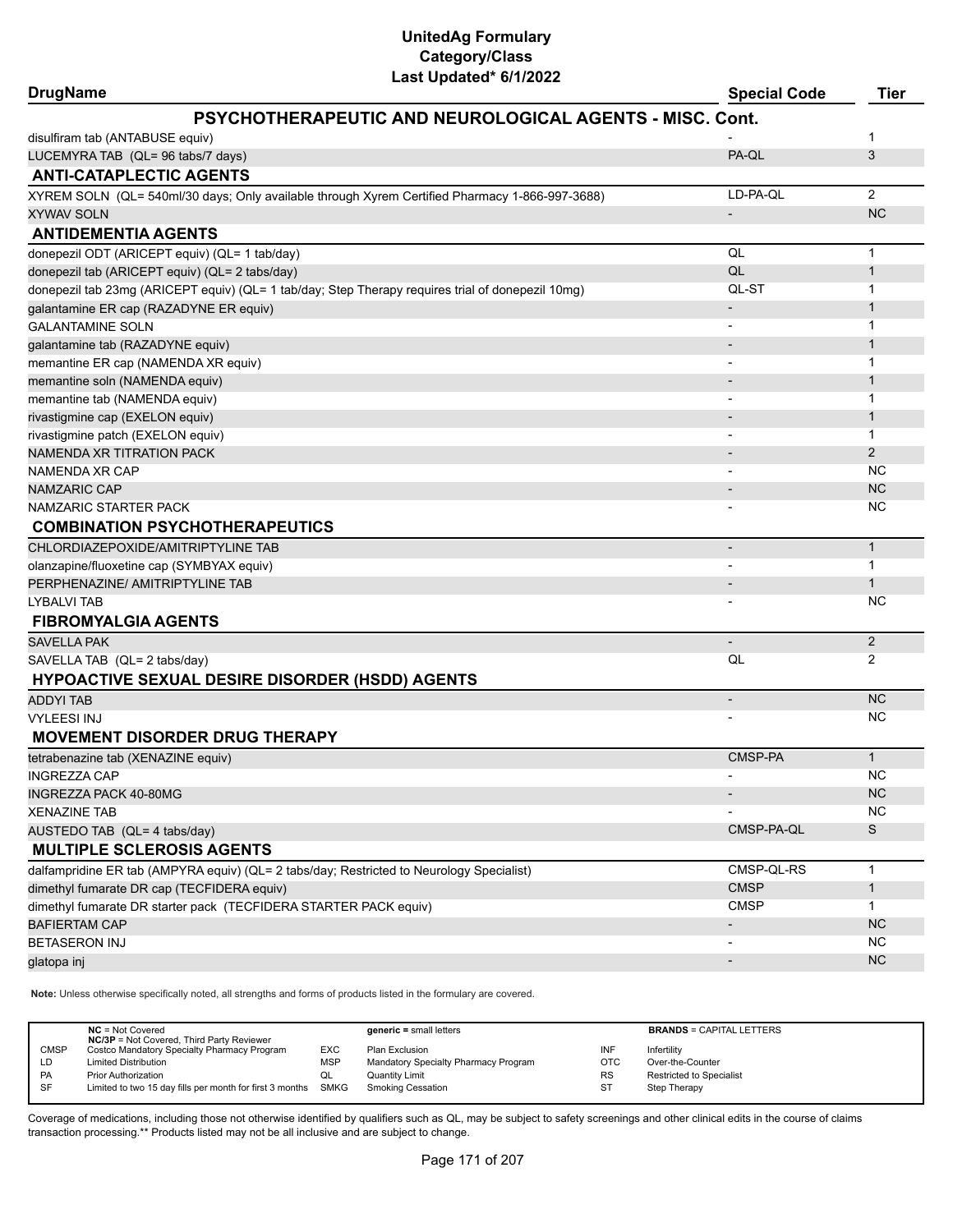| <b>DrugName</b>                                                                           | <b>Special Code</b>      | Tier      |
|-------------------------------------------------------------------------------------------|--------------------------|-----------|
| PSYCHOTHERAPEUTIC AND NEUROLOGICAL AGENTS - MISC. Cont.                                   |                          |           |
| <b>MAVENCLAD PAK</b>                                                                      |                          | <b>NC</b> |
| PONVORY TAB                                                                               | $\overline{\phantom{a}}$ | <b>NC</b> |
| PONVORY TAB STARTER PACK                                                                  |                          | ΝC        |
| <b>TECFIDERA CAP</b>                                                                      |                          | <b>NC</b> |
| TECFIDERA STARTER PACK                                                                    |                          | <b>NC</b> |
| <b>VUMERITY CAP</b>                                                                       |                          | <b>NC</b> |
| ZINBRYTA INJ                                                                              |                          | <b>NC</b> |
| <b>AUBAGIO TAB</b>                                                                        | <b>CMSP</b>              | S         |
| <b>AVONEX INJ</b>                                                                         | <b>CMSP</b>              | S         |
| <b>EXTAVIA INJ</b>                                                                        | <b>CMSP</b>              | S         |
| <b>GILENYA CAP</b>                                                                        | <b>CMSP</b>              | S         |
| glatiramer inj (COPAXONE equiv)                                                           | <b>CMSP</b>              | S         |
| <b>KESIMPTA INJ</b>                                                                       | <b>CMSP</b>              | S         |
| MAYZENT TAB (Step Therapy requires failure of dimethyl fumerate and Gilenya)              | MSP-ST                   | S         |
| MAYZENT TAB STARTER PACK (Step Therapy requires failure of dimethyl fumerate and Gilenya) | MSP-ST                   | S         |
| PLEGRIDY INJ                                                                              | <b>CMSP</b>              | S         |
| PLEGRIDY PEN INJ                                                                          | <b>CMSP</b>              | S         |
| <b>REBIF INJ</b>                                                                          | <b>CMSP</b>              | S         |
| ZEPOSIA CAP (QL= 1 cap/day)                                                               | CMSP-PA-QL               | S         |
| ZEPOSIA STARTER PACK (QL= 1 cap/day)                                                      | CMSP-PA-QL               | S         |
| POSTHERPETIC NEURALGIA (PHN) AGENTS                                                       |                          |           |
| <b>GRALISE TAB</b>                                                                        |                          | <b>NC</b> |
| POSTHERPETIC NEURALGIA (PHN)/NEUROPATHIC PAIN AGENTS                                      |                          |           |
| <b>GRALISE STARTER PACK</b>                                                               |                          | <b>NC</b> |
| <b>LIDOTIN PAK</b>                                                                        |                          | NC        |
| pregabalin ER tab (LYRICA CR equiv)                                                       |                          | <b>NC</b> |
| <b>PREMENSTRUAL DYSPHORIC DISORDER (PMDD) AGENTS</b>                                      |                          |           |
| FLUOXETINE CAP (PMDD)                                                                     |                          | <b>NC</b> |
| <b>SARAFEM TAB</b>                                                                        |                          | <b>NC</b> |
| <b>PSEUDOBULBAR AFFECT (PBA) AGENTS</b>                                                   |                          |           |
| NUEDEXTA CAP (QL= 2 caps/day)                                                             | PA-QL                    | 2         |
| <b>PSYCHOTHERAPEUTIC AND NEUROLOGICAL AGENTS - MISC.</b>                                  |                          |           |
| PIMOZIDE TAB                                                                              | $\overline{\phantom{a}}$ | 2         |
| <b>ERGOLOID MESYLATES TAB</b>                                                             |                          | <b>NC</b> |
| ergoloid mesylates tab (HYDERGINE equiv)                                                  |                          | <b>NC</b> |
| <b>RESTLESS LEG SYNDROME (RLS) AGENTS</b>                                                 |                          |           |
| <b>HORIZANT TAB</b>                                                                       |                          | NC        |
| <b>SMOKING DETERRENTS</b>                                                                 |                          |           |
| bupropion SR tab (ZYBAN equiv) (Limited to 180 days/plan year)                            | QL-SMKG                  | \$0       |
| CHANTIX PAK (Limited to 180 days/plan year)                                               | QL-SMKG                  | \$0       |
| CHANTIX TAB (Limited to 180 days/plan year)                                               | QL-SMKG                  | \$0       |
| nicotine gum (NICORETTE equiv) (Limited to 180 days/plan year)                            | OTC-QL-SMKG              | \$0       |
| <b>NICOTINE KIT</b>                                                                       | OTC-QL-SMKG              | \$0       |
| nicotine lozenge (COMMIT equiv) (Limited to 180 days/plan year)                           | OTC-QL-SMKG              | \$0       |
| nicotine patch (NICODERM equiv) (Limited to 180 days/plan year)                           | OTC-QL-SMKG              | \$0       |
|                                                                                           |                          |           |

**Note:** Unless otherwise specifically noted, all strengths and forms of products listed in the formulary are covered.

|             | $NC = Not Covered$<br><b>NC/3P</b> = Not Covered, Third Party Reviewer |            | $generic = small letters$            |            | <b>BRANDS = CAPITAL LETTERS</b> |
|-------------|------------------------------------------------------------------------|------------|--------------------------------------|------------|---------------------------------|
| <b>CMSP</b> | Costco Mandatory Specialty Pharmacy Program                            | EXC        | Plan Exclusion                       | INF        | Infertility                     |
| LD          | <b>Limited Distribution</b>                                            | <b>MSP</b> | Mandatory Specialty Pharmacy Program | <b>OTC</b> | Over-the-Counter                |
| PA          | <b>Prior Authorization</b>                                             | QL         | <b>Quantity Limit</b>                | <b>RS</b>  | <b>Restricted to Specialist</b> |
| SF          | Limited to two 15 day fills per month for first 3 months SMKG          |            | <b>Smoking Cessation</b>             | ST         | Step Therapy                    |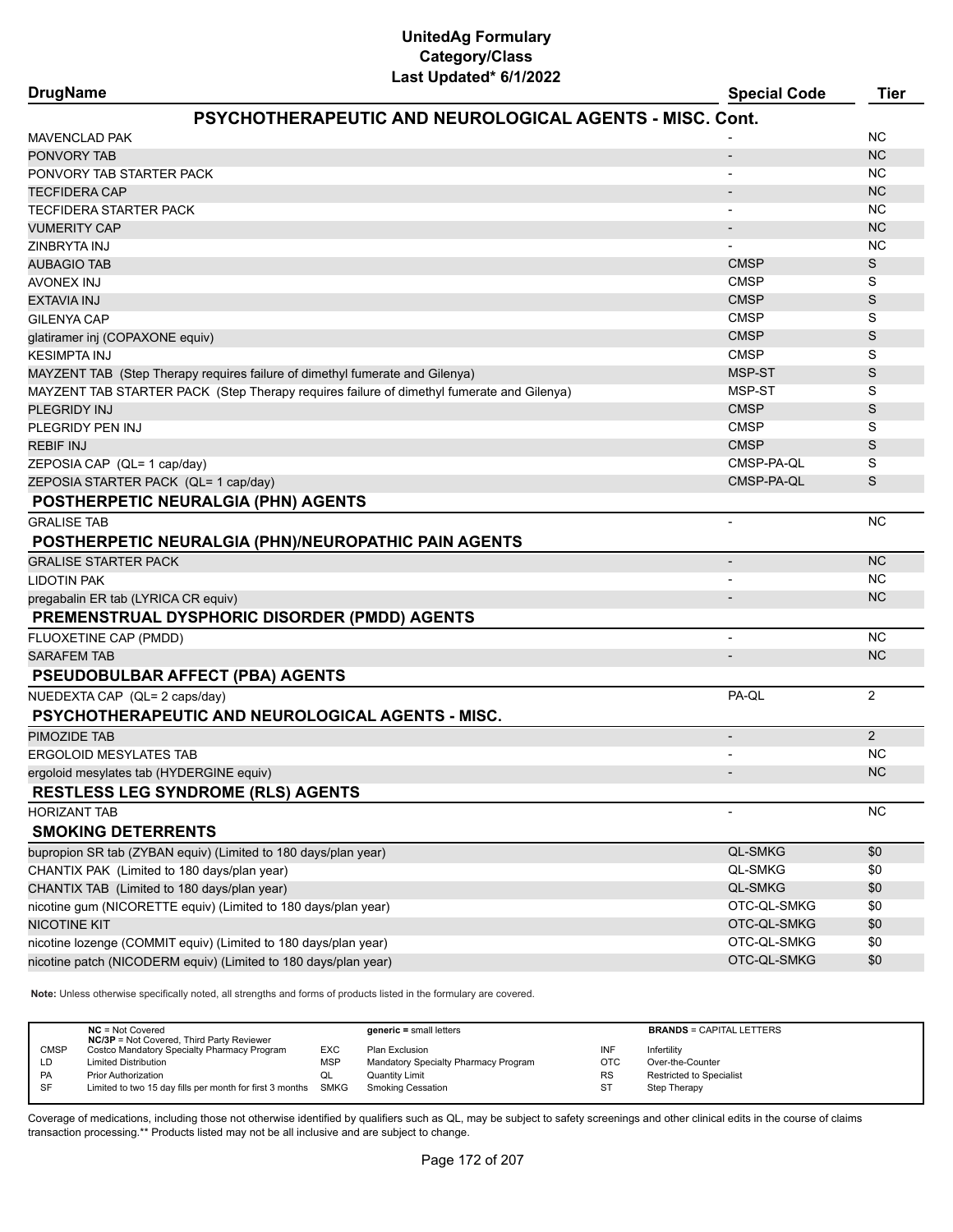| <b>DrugName</b>                                                                                                      | <b>Special Code</b>      | Tier           |
|----------------------------------------------------------------------------------------------------------------------|--------------------------|----------------|
| PSYCHOTHERAPEUTIC AND NEUROLOGICAL AGENTS - MISC. Cont.                                                              |                          |                |
| NICOTROL INHALER (Limited to 180 days/plan year)                                                                     | <b>QL-SMKG</b>           | \$0            |
| NICOTROL NASAL SPRAY (Limited to 180 days/plan year)                                                                 | <b>QL-SMKG</b>           | \$0            |
| <b>TRANSTHYRETIN AMYLOIDOSIS AGENTS</b>                                                                              |                          |                |
| TEGSEDI INJ (QL= 4 inj/28 days; Only available through Accredo 800-803-2523)                                         |                          | <b>NC</b>      |
|                                                                                                                      |                          |                |
| <b>VASOMOTOR SYMPTOM AGENTS</b>                                                                                      |                          |                |
| <b>BRISDELLE CAP</b>                                                                                                 |                          | <b>NC</b>      |
| paroxetine cap (BRISDELLE equiv)                                                                                     |                          | NC.            |
| <b>RESPIRATORY AGENTS - MISC.</b>                                                                                    |                          |                |
| <b>CYSTIC FIBROSIS AGENTS</b>                                                                                        |                          |                |
| KALYDECO PAK (QL= 2 packets/day; Only available through Maxor Pharmacy 800-658-6046 or Walgreens<br>888-347-3416)    | LD-PA-QL-SF              | 2              |
| KALYDECO TAB (QL= 2 tabs/day; Only available through Maxor Pharmacy 800-658-6046 or Walgreens 888-347-3416)          | LD-PA-QL-SF              | 2              |
| <b>BRONCHITOL CAP</b>                                                                                                |                          | <b>NC</b>      |
| ORKAMBI GRANULES PACKET (QL= 2 packets/day)                                                                          | MSP-PA-QL-SF             | S              |
| ORKAMBI TAB (QL= 4 tabs/day)                                                                                         | MSP-PA-QL-SF             | S              |
| PULMOZYME INH SOLN                                                                                                   | <b>CMSP</b>              | S              |
| SYMDEKO TAB (QL= 2 tabs/day)                                                                                         | MSP-PA-QL-SF             | S              |
| TRIKAFTA TAB (QL= 84 tabs/28 days)                                                                                   | MSP-PA-QL                | S              |
| <b>PULMONARY FIBROSIS AGENTS</b>                                                                                     |                          |                |
| ESBRIET CAP (QL= 9 caps/day)                                                                                         | CMSP-PA-QL-SF            | S              |
| OFEV CAP (QL= 2 caps/day)                                                                                            | MSP-PA-QL-SF             | S              |
| pirfenidone tab 267mg (ESBRIET equiv) (QL= 9 tabs/day)                                                               | CMSP-PA-QL-SF            | S              |
| pirfenidone tab 801mg (ESBRIET equiv) (QL= 3 tabs/day)                                                               | CMSP-PA-QL-SF            | S              |
| <b>SULFONAMIDES</b>                                                                                                  |                          |                |
| <b>SULFONAMIDES</b>                                                                                                  |                          |                |
| sulfadiazine tab                                                                                                     | $\overline{\phantom{a}}$ | $\mathbf{1}$   |
| SULFADIAZINE TAB                                                                                                     |                          | ΝC             |
| <b>TETRACYCLINES</b>                                                                                                 |                          |                |
| <b>AMINOMETHYLCYCLINES</b>                                                                                           |                          |                |
| NUZYRA TAB (QL= 30 tabs/180 days; Restricted to Infectious Disease or Pulmonology Specialist; Only available through | LD-QL-RS                 | 3              |
| Walgreens 888-347-3416)                                                                                              |                          |                |
| <b>TETRACYCLINES</b>                                                                                                 |                          |                |
| demeclocycline tab (DECLOMYCIN equiv)                                                                                |                          | $\mathbf 1$    |
| doxycycline hyclate cap (VIBRAMYCIN equiv)                                                                           |                          | $\mathbf{1}$   |
| doxycycline hyclate tab (VIBRATAB equiv)                                                                             |                          | $\mathbf{1}$   |
| doxycycline monohydrate cap 50mg, 100mg (MONODOX equiv)                                                              |                          | $\mathbf{1}$   |
| doxycycline monohydrate tab (ADOXA equiv)                                                                            |                          | 1              |
| doxycycline susp (VIBRAMYCIN equiv)                                                                                  |                          | $\mathbf{1}$   |
| minocycline cap (MINOCIN equiv)                                                                                      |                          | 1              |
| minocycline tab (DYNACIN equiv)                                                                                      |                          | $\mathbf{1}$   |
| tetracycline cap                                                                                                     |                          | $\mathbf{1}$   |
| <b>ORAXYL CAP</b>                                                                                                    |                          | $\mathfrak{Z}$ |
| <b>VIBRAMYCIN SYRUP</b>                                                                                              |                          | 3              |
| ACTICLATE TAB 75MG, 150MG                                                                                            |                          | NC             |
| ADOXA PAK                                                                                                            | $\overline{\phantom{a}}$ | NC.            |
|                                                                                                                      |                          |                |

**Note:** Unless otherwise specifically noted, all strengths and forms of products listed in the formulary are covered.

|           | $NC = Not Covered$<br><b>NC/3P</b> = Not Covered, Third Party Reviewer |            | $generic = small letters$            |            | <b>BRANDS = CAPITAL LETTERS</b> |
|-----------|------------------------------------------------------------------------|------------|--------------------------------------|------------|---------------------------------|
| CMSP      | Costco Mandatory Specialty Pharmacy Program                            | <b>EXC</b> | Plan Exclusion                       | INF        | Infertility                     |
| LD        | <b>Limited Distribution</b>                                            | MSP        | Mandatory Specialty Pharmacy Program | <b>OTC</b> | Over-the-Counter                |
| <b>PA</b> | <b>Prior Authorization</b>                                             | QL         | <b>Quantity Limit</b>                | <b>RS</b>  | Restricted to Specialist        |
| -SF       | Limited to two 15 day fills per month for first 3 months SMKG          |            | <b>Smoking Cessation</b>             | ST         | Step Therapy                    |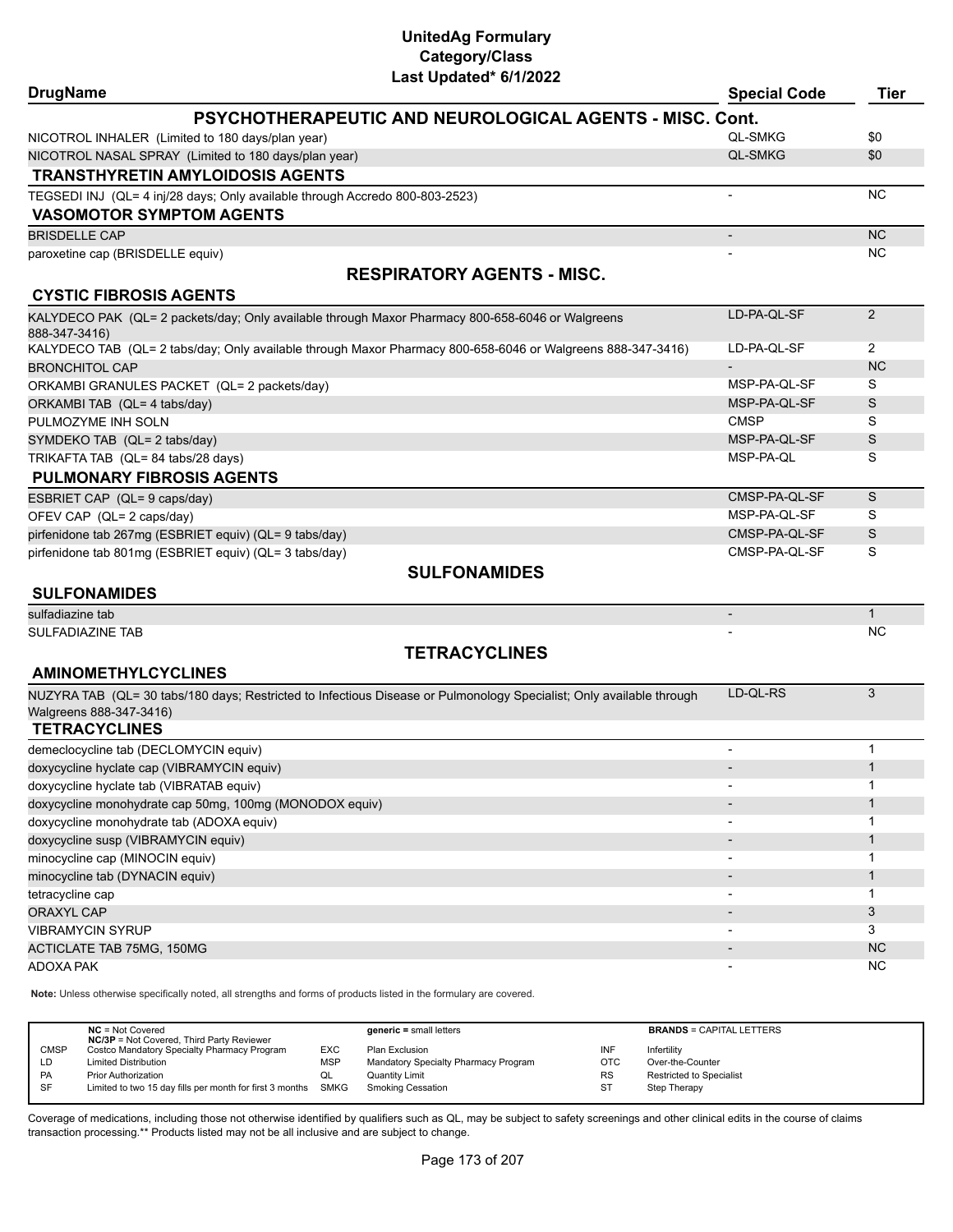| Last Updated* 6/1/2022                                                              |                          |              |
|-------------------------------------------------------------------------------------|--------------------------|--------------|
| <b>DrugName</b>                                                                     | <b>Special Code</b>      | <b>Tier</b>  |
| <b>TETRACYCLINES Cont.</b>                                                          |                          |              |
| <b>DORYX MPC TAB</b>                                                                |                          | <b>NC</b>    |
| doxycycline hyclate DR tab (DORYX equiv)                                            |                          | <b>NC</b>    |
| doxycycline hyclate tab (TARGADOX equiv)                                            |                          | <b>NC</b>    |
| doxycycline hyclate tab 75mg, 150mg                                                 |                          | <b>NC</b>    |
| doxycycline hyclate tab 75mg, 150mg (ACTICLATE equiv)                               |                          | <b>NC</b>    |
| doxycycline monohydrate cap 150mg (MONODOX equiv)                                   |                          | <b>NC</b>    |
| doxycycline monohydrate cap 75mg (MONODOX equiv)                                    | $\overline{\phantom{a}}$ | <b>NC</b>    |
| doxycycline monohydrate tab 150mg (ADOXA equiv)                                     |                          | <b>NC</b>    |
| MINOCYCLINE ER CAP                                                                  |                          | <b>NC</b>    |
| minocycline ER tab (SOLODYN equiv)                                                  |                          | <b>NC</b>    |
| <b>SEYSARA TAB</b>                                                                  | $\overline{a}$           | <b>NC</b>    |
| <b>THYROID AGENTS</b>                                                               |                          |              |
|                                                                                     |                          |              |
| <b>ANTITHYROID AGENTS</b>                                                           |                          |              |
| methimazole tab (TAPAZOLE equiv)                                                    |                          | 1            |
| propylthiouracil tab                                                                |                          | $\mathbf{1}$ |
| SODIUM IODIDE I-131 SOLN                                                            |                          | NC           |
| <b>THYROID HORMONES</b>                                                             |                          |              |
| ARMOUR THYROID TAB, NATURE THROID TAB                                               | $\overline{\phantom{a}}$ | $\mathbf{1}$ |
| levothyroxine tab (SYNTHROID equiv)                                                 |                          | 1            |
| liothyronine tab (CYTOMEL equiv)                                                    |                          | $\mathbf{1}$ |
| np thyroid tab (ARMOUR THYROID, NATURE THROID equiv)                                |                          | 1            |
| <b>THYROLAR TAB</b>                                                                 |                          | $\mathbf{2}$ |
| TIROSINT-SOL (QL=1 ml/day; Prior Authorization required for members age 9 or older) | PA-QL                    | 3            |
| LEVOTHYROXINE INJ                                                                   |                          | <b>NC</b>    |
| <b>THYQUIDITY SOLN</b>                                                              |                          | <b>NC</b>    |
| <b>TIROSINT CAP</b>                                                                 |                          | <b>NC</b>    |
| <b>TOXOIDS</b>                                                                      |                          |              |
| <b>TOXOID COMBINATIONS</b>                                                          |                          |              |
| ADACEL/BOOSTRIX INJ                                                                 | <b>VAC</b>               | \$0          |
| <b>TETANUS/DIPHTHERIA TOXOID INJ</b>                                                | <b>VAC</b>               | \$0          |
| VAXELIS INJ                                                                         | <b>VAC</b>               | \$0          |
| <b>ULCER DRUGS</b>                                                                  |                          |              |
|                                                                                     |                          |              |
| <b>ANTISPASMODICS</b>                                                               |                          |              |
| chlordiazepoxide/clidinium cap (LIBRAX equiv)                                       |                          | $\mathbf{1}$ |
| dicyclomine cap (BENTYL equiv)                                                      |                          | 1            |
| dicyclomine soln (BENTYL equiv)                                                     |                          | 1            |
| dicyclomine tab (BENTYL equiv)                                                      |                          | 1            |
| glycopyrrolate tab (ROBINUL equiv)                                                  |                          | 1            |
| hyoscyamine sulfate CR tab (LEVBID equiv)                                           |                          | 1            |
| hyoscyamine sulfate elixir (LEVSIN equiv)                                           |                          | $\mathbf{1}$ |
| hyoscyamine sulfate ODT (ANASPAZ equiv)                                             |                          | 1            |
| hyoscyamine sulfate SL tab (LEVSIN equiv)                                           |                          | $\mathbf{1}$ |
| hyoscyamine sulfate soln (LEVSIN equiv)                                             | $\overline{\phantom{a}}$ | 1            |
| hyoscyamine sulfate SR cap (LEVSINEX equiv)                                         | $\overline{\phantom{a}}$ | $\mathbf{1}$ |
| hyoscyamine tab (LEVSIN equiv)                                                      | $\overline{\phantom{a}}$ | 1            |

**Note:** Unless otherwise specifically noted, all strengths and forms of products listed in the formulary are covered.

|             | $NC = Not Covered$<br><b>NC/3P</b> = Not Covered, Third Party Reviewer |            | $generic = small letters$            |           | <b>BRANDS = CAPITAL LETTERS</b> |
|-------------|------------------------------------------------------------------------|------------|--------------------------------------|-----------|---------------------------------|
| <b>CMSP</b> | Costco Mandatory Specialty Pharmacy Program                            | <b>EXC</b> | Plan Exclusion                       | INF       | Infertility                     |
| LD          | <b>Limited Distribution</b>                                            | <b>MSP</b> | Mandatory Specialty Pharmacy Program | OTC       | Over-the-Counter                |
| <b>PA</b>   | <b>Prior Authorization</b>                                             | w∟         | <b>Quantity Limit</b>                | <b>RS</b> | <b>Restricted to Specialist</b> |
| -SF         | Limited to two 15 day fills per month for first 3 months SMKG          |            | Smoking Cessation                    | ST        | Step Therapy                    |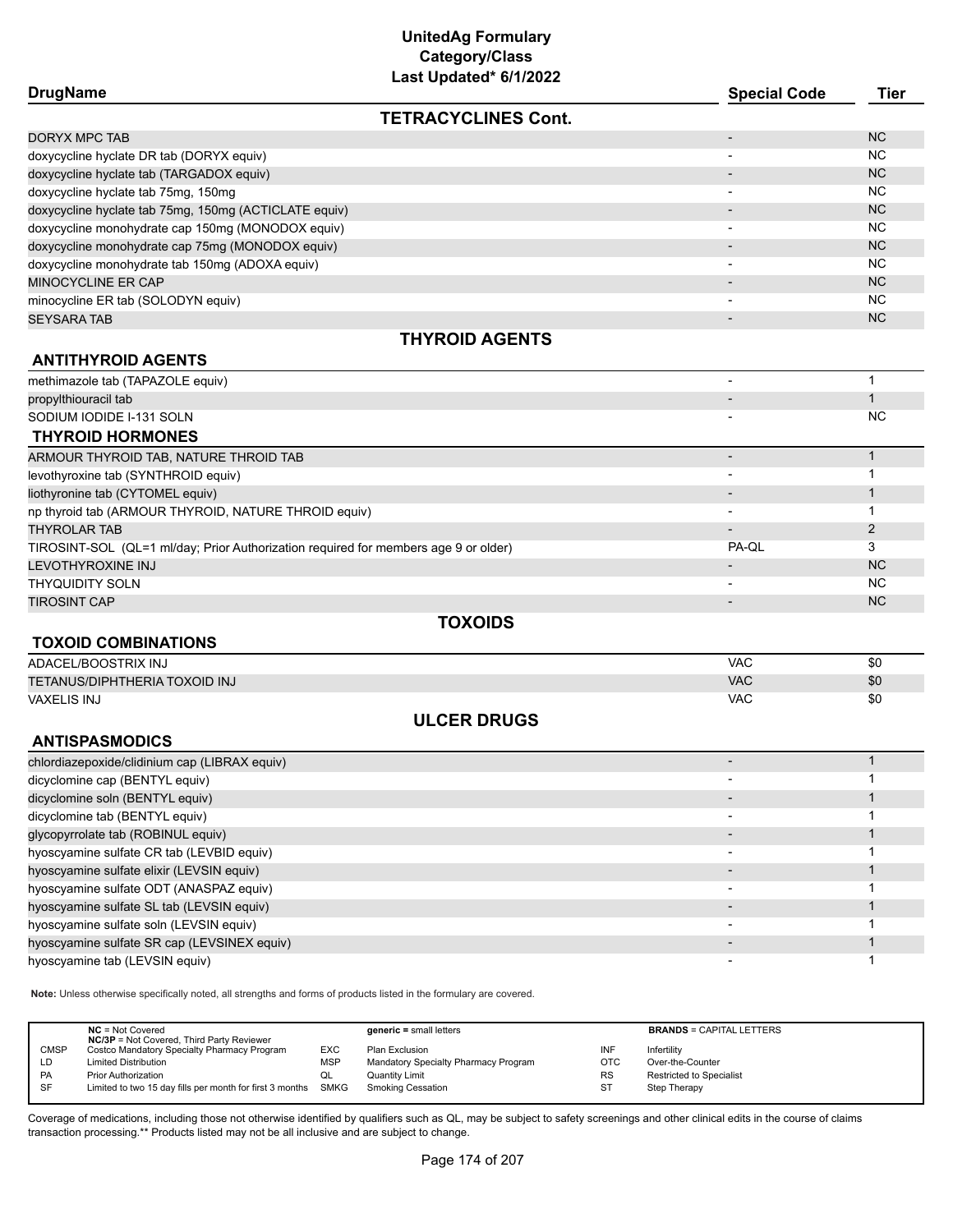| <b>DrugName</b>                                                      | Last upuateu varzuzz     | <b>Special Code</b>          | <b>Tier</b>    |
|----------------------------------------------------------------------|--------------------------|------------------------------|----------------|
|                                                                      | <b>ULCER DRUGS Cont.</b> |                              |                |
| methscopolamine tab (PAMINE equiv)                                   |                          | $\overline{a}$               | 1              |
| BELLADONNA ALKALOID/OPIUM SUPP                                       |                          |                              | $\overline{2}$ |
| PROPANTHELINE TAB                                                    |                          |                              | $\overline{2}$ |
| <b>CANTIL TAB</b>                                                    |                          |                              | 3              |
| <b>SYMAX DUOTAB</b>                                                  |                          |                              | 3              |
| b-donna tab (DONNATAL equiv)                                         |                          | $\overline{\phantom{a}}$     | NC.            |
| <b>DONNATAL ELIXIR</b>                                               |                          |                              | <b>NC</b>      |
| <b>DONNATAL EXTENTABS</b>                                            |                          | $\overline{\phantom{a}}$     | NC.            |
| <b>DONNATAL TAB</b>                                                  |                          | $\overline{\phantom{0}}$     | <b>NC</b>      |
| GLYCATE TAB, GLYCOPYRROLATE TAB                                      |                          |                              | <b>NC</b>      |
| pb-belladonna elixir (DONNATAL equiv)                                |                          | $\overline{a}$               | <b>NC</b>      |
| <b>H-2 ANTAGONISTS</b>                                               |                          |                              |                |
| <b>CIMETIDINE SOLN</b>                                               |                          | $\overline{a}$               | $\mathbf 1$    |
| cimetidine soln (CIMETIDINE equiv)                                   |                          |                              | $\mathbf{1}$   |
| cimetidine tab (TAGAMET equiv)                                       |                          | $\overline{\phantom{a}}$     | 1              |
| famotidine susp (PEPCID equiv)                                       |                          | $\overline{\phantom{a}}$     | $\mathbf{1}$   |
| famotidine tab (PEPCID equiv)                                        |                          | <b>OTC</b>                   | 1              |
| nizatidine cap (AXID equiv)                                          |                          |                              | $\mathbf{1}$   |
| NIZATIDINE SOLN (Members age 9 or older require Prior Authorization) |                          | PA                           | 3              |
| ranitidine cap (ZANTAC equiv)                                        |                          | $\overline{\phantom{a}}$     | <b>NC</b>      |
| ranitidine syrup (ZANTAC equiv)                                      |                          | $\overline{\phantom{a}}$     | NC.            |
| ranitidine tab (Rx Only) (ZANTAC equiv)                              |                          | $\qquad \qquad \blacksquare$ | <b>NC</b>      |
| <b>ZANTAC EFFER TAB</b>                                              |                          |                              | NC.            |
| <b>MISC. ANTI-ULCER</b>                                              |                          |                              |                |
| sucralfate tab (CARAFATE equiv)                                      |                          | $\overline{\phantom{0}}$     | $\mathbf{1}$   |
| <b>PROTON PUMP INHIBITORS</b>                                        |                          |                              |                |
| esomeprazole cap (NEXIUM equiv)                                      |                          | $\overline{a}$               | $\mathbf{1}$   |
| lansoprazole cap (PREVACID equiv) (Rx Only)                          |                          |                              | $\mathbf{1}$   |
| omeprazole DR cap (PRILOSEC equiv)                                   |                          | $\overline{\phantom{0}}$     | 1              |
| pantoprazole EC tab (PROTONIX equiv)                                 |                          | $\overline{\phantom{a}}$     | $\mathbf{1}$   |
| rabeprazole EC tab (ACIPHEX equiv)                                   |                          |                              | 1              |
| FIRST OMEPRAZOLE SUSP                                                |                          | $\qquad \qquad \blacksquare$ | 3              |
| <b>LANSOPRAZOLE SUSP</b>                                             |                          |                              | 3              |
| PREVACID OTC CAP                                                     |                          | <b>OTC</b>                   | <b>EXC</b>     |
| ACIPHEX SPRINKLE CAP                                                 |                          | $\overline{a}$               | <b>NC</b>      |
| ESOMEPRAZOLE STRONTIUM CAP                                           |                          |                              | <b>NC</b>      |
| NEXIUM GRANULE PACK                                                  |                          |                              | <b>NC</b>      |
| PRILOSEC CAP                                                         |                          |                              | NC             |
| PRILOSEC OTC DR TAB                                                  |                          | <b>OTC</b>                   | <b>NC</b>      |
| ULCER DRUGS - PROSTAGLANDINS                                         |                          |                              |                |
| misoprostol tab (CYTOTEC equiv)                                      |                          | $\overline{\phantom{0}}$     | $\mathbf{1}$   |
| <b>ULCER THERAPY COMBINATIONS</b>                                    |                          |                              |                |
| lansoprazole/amoxicillin/clarithromycin kit (PREVPAC equiv)          |                          | $\overline{\phantom{a}}$     | $\mathbf{1}$   |
| PYLERA CAP                                                           |                          |                              | 3              |
| ZEGERID CAP OTC                                                      |                          | <b>OTC</b>                   | EXC            |
| omeprazole/sodium bicarbonate cap (ZEGERID equiv)                    |                          | $\overline{\phantom{a}}$     | $NC$           |

**Note:** Unless otherwise specifically noted, all strengths and forms of products listed in the formulary are covered.

|             | $NC = Not Covered$<br><b>NC/3P</b> = Not Covered, Third Party Reviewer |            | $generic = small letters$            |            | <b>BRANDS = CAPITAL LETTERS</b> |
|-------------|------------------------------------------------------------------------|------------|--------------------------------------|------------|---------------------------------|
| <b>CMSP</b> | Costco Mandatory Specialty Pharmacy Program                            | <b>EXC</b> | Plan Exclusion                       | INF        | Infertility                     |
| LD          | <b>Limited Distribution</b>                                            | <b>MSP</b> | Mandatory Specialty Pharmacy Program | <b>OTC</b> | Over-the-Counter                |
| PA          | <b>Prior Authorization</b>                                             | QL         | <b>Quantity Limit</b>                | <b>RS</b>  | Restricted to Specialist        |
| <b>SF</b>   | Limited to two 15 day fills per month for first 3 months SMKG          |            | <b>Smoking Cessation</b>             | <b>ST</b>  | Step Therapy                    |
|             |                                                                        |            |                                      |            |                                 |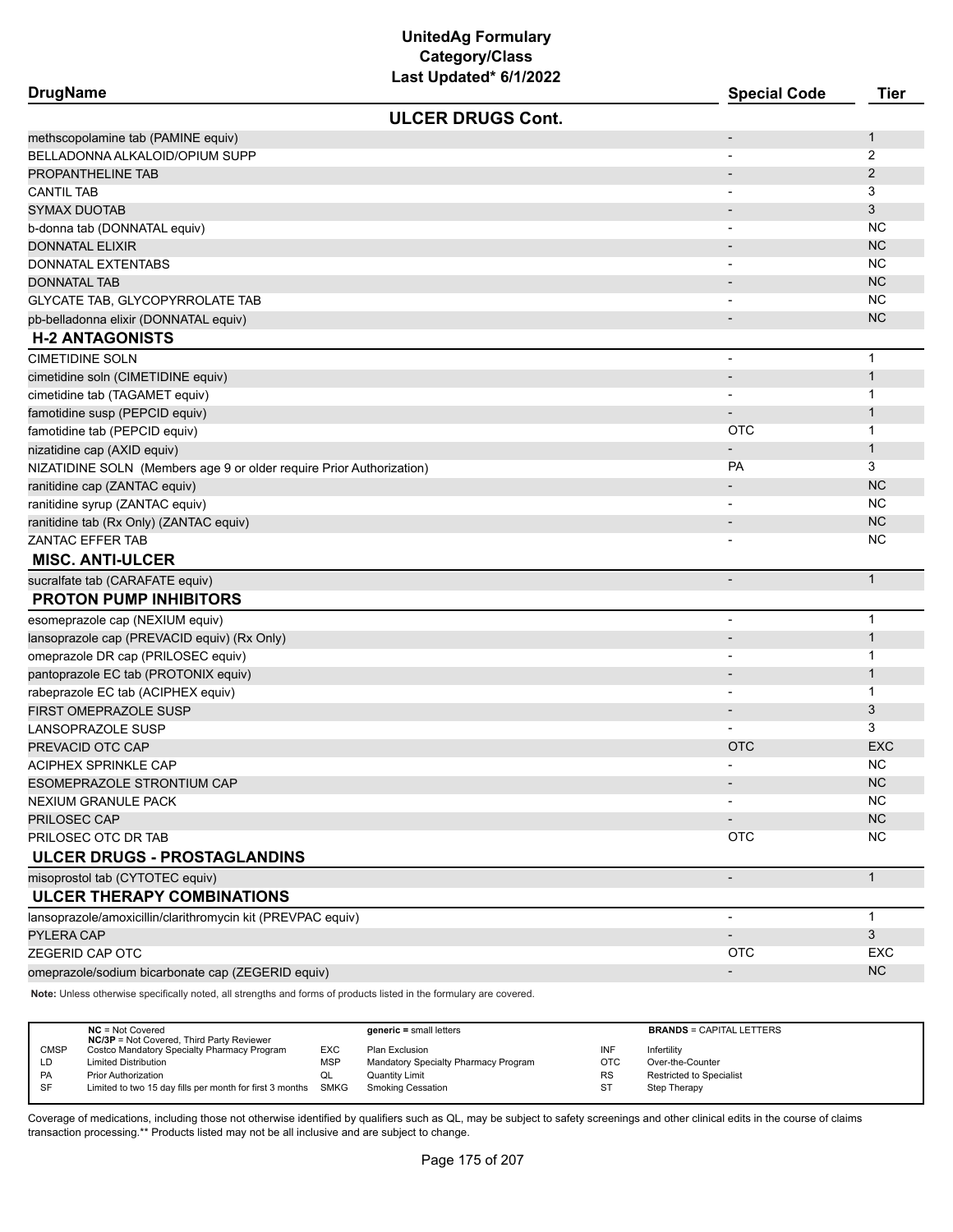| <b>DrugName</b>                                           | Lasi upualeu lo 172022                                                                                              | <b>Special Code</b>      | <b>Tier</b>  |
|-----------------------------------------------------------|---------------------------------------------------------------------------------------------------------------------|--------------------------|--------------|
|                                                           | <b>ULCER DRUGS Cont.</b>                                                                                            |                          |              |
| omeprazole/sodium bicarbonate powder pack (ZEGERID equiv) |                                                                                                                     |                          | <b>NC</b>    |
| <b>ZEGERID CAP</b>                                        |                                                                                                                     |                          | <b>NC</b>    |
| ZEGERID POWDER PACK                                       |                                                                                                                     |                          | <b>NC</b>    |
|                                                           | ULCER DRUGS/ANTISPASMODICS/ANTICHOLINERGICS                                                                         |                          |              |
| <b>ANTISPASMODICS</b>                                     |                                                                                                                     |                          |              |
| glycopyrrolate oral soln (CUVPOSA equiv)                  |                                                                                                                     | $\overline{\phantom{a}}$ | $\mathbf{1}$ |
| DARTISLA ODT TAB                                          |                                                                                                                     |                          | <b>NC</b>    |
| <b>GLYCATE TAB</b>                                        |                                                                                                                     |                          | NC           |
| hyoscyamine inj (LEVSIN equiv)                            |                                                                                                                     |                          | <b>NC</b>    |
| <b>H-2 ANTAGONISTS</b>                                    |                                                                                                                     |                          |              |
| NIZATIDINE CAP                                            |                                                                                                                     |                          | $\mathbf{1}$ |
| <b>MISC. ANTI-ULCER</b>                                   |                                                                                                                     |                          |              |
| sucralfate susp (CARAFATE equiv)                          |                                                                                                                     |                          | $\mathbf{1}$ |
| <b>PROTON PUMP INHIBITORS</b>                             |                                                                                                                     |                          |              |
| esomeprazole magnesium DR tab (NEXIUM equiv)              |                                                                                                                     | <b>OTC</b>               | $\mathbf{1}$ |
| <b>NEXIUM 24HR TAB</b>                                    |                                                                                                                     | <b>OTC</b>               | 3            |
| omeprazole magnesium DR tab 20mg (PRILOSEC equiv)         |                                                                                                                     | <b>OTC</b>               | <b>EXC</b>   |
| omeprazole tab                                            |                                                                                                                     | <b>OTC</b>               | <b>EXC</b>   |
| ACIPHEX SPRINKLE CAP 10MG, RABEPRAZOLE SPRINKLE CAP 10MG  |                                                                                                                     |                          | NC           |
| <b>DEXILANT DR CAP</b>                                    |                                                                                                                     |                          | <b>NC</b>    |
| esomeprazole DR granule pack (NEXIUM equiv)               |                                                                                                                     |                          | <b>NC</b>    |
| lansoprazole odt (PREVACID SOLUTAB equiv)                 |                                                                                                                     |                          | <b>NC</b>    |
| pantoprazole sodium packet (PROTONIX equiv)               |                                                                                                                     |                          | <b>NC</b>    |
| <b>ULCER THERAPY COMBINATIONS</b>                         |                                                                                                                     |                          |              |
| <b>HELIDAC PACK</b>                                       |                                                                                                                     | $\blacksquare$           | <b>NC</b>    |
| <b>TALICIA CAP</b>                                        |                                                                                                                     |                          | <b>NC</b>    |
|                                                           | <b>URINARY ANTI-INFECTIVES</b>                                                                                      |                          |              |
| URINARY ANTI-INFECTIVE COMBINATIONS                       |                                                                                                                     |                          |              |
| <b>UROQID #2 TAB</b>                                      |                                                                                                                     |                          | 3            |
| PROSED DS TAB                                             |                                                                                                                     | $\blacksquare$           | NC           |
|                                                           | <b>URINARY ANTISPASMODICS</b>                                                                                       |                          |              |
|                                                           | URINARY ANTISPASMODIC - ANTIMUSCARINICS (ANTICHOLIN) (NEW)                                                          |                          |              |
| trospium chloride SR cap (SANCTURA XR equiv)              |                                                                                                                     | $\overline{\phantom{a}}$ | $\mathbf{1}$ |
|                                                           | URINARY ANTISPASMODIC - ANTIMUSCARINICS (ANTICHOLINERGIC)                                                           |                          |              |
| darifenacin SR tab (ENABLEX equiv)                        |                                                                                                                     |                          | $\mathbf{1}$ |
| oxybutynin ER tab (DITROPAN XL equiv)                     |                                                                                                                     |                          | 1            |
| oxybutynin syrup                                          |                                                                                                                     |                          | $\mathbf{1}$ |
| oxybutynin tab (DITROPAN equiv)                           |                                                                                                                     |                          | 1            |
| solifenacin tab (VESICARE equiv)                          |                                                                                                                     |                          | $\mathbf{1}$ |
| tolterodine SR cap (DETROL LA equiv)                      |                                                                                                                     |                          | 1            |
| tolterodine tab (DETROL equiv)                            |                                                                                                                     |                          | $\mathbf{1}$ |
| trospium tab (SANCTURA equiv)                             |                                                                                                                     |                          | 1            |
| OXYTROL PATCH (OTC)                                       |                                                                                                                     | <b>OTC</b>               | <b>EXC</b>   |
| <b>GELNIQUE</b>                                           |                                                                                                                     |                          | <b>NC</b>    |
| <b>TOVIAZ TAB</b>                                         |                                                                                                                     |                          | <b>NC</b>    |
|                                                           | Note: Unless otherwise specifically noted, all strengths and forms of products listed in the formulary are covered. |                          |              |
|                                                           |                                                                                                                     |                          |              |

|             | $NC = Not Covered$<br><b>NC/3P</b> = Not Covered, Third Party Reviewer |            | $generic = small letters$            |            | <b>BRANDS = CAPITAL LETTERS</b> |
|-------------|------------------------------------------------------------------------|------------|--------------------------------------|------------|---------------------------------|
| <b>CMSP</b> | Costco Mandatory Specialty Pharmacy Program                            | <b>EXC</b> | Plan Exclusion                       | INF        | Infertility                     |
| LD          | <b>Limited Distribution</b>                                            | <b>MSP</b> | Mandatory Specialty Pharmacy Program | <b>OTC</b> | Over-the-Counter                |
| PA          | <b>Prior Authorization</b>                                             | ◡          | <b>Quantity Limit</b>                | <b>RS</b>  | Restricted to Specialist        |
| SF          | Limited to two 15 day fills per month for first 3 months SMKG          |            | Smoking Cessation                    | <b>ST</b>  | Step Therapy                    |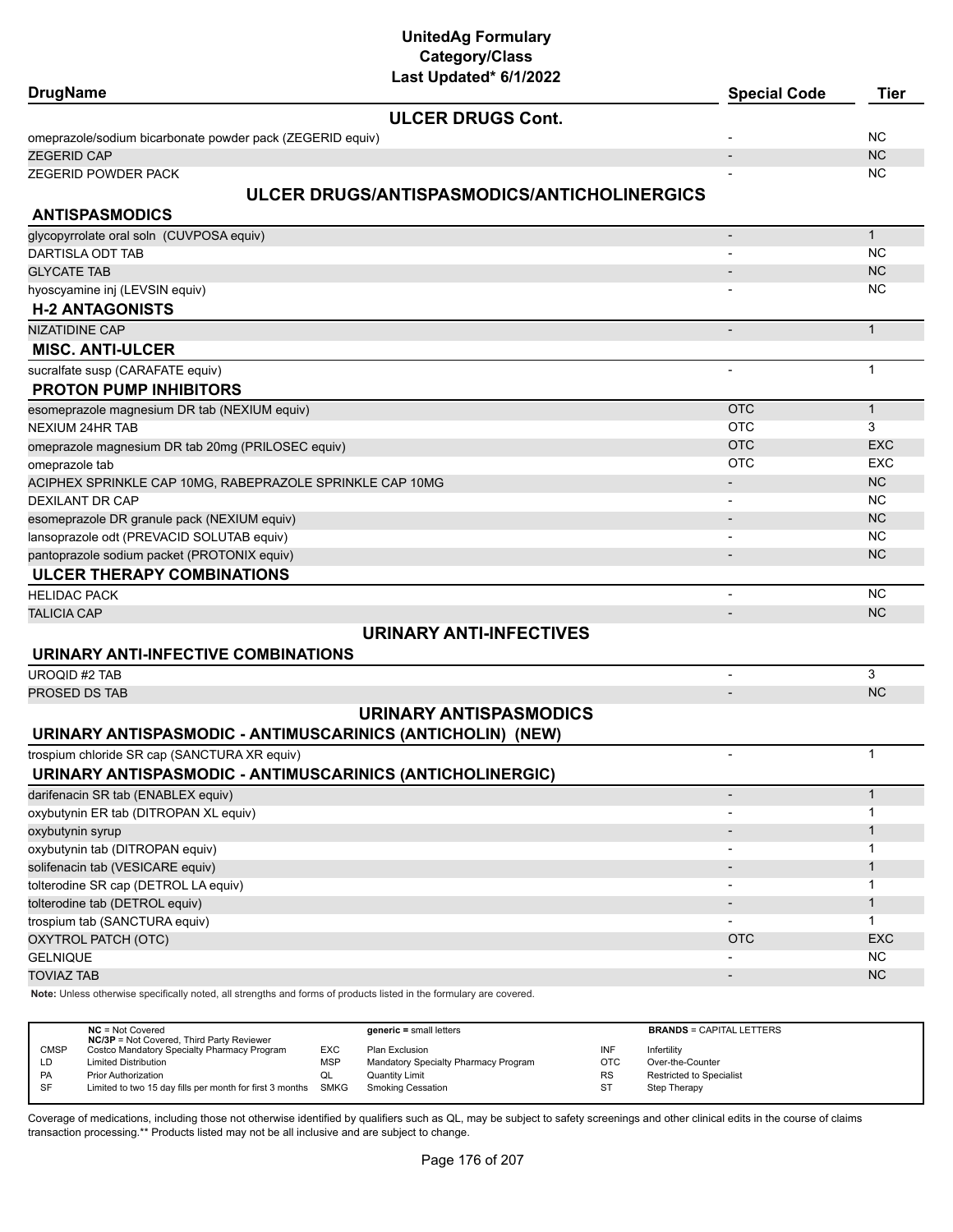| <b>DrugName</b>                                             | Last Updated 6/1/2022        | <b>Special Code</b>      | Tier           |
|-------------------------------------------------------------|------------------------------|--------------------------|----------------|
|                                                             | URINARY ANTISPASMODICS Cont. |                          |                |
| <b>VESICARE LS SUSP</b>                                     |                              |                          | <b>NC</b>      |
| <b>URINARY ANTISPASMODICS</b>                               |                              |                          |                |
| hyoscyamine tab (LEVSIN equiv)                              |                              |                          | $\mathbf{1}$   |
| URINARY ANTISPASMODICS - BETA-3 ADRENERGIC AGONISTS         |                              |                          |                |
| <b>MYRBETRIQ TAB</b>                                        |                              |                          | $\overline{2}$ |
| <b>GEMTESA TAB</b>                                          |                              |                          | <b>NC</b>      |
| <b>MYRBETRIQ SUSP</b>                                       |                              |                          | NC.            |
| URINARY ANTISPASMODICS - CHOLINERGIC AGONISTS               |                              |                          |                |
| bethanechol tab (URECHOLINE equiv)                          |                              | $\overline{\phantom{a}}$ | $\mathbf{1}$   |
| URINARY ANTISPASMODICS - DIRECT MUSCLE RELAXANTS (NEW)      |                              |                          |                |
| flavoxate tab (URISPAS equiv)                               |                              | $\blacksquare$           | <b>NC</b>      |
|                                                             | <b>VACCINES</b>              |                          |                |
| <b>BACTERIAL VACCINES</b>                                   |                              |                          |                |
| <b>BEXSERO INJ</b>                                          |                              | <b>VAC</b>               | \$0            |
| <b>MENACTRA INJ</b>                                         |                              | <b>VAC</b>               | \$0            |
| <b>MENHIBRIX INJ</b>                                        |                              | <b>VAC</b>               | \$0            |
| <b>MENOMUNE INJ</b>                                         |                              | <b>VAC</b>               | \$0            |
| <b>MENQUADFI INJ</b>                                        |                              | <b>VAC</b>               | \$0            |
| <b>MENVEO INJ</b>                                           |                              | <b>VAC</b>               | \$0            |
| PNEUMOVAX INJ                                               |                              | <b>VAC</b>               | \$0            |
| PREVNAR 13 INJ                                              |                              | <b>VAC</b>               | \$0            |
| PREVNAR 20 INJ (Covered for members age 19 years or older)  |                              | <b>VAC</b>               | \$0            |
| <b>TRUMENBA INJ</b>                                         |                              | <b>VAC</b>               | \$0            |
| VAXNEUVANCE INJ (Covered for members age 19 years or older) |                              | <b>VAC</b>               | \$0            |
| <b>TYPHIM VI INJ</b>                                        |                              | <b>VAC</b>               | <b>EXC</b>     |
| <b>VAXCHORA SUSP</b>                                        |                              | <b>VAC</b>               | <b>EXC</b>     |
| <b>VIVOTIF CAP</b>                                          |                              | <b>VAC</b>               | EXC            |
| <b>VIRAL VACCINES</b>                                       |                              |                          |                |
| AFLURIA INJ (QL= 1 inj/28 days)                             |                              | QL-VAC                   | \$0            |
| AFLURIA INJ, FLUZONE INJ (QL= 1 inj/28 days)                |                              | QL-VAC                   | \$0            |
| <b>CERVARIX INJ</b>                                         |                              | <b>VAC</b>               | \$0            |
| COVID-19 VACCINE BOOSTER INJ (MODERNA) (QL= 1 inj/fill)     |                              | QL                       | \$0            |
| COVID-19 VACCINE INJ (JANSSEN) (QL= 1 dose/45 days)         |                              | QL                       | \$0            |
| COVID-19 VACCINE INJ (MODERNA) (QL= 1 dose/24 days)         |                              | QL                       | \$0            |
| COVID-19 VACCINE INJ (PFIZER) (QL= 1 dose/17 days)          |                              | QL                       | \$0            |
| COVID-19 VACCINE INJ 5-11Y (PFIZER) (QL= 1 dose/17 days)    |                              | QL                       | \$0            |
| <b>DENGVAXIA SUSP</b>                                       |                              | <b>VAC</b>               | \$0            |
| ENGERIX-B INJ                                               |                              | <b>VAC</b>               | \$0            |
| ENGERIX-B INJ, RECOMBIVAX-HB INJ                            |                              | <b>VAC</b>               | \$0            |
| FLUAD INJ (QL= 1 inj/28 days)                               |                              | QL-VAC                   | \$0            |
| FLUAD QUAD INJ (QL= 1 inj/28 days)                          |                              | QL-VAC                   | \$0            |
| FLUBLOK INJ (QL= 1 inj/28 days)                             |                              | QL-VAC                   | \$0            |
| FLUBLOK QUAD PF INJ (QL= 1 inj/28 days)                     |                              | QL-VAC                   | \$0            |
| FLUCELVAX INJ (QL= 1 inj/28 days)                           |                              | QL-VAC                   | \$0            |
| FLUCELVAX QUAD INJ (QL= 1 inj/28 days)                      |                              | QL-VAC                   | \$0            |
|                                                             |                              |                          |                |

**Note:** Unless otherwise specifically noted, all strengths and forms of products listed in the formulary are covered.

|             | $NC = Not Covered$<br><b>NC/3P</b> = Not Covered, Third Party Reviewer |            | $generic = small letters$            |            | <b>BRANDS = CAPITAL LETTERS</b> |
|-------------|------------------------------------------------------------------------|------------|--------------------------------------|------------|---------------------------------|
| <b>CMSP</b> | Costco Mandatory Specialty Pharmacy Program                            | EXC        | Plan Exclusion                       | INF        | Infertility                     |
| LD.         | <b>Limited Distribution</b>                                            | <b>MSP</b> | Mandatory Specialty Pharmacy Program | <b>OTC</b> | Over-the-Counter                |
| PA          | <b>Prior Authorization</b>                                             | QL         | <b>Quantity Limit</b>                | RS         | Restricted to Specialist        |
| SF          | Limited to two 15 day fills per month for first 3 months SMKG          |            | <b>Smoking Cessation</b>             | ST         | Step Therapy                    |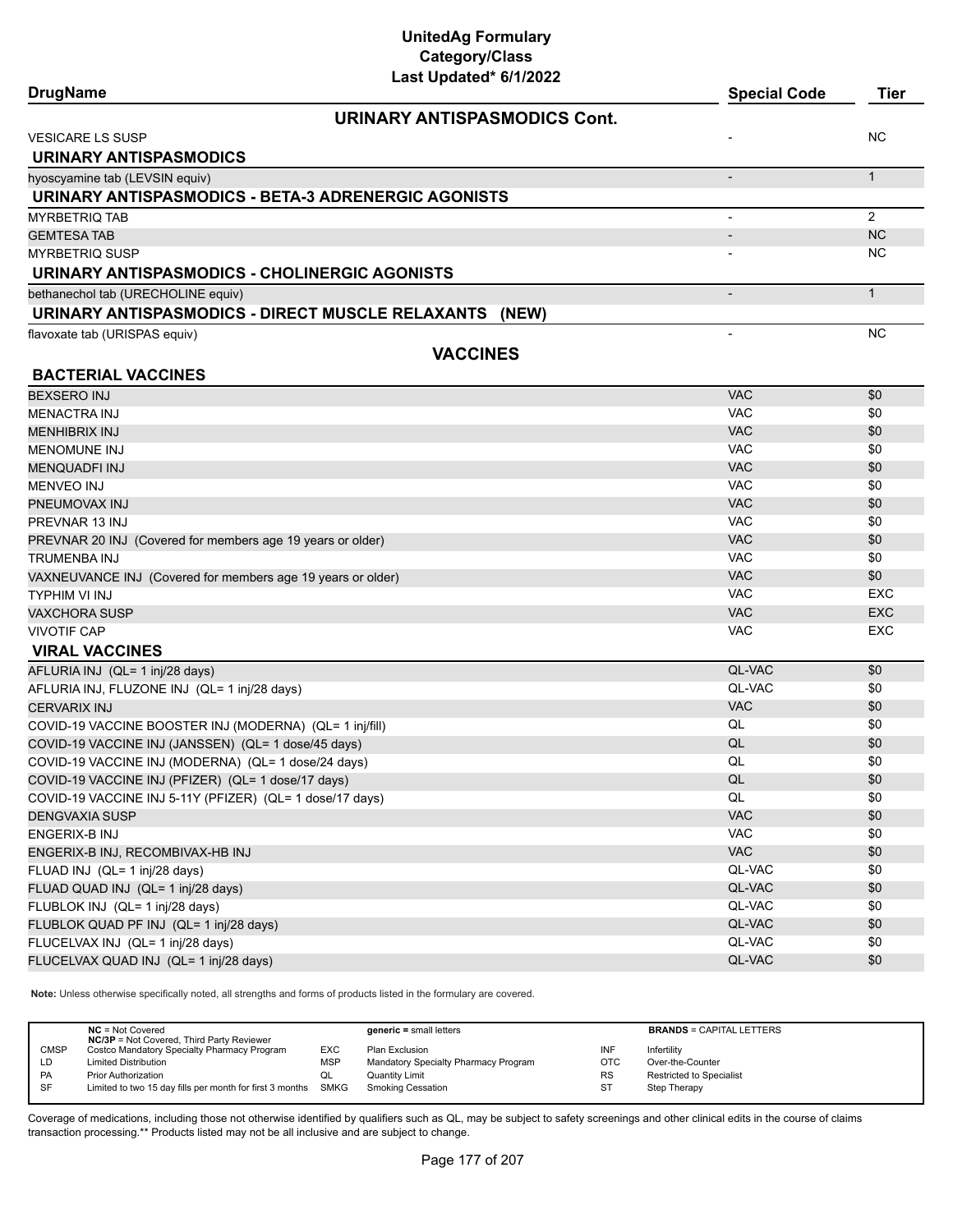| <b>DrugName</b>                                            | Last Upuattu VIIILULL   | <b>Special Code</b>          | <b>Tier</b>       |
|------------------------------------------------------------|-------------------------|------------------------------|-------------------|
|                                                            | <b>VACCINES Cont.</b>   |                              |                   |
| FLULAVAL QUAD INJ, FLUZONE QUAD INJ (QL= 1 inj/28 days)    |                         | QL-VAC                       | \$0               |
| FLUMIST QUADRIVALENT NASAL SUSP (QL= 1 inj/28 days)        |                         | QL-VAC                       | \$0               |
| FLUVIRIN INJ (QL= 1 inj/28 days)                           |                         | QL-VAC                       | \$0               |
| FLUVIRIN PF INJ (QL= 1 inj/28 days)                        |                         | QL-VAC                       | \$0               |
| FLUZONE HD PF INJ (QL= 1 inj/28 days)                      |                         | QL-VAC                       | \$0               |
| FLUZONE HIGH DOSE PF INJ (QL= 1 inj/28 days)               |                         | QL-VAC                       | \$0               |
| FLUZONE INTRADERMAL INJ (QL= 1 inj/28 days)                |                         | QL-VAC                       | \$0               |
| FLUZONE QUAD INJ (QL= 1 inj/28 days)                       |                         | QL-VAC                       | \$0               |
| FLUZONE/FLUARIX QUAD INJ (QL= 1 inj/28 days)               |                         | QL-VAC                       | \$0               |
| <b>GARDASIL 9 INJ</b>                                      |                         | <b>VAC</b>                   | \$0               |
| <b>GARDASIL INJ</b>                                        |                         | <b>VAC</b>                   | \$0               |
| HAVRIX INJ, VAQTA INJ                                      |                         | <b>VAC</b>                   | \$0               |
| <b>HEPLISAV-B INJ</b>                                      |                         | <b>VAC</b>                   | \$0               |
| M-M-R II INJ                                               |                         | <b>VAC</b>                   | \$0               |
| SHINGRIX INJ (Covered for members age 19 years or older)   |                         | <b>VAC</b>                   | \$0               |
| <b>TWINRIX INJ</b>                                         |                         | <b>VAC</b>                   | \$0               |
| <b>VARIVAX INJ</b>                                         |                         | <b>VAC</b>                   | \$0               |
| <b>TICOVAC INJ</b>                                         |                         | <b>VAC</b>                   | <b>EXC</b>        |
| PREHEVBRIO SUSP                                            |                         | <b>VAC</b>                   | <b>NC</b>         |
| <b>STAMARIL INJ</b>                                        |                         | $\overline{\phantom{a}}$     | <b>NC</b>         |
| <b>VAGINAL CONTRACEPTIVE - PH MODULATORS</b><br>PHEXXI GEL |                         | $\blacksquare$               | <b>NC</b>         |
|                                                            | <b>VAGINAL PRODUCTS</b> |                              |                   |
| <b>MISCELLANEOUS VAGINAL PRODUCTS</b>                      |                         |                              |                   |
| <b>ACIDIC VAGINAL JELLY</b>                                |                         | $\overline{\phantom{a}}$     | $\overline{2}$    |
| FEM PH GEL                                                 |                         | $\overline{\phantom{a}}$     | 3                 |
| <b>INTRAROSA SUPP</b>                                      |                         | $\overline{\phantom{a}}$     | <b>NC</b>         |
| <b>SPERMICIDES</b>                                         |                         |                              |                   |
| <b>CONTRACEPTIVE FOAM</b>                                  |                         | <b>OTC</b>                   | \$0               |
| <b>CONTRACEPTIVE GEL</b>                                   |                         | <b>OTC</b>                   | \$0               |
| <b>CONTRACEPTIVE SUPP</b>                                  |                         | <b>OTC</b>                   | \$0               |
| <b>TODAY SPONGE</b>                                        |                         | <b>OTC</b>                   | \$0               |
| <b>VAGINAL ANTI-INFECTIVES</b>                             |                         |                              | $\mathbf{1}$      |
| clindamycin vaginal cream (CLEOCIN equiv)                  |                         |                              |                   |
| metronidazole vaginal gel (METROGEL equiv)                 |                         |                              | $\mathbf{1}$      |
| NYSTATIN VAGINAL TAB                                       |                         |                              | 1                 |
| terconazole cream (TERAZOL equiv)                          |                         | $\overline{\phantom{a}}$     | $\mathbf{1}$      |
| TERCONAZOLE CREAM 0.8%                                     |                         | $\qquad \qquad \blacksquare$ | 1                 |
| terconazole supp (TERAZOL equiv)                           |                         |                              | $\mathbf{1}$<br>2 |
| AVC VAGINAL CREAM                                          |                         |                              | 3                 |
| <b>CLEOCIN VAGINAL SUPP</b>                                |                         |                              | 3                 |
| CLINDESSE VAGINAL CREAM<br><b>VAGINAL ESTROGENS</b>        |                         |                              |                   |
|                                                            |                         |                              | $\mathbf{1}$      |
| estradiol cream (ESTRACE equiv)                            |                         | $\overline{\phantom{a}}$     |                   |

**Note:** Unless otherwise specifically noted, all strengths and forms of products listed in the formulary are covered.

|             | $NC = Not Covered$<br><b>NC/3P</b> = Not Covered, Third Party Reviewer |            | $generic = small letters$            |           | <b>BRANDS = CAPITAL LETTERS</b> |
|-------------|------------------------------------------------------------------------|------------|--------------------------------------|-----------|---------------------------------|
| <b>CMSP</b> | Costco Mandatory Specialty Pharmacy Program                            | EXC        | Plan Exclusion                       | INF       | Infertility                     |
| LD          | <b>Limited Distribution</b>                                            | <b>MSP</b> | Mandatory Specialty Pharmacy Program | OTC       | Over-the-Counter                |
| PA          | <b>Prior Authorization</b>                                             | QL         | Quantity Limit                       | <b>RS</b> | <b>Restricted to Specialist</b> |
| SF          | Limited to two 15 day fills per month for first 3 months SMKG          |            | <b>Smoking Cessation</b>             | ST        | Step Therapy                    |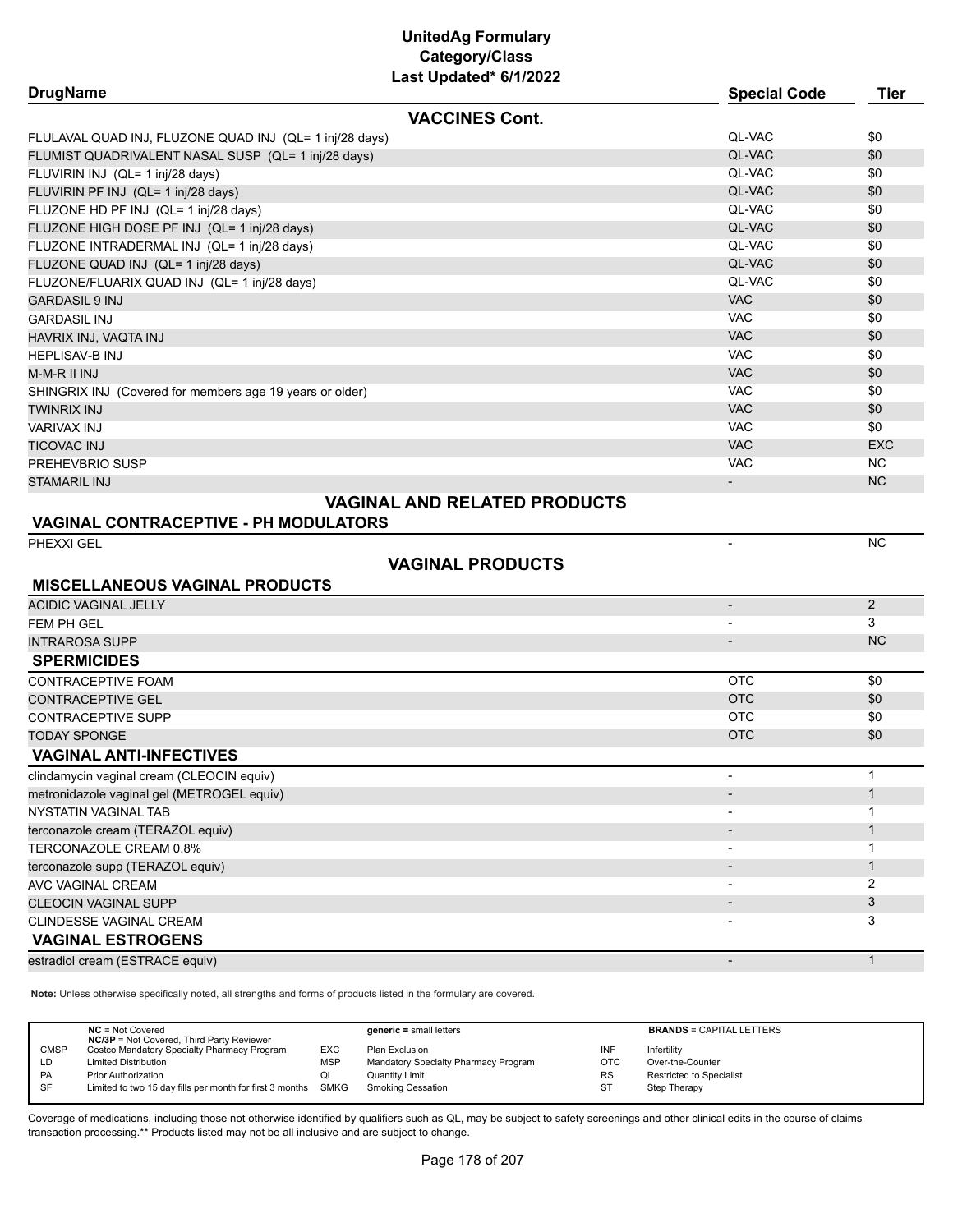| <b>DrugName</b>                                                        | Last updated or fizuzz                                                                                 | <b>Special Code</b>      | <b>Tier</b>    |
|------------------------------------------------------------------------|--------------------------------------------------------------------------------------------------------|--------------------------|----------------|
|                                                                        | <b>VAGINAL PRODUCTS Cont.</b>                                                                          |                          |                |
|                                                                        | estradiol vaginal tab, yuvafem vaginal tab (VAGIFEM equiv) (QL= 8 tabs/28 days, 18 tabs on first fill) | QL                       | 1              |
| ESTRING (3 copays per Rx)                                              |                                                                                                        |                          | 2              |
| PREMARIN VAGINAL CREAM                                                 |                                                                                                        |                          | 2              |
| FEMRING (3 copays per Rx)                                              |                                                                                                        |                          | 3              |
| <b>IMVEXXY SUPP</b>                                                    |                                                                                                        |                          | <b>NC</b>      |
| <b>VAGINAL PROGESTINS</b>                                              |                                                                                                        |                          |                |
| <b>CRINONE GEL</b>                                                     |                                                                                                        | PA                       | $\overline{2}$ |
| <b>ENDOMETRIN INSERT</b>                                               |                                                                                                        | PA                       | $\overline{2}$ |
| PROGESTERONE SUPP                                                      |                                                                                                        | PA                       | 3              |
|                                                                        | <b>VASOPRESSORS</b>                                                                                    |                          |                |
| <b>ANAPHYLAXIS THERAPY AGENTS</b>                                      |                                                                                                        |                          |                |
| epinephrine pen inj 0.15mg, 0.3mg (EPIPEN (JR) equiv) (QL= 2 inj/fill) |                                                                                                        | QL                       | $\mathbf{1}$   |
| SYMJEPI INJ (QL= 2 inj/fill)                                           |                                                                                                        | QL                       | $\mathbf{1}$   |
| ADRENACLICK INJ, EPINEPHRINE INJ                                       |                                                                                                        |                          | <b>NC</b>      |
| AUVI-Q INJ                                                             |                                                                                                        | $\overline{\phantom{a}}$ | <b>NC</b>      |
| EPIPEN (JR) INJ                                                        |                                                                                                        |                          | <b>NC</b>      |
| <b>NEUROGENIC ORTHOSTATIC HYPOTENSION (NOH) - AGENTS</b>               |                                                                                                        |                          |                |
| droxidopa cap (NORTHERA equiv)                                         |                                                                                                        | $\overline{\phantom{a}}$ | <b>NC</b>      |
| <b>NORTHERA CAP</b>                                                    |                                                                                                        |                          | <b>NC</b>      |
| <b>VASOPRESSORS</b>                                                    |                                                                                                        |                          |                |
| midodrine tab (PROAMATINE equiv)                                       |                                                                                                        | $\frac{1}{2}$            | $\mathbf{1}$   |
|                                                                        | <b>VITAMINS</b>                                                                                        |                          |                |
| <b>OIL SOLUBLE VITAMINS</b>                                            |                                                                                                        |                          |                |
| phytonadione tab (MEPHYTON equiv)                                      |                                                                                                        | $\overline{\phantom{a}}$ | $\mathbf{1}$   |
| vitamin D cap (RX strength only)                                       |                                                                                                        | $\overline{\phantom{a}}$ | $\mathbf{1}$   |
| ERGOCAL CAP                                                            |                                                                                                        |                          | <b>NC</b>      |
| vitamin D cap 1000unit                                                 |                                                                                                        | <b>OTC</b>               | <b>NC</b>      |
| vitamin D cap 400unit (Covered for members 65 years or older)          |                                                                                                        | <b>OTC</b>               | <b>NC</b>      |
| VITAMIN D TAB 400UNIT                                                  |                                                                                                        | <b>OTC</b>               | <b>NC</b>      |
| <b>WATER SOLUBLE VITAMINS</b>                                          |                                                                                                        |                          |                |
| POTABA POWDER PACKET                                                   |                                                                                                        | $\overline{\phantom{a}}$ | $\overline{2}$ |
| POTABA TAB                                                             |                                                                                                        | $\blacksquare$           | $\overline{2}$ |
| niacin cap                                                             |                                                                                                        | <b>OTC</b>               | <b>EXC</b>     |
| niacin CR tab (SLO-NIACIN equiv)                                       |                                                                                                        | <b>OTC</b>               | <b>EXC</b>     |
| niacin tab                                                             |                                                                                                        | <b>OTC</b>               | <b>EXC</b>     |
| <b>NIACIN TR TAB</b>                                                   |                                                                                                        | <b>OTC</b>               | <b>EXC</b>     |
| niacinamide tab                                                        |                                                                                                        | <b>OTC</b>               | <b>EXC</b>     |
| <b>SLO-NIACIN TAB</b>                                                  |                                                                                                        | <b>OTC</b>               | <b>EXC</b>     |

**Note:** Unless otherwise specifically noted, all strengths and forms of products listed in the formulary are covered.

|             | $NC = Not Covered$<br><b>NC/3P</b> = Not Covered, Third Party Reviewer |            | $generic = small letters$            |            | <b>BRANDS = CAPITAL LETTERS</b> |
|-------------|------------------------------------------------------------------------|------------|--------------------------------------|------------|---------------------------------|
| <b>CMSP</b> | Costco Mandatory Specialty Pharmacy Program                            | EXC        | Plan Exclusion                       | INF        | Infertility                     |
| LD          | <b>Limited Distribution</b>                                            | <b>MSP</b> | Mandatory Specialty Pharmacy Program | <b>OTC</b> | Over-the-Counter                |
| PA          | <b>Prior Authorization</b>                                             | QL         | <b>Quantity Limit</b>                | RS         | Restricted to Specialist        |
| <b>SF</b>   | Limited to two 15 day fills per month for first 3 months SMKG          |            | <b>Smoking Cessation</b>             | <b>ST</b>  | Step Therapy                    |
|             |                                                                        |            |                                      |            |                                 |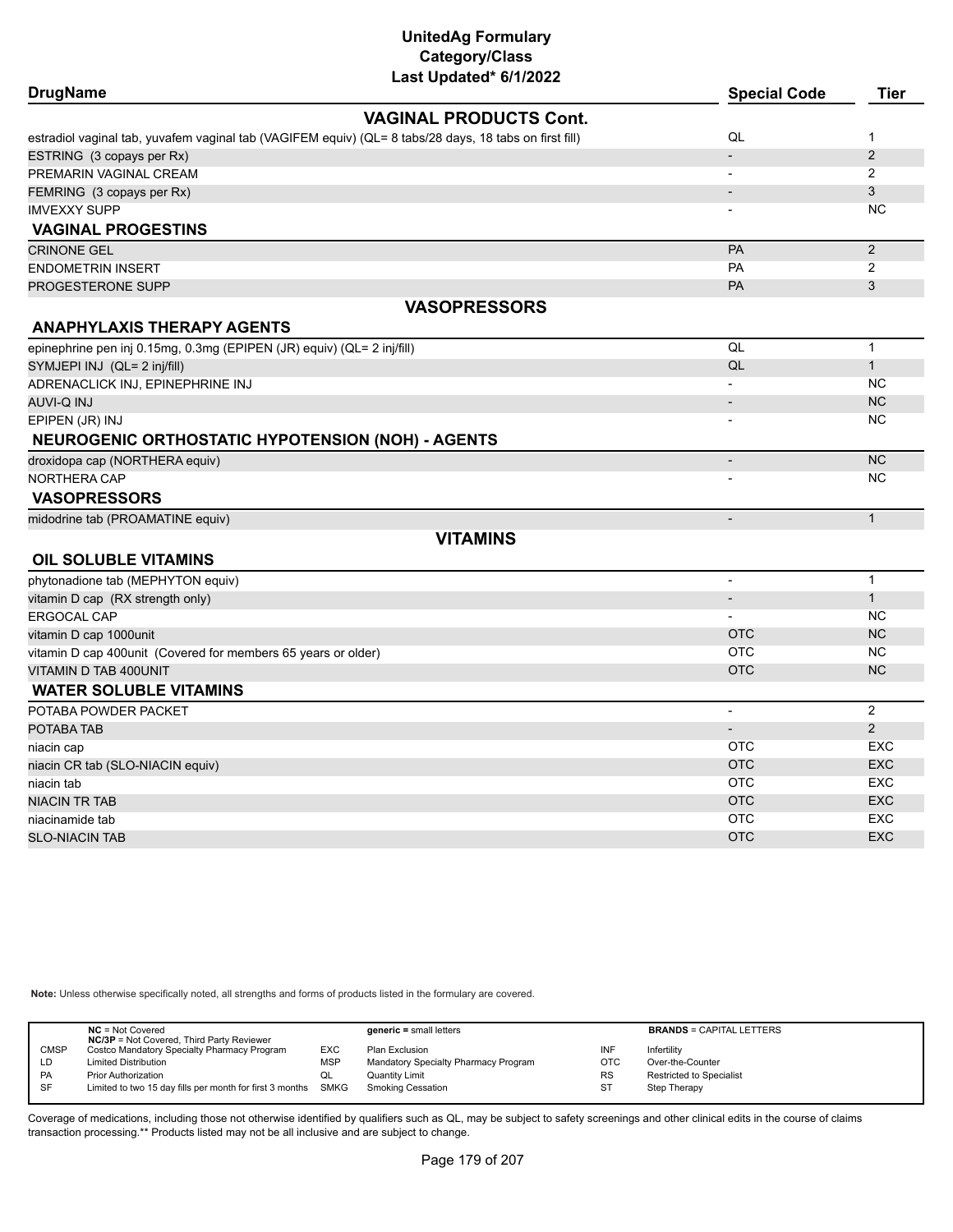## **Prior Authorization Drug List Last Updated\* 6/1/2022 UnitedAg Formulary**

Some products on the Formulary are only covered with a prior authorization approval. Drug products requiring prior authorization are listed below. The pharmacy will also alert members if the medication prescribed requires prior authorization. Please call Customer Service if you have further questions regarding prior authorizations.

| <b>Drug Name</b>                        | Tier # for Drug Copay (if prior auth is approved) |  |  |
|-----------------------------------------|---------------------------------------------------|--|--|
| <b>ABSTRAL SL TAB</b>                   | $\mathfrak{S}$                                    |  |  |
| ACTEMRA ACTPEN INJ                      | $\overline{\mathbf{S}}$                           |  |  |
| <b>ACTEMRA SC INJ</b>                   | $\mathsf S$                                       |  |  |
| <b>ACTHAR GEL INJ</b>                   | S                                                 |  |  |
| <b>ACTIMMUNE INJ</b>                    | $\overline{2}$                                    |  |  |
| adapalene cream                         | 1                                                 |  |  |
| adapalene gel                           | 1                                                 |  |  |
| adapalene/benzoyl peroxide gel 0.1-2.5% | 1                                                 |  |  |
| <b>ADEMPAS TAB</b>                      | $\overline{2}$                                    |  |  |
| <b>AIMOVIG INJ</b>                      | $\overline{2}$                                    |  |  |
| <b>LINI YVOLA</b>                       | $\overline{2}$                                    |  |  |
| ALECENSA CAP                            | $\overline{\mathbf{S}}$                           |  |  |
| <b>ALINIA SUSP</b>                      | $\overline{2}$                                    |  |  |
| ALUNBRIG TAB 30MG                       | $\overline{2}$                                    |  |  |
| ALUNBRIG TAB 90MG, 180MG                | $\overline{2}$                                    |  |  |
| ANDRODERM PATCH                         | $\overline{2}$                                    |  |  |
| <b>ARIKAYCE SUSP</b>                    | $\overline{2}$                                    |  |  |
| armodafinil tab                         | $\mathbf{1}$                                      |  |  |
| AUSTEDO TAB                             | S                                                 |  |  |
| <b>AYVAKIT TAB</b>                      | 3                                                 |  |  |
| <b>BALVERSA TAB 3MG</b>                 | $\overline{2}$                                    |  |  |
| <b>BALVERSA TAB 4MG</b>                 | $\overline{2}$                                    |  |  |
| <b>BALVERSA TAB 5MG</b>                 | $\overline{2}$                                    |  |  |
| <b>BARACLUDE SOLN</b>                   | 3                                                 |  |  |
| BENLYSTA AUTO-INJECTOR                  | S                                                 |  |  |
| <b>BENLYSTA INJ</b>                     | $\mathsf{S}$                                      |  |  |
| <b>BENZNIDAZOLE TAB</b>                 | $\overline{2}$                                    |  |  |
| <b>BERINERT INJ</b>                     | $\mathsf S$                                       |  |  |
| bexarotene cap                          | $\mathbf{1}$                                      |  |  |
| <b>BOSULIF TAB</b>                      | S                                                 |  |  |
| <b>BRAFTOVI CAP 75MG</b>                | S                                                 |  |  |
| <b>BRUKINSA CAP</b>                     | $\overline{2}$                                    |  |  |
| budesonide ER tab                       | $\mathbf{1}$                                      |  |  |
| BYLVAY CAP 1200MCG                      | 3                                                 |  |  |
| <b>BYLVAY CAP 400MCG</b>                | 3                                                 |  |  |
| <b>BYLVAY SPRINKLE CAP 200MCG</b>       | 3                                                 |  |  |
| BYLVAY SPRINKLE CAP 600MCG              | 3                                                 |  |  |
| <b>CABLIVI INJ KIT</b>                  | $\overline{2}$                                    |  |  |
| <b>CABOMETYX TAB</b>                    | S                                                 |  |  |
| <b>CALQUENCE CAP</b>                    | S                                                 |  |  |
| <b>CAPRELSA TAB</b>                     | $\overline{2}$                                    |  |  |
| carglumic acid tab                      | 1                                                 |  |  |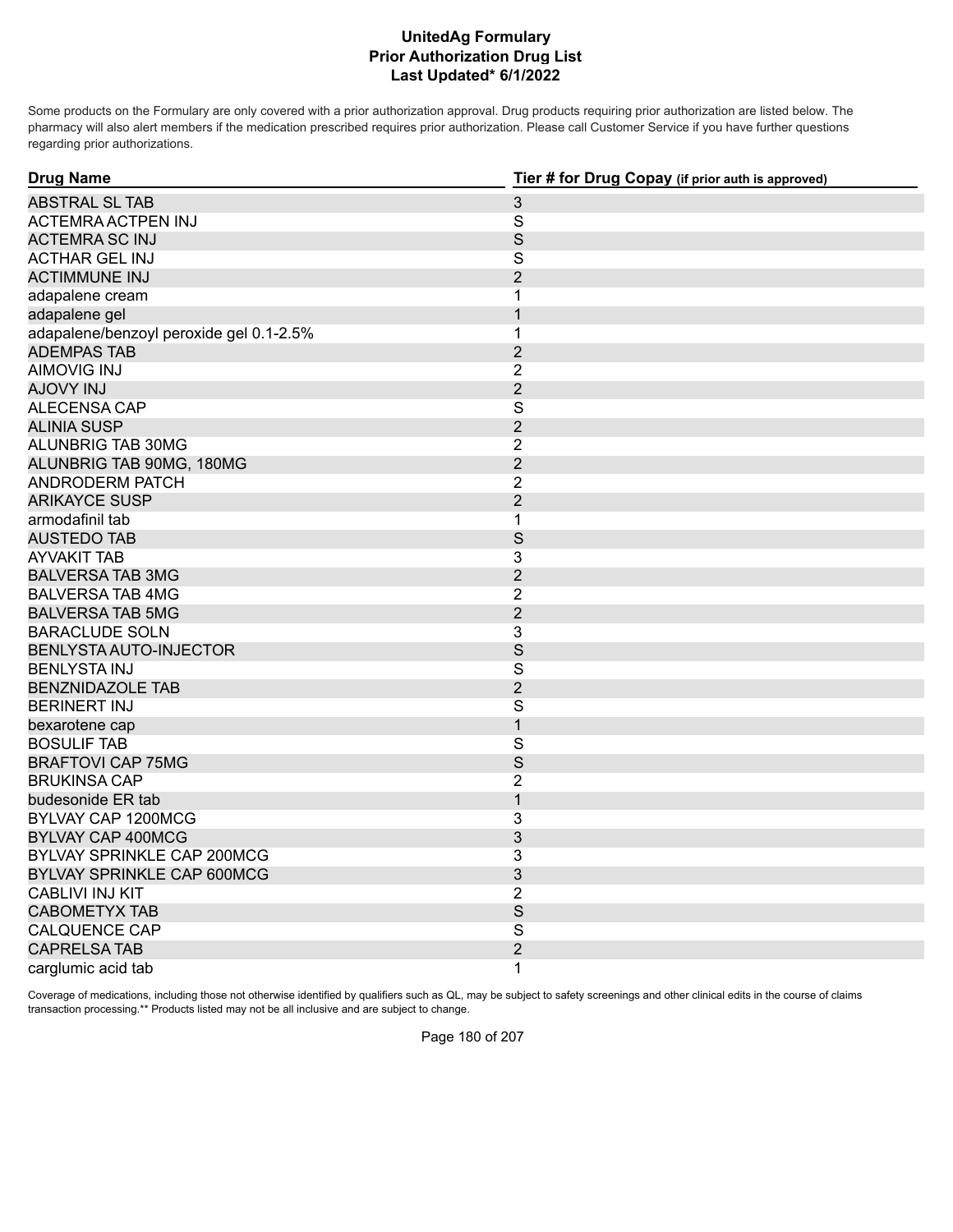Some products on the Formulary are only covered with a prior authorization approval. Drug products requiring prior authorization are listed below. The pharmacy will also alert members if the medication prescribed requires prior authorization. Please call Customer Service if you have further questions regarding prior authorizations.

| <b>Drug Name</b>                             | Tier # for Drug Copay (if prior auth is approved) |
|----------------------------------------------|---------------------------------------------------|
| <b>CAROSPIR SUSP</b>                         | $\mathfrak{S}$                                    |
| <b>CHOLBAM CAP</b>                           | $\overline{2}$                                    |
| <b>CIMZIA INJ</b>                            | S                                                 |
| CIMZIA STARTER INJ KIT                       | S                                                 |
| <b>CINRYZE INJ</b>                           | $\overline{2}$                                    |
| clobazam susp                                | $\mathbf 1$                                       |
| <b>COMETRIQ KIT</b>                          | S                                                 |
| <b>COPIKTRA CAP</b>                          | $\mathsf S$                                       |
| <b>CORLANOR SOLN</b>                         | 3                                                 |
| <b>CORLANOR TAB</b>                          | 3                                                 |
| <b>COTELLIC TAB</b>                          | S                                                 |
| <b>CRINONE GEL</b>                           | $\overline{2}$                                    |
| deferiprone tab                              | $\mathbf{1}$                                      |
| <b>DESCOVY TAB</b>                           | \$0                                               |
| <b>DEXCOM G6 RECEIVER</b>                    | \$0                                               |
| <b>DEXCOM G6 SENSOR</b>                      | \$0                                               |
| <b>DEXCOM G6 TRANSMITTER</b>                 | \$0                                               |
| <b>DIACOMIT CAP</b>                          | 2                                                 |
| <b>DIACOMIT POWDER PACK</b>                  | $\overline{2}$                                    |
| diclofenac gel                               | $\mathbf{1}$                                      |
| <b>DOPTELET TAB</b>                          | $\overline{2}$                                    |
| DOXEPIN CREAM, PRUDOXIN CREAM, ZONALON CREAM | 3                                                 |
| dronabinol cap                               | $\mathbf{1}$                                      |
| <b>DUPIXENT INJ</b>                          | $\mathsf S$                                       |
| <b>DUPIXENT PEN INJ</b>                      | S                                                 |
| <b>EMGALITY INJ</b>                          | $\overline{2}$                                    |
| <b>EMGALITY INJ 100MG/ML</b>                 | $\overline{2}$                                    |
| <b>EMPAVELI INJ</b>                          | $\overline{2}$                                    |
| enalapril maleate oral soln                  | $\mathbf{1}$                                      |
| <b>ENBREL INJ 25MG</b>                       | $\mathsf S$                                       |
| <b>ENBREL INJ 50MG</b>                       | S                                                 |
| <b>ENBREL MINI INJ</b>                       | S                                                 |
| <b>ENBREL SURECLICK INJ 50MG</b>             | S                                                 |
| <b>ENDARI POWDER PACK</b>                    | S                                                 |
| <b>ENDOMETRIN INSERT</b>                     | $\overline{2}$                                    |
| <b>ENSPRYNG INJ</b>                          | $\overline{\mathbf{S}}$                           |
| <b>EPIDIOLEX SOLN</b>                        | S                                                 |
| <b>EPRONTIA SOLN</b>                         | 3                                                 |
| <b>ERIVEDGE CAP</b>                          | $\mathsf{S}$                                      |
| <b>ERLEADA TAB</b>                           | S                                                 |
| erlotinib tab                                | $\mathbf{1}$                                      |
| <b>ESBRIET CAP</b>                           | $\overline{\mathbf{s}}$                           |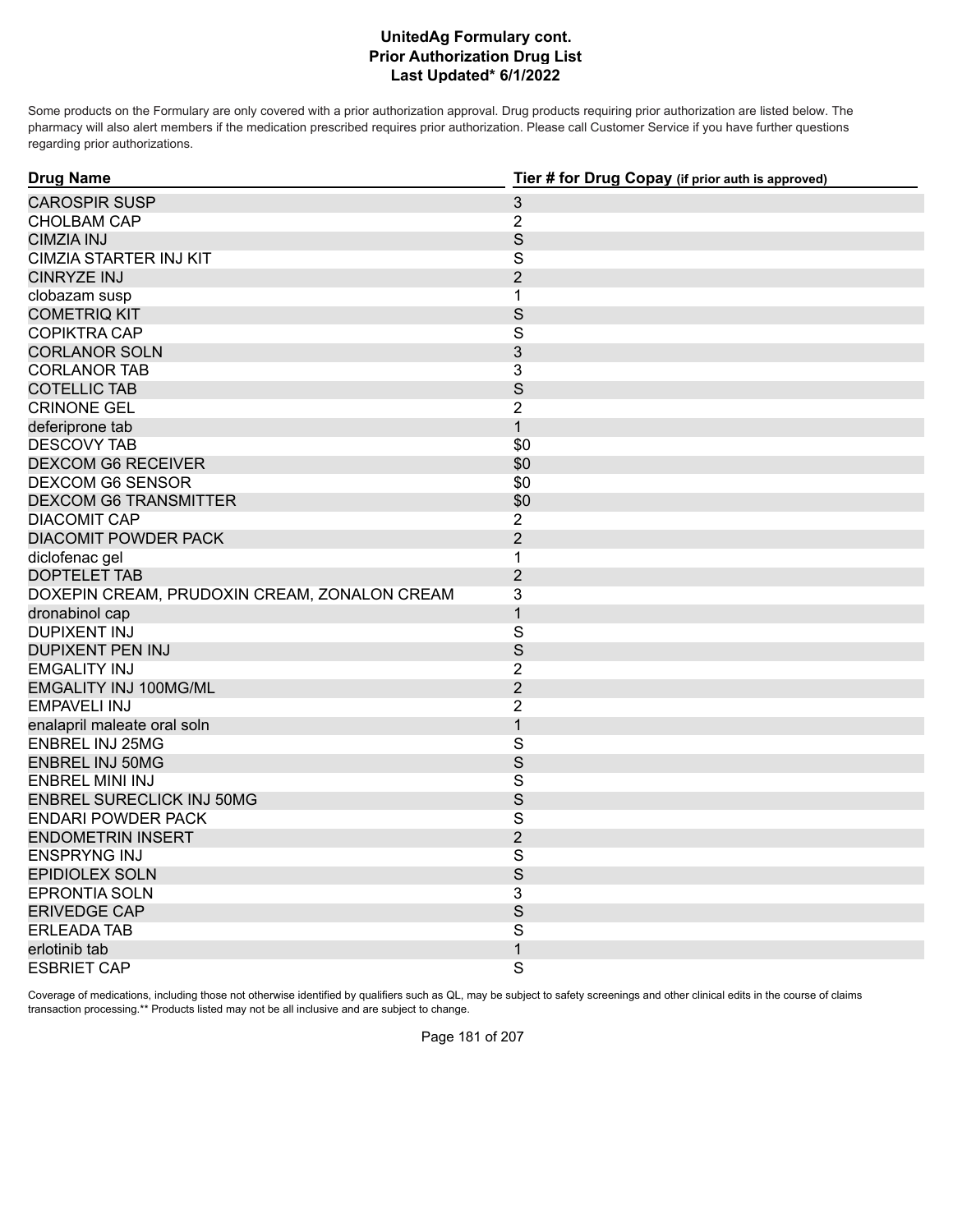Some products on the Formulary are only covered with a prior authorization approval. Drug products requiring prior authorization are listed below. The pharmacy will also alert members if the medication prescribed requires prior authorization. Please call Customer Service if you have further questions regarding prior authorizations.

| <b>Drug Name</b>                               | Tier # for Drug Copay (if prior auth is approved) |
|------------------------------------------------|---------------------------------------------------|
| everolimus tab                                 | 1                                                 |
| everolimus tab for oral susp                   | $\mathbf 1$                                       |
| <b>EVRYSDI SOLN</b>                            | $\overline{2}$                                    |
| <b>EXKIVITY CAP</b>                            | 3                                                 |
| <b>FANAPT TAB</b>                              | 3                                                 |
| <b>FANAPT TITRATION PACK</b>                   | 3                                                 |
| <b>FARYDAK CAP</b>                             | S                                                 |
| <b>FASENRA PEN INJ</b>                         | S                                                 |
| fentanyl citrate lollipop                      | $\mathbf{1}$                                      |
| FENTORA TAB, FENTANYL BUCCAL TAB               | 3                                                 |
| <b>FERRIPROX SOLN</b>                          | $\overline{2}$                                    |
| <b>FINTEPLA SOLN</b>                           | $\overline{2}$                                    |
| <b>FIRDAPSE TAB</b>                            | $\overline{2}$                                    |
| <b>FLEQSUVY SUSP</b>                           | 3                                                 |
| FREESTYLE LIBRE 2 RECEIVER                     | \$0                                               |
| FREESTYLE LIBRE 2 SENSOR                       | \$0                                               |
| <b>FREESTYLE LIBRE RECEIVER</b>                | \$0                                               |
| FREESTYLE LIBRE SENSOR (10-DAY)                | \$0                                               |
| FREESTYLE LIBRE SENSOR (14-DAY)                | \$0                                               |
| <b>GALAFOLD CAP</b>                            | $\overline{2}$                                    |
| <b>GAVRETO CAP</b>                             | $\mathsf{S}$                                      |
| <b>GENOTROPIN INJ</b>                          | S                                                 |
| <b>GILOTRIF TAB</b>                            | $\overline{2}$                                    |
| <b>GLOPERBA SOLN</b>                           | 3                                                 |
| <b>HAEGARDA INJ</b>                            | S                                                 |
| <b>HEMLIBRA INJ</b>                            | $\mathsf{S}$                                      |
| <b>HIZENTRA INJ</b>                            | S                                                 |
| HUMIRA INJ 10MG                                | $\mathsf{S}$                                      |
| <b>HUMIRA INJ 20MG</b>                         | S                                                 |
| HUMIRA INJ 40MG                                | $\mathsf S$                                       |
| <b>HUMIRA INJ 80MG</b>                         | S                                                 |
| HUMIRA INJ CROHNS/UC/HIDRADENITIS STARTER PACK | $\mathsf S$                                       |
| HUMIRA INJ PEDIATRIC CROHNS STARTER PACK       | S                                                 |
| HUMIRA INJ PEDIATRIC UC STARTER PACK           | S                                                 |
| HUMIRA INJ PSORIASIS/UVEITIS STARTER PACK      | S                                                 |
| HUMIRA PEN INJ 40MG                            | S                                                 |
| <b>HYCAMTIN CAP</b>                            | S                                                 |
| <b>HYQVIA INJ</b>                              | S                                                 |
| <b>IBRANCE CAP</b>                             | $\mathsf S$                                       |
| <b>IBRANCE TAB</b>                             | S                                                 |
| icatibant inj                                  | S                                                 |
| <b>ICLUSIG TAB</b>                             | $\overline{2}$                                    |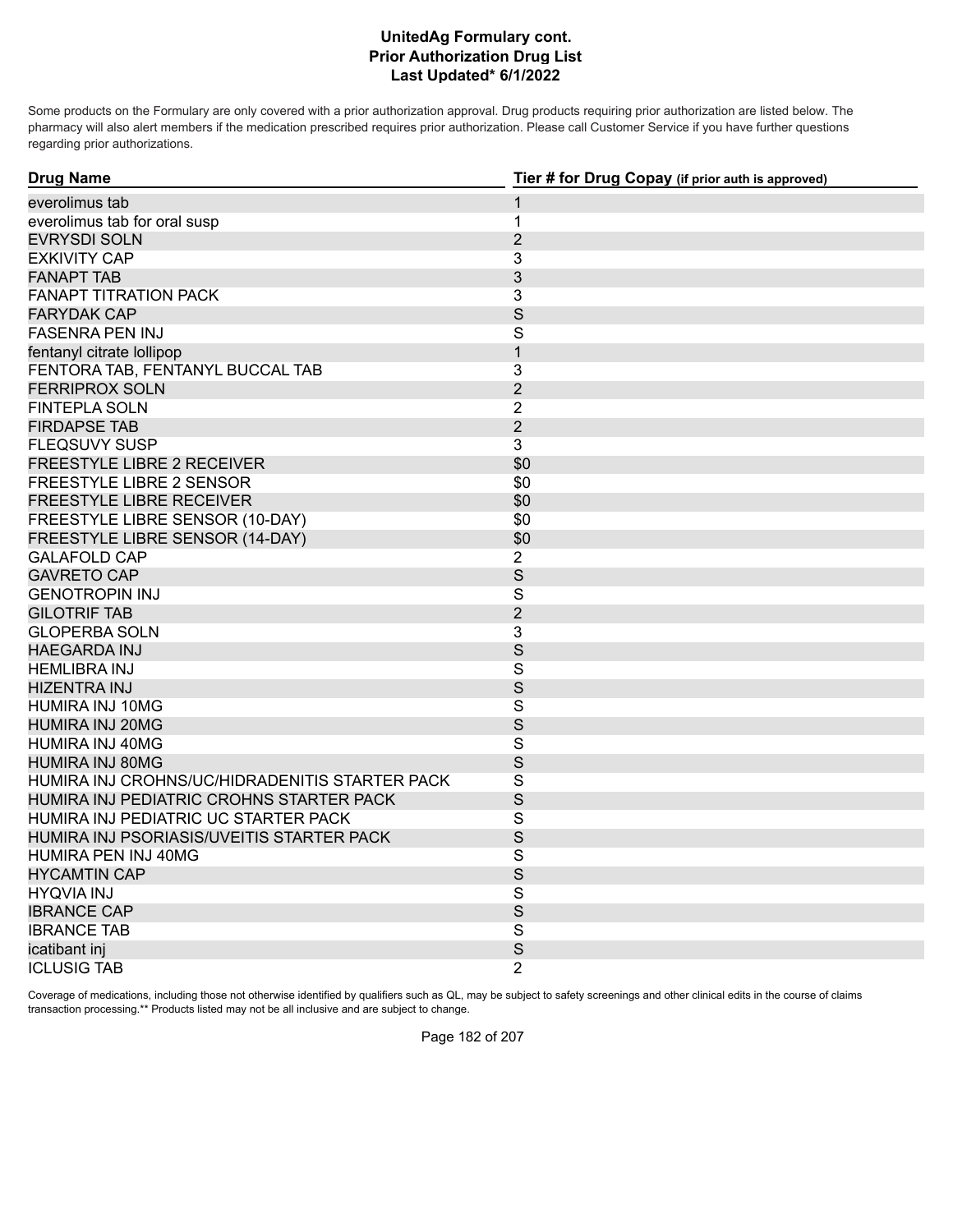Some products on the Formulary are only covered with a prior authorization approval. Drug products requiring prior authorization are listed below. The pharmacy will also alert members if the medication prescribed requires prior authorization. Please call Customer Service if you have further questions regarding prior authorizations.

| <b>Drug Name</b>           | Tier # for Drug Copay (if prior auth is approved) |
|----------------------------|---------------------------------------------------|
| icosapent ethyl cap 1gm    | $\mathbf{1}$                                      |
| <b>IDHIFA TAB</b>          | $\overline{\mathbf{S}}$                           |
| <b>IMBRUVICA CAP 140MG</b> | $\mathsf S$                                       |
| <b>IMBRUVICA CAP 70MG</b>  | $\mathsf S$                                       |
| IMBRUVICA TAB 420MG, 560MG | S                                                 |
| <b>IMCIVREE INJ</b>        | $\overline{2}$                                    |
| <b>INBRIJA INH POWDER</b>  | 3                                                 |
| <b>INLYTA TAB</b>          | $\overline{\mathsf{S}}$                           |
| <b>INQOVI TAB</b>          | $\overline{2}$                                    |
| <b>IRESSATAB</b>           | S                                                 |
| <b>ISTURISA TAB 10MG</b>   | 3                                                 |
| <b>ISTURISA TAB 1MG</b>    | 3                                                 |
| <b>ISTURISA TAB 5MG</b>    | 3                                                 |
| itraconazole soln          | 1                                                 |
| <b>IVERMECTIN LOTION</b>   | 3                                                 |
| ivermectin tab             | $\mathbf{1}$                                      |
| <b>JAKAFI TAB</b>          | $\mathsf S$                                       |
| <b>JYNARQUE PAK</b>        | $\overline{\mathbf{S}}$                           |
| <b>JYNARQUE TAB</b>        | S                                                 |
| <b>KALYDECO PAK</b>        | $\overline{2}$                                    |
| <b>KALYDECO TAB</b>        | $\overline{2}$                                    |
| <b>KATERZIA SUSP</b>       | 3                                                 |
| <b>KERENDIA TAB</b>        | 3                                                 |
| <b>KEVZARA INJ</b>         | $\overline{\mathbf{S}}$                           |
| <b>KORLYM TAB</b>          | $\overline{2}$                                    |
| KOSELUGO CAP               | 3                                                 |
| <b>LAMPIT TAB</b>          | $\overline{2}$                                    |
| lapatinib ditosylate tab   | $\mathsf S$                                       |
| <b>LAZANDA NASAL SPRAY</b> | $\mathfrak{Z}$                                    |
| LEDIPASVIR/SOFOSBUVIR TAB  | $\overline{\mathbf{S}}$                           |
| <b>LENVIMA CAP</b>         | S                                                 |
| <b>LINZESS CAP</b>         | $\overline{2}$                                    |
| <b>LOKELMA PAK</b>         | $\overline{2}$                                    |
| <b>LONSURF TAB</b>         | $\mathsf S$                                       |
| LORBRENA TAB 100MG         | S                                                 |
| <b>LORBRENA TAB 25MG</b>   | S                                                 |
| <b>LUCEMYRA TAB</b>        | 3                                                 |
| <b>LUMAKRAS TAB</b>        | $\overline{\mathbf{S}}$                           |
| <b>LUPKYNIS CAP</b>        | 3                                                 |
| <b>LYNPARZA CAP</b>        | S                                                 |
| <b>LYNPARZATAB</b>         | $\mathsf S$                                       |
| MAVYRET PAK                | $\overline{\mathbf{S}}$                           |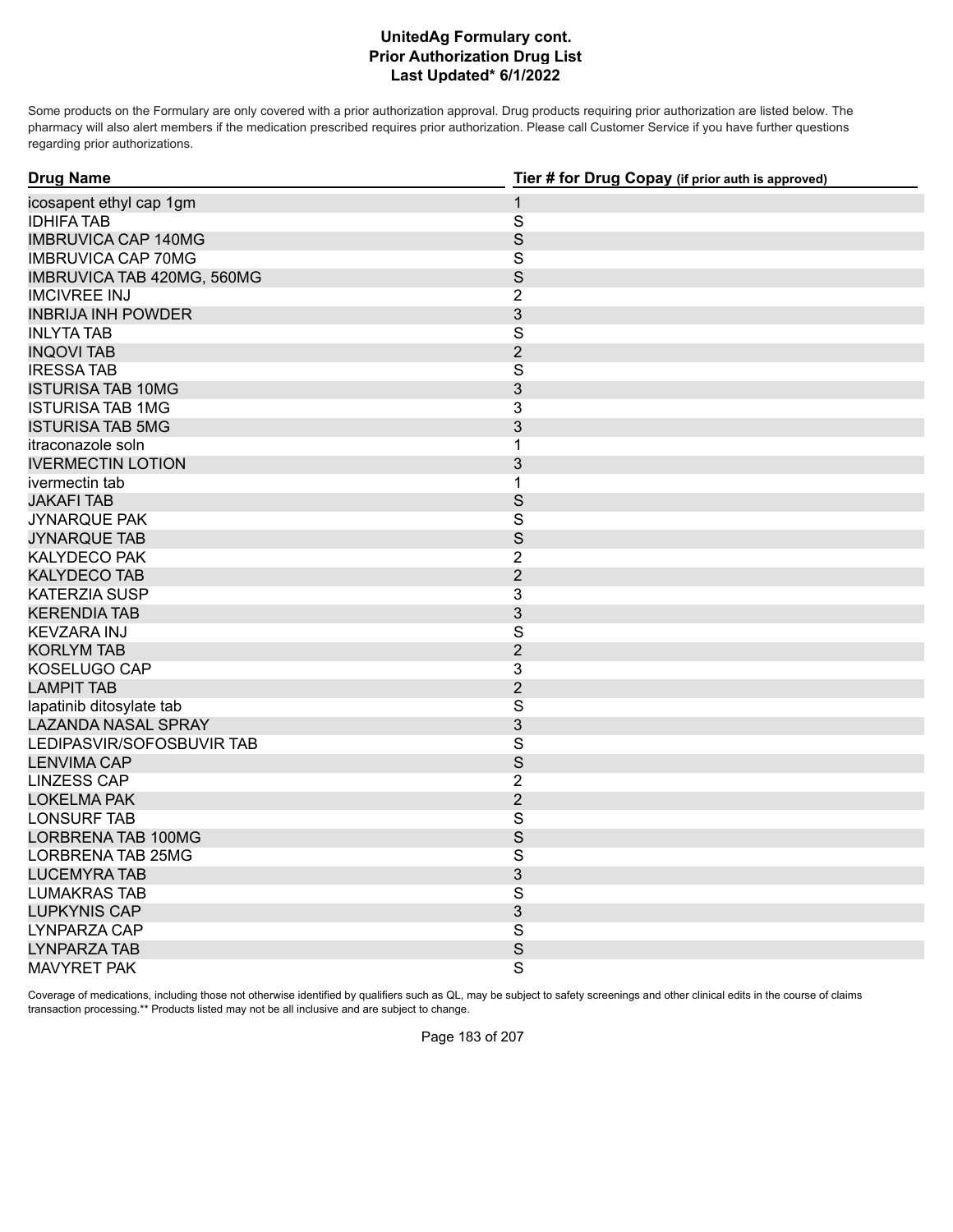Some products on the Formulary are only covered with a prior authorization approval. Drug products requiring prior authorization are listed below. The pharmacy will also alert members if the medication prescribed requires prior authorization. Please call Customer Service if you have further questions regarding prior authorizations.

| <b>Drug Name</b>            | Tier # for Drug Copay (if prior auth is approved) |
|-----------------------------|---------------------------------------------------|
| <b>MAVYRET TAB</b>          | $\mathsf S$                                       |
| MEKINIST TAB 0.5MG          | $\mathbf S$                                       |
| <b>MEKINIST TAB 2MG</b>     | S                                                 |
| <b>MEKTOVI TAB</b>          | $\overline{\mathsf{S}}$                           |
| <b>METHITEST TAB</b>        | 3                                                 |
| miglustat cap               | $\mathbf 1$                                       |
| modafinil tab               | $\mathbf{1}$                                      |
| <b>MOVANTIK TAB</b>         | $\overline{2}$                                    |
| <b>MYFEMBREE TAB</b>        | $\overline{2}$                                    |
| <b>NATPARA INJ</b>          | $\overline{2}$                                    |
| <b>NERLYNX TAB</b>          | S                                                 |
| <b>NEXAVAR TAB</b>          | $\mathbf S$                                       |
| <b>NINLARO CAP</b>          | S                                                 |
| nitazoxanide tab            | $\mathbf{1}$                                      |
| nitrofurantoin susp         | $\mathbf{1}$                                      |
| NIZATIDINE SOLN             | $\overline{3}$                                    |
| <b>NUBEQA TAB</b>           | S                                                 |
| <b>NUCALA INJ</b>           | $\mathsf{S}$                                      |
| <b>NUEDEXTA CAP</b>         | $\overline{2}$                                    |
| <b>OCALIVA TAB</b>          | $\overline{2}$                                    |
| <b>ODACTRA SL TAB</b>       | $\mathfrak{Z}$                                    |
| ODOMZO CAP                  | $\mathbf S$                                       |
| <b>OFEV CAP</b>             | S                                                 |
| <b>OLUMIANT TAB</b>         | $\mathbf S$                                       |
| <b>ONFI SUSP</b>            | $\mathfrak{S}$                                    |
| <b>ONGENTYS CAP</b>         | 3                                                 |
| <b>OPSUMIT TAB</b>          | $\overline{2}$                                    |
| OPZELURA CREAM              | $\mathbf S$                                       |
| <b>ORENCIA CLICK INJ</b>    | S                                                 |
| ORENCIA SC INJ 125MG/ML     | $\mathbf S$                                       |
| ORENCIA SC INJ 50MG/0.4ML   | S                                                 |
| ORENCIA SC INJ 87.5MG/0.7ML | $\overline{\mathsf{S}}$                           |
| <b>ORGOVYX TAB</b>          | $\overline{2}$                                    |
| <b>ORIAHNN CAP</b>          | $\overline{2}$                                    |
| ORILISSA TAB 150MG          | $\overline{2}$                                    |
| ORILISSA TAB 200MG          | $\overline{2}$                                    |
| ORKAMBI GRANULES PACKET     | S                                                 |
| <b>ORKAMBI TAB</b>          | $\mathbf S$                                       |
| OTEZLA STARTER PACK         | $\mathsf S$                                       |
| <b>OTEZLA TAB</b>           | $\overline{\mathsf{S}}$                           |
| <b>OXBRYTA TAB</b>          | 3                                                 |
| <b>OXERVATE OPHTH SOLN</b>  | $\overline{2}$                                    |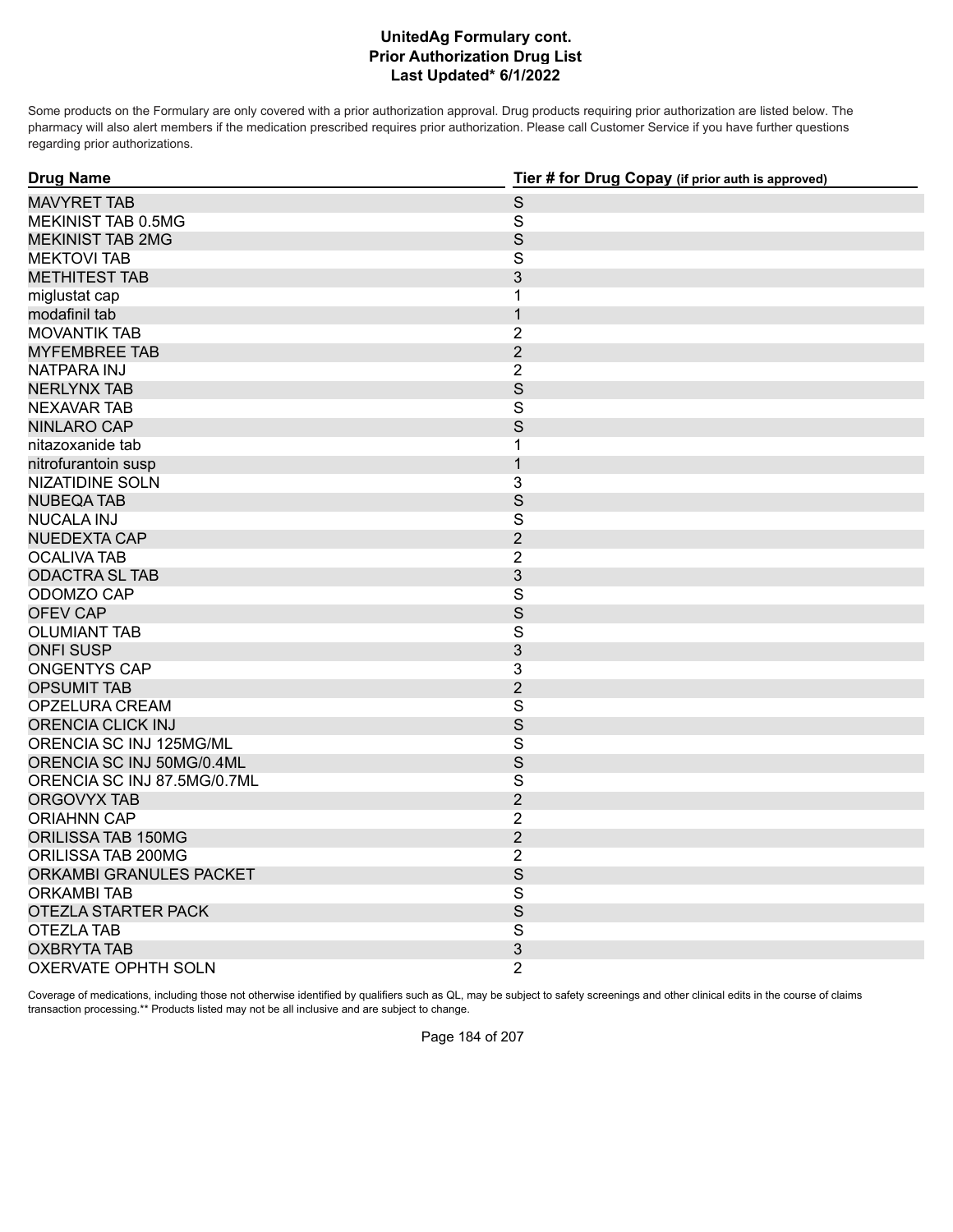Some products on the Formulary are only covered with a prior authorization approval. Drug products requiring prior authorization are listed below. The pharmacy will also alert members if the medication prescribed requires prior authorization. Please call Customer Service if you have further questions regarding prior authorizations.

| <b>Drug Name</b>                          | Tier # for Drug Copay (if prior auth is approved) |
|-------------------------------------------|---------------------------------------------------|
| OZOBAX SOLN, BACLOFEN SOLN                | $\sqrt{3}$                                        |
| PALFORZIA POWDER PACK                     | $\mathsf S$                                       |
| PALFORZIA SPRINKLE CAP                    | S                                                 |
| PALYNZIQ INJ                              | S                                                 |
| PEMAZYRE TAB                              | 3                                                 |
| <b>PIQRAY TAB</b>                         | S                                                 |
| pirfenidone tab 267mg                     | S                                                 |
| pirfenidone tab 801mg                     | S                                                 |
| POMALYST CAP                              | $\mathsf S$                                       |
| PRALUENT INJ                              | S                                                 |
| PROGESTERONE SUPP                         | 3                                                 |
| PROMACTA POWDER                           | $\mathsf S$                                       |
| PROMACTA TAB                              | S                                                 |
| pyrimethamine tab                         | 1                                                 |
| <b>QBRELIS SOLN</b>                       | 3                                                 |
| <b>QINLOCK TAB</b>                        | 3                                                 |
| <b>QULIPTA TAB</b>                        | 3                                                 |
| <b>REPATHA INJ</b>                        | S                                                 |
| REPATHA PUSHTRONEX INJ                    | S                                                 |
| RETEVMO CAP                               | $\mathsf{S}$                                      |
| <b>REYVOW TAB</b>                         | $\overline{2}$                                    |
| <b>REZUROCK TAB</b>                       | $\overline{2}$                                    |
| <b>RINVOQ ER TAB</b>                      | S                                                 |
| <b>ROZLYTREK CAP</b>                      | $\mathsf{S}$                                      |
| <b>RUBRACA TAB</b>                        | $\overline{2}$                                    |
| <b>RUCONEST INJ</b>                       | $\overline{2}$                                    |
| rufinamide susp                           | $\mathbf{1}$                                      |
| rufinamide tab                            | 1                                                 |
| <b>RYDAPT CAP</b>                         | S                                                 |
| sapropterin dihydrochloride powder packet | 1                                                 |
| sapropterin dihydrochloride soluble tab   | $\mathbf{1}$                                      |
| <b>SIGNIFOR INJ</b>                       | $\overline{2}$                                    |
| sildenafil tab 20mg                       | 1                                                 |
| SIMPONI AUTO-INJECTOR 100MG               | S                                                 |
| SIMPONI INJ 100MG                         | S                                                 |
| SKYRIZI INJ 150MG/ML                      | S                                                 |
| SKYRIZI INJ 75MG/0.83ML                   | S                                                 |
| SOFOSBUVIR/VELPATASVIR TAB                | $\mathsf S$                                       |
| <b>SOLIQUA INJ</b>                        | $\overline{2}$                                    |
| SOLOSEC GRANULES PACKET                   | 3                                                 |
| <b>SOMAVERT INJ</b>                       | $\overline{2}$                                    |
| SOTYLIZE SOLN 5MG/ML                      | 3                                                 |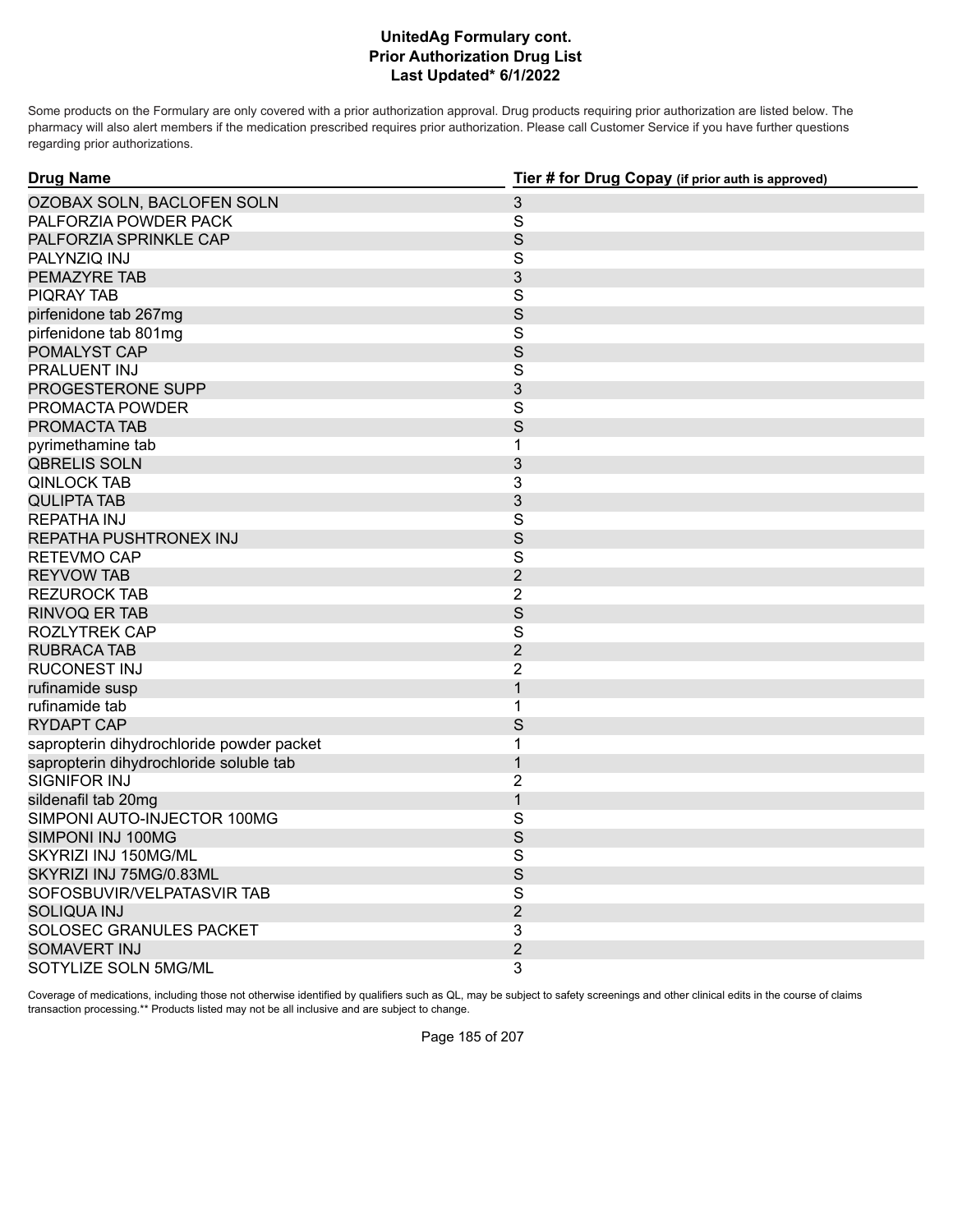Some products on the Formulary are only covered with a prior authorization approval. Drug products requiring prior authorization are listed below. The pharmacy will also alert members if the medication prescribed requires prior authorization. Please call Customer Service if you have further questions regarding prior authorizations.

| <b>Drug Name</b>              | Tier # for Drug Copay (if prior auth is approved) |
|-------------------------------|---------------------------------------------------|
| <b>SPRYCEL TAB</b>            | $\mathsf S$                                       |
| <b>STELARA INJ</b>            | $\mathsf{S}$                                      |
| <b>STIVARGA TAB</b>           | S                                                 |
| <b>STRENSIQ INJ</b>           | $\overline{2}$                                    |
| sunitinib malate cap          | $\mathbf{1}$                                      |
| <b>SUNOSI TAB</b>             | $\overline{2}$                                    |
| <b>SYMDEKO TAB</b>            | S                                                 |
| <b>SYMPROIC TAB</b>           | $\overline{2}$                                    |
| <b>TABRECTA TAB</b>           | S                                                 |
| tadalafil tab (PAH)           | 1                                                 |
| <b>TAFINLAR CAP</b>           | S                                                 |
| <b>TAGRISSO TAB</b>           | $\overline{\mathbf{S}}$                           |
| <b>TAKHZYRO INJ</b>           | $\overline{2}$                                    |
| <b>TALTZ INJ</b>              | $\overline{\mathbf{S}}$                           |
| TALZENNA CAP 0.25MG           | S                                                 |
| TALZENNA CAP 0.75MG           | $\overline{\mathbf{S}}$                           |
| <b>TARGRETIN GEL</b>          | S                                                 |
| <b>TASIGNA CAP</b>            | $\overline{\mathbf{S}}$                           |
| <b>TAVALISSE TAB</b>          | S                                                 |
| <b>TAZVERIK TAB</b>           | $\overline{2}$                                    |
| testosterone gel 1% 25mg      | $\mathbf{1}$                                      |
| testosterone gel 1% 50mg      | 1                                                 |
| testosterone gel 1% pump      | $\overline{1}$                                    |
| testosterone gel 1.62% 1.25gm | 1                                                 |
| testosterone gel 1.62% 2.5gm  | $\mathbf{1}$                                      |
| <b>TESTOSTERONE GEL PUMP</b>  | $\overline{2}$                                    |
| testosterone gel pump 1.62%   | $\overline{1}$                                    |
| testosterone soln             | 1                                                 |
| tetrabenazine tab             | $\mathbf{1}$                                      |
| <b>THALOMID CAP</b>           | $\overline{\mathsf{S}}$                           |
| <b>TIBSOVO TAB</b>            | S                                                 |
| tiopronin tab                 | $\overline{\mathbf{S}}$                           |
| <b>TIROSINT-SOL</b>           | 3                                                 |
| <b>TOBI PODHALER</b>          | S                                                 |
| <b>TRACLEER TAB 32MG</b>      | $\overline{2}$                                    |
| <b>TREMFYAINJ</b>             | S                                                 |
| tretinoin cream               | $\mathbf 1$                                       |
| tretinoin gel                 | 1                                                 |
| trientine cap                 | $\mathbf{1}$                                      |
| <b>TRIKAFTA TAB</b>           | $\overline{\mathsf{S}}$                           |
| <b>TRINTELLIX TAB</b>         | 3                                                 |
| TRUSELTIQ PACK 100MG          | $\overline{2}$                                    |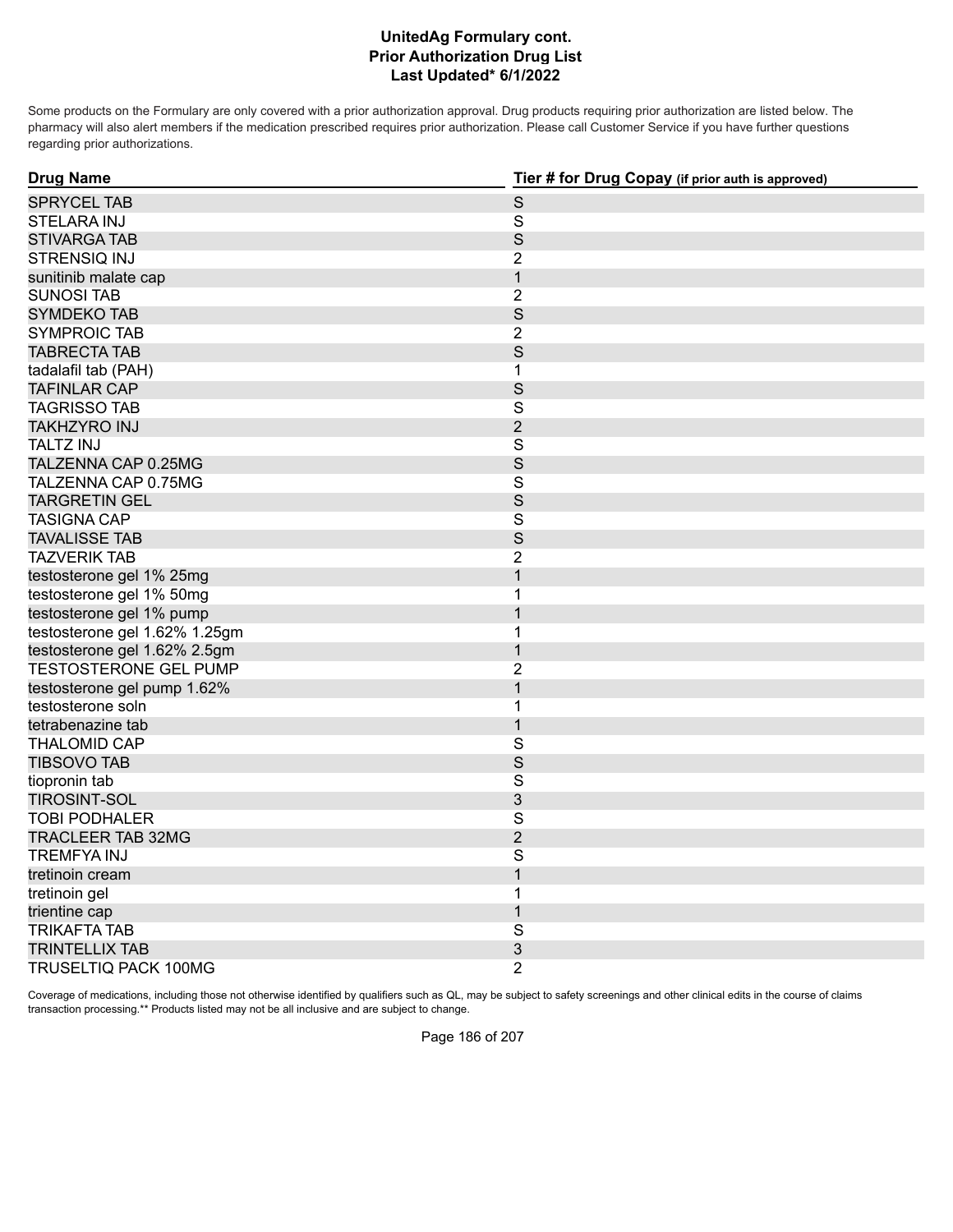Some products on the Formulary are only covered with a prior authorization approval. Drug products requiring prior authorization are listed below. The pharmacy will also alert members if the medication prescribed requires prior authorization. Please call Customer Service if you have further questions regarding prior authorizations.

| <b>Drug Name</b>              | Tier # for Drug Copay (if prior auth is approved) |
|-------------------------------|---------------------------------------------------|
| TRUSELTIQ PACK 50MG, 125MG    | $\overline{2}$                                    |
| <b>TRUSELTIQ PACK 75MG</b>    | $\overline{2}$                                    |
| <b>TRUVADA TAB</b>            | \$0                                               |
| <b>TUKYSA TAB</b>             | $\overline{2}$                                    |
| <b>TURALIO CAP</b>            | $\overline{2}$                                    |
| TYVASO INH SOLN               | $\overline{2}$                                    |
| <b>UBRELVY TAB</b>            | $\overline{2}$                                    |
| <b>UCERIS RECTAL FOAM</b>     | 3                                                 |
| <b>UKONIQ TAB</b>             | $\overline{2}$                                    |
| <b>UPTRAVI TAB</b>            | $\overline{2}$                                    |
| <b>VALCHLOR GEL</b>           | $\overline{2}$                                    |
| VASCEPA CAP 0.5GM             | 3                                                 |
| <b>VELTASSA POWDER</b>        | $\overline{2}$                                    |
| <b>VENCLEXTA STARTER PACK</b> | $\overline{\mathbf{S}}$                           |
| <b>VENCLEXTA TAB</b>          | S                                                 |
| <b>VENTAVIS INH SOLN</b>      | $\overline{2}$                                    |
| <b>VERZENIO TAB</b>           | S                                                 |
| vigabatrin powder pack        | $\mathbf{1}$                                      |
| vigabatrin tab                | $\mathbf{1}$                                      |
| vigadrone powder pack         | $\mathbf{1}$                                      |
| <b>VITRAKVI CAP 100MG</b>     | $\overline{2}$                                    |
| <b>VITRAKVI CAP 25MG</b>      | $\overline{2}$                                    |
| <b>VITRAKVI SOLN</b>          | $\overline{2}$                                    |
| <b>VIZIMPRO TAB</b>           | $\overline{\mathbf{S}}$                           |
| <b>VOSEVI TAB</b>             | S                                                 |
| <b>VOTRIENT TAB</b>           | $\overline{\mathbf{S}}$                           |
| <b>VYNDAMAX CAP</b>           | S                                                 |
| <b>VYNDAQEL CAP</b>           | $\mathsf{S}$                                      |
| <b>WAKIX TAB</b>              | $\overline{2}$                                    |
| <b>WELIREG TAB</b>            | 3                                                 |
| <b>XADAGO TAB</b>             | $\mathfrak{S}$                                    |
| <b>XALKORI CAP</b>            | $\overline{\mathbf{S}}$                           |
| <b>XATMEP SOLN</b>            | 3                                                 |
| <b>XELJANZ SOLN</b>           | $\overline{\mathbf{S}}$                           |
| <b>XELJANZ TAB</b>            | S                                                 |
| <b>XELJANZ XR TAB</b>         | $\overline{\mathbf{S}}$                           |
| <b>XEMBIFY INJ</b>            | S                                                 |
| XIFAXAN TAB 550MG             | 3                                                 |
| <b>XOLAIR SYRINGE</b>         | S                                                 |
| <b>XOSPATA TAB</b>            | $\overline{2}$                                    |
| <b>XPOVIO PAK</b>             | $\overline{2}$                                    |
| <b>XULTOPHY INJ</b>           | $\overline{2}$                                    |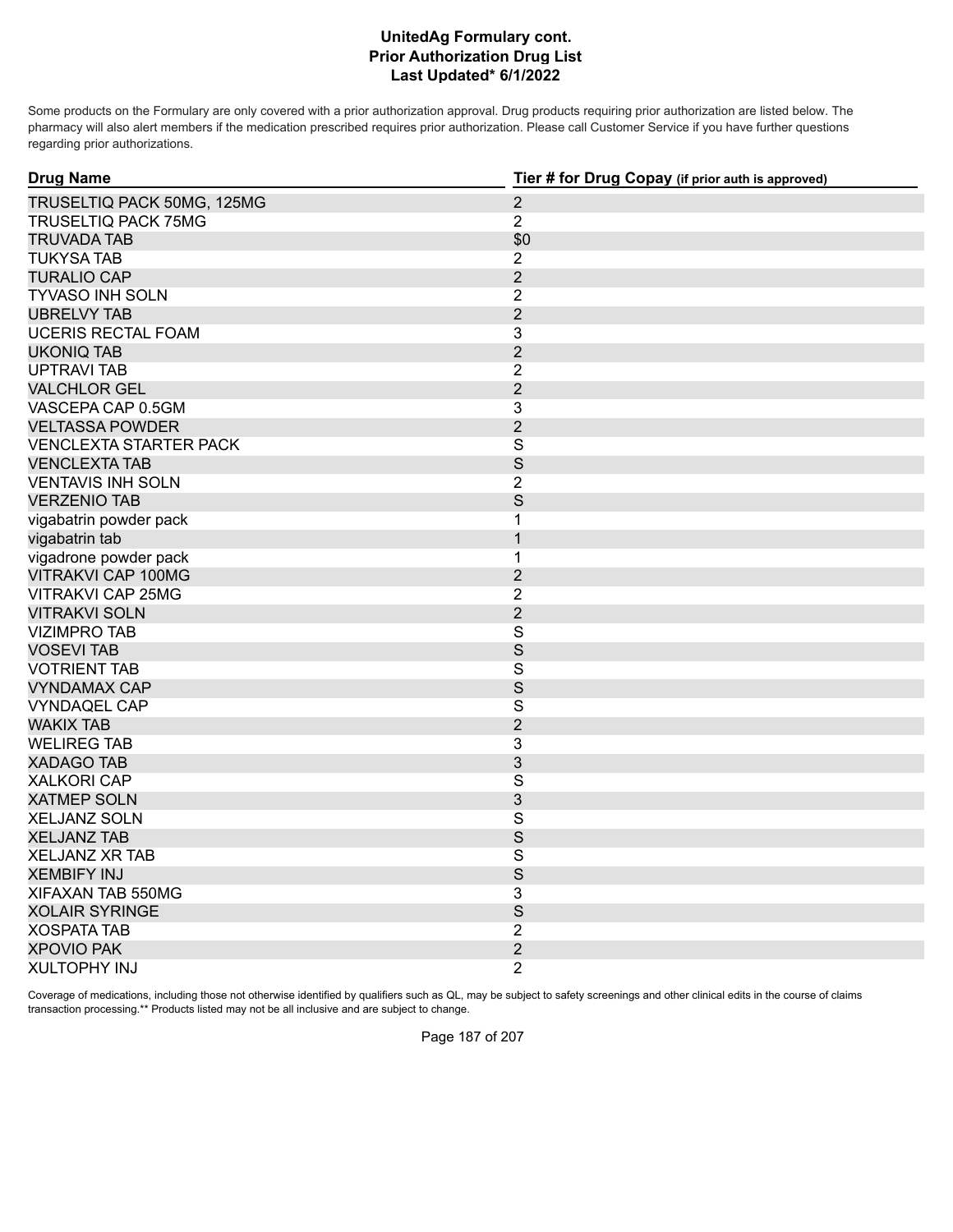Some products on the Formulary are only covered with a prior authorization approval. Drug products requiring prior authorization are listed below. The pharmacy will also alert members if the medication prescribed requires prior authorization. Please call Customer Service if you have further questions regarding prior authorizations.

| <b>Drug Name</b>            | Tier # for Drug Copay (if prior auth is approved) |
|-----------------------------|---------------------------------------------------|
| <b>XYREM SOLN</b>           | ∍                                                 |
| <b>ZEJULA CAP</b>           |                                                   |
| ZELBORAF TAB                | S                                                 |
| <b>ZEPOSIA CAP</b>          | ت                                                 |
| <b>ZEPOSIA STARTER PACK</b> | C                                                 |
| ZOLINZA CAP                 | c<br>O                                            |
| ZYDELIG TAB                 | S                                                 |
| ZYKADIA CAP                 |                                                   |
| <b>ZYKADIA TAB</b>          |                                                   |

Coverage of medications, including those not otherwise identified by qualifiers such as QL, may be subject to safety screenings and other clinical edits in the course of claims transaction processing.\*\* Products listed may not be all inclusive and are subject to change.

Page 188 of 207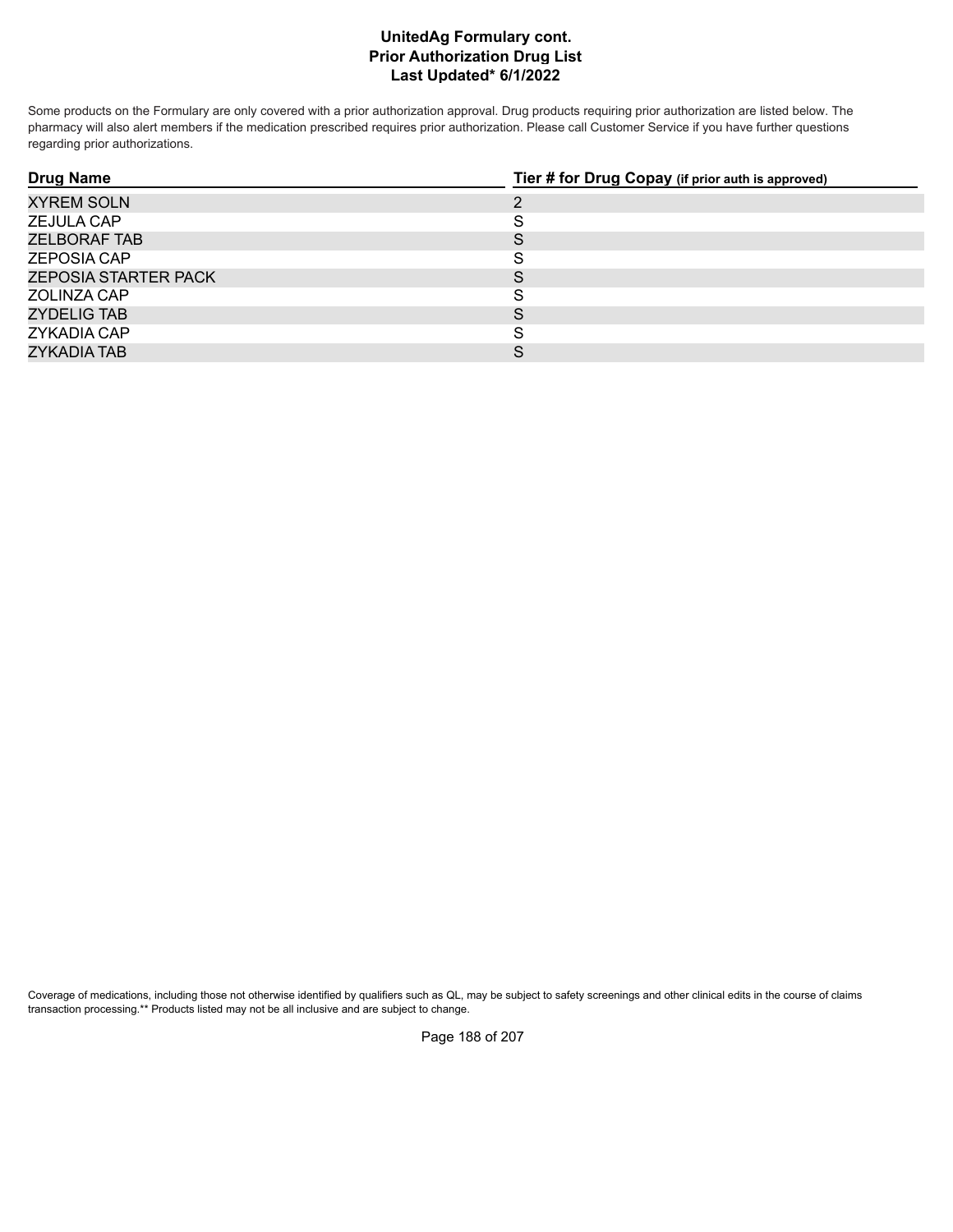#### **Last Updated\* 6/1/2022 RxCents (Cost Savings Enabled by Tablet Splitting) UnitedAg Formulary**

Tablet splitting helps control prescription drug benefit costs and can provide significant savings for members. Participation in the program is voluntary. Through this program, members pay up to one-half of their usual copayment on a select group of prescription drugs. Drugs included in this program are based on the following criteria:

• The drug product is on the formulary.

- The drug product is recognized as an appropriate product to split by the Pharmacy & Therapeutics Committee.
- The drug is flat priced (i.e. various strengths of the medication must be comparably priced).
- The medication must have once-daily dosing.

An example of the savings that can be realized through this program is illustrated below:

|                                 | Product & Strength | Quantity | Member Copay | Member Annual Savings |
|---------------------------------|--------------------|----------|--------------|-----------------------|
| <b>Without Tablet Splitting</b> | Drug A 40 mg tab   | 30       | \$15.00      |                       |
| With Tablet Splitting           | Drug A 80 mg tab   |          | \$7.50       | \$90                  |

As the example illustrates, tablet splitting allows members to receive the same dose in a fewer number of tablets; thus, the overall

#### **RxCents Program Medications**

| febuxostat tab | JANUVIA TAB | LATUDA TAB | nebivolol hcl tab |
|----------------|-------------|------------|-------------------|
| rasagiline tab |             |            |                   |

Coverage of medications, including those not otherwise identified by qualifiers such as QL, may be subject to safety screenings and other clinical edits in the course of claims transaction processing.\*\* Products listed may not be all inclusive and are subject to change.

Page 189 of 207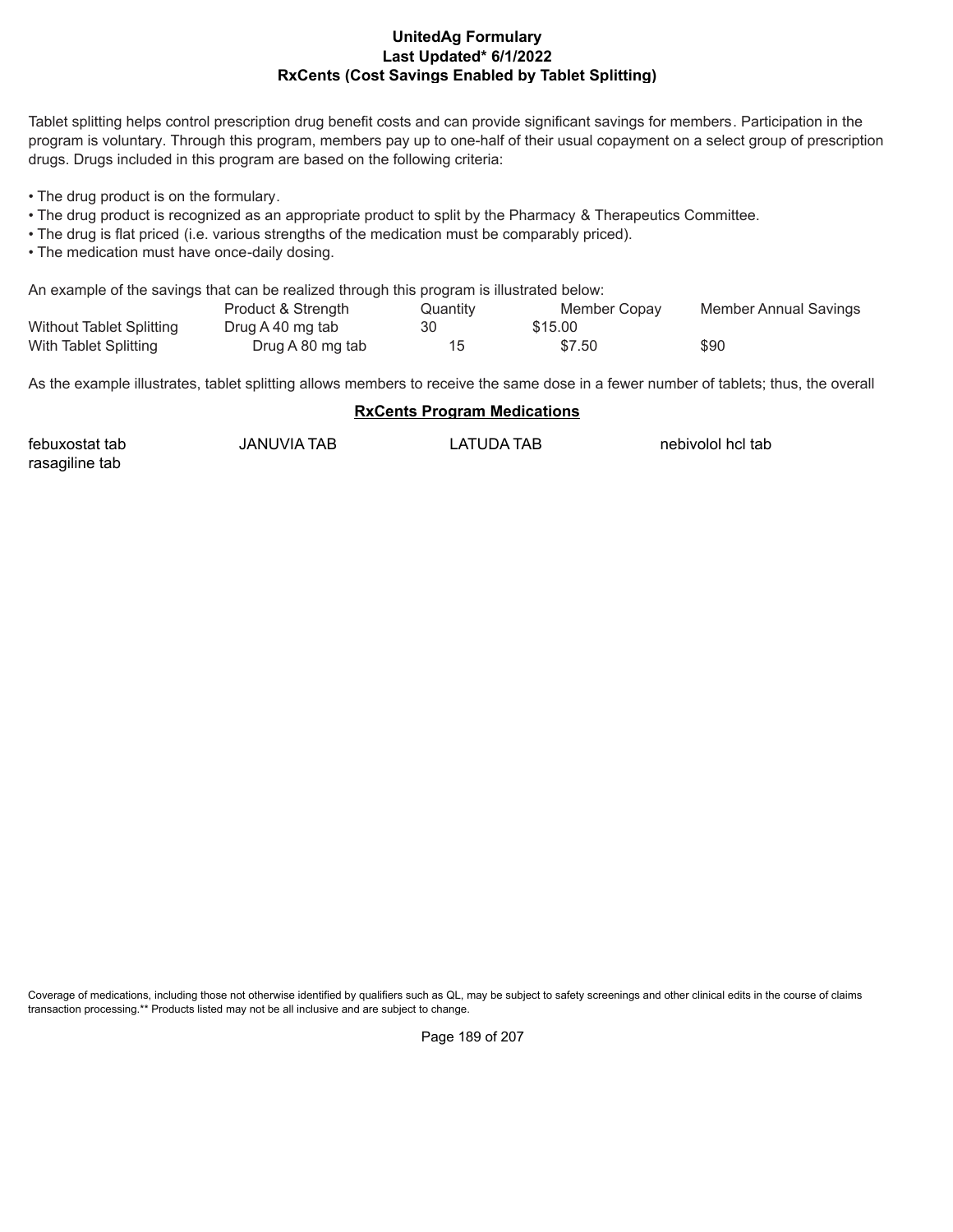# **UnitedAg Formulary Last Updated\* 6/1/2022 Over-the-Counter (OTC)**

• The following OTC drugs are a covered benefit with a prescription

#### **Over-the-Counter (OTC) Medications**

| <b>ACCU-CHEK AVIVA PLUS</b><br>METER | <b>ACCU-CHEK AVIVA PLUS</b><br><b>TEST STRIP</b> | <b>ACCU-CHEK GUIDE CARE</b><br><b>METER</b>     | ACCU-CHEK GUIDE ME KIT      |
|--------------------------------------|--------------------------------------------------|-------------------------------------------------|-----------------------------|
| ACCU-CHEK GUIDE TEST<br><b>STRIP</b> | <b>ACCU-CHEK NANO METER</b>                      | <b>ACCU-CHEK SMARTVIEW</b><br><b>TEST STRIP</b> | <b>ACCU-CHEK TEST STRIP</b> |
| <b>AEROCHAMBER</b>                   | <b>ALCOHOL SWABS</b>                             | aspirin chew tab 81mg                           | aspirin ec tab 325mg        |
| aspirin ec tab 81mg                  | aspirin tab 325mg                                | aspirin tab 81mg                                | <b>B-D INSULIN SYRINGE</b>  |
| <b>B-D PEN NEEDLE</b>                | <b>CALIBRATION LIQUID</b>                        | <b>CLINISTIX TEST STRIP</b>                     | <b>CONTRACEPTIVE FOAM</b>   |
| <b>CONTRACEPTIVE GEL</b>             | <b>CONTRACEPTIVE SUPP</b>                        | <b>COVID-19 TEST</b>                            | CUE COVID-19 INJ TEST       |
|                                      |                                                  |                                                 | <b>CARTRIDGE</b>            |
| <b>CUE HEALTH MONITOR</b>            | esomeprazole magnesium                           | famotidine tab                                  | <b>FEMALE CONDOMS</b>       |
|                                      | DR tab                                           |                                                 |                             |
| ferrous sulfate elixir               | <b>FERROUS SULFATE LIQUIL</b>                    | ferrous sulfate soln                            | ferrous sulfate syrup       |
| folic acid tab 400mcg                | folic acid tab 800mcg                            | guaifenesin/codeine syrup                       | <b>IRON SUSP</b>            |
| <b>KETO-DIASTIX TEST STRIF</b>       | <b>KETOSTIX</b>                                  | <b>LANCET KIT</b>                               | <b>LANCETS</b>              |
| levonorgestrel tab                   | <b>NEXIUM 24HR TAB</b>                           | nicotine gum                                    | <b>NICOTINE KIT</b>         |
| nicotine lozenge                     | nicotine patch                                   | NOVOLIN 70/30 FLEXPEN<br>INJ.                   | NOVOLIN 70/30 INJ           |
| NOVOLIN N FLEXPEN INJ                | NOVOLIN N INJ                                    | NOVOLIN R FLEXPEN INJ                           | NOVOLIN R INJ               |
| <b>PEAK FLOW METER</b>               | <b>PLAN B TAB</b>                                | <b>PRECISION XTRA KETONE</b>                    | <b>TODAY SPONGE</b>         |
|                                      |                                                  | <b>TEST STRIP</b>                               |                             |
| TRUE METRIX KIT AIR                  | TRUE METRIX KIT METER                            | TRUE METRIX TEST STRIP                          | <b>TRUEPLUS PEN NEEDLES</b> |

Coverage of medications, including those not otherwise identified by qualifiers such as QL, may be subject to safety screenings and other clinical edits in the course of claims transaction processing.\*\* Products listed may not be all inclusive and are subject to change.

Page 190 of 207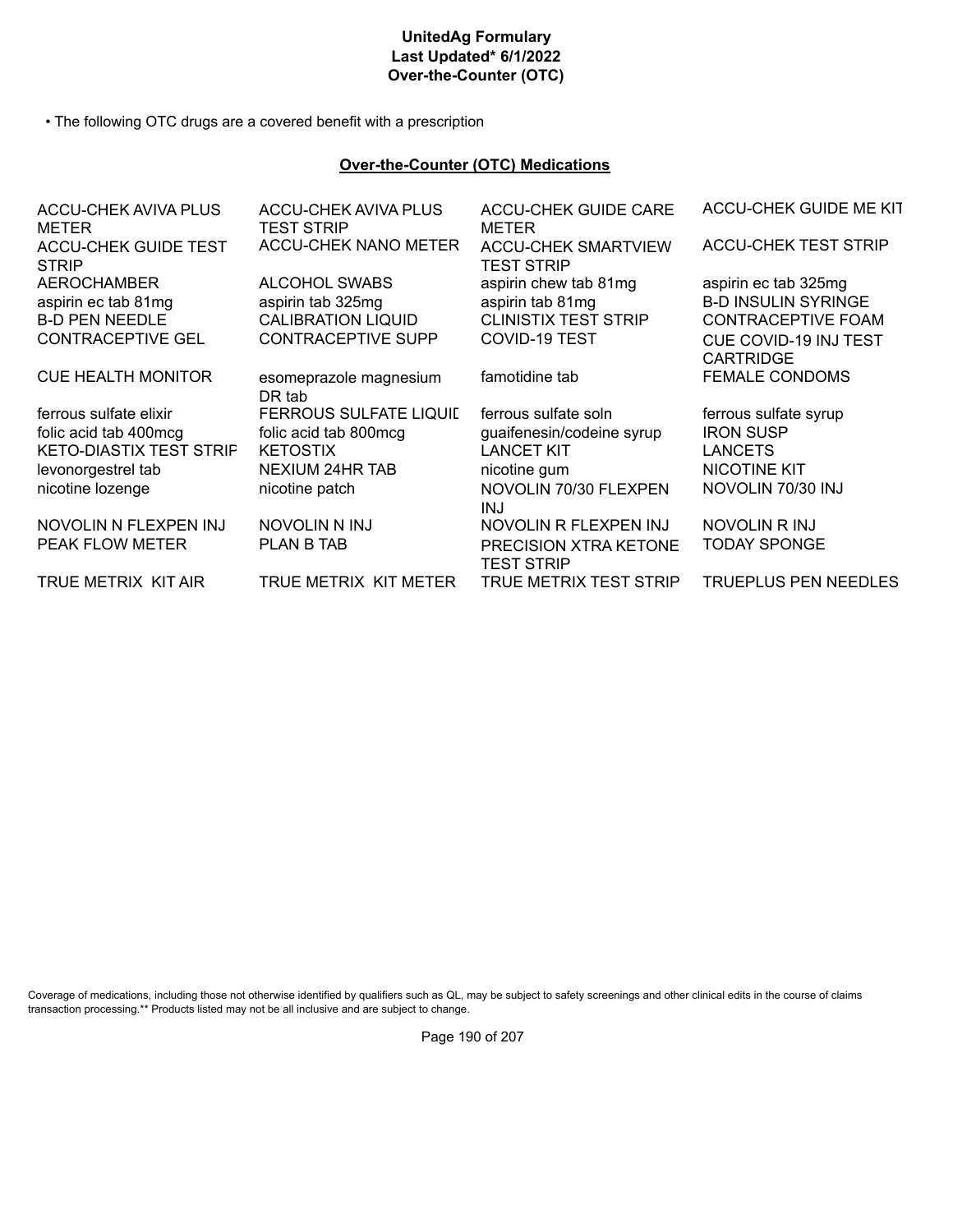#### **UnitedAg Formulary Last Updated\* 6/1/2022 Mandatory Specialty Pharmacy (MSP)**

• Costco Specialty Services is experienced in handling specialty drugs and coordinating personalized support for members impacted by chronic illnesses and complex conditions.

- Specialty drugs are only available for a one month supply per fill.
- The following drugs are required to be filled through Costco Specialty Services.

#### **Mandatory Specialty Pharmacy (MSP) Medications**

abacavir soln abacavir tab abacavir/lamivudine tab abiraterone tab 250mg ACTEMRA ACTPEN INJ ACTEMRA SC INJ ACTHAR GEL INJ ACTIMMUNE INJ adefovir dipivoxil tab ADEMPAS TAB ALECENSA CAP ALFERON-N INJ ALUNBRIG TAB 30MG ALUNBRIG TAB 90MG,

bosentan tab BOSULIF TAB BRAFTOVI CAP 75MG BRUKINSA CAP

CABLIVI INJ KIT CABOMETYX TAB CALQUENCE CAP capecitabine tab CAPRELSA TAB carglumic acid tab CAYSTON INH SOLN CHOLBAM CAP CIMDUO TAB CIMZIA INJ CIMZIA STARTER INJ KIT CINRYZE INJ COMETRIQ KIT COMPLERA TAB COPIKTRA CAP COTELLIC TAB CRIXIVAN CAP CYSTADROPS SOLN CYSTAGON CAP CYSTARAN OPHTH SOLN dalfampridine ER tab deferasirox granules packet deferasirox tab deferasirox tab 180mg deferasirox tab 90mg, 360mc deferiprone tab DELSTRIGO TAB DESCOVY TAB DIACOMIT CAP DIACOMIT POWDER PACK didanosine DR cap DIDANOSINE DR CAP,

180MG BERINERT INJ betaine powder for oral solution

dimethyl fumarate DR cap dimethyl fumarate DR starter pack efavirenz tab efavirenz/emtricitabine/tenofo vir df tab emtricitabine cap emtricitabine/tenofovir disoproxil fumarate tab

ENSPRYNG INJ EPIDIOLEX SOLN ERIVEDGE CAP ERLEADA TAB erlotinib tab ESBRIET CAP ETOPOSIDE CAP etravirine tab everolimus tab everolimus tab for oral susp EVOTAZ TAB EVRYSDI SOLN EXKIVITY CAP EXTAVIA INJ FARYDAK CAP FASENRA PEN INJ FERRIPROX SOLN FINTEPLA SOLN FIRDAPSE TAB FORTEO INJ fosamprenavir tab FULPHILA INJ FUZEON INJ GALAFOLD CAP GAVRETO CAP GENOTROPIN INJ GENVOYA TAB GILENYA CAP

ambrisentan tab APTIVUS CAP

APTIVUS SOLN ARIKAYCE SUSP atazanavir cap AUBAGIO TAB AUSTEDO TAB AVONEX INJ AYVAKIT TAB BALVERSA TAB 3MG BALVERSA TAB 4MG BALVERSA TAB 5MG BENLYSTA AUTO-INJECTOL BENLYSTA INJ bexarotene cap BIKTARVY TAB

BYLVAY CAP 1200MCG BYLVAY CAP 400MCG BYLVAY SPRINKLE CAP 200MCG

DOPTELET TAB DOVATO TAB

DUPIXENT INJ DUPIXENT PEN INJ EDURANT TAB efavirenz cap efavirenz/lamivudine/tenofovi df (lo) tab EMTRIVA SOLN ENBREL INJ 25MG

ENBREL INJ 50MG ENBREL MINI INJ ENBREL SURECLICK INJ 50MG

BYLVAY SPRINKLE CAP 600MCG VIDEX EC CAP

EMPAVELI INJ

ENDARI POWDER PACK

Coverage of medications, including those not otherwise identified by qualifiers such as QL, may be subject to safety screenings and other clinical edits in the course of claims transaction processing.\*\* Products listed may not be all inclusive and are subject to change.

Page 191 of 207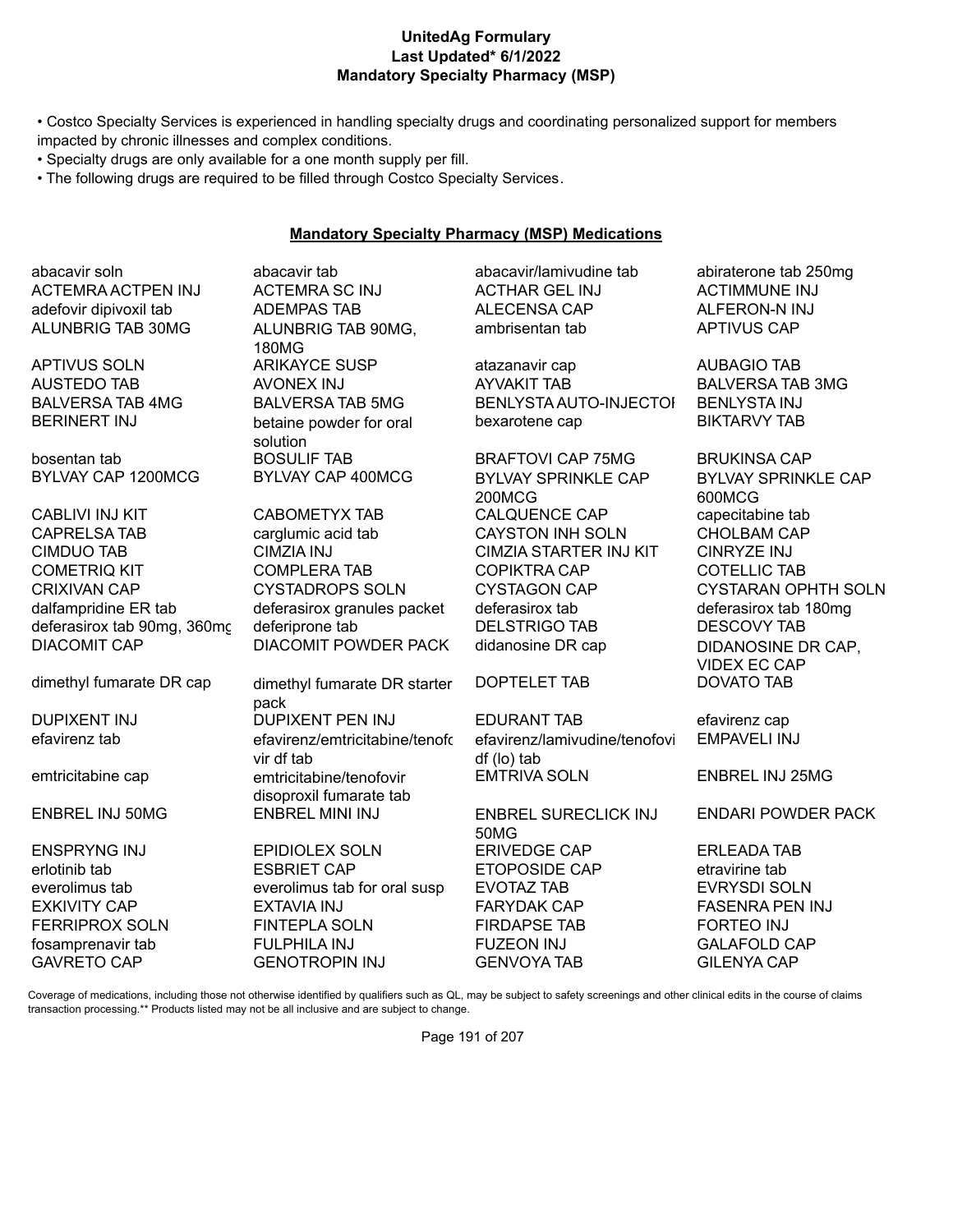HUMIRA INJ 80MG HUMIRA INJ

HUMIRA INJ PSORIASIS/UVEITIS STARTER PACK IBRANCE CAP IBRANCE TAB icatibant inj ICLUSIG TAB IDHIFA TAB imatinib tab IMBRUVICA CAP 140MG IMBRUVICA CAP 70MG IMBRUVICA TAB 420MG, 560MG INQOVI TAB INTELENCE TAB INTRON-A INJ INVIRASE CAP INVIRASE TAB IRESSA TAB ISENTRESS (HD) TAB ISENTRESS CHEW TAB ISENTRESS POWDER PACK

lopinavir/ritonavir tab LORBRENA TAB 100MG LORBRENA TAB 25MG LUMAKRAS TAB LUPKYNIS CAP LYNPARZA CAP LYNPARZA TAB LYSODREN TAB maraviroc tab MAVYRET PAK MAVYRET TAB MAYZENT TAB MAYZENT TAB STARTER PACK MESNEX TAB miglustat cap MYLERAN TAB NATPARA INJ NERLYNX TAB **nexirapine ER tab** nevirapine ER tab nevirapine tab NEXAVAR TAB nilutamide tab NINLARO CAP NIVESTYM INJ NORVIR CAP NORVIR POWDER PACK NORVIR SOLN NUBEQA TAB NUCALA INJ NUZYRA TAB OCALIVA TAB octreotide inj OCTREOTIDE INJ 100MCG ODEFSEY TAB ODOMZO CAP OFEV CAP OLUMIANT TAB OPSUMIT TAB OPZELURA CREAM ORENCIA CLICK INJ ORENCIA SC INJ 125MG/ML ORENCIA SC INJ

ORKAMBI GRANULES PACKET<br>OXBRYTA TAB

REZUROCK TAB ribavirin cap ribavirin tab ribavirin tab RINVOQ ER TAB ritonavir tab ROZLYTREK CAP RUBRACA TAB RUCONEST INJ RUKOBIA ER TAB RYDAPT CAP

HIZENTRA INJ HUMIRA INJ 10MG HUMIRA INJ 20MG HUMIRA INJ 40MG CROHNS/UC/HIDRADENITI STARTER PACK HUMIRA PEN INJ 40MG HYCAMTIN CAP HYQVIA INJ

50MG/0.4ML ORKAMBI TAB OTEZLA STARTER PACK OTEZLA TAB

### OXERVATE OPHTH SOLN PALFORZIA POWDER

PALYNZIQ INJ PEGASYS INJ PEG-INTRON INJ PEMAZYRE TAB PIFELTRO TAB PIQRAY TAB pirfenidone tab 267mg pirfenidone tab 801mg PLEGRIDY INJ PLEGRIDY PEN INJ POMALYST CAP PRALUENT INJ PREZCOBIX TAB PREZISTA SUSP PREZISTA TAB PROMACTA POWDER PROMACTA TAB **PULMOZYME INH SOLN** pyrimethamine tab QINLOCK TAB

GILOTRIF TAB Glatiramer inj HAEGARDA INJ HEMLIBRA INJ HUMIRA INJ PEDIATRIC CROHNS STARTER PACK

IMCIVREE INJ INCRELEX INJ INLYTA TAB

ISTURISA TAB 10MG ISTURISA TAB 1MG ISTURISA TAB 5MG

JAKAFI TAB JULUCA TAB JYNARQUE PAK JYNARQUE TAB KALYDECO PAK KALYDECO TAB KESIMPTA INJ KEVZARA INJ KORLYM TAB **KOSELUGO CAP** lamivudine soln lamivudine tab lamivudine/zidovudine tab lapatinib ditosylate tab LEDIPASVIR/SOFOSBUVIR TAB LENVIMA CAP LEXIVA SUSP LONSURF TAB lopinavir/ritonavir soln MEKINIST TAB 0.5MG MEKINIST TAB 2MG MEKTOVI TAB

> ORENCIA SC INJ 87.5MG/0.7ML

# PACK

HUMIRA INJ PEDIATRIC UC STARTER PACK

lenalidomide cap

ORGOVYX TAB

PALFORZIA SPRINKLE CAP

REBETOL SOLN REBIF INJ REPATHA INJ REPATHA PUSHTRONEX INJ RESCRIPTOR TAB RETEVMO CAP REVLIMID CAP REVERSE REYATAZ POWDER PACK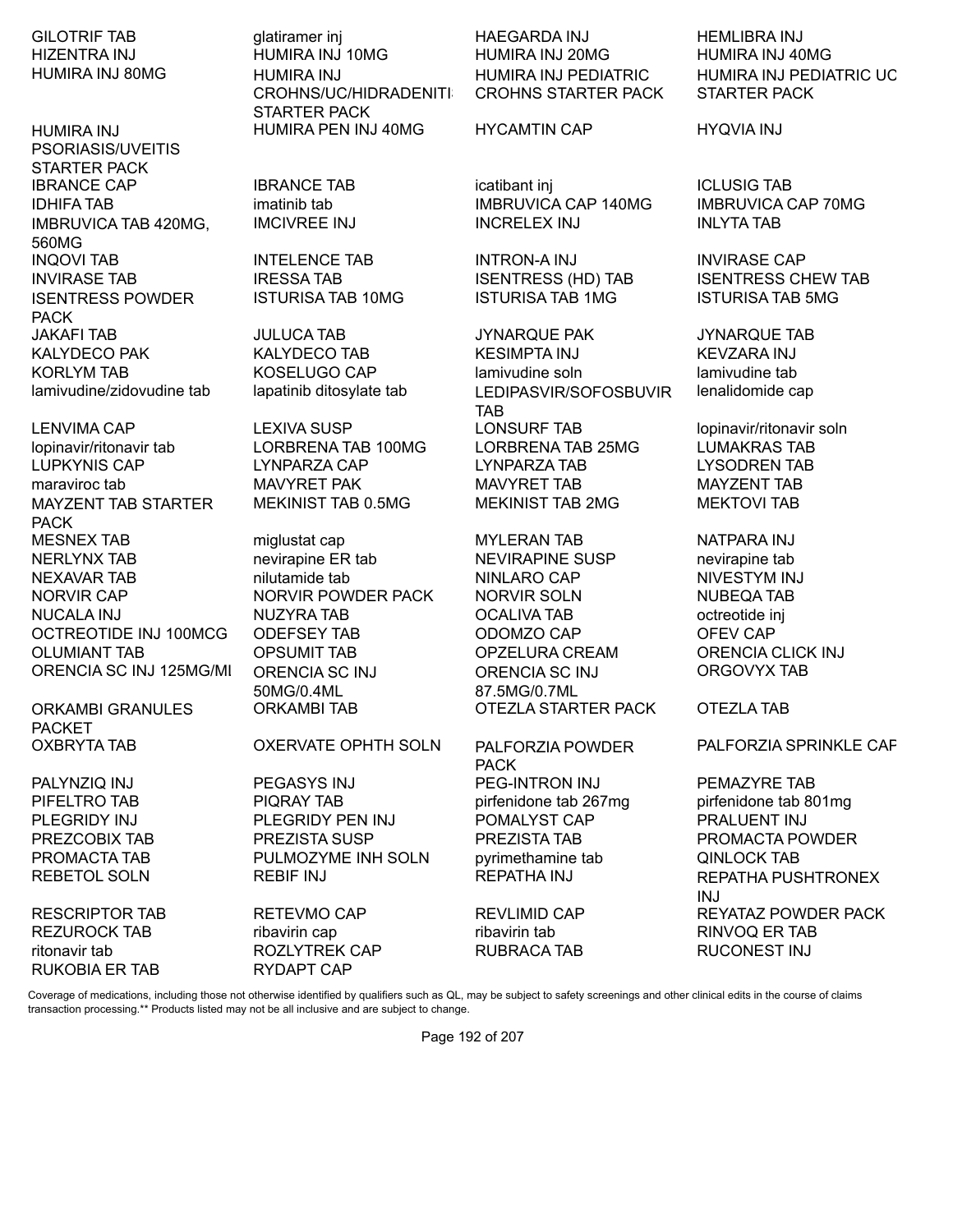sapropterin dihydrochloride powder packet SIGNIFOR INJ SIMPONI AUTO-INJECTOR

TRUSELTIQ PACK 50MG, 125MG TURALIO CAP TYMLOS INJ TYVASO INH SOLN UKONIQ TAB UPTRAVI TAB VALCHLOR GEL VENCLEXTA STARTER

sapropterin dihydrochloride soluble tab 100MG SKYRIZI INJ 75MG/0.83ML SOFOSBUVIR/VELPATASVI R TAB stavudine cap stavudine soln STELARA INJ STIVARGA TAB

SELZENTRY SOLN SELZENTRY TAB

SOMAVERT INJ SPRYCEL TAB

STRENSIQ INJ STRIBILD TAB sunitinib malate cap SYMDEKO TAB SYMTUZA TAB TABRECTA TAB TAB tadalafil tab (PAH) TAFINLAR CAP TAGRISSO TAB TAKHZYRO INJ TALTZ INJ TALZENNA CAP 0.25MG TALZENNA CAP 0.75MG TARGRETIN GEL TASIGNA CAP TAVALISSE TAB TAZVERIK TAB temozolomide cap tenofovir disoproxil fumarate tab THALOMID CAP TIBSOVO TAB tiopronin tab TIVICAY PD TAB TIVICAY TAB TOBI PODHALER tobramycin neb soln TRACLEER TAB 32MG TREMFYA INJ tretinoin cap trientine cap TRIKAFTA TAB TRIUMEQ PD TAB TRIUMEQ TAB TRIZIVIR TAB TRUSELTIQ PACK 100MG TRUSELTIQ PACK 75MG TRUVADA TAB TUKYSA TAB

PACK VENTAVIS INH SOLN VERZENIO TAB VIDEX SOLN vigabatrin powder pack vigabatrin tab vigadrone powder pack VIRACEPT POWDER VIRACEPT TAB VIREAD TAB VITEKTA TAB VITRAKVI CAP 100MG VITRAKVI CAP 25MG VITRAKVI SOLN VIVITROL INJ VIZIMPRO TAB VOSEVI TAB VOTRIENT TAB VYNDAMAX CAP VYNDAQEL CAP WAKIX TAB WELIREG TAB XALKORI CAP XELJANZ SOLN XELJANZ TAB XELJANZ XR TAB XEMBIFY INJ XOLAIR SYRINGE XOSPATA TAB XPOVIO PAK XYREM SOLN ZARXIO INJ ZEJULA CAP ZELBORAF TAB ZEPOSIA CAP ZEPOSIA STARTER PACK ZERIT SOLN zidovudine cap zidovudine syrup zidovudine tab ZIEXTENZO INJ ZOLINZA CAP ZYDELIG TAB ZYKADIA CAP ZYKADIA TAB

SIMPONI INJ 100MG SKYRIZI INJ 150MG/ML

tetrabenazine tab

VENCLEXTA TAB

Coverage of medications, including those not otherwise identified by qualifiers such as QL, may be subject to safety screenings and other clinical edits in the course of claims transaction processing.\*\* Products listed may not be all inclusive and are subject to change.

Page 193 of 207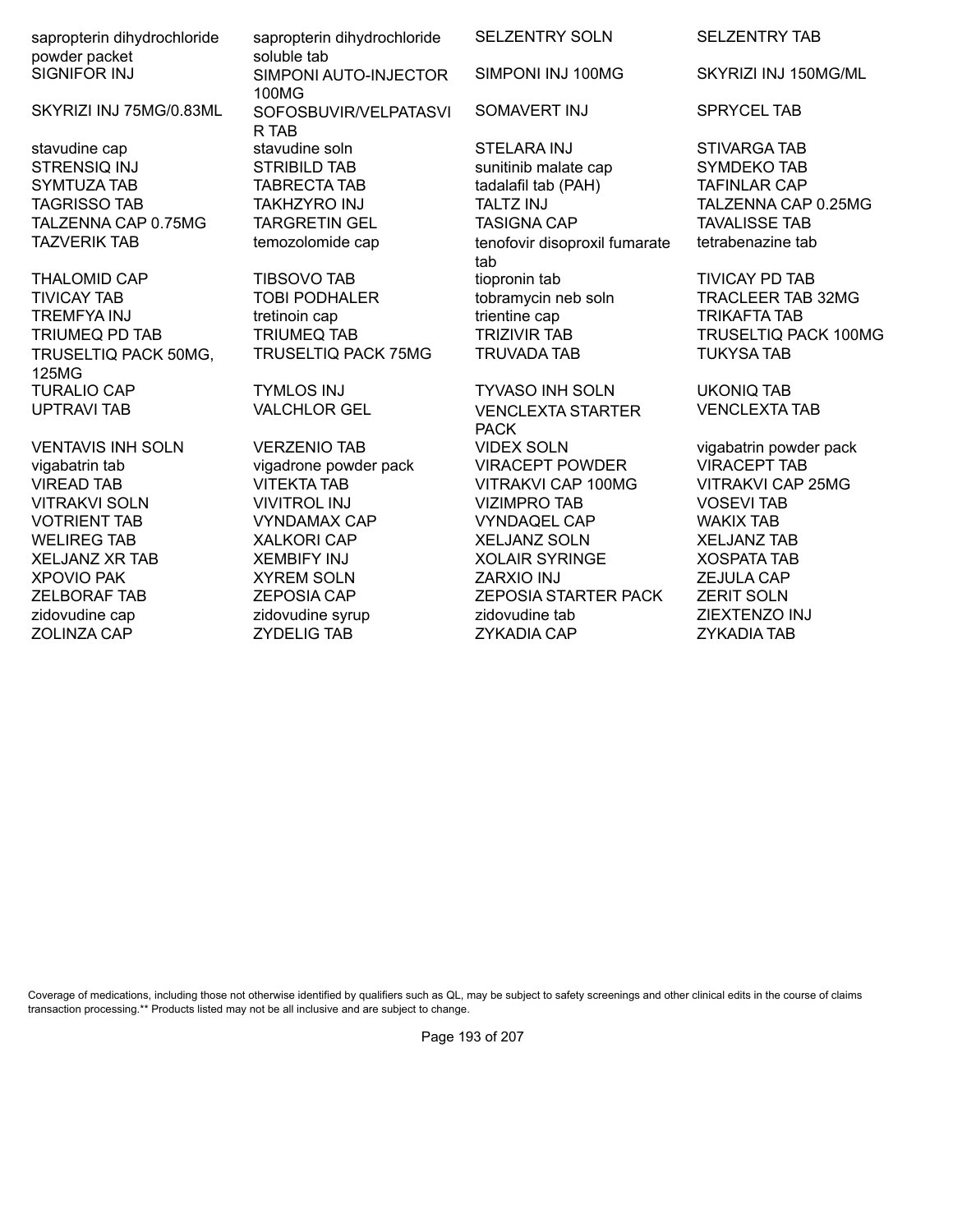#### **UnitedAg Formulary Last Updated\* 6/1/2022 Step Therapy (ST)**

• The following drugs are covered on the formulary with a Step Therapy.

### **Step Therapy (ST) Medications**

| <b>Drug Name</b>                                   | <b>Step Therapy Requirements</b>                                                                                   |
|----------------------------------------------------|--------------------------------------------------------------------------------------------------------------------|
| <b>DIFICID SUSP</b>                                | QL= 136 mL/fill; Step Therapy requires trial of vancomycin cap, FIRST-VANCOMYC<br>SOLN, or FIRVANQ SOLN            |
| DIFICID TAB                                        | QL= 20 tabs/fill; Step Therapy requires trial of vancomycin cap, FIRST-VANCOMYCI<br>SOLN, or FIRVANQ SOLN          |
| donepezil tab 23mg                                 | QL= 1 tab/day; Step Therapy requires trial of donepezil 10mg                                                       |
| febuxostat tab                                     | Step Therapy requires trial of allopurinol                                                                         |
| fluvoxamine ER cap                                 | Step Therapy requires trial of citalopram, escitalopram, sertraline, fluoxetine,<br>fluvoxamine or paroxetine      |
| LEVALBUTEROL INHALER, XOPENEX HF<br><b>INHALER</b> | QL= 2 inhalers/fill, 2 fills/30 days; Step Therapy requires trial of VENTOLIN HFA                                  |
| <b>LIVALO TAB</b>                                  | Step Therapy requires trial of atorvastatin, fluvastatin, lovastatin, pravastatin,<br>rosuvastatin, or simvastatin |
| LONHALA MAGNAIR SOLN                               | Step Therapy requires trial of INCRUSE ELLIPTA INHALER                                                             |
| <b>MAYZENT TAB</b>                                 | Step Therapy requires failure of dimethyl fumerate and Gilenya                                                     |
| MAYZENT TAB STARTER PACK                           | Step Therapy requires failure of dimethyl fumerate and Gilenya                                                     |
| <b>NEVIRAPINE ER TAB</b>                           | Step Therapy requires trial of nevirapine                                                                          |
| risedronate DR tab                                 | Step Therapy requires trial of alendronate                                                                         |
| SPIRIVA RESPIMAT INHALER<br>1.25MCG/ACT            | QL= 1 inhaler/30 days; Step Therapy requires trial of ADVAIR, BREO, DULERA, or<br><b>FLUTICASONE/SALMETEROL</b>    |
| <b>YUPELRI SOLN</b>                                | Step Therapy requires trial of INCRUSE ELLIPTA                                                                     |

Coverage of medications, including those not otherwise identified by qualifiers such as QL, may be subject to safety screenings and other clinical edits in the course of claims transaction processing.\*\* Products listed may not be all inclusive and are subject to change.

Page 194 of 207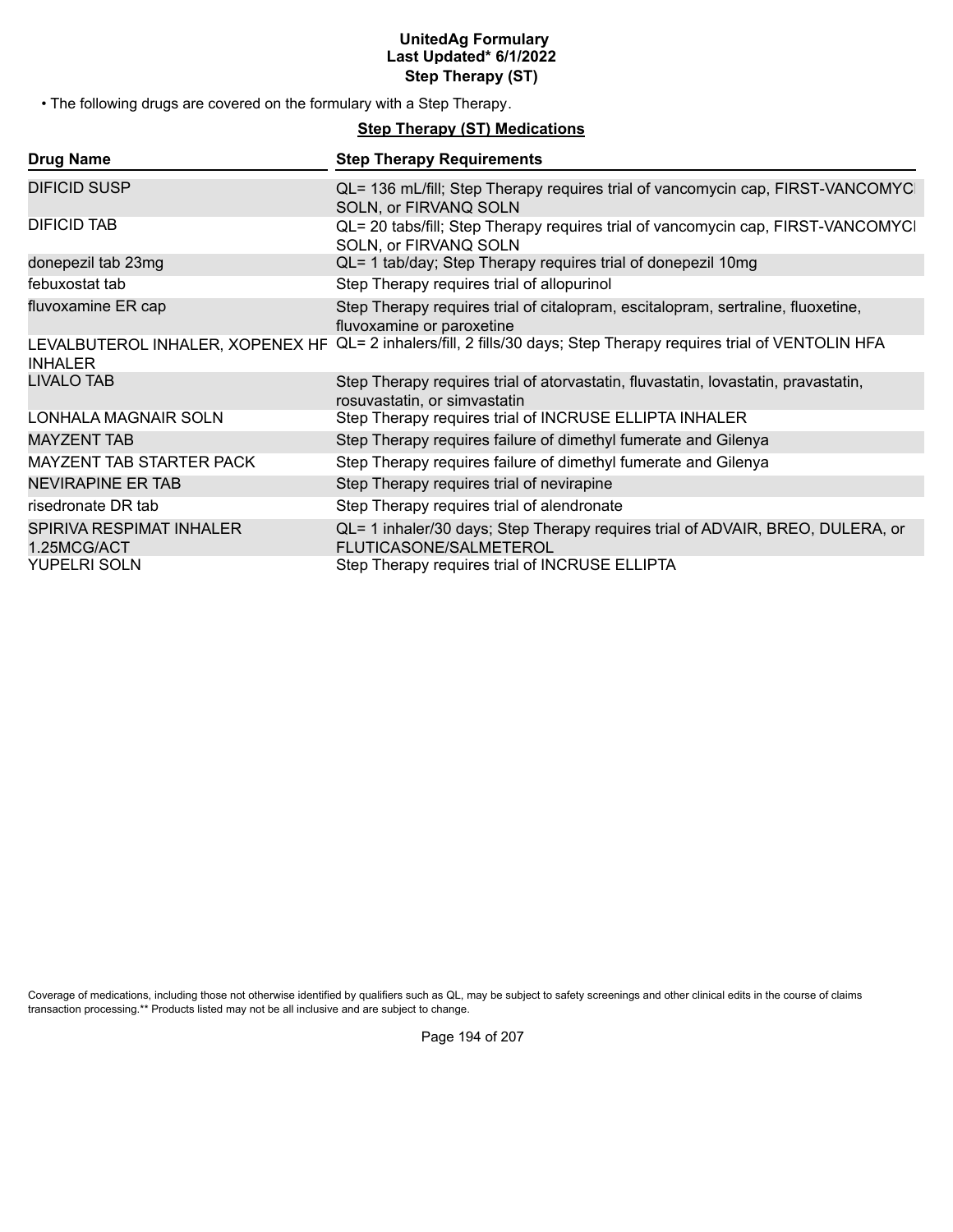# **Smoking Cessation Agents Last Updated\* 6/1/2022 UnitedAg Formulary**

| Drug Name                                            | Tier # for Drug Copay |  |
|------------------------------------------------------|-----------------------|--|
| bupropion SR tab( Limited to 180 days/plan year)     | \$0                   |  |
| CHANTIX PAK(Limited to 180 days/plan year)           | \$0                   |  |
| CHANTIX TAB( Limited to 180 days/plan year)          | \$0                   |  |
| nicotine gum(Limited to 180 days/plan year)          | \$0                   |  |
| <b>NICOTINE KIT</b>                                  | \$0                   |  |
| nicotine lozenge(Limited to 180 days/plan year)      | \$0                   |  |
| nicotine patch(Limited to 180 days/plan year)        | \$0                   |  |
| NICOTROL INHALER(Limited to 180 days/plan year)      | \$0                   |  |
| NICOTROL NASAL SPRAY (Limited to 180 days/plan year) | \$0                   |  |

Coverage of medications, including those not otherwise identified by qualifiers such as QL, may be subject to safety screenings and other clinical edits in the course of claims transaction processing.\*\* Products listed may not be all inclusive and are subject to change.

Page 195 of 207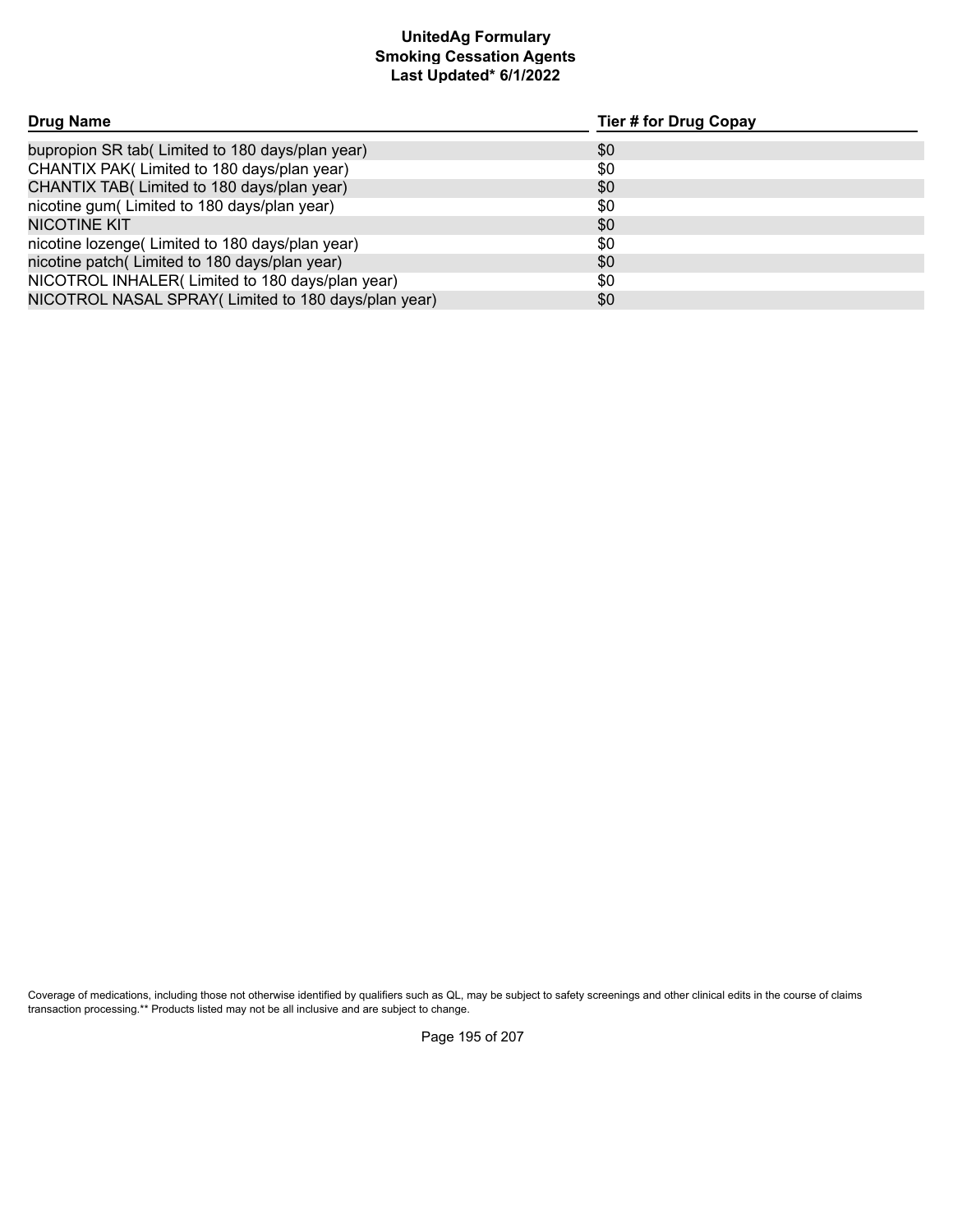• The following drugs are covered on the formulary with a Quantity Limit.

#### **Quantity Limit (QL) Medications**

| <b>Drug Name</b>              | <b>Quantity Limit</b>                                                                                               |
|-------------------------------|---------------------------------------------------------------------------------------------------------------------|
| abiraterone tab 250mg         | $QL = 4$ tabs/day                                                                                                   |
| ABSTRAL SL TAB                | QL= 120 tabs/30 days                                                                                                |
| <b>ACTEMRA ACTPEN INJ</b>     | $QL = 2$ inj/28 days                                                                                                |
| <b>ACTEMRA SC INJ</b>         | QL= 2 inj/28 days                                                                                                   |
| <b>ACTHAR GEL INJ</b>         | $QL = 4$ vials/fill                                                                                                 |
| <b>ADEMPAS TAB</b>            | QL= 3 tabs/day; Only available through Accredo 800-803-2523                                                         |
| <b>AFLURIA INJ</b>            | $QL = 1$ inj/28 days                                                                                                |
| AFLURIA INJ, FLUZONE INJ      | QL= 1 inj/28 days                                                                                                   |
| <b>AIMOVIG INJ</b>            | QL= 1 pack/28 days                                                                                                  |
| <b>AJOVY INJ</b>              | QL= 1 pack/28 days                                                                                                  |
| <b>AKYNZEO CAP</b>            | QL= 1 cap/fill; Restricted to Oncology or Hematology Specialist                                                     |
| albuterol HFA inhaler         | QL= 2 inhalers/30 days                                                                                              |
| <b>ALECENSA CAP</b>           | $QL = 8 \text{ caps/day}$                                                                                           |
| <b>ALINIA SUSP</b>            | $QL = 60ml/3$ days                                                                                                  |
| <b>ALUNBRIG TAB 30MG</b>      | QL= 4 tabs/day; Only available through Biologics 800-850-4306                                                       |
| ALUNBRIG TAB 90MG, 180MG      | QL= 1 tab/day; Only available through Biologics 800-850-4306                                                        |
| ambrisentan tab               | QL= 1 tab/day; Restricted to Cardiology or Pulmonology Specialist; Only available                                   |
|                               | through Lumicera 855-847-3553                                                                                       |
| ANDRODERM PATCH               | QL= 1 patch/day                                                                                                     |
| <b>ANNOVERA RING</b>          | $QL = 1$ ring/year                                                                                                  |
| <b>ANZEMET TAB</b>            | $QL = 9$ tabs/fill                                                                                                  |
| aprepitant cap                | $QL = 3 \text{ caps/fill}$                                                                                          |
| aprepitant pak                | $QL = 3 \text{ caps/fill}$                                                                                          |
| <b>ARIKAYCE SUSP</b>          | QL= 1 vial/day; Only available through Maxor Pharmacy 800-658-6046                                                  |
| armodafinil tab               | $QL = 1$ tab/day                                                                                                    |
| asenapine maleate SL tab      | $QL = 2$ tabs/day                                                                                                   |
| <b>AUSTEDO TAB</b>            | $QL = 4$ tabs/day                                                                                                   |
| <b>AYVAKIT TAB</b>            | QL= 1 tab/day; Only available through Biologics 800-850-4306                                                        |
| <b>BALVERSA TAB 3MG</b>       | QL= 3 tabs/day; Only available through US Bioservices 888-518-7246                                                  |
| <b>BALVERSA TAB 4MG</b>       | QL= 2 tabs/day; Only available through US Bioservices 888-518-7246                                                  |
| <b>BALVERSA TAB 5MG</b>       | QL= 1 tab/day; Only available through US Bioservices 888-518-7246                                                   |
| <b>BAQSIMI NASAL POWDER</b>   | QL= 2 inhalations/fill                                                                                              |
| <b>BAXDELA TAB</b>            | QL= 2 tabs/day; Restricted to Infectious Disease Specialist                                                         |
| <b>BENLYSTA AUTO-INJECTOR</b> | $QL = 4$ inj/28 day                                                                                                 |
| <b>BENLYSTA INJ</b>           | $QL = 4$ inj/28 day                                                                                                 |
| bimatoprost ophth soln        | QL= 2.5ml/30 days                                                                                                   |
| bosentan tab                  | QL= 2 tabs/day; Restricted to Cardiology or Pulmonology Specialist; Only available<br>through Lumicera 855-847-3553 |
| <b>BRAFTOVI CAP 75MG</b>      | $QL = 6$ caps/day                                                                                                   |
| <b>BRUKINSA CAP</b>           | QL= 4 caps/day; Only available through Biologics 800-850-4306                                                       |
| budesonide ER tab             | $QL = 1$ tab/day                                                                                                    |
| buprenorphine patch           | QL= 4 patches/28 days                                                                                               |
| bupropion SR tab              | Limited to 180 days/plan year                                                                                       |
|                               |                                                                                                                     |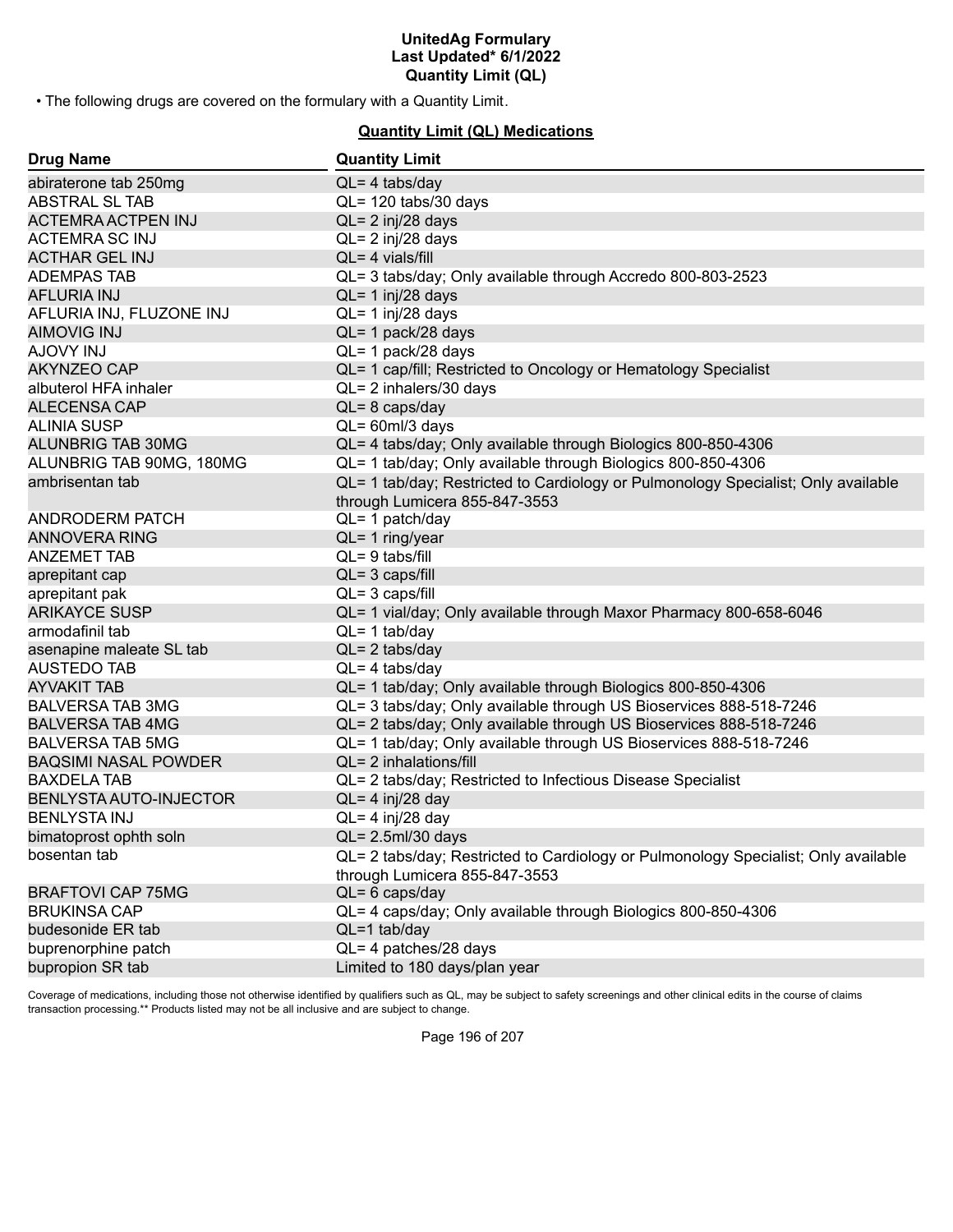• The following drugs are covered on the formulary with a Quantity Limit.

#### **Quantity Limit (QL) Medications**

| <b>Drug Name</b>                                  | <b>Quantity Limit</b>                                                                                                           |
|---------------------------------------------------|---------------------------------------------------------------------------------------------------------------------------------|
| butorphanol nasal spray                           | QL= 1 bottle/fill, 2 fills/30 days                                                                                              |
| <b>BYDUREON BCISE AUTO INJ</b>                    | $QL = 4$ inj/28 days                                                                                                            |
| <b>BYDUREON INJ</b>                               | $QL = 4$ inj/28 days                                                                                                            |
| <b>BYDUREON PEN INJ</b>                           | $QL = 4$ inj/28 days                                                                                                            |
| <b>BYETTA INJ</b>                                 | QL= 1 pen/30 days                                                                                                               |
| BYLVAY CAP 1200MCG                                | QL= 5 caps/day; Only available through PantheRx Pharmacy 855-726-8479                                                           |
| <b>BYLVAY CAP 400MCG</b>                          | QL= 15 caps/day; Only available through PantheRx Pharmacy 855-726-8479                                                          |
| <b>BYLVAY SPRINKLE CAP 200MCG</b>                 | QL= 8 caps/day; Only available through PantheRx Pharmacy 855-726-8479                                                           |
| BYLVAY SPRINKLE CAP 600MCG                        | QL= 4 caps/day; Only available through PantheRx Pharmacy 855-726-8479                                                           |
| <b>CABLIVI INJ KIT</b>                            | QL= 1 vial/day; Only available through Biologics 800-850-4306                                                                   |
| <b>CABOMETYX TAB</b>                              | $QL = 1$ tab/day                                                                                                                |
| <b>CALQUENCE CAP</b>                              | $QL = 2 \text{ caps/day}$                                                                                                       |
| <b>CAVERJECT INJ</b>                              | $QL = 6$ inj/30 days                                                                                                            |
| celecoxib cap                                     | $QL = 2 \text{ caps/day}$                                                                                                       |
| <b>CHANTIX PAK</b>                                | Limited to 180 days/plan year                                                                                                   |
| <b>CHANTIX TAB</b>                                | Limited to 180 days/plan year                                                                                                   |
| <b>CIMZIA INJ</b>                                 | QL= 2 inj/28 days                                                                                                               |
| <b>CIMZIA STARTER INJ KIT</b>                     | QL= 1 kit/plan year                                                                                                             |
| <b>CINRYZE INJ</b>                                | QL= 16 vials/28 days; Only available through CVS Specialty 800-237-2767                                                         |
| <b>COPIKTRA CAP</b>                               | $QL = 2 \text{ caps/day}$                                                                                                       |
| <b>COTELLIC TAB</b>                               | $QL = 3$ tabs/day                                                                                                               |
| <b>COVID-19 TEST</b>                              | $QL = 8$ tests/30 days                                                                                                          |
| COVID-19 VACCINE BOOSTER INJ                      | $QL = 1$ inj/fill                                                                                                               |
| (MODERNA)                                         |                                                                                                                                 |
| COVID-19 VACCINE INJ (JANSSEN)                    | QL= 1 dose/45 days                                                                                                              |
| COVID-19 VACCINE INJ (MODERNA)                    | $QL = 1$ dose/24 days                                                                                                           |
| COVID-19 VACCINE INJ (PFIZER)                     | QL= 1 dose/17 days                                                                                                              |
| COVID-19 VACCINE INJ 5-11Y (PFIZER)               | QL= 1 dose/17 days                                                                                                              |
| <b>CUE COVID-19 INJ TEST CARTRIDGE</b>            | QL= 8 cartridges/30 days                                                                                                        |
| <b>CUE HEALTH MONITOR</b>                         | QL= 1 kit/year                                                                                                                  |
| <b>CYSTADROPS SOLN</b>                            | QL = 4 bottles/28 days; Restricted to Ophthalmology Specialist; Only available througl<br>Anovo Specialty Pharmacy 844-288-5007 |
| <b>CYSTARAN OPHTH SOLN</b>                        | QL= 4 bottles/28 days; Restricted to Ophthalmology or Optometry Specialist; Only<br>available through Walgreens 888-347-3416    |
| dalfampridine ER tab                              | QL= 2 tabs/day; Restricted to Neurology Specialist                                                                              |
| DEPO-PROVERA INJ                                  |                                                                                                                                 |
| DEPO-PROVERA SC INJ 104MG                         | QL= 1 inj/90 days                                                                                                               |
| <b>DEXCOM G6 RECEIVER</b>                         | QL= 1 receiver/year                                                                                                             |
| <b>DEXCOM G6 SENSOR</b>                           | QL= 3 sensors/28 days                                                                                                           |
| <b>DEXCOM G6 TRANSMITTER</b>                      | QL= 1 transmitter/90 days                                                                                                       |
| DIASTAT RECTAL GEL, DIAZEPAM<br><b>RECTAL GEL</b> | QL= 2 packs/fill                                                                                                                |
| diclofenac gel                                    | QL= 300gm/30 days                                                                                                               |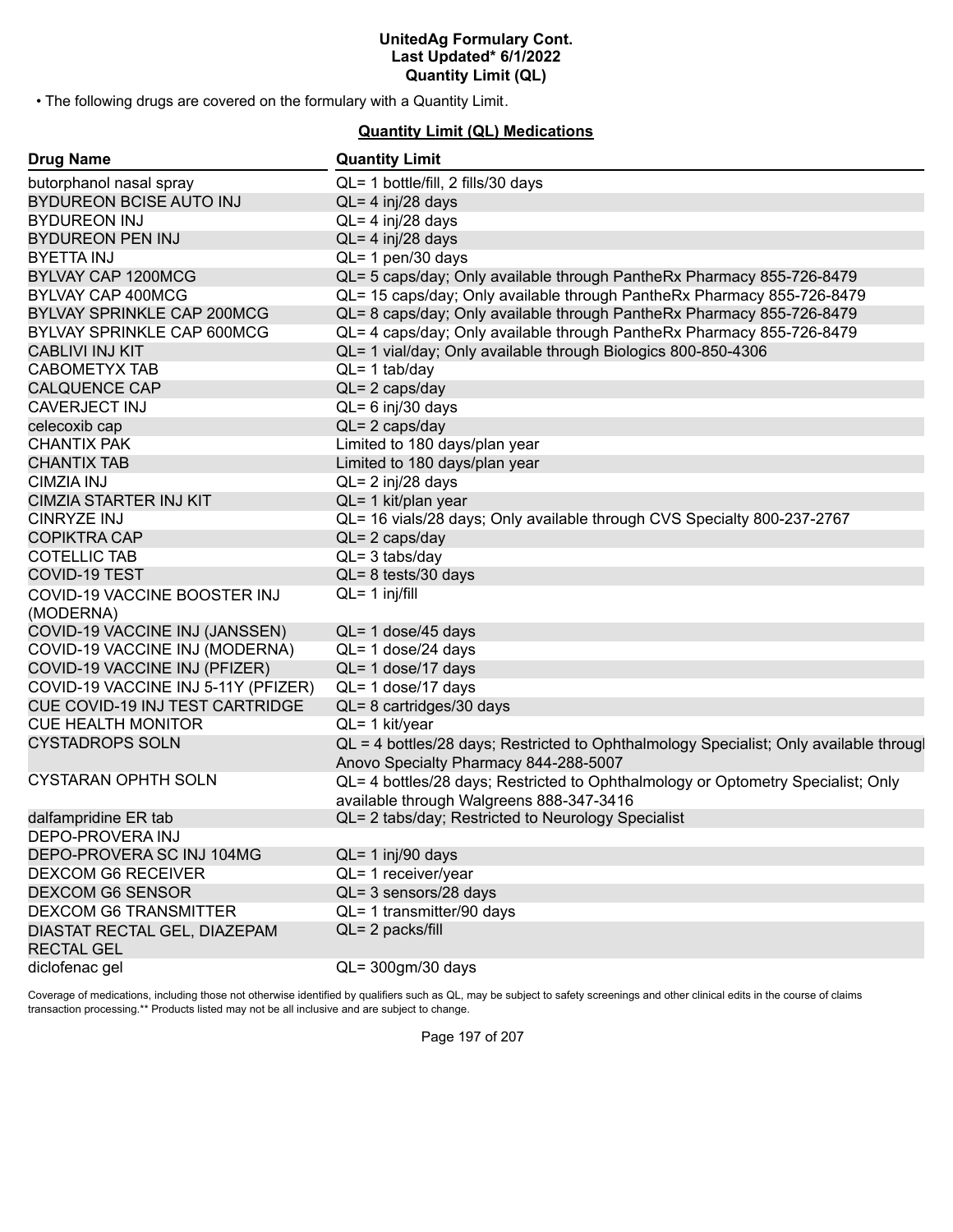• The following drugs are covered on the formulary with a Quantity Limit.

## **Quantity Limit (QL) Medications**

| <b>Drug Name</b>                           | <b>Quantity Limit</b>                                                                                      |
|--------------------------------------------|------------------------------------------------------------------------------------------------------------|
| diclofenac gel 1%                          | $QL = 5$ tubes/fill                                                                                        |
| DICLOFENAC PATCH, FLECTOR PATCH            | QL= 30 patches/fill                                                                                        |
| diclofenac soln 1.5%                       | $QL = 3$ bottles/fill                                                                                      |
| <b>DIFICID SUSP</b>                        | QL= 136 mL/fill; Step Therapy requires trial of vancomycin cap, FIRST-VANCOMYCIN<br>SOLN, or FIRVANQ SOLN  |
| <b>DIFICID TAB</b>                         | QL= 20 tabs/fill; Step Therapy requires trial of vancomycin cap, FIRST-VANCOMYCIN<br>SOLN, or FIRVANQ SOLN |
| donepezil ODT                              | $QL = 1$ tab/day                                                                                           |
| donepezil tab                              | $QL = 2$ tabs/day                                                                                          |
| donepezil tab 23mg                         | QL= 1 tab/day; Step Therapy requires trial of donepezil 10mg                                               |
| <b>DOPTELET TAB</b>                        | QL= 2 tabs/day; Only available through CVS Specialty 800-237-2767                                          |
| <b>DUPIXENT INJ</b>                        | $QL = 2$ inj/ 28 days                                                                                      |
| DUPIXENT PEN INJ                           | $QL = 2$ inj/28 days                                                                                       |
| EDEX INJ                                   | $QL = 6$ inj/30 days                                                                                       |
| eletriptan tab                             | QL= 9 tabs/fill, 2 fills/30 days                                                                           |
| <b>EMGALITY INJ</b>                        | QL= 1 inj/28 days                                                                                          |
| <b>EMGALITY INJ 100MG/ML</b>               | QL= 3 inj/fill, 6 fills/year                                                                               |
| <b>EMPAVELI INJ</b>                        | QL= 160ml/28 days; Only available through PantheRx 855-726-8479                                            |
| <b>ENBREL INJ 25MG</b>                     | $QL = 8$ inj/28 days                                                                                       |
| <b>ENBREL INJ 50MG</b>                     | QL= 4 inj/28 days                                                                                          |
| <b>ENBREL MINI INJ</b>                     | $QL = 4$ inj/28 days                                                                                       |
| <b>ENBREL SURECLICK INJ 50MG</b>           | $QL = 4$ inj/28 days                                                                                       |
| <b>ENDARI POWDER PACK</b>                  | QL= 6 packets/day                                                                                          |
| enoxaparin inj                             | QL= 17 days supply                                                                                         |
| <b>ENSPRYNG INJ</b>                        | $QL = 1$ inj/28 days                                                                                       |
| entecavir tab                              | $QL = 1$ tab/day                                                                                           |
| <b>ENTRESTO TAB</b>                        | $QL = 2$ tabs/day                                                                                          |
| epinephrine pen inj 0.15mg, 0.3mg          | $QL = 2$ inj/fill                                                                                          |
| <b>ERLEADA TAB</b>                         | $QL = 4$ tabs/day                                                                                          |
| <b>ESBRIET CAP</b>                         | $QL = 9$ caps/day                                                                                          |
| estradiol vaginal tab, yuvafem vaginal tab | QL= 8 tabs/28 days, 18 tabs on first fill                                                                  |
| eszopiclone tab                            | $QL = 1$ tab/day                                                                                           |
| everolimus tab                             | $QL = 1$ tab/day                                                                                           |
| everolimus tab for oral susp               | $QL = 1$ tab/day                                                                                           |
| <b>EVRYSDI SOLN</b>                        | QL= 6.67ml/day; Only available through Accredo 800-803-2523                                                |
| <b>EXKIVITY CAP</b>                        | QL= 4 caps/day; Only available through Biologics 800-850-4306                                              |
| ezetimibe/simvastatin tab                  | QL= 1 tab/day (10-80mg is Not Covered)                                                                     |
| <b>FANAPT TAB</b>                          | $QL = 2$ tabs/day                                                                                          |
| <b>FANAPT TITRATION PACK</b>               | QL= 1 pack/plan year                                                                                       |
| <b>FARXIGA TAB</b>                         | $QL = 1$ tab/day                                                                                           |
| <b>FARYDAK CAP</b>                         | QL= 6 caps/21 days                                                                                         |
| <b>FASENRA PEN INJ</b>                     | QL= 1 inj/56 days                                                                                          |
| fentanyl citrate lollipop                  | QL= 120 lozenges/30 days                                                                                   |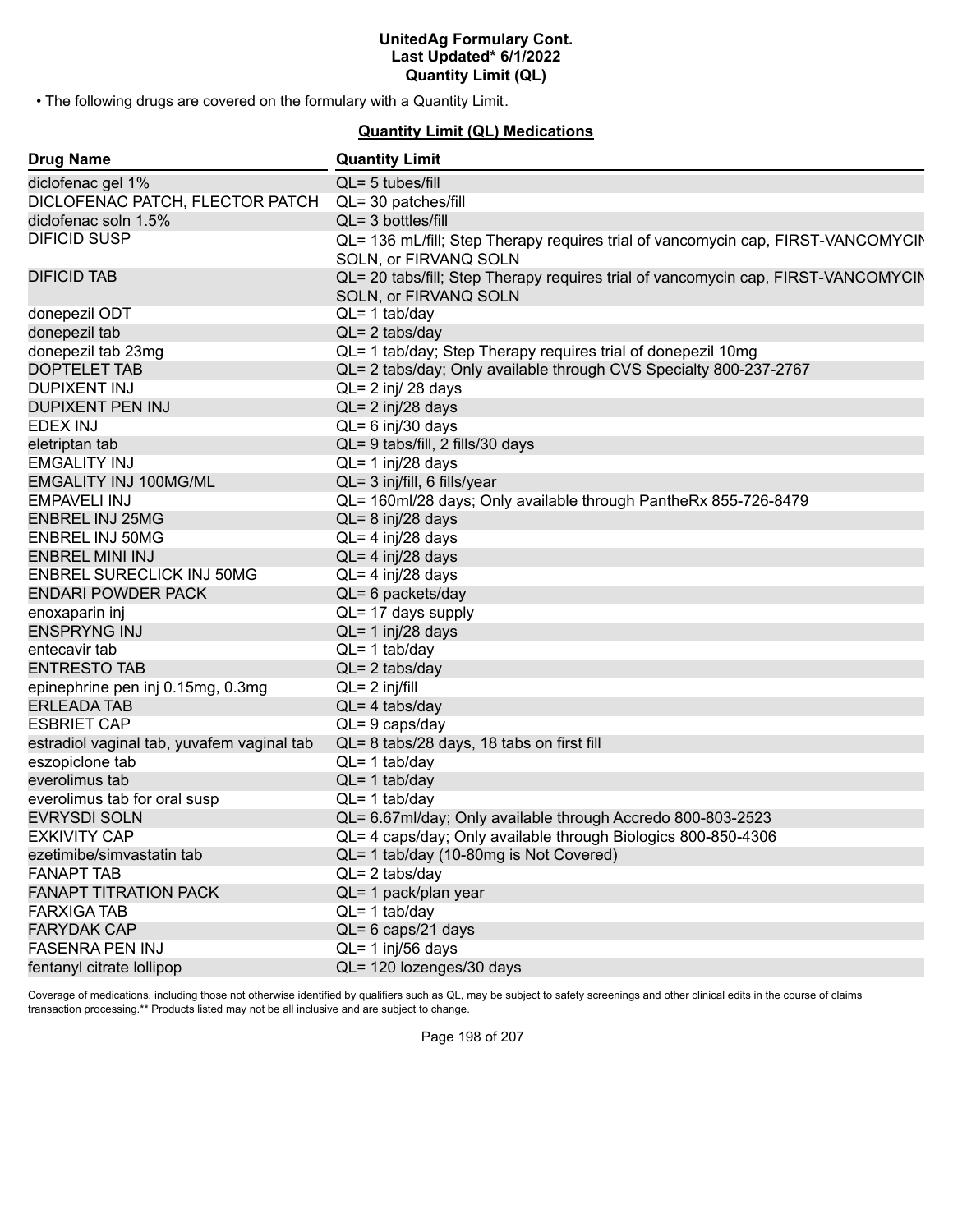• The following drugs are covered on the formulary with a Quantity Limit.

## **Quantity Limit (QL) Medications**

| <b>Drug Name</b>                                      | <b>Quantity Limit</b>                                                                                                  |
|-------------------------------------------------------|------------------------------------------------------------------------------------------------------------------------|
| FENTORA TAB, FENTANYL BUCCAL TAB QL= 120 tabs/30 days |                                                                                                                        |
| <b>FINTEPLA SOLN</b>                                  | QL= 12ml/day; Only available through Anovo Specialty Pharmacy 844-288-5007                                             |
| <b>FLUAD INJ</b>                                      | QL= 1 inj/28 days                                                                                                      |
| <b>FLUAD QUAD INJ</b>                                 | $QL = 1$ inj/28 days                                                                                                   |
| <b>FLUBLOK INJ</b>                                    | $QL = 1$ inj/28 days                                                                                                   |
| FLUBLOK QUAD PF INJ                                   | $QL = 1$ inj/28 days                                                                                                   |
| FLUCELVAX INJ                                         | $QL = 1$ inj/28 days                                                                                                   |
| FLUCELVAX QUAD INJ                                    | $QL = 1$ inj/28 days                                                                                                   |
| FLULAVAL QUAD INJ, FLUZONE QUAD IN QL= 1 inj/28 days  |                                                                                                                        |
| FLUMIST QUADRIVALENT NASAL SUSP                       | $QL = 1$ inj/28 days                                                                                                   |
| FLUNISOLIDE NASAL SPRAY                               | $QL = 2$ bottles/fill                                                                                                  |
| fluticasone nasal spray                               | $QL = 2$ bottles/fill                                                                                                  |
| <b>FLUVIRIN INJ</b>                                   | $QL = 1$ inj/28 days                                                                                                   |
| <b>FLUVIRIN PF INJ</b>                                | $QL = 1$ inj/28 days                                                                                                   |
| FLUZONE HD PF INJ                                     | QL= 1 inj/28 days                                                                                                      |
| FLUZONE HIGH DOSE PF INJ                              | $QL = 1$ inj/28 days                                                                                                   |
| FLUZONE INTRADERMAL INJ                               | $QL = 1$ inj/28 days                                                                                                   |
| <b>FLUZONE QUAD INJ</b>                               | $QL = 1$ inj/28 days                                                                                                   |
| FLUZONE/FLUARIX QUAD INJ                              | $QL = 1$ inj/28 days                                                                                                   |
| FREESTYLE LIBRE 2 RECEIVER                            | QL= 1 receiver/year                                                                                                    |
| FREESTYLE LIBRE 2 SENSOR                              | QL= 2 sensors/28 days                                                                                                  |
| <b>FREESTYLE LIBRE RECEIVER</b>                       | QL= 1 receiver/year                                                                                                    |
| FREESTYLE LIBRE SENSOR (10-DAY)                       | QL= 3 sensors/30 days                                                                                                  |
| FREESTYLE LIBRE SENSOR (14-DAY)                       | QL= 2 sensors/28 days                                                                                                  |
| gabapentin cap                                        | $QL = 9$ caps/day                                                                                                      |
| gabapentin soln                                       | QL=72 mls/day                                                                                                          |
| gabapentin tab 600mg                                  | $QL = 6$ tabs/day                                                                                                      |
| gabapentin tab 800mg                                  | $QL = 4.5$ tabs/day                                                                                                    |
| <b>GALAFOLD CAP</b>                                   | QL= 14 caps/28 days; Only available through Walgreens 888-347-3416                                                     |
| <b>GAVILYTE-C SOLN</b>                                | Covered at \$0 for members 45-75 years-Limited to 2 fills/calendar year; All other<br>members covered at generic copay |
| <b>GAVRETO CAP</b>                                    | QL= 4 caps/day; Only available through Lumicera 855-847-3553                                                           |
| <b>GILOTRIF TAB</b>                                   | QL= 1 tab/day; Only available through Accredo 800-803-2523                                                             |
| <b>GLUCAGEN HYPOKIT INJ</b>                           | $QL = 2$ inj/fill                                                                                                      |
| glucagon (rdna) for inj kit                           | $QL = 2$ inj/fill                                                                                                      |
| <b>GLUCAGON EMR INJ</b>                               | $QL = 2$ inj/fill                                                                                                      |
| <b>GLUCAGON INJ KIT</b>                               | $QL = 2$ inj/fill                                                                                                      |
| <b>GLYXAMBI TAB</b>                                   | $QL = 1$ tab/day                                                                                                       |
| <b>GOLYTELY SOLN</b>                                  | Covered at \$0 for members 45-75 years-Limited to 2 fills/calendar year; All other                                     |
|                                                       | members covered at generic copay                                                                                       |
| granisetron tab                                       | $QL = 14$ tabs/fill                                                                                                    |
| <b>GRANISOL SOLN</b>                                  | $QL = 60$ ml/fill                                                                                                      |
| quaifenesin/codeine syrup                             | QL= 240ml/fill                                                                                                         |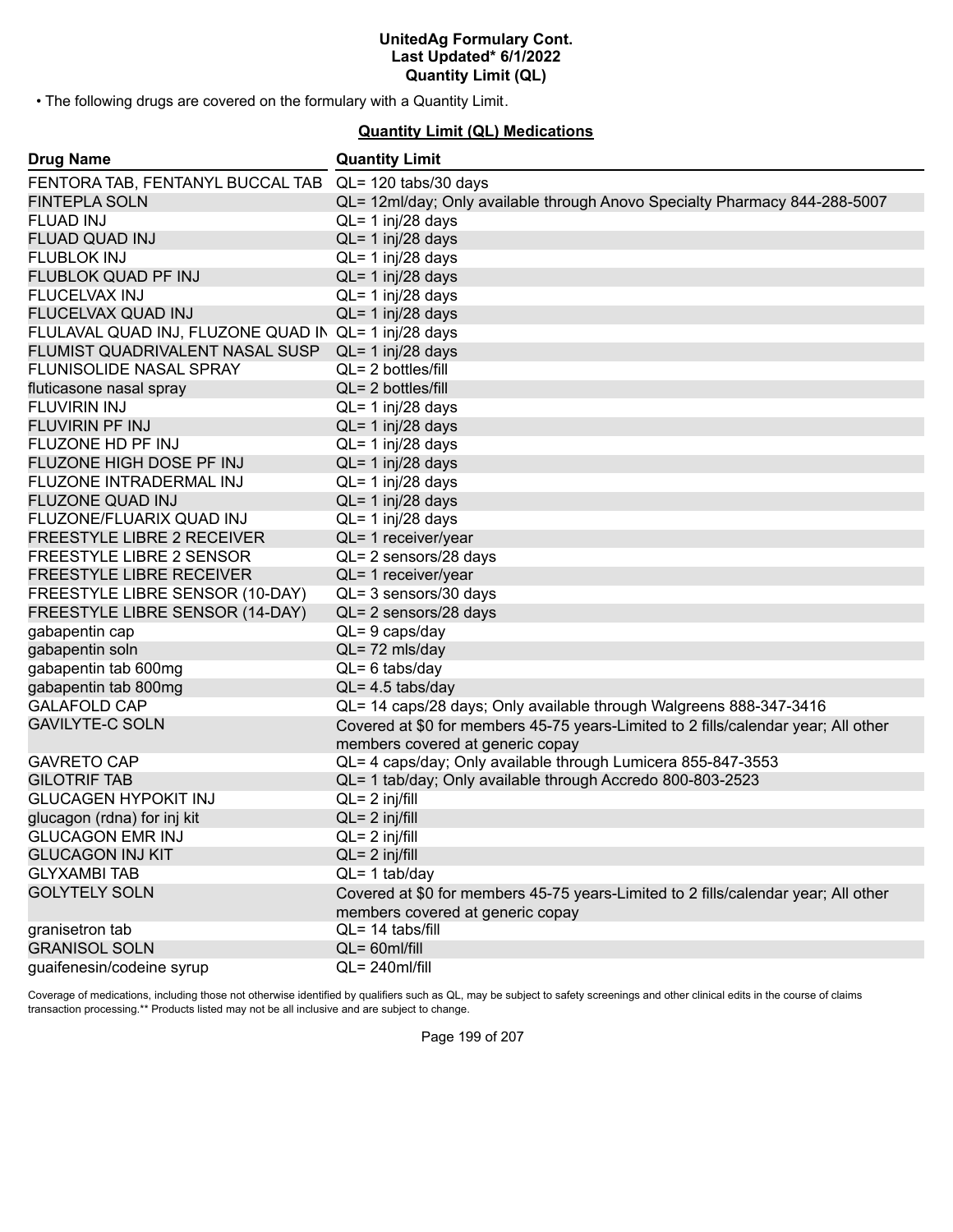• The following drugs are covered on the formulary with a Quantity Limit.

#### **Quantity Limit (QL) Medications**

| <b>Drug Name</b>                                                                           | <b>Quantity Limit</b>                                                        |
|--------------------------------------------------------------------------------------------|------------------------------------------------------------------------------|
| <b>GVOKE INJ</b>                                                                           | $QL = 2$ inj/fill                                                            |
| <b>GVOKE INJ KIT</b>                                                                       | $QL = 2$ inj/fill                                                            |
| <b>GVOKE PFS INJ</b>                                                                       | $QL = 2$ inj/fill                                                            |
| HUMIRA INJ 10MG                                                                            | QL= 2 syringes/28 days                                                       |
| <b>HUMIRA INJ 20MG</b>                                                                     | QL= 2 syringes/28 days                                                       |
| HUMIRA INJ 40MG                                                                            | QL= 2 syringes/28 days                                                       |
| <b>HUMIRA INJ 80MG</b>                                                                     | QL= 2 syringes/28 days                                                       |
| HUMIRA INJ CROHNS/UC/HIDRADENITIS QL= 1 pack/fill, 1 fill/plan year<br><b>STARTER PACK</b> |                                                                              |
| HUMIRA INJ PEDIATRIC CROHNS<br><b>STARTER PACK</b>                                         | QL= 1 pack/fill, 1 fill/plan year                                            |
| HUMIRA INJ PEDIATRIC UC STARTER<br><b>PACK</b>                                             | QL= 1 pack/fill, 1 fill/plan year                                            |
| HUMIRA INJ PSORIASIS/UVEITIS<br><b>STARTER PACK</b>                                        | QL= 1 pack/fill, 1 fill/plan year                                            |
| <b>HUMIRA PEN INJ 40MG</b>                                                                 | QL= 2 pens/28 days                                                           |
| hydrocodone bitartrate ER cap                                                              | $QL = 2 \text{ caps/day}$                                                    |
| hydrocodone bitartrate er tab                                                              | $QL = 1$ tab/day                                                             |
| hydrocodone/chlorpheniramine CR susp                                                       | QL= 120ml/fill; 2 fills/30 days                                              |
| HYDROCODONE/CHLORPHENIRAMINE/I QL= 120ml/fill, 2 fills/month<br>SEUDOEPHEDRINE LIQUID      |                                                                              |
| HYDROXYCHLOROQUINE TAB 100MG                                                               | $QL = 1$ tab/day                                                             |
| ibandronate tab 150mg                                                                      | $QL = 1$ tab/30 days                                                         |
| <b>IBRANCE CAP</b>                                                                         | QL= 21 caps/28 days                                                          |
| <b>IBRANCE TAB</b>                                                                         | QL= 21 caps/28 days                                                          |
| <b>ICLUSIG TAB</b>                                                                         | QL= 1 tab/day; Only available through AcariaHealth 800-511-5144              |
| <b>IDHIFA TAB</b>                                                                          | $QL = 1$ tab/day                                                             |
| <b>IMBRUVICA CAP 140MG</b>                                                                 | $QL = 3 \text{ caps/day}$                                                    |
| <b>IMBRUVICA CAP 70MG</b>                                                                  | $QL = 1$ cap/day                                                             |
| IMBRUVICA TAB 420MG, 560MG                                                                 | $QL = 1$ tab/day                                                             |
| <b>IMCIVREE INJ</b>                                                                        | QL= 1 inj/day; Only available through PantherRx Pharmacy 855-726-8479        |
| <b>IMITREX INJ</b>                                                                         | QL= 4 inj/fill, 2 fills/30 days                                              |
| <b>INBRIJA INH POWDER</b>                                                                  | QL= 10 caps/day                                                              |
| <b>INLYTA TAB</b>                                                                          | $QL = 8$ tabs/day                                                            |
| <b>INQOVI TAB</b>                                                                          | QL= 5 tabs/28 days; Only available through Walgreens 888-347-3416            |
| <b>ISTURISA TAB 10MG</b>                                                                   | QL= 6 tabs/day; Only available through Anovo Specialty Pharmacy 844-288-5007 |
| <b>ISTURISA TAB 1MG</b>                                                                    | QL= 8 tabs/day; Only available through Anovo Specialty Pharmacy 844-288-5007 |
| <b>ISTURISA TAB 5MG</b>                                                                    | QL= 2 tabs/day; Only available through Anovo Specialty Pharmacy 844-288-5007 |
| <b>IVERMECTIN LOTION</b>                                                                   | $QL = 1$ tube/fill                                                           |
| <b>JAKAFI TAB</b>                                                                          | $QL = 2$ tabs/day                                                            |
| <b>JANUMET TAB</b>                                                                         | $QL = 2$ tabs/day                                                            |
| <b>JANUMET XR TAB</b>                                                                      | $QL = 2$ tabs/day                                                            |
| <b>JANUVIA TAB</b>                                                                         | $QL = 1$ tab/day                                                             |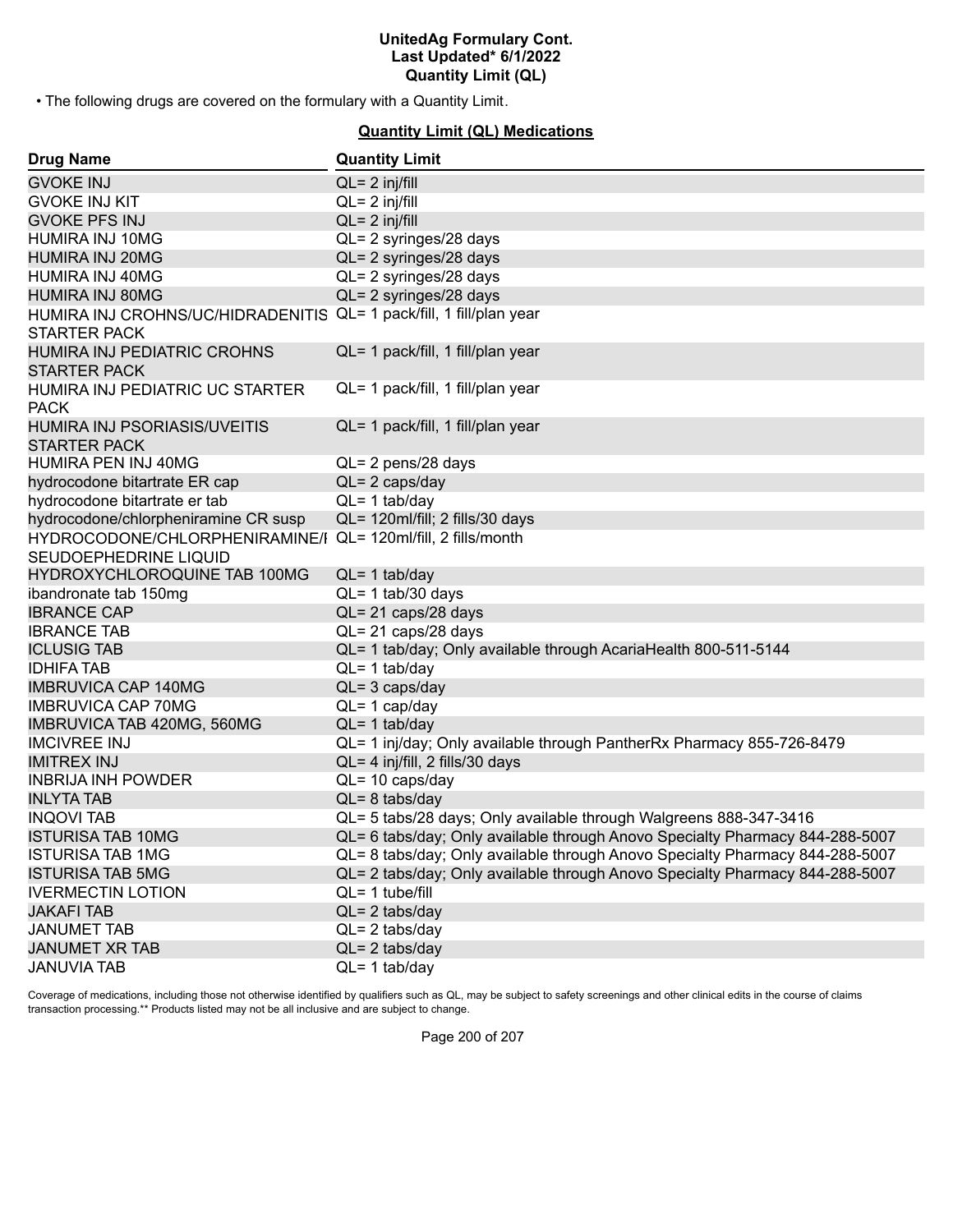• The following drugs are covered on the formulary with a Quantity Limit.

#### **Quantity Limit (QL) Medications**

| <b>Drug Name</b>            | <b>Quantity Limit</b>                                                                                              |
|-----------------------------|--------------------------------------------------------------------------------------------------------------------|
| <b>JARDIANCE TAB</b>        | $QL = 1$ tab/day                                                                                                   |
| <b>JENTADUETO TAB</b>       | $QL = 2$ tabs/day                                                                                                  |
| <b>JENTADUETO XR TAB</b>    | $QL = 2$ tabs/day                                                                                                  |
| <b>JYNARQUE PAK</b>         | $QL = 2$ tabs/day                                                                                                  |
| <b>JYNARQUE TAB</b>         | $QL = 2$ tabs/day                                                                                                  |
| <b>KALYDECO PAK</b>         | QL= 2 packets/day; Only available through Maxor Pharmacy 800-658-6046 or<br>Walgreens 888-347-3416                 |
| <b>KALYDECO TAB</b>         | QL= 2 tabs/day; Only available through Maxor Pharmacy 800-658-6046 or Walgreens<br>888-347-3416                    |
| <b>KERENDIA TAB</b>         | $QL = 1$ tab/day                                                                                                   |
| ketorolac tab               | QL= 20 tabs/5 days                                                                                                 |
| <b>KEVZARA INJ</b>          | QL= 2 inj/28 days                                                                                                  |
| <b>KORLYM TAB</b>           | QL= 4 tabs/day; Only available through Korlym SPARK program 855-4Korlym<br>$(855-456-7596)$                        |
| KOSELUGO CAP                | QL= 4 caps/day; Only available through Onco360 877-662-6633                                                        |
| <b>LASTACAFT OPHTH SOLN</b> | $QL = 3ml/30$ days                                                                                                 |
| latanoprost ophth soln      | $QL = 2.5$ ml/30 days                                                                                              |
| <b>LATUDA TAB</b>           | $QL = 1$ tab/day                                                                                                   |
| <b>LAZANDA NASAL SPRAY</b>  | QL= 15 bottles/30 days                                                                                             |
| LEDIPASVIR/SOFOSBUVIR TAB   | $QL = 1$ tab/ day                                                                                                  |
| lenalidomide cap            | QL= 1 cap/day; Restricted to Oncology or Hematology Specialist                                                     |
| <b>LENVIMA CAP</b>          | $QL = 3 \text{ caps/day}$                                                                                          |
|                             | LEVALBUTEROL INHALER, XOPENEX HF QL= 2 inhalers/fill, 2 fills/30 days; Step Therapy requires trial of VENTOLIN HFA |
| <b>INHALER</b>              |                                                                                                                    |
| lidocaine oint              | QL= 107gm/30 days                                                                                                  |
| lidocaine patch             | $QL = 3$ patches/day                                                                                               |
| lidocaine patch 5%          | $QL = 3$ patches/day                                                                                               |
| LORBRENA TAB 100MG          | $QL = 1$ tab/day                                                                                                   |
| <b>LORBRENA TAB 25MG</b>    | $QL = 3$ tabs/day                                                                                                  |
| <b>LUCEMYRA TAB</b>         | QL= 96 tabs/7 days                                                                                                 |
| <b>LUMAKRAS TAB</b>         | $QL = 8$ tabs/day                                                                                                  |
| <b>LUMIGAN OPHTH SOLN</b>   | QL= 2.5ml/30 days                                                                                                  |
| <b>LUPKYNIS CAP</b>         | QL= 6 caps/day; Only available through Biologics 800-850-4306 or PantheRx<br>Pharmacy 855-726-8479                 |
| LYNPARZA CAP                | QL= 16 caps/day                                                                                                    |
| LYNPARZA TAB                | $QL = 4$ tabs/day                                                                                                  |
| malathion lotion            | QL= 2 bottles/fill                                                                                                 |
| <b>MAVYRET PAK</b>          | $QL = 5$ packs/day                                                                                                 |
| <b>MAVYRET TAB</b>          | $QL = 3$ tabs/day                                                                                                  |
| medroxyprogesterone inj     | $QL = 1$ inj/90 days                                                                                               |
| MEKINIST TAB 0.5MG          | $QL = 3$ tabs/day                                                                                                  |
| <b>MEKINIST TAB 2MG</b>     | $QL = 1$ tab/day                                                                                                   |
| <b>MEKTOVI TAB</b>          | $QL = 6$ tabs/day                                                                                                  |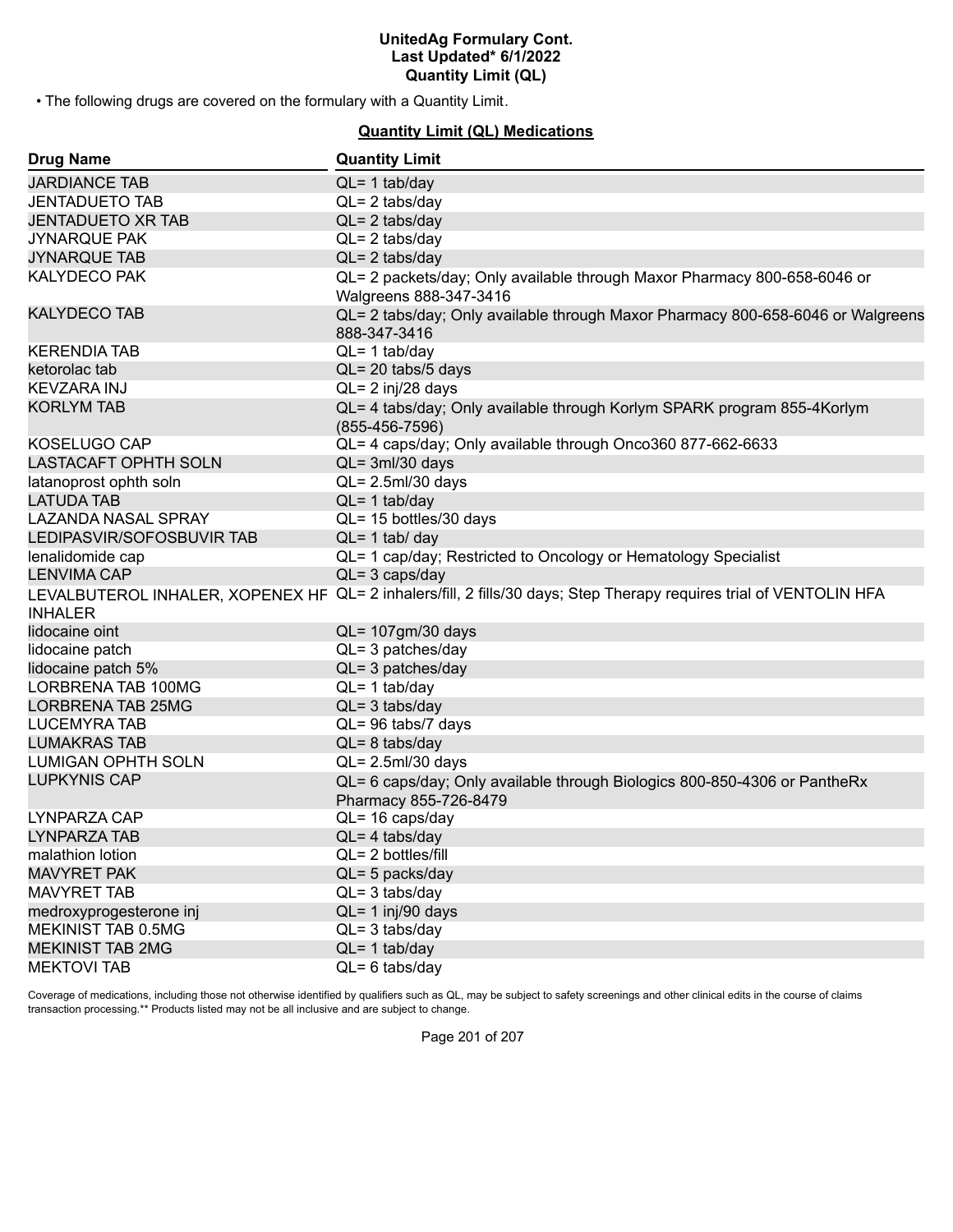• The following drugs are covered on the formulary with a Quantity Limit.

### **Quantity Limit (QL) Medications**

| <b>Drug Name</b>            | <b>Quantity Limit</b>                                                                                                              |
|-----------------------------|------------------------------------------------------------------------------------------------------------------------------------|
| methylergonovine tab        | QL= 28 tabs/fill, 1 fill/365 days                                                                                                  |
| modafinil tab               | $QL = 2$ tabs/day                                                                                                                  |
| <b>MOLNUPIRAVIR CAP</b>     | $QL = 40 \text{ caps/fill}$                                                                                                        |
| <b>MUSE SUPP</b>            | QL= 6 supps/30 days                                                                                                                |
| <b>MYFEMBREE TAB</b>        | $QL = 1$ tab/day                                                                                                                   |
| naloxone hcl nasal spray    | QL= 2 sprays/fill                                                                                                                  |
| NALOXONE PREFILLED INJ      | $QL = 2$ inj/fill                                                                                                                  |
| naratriptan tab             | QL= 9 tabs/fill, 2 fills/30 days                                                                                                   |
| NATACYN OPHTH SUSP          | $QL = 15$ ml/fill                                                                                                                  |
| <b>NATROBA SUSP</b>         | QL= 1 bottle/fill                                                                                                                  |
| <b>NAYZILAM SPRAY</b>       | QL= 2 packs/fill; Restricted to Neurology Specialist                                                                               |
| <b>NERLYNX TAB</b>          | $QL = 6$ tabs/day                                                                                                                  |
| nicotine gum                | Limited to 180 days/plan year                                                                                                      |
| NICOTINE KIT                |                                                                                                                                    |
| nicotine lozenge            | Limited to 180 days/plan year                                                                                                      |
| nicotine patch              | Limited to 180 days/plan year                                                                                                      |
| <b>NICOTROL INHALER</b>     | Limited to 180 days/plan year                                                                                                      |
| NICOTROL NASAL SPRAY        | Limited to 180 days/plan year                                                                                                      |
| nitazoxanide tab            | $QL = 6$ tabs/3 days                                                                                                               |
| <b>NUBEQA TAB</b>           | $QL = 4$ tabs/day                                                                                                                  |
| <b>NUCALA INJ</b>           | $QL = 1$ inj/28 days                                                                                                               |
| <b>NUCYNTA ER TAB</b>       | $QL = 2$ tabs/day                                                                                                                  |
| <b>NUEDEXTA CAP</b>         | $QL = 2 \text{ caps/day}$                                                                                                          |
| <b>NULYTELY SOLN</b>        | Covered at \$0 for members 45-75 years, all other members covered at generic copay<br>Limited to 2 fills/calendar year             |
| <b>NUZYRA TAB</b>           | QL= 30 tabs/180 days; Restricted to Infectious Disease or Pulmonology Specialist;<br>Only available through Walgreens 888-347-3416 |
| <b>OCALIVA TAB</b>          | QL= 1 tab/day; Only available through Walgreens 888-347-3416                                                                       |
| <b>OFEV CAP</b>             | $QL = 2 \text{ caps/day}$                                                                                                          |
| olopatadine ophth soln 0.2% | QL= 2.5ml/30 days                                                                                                                  |
| <b>OLUMIANT TAB</b>         | $QL = 1$ tab/day                                                                                                                   |
| <b>ONGENTYS CAP</b>         | QL= 1 tab/day, 30 tabs per fill                                                                                                    |
| <b>OPSUMIT TAB</b>          | QL= 1 tab/day; Only available through CVS Specialty 800-237-2767                                                                   |
| OPZELURA CREAM              | QL= 12 tubes/year                                                                                                                  |
| <b>ORENCIA CLICK INJ</b>    | $QL = 4$ inj/28 days                                                                                                               |
| ORENCIA SC INJ 125MG/ML     | $QL = 4$ inj/28 days                                                                                                               |
| ORENCIA SC INJ 50MG/0.4ML   | $QL = 4$ inj/28 days                                                                                                               |
| ORENCIA SC INJ 87.5MG/0.7ML | QL= 4 inj/28 days                                                                                                                  |
| <b>ORGOVYX TAB</b>          | QL= 30 tabs/28 days; Only available through Biologics 800-850-4306 or US Bioservic<br>888-518-7246                                 |
| <b>ORIAHNN CAP</b>          | $QL = 2 \text{ caps/day}$                                                                                                          |
| ORILISSA TAB 150MG          | $QL = 1$ tab/day                                                                                                                   |
| ORILISSA TAB 200MG          | $QL = 2$ tabs/day                                                                                                                  |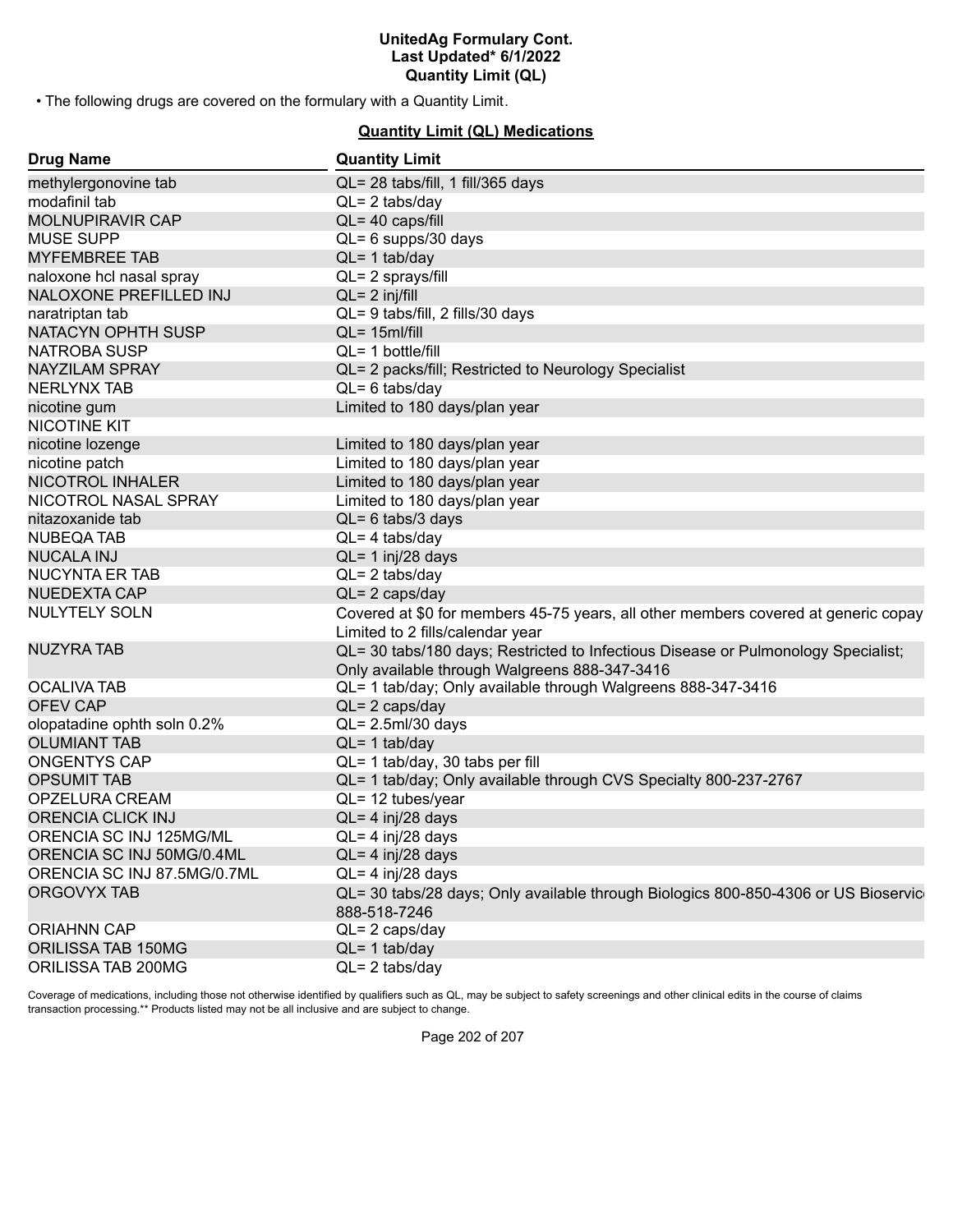• The following drugs are covered on the formulary with a Quantity Limit.

### **Quantity Limit (QL) Medications**

| <b>Drug Name</b>                        | <b>Quantity Limit</b>                                                              |
|-----------------------------------------|------------------------------------------------------------------------------------|
| ORKAMBI GRANULES PACKET                 | QL= 2 packets/day                                                                  |
| <b>ORKAMBITAB</b>                       | $QL = 4$ tabs/day                                                                  |
| oseltamivir cap                         | QL= 10 caps/fill                                                                   |
| oseltamivir cap 30mg                    | $QL = 20 \text{ caps/fill}$                                                        |
| oseltamivir susp                        | $QL = 250$ ml/fill                                                                 |
| OTEZLA STARTER PACK                     | QL= 1 pack/28 days                                                                 |
| <b>OTEZLA TAB</b>                       | $QL = 2$ tabs/day                                                                  |
| <b>OXBRYTA TAB</b>                      | QL= 3 tabs/day; Only available through CVS Specialty 800-237-2767                  |
| <b>OXERVATE OPHTH SOLN</b>              | QL= 8 kits/affected eye/lifetime; Only available through Accredo 800-803-2523      |
| <b>OZEMPIC INJ</b>                      | QL= 1 pack/28 days                                                                 |
| PALYNZIQ INJ                            | $QL = 1$ inj/day                                                                   |
| PAXLOVID TAB                            | QL= 30 tabs/fill                                                                   |
| peg 3350/electrolytes soln              | Covered at \$0 for members 45-75 years-Limited to 2 fills/calendar year; All other |
|                                         | members covered at generic copay                                                   |
| PEMAZYRE TAB                            | QL= 14 tabs/21 days; Only available through Biologics 800-850-4306                 |
| <b>PICATO GEL</b>                       | $QL = 1$ box/fill                                                                  |
| pirfenidone tab 267mg                   | $QL = 9$ tabs/day                                                                  |
| pirfenidone tab 801mg                   | $QL = 3$ tabs/day                                                                  |
| POMALYST CAP                            | QL= 21 caps/28 days                                                                |
| POTIGA TAB                              | $QL = 3$ tabs/day                                                                  |
| <b>PRALUENT INJ</b>                     | QL= 2 inj/28 days                                                                  |
| pregabalin cap                          | $QL = 3 \text{ caps/day}$                                                          |
| pregabalin cap 225mg                    | $QL = 2 \text{ caps/day}$                                                          |
| pregabalin cap 300mg                    | $QL = 2 \text{ caps/day}$                                                          |
| pregabalin soln                         | $QL = 30ml/day$                                                                    |
| PRETOMANID TAB                          | QL= 1 tab/day; Restricted to Infectious Disease Specialist                         |
| pyrimethamine tab                       | QL= 3 tabs/day; Only available through Walgreens 888-347-3416                      |
| <b>QINLOCK TAB</b>                      | QL= 3 tabs/day; Only available through Biologics 800-850-4306                      |
| <b>QULIPTA TAB</b>                      | QL= 30 tabs/30 days                                                                |
| <b>REGRANEX GEL</b>                     | $QL = 30gm/fill$                                                                   |
| <b>RELENZA DISKHALER</b>                | QL= 1 inhaler/fill                                                                 |
| RELION TRUE METRIX AIR KIT              | QL= 1 meter per fill/2 meters per year                                             |
| <b>REPATHA INJ</b>                      | QL= 2 inj/28 days                                                                  |
| REPATHA PUSHTRONEX INJ                  | $QL = 1$ inj/28 days                                                               |
| <b>RESTASIS OPHTH EMULSION (SINGLE)</b> | QL= 2 vials/day; Restricted to Ophthalmology or Optometry Specialist               |
| USE VIAL)                               |                                                                                    |
| <b>RETEVMO CAP</b>                      | $QL = 4$ caps/day                                                                  |
| <b>REVLIMID CAP</b>                     | QL= 1 cap/day; Restricted to Oncology or Hematology Specialist                     |
| <b>REYVOW TAB</b>                       | $QL = 8$ tabs/30 days                                                              |
| <b>REZUROCK TAB</b>                     | QL= 1 tab/day; Only available through Biologics 800-850-4306                       |
| RINVOQ ER TAB                           | $QL = 1$ tab/day                                                                   |
| rizatriptan ODT                         | QL= 12 tabs/fill, 3 fills/60 days                                                  |
| rizatriptan tab                         | QL= 12 tabs/fill, 3 fills/60 days                                                  |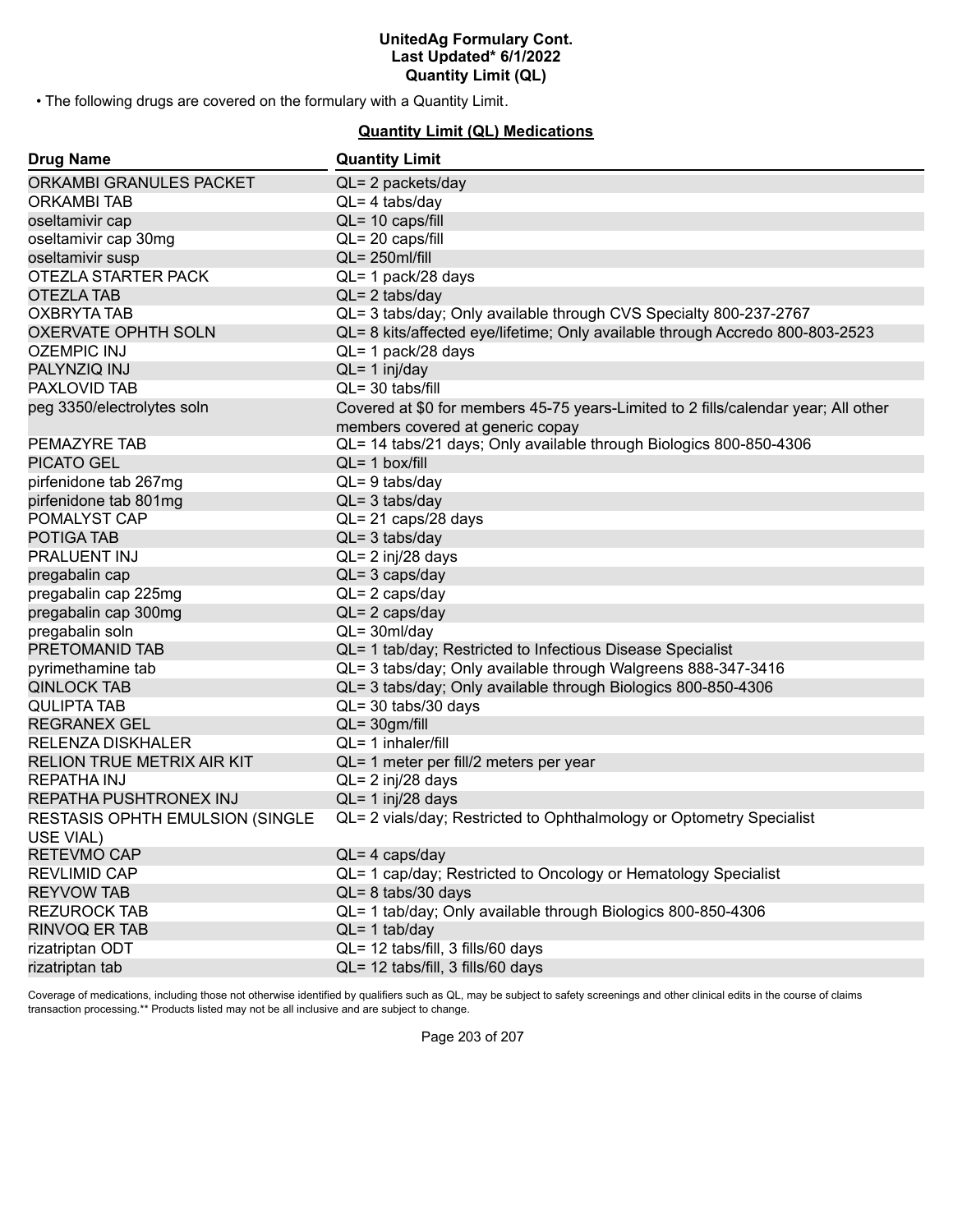• The following drugs are covered on the formulary with a Quantity Limit.

#### **Quantity Limit (QL) Medications**

| <b>Drug Name</b>            | <b>Quantity Limit</b>                                                          |
|-----------------------------|--------------------------------------------------------------------------------|
| rosuvastatin tab 10mg       | $QL = 1$ tab/day                                                               |
| rosuvastatin tab 20mg       | $QL = 1.5$ tabs/day                                                            |
| rosuvastatin tab 40mg       | $QL = 1$ tab/day                                                               |
| rosuvastatin tab 5mg        | $QL = 1$ tab/day                                                               |
| <b>ROZLYTREK CAP</b>        | QL= 3 caps/day; Only available through Lumicera 855-847-3553                   |
| <b>RUBRACA TAB</b>          | QL= 4 tabs/day; Only available through Avella Pharmacy (877) 546-5779          |
| <b>RYBELSUS TAB</b>         | QL= 1 tab/day, 30 days per fill x first 3 fills. Subsequent fills 1 tab/day    |
| <b>RYDAPT CAP</b>           | QL= 56 caps/28 days                                                            |
| <b>SANCUSO PATCH</b>        | QL= 4 patches/fill                                                             |
| <b>SANTYL OINT</b>          | QL= 90gm/30 days                                                               |
| <b>SAVELLA TAB</b>          | $QL = 2$ tabs/day                                                              |
| <b>SIGNIFOR INJ</b>         | QL= 2 vials/day; Only available through Anovo Specialty Pharmacy 844-288-5007  |
| sildenafil tab              | $QL = 6$ tabs/30 days                                                          |
| SIMPONI AUTO-INJECTOR 100MG | QL=1 inj/28 days                                                               |
| SIMPONI INJ 100MG           | QL=1 inj/28 days                                                               |
| <b>SIVEXTRO TAB</b>         | QL= 6 tabs/fill; Restricted to Infectious Disease Specialist                   |
| SKYRIZI INJ 150MG/ML        | $QL = 1$ inj/84 days                                                           |
| SKYRIZI INJ 75MG/0.83ML     | $QL = 2$ inj/84 days                                                           |
| SOFOSBUVIR/VELPATASVIR TAB  | $QL = 1$ tab/ day                                                              |
| <b>SOLIQUA INJ</b>          | $QL = 15ml/25$ days                                                            |
| SOLOSEC GRANULES PACKET     | QL= 1 packet/fill                                                              |
| <b>SPINOSAD SUSP</b>        | $QL = 1$ bottle/fill                                                           |
| SPIRIVA RESPIMAT INHALER    | QL= 1 inhaler/30 days; Step Therapy requires trial of ADVAIR, BREO, DULERA, or |
| 1.25MCG/ACT                 | FLUTICASONE/SALMETEROL                                                         |
| <b>STELARA INJ</b>          | QL= 1 inj/84 days                                                              |
| <b>STENDRATAB</b>           | $QL = 6$ tabs/30 days                                                          |
| <b>STIVARGA TAB</b>         | $QL = 4$ tabs/day                                                              |
| STRIVERDI RESPIMAT INHALER  | QL= 1 inhaler/30 days                                                          |
| sumatriptan inj             | QL= 4 inj/fill, 2 fills/30 days                                                |
| SUMATRIPTAN INJ 6MG/0.5ML   | QL= 4 inj/fill, 2 fills/30 days                                                |
| sumatriptan nasal spray     | QL= 6 sprays/fill, 2 fills/30 days                                             |
| sumatriptan tab             | QL= 9 tabs/fill, 2 fills/30 days                                               |
| sumatriptan vial inj        | QL= 5 inj/fill, 2 fills/30 days                                                |
| <b>SUNOSI TAB</b>           | $QL = 1$ tab/day                                                               |
| <b>SYMDEKO TAB</b>          | $QL = 2$ tabs/day                                                              |
| SYMJEPI INJ                 | $QL = 2$ inj/fill                                                              |
| <b>SYNJARDY TAB</b>         | $QL = 2$ tabs/day                                                              |
| SYNJARDY XR TAB 10-1000MG,  | $QL = 1$ tab/day                                                               |
| 25-1000MG                   |                                                                                |
| SYNJARDY XR TAB 5-1000MG,   | $QL = 2$ tabs/day                                                              |
| 12.5-1000MG                 |                                                                                |
| <b>TABRECTA TAB</b>         | $QL = 4$ tabs/day                                                              |
| tadalafil tab               | $QL = 6$ tabs/30 days                                                          |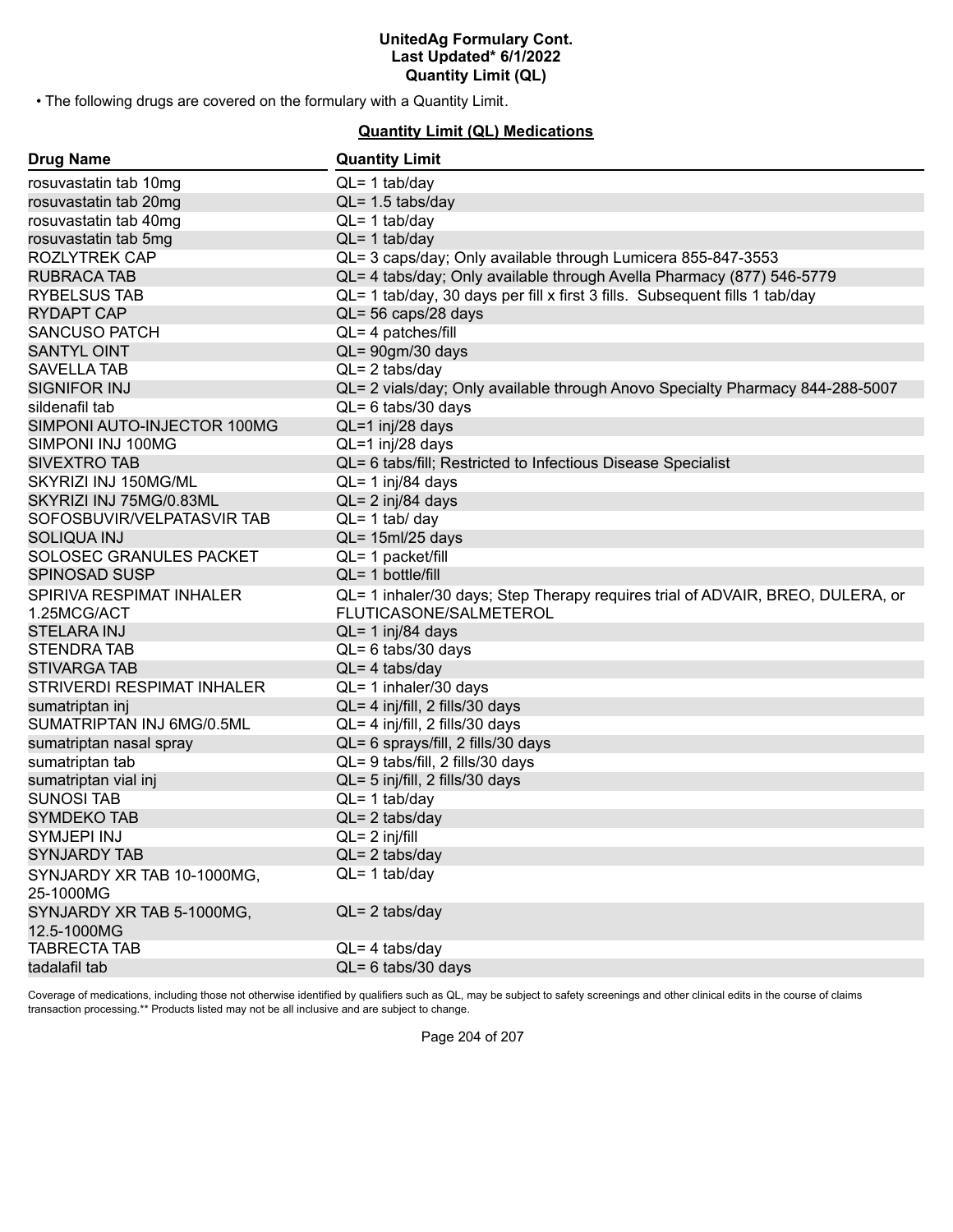• The following drugs are covered on the formulary with a Quantity Limit.

#### **Quantity Limit (QL) Medications**

| <b>Drug Name</b>              | <b>Quantity Limit</b>                                                                                                  |
|-------------------------------|------------------------------------------------------------------------------------------------------------------------|
| <b>TAFINLAR CAP</b>           | $QL = 4 \text{ caps/day}$                                                                                              |
| <b>TAGRISSO TAB</b>           | $QL = 1$ tab/day                                                                                                       |
| <b>TAKHZYRO INJ</b>           | QL= 2 inj/28 days; Only available through CVS Specialty 800-237-2767                                                   |
| <b>TALTZ INJ</b>              | $QL = 1$ inj/28 days                                                                                                   |
| TALZENNA CAP 0.25MG           | $QL = 3 \text{ caps/day}$                                                                                              |
| TALZENNA CAP 0.75MG           | $QL = 1$ cap/day                                                                                                       |
| <b>TAVALISSE TAB</b>          | $QL = 2$ tab/day                                                                                                       |
| <b>TAZVERIK TAB</b>           | QL= 8 tabs/day; Only available through Onco360 877-662-6633                                                            |
| testosterone gel 1% 25mg      | $QL = 1$ packet/day                                                                                                    |
| testosterone gel 1% 50mg      | QL= 2 packets/day                                                                                                      |
| testosterone gel 1% pump      | $QL = 4$ bottles/30 days                                                                                               |
| testosterone gel 1.62% 1.25gm | QL= 1 packet/day                                                                                                       |
| testosterone gel 1.62% 2.5gm  | $QL = 2$ packets/day                                                                                                   |
| <b>TESTOSTERONE GEL PUMP</b>  | QL= 4 bottles/30 days                                                                                                  |
| testosterone gel pump 1.62%   | $QL = 2$ bottles/30 days                                                                                               |
| testosterone soln             | QL= 2 bottles/30 days                                                                                                  |
| <b>TIBSOVO TAB</b>            | $QL = 2$ tabs/day                                                                                                      |
| <b>TIROSINT-SOL</b>           | QL=1 ml/day; Prior Authorization required for members age 9 or older                                                   |
| <b>TRACLEER TAB 32MG</b>      | QL=4 tabs/day; Only available through Walgreens 888-347-3416                                                           |
| <b>TRADJENTA TAB</b>          | $QL = 1$ tab/day                                                                                                       |
| travoprost ophth soln         | $QL = 2.5$ ml/30 days                                                                                                  |
| <b>TREMFYAINJ</b>             | $QL = 1$ inj/56 days                                                                                                   |
| <b>TRIKAFTA TAB</b>           | QL= 84 tabs/28 days                                                                                                    |
| trilyte soln                  | Covered at \$0 for members 45-75 years, all other members covered at generic copay<br>Limited to 2 fills/calendar year |
| <b>TRINTELLIX TAB</b>         | $QL = 1$ tab/day                                                                                                       |
| TRUE METRIX KIT AIR           | QL= 1 meter per fill/2 meters per year                                                                                 |
| TRUE METRIX KIT METER         | QL= 1 meter per fill/2 meters per year                                                                                 |
| TRUE METRIX AIR METER         | QL= 1 meter per fill/2 meters per year                                                                                 |
| TRUE METRIX GO METER          | QL= 1 meter per fill/2 meters per year                                                                                 |
| <b>TRULICITY INJ</b>          | $QL = 4$ pens/28 days                                                                                                  |
| <b>TRUSELTIQ PACK 100MG</b>   | QL= 21 caps/28 days; Only available through Biologics 800-850-4306                                                     |
| TRUSELTIQ PACK 50MG, 125MG    | QL= 42 caps/28 days; Only available through Biologics 800-850-4306                                                     |
| <b>TRUSELTIQ PACK 75MG</b>    | QL= 63 caps/28 days; Only available through Biologics 800-850-4306                                                     |
| <b>TUKYSA TAB</b>             | QL= 4 tabs/day; Only available through Biologics 800-850-4306                                                          |
| <b>TURALIO CAP</b>            | QL= 4 caps/day; Only available through Biologics 800-850-4306                                                          |
| <b>TYVASO INH SOLN</b>        | QL= 1 ampule/day; Only available through Accredo 800-803-2523                                                          |
| UBRELVY TAB                   | $QL = 10$ tabs/30 days                                                                                                 |
| <b>UKONIQ TAB</b>             | QL= 4 tabs/day; Only available through Onco360 877-662-6633                                                            |
| ULESFIA LOTION                | $QL = 4$ bottles/fill                                                                                                  |
| <b>UPTRAVI TAB</b>            | QL= 2 tabs/day; Only available through Accredo 800-803-2523                                                            |
| <b>VALCHLOR GEL</b>           | QL= 4 tubes/30 days; Only available through Avella (877) 546-5779                                                      |
| VALTOCO NASAL SPRAY           | QL= 2 packs/fill; Restricted to Neurology Specialist                                                                   |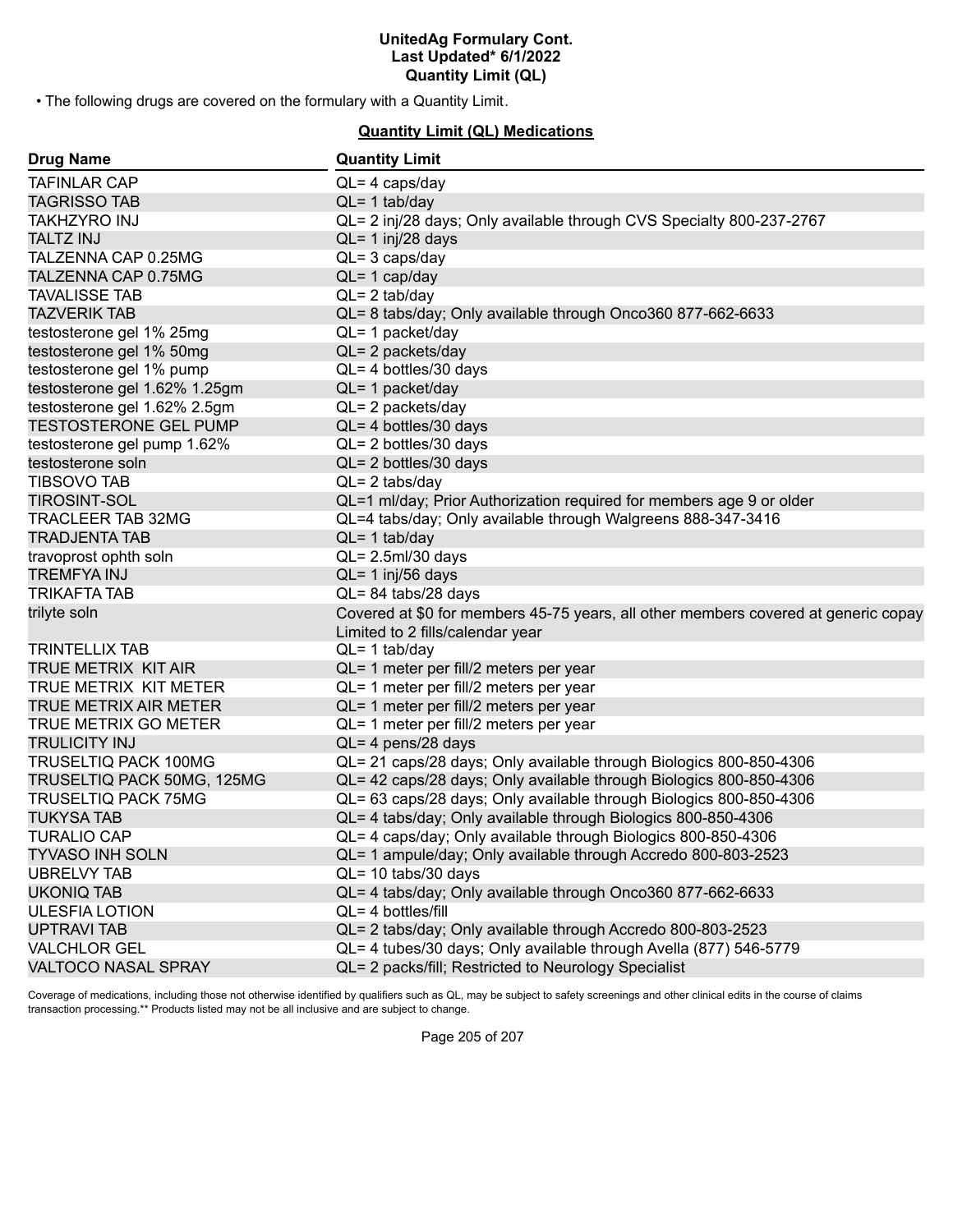• The following drugs are covered on the formulary with a Quantity Limit.

### **Quantity Limit (QL) Medications**

| <b>Drug Name</b>                   | <b>Quantity Limit</b>                                                            |
|------------------------------------|----------------------------------------------------------------------------------|
| vancomycin cap                     | $QL = 56$ caps/fill                                                              |
| vardenafil ODT                     | $QL = 6$ tabs/30 days                                                            |
| vardenafil tab                     | QL= 6 tabs/30 days                                                               |
| <b>VARUBI TAB</b>                  | QL= 2 tabs/day; Restricted to Oncology or Hematology Specialist                  |
| <b>VENTAVIS INH SOLN</b>           | QL= 9 ampules/day; Only available through Accredo 800-803-2523                   |
| <b>VENTOLIN HFA INHALER</b>        | QL= 2 inhalers/30 days                                                           |
| <b>VERQUVO TAB</b>                 | QL= 1 tab/day; Restricted to Cardiology Specialist                               |
| <b>VERZENIO TAB</b>                | $QL = 2$ tabs/day                                                                |
| <b>VICTOZA INJ</b>                 | $QL = 1.8$ mg/day                                                                |
| <b>VITRAKVI CAP 100MG</b>          | QL= 2 caps/day; Only available through US Bioservices 888-518-7246               |
| <b>VITRAKVI CAP 25MG</b>           | QL= 6 caps/day; Only available through US Bioservices 888-518-7246               |
| <b>VITRAKVI SOLN</b>               | QL= 10ml/day; Only available through US Bioservices 888-518-7246                 |
| <b>VIVITROL INJ</b>                | QL= 1 dose/fill, 1 fill/30 days                                                  |
| <b>VIZIMPRO TAB</b>                | $QL = 1$ tab/day                                                                 |
| <b>VOSEVI TAB</b>                  | $QL = 1$ tab/day                                                                 |
| <b>VYNDAMAX CAP</b>                | $QL = 1$ cap/day                                                                 |
| <b>VYNDAQEL CAP</b>                | $QL = 4 \text{ caps/day}$                                                        |
| <b>WAKIX TAB</b>                   | QL= 2 tabs/day; Only available through PantherRx Pharmacy 855-726-8479           |
| <b>WELIREG TAB</b>                 | QL= 3 tabs/day; Only available through Biologics 800-850-4306                    |
| <b>XADAGO TAB</b>                  | $QL = 1$ tab/day                                                                 |
| <b>XALKORI CAP</b>                 | $QL = 2 \text{ caps/day}$                                                        |
| XCOPRI PAK 100-150MG               | $QL = 2$ tabs/day                                                                |
| XCOPRI PAK 150-200MG               | $QL = 2$ tabs/day                                                                |
| XCOPRI PAK 50-200MG                | $QL = 2$ tabs/day                                                                |
| XCOPRI TAB 150MG, 200MG            | $QL = 2$ tabs/day                                                                |
| XCOPRI TAB 50MG, 100MG             | $QL = 1$ tab/day                                                                 |
| XCOPRI TITRATION PAK 12.5-25MG     | $QL = 1$ tab/day                                                                 |
| XCOPRI TITRATION PAK 150-200MG     | $QL = 1$ tab/day                                                                 |
| XCOPRI TITRATION PAK 50-100MG      | $QL = 1$ tab/day                                                                 |
| <b>XELJANZ SOLN</b>                | $QL = 10ml/day$                                                                  |
| <b>XELJANZ TAB</b>                 | $QL = 2$ tabs/day                                                                |
| <b>XELJANZ XR TAB</b>              | $QL = 1$ tab/day                                                                 |
| <b>XENLETA TAB</b>                 | QL= 14 tabs/180 days; Restricted to Infectious Disease Specialist                |
| XIFAXAN TAB 200MG                  | $QL = 9$ tabs/3 days                                                             |
| XIFAXAN TAB 550MG                  | $QL = 2$ tabs/day                                                                |
| XIGDUO XR TAB 2.5-1000MG, 5-1000MG | $QL = 2$ tabs/day                                                                |
| XIGDUO XR TAB 5-500MG, 10-500MG,   | $QL = 1$ tab/day                                                                 |
| 10-1000MG                          |                                                                                  |
| <b>XOSPATA TAB</b>                 | QL= 3 tabs/day; Only available through Biologics 800-850-4306                    |
| <b>XPOVIO PAK</b>                  | QL= 32 tabs/28 days; Only available through Biologics 800-850-4306               |
| <b>XTAMPZA ER CAP</b>              | QL= 120 caps/30 days                                                             |
| <b>XULTOPHY INJ</b>                | $QL = 15ml/30 days$                                                              |
| <b>XYREM SOLN</b>                  | QL= 540ml/30 days; Only available through Xyrem Certified Pharmacy 1-866-997-368 |